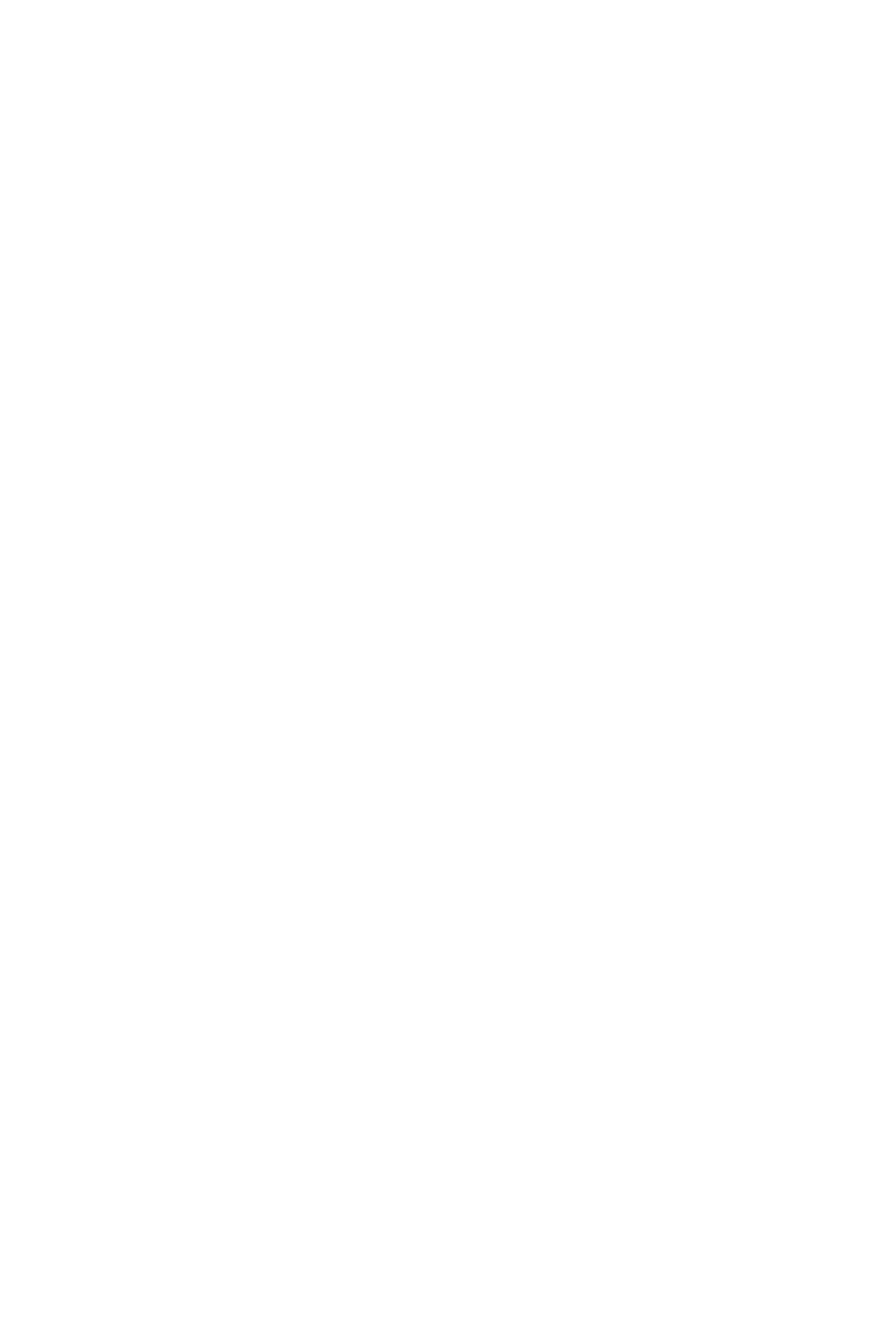# **America's Great Depression**

**Fifth Edition**

Murray N. Rothbard

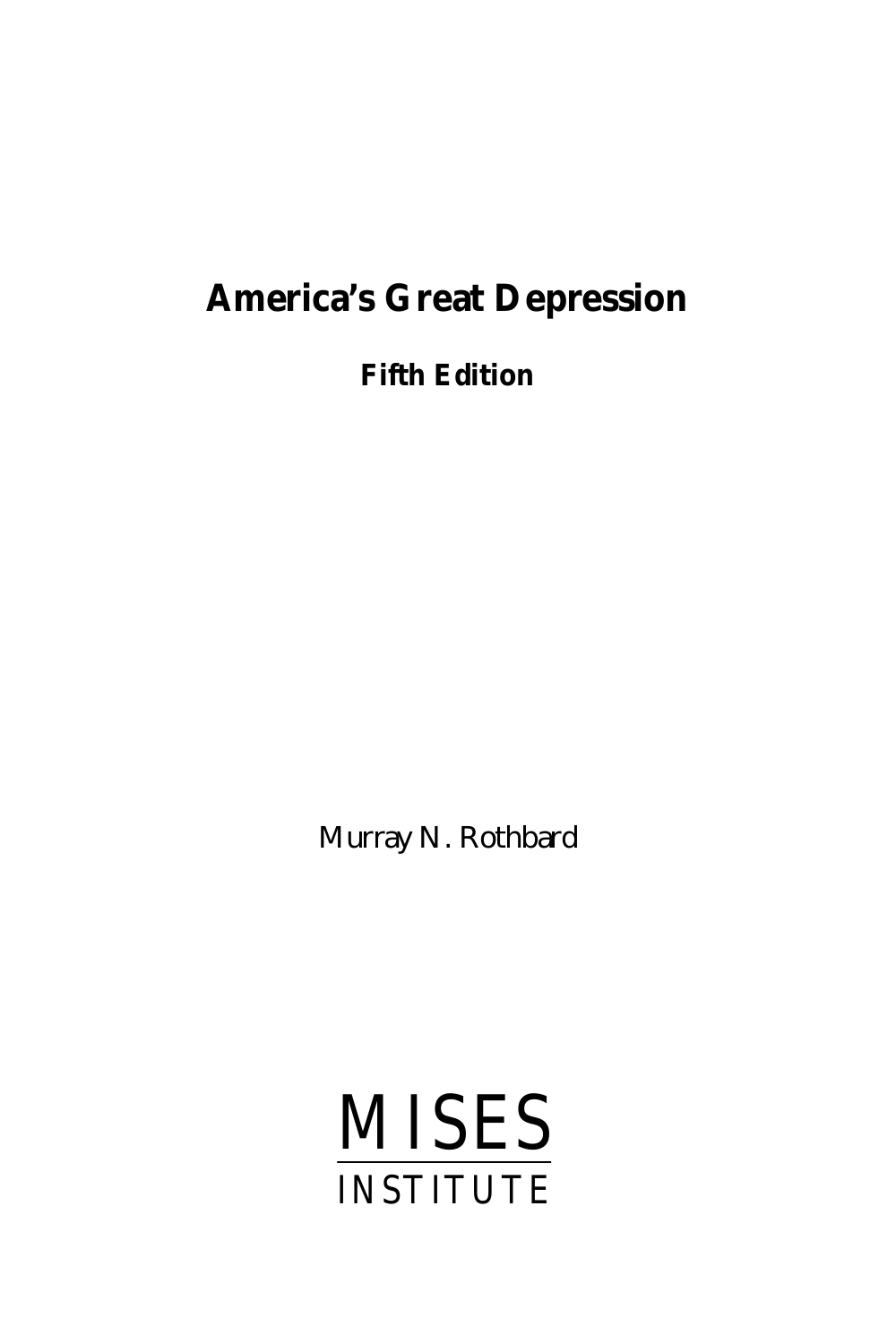Copyright © 1963, 1972 by Murray N. Rothbard

Introduction to the Third Edition Copyright © 1975 by Murray N. Rothbard Introduction to the Fourth Edition Copyright © 1983 by Murray N. Rothbard Introduction to the Fifth Edition Copyright © 2000 by The Ludwig von Mises Institute

Copyright © 2000 by The Ludwig von Mises Institute

All rights reserved. Printed in the United States of America.

No part of this book may be reproduced in any manner whatsoever without written permission except in the case of reprints in the context of reviews. For information write The Ludwig von Mises Institute, 518 West Magnolia Avenue, Auburn, Alabama 36832.

ISBN No.: 0-945466-05-6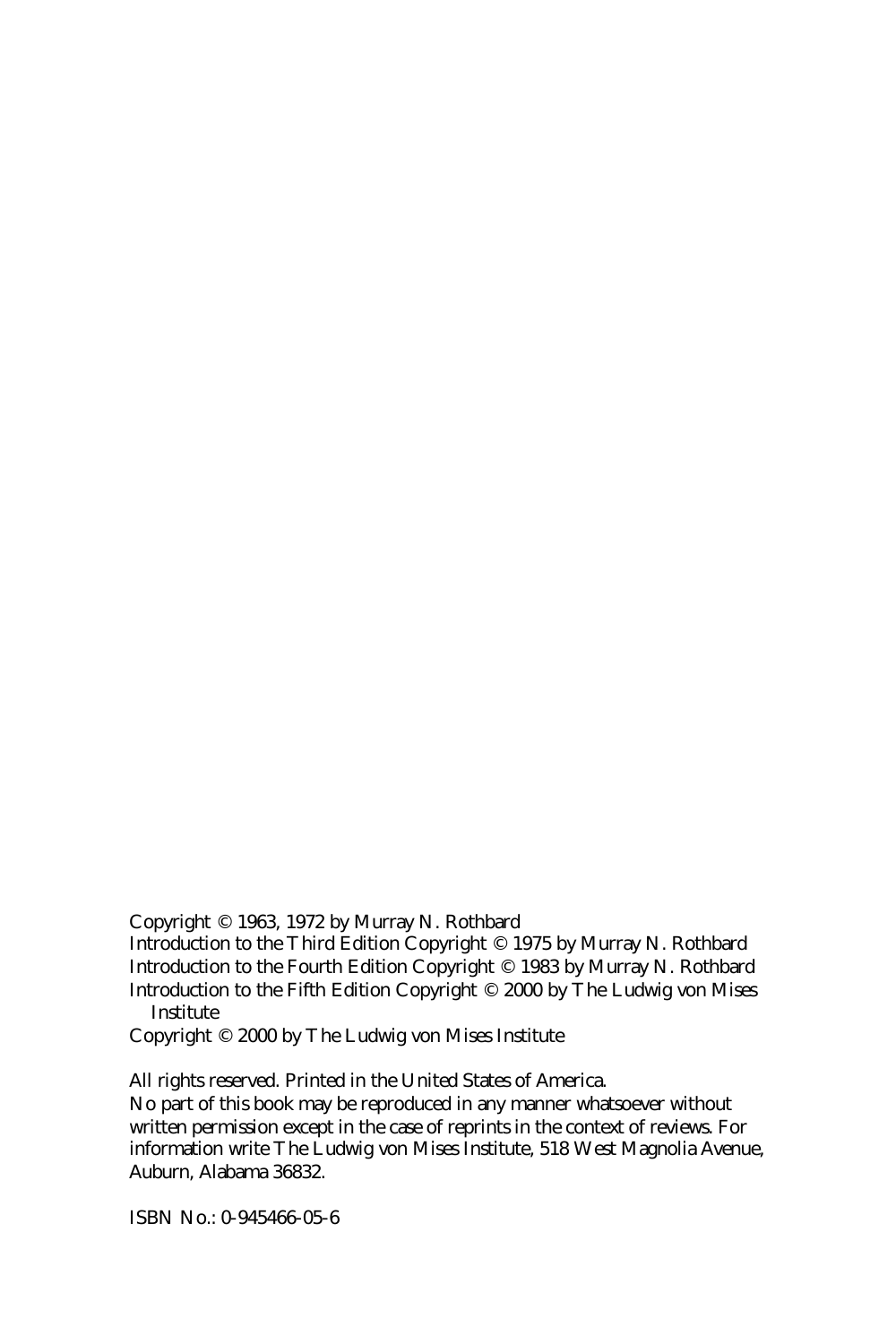### **TO JOEY,** the indispensable framework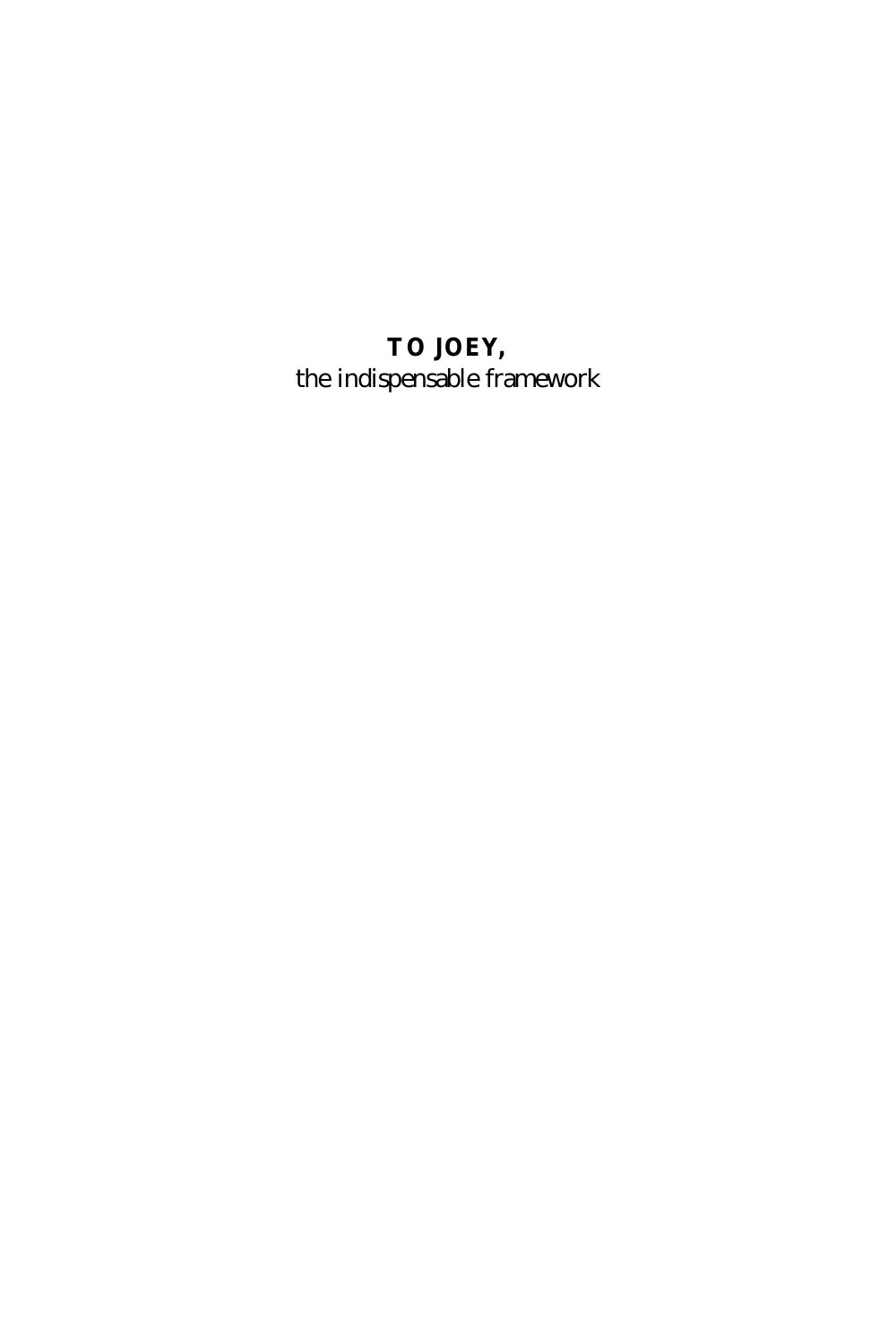The Ludwig von Mises Institute dedicates this volume to all of its generous donors, and in particular wishes to thank these Patrons:

Dr. Gary G. Schlarbaum

ñ

George N. Gallagher (*In Memoriam*), Mary Jacob, Hugh E. Ledbetter

ñ

Mark M. Adamo, Lloyd Alaback, Robert Blumen, Philip G. Brumder, Anthony Deden (Sage Capital Management, Inc.), Mr. and Mrs. Willard Fischer, Larry R. Gies, Mr. and Mrs. W.R. Hogan, Jr., Mr. and Mrs. William W. Massey, Jr., Ellice McDonald, Jr., MBE, Rosa Hayward McDonald, MBE, Richard McInnis, Mr. and Mrs. Roger Milliken (Milliken and Company), James M. Rodney, Sheldon Rose, Mr. and Mrs. Edward Schoppe, Jr.,

Mr. and Mrs. Robert E. Urie, Dr. Thomas L. Wenck

ñ

Algernon Land Co., L.L.C., J. Terry Anderson (Anderson Chemical Company), G. Douglas Collins, Jr., George Crispin, Lee A. Everhart, Douglas E. French, John William Galbraith, Walker S. Green, Mr. and Mrs. Max Hocutt, Donald L. Ifland, Joe R. Lee, Arthur L. Loeb, William R. Machgan, Dorothea H. Marica, Bernard Morton, Daniel W. Muirhead, James O'Neill, Charles H. Reeves (Reeves Family Foundation), Donald Mosby Rembert, Stephen K. Salisbury, Mr. and Mrs. Allan Sawatzky, Joseph P. Schirrick, Mr. and Mrs. Thomas W. Singleton (Nehemiah Foundation), Robert W. Smiley, Jr. (The Benefit Capital Companies), Byron L. Stoeser, Joseph J. Syslo, James E. Tempesta, M.D., top dog™, Alex T. Van Rensselaer, Lawrence Van Someren, Sr., Mr. and Mrs. Quinten E. Ward, David Westrate, Anne Williamson, Keith S. Wood

ñ

Robert Bero, Robert J. Birnbach, Richard Bleiberg, John Hamilton Bolstad, Mr. and Mrs. Justin G. Bradburn, Jr., David and Elizabeth Butler, John W. Carpenter, Dr. John P. Cochran, John Cooke, Henry V. Curll, James V. De Santo (DTL Inc.), Chris A. Doose, Mr. and Mrs. Ted C. Earle, Jay Elliott, Eric Englund, Dr. Larry J. Eshelman, Lawrence N. Field, Elton B. Fox (The Fox Foundation), Capt. and Mrs. Maino des Granges, Christopher J. Hackett, John A. Halter, John R. Harper, Frank W. Heemstra, Douglas M. Joy, Michael G. Keller, D.O., Robert N. Kennedy, Richard J. Kossmann, M.D., David Kramer, Steven R. Krause, Gary R. Letsinger, Diana Lewis, J. Edward Martin, Norbert McLuckie, Samuel Mellos, Joseph Edward Paul Melville, Robert Mish, Dr. Dorothy Donnelley Moller, Jerry W. Moore, Keith E. Moore, D.M.D., Reed W. Mower, Brantley I. Newsom, Professor and Mrs. Stanley E. Porter, James A. Reichert, Thomas S. Ross, Conrad Schneiker, Roy Schroeder, William V. Stephens, Charles Toops, II (Mo-Ark Guide Service), Robert H. Walker (Walker Die Casting Company), Mr. and Mrs. Victor Zadikov, Jeannette Zummo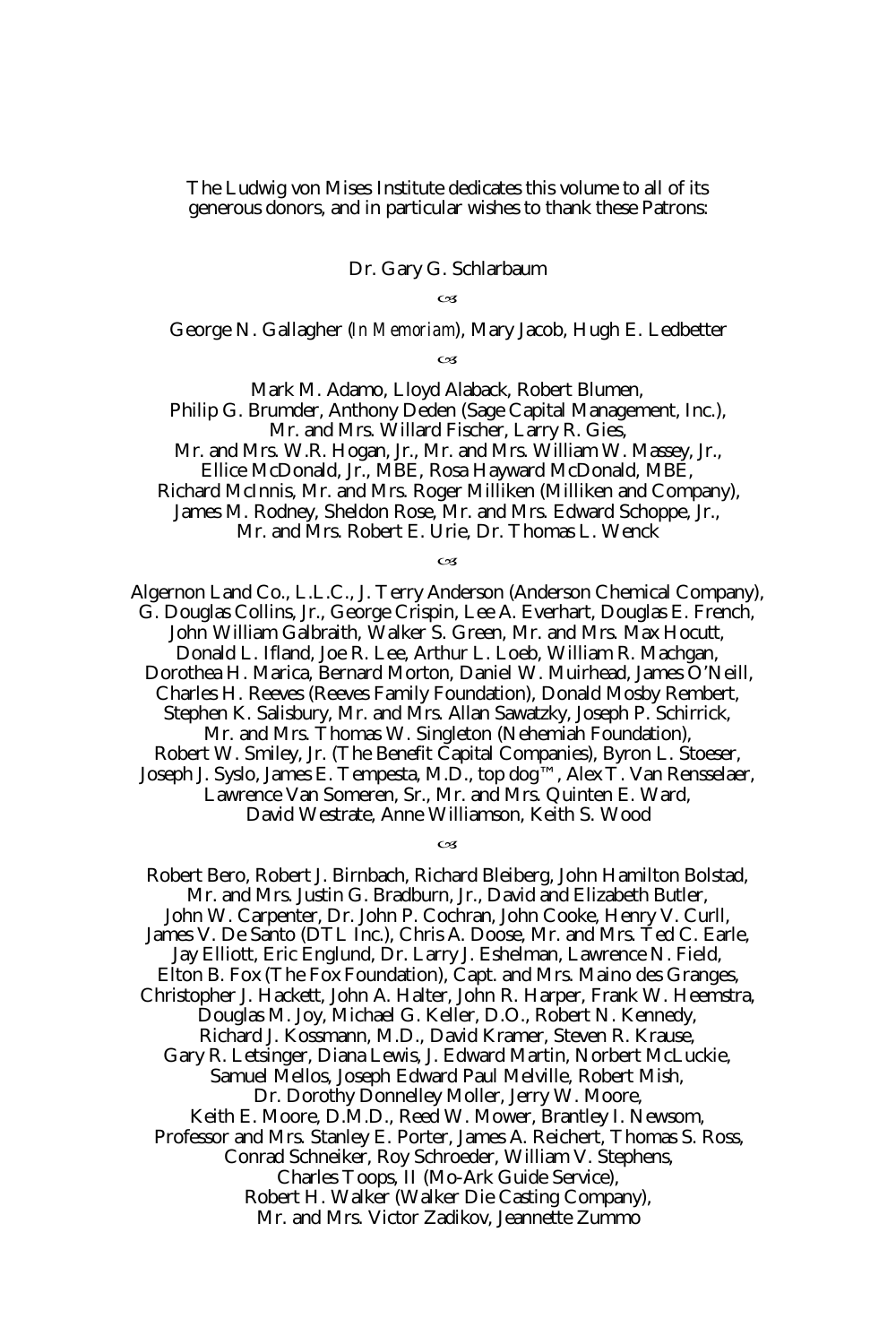#### *Introduction v*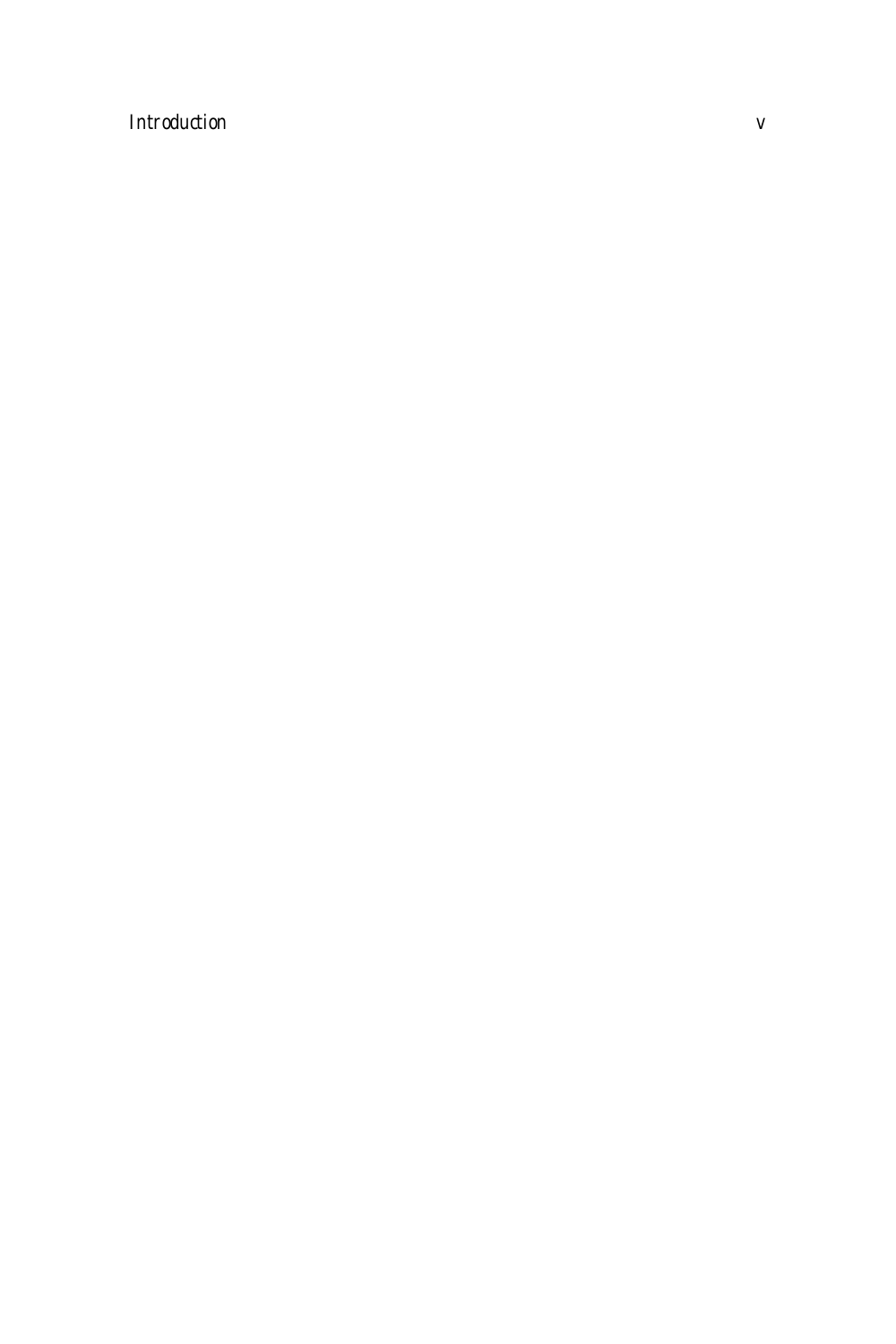### **Acknowledgments**

While the problem of 1929 has long been of interest to<br>myself as well as most Americans, my attention was<br>first specifically drawn to a study of the Great<br>Depression when Mr. Leonard E. Bead, President of the myself as well as most Americans, my attention was first specifically drawn to a study of the Great Depression when Mr. Leonard E. Read, President of the Foundation for Economic Education, asked me, some years ago, to prepare a brief paper on the subject. I am very grateful to Mr. Read for being, in this way, the sparkplug for the present book. Having written the article, I allowed the subject to remain dormant for several years, amid the press of other work. At that point, on the warm encouragement of Mr. Richard C. Cornuelle, now of the Foundation for Voluntary Welfare, I proceeded on the task of expansion to the present work, an expansion so far-reaching as to leave few traces of the original sketch. I owe a particular debt to the Earhart Foundation, without whose aid this study could never have been written.

My supreme debt is to Professor Ludwig von Mises, whose monumental theory of business cycles I have used to explain the causes of the otherwise mysterious 1929 depression. Of all Professor Mises's notable contributions to economic science, his business cycle theory is certainly one of the most significant. It is no exaggeration to say that any study of business cycles not based upon his theoretical foundation is bound to be a fruitless undertaking.

The responsibility for this work, of course, is entirely my own.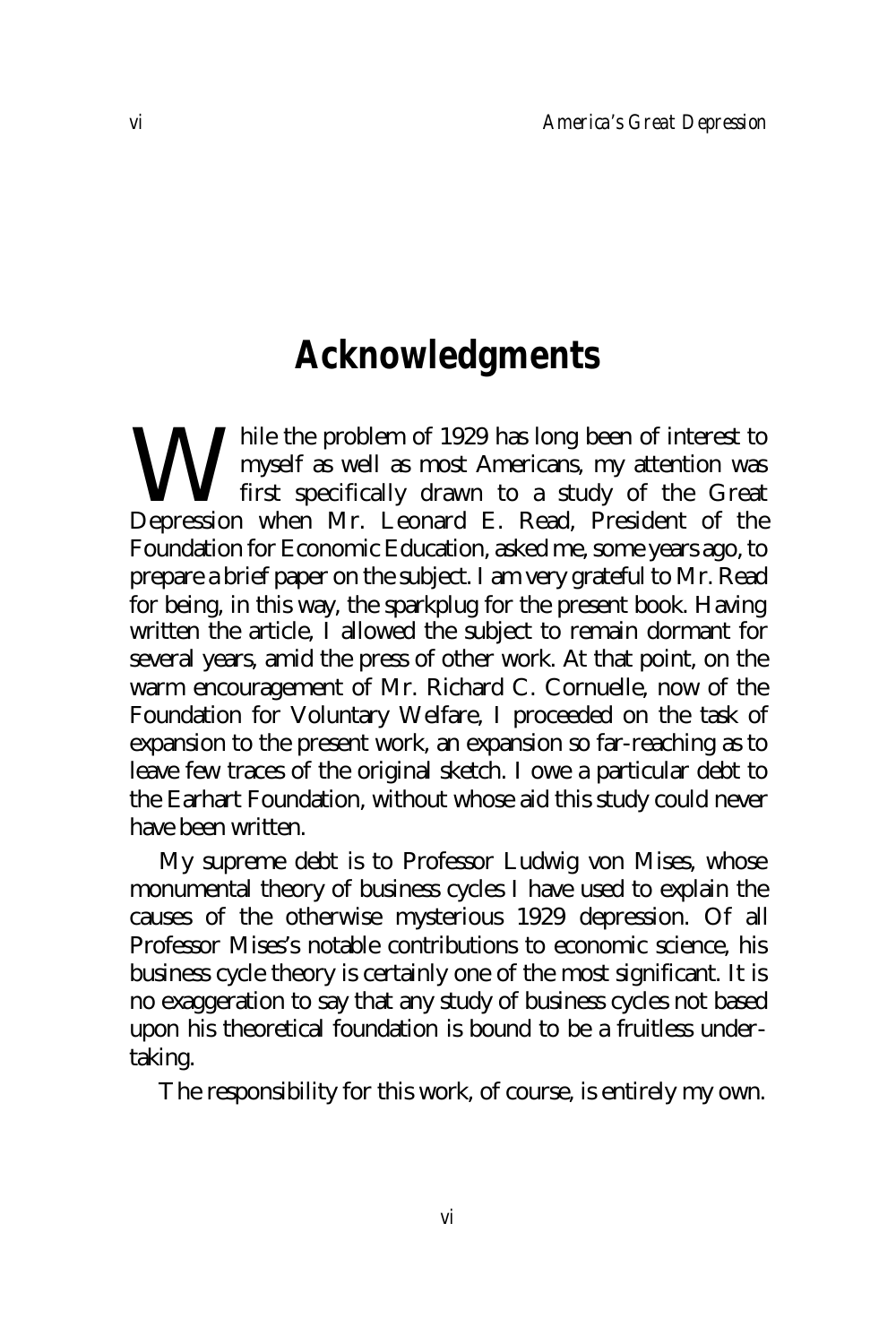#### *Introduction vii*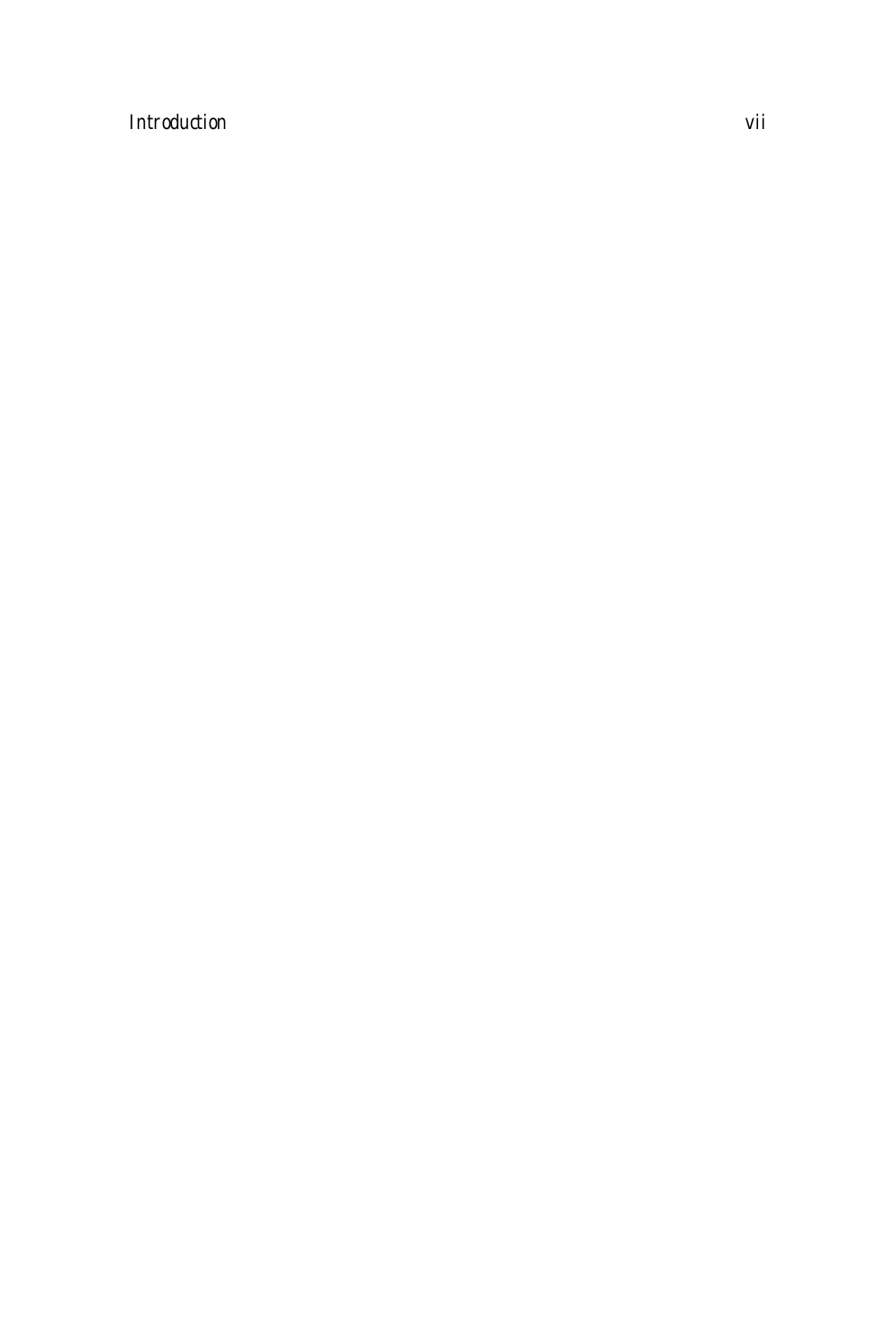# **Contents**

#### **PART I: BUSINESS CYCLE THEORY**

|                | THE POSITIVE THEORY OF THE CYCLE3                     |  |
|----------------|-------------------------------------------------------|--|
|                |                                                       |  |
|                |                                                       |  |
|                |                                                       |  |
|                | Secondary features of depression: deflationary credit |  |
|                |                                                       |  |
|                |                                                       |  |
|                |                                                       |  |
|                | Problems in the Austrian theory of the                |  |
|                |                                                       |  |
| $\overline{2}$ | KEYNESIAN CRITICISMS OF THE THEORY37                  |  |
|                |                                                       |  |
|                |                                                       |  |
| 3              | SOME ALTERNATIVE EXPLANATIONS OF                      |  |
|                |                                                       |  |
|                |                                                       |  |
|                |                                                       |  |
|                |                                                       |  |
|                |                                                       |  |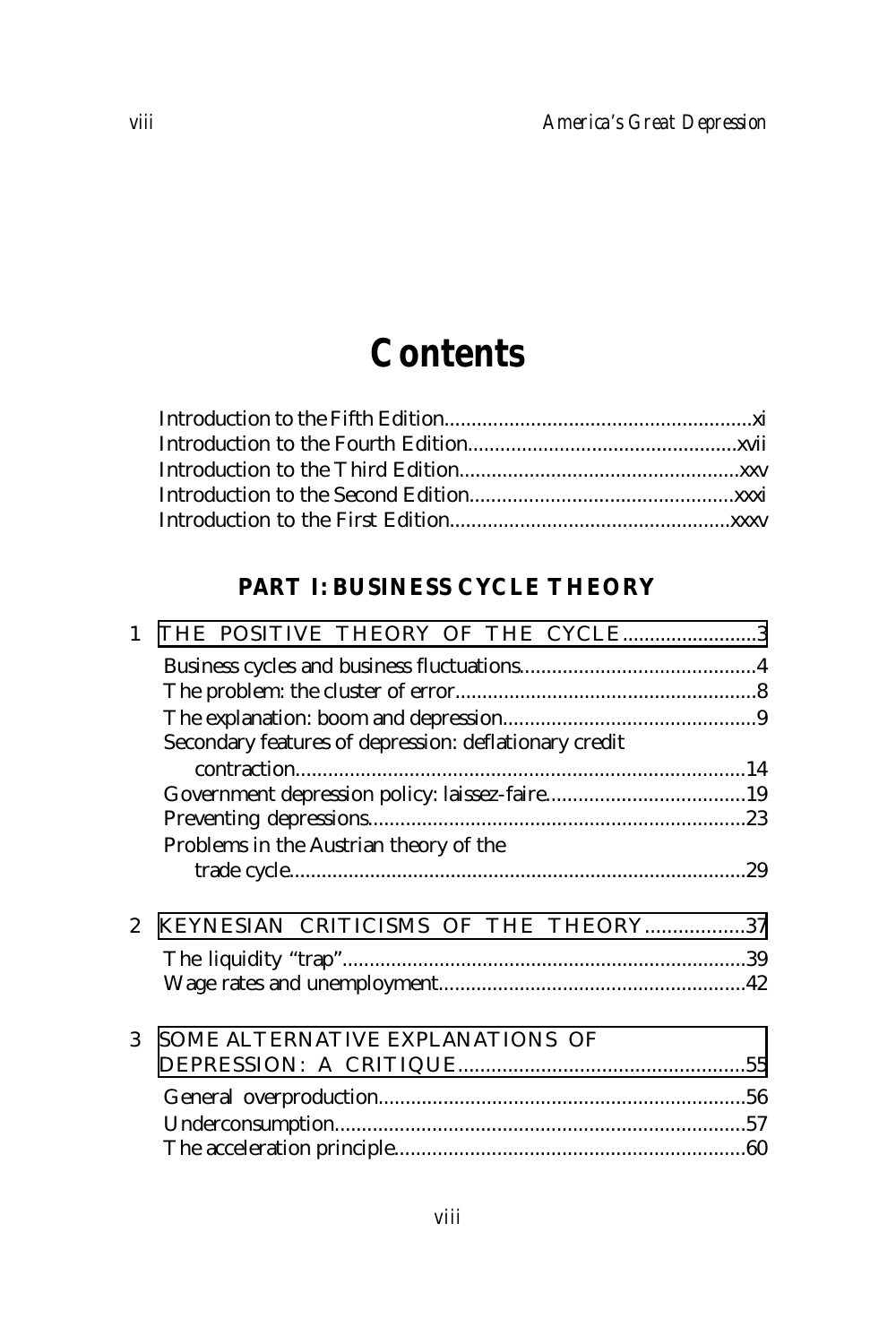#### **PART II: THE INFLATIONARY BOOM: 1921–1929**

| 4 |                                                     |  |
|---|-----------------------------------------------------|--|
|   |                                                     |  |
|   |                                                     |  |
|   | Generating the inflation, I: reserve requirements95 |  |
|   |                                                     |  |
|   |                                                     |  |
|   |                                                     |  |
|   |                                                     |  |
|   |                                                     |  |
| 5 | THE DEVELOPMENT OF THE INFLATION137                 |  |
|   |                                                     |  |
|   |                                                     |  |
|   |                                                     |  |
|   |                                                     |  |
| 6 | THEORY AND INFLATION: ECONOMISTS AND                |  |
|   | THE LURE OF A STABLE PRICE LEVEL169                 |  |
|   | <b>PART III: THE GREAT DEPRESSION: 1929-1933</b>    |  |
| 7 | PRELUDE TO DEPRESSION: MR. HOOVER                   |  |
|   |                                                     |  |
|   | The development of Hoover's interventionism:        |  |
|   |                                                     |  |
|   | The development of Hoover's interventionism:        |  |
|   |                                                     |  |
| 8 | THE DEPRESSION BEGINS:                              |  |
|   | PRESIDENT HOOVER TAKES COMMAND209                   |  |
|   |                                                     |  |
|   |                                                     |  |
|   |                                                     |  |
|   |                                                     |  |
|   |                                                     |  |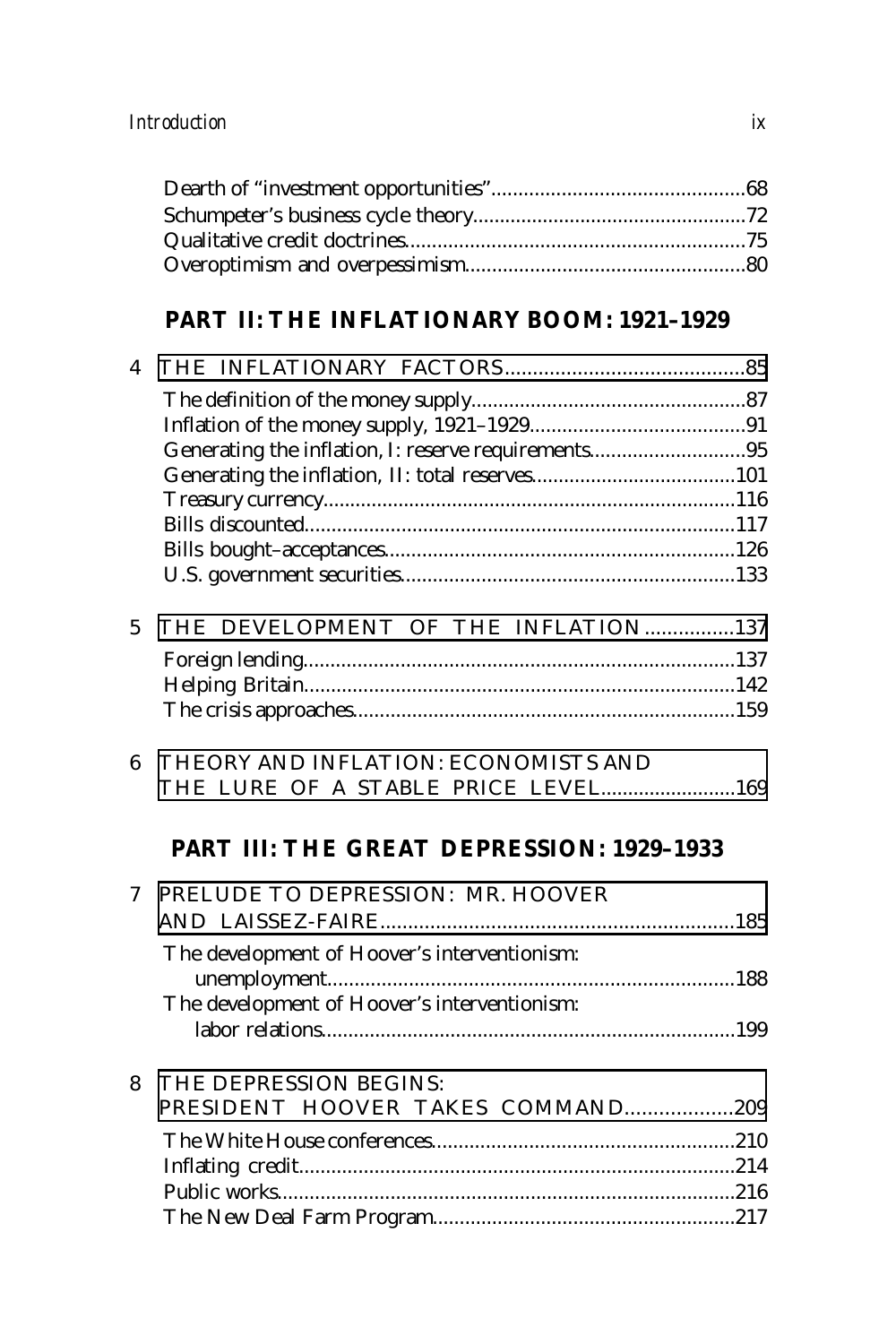#### *Contents x*

| 9  |                                                              |  |
|----|--------------------------------------------------------------|--|
|    |                                                              |  |
|    |                                                              |  |
|    |                                                              |  |
|    |                                                              |  |
|    |                                                              |  |
|    |                                                              |  |
|    |                                                              |  |
|    |                                                              |  |
|    |                                                              |  |
|    |                                                              |  |
|    |                                                              |  |
|    |                                                              |  |
|    |                                                              |  |
|    | The spread of collectivist ideas in the business world277    |  |
|    |                                                              |  |
|    |                                                              |  |
|    |                                                              |  |
|    |                                                              |  |
|    |                                                              |  |
|    |                                                              |  |
|    |                                                              |  |
|    |                                                              |  |
|    |                                                              |  |
|    |                                                              |  |
|    |                                                              |  |
|    |                                                              |  |
| 12 | THE CLOSE OF THE HOOVER TERM321                              |  |
|    | The attack on property rights: the final currency failure323 |  |
|    | Wages, hours, and employment during the depression330        |  |
|    | Conclusion: the lessons of Mr. Hoover's record336            |  |
|    |                                                              |  |
|    | APPENDIX: GOVERNMENT AND THE NATIONAL                        |  |
|    |                                                              |  |
|    |                                                              |  |
|    |                                                              |  |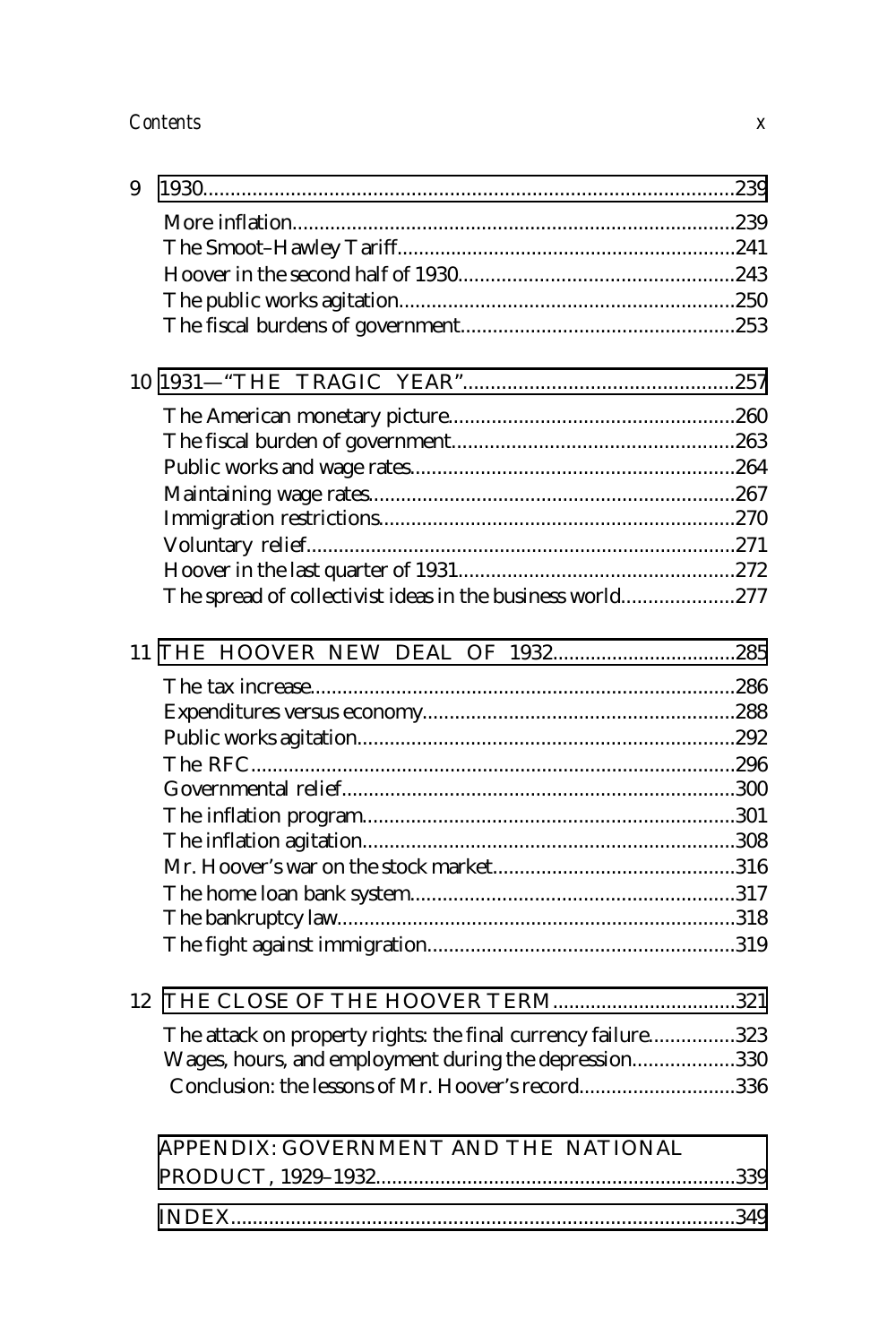#### TABLES

| TABLE 1: Total Money Supply of the United States,  |  |
|----------------------------------------------------|--|
|                                                    |  |
| TABLE 2: Total Dollars and Total Gold Reserves94   |  |
|                                                    |  |
|                                                    |  |
|                                                    |  |
| TABLE 6: Member Bank Reserves and Deposits102      |  |
| TABLE 7: Changes in Reserves and Causal Factors    |  |
|                                                    |  |
| TABLE 8: Per Month Changes in Reserves and Causal  |  |
|                                                    |  |
| <b>TABLE 9: Factors Determining Bank Reserves</b>  |  |
|                                                    |  |
|                                                    |  |
|                                                    |  |
| TABLE II: Income Originating in Government342      |  |
|                                                    |  |
|                                                    |  |
| TABLE V: Expenditures of Government Enterprises345 |  |
| TABLE VI: Expenditures of Government and           |  |
|                                                    |  |
| TABLE VII: Receipts of Government and              |  |
|                                                    |  |
| TABLE VIII: Government and the Private Product347  |  |
|                                                    |  |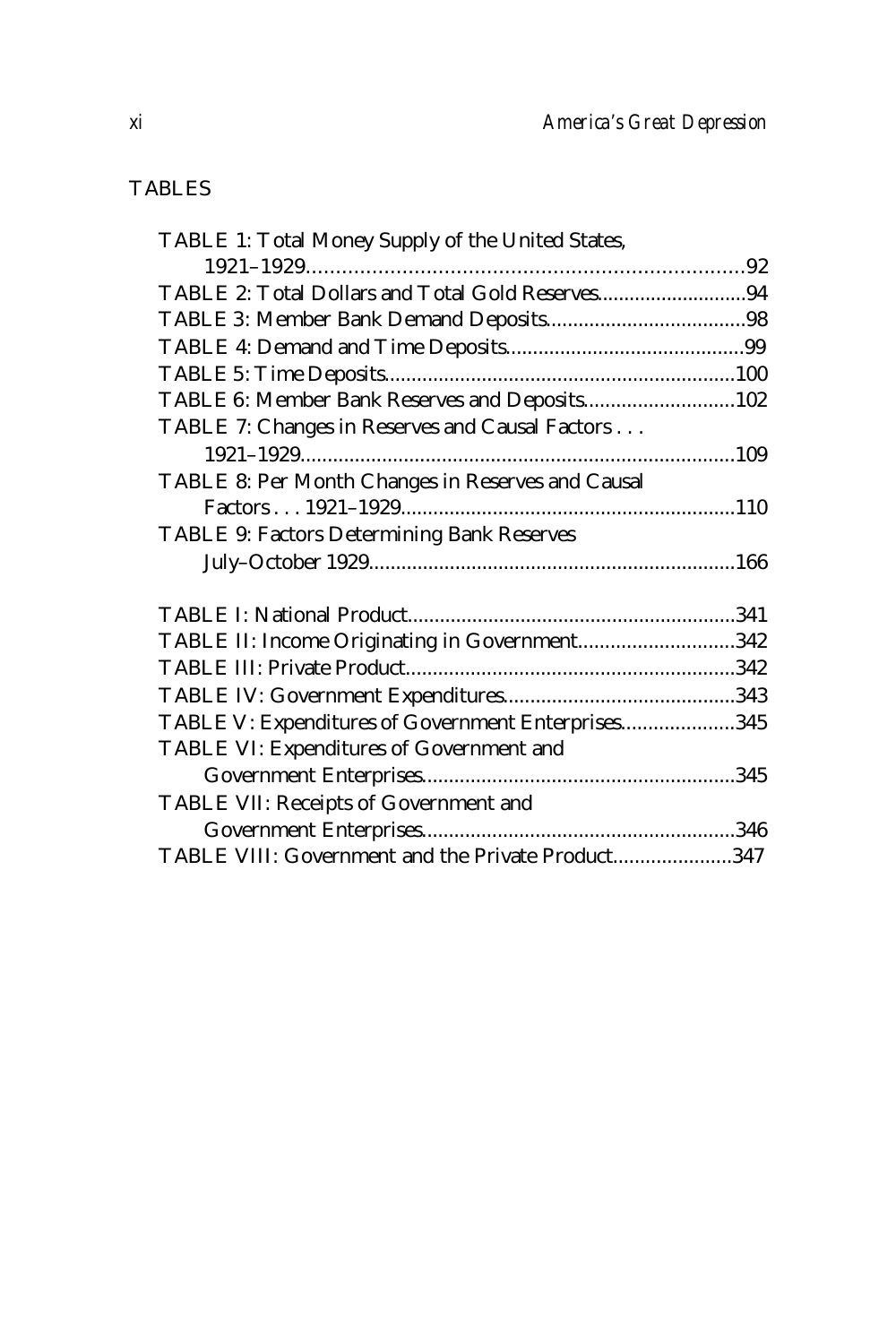### **Introduction to the Fifth Edition**

The Wall Street collapse of September-October 1929 and<br>the Great Depression which followed it were among the<br>most important events of the twentieth century. They<br>made the Second World War possible, though not inevitable, a he Wall Street collapse of September–October 1929 and the Great Depression which followed it were among the most important events of the twentieth century. They by undermining confidence in the efficacy of the market and the capitalist system, they helped to explain why the absurdly inefficient and murderous system of Soviet communism survived for so long. Indeed, it could be argued that the ultimate emotional and intellectual consequences of the Great Depression were not finally erased from the mind of humanity until the end of the 1980s, when the Soviet collectivist alternative to capitalism crumbled in hopeless ruin and the entire world accepted there was no substitute for the market.

Granted the importance of these events, then, the failure of historians to explain either their magnitude or duration is one of the great mysteries of modern historiography. The Wall Street plunge itself was not remarkable, at any rate to begin with. The United States economy had expanded rapidly since the last downturn in 1920, latterly with the inflationary assistance of the bankers and the federal government. So a correction was due, indeed overdue. The economy, in fact, ceased to expand in June, and it was inevitable that this change in the real economy would be reflected in the stock market.

The bull market effectively came to an end on September 3, 1929, immediately the shrewder operators returned from vacation and looked hard at the underlying figures. Later rises were merely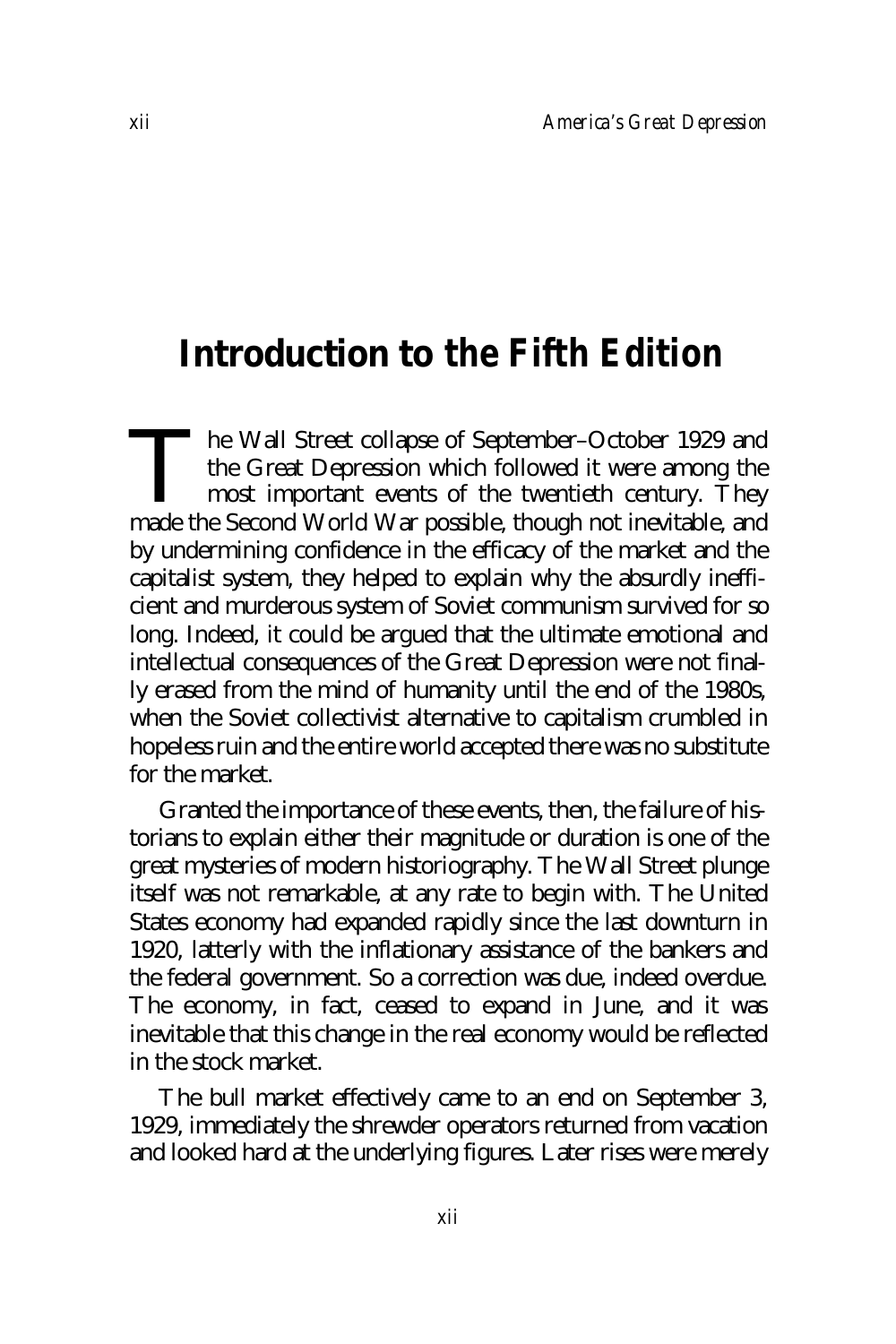hiccups in a steady downward trend. On Monday October 21, for the first time, the ticker tape could not keep pace with the news of falls and never caught up. Margin calls had begun to go out by telegram the Saturday before, and by the beginning of the week speculators began to realize they might lose their savings and even their homes. On Thursday, October 24, shares dropped vertically with no one buying, and speculators were sold out as they failed to respond to margin calls. Then came Black Tuesday, October 29, and the first selling of sound stocks to raise desperately needed liquidity.

So far all was explicable and might easily have been predicted. This particular stock market corrective was bound to be severe because of the unprecedented amount of speculation which Wall Street rules then permitted. In 1929 1,548,707 customers had accounts with America's 29 stock exchanges. In a population of 120 million, nearly 30 million families had an active association with the market, and a million investors could be called speculators. Moreover, of these nearly two-thirds, or 600,000, were trading on margin; that is, on funds they either did not possess or could not easily produce.

The danger of this growth in margin trading was compounded by the mushrooming of investment trusts which marked the last phase of the bull market. Traditionally, stocks were valued at about ten times earnings. With high margin trading, earnings on shares, only one or two percent, were far less than the eight to ten percent interest on loans used to buy them. This meant that any profits were in capital gains alone. Thus, Radio Corporation of America, which had never paid a dividend at all, went from 85 to 410 points in 1928. By 1929, some stocks were selling at 50 times earnings. A market boom based entirely on capital gains is merely a form of pyramid selling. By the end of 1928 the new investment trusts were coming onto the market at the rate of one a day, and virtually all were archetype inverted pyramids. They had "high leverage"—a new term in 1929—through their own supposedly shrewd investments, and secured phenomenal stock exchange growth on the basis of a very small plinth of real growth. United Founders Corporation, for instance, had been created by a bankruptcy with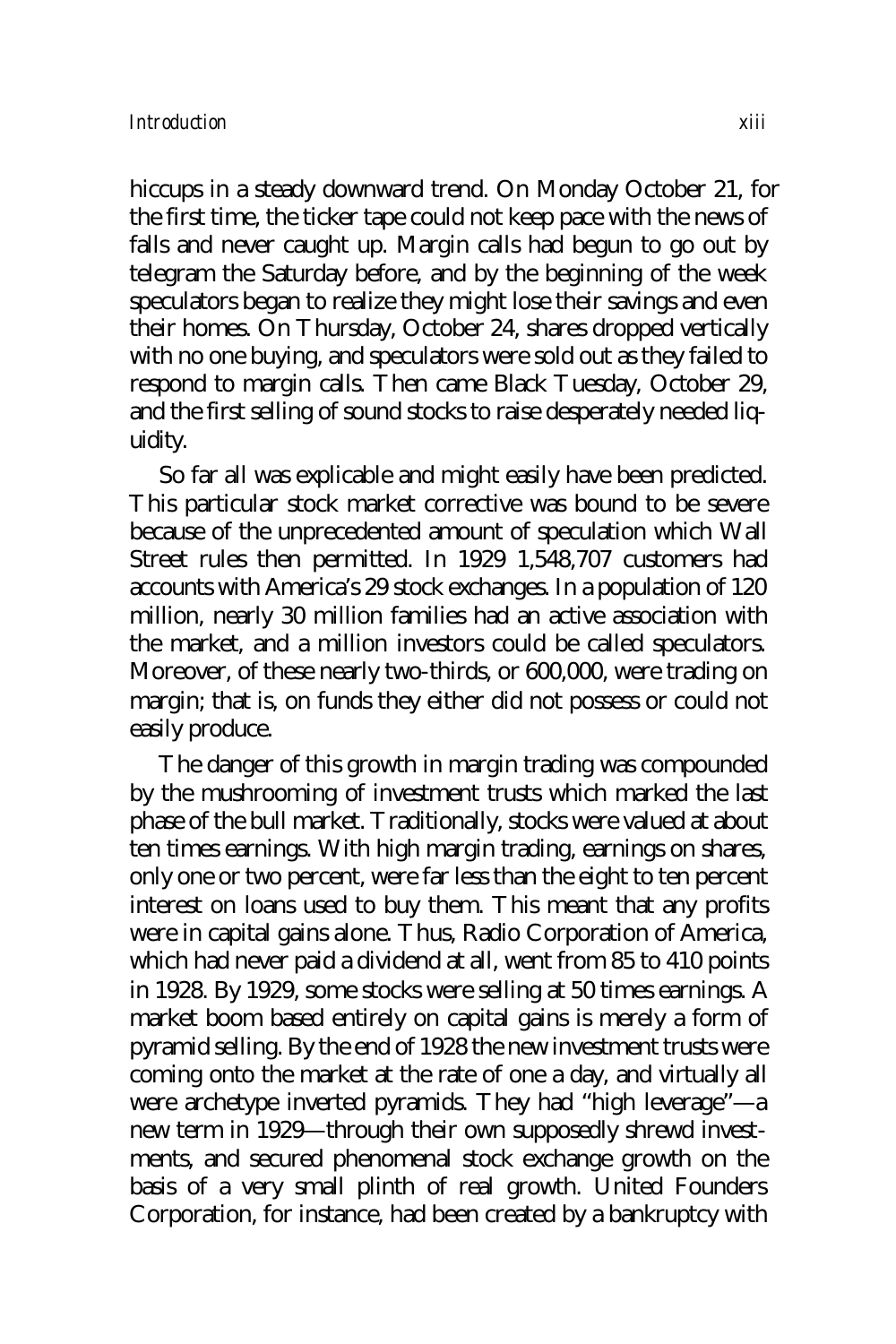an investment of \$500, and by 1929 its nominal resources, which determined its share price, were listed as \$686,165,000. Another investment trust had a market value of over a billion dollars, but its chief asset was an electric company which in 1921 had been worth only \$6 million. These crazy trusts, whose assets were almost entirely dubious paper, gave the boom an additional superstructure of pure speculation, and once the market broke, the "high leverage" worked in reverse.

Hence, awakening from the pipe dream was bound to be painful, and it is not surprising that by the end of the day on October 24, eleven men well-known on Wall Street had committed suicide. The immediate panic subsided on November 13, at which point the index had fallen from 452 to 224. That was indeed a severe correction but it has to be remembered that in December 1928 the index had been 245, only 21 points higher. Business and stock exchange downturns serve essential economic purposes. They have to be sharp, but they need not be long because they are self-adjusting. All they require on the part of the government, the business community, and the public is patience. The 1920 recession had adjusted itself within a year. There was no reason why the 1929 recession should have taken longer, for the American economy was fundamentally sound. If the recession had been allowed to adjust itself, as it would have done by the end of 1930 on any earlier analogy, confidence would have returned and the world slump need never have occurred.

Instead, the stock market became an engine of doom, carrying to destruction the entire nation and, in its wake, the world. By July 8, 1932, *New York Times* industrials had fallen from 224 at the end of the initial panic to 58. U.S. Steel, the world's biggest and most efficient steel-maker, which had been 262 points before the market broke in 1929, was now only 22. General Motors, already one of the best-run and most successful manufacturing groups in the world, had fallen from 73 to 8. These calamitous falls were gradually reflected in the real economy. Industrial production, which had been 114 in August 1929, was 54 by March 1933, a fall of more than half, while manufactured durables fell by 77 percent, nearly four-fifths. Business construction fell from \$8.7 billion in 1929 to only \$1.4 billion in 1933.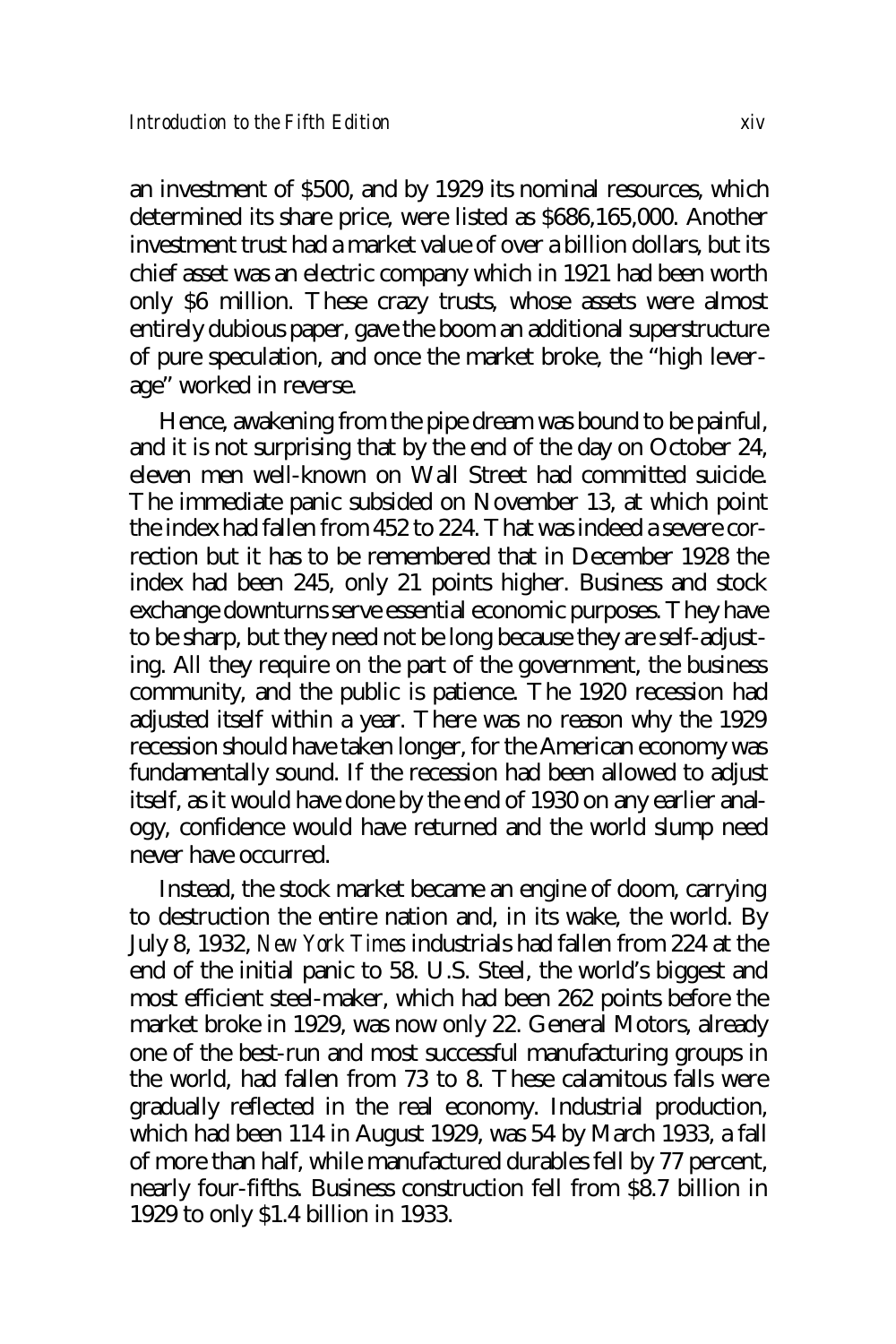Unemployment rose over the same period from a mere 3.2 percent to 24.9 percent in 1933, and 26.7 percent the following year. At one point, 34 million men, women, and children were without any income at all, and this figure excluded farm families who were also desperately hit. City revenues collapsed, schools and universities shut or went bankrupt, and malnutrition leapt to 20 percent, something that had never happened before in United States history—even in the harsh early days of settlement.

This pattern was repeated all over the industrial world. It was the worst slump in history, and the most protracted. Indeed there was no natural recovery. France, for instance, did not get back to its 1929 level of industrial production until the mid-1950s. The world economy, insofar as it was saved at all, was saved by war, or its preparations. The first major economy to revitalize itself was Germany's, which with the advent of Hitler's Nazi regime in January, 1933, embarked on an immediate rearmament program. Within a year, Germany had full employment. None of the others fared so well. Britain began to rearm in 1937, and thereafter unemployment fell gradually, though it was still at historically high levels when war broke out on September 3, 1939. That was the date on which Wall Street, anticipating lucrative arms sales and eventually U.S. participation in the war, at last returned to 1929 prices.

It is a dismal story, and I do not feel that any historian has satisfactorily explained it. Why so deep? Why so long? We do not really know, to this day. But the writer who, in my judgment, has come closest to providing a satisfactory analysis is Murray N. Rothbard in *America's Great Depression*. For half a century, the conventional, orthodox explanation, provided by John Maynard Keynes and his followers, was that capitalism was incapable of saving itself, and that government did too little to rescue an intellectually bankrupt market system from the consequences of its own folly. This analysis seemed less and less convincing as the years went by, especially as Keynesianism itself became discredited.

In the meantime, Rothbard had produced, in 1963, his own explanation, which turned the conventional one on its head. The severity of the Wall Street crash, he argued, was not due to the unrestrained license of a freebooting capitalist system, but to government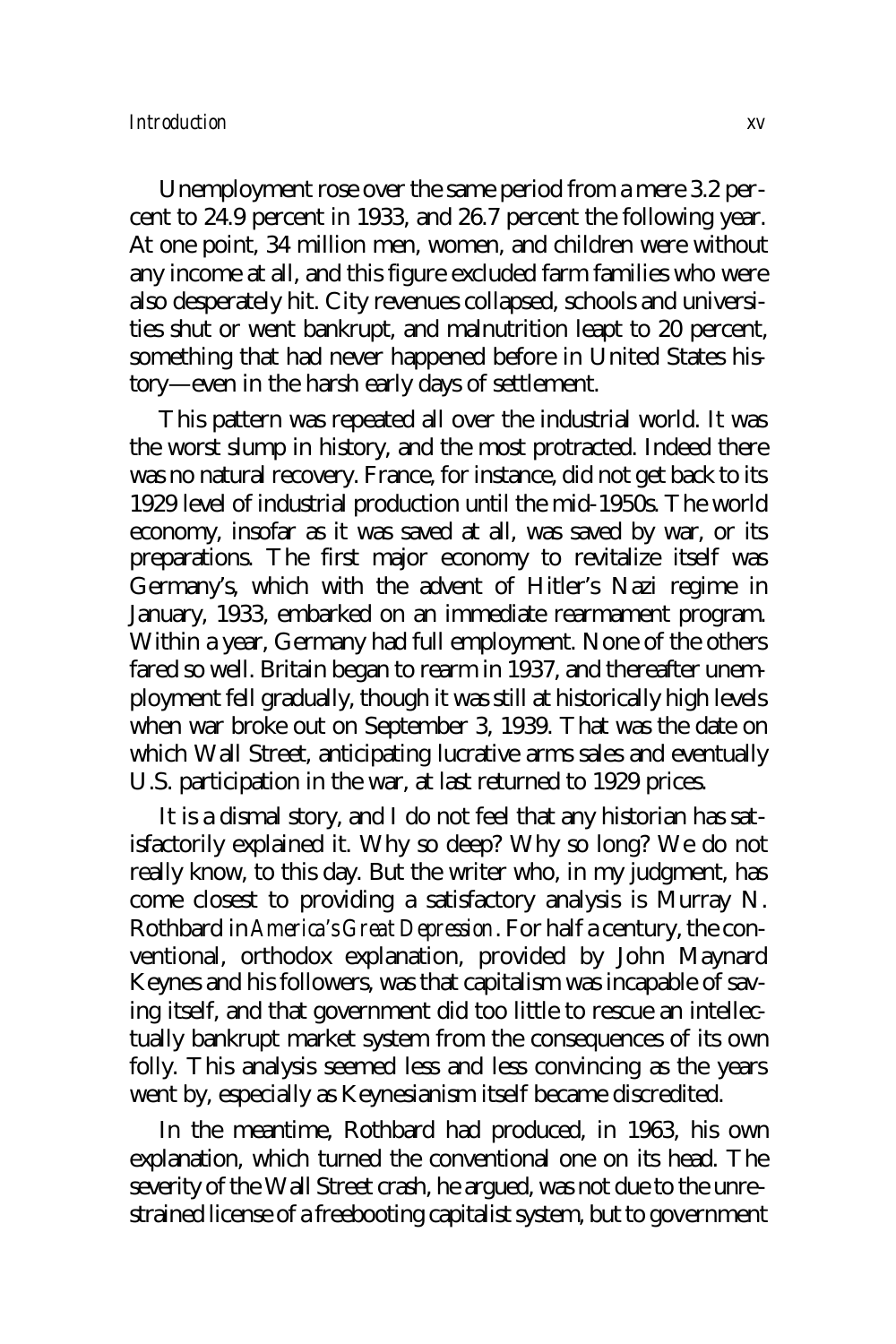insistence on keeping a boom going artificially by pumping in inflationary credit. The slide in stocks continued, and the real economy went into freefall, not because government interfered too little, but because it interfered too much. Rothbard was the first to make the point, in this context, that the spirit of the times in the 1920s, and still more so in the 1930s, was for government to plan, to meddle, to order, and to exhort. It was a hangover from the First World War, and President Hoover, who had risen to worldwide prominence in the war by managing relief schemes, and had then held high economic office throughout the twenties before moving into the White House itself in 1929, was a born planner, meddler, orderer, and exhorter.

Hoover's was the only department of the U.S. federal government which had expanded steadily in numbers and power during the 1920s, and he had constantly urged Presidents Harding and Coolidge to take a more active role in managing the economy. Coolidge, a genuine minimalist in government, had complained: "For six years that man has given me unsolicited advice—all of it bad." When Hoover finally took over the White House, he followed his own advice, and made it an engine of interference, first pumping more credit into an already overheated economy and, then, when the bubble burst, doing everything in his power to organize government rescue operations.

We now see, thanks to Rothbard's insights, that the Hoover– Roosevelt period was really a continuum, that most of the "innovations" of the New Deal were in fact expansions or intensifications of Hoover solutions, or pseudo-solutions, and that Franklin Delano Roosevelt's administration differed from Herbert Hoover's in only two important respects—it was infinitely more successful in managing its public relations, and it spent rather more taxpayers' money. And, in Rothbard's argument, the net effect of the Hoover–Roosevelt continuum of policy was to make the slump more severe and to prolong it virtually to the end of the 1930s. The Great Depression was a failure not of capitalism but of the hyperactive state.

I will not spoil the reader's pleasure by entering more deeply into Rothbard's arguments. His book is an intellectual *tour de force,*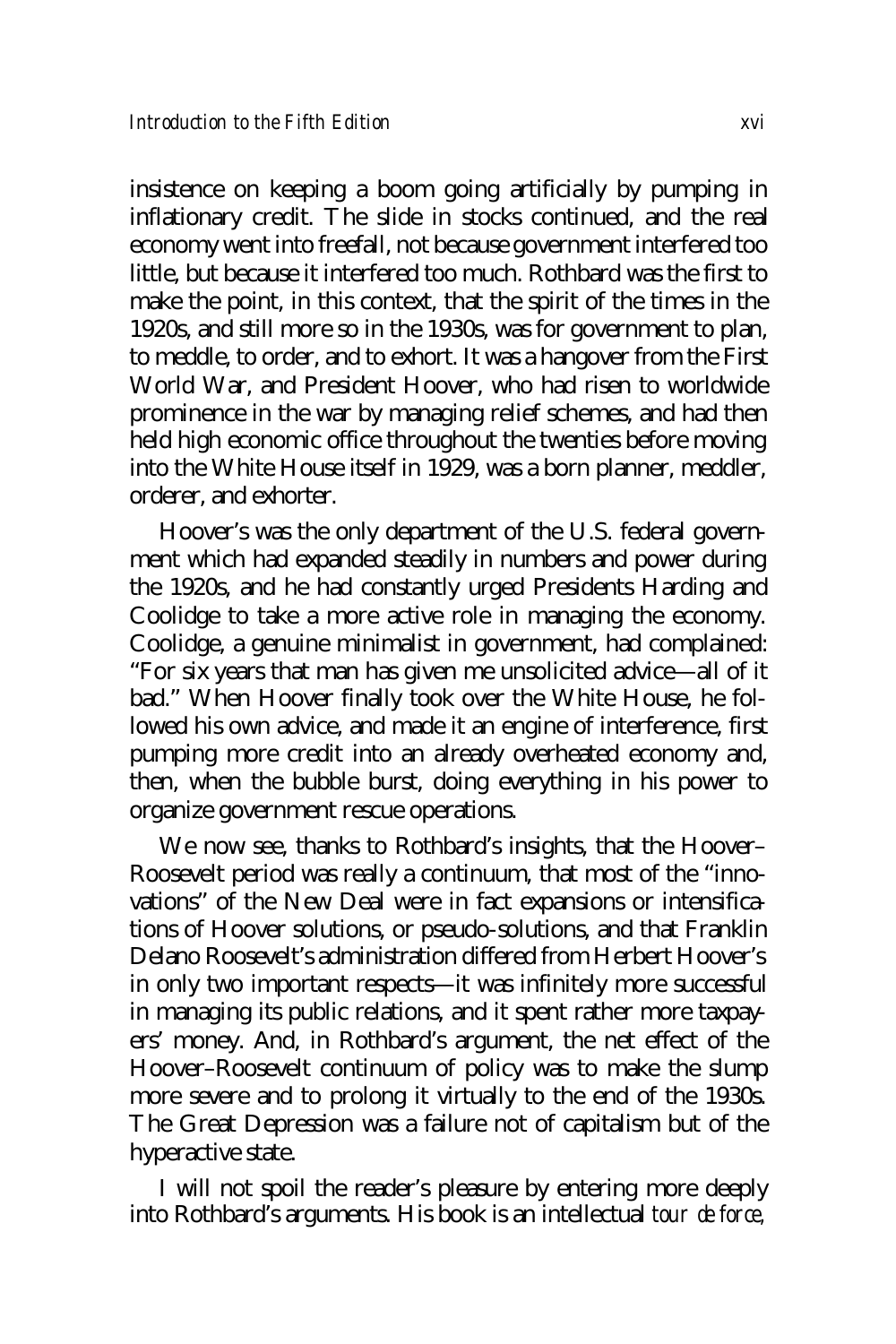in that it consists, from start to finish, of a sustained thesis, presented with relentless logic, abundant illustration, and great eloquence. I know of few books which bring the world of economic history so vividly to life, and which contain so many cogent lessons, still valid in our own day. It is also a rich mine of interesting and arcane knowledge, and I urge readers to explore its footnotes, which contain many delicious quotations from the great and the foolish of those days, three-quarters of a century ago. It is not surprising that the book is going into yet another edition. It has stood the test of time with success, even with panache, and I feel honored to be invited to introduce it to a new generation of readers.

> PAUL JOHNSON *1999*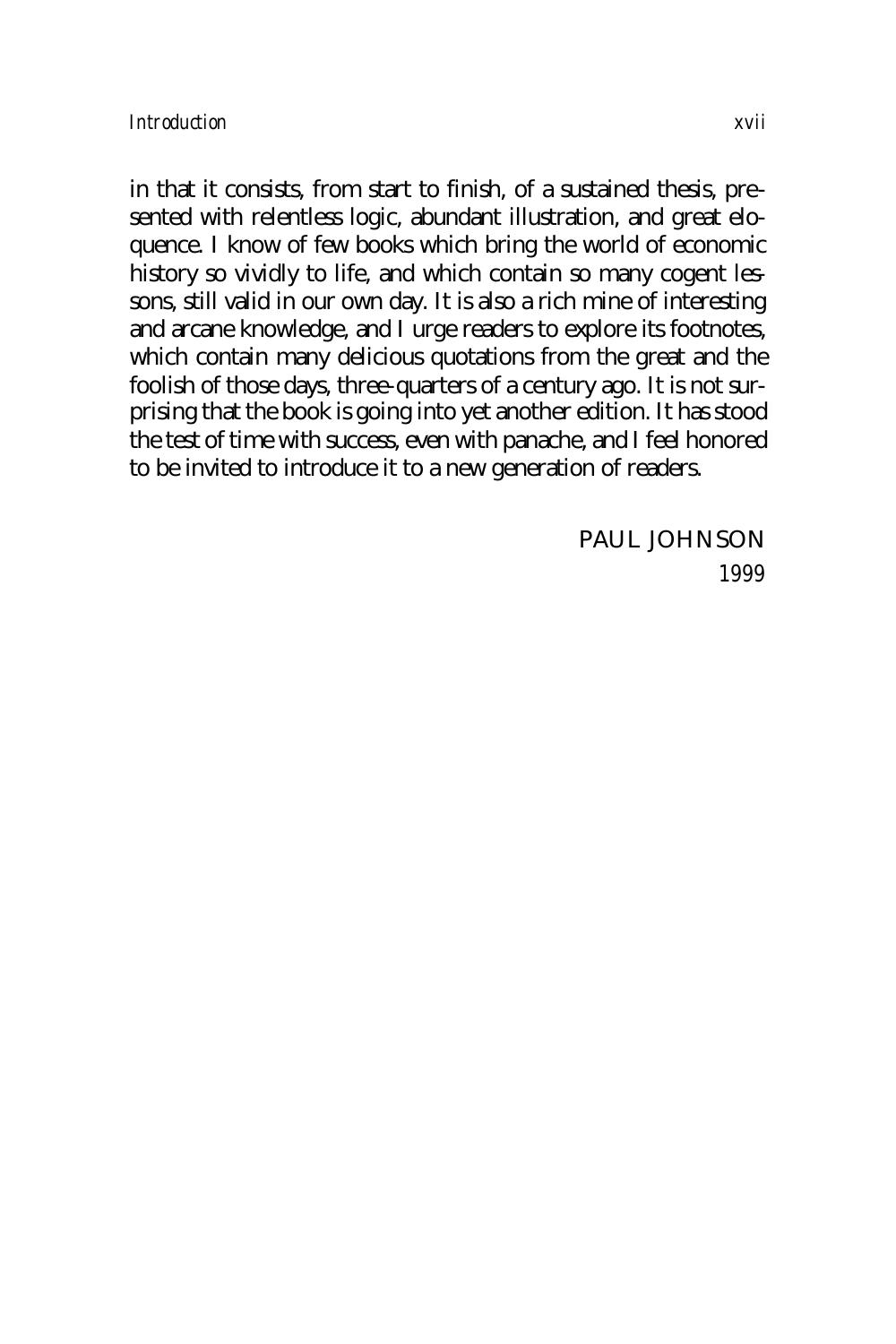# **Introduction to the Fourth Edition**

There seems to be a cycle in new editions of this book. The second edition was published in the midst of the 1969–71 inflationary recession, the third in the mighty inflationary depression of 1973–75. The economy is now in here seems to be a cycle in new editions of this book. The second edition was published in the midst of the 1969–71 inflationary recession, the third in the mighty inflationary another inflationary depression at least as severe, and perhaps even more so, than the 1973–75 contraction, which had been the worst since the 1930s.

The confusion and intellectual despair we noted in the introduction to the third edition has now intensified. It is generally conceded that Keynesianism is intellectually bankrupt, and we are treated to the spectacle of veteran Keynesians calling for tax increases during a severe depression, a change of front that few people consider worth noting, much less trying to explain.

Part of the general bewilderment is due to the fact that the current, severe 1981–83 depression followed very swiftly after the recession of 1979–80, so that it begins to look that the fitful and short-lived recovery of 1980–81 may have been but an interlude in the midst of a chronic recession that has lasted since 1979. Production has been stagnating for years, the auto industry is in bad shape, thrift institutions are going bankrupt by the week, and unemployment has reached its highest point since the 1930s.

A notable feature of the 1981–83 depression is that, in contrast to 1973–75, the drift of economic thought and policy has not been toward collectivist planning but toward alleged free-market policies. The Reagan administration began with a fanfare of allegedly drastic budget and tax cuts, all of which lightly masked massive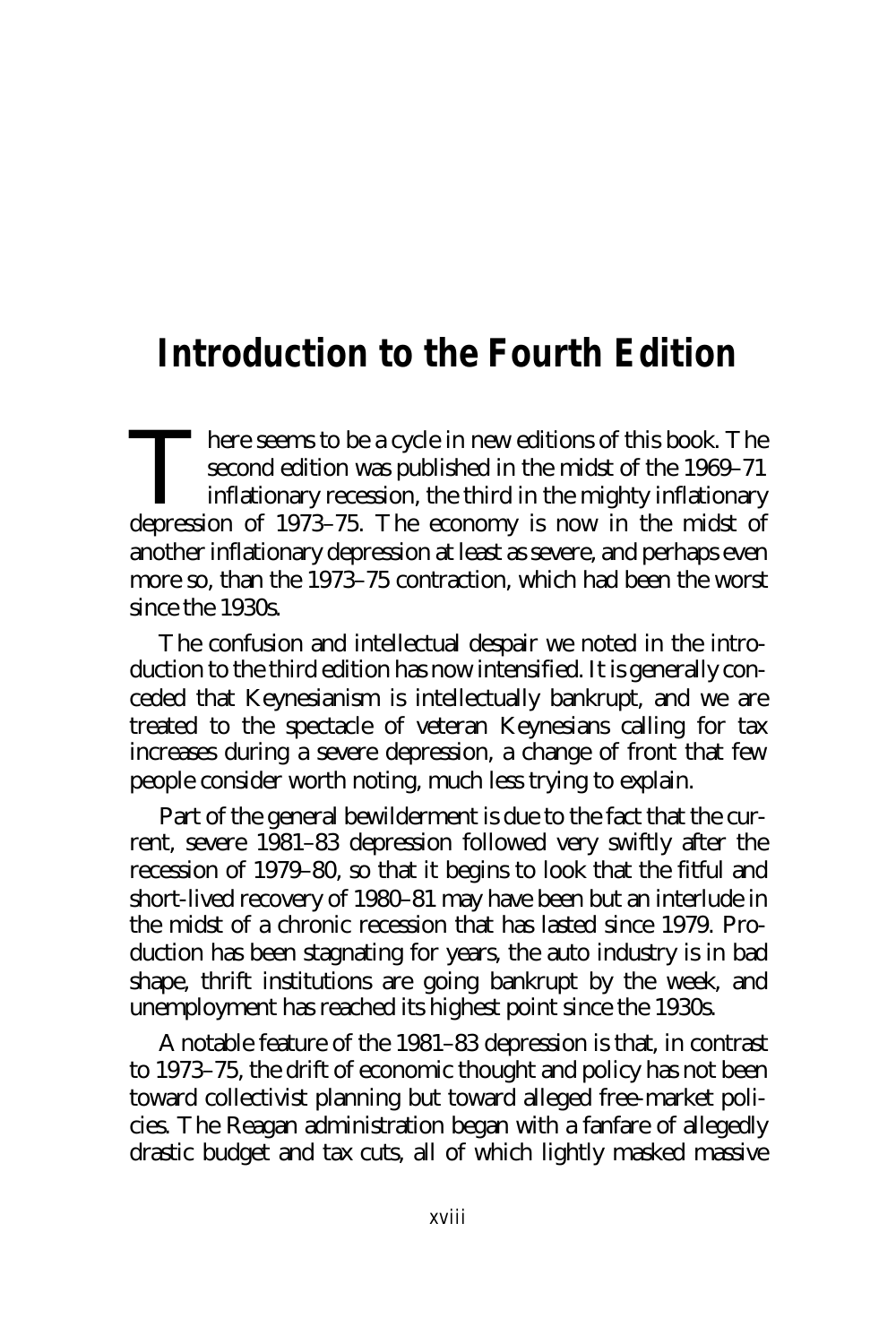increases in taxes and spending, so that President Reagan is now presiding over the largest deficits and the highest budgets in American history. If the Keynesians and now the Reagan administration are calling for tax increases to narrow the deficit, we find the equally bizarre spectacle of veteran classical liberal economists in the early days of the same administration apologizing for government deficits as being unimportant. While it is theoretically true that deficits financed by sale of bonds to the public are not inflationary, it is also true that the huge deficits (a) exert enormous *political* pressure on the Fed to monetize the debt; and (b) cripple private investment by crowding out private savings and channeling them into unproductive and wasteful government boondoggles which will also impose higher taxes on future generations.

The twin hallmarks of "Reaganomics" so far have been huge deficits and remarkably high interest rates. While deficits are often inflationary and always pernicious, curing them by raising taxes is equivalent to curing an illness by shooting the patient. In the first place, politically higher taxes will simply give the government more money to spend, so that expenditures and therefore deficits are likely to rise still further. Cutting taxes, on the other hand, puts great political pressure on Congress and the administration to follow suit by cutting spending.

But more directly, it is absurd to claim that a tax is any better from the point of view of the consumer–taxpayer than a higher price. If the price of a product rises due to inflation, the consumer is worse off, but at least he still enjoys the services of the product. But if the government raises taxes in order to stave off that price rise, the consumer is getting nothing in return. He simply loses his money, and obtains no service for it except possibly being ordered around by government authorities he has been forced to subsidize. Other things being equal, a price rise is always preferable to a tax.

But finally, inflation, as we point out in this work, is not caused by deficits but by the Federal Reserve's increase of the money supply. So that it is quite likely that a higher tax will have no effect on inflation whatsoever.

Deficits, then, should be eliminated, but only by cutting government spending. If taxes and government spending are both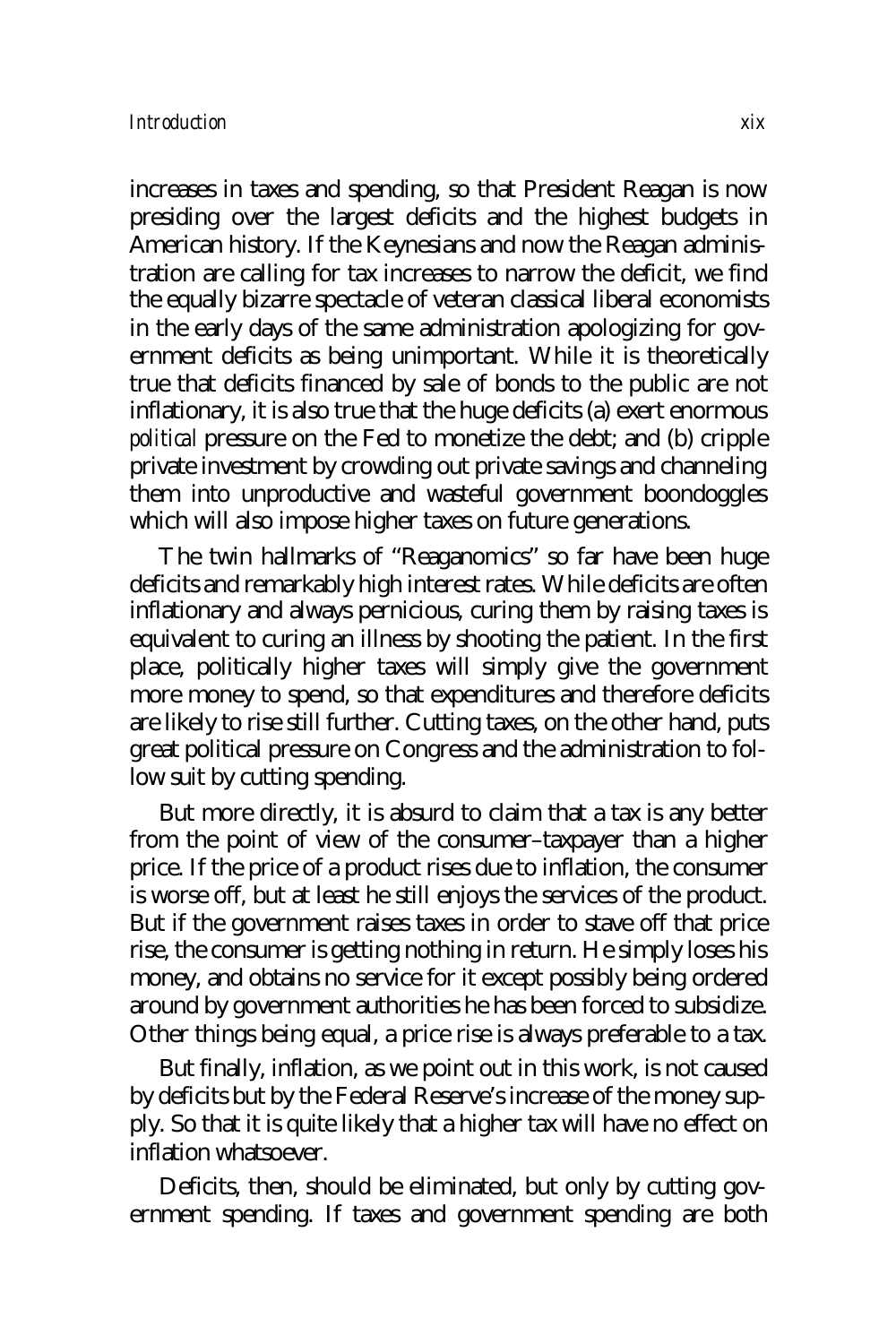slashed, then the salutary result will be to lower the parasitic burden of government taxes and spending upon the productive activities of the private sector.

This brings us to a new economic viewpoint that has emerged since our last edition—"supply-side economics" and its extreme variant, the Laffer Curve. To the extent that supply-siders point out that tax reductions will stimulate work, thrift, and productivity, then they are simply underlining truths long known to classical and to Austrian economics. But one problem is that supply-siders, while calling for large income-tax cuts, advocate keeping up the current level of government expenditures, so that the burden of shifting resources from productive private to wasteful government spending will still continue.

The Laffer variant of the supply-side adds the notion that a decline in income tax *rates*will so increase government revenues from higher production and income that the budget will still be balanced. There is little discussion by Lafferites, however, of how long this process is supposed to take, and there is no evidence that revenue will rise sufficiently to balance the budget, or even will rise at all. If, for example, the government should now raise income tax rates by 30 percent, does anyone really believe that total revenue would *fall*?

Another problem is that one wonders why the overriding goal of fiscal policy should be to maximize government revenue. A far sounder objective would be to *minimize* the revenue and the resources siphoned off to the public sector.

At any rate, the Laffer Curve has scarcely been tested by the Reagan administration, since the much-vaunted income tax cuts, in addition to being truncated and reduced from the original Reagan plan, were more than offset by a programmed rise in Social Security taxes and by "bracket creep." Bracket creep exists when inflation wafts people into higher nominal (but not higher *real*) income brackets, where their tax rates automatically increase.

It is generally agreed that recovery from the current depression has not yet arrived because interest rates have remained high, despite the depression-borne drop in the rate of inflation. The Friedmanites had decreed that "real" interest rates (nominal rates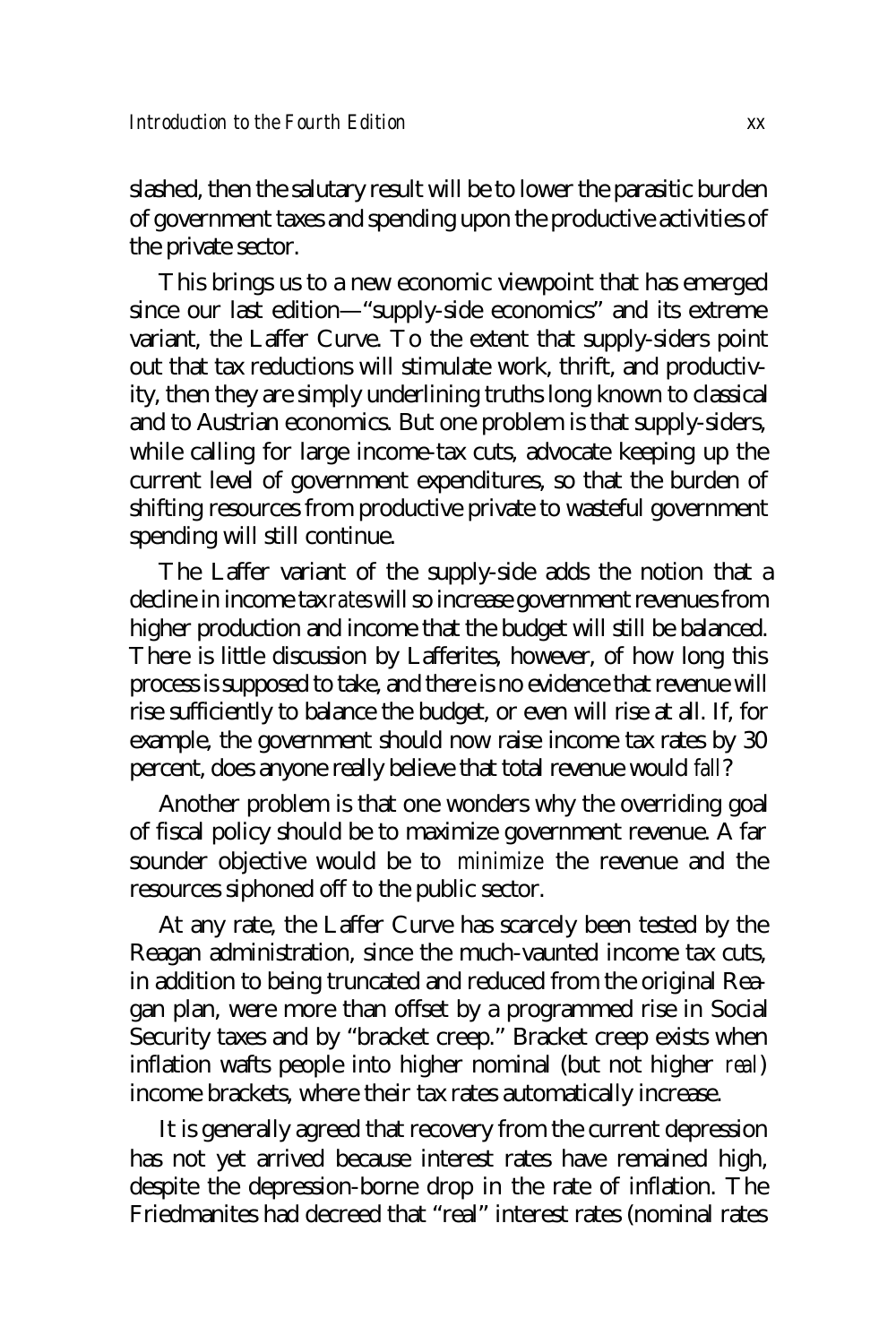minus the rate of inflation) are always hovering around 3 percent. When inflation fell sharply, therefore, from about 12 percent to 5 percent or less, monetarists confidently predicted that interest rates would fall drastically, spurring a cyclical recovery. Yet, real interest rates have persisted at far higher than 3 percent. How could this be?

The answer is that expectations are purely subjective, and cannot be captured by the mechanistic use of charts and regressions. After several decades of continuing and aggravated inflation, the American public has become inured to expect further chronic inflation. Temporary respites during deep depressions, propaganda and political hoopla, can no longer reverse those expectations. As long as inflationary expectations persist, the expected inflation incorporated into interest rates will remain high, and interest rates will not fall for any substantial length of time.

The Reagan administration knew, of course, that inflationary expectations had to be reversed, but where they miscalculated was relying on propaganda without substance. Indeed, the entire program of Reaganomics may be considered a razzle-dazzle of showmanship about taxes and spending, behind which the monetarists, in control of the Fed and the Treasury Department, were supposed to gradually reduce the rate of money growth. The razzle-dazzle was supposed to reverse inflationary expectations; the gradualism was to eliminate inflation without forcing the economy to suffer the pain of recession or depression. Friedmanites have never understood the Austrian insight on the necessity of a recession to liquidate the unsound investments of the inflationary boom. As a result, the attempt of Friedmanite gradualism to fine-tune the economy into disinflation-without-recession went the way of the similar Keynesian fine-tuning which the monetarists had criticized for decades. Friedmanite fine-tuning brought us temporary "disinflation" accompanied by another severe depression.

In this way, monetarism fell between two stools. The Fed's cutback in the rate of money growth was sharp enough to precipitate the inevitable recession, but much too weak and gradual to bring inflation to an end once and for all. Instead of a sharp but short recession to liquidate the malinvestments of the preceding boom,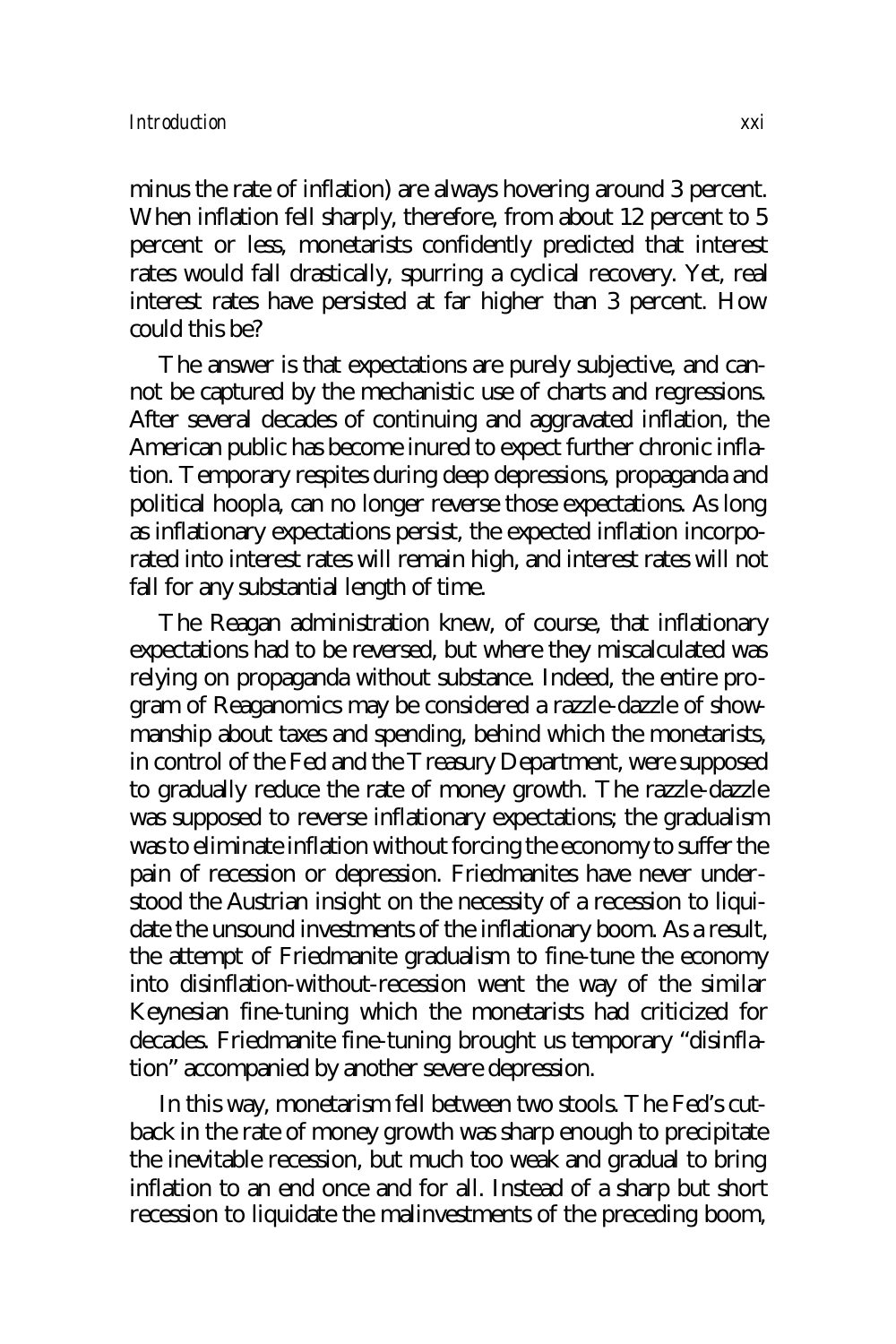we now have a lingering chronic recession coupled with a grinding, continuing stagnation of productivity and economic growth. A pusillanimous gradualism has brought us the worst of both worlds: continuing inflation plus severe recession, high unemployment, and chronic stagnation.

One of the reasons for the chronic recession and stagnation is that the market *learns*. Inflationary expectations are a response learned after decades of inflation, and they place an inflationary premium on pure interest rates. As a result, the time-honored method of lowering interest rates—the Fed's expanding the supply of money and credit—cannot work for long because that will simply raise inflationary expectations and raise interest rates instead of lowering them. We have gotten to the point where *everything* the government does is counterproductive; the conclusion, of course, is that the government should do nothing at all, that is, should retire quickly from the monetary and economic scene and allow freedom and free markets to work.

It is, furthermore, too late for gradualism. The only solution was set forth by F.A. Hayek, the dean of the Austrian School, in his critique of the similarly disastrous gradualism of the Thatcher regime in Great Britain. The only way out of the current mess is to "slam on the brakes," to stop the monetary inflation in its tracks. Then, the inevitable recession will be sharp but short and swift, and the free market, allowed its head, will return to a sound recovery in a remarkably brief time. Only a drastic and credible slamming of the brakes can truly reverse the inflationary expectations of the American public. But wisely the public no longer trusts the Fed or the federal government. For a slamming on of the brakes to be truly credible, there must be a radical surgery on American monetary institutions, a surgery similar in scope to the German creation of the *rentenmark* which finally ended the runaway inflation of 1923. One important move would be to denationalize the fiat dollar by returning it to be worth a unit of weight of gold. A corollary policy would prohibit the Federal Reserve from lowering reserve requirements or from purchasing any assets ever again;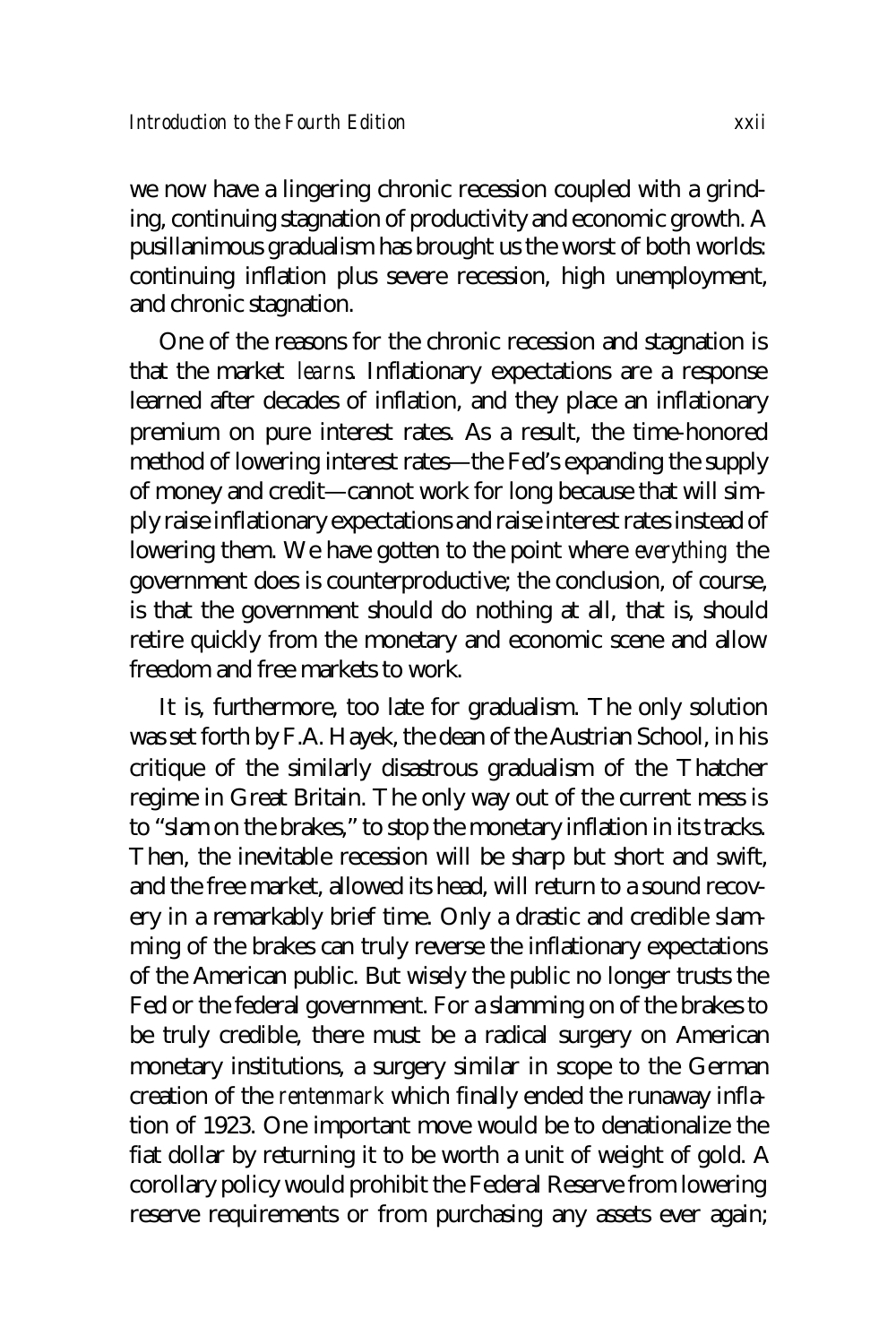better yet, the Federal Reserve System should be abolished, and government at last totally separated from the supply of money.

In any event, there is no sign of any such policy on the horizon. After a brief flirtation with gold, the Presidentially appointed U.S. Gold Commission, packed with pro-fiat money Friedmanites abetted by Keynesians, predictably rejected gold by an overwhelming margin. Reaganomics—a blend of monetarism and fiscal Keynesianism swathed in classical liberal and supply-side rhetoric—is in no way going to solve the problem of inflationary depression or of the business cycle.

But if Reaganomics is doomed to be a fiasco, what is likely to happen? Will we suffer a replay, as many voices are increasingly predicting, of the Great Depression of the 1930s? Certainly there are many ominous signs and parallels. The fact that Reaganomics cannot bring down interest rates for long puts a permanent brake on the stock market, which has been in chronic trouble since the mid-1960s and is increasingly in shaky shape. The bond market is already on the way to collapse. The housing market has at last been stopped short by the high mortgage rates, and the same has happened to many collectibles. Unemployment is chronically higher each decade, and is now at the highest since the Great Depression, with no sign of improvement. The accelerating inflationary boom of the three decades since the end of World War II has loaded the economy with unsound investments and with an oppressive mountain of debt: consumer, homeowner, business, and international. In recent decades, business has in effect relied on inflation to liquidate the debt, but if "disinflation" (the lessening of inflation in 1981 and at least the first half of 1982) is to continue, what will happen to the debt? Increasingly, the answer will be bankruptcies, and deeper depression. The bankruptcy rate is already the highest since the Great Depression of the 1930s. Thrift institutions caught between high interest rates to their depositors and low rates earned on long-time mortgages, will increasingly become bankrupt or be forced into quasi-bankrupt mergers with other thrifts which will be dragged down by the new burdens. Even commercial banks,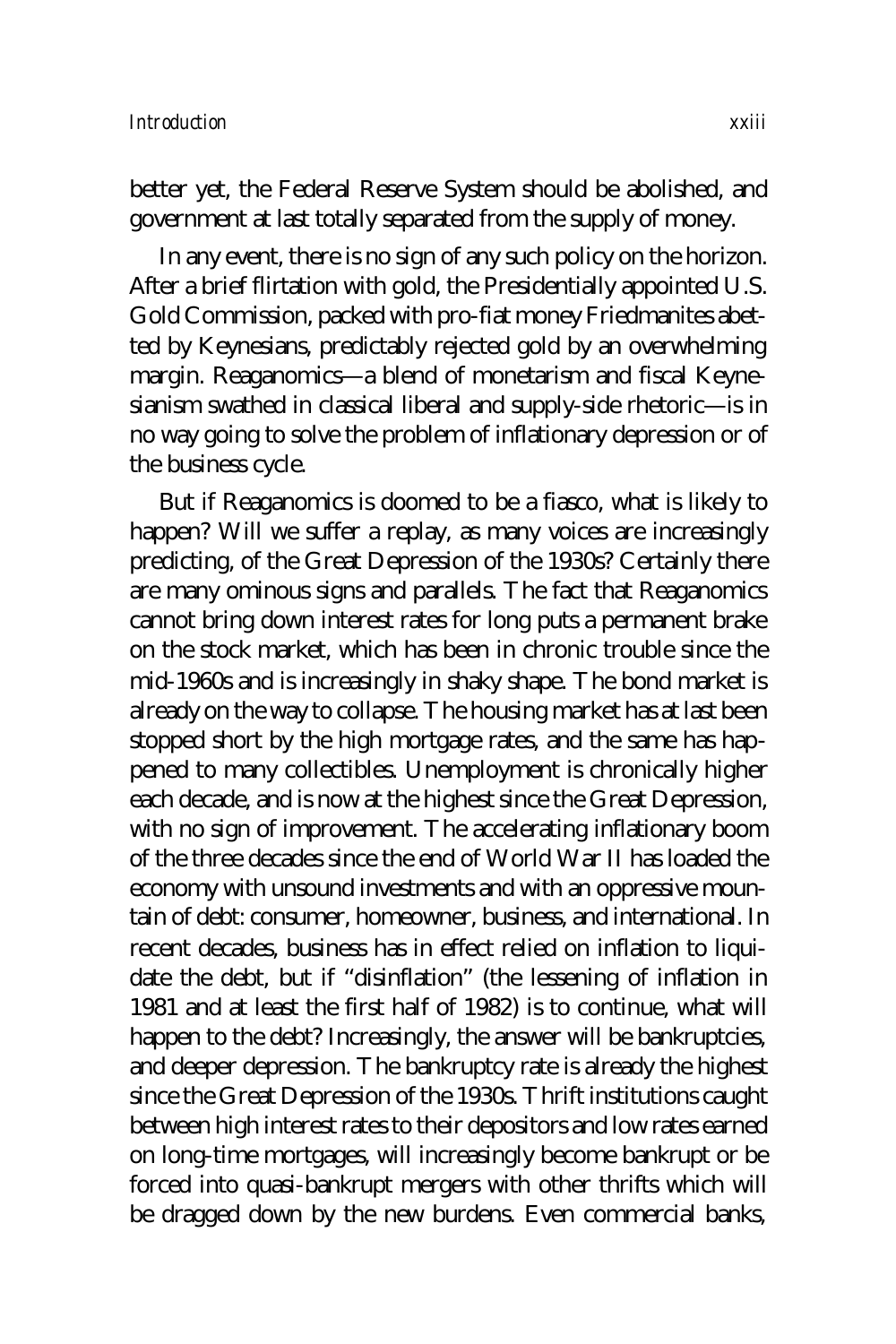protected by the safety blanket of the FDIC for half a century, are now beginning to go down the drain, dragged down by their unsound loans of the past decade.

Matters are even worse on the international front. During the great credit boom, U.S. banks have recklessly loaned inflated dollars to unsound and highly risky governments and institutions abroad, especially in the Communist governments and the Third World. The Depository Control Act of 1980, which shows no signs of being repealed by the Reagan administration, allows the Federal Reserve to purchase unlimited amounts of foreign currency (or any other assets) or to lower bank reserve requirements to zero. In other words, it sets the stage for unlimited monetary and credit inflation by the Fed. The bailing out of the Polish government, and the refusal by the U.S. to declare it bankrupt so that the U.S. taxpayer (or holder of dollars) can pick up the tab indefinitely, is an omen for the future. For only massive inflation will eventually be able to bail out foreign debtors and U.S. creditor banks.

Since Friedmanite gradualism will not permit a sharp enough recession to clear out the debt, this means that the American economy will be increasingly faced with two alternatives: *either* a massive deflationary 1929-type depression to clear out the debt, *or* a massive inflationary bailout by the Federal Reserve. Hard money rhetoric or no rhetoric, the timidity and confusion of Reaganomics make very clear what its choice will be: massive inflation of money and credit, and hence the resumption of double-digit and perhaps higher inflation, which will drive interest rates even higher and prevent recovery. A Democratic administration may be expected to inflate with even more enthusiasm. We can look forward, therefore, not precisely to a 1929-type depression, but to an inflationary depression of massive proportions. Until then, the Austrian program of hard money, the gold standard, abolition of the Fed, and laissez-faire, will have been rejected by everyone: economists, politicians, and the public, as too harsh and Draconian. But Austrian policies are comfortable and moderate compared to the economic hell of permanent inflation, stagnation, high unemployment, and inflationary depression that Keynesians and Friedmanite neo-Keynesians have gotten us into. Perhaps, this present and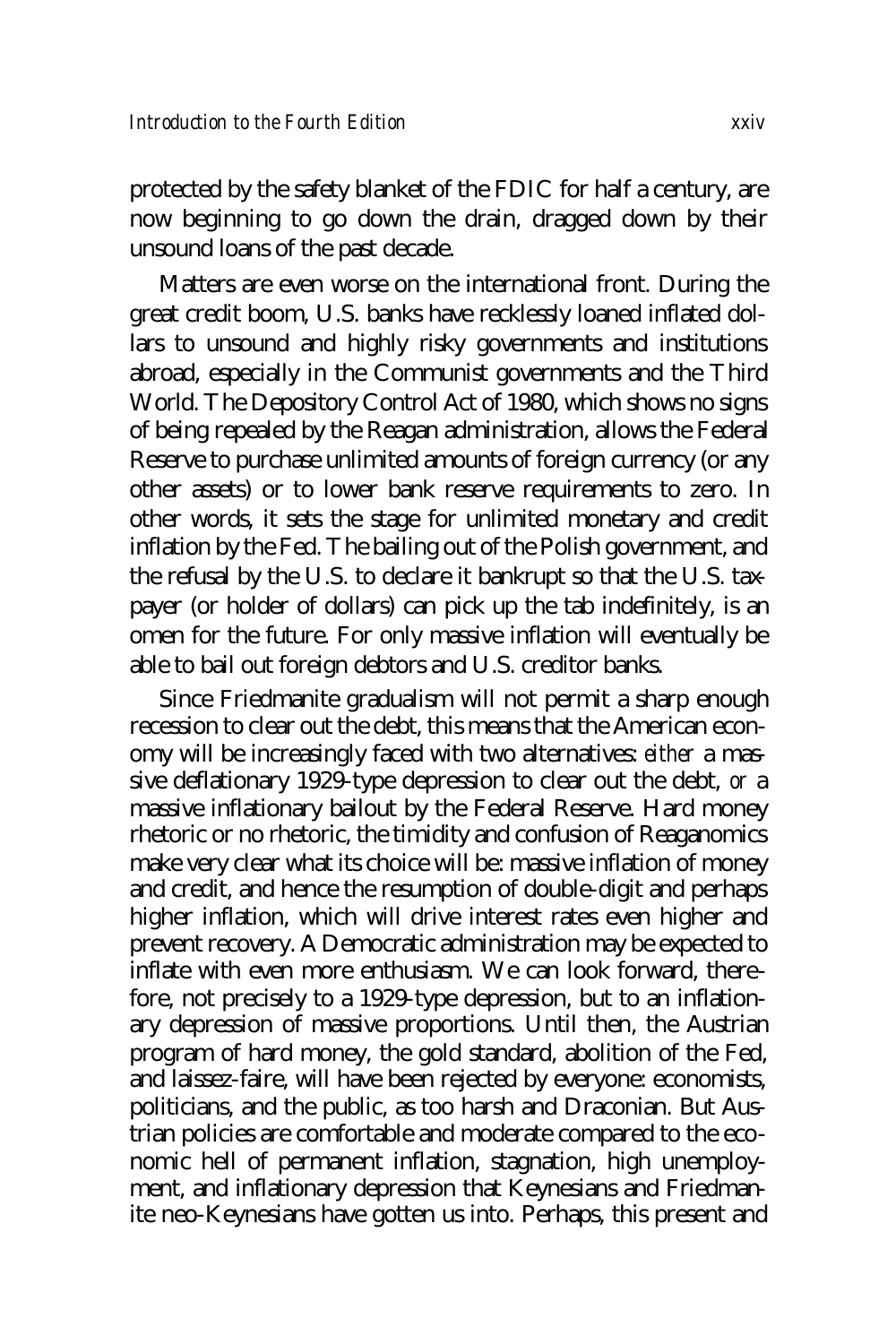*Introduction xxv*

future economic holocaust will cause the American public to turn away from failed nostrums and toward the analysis and policy conclusions of the Austrian School.

> MURRAY N. ROTHBARD *Stanford, California September 1982*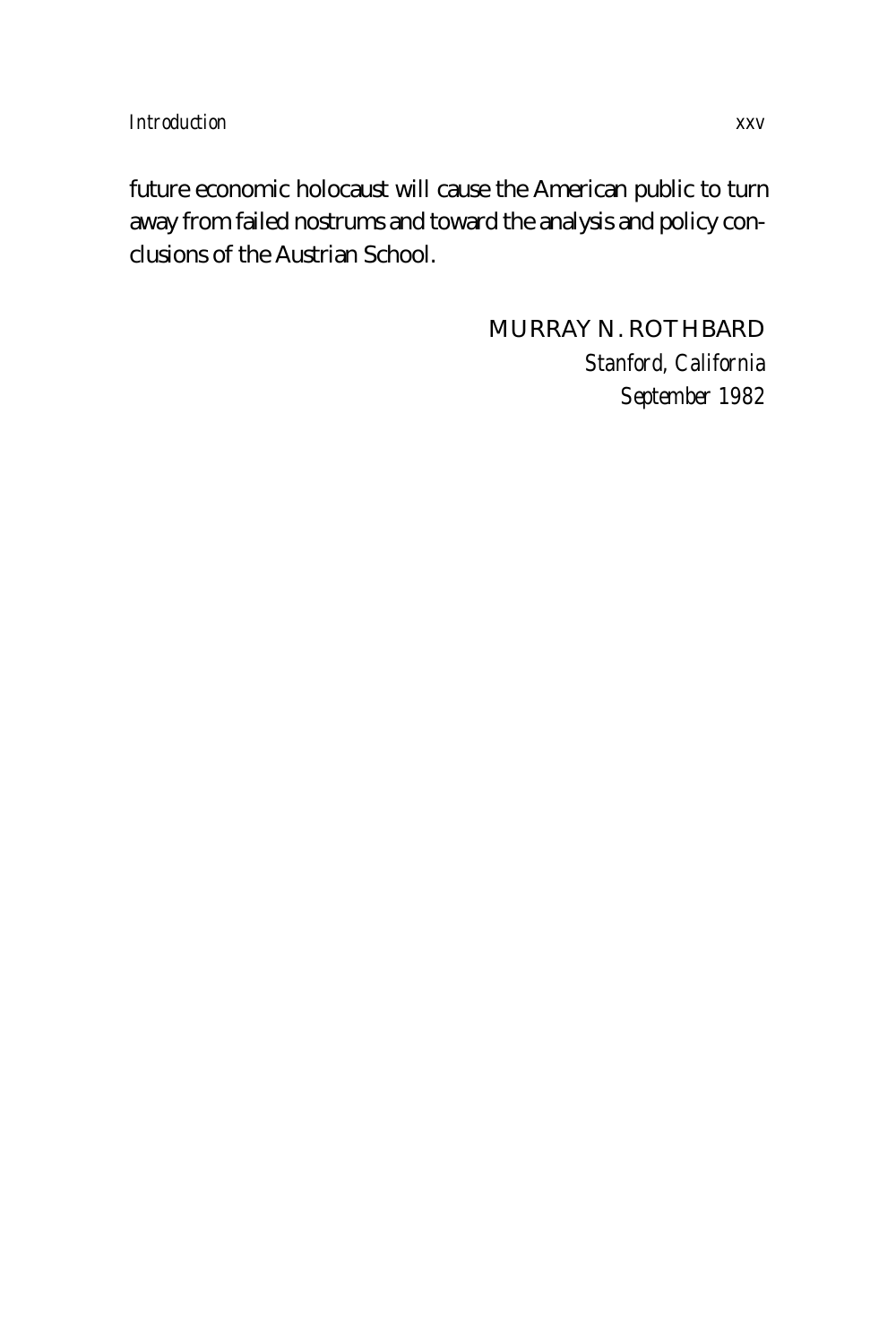# **Introduction to the Third Edition**

merica is now in the midst of a full-scale inflationary depression. The inflationary recession of 1969-71 has been quickly succeeded by a far more inflationary depression which began around November 1973, and skidded into merica is now in the midst of a full-scale inflationary depression. The inflationary recession of 1969–71 has been quickly succeeded by a far more inflationary depresous depression around the fall of 1974. Since that time, physical production has declined steadily and substantially, and the unemployment rate has risen to around 10 percent, and even higher in key industrial areas. The desperate attempt by the politico-economic Establishment to place an optimistic gloss on the most severe depression since the 1930s centers on two arguments: (a) the inadequacy of the unemployment statistics, and (b) the fact that things were much worse in the post-1929 depression. The first argument is true but irrelevant; no matter how faulty the statistics, the rapid and severe rise in the unemployment rate from under 6 percent to 10 percent in the space of just one year (from 1974 to 1975) tells its own grisly tale. It is true that the economy was in worse shape in the 1930s, but that was the gravest depression in American history; we are now in a depression that is certainly not mild by any pre-1929 standards.

The current inflationary depression has revealed starkly to the nation's economists that their cherished theories—adopted and applied since the 1930s—are tragically and fundamentally incorrect. For forty years we have been told, in the textbooks, the economic journals, and the pronouncements of our government's economic advisors, that the government has the tools with which it can easily abolish inflation or recession. We have been told that by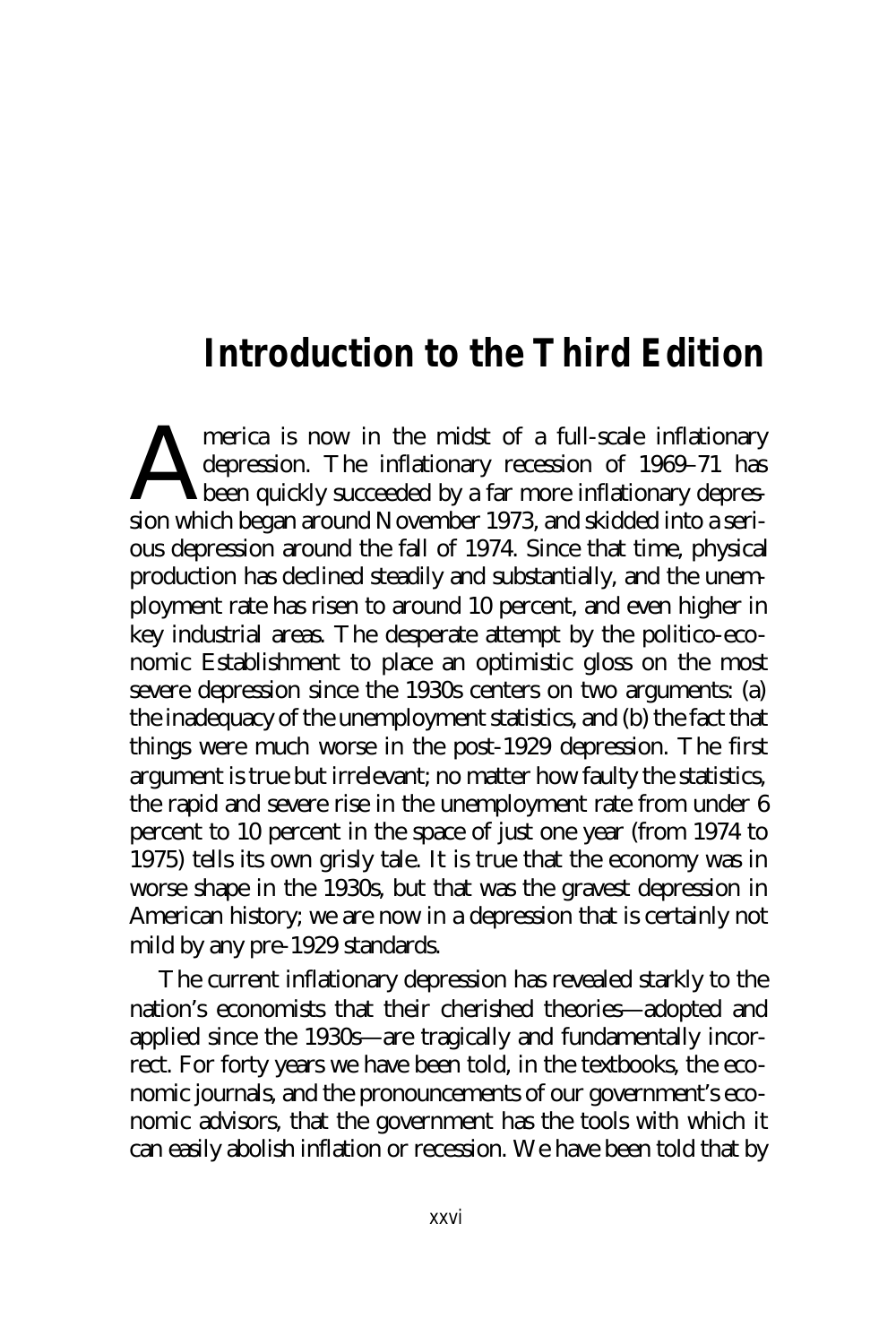juggling fiscal and monetary policy, the government can "finetune" the economy to abolish the business cycle and insure permanent prosperity without inflation. Essentially—and stripped of the jargon, the equations, and the graphs—the economic Establishment held all during this period that if the economy is seen to be sliding into recession, the government need only step on the fiscal and monetary gas—to pump in money and spending into the economy—in order to eliminate recession. And, on the contrary, if the economy was becoming inflationary, all the government need do is to step on the fiscal and monetary brake—take money and spending out of the economy—in order to eliminate inflation. In this way, the government's economic planners would be able to steer the economy on a precise and careful course between the opposing evils of unemployment and recession on the one hand, and inflation on the other. But what can the government do, what does conventional economic theory tell us, if the economy is suffering a severe inflation *and* depression *at the same time*? Now can our self-appointed driver, Big Government, step on the gas and on the brake at one and the same time?

Confronted with this stark destruction of all their hopes and plans, surrounded by the rubble of their fallacious theories, the nation's economists have been plunged into confusion and despair. Put starkly, they have no idea of what to do next, or even how to explain the current economic mess. In action, all that they can do is to alternate accelerator and brake with stunning rapidity, hoping that something might work (e.g., President Ford's call for higher income taxes in the fall of 1974, only to be followed by a call for lower income taxes a few months later). Conventional economic theory is bankrupt: furthermore, with courses on business cycles replaced a generation ago by courses on "macroeconomics" in graduate schools throughout the land, economists have now had to face the stark realization that business cycles *do* exist, while being in no way equipped to understand them. Some economists, union leaders, and businessmen, despairing of any hope for the free-market economy, have in fact begun to call for a radical shift to a collectivized economy in America (notably, the Initiative Committee for National Economic Planning, which includes in its ranks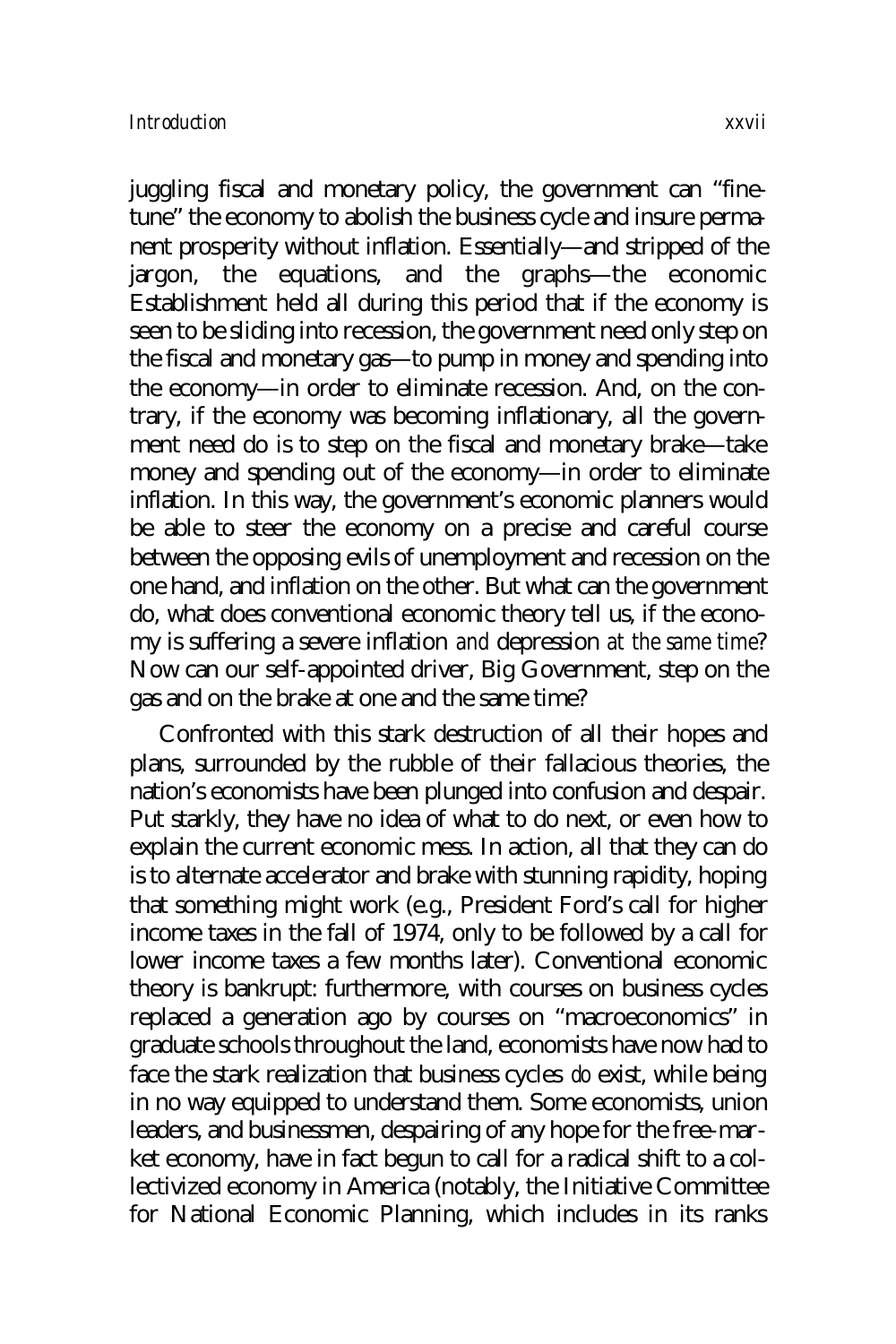economists such as Wassily Leontief, union leaders such as Leonard Woodcock, and business leaders such as Henry Ford II).

In the midst of this miasma and despair, there is one school of economic thought which predicted the current mess, has a cogent theory to explain it, and offers the way out of the predicament—a way out, furthermore, which, far from scrapping free enterprise in favor of collectivist planning, advocates the restoration of a purely free enterprise system that has been crippled for decades by government intervention. This school of thought is the "Austrian" theory presented in this book. The Austrian view holds that persistent inflation is brought about by continuing and chronic increases in the supply of money, engineered by the federal government. Since the inception of the Federal Reserve System in 1913, the supply of money and bank credit in America has been totally in the control of the federal government, a control that has been further strengthened by the U.S. repudiating the domestic gold standard in 1933, as well as the gold standard behind the dollar in foreign transactions in 1968 and finally in 1971. With the gold standard abandoned, there is no necessity for the Federal Reserve or its controlled banks to redeem dollars in gold, and so the Fed may expand the supply of paper and bank dollars to its heart's content. The more it does so, the more prices tend to accelerate upward, dislocating the economy and bringing impoverishment to those people whose incomes fall behind in the inflationary race.

The Austrian theory further shows that inflation is not the only unfortunate consequence of governmental expansion of the supply of money and credit. For this expansion distorts the structure of investment and production, causing excessive investment in unsound projects in the capital goods industries. This distortion is reflected in the well-known fact that, in every boom period, capital goods prices rise further than the prices of consumer goods. The recession periods of the business cycle then become inevitable, for the recession is the necessary corrective process by which the market liquidates the unsound investments of the boom and redirects resources from the capital goods to the consumer goods industries. The longer the inflationary distortions continue, the more severe the recession-adjustment must become. During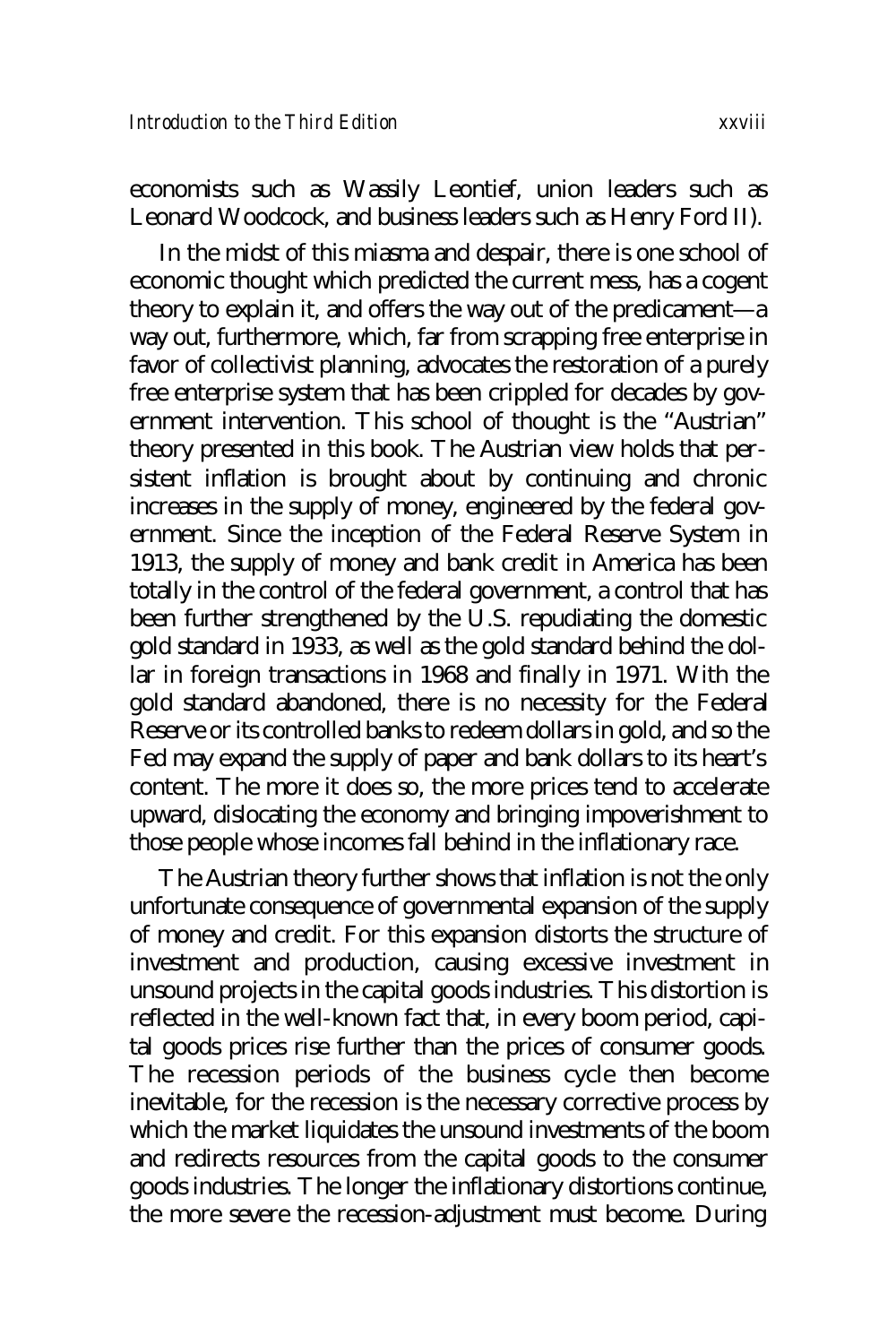the recession, the shift of resources takes place by means of capital goods prices falling relative to consumer goods. During the depression of 1974–75, we have seen this occur, with industrial raw material prices falling rapidly and substantially, with wholesale prices remaining level or declining slightly, but with consumer goods prices still rising rapidly—in short, the inflationary depression.

What, then, should the government do if the Austrian theory is the correct one? In the first place, it can only cure the chronic and potentially runaway inflation in one way: by *ceasing to inflate*: by stopping its own expansion of the money supply by Federal Reserve manipulation, either by lowering reserve requirements or by purchasing assets in the open market. The fault of inflation is not in business "monopoly," or in union agitation, or in the hunches of speculators, or in the "greediness" of consumers; the fault is in the legalized counterfeiting operations of the government itself. For the government is the only institution in society with the power to counterfeit—to create new money. So long as it continues to use that power, we will continue to suffer from inflation, even unto a runaway inflation that will utterly destroy the currency. At the very least, we must call upon the government to stop using that power to inflate. But since all power possessed will be used and abused, a far sounder method of ending inflation would be to deprive the government completely of the power to counterfeit: either by passing a law forbidding the Fed to purchase any further assets or to lower reserve requirements, or more fundamentally, to abolish the Federal Reserve System altogether. We existed without such a central banking system before 1913, and we did so with far less rampant inflations or depressions. Another vital reform would be to return to a gold standard—to a money based on a commodity produced, not by government printing presses, but by the market itself. In 1933, the federal government seized and confiscated the public's gold under the guise of a temporary emergency measure; that emergency has been over for forty years, but the public's gold still remains beyond our reach at Fort Knox.

As for avoiding depressions, the remedy is simple: again, to avoid inflations by stopping the Fed's power to inflate. If we are in a depression, as we are now, the only proper course of action is to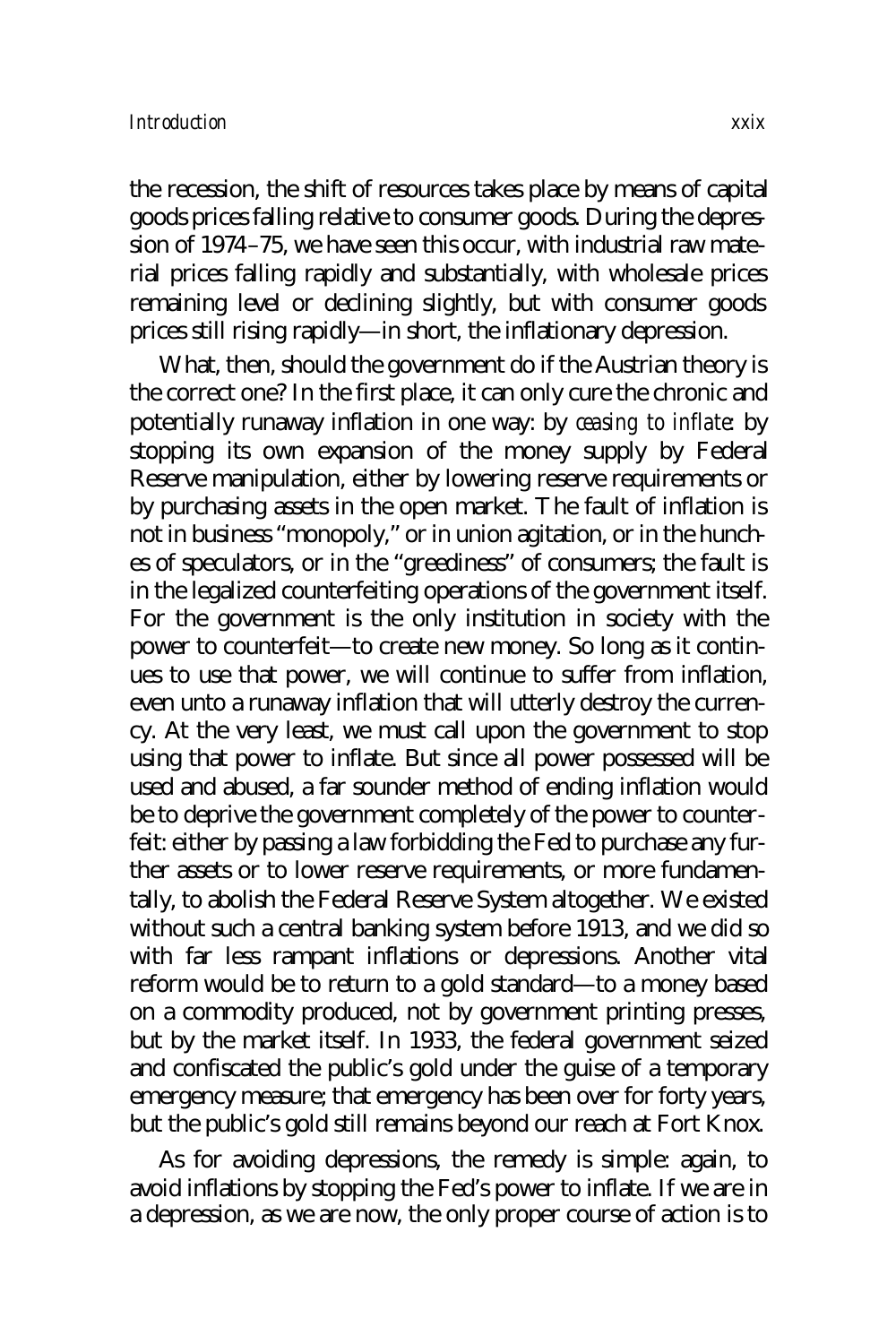avoid governmental interference with the depression, and thereby to allow the depression–adjustment process to complete itself as rapidly as possible, and thus to restore a healthy and prosperous economic system. Before the massive government interventions of the 1930s, all recessions were short-lived. The severe depression of 1921 was over so rapidly, for example, that Secretary of Commerce Hoover, despite his interventionist inclinations, was not able to convince President Harding to intervene rapidly enough; by the time Harding was persuaded to intervene, the depression was already over, and prosperity had arrived. When the stock market crash arrived in October, 1929, Herbert Hoover, now the president, intervened so rapidly and so massively that the market– adjustment process was paralyzed, and the Hoover–Roosevelt New Deal policies managed to bring about a permanent and massive depression, from which we were only rescued by the advent of World War II. Laissez-faire—a strict policy of non-intervention by the government —is the only course that can assure a rapid recovery in any depression crisis.

In this time of confusion and despair, then, the Austrian School offers us both an explanation and a prescription for our current ills. It is a prescription that is just as radical as, and perhaps even more politically unpalatable than, the idea of scrapping the free economy altogether and moving toward a totalitarian and unworkable system of collectivist economic planning. The Austrian prescription is precisely the opposite: we can only surmount the present and future crisis by ending government intervention in the economy, and specifically by ending governmental inflation and control of the money supply, as well as interference in any recession– adjustment process. In times of breakdown, mere tinkering reforms are not enough; we must take the radical step of getting the government out of the economic picture, of separating government completely from the money supply and the economy, and advancing toward a truly free and unhampered market and enterprise economy.

> MURRAY N. ROTHBARD *Palo Alto, California May 1975*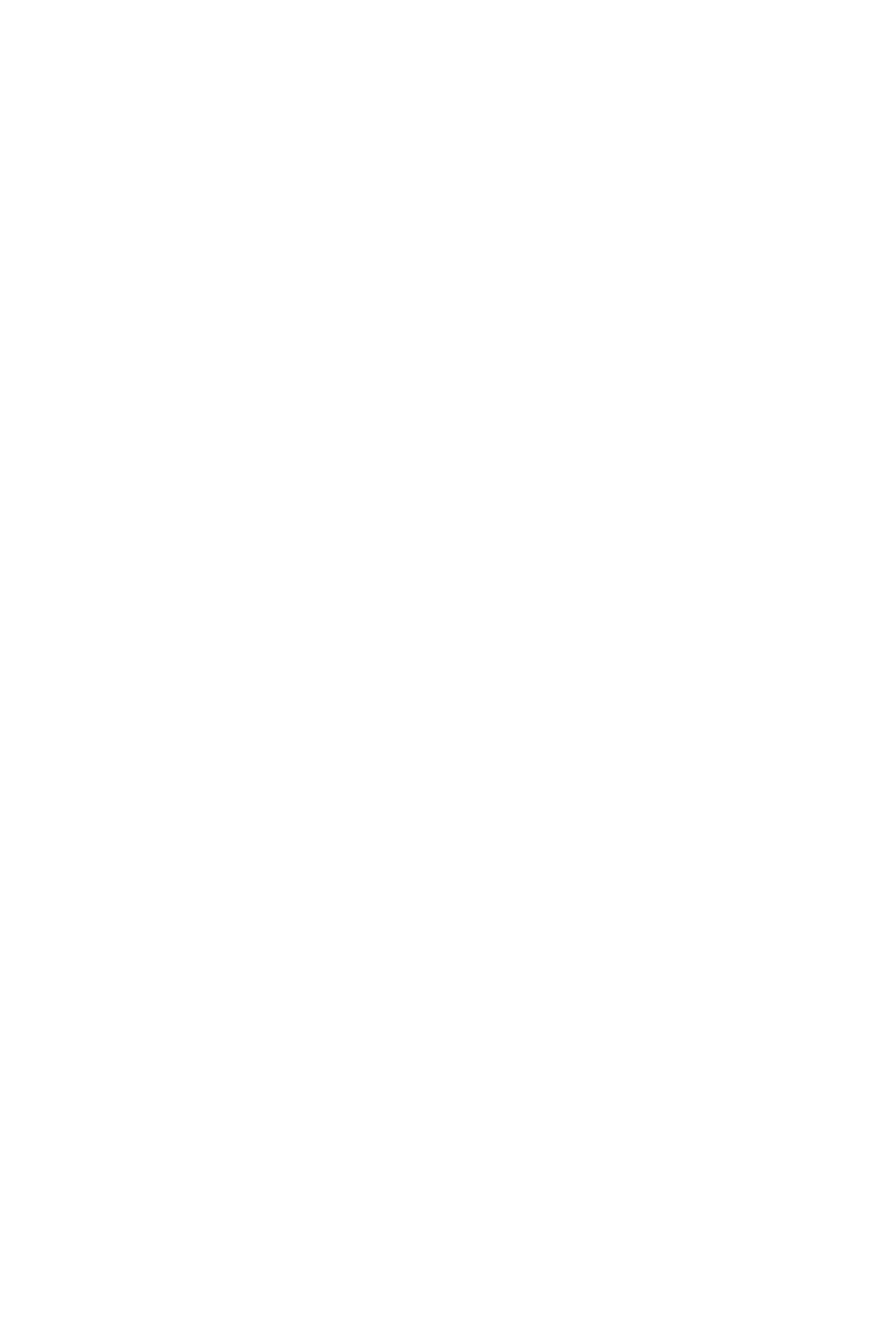# **Introduction to the Second Edition**

I n the years that have elapsed since the publication of the first edition, the business cycle has re-emerged in the consciousness of economists. During the 1960s, we were again promised, as in the New Era of the 1920s, the abolition of the business cycle by Keynesian and other sophisticated policies of government. The substantial and marked recession which began around November, 1969, and from which at this writing we have not yet recovered, has been a salutary if harsh reminder that the cycle is still very much alive.

One feature of this current recession that has been particularly unpleasant and surprising is the fact that prices of consumer goods have continued to rise sharply throughout the recession. In the classic cycle, prices fall during recessions or depressions, and this decline in prices is the one welcome advantage that the consumer can reap from such periods of general gloom. In the present recession, however, even this advantage has been removed, and the consumer thus suffers a combination of the worst features of recession and inflation.

Neither the established Keynesian nor the contemporary "monetarist" schools anticipated or can provide a satisfactory explanation of this phenomenon of "inflationary recession." Yet the "Austrian" theory contained in this book not only explains this occurrence, but demonstrates that it is a general and universal tendency in recessions. For the essence of recession, as the Austrian theory shows, is a readjustment of the economy to liquidate the distortions imposed by the boom—in particular, the overexpansion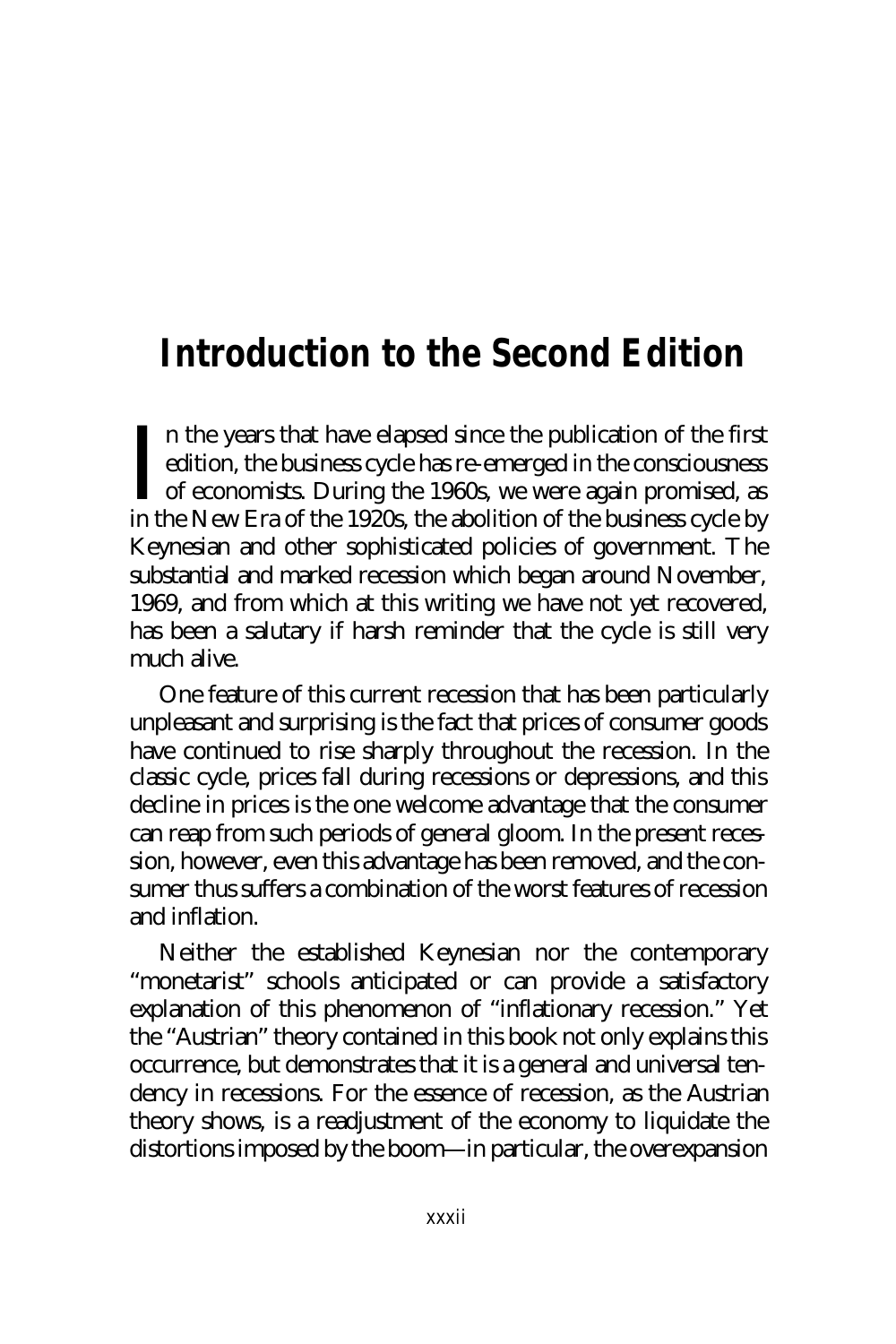of the "higher" orders of capital goods and the underinvestment in consumer goods industries. One of the ways by which the market redirects resources from the capital goods to the consumer goods sphere is by prices declining relatively in the former category and rising relatively in the latter category. Bankruptcies and relative price and wage contractions in the overblown and malinvested higher orders of capital goods will redirect land, labor, and capital resources into consumer goods and thereby reestablish the efficient responsiveness to consumer demands that is the normal condition of an unhampered market economy.

In short, the prices of consumer goods always tend to rise, relative to the prices of producer goods, during recessions. The reason that this phenomenon has not been noted before is that, in past recessions, prices have *generally fallen*. If, for example, consumer goods prices fall by 10 percent and, say, cement prices fall by 20 percent, no one worries about an "inflation" during the recession; but, actually, consumer goods prices in this case, too, have risen *relative to* the prices of producer goods. Prices in general fell during recessions because monetary and banking deflation used to be an invariable feature of economic contractions. But, in the last few decades, monetary deflation has been strictly prevented by governmental expansion of credit and bank reserves, and the phenomenon of an actual *decline* in the money supply has become at best a dim memory. The result of the government's abolition of deflation, however, is that general prices no longer fall, even in recessions. Consequently, the adjustment between consumer goods and capital goods that must take place during recessions, must now proceed without the merciful veil of deflation. Hence, the prices of consumer goods still rise relatively, but now, shorn of general deflation, they must rise absolutely and visibly as well. The government policy of stepping in to prevent monetary deflation, therefore, has deprived the public of the one great advantage of recessions: a falling cost of living. Government intervention against deflation has brought us the unwelcome phenomenon of inflationary recession.

Along with the renewed emphasis on business cycles, the late 1960s saw the emergence of the "monetarist" Chicago School,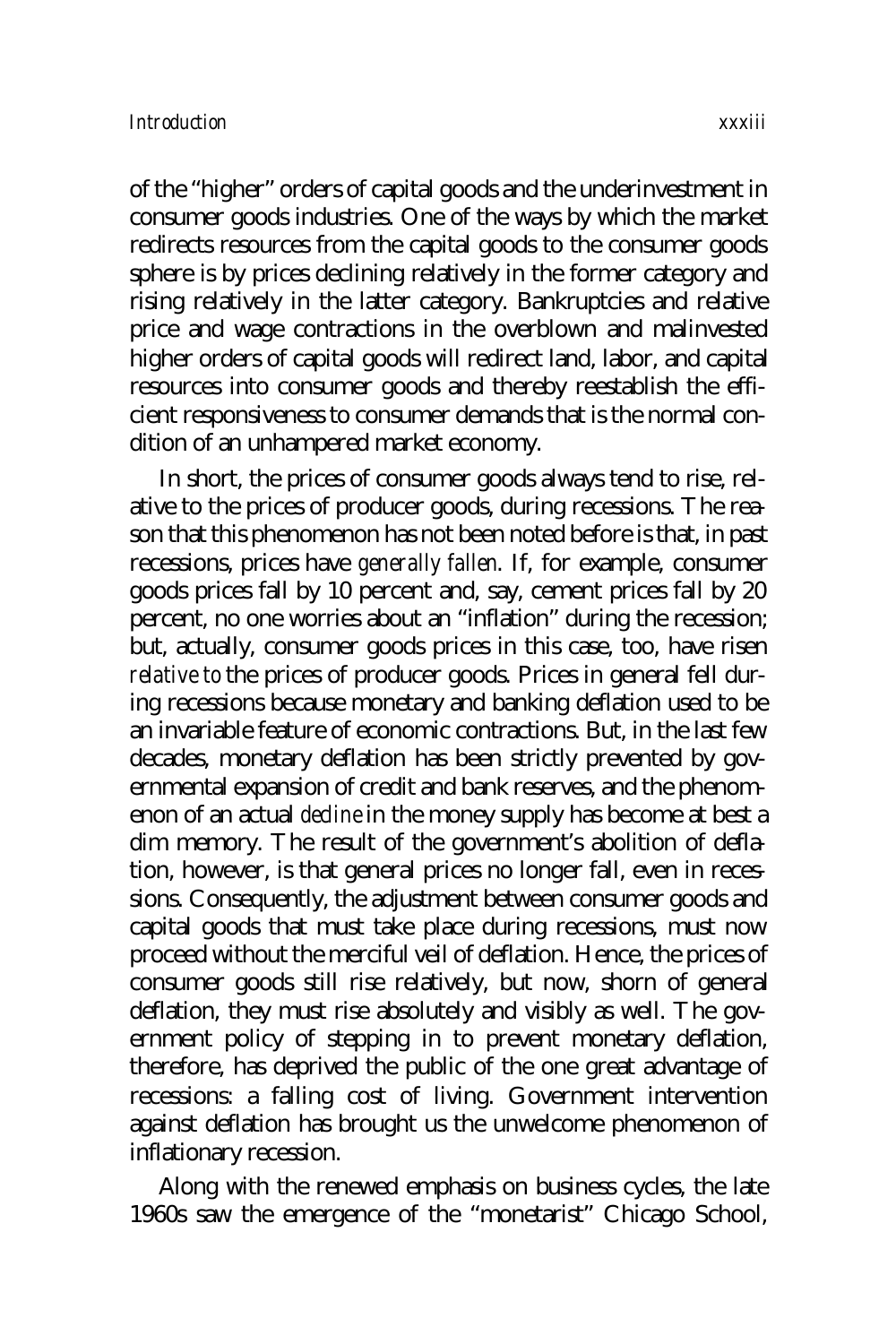headed by Milton Friedman, as a significant competitor to the Keynesian emphasis on compensatory fiscal policy. While the Chicago approach provides a welcome return to the pre-Keynesian emphasis on the crucial role of money in business cycles, it is essentially no more than a recrudescence of the "purely monetary" theory of Irving Fisher and Sir Ralph Hawtrey during the 1910s and 1920s. Following the manner of the English classical economists of the nineteenth century, the monetarists rigidly separate the "price level" from the movement of individual prices; monetary forces supposedly determine the former while supply and demand for particular goods determine the latter. Hence, for the monetarists, monetary forces have no significant or systematic effect on the behavior of relative prices or in distorting the structure of production. Thus, while the monetarists see that a rise in the supply of money and credit will tend to raise the level of general prices, they ignore the fact that a recession is then required to eliminate the distortions and unsound investments of the preceding boom. Consequently, the monetarists have no causal theory of the business cycle; each stage of the cycle becomes an event unrelated to the following stage.

Furthermore, as in the case of Fisher and Hawtrey, the current monetarists uphold as an ethical and economic ideal the maintenance of a stable, constant price level. The essence of the cycle is supposed to be the rise and fall—the movements—of the price level. Since this level is determined by monetary forces, the monetarists hold that if the price level is kept constant by government policy, the business cycle will disappear. Friedman, for example, in his *A Monetary History of the United States, 1867–1960* (1963), emulates his mentors in lauding Benjamin Strong for keeping the wholesale price level stable during the 1920s. To the monetarists, the inflation of money and bank credit engineered by Strong led to no ill effects, no cycle of boom and bust; on the contrary, the Great Depression was caused by the tight money policy that ensued after Strong's death. Thus, while the Fisher–Chicago monetarists and the Austrians both focus on the vital role of money in the Great Depression as in other business cycles, the causal emphases and policy conclusions are diametrically opposed. To the Austrians, the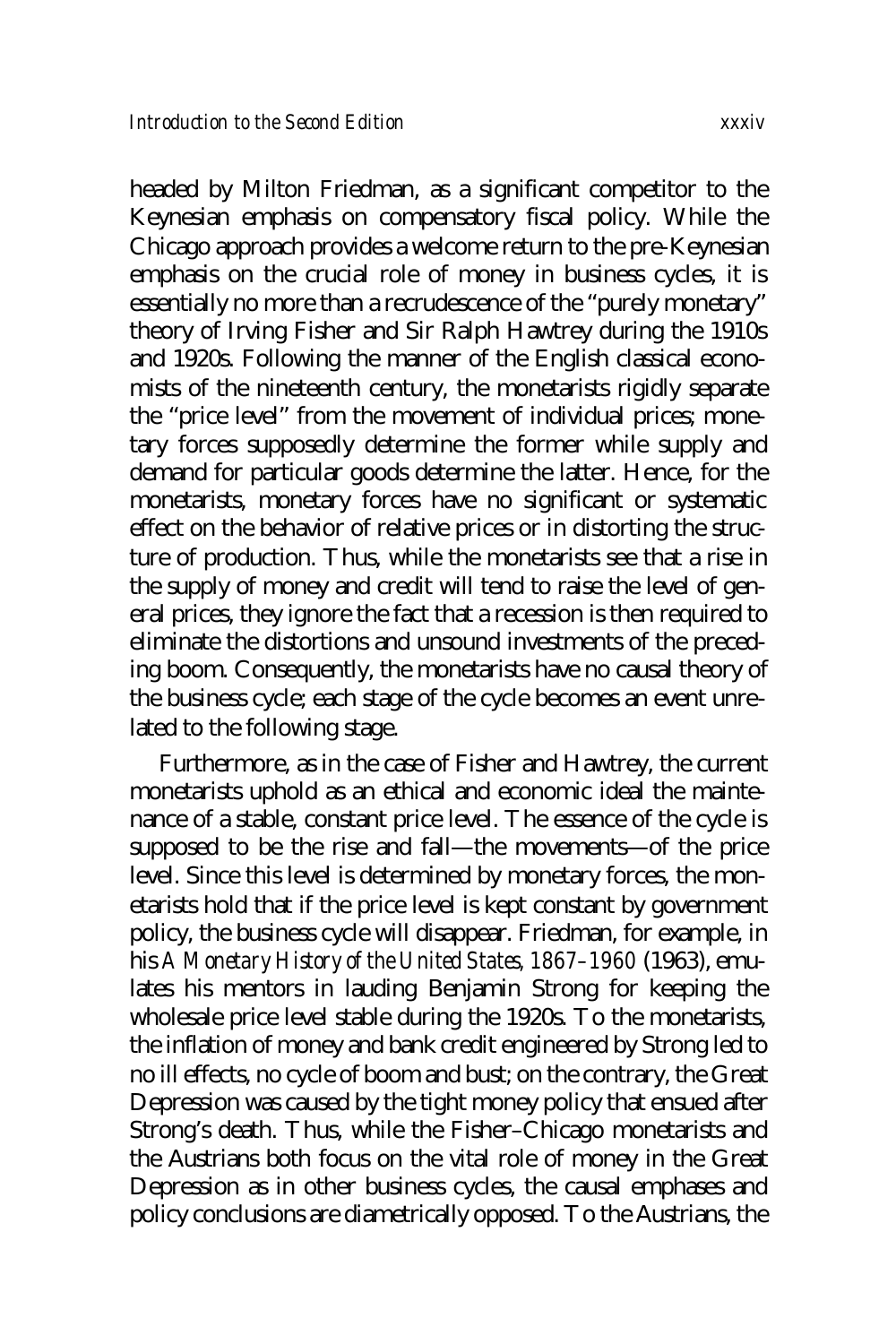monetary inflation of the 1920s set the stage inevitably for the depression, a depression which was further aggravated (and unsound investments maintained) by the Federal Reserve efforts to inflate further during the 1930s. The Chicagoans, on the other hand, seeing no causal factors at work generating recession out of preceding boom, hail the policy of the 1920s in keeping the price level stable and believe that the depression could have been quickly cured if only the Federal Reserve had inflated far more intensively during the depression.

The long-run tendency of the free market economy, unhampered by monetary expansion, is a gently falling price level, falling as the productivity and output of goods and services continually increase. The Austrian policy of refraining at all times from monetary inflation would allow this tendency of the free market its head and thereby remove the disruptions of the business cycle. The Chicago goal of a constant price level, which can be achieved only by a continual expansion of money and credit, would, as in the 1920s, unwittingly generate the cycle of boom and bust that has proved so destructive for the past two centuries.

> MURRAY N. ROTHBARD *New York, New York July 1971*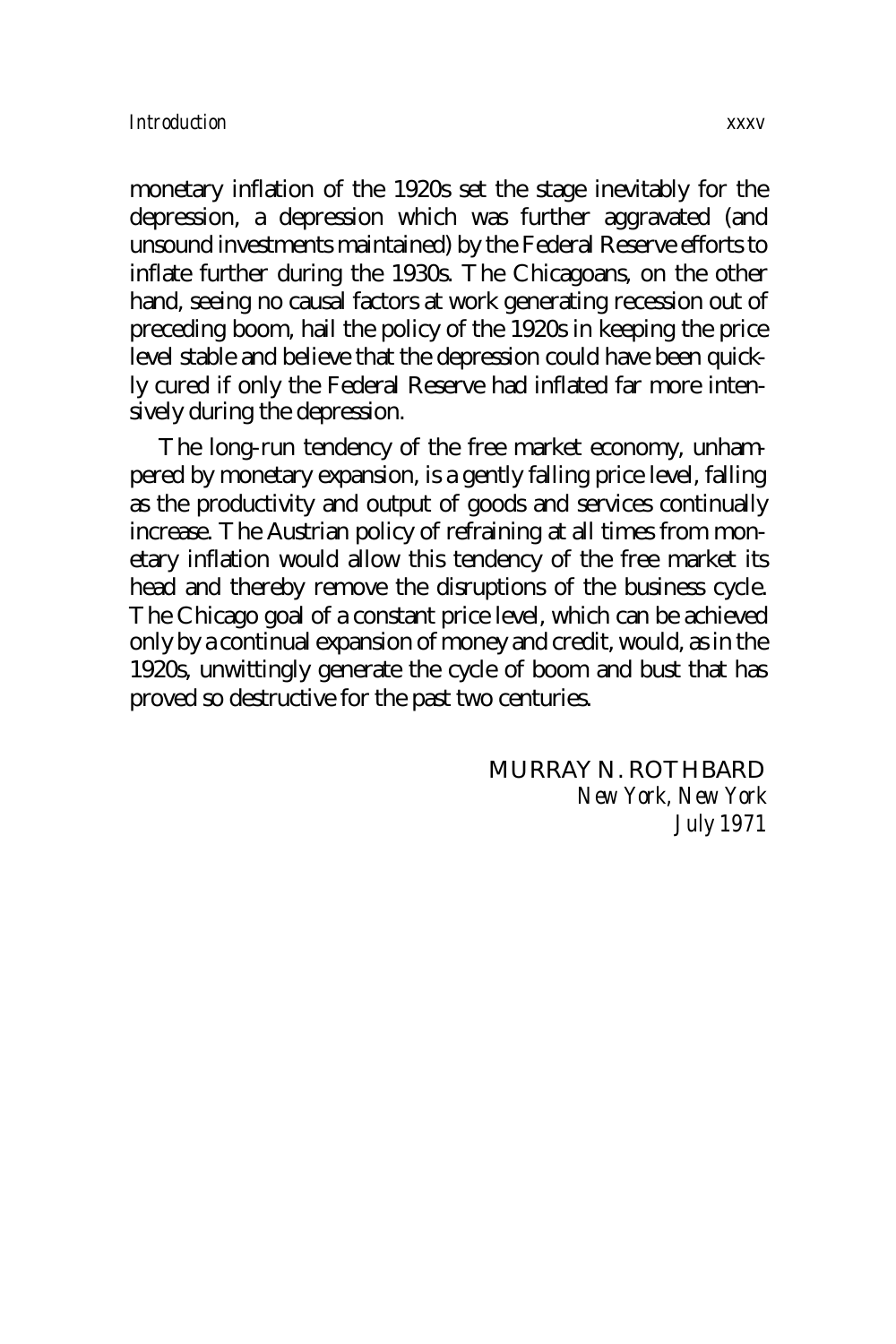### **Introduction to the First Edition**

The year 1929 stands as the great American trauma. Its<br>shock impact on American thought has been enormous.<br>The reasons for shock seem clear. Generally, depressions<br>last a year or two; prices and credit contract sharply, un **The year 1929 stands as the great American trauma. Its** shock impact on American thought has been enormous. The reasons for shock seem clear. Generally, depressions tions are liquidated, unemployment swells temporarily, and then rapid recovery ensues. The 1920–1921 experience repeated a familiar pattern, not only of such hardly noticeable recessions as 1899–1900 and 1910–1912, but also of such severe but brief crises as  $1907-1908$  and  $1819-1821$ .<sup>1</sup> Yet the Great Depression that ignited in 1929 lasted, in effect, for eleven years.

In addition to its great duration, the 1929 depression stamped itself on the American mind by its heavy and continuing unemployment. While the intensity of falling prices and monetary contraction was not at all unprecedented, the intensity and duration of unemployment was new and shocking. The proportion of the American labor force that was unemployed had rarely reached 10 percent at the deepest trough of previous depressions; yet it surpassed 20 percent in 1931, and remained above 15 percent until the advent of World War II.

<sup>1</sup>The depression of 1873-1879 was a special case. It was, in the first place, a mild recession, and second, it was largely a price decline generated by the monetary contraction attending return to the pre-Civil War gold standard. On the mildness of this depression, particularly in manufacturing, see O.V. Wells, "The Depression of 1873–79," *Agricultural History* 11 (1937): 240.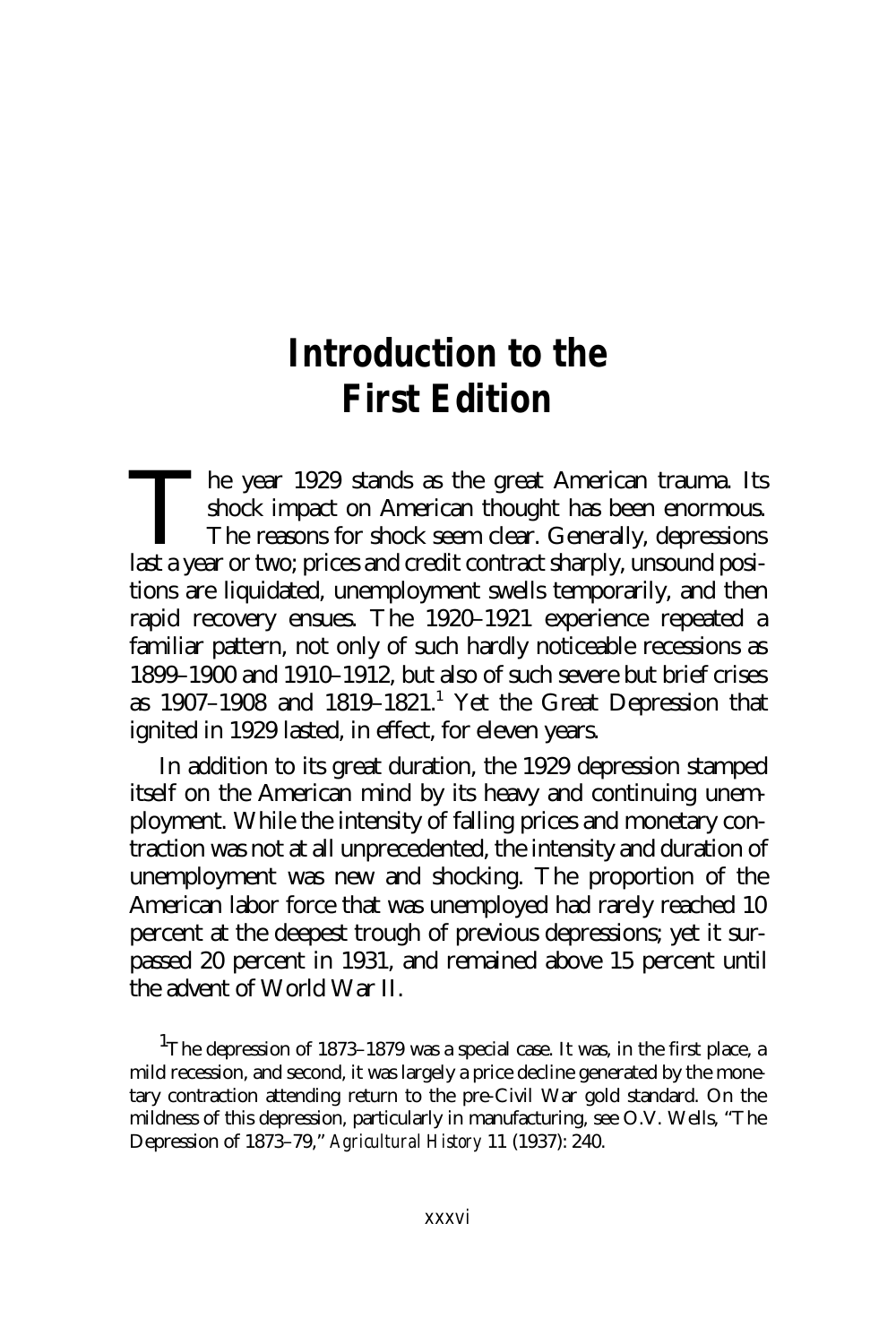If we use the commonly accepted dating methods and business cycle methodology of the National Bureau of Economic Research, we shall be led astray in studying and interpreting the depression. Unfortunately, the Bureau early shifted its emphasis from the study of the qualitatively important periods of "prosperity" and "depression," to those of mere "expansion" and "contraction." In its dating methods, it picks out one month as the peak or trough, and thus breaks up all historical periods into expansions and contractions, lumping them all together as units in its averages, regardless of importance or severity. Thus, the long boom of the 1920s is hardly recognized by the Bureau—which highlights instead the barely noticeable recessions of 1923 and 1926. Furthermore, we may agree with the Bureau—and all other observers—that the Great Depression hit its trough in 1932–1933, but we should not allow an artificial methodology to prevent our realizing that the "boom" of 1933–1937 took place *within* a continuing depression. When unemployment remains over 15 percent, it is folly to refer to the 1933–1937 period as "prosperity." It is still depression, even if slightly less intense than in 1933.<sup>2</sup>

The chief impact of the Great Depression on American thought was universal acceptance of the view that "laissez-faire capitalism" was to blame. The common opinion—among economists and the lay public alike—holds that "Unreconstructed Capitalism" prevailed during the 1920s, and that the tragic depression shows that old-fashioned laissez-faire can work no longer. It had always brought instability and depression during the nineteenth century; but now it was getting worse and becoming absolutely intolerable. The government must step in to stabilize the economy and iron out the business cycle. A vast army of people to this day consider capitalism almost permanently on trial. If the modern array of monetary–fiscal management and stabilizers cannot save capitalism from another severe depression, this large group will turn to socialism as the final answer. To them, another

 $2$ Even taken by itself, the "contraction" phase of the depression, from 1929–1933, was unusually long and unusually severe, particularly in its degree of unemployment.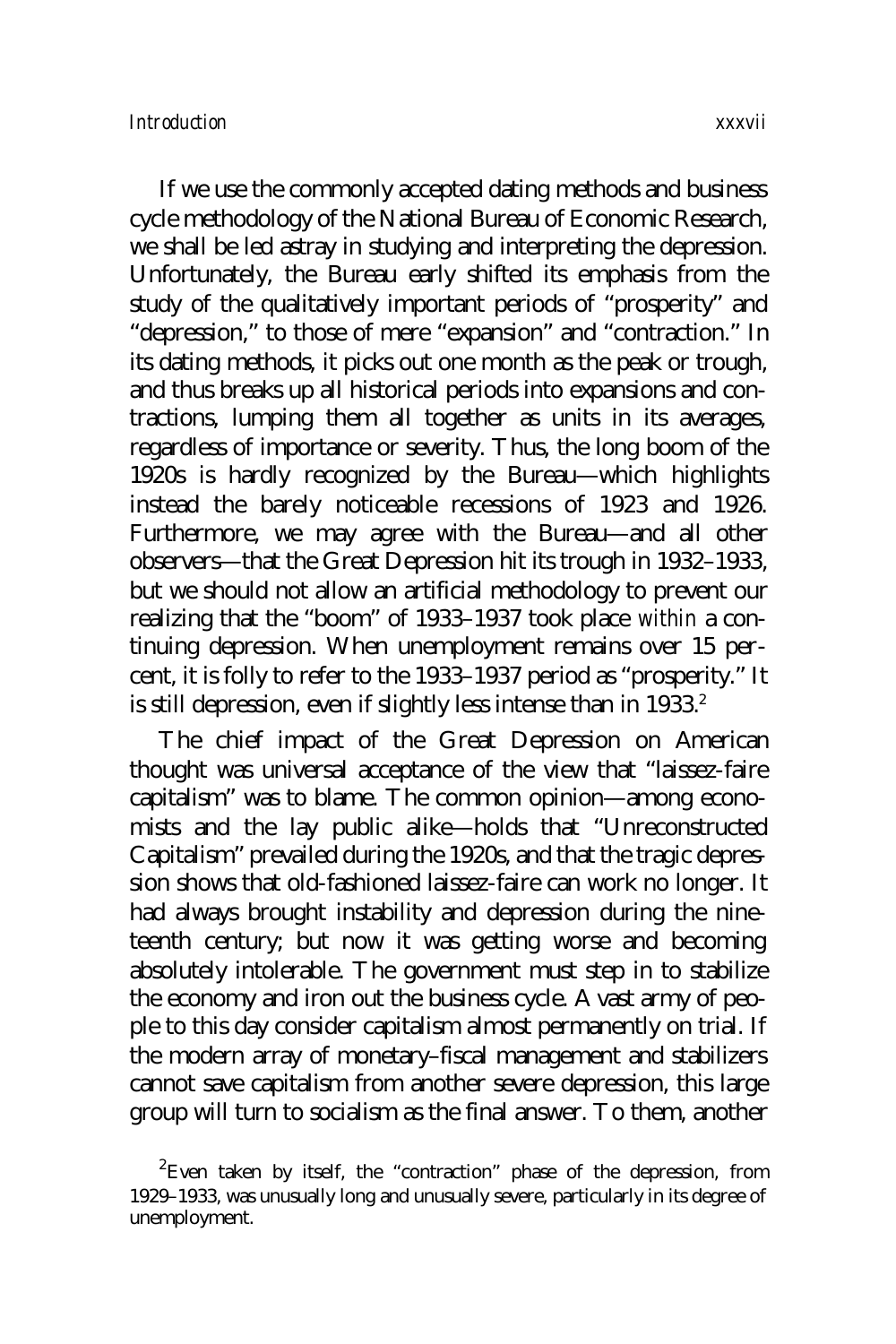depression would be final proof that even a reformed and enlightened capitalism cannot prosper.

Yet, on closer analysis, the common reaction is by no means self-evident. It rests, in fact, on an unproven assumption—the assumption that business cycles in general, and depressions in particular, arise from the depths of the free-market, capitalist economy. If we then assume that the business cycle stems from—is "endogenous" to—the free market, then the common reaction seems plausible. And yet, the assumption is pure myth, resting not on proof but on simple faith. Karl Marx was one of the first to maintain that business crises stemmed from market processes. In the twentieth century, whatever their great positive differences, almost all economists—Mitchellians, Keynesians, Marxians, or whatnot—are convinced of this view. They may have conflicting causal theories to explain the phenomenon, or, like the Mitchellians, they may have no causal theory at all—but they are all convinced that business cycles spring from deep within the capitalist system.

Yet there is another and conflicting tradition of economic thought—now acknowledged by only a few economists, and by almost none of the public. This view holds that business cycles and depressions stem from disturbances generated in the market by *monetary intervention*. The monetary theory holds that money and credit-expansion, launched by the banking system, causes booms and busts. This doctrine was first advanced, in rudimentary form, by the Currency School of British classical economists in the early nineteenth century, and then fully developed by Ludwig von Mises and his followers in the twentieth. Although widely popular in early-nineteenth-century America and Britain, the Currency School thesis has been read out of business cycle theory and relegated to another compartment: "international trade theory." Nowadays, the monetary theory, when acknowledged at all, is scoffed at as oversimplified. And yet, neither simplicity nor singlecause explanation is a defect *per se* in science; on the contrary, other things being equal, science will prefer the simpler to the more complex explanation. And science is always searching for a unified "single cause" explanation of complex phenomena, and rejoices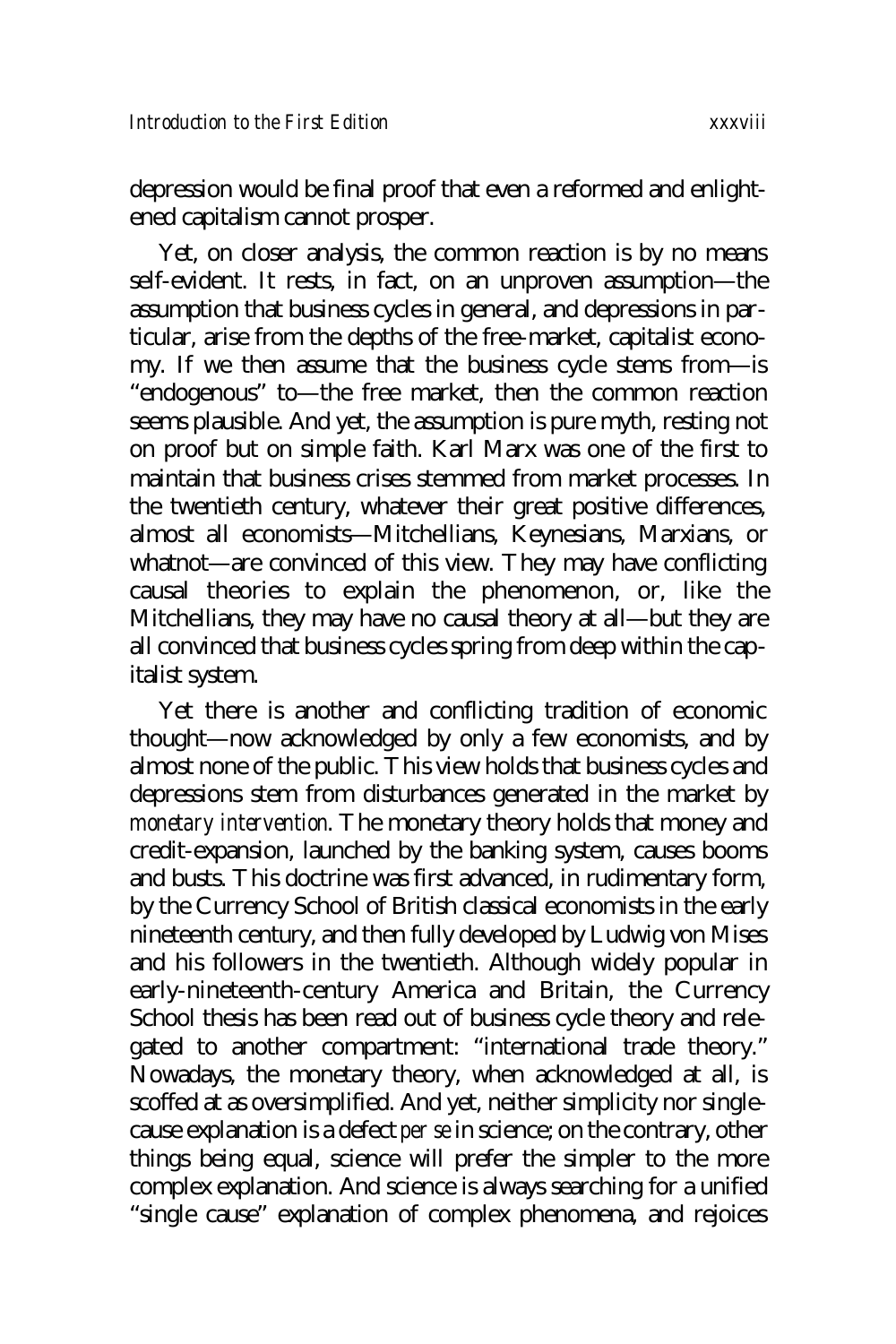when it can be found. If a theory is incorrect, it must be combatted on its demerits only; it must not be simply accused of being monocausal or of relying on causes external to the free market. Perhaps, after all, the causes are external—exogenous—to the market! The only valid test is correctness of theoretical reasoning.

This book rests squarely on the Misesian interpretation of the business cycle.<sup>3</sup> The first part sets forth the theory and then refutes some prominent conflicting views. The theory itself is discussed relatively briefly, a full elaboration being available in other works. The implications of this theory for governmental policy are also elaborated—implications which run flatly counter to prevailing views. The second and third parts apply the theory to furnish an explanation of the causes of the 1929 depression in the United States. Note that I make no pretense of using the historical facts to "test" the truth of the theory. On the contrary, I contend that economic theories cannot be "tested" by historical or statistical fact. These historical facts are complex and cannot, like the controlled and isolable physical facts of the scientific laboratory, be used to test theory. There are always many causal factors impinging on each other to form historical facts. Only causal theories *a priori* to these facts can be used to isolate and identify the causal strands.<sup>4</sup> For example, suppose that the price of zinc rises over a certain time period. We may ask: why has it risen? We can only answer the question by employing various causal theories arrived at prior to our investigation. Thus, we know that the price might have risen from any one or a combination of these causes: an increase in demand for zinc; a reduction in its supply; a general increase in the supply of money and hence in monetary demand for all goods; a reduction in the general demand for money. How do we know which particular theory applies in these particular cases? Only by

 ${\rm ^3H}$  must be emphasized that Ludwig von Mises is in no way responsible for any of the contents of this book.

 $4$ This is by no means to deny that the ultimate premises of economic theory, e.g., the fundamental axiom of action, or the variety of resources, are derived from experienced reality. Economic theory, however, is *a priori* to all other historical facts.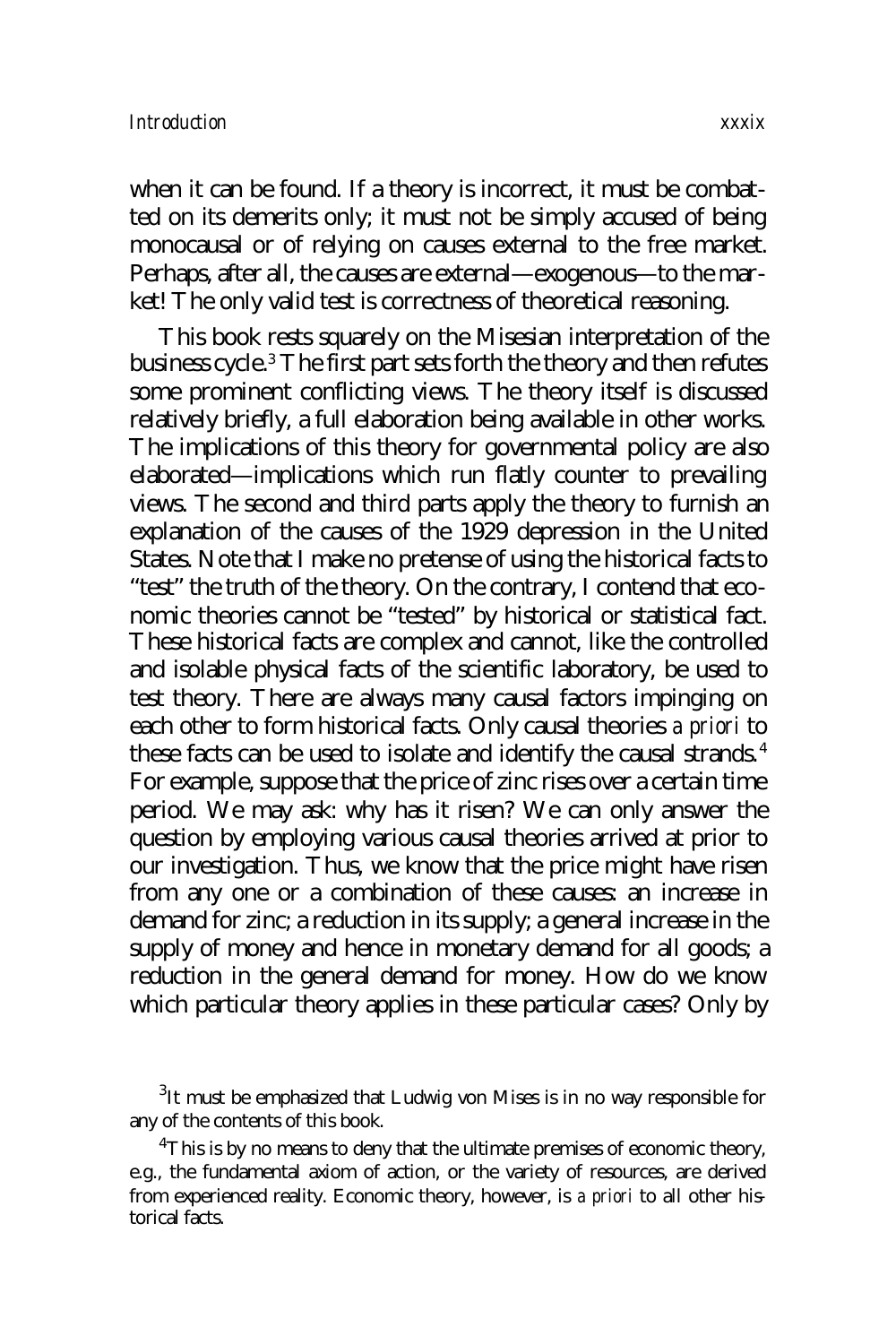looking at the facts and seeing which theories are applicable. But whether or not a theory is *applicable* to a given case has no relevance whatever to its truth or falsity as a theory. It *neither confirms nor refutes*the thesis that a decrease in the supply of zinc will, *ceteris paribus,* raise the price, to find that this cut in supply actually occurred (or did not occur) in the period we may be investigating. The task of the economic historian, then, is to make the relevant applications of theory from the armory provided him by the economic theorist. The only *test* of a theory is the correctness of the premises and of the logical chain of reasoning.<sup>5</sup>

The currently dominant school of economic methodologists the positivists—stand ready, in imitation of the physical scientists, to use false premises provided the conclusions prove sound upon testing. On the other hand, the institutionalists, who eternally search for more and more facts, virtually abjure theory altogether. Both are in error. Theory cannot emerge, phoenixlike, from a cauldron of statistics; neither can statistics be used to test an economic theory.

The same considerations apply when gauging the results of political policies. Suppose a theory asserts that a certain policy will cure a depression. The government, obedient to the theory, puts the policy into effect. The depression is not cured. The critics and advocates of the theory now leap to the fore with interpretations.

<sup>5</sup>This "praxeological" methodology runs counter to prevailing views. Exposition of this approach, along with references to the literature, may be found in Murray N. Rothbard, "In Defense of 'Extreme *A Priorism*'," *Southern Economic Journal* (January, 1957): 214–20; idem, "Praxeology: Reply to Mr. Schuller," *American Economic Review* (December, 1951): 943–46; and idem, "Toward A Reconstruction of Utility and Welfare Economics," in Mary Sennholz, ed., *On Freedom and Free Enterprise* (Princeton, N.J.: D. Van Nostrand, 1956), pp. 224–62. The major methodological works of this school are: Ludwig von Mises, *Human Action* (New Haven, Conn.: Yale University Press, 1949); Mises, *Theory and History* (New Haven, Conn.: Yale University Press, 1957); F.A. Hayek, *The Counterrevolution of Science* (Glencoe, Ill.: The Free Press, 1952); Lionel Robbins, *The Nature and Significance of Economic Science* (London: Macmillan, 1935), Mises, *Epistemological Problems of Economics* (Princeton, N.J.: D. Van Nostrand, 1960); and Mises, *The Ultimate Foundation of Economic Science* (Princeton, N.J.: D. Van Nostrand, 1962).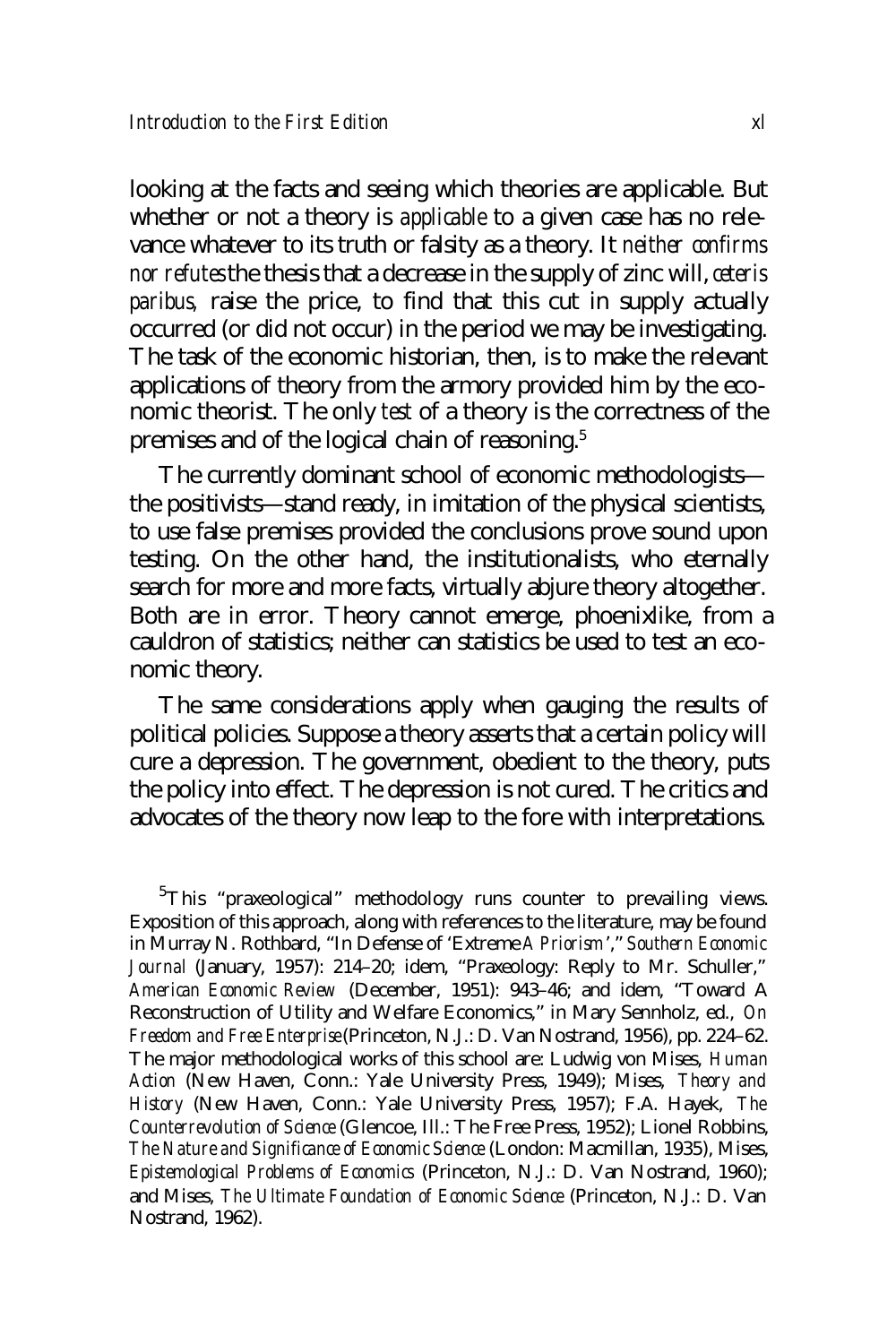The critics say that failure proves the theory incorrect. The advocates say that the government erred in not pursuing the theory boldly enough, and that what is needed is stronger measures in the same direction. Now the point is that *empirically there is no possible* way of deciding between them.<sup>6</sup> Where is the empirical "test" to resolve the debate? How can the government rationally decide upon its next step? Clearly, the only possible way of resolving the issue is in the realm of pure theory—by examining the conflicting premises and chains of reasoning.

These methodological considerations chart the course of this book. The aim is to describe and highlight the causes of the 1929 depression in America. I do not intend to write a complete economic history of the period, and therefore there is no need to gather and collate all conceivable economic statistics. I shall only concentrate on the causal forces that first brought about, and then aggravated, the depression. I hope that this analysis will be useful to future economic historians of the 1920s and 1930s in constructing their syntheses.

It is generally overlooked that study of a business cycle should not simply be an investigation of the entire economic record of an era. The National Bureau of Economic Research, for example, treats the business cycle as an array of all economic activities during a certain period. Basing itself upon this assumption (and despite the Bureau's scorn of *a priori* theorizing, this is very much an unproven, *a priori* assumption), it studies the expansion—contraction statistics of all the time-series it can possibly accumulate. A National Bureau inquiry into a business cycle is, then, essentially a statistical history of the period. By adopting a Misesian, or Austrian approach, rather than the typically institutionalist methodology of the Bureau, however, the proper procedure becomes very different. The problem now becomes one of pinpointing the causal factors, tracing the chains of cause and effect, and isolating the cyclical strand from the complex economic world.

 $6$ Similarly, if the economy had recovered, the advocates would claim success for the theory, while critics would assert that recovery came *despite* the baleful influence of governmental policy, and more painfully and slowly than would otherwise have been the case. How should we decide between them?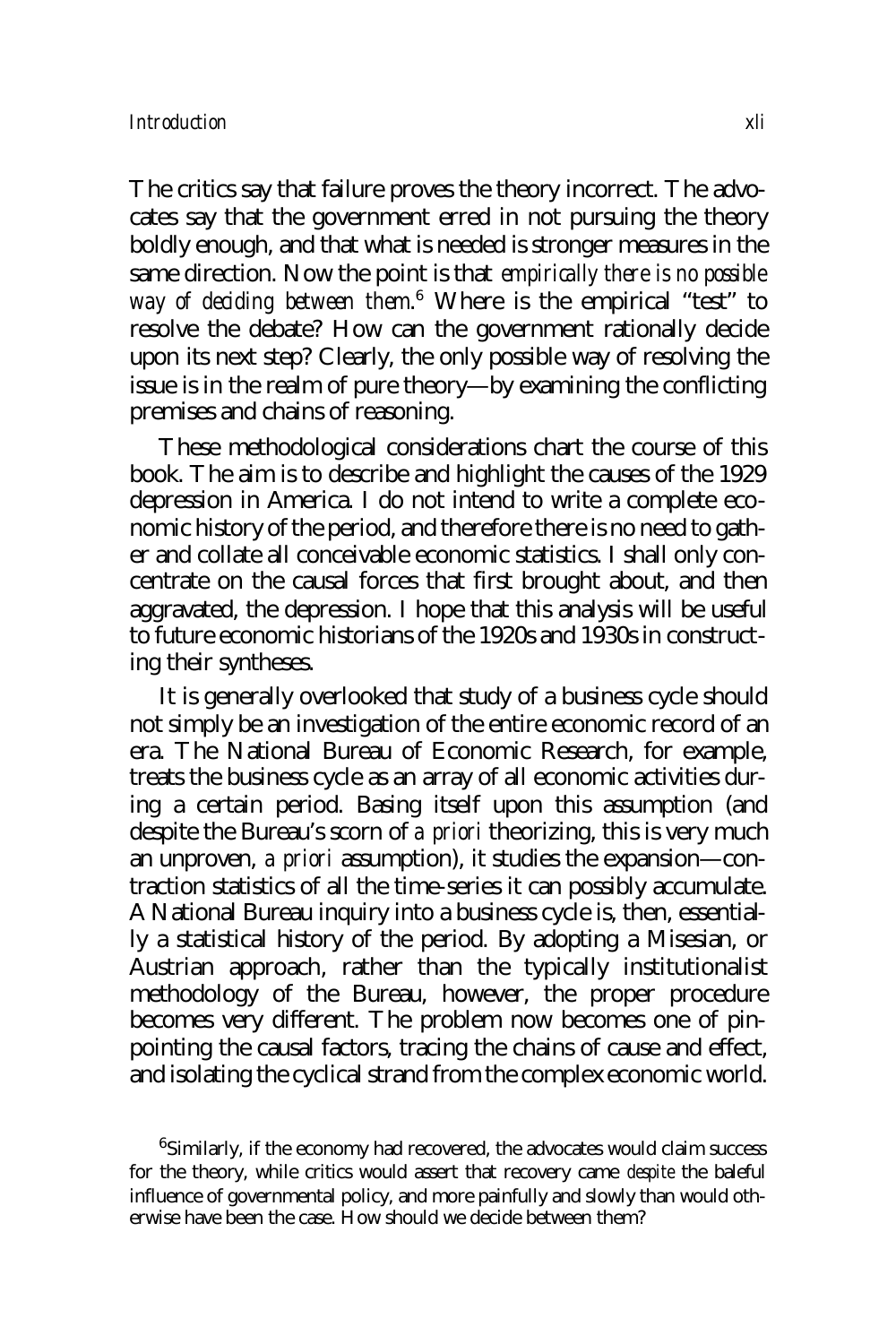As an illustration, let us take the American economy during the 1920s. This economy was, in fact, a mixture of two very different, and basically conflicting, forces. On the one hand, America experienced a genuine prosperity, based on heavy savings and investment in highly productive capital. This great advance raised American living standards. On the other hand, we also suffered a credit-expansion, with resulting accumulation of *malinvested* capital, leading finally and *inevitably* to economic crisis. Here are two great economic forces—one that most people would agree to call "good," and the other "bad"—each separate, but interacting to form the final historical result. Price, production, and trade indices are the composite effects. We may well remember the errors of smugness and complacency that our economists, as well as financial and political leaders, committed during the great boom. Study of these errors might even chasten our current crop of economic soothsayers, who presume to foretell the future within a small, precise margin of error. And yet, we should not scoff unduly at the eulogists who composed paeans to our economic system as late as 1929. For, insofar as they had in mind the *first* strand—the genuine prosperity brought about by high saving and investment—they were correct. Where they erred gravely was in overlooking the second, sinister strand of credit expansion. This book concentrates on the cyclical aspects of the economy of the period—if you will, on the defective strand.

As in most historical studies, space limitations require confining oneself to a definite time period. This book deals with the period 1921–1933. The years 1921–1929 were the boom period preceding the Great Depression. Here we look for causal influences predating 1929, the ones responsible for the *onset* of the depression. The years 1929–1933 composed the historic contraction phase of the Great Depression, even by itself of unusual length and intensity. In this period, we shall unravel the aggravating causes that worsened and prolonged the crisis.

In any comprehensive study, of course, the 1933–1940 period would have to be included. It is, however, a period more familiar to us and one which has been more extensively studied.

The pre-1921 period also has some claim to our attention. Many writers have seen the roots of the Great Depression in the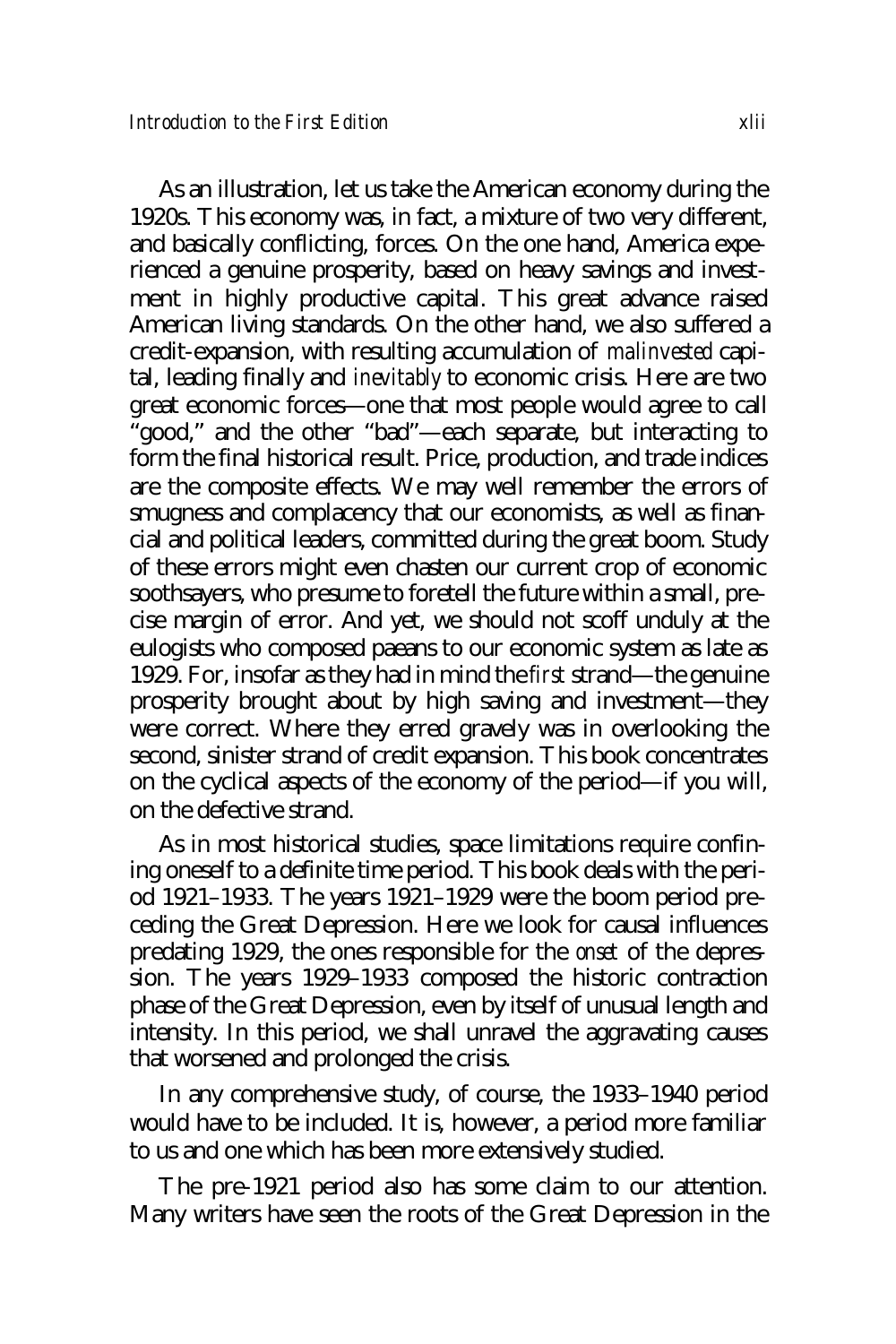inflation of World War I and of the post-war years, and in the allegedly inadequate liquidation of the 1920–1921 recession. However, sufficient liquidation does *not* require a monetary or price contraction back to pre-boom levels. We will therefore begin our treatment with the trough of the 1920–1921 cycle, in the fall of 1921, and see briefly how credit expansion began to distort production (and perhaps leave unsound positions unliquidated from the preceding boom) even at that early date. Comparisons will also be made between public policy and the relative durations of the 1920–1921 and the 1929–1933 depressions. We cannot go beyond that in studying the earlier period, and going further is not strictly necessary for our discussion.

One great spur to writing this book has been the truly remarkable dearth of study of the 1929 depression by economists. Very few books of substance have been specifically devoted to 1929, from any point of view. This book attempts to fill a gap by inquiring in detail into the causes of the 1929 depression from the standpoint of correct, praxeological economic theory.<sup>7</sup>

#### MURRAY N. ROTHBARD

 $7$ The only really valuable studies of the 1929 depression are: Lionel Robbins, *The Great Depression* (New York: Macmillan, 1934), which deals with the United States only briefly; C.A. Phillips, T.F. McManus, and R.W. Nelson, *Banking and the Business Cycle* (New York: Macmillan, 1937); and Benjamin M. Anderson, *Economics and the Public Welfare* (New York: D. Van Nostrand, 1949), which does not deal solely with the depression, but covers twentieth-century economic history. Otherwise, Thomas Wilson's drastically overrated *Fluctuations in Income and Employment* (3rd ed., New York: Pitman, 1948) provides almost the "official" interpretation of the depression, and recently we have been confronted with John K. Galbraith's slick, superficial narrative of the pre-crash stock market, *The Great Crash, 1929* (Boston: Houghton Mifflin, 1955). This, aside from very brief and unilluminating treatments by Slichter, Schumpeter, and Gordon is just about all. There are many tangential discussions, especially of the alleged "mature economy" of the later 1930s. Also see, on the depression and the Federal Reserve System, the recent brief article of O.K. Burrell, "The Coming Crisis in External Convertibility in U.S. Gold," *Commercial and Financial Chronicle* (April 23, 1959): 5, 52–53.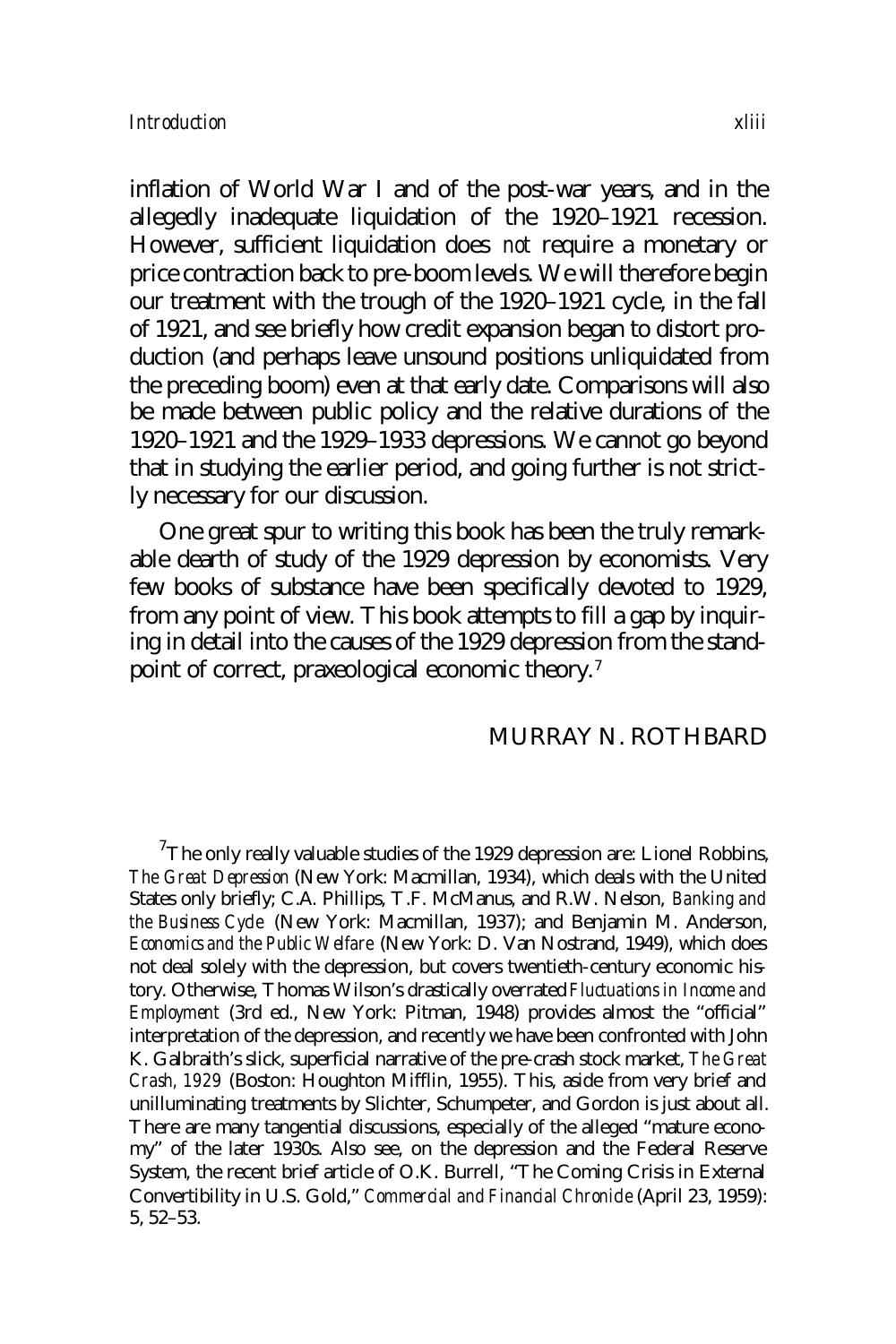**Part I**

# **Business Cycle Theory**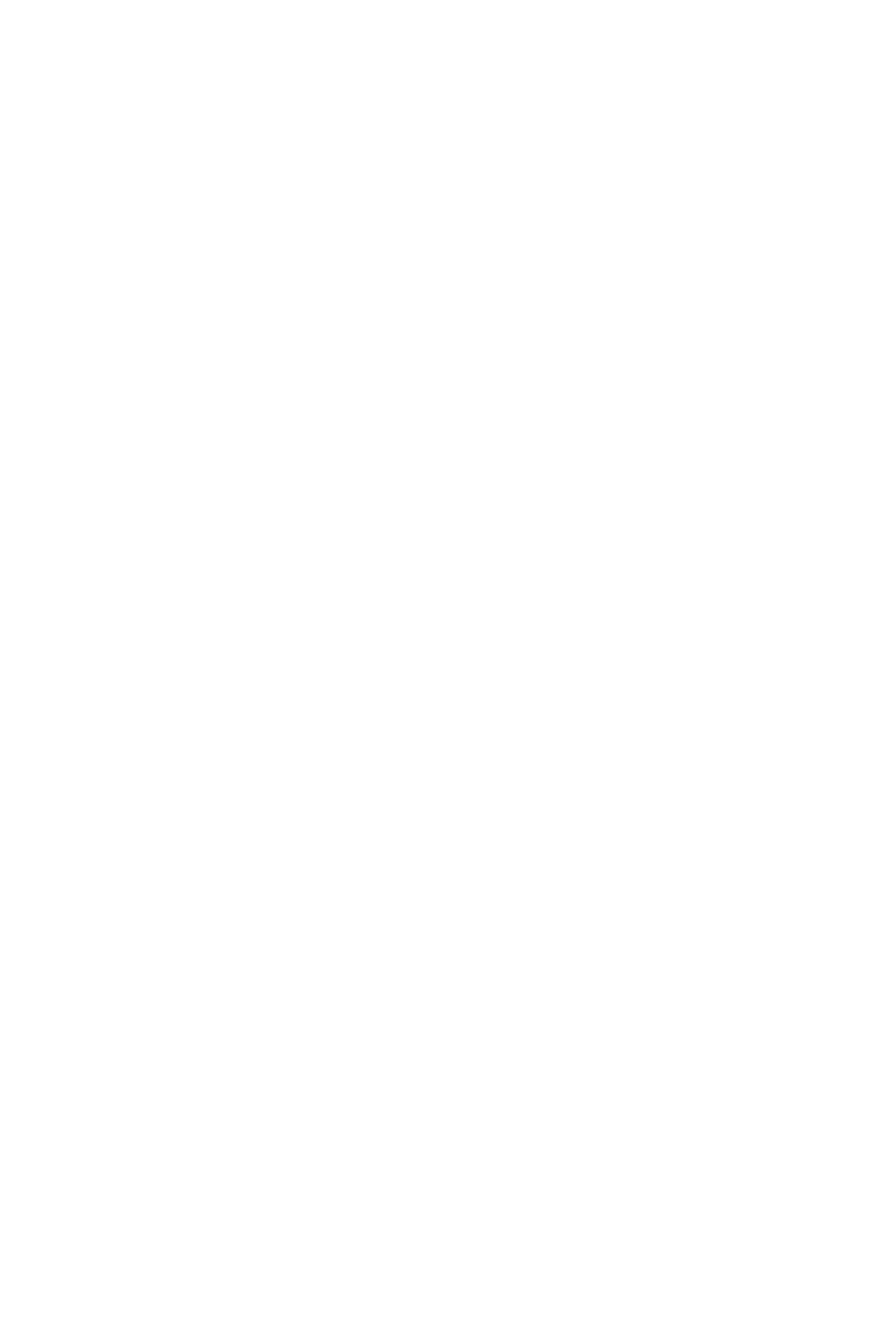## **1 The Positive Theory of the Cycle**

S tudy of business cycles must be based upon a satisfactory cycle theory. Gazing at sheaves of statistics without "prejudgment" is futile. A cycle takes place in the economic world, and therefore a usable cycle theory must be integrated with general economic theory. And yet, remarkably, such integration, even attempted integration, is the exception, not the rule. Economics, in the last two decades, has fissured badly into a host of airtight compartments—each sphere hardly related to the others. Only in the theories of Schumpeter and Mises has cycle theory been integrated into general economics.<sup>1</sup>

The bulk of cycle specialists, who spurn any systematic integration as impossibly deductive and overly simplified, are thereby (wittingly or unwittingly) rejecting economics itself. For if one may forge a theory of the cycle with little or no relation to general economics, then general economics must be incorrect, failing as it does to account for such a vital economic phenomenon. For institutionalists—the pure data collectors—if not for others, this is a welcome conclusion. Even institutionalists, however, must use theory sometimes, in analysis and recommendation; in fact, they end by using a concoction of *ad hoc* hunches, insights, etc.,

<sup>1</sup>Various neo-Keynesians have advanced cycle theories. They are integrated, however, not with *general* economic theory, but with holistic Keynesian systems systems which are very *partial* indeed.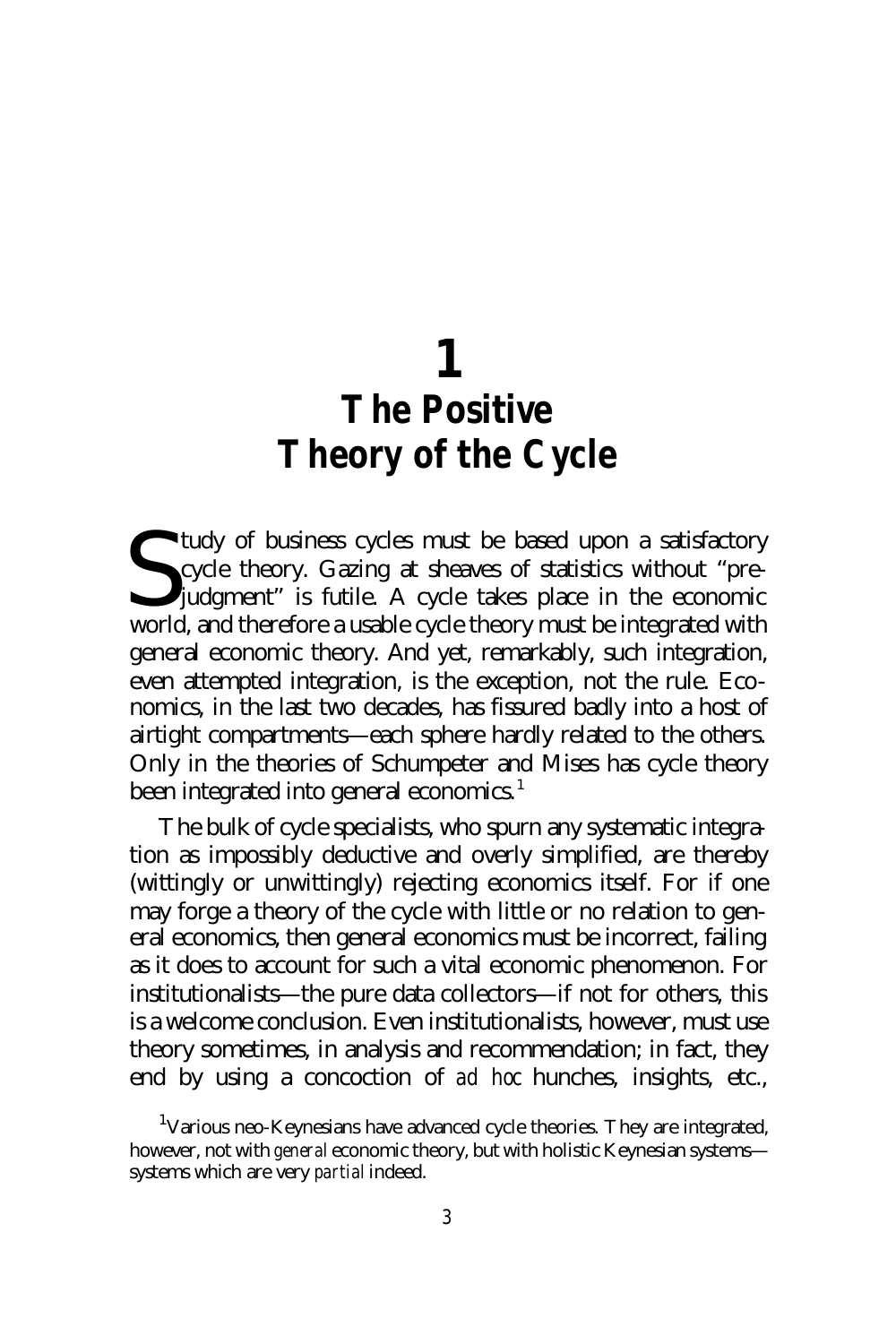plucked unsystematically from various theoretical gardens. Few, if any, economists have realized that the Mises theory of the trade cycle is not just another theory: that, in fact, it meshes closely with a general theory of the economic system.<sup>2</sup> The Mises theory *is,* in fact, the economic analysis of the necessary consequences of *intervention* in the free market by bank credit expansion. Followers of the Misesian theory have often displayed excessive modesty in pressing its claims; they have widely protested that the theory is "only one of many possible explanations of business cycles," and that each cycle may fit a different causal theory. In this, as in so many other realms, eclecticism is misplaced. Since the Mises theory is the only one that stems from a general economic theory, it is the only one that can provide a correct explanation. Unless we are prepared to abandon general theory, we must reject all proposed explanations that do not mesh with general economics.

#### **BUSINESS CYCLES AND BUSINESS FLUCTUATIONS**

It is important, first, to distinguish between *business cycles* and ordinary *business fluctuations*. We live necessarily in a society of continual and unending change, change that can never be precisely charted in advance. People try to forecast and anticipate changes as best they can, but such forecasting can never be reduced to an exact science. Entrepreneurs are in the business of forecasting changes on the market, both for conditions of demand and of supply. The more successful ones make profits *pari passus* with their accuracy of judgment, while the unsuccessful forecasters fall by the wayside. As a result, the successful entrepreneurs on the free market will be the ones most adept at anticipating future business conditions. Yet, the forecasting can never be perfect, and entrepreneurs will continue to differ in the success of their judgments. If this were not so, no profits or losses would ever be made in business.

<sup>&</sup>lt;sup>2</sup>There is, for example, not a hint of such knowledge in Haberler's wellknown discussion. See Gottfried Haberler, *Prosperity and Depression* (2nd ed., Geneva, Switzerland: League of Nations, 1939).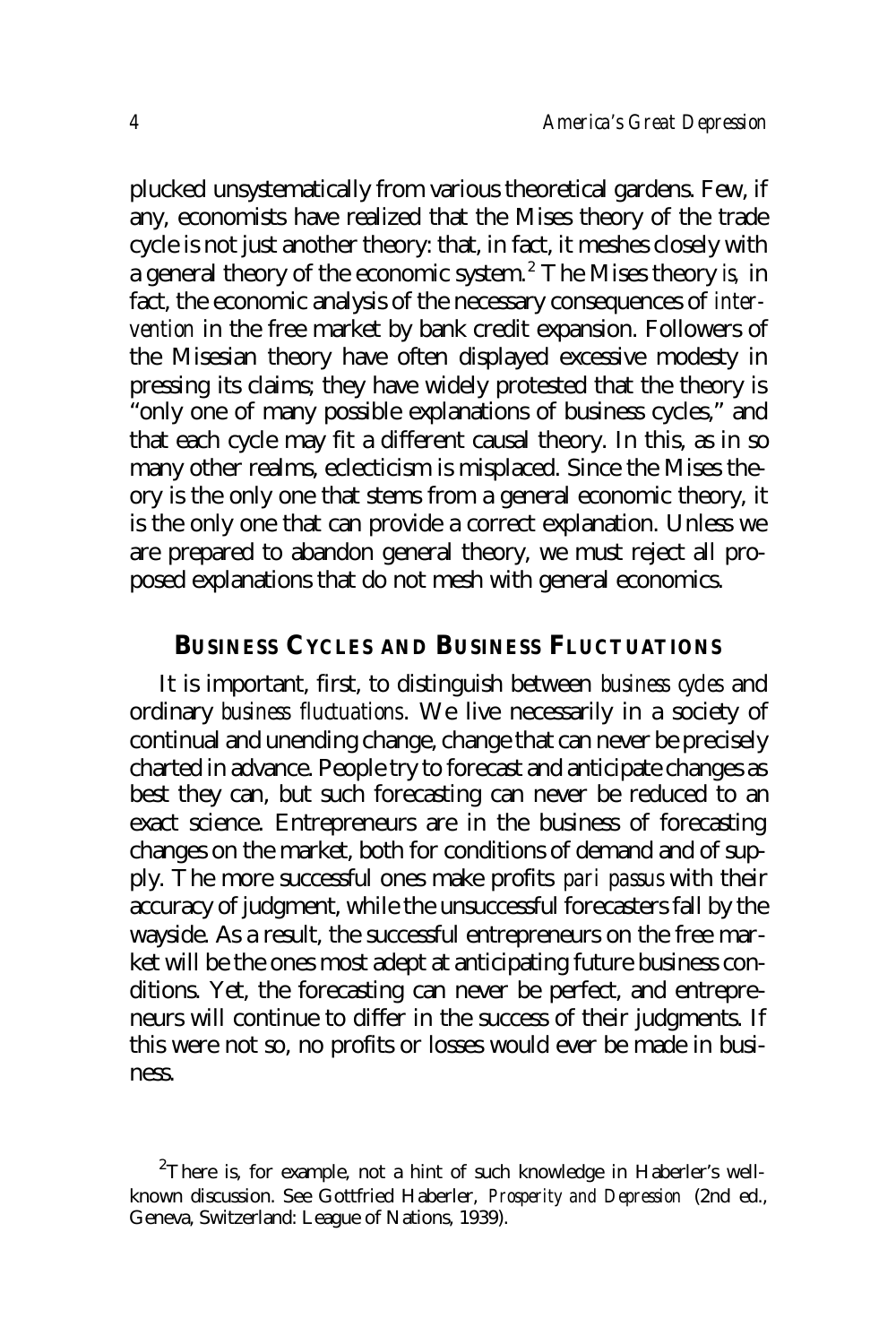Changes, then, take place continually in all spheres of the economy. Consumer tastes shift; time preferences and consequent proportions of investment and consumption change; the labor force changes in quantity, quality, and location; natural resources are discovered and others are used up; technological changes alter production possibilities; vagaries of climate alter crops, etc. All these changes are typical features of any economic system. In fact, we could not truly conceive of a changeless society, in which everyone did exactly the same things day after day, and no economic data ever changed. And even if we could conceive of such a society, it is doubtful whether many people would wish to bring it about.

It is, therefore, absurd to expect every business activity to be "stabilized" as if these changes were not taking place. To stabilize and "iron out" these fluctuations would, in effect, eradicate any rational productive activity. To take a simple, hypothetical case, suppose that a community is visited every seven years by the sevenyear locust. Every seven years, therefore, many people launch preparations to deal with the locusts: produce anti-locust equipment, hire trained locust specialists, etc. Obviously, every seven years there is a "boom" in the locust-fighting industry, which, happily, is "depressed" the other six years. Would it help or harm matters if everyone decided to "stabilize" the locust-fighting industry by insisting on producing the machinery evenly every year, only to have it rust and become obsolete? Must people be forced to build machines before they want them; or to hire people before they are needed; or, conversely, to delay building machines they want—all in the name of "stabilization"? If people desire more autos and fewer houses than formerly, should they be forced to keep buying houses and be prevented from buying the autos, all for the sake of stabilization? As Dr. F.A. Harper has stated:

> This sort of business fluctuation runs all through our daily lives. There is a violent fluctuation, for instance, in the harvest of strawberries at different times during the year. Should we grow enough strawberries in greenhouses so as to stabilize that part of our economy throughout the year. $3$

3 F.A. Harper, *Why Wages Rise* (Irvington-on-Hudson, N.Y.: Foundation for Economic Education, 1957), pp. 118–19.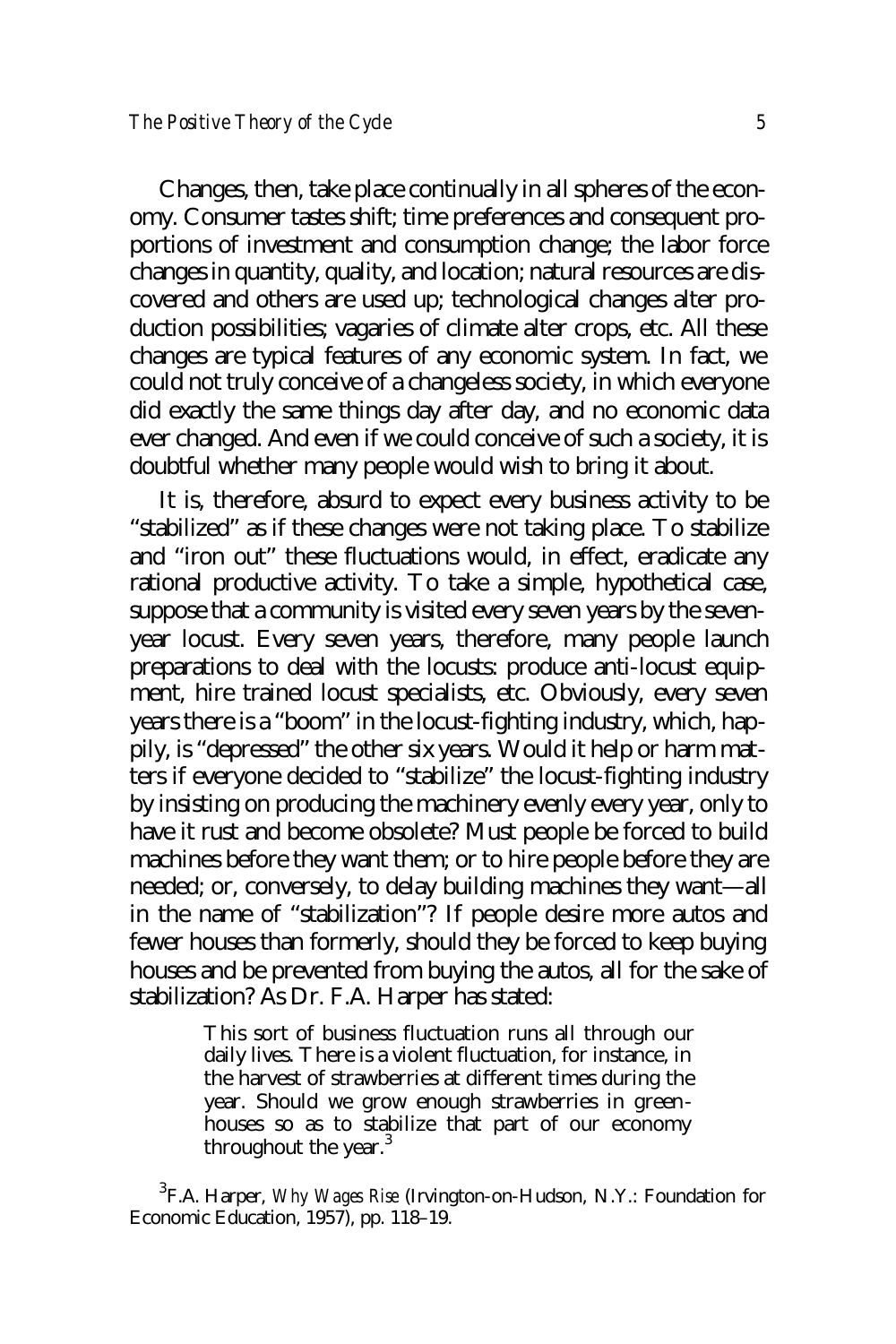We may, therefore, expect *specific* business fluctuations all the time. There is no need for any special "cycle theory" to account for them. They are simply the results of changes in economic data and are fully explained by economic theory. Many economists, however, attribute general business depression to "weaknesses" caused by a "depression in building" or a "farm depression." But declines in specific industries can never ignite a general depression. Shifts in data will cause increases in activity in one field, declines in another. There is nothing here to account for a *general* business depression—a phenomenon of the true "business cycle." Suppose, for example, that a shift in consumer tastes, and technologies, causes a shift in demand from farm products to *other* goods. It is pointless to say, as many people do, that a farm depression will ignite a general depression, because farmers will buy less goods, the people in industries selling to farmers will buy less, etc. This ignores the fact that people producing the *other* goods now favored by consumers will prosper; *their* demands will increase.

The problem of the business cycle is one of general boom and depression; it is not a problem of exploring specific industries and wondering what factors make each one of them relatively prosperous or depressed. Some economists—such as Warren and Pearson or Dewey and Dakin—have believed that there are no such things as general business fluctuations—that general movements are but the results of different cycles that take place, at different specific time-lengths, in the various economic activities. To the extent that such varying cycles (such as the 20-year "building cycle" or the seven-year locust cycle) may exist, however, they are irrelevant to a study of business cycles in *general* or to business depressions in particular. What we are trying to explain are *general* booms and busts in business.

In considering general movements in business, then, it is immediately evident that such movements must be transmitted through the general medium of exchange—money. Money forges the connecting link between all economic activities. If one price goes up and another down, we may conclude that demand has shifted from one industry to another; but if *all* prices move up or down together, some change must have occurred in the *monetary* sphere. Only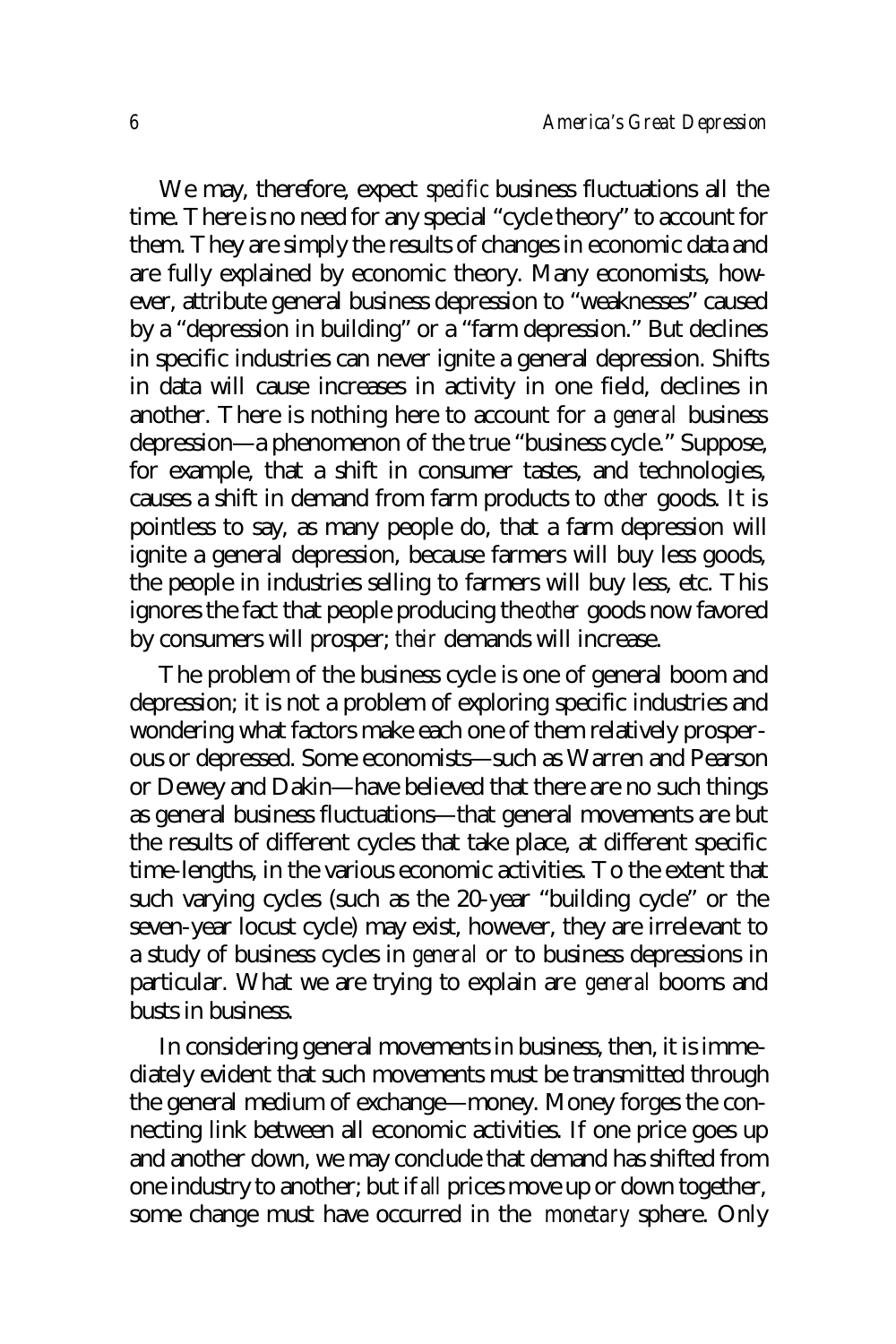changes in the demand for, and/or the supply of, money will cause general price changes. An increase in the supply of money, the demand for money remaining the same, will cause a fall in the purchasing power of each dollar, i.e., a general rise in prices; conversely, a drop in the money supply will cause a general decline in prices. On the other hand, an increase in the general demand for money, the supply remaining given, will bring about a rise in the purchasing power of the dollar (a general fall in prices); while a fall in demand will lead to a general rise in prices. Changes in prices in general, then, are determined by changes in the supply of and demand for money. The supply of money consists of the stock of money existing in the society. The demand for money is, in the final analysis, the willingness of people to hold cash balances, and this can be expressed as eagerness to acquire money in exchange, and as eagerness to retain money in cash balance. The supply of goods in the economy is one component in the social demand for money; an increased supply of goods will, *other things being equal*, increase the demand for money and therefore tend to lower prices. Demand for money will tend to be lower when the purchasing power of the money-unit is higher, for then each dollar is more effective in cash balance. Conversely, a lower purchasing power (higher prices) means that each dollar is less effective, and more dollars will be needed to carry on the same work.

The purchasing power of the dollar, then, will remain constant when the stock of, and demand for, money are in equilibrium with each other: i.e., when people are willing to hold in their cash balances the exact amount of money in existence. If the demand for money exceeds the stock, the purchasing power of money will rise until the demand is no longer excessive and the market is cleared; conversely, a demand lower than supply will lower the purchasing power of the dollar, i.e., raise prices.

Yet, fluctuations in general business, in the "money relation," do not by themselves provide the clue to the mysterious business cycle. It is true that any cycle in general business must be transmitted through this money relation: the relation between the stock of, and the demand for, money. But these changes in themselves explain little. If the money supply increases or demand falls, for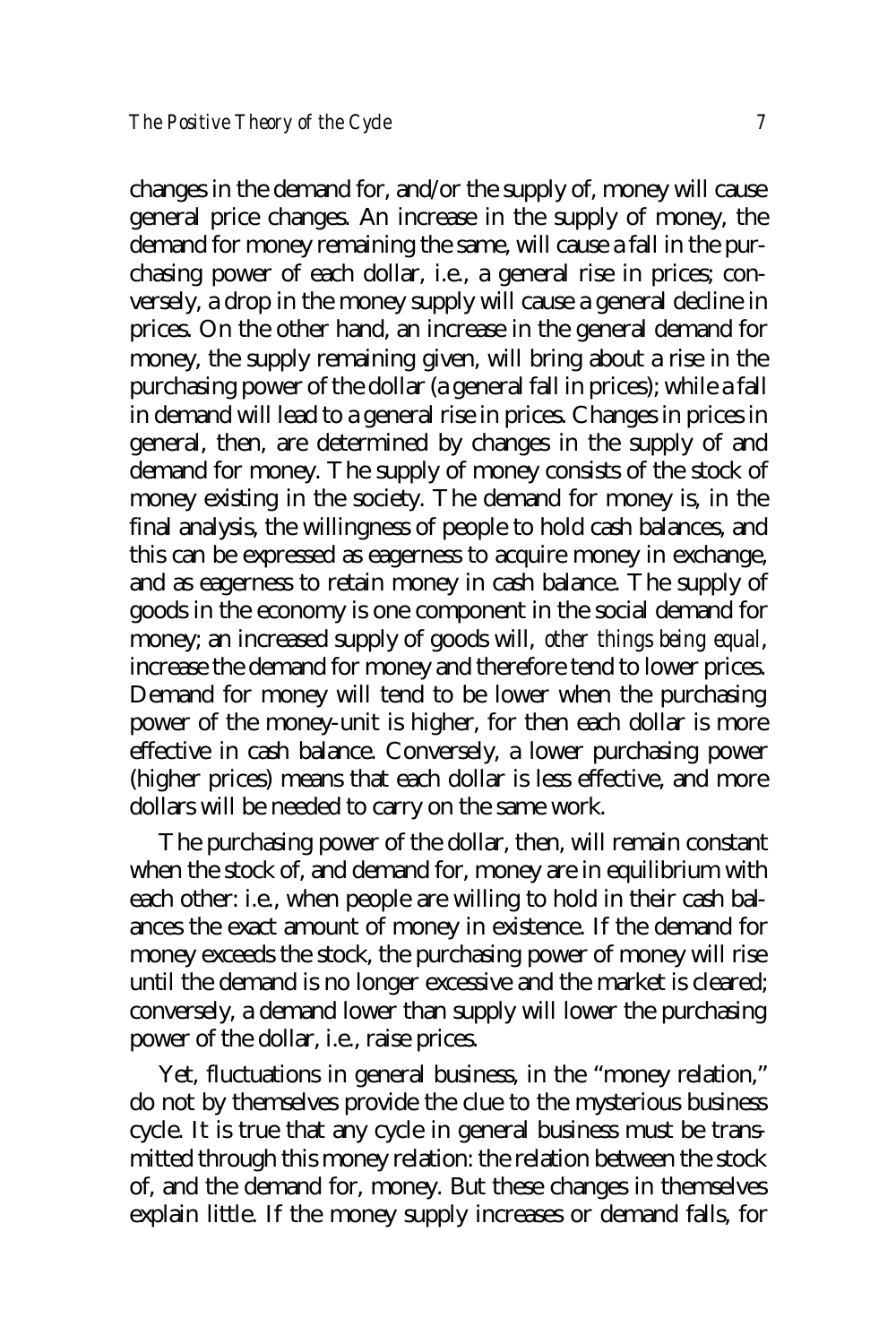example, prices will rise; but why should this generate a "business cycle"? Specifically, why should it bring about a depression? The early business cycle theorists were correct in focusing their attention on the *crisis* and *depression*: for these are the phases that puzzle and shock economists and laymen alike, and these are the phases that most need to be explained.

#### **THE PROBLEM: THE CLUSTER OF ERROR**

The explanation of depressions, then, will not be found by referring to specific or even general business fluctuations *per se*. The main problem that a theory of depression must explain is: *why is there a sudden general cluster of business errors?* This is the first question for any cycle theory. Business activity moves along nicely with most business firms making handsome profits. Suddenly, without warning, conditions change and the bulk of business firms are experiencing losses; they are suddenly revealed to have made grievous errors in forecasting.

A general review of entrepreneurship is now in order. Entrepreneurs are largely in the business of forecasting. They must invest and pay costs in the present, in the expectation of recouping a profit by sale either to consumers or to other entrepreneurs further down in the economy's structure of production. The better entrepreneurs, with better judgment in forecasting consumer or other producer demands, make profits; the inefficient entrepreneurs suffer losses. The market, therefore, provides a training ground for the reward and expansion of successful, far-sighted entrepreneurs and the weeding out of inefficient businessmen. As a rule only some businessmen suffer losses at any one time; the bulk either break even or earn profits. How, then, do we explain the curious phenomenon of the crisis when almost all entrepreneurs suffer sudden losses? In short, how did all the country's astute businessmen come to make such errors together, and why were they all suddenly revealed at this particular time? This is the great problem of cycle theory.

It is not legitimate to reply that sudden changes in the data are responsible. It is, after all, the business of entrepreneurs to forecast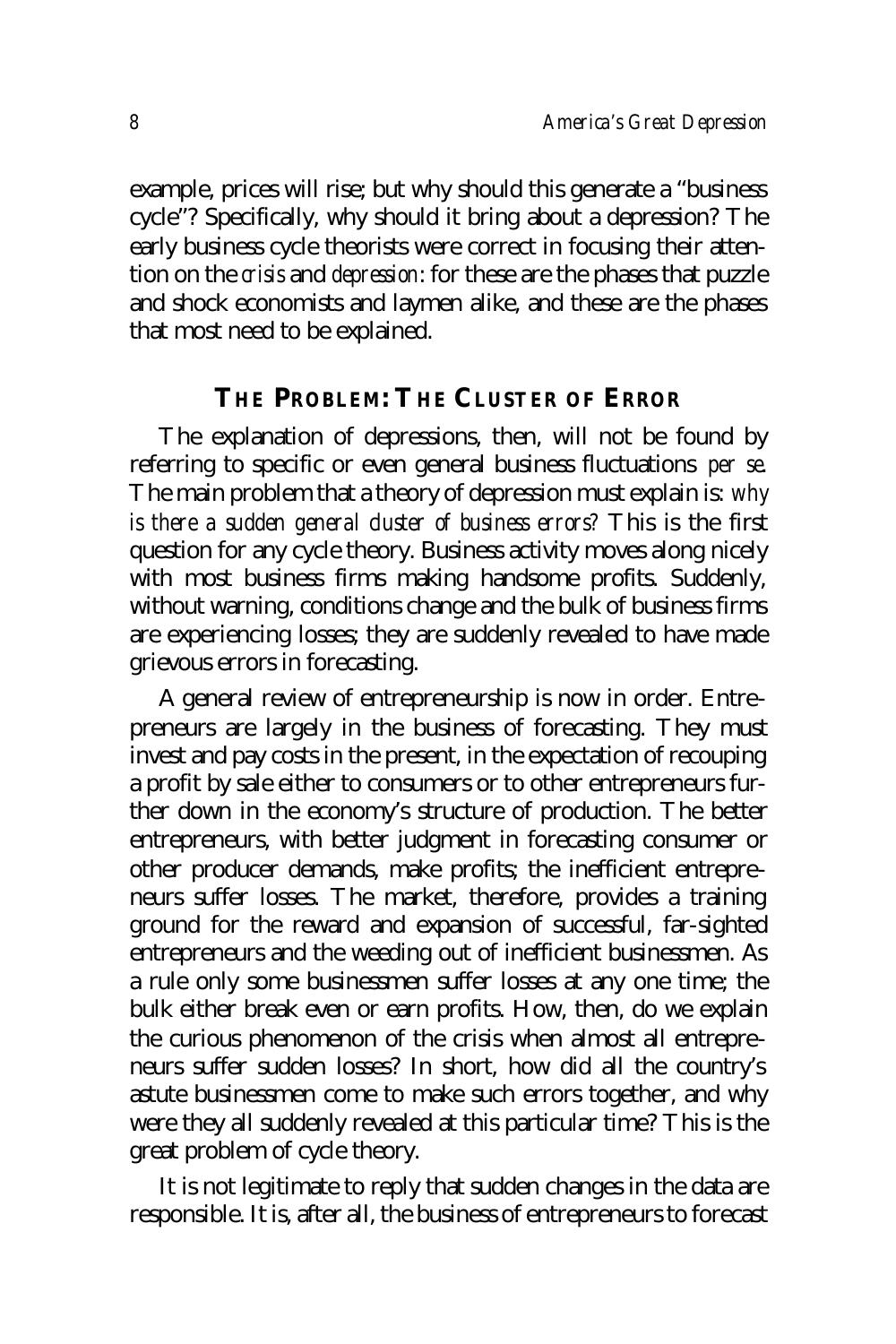future changes, some of which are sudden. Why did their forecasts fail so abysmally?

Another common feature of the business cycle also calls for an explanation. It is the well-known fact that *capital-goods industries fluctuate more widely than do the consumer-goods industries.* The capital-goods industries—especially the industries supplying raw materials, construction, and equipment to other industries—expand much further in the boom, and are hit far more severely in the depression.

A third feature of every boom that needs explaining is the increase in the quantity of money in the economy. Conversely, there is generally, though not universally, a fall in the money supply during the depression.

#### **THE EXPLANATION: BOOM AND DEPRESSION**

In the purely free and unhampered market, there will be no cluster of errors, since trained entrepreneurs will not all make errors at the same time.<sup>4</sup> The "boom-bust" cycle is generated by monetary intervention in the market, specifically bank credit expansion to business. Let us suppose an economy with a given supply of money. Some of the money is spent in consumption; the rest is saved and invested in a mighty structure of capital, in various orders of production. The proportion of consumption to saving or investment is determined by people's *time preferences*—the degree to which they prefer present to future satisfactions. The less they prefer them in the present, the lower will their time preference

4 Siegfried Budge, *Grundzüge der Theoretische Nationalökonomie* (Jena, 1925), quoted in Simon S. Kuznets, "Monetary Business Cycle Theory in Germany," *Journal of Political Economy* (April, 1930): 127–28.

Under conditions of free competition . . . the market is . . . dependent upon supply and demand . . . there could [not] develop a disproportionality in the production of goods, which could draw in the whole economic system . . . such a disproportionality can arise only when, at some decisive point, the price structure does not base itself upon the play of only free competition, so that some arbitrary influence becomes possible.

Kuznets himself criticizes the Austrian theory from his empiricist, anti-cause and effect-standpoint, and also erroneously considers this theory to be "static."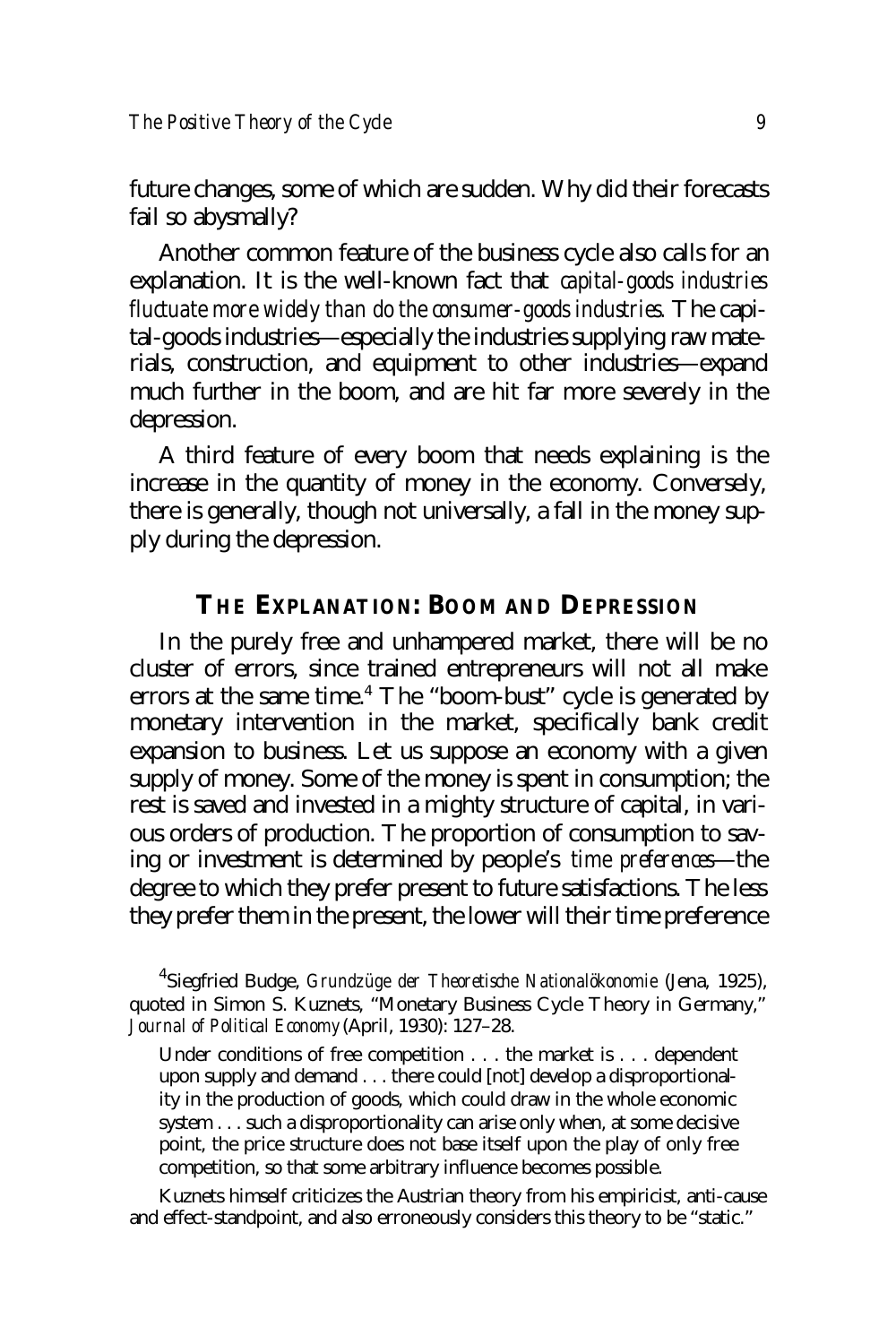rate be, and the lower therefore will be the *pure interest rate*, which is determined by the time preferences of the individuals in society. A lower time-preference rate will be reflected in greater proportions of investment to consumption, a lengthening of the structure of production, and a building-up of capital. Higher time preferences, on the other hand, will be reflected in higher pure interest rates and a lower proportion of investment to consumption. The final market rates of interest reflect the pure interest rate plus or minus entrepreneurial risk and purchasing power components. Varying degrees of entrepreneurial risk bring about a *structure* of interest rates instead of a single uniform one, and purchasingpower components reflect changes in the purchasing power of the dollar, as well as in the specific position of an entrepreneur in relation to price changes. The crucial factor, however, is the pure interest rate. This interest rate first manifests itself in the "natural rate" or what is generally called the going "rate of profit." This going rate is reflected in the interest rate on the loan market, a rate which is determined by the going profit rate.<sup>5</sup>

Now what happens when banks print new money (whether as bank notes or bank deposits) and lend it to business?<sup>6</sup> The new money pours forth on the loan market and lowers the loan rate of interest. It *looks as if* the supply of saved funds for investment has increased, for the effect is the same: the supply of funds for investment apparently increases, and the interest rate is lowered. Businessmen, in short, are misled by the bank inflation into believing that the supply of saved funds is greater than it really is. Now, when saved funds increase, businessmen invest in "longer processes of production," i.e., the capital structure is lengthened, especially in the "higher orders" most remote from the consumer.

 $5$ This is the "pure time preference theory" of the rate of interest; it can be found in Ludwig von Mises, *Human Action* (New Haven, Conn.: Yale University Press, 1949); in Frank A. Fetter, *Economic Principles* (New York: Century, 1915), and idem*,* "Interest Theories Old and New, *" American Economic Review* (March, 1914): 68–92.

 $^{6}$ "Banks," for many purposes, include also savings and loan associations, and life insurance companies, both of which create new money via credit expansion to business. See below for further discussion of the money and banking question.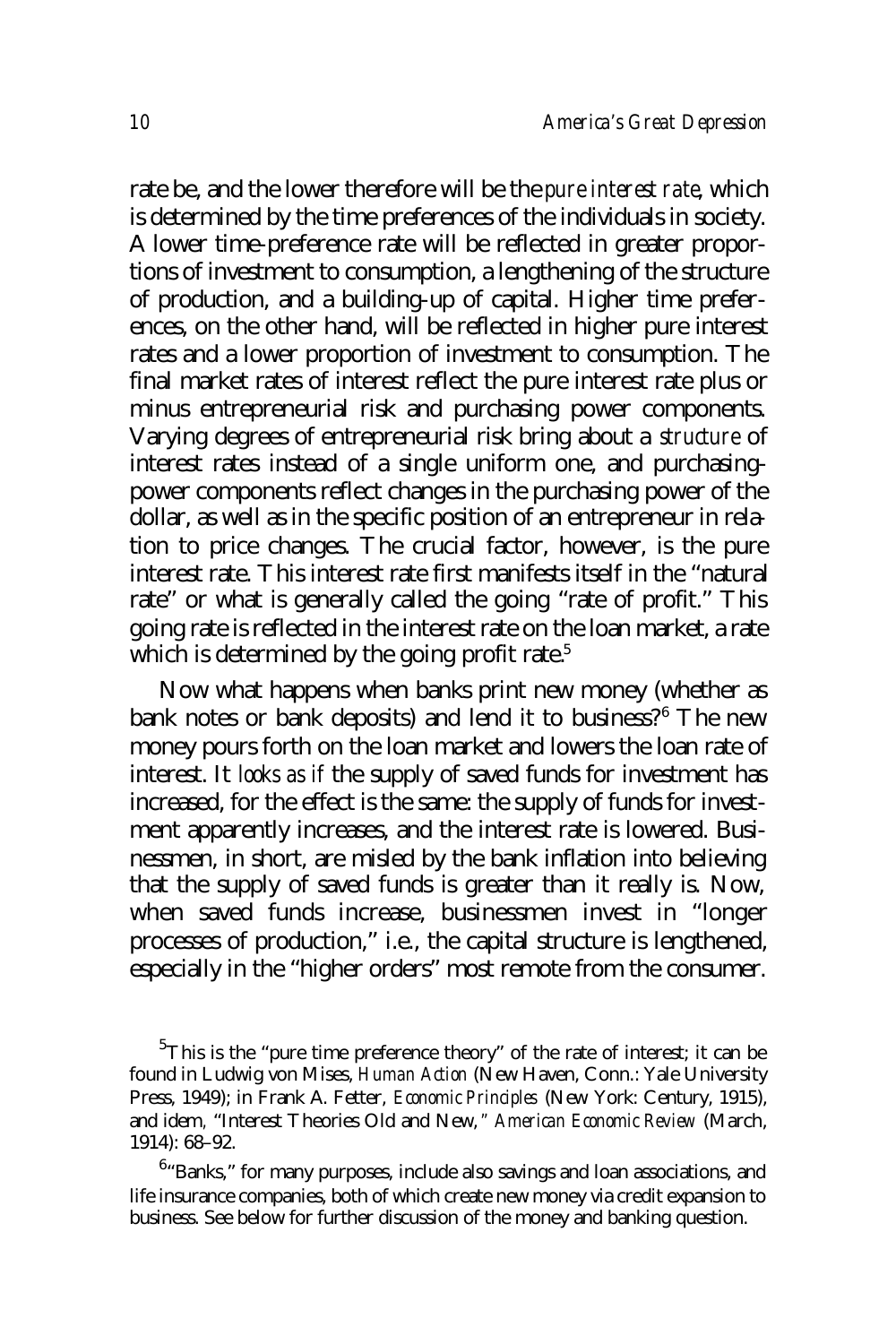Businessmen take their newly acquired funds and bid up the prices of capital and other producers' goods, and this stimulates a shift of investment from the "lower" (near the consumer) to the "higher" orders of production (furthest from the consumer)—from consumer goods to capital goods industries.<sup>7</sup>

If this were the effect of a genuine fall in time preferences and an increase in saving, all would be well and good, and the new lengthened structure of production could be indefinitely sustained. But this shift is the product of bank credit expansion. Soon the new money percolates downward from the business borrowers to the factors of production: in wages, rents, interest. Now, unless time preferences have changed, and there is no reason to think that they have, people will rush to spend the higher incomes in the *old* consumption–investment proportions. In short, people will rush to reestablish the old proportions, and demand will shift back from the higher to the lower orders. Capital goods industries will find that their investments have been in error: that what they thought profitable really fails for lack of demand by their entrepreneurial customers. Higher orders of production have turned out to be wasteful, and the malinvestment must be liquidated.

A favorite explanation of the crisis is that it stems from "underconsumption"—from a failure of consumer demand for goods at prices that could be profitable. But this runs contrary to the commonly known fact that it is *capital goods*, and not consumer goods, industries that really suffer in a depression. The failure is one of *entrepreneurial demand* for the higher order goods, and this in turn is caused by the shift of demand back to the old proportions.

In sum, businessmen were misled by bank credit inflation to invest too much in higher-order capital goods, which could only be prosperously sustained through lower time preferences and greater savings and investment; as soon as the inflation permeates to the mass

 $7$ On the structure of production, and its relation to investment and bank credit, see F.A. Hayek, *Prices and Production* (2nd ed., London: Routledge and Kegan Paul, 1935); Mises, *Human Action;* and Eugen von Böhm-Bawerk, "Positive Theory of Capital," in *Capital and Interest* (South Holland, Ill.: Libertarian Press, 1959), vol. 2.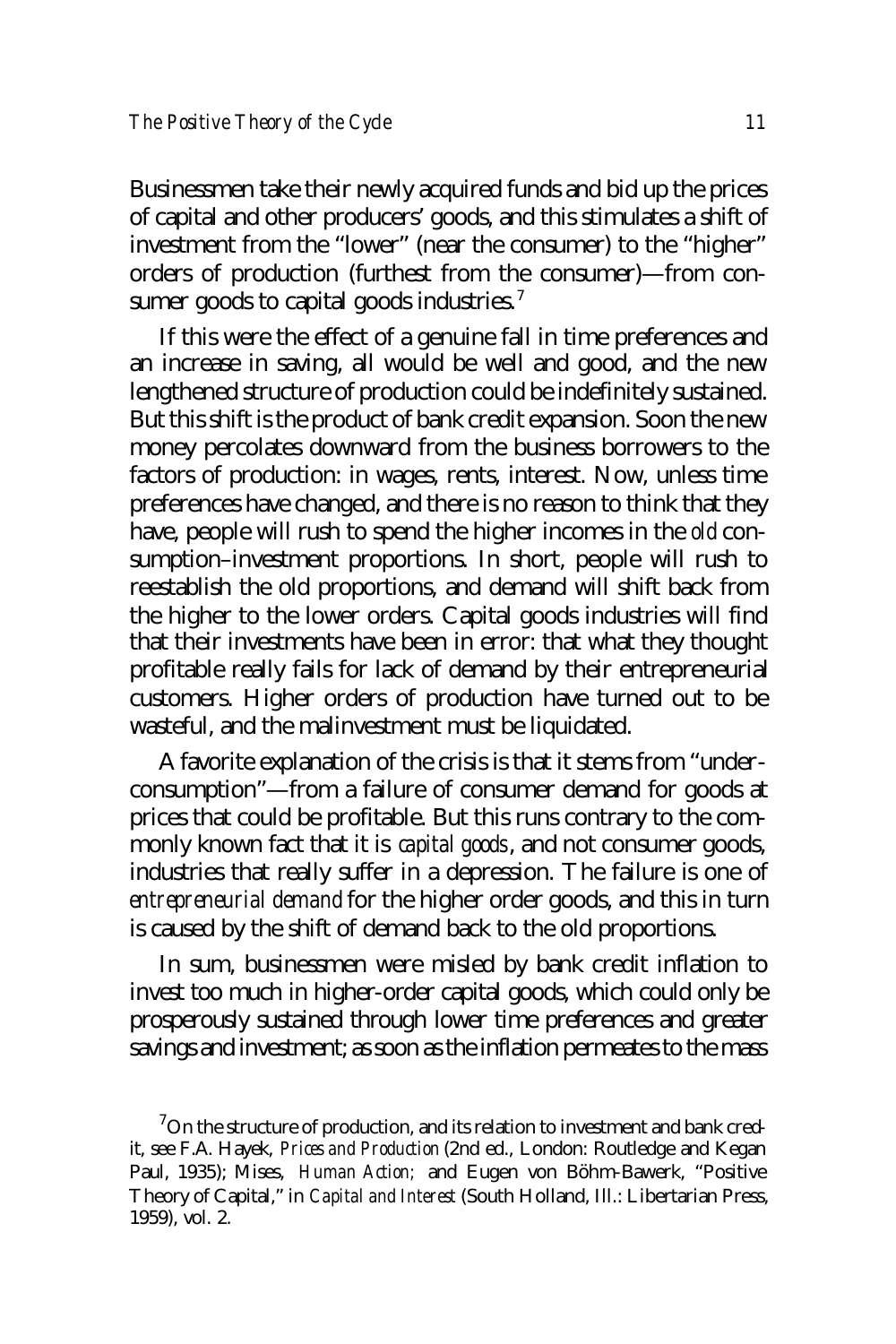of the people, the old consumption–investment proportion is reestablished, and business investments in the higher orders are seen to have been wasteful.<sup>8</sup> Businessmen were led to this error by the credit expansion and its tampering with the free-market rate of interest.

The "boom," then, is actually a period of wasteful misinvestment. It is the time when errors are made, due to bank credit's tampering with the free market. The "crisis" arrives when the consumers come to reestablish their desired proportions. The "depression" is actually the process by which the economy *adjusts* to the wastes and errors of the boom, and *reestablishes* efficient service of consumer desires. The adjustment process consists in rapid *liquidation* of the wasteful investments. Some of these will be abandoned altogether (like the Western ghost towns constructed in the boom of 1816–1818 and deserted during the Panic of 1819); others will be shifted to other uses. Always the principle will be not to mourn past errors, but to make most efficient use of the existing stock of capital. In sum, the free market tends to satisfy voluntarily-expressed consumer desires with maximum efficiency, and this includes the public's relative desires for present and future consumption. The inflationary boom hobbles this efficiency, and distorts the structure of production, which no longer serves consumers properly. The crisis signals the end of this inflationary distortion, and the depression is the process by which the economy returns to the efficient service of consumers. In short, and this is a highly important point to grasp, the depression is the "recovery" process, and the end of the depression heralds the return to normal, and to optimum efficiency. The depression, then, far from being an evil scourge, is the *necessary* and beneficial return of the economy to normal after the distortions imposed by the boom. The boom, then, *requires* a "bust."

Since it clearly takes very little time for the new money to filter down from business to factors of production, why don't all booms come quickly to an end? The reason is that the banks come to the rescue. Seeing factors bid away from them by consumer goods

<sup>8</sup> "Inflation" is here defined as an *increase in the money supply not consisting of an increase in the money metal.*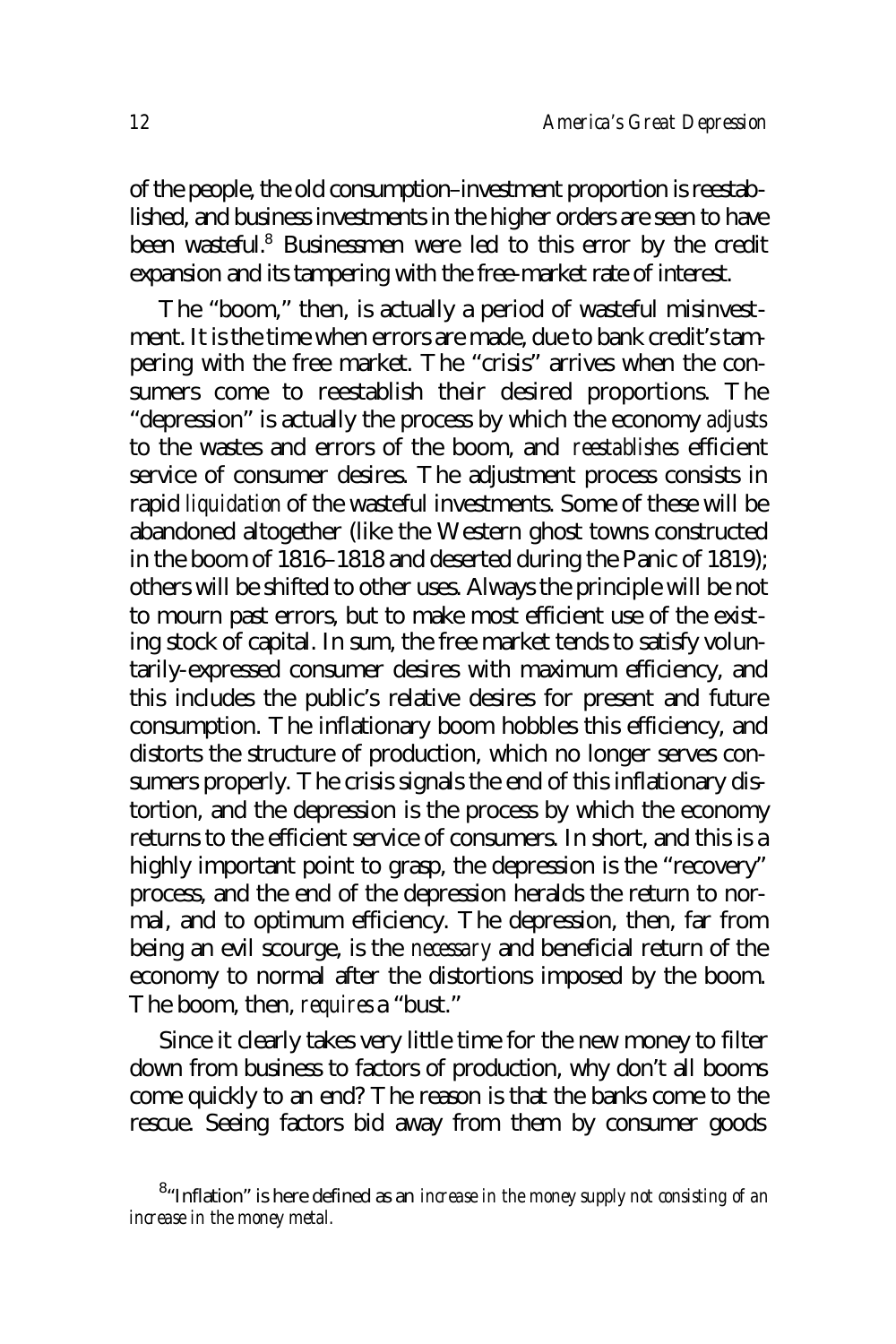industries, finding their costs rising and themselves short of funds, the borrowing firms turn once again to the banks. If the banks expand credit further, they can again keep the borrowers afloat. The new money again pours into business, and they can again bid factors away from the consumer goods industries. In short, continually expanded bank credit can keep the borrowers one step ahead of consumer retribution. For this, we have seen, is what the crisis and depression are: the restoration by consumers of an efficient economy, and the ending of the distortions of the boom. Clearly, the greater the credit expansion and the longer it lasts, the longer will the boom last. The boom will end when bank credit expansion finally stops. Evidently, the longer the boom goes on the more wasteful the errors committed, and the longer and more severe will be the necessary depression readjustment.

Thus, bank credit expansion sets into motion the business cycle in all its phases: the inflationary boom, marked by expansion of the money supply and by malinvestment; the crisis, which arrives when credit expansion ceases and malinvestments become evident; and the depression recovery, the necessary adjustment process by which the economy returns to the most efficient ways of satisfying consumer desires<sup>9</sup>

What, specifically, are the essential features of the depressionrecovery phase? Wasteful projects, as we have said, must either be abandoned or used as best they can be. Inefficient firms, buoyed up by the artificial boom, must be liquidated or have their debts scaled down or be turned over to their creditors. Prices of producers' goods must fall, particularly in the higher orders of production this includes capital goods, lands, and wage rates. Just as the boom was marked by a fall in the rate of interest, i.e., of price differentials between stages of production (the "natural rate" or going rate of

<sup>9</sup>This "Austrian" cycle theory settles the ancient economic controversy on whether or not changes in the quantity of money can affect the rate of interest. It supports the "modern" doctrine that an increase in the quantity of money lowers the rate of interest (if it first enters the loan market); on the other hand, it supports the classical view that, in the long run, quantity of money does not affect the interest rate (or can only do so if time preferences change). In fact, the depression-readjustment is the market's return to the desired free-market rate of interest.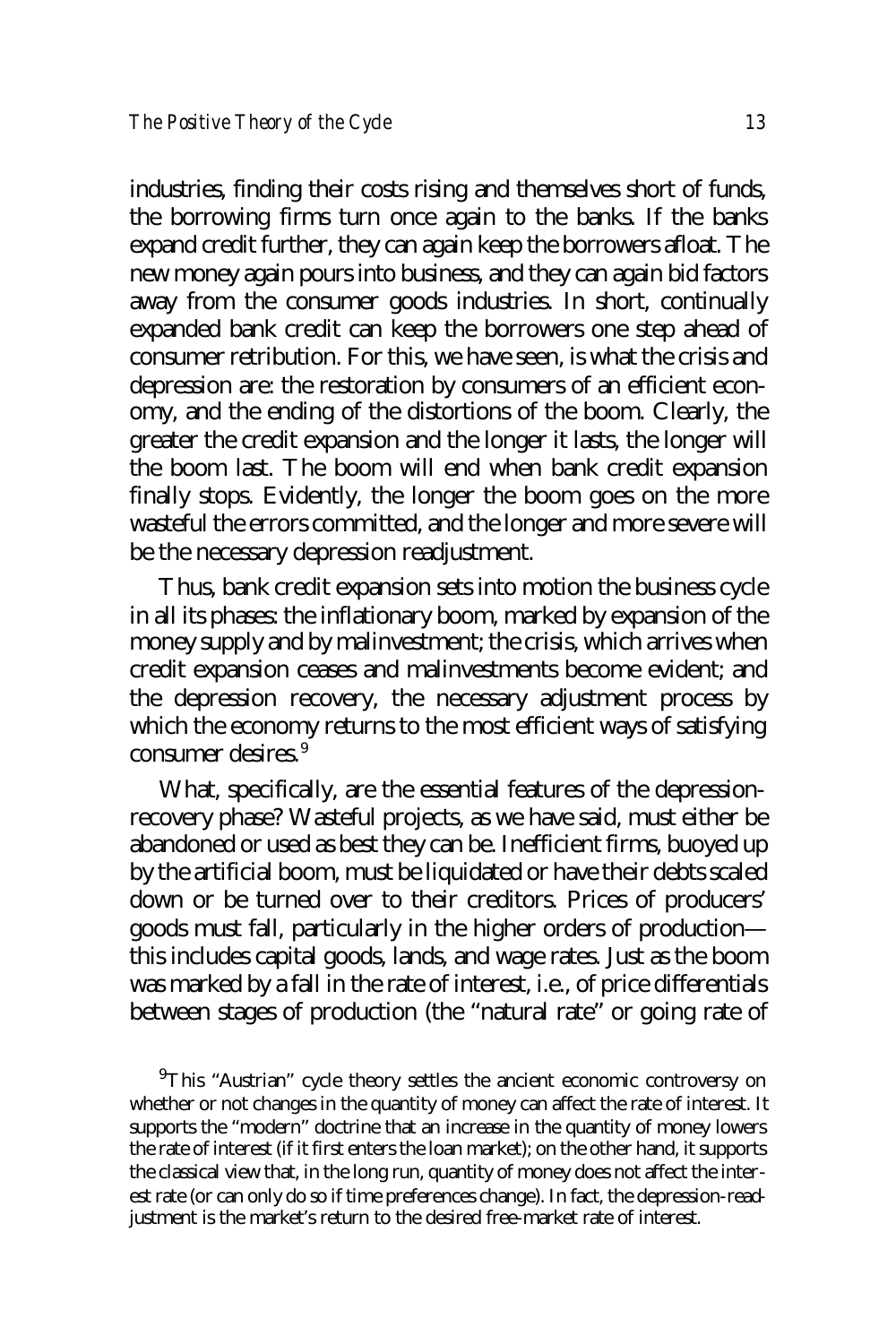profit) as well as the loan rate, so the depression-recovery consists of a rise in this interest differential. In practice, this means a fall in the prices of the higher-order goods relative to prices in the consumer goods industries. Not only prices of particular machines must fall, but also the prices of whole aggregates of capital, e.g., stock market and real estate values. In fact, these values must fall more than the earnings from the assets, through reflecting the general rise in the rate of interest return.

Since factors must shift from the higher to the lower orders of production, there is inevitable "frictional" unemployment in a depression, but it need not be greater than unemployment attending any other large shift in production. In practice, unemployment will be aggravated by the numerous bankruptcies, and the large errors revealed, but it still need only be temporary. The speedier the adjustment, the more fleeting will the unemployment be. Unemployment will progress beyond the "frictional" stage and become really severe and lasting only if wage rates are kept artificially high and are prevented from falling. If wage rates are kept above the free-market level that clears the demand for and supply of labor, laborers will remain permanently unemployed. The greater the degree of discrepancy, the more severe will the unemployment be.

#### **SECONDARY FEATURES OF DEPRESSION: DEFLATIONARY CREDIT CONTRACTION**

The above are the essential features of a depression. Other secondary features may also develop. There is no need, for example, for *deflation* (lowering of the money supply) during a depression. The depression phase begins with the end of inflation, and can proceed without any further changes from the side of money. Deflation has almost always set in, however. In the first place, the inflation took place as an expansion of bank credit; now, the financial difficulties and bankruptcies among borrowers cause banks to pull in their horns and contract credit.<sup>10</sup> Under the gold standard,

 $10$ <sup>10</sup>It is often maintained that since business firms can find few profitable opportunities in a depression, business demand for loans falls off, and hence loans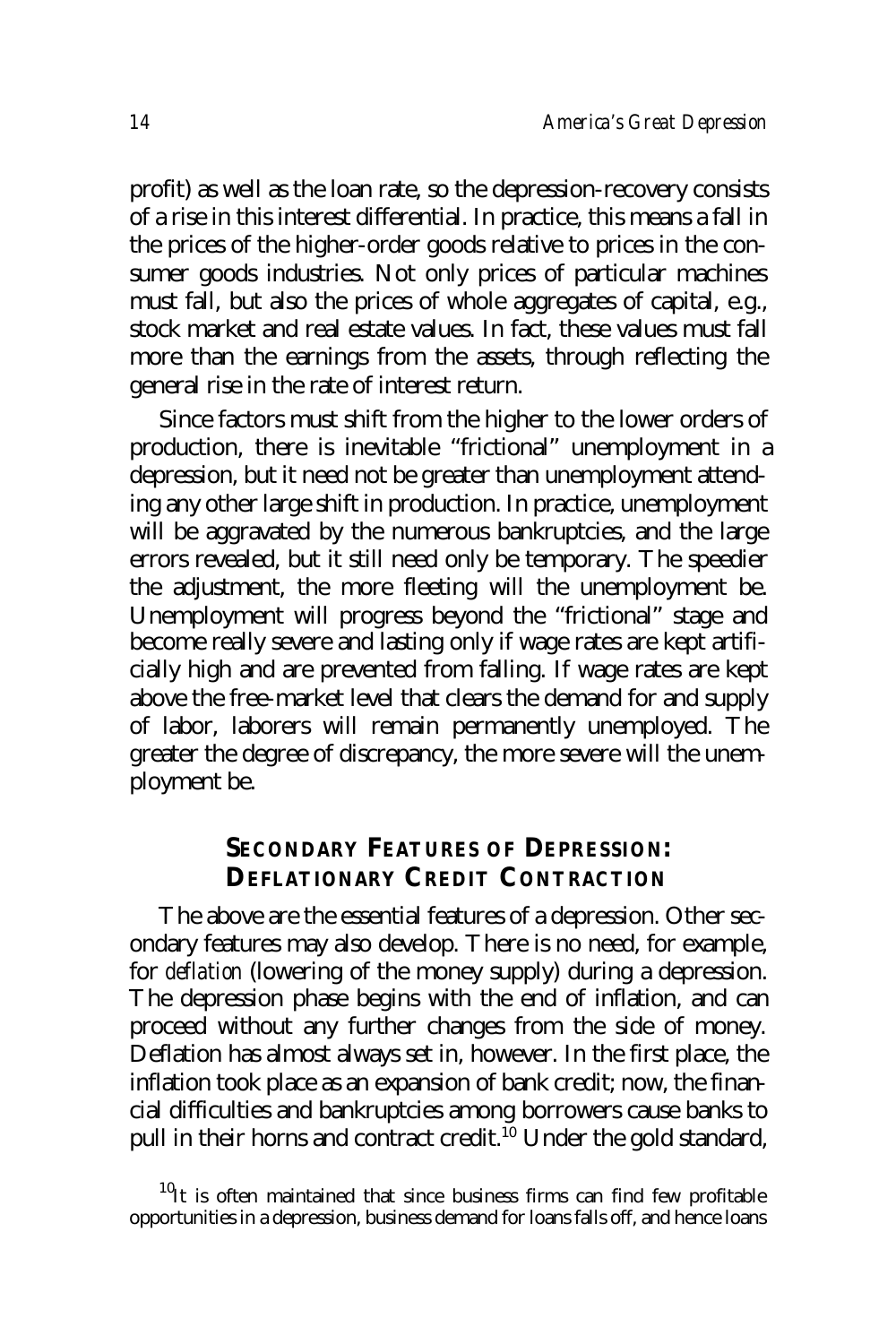banks have another reason for contracting credit—if they had ended inflation because of a gold drain to foreign countries. The threat of this drain forces them to contract their outstanding loans. Furthermore the rash of business failures may cause questions to be raised about the banks; and banks, being inherently bankrupt anyway, can ill afford such questions.<sup>11</sup> Hence, the money supply will contract because of actual bank runs, and because banks will tighten their position in fear of such runs.

Another common secondary feature of depressions is *an increase in the demand for money*. This "scramble for liquidity" is the result of several factors: (1) people expect falling prices, due to the depression and deflation, and will therefore hold more money and spend less on goods, awaiting the price fall; (2) borrowers will try to pay off their debts, now being called by banks and by business creditors, by liquidating other assets in exchange for money; (3) the rash of business losses and bankruptcies makes businessmen cautious about investing until the liquidation process is over.

With the supply of money falling, and the demand for money increasing, *generally falling prices* are a consequent feature of most

and money supply will contract. But this argument overlooks the fact that the banks, if they want to, can purchase securities, and thereby sustain the money supply by increasing their investments to compensate for dwindling loans. Contractionist pressure therefore always stems from banks and not from business borrowers.

<sup>&</sup>lt;sup>11</sup>Banks are "inherently bankrupt" because they issue far more warehouse receipts to cash (nowadays in the form of "deposits" redeemable in cash on demand) than they have cash available. Hence, they are always vulnerable to bank runs. These runs are not like any other business failures, because they simply consist of depositors claiming their own rightful property, which the banks do not have. "Inherent bankruptcy," then, is an essential feature of any "fractional reserve" banking system. As Frank Graham stated:

The attempt of the banks to realize the inconsistent aims of lending cash, or merely multiplied claims to cash, and still to represent that cash is available on demand is even more preposterous than . . . eating one's cake and counting on it for future consumption. . . . The alleged convertibility is a delusion dependent upon the right's not being unduly exercised.

Frank D. Graham, "Partial Reserve Money and the 100% Proposal," *American Economic Review* (September, 1936): 436.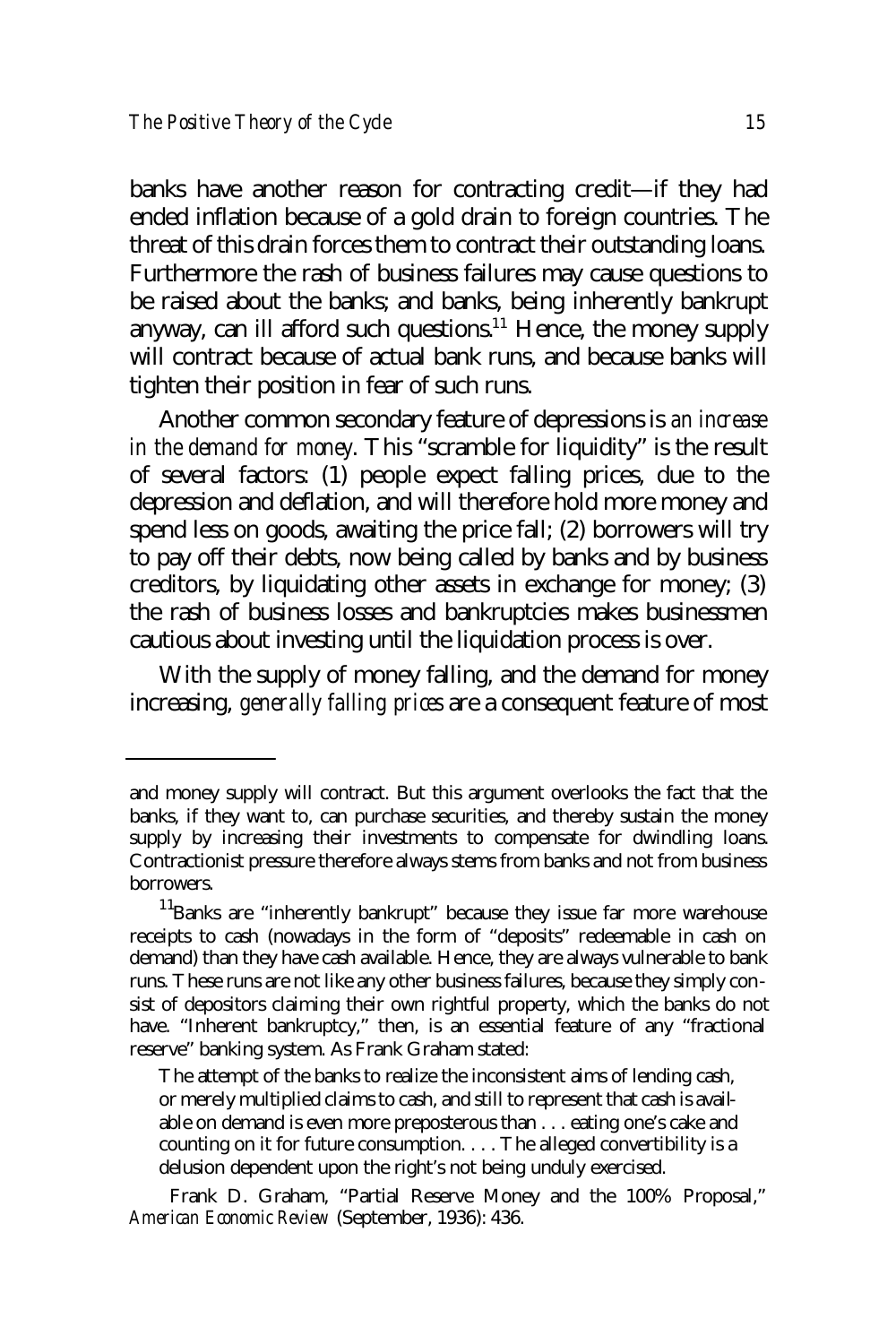depressions. A general price fall, however, is caused by the secondary, rather than by the inherent, features of depressions. Almost all economists, even those who see that the depression adjustment process should be permitted to function unhampered, take a very gloomy view of the secondary deflation and price fall, and assert that they unnecessarily aggravate the severity of depressions. This view, however, is incorrect. These processes not only do not aggravate the depression, they have positively beneficial effects.

There is, for example, no warrant whatever for the common hostility toward "hoarding." There is no criterion, first of all, to define "hoarding"; the charge inevitably boils down to mean that A thinks that B is keeping more cash balances than A deems appropriate for B. Certainly there is no objective criterion to decide when an increase in cash balance becomes a "hoard." Second, we have seen that the demand for money increases as a result of certain needs and values of the people; in a depression, fears of business liquidation and expectations of price declines particularly spur this rise. By what standards can these valuations be called "illegitimate"? A general price fall is the way that an increase in the demand for money can be satisfied; for lower prices mean that the same total cash balances have greater effectiveness, greater "real" command over goods and services. In short, the desire for increased real cash balances has now been satisfied.

Furthermore, the demand for money will decline again as soon as the liquidation and adjustment processes are finished. For the completion of liquidation removes the uncertainties of impending bankruptcy and ends the borrowers' scramble for cash. A rapid unhampered fall in prices, both in general (adjusting to the changed money-relation), and particularly in goods of higher orders (adjusting to the malinvestments of the boom) will speedily end the realignment processes and remove expectations of further declines. Thus, the sooner the various adjustments, primary and secondary, are carried out, the sooner will the demand for money fall once again. This, of course, is just one part of the general economic "return to normal."

Neither does the increased "hoarding" nor the fall of prices at all interfere with the primary depression-adjustment. The important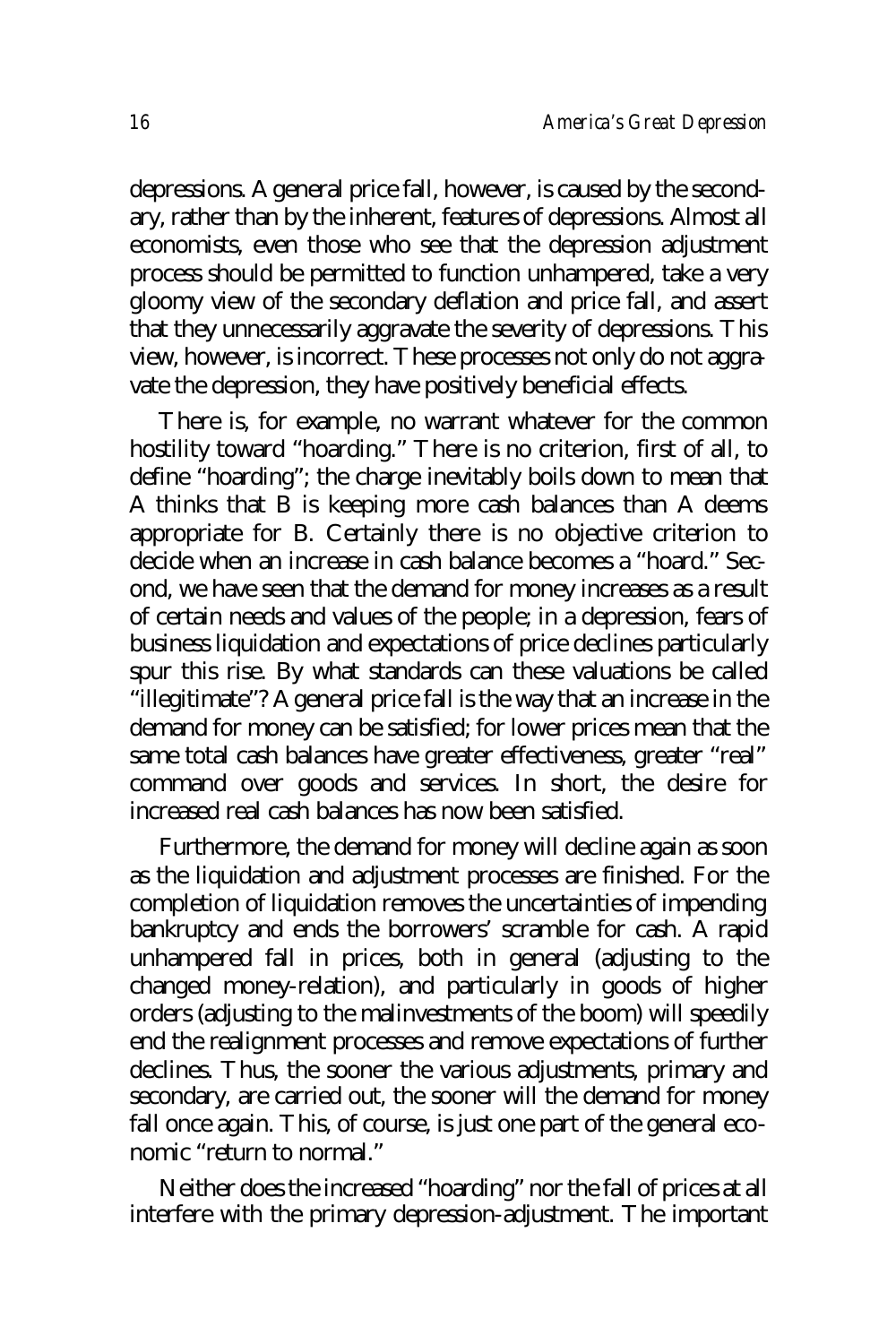feature of the primary adjustment is that the prices of producers' goods fall more rapidly than do consumer good prices (or, more accurately, that higher order prices *fall more rapidly* than do those of lower order goods); it does not interfere with the primary adjustment if all prices are falling to some degree. It is, moreover, a common myth among laymen and economists alike, that falling prices have a depressing effect on business. This is not necessarily true. What matters for business is not the general behavior of prices, but the price differentials between selling prices and costs (the "natural rate of interest"). If wage rates, for example, fall more rapidly than product prices, this stimulates business activity and employment.

*Deflation* of the money supply (*via* credit contraction) has fared as badly as hoarding in the eyes of economists. Even the Misesian theorists deplore deflation and have seen no benefits accruing from it.<sup>12</sup> Yet, deflationary credit contraction greatly *helps* to speed up the adjustment process, and hence the completion of business recovery, in ways as yet unrecognized. The adjustment consists, as we know, of a return to the desired consumption-saving pattern. Less adjustment is needed, however, if time preferences *themselves* change: i.e., if *savings* increase and consumption relatively declines. In short, what can help a depression is not more consumption, but, on the contrary, less consumption and more *savings* (and, concomitantly, more investment). Falling prices encourage greater savings and decreased consumption by fostering an accounting illusion. Business accounting records the value of assets at their original cost. It is well known that general price increases distort the accounting-record: what seems to be a large "profit" may only be just sufficient to replace the now higher-priced assets. During an inflation, therefore, business "profits" are greatly overstated, and consumption is greater than it would be if the accounting illusion were not operating—perhaps capital is even consumed without the individual's knowledge. In a time of deflation, the accounting illusion is reversed: what seem like losses and capital consumption,

 $12$ In a gold standard country (such as America during the 1929 depression), Austrian economists accepted credit contraction as a perhaps necessary price to pay for remaining on gold. But few saw any remedial virtues in the deflation process itself.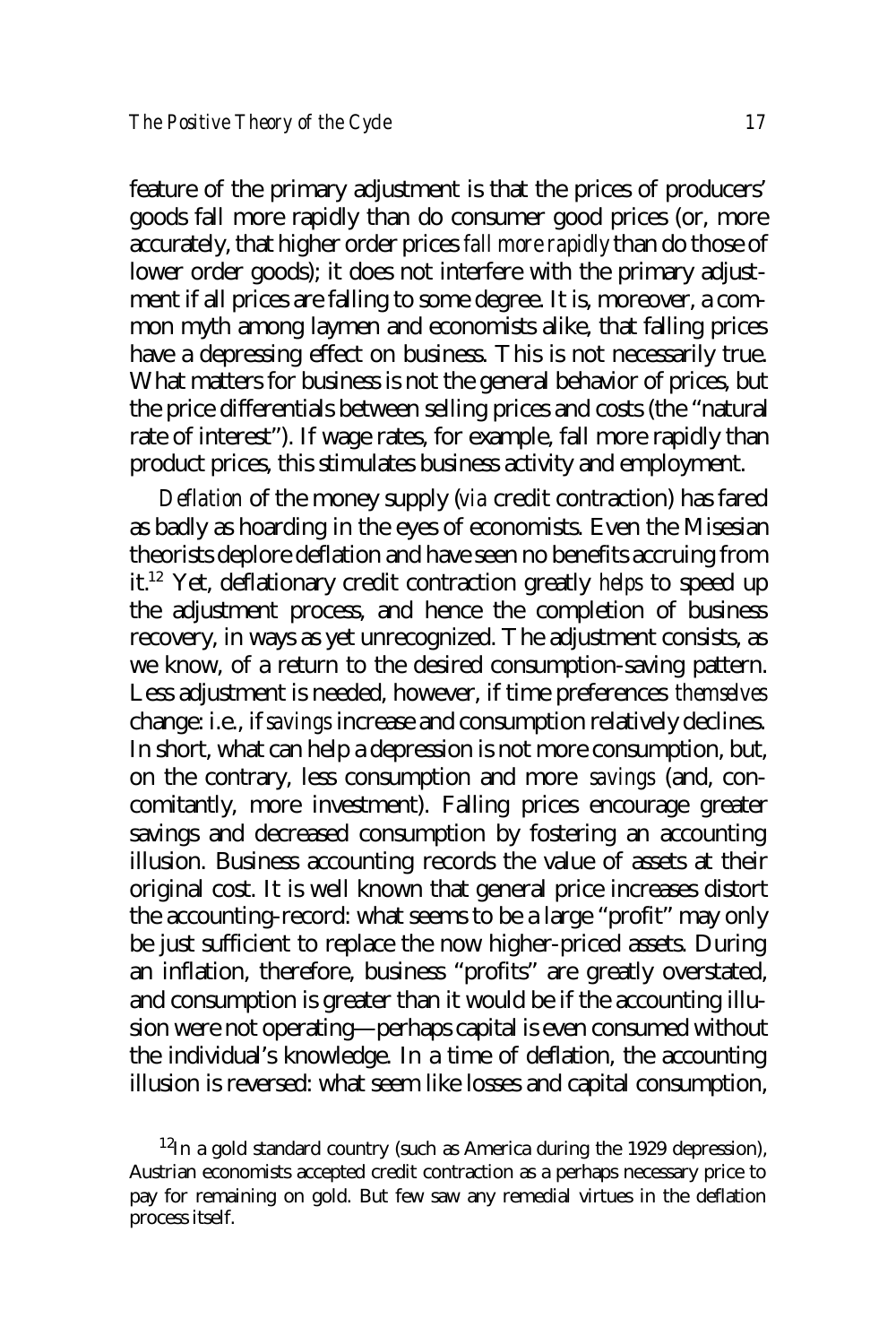may actually mean profits for the firm, since assets now cost much less to be replaced. This overstatement of losses, however, restricts consumption and encourages saving; a man may merely think he is replacing capital, when he is actually making an added investment in the business.

Credit contraction will have another beneficial effect in promoting recovery. For bank credit expansion, we have seen, distorts the free market by lowering price differentials (the "natural rate of interest" or going rate of profit) on the market. Credit contraction, on the other hand, distorts the free market in the reverse direction. Deflationary credit contraction's first effect is to lower the money supply in the hands of business, particularly in the higher stages of production. This reduces the demand for factors in the higher stages, lowers factor prices and incomes, and increases price differentials and the interest rate. It *spurs* the shift of factors, in short, from the higher to the lower stages. But this means that credit contraction, when it follows upon credit expansion, speeds the market's adjustment process. Credit contraction returns the economy to free-market proportions much sooner than otherwise.

But, it may be objected, may not credit contraction overcompensate the errors of the boom and itself cause distortions that need correction? It is true that credit contraction may overcompensate, and, while contraction proceeds, it may cause interest rates to be higher than free-market levels, and investment lower than in the free market. But since contraction causes no positive *mal*investments, it will not lead to any painful period of depression and adjustment. If businessmen are misled into thinking that less capital is available for investment than is really the case, no lasting damage in the form of wasted investments will ensue.<sup>13</sup> Furthermore, in

<sup>13</sup>Some readers may ask: why doesn't credit contraction lead to malinvestment, by causing overinvestment in lower-order goods and underinvestment in higher-order goods, thus reversing the consequences of credit expansion? The answer stems from the Austrian analysis of the structure of production. There is no arbitrary choice of investing in lower or higher-order goods. Any increased investment *must* be made in the higher-order goods, must lengthen the structure of production. A decreased amount of investment in the economy simply reduces higher-order capital. Thus, credit contraction will cause *not* excess of investment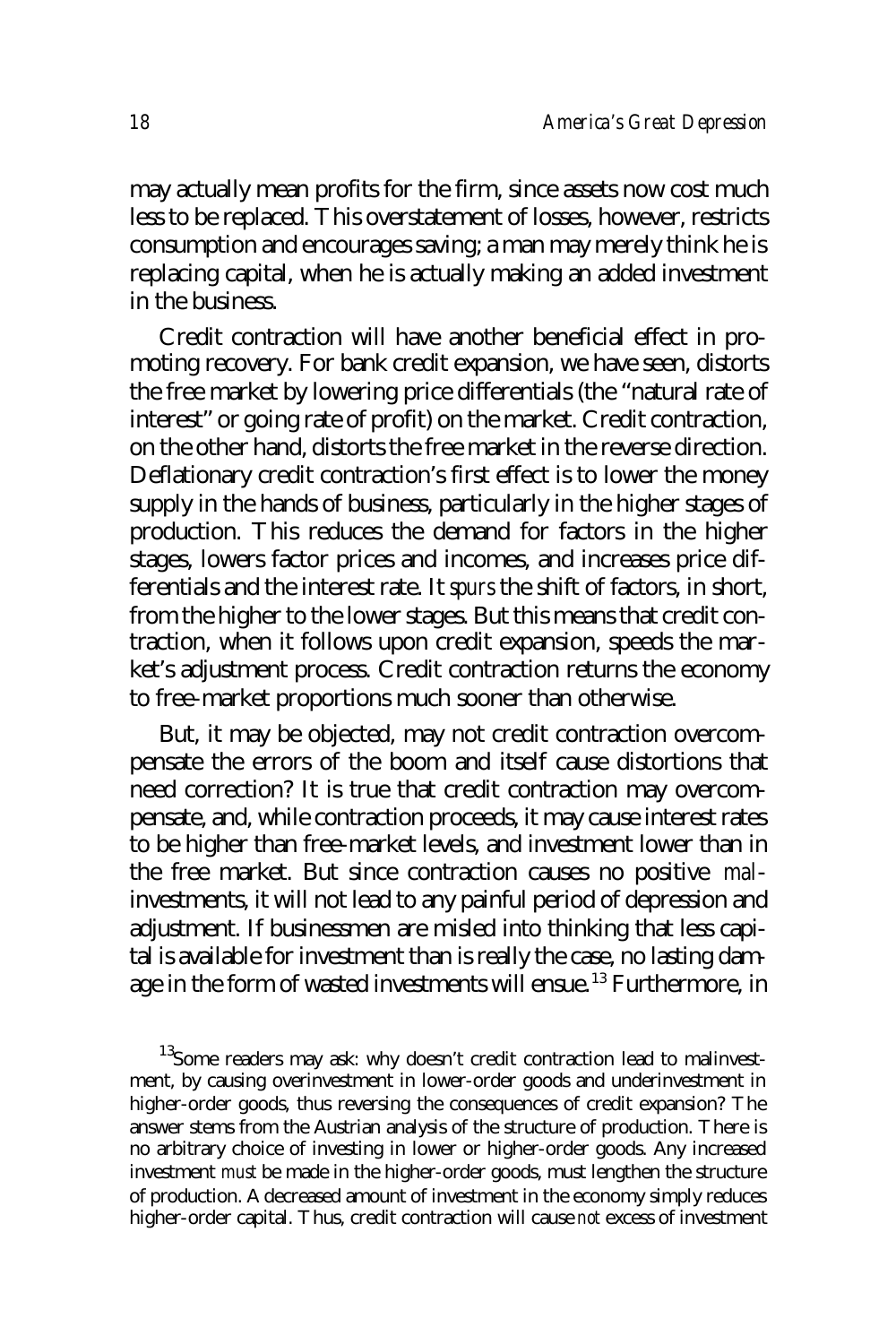the nature of things, credit contraction is severely limited—it cannot progress beyond the extent of the preceding inflation.<sup>14</sup> Credit *expansion* faces no such limit.

#### **GOVERNMENT DEPRESSION POLICY: LAISSEZ-FAIRE**

If government wishes to see a depression ended as quickly as possible, and the economy returned to normal prosperity, what course should it adopt? The first and clearest injunction is: *don't interfere with the market's adjustment process*. The more the government intervenes to delay the market's adjustment, the longer and more grueling the depression will be, and the more difficult will be the road to complete recovery. Government hampering aggravates and perpetuates the depression. Yet, government depression policy has always (and would have even more today) aggravated the very evils it has loudly tried to cure. If, in fact, we list logically the various ways that government could *hamper* market adjustment, we will find that we have precisely listed the favorite "anti-depression" arsenal of government policy. Thus, here are the ways the adjustment process can be hobbled:

(1) *Prevent or delay liquidation.* Lend money to shaky businesses, call on banks to lend further, etc.

(2) *Inflate further.* Further inflation blocks the necessary fall in prices, thus delaying adjustment and prolonging depression. Further credit expansion creates more malinvestments, which, in their turn, will have to be liquidated in some later depression. A government "easy money" policy prevents the market's return to the necessary higher interest rates.

(3) *Keep wage rates up.* Artificial maintenance of wage rates in a depression insures permanent mass unemployment. Furthermore, in a deflation, when prices are falling, keeping the same rate of

in the lower orders, but simply a shorter structure than would otherwise have been established.

<sup>&</sup>lt;sup>14</sup>In a gold standard economy, credit contraction is limited by the total size of the gold stock.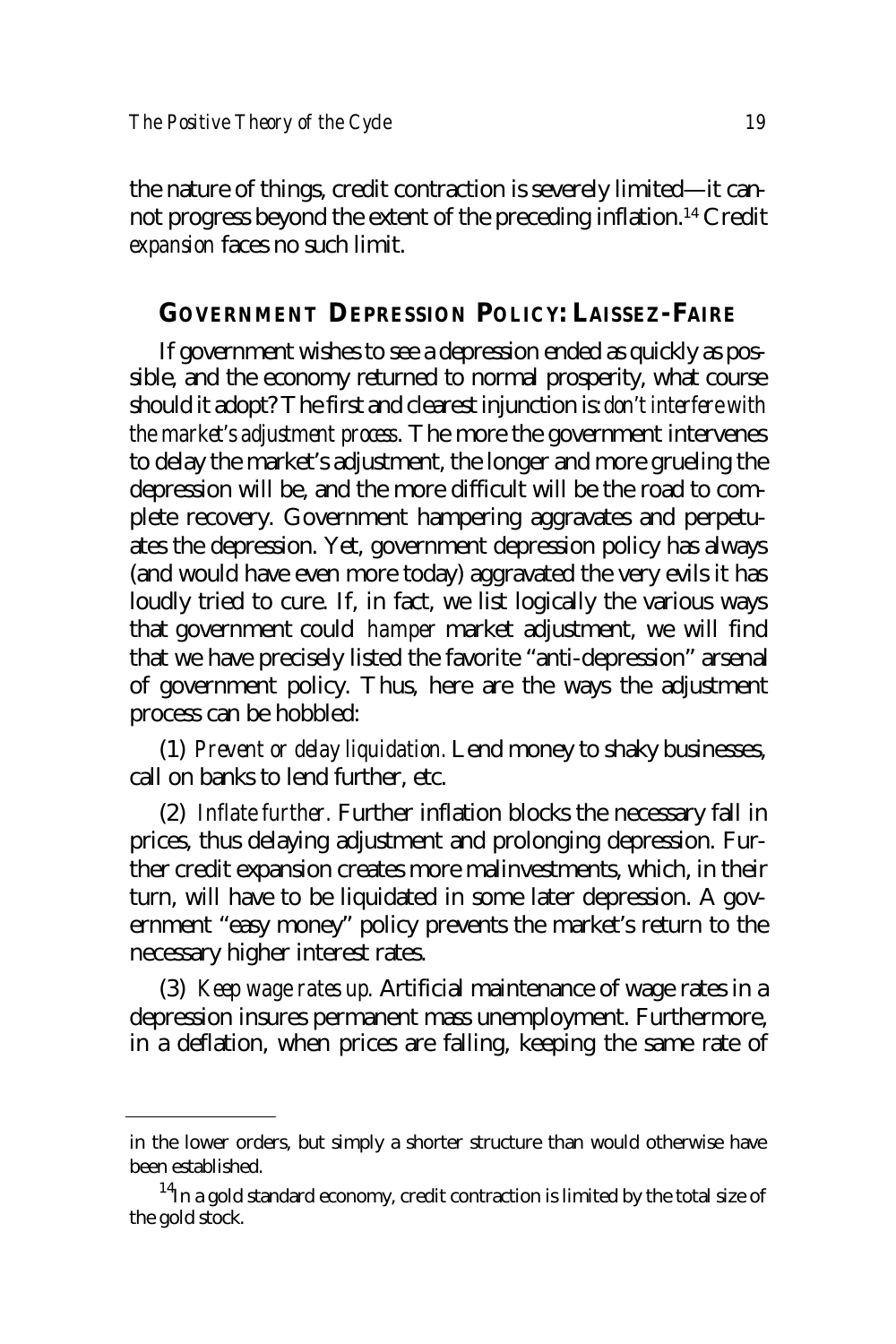money wages means that real wage rates have been pushed higher. In the face of falling business demand, this greatly aggravates the unemployment problem.

(4) *Keep prices up.* Keeping prices above their free-market levels will create unsalable surpluses, and prevent a return to prosperity.

(5) *Stimulate consumption and discourage saving.* We have seen that more saving and less consumption would speed recovery; more consumption and less saving aggravate the shortage of savedcapital even further. Government can encourage consumption by "food stamp plans" and relief payments. It can discourage savings and investment by higher taxes, particularly on the wealthy and on corporations and estates. As a matter of fact, any increase of taxes and government spending will discourage saving and investment and stimulate consumption, since government spending is *all consumption. Some* of the private funds would have been saved and invested; *all* of the government funds are consumed.<sup>15</sup> Any increase in the relative size of government in the economy, therefore, shifts the societal consumption–investment ratio in favor of consumption, and prolongs the depression.

(6) *Subsidize unemployment*. Any subsidization of unemployment (via unemployment "insurance," relief, etc.) will prolong unemployment indefinitely, and delay the shift of workers to the fields where jobs are available.

<sup>15</sup>In recent years, particularly in the literature on the "under-developed countries," there has been a great deal of discussion of government "investment." There can be no such investment, however. "Investment" is defined as expenditures made not for the direct satisfaction of those who make it, but for other, ultimate consumers. Machines are produced not to serve the entrepreneur, but to serve the ultimate consumers, who in turn remunerate the entrepreneurs. But government acquires its funds by seizing them from private individuals; the spending of the funds, therefore, gratifies the desires of *government officials.* Government officials have forcibly shifted production from satisfying private consumers to satisfying themselves; their spending is therefore pure consumption and can by no stretch of the term be called "investment." (Of course, to the extent that government officials do not realize this, their "consumption" is really *waste*spending.)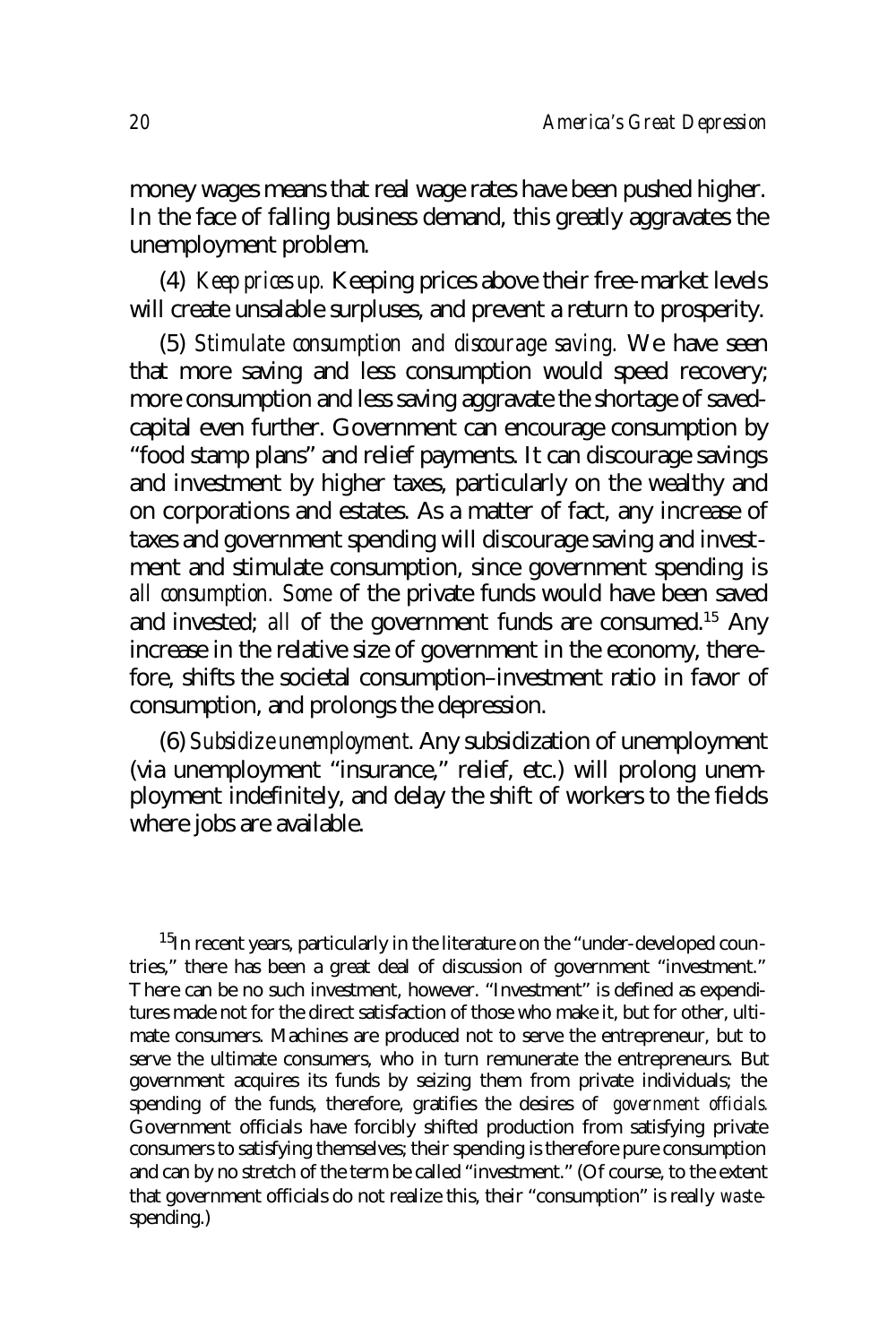These, then, are the measures which will delay the recovery process and aggravate the depression. Yet, they are the time-honored favorites of government policy, and, as we shall see, they were the policies adopted in the 1929–1933 depression, by a government known to many historians as a "laissez-faire" administration.

Since deflation also speeds recovery, the government should encourage, rather than interfere with, a credit contraction. In a gold-standard economy, such as we had in 1929, blocking deflation has further unfortunate consequences. For a deflation increases the reserve ratios of the banking system, and generates more confidence in citizen and foreigner alike that the gold standard will be retained. Fear for the gold standard will precipitate the very bank runs that the government is anxious to avoid. There are other values in deflation, even in bank runs, which should not be overlooked. Banks should no more be exempt from paying their obligations than is any other business. Any interference with their comeuppance via bank runs will establish banks as a specially privileged group, not obligated to pay their debts, and will lead to later inflations, credit expansions, and depressions. And if, as we contend, banks are inherently bankrupt and "runs" simply reveal that bankruptcy, it is beneficial for the economy for the banking system to be reformed, once and for all, by a thorough purge of the fractional-reserve banking system. Such a purge would bring home forcefully to the public the dangers of fractional-reserve banking, and, more than any academic theorizing, insure against such banking evils in the future.<sup>16</sup>

The most important canon of sound government policy in a depression, then, is to keep itself from interfering in the adjustment process. Can it do anything more positive to aid the adjustment? Some economists have advocated a government-decreed wage cut to spur employment, e.g., a 10 percent across-the-board reduction. But free-market adjustment is the reverse of any "across-the-board" policy. Not all wages need to be cut; the degree of required adjustments of prices and wages differs from case to

 $16$ For more on the problems of fractional-reserve banking, see below.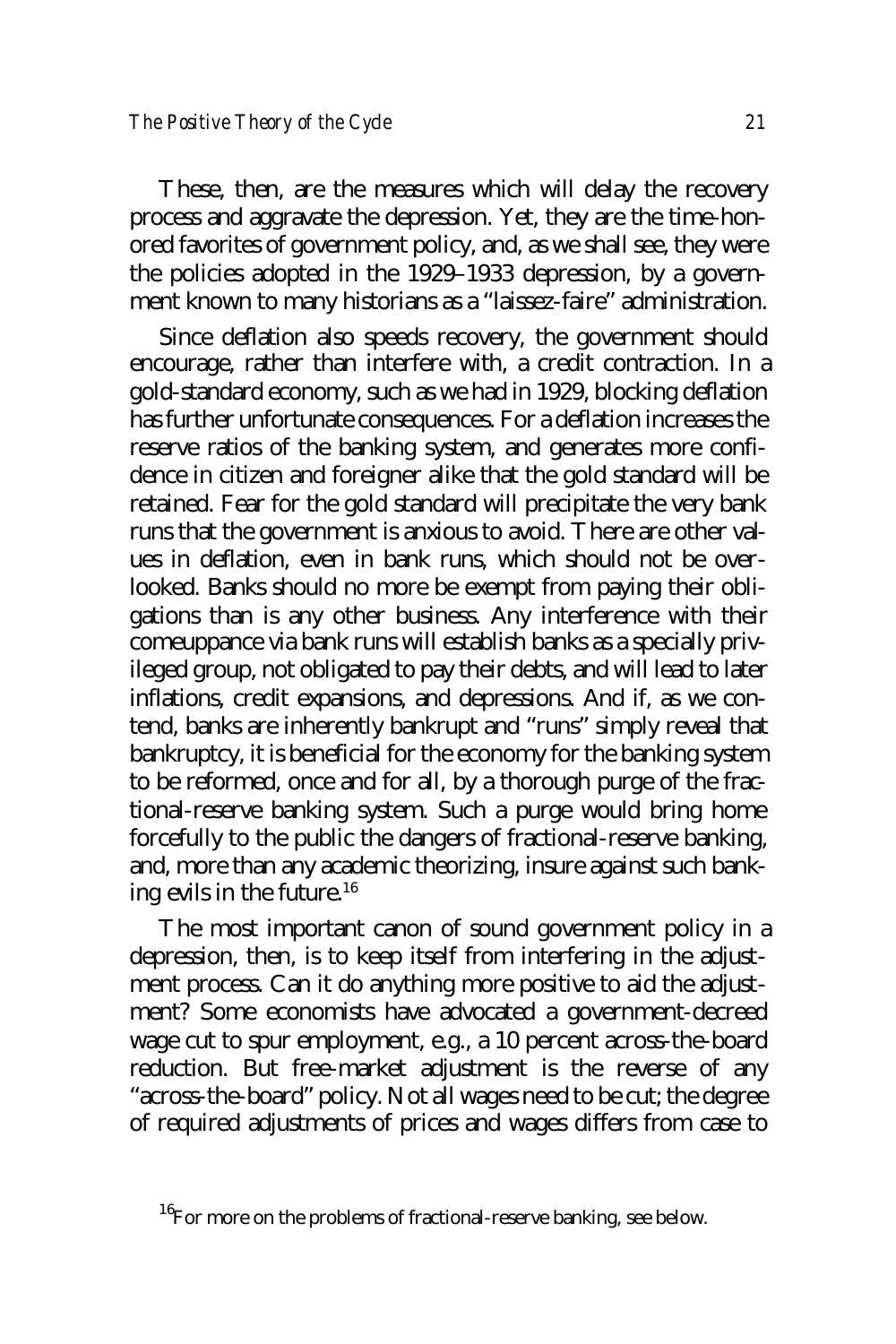case, and can only be determined on the processes of the free and unhampered market.<sup>17</sup> Government intervention can only distort the market further.

There is one thing the government can do positively, however: it can drastically *lower* its relative role in the economy, slashing its own expenditures and taxes, particularly taxes that interfere with saving and investment. Reducing its tax-spending level will automatically shift the societal saving-investment–consumption ratio in favor of saving and investment, thus greatly lowering the time required for returning to a prosperous economy.<sup>18</sup> Reducing taxes that bear most heavily on savings and investment will further lower social time preferences.<sup>19</sup> Furthermore, depression is a time of economic strain. Any reduction of taxes, or of any regulations interfering with the free market, will stimulate healthy economic activity; any increase in taxes or other intervention will depress the economy further.

In sum, the proper governmental policy in a depression is strict laissez-faire, including stringent budget slashing, and coupled perhaps with positive encouragement for credit contraction. For

 $17$ See W.H. Hutt, "The Significance of Price Flexibility," in Henry Hazlitt, ed., *The Critics of Keynesian Economics* (Princeton, N.J.: D. Van Nostrand, 1960), pp. 390–92.

 $^{18}$ I am indebted to Mr. Rae C. Heiple, II, for pointing this out to me.

<sup>19</sup>Could government increase the investment–consumption ratio by *raising* taxes in any way? It could not tax *only* consumption even if it tried; it can be shown (and Prof. Harry Gunnison Brown has gone a long way to show) that any ostensible tax on "consumption" becomes, on the market, a tax on incomes, hurting saving as well as consumption. If we assume that the poor consume a greater proportion of their income than the rich, we might say that a tax on the poor used to subsidize the rich will raise the saving–consumption ratio and thereby help cure a depression. On the other hand, the poor do not necessarily have higher time preferences than the rich, and the rich might well treat government subsidies as special windfalls to be consumed. Furthermore, Harold Lubell has maintained that the effects of a *change* in income distribution on social consumption would be negligible, even though the absolute proportion of consumption is greater among the poor. See Harry Gunnison Brown, "The Incidence of a General Output or a General Sales Tax," *Journal of Political Economy* (April, 1939): 254–62; Harold Lubell, "Effects of Redistribution of Income on Consumers' Expenditures," *American Economic Review* (March, 1947): 157–70.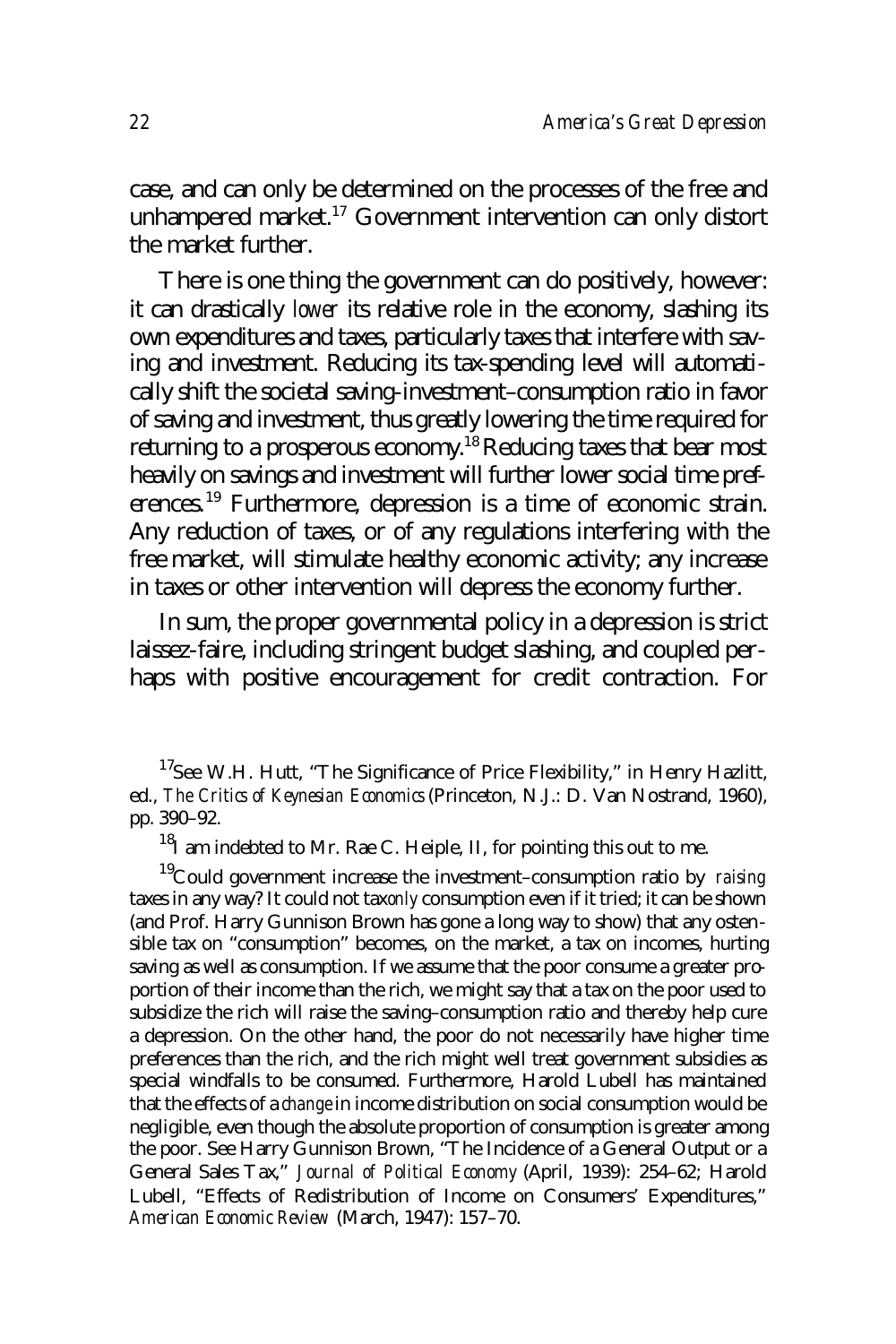decades such a program has been labelled "ignorant," "reactionary," or "Neanderthal" by conventional economists. On the contrary, it is the policy clearly dictated by economic science to those who wish to end the depression as quickly and as cleanly as possible.<sup>20</sup>

It might be objected that depression only began when credit expansion ceased. Why shouldn't the government continue credit expansion indefinitely? In the first place, the longer the inflationary boom continues, the more painful and severe will be the necessary adjustment process, Second, the boom cannot continue indefinitely, because eventually the public awakens to the governmental policy of permanent inflation, and flees from money into goods, making its purchases while the dollar is worth more than it will be in future. The result will be a "runaway" or *hyperinflation*, so familiar to history, and particularly to the modern world.<sup>21</sup> Hyperinflation, on any count, is far worse than any depression: it destroys the currency—the lifeblood of the economy; it ruins and shatters the middle class and all "fixed income groups"; it wreaks havoc unbounded. And furthermore, it leads finally to unemployment and lower living standards, since there is little point in working when earned income depreciates by the hour. More time is spent hunting goods to buy. To avoid such a calamity, then, credit expansion must stop sometime, and this will bring a depression into being.

#### **PREVENTING DEPRESSIONS**

Preventing a depression is clearly better than having to suffer it. If the government's proper policy during a depression is laissezfaire, what should it do to prevent a depression from beginning?

 $20$ Advocacy of any governmental policy must rest, in the final analysis, on a system of ethical principles. We do not attempt to discuss ethics in this book. Those who *wish* to prolong a depression, for whatever reason, will, of course, enthusiastically support these government interventions, as will those whose prime aim is the accretion of power in the hands of the state.

 $21$ For the classic treatment of hyperinflation, see Costantino Bresciani-Turroni, *The Economics of Inflation* (London: George Allen and Unwin, 1937).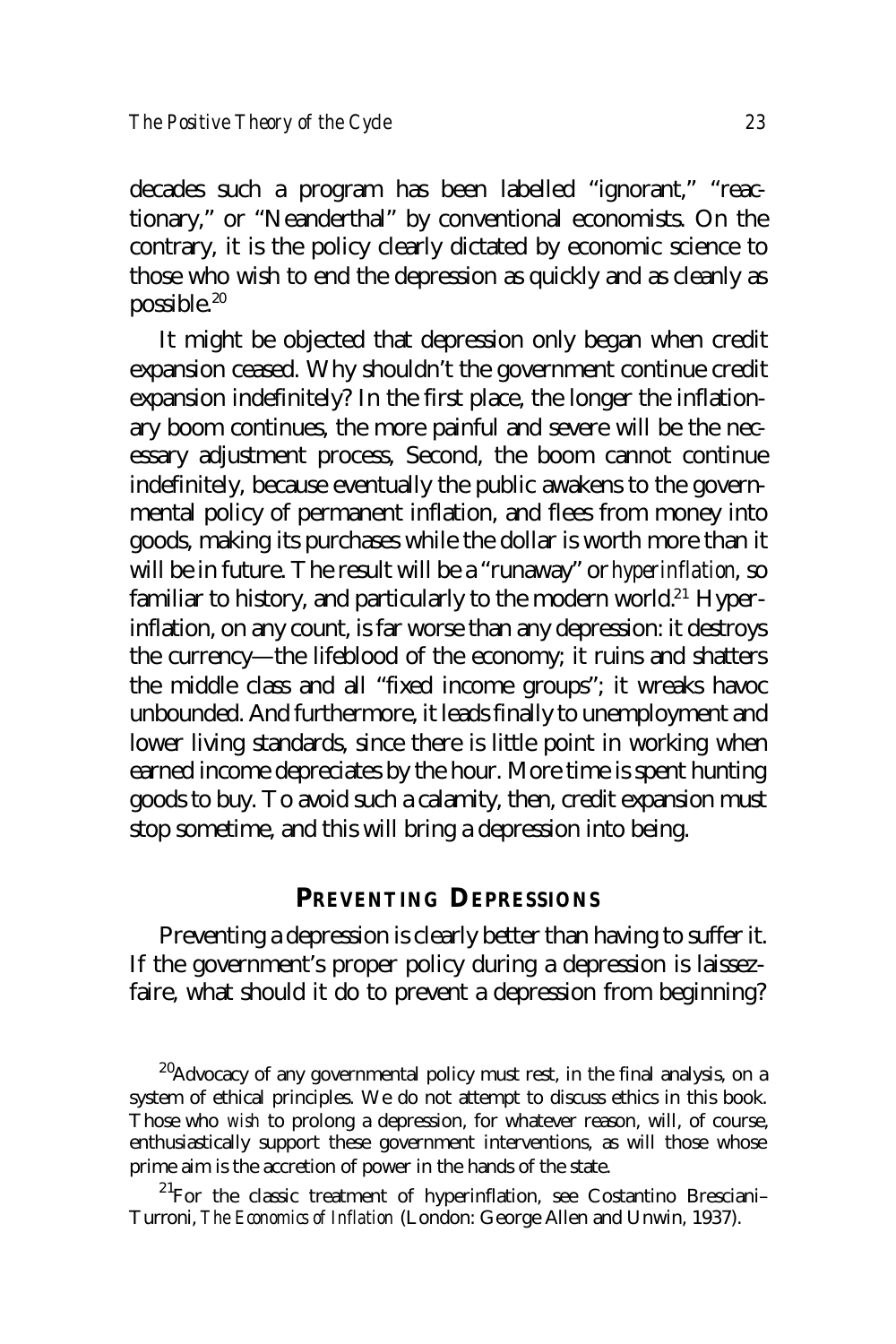Obviously, since credit expansion necessarily sows the seeds of later depression, the proper course for the government is to stop any inflationary credit expansion from getting under way. This is not a very difficult injunction, for government's most important task is to *keep itself*from generating inflation. For government is an *inherently inflationary institution*, and consequently has almost always triggered, encouraged, and directed the inflationary boom. Government is inherently inflationary because it has, over the centuries, acquired control over the monetary system. Having the power to print money (including the "printing" of bank deposits) gives it the power to tap a ready source of revenue. Inflation is a form of taxation, since the government can create new money out of thin air and use it to bid away resources from private individuals, who are barred by heavy penalty from similar "counterfeiting." Inflation therefore makes a pleasant substitute for taxation for the government officials and their favored groups, and it is a subtle substitute which the general public can easily—and can be encouraged to—overlook. The government can also pin the blame for the rising prices, which are the inevitable consequence of inflation, upon the general public or some disliked segments of the public, e.g., business, speculators, foreigners. Only the unlikely adoption of sound economic doctrine could lead the public to pin the responsibility where it belongs: on the government itself.

Private banks, it is true, can themselves inflate the money supply by issuing more claims to standard money (whether gold or government paper) than they could possibly redeem. A bank deposit is equivalent to a warehouse receipt for cash, a receipt which the bank pledges to redeem at any time the customer wishes to take his money out of the bank's vaults. The whole system of "fractional-reserve banking" involves the issuance of receipts which cannot possibly be redeemed. But Mises has shown that, by themselves, private banks could not inflate the money supply by a great deal.<sup>22</sup> In the first place, each bank would find its newly

<sup>22</sup>See Mises, *Human Action,* pp. 429–45, and *Theory of Money and Credit* (New Haven, Conn.: Yale University Press, 1953).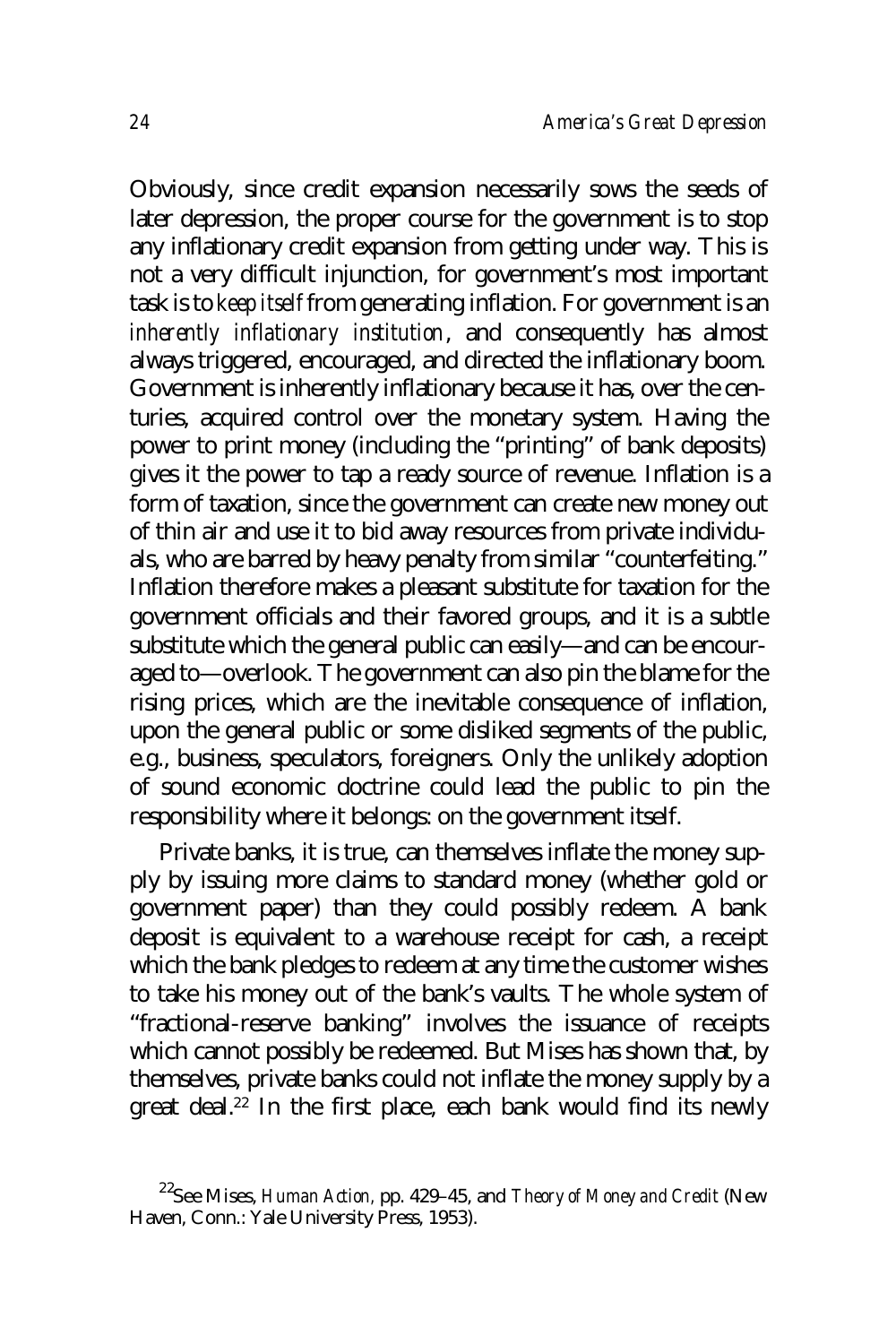issued *uncovered*, or "pseudo," receipts (uncovered by cash) soon transferred to the clients of other banks, who would call on the bank for redemption. The narrower the clientele of each bank, then, the less scope for its issue of pseudo-receipts. All the banks could join together and agree to expand at the same rate, but such agreement would be difficult to achieve. Second, the banks would be limited by the degree to which the public used bank deposits or notes as against standard cash; and third, they would be limited by the confidence of the clients in their banks, which could be wrecked by runs at any time.

Instead of preventing inflation by prohibiting fractional-reserve banking as fraudulent, governments have uniformly moved in the opposite direction, and have step-by-step removed these free-market checks to bank credit expansion, at the same time putting themselves in a position to direct the inflation. In various ways, they have artificially bolstered public confidence in the banks, encouraged public use of paper and deposits instead of gold (finally outlawing gold), and shepherded all the banks under one roof so that they can all expand together. The main device for accomplishing these aims has been Central Banking, an institution which America finally acquired as the Federal Reserve System in 1913. Central Banking permitted the centralization and absorption of gold into government vaults, greatly enlarging the national base for credit expansion:<sup>23</sup> it also insured uniform action by the banks through basing their reserves on deposit accounts at the Central Bank instead of on gold. Upon establishment of a Central Bank, each private bank no longer gauges its policy according to its particular gold reserve; all banks are now tied together and regulated by Central Bank action. The Central Bank, furthermore, by proclaiming its function to be a "lender of last resort" to banks in trouble, enormously increases public confidence in the banking system.

 $^{23}$ When gold—formerly the banks' reserves—is transferred to a newly established Central Bank, the latter keeps only a fractional reserve, and thus the total credit base and potential monetary supply are enlarged. See C.A. Phillips, T.F. McManus, and R.W. Nelson, *Banking and the Business Cycle* (New York: Macmillan, 1937), pp. 24ff.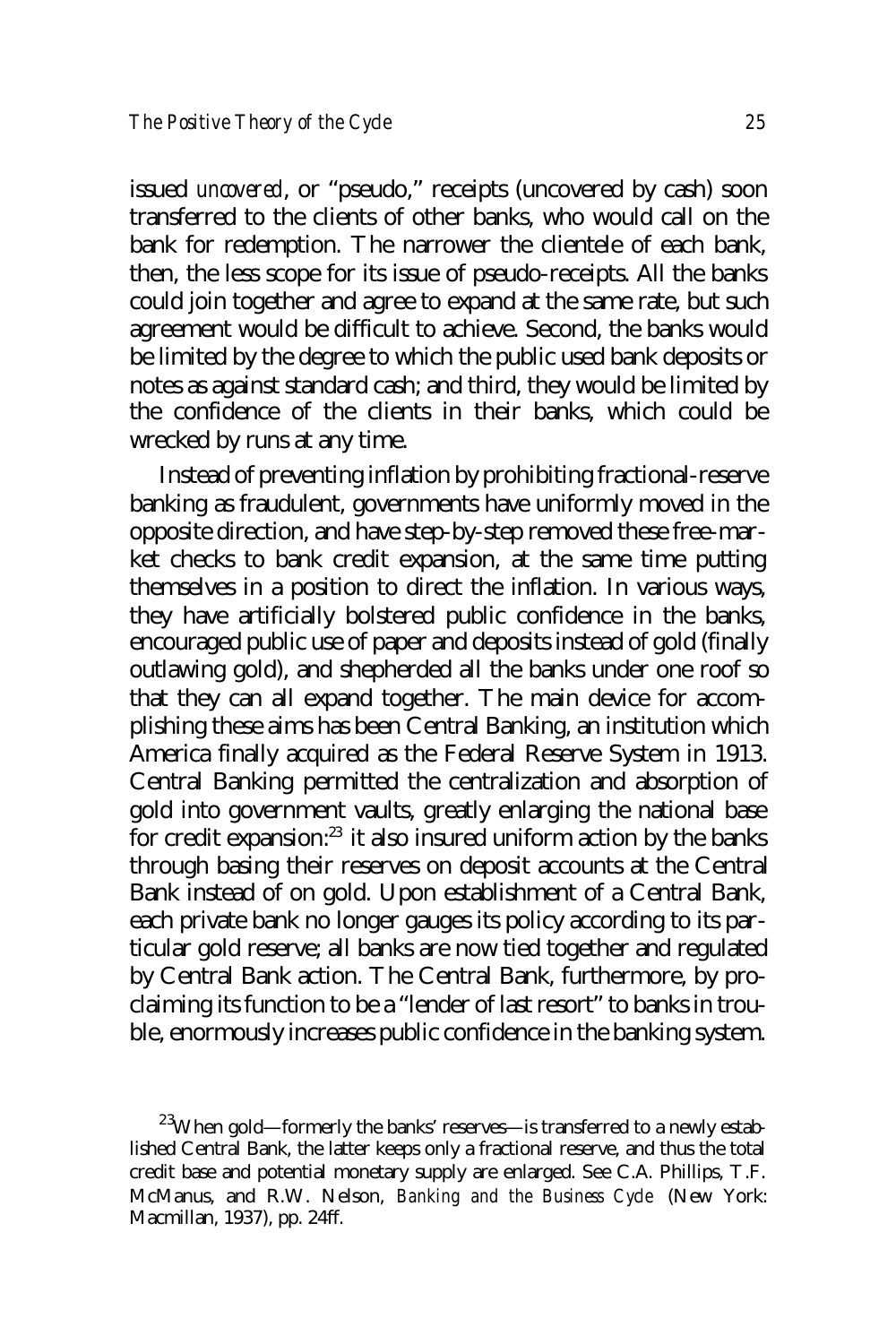For it is tacitly assumed by everyone that the government would never permit its own organ—the Central Bank—to fail. A Central Bank, even when on the gold standard, has little need to worry about demands for gold from its own citizens. Only possible drains of gold to foreign countries (i.e., by non-clients of the Central Bank) may cause worry.

The government assured Federal Reserve control over the banks by (1) granting to the Federal Reserve System (FRS) a monopoly over note issue; (2) compelling all the existing "national banks" to join the Federal Reserve System, and to keep all their legal reserves as deposits at the Federal Reserve<sup>24</sup>; and (3) fixing the minimum reserve ratio of deposits at the Reserve to bank deposits (money owned by the public). The establishment of the FRS was furthermore inflationary in directly reducing existing reserve-ratio requirements.<sup>25</sup> The Reserve could then control the volume of money by governing two things: the volume of bank reserves, and the legal reserve requirements. The Reserve can govern the volume of bank reserves (in ways which will be explained below), and the government sets the legal ratio, but admittedly control over the money supply is not perfect, as banks can keep "excess reserves." Normally, however, reassured by the existence of a lender of last resort, and making profits by maximizing its assets and deposits, a bank will keep fully "loaned up" to its legal ratio.

While unregulated private banking would be checked within narrow limits and would be far less inflationary than Central Bank

 $24$ Many "state banks" were induced to join the FRS by patriotic appeals and offers of free services. Even the banks that did not join, however, are effectively controlled by the System, for, in order to obtain paper money, they must keep reserves in some member bank.

 $^{25}$ The average reserve requirements of all banks before 1913 was estimated at approximately 21 percent. By mid-1917, when the FRS had fully taken shape, the average required ratio was 10 percent. Phillips et al. estimate that the inherent inflationary impact of the FRS (pointed out in footnote 23) increased the expansive power of the banking system three-fold. Thus, the two factors (the inherent impact, and the deliberate lowering of reserve requirements) combined to inflate the monetary potential of the American banking system six-fold as a result of the inauguration of the FRS. See Phillips, et al.*, Banking and the Business Cycle,* pp. 23ff.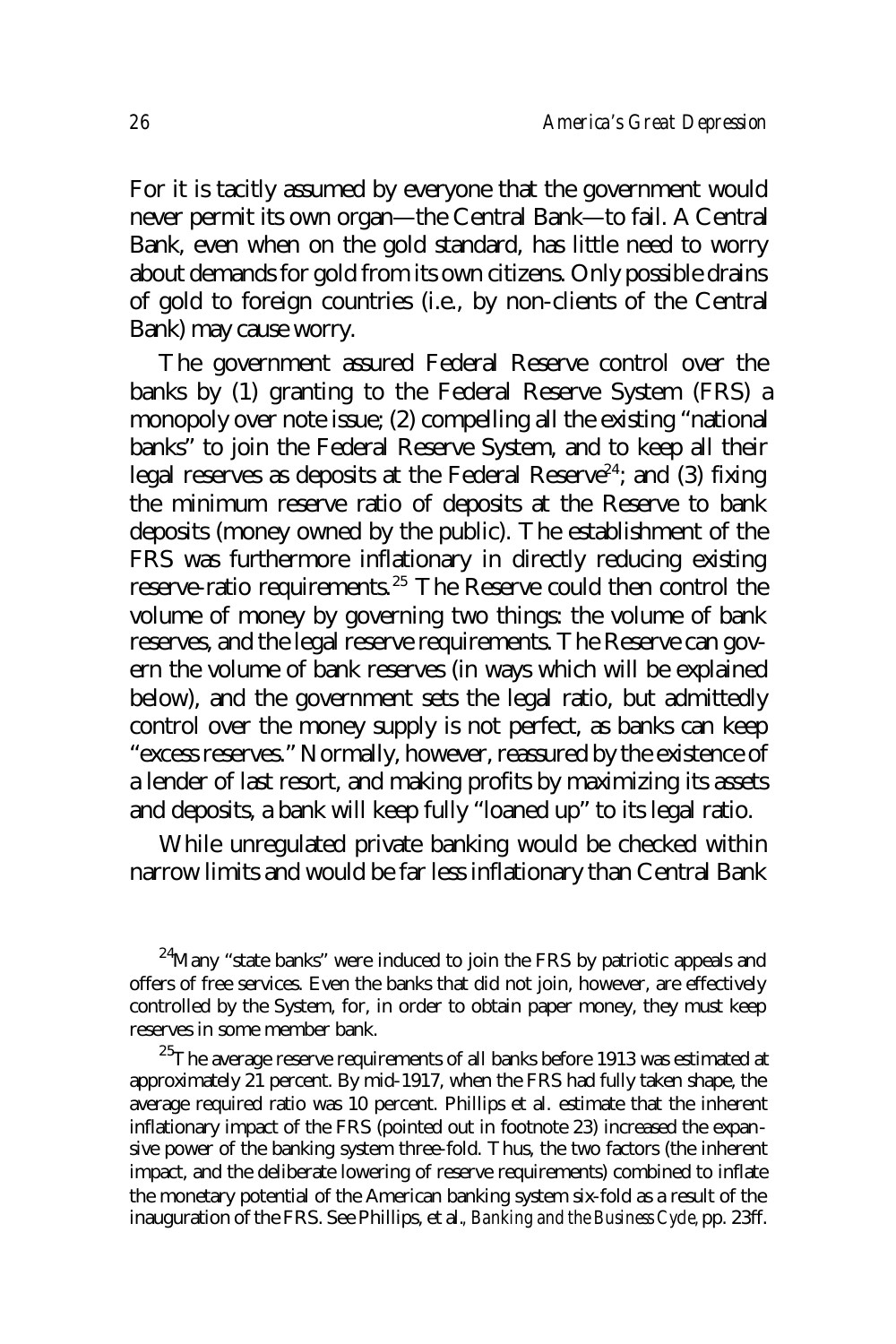manipulation,<sup>26</sup> the clearest way of preventing inflation is to outlaw fractional-reserve banking, and to impose a 100 percent gold reserve to all notes and deposits. Bank cartels, for example, are not very likely under unregulated, or "free" banking, but they could nevertheless occur. Professor Mises, while recognizing the superior economic merits of 100 percent gold money to free banking, prefers the latter because 100 percent reserves would concede to the government control over banking, and government could easily change these requirements to conform to its inflationist bias.<sup>27</sup> But a 100 percent gold reserve requirement would not be just another administrative control by government; it would be part and parcel of the general libertarian legal prohibition against fraud. Everyone except absolute pacifists concedes that violence against person and property should be outlawed, and that agencies, operating under this general law, should defend person and property against attack. Libertarians, advocates of laissez-faire, believe that "governments" should confine themselves to being defense agencies only. Fraud is equivalent to theft, for fraud is committed when one part of an exchange contract is deliberately not fulfilled after the other's property has been taken. Banks that issue receipts to non-existent gold are really committing fraud, because it is then impossible for all property owners (of claims to gold) to claim their rightful property. Therefore, prohibition of such practices would not be an act of government *intervention* in the free market; it would be part of the general legal *defense* of property against attack which a free market requires.<sup>28, 29</sup>

 $^{26}$ The horrors of "wildcat banking" in America before the Civil War stemmed from two factors, both due to government rather than free banking: (1) Since the beginnings of banking, in 1814 and then in every ensuing panic, state governments permitted banks to continue operating, making and calling loans, etc. without having to redeem in specie. In short, banks were privileged to operate without paying their obligations. (2) Prohibitions on interstate branch banking (which still exist), coupled with poor transportation, prevented banks from promptly calling on distant banks for redemption of notes.

<sup>27</sup>Mises, *Human Action,* p. 440.

<sup>28</sup>A common analogy states that banks simply count on people not redeeming all their property at once, and that engineers who build bridges operate also on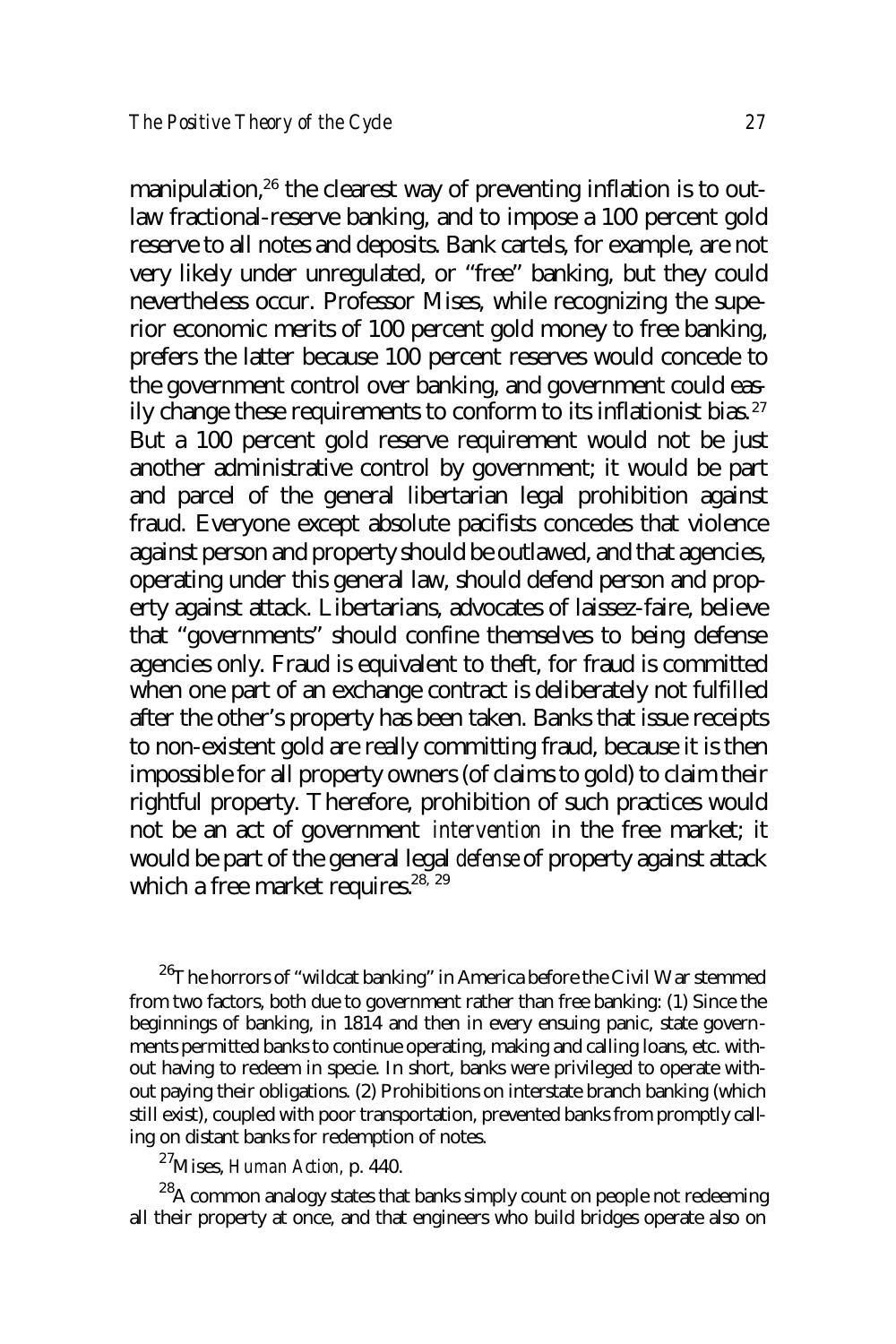What, then, was the proper government policy during the 1920s? What should government have done to prevent the crash? Its best policy would have been to liquidate the Federal Reserve System, and to erect a 100 percent gold reserve money; failing that, it should have liquidated the FRS and left private banks unregulated, but subject to prompt, rigorous bankruptcy upon failure to redeem their notes and deposits. Failing these drastic measures, and given the existence of the Federal Reserve System, what should its policy have been? The government should have exercised full vigilance in not supporting or permitting any inflationary credit expansion. We have seen that the Fed—the Federal Reserve System—does not have complete control over money because it cannot force banks to lend up to their reserves; but it does have absolute anti-inflationary control over the banking system. For it does have the power to reduce bank reserves at will, and thereby force the banks to cease inflating, or even to contract if necessary. By lowering the volume of bank reserves and/or raising reserve requirements, the federal government, in the 1920s as well as today, has had the absolute power to prevent any increase in the total volume of money and credit. It is true that the FRS has no direct control over such money creators as savings banks, savings and loan associations, and life insurance companies, but any credit

the principle that not everyone in a city will wish to cross the bridge at once. But the cases are entirely different. The people crossing a bridge are simply requesting a service; *they are not trying to take possession of their lawful property,* as are the bank depositors. A more fitting analogy would defend embezzlers who would never have been caught if someone hadn't fortuitously inspected the books. The crime comes when the theft or fraud is *committed*, not when it is finally revealed.

<sup>&</sup>lt;sup>29</sup>Perhaps a libertarian legal system would consider "general deposit warrants" (which allow a warehouse to return any homogeneous good to the depositor) as "specific deposit warrants," which, like bills of lading, pawn tickets, dockwarrants, etc. establish ownership to specific, earmarked objects. As Jevons stated, "It used to be held as a general rule of law, that any present grant or assignment of goods not in existence is without operation." See W. Stanley Jevons, *Money and the Mechanism of Exchange* (London: Kegan Paul, 1905), pp. 207–12. For an excellent discussion of the problems of a fractional-reserve money, see Amasa Walker, *The Science of Wealth* (3rd ed., Boston: Little, Brown, 1867), pp. 126–32, esp. pp. 139–41.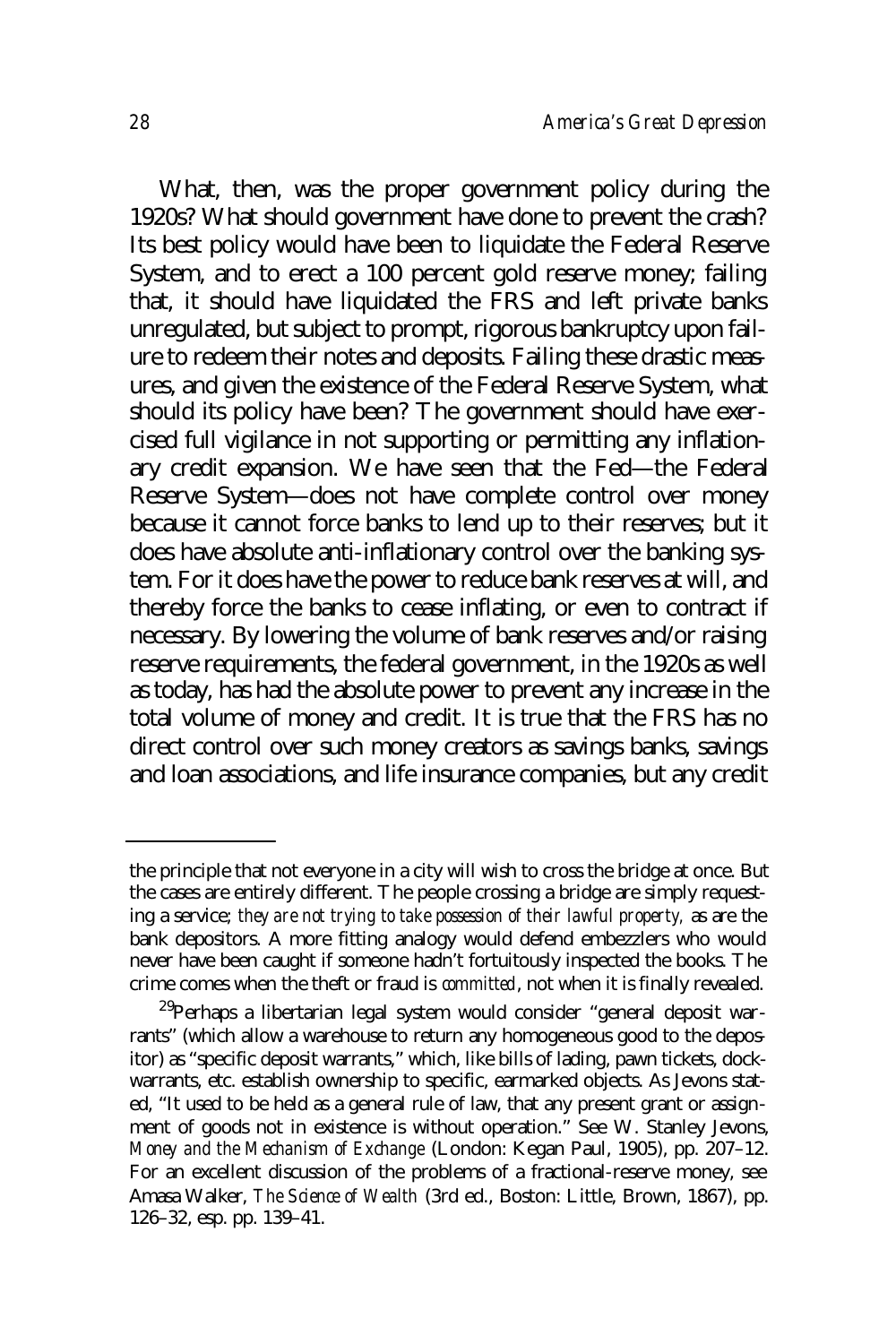expansion from these sources could be offset by deflationary pressure upon the commercial banks. This is especially true because commercial bank deposits (1) form the monetary base for the credit extended by the other financial institutions, and (2) are the most actively circulating part of the money supply. Given the Federal Reserve System and its absolute power over the nation's money, the federal government, since 1913, must bear the complete responsibility for any inflation. The banks cannot inflate on their own; any credit expansion can only take place with the support and acquiescence of the federal government and its Federal Reserve authorities. The banks are virtual pawns of the government, and have been since 1913. Any guilt for credit expansion and the consequent depression must be borne by the federal government and by it alone.<sup>30</sup>

### **PROBLEMS IN THE AUSTRIAN THEORY OF THE TRADE CYCLE**

### *The "Assumption" of Full Employment*

Before proceeding to discuss alternative business cycle theories, several problems and time-honored misconceptions should be cleared up. Two standard misconceptions have already been refuted by Professor Mises: (1) that the Austrian theory "assumes" the previous existence of "full employment," and therefore does not apply if the credit expansion begins while there are unemployed factors, and (2) that the theory describes the boom as a period of "overinvestment." On the first point, the unemployed factors can either be labor or capital-goods. (There will always be unemployed, submarginal, *land* available.) Inflation will only put unemployed labor factors to work if their owners, though otherwise

<sup>30</sup>Some writers make a great to-do over the legal fiction that the Federal Reserve System is "owned" by its member banks. In practice, this simply means that these banks are taxed to help pay for the support of the Federal Reserve. If the private banks really "own" the Fed, then how can its officials be appointed by the government, and the "owners" compelled to "own" the Federal Reserve Board by force of government statute? The Federal Reserve Banks should simply be regarded as governmental agencies.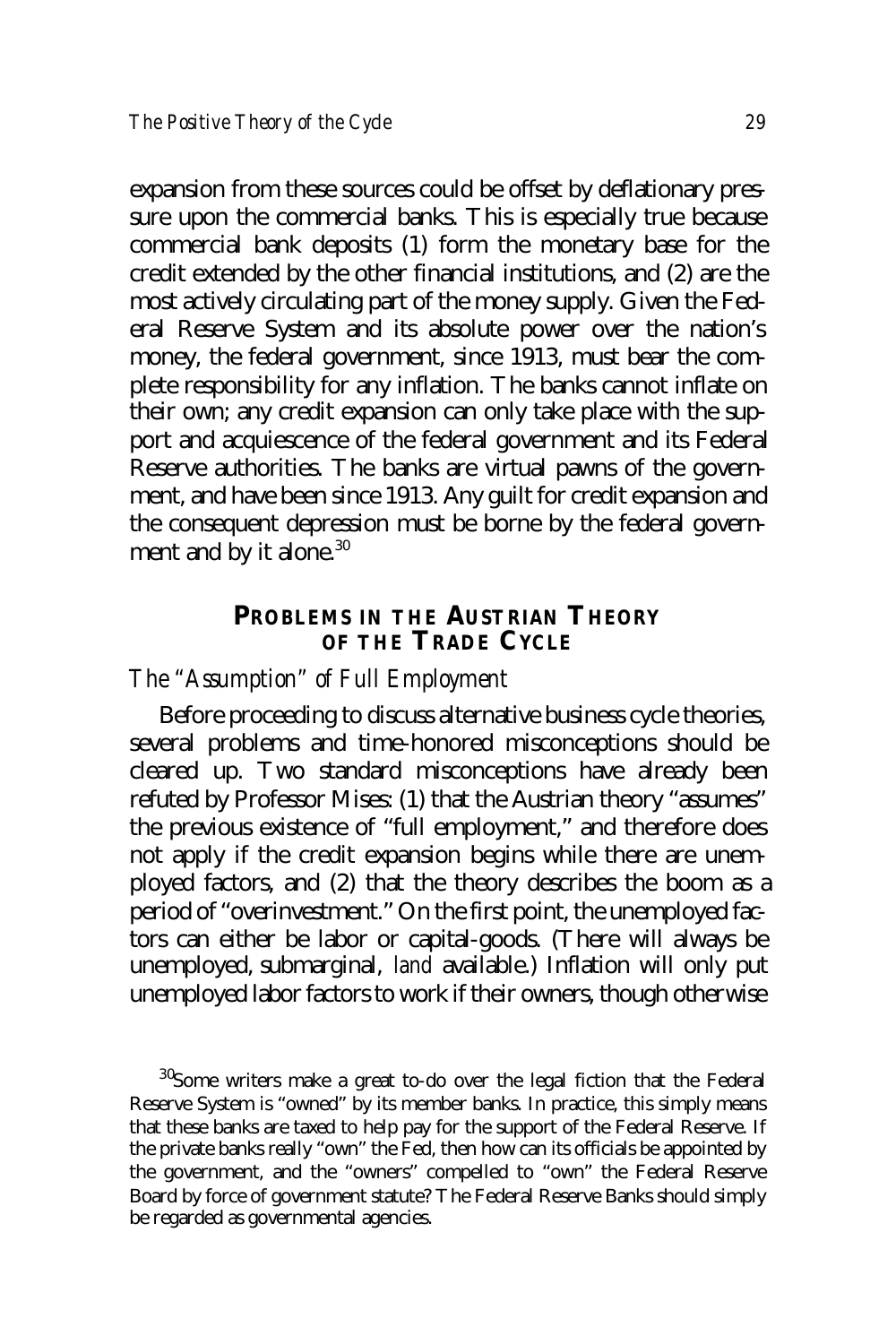holding out for a higher real wage than the free market can provide, stupidly settle for a lower real wage if it is camouflaged in the form of a rise in the cost of living. As for idle capital goods, these may have been totally and hopelessly malinvested in a previous boom (or at some other time) and hopelessly lost to profitable production for a long time or forever. A credit expansion may appear to render submarginal capital profitable once more, but this too will be *malinvestment*, and the now greater error will be exposed when this boom is over. Thus, credit expansion generates the business cycle regardless of the existence of unemployed factors. Credit expansion in the midst of unemployment will create more distortions and malinvestments, delay recovery from the preceding boom, and make a more grueling recovery necessary in the future. While it is true that the unemployed factors are not now diverted from more valuable uses as employed factors would be (since they were speculatively idle or malinvested instead of employed), the other complementary factors will be diverted into working with them, and these factors will be malinvested and wasted. Moreover, all the other distorting effects of credit expansion will still follow, and a depression will be necessary to correct the new distortion.<sup>31</sup>

### *"Overinvestment" or Malinvestment?*

The second misconception, given currency by Haberler in his famous *Prosperity and Depression*, calls the Misesian picture of the boom an "overinvestment" theory.<sup>32</sup> Mises has brilliantly shown the error of this label. As Mises points out:

> [A]dditional investment is only possible to the extent that there is an additional supply of capital goods available. . . . The boom itself does not result in a restriction but rather in an increase in consumption, it does not

<sup>31</sup>See Mises, *Human Action,* pp. 576–78. Professor Hayek, in his well-known (and excellent) exposition of the Austrian theory, had early shown how the theory fully applies to credit expansion amidst unemployed factors. Hayek, *Prices and Production,* pp. 96–99.

<sup>32</sup>Haberler, *Prosperity and Depression,* chap. 3.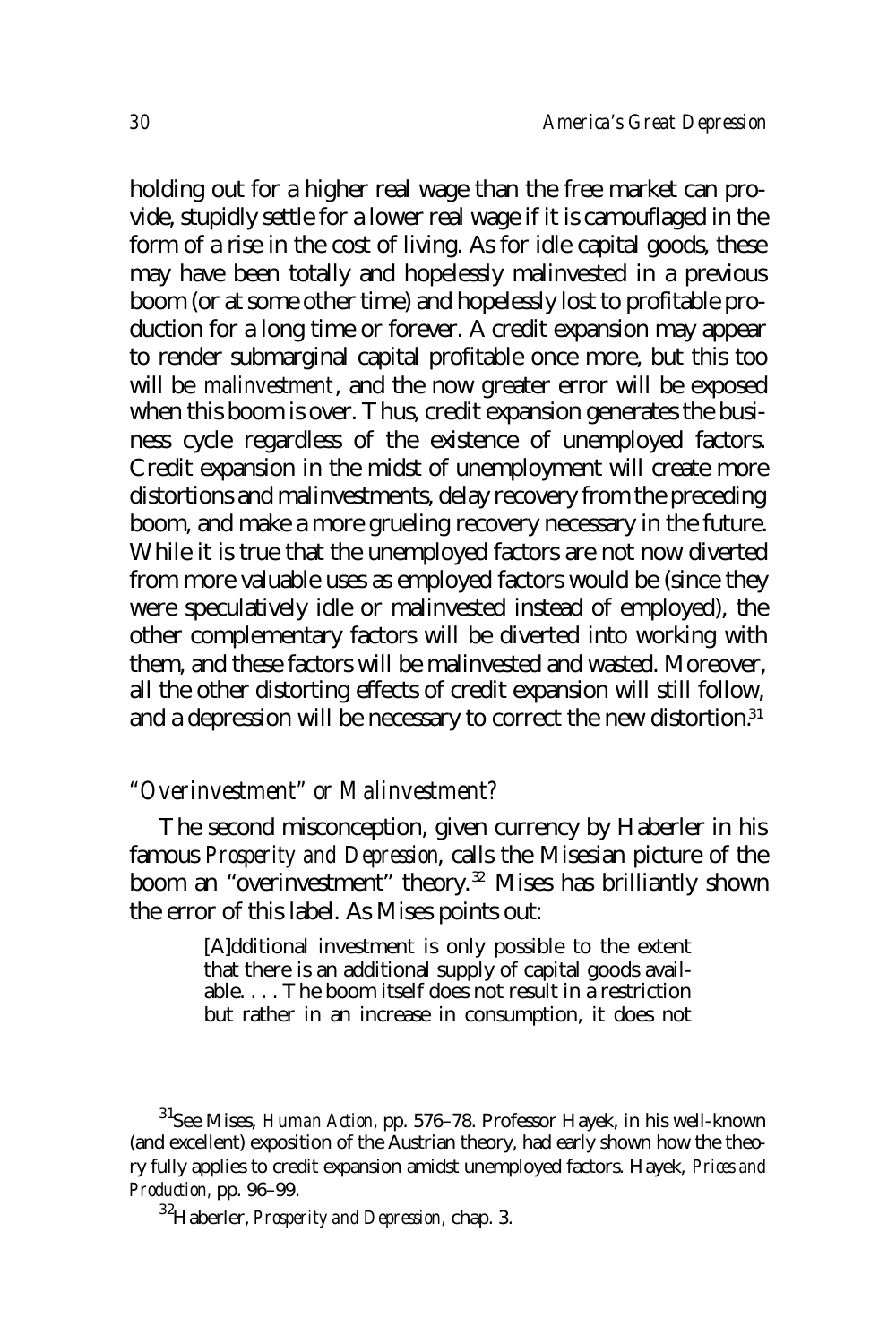procure more capital goods for new investment. The essence of the credit-expansion boom is not overinvestment, but investment in wrong lines, i.e., malinvestment . . . on a scale for which the capital goods available do not suffice. Their projects are unrealizable on account of the insufficient supply of capital goods. . . . The unavoidable end of the credit expansion makes the faults committed visible. There are plants which cannot be utilized because the plants needed for the production of the complementary factors of production are lacking; plants the products of which cannot be sold because the consumers are more intent upon purchasing other goods which, however, are not produced in sufficient quantities.

The observer notices only the malinvestments which are visible and fails to recognize that these establishments are malinvestments only because of the fact that other plants—those required for the production of the complementary factors of productions and those required for the production of consumers' goods more urgently demanded by the public—are lacking. . . . The whole entrepreneurial class is, as it were, in the position of a master-builder [who] . . . overestimates the quantity of the available supply [of materials] . . . oversizes the groundwork . . . and only discovers later . . . that he lacks the material needed for the completion of the structure. It is obvious that our master-builder's fault was not overinvestment, but an inappropriate [investment].<sup>33</sup>

Some critics have insisted that if the boom goes on long enough, these processes might finally be "completed." But this takes the metaphor too literally. The point is that credit expansion distorts investment by directing too much of the available capital into the higher orders of production, leaving too little for lower

<sup>33</sup>Mises, *Human Action,* pp. 556–57. Mises also refutes the old notion that the boom is characterized by an undue conversion of "circulating capital" into "fixed capital." If that were true, then the crisis would reveal a shortage of circulating capital, and would greatly drive up the prices of, e.g., industrial raw materials. Yet, these materials are precisely among the ones revealed by the crisis to be overabundant, i.e., resources were malinvested in "circulating" as well as in "fixed" capital in the higher stages of production.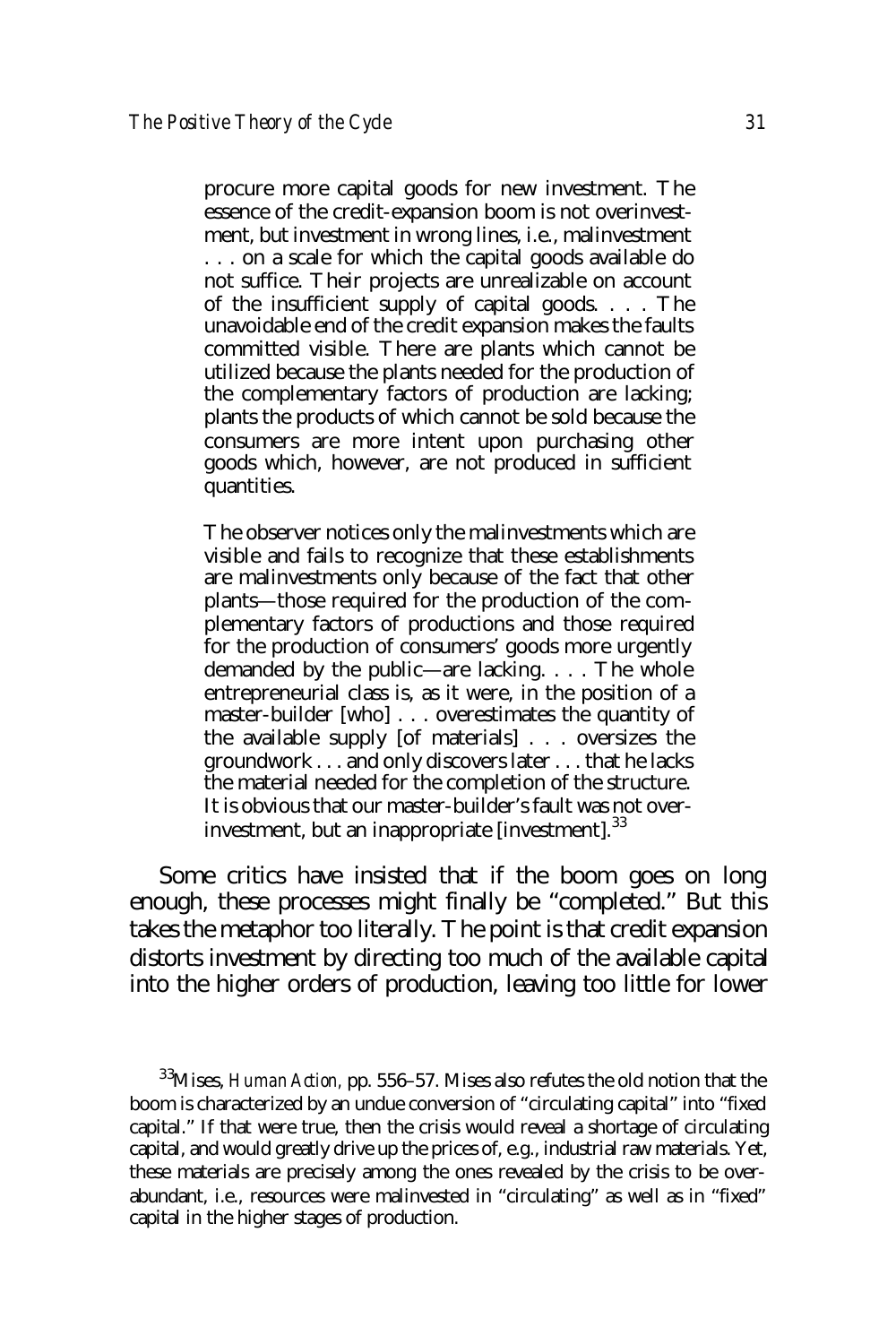orders. The unhampered market assures that a complementary structure of capital is harmoniously developed; bank credit expansion hobbles the market and destroys the processes that bring about a balanced structure. $34$  The longer the boom goes on, the greater the extent of the distortions and malinvestments.

### *Banks: Active or Passive?*

During the early 1930s, there was a great deal of interest, in the United States and Great Britain, in Mises's theory of the trade cycle, an interest unfortunately nipped in the bud by the excitement surrounding the "Keynesian Revolution." The adherents had split on an important question: Mises asserting that the cycle is always generated by the interventionary banking system and his followers claiming that often banks might only err in being passive and not raising their interest charges quickly enough.<sup>35</sup> The followers held that for one reason or another the "natural rate" of interest might rise, and that the banks, which after all are not omniscient, may inadvertently cause the cycle by merely maintaining their old interest rate, now below the free-market rate.

In defense of the Mises "anti-bank" position, we must first point out that the natural interest rate or "profit rate" does not suddenly increase because of vague improvements in "investment opportunities." The natural rate increases because time preferences increase.<sup>36</sup> But how can banks force market interest rates

 $34$ For a stimulating discussion of some of these processes, see Ludwig M. Lachmann, *Capital and Its Structure* (London: London School of Economics, 1956).

<sup>35</sup>For the "pro-bank" position on this issue, see F.A. Hayek, *Monetary Theory and the Trade Cycle* (New York: Harcourt, Brace, 1933), pp. 144–48; Fritz Machlup, *Stock Market, Credit, and Capital Formation* (New York: Macmillan, 1940), pp. 247–48; Haberler, *Prosperity and Depression,* pp. 64–67. On the other side, see the brief comments of Mises, *Human Action,* pp. 570, 789n.; and Phillips et al., *Banking and the Business Cycle,* pp. 139ff.

 $36$ The error of the followers stems from their failure to adopt the pure timepreference theory of interest of Fetter and Mises, and their clinging to eclectic "productivity" elements in their explanation of interest. See the references mentioned in footnote 5 above.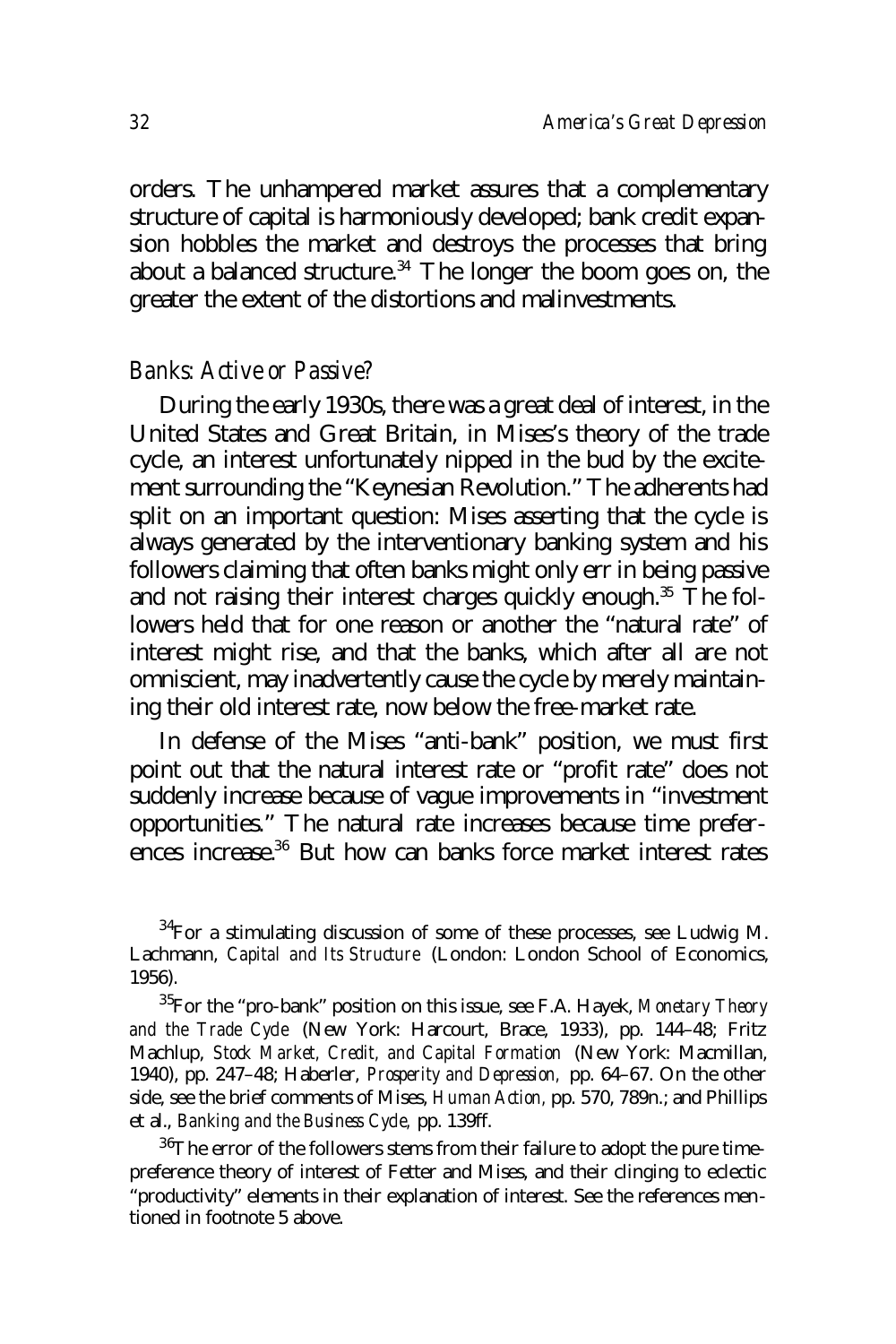below the free-market rates? Only by *expanding their credit!* To avoid the business cycle, then, it is not necessary for the banks to be omniscient; they need only refrain from credit expansion. If they do so, their loans made out of their own capital will not expand the money supply but will simply take their place with other savings as one of the determinants of the free-market interest rate.<sup>37</sup>

Hayek believes that Mises's theory is somehow deficient because it is exogenous—because it holds that the generation of business cycles stems from interventionary acts rather than from acts of the market itself. This argument is difficult to fathom. Processes are either analyzed correctly or incorrectly; the only test of any analysis is its truth, not whether it is exogenous or endogenous. If the process is *really* exogenous, then the analysis should reveal this fact; the same holds true for endogenous processes. No particular virtue attaches to a theory because it is one or the other.

### *Recurrence of Cycles*

Another common criticism asserts that Mises's theory may explain any *one* prosperity–depression cycle, but it fails to explain another familiar phenomenon of business cycles—their perpetual recurrence. Why does one cycle begin as the previous one ends? Yet Mises's theory *does* explain recurrence, and without requiring us to adopt the familiar but unproven hypothesis that cycles are "self-generating,"—that some mysterious processes within a cycle lead to another cycle without tending toward an equilibrium condition. The self-generating assumption violates the general law of the tendency of the economy toward an equilibrium, while, on the other hand, the Mises theory for the first time succeeds in integrating the theory of the business cycle into the whole structural design of economic theory. Recurrence stems from the fact that

<sup>37</sup>Mises points out (*Human Action,* p. 789n.) that if the banks simply lowered the interest charges on their loans without expanding their credit, they would be granting gifts to debtors, and would not be generating a business cycle.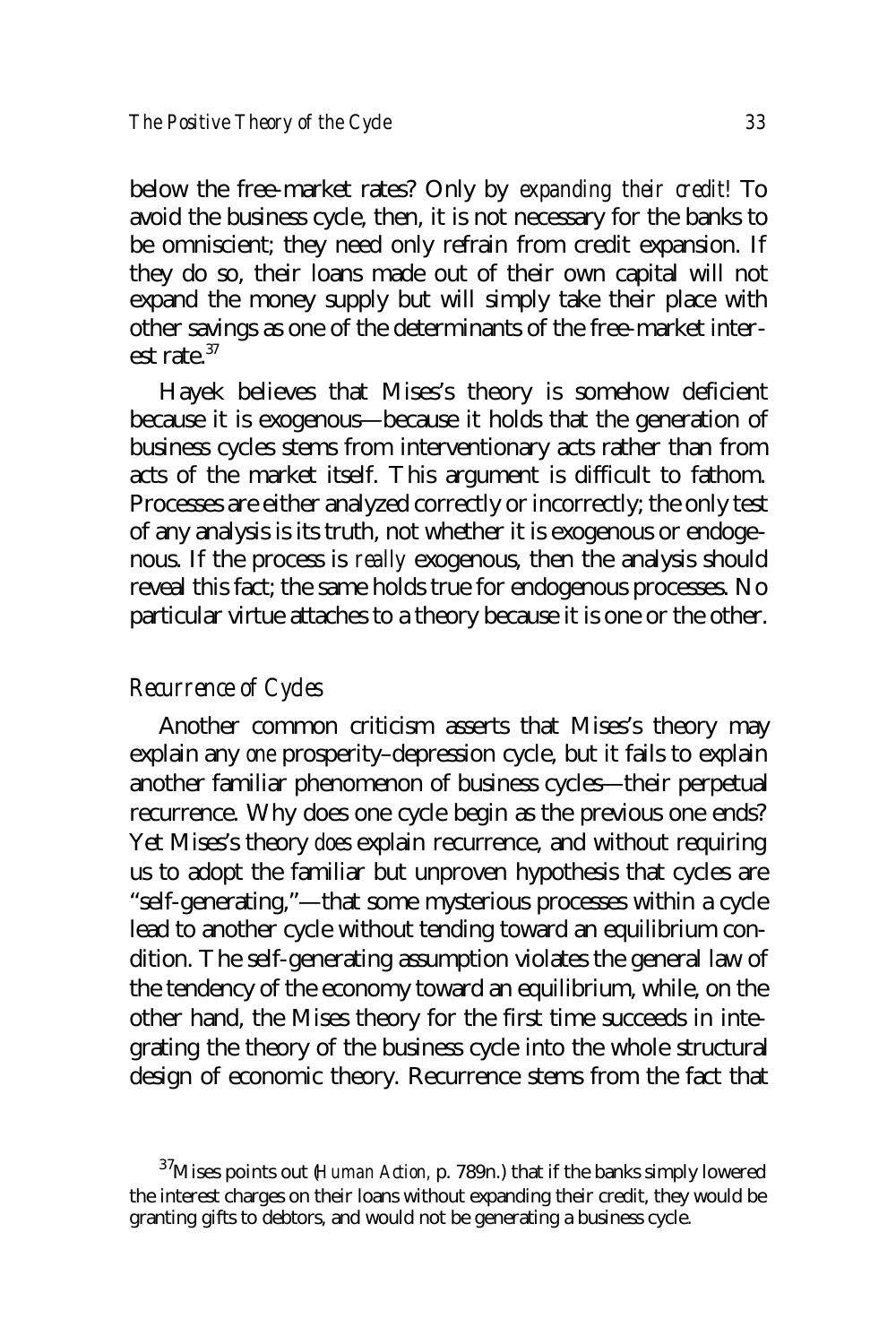banks will always try to inflate credit if they can, and government will almost always back them up and spur them on. Bank profits derive mainly from credit expansion, so they will tend to inflate credit as much as they can until they are checked.<sup>38</sup> Government, too, is inherently inflationary. Banks are forced to halt their credit expansion because of the combined force of external and internal drains, and, during a deflation, the drains, and their fears of bankruptcy, force them to contract credit. When the storm has run its course and recovery has arrived, the banks and the government are free to inflate again, and they proceed to do so. Hence the continual recurrence of business cycles.

### *Gold Changes and the Cycle*

On one important point of business cycle theory this writer is reluctantly forced to part company with Mises. In his *Human Action*, Mises first investigated the laws of a free-market economy and then analyzed various forms of coercive intervention in the free market. He admits that he had considered relegating tradecycle theory to the section on intervention, but then retained the discussion in the free market part of the volume. He did so because he believed that a boom–bust cycle could also be generated by an increase in gold money, provided that the gold entered the loan market before all its price-raising effects had been completed. The potential range of such cyclical effects in practice, of course, is severely limited: the gold supply is limited by the fortunes of gold mining, and only a fraction of new gold enters the loan market before influencing prices and wage rates. Still, an important theoretical

[B]anks must be constantly desirous of increasing their loans, by issuing their own credit in the shape of circulation and deposits. The more they can get out, the larger the income. This is the *motive power* that ensures the constant expansion of a mixed [fractional reserve] currency to its highest possible limit. The banks will always increase their indebtedness when they can, and only contract it when they must.

<sup>38</sup>Walker, *The Science of Wealth,* pp. 145ff.; also see p. 159.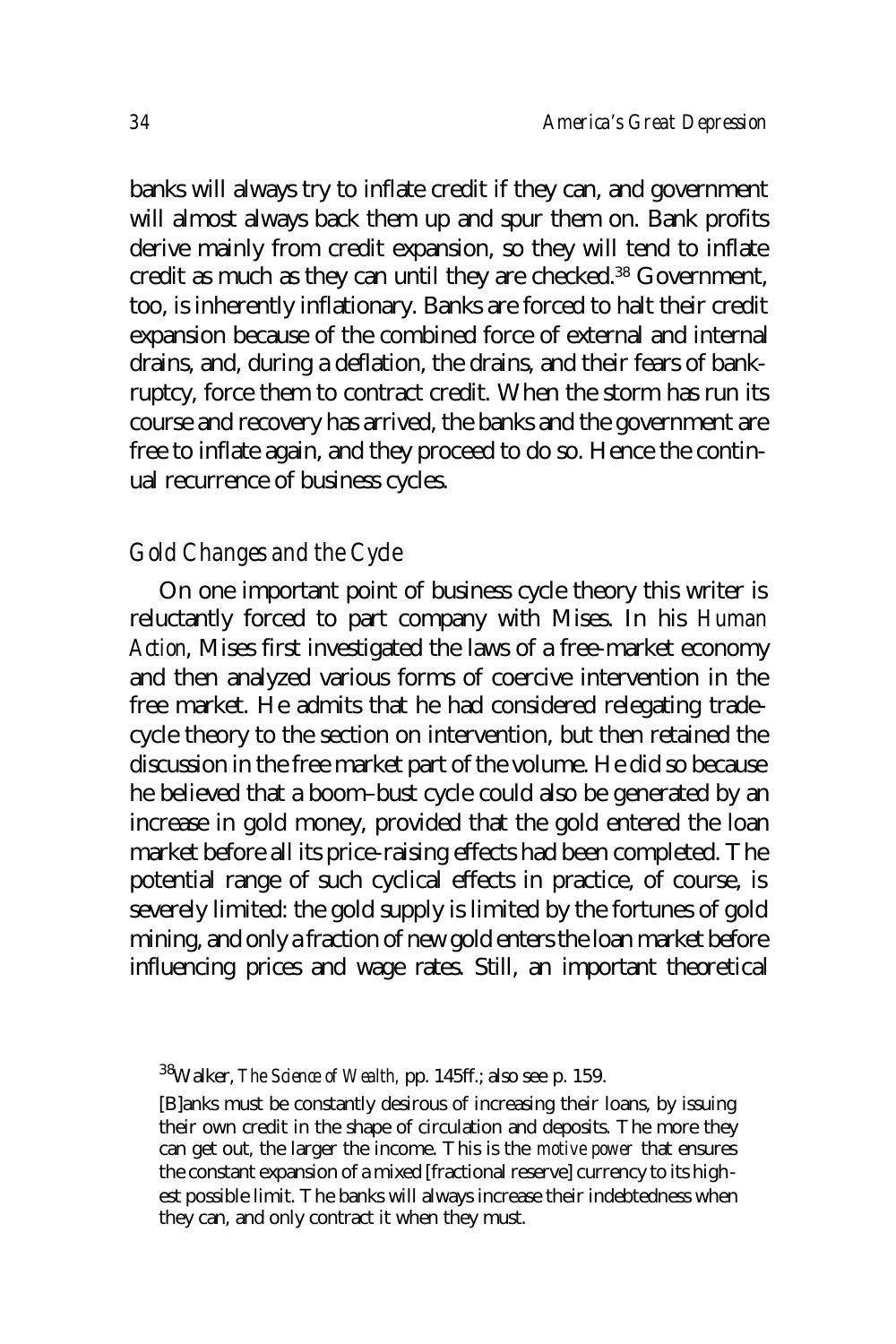problem remains: can a boom–depression cycle of any degree be generated in a 100 percent gold economy? Can a purely free market suffer from business cycles, however limited in extent? One crucial distinction between a credit expansion and entry of new gold onto the loan market is that bank credit expansion *distorts* the market's reflection of the pattern of voluntary time preferences; the gold inflow *embodies changes* in the structure of voluntary time preferences. Setting aside any permanent shifts in income distribution caused by gold changes, time preferences may temporarily fall during the transition period before the effect of increased gold on the price system is completed. (On the other hand, time preferences may temporarily rise.) The fall will cause a temporary increase in saved funds, an increase that will disappear once the effects of the new money on prices are completed. This is the case noted by Mises.

Here is an instance in which savings may be expected to increase first and then decline. There may certainly be other cases in which time preferences will change suddenly on the free market, first falling, then increasing. The latter change will undoubtedly cause a "crisis" and temporary readjustment to malinvestments, but these would be better termed irregular *fluctuations* than regular processes of the business cycle. Furthermore, entrepreneurs are trained to estimate changes and avoid error. They can handle irregular fluctuations, and certainly they should be able to cope with the results of an inflow of gold, results which are roughly predictable. They could not forecast the results of a credit expansion, because the credit expansion tampered with all their moorings, distorted interest rates and calculations of capital. No such tampering takes place when gold flows into the economy, and the normal forecasting ability of entrepreneurs is allowed full sway. We must, therefore, conclude that we cannot apply the "business cycle" label to any processes of the free market. Irregular fluctuations, in response to changing consumer tastes, resources, etc. will certainly occur, and sometimes there will be aggregate losses as a result. But the regular, systematic distortion that invariably ends in a cluster of business errors and depression—characteristic phenomena of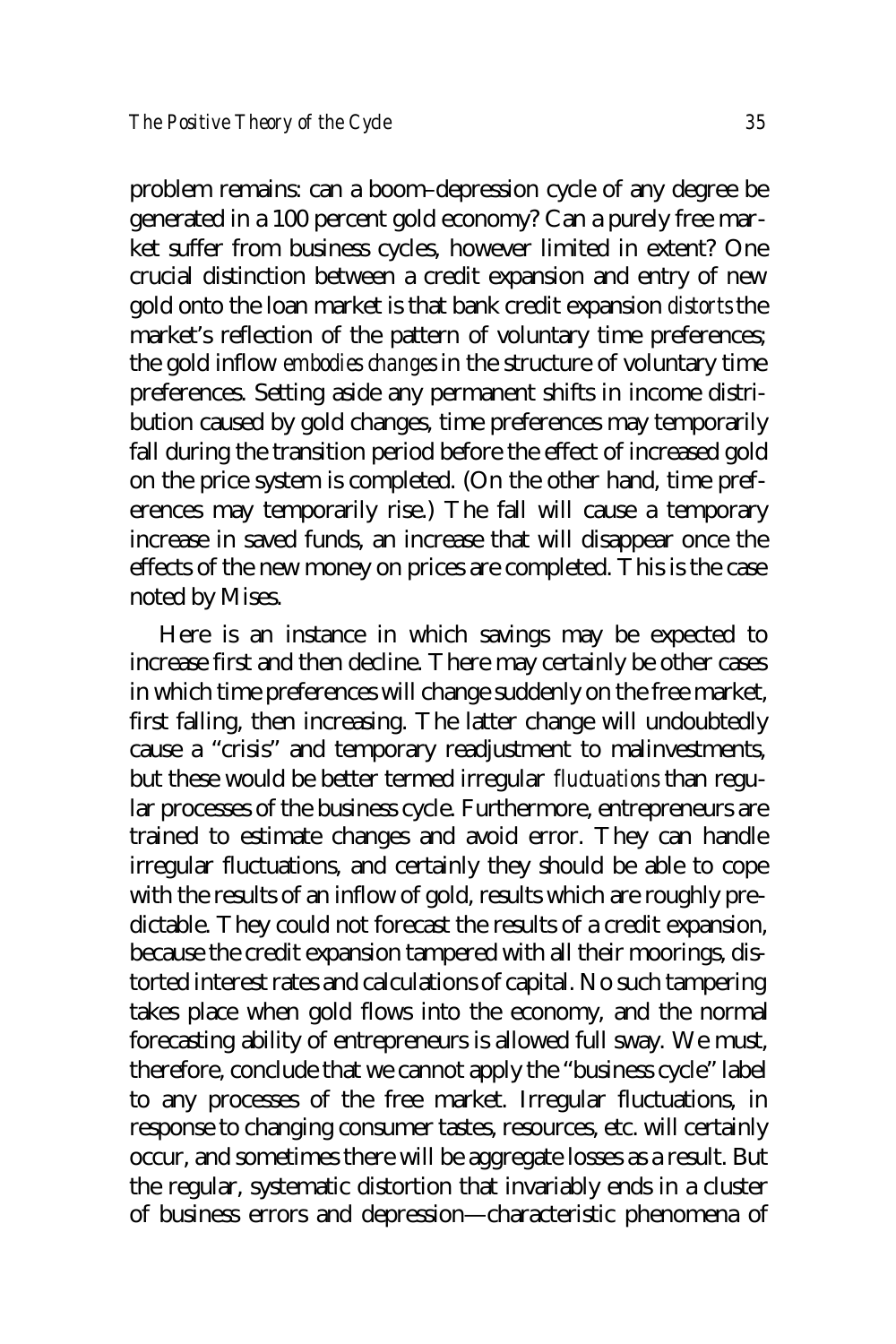the "business cycle"—can only flow from intervention of the banking system in the market.<sup>39</sup>

 $^{39}\!$  For a somewhat similar analysis of international gold flows, see F.A. Hayek, *Monetary Nationalism and International Stability* (New York: Longmans, Green, 1937), pp. 24f. Also see Walker, *The Science of Wealth,* p. 160.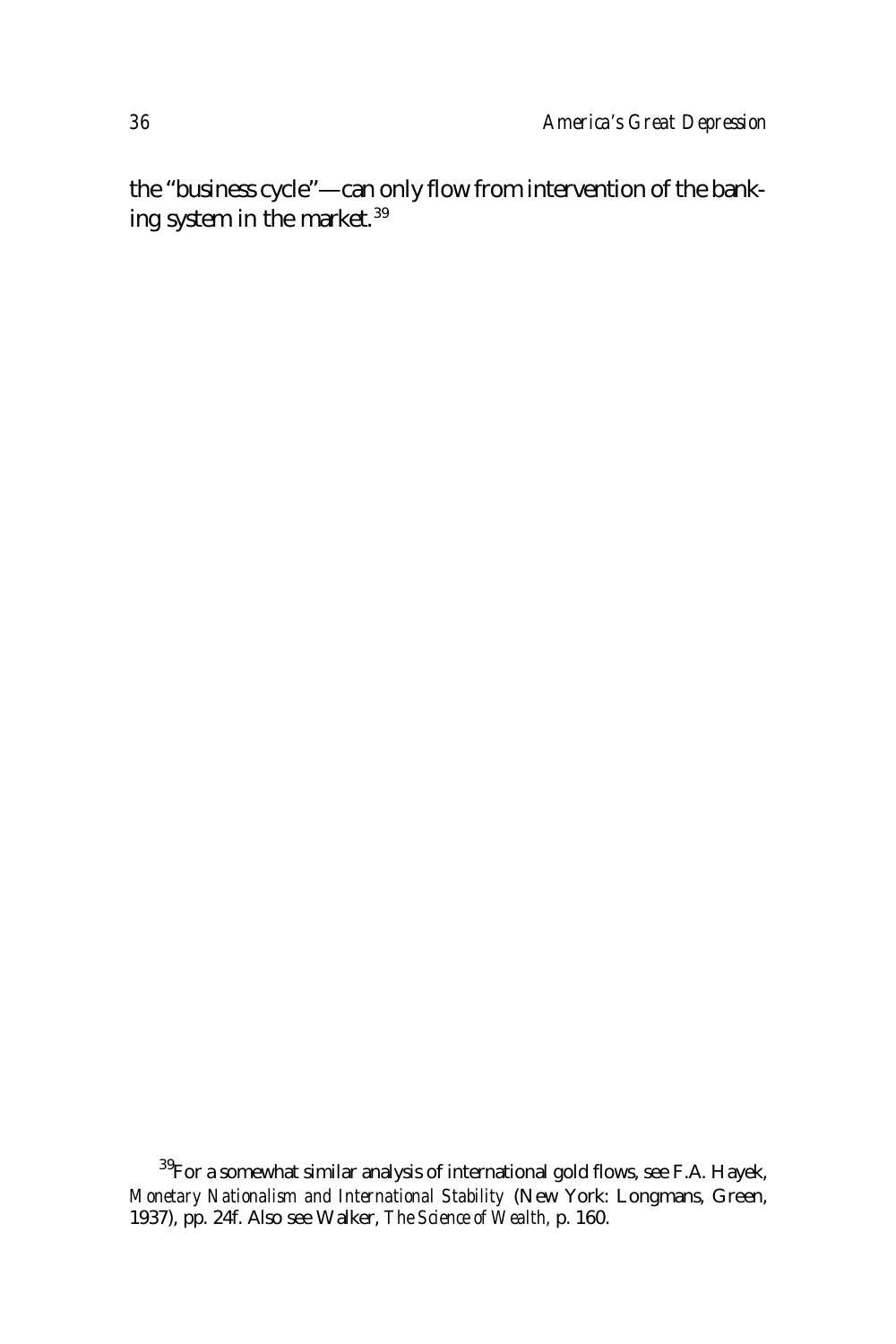# **2**

## **Keynesian Criticisms of the Theory** 1

**T** There are two standard Keynesian criticisms of the Mises cycle theory. One charge takes the followers of Mises to task for identifying *saving* and *investment*. Saving and investment, the Keynesians charge, are two entirely separate processes, performed by two sets of people with little or no link between them; the "classical" identification of saving and investment is therefore illegitimate. Savings "leak" out of the consumption-spending stream; investments pour in from some other phase

1 F.A. Hayek subjected J.M. Keynes's early *Treatise on Money* (now relatively forgotten amid the glow of his later *General Theory*) to a sound and searching critique, much of which applies to the later volume. Thus, Hayek pointed out that Keynes simply assumed that zero aggregate profit was just sufficient to maintain capital, whereas profits in the lower stages combined with equal losses in the higher stages would reduce the capital structure; Keynes ignored the various stages of production; ignored changes in capital value and neglected the identity between entrepreneurs and capitalists; took replacement of the capital structure for granted; neglected price differentials in the stages of production as the source of interest; and did not realize that, ultimately, the question faced by businessmen is not whether to invest in consumer goods or capital goods, but whether to invest in capital goods that will yield consumer goods at a *nearer or later* date. In general, Hayek found Keynes ignorant of capital theory and real-interest theory, particularly that of Böhm-Bawerk, a criticism borne out in Keynes's remarks on Mises's theory of interest. See John Maynard Keynes, *The General Theory of Employment, Interest, and Money* (New York: Harcourt, Brace, 1936), pp. 192–93; F.A. Hayek, "Reflections on the Pure Theory of Money of Mr. J.M. Keynes," *Economica* (August, 1931): 270–95; and idem, "A Rejoinder to Mr. Keynes," *Economica* (November, 1931): 400–02.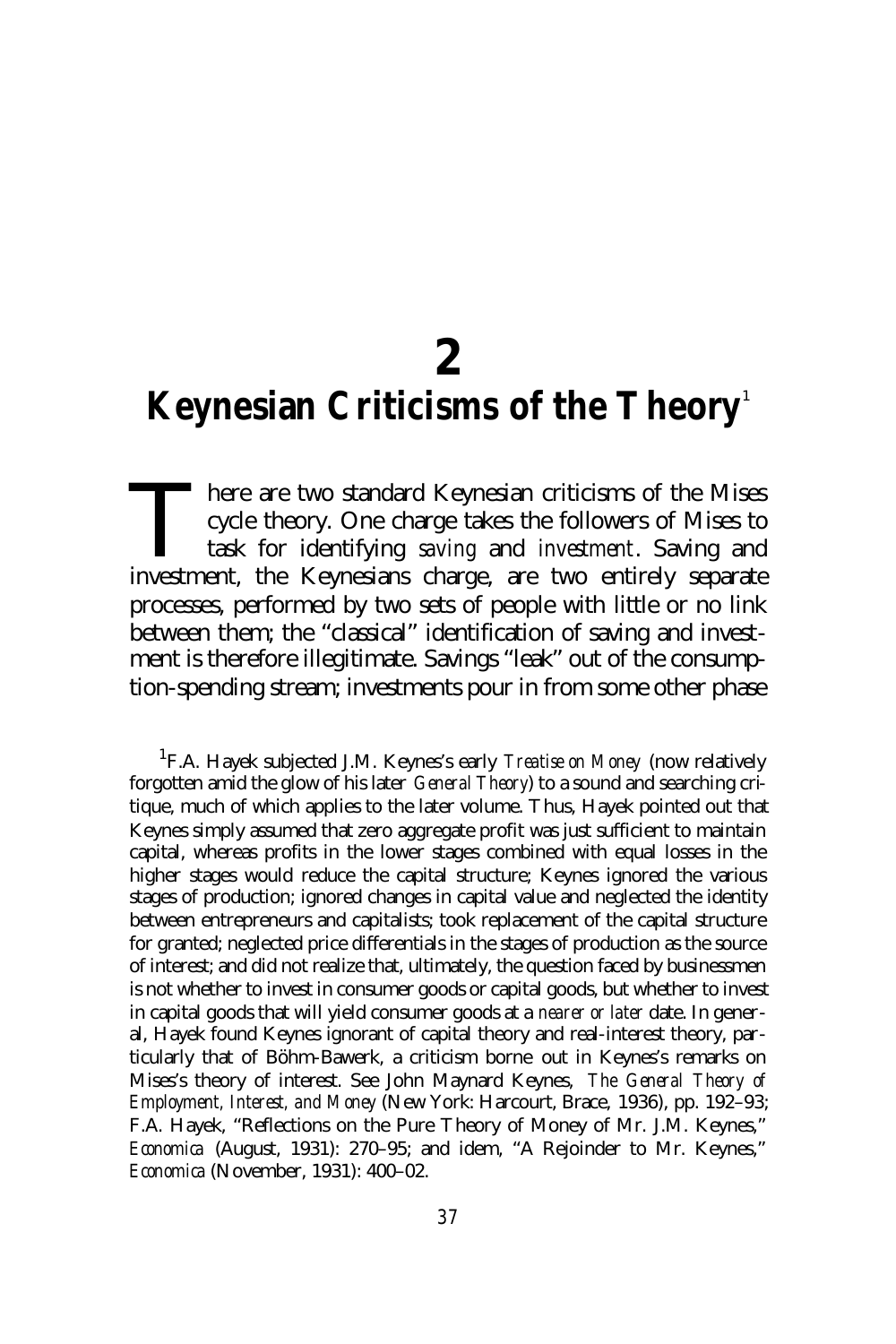of spending. The task of government in a depression, according to the Keynesians, is accordingly to stimulate investments and discourage savings, so that total spendings increase.

Savings and investment are indissolubly linked. It is impossible to encourage one and discourage the other. Aside from bank credit, investments can come from no other source than savings (and we have seen what happens when investments are financed by bank credit). Not only consumers save directly, but also consumers in their capacity as independent businessmen or as owners of corporations. But can't savings be "hoarded"? This, however, is an artificial and misleading way of putting the matter. Consider a man's possible allocation of his monetary assets:

He can (1) spend money on consumption; (2) spend on investment; (3) add to cash balance or subtract from previous cash balance. This is the sum of his alternatives. The Keynesians assume, most contrivedly, that he *first* decides how much to consume or not, calling this "not-consumption" *saving*, and *then* decides how much to invest and how much to "leak" into hoards. (This, of course, is neo-Keynesianism rather than pure Keynesian orthodoxy, which banishes hoarding from the living room, while readmitting it by the back door.) This is a highly artificial approach and confirms Sir Dennis Robertson's charge that the Keynesians are incapable of "visualizing more than two margins at once."<sup>2</sup> Clearly, our individual decides at one and the same stroke about allocating his income in the three different channels. Furthermore, he allocates between the various categories on the basis of two embracing utilities: *his time preferences* decide his allocation between consumption and investment (between spending on present vs. future consumption); *his utility of money*decides how much he will keep in his cash balance. In order to *invest* resources in the future, he must restrict his consumption and *save* funds. This restricting is

<sup>2</sup>Dennis H. Robertson, "Mr. Keynes and the Rate of Interest," in *Readings in the Theory of Income Distribution* (Philadelphia: Blakiston, 1946), p. 440. Also see the article by Carl Landauer, "A Break in Keynes's Theory of Interest," *American Economic Review* (June, 1937): 260–66.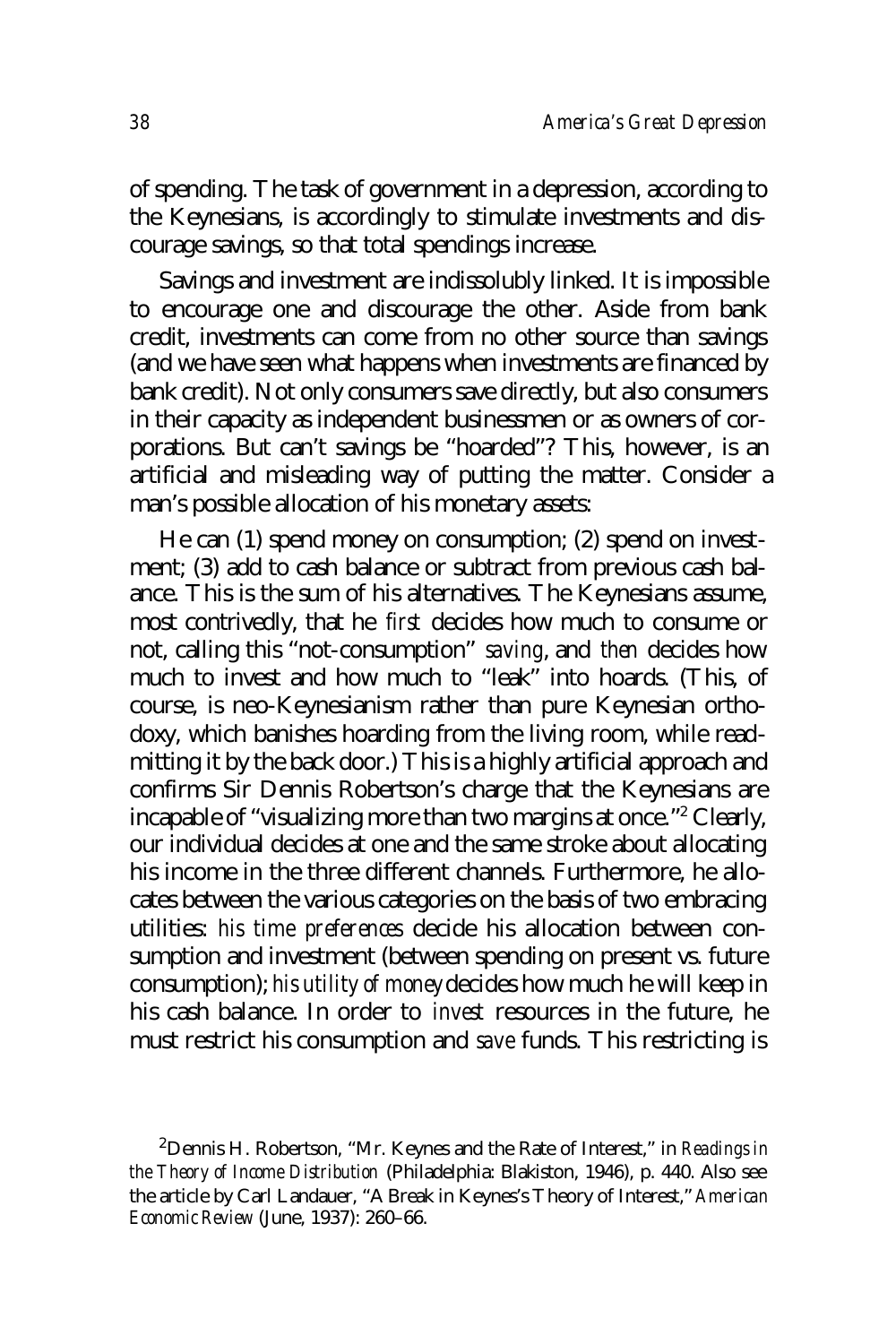his savings, and so saving and investment are always equivalent. The two terms may be used almost interchangeably.

These various individual valuations sum up to social time-preference ratios and social demand for money. If people's demand for cash balances increases, we do not call this "savings leaking into hoards"; we simply say that demand for money has increased. In the aggregate, total cash balances can only rise to the extent that the total supply of money rises, since the two are identical. But *real* cash balances can increase through a rise in the value of the dollar. If the value of the dollar is permitted to rise (prices are permitted to fall) without hindrance, no dislocations will be caused by this increased demand, and depressions will not be aggravated. The Keynesian doctrine artificially assumes that any increase (or decrease) in hoards will be matched by a corresponding fall (or rise) in invested funds. But this is not correct. The demand for money is completely unrelated to the time-preference proportions people might adopt; increased hoarding, therefore, could just as easily come out of reduced consumption as out of reduced investment. In short, the savings-investment–consumption proportions are determined by time preferences of individuals; the spending-cash balance proportion is determined by their demands for money.

### **THE LIQUIDITY "TRAP"**

The ultimate weapon in the Keynesian arsenal of explanations of depressions is the "liquidity trap." This is not precisely a critique of the Mises theory, but it is the last line of Keynesian defense of their own inflationary "cures" for depression. Keynesians claim that "liquidity preference" (demand for money) may be so persistently high that the rate of interest could not fall low enough to stimulate investment sufficiently to raise the economy out of the depression. This statement assumes that the rate of interest is determined by "liquidity preference" instead of by time preference; and it also assumes again that the link between savings and investment is very tenuous indeed, only tentatively exerting itself *through* the rate of interest. But, on the contrary, it is not a question of saving and investment each being acted upon by the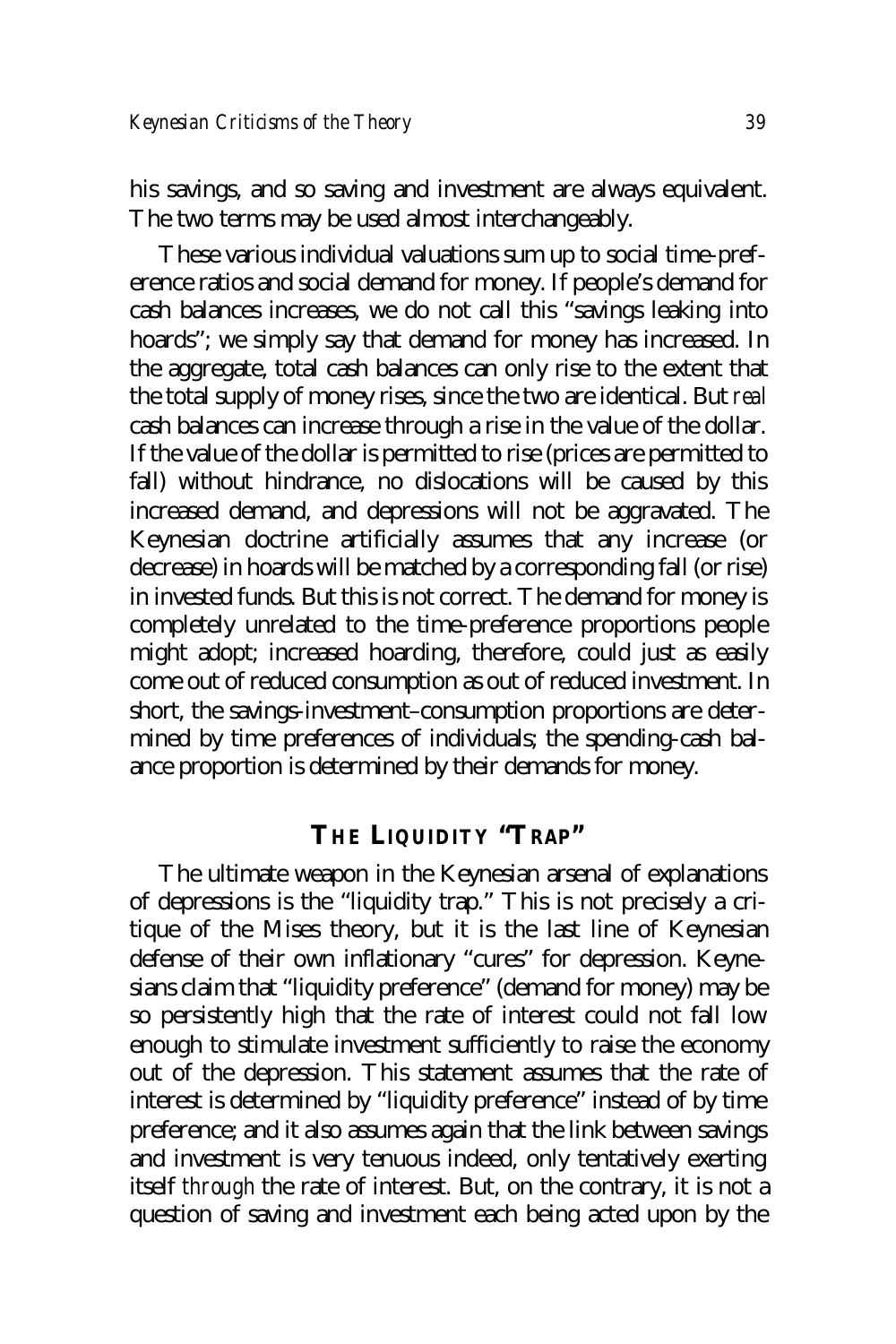rate of interest; in fact, saving, investment, and the rate of interest are each and all *simultaneously* determined by individual time preferences on the market. Liquidity preference has nothing to do with this matter. Keynesians maintain that if the "speculative" demand for cash rises in a depression, this will raise the rate of interest. But this is not at all necessary. Increased hoarding can either come from funds formerly consumed, from funds formerly invested, or from a mixture of both that leaves the old consumption–investment proportion unchanged. Unless time preferences change, the last alternative will be the one adopted. Thus, the rate of interest depends solely on time preference, and not at all on "liquidity preference." In fact, if the increased hoards come mainly out of consumption, an increased demand for money will cause interest rates to *fall*—because time preferences have fallen.

In their stress on the liquidity trap as a potent factor in aggravating depression and perpetuating unemployment, the Keynesians make much fuss over the alleged fact that people, in a financial crisis, *expect* a rise in the rate of interest, and will therefore hoard money instead of purchasing bonds and contributing toward lower rates. It is this "speculative hoard" that constitutes the "liquidity trap," and is supposed to indicate the relation between liquidity preference and the interest rate. But the Keynesians are here misled by their superficial treatment of the interest rate as simply the price of loan contracts. The crucial interest rate, as we have indicated, is the *natural rate*—the "profit spread" on the market. Since loans are simply a form of investment, the rate on loans is but a pale reflection of the natural rate. What, then, does an expectation of rising interest rates really mean? It means that people expect increases in the rate of net return on the market, via wages and other producers' goods prices falling *faster than* do consumer goods' prices. But this needs no labyrinthine explanation; investors expect falling wages and other factor prices, and they are therefore holding off investing in factors until the fall occurs. But this is oldfashioned "classical" speculation on price changes. This expectation, far from being an *upsetting* element, actually *speeds up* the adjustment. Just as all speculation speeds up adjustment to the proper levels, so this expectation hastens the fall in wages and other factor prices, hastening the recovery, and permitting normal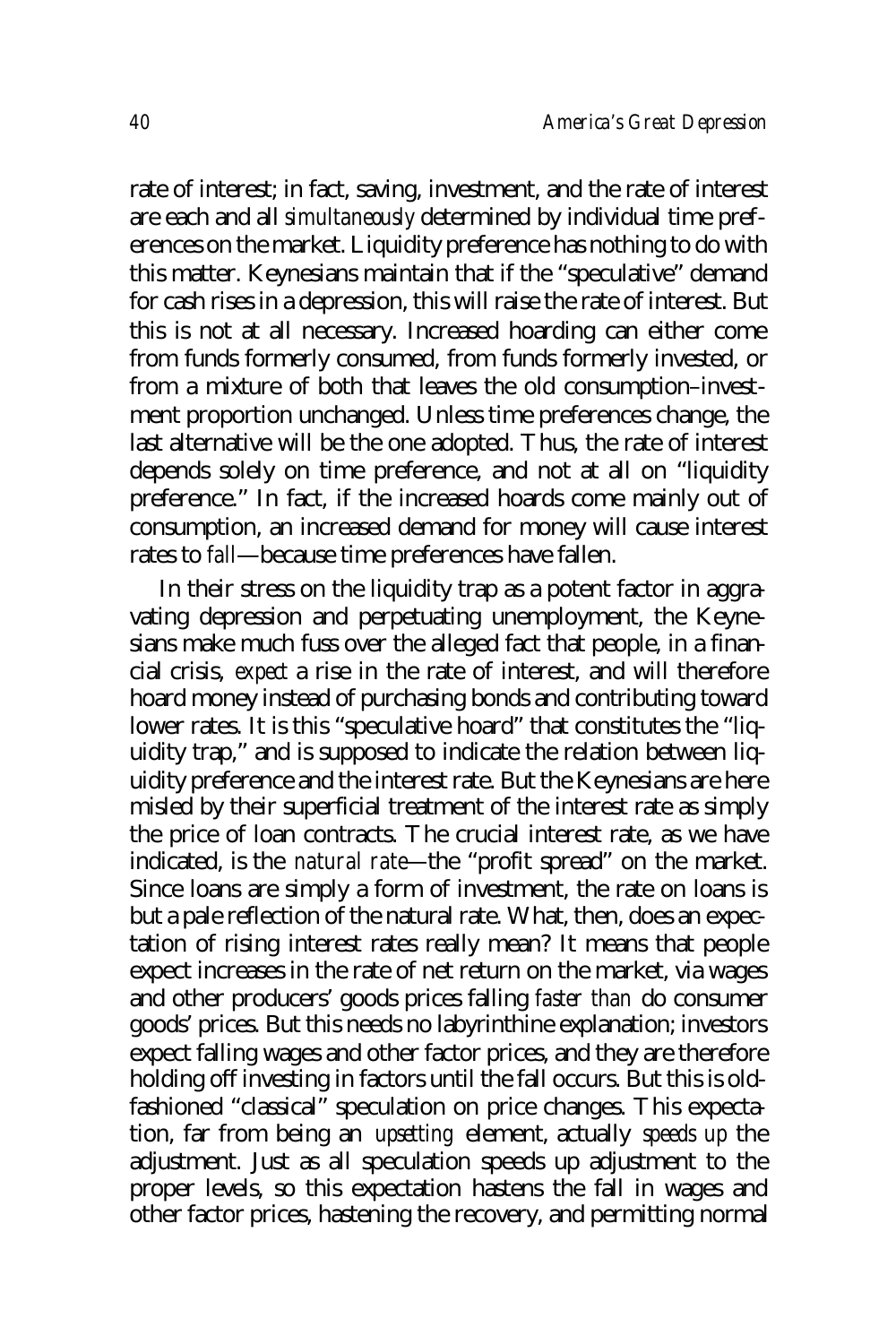prosperity to return that much faster. Far from "speculative" hoarding being a bogy of depression, therefore, it is actually a welcome stimulant to more rapid recovery.<sup>3</sup>

Such intelligent neo-Keynesians as Modigliani concede that only an "infinite" liquidity preference (an unlimited demand for money) will block return to full-employment equilibrium in a free market.<sup>4</sup> But, as we have seen, heavy speculative demand for money speeds the adjustment process. Moreover, the demand for money could never be *infinite* because people must always continue consuming, on *some* level, regardless of their expectations. Since people must continue consuming, they must also continue producing, so that there can be adjustment and full employment regardless of the degree of hoarding. The failure to juxtapose hoarding and *consuming* again stems from the Keynesian neglect of more than two margins at once and their erroneous belief that hoarding only reduces investment, not consumption.

In a brilliant article on Keynesianism and price-wage flexibility, Professor Hutt points out that:

> No condition which even distinctly resembles infinite elasticity of demand for money assets has even been recognized, I believe, because general expectations have always envisaged either (a) the attainment in the not too

 ${\rm ^3}$ For more on the equilibrating effects of wage reductions in a depression see the following section.

 ${\rm ^4}$ Some of the most damaging blows to the Keynesian system have come from friendly, but unsparing, neo-Keynesian sources; e.g., Franco Modigliani, "Liquidity Preference and the Theory of Interest and Money," in Henry Hazlitt, ed., *The Critics of Keynesian Economics* (Princeton, N.J.: D. Van Nostrand, 1960), pp. 131–84; Erik Lindahl, "On Keynes' Economic System," *Economic Record* (May and November, 1954): 19–32, 159–71. As Hutt sums up:

[T]he apparent revolution wrought by Keynes after 1936 has been reversed by a bloodless counterrevolution conducted unwittingly by higher critics who tried very hard to be faithful. Whether some permanent benefit to our science will have made up for the destruction which the revolution left in its train, is a question which economic historians of the future will have to answer.

W.H. Hutt, "The Significance of Price Flexibility," in Hazlitt, *The Critics of Keynesian Economics.,* p. 402.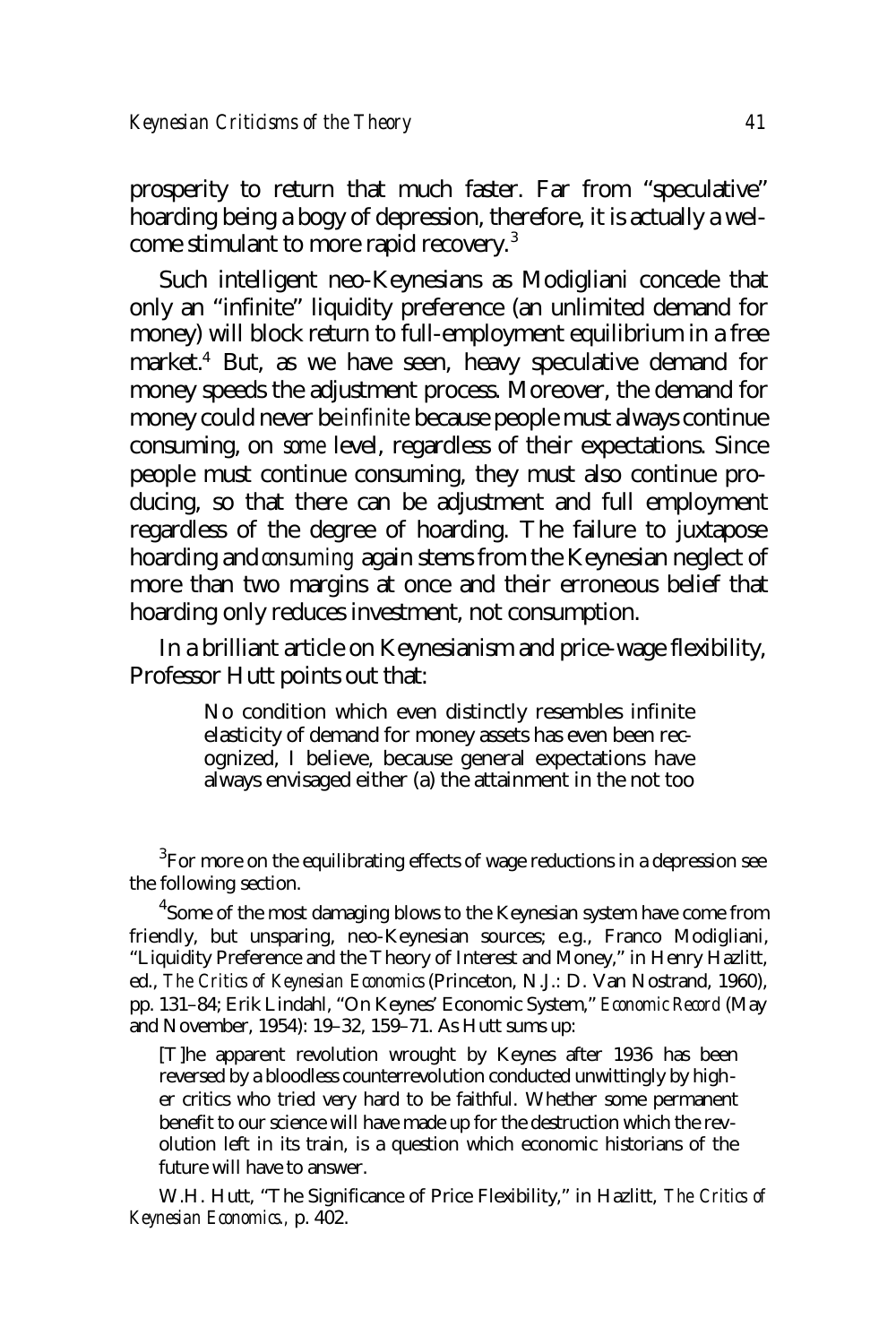distant future of some definite scale of prices, or (b) so gradual a decline of prices that no cumulative postponement of expenditure has seemed profitable.

But even if such an unlikely demand arose:

If one can seriously imagine [this situation] . . . with the aggregate real value of money assets being inflated, and prices being driven down catastrophically, then one may equally legitimately (and equally extravagantly) imagine continuous price coordination accompanying the emergence of such a position. We can conceive, that is, of prices falling rapidly, keeping pace with expectations of price changes, but never reaching zero, with full utilization of resources persisting all the way.<sup>5</sup>

### **WAGE RATES AND UNEMPLOYMENT**

Sophisticated Keynesians now admit that the Keynesian theory of "underemployment equilibrium" does not really apply (as was first believed) to the free and unhampered market: that it assumes, in fact, that wage rates are *rigid downward.* "Classical" economists have always maintained that unemployment is caused precisely by wage rates not being allowed to fall freely; but in the Keynesian system this assumption has been buried in a mass of irrelevant equations. The assumption is there, nevertheless, and it is crucial.<sup>6</sup> The Keynesian prescription for unemployment rests on the persistence of a "money illusion" among workers, i.e., on the belief that while, through unions and government, they will keep money wage rates from falling, they will also accept a fall in real wage rates via higher prices. Governmental inflation, then, is supposed to eliminate unemployment by bringing about such a fall in *real* wage rates. In these times of ardent concentration on the cost-of-living

 ${}^{5}$ Hutt, "The Significance of Price Flexibility," pp. 397n. and 398.

 $^6$ See Modigliani, "Liquidity Preference and the Theory of Interest and Money," and Lindahl, "On Keynes' Economic System," ibid.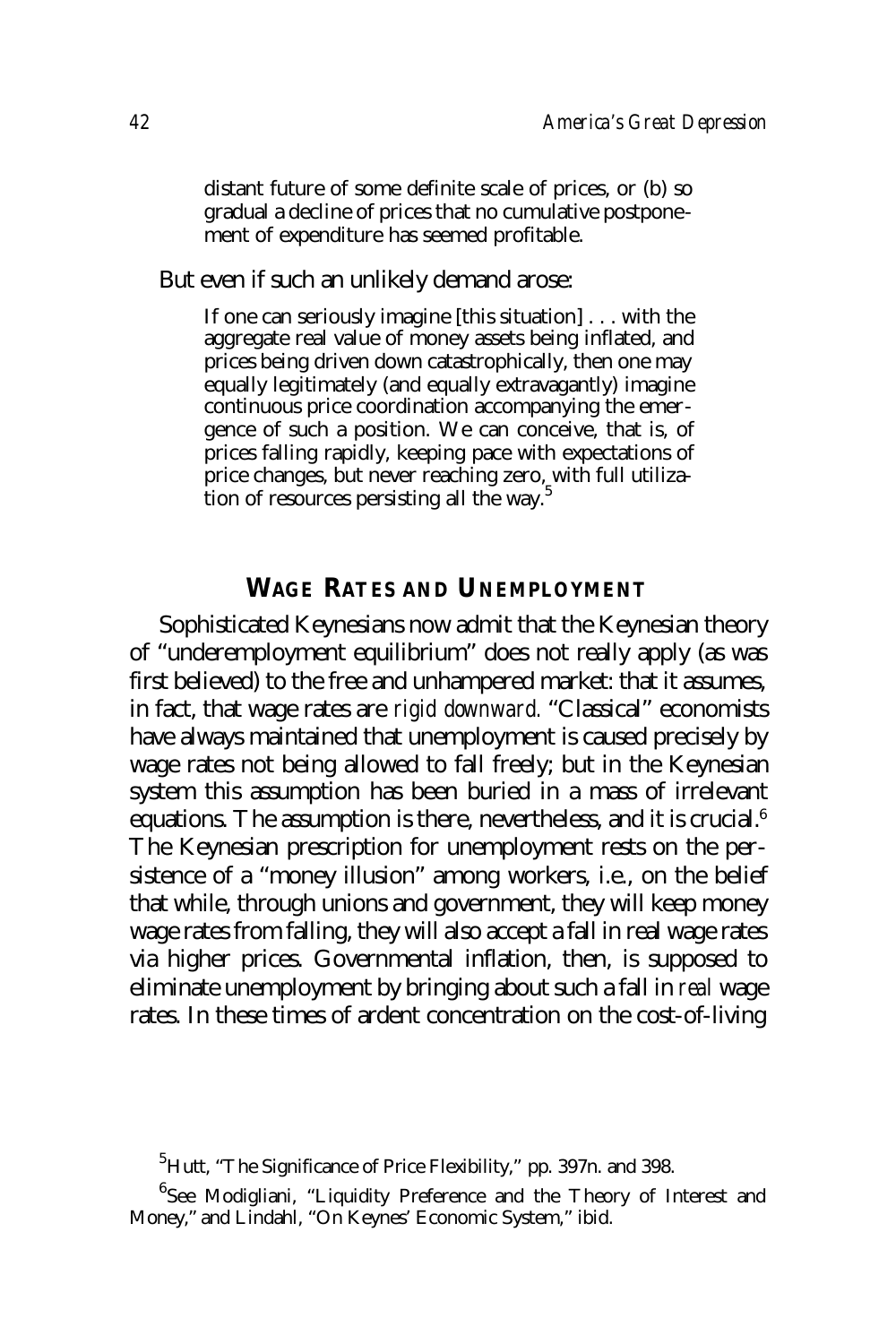index, such duplicity is impossible and we need not repeat here the various undesirable consequences of inflation.<sup>7</sup>

It is curious that even economists who subscribe to a general theory of prices balk whenever the theory is logically applied to wages, the prices of labor services. Marginal productivity theory, for example, may be applied strictly to other factors; but, when wages are discussed, we suddenly read about "zones of indeterminacy" and "bargaining."<sup>8</sup> Similarly, most economists would readily admit that keeping the price of any good above the amount that would clear the market will cause unsold surpluses to pile up. Yet, they are reluctant to admit this in the case of labor. If they claim that "labor" is a general good, and therefore that wage cuts will injure general purchasing power, it must first be replied that "general labor" is not sold on the market; that it is certain specific labor that is usually kept artificially high and that this labor will be unemployed. It is true, however, that the wider the extent of the artificially high wage rates, the more likely will mass unemployment be. If, for example, only a few crafts manage, by union or government coercion to boost the wage rate in their fields above the free-market rate, displaced workers will move into a poorer line of work, and find employment there. In that case, the remaining union workers have gained their wage increase at the expense of lower wage rates elsewhere and of a general misallocation of productive factors. The wider the extent of the rigid wages, however, the less opportunity there will be to move and the greater will be the extent and duration of the unemployment.

In a free market, wage rates will tend to adjust themselves so that there is no involuntary unemployment, i.e., so that all those desiring to work can find jobs. Generally, wage rates can only be kept above full-employment rates through coercion by government,

7 See L. Albert Hahn, *The Economics of Illusion* (New York: Squier, 1949), pp. 50ff., 166ff.

<sup>8</sup>Actually, zones of indeterminacy are apt to be wide where only two or three people live on a desert island and narrow progressively the greater the population and the more advanced the economic system. No special zone adheres to the labor contract.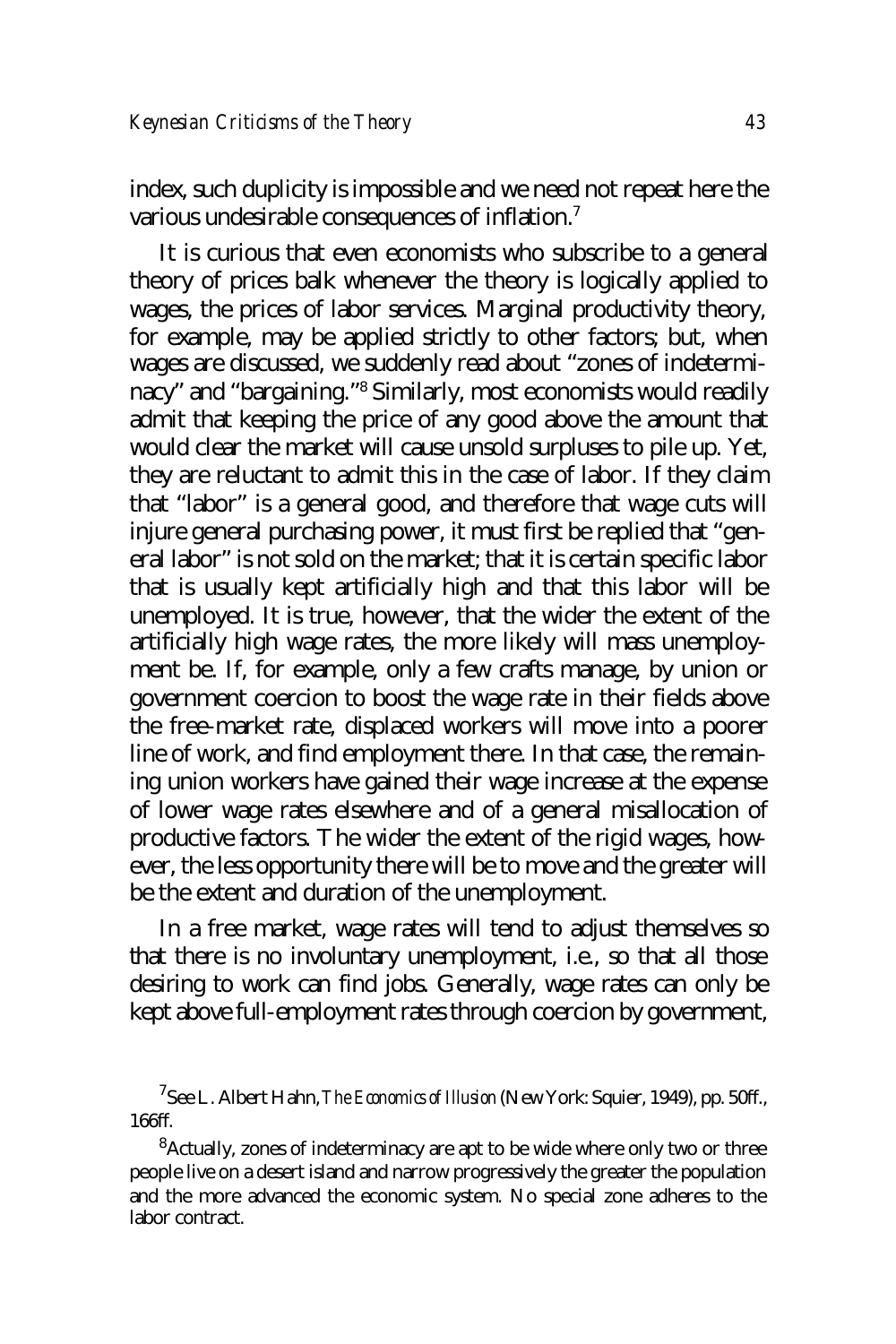unions, or both. Occasionally, however, the high wage rates are maintained by voluntary choice (although the choice is usually ignorant of the consequences) or by coercion supplemented by voluntary choice. It may happen, for example, that either business firms or the workers themselves may become persuaded that maintaining wage rates artificially high is their bounden duty. Such persuasion has actually been at the root of much of the unemployment of our time, and this was particularly true in the 1929 depression. Workers, for example, become persuaded of the great importance of preserving the *mystique* of the union: of union solidarity in "not crossing a picket line," or not undercutting union wage rates. Unions almost always reinforce this *mystique* with violence, but there is no gainsaying the breadth of its influence. To the extent that workers, both in and out of the union, feel bound by this *mystique*, to that extent will they refuse to bid wages downward even when they are unemployed. If they do that, then we must conclude that they are unemployed *voluntarily*, and that the way to end their unemployment is to convince them that the *mystique* of the union is morally absurd.<sup>9</sup> However, while these workers are unemployed voluntarily, as a consequence of their devotion to the union, it is highly likely that the workers do not fully realize the consequences of their ideas and actions. The mass of men are generally ignorant of economic truths. It is highly possible that once they discovered that their unemployment was the direct result of their devotion to union solidarity, much of this devotion would quickly wither away.

Both workers and businessmen may become persuaded by the mistaken idea that artificial propping of wage rates is beneficial. This factor played a great role in the 1929 depression. As early as the 1920s, "big" businessmen were swayed by "enlightened" and "progressive" ideas, one of which mistakenly held that American prosperity was *caused* by the payment of high wages (rates?) instead of the other way round. As if other countries had a lower standard of living because their businessmen stupidly refused to quadruple or quintuple their wage rates! By the time of the depression, then,

 $^9$ It is immaterial to the argument whether or not the present writer believes the *mystique* to be morally absurd.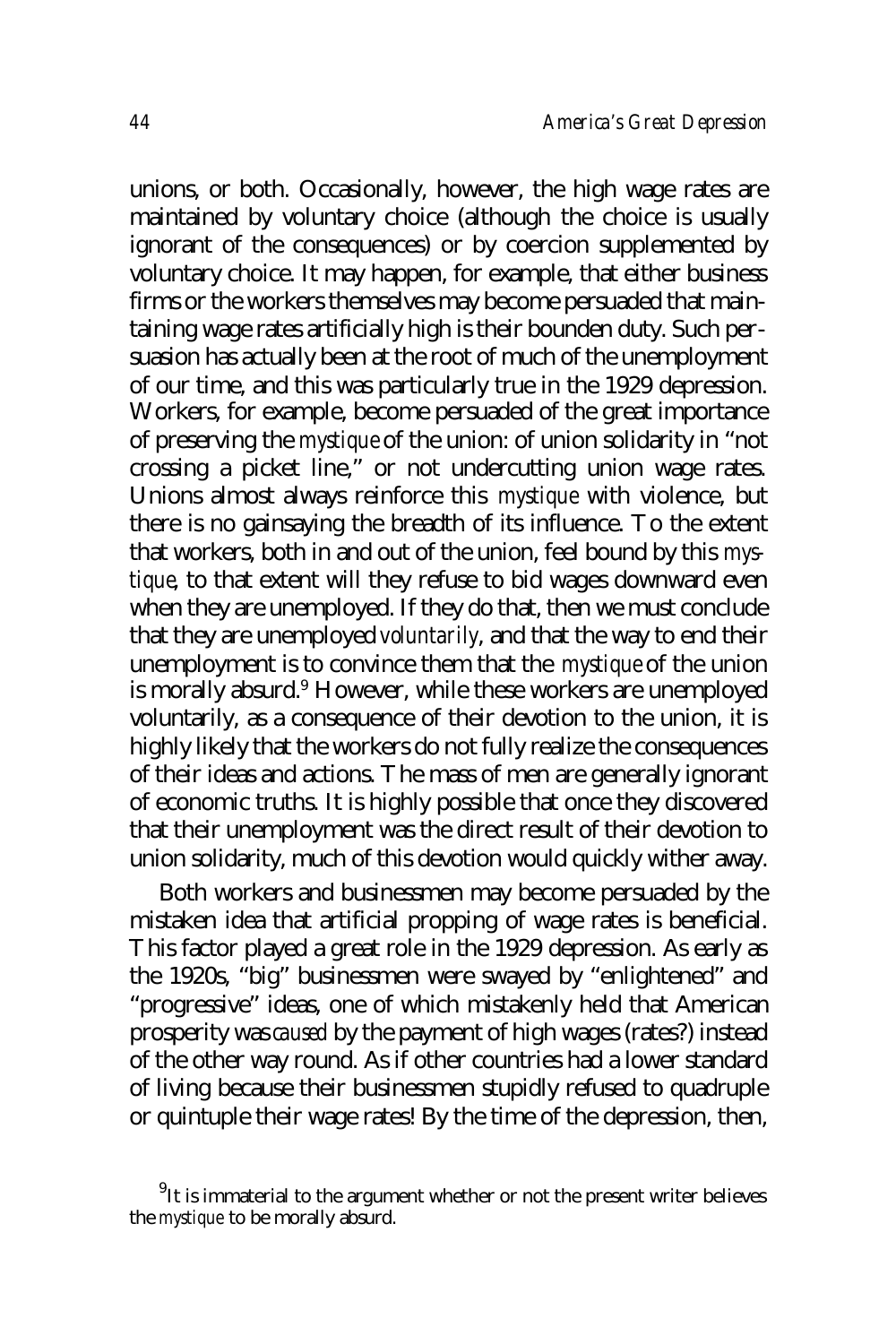businessmen were ripe for believing that lowering wage rates would cut "purchasing power" (consumption) and worsen the depression (a doctrine that the Keynesians later appropriated and embellished). To the extent that businessmen become convinced of this economic error, they are responsible for unemployment, but responsible, be it noted, not because they are acting "selfishly" and "greedily" but precisely because they are trying to act "responsibly." Insofar as government reinforces this conviction with cajolery and threat, the government bears the primary guilt for unemployment.

What of the Keynesian argument, however, that a fall in wage rates would *not* help cure unemployment because it would slash purchasing power and therefore deprive industry of needed demand for its products? This argument can be answered on many levels. In the first place, as prices fall in a depression, *real* wage rates are not only maintained but *increased*. If this helps employment by raising purchasing power, why not advocate drastic *increases* in money wage rates? Suppose the government decreed, for example, a minimum wage law where the minimum was triple the going wage rates? What would happen? Why don't the Keynesians advocate such a measure?

It is clear that the effect of such a decree would be total mass unemployment and a complete stoppage of the wheels of production. Unless . . . unless the money supply were increased to permit employers to pay such sums, but in that case *real* wage rates have not increased at all! Neither would it be an adequate reply to say that this measure would "go too far" because wage rates are *both* costs to entrepreneurs and incomes to workers. The point is that the free-market rate is precisely the one that adjusts wages—costs *and* incomes—to the full-employment position. Any other wage rate distorts the economic situation. $10$ 

The Keynesian argument confuses wage *rates* with wage *incomes*—a common failing of the economic literature, which often

<sup>&</sup>lt;sup>10</sup>Maximum wage controls, such as prevailed in earlier centuries and in the Second World War, created artificial shortages of labor throughout the economy—the reverse of the effect of minimum wages.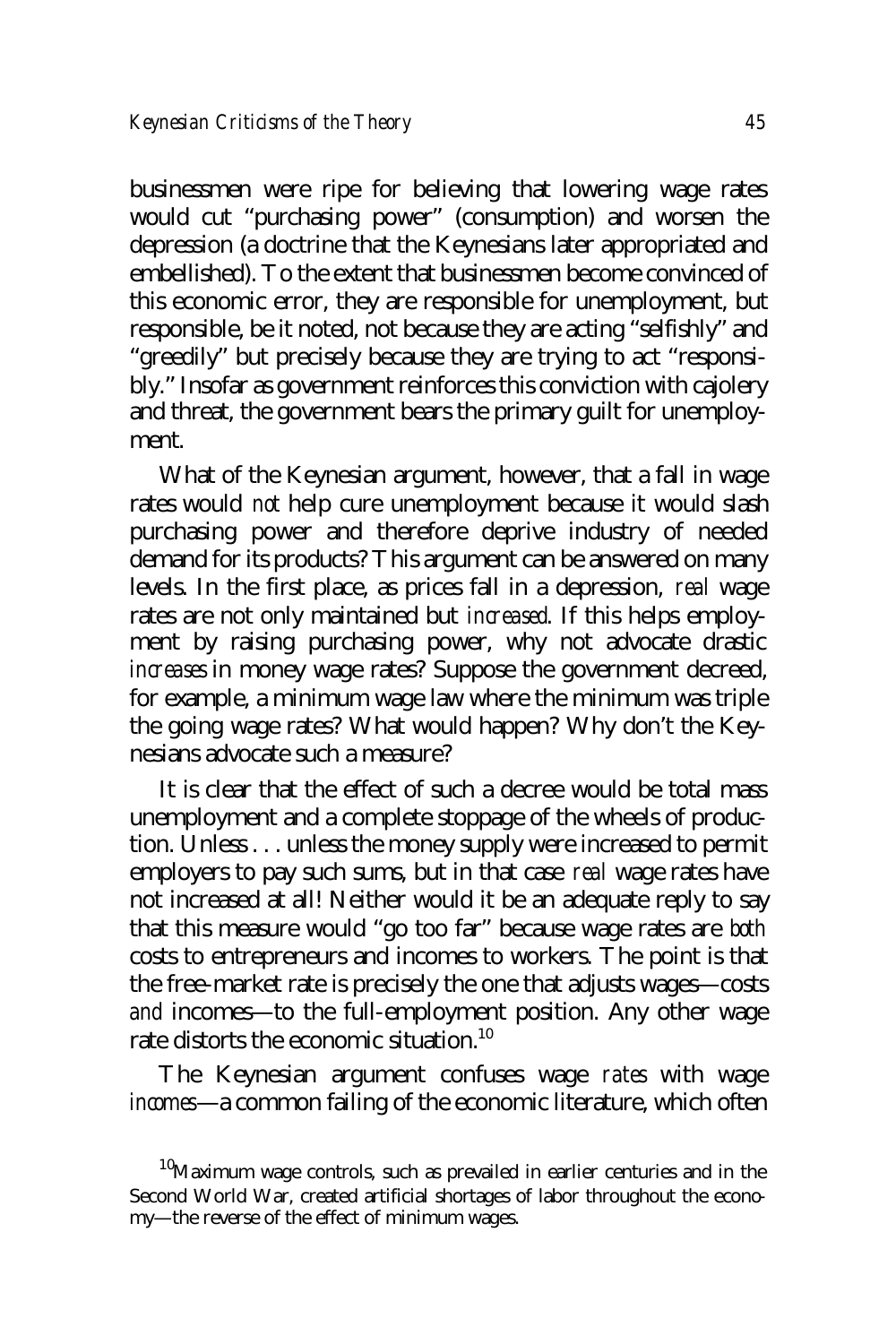talks vaguely of "wages" without specifying rate or income.<sup>11</sup> Actually, *wage income* equals *wage rate* multiplied by the amount of time over which the income is earned. If the wage *rate* is per hour, for example, wage rate will equal total wage income divided by the total number of hours worked. But then the total wage income depends on the number of hours worked as well as on the wage rate. We are contending here that a drop in the wage rate will lead to an increase in the total number employed; if the total man-hours worked increases enough, it can also lead to an *increase* in the total wage bill, or payrolls. A fall in wage rate, then, does not necessarily lead to a fall in total wage incomes; in fact, it may do the opposite. At the very least, however, it *will* lead to an absorption of the unemployed, and this is the issue under discussion. As an illustration, suppose that we simplify matters (but not too drastically) and assume a fixed "wages fund" which employers can dispense to workers. Clearly, then, a reduced wage rate will permit the same payroll fund to be spread over a greater number of people. There is no reason to assume that total payroll will fall.

In actuality, there is no fixed fund for wages, but there is rather a fixed "capital fund" which business pays out to all factors of production. Ultimately, there is no return to capital goods, since their prices are all absorbed by wages and land rents (and interest, which, as the price of time, permeates the economy). Therefore, what business as a whole has at any time is a fixed fund for wages, rents, and interest. Labor and land are perennial competitors. Since production functions are not fixed throughout the economy, a widespread reduction in wage rates would cause business to substitute labor for land, labor now being relatively more attractive *vis-à-vis* land than it was before. Consequently, aggregate payrolls would not be the *same*; they would *increase*, because of the substitution effect in favor of labor as against land. The aggregate demand for labor would therefore be "elastic."<sup>12</sup>

<sup>11</sup>See Hutt, "The Significance of Price Flexibility*,"* pp. 390ff.

 $12$ Various empirical studies have maintained that the aggregate demand for labor is highly elastic in a depression, but the argument here does not rest upon them. See Benjamin M. Anderson, "The Road Back to Full Employment," in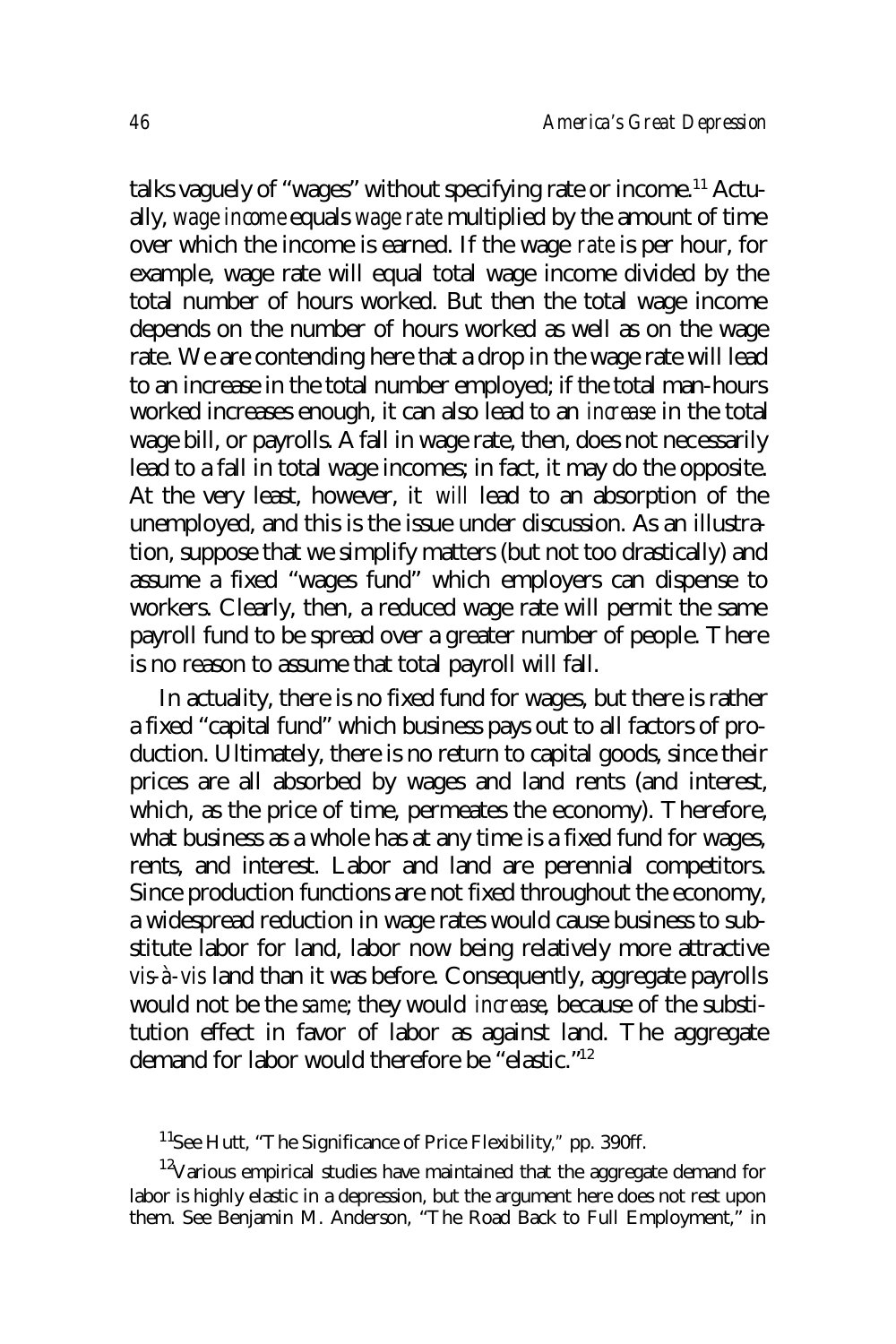Suppose, however, that the highly improbable "worst" occurs, and the demand for labor turns out to be inelastic, i.e., total payrolls decline as a result of a cut in wage rates. What then? First, such inelasticity could only be due to businesses holding off from investing in labor in expectation that wage rates will fall further. But the way to meet such speculation is to permit wage rates to fall as quickly and rapidly as possible. A quick fall to the free-market rate will demonstrate to businessmen that wage rates have fallen their maximum viable amount. Not only will this *not* lead businesses to wait further before investing in labor, it will stimulate businesses to hurry and invest before wage rates rise again. The popular tendency to regard speculation as a commanding force in its own right must be avoided; the more astute as forecasters and diviners of the economy the businessmen are, the more they will "speculate," and the more will their speculation spur rather than delay the natural equilibrating forces of the market. For any mistakes in speculation—selling or buying goods or services too fast or too soon—will directly injure the businessmen themselves. Speculation is *not* selfperpetuating; it depends wholly and ultimately on the underlying forces of natural supply and consumer demand, and it promotes adjustment to those forces. If businessmen overspeculate in inventory of a certain good, for example, the piling up of unsold stock will lead to losses and speedy correction. Similarly, if businessmen wait too long to purchase labor, labor "shortages" will develop and businessmen will quickly bid up wage rates to their "true" freemarket rates. Entrepreneurs, we remember, are trained to forecast the market correctly; they only make mass errors when governmental or bank intervention distorts the "signals" of the market and misleads them on the true state of underlying supply and demand. There is no interventionary deception here; on the contrary, we are discussing a *return* to the free market after a previous intervention has been eliminated.

If a quick fall in wage rates ends and even reverses withholding of the purchase of labor, a slow, sluggish, downward drift of wage

Paul T. Homan and Fritz Machlup, eds. *Financing American Prosperity* (New York: Twentieth Century Fund, 1945), pp. 20–21.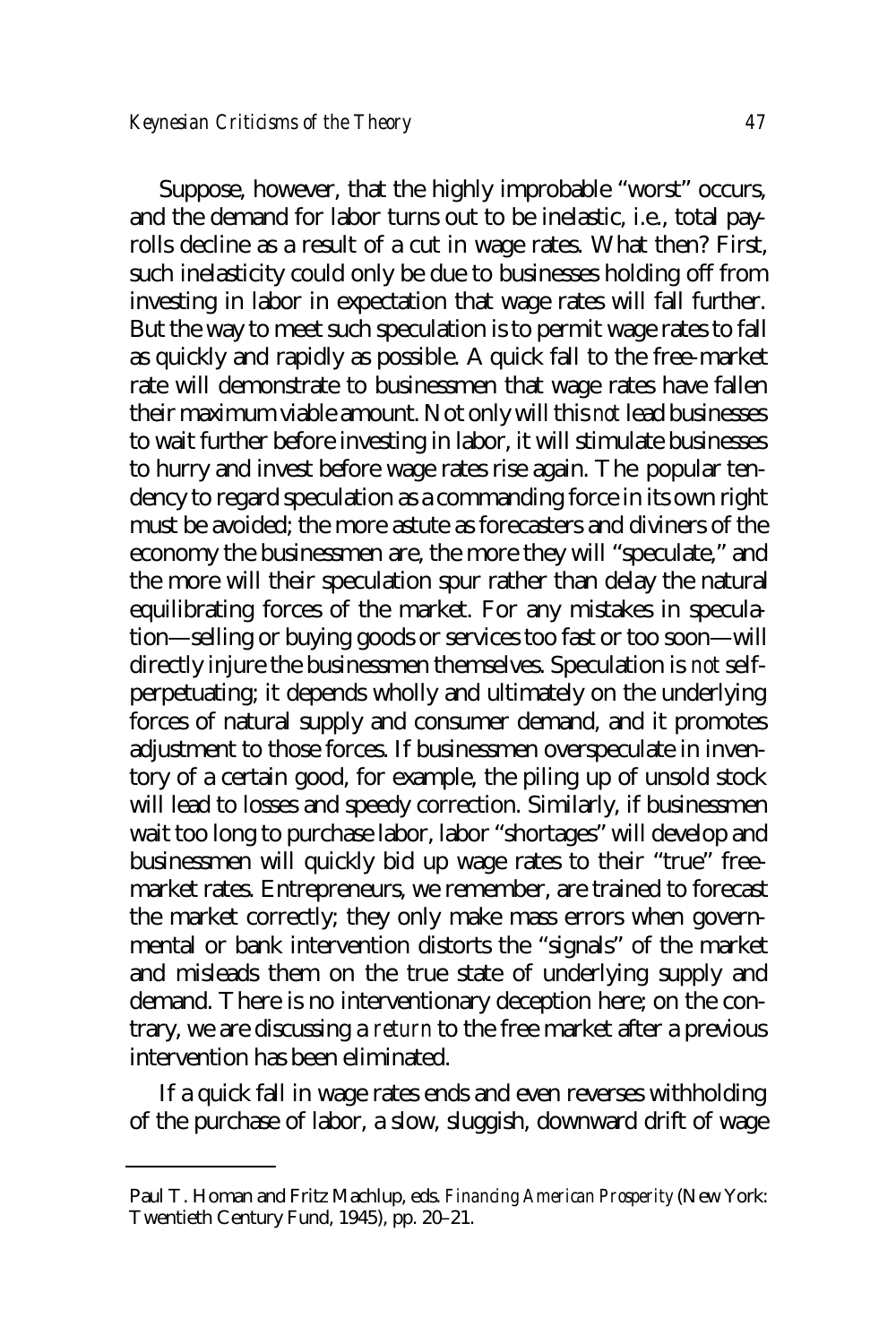rates will aggravate matters, because (a) it will perpetuate wages above free market levels and therefore perpetuate unemployment; and (b) it will stimulate withholding of labor purchases, thereby tending to aggravate the unemployment problem even further.

Second, whether or not such speculation takes place, there is still no reason why unemployment cannot be speedily eliminated. If workers do not hold out for a reserve price because of union pressure or persuasion, unemployment will disappear even if total payroll has declined.

The following diagram will illustrate this process: (see Figure 1). Quantity of Labor is on the horizontal axis; wage rate on the vertical.  $D_L D_L$  is the aggregate demand for Labor; IE is the total stock of labor in the society; that is, the total supply of labor seeking work. The supply of labor is represented by vertical line  $S_{\text{I}}S_{\text{I}}$ rather than by the usual forward-sloping supply curve, because we



Figure 1 Wage Rates and Unemployment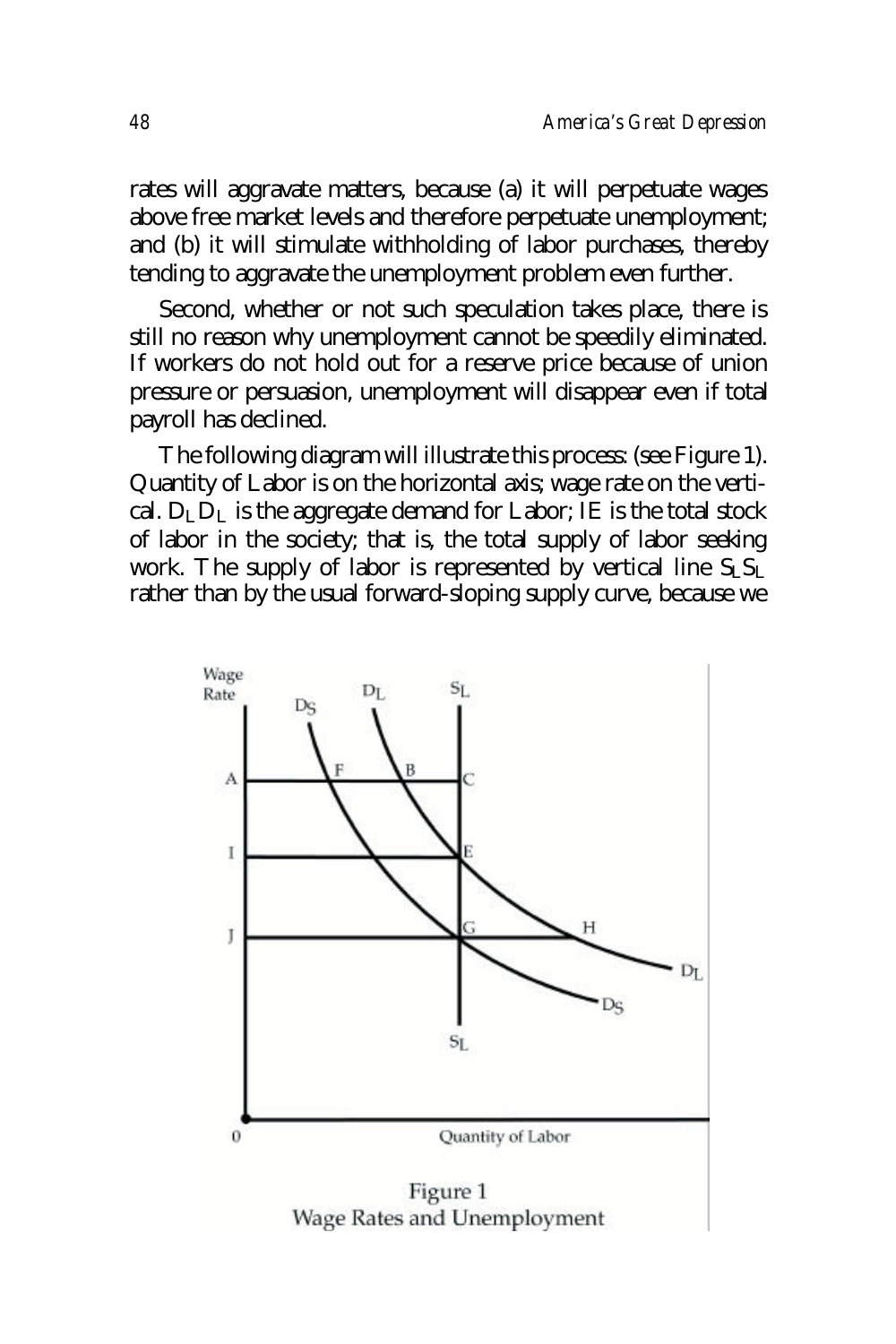may abstain from any cutting of hours due to falling wage rates, and more important, because we are investigating the problem of *involuntary* unemployment rather than voluntary. Those who wish to cut back their hours, or quit working altogether when wage rates fall, can hardly be considered as posing an "unemployment problem" to society, and we can therefore omit them here.

In a free market, the wage rate will be set by the intersection of the labor supply curve  $S_1 S_1$  and the demand curve  $D_1 D_1$ , or at point E or wage rate 0I. The labor stock IE will be fully employed. Suppose, however, that because of coercion or persuasion, the wage rate is kept rigid so that it does not fall below 0A. The supply of labor curve is now changed: it is now horizontal over AC, then rises vertically upward, CSL. Instead of intersecting the demand for labor at point E the new supply of labor curve intersects it at point B. This equilibrium point now sets the minimum wage rate of 0A, but only employs AB workers, leaving BC unemployed. Clearly, the remedy for the unemployment is to remove the artificial prop keeping the supply of labor curve at AC, and to permit wage rates to fall until full-employment equilibrium is reached.<sup>13</sup>

Now, the critic might ask: suppose there is not only speculation that will speed adjustment, but speculation that *overshoots* its mark. The "speculative demand for labor" can then be considered to be  $D_{s}D_{s}$ , purchasing less labor at every wage rate than the "true" demand curve requires. What happens? Not unemployment, but full employment at a lower wage rate, 0J. Now, as the wage rate falls *below* underlying market levels, the true demand for labor becomes ever greater than the supply of labor; at the new "equilibrium" wage the gap is equal to GH. The enormous pressure of this true demand leads entrepreneurs to see the gap, and they begin to bid up wage rates to overcome the resulting "shortage of labor." Speculation is self *correcting* rather than self aggravating, and wages are bid up to the underlying free-market wage 0I.

If speculation presents no problems whatever and even helps matters when wage rates are permitted to fall freely, it accentuates

<sup>13</sup>See Hutt, "The Significance of Price Flexibility*,"* p. 400.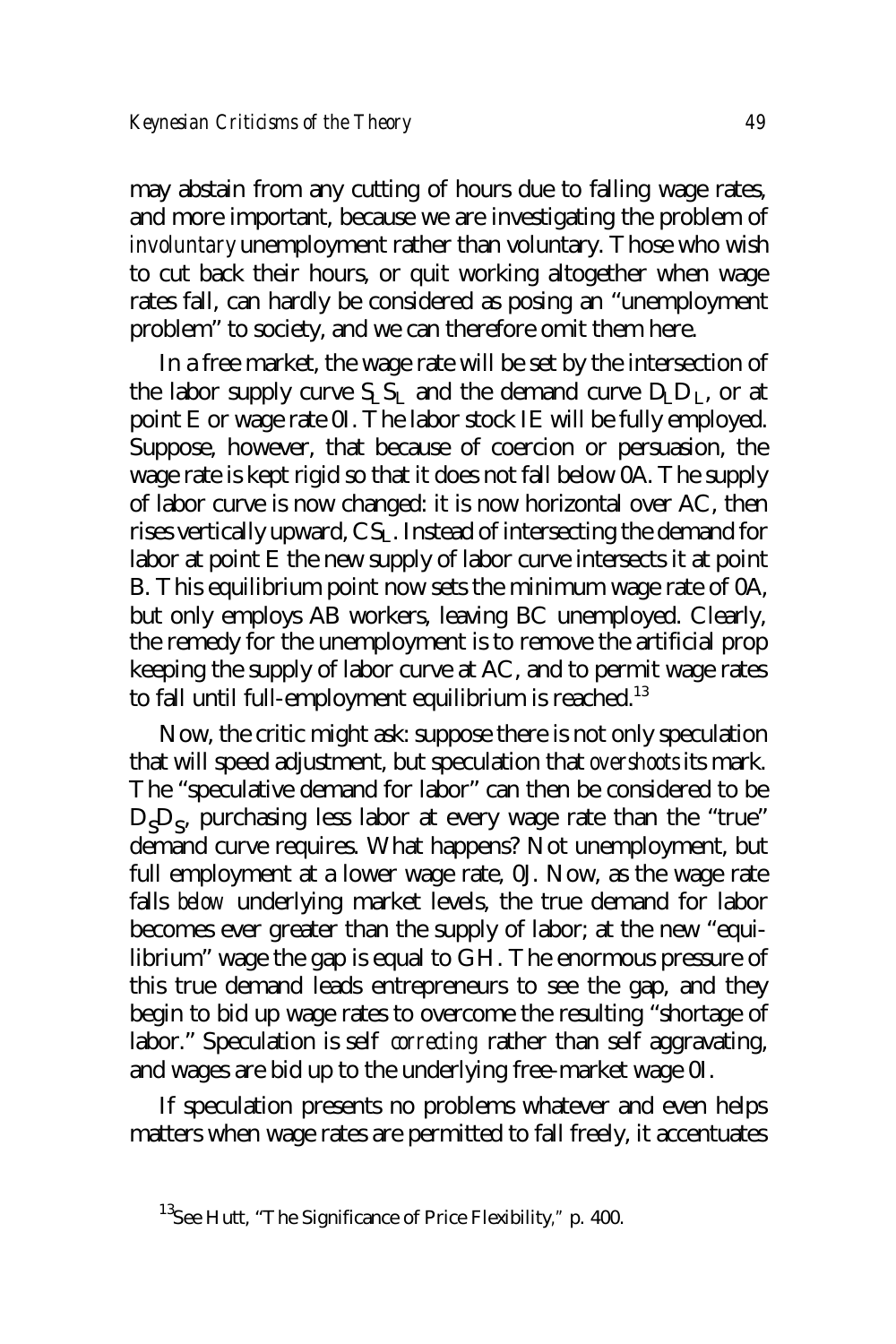the evils of unemployment as long as wages are maintained above free-market levels. Keeping wage rates up or only permitting them to fall sluggishly and reluctantly in a depression sets up among businessmen the expectation that wage rates must *eventually* be allowed to fall. Such speculation lowers the aggregate demand curve for labor, say to  $D_{\mathcal{S}}D_{\mathcal{S}}$ . But with the supply curve of labor still maintained horizontally at AC, the equilibrium wage rate is pushed farther to the left at F. and the amount employed reduced to AF, the amount unemployed increased to FC.<sup>14</sup>

Thus, even if total payrolls decline, freely falling wage rates will always bring about a speedy end to involuntary unemployment. The Keynesian linkage of total employment with total monetary demand for products implicitly *assumes*rigid wage rates downward; it therefore cannot be used to criticize the policy of freely-falling wage rates. But even if full employment is maintained, will not the declining demand further depress business? There are two answers to this. In the first place, what has happened to the existing money supply? We are assuming throughout a given quantity of money existing in the society. This money has not disappeared. Neither, for that matter, has total monetary spending necessarily declined. If total payrolls have declined, something else has gone up: the total retained by entrepreneurs, or by investors, for example. In fact, given the total money supply, the total flow of monetary spending *will only decline if the social demand for money has increased.* In other words, if "hoarding" has increased. But an increase in hoarding, in total demand for money, is, as we have seen, no social

<sup>14</sup>Note that, in Figure 1, the  $S_L S_L$  line stops before reaching the horizontal axis. Actually, the line must stop at the wage yielding the minimum subsistence income. Below that wage rate, no one will work, and therefore, the supply curve of labor will really be horizontal, on the free market, at the minimum subsistence point. Certainly it will not be possible for speculative withholding to reduce wage rates to the subsistence level, for three reasons: (a) this speculative withholding almost always results in *hoarding,* which reduces prices all-round and which will therefore reduce the equilibrium money wage rate without reducing the equilibrium real wage rate—the relevant rate for the subsistence level, (b) entrepreneurs will realize that their speculation has overshot the mark long before the subsistence level is reached; and (c) this is especially true in an advanced capitalist economy, where the rates are far above subsistence.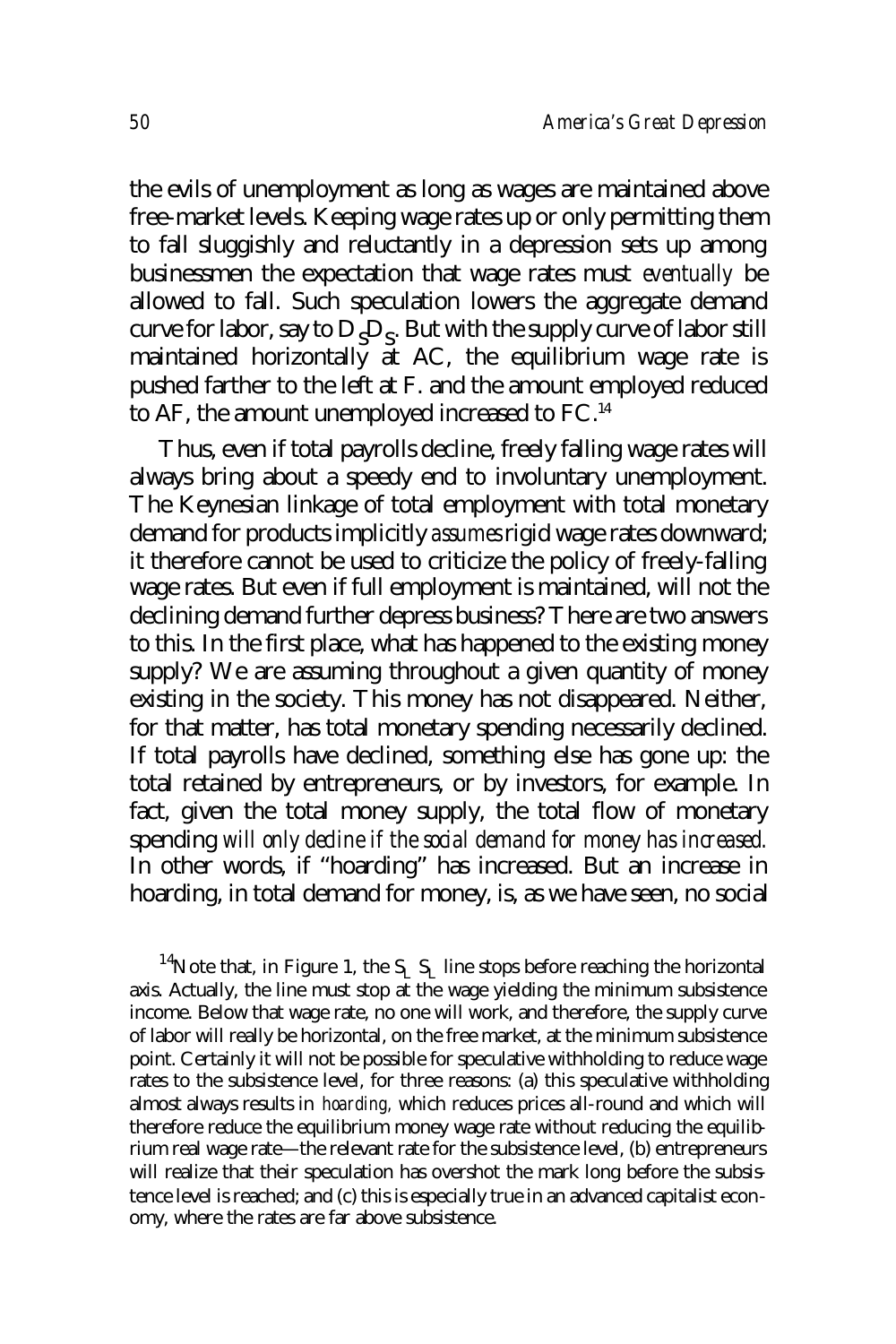calamity. In response to the needs and uncertainties of depression, people desire to increase their real cash balances, and they can only do so, with a given amount of total cash, by lowering prices. Hoarding, therefore, lowers prices all around, but need exert no depressing effect whatever upon business.<sup>15</sup> Business, as we have pointed out, depends for its profitability on price *differentials* between factor and selling prices, not upon general price levels.<sup>16</sup> Decrease or increase in total monetary spending is, therefore, irrelevant to the general profitability of business.

Finally, there is the Keynesian argument that wage earners consume a greater proportion of their income than landlords or entrepreneurs, and therefore that a decreased total wage bill is a calamity because consumption will decline and savings increase. In the first place, this is not always accurate. It assumes (1) that the laborers are the relatively "poor" and the nonlaborers the relative "rich," and (2) that the poor consume a greater proportion of their income than the rich. The first assumption is not necessarily correct. The President of General Motors is, after all, a "laborer," and so also is Mickey Mantle; on the other hand, there are a great many poor landlords, farmers, and retailers. Manipulating relations between wage earners and others is a very clumsy and ineffective

 $15$ On the other hand, wage rates maintained above the free-market level will discourage investment and thereby tend to increase hoarding at the expense of saving–investment. This decline in the investment–consumption ratio aggravates the depression further. Freely declining wage rates would permit investments to return to previous proportions, thus adding another important impetus to recovery. See Frederic Benham, *British Monetary Policy* (London: P.S. King and Son, 1932), p. 77.

 $16$ It has often been maintained that a failing price level injures business firms because it aggravates the burden of fixed monetary debt. However, the creditors of a firm are just as much its owners as are the equity shareholders. The equity shareholders have less equity in the business to the extent of its debts. Bond-holders (long-term creditors) are just different types of owners, very much as preferred and common stock holders exercise their ownership rights differently. Creditors save money and invest it in an enterprise, just as do stockholders. Therefore, no change in price level by itself helps or hampers a business; creditor–owners and debtor–owners may simply divide their gains (or losses) in different proportions. These are mere intra-owner controversies.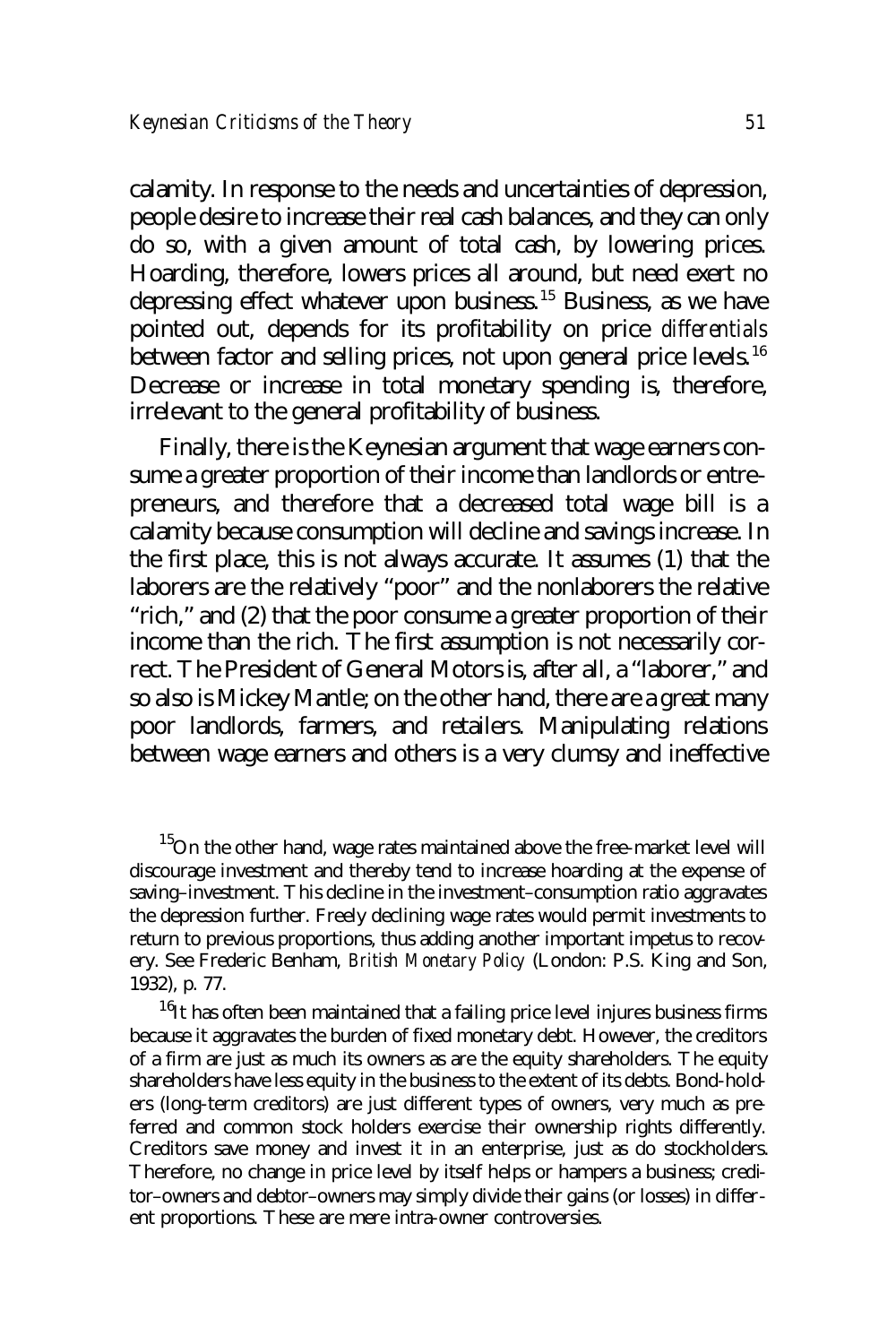way of manipulating relations between poor and rich (provided we desire any manipulation at all). The second assumption is often, but not necessarily, true, as we have seen above. As we have also seen, however, the empirical study of Lubell indicates that a *redistribution* of income between rich and poor may not appreciably affect the social consumption–saving proportions. But suppose that all these objections are waved aside for the moment, and we concede for the sake of argument that a fall in total payroll will shift the social proportion against consumption and in favor of saving. What then? But this is precisely an effect that we should highly prize. For, as we have seen, any shift in social time preferences in favor of saving and against consumption will *speed* the advent of recovery, and decrease the need for a lengthy period of depression readjustment. Any such shift from consumption to savings will foster recovery. To the extent that this dreaded fall in consumption *does* result from a cut in wage rates, then, the depression will be cured that much more rapidly.

A final note: The surplus "quantity of labor" caused by artificially high wage rates is a surplus quantity of hours worked. This can mean (1) actual unemployment of workers, and/or (2) reduction in working time for employed workers. If a certain number of labor hours are surplus, workers can be discharged outright, or many more can find their weekly working time reduced and their payroll reduced accordingly. The latter scheme is often advanced during a depression, and is called "spreading the work." Actually, it simply spreads the unemployment. Instead of most workers being fully employed and others unemployed, all become *under*employed. Universal adoption of this proposal would render artificial wage maintenance absurd, because no one would be really benefitting from the high wage rates. Of what use are continuing high *hourly* wage rates if *weekly* wage rates are lower? The hourreduction scheme, moreover, perpetuates underemployment. A mass of totally unemployed is liable to press severely on artificial wage rates, and out-compete the employed workers. Securing a greater mass of *under*-employed prevents such pressure—and this, indeed, is one of the main reasons that unions favor the scheme. In many cases, of course, the plea for shorter hours is accompanied by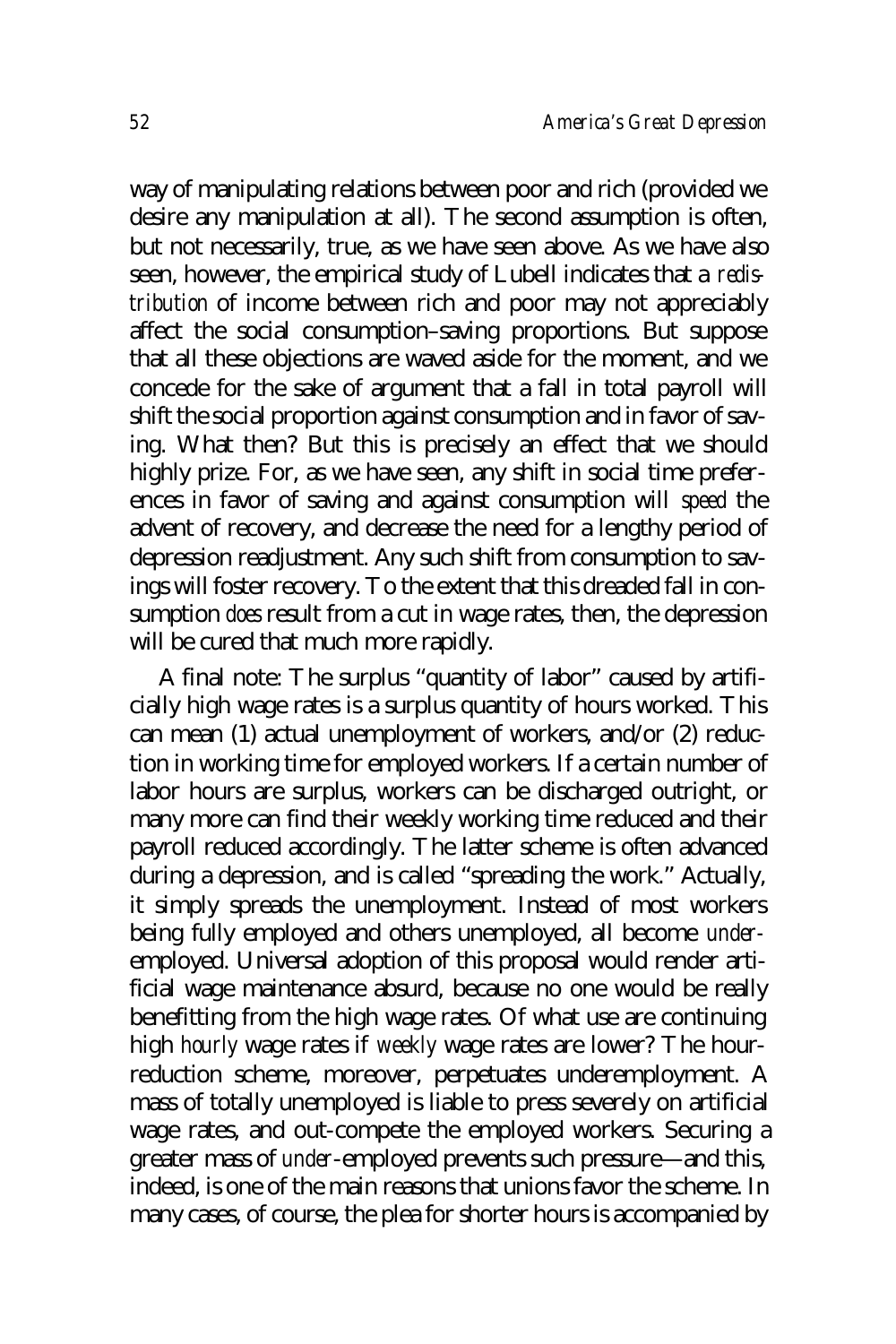a call for higher hourly wage rates to "keep weekly take-home pay the same"; this of course is a blatant demand for higher real wage rates, accompanied by reduced production and further unemployment as well.

Reduction of hours to "share the work" will also reduce everyone's real wage rate and the general standard of living, for production will not only be lower but undoubtedly far less efficient, and workers all less productive. This will further widen the gap between the artificially maintained wage rate and the free-market wage rate, and hence further aggravate the unemployment problem.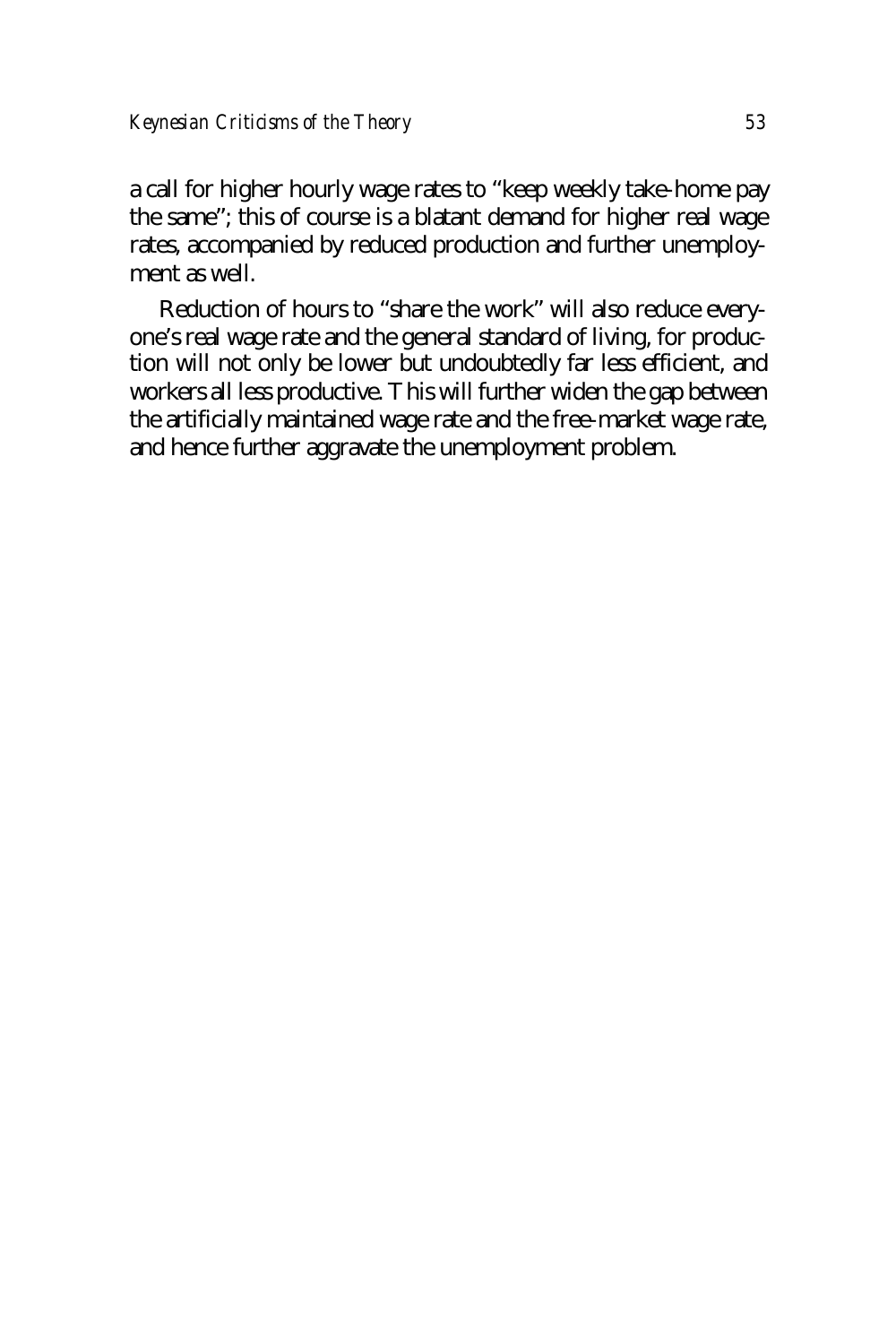**3**

# **Some Alternative Explanations of Depression: A Critique**

Some economists are prepared to admit that the Austrian the-<br>
ory could "sometimes" account for cyclical booms and<br>
depressions, but add that other instances might be explained<br>
by different theories. Yet as we have stated ory could "sometimes" account for cyclical booms and depressions, but add that other instances might be explained by different theories. Yet, as we have stated above, we believe this to be an error: we hold that the Austrian analysis is the only one that accounts for business cycles and their familiar phenomena. Specific crises can, indeed, be precipitated by other government action or intervention in the market. Thus, England suffered a crisis in its cotton textile industry when the American Civil War cut off its supply of raw cotton. A sharp increase in taxation may depress industry and the urge to invest and thereby precipitate a crisis. Or people may suddenly distrust banks and trigger a deflationary run on the banking system. Generally, however, bank runs only occur after a depression has already weakened confidence, and this was certainly true in 1929. These instances, of course, are not *cyclical* events but simple crises without preceding booms. They are always identifiable and create no mysteries about the underlying causes of the crises. When W.R. Scott investigated the business annals of the early modern centuries, he found such contemporary explanations of business crises as the following: famine, plague, seizure of bullion by Charles I, losses in war, bank runs, etc. It is the fact that no such obvious disaster can explain modern depressions that accounts for the search for a deeper causal theory of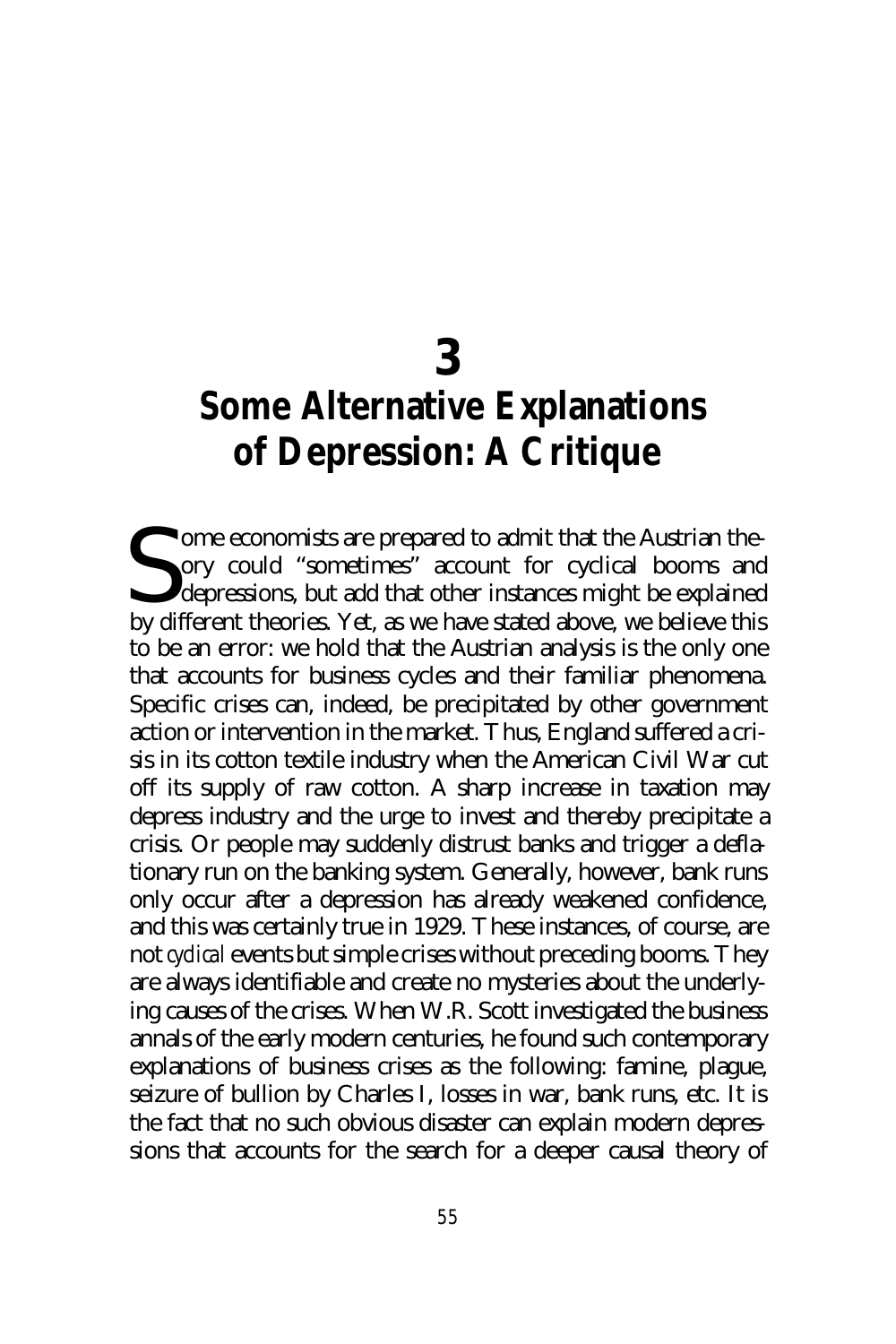1929 and all other depressions. Among such theories, only Mises's can pass muster.<sup>1</sup>

#### **GENERAL OVERPRODUCTION**

"Overproduction" is one of the favorite explanations of depressions. It is based on the common-sense observation that the crisis is marked by unsold stocks of goods, excess capacity of plant, and unemployment of labor. Doesn't this mean that the "capitalist system" produces "too much" in the boom, until finally the giant productive plant outruns itself? Isn't the depression the period of rest, which permits the swollen industrial apparatus to wait until reduced business activity clears away the excess production and works off its excess inventory?

This explanation, popular or no, is arrant nonsense. Short of the Garden of Eden, there is no such thing as general "overproduction." As long as any "economic" desires remain unsatisfied, so long will production be needed and demanded. Certainly, this impossible point of universal satiation had not been reached in 1929. But, these theorists may object, "we do not claim that all desires have ceased. They still exist, but the people lack the money to exercise their demands." But *some* money still exists, even in the steepest deflation. Why can't this money be used to buy these "overproduced" goods? There is no reason why prices cannot fall low enough, in a free market, to clear the market and sell all the goods available.<sup>2</sup> If businessmen choose to keep prices up, they are simply speculating on an imminent rise in market prices; they are, in short, *voluntarily investing* in inventory. If they wish to sell their "surplus" stock, they need only cut their prices low enough to sell all of their product.<sup>3</sup> But won't they then suffer losses? Of course,

<sup>1</sup>See the discussion by Scott in Wesley C. Mitchell, *Business Cycles: The Problem and its Setting* (New York: National Bureau of Economic Research, 1927), pp. 75ff.

<sup>2</sup>See C.A. Phillips, T.F. McManus, and R.W. Nelson, *Banking and the Business-Cycle* (New York: Macmillan, 1937), pp. 59–64.

 $^3{\rm In}$  the Keynesian theory, "aggregate equilibrium" is reached by two routes: profits and losses, and "unintended" investment or disinvestment in inventory.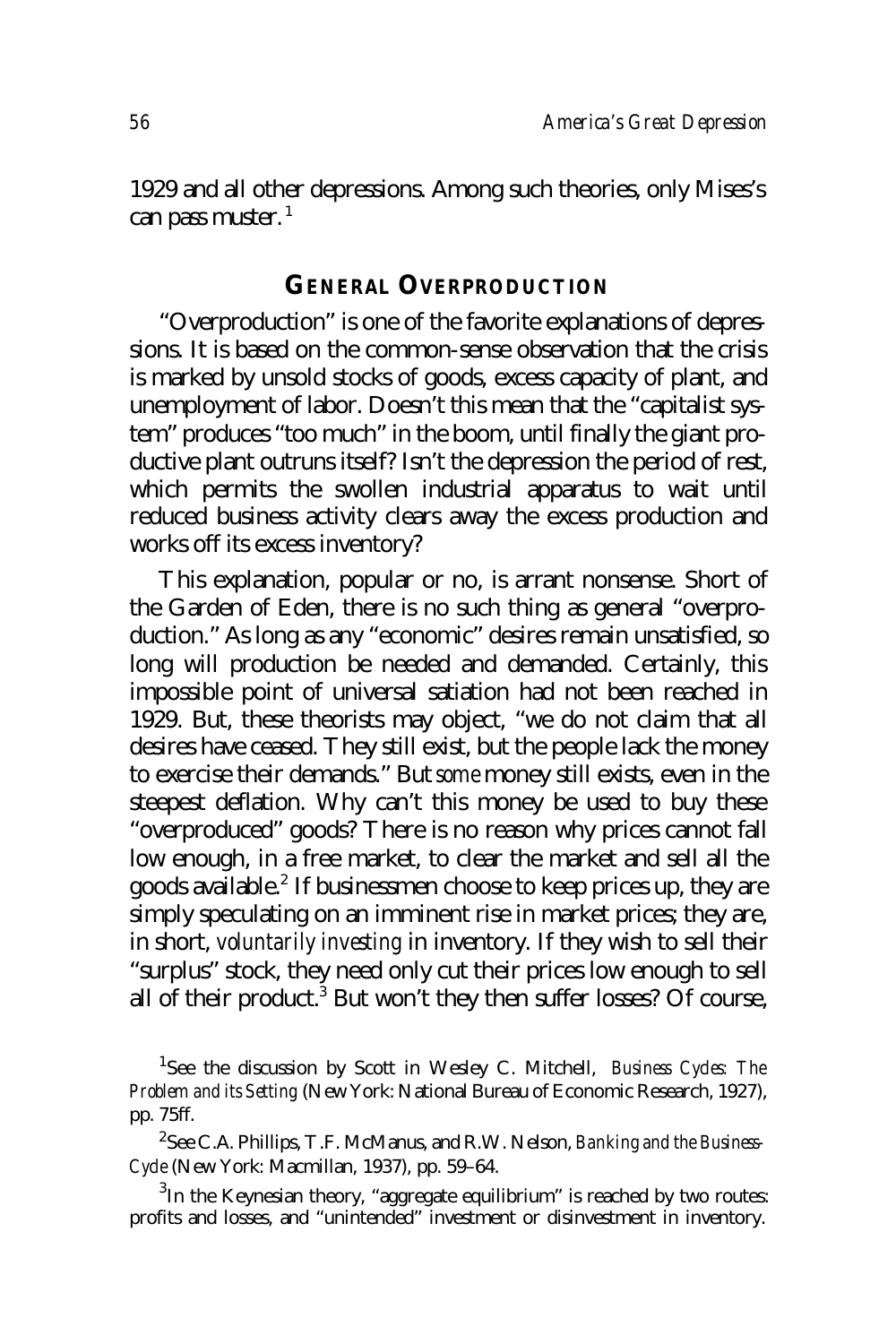but now the discussion has shifted to a different plane. We find no overproduction, we find now that the *selling prices* of products are *below* their cost of production. But since costs are determined by expected future selling prices, this means that costs were previously *bid too high* by entrepreneurs. The problem, then, is not one of "aggregate demand" or "overproduction," but one of cost–price differentials. Why did entrepreneurs make the mistake of bidding costs higher than the selling prices turned out to warrant? The Austrian theory explains this cluster of error and the excessive bidding up of costs; the "overproduction" theory does not. In fact, there was overproduction of specific, not general, goods. The malinvestment caused by credit expansion diverted production into lines that turned out to be unprofitable (i.e., where selling prices were lower than costs) and away from lines where it would have been profitable. So there was *over*production of specific goods relative to consumer desires, and *under*production of other specific goods.

### **UNDERCONSUMPTION**

The "underconsumption" theory is extremely popular, but it occupied the "underworld" of economics until rescued, in a sense, by Lord Keynes. It alleges that something happens during the boom—in some versions too much investment and too much production, in others too high a proportion of income going to upperincome groups—which causes consumer demand to be insufficient to buy up the goods produced. Hence, the crisis and depression. There are many fallacies involved in this theory. In the first place, as long as people exist, *some* level of consumption will persist. Even if people suddenly consume less and hoard instead, they must consume certain minimum amounts. Since hoarding cannot proceed so far as to eliminate consumption altogether, some level of consumption will be maintained, and therefore some monetary flow of consumer demand will persist. There is no reason why, in a free market, the prices of all the various factors of production, as well as

But there *is no* unintended investment, since prices could always be cut low enough to sell inventory if so desired.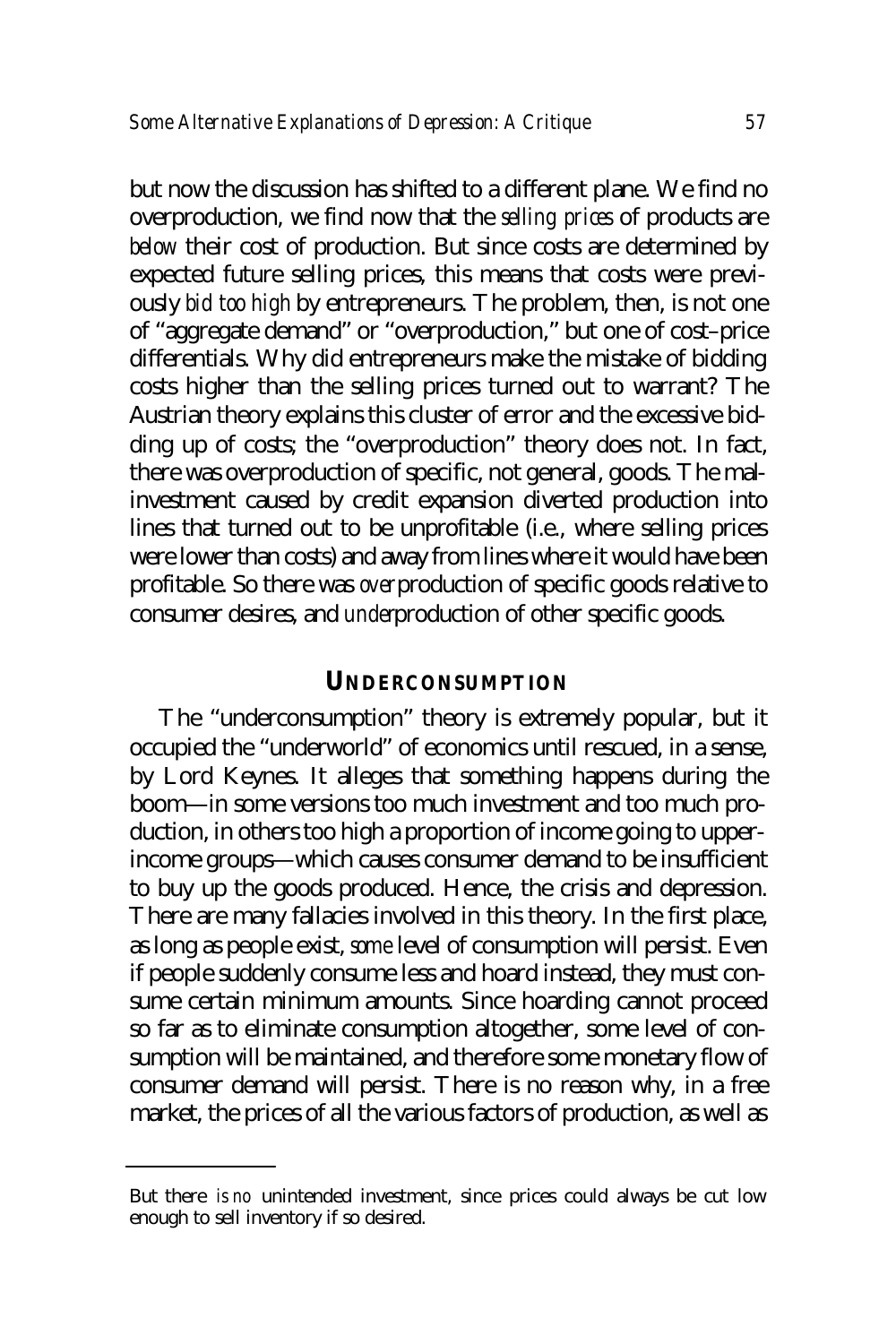the final prices of consumer goods, cannot adapt themselves to this desired level. Any losses, then, will be only temporary in shifting to the new consumption level. If they are anticipated, there need be no losses at all.

Second, it is the entrepreneurs' business to anticipate consumer demand, and there is no reason why they cannot predict the consumer demand just as they make other predictions, and adjust the production structure to that prediction. The underconsumption theory cannot explain the cluster of errors in the crisis. Those who espouse this theory often maintain that production in the boom outruns consumer demand; but (1) since we are not in Nirvana, there will always be demand for further production, and (2) the unanswered question remains: why were costs bid so high that the product has become unprofitable at current selling prices? The productive machine expands because people want it so, because they desire higher standards of living in the future. It is therefore absurd to maintain that production could outrun consumer demand in general.

One common variant of the underconsumption theory traces the fatal flaw to an alleged shift of relative income to profits and to the higher-income brackets during a boom. Since the rich presumably consume less than the poor, the mass does not then have enough "purchasing-power" to buy back the expanded product. We have already seen that: (1) *marginally*, empirical research suggests a doubt about whether the rich consume less, and (2) there is not necessarily a shift from the poor to the rich during a boom. But even granting these assumptions, it must be remembered that: (a) entrepreneurs and the rich *also* consume, and (b) that savings constitute the demand for producers' goods. Savings, which go into investment, are therefore just as necessary to sustain the structure of production as consumption. Here we tend to be misled because national income accounting deals solely in net terms. Even "gross national product" is not *really* gross by any means; only gross durable investment is included, while gross inventory purchases are excluded. It is not true, as the underconsumptionists tend to assume, that capital is invested and then pours forth onto the market in the form of production, its work over and done. On the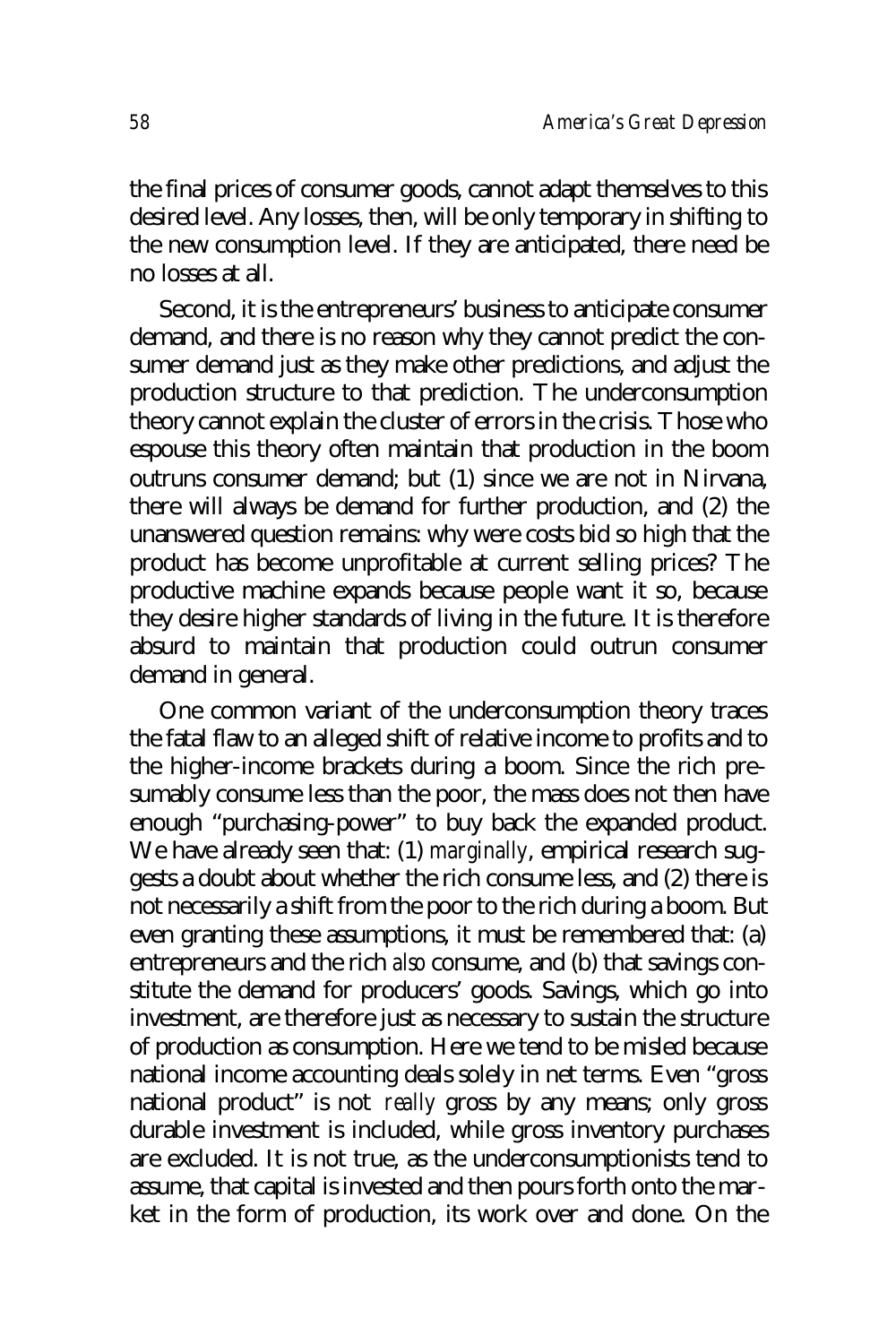contrary, to sustain a higher standard of living, the production structure—the capital structure—must be *permanently* "lengthened." As more and more capital is added and maintained in civilized economies, more and more funds must be used just to maintain and replace the larger structure. This means higher gross savings, savings that must be sustained and invested in each higher stage of production. Thus, the retailers must continue buying from the wholesalers, the wholesalers from the jobbers, etc. Increased savings, then, are not wasted, they are, on the contrary, vital to the maintenance of civilized living standards.

Underconsumptionists assert that expanding production exerts a depressing secular effect on the economy because prices will tend to fall. But falling prices are not depressant; on the contrary, since falling prices due to increased investment and productivity are reflected in lower unit costs, profitability is not at all injured. Falling prices simply distribute the fruits of higher productivity to all the people. The natural course of economic development, then, barring inflation, is for prices to fall in response to increased capital and higher productivity. Money wage rates will also tend to fall, because of the increased work the given money supply is called upon to perform over a greater number of stages of production. But money wage rates will fall less than consumer goods prices, and as a result economic development brings about higher *real* wage rates and higher real incomes throughout the economy. Contrary to the underconsumption theory, a stable price level is not the norm, and inflating money and credit in order to keep the "price level" from falling can only lead to the disasters of the business cycle.<sup>4</sup>

If underconsumption were a valid explanation of any crisis, there would be depression in the consumer goods industries, where surpluses pile up, and at least relative prosperity in the producers' goods industries. Yet, it is generally admitted that it is the

 $4$ We often come across the argument that the money supply must be increased "in order to keep up with the increased supply of goods." But goods and money are not at all commensurate, and the entire injunction is therefore meaningless. There is no way that money can be matched with goods.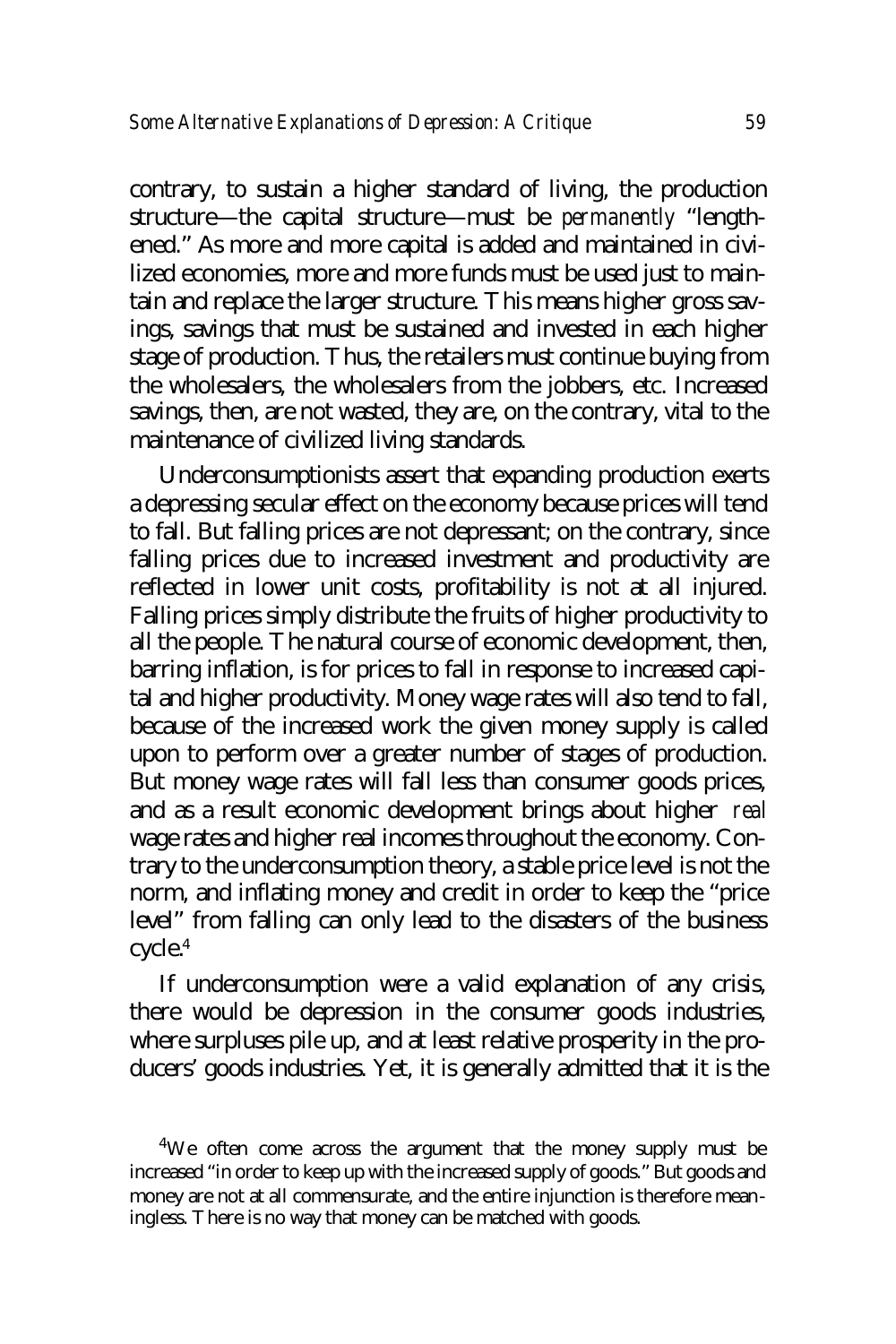producers', not the consumers' goods industries that suffer most during a depression. Underconsumptionism cannot explain this phenomenon, while Mises's theory explains it precisely. 5, 6 Every crisis is marked by *mal*investment and under*saving*, not underconsumption.

### **THE ACCELERATION PRINCIPLE**

There is only one way that the underconsumptionists can try to explain the problem of greater fluctuation in the producers' than the consumer goods' industries: the acceleration principle. The acceleration principle begins with the undeniable truth that all production is carried on for eventual consumption. It goes on to state that, not only does demand for producers' goods depend on consumption demand, but that this consumers' demand exerts a multiple leverage effect on investment, which it magnifies and accelerates. The demonstration of the principle begins inevitably with a hypothetical single firm or industry: assume, for example, that a firm is producing 100 units of a good per year, and that 10 machines of a certain type are needed in its production. And assume further that consumers demand and purchase these 100 units. Suppose further that the average life of the machine is 10 years. Then, in equilibrium, the firm buys one new machine each year to replace the one worn out. Now suppose that there is a 20 percent increase in consumer demand for the firm's product. Consumers now wish to purchase 120 units. If we assume a fixed ratio of capital to output, it is now necessary for the firm to have 12 machines. It therefore buys two new machines this year, purchasing a total of three machines instead of one. Thus, a 20 percent increase in consumer demand has led to a 200 percent increase in

 $^{5}$ For a brilliant critique of underconsumptionism by an Austrian, see F.A. Hayek, "The 'Paradox' of Saving," in *Profits, Interest, and Investment* (London: Routledge and Kegan Paul, 1939), pp. 199–263. Hayek points out the grave and neglected weaknesses in the capital, interest, and production–structure theory of the underconsumptionists Foster and Catchings. Also see Phillips, et al.*, Banking and the Business Cycle,* pp. 69–76.

 ${}^{6}$ The Keynesian approach stresses underspending rather than underconsumption alone; on "hoarding," the Keynesian dichotomization of saving and investment, and the Keynesian view of wages and unemployment, see above.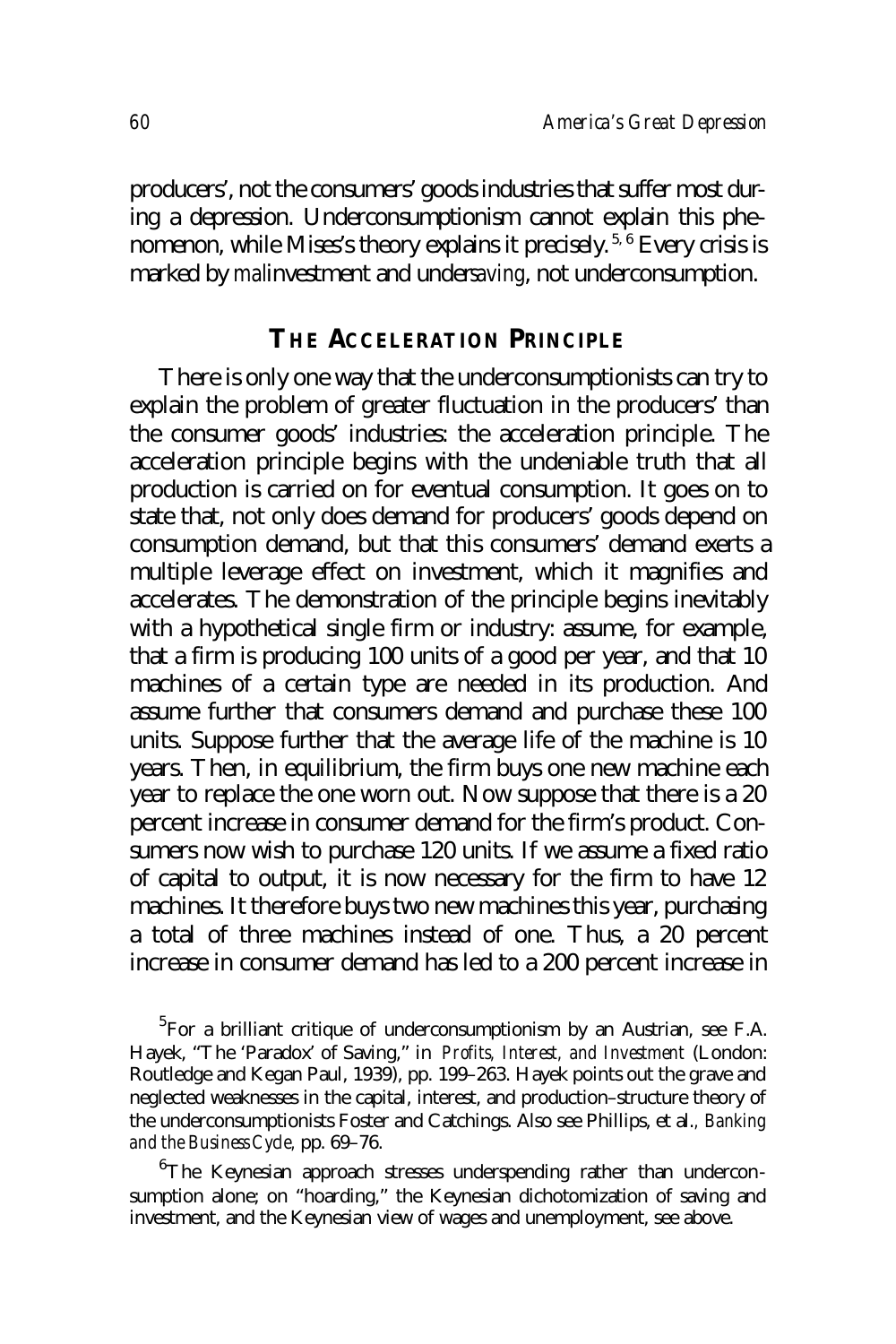demand for the machine. *Hence*, say the accelerationists, a general increase in consumer demand in the economy will cause a greatly magnified increase in the demand for capital goods, a demand intensified in proportion to the *durability* of the capital. Clearly, the magnification effect is greater the more durable the capital good and the lower the level of its annual replacement demand.

Now, suppose that consumer demand remains at 120 units in the succeeding year. What happens now to the firm's demand for machines? There is no longer any need for firms to purchase any new machines beyond those necessary for replacement. Only one machine is still needed for replacement this year; therefore, the firm's total demand for machines will revert, from three the previous year, to one this year. Thus, an *unchanged* consumer demand will generate a 200 percent *decline* in the demand for capital goods. Extending the principle again to the economy as a whole, a simple increase in consumer demand has generated far more intense fluctuations in the demand for fixed capital, first increasing it far more than proportionately, and then precipitating a serious decline. In this way, say the accelerationists, the increase of consumer demand in a boom leads to intense demand for capital goods. Then, as the increase in consumption tapers off, the lower rate of increase itself triggers a depression in the capital goods industries. In the depression, when consumer demand declines, the economy is left with the inevitable "excess capacity" created in the boom. The acceleration principle is rarely used to provide a full theory of the cycle; but it is very often used as one of the main elements in cycle theory, particularly accounting for the severe fluctuations in the capital-goods industries.

The seemingly plausible acceleration principle is actually a tissue of fallacies. We might first point out that the seemingly obvious pattern of one replacement per year assumes that one new machine has been *added* in each of the ten *previous* years; in short, it makes the highly dubious assumption that the firm has been expanding rapidly and continuously over the previous decade.<sup>7</sup>

<sup>7</sup>Either that, or such an expansion must have occurred in *some* previous decade, after which the firm—or whole economy—lapsed into a sluggish stationary state.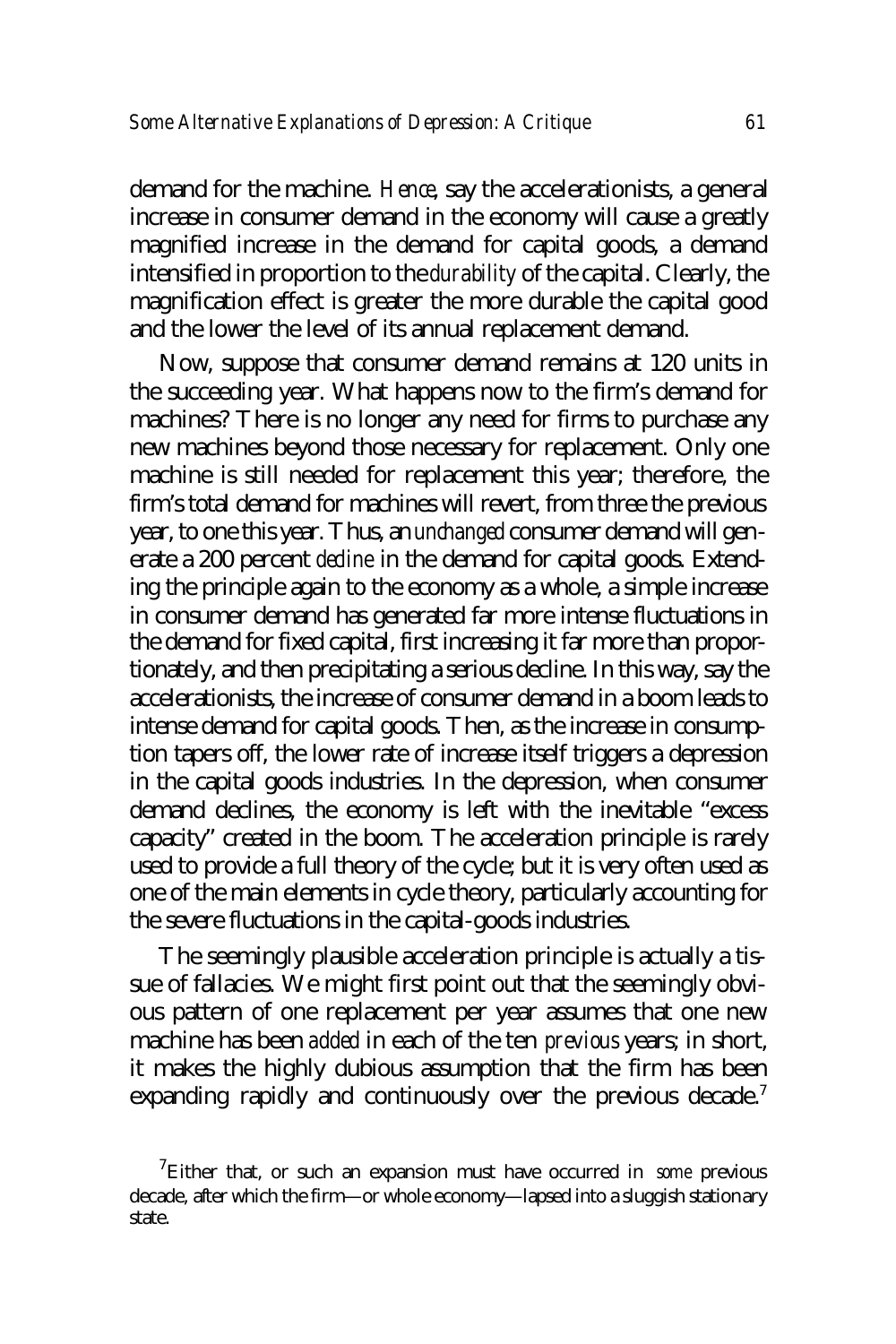This is indeed a curious way of describing an *equilibrium* situation; it is also highly dubious to explain a *boom and depression* as only occurring *after* a decade of previous expansion. Certainly, it is just as likely that the firm bought all of its ten machines at once—an assumption far more consonant with a current equilibrium situation for that firm. If that happened, then replacement demand by the firm would occur only once every decade. At first, this seems only to strengthen the acceleration principle. After all, the replacement-denominator is now that much less, and the intensified demand so much greater. But it is only strengthened on the surface. For everyone knows that, in real life, in the "normal" course of affairs, the economy in general does not experience zero demand for capital, punctuated by decennial bursts of investment. Overall, on the market, investment demand is more or less constant during near-stationary states. But if, overall, the market can iron out such rapid fluctuations, why can't it iron out the milder ones postulated in the standard version of the acceleration principle?

There is, moreover, an important fallacy at the very heart of the accelerationists' own example, a fallacy that has been uncovered by W.H. Hutt.<sup>8</sup> We have seen that consumer demand increases by 20 percent—but why must the two extra machines be purchased in a year? What does the year have to do with it? If we analyze the matter closely, we find that the year is a purely arbitrary and irrelevant unit even within the terms of the example itself. We might just as well take a *week* as the time period. Then we would aver that consumer demand (which, after all, goes on continuously) increases 20 percent over the first week, thus necessitating a 200 percent increase in demand for machines in the first week (or even an *infinite* increase if replacement does not occur in the first week) followed by a 200 percent (or infinite) decline in the next week, and stability thereafter. A week is never used by the accelerationists because the example would then clearly not apply to real life, which

<sup>8</sup>See his brilliant critique of the acceleration principle in W.H. Hutt, "Coordination and the Price System" (unpublished, but available from the Foundation for Economic Education, Irvington-on-Hudson, New York, 1955) pp. 73–117.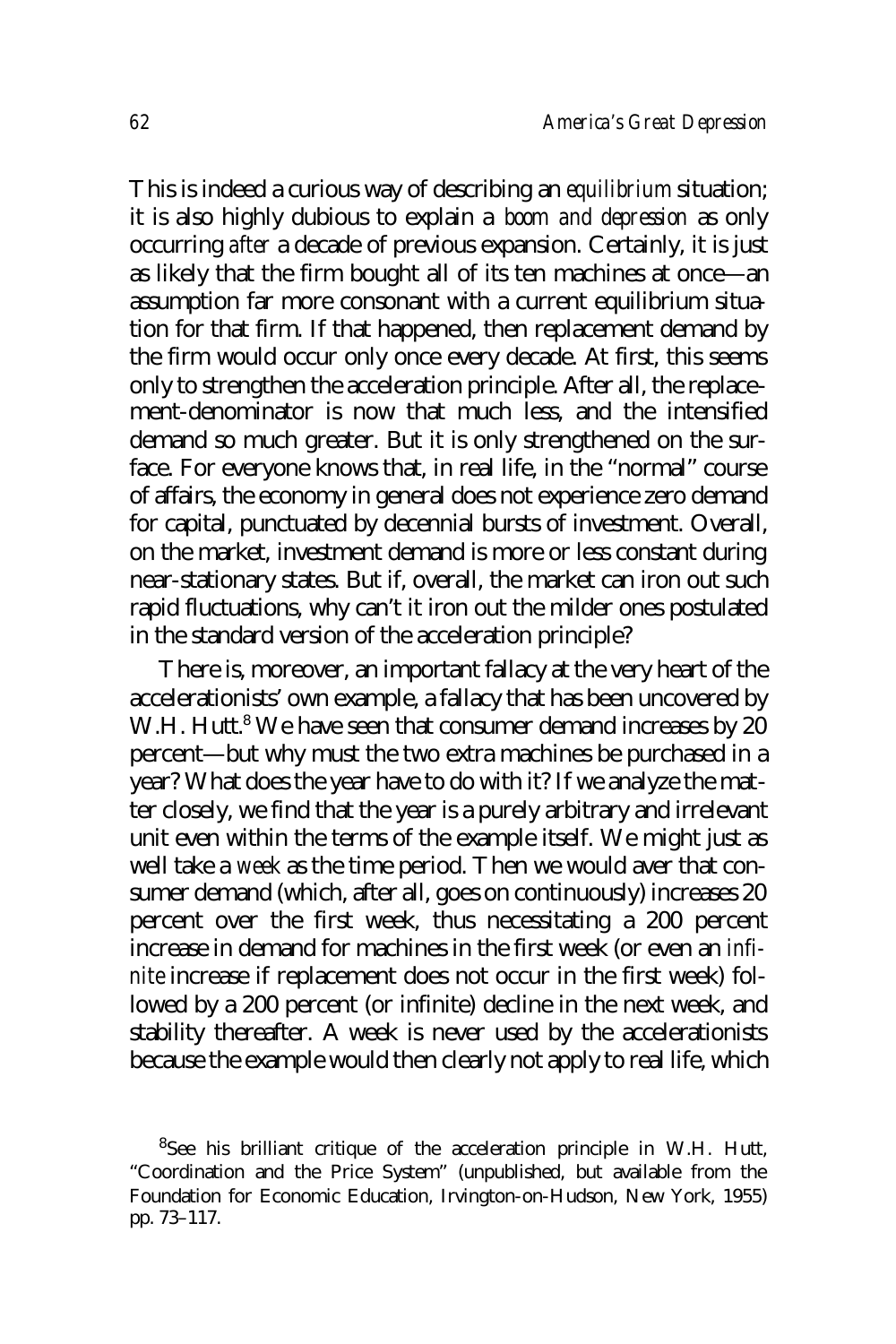does not see such enormous fluctuations in the course of a couple of weeks, and the theory could certainly not then be used to explain the general business cycle. But a week is no more arbitrary than a year. In fact, the only non-arbitrary time-period to choose would be the life of the machine (e.g. ten years).<sup>9</sup> Over a ten-year period, demand for machines had previously been ten and in the current and succeeding decades will be ten plus the extra two, e.g., 12: in short, over the ten-year period, the demand for machines will increase in *precisely the same proportion* as the demand for consumer goods—and there is no ramification effect whatever. Since businesses buy and produce over planned periods covering the lives of their equipment, there is no reason to assume that the market will not plan production accordingly and smoothly, without the erratic fluctuations manufactured by the accelerationists' model. There is, in fact, no validity in saying that increased consumption *requires* increased production of machines immediately; on the contrary, it is increased saving and investment in machines, at points of time chosen by entrepreneurs strictly on the basis of expected profitability, that *permits* future increased production of consumer goods.<sup>10</sup>

There are other erroneous assumptions made by the acceleration principle. Its postulate of a fixed capital–output ratio, for example, ignores the ever-present possibility of substitution, more or less intensive working of different factors, etc. It also assumes that capital is finely divisible, ignoring the fact that investments are "lumpy," and made discontinuously, especially those in a fixed plant.

There is yet a far graver flaw—and a fatal one—in the acceleration principle, and it is reflected in the rigidity of the mechanical model. No mention whatever is made of the price system or of

 $9$ This is not merely the problem of a time lag necessary to produce the new machines; it is the far broader question of the great range of choice of the time period in which to make the investment. But this reminds us of another fallacy made by the accelerationists: that production of the new machines is virtually instantaneous.

<sup>10</sup>The accelerationists habitually confuse consumption with production of consumer goods, and talk about one when the other is relevant.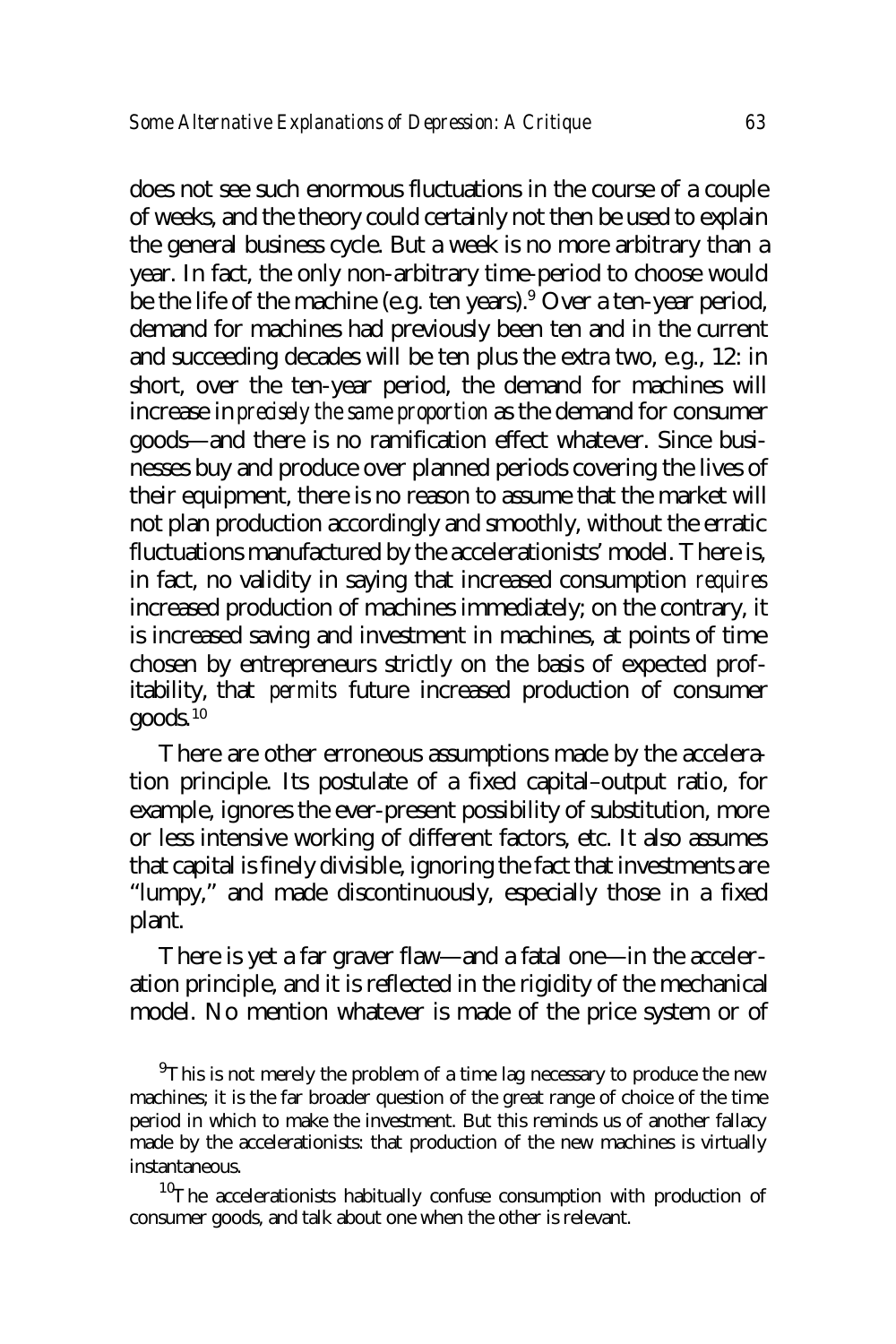entrepreneurship. Considering the fact that all production on the market is run by entrepreneurs operating under the price system, this omission is amazing indeed. It is difficult to see how any economic theory can be taken seriously that completely omits the price system from its reckoning. A change in consumer demand will change the *prices* of consumer goods, yet such reactions are forgotten, and monetary and physical terms are hopelessly entwined by the theory without mentioning price changes. The extent to which any entrepreneur will invest in added production of a good depends on its *price relations*—on the differentials between its selling price and the prices of its factors of production. These price differentials are interrelated at each stage of production. If, for example, monetary consumer demand increases, it will reveal itself to producers of consumer goods through an increase in the price of the product. If the price differential between selling and buying prices is raised, production of this good will be stimulated. If factor prices rise faster than selling prices, production is curtailed, however, and there is no effect on production if the prices change *pari passus*. Ignoring prices in a discussion of production, then, renders a theory wholly invalid.

Apart from neglecting the price system, the principle's view of the entrepreneur is hopelessly mechanistic. The prime function of the entrepreneur is to *speculate*, to estimate the uncertain future by using his judgment. But the acceleration principle looks upon the entrepreneur as blindly and automatically *responding to present* data (i.e., data of the immediate past) rather than estimating future data. Once this point is stressed, it will be clear that entrepreneurs, in an unhampered economy, should be able to forecast the supposed slackening of demand and arrange their investments accordingly. If entrepreneurs can approximately forecast the alleged "acceleration principle," then the supposed slackening of investment demand, while leading to lower activity in those industries, need not be *depressive*, because it need not and would not engender losses among businessmen. Even if the remainder of the principle were conceded, therefore, it could only explain fluctuations, not depression—not the cluster of *errors* made by the entrepreneurs. If the accelerationists claim that the errors are precisely caused by entrepreneurial failure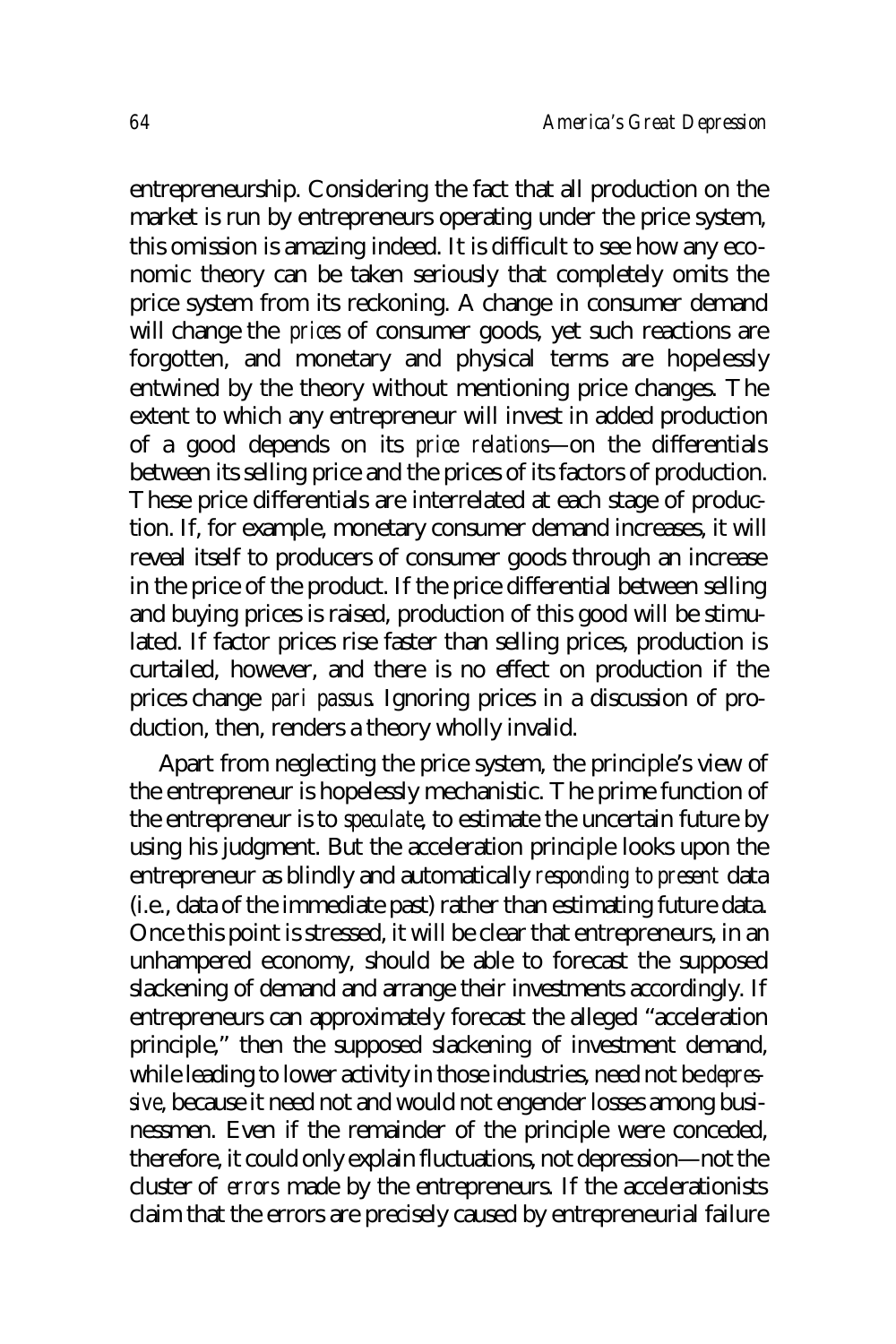to forecast the change, we must ask, why the failure? In Mises's theory, entrepreneurs are prevented from forecasting correctly because of the tampering with market "signals" by government intervention. But here there is no government interference, the principle allegedly referring to the unhampered market. Furthermore, the principle is far easier to grasp than the Mises theory. There is nothing complex about it, and if it were true, then it would be obvious to all entrepreneurs that investment demand *would* fall off greatly in the following year. Theirs, and other people's, affairs would be arranged accordingly, and no general depression or heavy losses would ensue. Thus, the hypothetical investment in seven-year locust equipment may be very heavy for one or two years, and then fall off drastically in the next years. Yet this need engender no depression, since these changes would all be discounted and arranged in advance. This cannot be done as efficiently in other instances, but certainly entrepreneurs should be able to foresee the alleged effect. In fact, everyone should foresee it; and the entrepreneurs have achieved their present place precisely because of their predictive ability. The acceleration principle cannot account for entrepreneurial error.<sup>11</sup>

One of the most important fallacies of the acceleration principle is its wholly illegitimate leap from the single firm or industry to the overall economy. Its error is akin to those committed by the great bulk of Anglo-American economic theories: the concentration on only two areas—the single firm or industry, and the economy as a whole. Both these concentrations are fatally wrong, because they leave out the most important areas: the *interrelations* between the various parts of the economy. Only a *general* economic theory is valid—never a theoretical system based on either a partial or isolated case, or on holistic aggregates, or on a mixture of the two. $^{12}$  In the case of the acceleration principle, how did the 20

 $11$ <sup>11</sup>The "Cobweb Theorem" is another doctrine built on the assumption that all entrepreneurs are dolts, who blindly react rather than speculate and succeed in predicting the future.

 $12$ Anglo-American economics suffers badly from this deficiency. The Marshallian system rested on a partial theory of the "industry," while modern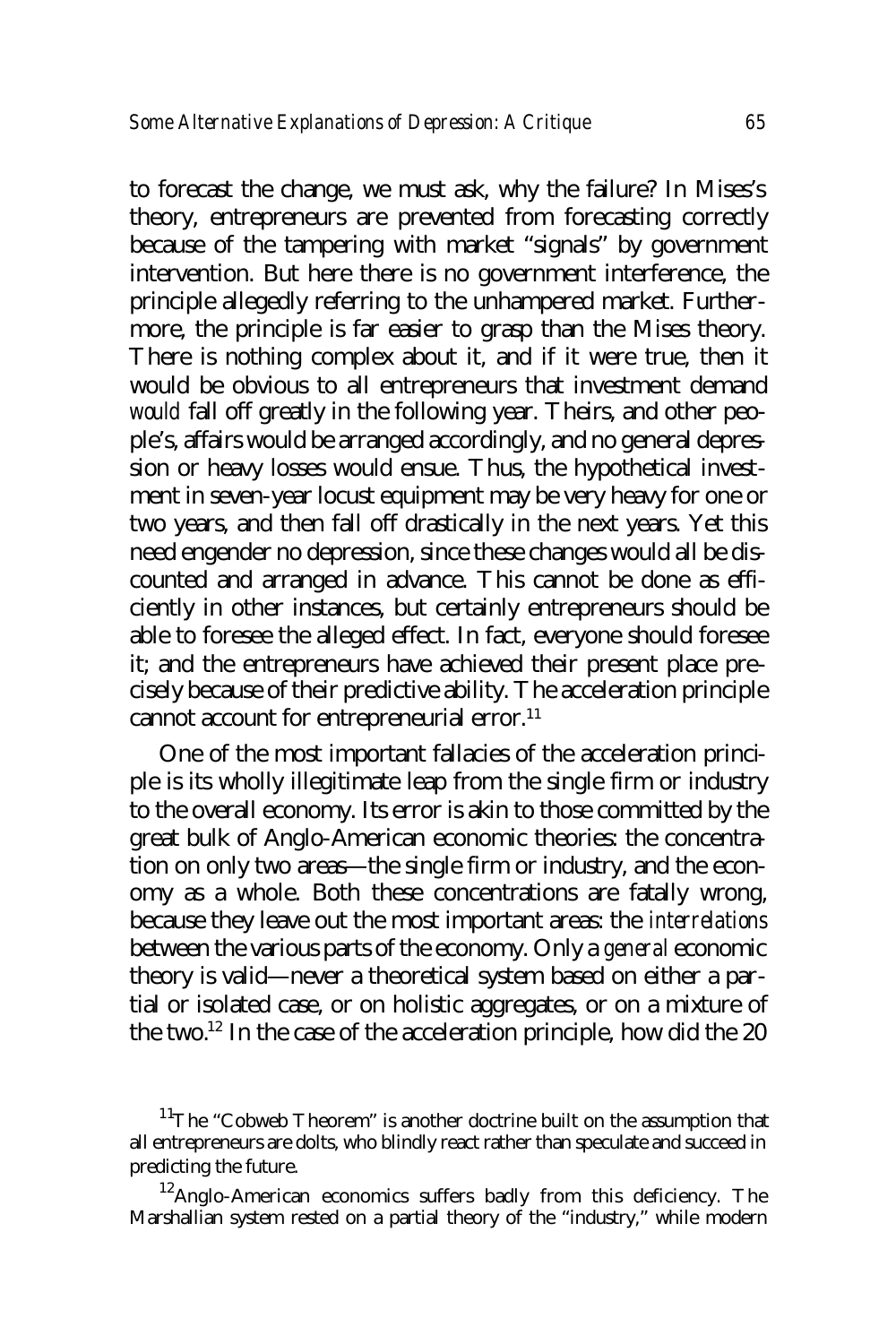percent increase in consumption of the firm's product come about? Generally, a 20 percent increase in consumption in one field must signify a 20 percent *reduction* of consumption somewhere else. In that case, of course, the leap from the individual to the aggregate is peculiarly wrong, since there is then no overall boom in consumption or investment. If the 20 percent increase is to obtain over the whole economy, how is the increase to be financed? We cannot simply postulate an increase in consumption; the important question is: how can it be financed? What general changes are needed elsewhere to permit such an increase? These are questions that the accelerationists never face. Setting aside changes in the supply or demand for money for a moment, increased consumption can only come about through a *decrease* in saving and investment. But if aggregate saving and investment must *decrease* in order to permit an aggregate increase in consumption, then investment *cannot* increase in response to rising consumption; on the contrary, *it must decline*. The acceleration principle never faces this problem because it is profoundly ignorant of economics—the study of the working of the means–ends principle in human affairs. Short of Nirvana, all resources are scarce, and these resources must be allocated to the uses most urgently demanded by all individuals in the society. This is the unique economic problem, and it means that to gain a good of greater value, some other good of lesser value to individuals must be given up. Greater aggregate present consumption can only be acquired through lowered aggregate savings and investment. In short, people choose between present and future consumption, and can only increase present consumption at the expense of future, or *vice versa*. But the acceleration principle neglects the economic problem completely and disastrously.

economics fragments itself further to discuss the isolated firm. To remedy this defect, Keynesians and later econometric systems discuss the economy in terms of a few holistic aggregates. Only the Misesian and Walrasian systems are truly general, being based themselves on interrelated individual exchanges. The Walrasian scheme is unrealistic, consisting solely of a mathematical analysis of an unrealizable (though important) equilibrium system.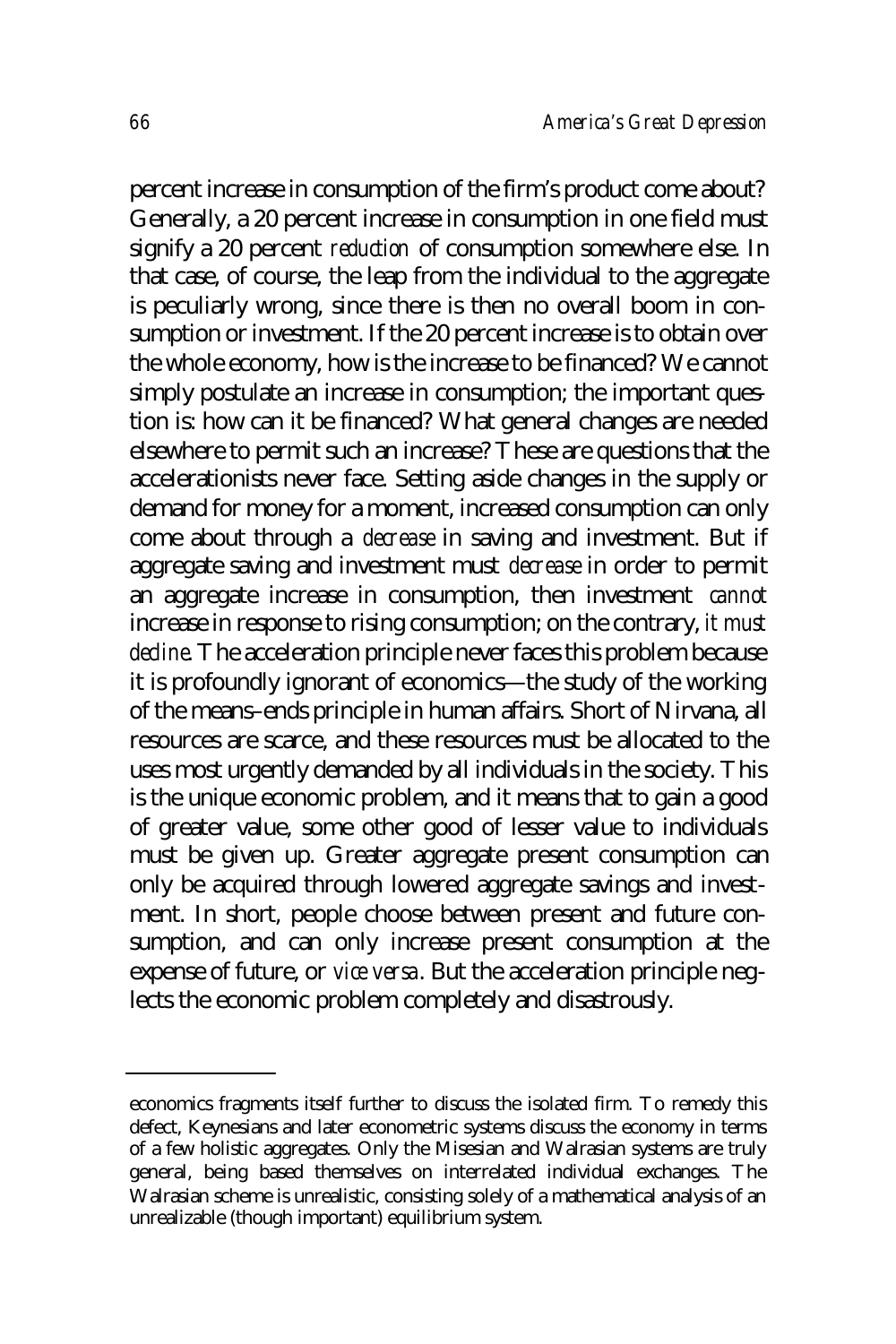The only way that investment can rise together with consumption is through inflationary credit expansion—and the accelerationists will often briefly allude to this prerequisite. But this admission destroys the entire theory. It means, first, that the acceleration principle could not possibly operate on the free market. That, if it exists at all, it must be attributed to government rather than to the working of laissez-faire capitalism. But even granting the necessity of credit expansion cannot save the principle. For the example offered by the acceleration principle deals in physical, real terms. It postulates an increased production of units in response to increased demand. But if the increased demand is purely monetary, then prices, both of consumer and capital goods, can simply rise without any change in physical production—and there is no acceleration effect at all. In short, there might be a 20 percent rise in money supply, leading to a 20 percent rise in consumption and in investment—indeed in *all* quantities—but *real* quantities and price relations need not change, and there is no magnification of investment, in real or monetary terms. The same applies, incidentally, if the monetary increase in investment or consumption comes from dishoarding rather than monetary expansion.

It might be objected that inflation does not and cannot increase all quantities proportionately, and that this is its chief characteristic. Precisely so. But proceed along these lines, and we are back squarely and firmly in the Austrian theory of the trade cycle—and the acceleration principle has been irretrievably lost. The Austrian theory deals precisely with the distortions of market adjustment to consumption–investment proportions, brought about by inflationary credit expansion.<sup>13</sup> Thus, the accelerationists maintain, in effect, that the entrepreneurs are lured by increased consumption to overexpand durable investments. But the Austrian theory

 $13$ Another defect of the accelerationist explanation of the cycle is its stress on durable capital equipment as the preeminently fluctuating activity. Actually, as we have shown above, the boom is not characterized by an undue stress on durable capital; in fact, such non-durable items as industrial raw materials fluctuate as strongly as fixed capital goods. The fluctuation takes place in producers' goods industries (the Austrian emphasis) and not just durable producers' goods (the accelerationist emphasis).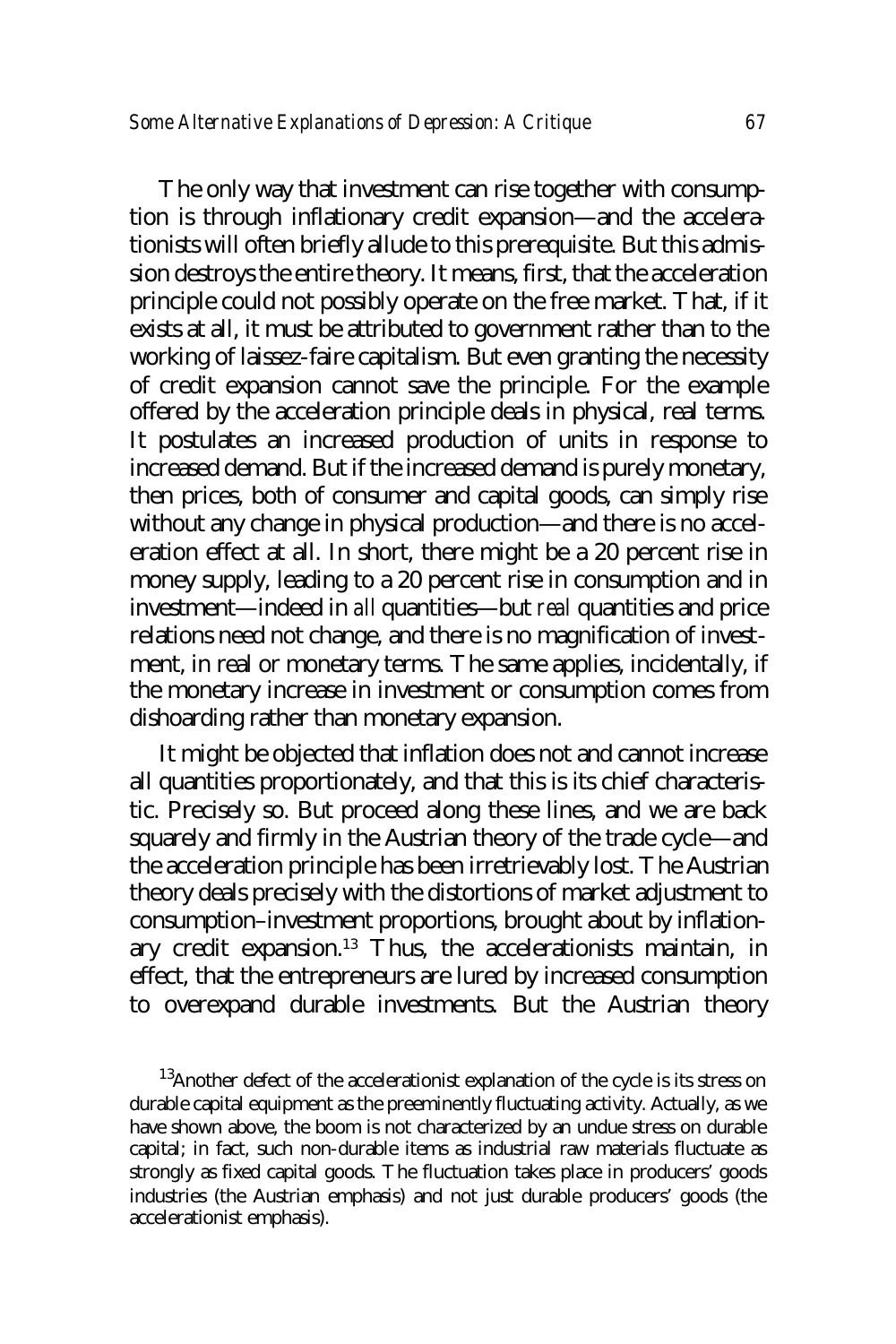demonstrates that, due to the effect of inflation on prices, even credit expansion can only cause *mal*investment, not "overinvestment." Entrepreneurs will overinvest in the higher stages, and underinvest in the lower stages, of production. Total investment is limited by the total supply of savings available, and a general increase in consumption signifies a *decrease* in saving and therefore a *decline* in total investment (and not an increase or even magnified increase, as the acceleration principle claims).<sup>14</sup> Furthermore, the Austrian theory shows that the cluster of entrepreneurial error is caused by the inflationary distortion of market interest rates.<sup>15</sup>

# **DEARTH OF "INVESTMENT OPPORTUNITIES"**

A very common tendency among economists is to attribute depression to a dearth, or "saturation," of "investment opportunities." Investment opportunities open themselves up during the boom and are exploited accordingly. After a while, however, these opportunities disappear, and hence depression succeeds the boom. The depression continues until opportunities for investment reappear. What gives rise to these alleged "opportunities"? Typical are the causal factors listed in a famous article by Professor Hansen, who attributed the depression of the 1930s to a dearth of investment opportunities caused by an insufficient rate of population growth, the lack of new resources, and inadequate technical

<sup>14</sup>See Hutt, "Coordination and the Price System," p. 109.

 $15$ The acceleration principle also claims to explain the alleged tendency of the downturn in capital goods to lead downturns in consumer goods activity. However, it could only do so, even on its own terms, under the very special—and almost never realized—assumption that the sale of consumer goods describes a sine-shaped curve over the business cycle. Other possible curves give rise to no leads at all.

On the acceleration principle, also see L. Albert Hahn, *Common Sense Economics* (New York: Abelard–Schuman, 1956), pp. 139–43; Ludwig von Mises, *Human Action* (New Haven, Conn.: Yale University Press, 1949), pp. 581–83; and Simon S. Kuznets, "Relation Between Capital Goods and Finished Products in the Business Cycle," in *Economic Essays in Honor of Wesley C. Mitchell* (New York: Columbia University Press, 1935), pp. 209–67.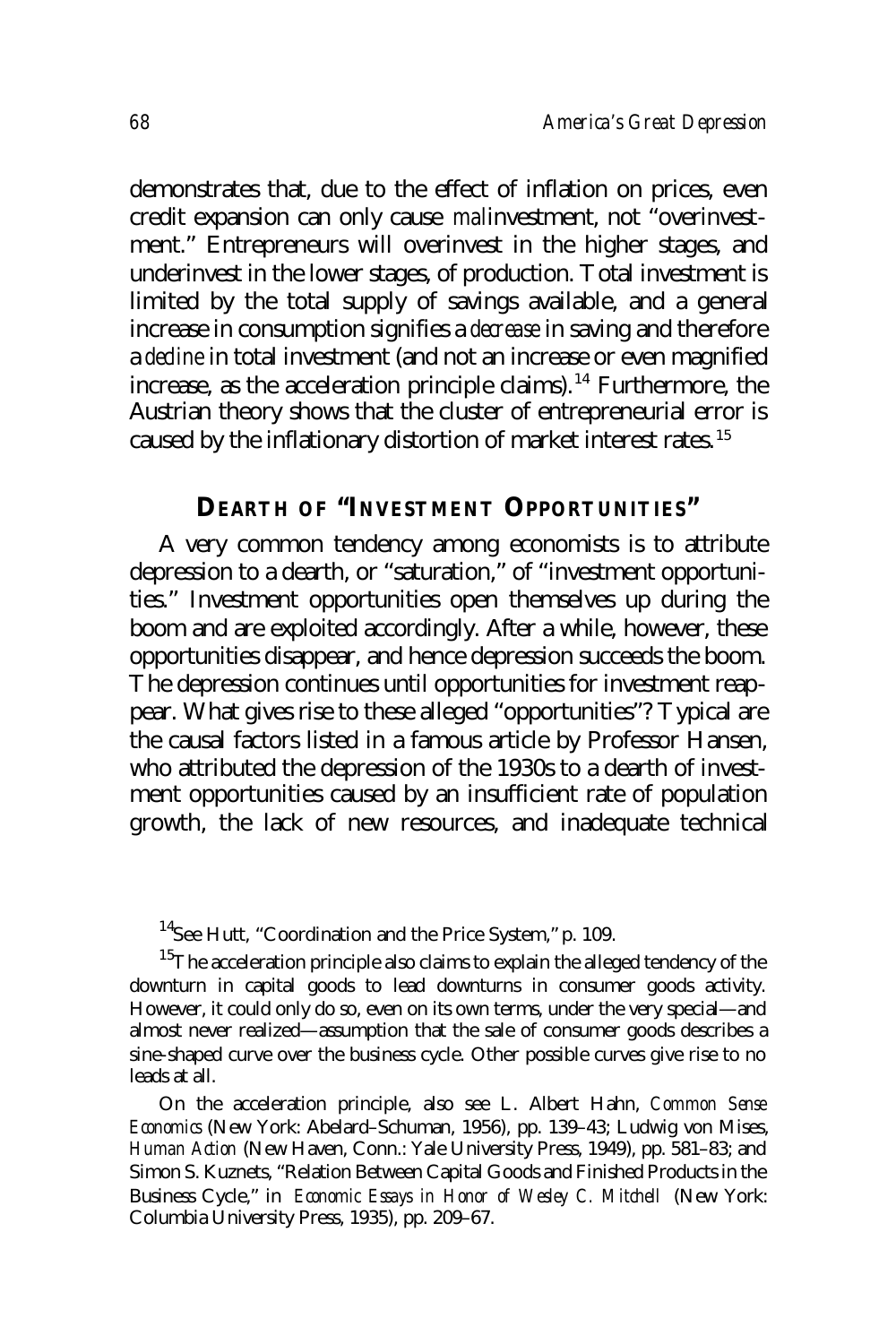innovation.<sup>16</sup> The importance of this doctrine goes far beyond Hansen's "stagnation" theory—that these factors would behave in the future so as to cause a permanent tendency toward depression. For the "refuters" of the stagnation theory tacitly accepted Hansen's causal theory and simply argued empirically that these factors would be stronger than Hansen had believed.<sup>17</sup> Rarely have the causal connections themselves been challenged. The doctrine has been widely assumed without being carefully supported.

Whence come these causal categories? A close look will show their derivation from the equilibrium conditions of the Walrasian system which assumes a constant and evenly rotating economy, with tastes, technological knowledge, and resources considered given. Changes can only occur if one or more of these givens change. If new net investment is considered the key to depression or prosperity, then, knowing that new investment is zero in equilibrium (i.e., there is only enough investment to replace and maintain capital), it is easy to conclude that only changes in the ultimate givens can lead to new investment. Population and natural resources both fall under the Walrasian "resource" category. Hansen's important omission, of course, is *tastes*. The omission of tastes is enough to shatter the entire scheme. For it is *time preferences* (the "tastes" of the society for present *vis-à-vis* future consumption) that determines the amount that individuals will save and invest. Omitting time preferences leaves out the essential determinant of saving and investment.

New natural resources, a relatively unimportant item, is rarely stressed. We used to hear about the baleful effects on the "closing of the frontier" of open land, but this frontier closed long before the 1930s with no ill effects.<sup>18</sup> Actually, physical space by itself provides

 $18$ Curiously, these same worriers did not call upon the federal government to abandon its conservation policies, which led it to close millions of acres of public

<sup>&</sup>lt;sup>16</sup>Alvin H. Hansen, "Economic Progress and Declining Population Growth," in *Readings in Business Cycle Theory* (Philadelphia: Blakiston, 1944), pp. 366–84.

<sup>17</sup>For an example, see George Terborgh, *The Bogey of Economic Maturity* (Chicago: Machinery and Allied Products Institute, 1945).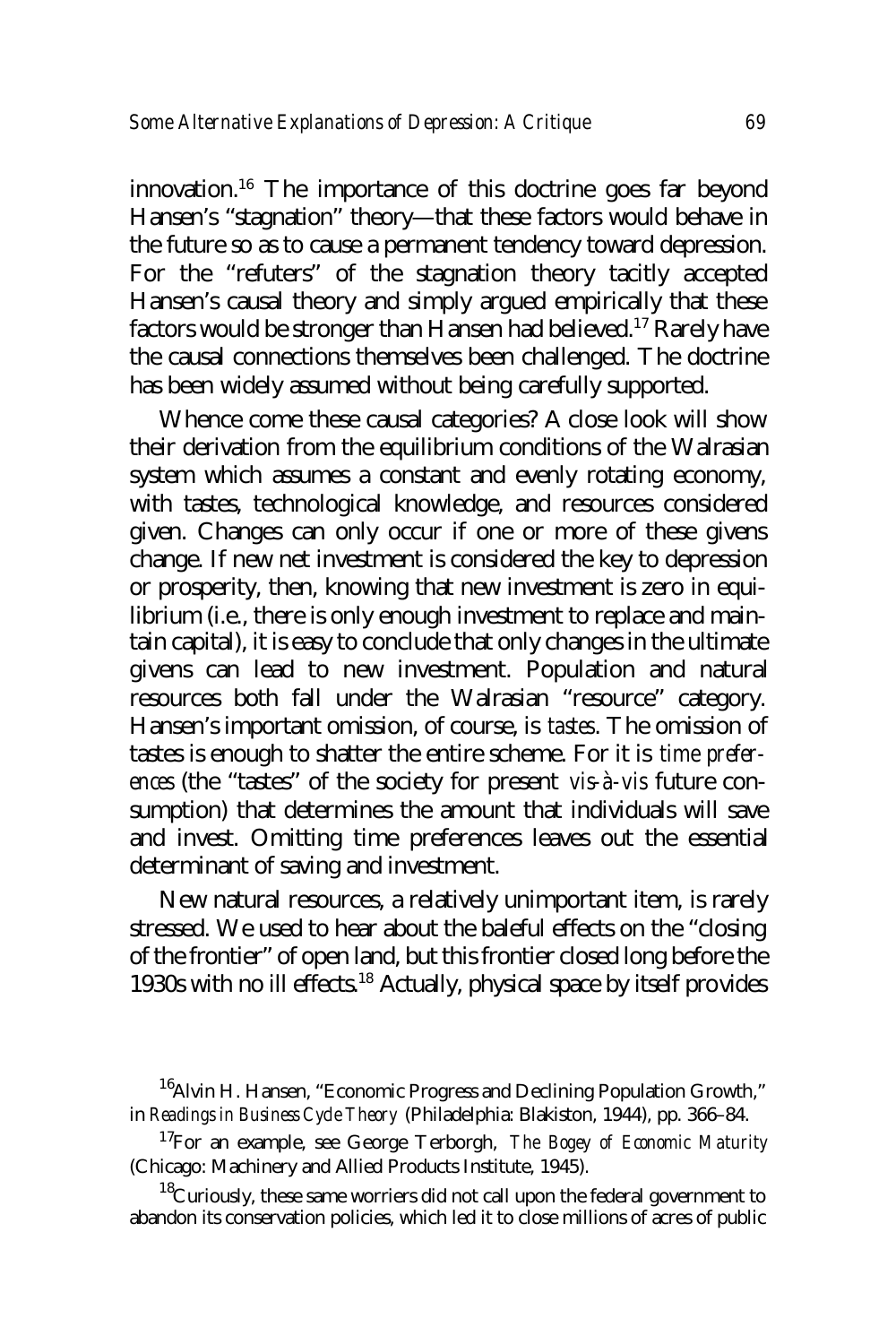no assurance of profitable investment opportunities. Population growth is often considered an important factor making for prosperity or depression, but it is difficult to see why. If population is below the optimum (maximum real income per capita), its further growth permits investment to increase productivity by extending the division of labor. But this can only be done through greater investment. There is no way, however, that population growth can stimulate *investment*, and this is the issue at hand. One thesis holds that increased population growth stimulates demand for residential construction. But demand stems from purchasing power, which in turn stems ultimately from production, and an increase in babies may run up against inability to produce enough goods to demand the new houses effectively. But even if more construction is demanded, this will simply reduce consumption demand in other areas of the economy. If total consumption *increases* due to population growth (and there is no particular reason why it should), it will cause a *decline* in saved and invested funds rather than the reverse.

Technology is perhaps the most emphatically stressed of these alleged causal factors. Schumpeter's cycle theory has led many economists to stress the importance of technological innovation, particularly in great new industries; and thus we hear about the Railroad Boom or the Automobile Boom. Some great technological innovation is made, a field for investment opens up, and a boom is at hand. Full exploitation of this field finally exhausts the boom, and depression sets in. The fallacy involved here is neglect of the fact that technology, while vitally important, is only *indirectly*, and not directly, involved in an investment. At this point, we see again why the conditions of Misesian rather than Walrasian equilibrium should have been employed. Austrian theory teaches us that investment is always *less* than the maximum amount that could possibly exploit existing technology. Therefore, the "state of technical knowledge" is not really a limiting condition to investment. We can see the truth of this by simply looking about us; in every field, in every possible line of investment, there are always *some* firms

domain permanently. Nowadays, outer space will presumably provide "frontier" enough.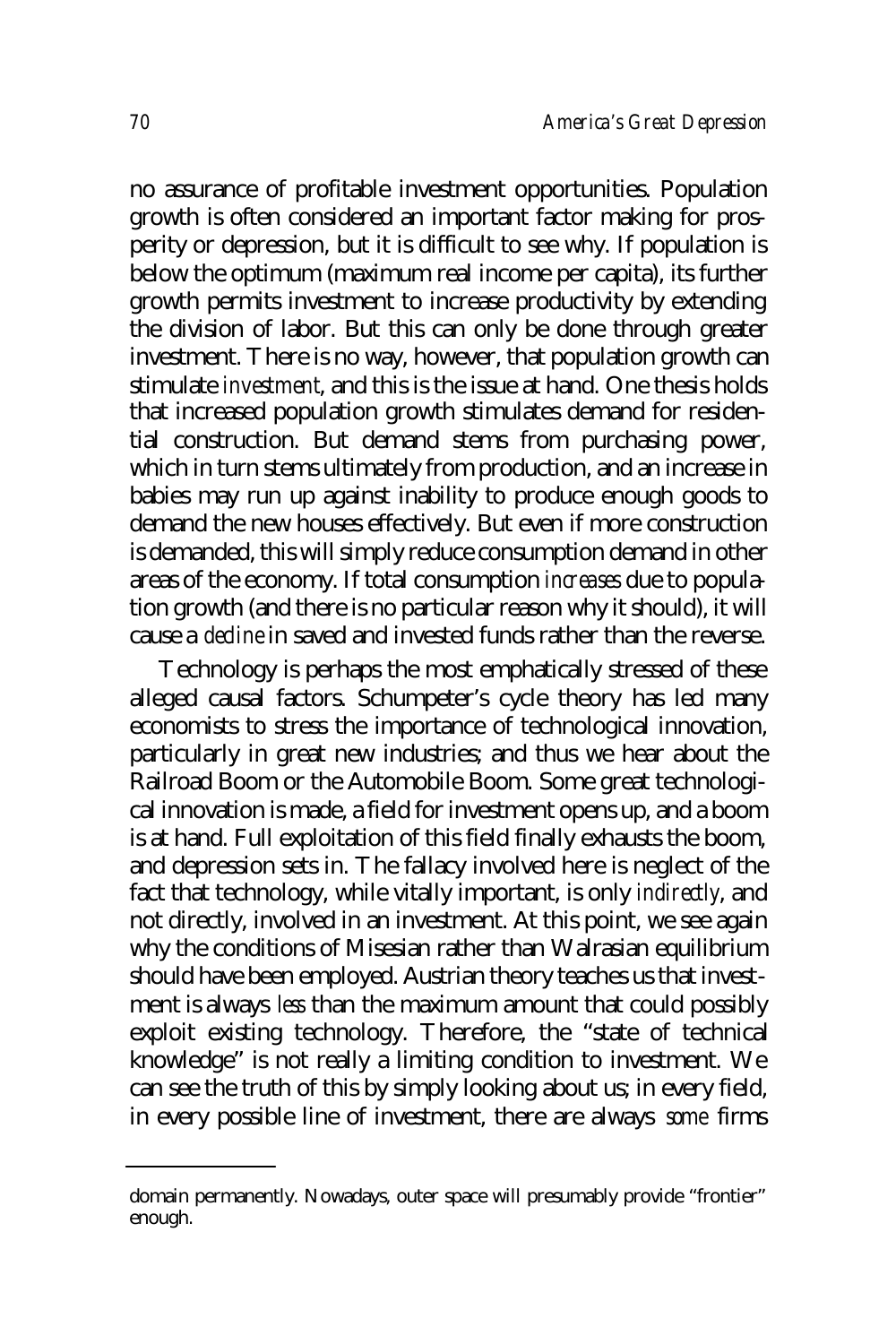which are *not* using the latest possible equipment, which are still using older methods. This fact indicates that there is a narrower limit on investment than technological knowledge. The backward countries may send engineers aplenty to absorb "American knowhow," but this will not bring to these countries the great amount of investment needed to raise their standard of living appreciably. What they need, in short, is *saving*: this is the factor limiting investment.<sup>19</sup> And saving, in turn, is limited by time preference: the preference for present over future consumption. Investment always takes place by a lengthening of the processes of production, since the shorter productive processes are the first to be developed. The longer processes remaining untapped are more productive, but they are not exploited because of the limitations of time-preference. There is, for example, no investment in better and new machines because not enough saving is available.

Even if all existing technology were exploited, there would *still* be unlimited opportunities for investment, since there would still not be satiation of wants. Even if better steel mills and factories could not be built, *more* of them could always be built, to produce more of the presently produced consumer goods. New technology improves productivity, but is not essential for creating investment opportunities; these *always* exist, and are only limited by time preferences and available saving. The more saving, the more investment there will be to satisfy those desires not now fulfilled.

Just as in the case of the acceleration principle, the fallacy of the "investment opportunity" approach is revealed by its complete neglect of the price system. Once again, price and cost have disappeared. Actually, the trouble in a depression comes from *costs* being greater than the *prices* obtained from sale of capital goods; with costs greater than selling prices, businessmen are naturally reluctant to invest in losing concerns. The problem, then, is the rigidity of costs. In a free market, prices determine costs and not *vice versa*, so that reduced final prices will also lower the prices of productive

<sup>19</sup>*Saving,* not monetary expansion. A backward country, for example, could not industrialize itself by issuing unlimited quantities of paper money or bank deposits. That could only bring on runaway inflation.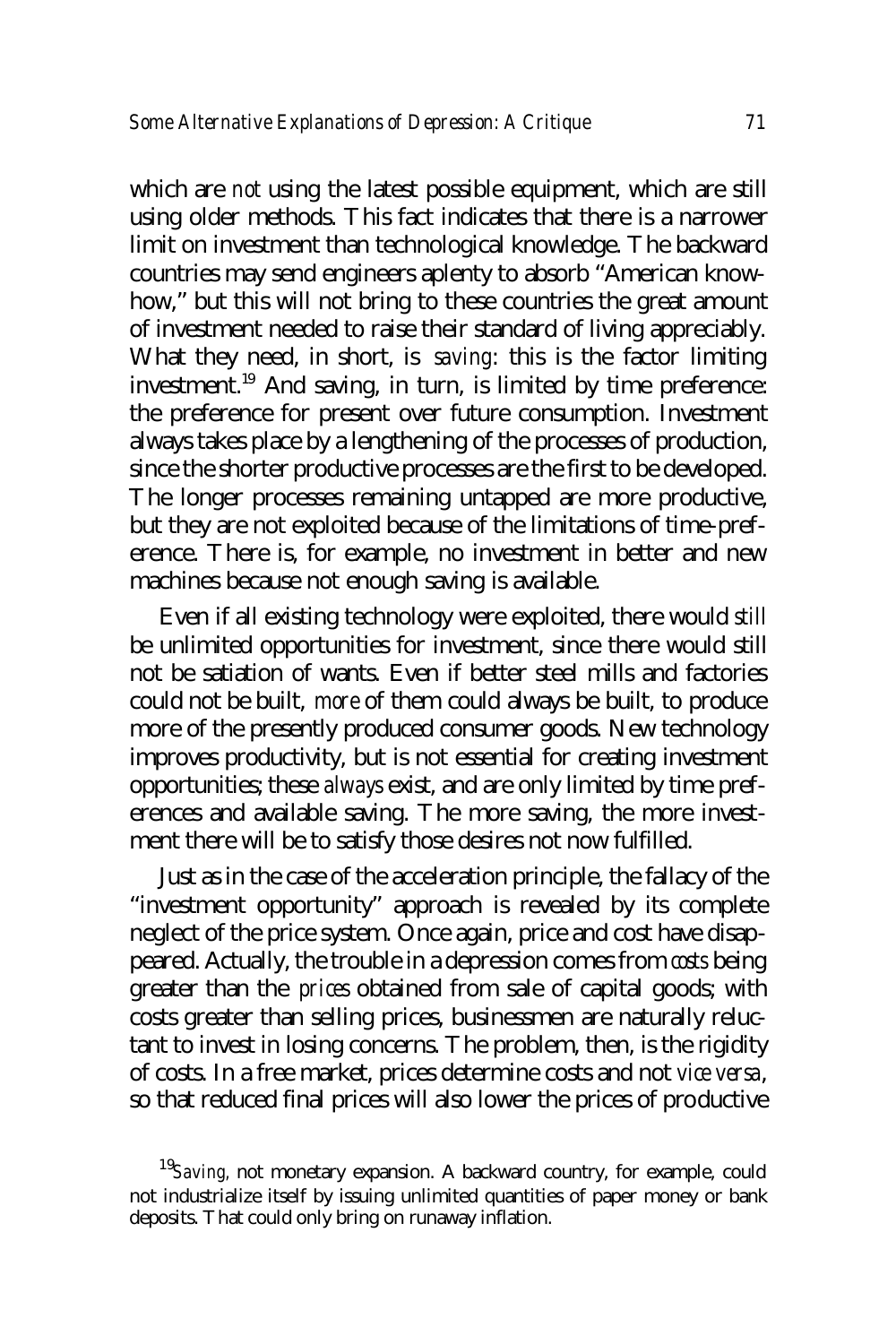factors—thereby lowering the costs of production. The failure of "investment opportunity" in the crisis stems from the overbidding of costs in the boom, now revealed in the crisis to be too high relative to selling prices. This erroneous overbidding was generated by the inflationary credit expansion of the boom period. The way to retrieve investment opportunities in a depression, then, is to permit costs—factor prices—to fall rapidly, thus reestablishing profitable price-differentials, particularly in the capital goods industries. In short, wage rates, which constitute the great bulk of factor costs, should fall freely and rapidly to restore investment opportunities. This is equivalent to the reestablishment of higher price-differentials—higher natural interest rates—on the market. Thus, the Austrian approach explains the problem of investment opportunities, and other theories are fallacious or irrelevant.

Equally irrelevant is all discussion in terms of specific industries —an approach very similar to the technological opportunity doctrine. Often it is maintained that a certain industry—say construction or autos—was particularly prosperous in the boom, and that the depression occurred because of depressed conditions in that particular industry. This, however, confuses simple specific business *fluctuations* with general business *cycles*. Declines in one or several industries are offset by expansion in others, as demand shifts from one field to another. Therefore, attention to particular industries can *never* explain booms or depressions in general business especially in a multi-industry country like the United States.<sup>20</sup> It is, for example, irrelevant whether or not the construction industry experiences a "long cycle" of twenty-odd years.

## **SCHUMPETER 'S BUSINESS CYCLE THEORY**

Joseph Schumpeter's cycle theory is notable for being the only doctrine, apart from the Austrian, to be grounded on, and integrated

<sup>&</sup>lt;sup>20</sup>The economic fortunes of a small country producing one product for the market will of course be dominated by the course of events in that industry.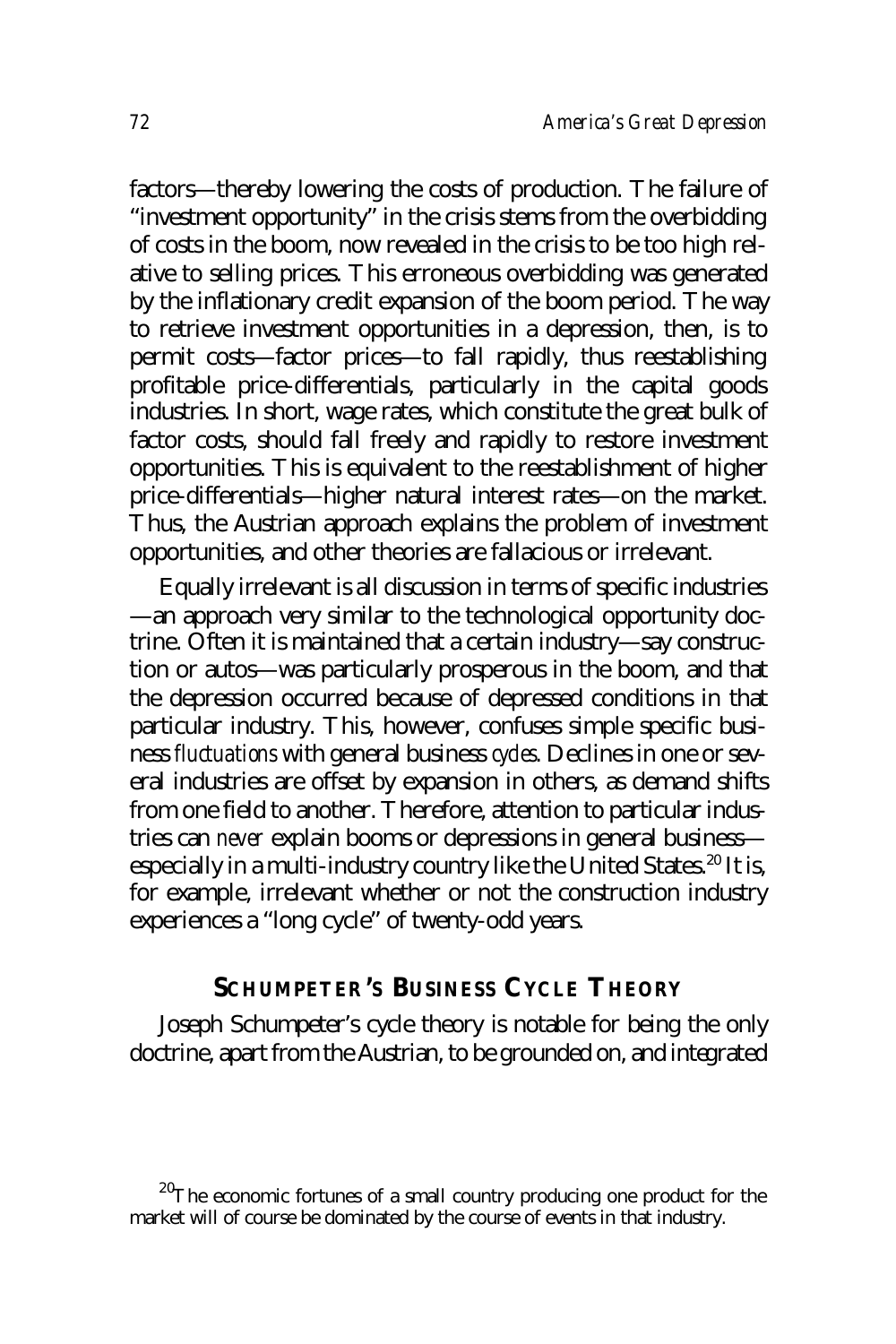with, general economic theory.<sup>21</sup> Unfortunately, it was grounded on Walrasian, rather than Austrian, general economics, and was thus doomed from the start. The unique Schumpeterian element in discussing equilibrium is his postulate of a zero rate of interest. Schumpeter, like Hansen, discards consumer tastes as an active element and also dispenses with new resources. With time preference ignored, interest rate becomes zero in equilibrium, and its positive value in the real world becomes solely a reflection of positive profits, which in turn are due to the only possible element of change remaining: technological innovations. These innovations are financed, Schumpeter maintains, by bank credit expansion, and thus Schumpeter at least concedes the vital link of bank credit expansion in generating the boom and depression, although he pays it little actual attention. Innovations cluster in some specific industry, and this generates the boom. The boom ends as the innovatory investments exhaust themselves, and their resulting increased output pours forth on the market to disrupt the older firms and industries. The ending of the cluster, accompanied by the sudden difficulties faced by the old firms, and a generally increased risk of failure, bring about the depression, which ends as the old and new firms finally adapt themselves to the new situation.

There are several fallacies in this approach:

1. There is no explanation offered on the lack of accurate forecasting by both the old and new firms. Why were not the difficulties expected and discounted?<sup>22</sup>

<sup>21</sup>Schumpeter's pure theory was presented in his famous *Theory of Economic Development* (Cambridge, Mass.: Harvard University Press, 1934), first published in 1911. It later appeared as the "first approximation" in an elaborated approach that really amounted to a confession of failure, and which introduced an abundance of new fallacies into the argument. The later version constituted his *Business Cycles,* 2 vols. (New York: McGraw–Hill, 1939).

 $22$ To be sure, the Schumpeterian "Pure Model" explicitly postulates perfect knowledge and therefore absence of error by entrepreneurs. But this is a flagrantly self-contradictory assumption within Schumpeter's own model, since the very *reason* for depression in the Pure Model is the fact that risks increase, old firms are suddenly driven to the wall, etc., and no one innovates again until the situation clears.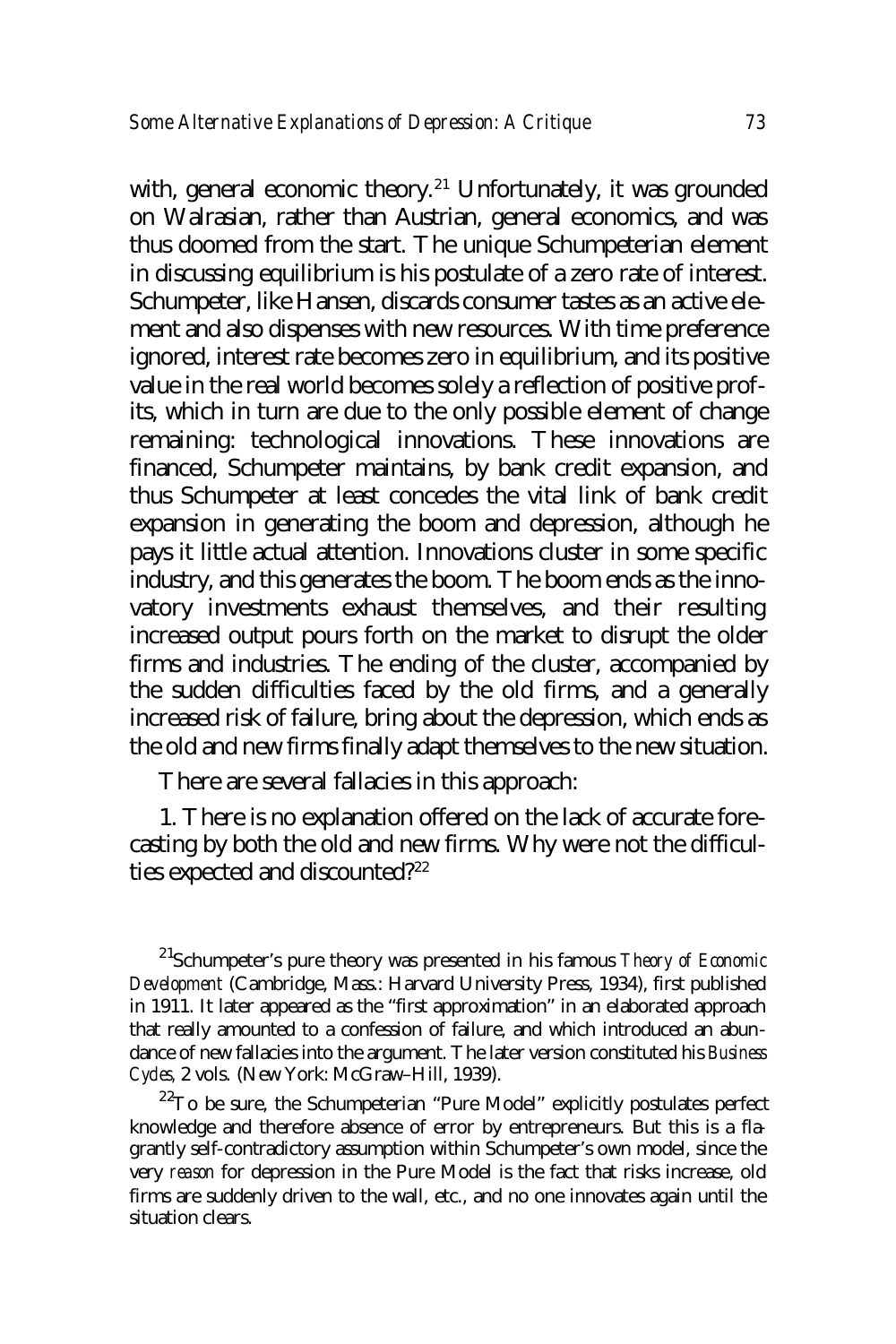2. In reality, it may take a long time for a cluster of innovations in a new industry to develop, and yet it may take a relatively short time for the output of that industry to increase as a result of the innovations. Yet the theory must assume that output increases after the cluster has done its work; otherwise, there is no boom nor bust.

3. As we have seen above, time preferences and interest are ignored, and also ignored is the fact that saving and not technology is the factor limiting investment.<sup>23</sup> Hence, investment financed by bank credit need not be directed into innovations, but can also finance greater investment in already known processes.

4. The theory postulates a periodic cluster of innovations in the boom periods. But there is no reasoning advanced to account for such an odd cluster. On the contrary, innovations, technological advance, take place continually, and in most, not just a few, firms. A cluster of innovations implies, furthermore, a *periodic cluster of entrepreneurial ability*, and this assumption is clearly unwarranted. And insofar as innovation is a regular business procedure of research and development, rents from innovations will accrue to the research and development departments of firms, rather than as entrepreneurial profits. $24$ 

5. Schumpeter's view of entrepreneurship—usually acclaimed as his greatest contribution—is extremely narrow and one-sided. He sees entrepreneurship as solely the making of innovations, setting up new firms to innovate, etc. Actually, entrepreneurs are continually at work, *always adjusting* to uncertain future demand and supply conditions, including the effects of innovations. $25$ 

<sup>23</sup>Schumpeter wisely saw that voluntary savings could only cause simple economic growth and could not give rise to business cycles.

<sup>25</sup>This refutes Clemence and Doody's defense of Schumpeter against Kuznets's criticism that the cluster of innovations assumes a cluster of entrepreneurial ability. Clemence and Doody identified such ability solely with the making of innovations and the setting up of new firms. See Richard V. Clemence and Francis S. Doody, *The Schumpeterian System* (Cambridge, Mass.: Addison Wesley

<sup>&</sup>lt;sup>24</sup>See Carolyn Shaw Solo, "Innovation in the Capitalist Process: A Critique of the Schumpeterian Theory," *Quarterly Journal of Economics* (August, 1951): 417–28.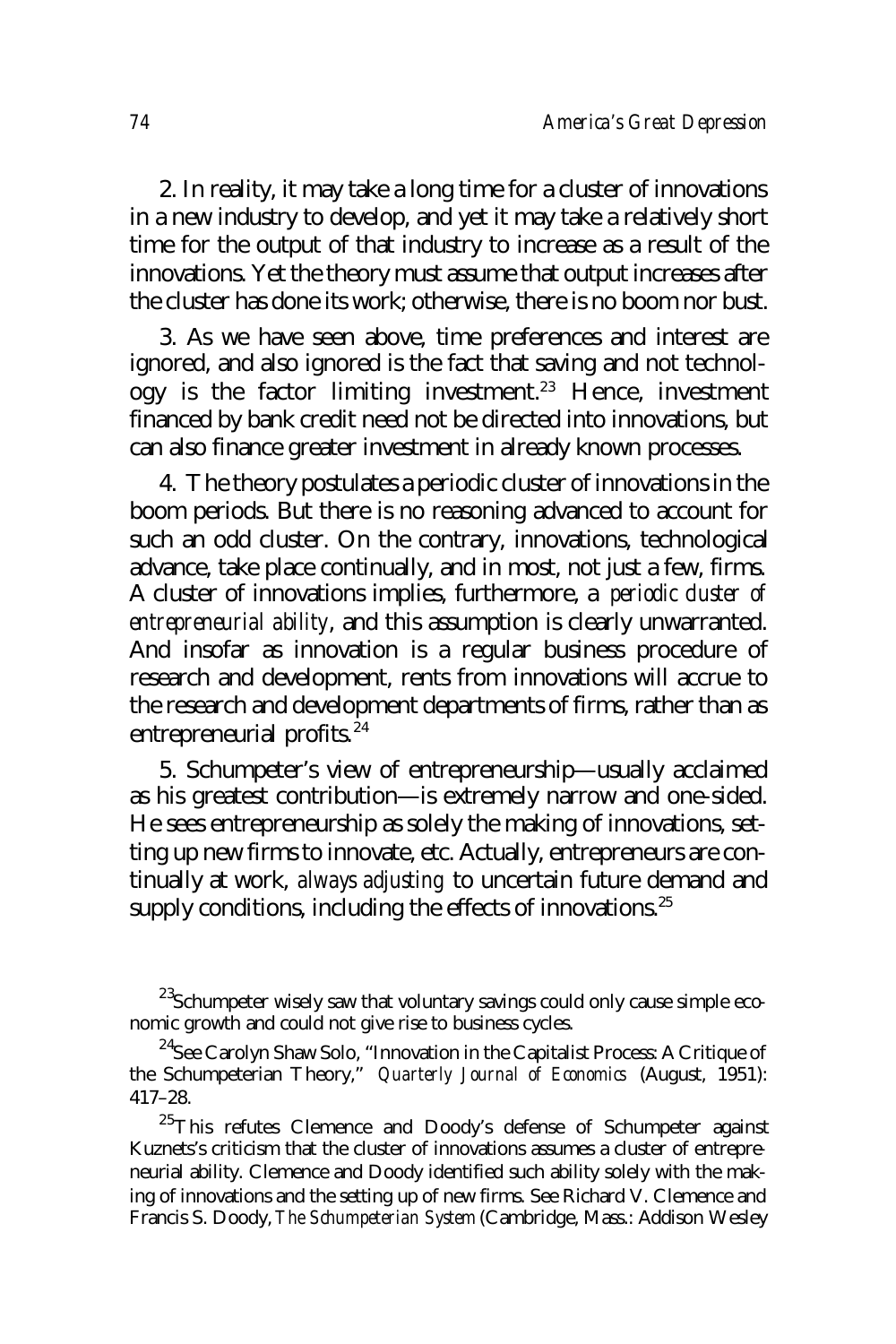In his later version, Schumpeter recognized that different specific innovations generating cycles would have different "periods of gestation" for exploiting their opportunities until new output had increased to its fullest extent. Hence, he modified his theory by postulating an economy of *three* separate, and interacting, cycles: roughly one of about three years, one of nine years, and one of 55 years. But the postulate of multi-cycles breaks down any theory of a general business cycle. All economic processes interact on the market, and all processes mesh together. A cycle takes place over the entire economy, the boom and depression each being *general*. The price system integrates and interrelates all activities, and there is neither warrant nor relevance for assuming hermeticallysealed "cycles," each running concurrently and adding to each other to form some resultant of business activity. The multi-cycle scheme, then, is a complete retreat from the original Schumpeterian model, and itself adds grievous fallacies to the original. $26$ 

## **QUALITATIVE CREDIT DOCTRINES**

Of the theories discussed so far, only the Austrian or Misesian sees anything wrong in the boom. The other theories hail the boom, and see the depression as an unpleasant reversal of previous prosperity. The Austrian and Schumpeterian doctrines see the depression as the inevitable result of processes launched in the boom. But while Schumpeter considers "secondary wave" deflation unfortunate and unsettling, he sees the boom–bust of his pure model as the necessary price to be paid for capitalist economic development. Only the Austrian theory, therefore, holds the inflationary boom to be wholly unfortunate and sees the full depression

Press, 1950), pp. 52ff; Simon S. Kuznets, "Schumpeter's Business Cycles*," American Economic Review* (June, 1940): 262–63.

 $26$ Schumpeter also discusses a "secondary wave" superimposed on his pure model. This wave takes into account general inflation, price speculation, etc., but there is nothing particularly Schumpeterian about this discussion, and if we discard both the pure model and the multicycle approach, the Schumpeterian theory is finished.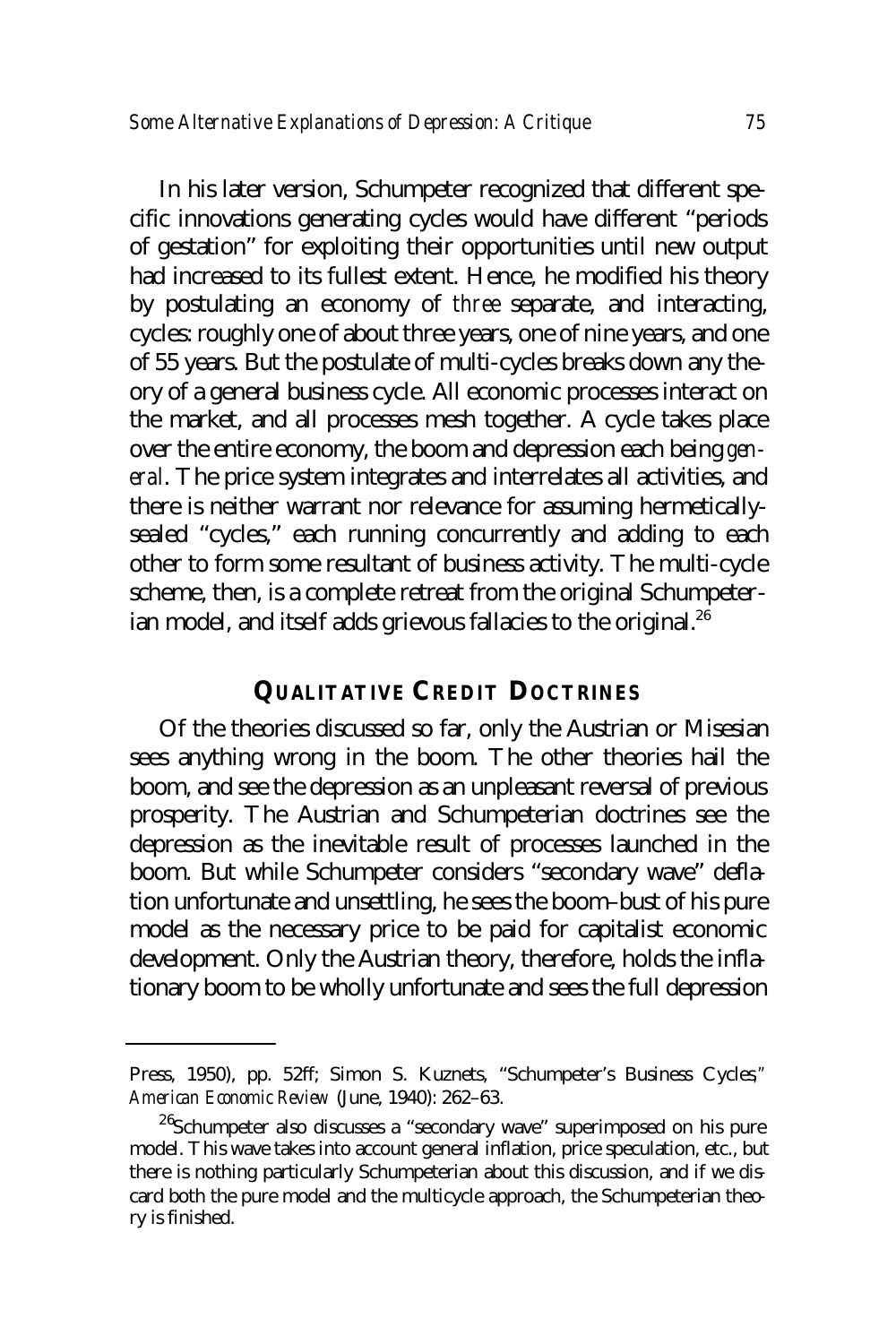as necessary to eliminate distortions introduced by the boom. Various "qualitative credit" schools, however, also see the depression as inevitably generated by an inflationary boom. They agree with the Austrians, therefore, that booms should be prevented before they begin, and that the liquidation process of depression should be allowed to proceed unhampered. They differ considerably, however, on the causal analysis, and the specific ways that the boom and depression can be prevented.

The most venerable wing of qualitative credit theory is the old Banking School doctrine, prominent in the nineteenth century and indeed until the 1930s. This is the old-fashioned "sound banking" tradition, prominent in older money-and-banking textbooks, and spearheaded during the 1920s by two eminent economists: Dr. Benjamin M. Anderson of the Chase National Bank, and Dr. H. Parker Willis of the Columbia University Department of Banking, and editor of the *Journal of Commerce*. This school of thought, now very much in decline, holds that bank credit expansion only generates inflation when directed into the wrong lines, i.e., in assets other than self-liquidating short-term credit matched by "real goods," loaned to borrowers of impeccable credit standing. Bank credit expansion in such assets is held not to be inflationary, since it is then allegedly responsive solely to the legitimate "needs of business," the money supply rising with increased production, and falling again as goods are sold. All other types of loans—whether in long-term credit, real estate, stock market, or to shaky borrowers—are considered inflationary, and create a boom–bust situation, the depression being necessary to liquidate the wasteful inflation of the boom. Since the bank loans of the 1920s were extended largely in assets considered unsound by the Banking School, these theorists joined the "Austrians" in opposing the bank credit inflation of the 1920s, and in warning of impending depression.

The emphasis of the Banking School, however, is invalid. The important aspect of bank credit expansion is the *quantity* of new money thrown into business lending, and not at all the *type* of business loans that are made. Short-term, "self-liquidating" loans are just as inflationary as long-term loans. Credit needs of business, on the other hand, can be financed by borrowing from voluntary savings;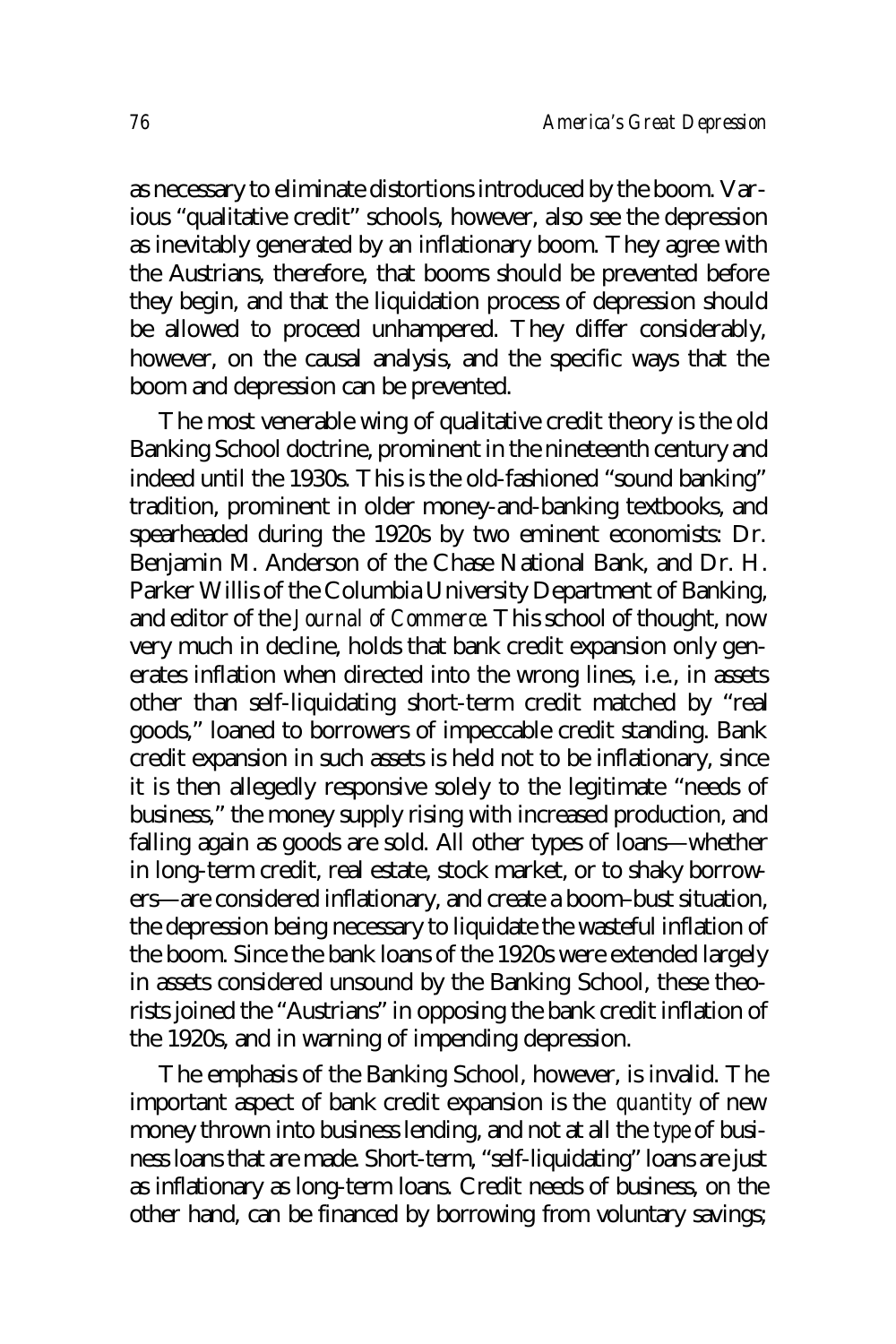there is no good reason why short-term loans in particular should be financed by bank inflation. Banks do not simply passively await business firms demanding loans; these very demands vary inversely to the rate of interest that the banks charge. The crucial point is the injection of new money into business firms; regardless of the type of business loan made, this money will then seep into the economy, with the effects described in the Austrian analysis. The irrelevance of the *type* of loan may be seen from the fact that business firms, if they wish to finance long-term investment, can finance it *indirectly* from the banks just as effectively as from direct loans. A firm may simply cease using its own funds for financing short-term inventory, and instead borrow the funds from the banks. The funds released by this borrowing can then be used to make long-term investments. It is impossible for banks to prevent their funds being used indirectly in this manner. All credit is interrelated on the market, and there is no way that the various types of credit can be hermetically sealed from each other.<sup>27</sup> And even if there were, it would make no economic sense to do so.

In short, the "self-liquidating" loan is just as inflationary as any other type of loan, and the only merit of this theory is the indirect one of quantitatively limiting the lending of banks that cannot find as many such loans as they would like. This loan does not even have the merit of speedier retirement, since short-term loans can and are renewed or reloaned elsewhere, thus perpetuating the loan for as long a time as any "long-term" loan. This emphasis of the Banking School weakened its salutary effect in the 1920s, for it served to aggravate the general over-emphasis on *types* of loans—in

 $27$ Thus, during the late 1920s, when banks, influenced by qualitative credit doctrines, tried to shut off the flow of credit to the stock market specifically, the market was able to borrow from the swollen funds of non-bankers, funds swollen by years of bank credit inflation.

On the fallacies of the qualitative credit theorists, and of their views on the stock market, see the excellent study by Fritz Machlup, who at that time was a leading Austrian School theorist, *The Stock Market, Credit and Capital Formation* (New York: Macmillan, 1940).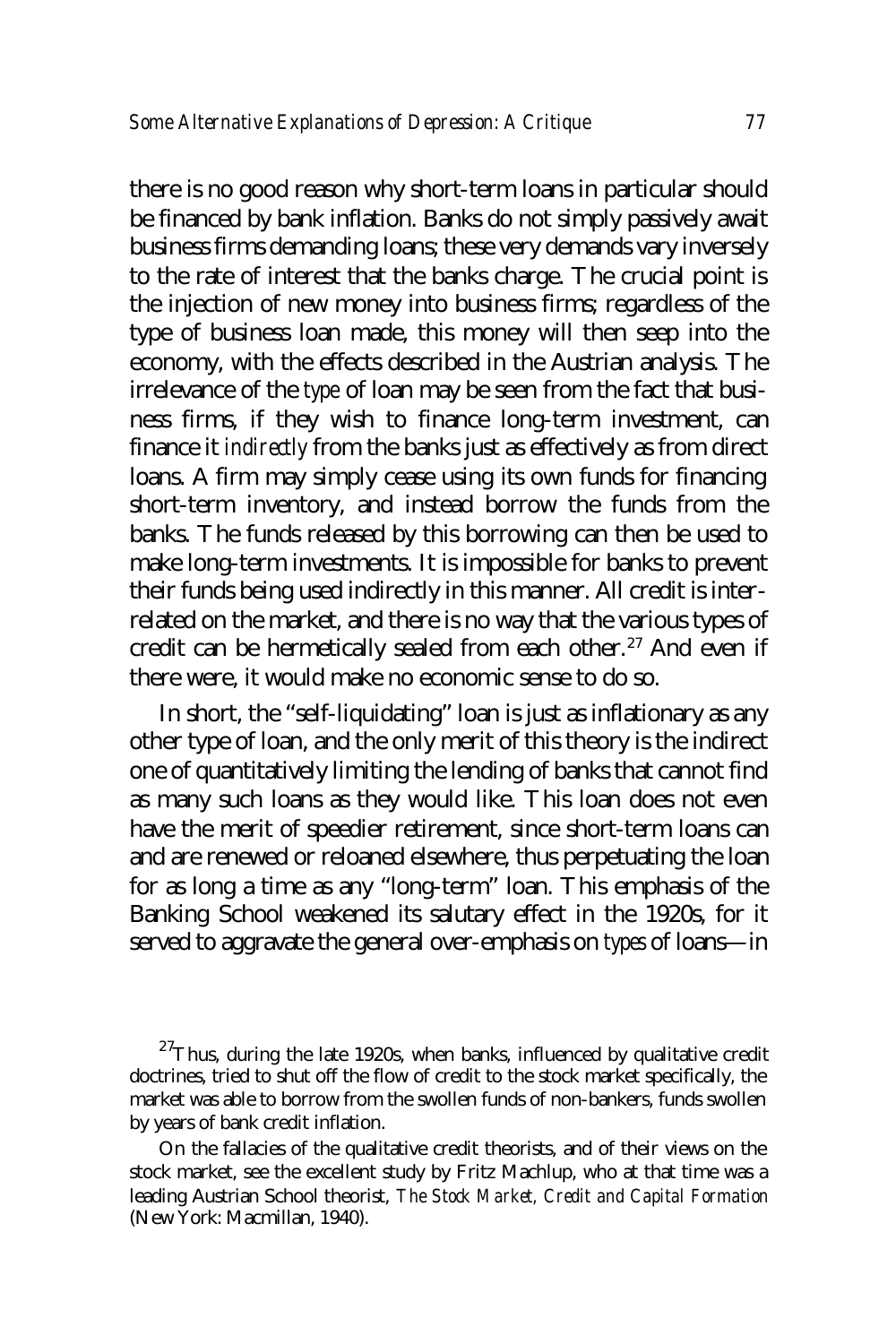particular the stock market—as against the quantity of money outstanding.

More dangerous than the Banking School in this qualitative emphasis are those observers who pick out some type of credit as being particularly grievous. Whereas the Banking School opposed a quantitative inflation that went into any but stringently self-liquidating assets, other observers care not at all about quantity, but only about some particular type of asset—e.g., real estate or the stock market. The stock market was a particular whipping boy in the 1920s and many theorists called for restriction on stock loans in contrast to "legitimate" business loans. A popular theory accused the stock market of "absorbing" capital credit that would otherwise have gone to "legitimate" industrial or farm needs. "Wall Street" had been a popular scapegoat since the days of the Populists, and since Thorstein Veblen had legitimated a fallacious distinction between "finance" and "industry."

The "absorption of capital" argument is now in decline, but there are still many economists who single out the stock market for attack. Clearly, the stock market is a channel for investing in industry. If A buys a new security issue, then the funds are directly invested; if he buys an old share, then (1) the increased price of stock will encourage the firm to float further stock issues, and (2) the funds will then be transferred to the seller B, who in turn will consume or directly invest the funds. If the money is directly invested by B, then once again the stock market has channelled savings into investment. If B consumes the money, then his consumption or dissaving just offsets A's saving, and no aggregate net saving has occurred.

Much concern was expressed in the 1920s over brokers' loans, and the increased quantity of loans to brokers was taken as proof of credit absorption in the stock market. But a broker only *needs* a loan when his client calls on him for cash after selling his stock; otherwise, the broker will keep an open book account with no need for cash. But when the client needs cash he sells his stock and gets out of the market. Hence, the higher the volume of brokers' loans from banks, the greater the degree that funds are *leaving* the stock market rather than entering it. In the 1920s, the high volume of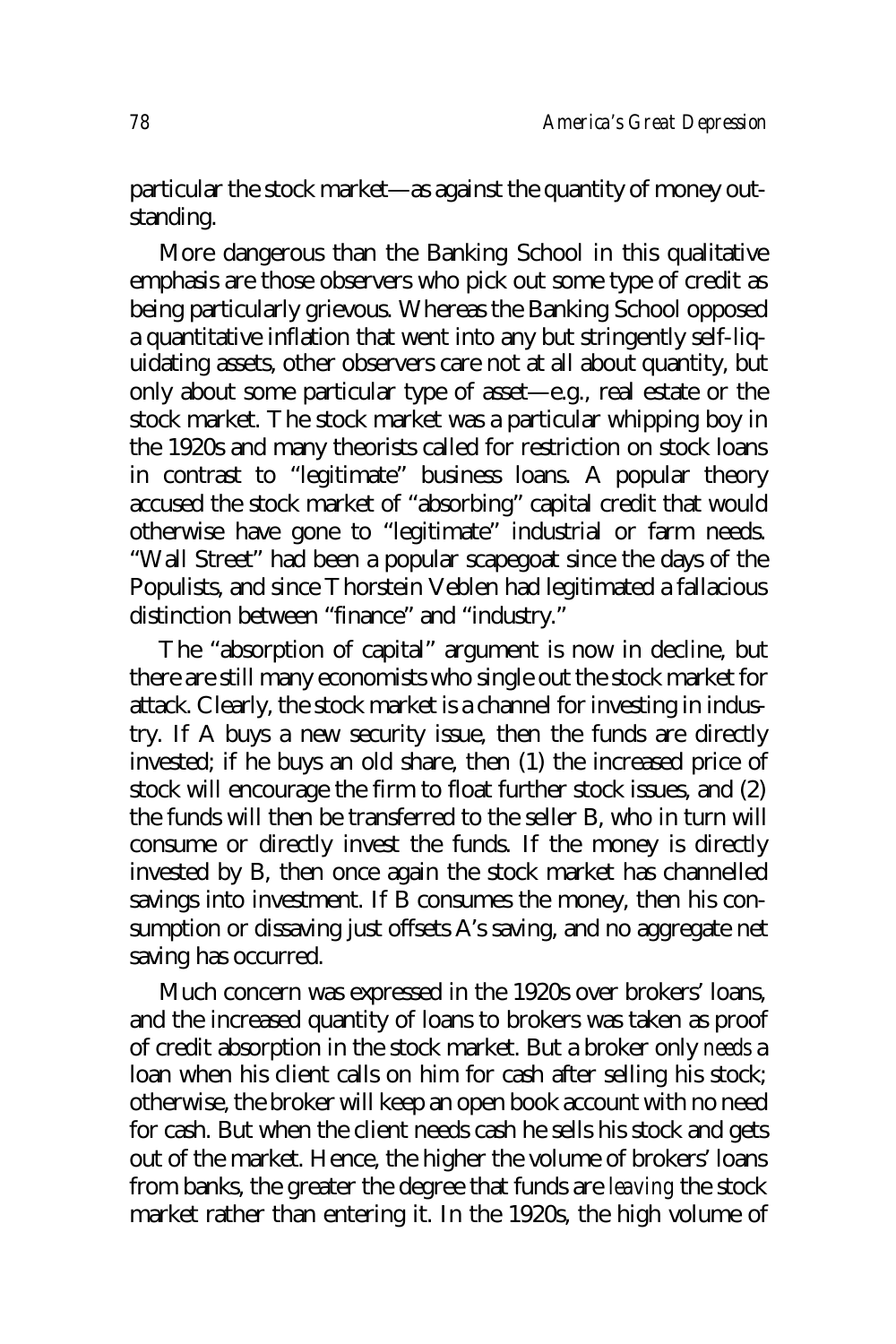brokers' loans indicated the great degree to which industry was using the stock market as a channel to acquire saved funds for investment.<sup>28</sup>

The often marked fluctuations of the stock market in a boom and depression should not be surprising. We have seen the Austrian analysis demonstrate that greater fluctuations will occur in the capital goods industries. Stocks, however, are *units of title to masses of capital goods*. Just as capital goods' prices tend to rise in a boom, so will the prices of titles of ownership to masses of capital.<sup>29</sup> The fall in the interest rate due to credit expansion raises the capital value of stocks, and this increase is reinforced both by the actual and the prospective rise in business earnings. The discounting of higher prospective earnings in the boom will naturally tend to raise stock prices further than most other prices. The stock market, therefore, is not really an independent element, separate from or actually disturbing, the industrial system. On the contrary, the stock market tends to reflect the "real" developments in the business world. Those stock market traders who protested during the late 1920s that their boom simply reflected their "investment in America" did not deserve the bitter comments of later critics; their error was the universal one of believing that the boom of the 1920s was natural and perpetual, and not an artificially-induced prelude to disaster. This mistake was hardly unique to the stock market.

Another favorite whipping-boy during recent booms has been *installment credit to consumers.* It has been charged that installment loans to consumers are somehow uniquely inflationary and unsound. Yet, the reverse is true. Installment credit is no more inflationary than any other loan, and it does far less harm than business loans (including the supposedly "sound" ones) because it

<sup>28</sup>On all this, see Machlup, *The Stock Market, Credit, and Capital Formation.* An individual broker might borrow in order to pay another broker, but in the aggregate, inter-broker transactions cancel out and total brokers' loans reflect only broker-customer relations.

<sup>29</sup>Real estate values will often behave similarly, real estate conveying units of title of capital in land.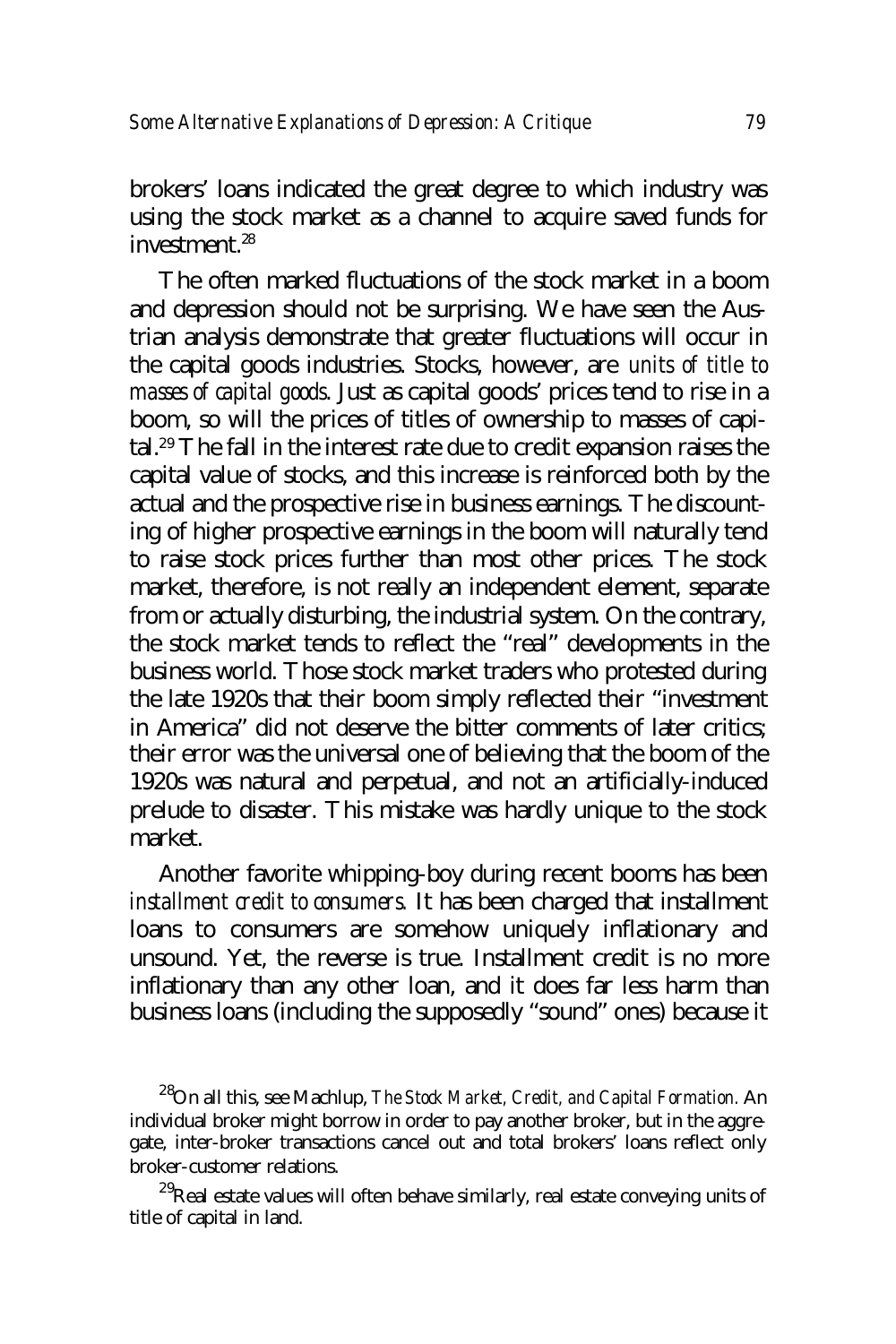does not lead to the boom–bust cycle. The Mises analysis of the business cycle traces causation back to inflationary expansion of credit *to business* on the loan market. It is the expansion of credit to business that overstimulates investment in the higher orders, misleads business about the amount of savings available, etc. But loans to consumers *qua* consumers have no ill effects. Since they stimulate consumption rather than business spending, they do not set a boom–bust cycle into motion. There is less to worry about in such loans, strangely enough, than in any other.

#### **OVEROPTIMISM AND OVERPESSIMISM**

Another popular theory attributes business cycles to alternating psychological waves of "overoptimism" and "overpessimism." This view neglects the fact that the market is geared to reward correct forecasting and penalize poor forecasting. Entrepreneurs do not have to rely on their own psychology; they can always refer their actions to the objective tests of profit and loss. Profits indicate that their decisions have borne out well; losses indicate that they have made grave mistakes. These objective market tests check any psychological errors that may be made. Furthermore, the successful entrepreneurs on the market will be precisely those, over the years, who are best equipped to make correct forecasts and use good judgment in analyzing market conditions. Under these conditions, it is absurd to suppose that the entire mass of entrepreneurs will make such errors, *unless* objective facts of the market are distorted over a considerable period of time. Such distortion will hobble the objective "signals" of the market and mislead the great bulk of entrepreneurs. This is the distortion explained by Mises's theory of the cycle. The prevailing optimism is not the cause of the boom; it is the reflection of events that seem to offer boundless prosperity. There is, furthermore, no reason for general overoptimism to shift suddenly to overpessimism; in fact, as Schumpeter has pointed out (and this was certainly true after 1929) businessmen usually persist in dogged and unwarranted optimism for quite a while after a depression breaks out.<sup>30</sup> Business psychology is, therefore, derivative

<sup>30</sup>See Schumpeter, *Business Cycles,* vol. 1, chap. 4.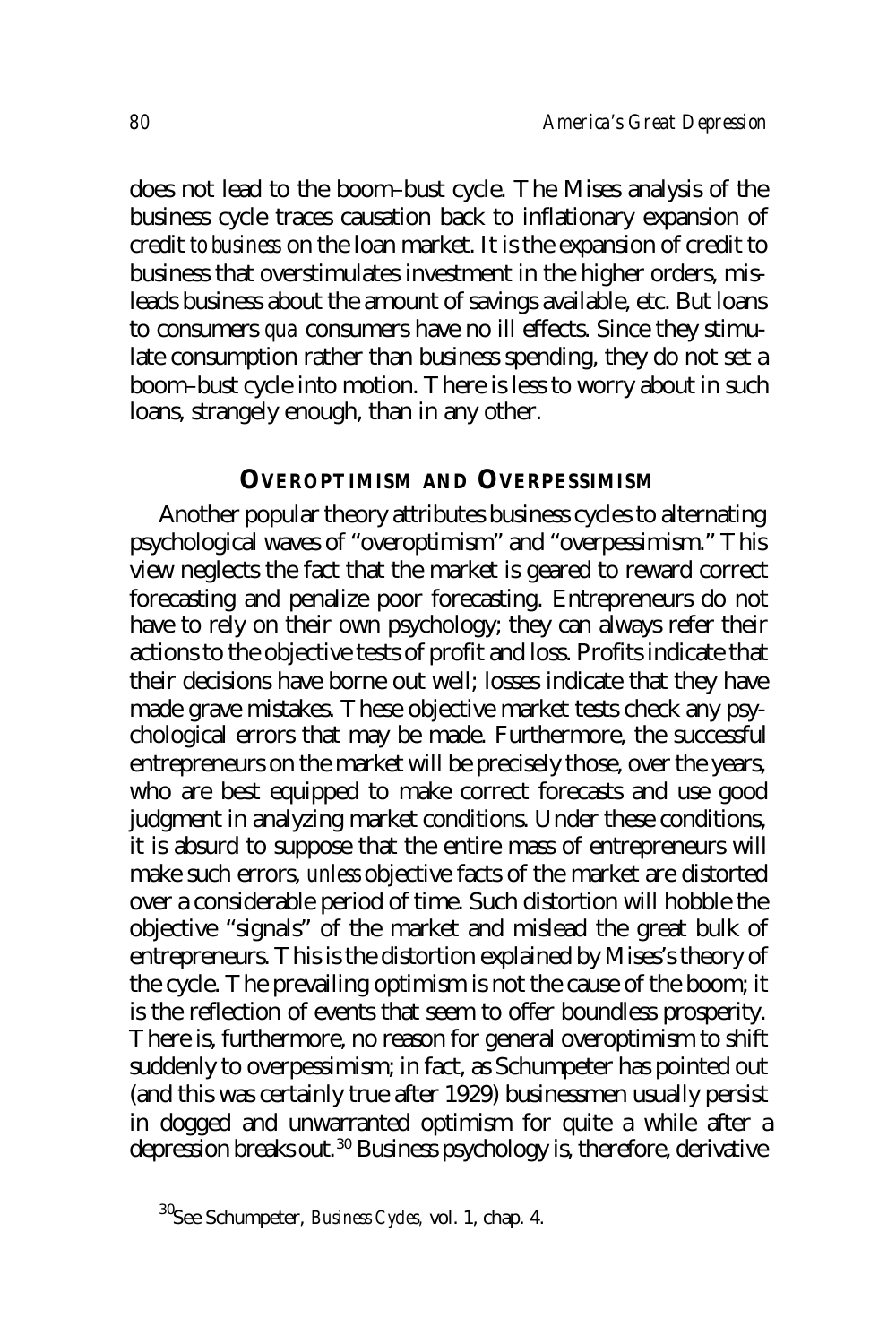from, rather than causal to, the objective business situation. Economic expectations are therefore self-*correcting*, not self-aggravating. As Professor Bassic has pointed out:

> The businessman may expect a decline, and he may cut his inventories, but he will produce enough to fill the orders he receives; and as soon as the expectations of a decline prove to be mistaken, he will again rebuild his inventories . . . the whole psychological theory of the business cycle appears to be hardly more than an inversion of the real causal sequence. Expectations more nearly derive from objective conditions than produce them. The businessman both expands and expects that his expansion will be profitable because the conditions he sees justifies the expansion . . . . It is not the wave of optimism that makes times good. Good times are almost bound to bring a wave of optimism with them. On the other hand, when the decline comes, it comes not because anyone loses confidence, but because the basic economic forces are changing. Once let the real support for the boom collapse, and all the optimism bred through years of prosperity will not hold the line. Typically, confidence tends to hold up after a downturn has set in.<sup>31</sup>

<sup>31</sup>V. Lewis Bassic, "Recent Developments in Short-Term Forecasting," in *Short-Term Forecasting, Studies in Income and Wealth* (Princeton, N.J.: National Bureau of Economic Research, 1955), vol. 17, pp. 11–12. Also see pp. 20–21.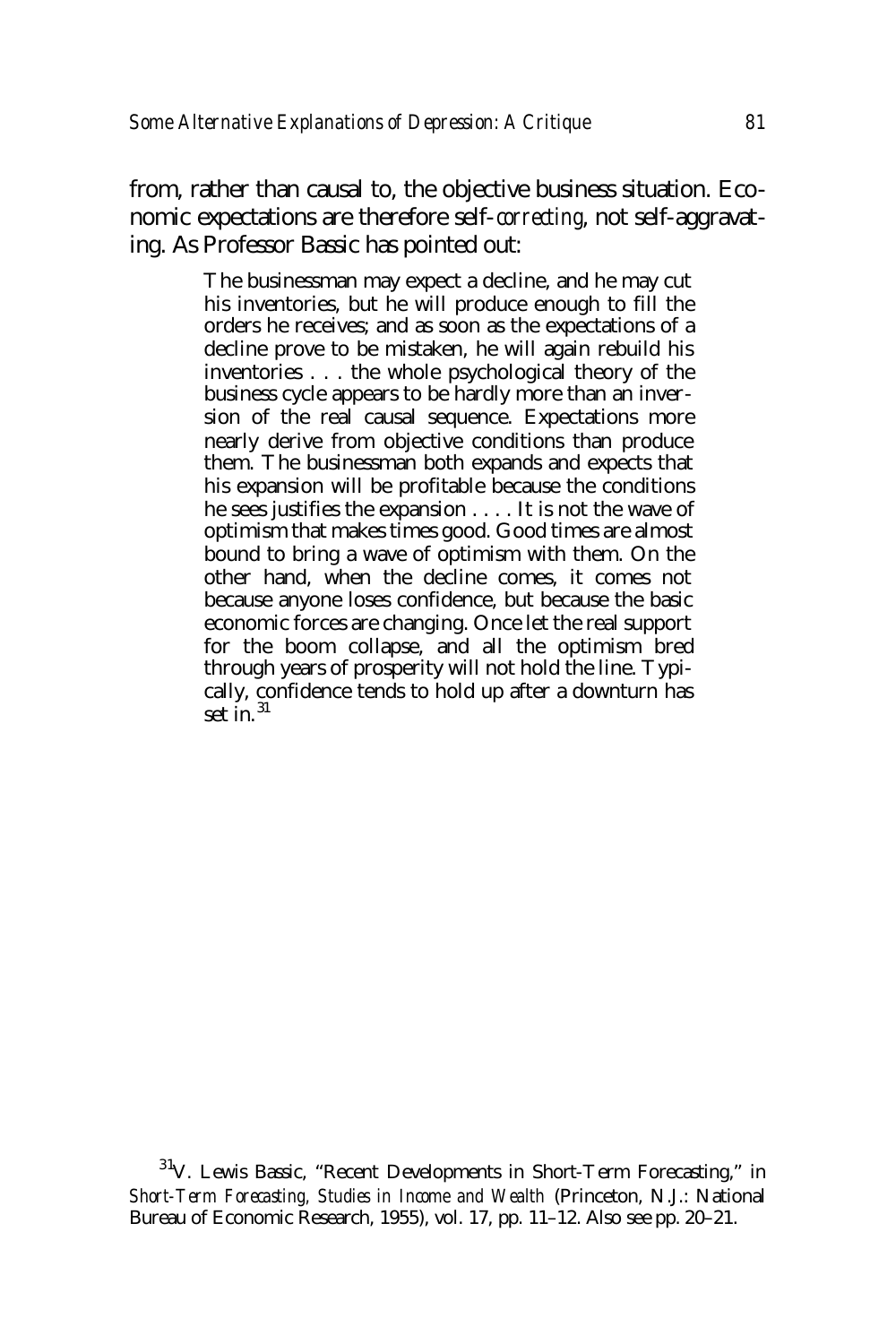# **Part II**

# **The Inflationary Boom: 1921–1929**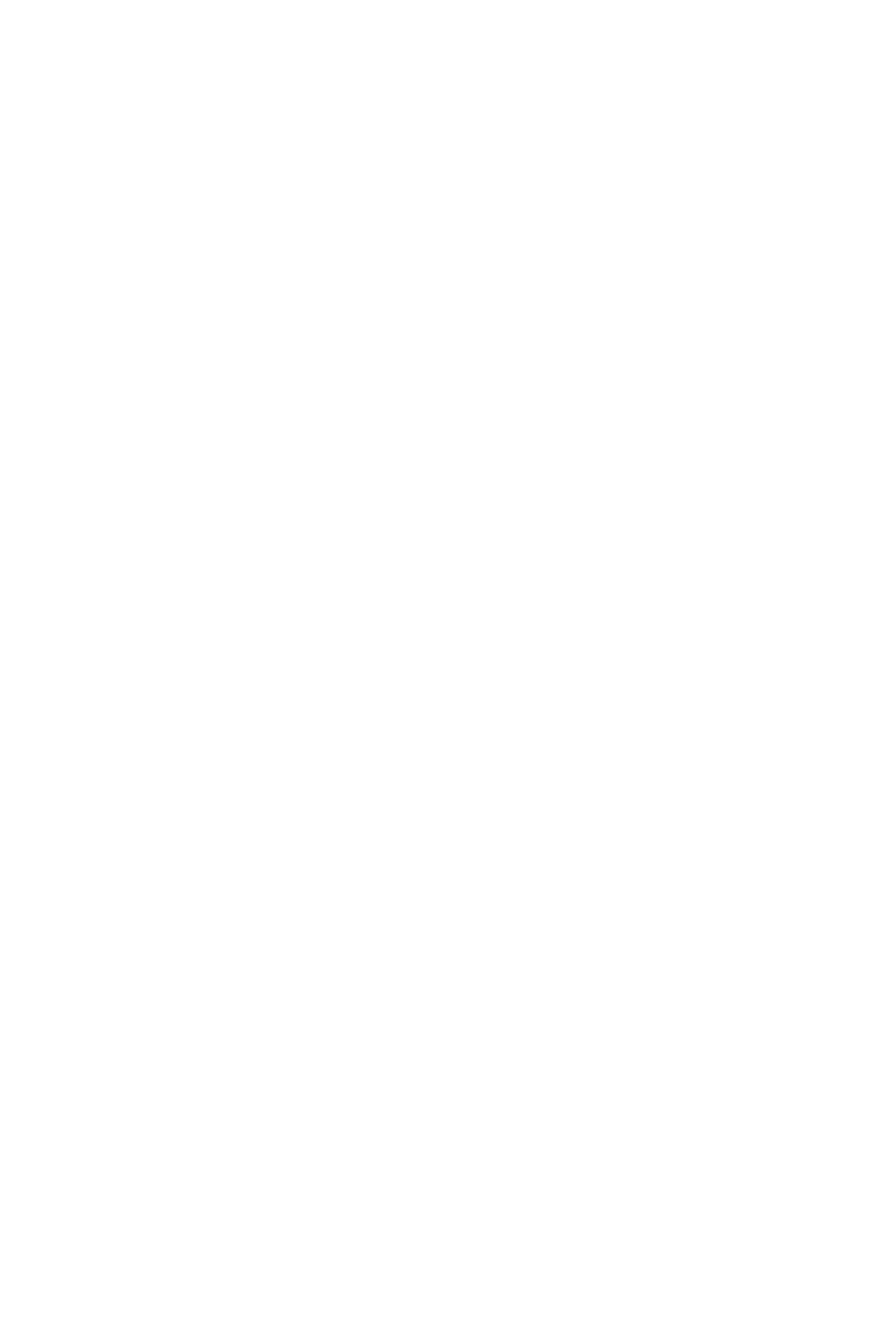# **4 The Inflationary Factors**

M ost writers on the 1929 depression make the same grave mistake that plagues economic studies in general—the use of historical statistics to "test" the validity of economic theory. We have tried to indicate that this is a radically defective methodology for economic science, and that theory can only be confirmed or refuted on prior grounds. Empirical fact enters into the theory, but only at the level of basic axioms and without relation to the common historical–statistical "facts" used by present-day economists. The reader will have to go elsewhere notably to the works of Mises, Hayek, and Robbins—for an elaboration and defense of this epistemology. Suffice it to say here that statistics can prove nothing because they reflect the operation of numerous causal forces. To "refute" the Austrian theory of the inception of the boom because interest rates might not have been lowered in a certain instance, for example, is beside the mark. It simply means that other forces—perhaps an increase in risk, perhaps expectation of rising prices—were strong enough to raise interest rates. But the Austrian analysis, of the business cycle continues to operate regardless of the effects of other forces. For the important thing is that interest rates *are lower than they would have been without the credit expansion*. From theoretical analysis we know that this is the effect of every credit expansion by the banks; but statistically we are helpless—we cannot use statistics to estimate what the interest rate *would have been*. Statistics can only record past events; they cannot describe possible but unrealized events.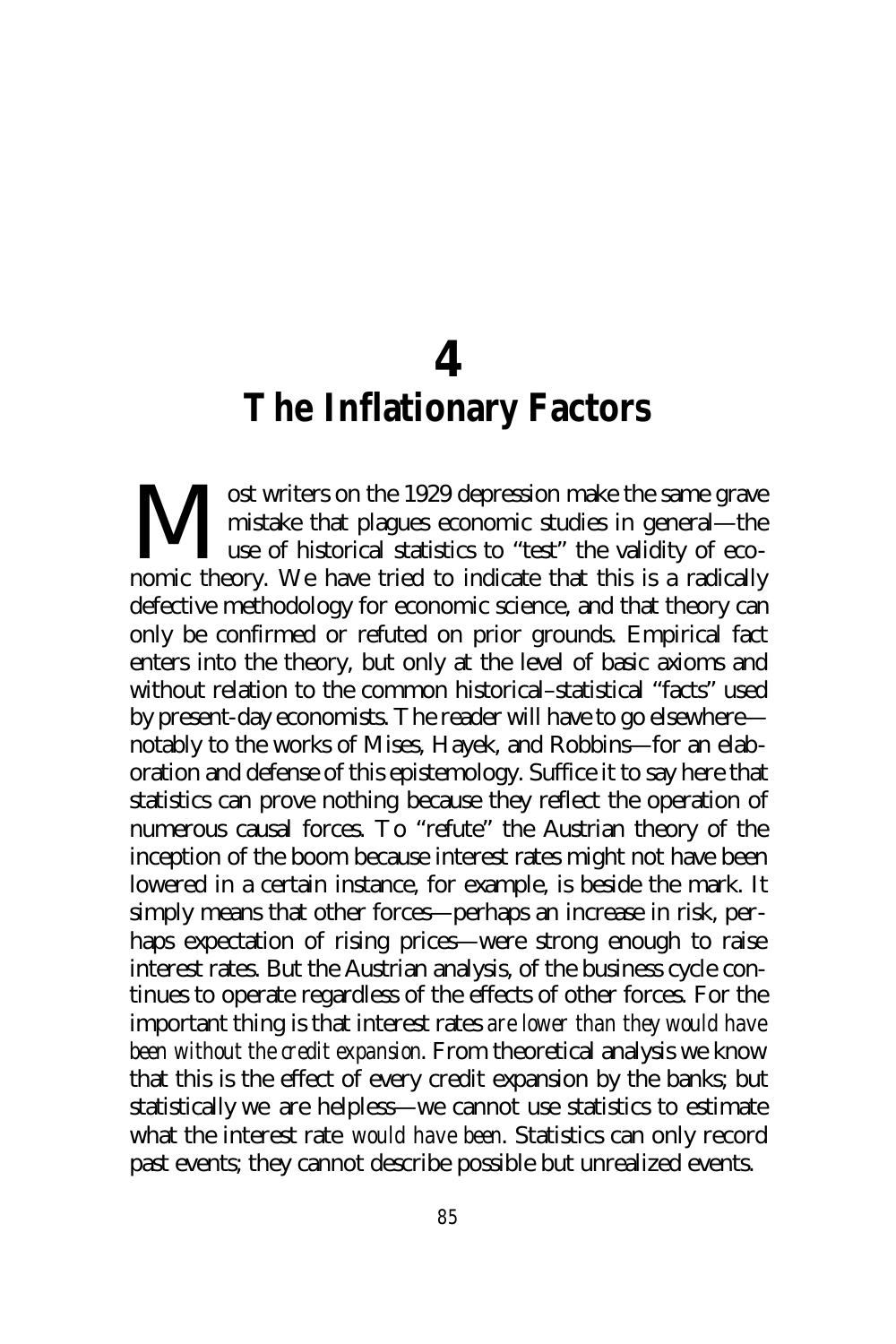Similarly, the designation of the 1920s as a period of inflationary boom may trouble those who think of inflation as a rise in prices. Prices generally remained stable and even fell slightly over the period. But we must realize that two great forces were at work on prices during the 1920s—the monetary inflation which propelled prices upward and the increase in productivity which lowered costs and prices. In a purely free-market society, increasing productivity will increase the supply of goods and lower costs and prices, spreading the fruits of a higher standard of living to all consumers. But this tendency was offset by the monetary inflation which served to stabilize prices. Such stabilization was and is a goal desired by many, but it (a) prevented the fruits of a higher standard of living from being diffused as widely as it would have been in a free market; and (b) generated the boom and depression of the business cycle. For a hallmark of the inflationary boom is that prices are higher than they would have been in a free and unhampered market. Once again, statistics cannot discover the causal process at work.

If we were writing an economic history of the 1921–1933 period, our task would be to try to isolate and explain all the causal threads in the fabric of statistical and other historical events. We would analyze various prices, for example, to identify the effects of credit expansion on the one hand and of increased productivity on the other. And we would try to trace the processes of the business cycle, along with all the other changing economic forces (such as shifts in the demand for agricultural products, for new industries, etc.) that impinged on productive activity. But our task in this book is much more modest: it is to pinpoint the specifically cyclical forces at work, to show how the cycle was generated and perpetuated during the boom, and how the adjustment process was hampered and the depression thereby aggravated. Since government and its controlled banking system are wholly responsible for the boom (and thereby for generating the subsequent depression) and since government is largely responsible for aggravating the depression, we must necessarily concentrate on these acts of government intervention in the economy. An unhampered market would not generate booms and depressions, and, if confronted by a depression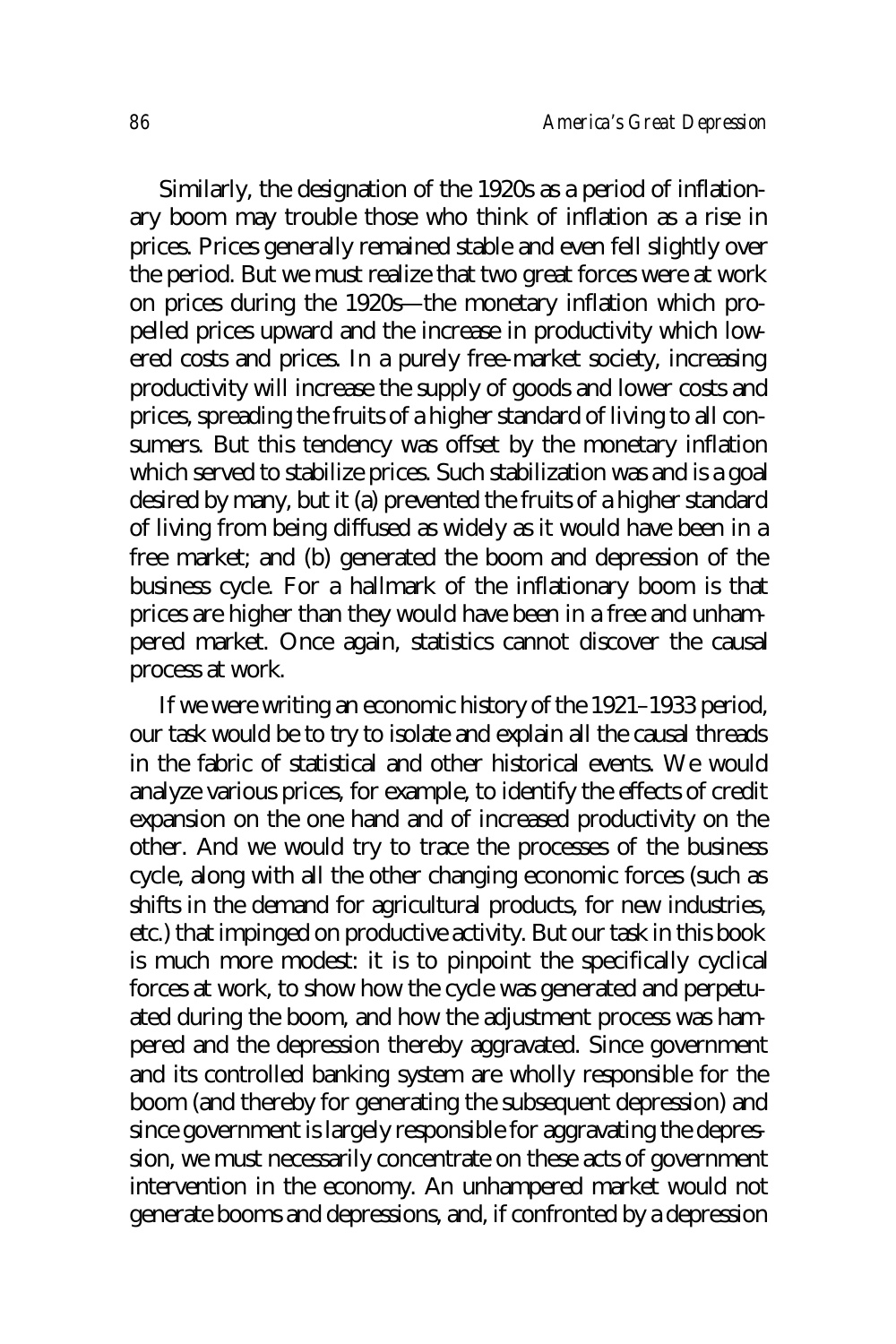brought about by prior intervention, it would speedily eliminate the depression and particularly eradicate unemployment. Our concern, therefore, is not so much with studying the market as with studying the actions of the culprit responsible for generating and intensifying the depression—government.

#### **THE DEFINITION OF THE MONEY SUPPLY**

Money is the general medium of exchange. On this basis, economists have generally defined money as the supply of basic currency and demand deposits at the commercial banks. These have been the means of payment: either gold or paper money (in the United States largely Federal Reserve Notes), or deposits subject to check at the commercial banks. Yet, this is really an inadequate definition. *De jure,* only gold during the 1920s and now only such government paper as Federal Reserve Notes have been standard or legal tender. Demand deposits only function as money because they are considered perfect *money-substitutes,* i.e., they readily take the place of money, at par. Since each holder believes that he can convert his demand deposit into legal tender at par, these deposits circulate as the unchallenged equivalent to cash, and are as good as money proper for making payments. Let confidence in a bank disappear, however, and a bank fail, and its demand deposit will no longer be considered equivalent to money. The distinguishing feature of a money-substitute, therefore, is that people believe it can be converted at par into money at any time on demand. But on this definition, demand deposits are by no means the only—although the most important—money-substitute. They are not the only constituents of the money supply in the broader sense.<sup>1</sup>

In recent years, more and more economists have begun to include time deposits in banks in their definition of the money

<sup>1</sup> See Lin Lin, "Are Time Deposits Money?" *American Economic Review* (March, 1937): 76–86. Lin points out that demand and time deposits are interchangeable at par and in cash, and are so regarded by the public. Also see Gordon W. McKinley, "The Federal Home Loan Bank System and the Control of Credit," *Journal of Finance* (September, 1957): 319–32, and idem, "Reply," *Journal of Finance* (December, 1958): 545.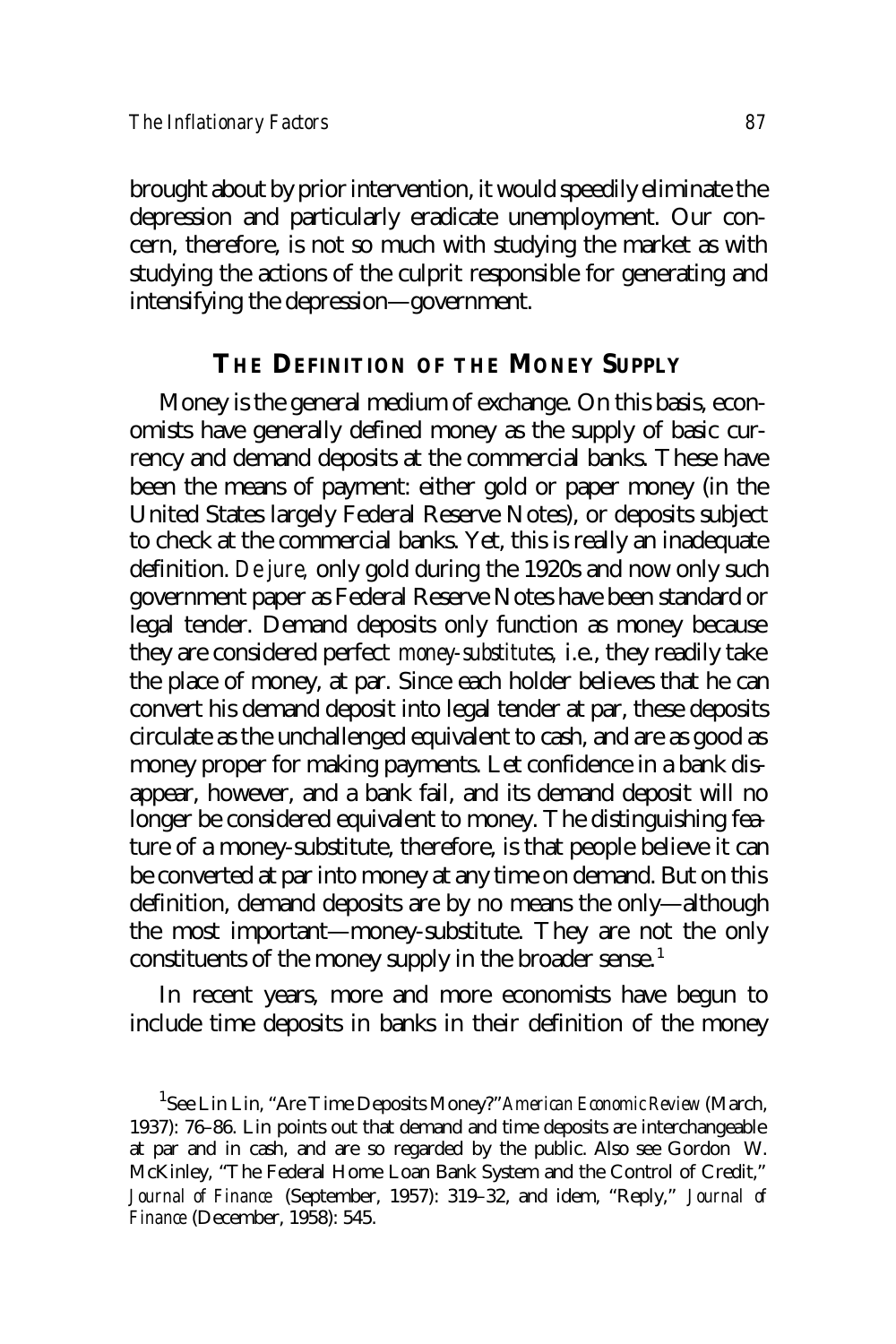supply. For a time deposit is also convertible into money at par on demand, and is therefore worthy of the status of money. Opponents argue (1) that a bank may legally require a thirty-day wait before redeeming the deposit in cash, and therefore the deposit is not strictly convertible *on demand,* and (2) that a time deposit is not a true means of payment, because it is not easily transferred: a check cannot be written on it, and the owner must present his passbook to make a withdrawal. Yet, these are unimportant considerations. For, in reality, the thirty-day notice is a dead letter; it is practically never imposed, and, if it were, there would undoubtedly be a prompt and devastating run on the bank.<sup>2</sup> Everyone acts as if his time deposits were redeemable on demand, and the banks pay out their deposits in the same way they redeem demand deposits. The necessity for personal withdrawal is merely a technicality; it may take a little longer to go down to the bank and withdraw the cash than to pay by check, but the essence of the process is the same. In both cases, a deposit at the bank is the source of monetary payment.<sup>3</sup> A further suggested distinction is that banks pay interest on

<sup>2</sup> Governor George L. Harrison, head of the Federal Reserve Bank of New York, testified in 1931 that any bank suffering a run must pay both its demand and savings deposits on demand. Any request for a thirty-day notice would probably cause the state or the Comptroller of Currency to close the bank immediately. Harrison concluded: "in effect and in substance these [time] accounts are demanded deposits." Charles E. Mitchell, head of the National City Bank of New York, agreed that "no commercial bank could afford to invoke the right to delay payment on these deposits." And, in fact, the heavy bank runs of 1931–1933 took place in time deposits as well as demand deposits. Senate Banking and Currency Committee, *Hearingson Operations of National and Federal Reserve Banking Systems, Part I* (Washington, D.C., 1931), pp. 36, 321–22; and Lin Lin, "Are Time Deposits Money?"

 $3$ Time deposits, furthermore, are often used directly to make payments. Individuals may obtain *cashier's checks* from the bank, and use them directly as money. Even D.R. French, who tried to deny that time deposits are money, admitted that some firms used time deposits for "large special payments, such as taxes, after notification to the bank." D.R. French, "The Significance of Time Deposits in the Expansion of Bank Credit, 1922–1928," *Journal of Political Economy* (December, 1931): 763. Also see Senate Banking–Currency Committee, *Hearings*, pp. 321–22; Committee on Bank Reserves, "Member Bank Reserves" in Federal Reserve Board, *19th Annual Report, 1932* (Washington, D.C., 1933), pp. 27ff; Lin Lin, "Are Time Deposits Money?" and *Business Week* (November 16, 1957).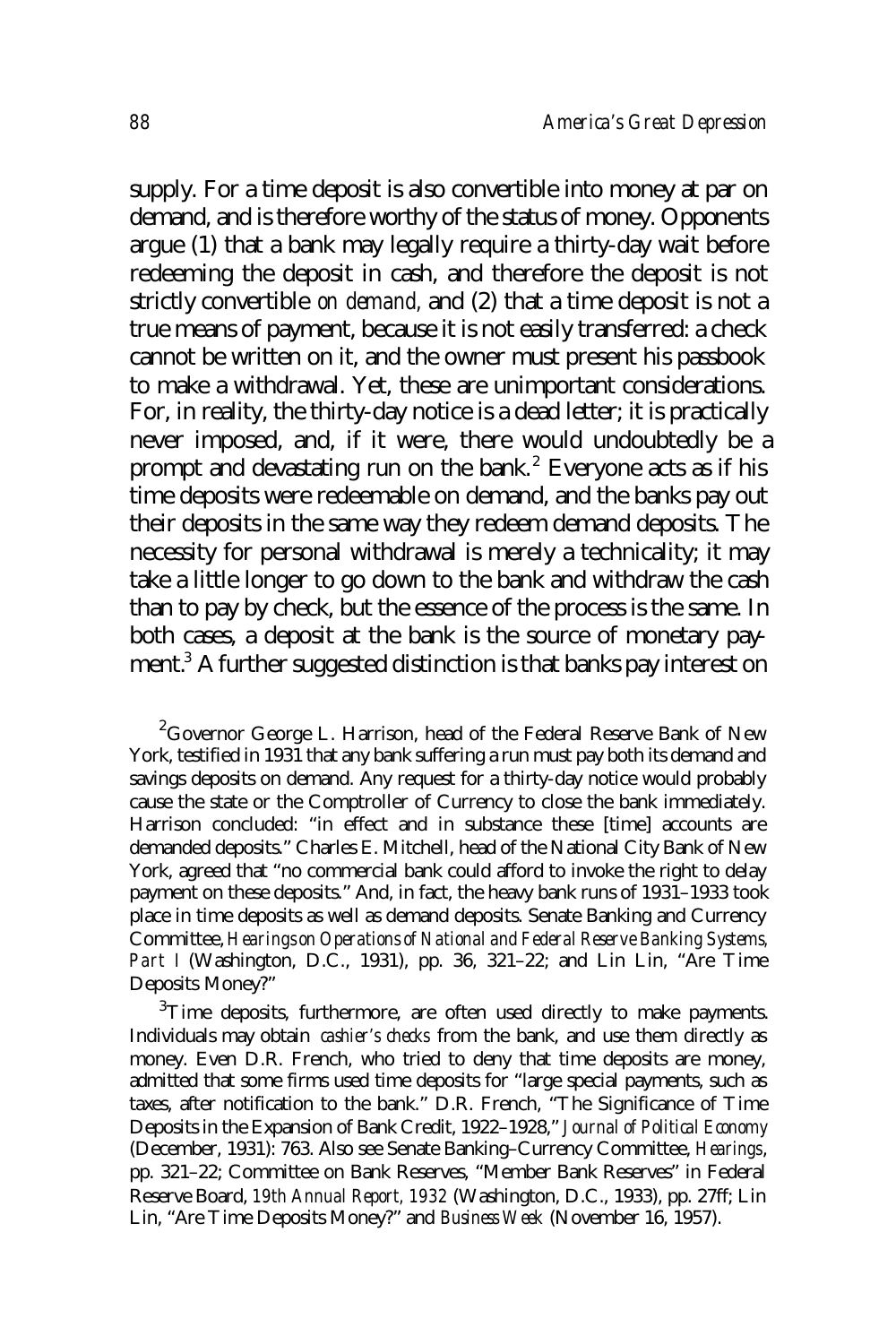time, but not on demand, deposits and that money must be noninterest-bearing. But this overlooks the fact that banks *did* pay interest on demand deposits during the period we are investigating, and continued to do so until the practice was outlawed in 1933.<sup>4</sup> Naturally, higher interest was paid on time accounts to induce depositors to shift to the account requiring less reserve.<sup>5</sup> This process has led some economists to distinguish between time deposits at commercial banks from those at mutual savings banks, since commercial banks are the ones that profit directly from the shift. Yet, mutual savings banks also profit when a demand depositor withdraws his account at a bank and shifts to the savings bank. There is therefore no real difference between the categories of time deposits; both are accepted as money-substitutes and, in both cases, outstanding deposits redeemable *de facto* on demand are many times the cash remaining in the vault, the rest representing loans and investments which have gone to swell the money supply.

To illustrate the way a savings bank swells the money supply, suppose that Jones transfers his money from a checking account at a commercial bank to a savings bank, writing a check for \$1,000 to his savings account. As far as Jones is concerned, he simply has \$1,000 in a savings bank instead of in a checking account at a commercial bank. But the savings bank now itself owns \$1,000 in the checking account of a commercial bank and uses this money to lend to or invest in business enterprises. The result is that there are now \$2,000 of effective money supply where there was only \$1,000 before—\$1,000 held as a savings deposit and another \$1,000 loaned out to industry. Hence, in any inventory of the money supply, the total of time deposits, in savings as well as in

 $^4$ See Lin Lin, "Professor Graham on Reserve Money and the One Hundred Percent Proposal," *American Economic Review* (March, 1937): 112–13.

<sup>&</sup>lt;sup>5</sup>As Frank Graham pointed out, the attempt to maintain time deposits as both a fully liquid asset and an interest-bearing investment is trying to eat one's cake and have it too. This applies to demand deposits, savings-and-loan shares, and cash surrender values of life insurance companies as well. See Frank D. Graham, "One Hundred Percent Reserves: Comment," *American Economic Review* (June, 1941): 339.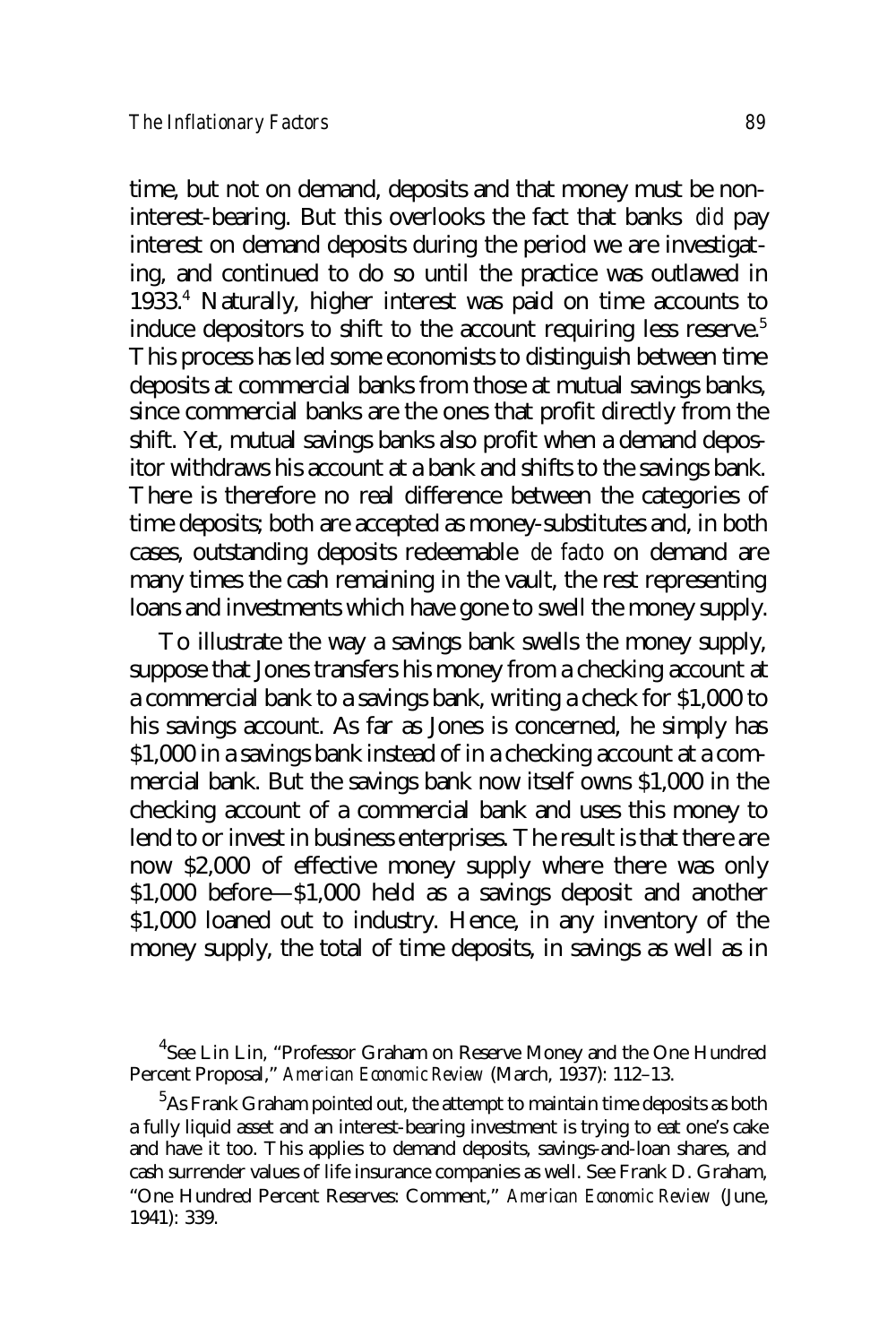commercial banks, should be added to the total of demand deposits.<sup>6</sup>

But if we concede the inclusion of time deposits in the money supply, even broader vistas are opened to view. For then all claims convertible into cash on demand constitute a part of the money supply, and swell the money supply whenever cash reserves are less than 100 percent. In that case, the shares of savings-and-loan associations (known in the 1920s as building-and-loan associations), the shares and savings deposits of credit unions, *and* the cash surrender liabilities of life insurance companies must also form part of the total supply of money.

Savings-and-loan associations are readily seen as contributing to the money supply; they differ from savings banks (apart from their concentration on mortgage loans) only in being financed by shares of stock rather than by deposits. But these "shares" are redeemable at par in cash on demand (any required notice being a dead letter) and therefore must be considered part of the money supply. Savings-and-loan associations grew at a great pace during the 1920s. Credit unions are also financed largely by redeemable shares; they were of negligible importance during the period of the inflationary boom, their assets totaling only \$35 million in 1929. It might be noted, however, that they practically began operations in 1921, with the encouragement of Boston philanthropist Edward Filene.

Life insurance surrender liabilities are our most controversial suggestion. It cannot be doubted, however, that they can supposedly be redeemed at par on demand, and must therefore, according to our principles, be included in the total supply of money. The chief differences, for our purposes, between these liabilities and others listed above are that the policyholder is discouraged by all manner of propaganda from cashing in his claims, and that the life

 $^6$ See McKinley, "The Federal Home Loan Bank System and the Control of Credit," pp. 323–24. On those economists who do and do not include time deposits as money, see Richard T. Selden, "Monetary Velocity in the United States," in Milton Friedman, ed., *Studies in the Quantity Theory of Money* (Chicago: University of Chicago Press, 1956), pp. 179–257.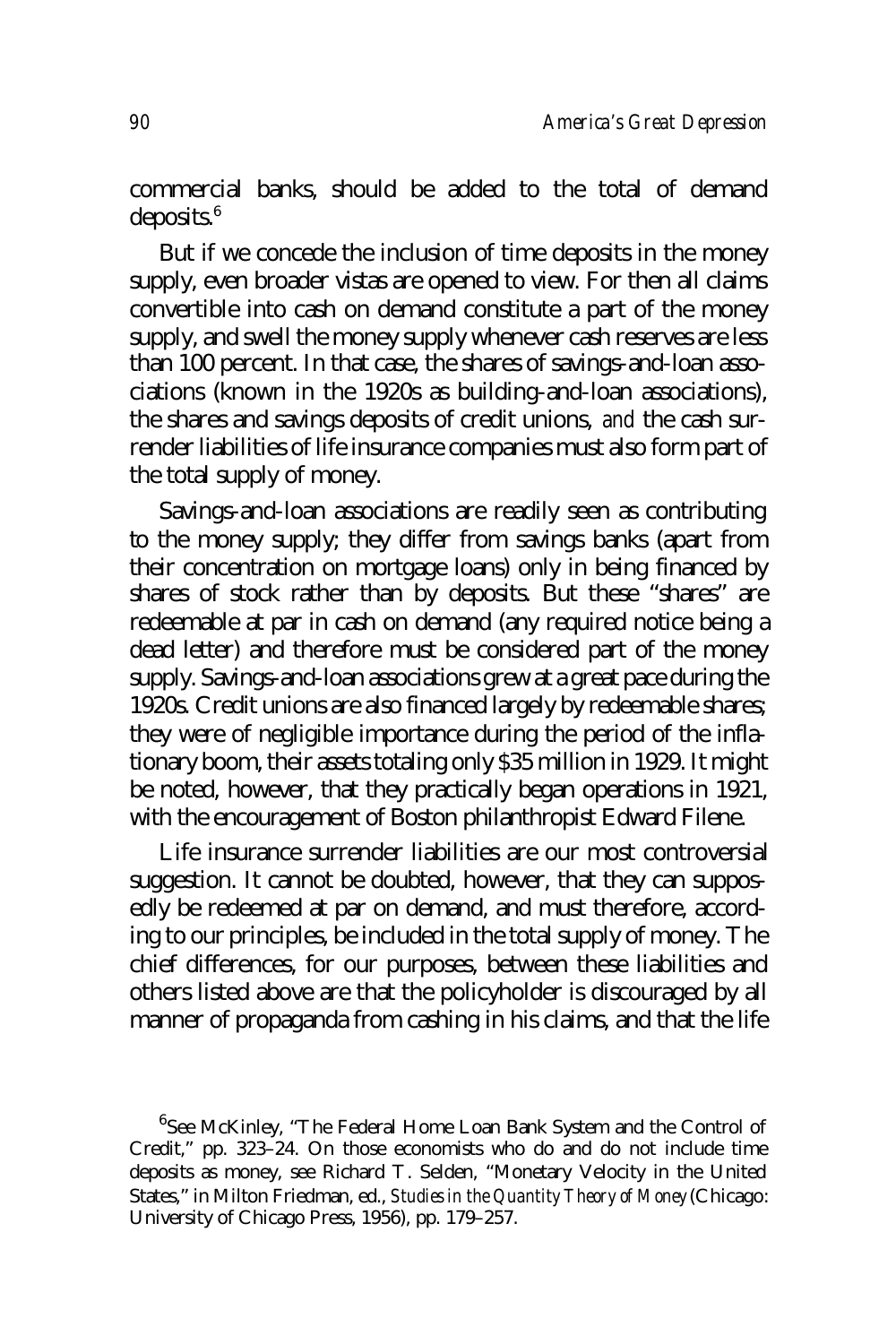insurance company keeps almost none of its assets in cash roughly between one and two percent. The cash surrender liabilities may be approximated statistically by the total policy reserves of life insurance companies, less policy loans outstanding, for policies on which money has been borrowed from the insurance company by the policyholder are not subject to immediate withdrawal.<sup>7</sup> Cash surrender values of life insurance companies grew rapidly during the 1920s.

It is true that, of these constituents of the money supply, demand deposits are the most easily transferred and therefore are the ones most readily used to make payments. But this is a question of form; just as gold bars were no less money than gold coins, yet were used for fewer transactions. People keep their more active accounts in demand deposits, and their less active balances in time, savings, etc. accounts; yet they may always shift quickly, and on demand, from one such account to another.

#### **INFLATION OF THE MONEY SUPPLY, 1921–1929**

It is generally acknowledged that the great boom of the 1920s began around July, 1921, after a year or more of sharp recession, and ended about July, 1929. Production and business activity began to decline in July, 1929, although the famous stock market crash came in October of that year. Table 1 depicts the *total money supply* of the country, beginning with \$45.3 billion on June 30, 1921 and reckoning the total, along with its major constituents,

 ${\rm ^7In}$  his latest exposition of the subject, McKinley approaches recognition of the cash surrender value of life insurance policies as part of the money supply, in the broader sense. Gordon W. McKinley, "Effects of Federal Reserve Policy on Nonmonetary Financial Institutions," in Herbert V. Prochnow, ed., *The Federal Reserve System* (New York: Harper and Bros., 1960), pp. 217n., 222.

In the present day, government savings bonds would have to be included in the money supply. On the other hand, pension funds are not part of the money supply, being simply saved and invested and not redeemable on demand, and neither are mutual funds—even the modern "open-end" variety of funds are redeemable not at par, but at market value of the stock.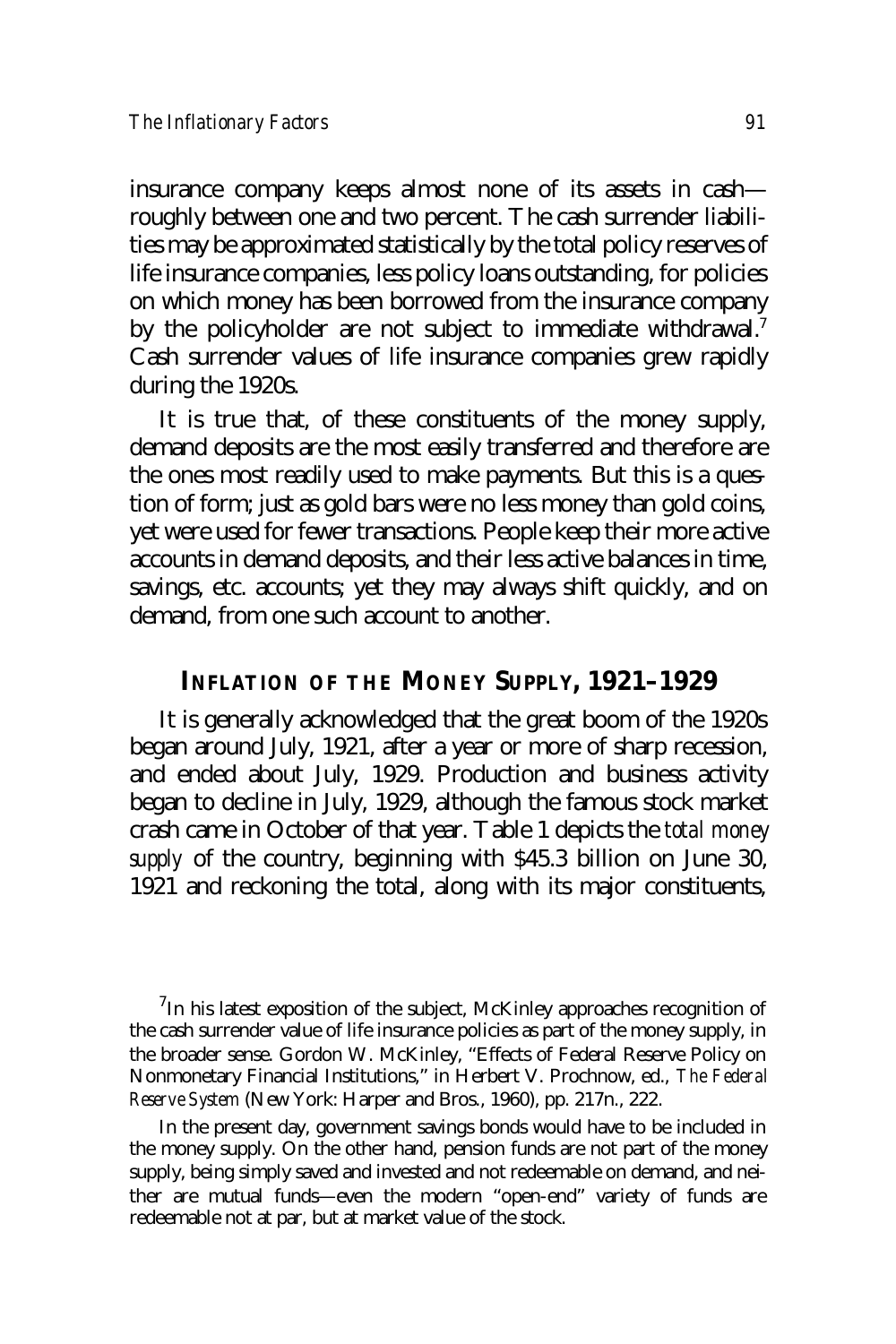| $_{\text{Data}}$                                                                                                                                                                                                                                                                                                                                                                                                                                                              | Cirrezo<br>Cutode<br>Benke                  | Demand<br>Deposito<br>Adjusted | Time<br>Deposto                               | Total<br>Deposito<br>Adjusted and<br>Currency<br>Outside<br>Banke | Savings<br>and Loan<br>Capital       | Life<br>Instance<br>Pokicy<br>Reserves | รีน<br>ประชุม<br>ประชุม | Reveal<br>Armad<br>Arman<br>Reviews |
|-------------------------------------------------------------------------------------------------------------------------------------------------------------------------------------------------------------------------------------------------------------------------------------------------------------------------------------------------------------------------------------------------------------------------------------------------------------------------------|---------------------------------------------|--------------------------------|-----------------------------------------------|-------------------------------------------------------------------|--------------------------------------|----------------------------------------|-------------------------|-------------------------------------|
|                                                                                                                                                                                                                                                                                                                                                                                                                                                                               | Θ                                           | 3                              | ଛ                                             | E                                                                 | ର                                    | T                                      | S                       | ⊛                                   |
| $921 - \frac{1}{2}$ une 30                                                                                                                                                                                                                                                                                                                                                                                                                                                    |                                             |                                |                                               |                                                                   |                                      |                                        |                         |                                     |
|                                                                                                                                                                                                                                                                                                                                                                                                                                                                               | るとはなどのででのさえで<br>あえているいことのあえて<br>あくはなどのでいのとう |                                | 8428883224385<br>94233334343<br>9443434884888 |                                                                   | sedaen#sessesses<br>Sedaen#sessesses | るのではだいのかなかない。<br>88888だののまたます。         | anega<br>Shekar         |                                     |
| $(922 - \frac{1}{2}$ une 30<br>$(923 - \frac{1}{2} \text{me } 30$                                                                                                                                                                                                                                                                                                                                                                                                             |                                             | ∞∞ರಸ್ವರ<br>20140<br>20140      |                                               |                                                                   |                                      |                                        |                         |                                     |
|                                                                                                                                                                                                                                                                                                                                                                                                                                                                               |                                             |                                |                                               |                                                                   |                                      |                                        |                         |                                     |
| 1923-Dec.31<br>1924-June 30<br>1924-Dec.31                                                                                                                                                                                                                                                                                                                                                                                                                                    |                                             |                                |                                               |                                                                   |                                      |                                        |                         | 3                                   |
|                                                                                                                                                                                                                                                                                                                                                                                                                                                                               |                                             |                                |                                               |                                                                   |                                      |                                        |                         | ್ಷಿದ                                |
| $(925 - ]$ une 30<br>$(925 - ]$ ue. 31                                                                                                                                                                                                                                                                                                                                                                                                                                        |                                             |                                |                                               |                                                                   |                                      |                                        |                         |                                     |
|                                                                                                                                                                                                                                                                                                                                                                                                                                                                               |                                             |                                |                                               |                                                                   |                                      |                                        |                         |                                     |
| 926-June 30                                                                                                                                                                                                                                                                                                                                                                                                                                                                   |                                             |                                |                                               |                                                                   |                                      |                                        |                         |                                     |
| $\begin{array}{l} 1926\text{-}\text{Dec.}31\\ 1927\text{-}\text{Jmc.}30\\ 1927\text{-}\text{Jac.}31 \end{array}$                                                                                                                                                                                                                                                                                                                                                              |                                             | aaseesa<br>aaaaaa              |                                               |                                                                   |                                      |                                        | 883853<br>88385         |                                     |
|                                                                                                                                                                                                                                                                                                                                                                                                                                                                               |                                             |                                |                                               |                                                                   |                                      |                                        |                         | ۹۰ مهر کې<br>د ۱۳۵۳ ک               |
|                                                                                                                                                                                                                                                                                                                                                                                                                                                                               |                                             |                                |                                               |                                                                   |                                      |                                        |                         |                                     |
| $1928 - \frac{1}{2}$ une 30<br>1928–Dec. 31                                                                                                                                                                                                                                                                                                                                                                                                                                   | ಜ್ಞಾನ<br>ಇಂದ                                |                                | 38.65<br>28.65                                |                                                                   |                                      |                                        | 1188<br>1122            |                                     |
|                                                                                                                                                                                                                                                                                                                                                                                                                                                                               |                                             |                                |                                               |                                                                   |                                      |                                        |                         |                                     |
| 929–June 30                                                                                                                                                                                                                                                                                                                                                                                                                                                                   |                                             | 2222<br>2222                   |                                               |                                                                   |                                      |                                        |                         |                                     |
| * Column 1, www.wy werde the healty includes gold coins, Treasury currency, Federal Reserve Notes, and various minor currency secure the banks<br>is, as usual, excluded because it is used as a vew re-against part of the outstanding monoty supply. Columns, since degones includes accounts at the connectual<br>and swings banks and at the Postal Savings System. Column 4 totals the above three plus the negligible amount of U.S. Government deposits, to give total |                                             |                                |                                               |                                                                   |                                      |                                        |                         |                                     |

Тотяд Момых Supery он тны Uмтыр States, 1921-1929\* (in billions of dollars) TABLE 1

#### *92 America's Great Depression*

companies. Column 7 is the *tend mency rapply,* adding Columne 4, 5, and 6. Columne gives the percentage annual shange of Column 7 from the preceding date.<br>Currency and deposit statistics can be found in Board of Governors

of Commerce, 1949), p. 175, and life insurance data in the Loje Inverse Pear Book

deposts and outside ourrency. Column 5 is the share expired rest ange-and-bean essencies, Column 6 is the policy reserves less policy bene of life insurance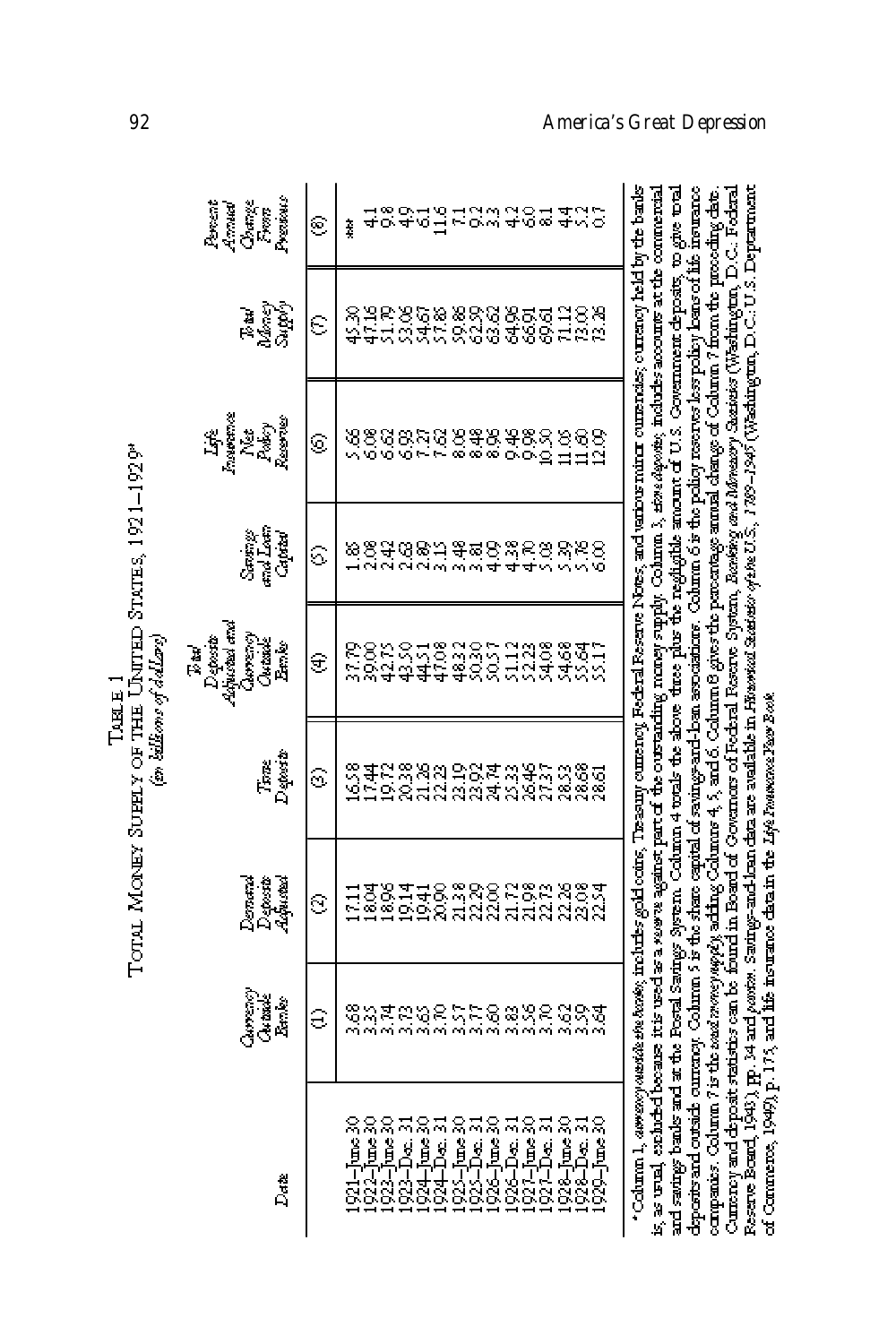roughly semiannually thereafter.<sup>8</sup> Over the entire period of the boom, we find that the money supply increased by \$28.0 billion, a 61.8 percent increase over the eight-year period. This is an average annual increase of 7.7 percent, a very sizable degree of inflation. Total bank deposits increased by 51.1 percent, savings and loan shares by 224.3 percent, and net life insurance policy reserves by 113.8 percent. The major increases took place in 1922–1923, late 1924, late 1925, and late 1927. The abrupt leveling off occurred precisely when we would expect—in the first half of 1929, when bank deposits declined and the total money supply remained almost constant. To generate the business cycle, inflation must take place via loans to business, and the 1920s fit the specifications. No expansion took place in currency in circulation, which totaled \$3.68 billion at the beginning, and \$3.64 billion at the end, of the period. The entire monetary expansion took place in money-substitutes, which are products of credit expansion. Only a negligible amount of this expansion resulted from purchases of government securities: the vast bulk represented private loans and investments. (An "investment" in a corporate security is, economically, just as much a *loan* to business as the more short-term credits labeled "loans" in bank statements.) U.S. government securities held by banks rose from \$4.33 billion to \$5.50 billion over the period, while total government securities held by life insurance companies actually fell from \$1.39 to \$1.36 billion. The loans of savings-and-loan associations are almost all in private real estate, and not in government obligations. Thus, only \$1 billion of the new money was not cycle-generating, and represented investments in government securities; almost all of this negligible increase occurred in the early years, 1921–1923.

The other non-cycle-generating form of bank loan is consumer credit, but the increase in bank loans to consumers during the

 ${}^{8}$ Data for savings-and-loan shares and life-insurance reserves are reliable only for the end-of-the-year: mid-year data are estimated by the author by interpolation. Strictly, the country's money supply is equal to the above data minus the amount of cash and demand deposits held by the savings and loan and life insurance companies. The latter figures are not available, but their absence does not unduly alter the results.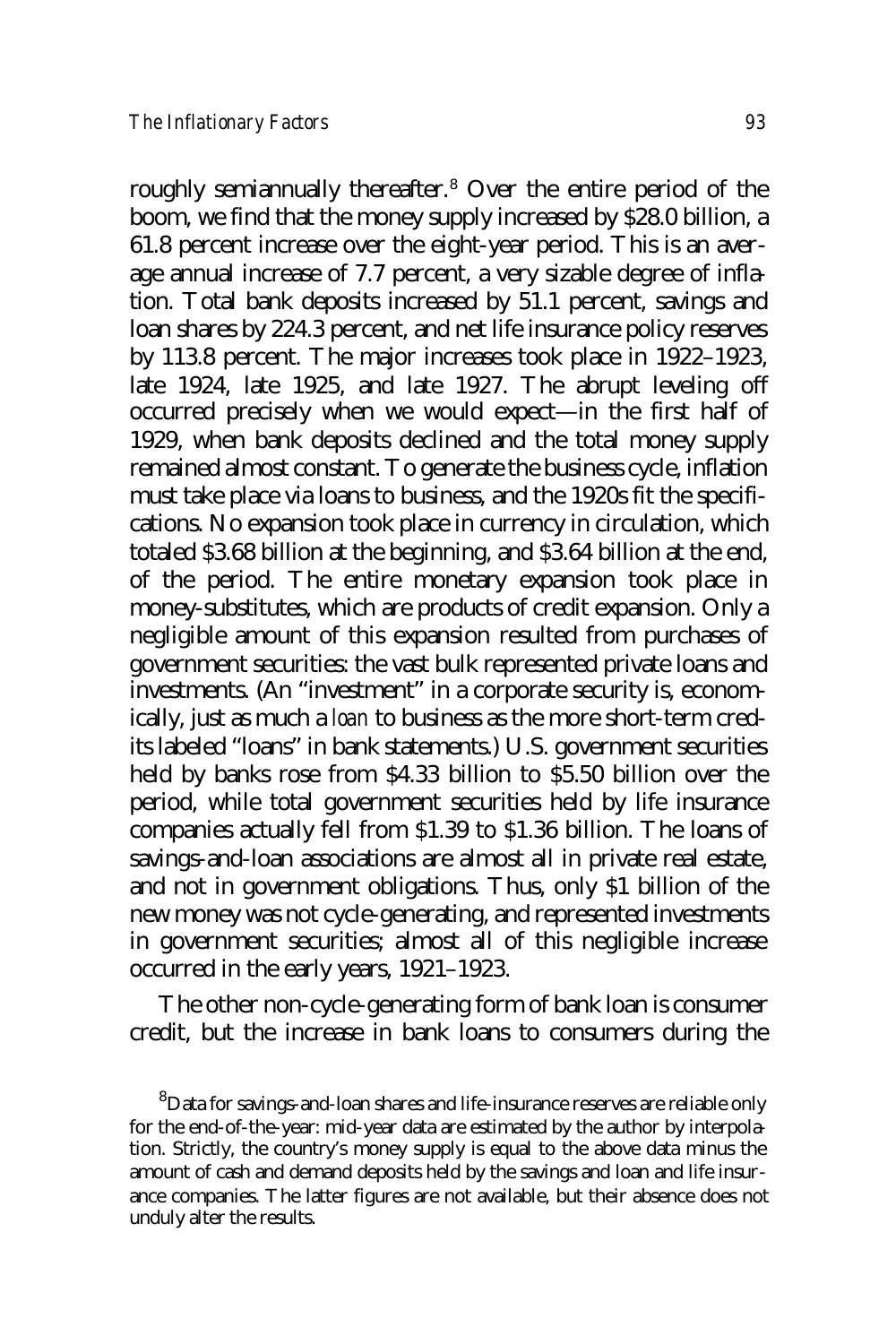1920s amounted to a few hundred million dollars at most; the bulk of consumer credit was extended by non-monetary institutions.<sup>9</sup>

As we have seen, inflation is not precisely the increase in total money supply; it is the increase in money supply *not consisting in*, i.e., not covered by, an increase in gold, the standard commodity money. In discussions of the 1920s, a great deal is said about the "gold inflation," implying that the monetary expansion was simply the natural result of an increased supply of gold in America. The increase in total gold in Federal and Treasury reserves, however, was only \$1.16 billion from 1921–1929. This covers only a negligible portion of the total monetary expansion—the inflation of dollars.

Specifically, Table 2 compares total dollar claims issued by the U.S. government, its controlled banking system, and the other

| TOTAL DOLLARS AND TOTAL GOLD RESERVES*<br>(billions of dollars) |                                      |                       |                                          |  |
|-----------------------------------------------------------------|--------------------------------------|-----------------------|------------------------------------------|--|
|                                                                 | <b>Total Dollar</b><br><b>Claims</b> | Total Gold<br>Reserve | <b>Total Uncovered</b><br><b>Dollars</b> |  |
| <b>June, 1921</b>                                               | 44.7                                 | 2.6                   | 42.1                                     |  |
| <b>June, 1929</b>                                               | 71.8                                 | 3.0                   | 68.8                                     |  |

TABLE 2

\*"Total dollar claims" is the "total money supply" of Table 1 minus that portion of currency outstanding that does *not* constitute dollar claims against the gold reserve: i.e., gold coin, gold certificates, silver dollars, and silver certificates. "Total gold reserve" is the official figure for gold reserve *minus* the value of gold certificates outstanding, and equals official "total reserves" of the Federal Reserve Banks. Since gold certificates were bound and acknowledged to be covered by 100 percent gold backing, this amount is excluded from our reserves for dollar claims, and similarly, gold certificates are here excluded from the "dollar" total. Standard silver and claims to standard silver were excluded as not being claims to gold, and gold coin is gold and a claim to gold. See *Banking and Monetary Statistics* (Washington, D.C.: Federal Reserve System, 1943), pp. 544–45, 409, and 346–48.

<sup>9</sup>On the reluctance of banks during this era to lend to consumers, see Clyde W. Phelps, *The Role of the Sales Finance Companies in the American Economy*(Baltimore, Maryland: Commercial Credit, 1952).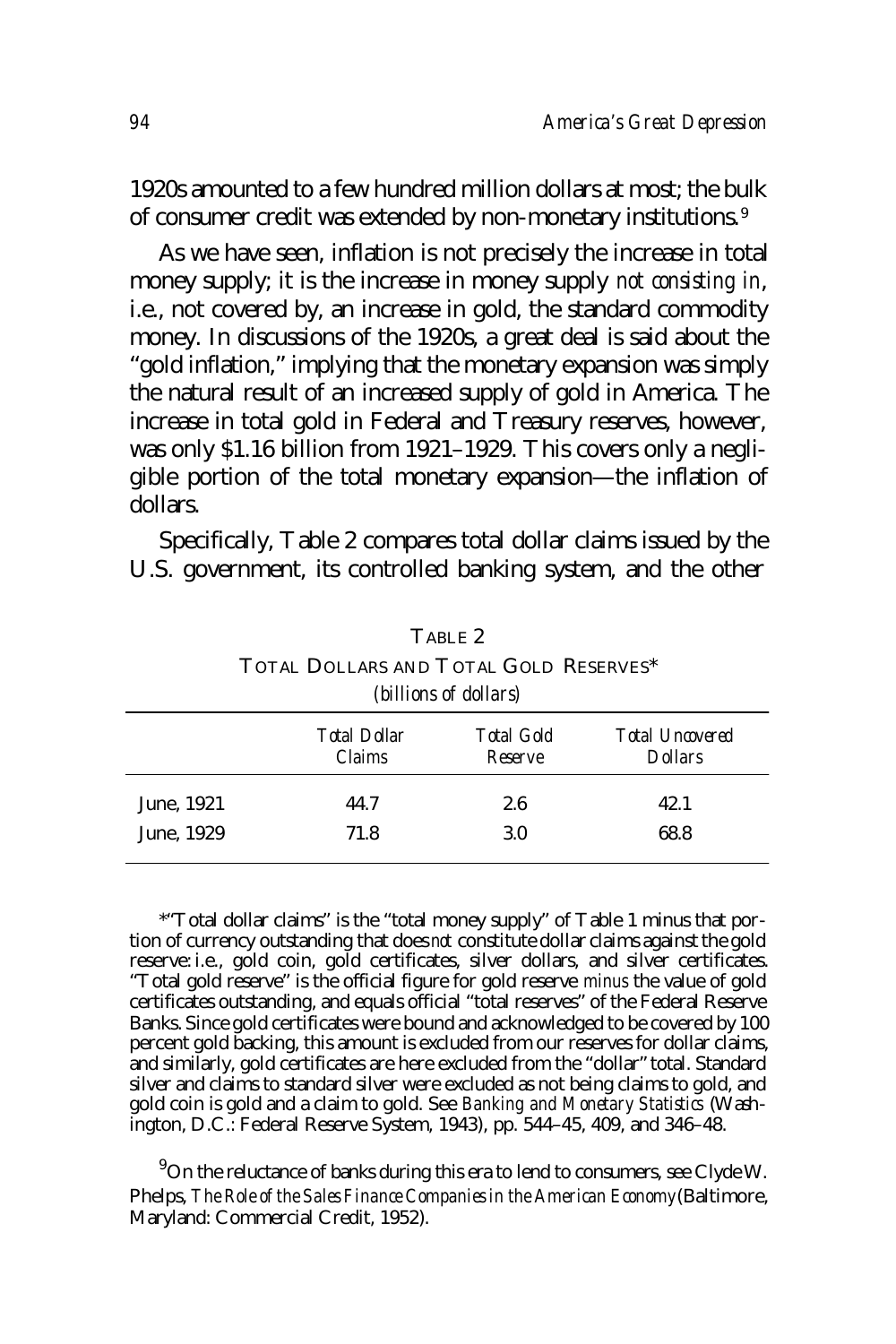monetary institutions (the total supply of money) with the total holdings of gold reserve in the central bank (the total supply of the gold which could be used to sustain the pledges to redeem dollars on demand). The absolute difference between total dollars and total value of gold on reserve equals the amount of "counterfeit" warehouse receipts to gold that were issued and the degree to which the banking system was effectively, though not *de jure*, bankrupt. These amounts are compared for the beginning and end of the boom period.

The total of uncovered, or "counterfeited," dollars increased from \$42.1 to \$68.8 billion in the eight-year period, an increase of 63.4 percent contrasting to an increase of 15 percent in the gold reserve. Thus, we see that this corrected measure of inflation yields an even higher estimate than before we considered the gold inflow. The gold inflow cannot, therefore, excuse any part of the inflation.

# **GENERATING THE INFLATION, I: RESERVE REQUIREMENTS**

What factors were responsible for the 63 percent inflation of the money supply during the 1920s? With currency in circulation not increasing at all, the entire expansion occurred in bank deposits and other monetary credit. The most important element in the money supply is the commercial bank credit base. For while savings banks, saving and loan associations, and life insurance companies can swell the money supply, they can only do so upon the foundation provided by the deposits of the commercial banking system. The liabilities of the other financial institutions are redeemable in commercial bank deposits as well as in currency, and all these institutions keep their reserves in the commercial banks, which therefore serve as a credit base for the other money-creators.<sup>10</sup> Proper federal policy, then, would be to tighten monetary

<sup>10</sup>As McKinley says:

Just as the ultimate source of reserve for commercial banks consists of the deposit liabilities of the Federal Reserve Banks, so the ultimate source of the reserves of non-bank institutions consist of the deposit liabilities of the commercial banks. The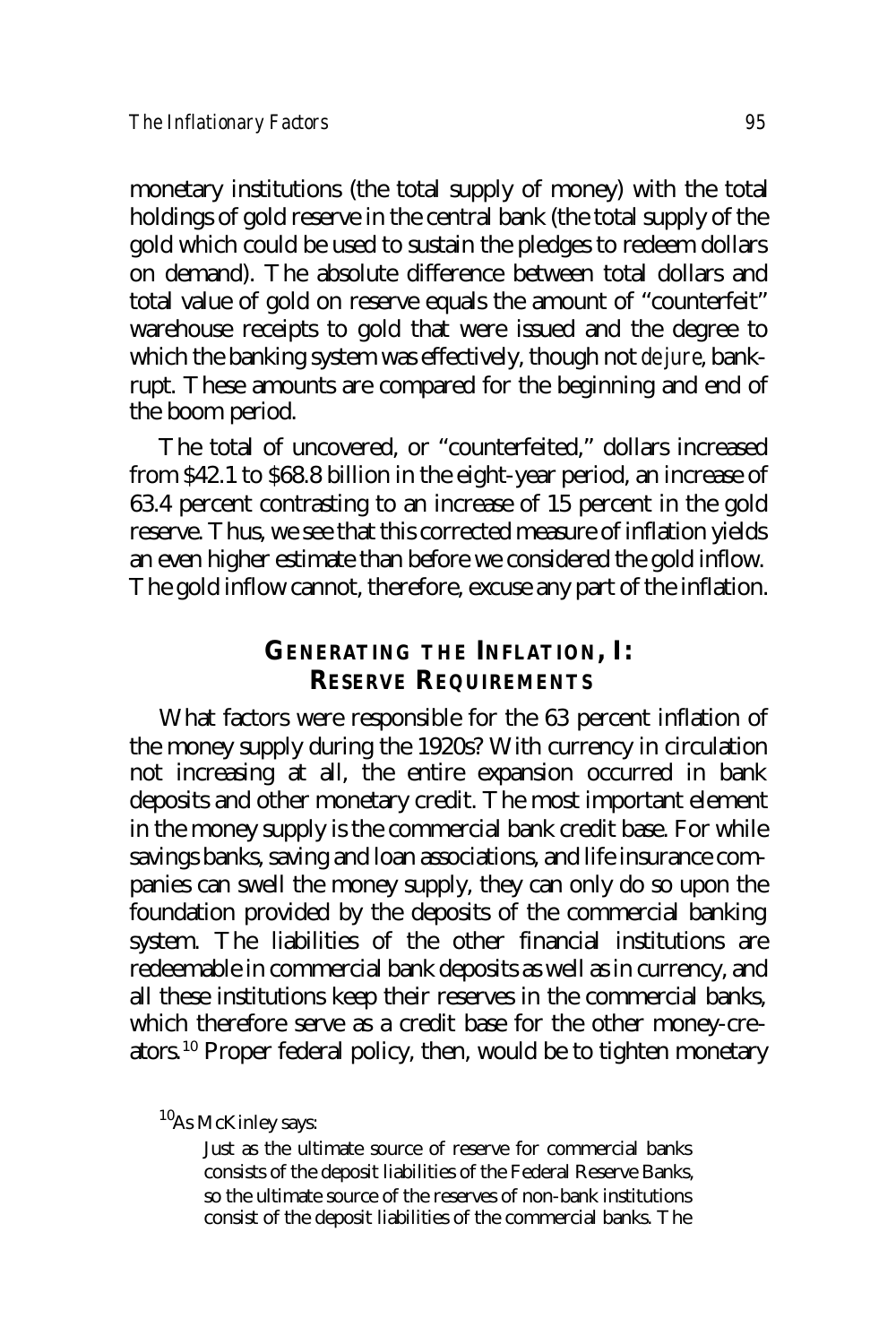restrictions on commercial banks in order to offset credit expansion in the other areas; failing, that is, the more radical reform of subjecting all of these institutions to the 100 percent cash reserve requirement.<sup>11</sup>

What factors, then, were responsible for the expansion of commercial bank credit? Since banks were and are required to keep a minimum percentage of reserves to their deposits, there are three possible factors—(a) a lowering in reserve requirements, (b) an increase in total reserves, and (c) a using up of reserves that were previously over the minimum legal requirement.

On the problem of excess reserves, there are unfortunately no statistics available for before 1929. However, it is generally known that excess reserves were almost nonexistent before the Great Depression, as banks tried to keep fully loaned up to their legal requirements. The 1929 data bear out this judgment.<sup>12</sup> We can safely dismiss any possibility that resources for the inflation came from using up previously excessive reserves.

We can therefore turn to the other two factors. Any lowering of reserve requirements would clearly create excess reserves, and

"The Federal Home Loan Bank," p. 326. Also see Donald Shelby, "Some Implications of the Growth of Financial Intermediaries," *Journal of Finance* (December, 1958): 527–41.

 $11$ It might be asked, despairingly: if the supposedly "savings" institutions (savings banks, insurance companies, saving and loan associations, etc.) are to be subject to a 100 percent requirement, what savings would a libertarian society permit? The answer is: genuine savings, e.g., the issue of shares in an investing firm, or the sale of bonds or other debentures or term notes to savers, which would fall due at a certain date in the future. These genuinely saved funds would in turn be invested in business enterprise.

<sup>12</sup>*Banking and Monetary Statistics,* pp. 370–71. The excess listed for 1929 averages about forty million dollars, or about two percent of total reserve balances.

money supply [is] . . . two inverted pyramids one on top of the other. The Federal Reserve stands at the base of the lower pyramid, and . . . by controlling the volume of their own deposit liabilities, the FRBs influence not only the deposit liabilities of the commercial banks but also the deposit liabilities of all those institutions which use the deposit liabilities of the commercial banks as cash reserves.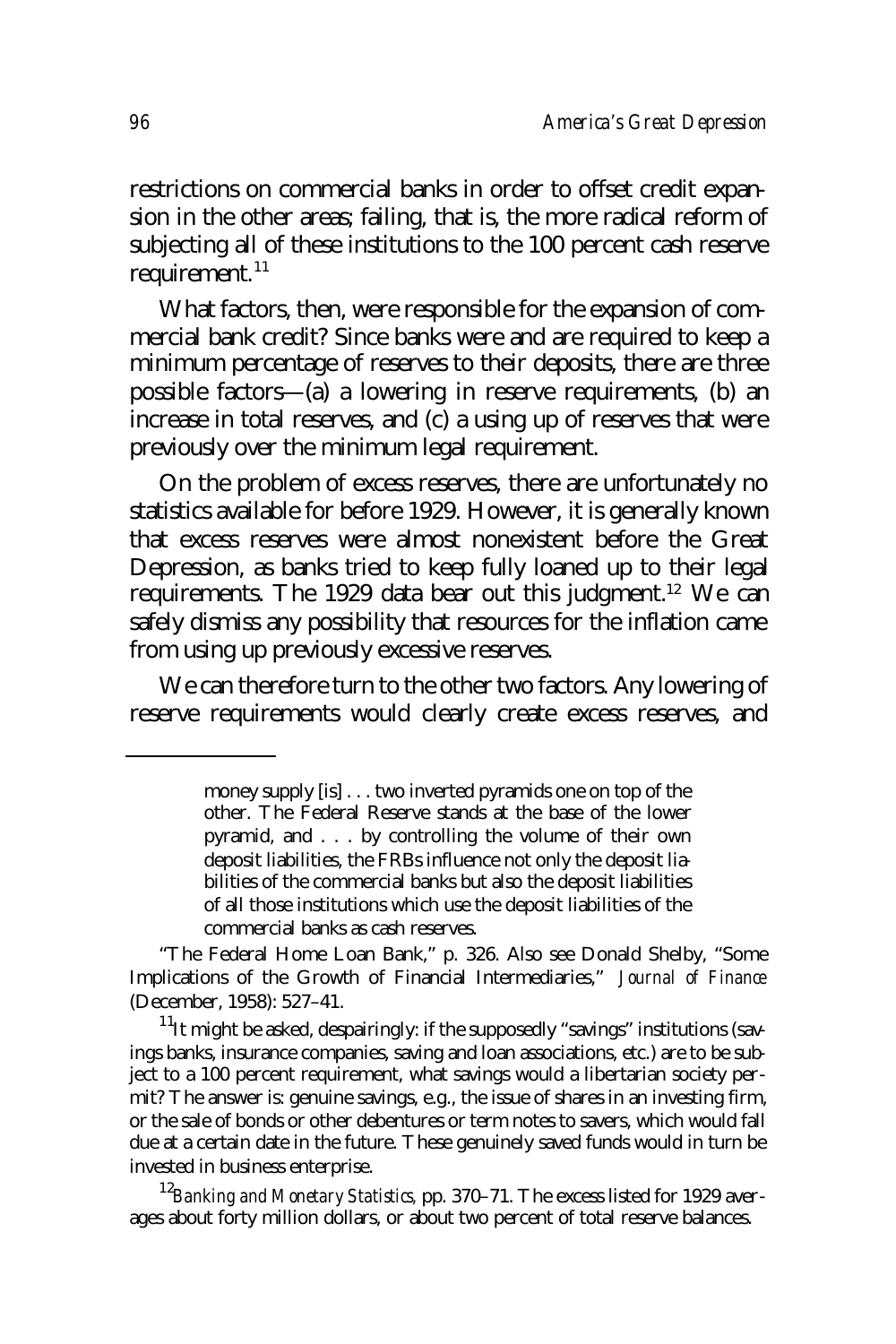thereby invite multiple bank credit inflation. During the 1920s, however, member bank reserve requirements were fixed by statute as follows: 13 percent (reserves to demand deposits) at Central Reserve City Banks (those in New York City and Chicago); 10 percent at Reserve City banks; and 7 percent at Country banks. Time deposits at member banks only required a reserve of 3 percent, regardless of the category of bank. These ratios did not change at all. However, reserve requirements need not only change in the minimum ratios; any *shifts* in deposits from one category to another are important. Thus, if there were any great shift in deposits from New York to country banks, the lower reserve requirements in rural areas would permit a considerable net overall inflation. In short, a shift in money from one type of bank to another or from demand to time deposits or *vice versa* changes the *effective* aggregate reserve requirements in the economy. We must therefore investigate possible changes in *effective* reserve requirements during the 1920s.

Within the class of member bank demand deposits, the important categories, for legal reasons, are geographical. A shift from country to New York and Chicago banks raises effective reserve requirements and limits monetary expansion; the opposite shift lowers requirements and promotes inflation. Table 3 presents the total member bank demand deposits in the various areas in June, 1921, and in June, 1929, and the percentage which each area bore to total demand deposits at each date.

We see that the percentage of demand deposits at the country banks declined during the twenties, from 34.2 to 31.4, while the percentage at urban banks increased, in both categories. Thus, the shift in *effective* reserve requirements was *anti*-inflationary, since the urban banks had higher legal requirements than the country banks. Clearly, no inflationary impetus came from geographical shifts in demand deposits.

What of the relation between member and *non*-member bank deposits? In June, 1921, member banks had 72.6 percent of total demand deposits; eight years later they had 72.5 percent of the total. Thus, the relative importance of member and non-member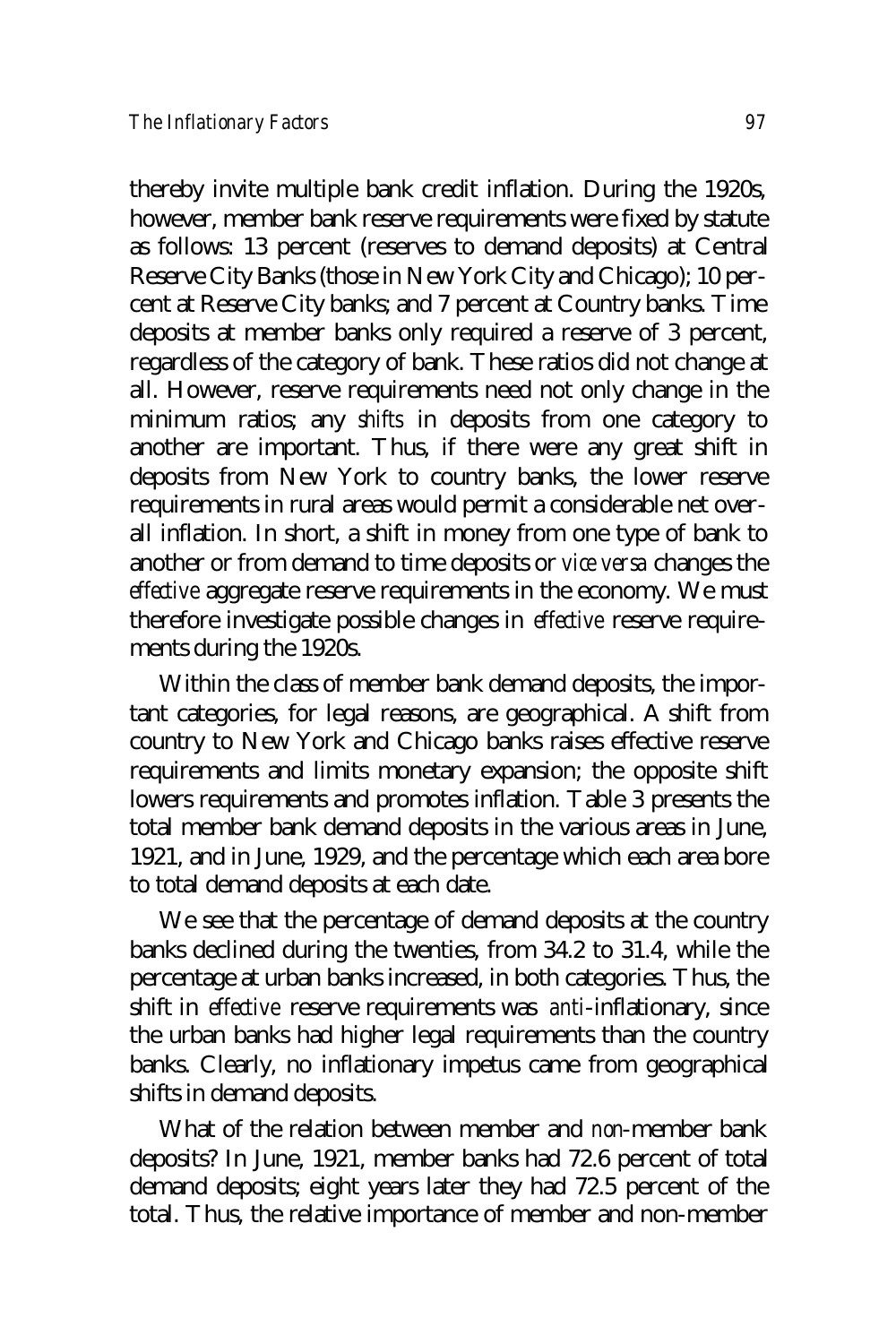## banks remained stable over the period, and both types expanded in about the same proportion.<sup>13</sup>

| <b>Date</b>   | <b>Central</b><br><b>Reserve City</b> | <b>Reserve City</b><br><i>(in billions of dollars)</i> | <b>Country</b> | <b>Total</b> |
|---------------|---------------------------------------|--------------------------------------------------------|----------------|--------------|
| June 30, 1921 | 5.01                                  | 4.40                                                   | 4.88           | 14.29        |
| June 30, 1929 | 6.87                                  | 6.17                                                   | 5.96           | 19.01        |
|               |                                       | <i>(in percentages)</i>                                |                |              |
| June 30, 1921 | 35.7                                  | 30.8                                                   | 34.2           | 100.0        |
| June 29, 1929 | 36.1                                  | 32.5                                                   | 31.4           | 100.0        |

| TABLE 3                      |  |
|------------------------------|--|
| Member Bank Demand Deposits* |  |

\**Banking and Monetary Statistics* (Washington, D.C.: Federal Reserve Board, 1943), pp. 73, 81, 87 93, 99. These deposits are the official "U.S. Government" plus "other demand" deposits. They are roughly equal to "net demand deposits." "Demand deposits adjusted" are a better indication of the money supply and are the figures we generally use, but they are not available for geographic categories.

The relation between *demand* and *time* deposits offers a more fruitful field for investigation. Table 4 compares total demand and time deposits:

<sup>13</sup>*Banking and Monetary Statistics*, pp. 34 and 75. The deposits reckoned are "demand deposits adjusted" plus U.S. government deposits. A shift from member to non-member bank deposits would tend to reduce effective reserve requirements and increase excess reserves and the money supply, since non-member banks use deposits at member banks as the basis for their reserves. See Lauchlin Currie, *The Supply and Control of Money in the United States* (2nd ed., Cambridge, Mass.: Harvard University Press, 1935), p. 74.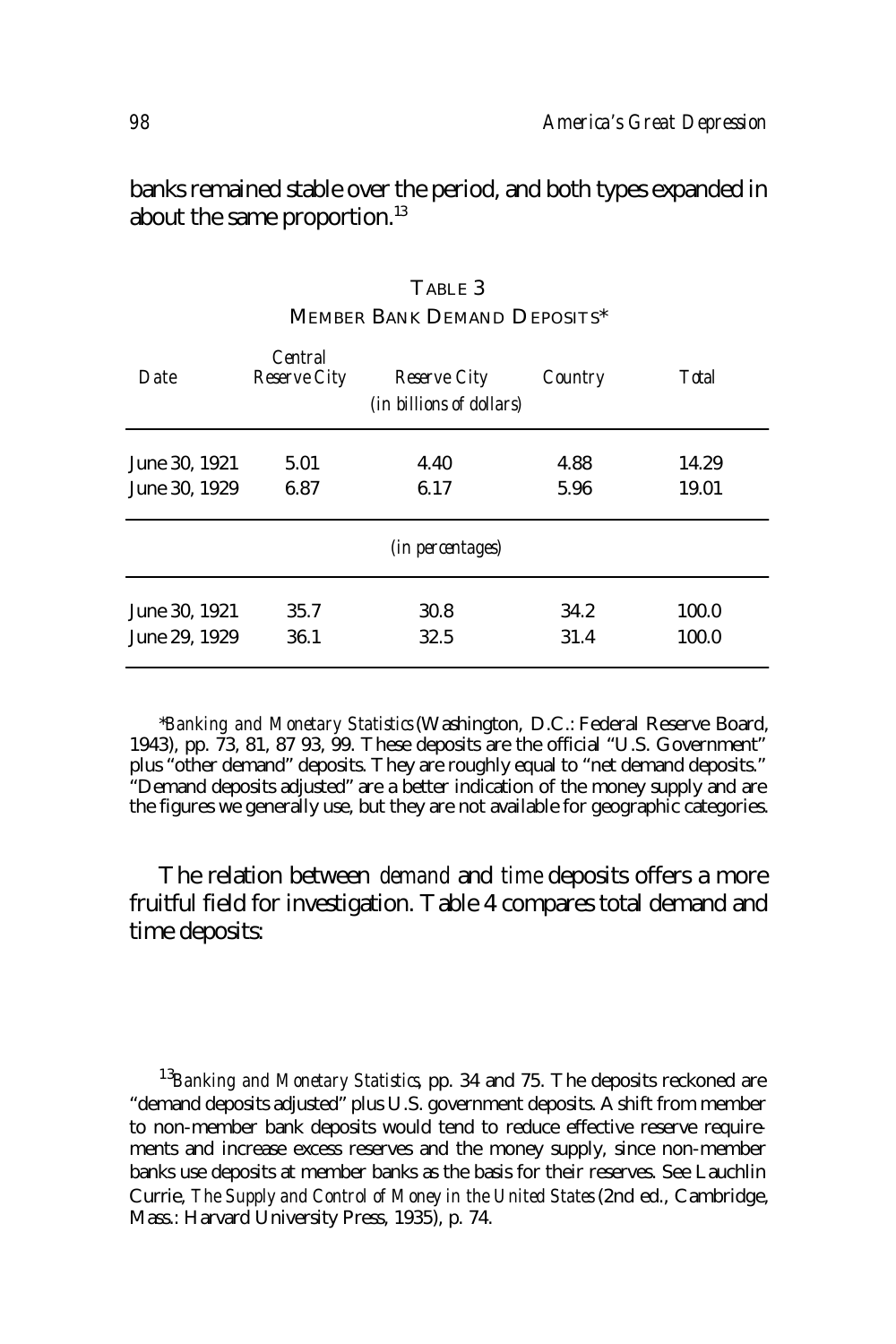| <i>(in billions of dollars)</i> |                                  |                                |                                                      |  |  |  |
|---------------------------------|----------------------------------|--------------------------------|------------------------------------------------------|--|--|--|
| Date                            | <b>Demand</b><br><b>Deposits</b> | <b>Time</b><br><b>Deposits</b> | <b>Percent</b><br><b>Demand Deposits</b><br>of Total |  |  |  |
| June 30, 1921                   | 17.5                             | 16.6                           | 51.3                                                 |  |  |  |
| June 29, 1929                   | 22.9                             | 28.6                           | 44.5                                                 |  |  |  |

# TABLE 4 DEMAND AND TIME DEPOSITS

Thus, we see that the 1920s saw a significant shift in the relative importance of demand and time deposits: demand deposits were 51.3 percent of total deposits in 1921, but had declined to 44.5 percent by 1929. The relative expansion of time deposits signified an important *lowering* of effective reserve requirements for American banks: for demand deposits required roughly 10 percent reserve backing, while time deposits needed only 3 percent reserve. The relative shift from demand to time deposits, therefore, was an important factor in permitting the great monetary inflation of the 1920s. While demand deposits increased 30.8 percent from 1921 to 1929, time deposits increased by no less than 72.3 percent!

Time deposits, during this period, consisted of deposits at commercial banks and at mutual savings banks. Mutual savings banks keep only time deposits, while commercial banks, of course, also provide the nation's supply of demand deposits. If we wish to ask to what extent this shift from demand to time deposits was *deliberate*, we may gauge the answer by considering the degree of expansion of time deposits at commercial banks. For it is the commercial banks who gain directly by inducing their customers to shift from demand to time accounts, thereby reducing the amount of required reserves and freeing their reserves for further multiple credit expansion. In the first place, time deposits at commercial banks were about twice the amount held at mutual savings banks. And further, commercial banks expanded their time deposits by 79.8 percent during this period, while savings banks expanded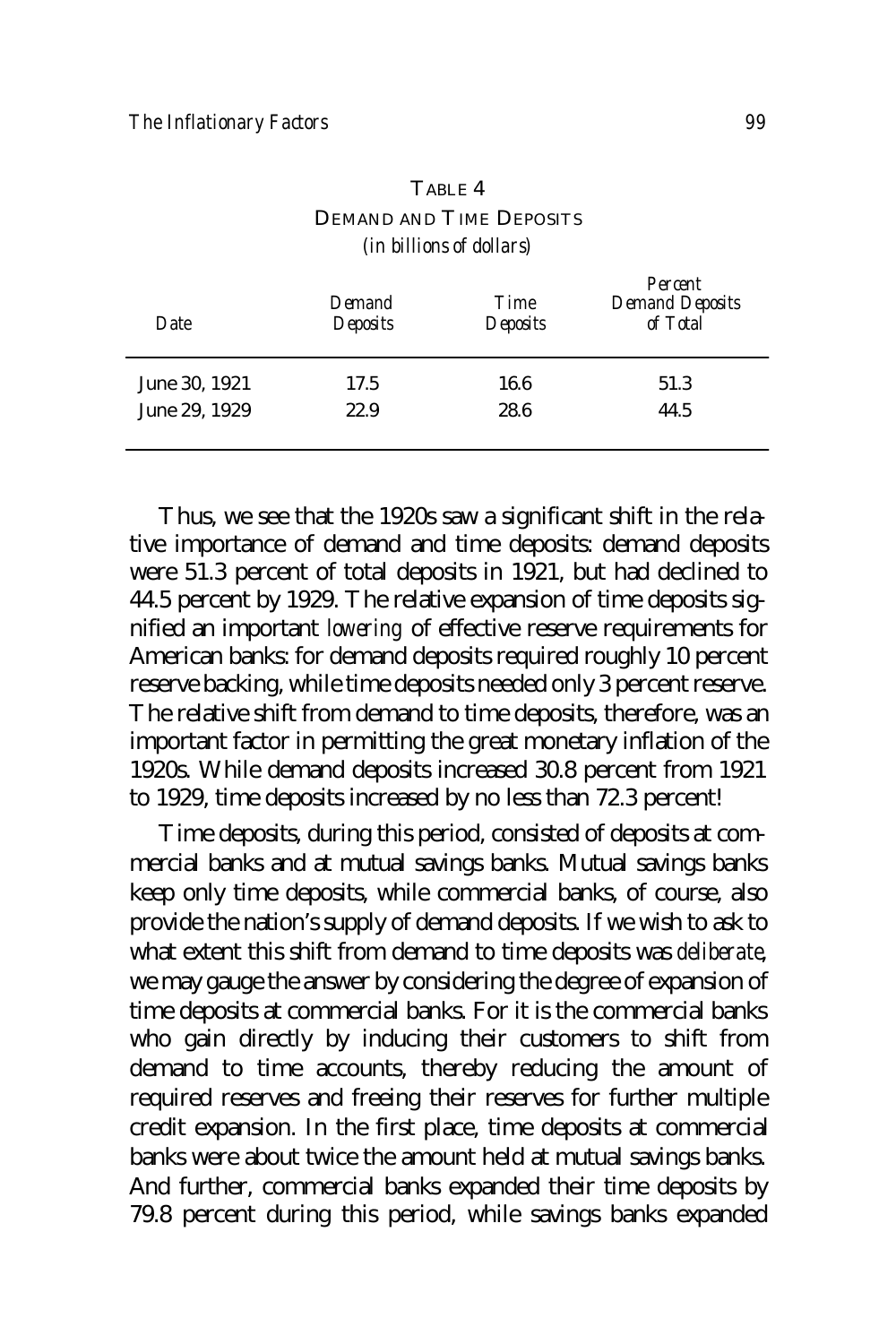theirs by only 61.8 percent. Clearly, commercial banks were the leaders in the shift to time deposits.

This growth in time deposits was not accidental. Before the establishment of the Federal Reserve System, national banks were not legally permitted to pay interest on time deposits, and so this category was confined to the less important state banks and savings banks. The Federal Reserve Act permitted the national banks to pay interest on time deposits. Moreover, before establishment of the Federal Reserve System, banks had been required to keep the same minimum reserve against time as against demand deposits. While the Federal Reserve Act cut the required reserve ratio roughly in half, it reduced required reserves against time deposits to 5 percent and, in 1917, to 3 percent. This was surely an open invitation to the banks to do their best to shift deposits from the demand to the time category.

#### TABLE 5 TIME DEPOSITS *(in billions of dollars)*

| Date                 | <b>Savings</b><br>Banks | All<br><b>Commercial Member Reserve</b><br>Banks |      | <b>Central</b> | Reserve<br><b>Banks</b> City Banks City Banks Banks | <b>Country</b> |
|----------------------|-------------------------|--------------------------------------------------|------|----------------|-----------------------------------------------------|----------------|
| <b>June 30, 1921</b> | 5.5                     | 10.9                                             | 6.3  | $\cdot$ 4      | 2.1                                                 | 3.8            |
| June 29, 1929        | 89                      | 19.6                                             | 13.1 | 2.2            | 4.8                                                 | 6.8            |

During the 1920s, time deposits increased most in precisely those areas where they were most active and least likely to be misconstrued as idle "savings." Table 5 presents the record of the various categories of time deposits. The least active time accounts are in savings banks, the most active in the large city commercial banks. Bearing this in mind, below are the increases over the period in the various categories: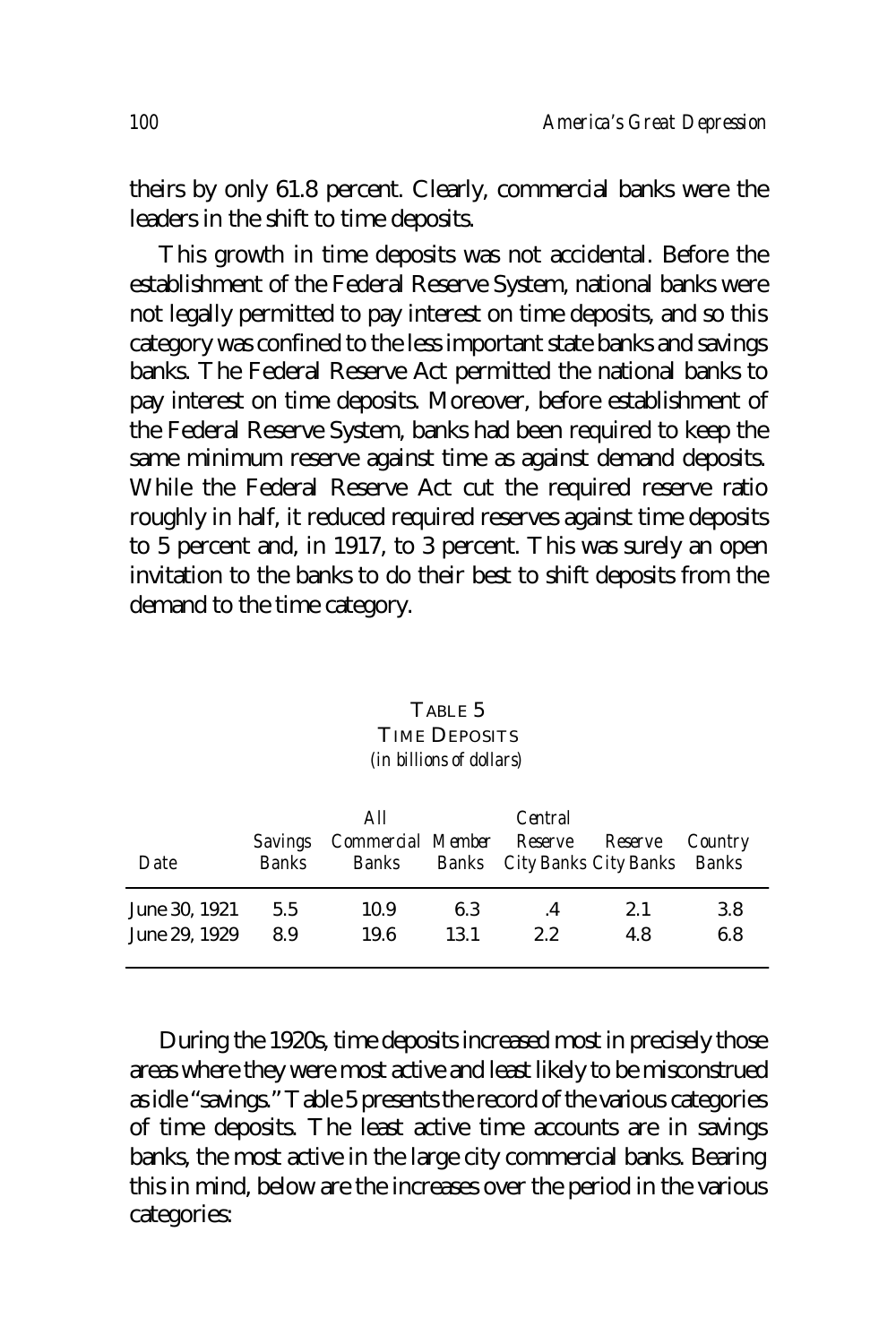| Savings Banks                     | 61.8% |
|-----------------------------------|-------|
| <b>Commercial Banks</b>           | 79.8  |
| <b>Member Banks</b>               | 107.9 |
| <b>Country Banks</b>              | 78.9  |
| <b>Reserve City Banks</b>         | 128.6 |
| <b>Central Reserve City Banks</b> | 450.0 |

Thus, we see that, unerringly, the most active categories of time deposits were precisely the ones that increased the most in the 1920s, and that this correlation holds for each category. The most active the Central Reserve City accounts—increased by 450 percent.<sup>14</sup>

## **GENERATING THE INFLATION, II: TOTAL RESERVES**

Two influences may generate bank inflation—a change in effective reserve requirements and a change in total bank reserves at the Federal Reserve Bank. The relative strength of these two factors in the 1920s may be gauged by Table 6.

Clearly, the first four years of this period was a time of greater monetary expansion than the second four. The member bank contribution to the money supply increased by \$6.9 billion, or 37.1 percent, in the first half of our period, but only by \$3.9 billion or 15.3 percent in the second half. Evidently, the expansion in the first four years was financed exclusively out of total reserves, since the reserve ratio remained roughly stable at about 11.5 : 1. Total reserves expanded by 35.6 percent from 1921 to 1925, and member bank deposits rose by 37.1 percent. In the later four years, reserves expanded by only 8.7 percent, while deposits rose by 15.3 percent. This discrepancy was made up by an increase in the reserve ratio

<sup>14</sup>On time deposits in the 1920s, see Benjamin M. Anderson, *Economics and the Public Welfare* (New York: D. Van Nostrand, 1949), pp. 128–31; also C.A. Phillips, T.F. McManus, and R.W. Nelson, *Banking and the Business Cycle* (New York: Macmillan, 1937), pp. 98–101.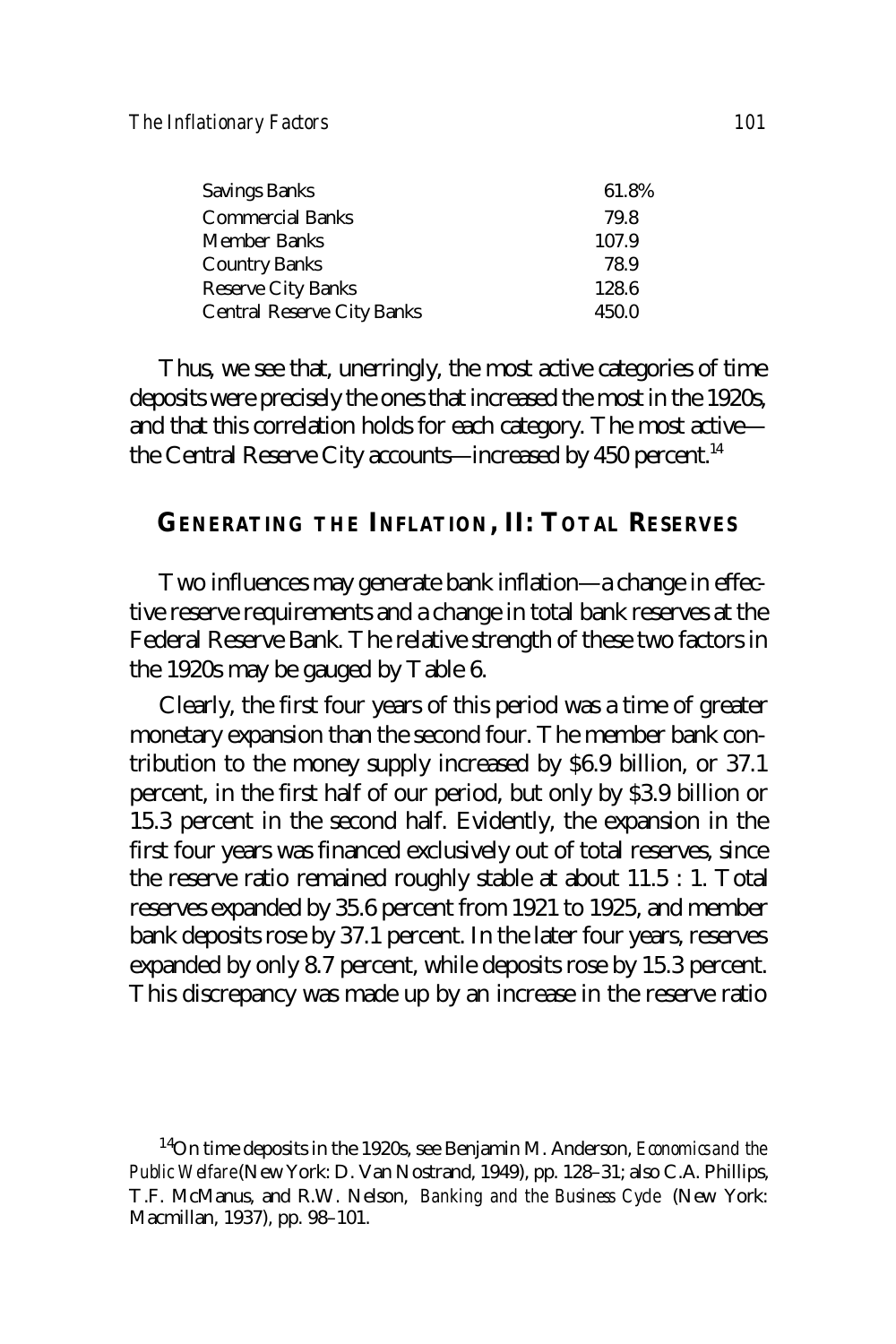| <b>Date</b>   | <b>Reserves</b><br><b>Member Bank</b> | Member Bank<br><b>Deposits</b> | Reserve Ratio |
|---------------|---------------------------------------|--------------------------------|---------------|
| June 30, 1921 | 1.60                                  | 18.6                           | 11.6:1        |
| June 30, 1925 | 2.17                                  | 25.5                           | 11.7:1        |
| June 29, 1929 | 2.36                                  | 29.4                           | 12.5:1        |
|               |                                       |                                |               |

#### TABLE 6 MEMBER BANK RESERVES AND DEPOSITS\*

\*Column 1 is the total legal member bank reserves at the Fed, excluding vault cash (which remained steady at about \$500 million throughout). Column 2 is member bank deposits, demand and time. Column 3 is the ratio of deposits to reserves.

from 11.7 : 1 to 12.5 : 1, so that each dollar of reserve carried more dollars in deposits. We may judge how important shifts in reserve requirements were over the period by multiplying the final reserve figure, \$2.36 billion, by 11.6, the original ratio of deposits to reserves. The result is \$27.4 billion. Thus, of the \$29.4 billion in member bank deposits in June, 1929, \$27.4 billion may be accounted for by total reserves, while the remaining \$2 billion may be explained by the shift in reserves. In short, a shift in reserves accounts for \$2 billion out of the \$10.8 billion increase, or 18.5 percent. The remaining 81.5 percent of the inflation was due to the increase in total reserves.

Thus, the prime factor in generating the inflation of the 1920s was the increase in total bank reserves: this generated the expansion of the member banks and of the non-member banks, which keep their reserves as deposits with the member banks. It was the 47.5 percent increase in total reserves (from \$1.6 billion to \$2.36 billion) that primarily accounted for the 62 percent increase in the total money supply (from \$45.3 to \$73.3 billion). A mere \$760 million increase in reserves was so powerful because of the nature of our governmentally controlled banking system. It could roughly generate a \$28 billion increase in the money supply.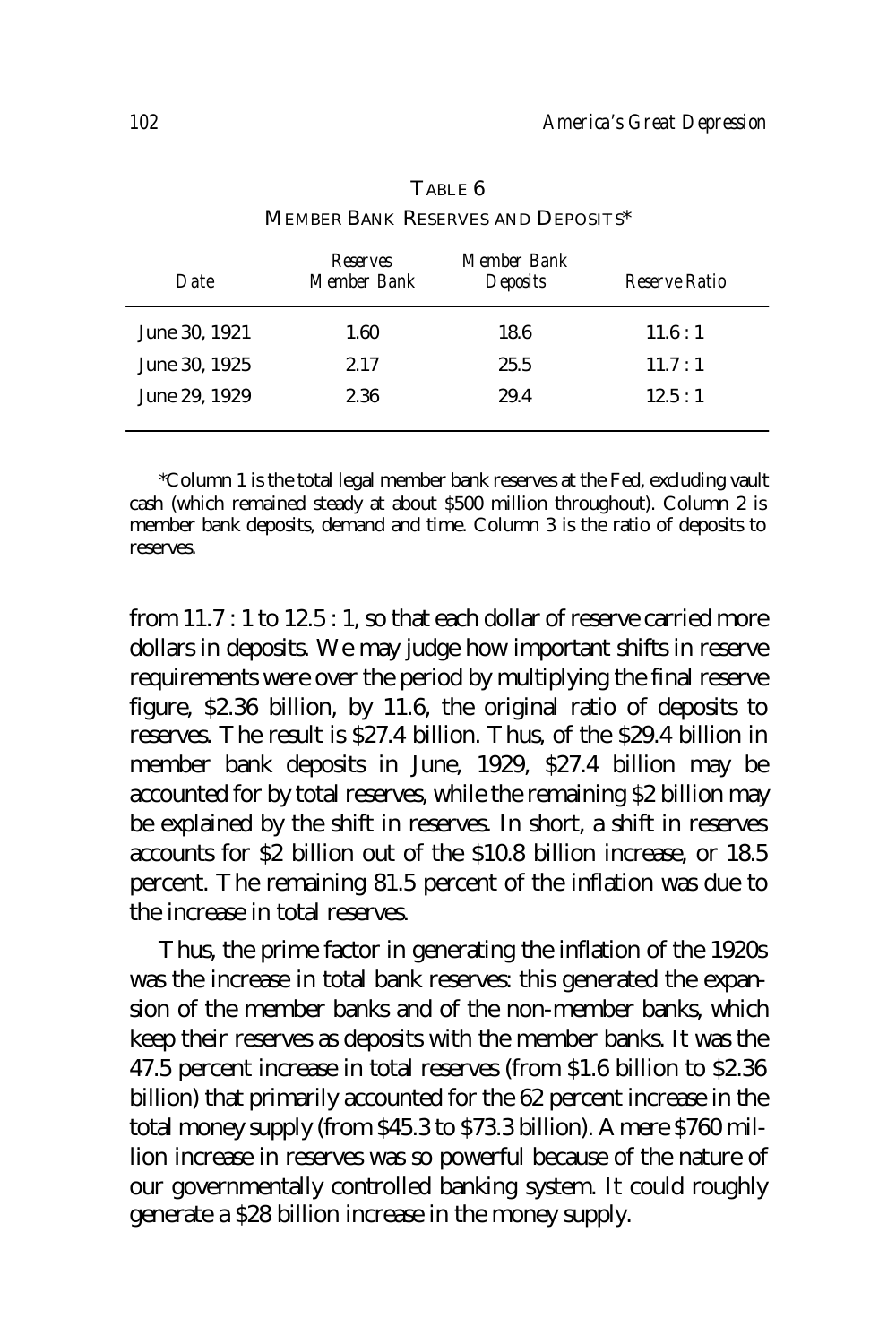What then caused the increase in total reserves? The answer to this question must be the chief object of our quest for factors responsible for the inflationary boom. We may list the well-known "factors of increase and decrease" of total reserves, but with special attention to whether or not they can be *controlled* or must be *uncontrolled* by the Federal Reserve or Treasury authorities. The uncontrolled forces emanate from the public at large, the controlled stem from the government.

There are ten factors of increase and decrease of bank reserves.

1. *Monetary Gold Stock.* This is, actually, the only *uncontrolled factor of increase*—an increase in this factor increases total reserves to the same extent. When someone deposits gold in a commercial bank (as he could freely do in the 1920s), the bank deposits it at the Federal Reserve Bank and adds to its reserves there by that amount. While some gold inflows and outflows were domestic, the vast bulk were foreign transactions. A decrease in monetary gold stock causes an equivalent decrease in bank reserves. Its behavior is uncontrolled—decided by the public—although in the long run, Federal policies influence its movement.

2. *Federal Reserve Assets Purchased.* This is the preeminent *controlled factor of increase* and is wholly under the control of the Federal Reserve authorities. Whenever the Federal Reserve purchases an asset, whatever that asset may be, it can purchase either from the banks or from the public. If it purchases the asset from a (member) bank, it buys the asset and, in exchange, grants the bank an increase in its reserve. Reserves have clearly increased to the same extent as Federal Reserve assets. If, on the other hand, the Federal Reserve buys the asset from a member of the public, it gives a check on itself to the individual seller. The individual takes the check and deposits it with his bank, thus giving his bank an increase in reserves equivalent to the increase in Reserve assets. (If the seller decides to take currency instead of deposits, then this factor is exactly offset by an increase in money in circulation outside the banks—*a factor of decrease*.)

Gold is not included among these assets; it was listed in the first category (Monetary Gold Stock) and is generally deposited in,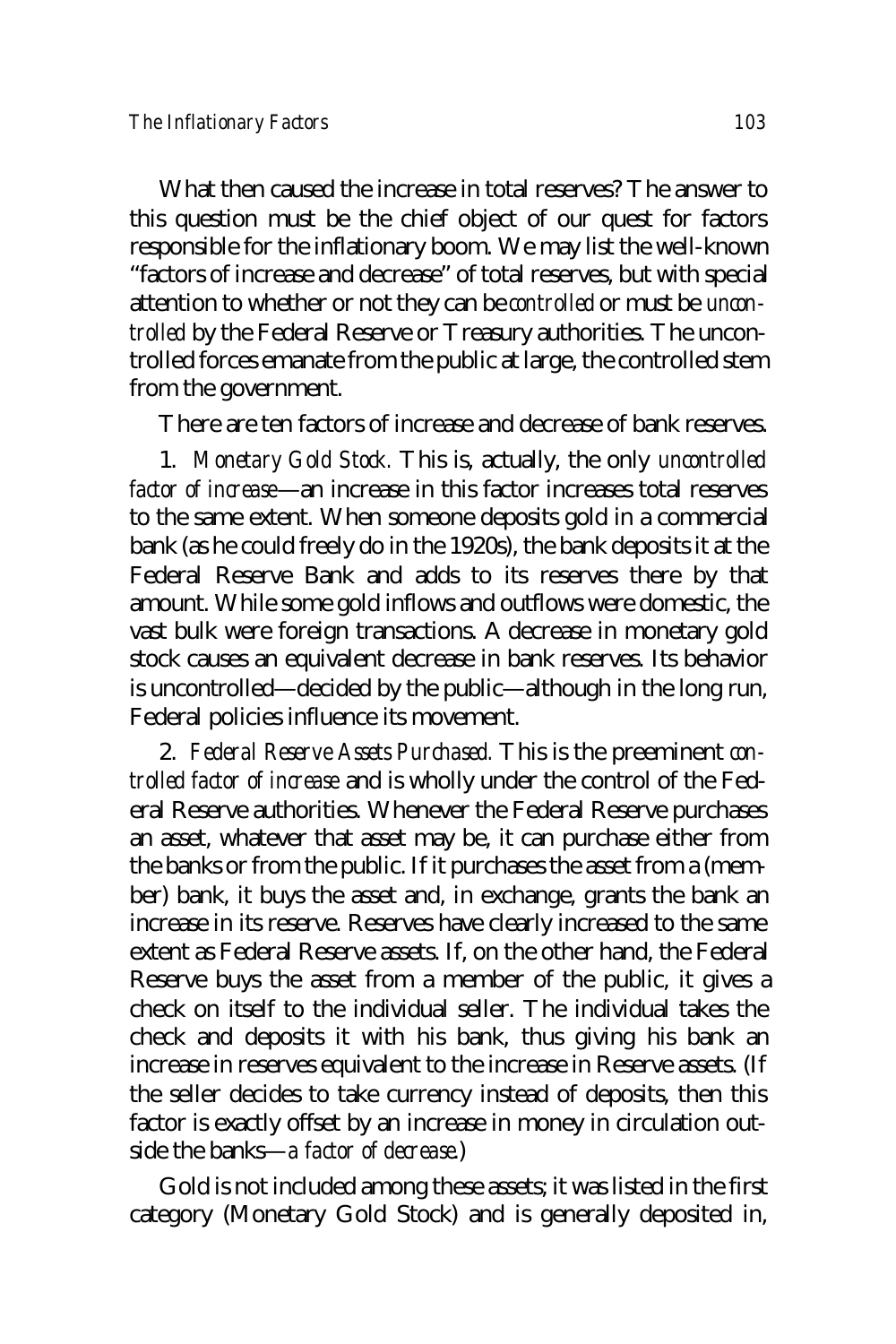rather than purchased by, the Federal Reserve Banks. The major assets purchased are "Bills Bought" and *"*U.S. Government Securities*."* U.S. Government Securities are perhaps the most publicized field of "open-market operations"; Federal Reserve purchases add to bank reserves and sales diminish them. Bills Bought were *acceptance paper*which the Federal Reserve bought outright in a policy of subsidy that practically created this type of paper *de novo* in the United States. Some writers treat Bills Bought as an uncontrolled factor, because the Federal Reserve announced a rate at which it would buy all acceptances presented to it. No law, however, compelled it to adopt this policy of unlimited purchase; it therefore must be counted as a pure creation of Federal Reserve policy and under its control.

3. *Bills Discounted by the Federal Reserve*. These bills are not purchased, but represent loans to the member banks. They are rediscounted bills, and advances to banks on their IOUs. Clearly a factor of increase, they are not as welcome to banks as are other ways of increasing reserves, because they must be repaid to the System; yet, while they remain outstanding, they provide reserves as effectively as any other type of asset. Bills Discounted, in fact, can be loaned precisely and rapidly to those banks that are in distress, and are therefore a powerful and effective means of shoring up banks in trouble. Writers generally classify Bills Discounted as uncontrolled, because the Federal Reserve always stands ready to lend to banks on their eligible assets as collateral, and will lend almost unlimited amounts at a given rate. It is true, of course, that the Federal Reserve fixes this *rediscount rate*, and at a lower rate when stimulating bank borrowing, but this is often held to be the only way that the System can control this factor. But the Federal Reserve Act does not compel, it only authorizes, the Federal Reserve to lend to member banks. If the authorities want to exercise an inflationary role as "lender of last resort" to banks in trouble, it chooses to do so by itself. If it wanted, it could simply refuse to lend to banks at any time. Any expansion of Bills Discounted, then, must be attributed to the will of the Federal Reserve authorities.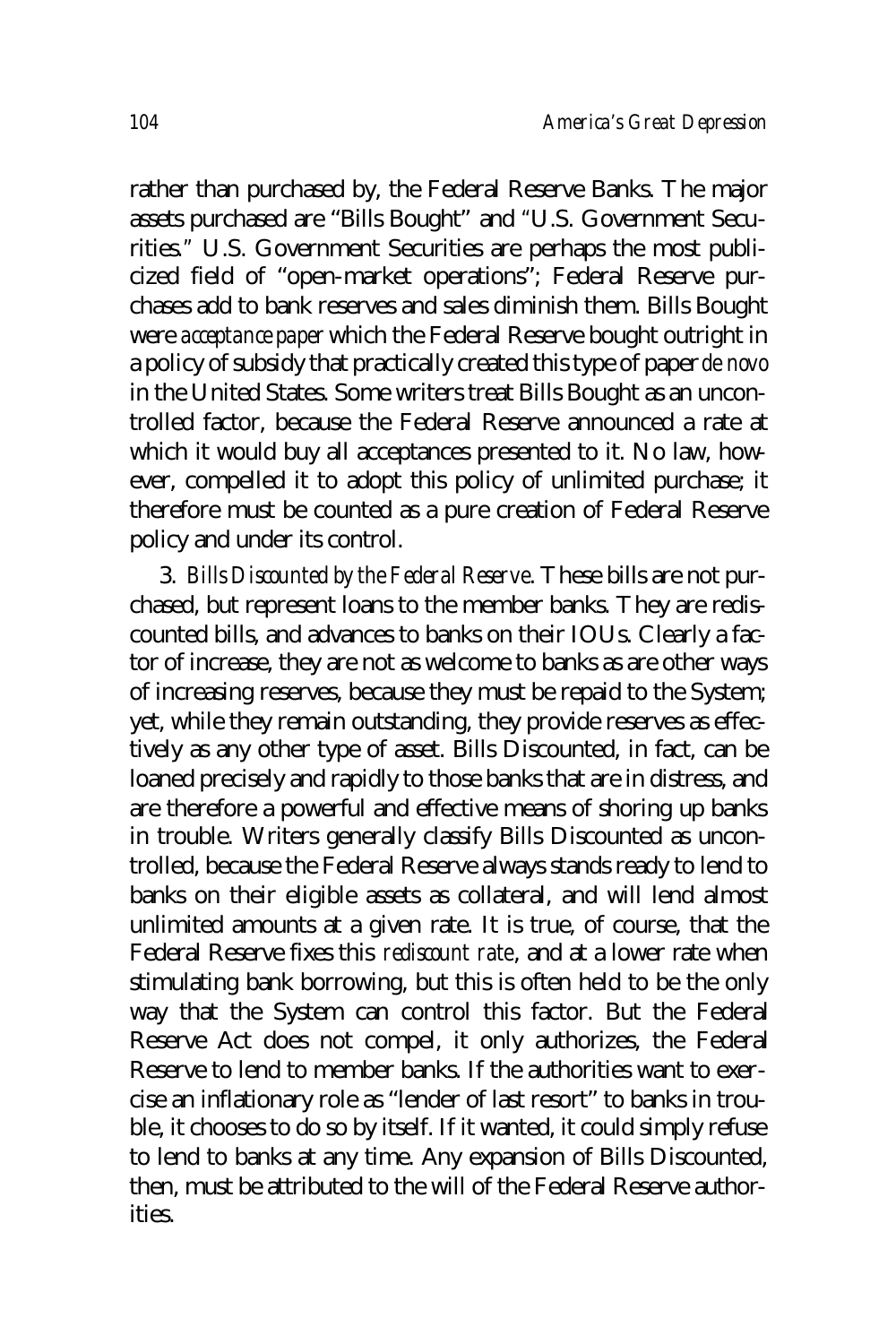On the other hand, member banks themselves have largely controlled the speed of *repayment* of Reserve loans. When the banks are more prosperous, they generally reduce their indebtedness to the Federal Reserve. The authorities could compel more rapid repayment, but they have decided to lend freely to banks and to influence banks by changing its rediscount charges.

To separate controlled from uncontrolled factors as best we can, therefore, we are taking the rather drastic step of considering any *expansion* of Bills Discounted as *controlled* by the government, and any *reduction* as being *uncontrolled*, and determined by the banks. Of course, repayments will be partly governed by the amount of previous debt, but this seems to be the most reasonable division. We must take this step, therefore, even though it complicates the historical record. Thus, if Bills Discounted increase by \$200 million over some three-year period, we may call this a controlled increase of \$200 million, if we consider only this overall record. On the other hand, if we break down the record from year to year, it may be that Bills Discounted first increased by \$500 million, then were reduced by \$400 million, and then increased again by \$100 million the final year. When we consider a year-to-year basis, then, controlled increase of reserves for the three years was \$600 million and uncontrolled decrease was \$400 million. The finer we break down the record, therefore, the greater the extent both of controlled increases by the government, and of uncontrolled declines prompted by the banks. Perhaps the best way of resolving this problem is to break down the record to the most significant periods. It would be far simpler to lump all Bills Discounted as controlled and let it go at that, but this would distort the historical record intolerably; thus, in the early 1920s it would give the Federal Reserve an undeserved accolade for reducing member bank debts when this reduction was largely accomplished by the banks themselves.

We may therefore divide Bills Discounted into: New Bills Discounted (controlled factor of increase) and Bills Repaid (uncontrolled factor of decrease).

4. *Other Federal Reserve Credit*. This is largely "float," or checks on banks remaining temporarily uncollected by the Federal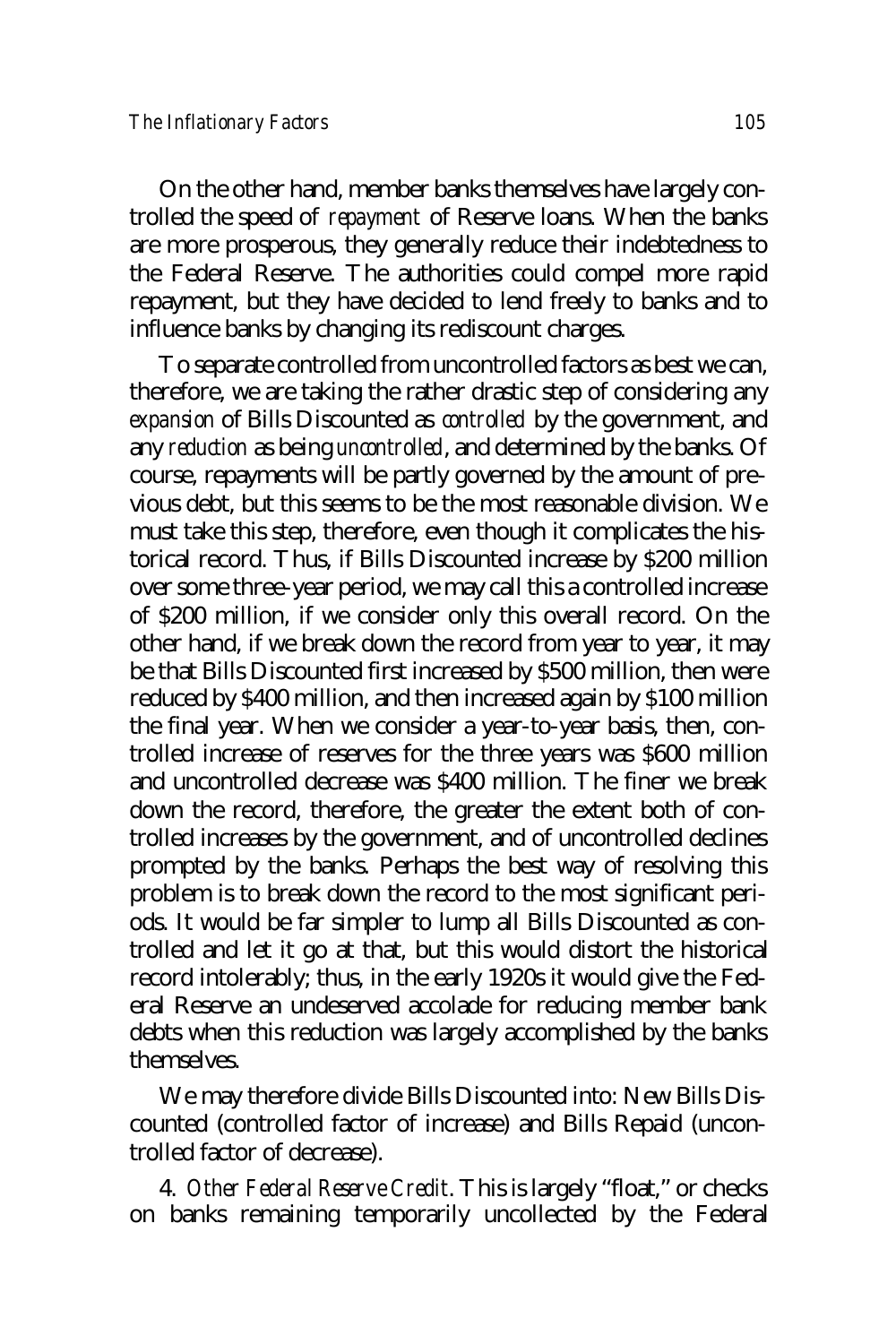Reserve. This is an interest-free form of lending to banks and is therefore a factor of increase wholly controlled by the Federal Reserve. Its importance was negligible in the 1920s.

5. *Money in Circulation Outside the Banks*. This is the main factor of decrease—an increase in this item decreases total reserves to the same extent. This is the total currency in the hands of the public and is determined wholly by the relative place people wish to accord paper money as against bank deposits. It is therefore an uncontrolled factor, decided by the public.

6. *Treasury Currency Outstanding*. Any increase in Treasury currency outstanding is deposited with the Federal Reserve in the Treasury's deposit account. As it is spent on government expenditures, the money tends to flow back into commercial bank reserves. Treasury currency is therefore a factor of increase, and is controlled by the Treasury (or by Federal statute). Its most important element is silver certificates backed 100 percent by silver bullion and silver dollars.

7. *Treasury Cash Holdings*. Any increase in Treasury cash holdings represents a shift from bank reserves, while a decline in Treasury cash is spent in the economy and tends to increase reserves. It is therefore a factor of decrease and is controlled by the Treasury.

8. *Treasury Deposits at the Federal Reserve*. This factor is very similar to Treasury cash holdings; an increase in deposits at the Reserve represents a shift from bank reserves, while a decrease means that more money is added to the economy and swells bank reserves. This is, therefore, a factor of decrease controlled by the Treasury.

9. *Non-member Bank Deposits at the Federal Reserve.* This factor acts very similarly to Treasury deposits at the Federal Reserve. An increase in non-member bank deposits lowers member bank reserves, for they represent shifts from member banks to these other accounts. A decline will increase member bank reserves. These deposits are mainly made by non-member banks, and by foreign governments and banks. They are a factor of decrease, but uncontrolled by the government.

10. *Unexpended Capital Funds of the Federal Reserve.* They are capital funds of the Federal Reserve not yet expended in assets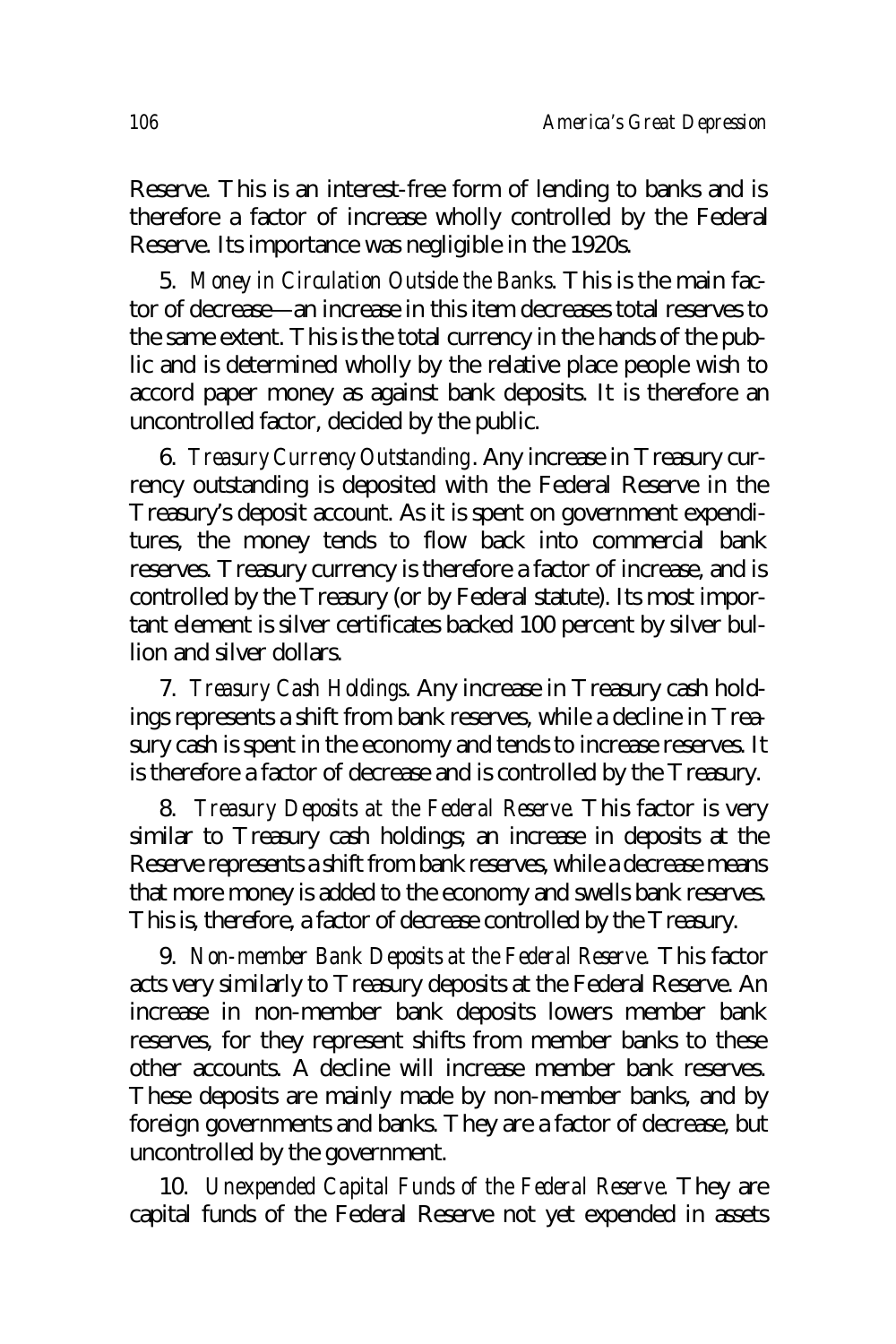(largely bank premises and expenses of operation). This capital is drawn from commercial banks, and, therefore, if unexpended, is a withdrawal of reserves. This is almost always a negligible item; it is clearly under the control of the Federal Reserve authorities.

Summing up, the following are the factors of change of member bank reserves:<sup>15</sup>

# *Factors of Increase*

| <b>Bills Bought</b>               |  |
|-----------------------------------|--|
| <b>U.S. Government Securities</b> |  |
|                                   |  |
|                                   |  |
|                                   |  |

# *Factors of Decrease*

| Unexpended Capital Funds of the Federal Reservecontrolled |  |
|-----------------------------------------------------------|--|
| Non-member Bank Deposits at the Federal                   |  |
|                                                           |  |
|                                                           |  |

An overall survey of the entire 1921–1929 period does not give an accurate picture of the broad forces behind the movements in total reserves. For a while total reserves continued to increase.

<sup>&</sup>lt;sup>15</sup>The well-known category of "Federal Reserve Credit" consists of Federal Reserve Assets Purchased and Bills Discounted.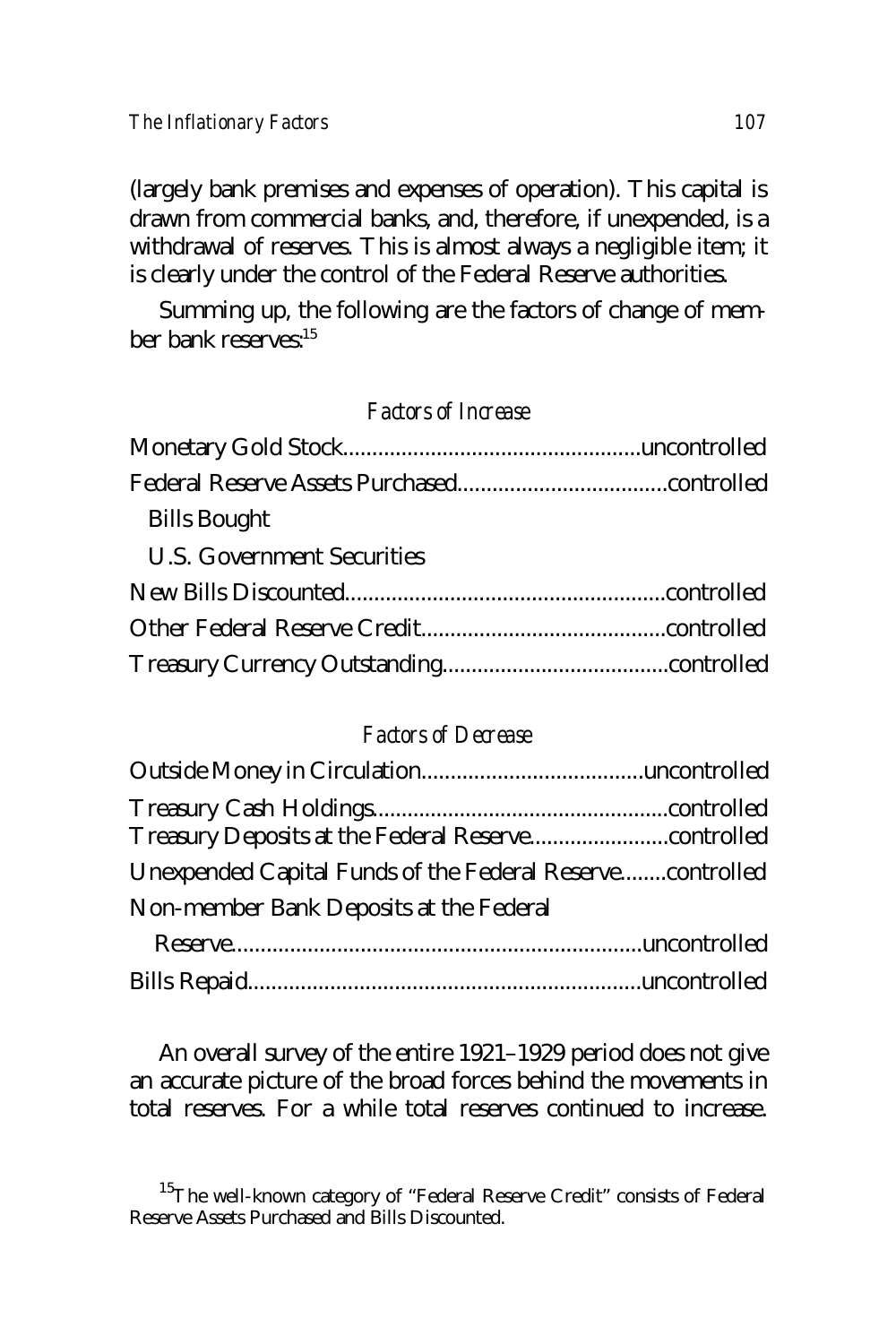There were continual fluctuations within the various categories, with some increasing and other decreasing in any one period and different factors predominating at different times. Tables 7 and 8 depict the forces causing changes in total reserves during the 1920s. Table 7 breaks down 1921–1929 into 12 subperiods, shows the changes in each causal factor, and the consequent changes in member bank reserves, for each subperiod. Table 8 transforms the data of Table 7 into per-month figures, thus enabling comparison of the relative *rates* of change for the various periods.

Member bank reserves totaled \$1604 million on June 30, 1921, and reached \$2356 million eight years later. Over the 12 subperiods, uncontrolled reserves *declined* by \$1.04 billion, while controlled reserves *increased* by \$1.79 billion. By themselves, then, uncontrolled factors were deflationary; the inflation was clearly precipitated deliberately by the Federal Reserve. The plea that the 1920s was simply a "gold inflation" that the Federal Reserve did not counter actively is finally exploded. Gold was never the major problem, and in not one subperiod did it provide the crucial factor in increasing reserves.

In the 12 subperiods, uncontrolled factors declined seven times and increased five times. Controlled factors, on the other hand, rose in eight periods and declined in four. Of the controlled factors, Bills Bought played a vital role in changing reserves in nine periods, Government Securities in seven, Bills Discounted in five, and Treasury Currency in three (the first three). If we add up, regardless of arithmetic sign, the total impact of each controlled factor on reserves over the twelve periods, we find Government Securities in the lead (with \$2.24 billion), Bills Bought slightly behind (\$2.16 billion), and New Discounts behind that (\$1.54 billion).

At the start of the eight-year period, Bills Discounted totaled \$1.75 billion, Bills Bought were \$40 million, U.S. Government Securities held were \$259 million, Treasury Currency Outstanding totaled \$1.75 billion, Monetary Gold Stock was \$3 billion, and Money in Circulation was \$4.62 billion.

Tables 7 and 8 are organized as follows. Bills Discounted, Bills Bought, Government Securities held by the Federal Reserve, and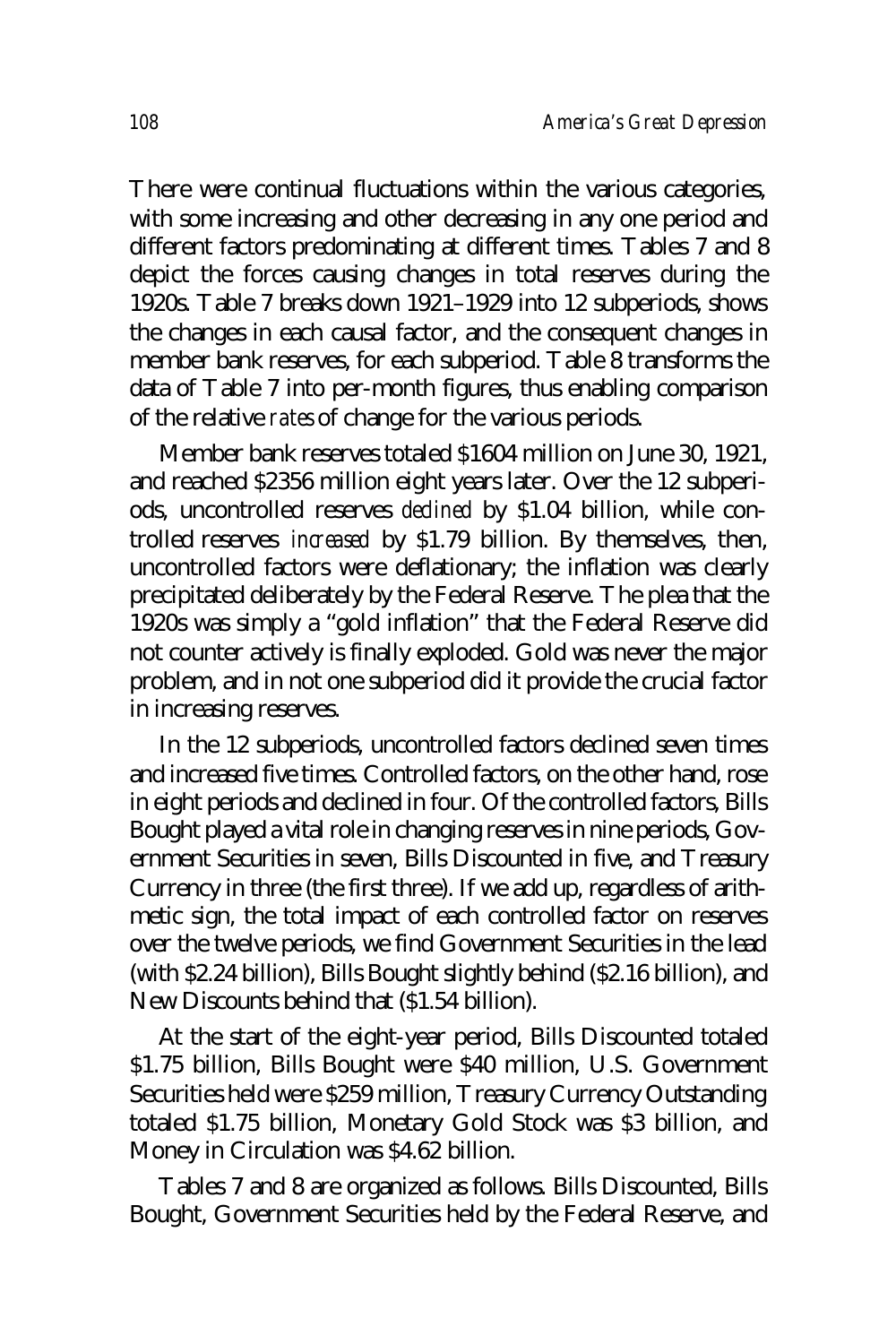|                                                   |                                     |                                     |                              | CHANGES IN RESERVES AND CAUSAL FACTORS, OVER TWELVE PERIODS, $1921-1929$ |                              | (in millions of dollars)<br>$T$ ABLE $7$ |                                |                                               |                                      |                                                    |                                      |                                              |
|---------------------------------------------------|-------------------------------------|-------------------------------------|------------------------------|--------------------------------------------------------------------------|------------------------------|------------------------------------------|--------------------------------|-----------------------------------------------|--------------------------------------|----------------------------------------------------|--------------------------------------|----------------------------------------------|
| <b>Factors</b>                                    | Ι<br>June 1921-<br><b>July 1922</b> | П<br><b>July 1922-</b><br>Dec. 1922 | Ш<br>Dec. 1922-<br>Oct. 1923 | IV<br>Oct. 1923-<br><b>June 1924</b>                                     | V<br>June 1924-<br>Nov. 1924 | VI<br>Nov. 1924-<br>Nov. 1925            | VII<br>Nov. 1925-<br>Oct. 1926 | <b>VIII</b><br>Oct. 1926-<br><b>July 1927</b> | IX<br><b>July 1927-</b><br>Dec. 1927 | $\boldsymbol{X}$<br>Dec. 1927-<br><b>July 1928</b> | XI<br><b>July 1928-</b><br>Dec. 1928 | <b>XII</b><br>Dec. 1928-<br><b>June 1929</b> |
| <b>Federal Reserve</b><br>もき                      | 8ę                                  | š                                   | $-1.86$                      | 38<br>7                                                                  | ă                            | ă                                        | Ş                              | 368                                           | 562                                  | 222                                                | 376                                  | ş<br>T                                       |
| Discounted<br>Bought<br>Bills<br>誯<br>βŚ,         | $38$<br>$78$                        | 212<br>132                          | శ్ల                          | 8S                                                                       | 8E                           | 충승                                       | ಇ×್ಲಿ                          | #S                                            | ទីខ្                                 | 육<br>영                                             | ನ್ನ                                  | 능층                                           |
| Government<br>Other Credit<br>Securities          | 278<br>នុ                           | 후영<br>구                             | इ ङ<br>∾                     | ಜ್ಞೆ                                                                     | $\mathbb{S}^n$               | 342<br>부                                 | 부호                             | まる                                            | ង្គុង                                | ដុក                                                | 22                                   | ុ×                                           |
| Treamy Currency<br>Treamy Cash<br>Treamy Deposits | 음우유                                 | ಜಿಸಹ                                | ភ្ន                          | 복수사                                                                      | ∽o                           | みっよ                                      | 어언어                            | ឌឌឌ                                           | いすい                                  | ウーカ                                                | ∞⊣                                   | بن ب                                         |
| Unexpended Capital                                |                                     |                                     |                              |                                                                          | ю                            |                                          |                                |                                               |                                      |                                                    |                                      | ą                                            |
| Federal Reserve<br>Funds of the                   | X                                   | ю                                   | φ                            | ಷ                                                                        | œ.                           | Ą                                        | 8                              | φ                                             | n,                                   | Į                                                  | 유                                    | ş                                            |
| Monetary Gold<br>Stock                            | ડ્રૅ                                | $\overline{\mathbf{S}}$             | 28                           | $\frac{21}{2}$                                                           | g,                           | $\frac{8}{1}$                            | x                              | $\frac{5}{2}$                                 | žġ.                                  | 366                                                | æ,                                   | $\frac{2}{1}$                                |
| Other Deposits<br>Circulation<br>Moneyin          | $\frac{2}{4}$                       | ۹٩<br>م                             | ដូ×<br>ក្                    | ⊗ ∘                                                                      | ಜ್ಞೆ ಇ                       | ∞प                                       | ಇ –                            | ದೆ<br>ಸ                                       | $\frac{57}{2}$                       | ಜ್ಞ                                                | $\frac{2}{3}$                        | ត្តក                                         |
| Controlled Reserve                                | Ş                                   | Ş                                   | $\frac{1}{2}$                | ğ                                                                        | তু<br><del>ব</del>           | $\frac{8}{180}$                          | ਣ੍                             | 51                                            | 2g                                   | -251                                               | डू                                   | a<br>구                                       |
| Uncontrolled<br>Reserve                           | ž                                   | Ş                                   | 132                          | 孚                                                                        | 362                          | 426                                      | ğ                              | ≋                                             | ž                                    | R)                                                 | 342                                  | š.                                           |
| Member Bank<br>Reserve                            | 157                                 | 1/3                                 | ş                            | ¥,                                                                       | ĝ                            | ₹                                        | 8                              | ₹                                             | 210                                  | 220                                                | 122                                  | ş                                            |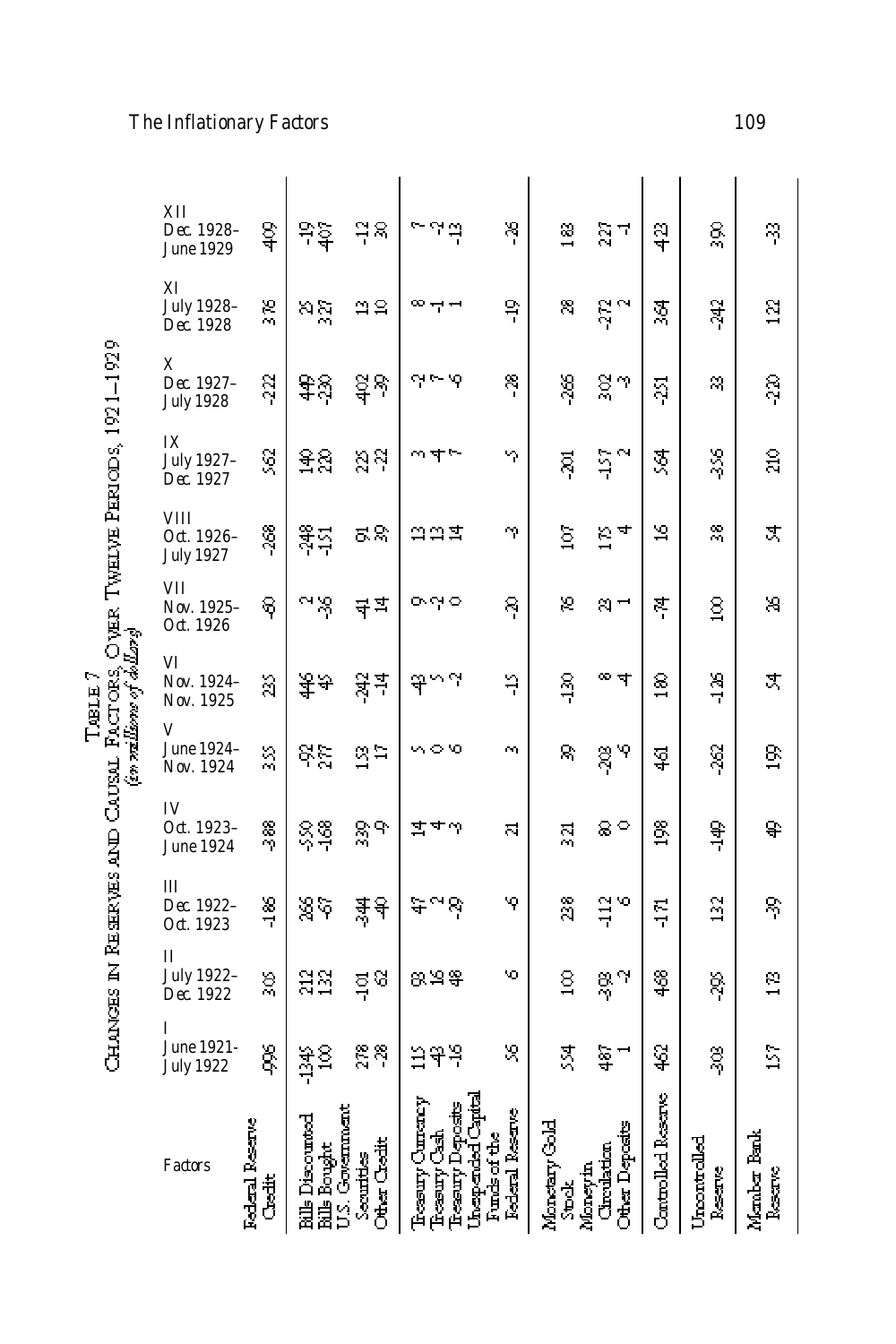|                                                                              |                                     |                                     |                               |                                      |                                             | (on millions of dollars)<br>TABLE 8 |                                |                                               |                                          | PER MONTH CHANGES IN RESERVES AND CAUSAL PACTORS, OVER TWELVE PERIODS, 1921-1929 |                                      |                                              |
|------------------------------------------------------------------------------|-------------------------------------|-------------------------------------|-------------------------------|--------------------------------------|---------------------------------------------|-------------------------------------|--------------------------------|-----------------------------------------------|------------------------------------------|----------------------------------------------------------------------------------|--------------------------------------|----------------------------------------------|
| <b>Factors</b>                                                               | I<br>June 1921-<br><b>July 1922</b> | I<br><b>July 1922-</b><br>Dec. 1922 | Ш<br>Dec. 1922-<br>Oct. 1923  | IV<br>Oct. 1923-<br><b>June 1924</b> | $\boldsymbol{V}$<br>June 1924-<br>Nov. 1924 | VI<br>Nov. 1924-<br>Nov. 1925       | VII<br>Nov. 1925-<br>Oct. 1926 | <b>VIII</b><br>Oct. 1926-<br><b>July 1927</b> | $I\!X$<br><b>July 1927-</b><br>Dec. 1927 | $\boldsymbol{X}$<br>Dec. 1927-<br><b>July 1928</b>                               | XI<br><b>July 1928-</b><br>Dec. 1928 | <b>XII</b><br>Dec. 1928-<br><b>June 1929</b> |
| Federal Reserve<br><b>Öredi</b>                                              | $-76.6$                             | $\frac{6}{5}$                       | $-18.6$                       | 48.5                                 | $\frac{8}{210}$                             | $\frac{6}{2}$                       | Ş                              | -29.8                                         | 1124                                     | 31.7                                                                             | $\approx$                            | -682                                         |
| U.S. Government<br><b>Bills</b> Discounted<br><b>Bills Bought</b>            | 27<br>$-103.5$                      | 424<br>42                           | 26.7<br>29.7                  | $\frac{88}{97}$                      | 호<br>구<br>구 오                               | $\frac{22}{36}$                     | ဒိုက္                          | $37.6$<br>$7.5$                               | $\frac{80}{440}$                         | 54.1<br>329                                                                      | ँ इ                                  | က်<br>၁၄<br>၁၄                               |
| Other Credit<br>Securities                                                   | 214                                 | 2014<br>21                          | यं पं<br>यू पं                | 424                                  | $\frac{364}{34}$                            | 20.2<br>ă                           | ង្គុង                          | $\frac{101}{43}$                              | $\frac{84}{1}$                           | 57.9<br>7                                                                        | 28                                   | 200                                          |
| Unexpended Capita<br>Treasury Currency<br>Treasury Deposits<br>Treasury Cash | ∞ ♀ ~!<br>∞ ┭ ㅜ                     | erio<br>Sino                        | ႕<br>႕၀၀                      | es 24<br>- 20                        | ಼಼್                                         | က်မည်<br>ကိုဇွဲဇွဲ                  | ∞း∼ု                           |                                               | ပေး<br>ပြိမ် –                           | ass                                                                              | ean<br>Ago                           | 232                                          |
| Federal Reserve<br>Funds of the                                              | ្នុ                                 | 1.2                                 | š                             | 2.6                                  | Ğ,                                          | $\frac{2}{1}$                       | $\frac{8}{1}$                  | ុំ                                            | Ş                                        | ू                                                                                | ွိ                                   | 우                                            |
| Monetary Gold<br>Moneyin<br>Stock                                            | 42.6                                | $\frac{8}{6}$                       | 23.8                          | $\frac{1}{3}$                        | e.                                          | 10.8                                | 3                              | 11.9                                          | 40.2                                     | 380                                                                              | š                                    | $\frac{305}{500}$                            |
| Other Deposits<br>Circulation                                                | $\frac{375}{6}$                     | 48.94<br>28.7                       | 11.2<br>$\stackrel{6}{\circ}$ | $\frac{8}{9}$                        | 9억<br>우구                                    | ៊ីម៉ុ                               | ಸತ                             | ्य<br>पु                                      | 부분<br>교우                                 | $\frac{13}{9}$                                                                   | ्यू<br>पू०                           | 37.8                                         |
| Controlled Reserve                                                           | ă                                   | $\frac{8}{28}$                      | $\frac{171}{2}$               | 24.8                                 | 92.2                                        | $^{5.0}_{-0.0}$                     | Ş                              | $\frac{8}{11}$                                | 1128                                     | 373                                                                              | 72.8                                 | -703                                         |
| Uncontrolled<br>Reserve                                                      | Į                                   | 500                                 | 13.2                          | $-18.6$                              | 524                                         | $\frac{5}{2}$                       | 륁                              | $\frac{6}{4}$                                 | $-71.2$                                  | ្នុ                                                                              | 484                                  | SS<br>SS                                     |
| Member Bank<br>Reserve                                                       | 121                                 | 34.6                                | ာ့<br>ကို                     | 3                                    | 39.8                                        | ္                                   | 乌                              | S                                             | 420                                      | $-32.6$                                                                          | 24.4                                 | Ş                                            |

# *110 America's Great Depression*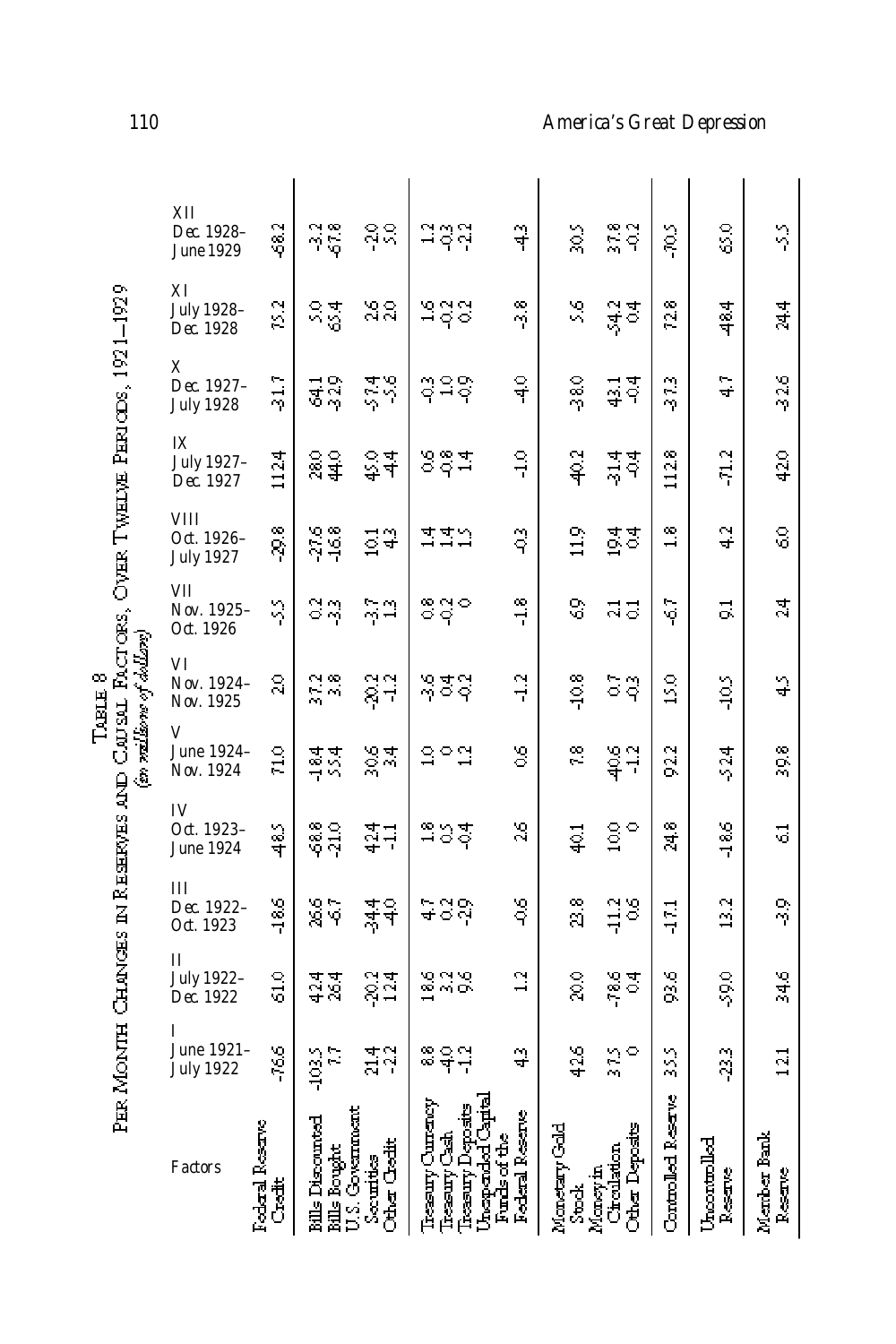Other Credit constitute Federal Reserve Credit. Changes in Federal Reserve Credit (except for net *reductions* in Bills Discounted), plus changes in Treasury Currency, Treasury Cash, Treasury Deposits at the Federal Reserve, and Unexpended Capital Funds of the Reserve constitute the *controlled* changes in member bank reserves. Changes in Monetary Gold Stock, Money in Circulation, and Other Deposits at the Federal Reserve constitute the *uncontrolled* changes, and the resultant effect constitutes the changes in bank reserves. The arithmetic signs of the actual changes of *factors of decrease* are reversed to accord with their effects on reserves; thus, a reduction of \$165 million in Money in Circulation from 1921–1929 is listed in the table as a change of *plus* 165 on reserves.

Any division into historical periods is to a degree arbitrary. Yet the divisions of Tables 7 and 8 were chosen because the author believes they accord best with the most significant subperiods of the 1920s, subperiods which differ too much to be adequately reflected in any overall assessment. The following are the unique characteristics of each of these subperiods.

- *I. June 1921–July 1922*(dates are all end-of-the-month). Bills Discounted, which had been falling since 1920, continued a precipitate decline, from \$1751 million in June 1921 to a bottom of \$397 million in August 1922. Total Reserve Credit also fell to reach a bottom in July 1922, as did Money in Circulation, which reached its bottom in July 1922. July was therefore chosen as the terminal month.
- *II. July 1922–December 1922.* Total Reserve Credit climbed upward sharply, hitting a peak in December, as did total reserves. Bills Discounted reached a peak in November.
- *III. December 1922–October 1923*. Bills Discounted continued to climb, reaching a peak in October. In the meanwhile, U.S. Government Securities fell sharply to reach a trough of 92 million in October, a trough for the whole period.
- *IV. October 1923–June 1924.* Bills Bought fell abruptly, to reach a trough in July. Total Reserve Credit reached a trough in June.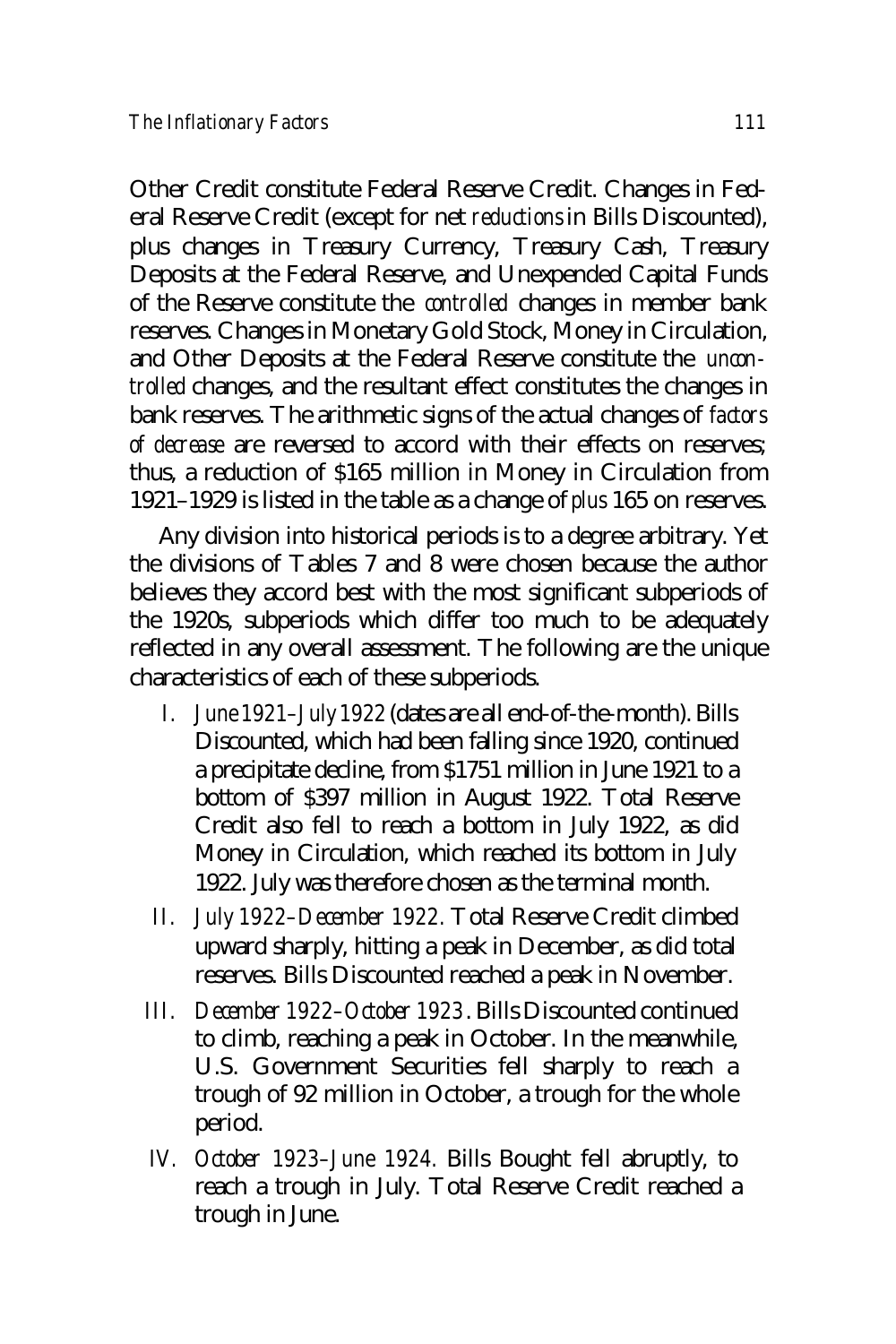- *V. June 1924–November 1924.* Bills Discounted, which had been falling since October 1923, continued to fall, reaching bottom in November 1924. U.S. Government Securities climbed to a peak in the same month. The Monetary Gold Stock also reached a peak in November 1924. Bills Bought climbed to a peak in December 1924, as did total Reserve Credit and total reserves.
- *VI. November 1924–November 1925.* Bills Discounted climbed again to a peak in November. U.S. Securities fell to a trough in October, and total Reserve Credit reached a peak in December.
- *VII. November 1925–October 1926.* U.S. Government Securities reached a trough in October, and Bills Discounted a peak in the same month. Clearly, both items milled around during this period.
- *VIII. October 1926–July 1927.* Bills Bought fell to a trough in July, and Bills Discounted reached a trough in August. Total Reserve Credit reached its trough in May.
	- *IX. July 1927–December 1927*. U.S. Government Securities climbed to a peak in December, as did Bills Discounted, total Reserve Credit, and total reserves.
	- *X. December 1927–July 1928.* Bills Bought fell to a low in July, as did U.S. Government Securities, total Reserve Credit, and total reserves. Bills Discounted climbed to a peak in August.
	- *XI. July 1928–December 1928.* Bills Bought reached a peak in December, as did total reserves, while Bills Discounted and Reserve Credit reached a peak in November.
- *XII. December 1928–June 1929.* Concludes the period under study.

Using these subperiods and their changes, we may now analyze precisely the course of the monetary inflation in the 1920s.

In Period I (June 1921–July 1922) a superficial glance would lead one to believe that the main inflationary factor was the heavy gold inflow, and that the Federal Reserve simply did not offset this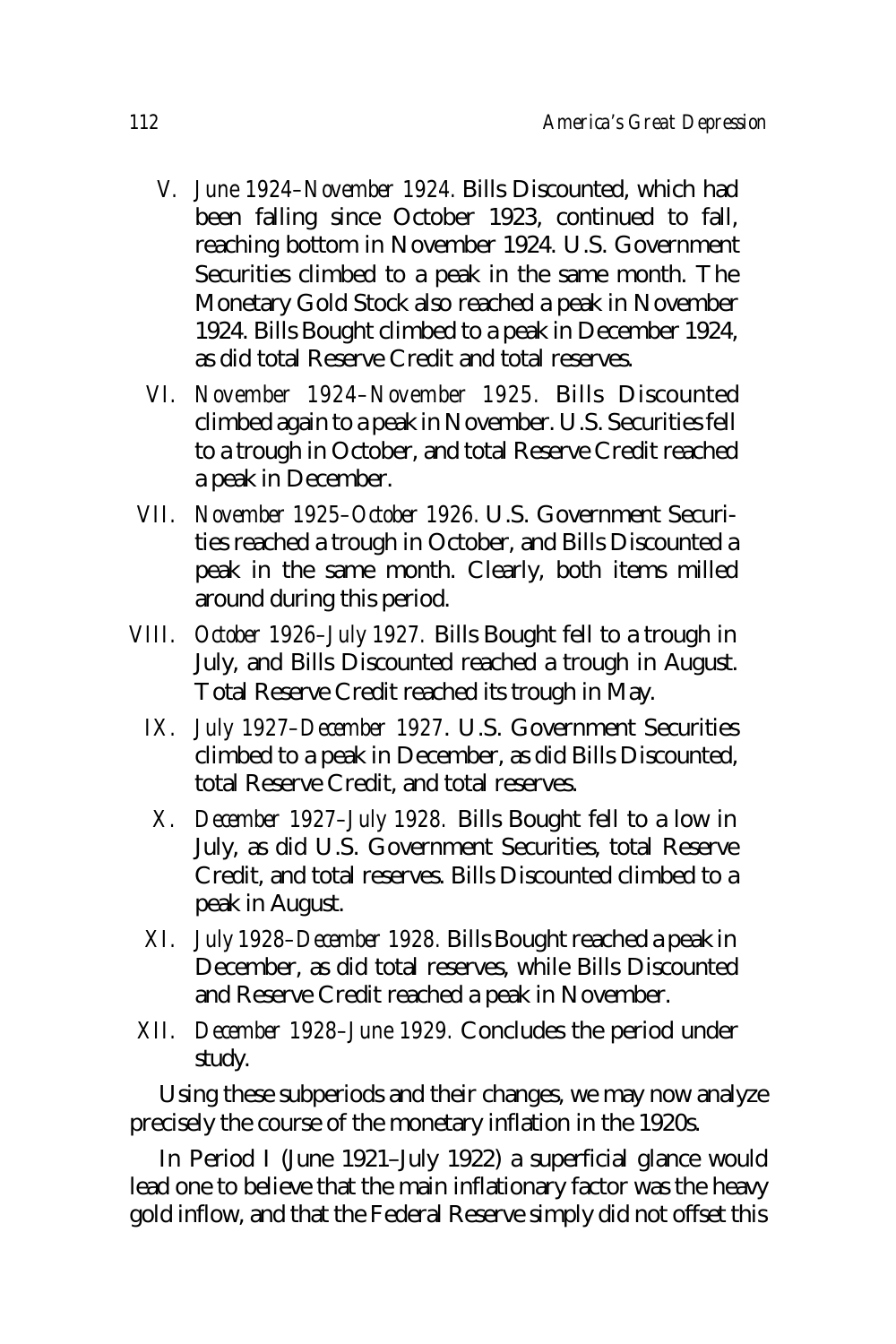influx sufficiently. A deeper analysis, however, shows that the banks paid off their loans at such a rapid rate that uncontrolled factors *fell* by \$303 million. If the government had remained completely passive, therefore, member bank reserves would have declined by \$303 million. Instead, the government actively pumped in \$462 million of new reserves, yielding a net increase of \$157 million. (Subtraction differences come from rounding.) The major channels of this increase were purchase of U.S. Government Securities (\$278 million), Treasury currency (\$115 million), and Bills Bought (\$100 million).

Period II (July 1922–December 1922) saw a rapid acceleration of the inflation of reserves. Increasing at an average rate of \$12 million per month in Period I, reserves now increased at a rate of \$35 million per month. Once again, uncontrolled factors *declined* by \$295 million, but they were more than offset by increases in controlled reserves pumped into the economy. These consisted of Bills Discounted (\$212 million), Bills Bought (\$132 million), and Treasury Currency (\$93 million).

Periods III and IV (December 1922–June 1924) saw the inflation come roughly to a halt. Reserves actually fell slightly (by \$4 million per month) in Period III (December 1922–October 1923), and rose only slightly (by \$6 million per month) in Period IV. Simultaneously, bank deposits remained about level, member bank demand deposits staying at about \$13.5 billion. Total deposits and total money supply, however, rose more in this period, with banks shifting to time deposits to permit increases. (Demand deposits rose by \$450 million from June 1923 to June 1924, but time deposits rose by \$1.5 billion). Total money supply rose by \$3 billion. The economy responded to the slowdown of inflation by entering upon a mild minor recession, from May 1923 to July 1924.

The slight fall in reserves during Period III was brought about by selling U.S. Government Securities (-\$344 million) and reducing the amount of bills held (-\$67 million). This, indeed, was a positive decline, more than offsetting uncontrolled factors, which had increased by \$132 million. The decline in reserves would have been even more effective, if the Federal Reserve had not increased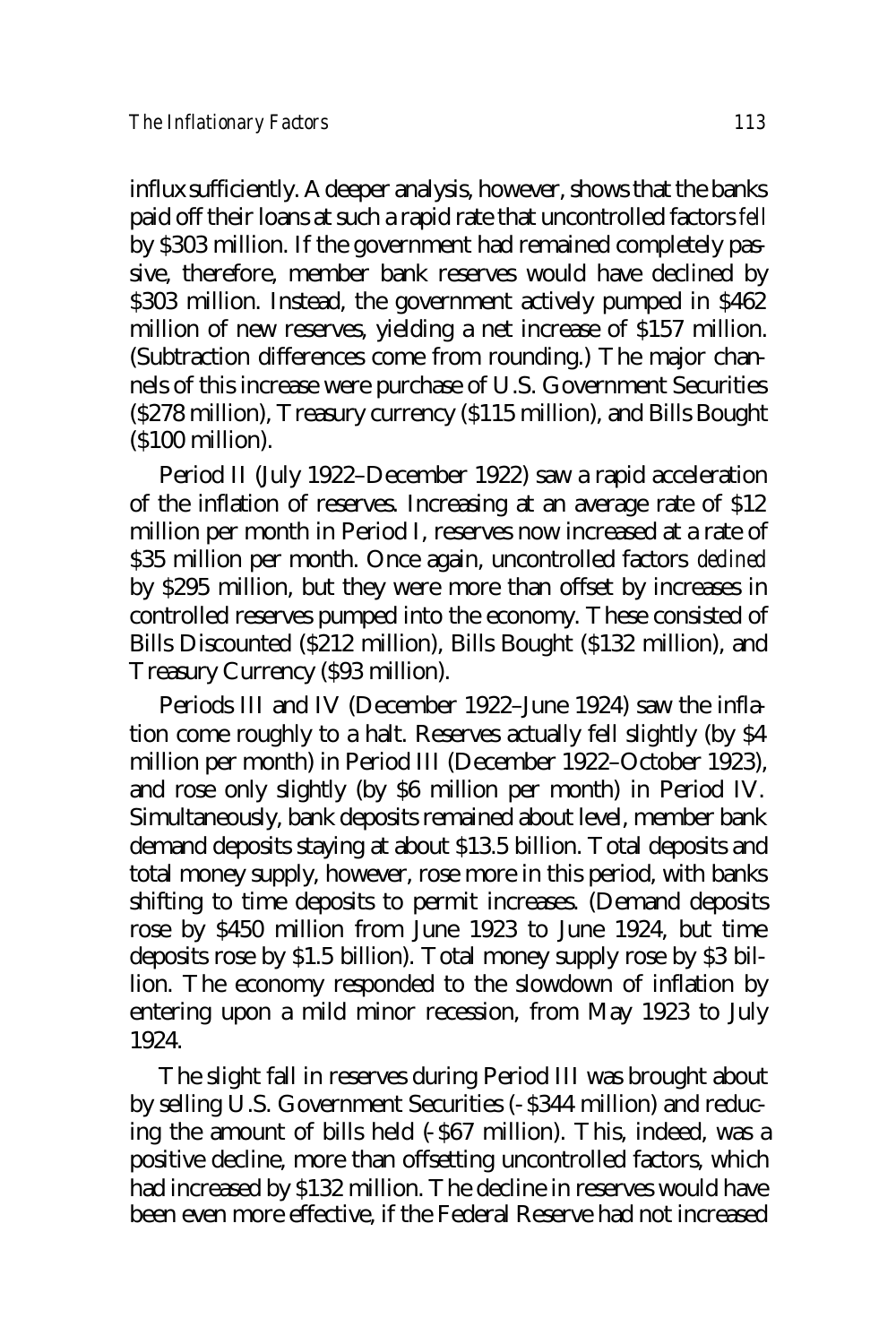its discounts (\$266 million) and Treasury currency had not increased (\$47 million).

Period IV (October 1923–June 1924), however, began to repeat the pattern of Period I and resume the march of inflation. Uncontrolled factors this time fell by \$149 million, but they were more than offset by a controlled increase of \$198 million, led by the heavy purchase of government securities (\$339 million)—the heaviest average monthly buying spree yet seen in the 1920s (\$42.4 million).

Period V was the most rapid reserve inflation to date, overreaching the previous peak of late 1922. Reserves increased by \$39.8 million per month. Once again, the inflation was deliberate, uncontrolled factors declining by \$262 million, but offset by a deliberate increase of \$461 million. The critical factors of inflation were Bills Bought (\$277 million) and U.S. Securities (\$153 million).

The pace of inflation was greatly slowed in the next three periods, but continued nevertheless. From December 31, 1924 to June 30, 1927, reserves increased by \$750 million; demand deposits adjusted, of all banks, rose by \$1.1 billion. But *time* deposits rose by \$4.3 billion during the same period, underscoring the banks' ability to induce customers to shift from demand to time deposits, while savings-and-loan shares and life-insurance reserves rose by another \$4.3 billion. In 1926, there was a decided slowing down of the rate of inflation of the money supply, and this led to another mild economic recession during 1926 and 1927.

In Period VI (November 1924–November 1925), a tendency of uncontrolled reserves to decline was again more than offset by an increase in *controlled* reserves; these were Bills Discounted (\$446 million) and Bills Bought (\$45 million).

Period VII (November 1925–October 1926) was the first time after Period III that uncontrolled factors acted to *increase* reserves. But, in contrast, this time, the Federal Reserve failed to offset these factors sufficiently, although the degree of inflation was very slight (only \$2.4 million per month).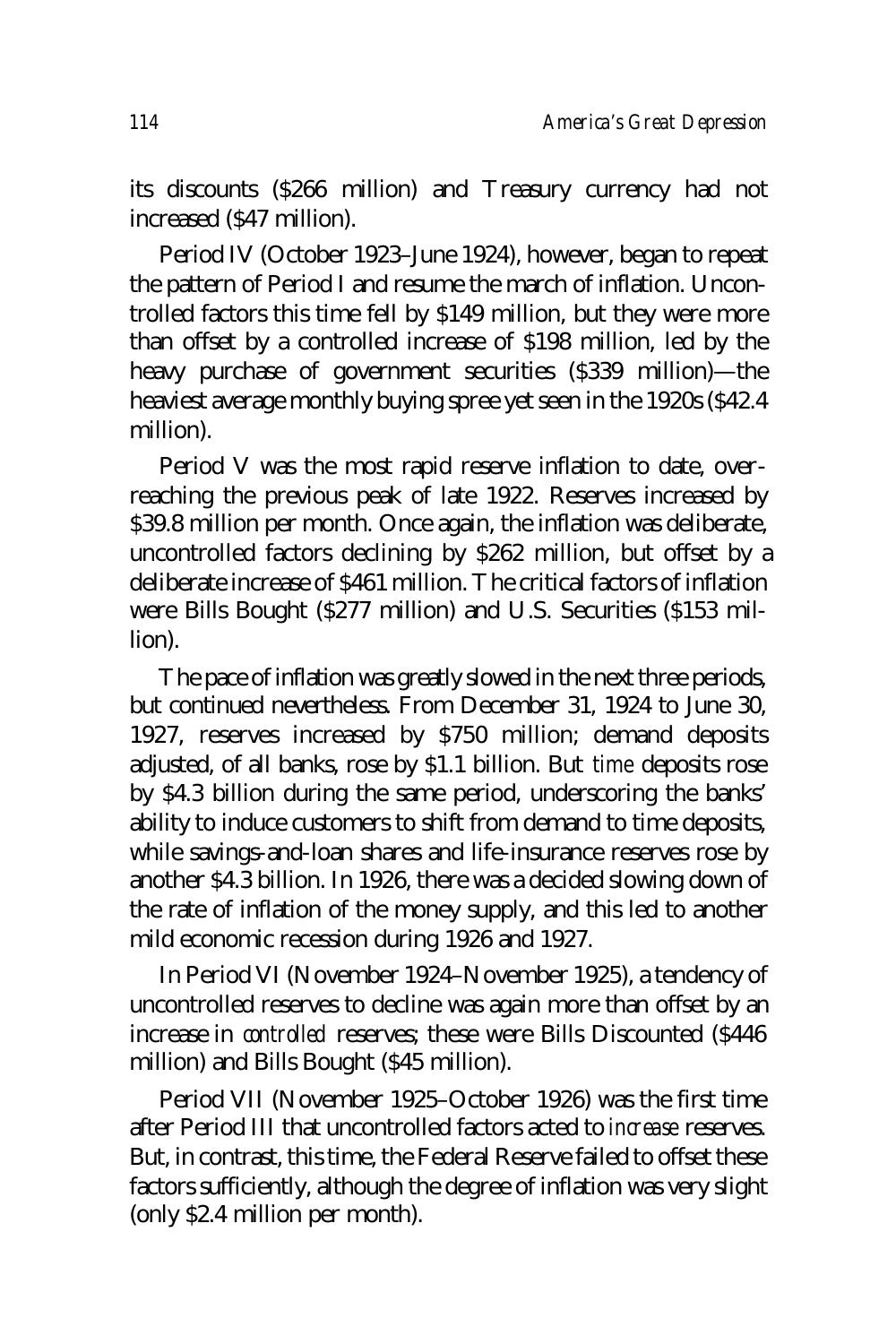In Period VIII (October 1926–July 1927), the degree of inflation was still small, but, ominously, the Federal Reserve stoked the fires of inflation rather than checked them; controlled factors increased, as did the uncontrolled. The culprits this time were the U.S. Government's Securities (\$91 million) and Other Credit (\$30 million).

Period IX (July 1927–December 1927), was another period of accelerated and heavy inflation, surpassing the previous peaks of latter 1922 and 1924. The per-monthly reserve increase in latter 1927 was \$42.0 million. Once again, uncontrolled factors declined, but were more than offset by a very large increase in controlled reserves, emanating from Bills Bought (\$220 million), U.S. Government Securities (\$225 million), and Bills Discounted (\$140 million).

Period X was the sharpest deflationary period (in *reserves*) in the 1920s. Uncontrolled factors rose, but were more than offset by a controlled decrease. Bills Discounted rose (\$409 million), but the deflationary lead, was taken by U.S. Government Securities (-\$402 million) and Bills Bought (-\$230 million). The decline of over \$200 million in reserves generated a decline of about \$600 million in member bank demand deposits. Time deposits rose by over \$1 billion, however, and life-insurance reserves by \$550 million, so that the total money supply rose substantially, by \$1.5 billion, from the end of 1927 to mid-1928.

With the boom now well advanced in years, and developing momentum, it was imperative for the Fed to accelerate its deflationary pressure, if a great depression was to be avoided. The deflation of reserves in the first half of 1928, as we have seen, was not even sufficient to offset the shift to time deposits and the other factors increasing the money supply. Yet, disastrously, the Fed resumed its inflationary course in latter 1928. In Period XI, a tendency of uncontrolled reserves to decrease, was offset by a positive and deliberate increase (\$364 million of controlled reserves, against -\$122 million of uncontrolled). The culprit in this program was Bills Bought, which increased by \$327 million, while all the other reserve assets were only increasing slightly. Of all the periods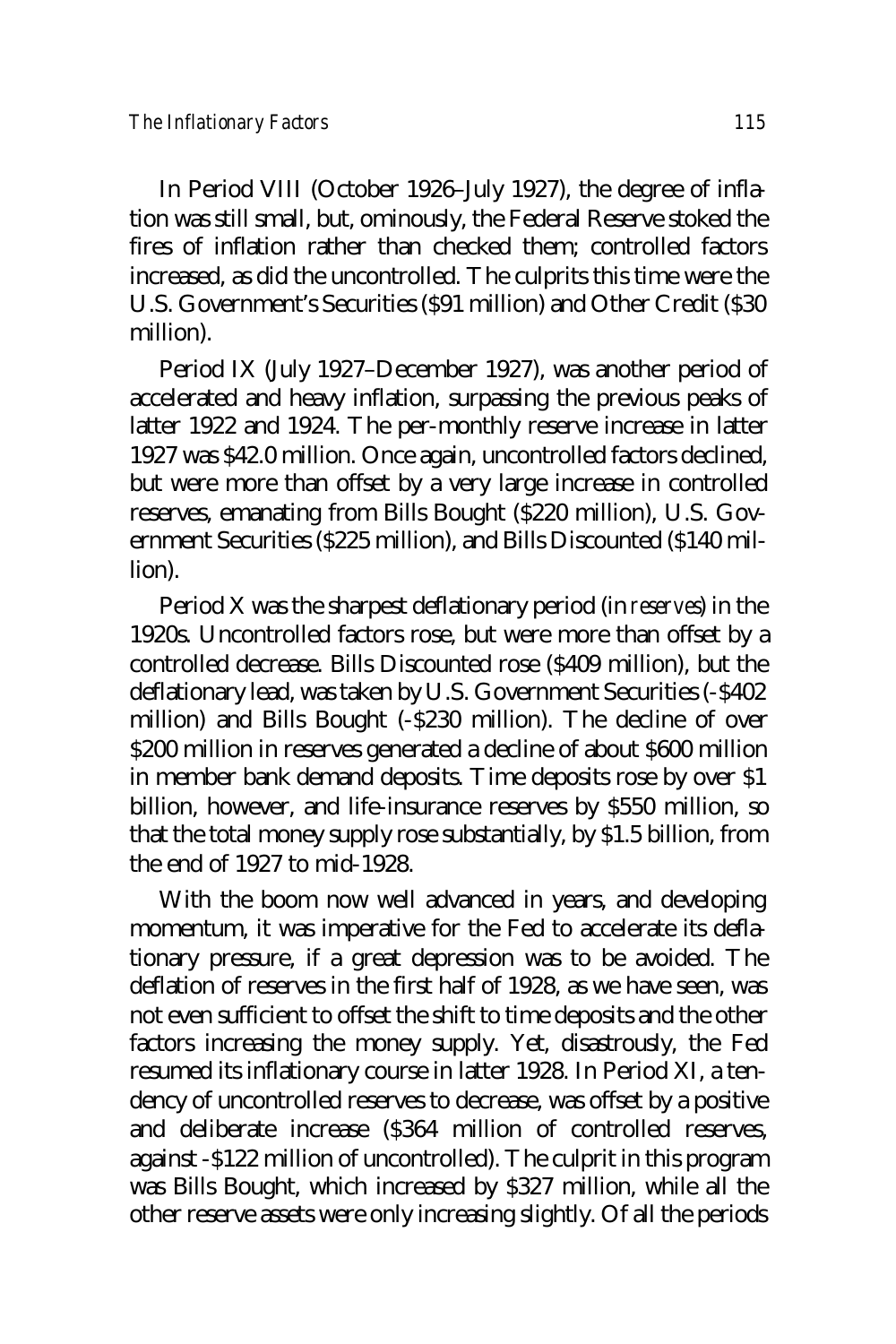of the 1920s, Period XI saw the sharpest average monthly rise in Bills Bought (\$65.4 million).

In the final Period XII, the tide, at last, definitely and sharply turned. Uncontrolled factors *increased* by \$390 million, but were offset by no less than a \$423 million decrease in controlled reserves, consisting almost wholly of a reduction of \$407 million in Bills Bought. Total reserves fell by \$33 million. Member bank demand deposits, which also reached a peak in December, 1928, fell by about \$180 million. Total demand deposits fell by \$540 million.

So far, we have seen no reason why this deflation should have had any greater effect than the deflation of Period X. Indeed, total reserves fell by only \$33 million as against \$228 million in the former period. Member bank deposits fell by less (\$180 million as against \$450 million), and total demand deposits fell by about the same amount (\$540 million against \$470 million). The crucial difference, however, is this: in Period X, time deposits rose by \$1.1 billion, insuring a rise in the nation's total currency and deposits of \$600 million. But in Period XII, time deposits, far from rising, actually fell by \$70 million. Total deposits, therefore, fell by \$510 million, while the total money supply rose very slightly, impelled by continued growth in life insurance reserves. Time deposits no longer came to the rescue, as in 1923 and 1928, and total money supply rose only from \$73 billion at the end of 1928, to \$73.26 billion in mid-1929. For the first time since June 1921, the money supply stopped increasing, and remained virtually constant. The great boom of the 1920s was now over, and the Great Depression had begun. The country, however, did not really discover the change until the stock market finally crashed in October.

### **TREASURY CURRENCY**

An increase in Treasury currency played a considerable role in the inflation in the early years from 1921–1923. It is unusual for Treasury currency to change considerably, as we see from its behavior over the rest of the 1921–1929 period. The surprising increase in 1921–1923 consisted almost exclusively of *silver*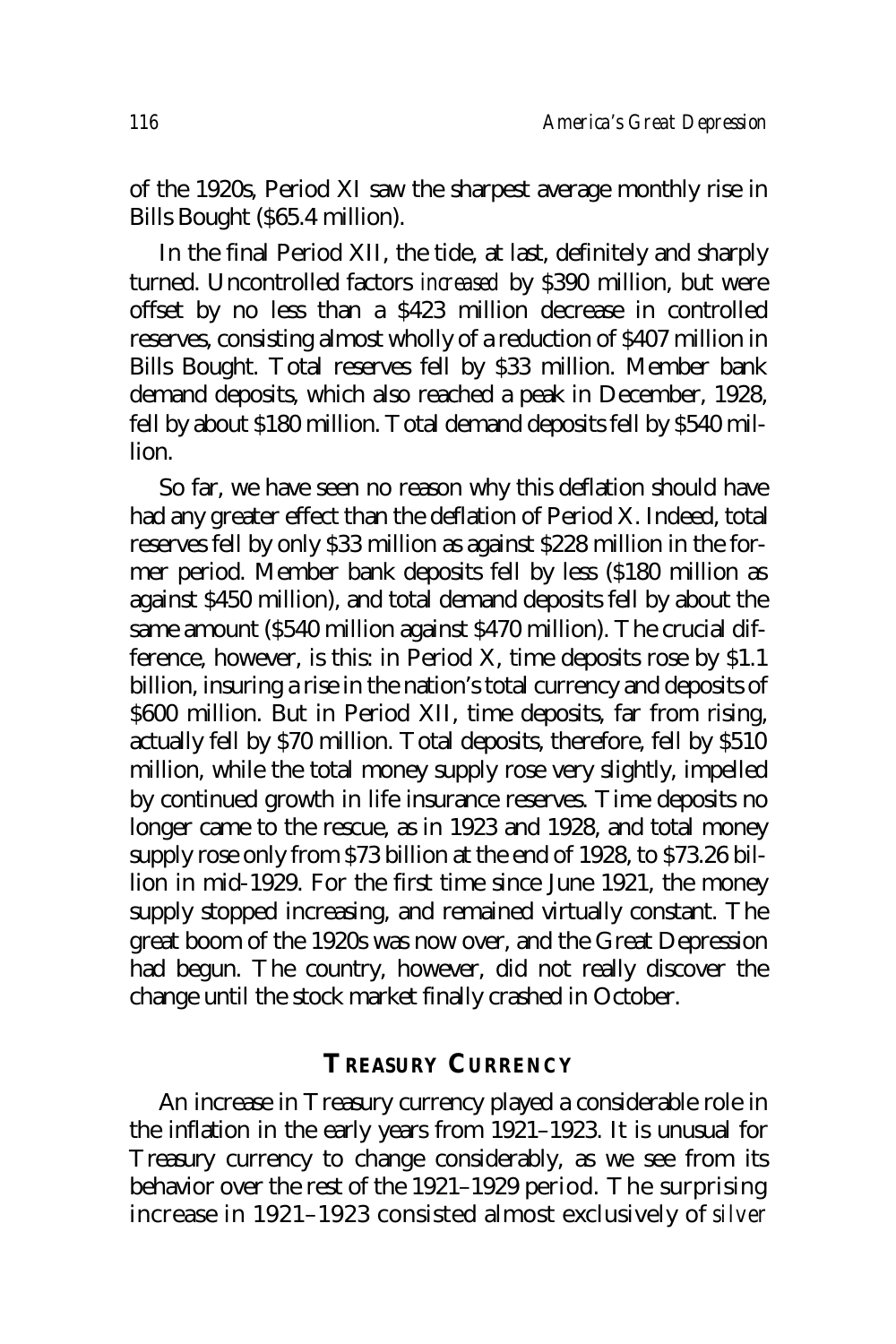*certificates*, representing silver bullion held in the Treasury at 100 percent of its value. (Of the \$225 million increase in Treasury currency during Periods I–III, \$211 million was silver certificates.) In 1918, the Pittman Act had permitted the United States government to sell silver to Britain as a wartime measure, and the silver stock of the Treasury, as well as the silver certificates based 100 percent upon them, was reduced as a consequence. In May, 1920, however, in accordance with its obligation under the Act to buy silver bullion at the inflated price of one dollar per ounce until its stock had been replenished, the Treasury began to buy silver bullion, and this subsidy to domestic silver miners swelled bank reserves. This silver purchase policy effectively ended by mid-1923. The Treasury was forced to embark upon the silver purchase program by the terms of the Pittman Act of 1918, the responsibility of the Wilson administration. The Harding administration, however, could have repealed the Pittman Act if it had had the desire to do so. It must therefore bear its share of the blame for the silver purchase policy. $16$ 

# **BILLS DISCOUNTED**

We have seen the important role played by discounted bills in spurring the inflation. In 1923, 1925, and 1928, bills discounted came to the rescue of the banks at periods when the Fed was trying to exert anti-inflationary pressure by selling government securities, and, in 1923 and 1928 at least, reducing its holding of acceptances. In each instance, bills discounted was responsible for continuing the inflationary surge. The main trouble lay in the Federal Reserve's assumption of the role of "lender of last resort," more or less passively waiting to grant discounts to any banks that apply. But this was a policy adopted by the Fed, and it could have been changed at any time. The Fed allowed itself to affect discounts merely by setting and changing its rediscount rate.

<sup>16</sup>For the Pittman Act, see Edwin W. Kemmerer, *The ABC of the Federal Reserve System* (9th ed., Princeton, N.J.: Princeton University Press, 1932), pp. 258–62.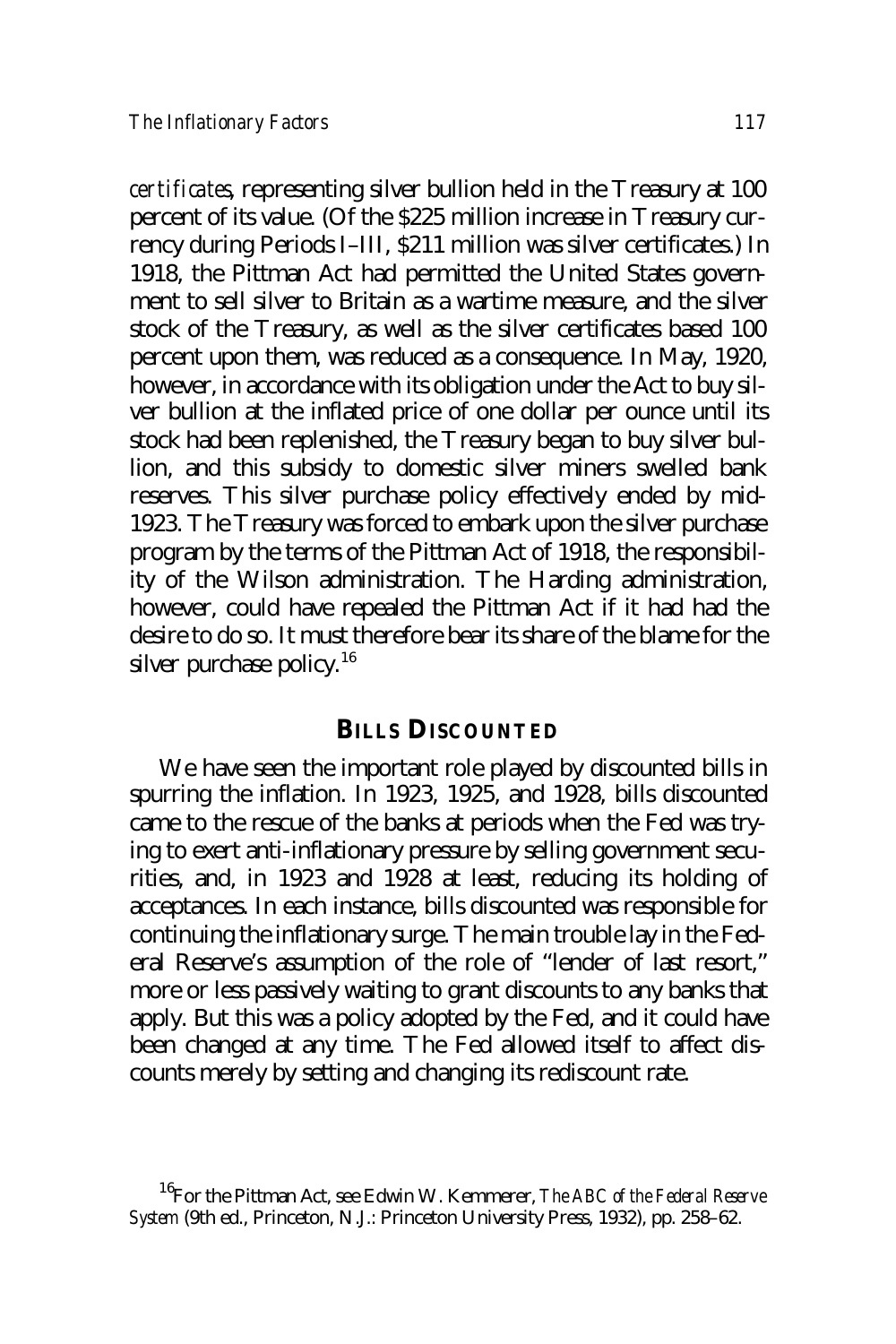The bulk of discounts consisted of rediscounted business paper (including commercial, agricultural, and industrial), and advances to banks on their promissory notes secured by U.S. government securities as collateral. When our period began, maximum legal maturity on discounts was 90 days, except for agricultural paper, which could be discounted for six months. In March, 1923, Congress extended the special privilege to agricultural paper to nine months, and the Fed was also granted authority to rediscount agricultural paper held by the newly established Federal Intermediate Credit Banks. More important, the FRB changed its original idea of making careful credit analyses of the original borrowers, and instead relied on the apparent solvency of the discounting banks, or else directly bailed out banks in distress.<sup>17</sup> This relaxation permitted a greater quantitative level of rediscounts.

If the Federal Reserve induced changes in discounts through the rediscount rate, it should certainly have always set it at a "penalty rate," i.e., high enough so that the banks would lose money by borrowing from it. If a bank earns 5 percent on its loan or investment, for example, and the Reserve sets its rediscount rate above that, say at 8 percent, then a bank will only borrow in the direst emergency when it desperately needs reserves. On the other hand, if the rediscount rate is set below the market, the bank can make a pleasant career out of borrowing, say, at 4 percent and relending the money at 5 percent. To discourage bank discounting, then, a permanent penalty rate above the market is essential. There was considerable opinion in the early 1920s that the FRB should maintain penalty rates in accord with British central banking tradition, but unfortunately the proponents only wanted rates above the lowest-yielding loans—prime commercial paper. Such a penalty rate would have been rather ineffectual, since the banks could still profit by discounting and relending to their riskier borrowers. A truly effective penalty rate would keep the rediscount rate above the rates of all bank loans.

<sup>17</sup>H. Parker Willis, "Conclusions," in H. Parker Willis, et al.*,* "Report of an Inquiry into Contemporary Banking in the United States" (typewritten ms., New York, 1925), vol. 7, pp. 16–18.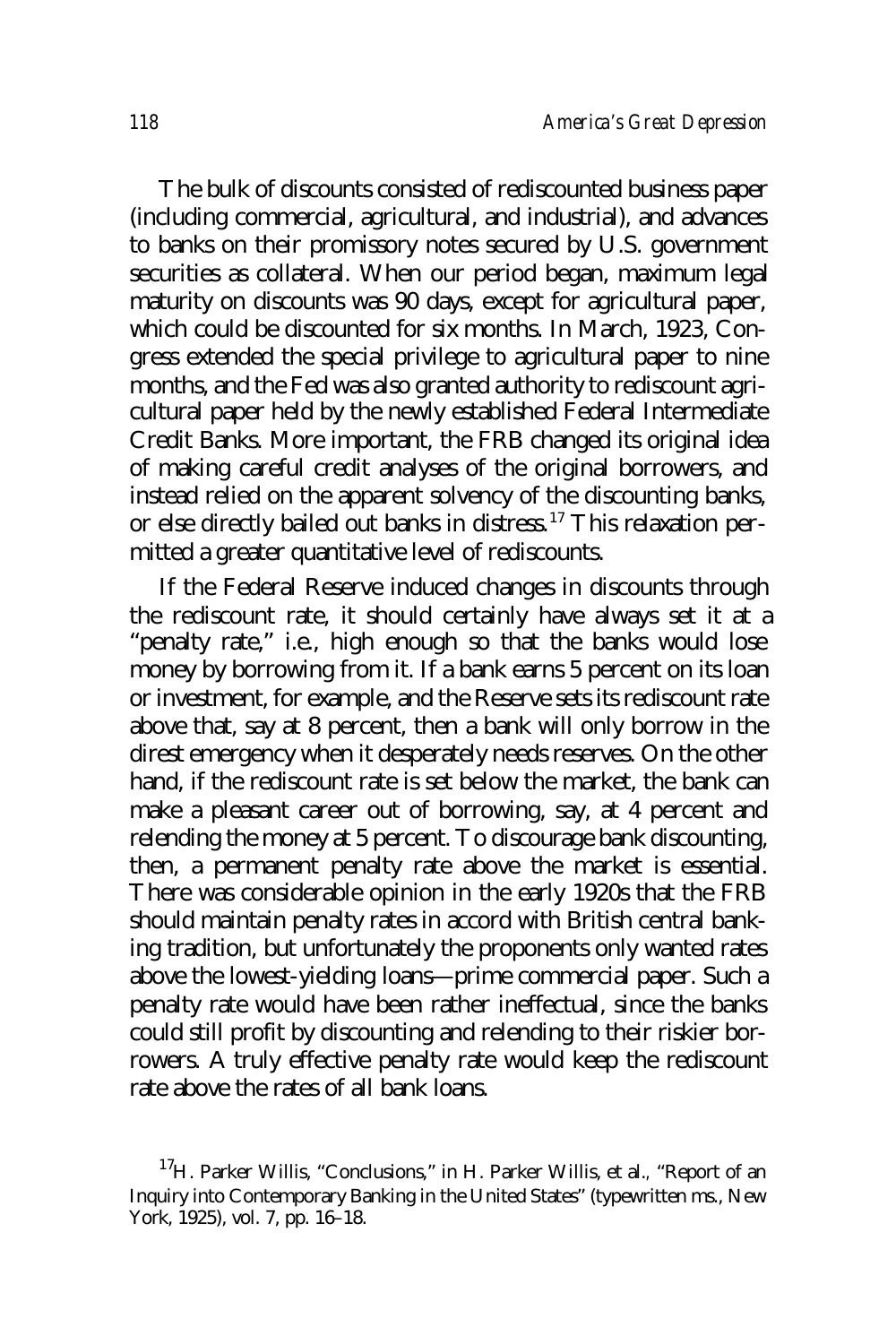Opinions clashed within the government in the early years on proposals for a mild penalty rate above prime commercial paper. The three main centers of monetary power were the Treasury, the Federal Reserve Board, and the New York Federal Reserve Bank, the latter two institutions clashing over power and policy throughout our period. At first, the Federal Reserve leaders favored penalty rates, and the Treasury was opposed: thus, the annual Federal Reserve Board report of 1920 promised establishment of the high rates.<sup>18</sup> By mid-1921, however, the Federal Reserve began to weaken, with Governor W.P.G. Harding, Chairman of the Federal Reserve Board, shifting his views largely for political reasons. Benjamin Strong, very powerful Governor of the Federal Reserve Bank of New York, also changed his mind at about the same time, and, as a result, penalty rates were doomed, and were no longer an issue from that point on.

Another problem of discount policy was whether the Federal Reserve should lend *continuously* to banks or only in emergencies.<sup>19</sup> While anti-inflationists must frown on either policy, certainly a policy of continuous lending is more inflationary, since it stokes the fires of monetary expansion continuously. The original theory of the Federal Reserve was to promote continuous credit, but for a while in the early 1920s, the Reserve shifted to favoring emergency credit only. Indeed, in an October, 1922 conference, FRB authorities approved the proposal of New York Federal Reserve Bank official, Pierre Jay, that the Federal Reserve should only supply seasonal and emergency credit and currency, and that even this should be restrained by the necessity of preventing credit inflation. By early 1924, however, the Federal Reserve abandoned this doctrine, and its Annual Report of 1923 supported the following disastrous policy:

> The Federal Reserve banks are the . . . source to which the member banks turn when the demands of the business community have outrun their own unaided

<sup>18</sup>See Seymour E. Harris, *Twenty Years of Federal Reserve Policy* (Cambridge, Mass.: Harvard University Press, 1933), vol. 1, pp. 3–10, 39–48.

<sup>19</sup>Ibid.*,* pp. 108ff.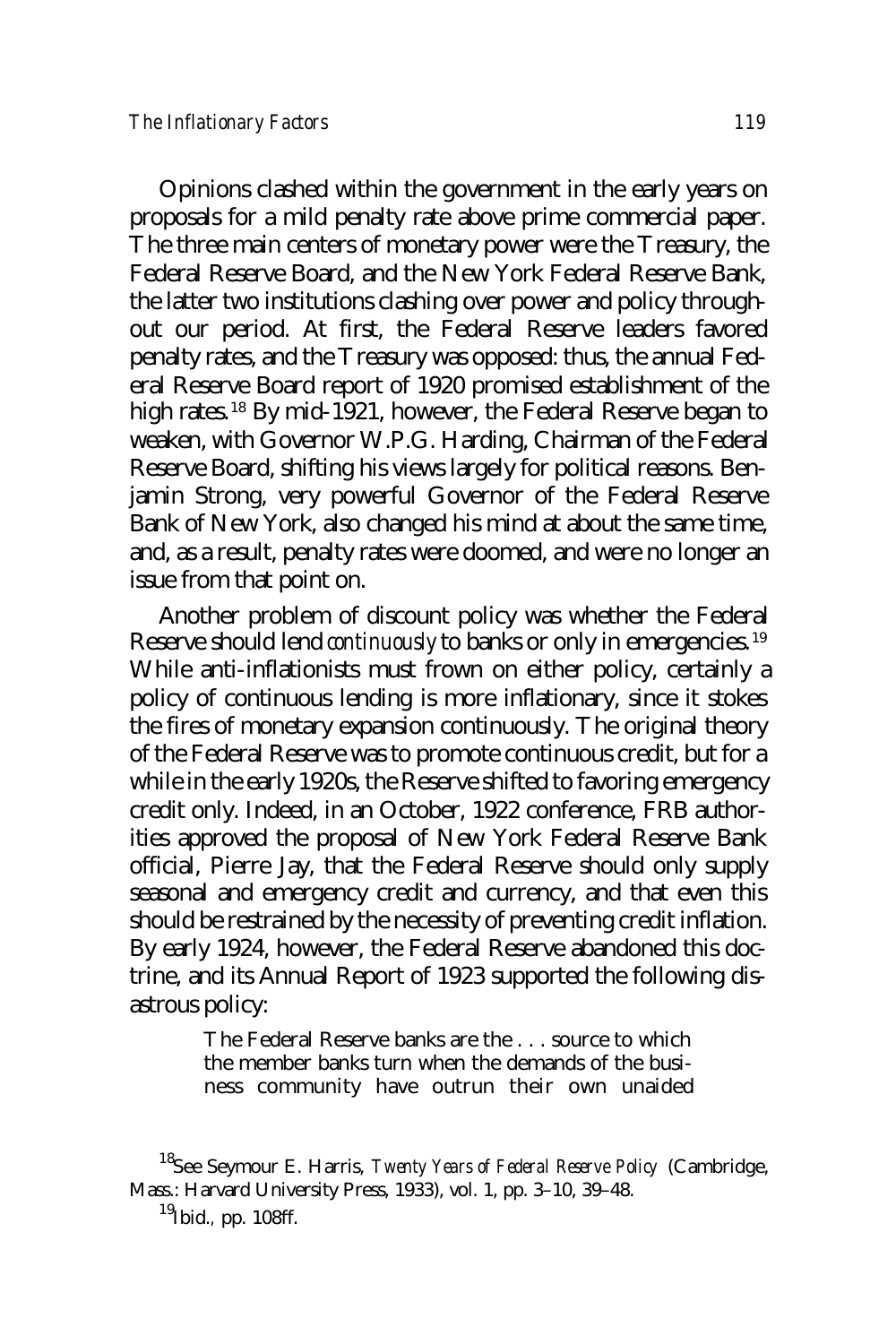resources. The Federal reserve supplies the needed additions to credit in times of business expansion and takes up the slack in times of business recession.<sup>20</sup>

If the Federal Reserve is to extend credit during a boom *and* during a depression, it follows quite clearly that the Reserve's policy was frankly to promote continuous and permanent inflation.

Finally, in early 1926, Pierre Jay himself repudiated his own doctrine, and the "emergency" theory was now dead as a dodo.

Not only did the FRB, throughout the 1920s, keep rediscount rates below the market and lend continuously, it also kept delaying much needed raises in the rediscount rate. Thus, in 1923 and in 1925 the Fed sabotaged its own attempts to restrict credit by failing to raise the rediscount rate until too late, and it also failed to raise the rate sufficiently in 1928 and 1929.<sup>21</sup> One of the reasons for this failure was the Federal Reserve's consistent desire to supply "adequate" credit to business, and its fear of penalizing "legitimate business" through raising rates of interest. As soon as the Fed was established, in fact, Secretary of the Treasury William G. McAdoo trumpeted the policy which the Federal Reserve was to continue pursuing throughout the 1920s and during the Great Depression:

> The primary purpose of the Federal Reserve Act was to alter and strengthen our banking system that the enlarged credit resources demanded by the needs of business and agricultural enterprises will come almost automatically into existence and at rates of interest low enough to stimulate, protect and prosper all kinds of legitimate business.<sup>22</sup>

Thus did America embark on its disastrous twentieth-century policy of inflation and subsequent depression—via a stimulation of legalized counterfeiting for special privilege conferred by government on favored business and farm enterprises.

<sup>20</sup>Federal Reserve, *Annual Report, 1923,* p. 10; cited in ibid.*,* p. 109.

<sup>21</sup>See Phillips, et al., *Banking and the Business Cycle,* pp. 93–94.

<sup>22</sup>Harris, *Twenty Years,* p. 91.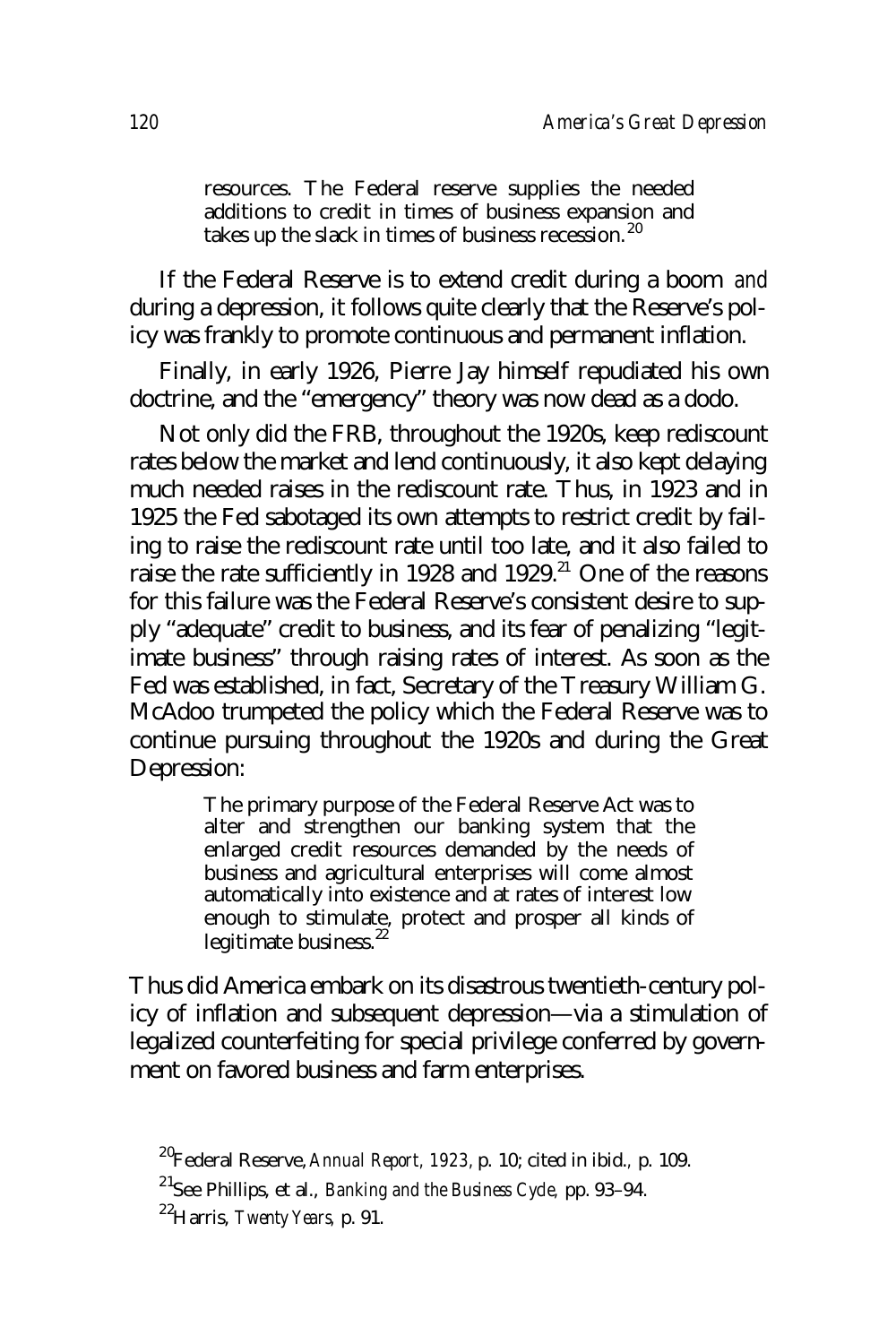As early as 1915 and 1916, various Board Governors had urged banks to discount from the Federal Reserve and extend credit, and Comptroller John Skelton Williams urged farmers to borrow and hold their crops for a higher price. This policy was continued in full force after the war. The inflation of the 1920s began, in fact, with an announcement by the Federal Reserve Board (FRB) in July, 1921, that it would extend further credits for harvesting and marketing in whatever amounts were legitimately required. And, beginning in 1921, Secretary of Treasury Andrew Mellon was privately urging the Fed that business be stimulated, and discount rates reduced; the records indicate that his advice was heeded to the full. Governor James, of the FRB, declared to his colleagues in 1926 that the "very purpose" of the Federal Reserve System "was to be of service to the agriculture, industry and commerce of the nation," and no one was apparently disposed to contradict him. Also in 1926, Dr. Oliver M.W. Sprague, economist and influential advisor to the Federal Reserve System, prophesied no immediate advances in the rediscount rate, because business had naturally been assuming since 1921 that plenty of Federal Reserve credit would always be available. Business, of course, could not be let down.<sup>23</sup> The Federal Reserve's very weak discount policy in 1928 and 1929 was caused by its fear that a higher interest rate would no longer "accommodate" business sufficiently.

An inflationary, low-discount-rate policy was a prominent and important feature of the Harding and Coolidge administrations. Even before taking office, President Harding had urged reduction of interest rates, and he repeatedly announced his intention of reducing discount rates after he became President. And President Coolidge, in a famous pre-election speech on October 22, 1924, declared that "It has been the policy of this administration to reduce discount rates," and promised to keep them low. Both Presidents appointed FRB members who favored this policy.<sup>24</sup> Eugene

<sup>&</sup>lt;sup>23</sup>Oliver M.W. Sprague, "Immediate Advances in the Discount Rate Unlikely," *The Annalist* (1926): 493.

<sup>24</sup>See H. Parker Willis, "Politics and the Federal Reserve System," *Banker's Magazine* (January, 1925): 13–20; idem, "Will the Racing Stock Market Become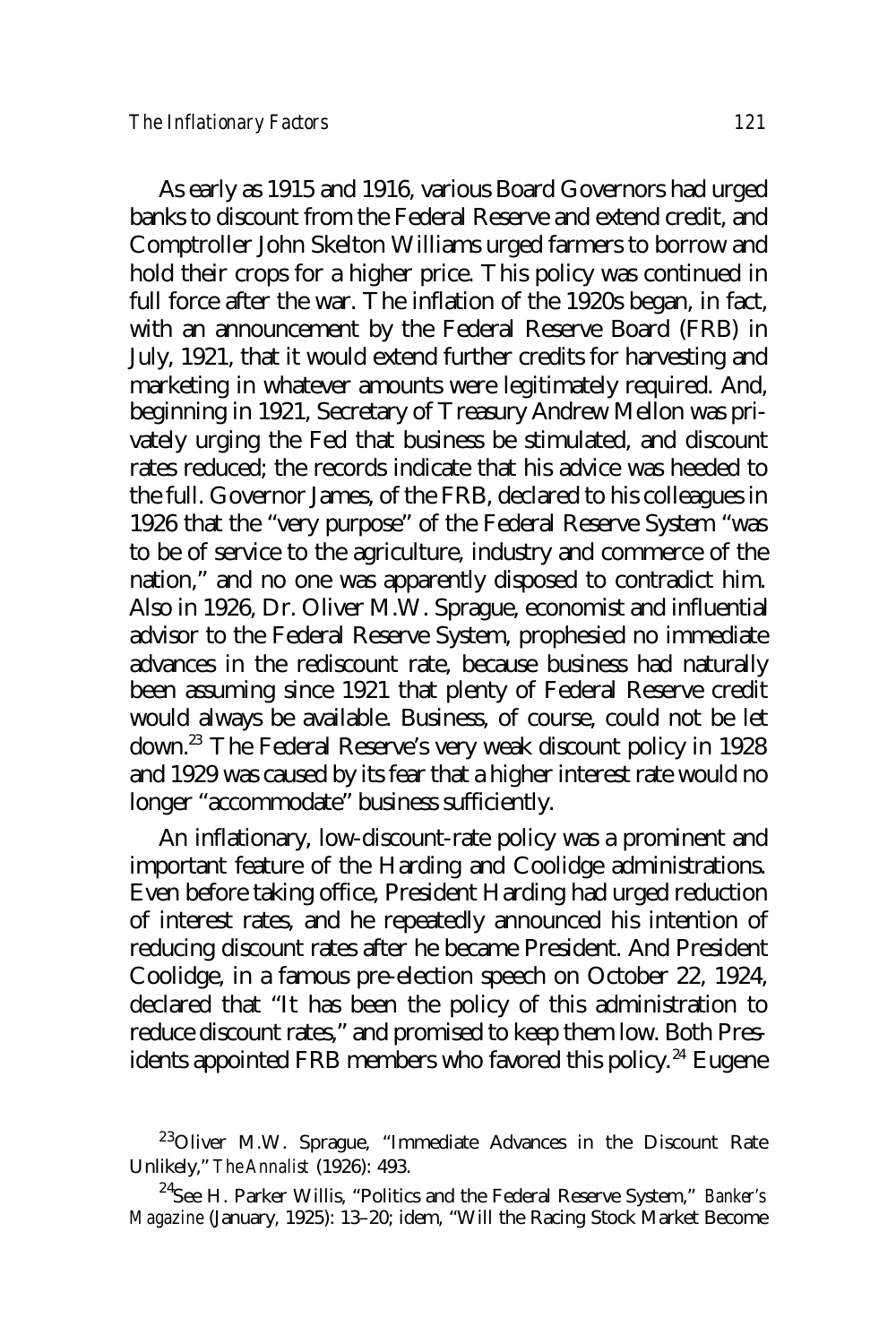Meyer, chairman of the War Finance Corporation, warned the banks that by advertising that they do not discount with this farm loan agency, they were being "injurious to the public interest."<sup>25</sup> While such men as the head of the Merchants' Association of New York warned Coolidge about Federal Reserve credit to farmers, others pressed for more inflation: a Nebraska congressman proposed loans in new Treasury Notes at one-half percent to farmers, Senator Magnus Johnson urged a maximum rediscount rate of 2 percent, and the National Farmer–Labor Party called for the nationalization of all banking. Driven by their general desire to provide cheap and abundant credit to industry, as well as their policy (as we shall see below) of helping Britain avoid the consequences of its own monetary policies, the Federal Reserve sought constantly to avoid raising discount rates. In latter 1928 and 1929, with the need clearly evident, the FRB took refuge in the dangerous qualitative doctrine of "moral suasion." Moral suasion was an attempt to keep credit abundant to "legitimate" industry, while denying it to "illegitimate" stock market speculators. As we have seen, such attempts to segregate credit markets were inevitably self defeating, and were mischievous in placing different ethical tags on equally legitimate forms of business activity.

Moral suasion emerged in the famous February, 1929, letter of the FRB to the various Federal Reserve Banks, warning them that member banks were beyond their rights in making speculative loans, and advising restraint of Federal Reserve credit speculation, while maintaining credit to commerce and business. This step was

A Juggernaut?" *The Annalist* (November 24, 1924): 541– 42; and *The Annalist* (November 10, 1924): 477.

<sup>&</sup>lt;sup>25</sup>The War Finance Corporation had been dominant until 1921, when Congress expanded its authorized lending power and reorganized it to grant capital loans to farm cooperatives. In addition, the Federal Land Bank system, set up in 1916 to make mortgage loans to farm associations, resumed lending, and more Treasury funds for capital were authorized. And finally, the farm bloc pushed through the Agricultural Credits Act of 1923, which established twelve governmental Federal Intermediate Credit Banks to lend to farm associations. See Theodore Saloutos and John D. Hicks, *Agricultural Discontent in the Middle West, 1900–1939* (Madison: University of Wisconsin Press, 1951), pp. 324–40.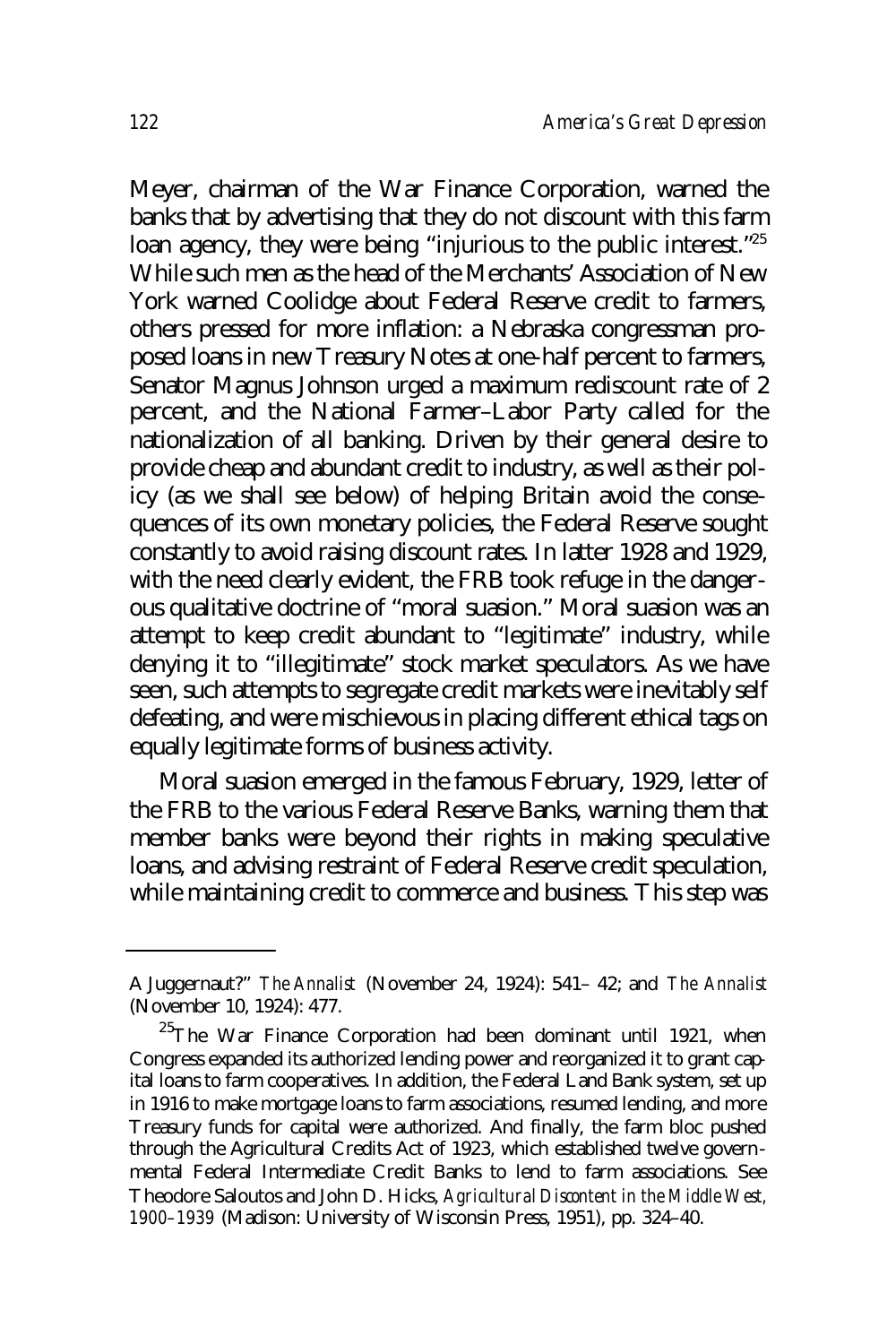taken in evasive response to persistent urging by the New York Federal Reserve Bank to raise the rediscount rate from 5 to 6 percent, a feeble enough step that was delayed until the latter part of 1929. Whereas, the New York Bank was the more inflationary organ in 1927 (as we shall see below), after that the New York Bank pursued a far more sensible policy: general credit restraint, e.g., raising the rediscount rate, while the Federal Reserve Board fell prey to qualitative credit fallacies at a peculiarly dangerous period—1929. The FRB went so far as to tell the New York Bank to lend freely and abundantly for commercial purposes.<sup>26</sup> The late Benjamin Strong had always held that it was impossible to earmark bank loans, and that the problem was quantitative and not qualitative. The New York Bank continued to stress this view, and refused to follow the FRB directive, repeating that it should not concern itself with bank loans, but rather with bank reserves and deposits.<sup>27</sup> The refusal of the New York Bank to follow the FRB directive of moral suasion finally drew a letter from the FRB on May 1, listing certain New York member banks that were borrowing continuously from the Federal Reserve, and were also carrying "too many" stock loans, and requesting that the New York Bank deal with them accordingly. On May 11, the New York Bank flatly refused, reiterating that banks have a right to make stock loans, and that there was no way to determine which loans were speculative. By June 1, the FRB succumbed, and dropped its policy of moral suasion. It did not raise the rediscount rate until August, however.<sup>28</sup>

# <sup>26</sup>See Harris, *Twenty Years,* p. 209.

 $27$ Charles E. Mitchell, then head of the National City Bank of New York, has been pilloried for years for allegedly defying the FRB and frustrating the policy of moral suasion, by stepping in to lend to the stock market during the looming market crisis at the end of March. But it now appears that Mitchell and the other leading New York banks acted only upon approval of the Governor of the New York Federal Reserve Bank and of the entire Federal Reserve Board, which thus clearly did not even maintain the courage of its own convictions. See Anderson, *Economics and the Public Welfare*, p. 206.

<sup>28</sup>See Charles O. Hardy, *Credit Policies of the Federal Reserve System* (Washington, D.C.: Brookings Institution, 1932), pp. 122–38. Dr. Lawrence E. Clark, a follower of H. Parker Willis, charged that Mr. Gates McGarrah, Chairman of the New York Federal Reserve Bank at the time, opposed moral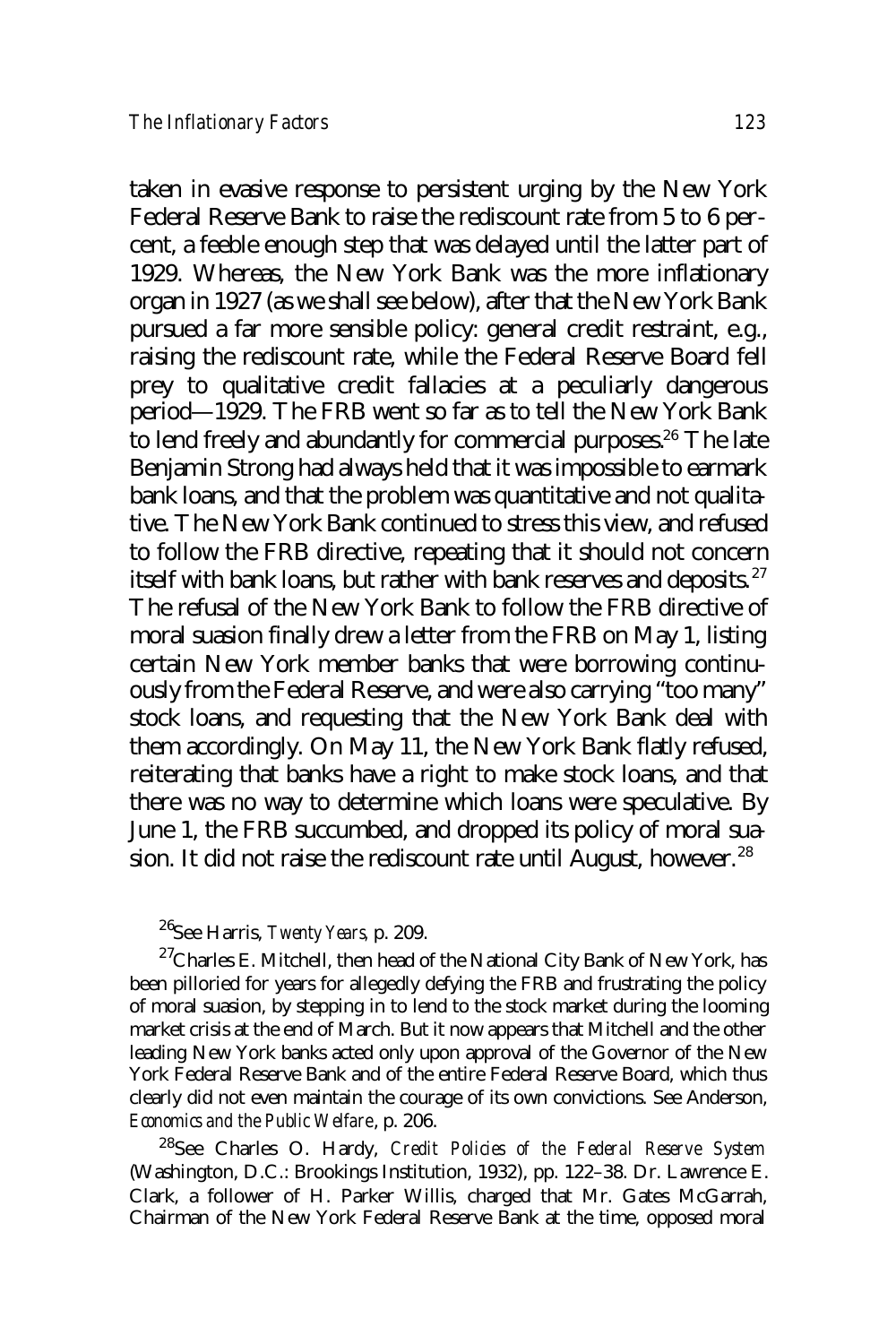Apart from the actions of the New York Bank, the policy of moral suasion failed, even on its own terms, for non-bank lenders used their bank-derived funds to replace bank lenders in the stock market. This inevitable result surprised and bewildered the qualitativists, and the stock market boom continued merrily onward.<sup>29</sup>

While stock market loans are no worse than any other form of loan, and moral suasion was a fallacious evasion of the need for *quantitative* restriction, any *special* governmental support for a certain type of loan is important in two ways: (1) government encouragement of one type of loan is apt to swell the overall *quantity* of bank loans; and (2) it will certainly overstimulate the particular loan and add to its readjustment difficulties in the depression phase. We must therefore examine the important instances of particular governmental stimulation to the stock market in the 1920s. While not as important as the increase in reserves and the money supply, this special aid served to spur the quantitative increase, and also created particular distortions in the stock market which caused greater troubles in the depression.

One important aid to stock market inflation was the FRS policy of keeping call loan rates (on bank loans to the stock market) particularly low. Before the establishment of the Federal Reserve System, the call rate frequently rose far above 100 percent, but since its inception, the call rate never rose above 30 percent, and very rarely above 10 percent.<sup>30</sup> The call rates were controlled at these

suasion because he himself was engaged in stock market speculation and in bank borrowing for that purpose. If this were the reason, however, McGarrah would hardly have been—as he was—the main force in urging an increase in the rediscount rate. Instead, he would have been against any check on the inflation. See Lawrence E. Clark, *Central Banking Under the Federal Reserve System* (New York: Macmillan, 1935), p. 267n.

<sup>&</sup>lt;sup>29</sup>The moral suasion policy was searchingly criticized by former FRB Chairman W.P.G. Harding. The policy continued on, however, probably at the insistence of Secretary of the Treasury Mellon, who strongly opposed any increase in the rediscount rate. See Anderson, *Economics and the Public Welfare,* p. 210.

<sup>30</sup>See Clark, *Central Banking,* p. 382. The call rate rarely went above 8 percent in 1928, or above 10 percent in 1929. See Adolph C. Miller, "Responsibility for Federal Reserve Policies: 1927–1929," *American Economic Review* (September, 1935).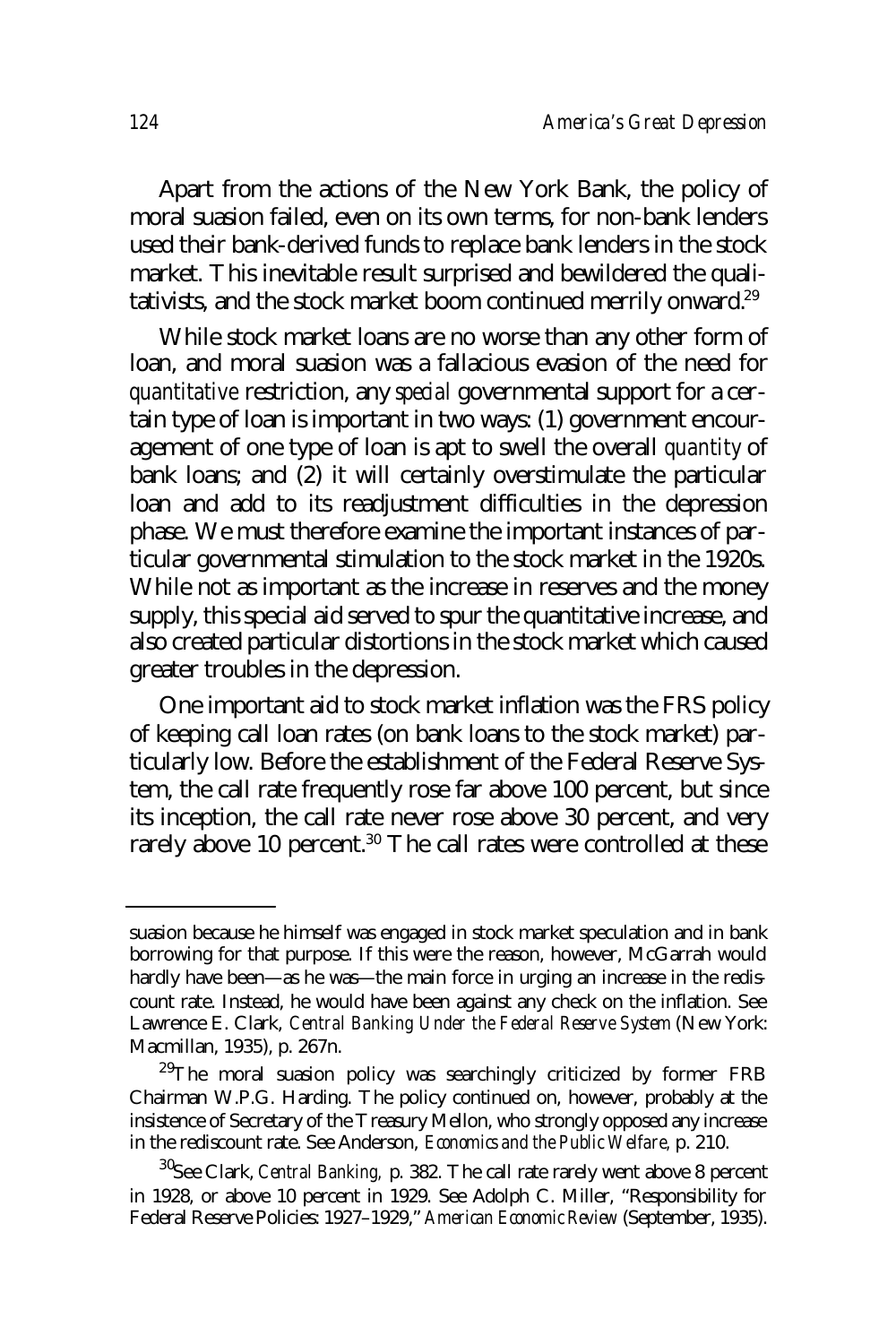low levels by the New York Federal Reserve Bank, in close cooperation with, and at the advice of, a Money Committee of the New York Stock Exchange. The New York Fed also loaned consistently to Wall Street banks for the purpose of regulating the call rate.

Another important means of encouraging the stock market boom was a rash of cheering public statements, designed to spur on the boom whenever it showed signs of flagging. President Coolidge and Secretary of Treasury Mellon in this way acted as the leading "capeadores of Wall Street."<sup>31</sup> Thus, when the emerging stock market boom began to flag, in January, 1927, Secretary Mellon drove it onward. The subsequent spurt in February leveled off in March, whereupon Mellon announced the Treasury's intention to refinance the  $4\frac{1}{4}$  percent Liberty Bonds into  $3\frac{1}{2}$  percent notes the next November. He predicted lower interest rates (accurately, due to the subsequent monetary inflation) and urged low rates upon the market. The announcement drove stock prices up again during March. The boom again began to weaken in the latter part of March, whereupon Mellon once more promised continued low rediscount rates and pictured a primrose path of easy money. He said, "There is an abundant supply of easy money which should take care of any contingencies that might arise." Stocks continued upward again, but slumped slightly during June. This time President Coolidge came to the rescue, urging optimism upon one and all. Again the market rallied strongly, only to react badly in August when Coolidge announced he did not choose to run again. After a further rally and subsequent recession in October, Coolidge once more stepped into the breach with a highly optimistic statement. Further optimistic statements by Mellon and Coolidge trumpeting the "new era" of permanent prosperity repeatedly injected tonics into the market. *The New York Times* declared on November 16 that Washington was the source of most bullish news and noted the growing "impression that Washington may be depended upon to furnish a fresh impetus for the stock market."

<sup>31</sup>Ralph W. Robey, "The Capeadores of Wall Street," *Atlantic Monthly* (September, 1928).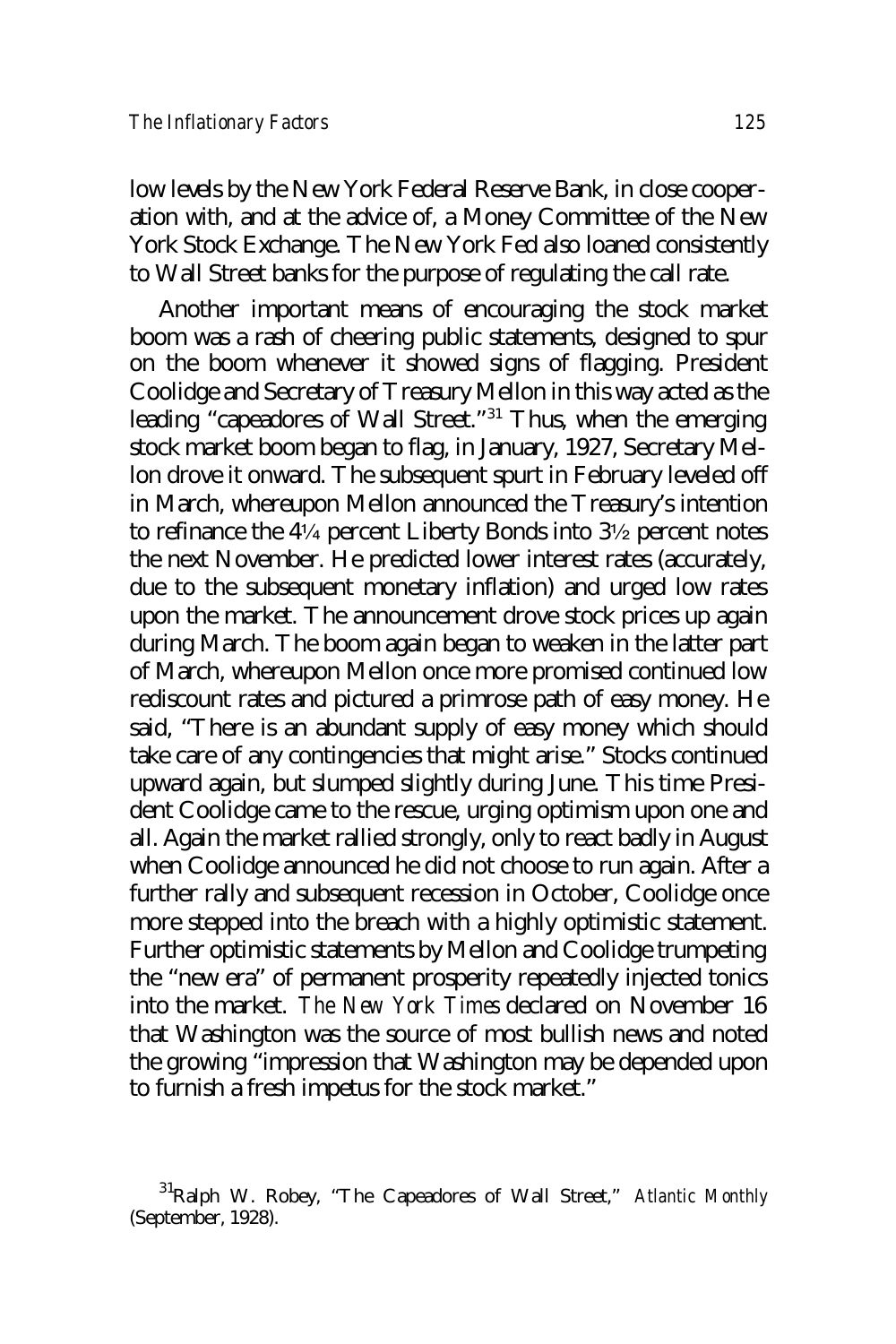### **BILLS BOUGHT–ACCEPTANCES**

Tables 7 and 8 show the enormous importance of Bills Bought in the 1920s. While purchase of U.S. securities has received more publicity, Bills Bought was at least as important and indeed more important than discounts. Bills Bought led the inflationary parade of Reserve credit in 1921 and 1922, was considerably more important than securities in the 1924 inflationary spurt, and equally important in the 1927 spurt. Furthermore, Bills Bought alone continued the inflationary stimulus in the fatal last half of 1928.

These Bills Bought were all *acceptances* (and almost all *bankers' acceptances*), and the Federal Reserve policy on acceptances was undoubtedly the most curious, and the most indefensible, of the whole catalog of Federal Reserve policies. As in the case of securities, acceptances were purchased on the open market, and thus provided reserves to banks outright with no obligation to repay (as in discounting). Yet while the FRS preserved its freedom of action in buying or selling U.S. securities, it tied its own hands on acceptances. It insisted on setting a very low rate on acceptances, thus subsidizing and indeed literally *creating* the whole acceptance market in this country, and then pledging itself to buy all the bills offered at that cheap rate.<sup>32</sup> The Federal Reserve thus arbitrarily created and subsidized an artificial acceptance market in the United States and bought whatever was offered to it at an artificially cheap rate. This was an inexcusable policy on two counts its highly inflationary consequences, and its grant of special privilege to a small group at the expense of the general public.

In contrast to Europe, where acceptances had long been a widely used form of paper, the very narrow market for them in this country, and its subsidization by the FRS, led to the Reserve's becoming the predominant buyer of acceptances.<sup>33</sup> It was a completely

<sup>33</sup>Thus, on June 30, 1927, over 26 percent of the nation's total of bankers' acceptances outstanding was held by the FRS for its own account, and another 20 percent was held for its foreign accounts (foreign central banks). Thus, 46 percent

<sup>32</sup>Acceptances are sold by borrowers to acceptance dealers or "acceptance banks," who in turn sell the bills to ultimate investors—in this case, the Federal Reserve System.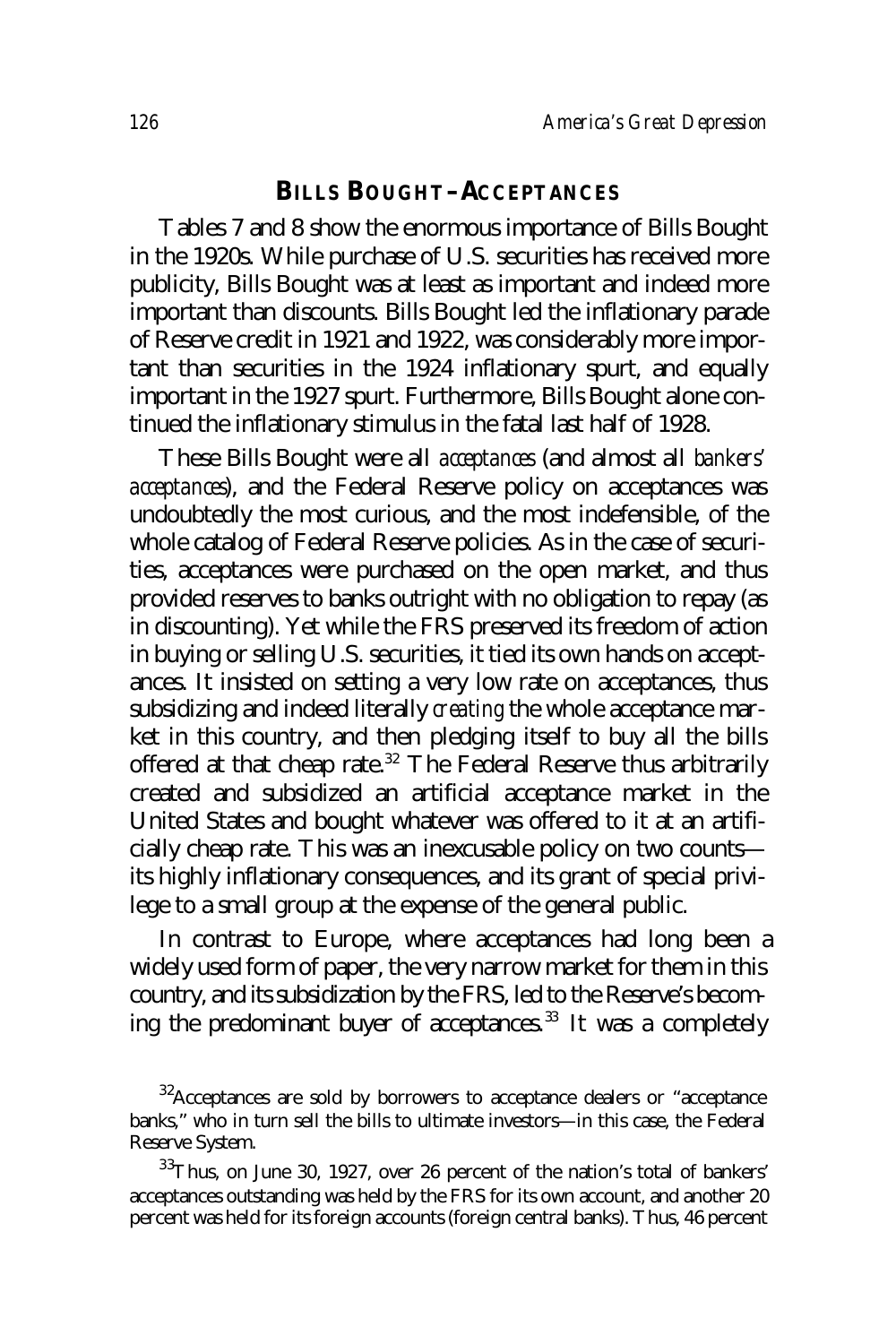Federal Reserve-made market, and used only in international trade, or in purely foreign transactions. In 1928 and 1929, banks avoided borrowing from the Fed by making acceptance loans instead of straight loans, thus taking advantage of the FRS market and cheap acceptance rates. When the Federal Reserve bought the acceptance, the bank now acquired a reserve less expensively than by discounting, and without having to repay. Hence the inflationary role of acceptances in 1929 and its sabotaging of other Federal Reserve attempts to restrain credit.

In addition to acceptances held by the FRS on its own account, it also bought a large amount of acceptances as agent for foreign Central Banks. Moreover, the Reserve's buying rate on acceptances for foreign account was *lower* than for its own, thus subsidizing these foreign governmental purchases all the more. These holdings were not included in "Bills Bought," but they were endorsed by the FRS, and, in times of crisis, such endorsement could become a liability of the Federal Reserve; it did in 1931. The Reserve's acceptances were purchased from member banks, nonmember banks, and private acceptances houses—with the bills for foreign account bought *entirely* from the private dealers.<sup>34</sup>

The first big investment in acceptances came in 1922, coinciding with the FRB's allowing the New York Reserve Bank to control acceptance policy. Federal Reserve holdings rose from \$75 million in January to \$272 million in December of that year. Despite the fact that the Federal Reserve kept its buying rate on acceptances below its rediscount rate, Paul Warburg, America's leading acceptance banker and one of the founders of the Federal Reserve System, demanded still lower buying rates on acceptances.<sup>35</sup> Undersecretary of the Treasury Gilbert, on the other hand, was opposed to the specially privileged acceptance rates, but

of all bankers' acceptances were held by the Federal Reserve, and the same proportion held true in June, 1929. See Hardy, *Credit Policies,* p. 258.

<sup>34</sup>See Senate Banking and Currency Committee, *Hearings On Operation of National and Federal Reserve Banking Systems* (Washington, D.C., 1931), Appendix, Part 6, p. 884.

<sup>35</sup>See Harris, *Twenty Years,* p. 324n.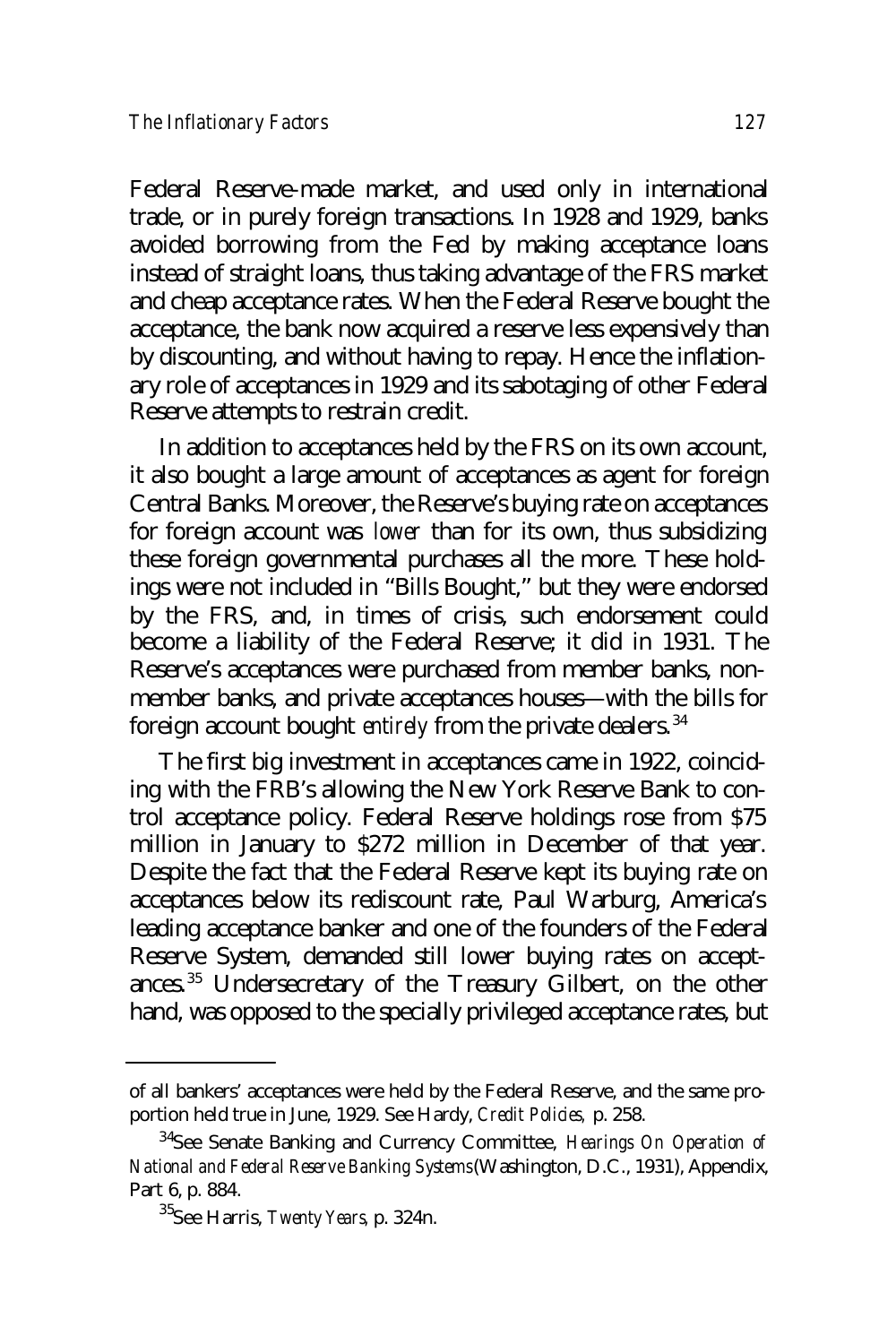the Federal Reserve continued its policy of subsidy, directed largely by the New York Bank.<sup>36</sup> It was, indeed, only in the first half of 1929 that the Federal Reserve partially abandoned its subsidizing, and at least pushed its buying rate on acceptances above the rediscount rate, thereby causing a sharp reduction in its acceptance holdings. In fact, the decline in acceptances was almost the sole factor in the decline of reserves in 1929 that brought the great inflation of the 1920s to its end.

Why did the Federal Reserve newly create and outrageously subsidize the acceptance market in this country? The only really plausible reason seems to center around the role played by Paul M. Warburg, former German investment banker who came to America to become a partner of Kuhn, Loeb and Company, and be one of the founders of the Federal Reserve System. Warburg worked for years to bring the rather dubious blessings of central banking to the hitherto backward United States. After the war and during the 1920s, Warburg continued to be chairman of the highly influential Federal Advisory Council, a statutory group of bankers advising the Federal Reserve System. Warburg, it appears, was a principal beneficiary of the Federal Reserve's pampering of the acceptance market. From its inception in 1920, Warburg was Chairman of the Board of the International Acceptance Bank of New York, the world's largest acceptance bank. He also became a director of the important Westinghouse Acceptance Bank and of several other acceptance houses, and was the chief founder and Chairman of the Executive Committee of the American Acceptance Council, a trade association organized in 1919. Surely, Warburg's leading role in the Federal Reserve System was not unconnected with his reaping the lion's share of benefits from its acceptance policy. And certainly, there is hardly any other way adequately to explain the adoption of this curious program. Indeed, Warburg himself proclaimed the success of his influence in persuading the

<sup>36</sup>About half of the acceptances in the Federal Reserve System were held in the Federal Reserve Bank of New York; more important, almost all *the purchases* of acceptances were made by the New York Bank, and then distributed at definite proportions to the other Reserve Banks. See Clark, *Central Banking,* p. 168.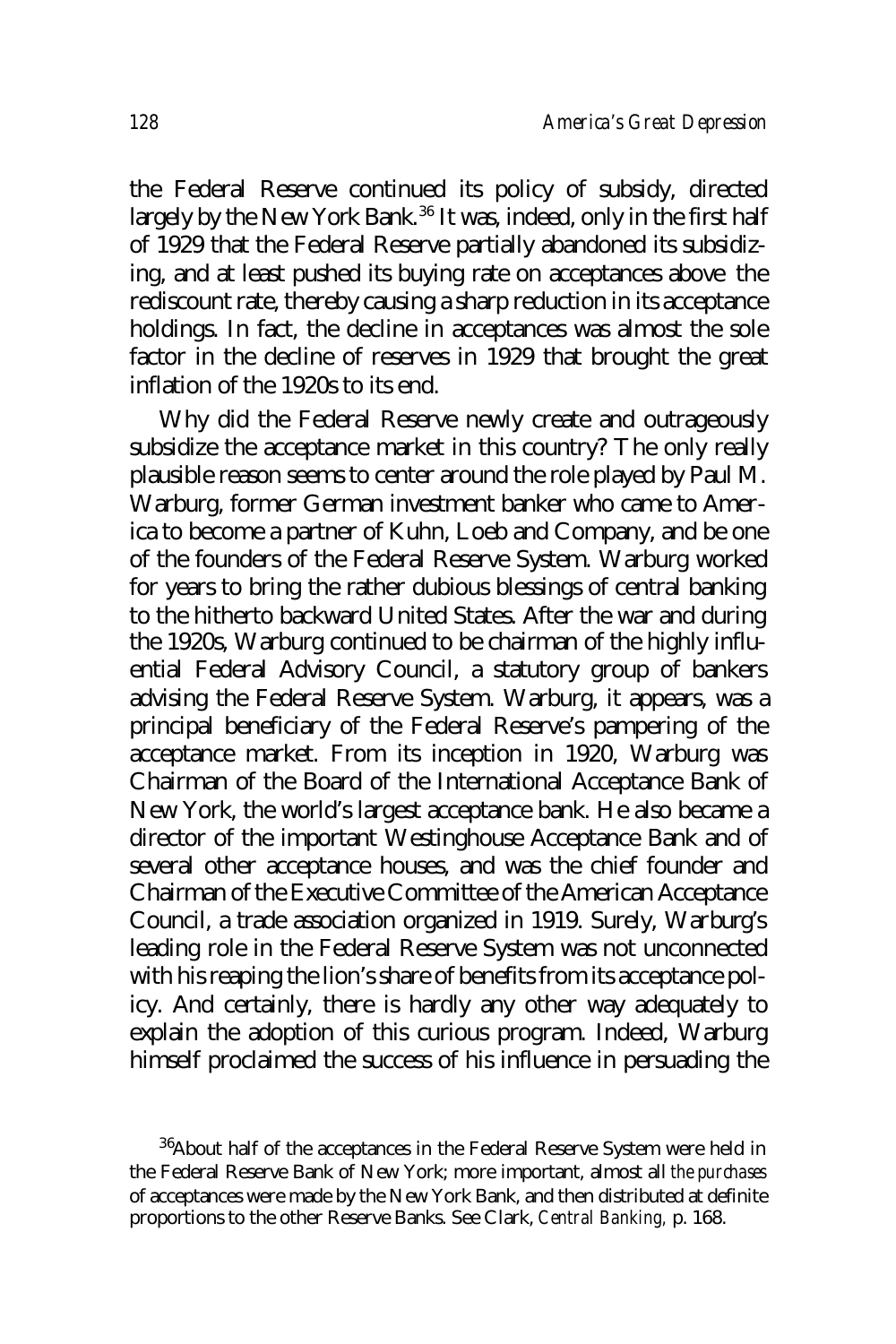Federal Reserve to loosen eligibility rules for purchase of acceptances, and to establish subsidized rates at which the Federal Reserve bought all acceptances offered.<sup>37</sup> And finally, Warburg was a very close friend of Benjamin Strong, powerful ruler of the New York Bank which engaged in the subsidy policy.<sup>38</sup>

The Federal government progressively widened the scope of the acceptance market from the very inception of the Federal Reserve Act. Before then, national banks had been prohibited from purchasing acceptances. After the Act, banks were permitted to buy foreign trade acceptances up to a limit of 50 percent of a bank's capital and surplus. Subsequent amendments raised the limit to 100 percent of capital and surplus, and then 150 percent, and allowed other types of acceptances—"dollar exchange," and domestic acceptances. Furthermore, English acceptance practice had been strictly limited to documentary exchange, representing definite movements of goods. The Federal Reserve Board at first tried to limit acceptance to such exchanges, but in 1923 it succumbed to the pressure of the New York Reserve Bank and permitted "finance bills" without documents. Wider powers were also granted to the New York and other Reserve Banks in 1921 and 1922 to purchase *purely foreign* acceptances, and their permissible maturity was raised from three to six months. In 1923, as part of the agricultural credit program, the Fed was permitted to rediscount agricultural-based acceptances up to six months.<sup>39</sup> In 1927,

<sup>37</sup>See a presidential address by Warburg before the American Acceptance Council, January 19, 1923, in Paul M. Warburg, *The Federal Reserve System* (New York: Macmillan, 1930), vol. 2, p. 822. Of course, Warburg would have preferred an even larger subsidy. Even Warburg's perceptive warning on the developing inflation in March 1929, was marred by his simultaneous deploring of our "inability to develop a country-wide bill market." *Commercial and Financial Chronicle* (March 9, 1929): 1443–44; also see Harris, *Twenty Years,* p. 324.

<sup>38</sup>See Lester V. Chandler, *Benjamin Strong, Central Banker* (Washington, D.C.: Brookings Institution, 1958), p. 39 and *passim.* It was only on the insistence of Warburg and Henry Davison of J.P. Morgan and Company, that Strong had accepted this post.

<sup>39</sup>See H. Parker Willis, "The Banking Problem in the United States," in Willis, et al., *"*Report of an Inquiry into Contemporary Banking in the United States," pp. 1, 31–37.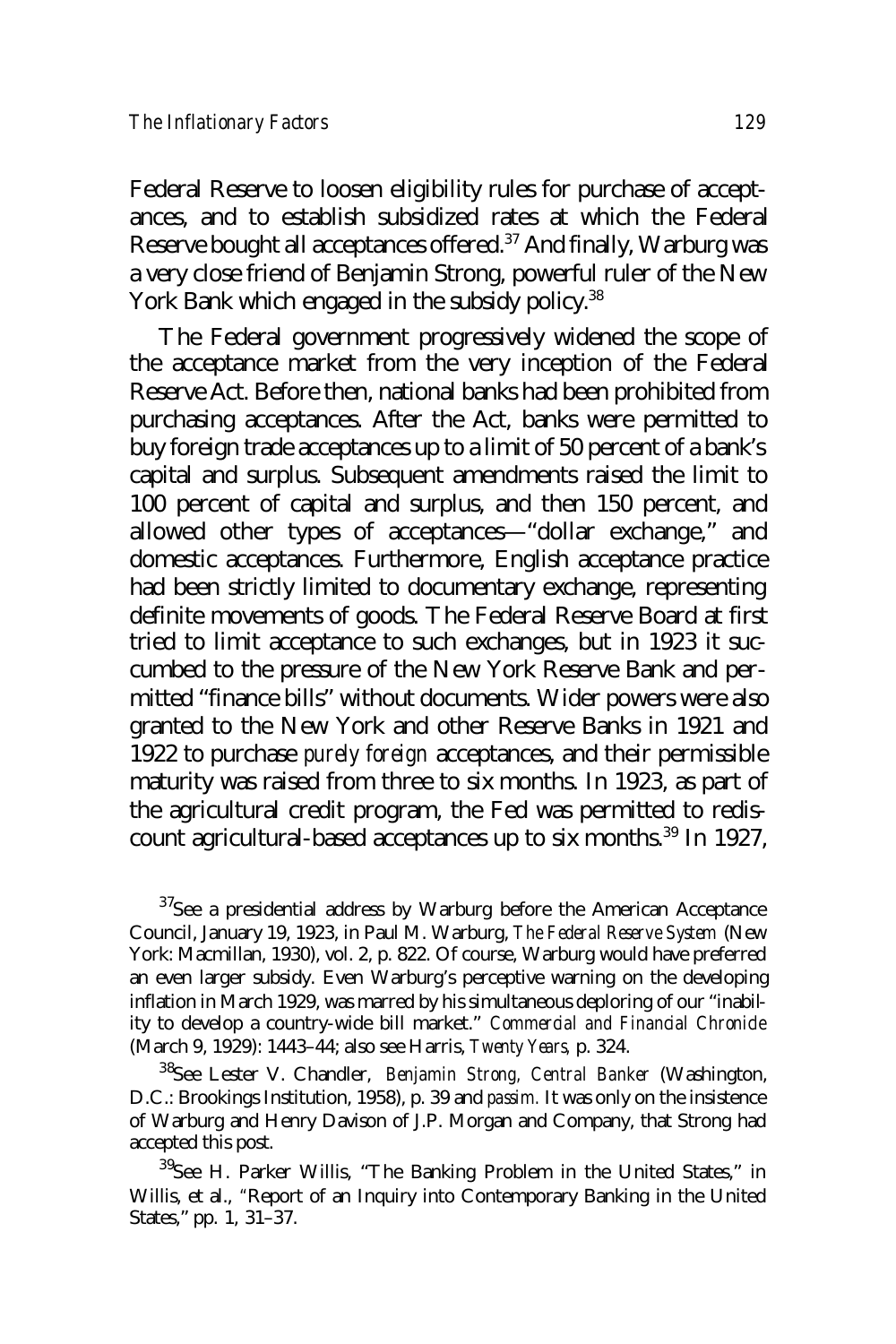bills were made eligible even if drawn *after* the goods had been moved.<sup>40</sup>

With the rules relaxed, purely foreign acceptances, representing goods stored in or shipped between foreign points, rose from nothing to the leading role in Federal Reserve acceptance holdings during the crucial 1928–1929 period. Foreign acceptance purchases played a large part, especially in the latter half of 1929, in frustrating all attempts to check the boom. Previous credit restrictions had been on the way to ending the inflationary boom in 1928. But in August, the Federal Reserve deliberately reversed its tight money policy on the acceptance market, and the Board authorized the Federal Reserve Banks to buy heavily in order to  $accommodate\ credit\ needs.<sup>41</sup>$  The reasons for this unfortunate reversal were largely general: the political pressure for easier credit in an election year, and the fear of repercussions on Europe of high interest rates in the United States, played the leading roles. But there was also a more specific cause connected with the foreign acceptance market.

In contrast to older types of acceptance, the purely foreign acceptances were bills representing stored goods *awaiting* sale, rather than goods in transit between specific buyers and sellers.<sup>42</sup> The bulk was used to finance the storage of unsold goods in Central Europe, particularly Germany.<sup>43</sup> How did this increase in the holding of German acceptances come about? As the result of a spectacular American boom in foreign loans, financed by new issues of foreign bonds. This boom flourished from 1924 on, reaching a peak in mid-1928. It was the direct reflection of American credit expansion, and particularly of the low interest rates generated by

<sup>40</sup>See A.S.J. Baster, "The International Acceptance Market," *American Economic Review* (June, 1937): 298.

<sup>41</sup>See Charles Cortez Abbott, *The New York Bond Market, 1920–1930* (Cambridge, Mass.: Harvard University Press, 1937), pp. 124ff.

<sup>42</sup>See Hardy, *Credit Policies,* pp. 256–57. Also *Hearings, Operation of Banking Systems,* Appendix, Part C, pp. 852ff.

 $^{43}$ Sterling bills were also purchased by the Fed to help Great Britain, e.g., \$16 million in late 1929 and \$10 million in the summer of 1927. See Hardy, *Credit Policies,* pp. 100ff.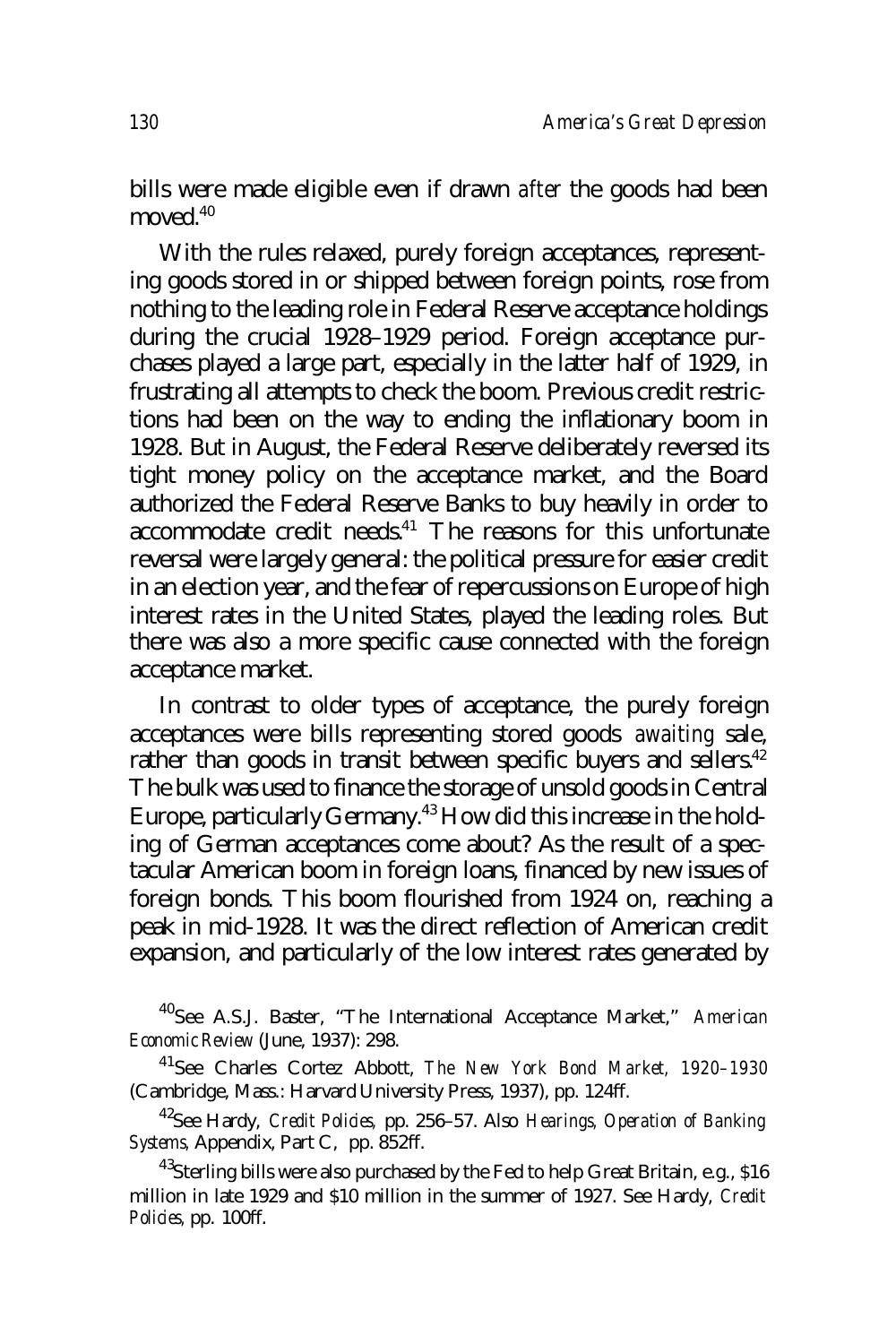that expansion. As we shall see further below, this result was deliberately fostered by the Federal Reserve authorities. Germany was one of the leading borrowers on the American market during the boom. Germany was undoubtedly short of capital, bereft as she was by the war and then by her ruinous inflation, culminating in late 1923. However, the German bonds floated in the United States did not, as most people thought, rebuild German capital. For these loans were largely extended to German local and state *governments*, and not to private German business. The loans made capital even *scarcer* in Germany, for the local governments were now able to compete even more strongly with private business for factors of production.<sup>44</sup> To their great credit, many German authorities, and especially Dr. Hjalmar Schacht, head of the Reichsbank, understood the unsoundness of these loans, and they together with the American Reparations Agent, Mr. S. Parker Gilbert, urged the New York banking community to stop lending to German local governments.<sup>45</sup> But American investment bankers, lured by the large commissions on foreign government loans, sent hundreds of agents abroad to urge prospective borrowers to float loans on the American market. They centered their attention on Germany.<sup>46</sup>

The tide of foreign lending turned sharply after mid-1928. Rising interest rates in the United States, combined with the steep

 $^{44}$ The boom in loans to Germany began with the 1924 "Dawes loan." part of the Dawes Plan reparations, with \$110 million loaned to Germany by an investment banking syndicate headed by J.P. Morgan and Company.

<sup>45</sup>Schacht personally visited New York in late 1925 to press this course on the banks, and he, Gilbert, and German Treasury officials sent a cable to the New York banks in the same vein. The securities affiliate of the Chase National Bank did comply with these requests. See Anderson, *Economics and the Public Welfare,* pp. 150ff. See also Garet Garrett, *A Bubble That Broke the World* (Boston: Little, Brown, 1932), pp. 23–24, and Lionel Robbins, *The Great Depression* (New York: Macmillan, 1934), p. 64.

 $46$ "In late 1925, the agents of fourteen different American investment banking houses were in Germany soliciting loans from the German states and municipalities." Anderson, *Economics and the PublicWelfare,* p. 152. Also see Robert Sammons, "Capital Movements," in Hal B. Lary and Associates, *The United States in the World Economy* (Washington, D.C.: U.S. Government Printing Office, 1943), pp. 95–100; and Garrett, *A Bubble That Broke the World,* pp. 20, 24.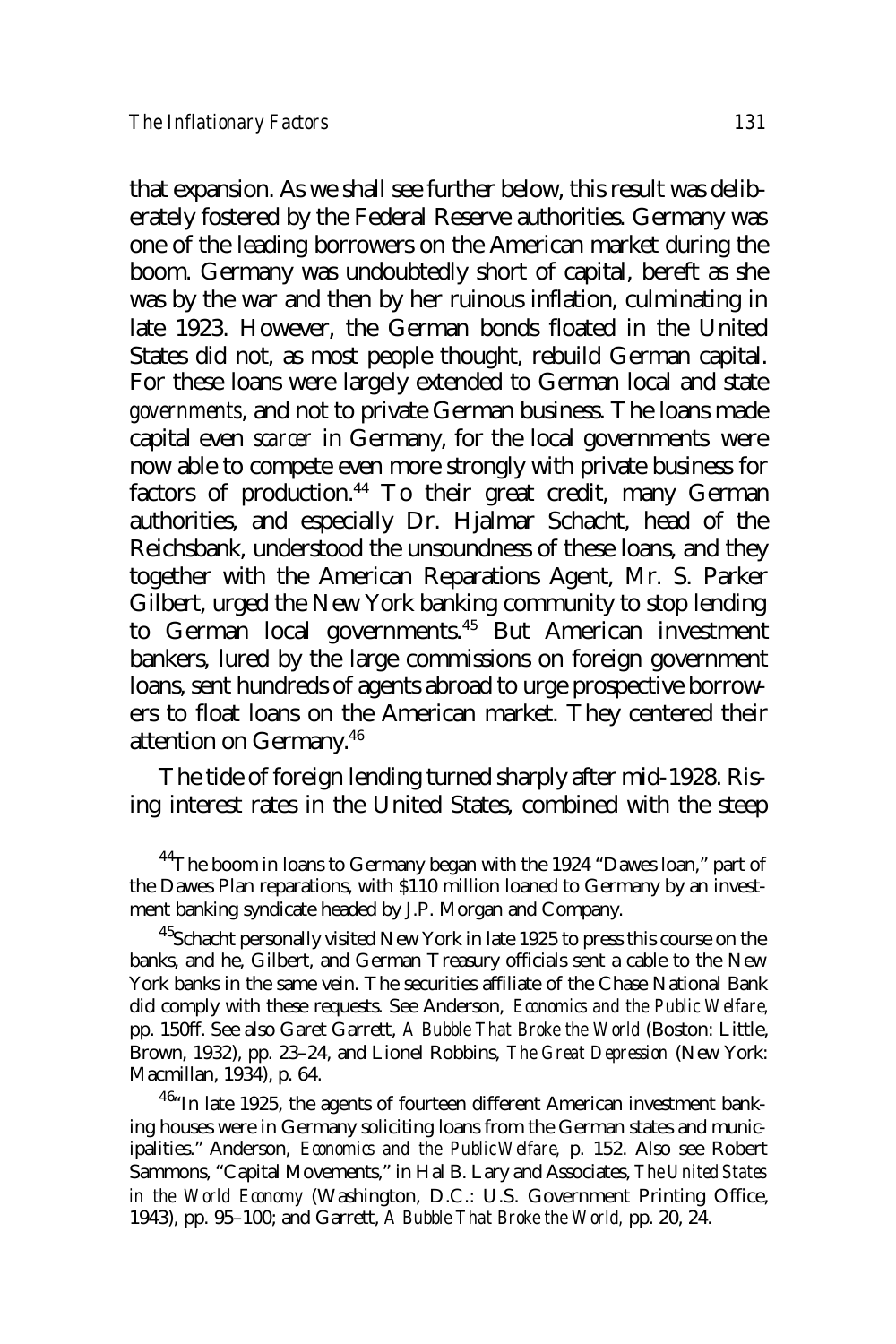stock exchange boom, diverted funds from foreign bonds to domestic stocks. German economic difficulties aggravated the slump in foreign lending in late 1928 and 1929. In consequence, German banks, finding their clients unable to float new bonds in the United States, obtained loans in the form of acceptance credits from the New York Reserve Bank, to cover the cost of carrying unsold stocks of cotton, copper, flour, and other commodities in German warehouses.<sup>47</sup> Those American banks that served as agents of foreign banks sold great quantities of foreign (largely German) acceptances to other American banks and to the FRS.<sup>48</sup> This explains the rise in Reserve holdings of German acceptances.

Other acceptances flourishing in 1928 and 1929 represented domestic cotton and wheat awaiting export, and exchange bills providing dollars to South America. In early 1929, there was also a rash of acceptances based on the import of sugar from Cuba, in anticipation of a heavier American tariff on sugar.<sup>49</sup>

Not only did the Federal Reserve—in effect the New York Bank—subsidize the acceptance market, it also confined its subsidizing to a few large acceptance houses. It refused to buy any acceptances directly from business, insisting on buying them from acceptance dealers as intermediaries—thus deliberately subsidizing the dealers. Further, it only bought acceptances from the few dealers with a capital of one million dollars and over. Another special privilege was the Federal Reserve's increasing purchase of acceptances under *repurchase* agreements. In this procedure, the New York Bank agreed to buy acceptances from a few large and recognized acceptance dealers who had the option to buy them back in 15 days at a currently fixed price. Repurchase agreements varied from one-tenth to almost two-thirds of acceptance holdings.<sup>50</sup> All this tends to confirm our hypothesis of the Warburg role.

<sup>47</sup>See Clark, *Central Banking*, p. 333. As early as 1924, the FRB had suggested that American acceptance credits finance the export of cotton to Germany.

<sup>48</sup>See H. Parker Willis, *The Theory and Practice of Central Banking* (New York: Harper and Bros., 1936), pp. 210–12, 223.

<sup>49</sup>*Hearings, Operation of Banking Systems,* pp. 852ff.

<sup>50</sup>Clark, *Central Banking,* pp. 242–48, 376–78; Hardy, *Credit Policies,* p. 248.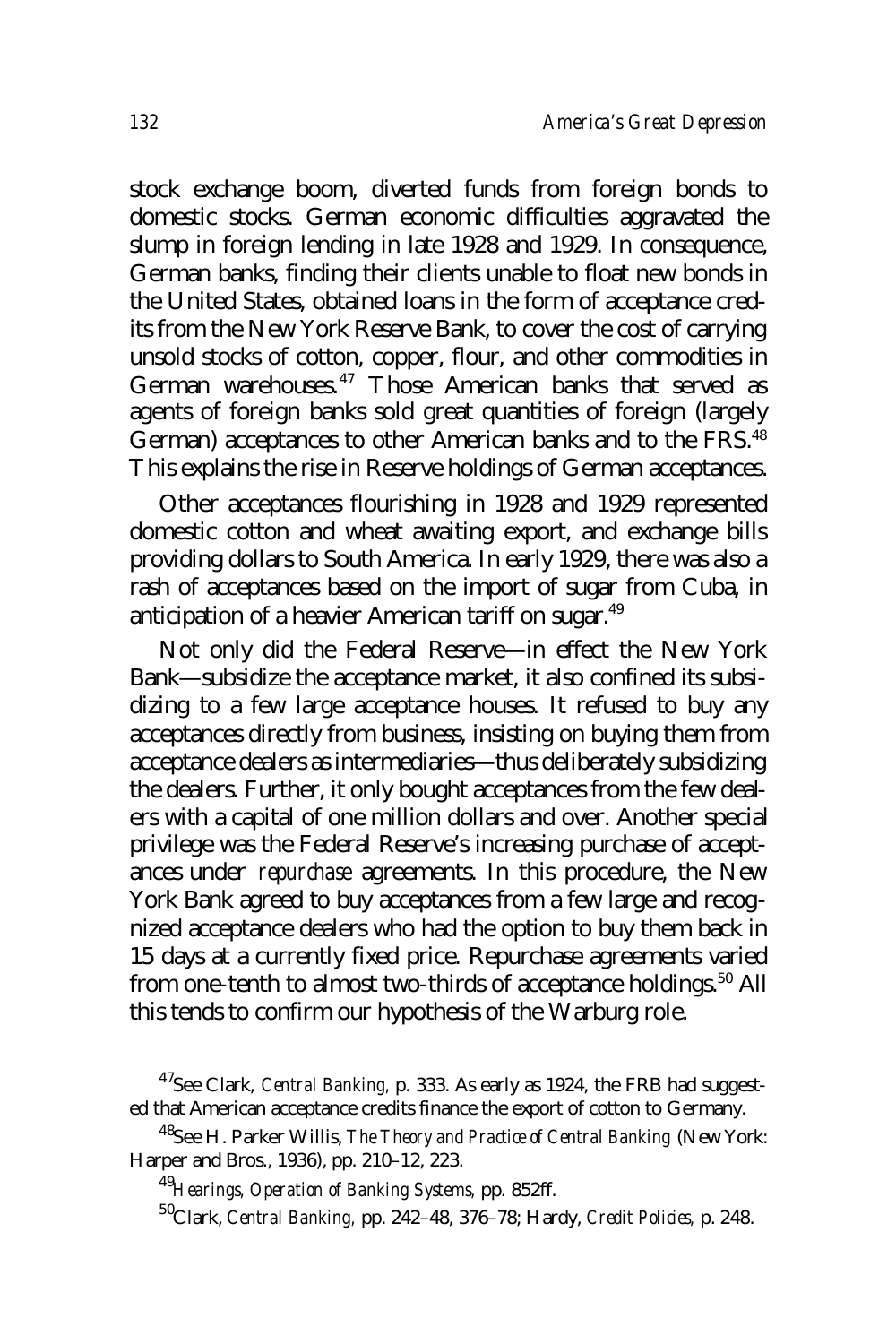In short, the Federal Reserve granted virtual call loans to the acceptance dealers, as well as unrestricted access at subsidized rates and accorded these privileges to dealers who were not, of course, members of the Federal Reserve System. In fact, as unincorporated private bankers, the dealers did not even make public reports. So curiously jealous was the New York Bank of the secrecy of its favorites that it arrogantly refused to give a Congressional investigating committee either a list of the acceptance dealers from whom it had bought bills, or a breakdown of foreign acceptances by countries. The officials of the New York Bank were *not* cited for contempt by the committee.<sup>51</sup>

#### **U.S. GOVERNMENT SECURITIES**

Member bank reserves increased during the 1920s largely in three great surges—one in 1922, one in 1924, and the third in the latter half of 1927. In each of these surges, Federal Reserve purchases of government securities played a leading role. "Open-market" purchases and sales of government securities only emerged as a crucial factor in Federal Reserve monetary control during the 1920s. The process began when the Federal Reserve tripled its stock of government securities from November, 1921, to June, 1922 (its holdings totaling \$193 million at the end of October, and \$603 million at the end of the following May). It did so not to make money easier and inflate the money supply, these relationships being little understood at the time, but simply in order to add to Federal Reserve earnings. The inflationary result of these purchases came as an unexpected consequence.<sup>52</sup> It was a lesson that was appreciatively learned and used from then on.

<sup>51</sup>*Hearings, Operation of Banking Systems,* Appendix, Part 6, pp. 847, 922–23.

 $52$ Yet not wholly unexpected, for we find Governor Strong writing in April, 1922 that one of his major reasons for open-market purchases was "to establish a level of interest rates . . . which would facilitate foreign borrowing in this country . . . and facilitate business improvement." Benjamin Strong to Under-Secretary of the Treasury S. Parker Gilbert, April 18, 1922. Chandler, *Benjamin Strong, Central Banker,* pp. 210–11.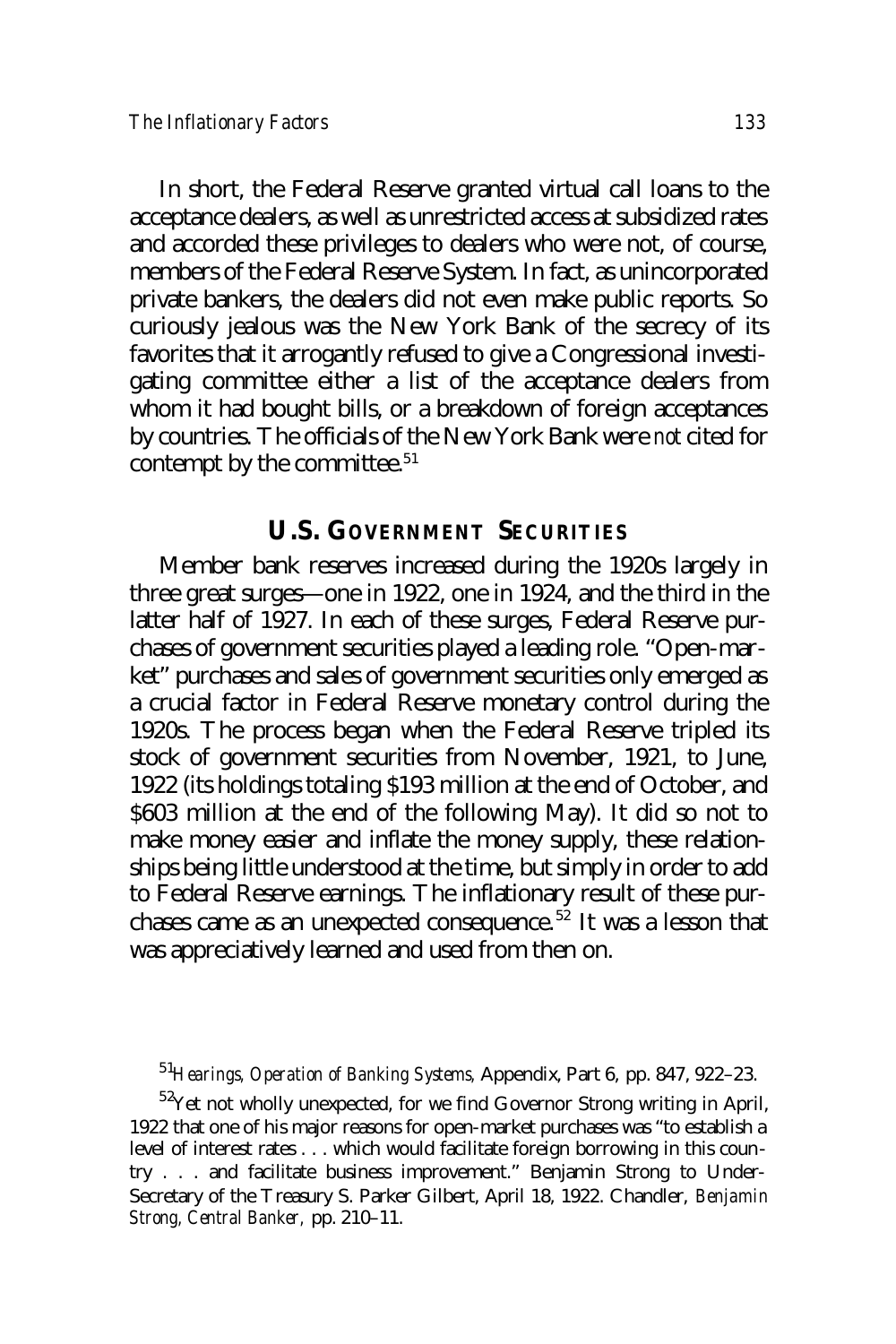If the Reserve authorities had been innocent of the *consequences* of their inflationary policy in 1922, they were not innocent of intent. For there is every evidence that the inflationary result was most welcome to the Federal Reserve. Inflation seemed justified as a means of promoting recovery from the 1920–1921 slump, to increase production and relieve unemployment. Governor Adolph Miller, of the Federal Reserve Board, who staunchly opposed the later inflationary policies, defended the 1922 inflation in Congressional hearings. Typical of Federal Reserve opinion at this time was the subsequent apologia of Professor Reed, who complacently wrote that bank credit "was being productively employed and that goods were being prepared for the consumer at least as rapidly as his money income was expanding."<sup>53</sup>

Open-market policy was then well launched, and played a major role in the 1924 and 1927 inflationary spurts and therefore in the overall inflation of the 1920s.

The individual Reserve Banks at first bought the securities on their own initiative, and this decentralized policy was resented by the Treasury. On the initiative of the Treasury, and seconded by Benjamin Strong, the Governors of the various Reserve Banks formed an Open-Market Committee to coordinate Reserve purchases and sales. The Committee was established in June, 1922. In April, 1923, however, this Governors' Committee was dissolved and a new Open-Market Investment Committee was appointed by the Federal Reserve Board. Originally, this was a coup by the Board to exert leadership over open-market policy in place of the growing power of Strong, Governor of the New York Bank. Strong was ill throughout 1923, and it was during that year that the Board managed to sell most of the FRB holdings of government securities. As soon as he returned to work in November, however, Strong, as chairman of the Open-Market Investment Committee, urged purchases of securities without hesitation should there be even a threat of business recession.

<sup>53</sup>Harold L. Reed, *Federal Reserve Policy, 1921–1930* (New York: McGraw–Hill, 1930), pp. 20, and 14–41. Governor Miller agreed "that though prices were moving upward, so was production and trade, and sooner or later production would overtake the rise of prices.*"* Ibid., pp. 40–41.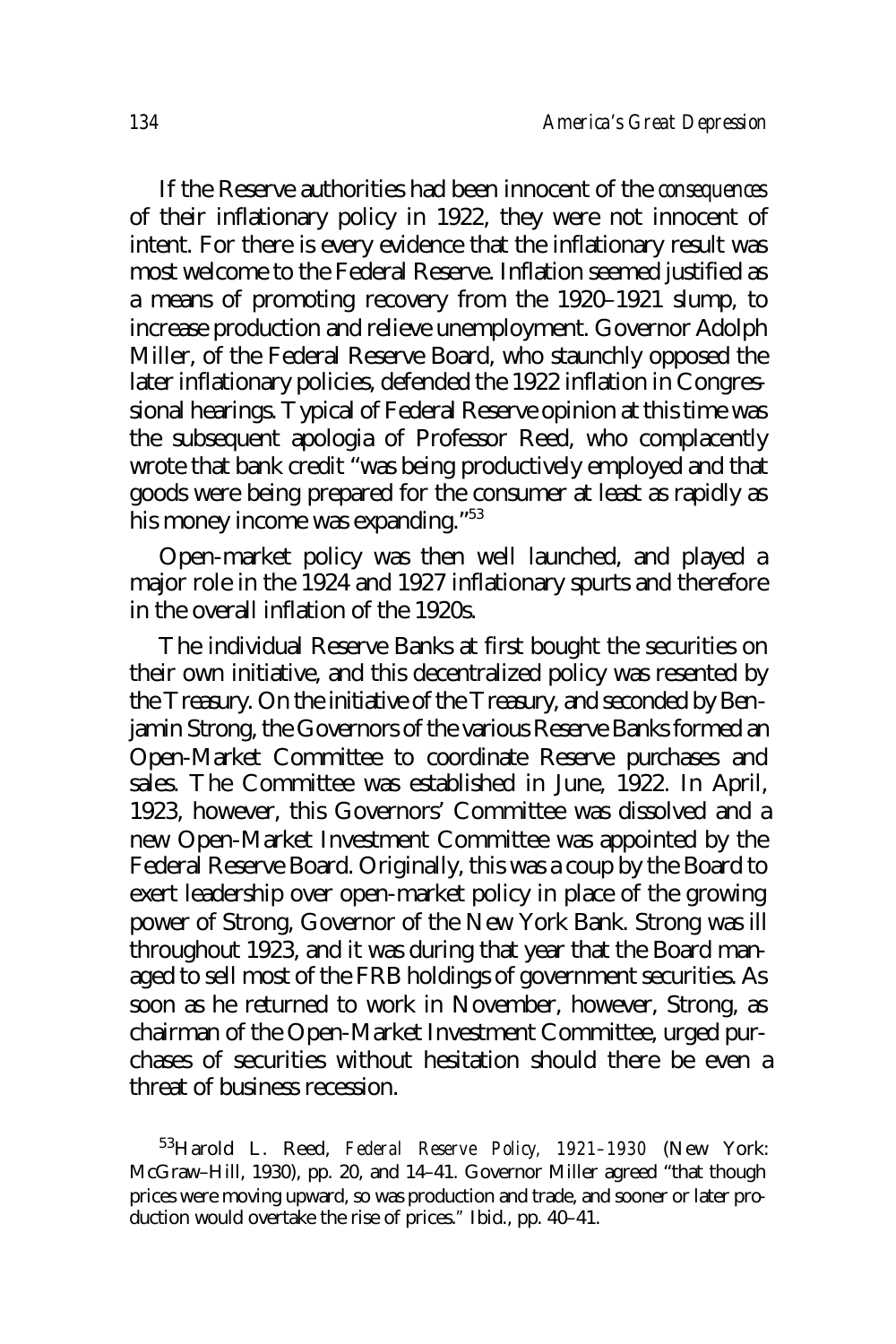As a result of Strong's new accession to power, the Federal Reserve resumed within two months a heavy purchase of government securities, and the economy was well launched on its dangerous inflationary path. As Strong's admiring biographer puts it: "This time the Federal Reserve knew what it was doing, and its purchases were not earnings but for broad policy purposes," i.e., for inflation. Ironically, Benjamin Strong had now emerged as more powerful than ever, and in fact from that time until his retirement, the FRS's open-market policy was virtually controlled by Governor Strong.<sup>54</sup> One of Strong's first control devices was to establish a "Special System Investment Account," under which, as in the case of acceptances, Reserve purchases of governments were made largely by the New York Bank, which then distributed them *pro rata* to those other Reserve Banks that wanted the securities.

Another new and important feature of the 1920s was the maintenance of a large volume of floating, short-term government debt. Before the war, almost all of the U.S. debt had been funded into long-term bonds. During the war, the Treasury issued a myriad of short-term bills, only partially funded at a later date. From 1922 on, one half to one billion dollars of short-term Treasury debt remained outstanding in the banks, and had to be periodically refinanced. Member banks were encouraged to carry as much of these securities as possible: the Treasury kept deposits in the banks, and they could borrow from the Federal Reserve, using the certificates as collateral. Federal open-market purchases also helped make a market in government securities at low interest rates. As a result, banks held more government debt in 1928 than they had held during the war. Thus the Federal Reserve, by employing various means to bolster the market for Federal floating debt, added to the impetus for inflation.<sup>55</sup>

<sup>54</sup>See Chandler, *Benjamin Strong, Central Banker,* pp. 222–33, esp. p. 233. Also see Hardy, *Credit Policies,* pp. 38–40; Anderson, *Economics and the Public Welfare,* pp. 82–85, 144–47.

<sup>55</sup>See H. Parker Willis, "What Caused the Panic of 1929?" *North American Review* (1930): 178; and Hardy, *Credit Policies,* p. 287. Tax exemption on income from government bonds also spurred the banks' purchases. See Esther Rogoff Taus, *Central Banking Functions of the United States Treasury, 1789–1941* (New York: Columbia University Press, 1943), pp. 182ff.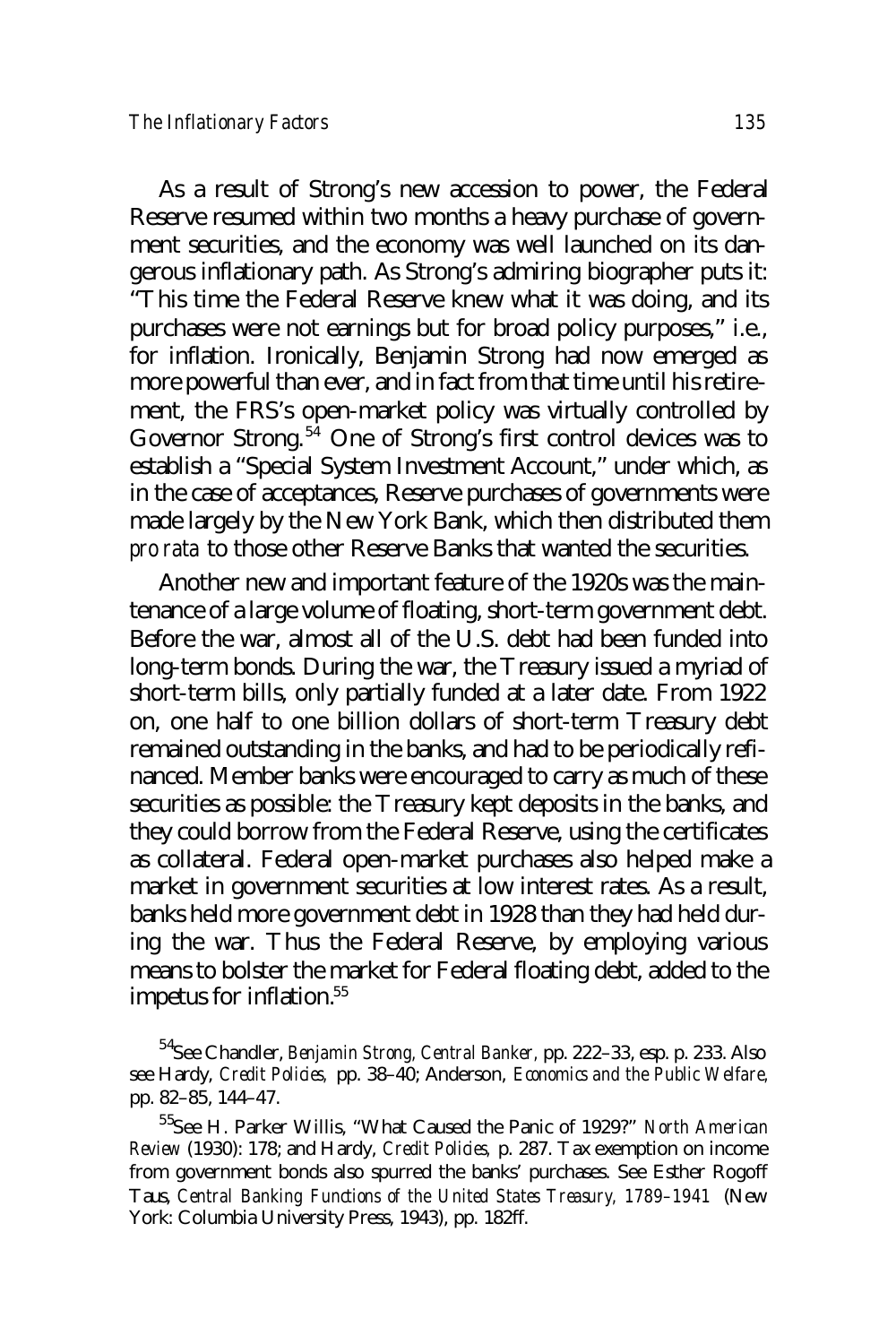**5**

# **The Development of the Inflation**

We have seen how the leading factors in the changing of reserves played their roles during the boom of the 1920s. Treasury currency played a considerable part in the early years, due to the silver purchase policy inherited **e have seen how the leading factors in the changing of** reserves played their roles during the boom of the 1920s. Treasury currency played a considerable part in Wilson Administration. Bills discounted were deliberately spurred throughout the period by the Federal Reserve's violation of central banking tradition in keeping rediscount rates below the market. Acceptances were subsidized outrageously, with the Federal Reserve deliberately keeping acceptance rates very low and buying all the acceptances offered at this cheap rate by the few leading acceptance houses. Open-market purchase of government securities began as a means of adding to the earning assets of the Federal Reserve Banks, but was quickly continued as a means of promoting monetary expansion. We may now turn from the *anatomy* of the inflation of the 1920s, to a *genetic* discussion of the actual course of the boom, including an investigation of some of the reasons for the inflationary policy.

### **FOREIGN LENDING**

The first inflationary spurt, in late 1921 and early 1922—the beginning of the boom—was led, as we can see in Table 7, by Federal Reserve purchases of government securities. Premeditated or not, the effect was welcome. Inflation was promoted by a desire to speed recovery from the 1920–1921 recession. In July, 1921, the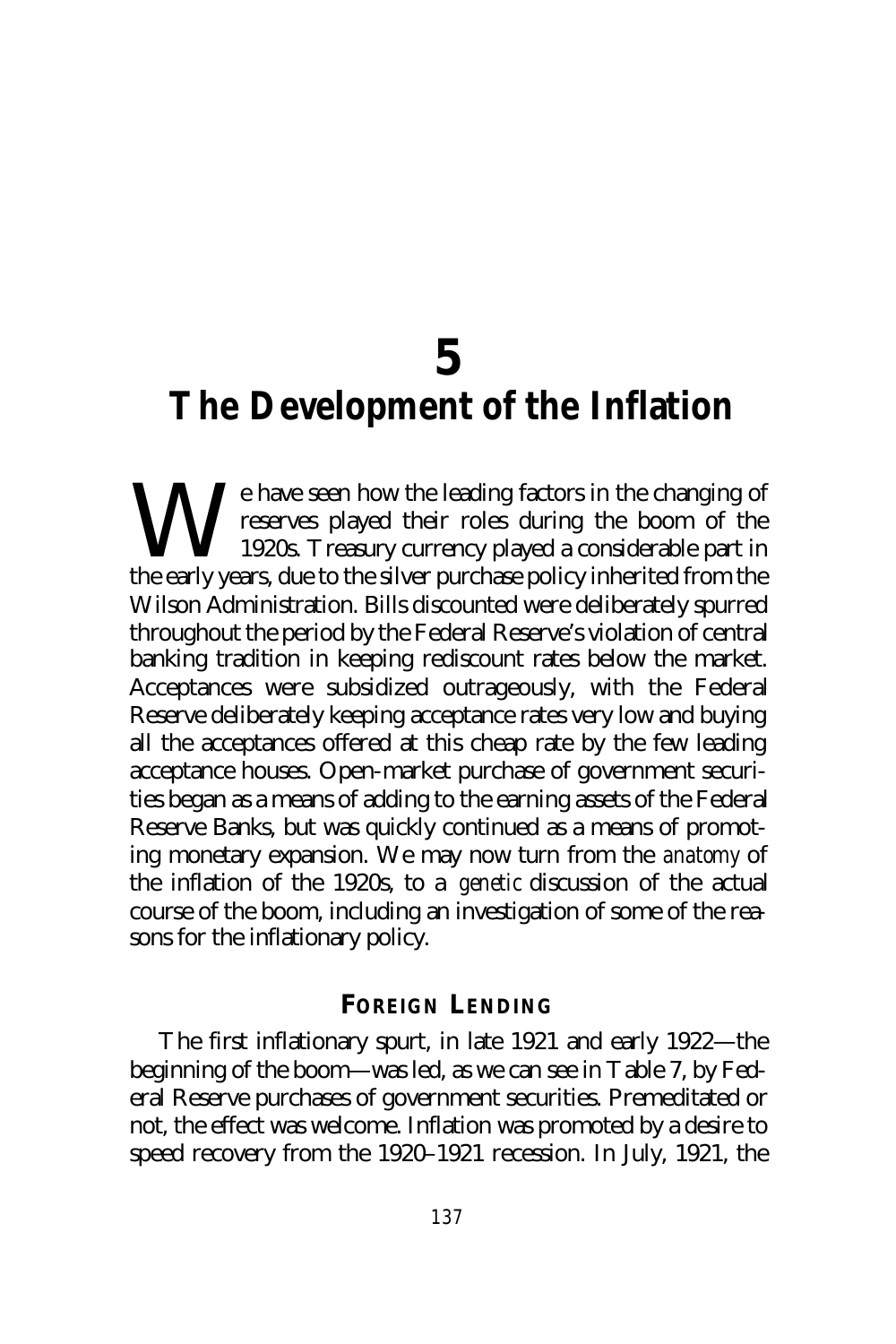Federal Reserve announced that it would extend further credits for harvesting and agricultural marketing, up to whatever amounts were legitimately required. Soon, Secretary Mellon was privately proposing that business be further stimulated by cheap money.<sup>1</sup>

Another motive for inflation was one we shall see recurring as a constant and crucial factor in the 1920s: a desire to help foreign governments and American exporters (particularly farmers). The process worked as follows: inflation and cheap credit in the United States stimulated the floating of foreign loans in the U.S. One of Benjamin Strong's major motives for open-market purchases in 1921–1922 was to stimulate foreign lending. Inflation also helped to check the inflow of gold from Europe and abroad, an inflow caused by the fiat money inflation policies of foreign countries, which drove away gold by raising prices and lowering interest rates. Artificial stimulation of foreign lending in the U.S. also helped increase or sustain foreign demand for American farm exports.

The first great boom in foreign borrowing therefore coincided with the Federal Reserve inflation of latter 1921 and early 1922. The fall in bond yields during this period stimulated a surge in foreign lending, U.S. government yields falling from 5.27 percent in June 1921 to 4.24 percent in June, 1922 (corporate bonds fell from 7.27 percent to 5.92 percent in the same period). Foreign bond flotations, about \$100 million per quarter-year during 1920, doubled to about \$200 million per quarter in the latter part of 1921. This boom was helped by "a deluge of statements from official, industrial, and banking sources setting forth the economic necessity to the United States of foreign lending."<sup>2</sup>

The 1921–1922 inflation, in sum, was promoted in order to relieve the recession, stimulate production and business activity, and aid the farmers and the foreign loan market.

<sup>1</sup> Seymour E. Harris, *Twenty Years of Federal Reserve Policy* (Cambridge, Mass.: Harvard University Press, 1933), vol. 1, p. 94.

 $2R$ Obert L. Sammons, "Capital Movements," in Hal B. Lary and Associates, *The United States in the World Economy* (Washington, D.C.: Government Printing Office, 1943), p. 94.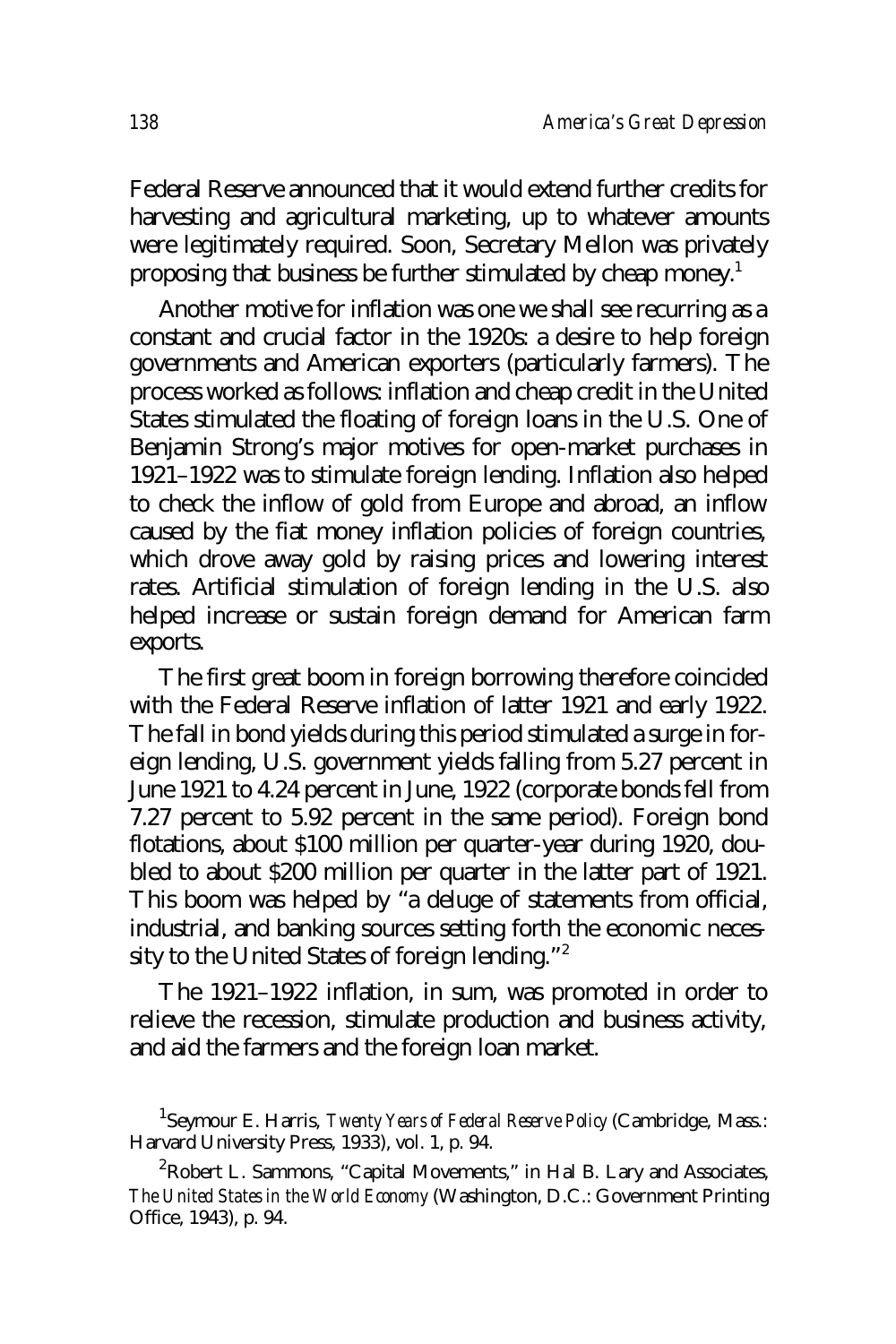In the spring of 1923, the Federal Reserve substituted credit restraint for its previous expansion, but the restraint was considerably weakened by an increase in Reserve discounts, spurred by the rediscount rate being set below the market. Nevertheless, a mild recession ensued, continuing until the middle of 1924. Bond yields rose slightly, and foreign lending slumped considerably, falling below a rate of one hundred million dollars per quarter during 1923. Particularly depressed were American agricultural exports to Europe. Certainly part of this slump was caused by the Fordney– McCumber Tariff of September 1922, which turned sharply away from the fairly low Democratic tariff and toward a steeply protectionist policy.<sup>3</sup> Increased protection against European manufactured goods delivered a blow to European industry, and also served to keep European demand for American exports below what it would have been without governmental interference.

To supply foreign countries with the dollars needed to purchase American exports, the United States government decided, *not* sensibly to lower tariffs, but instead to promote cheap money at home, thus stimulating foreign borrowing and checking the gold inflow from abroad. Consequently, the resumption of American inflation on a grand scale in 1924 set off a foreign lending boom, which reached a peak in mid-1928. It also established American trade, not on a solid foundation of reciprocal and productive exchange, but on a feverish promotion of loans later revealed to be unsound.<sup>4</sup> Foreign countries were hampered in trying to sell their goods to the United States, but were encouraged to borrow dollars. But afterward, they could not sell goods to repay; they could only try to borrow more at an accelerated pace to repay the loans. Thus, in an indirect but nonetheless clear manner, American protectionist policy must shoulder some of the responsibility for our inflationist policy of the 1920s.

<sup>3</sup> See Abraham Berglund, "The Tariff Act of 1922," *American Economic Review* (March, 1923): 14–33.

<sup>&</sup>lt;sup>4</sup>See Benjamin H. Beckhart, "The Basis of Money Market Funds," in Beckhart, et al., *The New York Money Market* (New York: Columbia University Press, 1931), vol. 2, p. 70.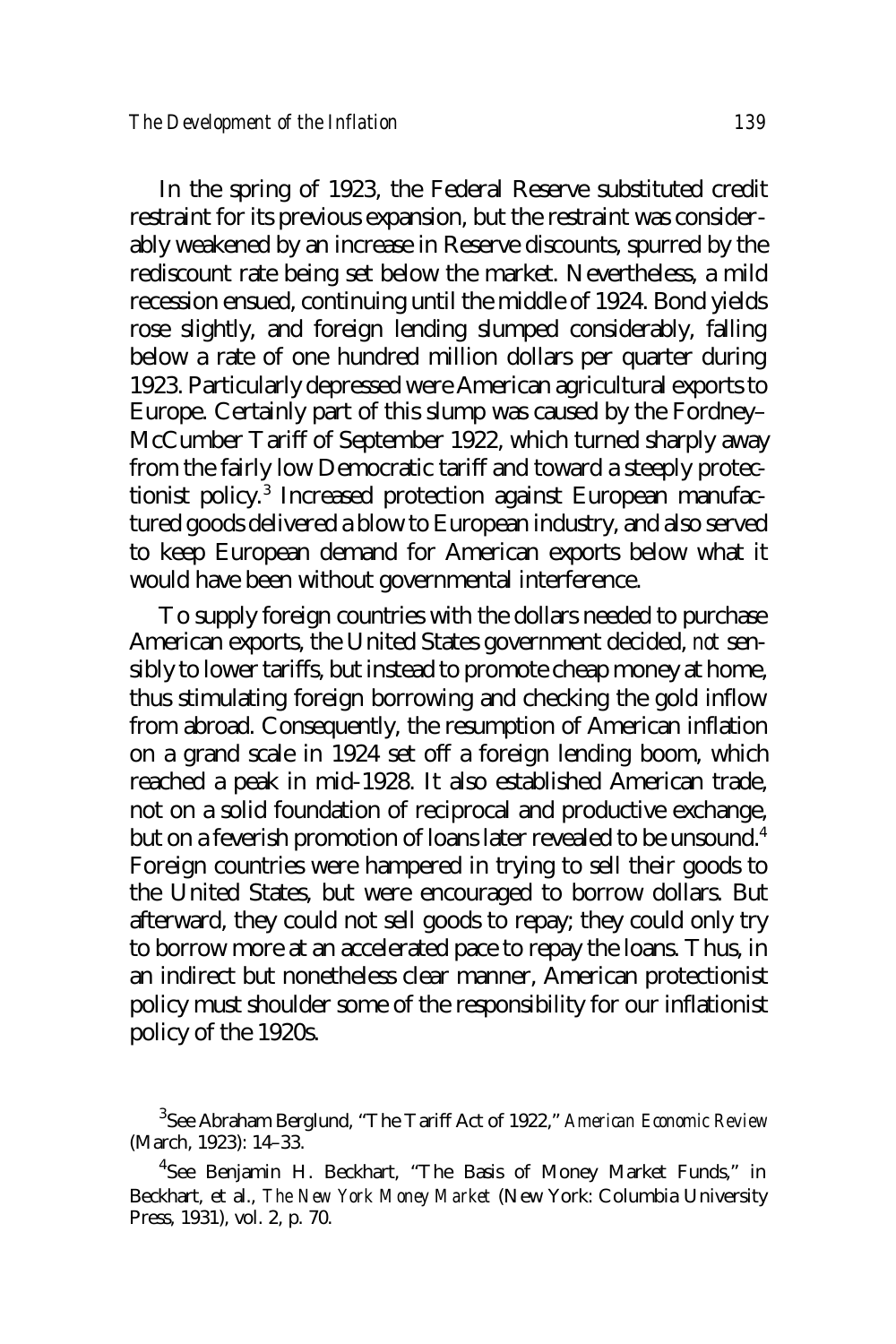Who benefitted, and who was injured, by the policy of protection *cum* inflation as against the rational alternative of free trade and hard money? Certainly, the bulk of the American population was injured, both as consumers of imports and as victims of inflation and poor foreign credit and later depression. Benefitted were the industries protected by the tariff, the export industries uneconomically subsidized by foreign loans, and the investment bankers who floated the foreign bonds at handsome commissions. Certainly, Professor F.W. Fetter's indictment of America's foreign economic policy in the 1920s was not overdrawn:

> Producers in those lines in which foreigners were competing with us were "taken care  $d''$  by high tariffs, promises of still higher tariffs from the Tariff Commission if "needed," and those interested in foreign trade were told how the Department of Commerce was going to open up huge foreign markets. Foreign loans were glorified by the same political leaders who wanted bigger and better trade restrictions, entirely oblivious to the problems involved in the repayment of such loans. . . . A tremendous volume of foreign loans made possible exports far in excess of imports . . . and Secretary Mellon and other defenders of this tariff policy pointed the finger of ridicule at those who had prophesied that the Fordney–McCumber Act would have an injurious effect upon our foreign trade.<sup>5</sup>

The Republican administration, often wrongly considered to be a "laissez-faire" government, actually intervened actively in foreign lending throughout the 1920s. Foreign loans had been rare in the United States before the World War, and the United States government had no statutory peacetime authority to interfere with them in any way. And yet the government did intervene, though

<sup>5</sup>Frank W. Fetter, "Tariff Policy and Foreign Trade," in J.G. Smith, ed., *Facing the Facts* (New York: G.P. Putnam's Sons, 1932), p. 83. Also see George E. Putnam, "What Shall We Do About Depressions?" *Journal of Business* (April, 1938): 130–42, and Winthrop W. Aldrich, *The Causes of the Present Depression and Possible Remedies* (New York, 1933), pp. 7–8.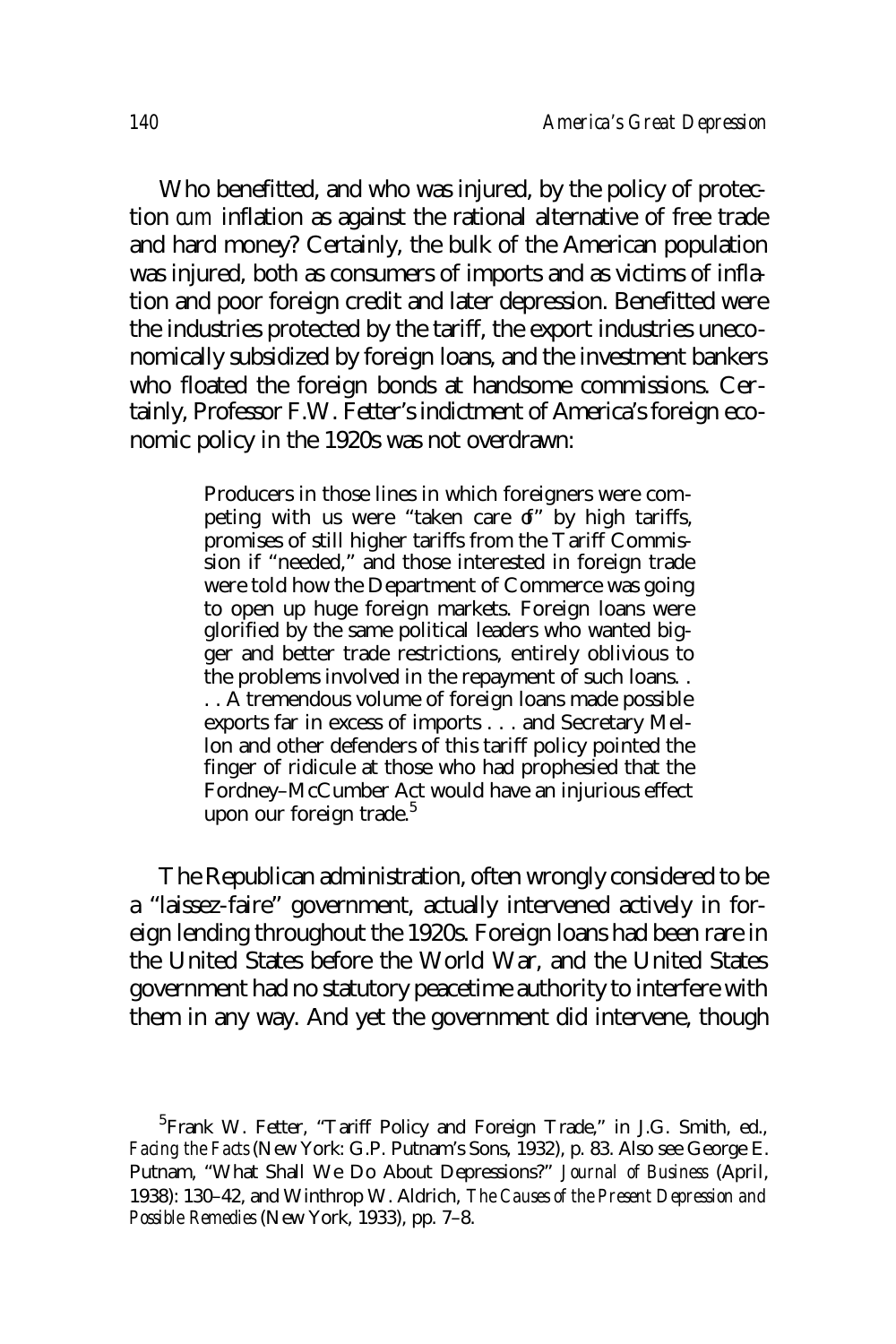illegally. On May 25, 1921, President Harding and his cabinet held a conference with several American investment bankers, at the instigation of Secretary of Commerce Hoover, and Harding asked to be informed in advance of all public flotations of foreign bonds, so that the government "might express itself regarding them."<sup>6</sup> The bankers agreed. The state had been set for this meddling at a Cabinet meeting five days before, where:

> The Cabinet discussed the problem of favoring exports and the desirability of the application of the proceeds of foreign loans made in our own financial markets for the purpose of exporting our commodities.<sup>7</sup>

In short, the Cabinet wished that banks floating foreign loans provide that part of the proceeds be spent in the United States. And Herbert Hoover was so enthusiastic about subsidizing foreign loans that he commented that even *bad* loans helped American exports and thus provided a cheap form of relief and employment—a "cheap" form that later brought expensive defaults and financial distress.<sup>8</sup>

In January, 1922, Secretary of Commerce Hoover prevailed on American investment bankers to agree that agents of the Department of Commerce would first investigate conditions in countries requesting foreign loans, whether the would-be borrowers were private or public. The applicant would also have to promise to purchase materials in the United States, and the fulfillment of this agreement would be inspected by an American commercial attachè in the borrowing country. Happily, little came of this agreement. In the meanwhile, the Harding request was repeatedly ignored, and consequently the State Department sent a circular letter to the investment bankers in March, 1922, repeating the Presidential

6 Jacob Viner, "Political Aspects of International Finance," *Journal of Business* (April, 1928): 170. Also see Herbert Hoover, *The Memoirs of Herbert Hoover* (New York: Macmillan, 1952), vol. 2, pp. 80–86.

7 Jacob Viner, "Political Aspects of International Finance, Part II," *Journal of Business* (July, 1928): 359.

<sup>8</sup>Harris Gaylord Warren, *Herbert Hoover and the Great Depression* (New York: Oxford University Press, 1959), p. 27.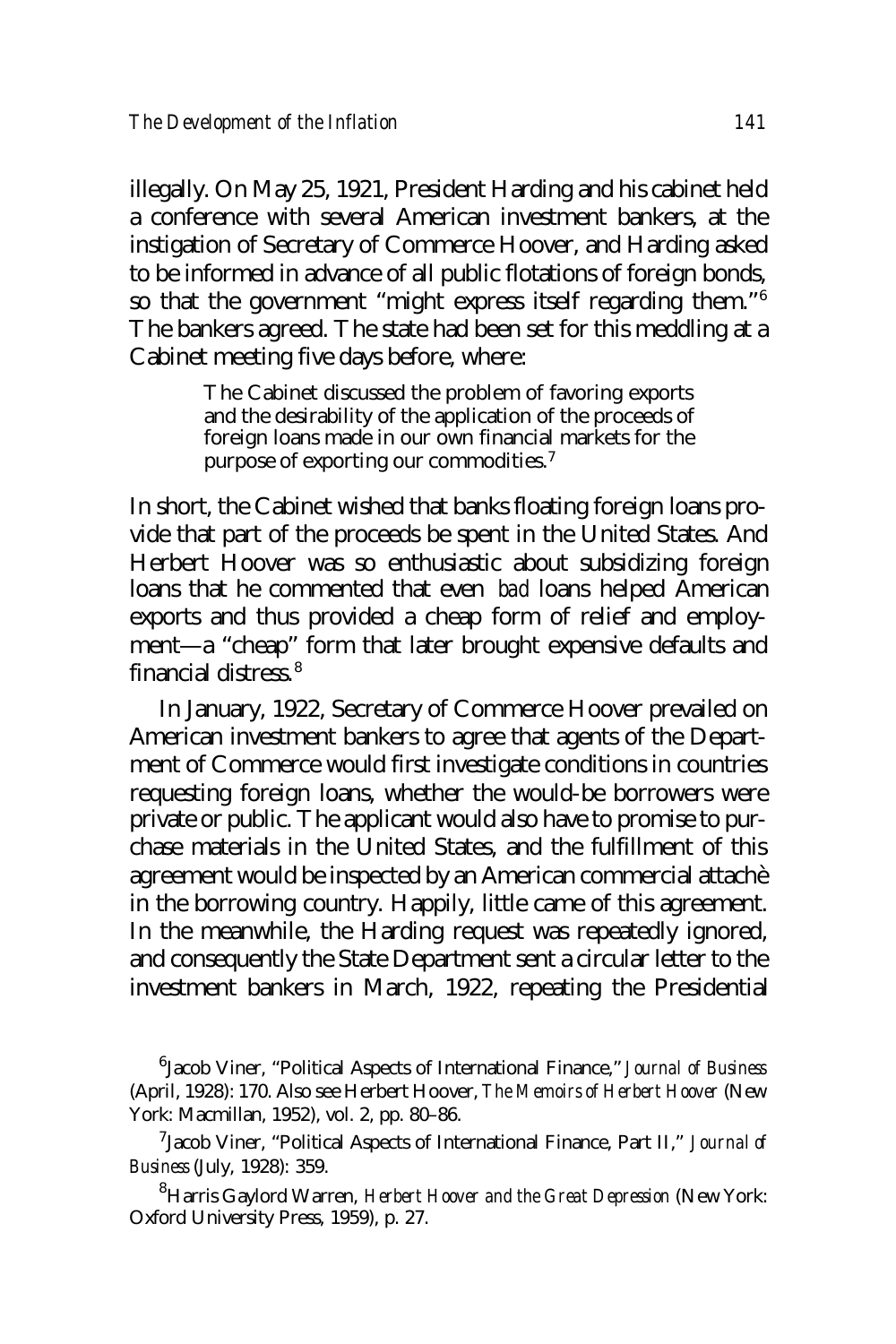request, admitting that it was legally unenforceable, but declaiming that "national interests" required that the State Department offer its objections to any bond issue. During April and May, Secretary Hoover protested the bankers' reluctance, and urged that banks be ordered to establish his desired rules for foreign loans, else Congress would assume control. Harding and Coolidge, however, contented themselves with a far milder form of informal intimidation.

Often the government, when challenged, denied any attempt at dictation over foreign loans. But the State Department admitted several times that it was exercising beneficial control, and admitted it had objected to a number of loans. The most noteworthy ban was on all loans to France, a punishment levied because France was still in debt to the American government. It was a ban which the bankers were often able to evade. Secretary of State Kellogg favored, but could not obtain, outright legal regulation of foreign lending.

Knowing that the State Department was intervening in foreign lending, the American public erroneously began to believe that every foreign loan had the Federal government's seal of approval and was therefore a good buy. This, of course, stimulated reckless foreign lending all the more.

The foreign lending of the 1920s was almost all private. In 1922, however, in a harbinger of much later developments, Secretary of State Hughes urged Congress to approve a direct *governmental* loan of five million dollars to Liberia, but the Senate failed to ratify it.

## **HELPING BRITAIN**

The great expansion of 1924 was designed not only to stimulate loans to foreign countries but also to check their drains of gold to the United States.<sup>9</sup> The drains arose, primarily, from the inflationary policies of the foreign countries. Great Britain, in particular, faced a grave economic problem. It was preparing to return to the

 $<sup>9</sup>$ As we have indicated above, a third motive for the 1924 credit expansion was</sup> to promote recovery in agriculture and business from the mild 1923 recession.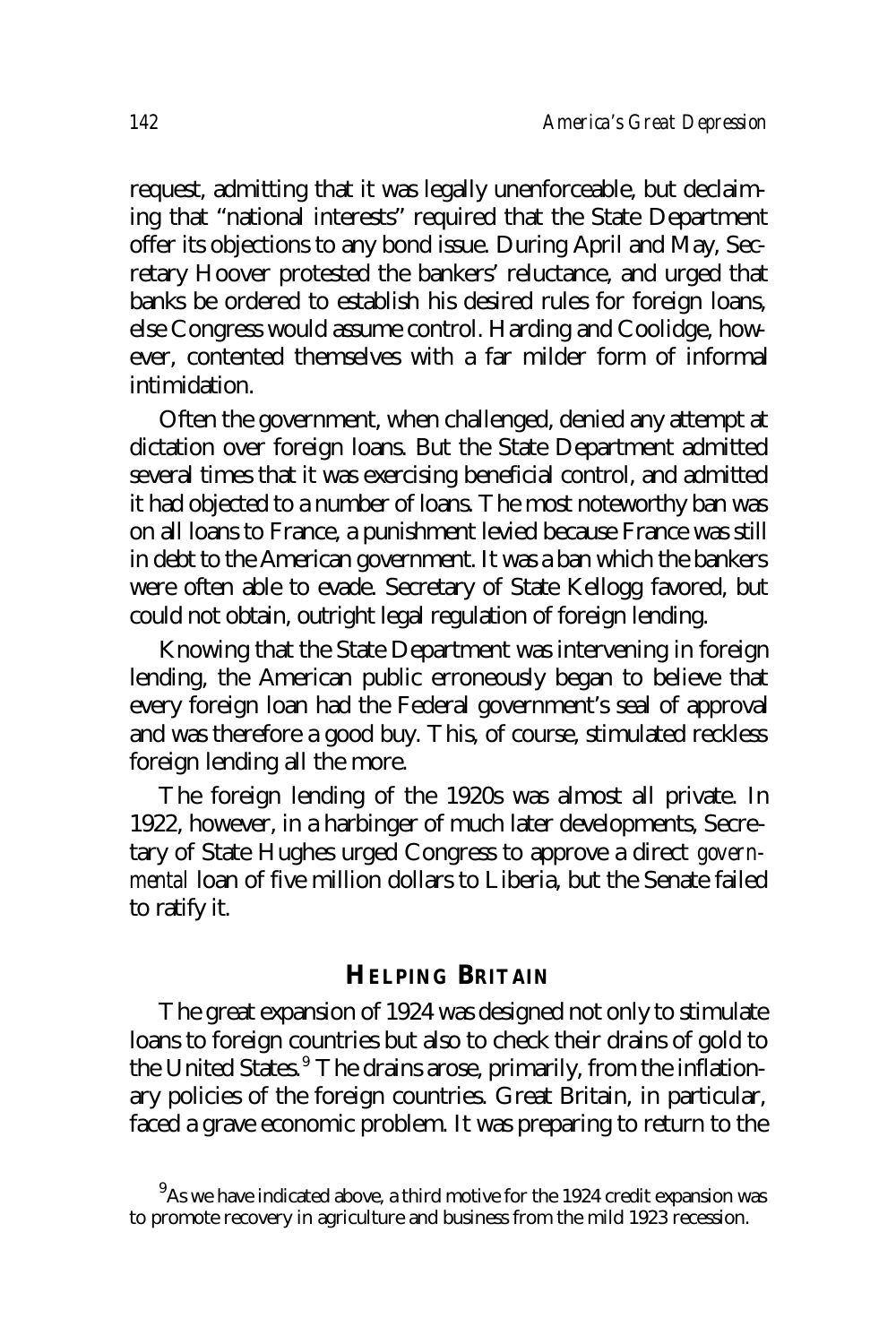gold standard at the pre-war par (the pound sterling equaling approximately \$4.87), but this meant going back to gold at an exchange rate higher than the current free-market rate. In short, Britain insisted on returning to gold at a valuation that was 10–20 percent higher than the going exchange rate, which reflected the results of war and postwar inflation. This meant that British prices would have had to decline by about 10 to 20 percent in order to remain competitive with foreign countries, and to maintain her allimportant export business. But no such decline occurred, primarily because unions did not permit wage rates to be lowered. Real-wage rates rose, and chronic large-scale unemployment struck Great Britain. Credit was not allowed to contract, as was needed to bring about deflation, as unemployment would have grown even more menacing—an unemployment caused partly by the postwar establishment of government unemployment insurance (which permitted trade unions to hold out against any wage cuts). As a result, Great Britain tended to lose gold. Instead of repealing unemployment insurance, contracting credit, and/or going back to gold at a more realistic parity, Great Britain inflated her money supply to offset the loss of gold and turned to the United States for help. For if the United States government were to inflate *American* money, Great Britain would no longer lose gold to the United States. In short, the American public was nominated to suffer the burdens of inflation and subsequent collapse in order to maintain the British government and the British trade union movement in the style to which they insisted on becoming accustomed.<sup>10</sup>

The American government lost no time in rushing to the aid of Britain. The "isolationism" of U.S. foreign policy in the 1920s is almost wholly a myth, and nowhere is this more true than in economic and financial matters. The 1927 conference between the leading central bankers that led to the inflation of that year has become famous; less well known is the fact that close collaboration between Benjamin Strong, Governor of the Federal Reserve Bank

<sup>10</sup>See Lionel Robbins, *The Great Depression* (New York: Macmillan, 1934), pp. 77–87; Sir William Beveridge, *Unemployment*, *A Problem of Industry* (London: Macmillan, 1930), chap. 16; and Frederic Benham, *British Monetary Policy* (London: P.S. King and Son, 1932).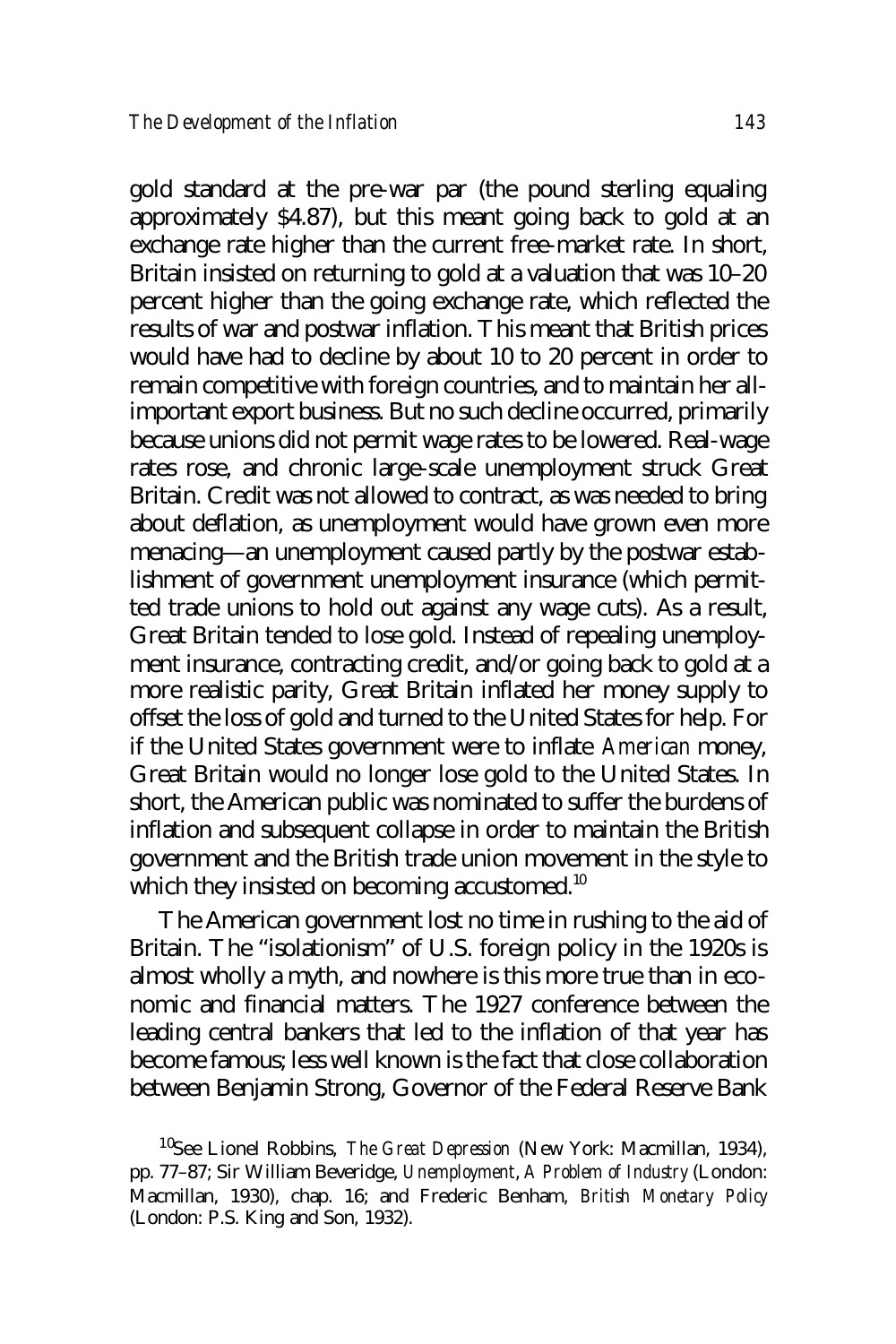of New York, and Montagu Norman, head of the Bank of England, began much earlier. On Norman's appointment as Governor during the War, Strong hastened to promise him his services. In 1920, Norman began taking annual trips to America to visit Strong, and Strong took periodic trips to visit Europe. All of these consultations were kept highly secret and were always camouflaged as "visiting with friends," "taking a vacation," and "courtesy visits." The Bank of England gave Strong a desk and a private secretary for these occasions, as did the Bank of France and the German Reichsbank. These consultations *were not*reported to the Federal Reserve Board in Washington.<sup>11</sup> Furthermore, the New York Bank and the Bank of England kept in close touch via weekly exchange of private cables.

As the eminent French economist Charles Rist, who represented the Bank of France at some of the important inter-Central Bank conferences, has declared:

> The idea of cooperation among the central banks of different countries, to arrive at a common monetary policy, was born rather soon after the war. Before then, this cooperation had only been exceptional and sporadic. $12$

As early as 1916, Strong began private correspondent relations with the Bank of England, as well as with other European Central Banks. In the summer of 1919, Strong was already contemplating a secret conference of central bankers, and, moreover, was already worried about American interest rates being higher than the British, and thinking of arrangements with the Bank of England to remedy this condition, thus foreshadowing the later agreements to inflate in America in order to aid Britain.<sup>13</sup> In November, 1921 Strong offered Norman a dollar-stabilization scheme, in the course of which the Federal Reserve would lend dollars to Britain, Holland,

<sup>11</sup>Lawrence E. Clark, *Central Banking Under the Federal Reserve System* (New York: Macmillan, 1935), pp. 310ff.

<sup>12</sup>Charles Rist, "Notice Biographique," *Revue d'Économie Politique* (November– December, 1955): 1005. (Translation mine.)

<sup>13</sup>Lester V. Chandler, *Benjamin Strong, Central Banker* (Washington, D.C.: Brookings Institution, 1958), pp. 147–49.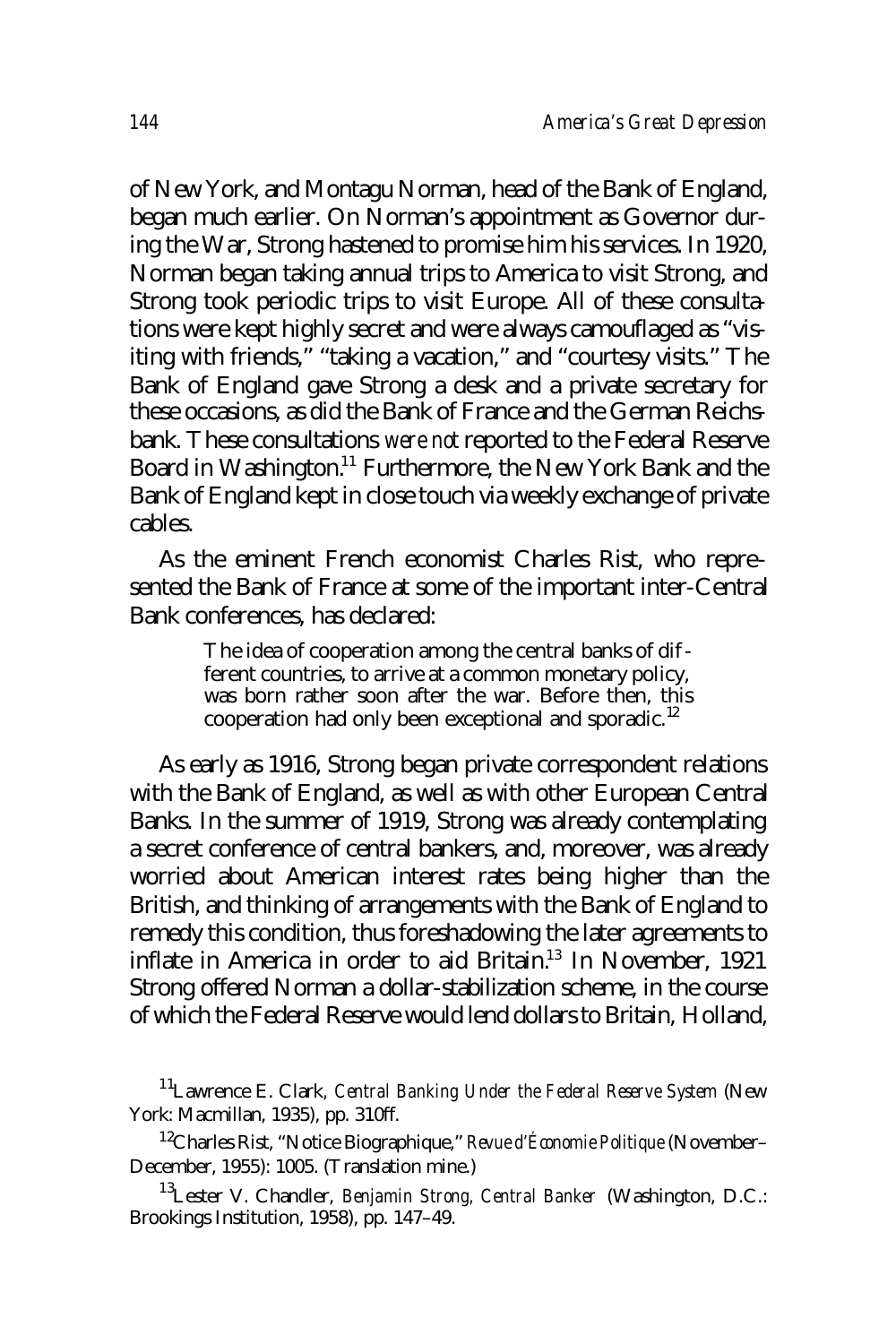Scandinavia, Japan, and Switzerland; but Norman turned the proposal down.<sup>14</sup>

In 1925, the year Britain returned to the gold standard, the United States helped greatly. As a direct measure, the New York Bank extended Britain a line of credit for gold of up to \$200 million.<sup>15</sup> At the same time, J.P. Morgan and Company authorized a similar credit of \$100 million to the British government, a loan that would have been subsidized (if it had ever been used) by the Federal Reserve. Both loans were arranged by Strong and Norman in early January, 1925, and were warmly approved by Secretary of Treasury Mellon, Governor Crissinaer, and unanimously by the Federal Reserve Board.<sup>16</sup> Similar lines of credit were extended to bolster the Central Banks of Belgium (\$10 million in 1926), Poland (\$5 million in 1927), and Italy (\$15 million in 1927).

More insidious and damaging was aiding Britain by inflating in the U.S. The 1924 expansion in America was much more than coincidence with preparation for Britain's return to gold. For the pound sterling had fallen to \$4.44 in mid-1922, and by mid-1924 was in even worse shape at \$4.34. At that point,

> matters took a decisive turn. American prices began to rise [due to the American inflation]. . . . In the foreign

<sup>14</sup>Sir Henry Clay, *Lord Norman* (London: Macmillan, 1957), pp. 140–41.

 $15$ Former Assistant Secretary of the Treasury Oscar T. Crosby perceptively attacked this credit at the time as setting a dangerous precedent for inter-governmental lending. *Commercial and Financial Chronicle* (May 9, 1925): 2357ff.

<sup>16</sup>The Morgan credit was apparently instigated by Strong. See Chandler, *Benjamin Strong, Central Banker,* pp. 284ff, 308ff, 312ff. Relations between the New York Fed and the House of Morgan were very close throughout this period. Strong had worked closely with the Morgan interests before assuming his post at the Federal Reserve. It is therefore significant that "J.P. Morgan and Company have been the fiscal agents in this country of foreign governments and have had 'close working agreements' with the Federal Reserve Bank of New York." Clark, *Central Banking Under the Federal Reserve System,* p. 329. In particular, the Morgans were agents of the Bank of England. Also see Rist, "Notice Biographique." To their credit, however, Morgans refused to go along with a Strong–Norman scheme to lend money to the Belgian government in order to prop up the Belgian exchange rate at an overvalued level, and thus subsidize inflationary Belgian policies.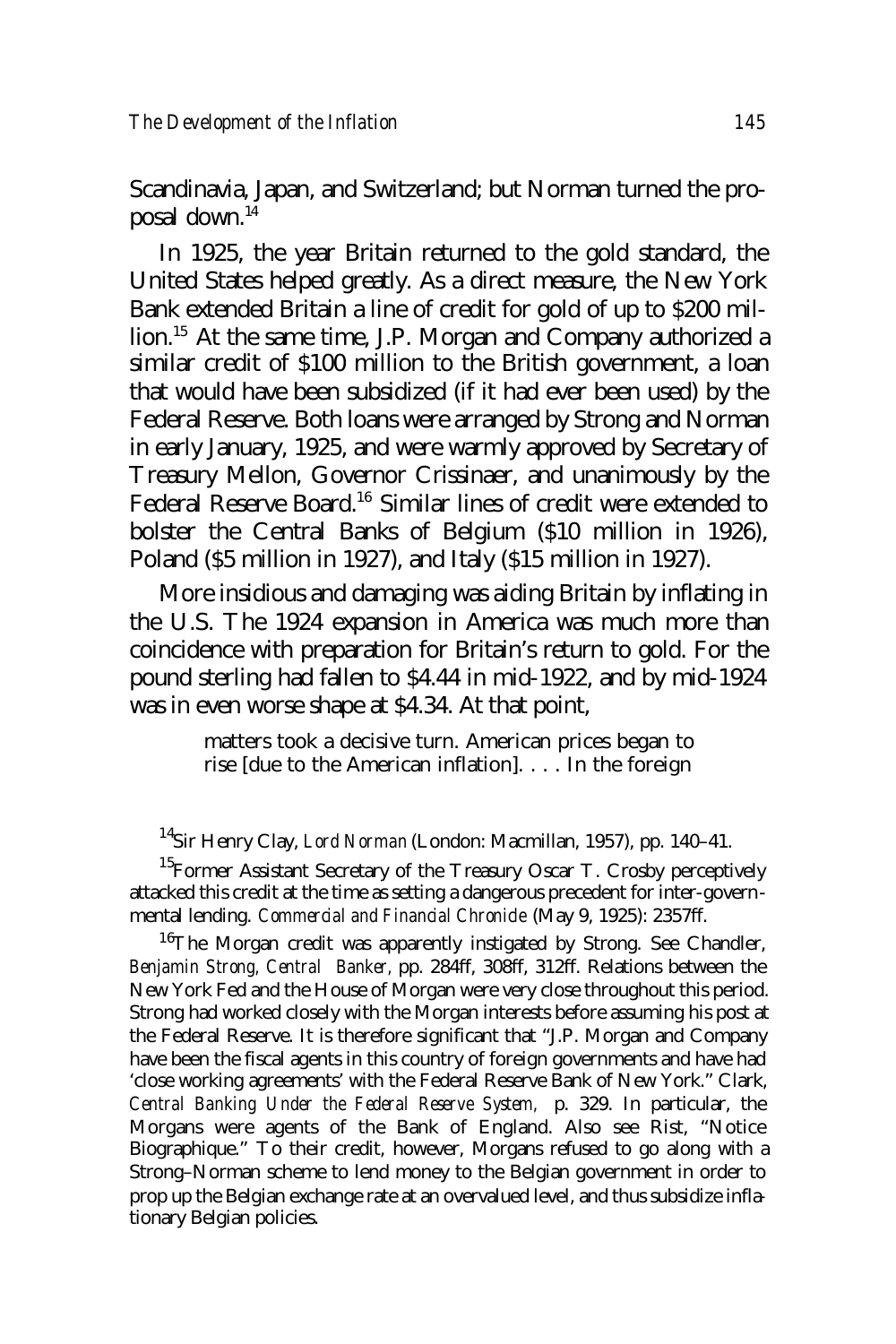exchange markets a return to gold at the old parity was anticipated. The sterling-dollar exchange appreciated from \$4.34 to \$4.78. In the spring of 1925, therefore, it was thought that the adjustment between sterling and gold prices was sufficiently close to warrant a resumption of gold payments at the old parity.<sup>17</sup>

That this result was brought about deliberately through credit expansion in America, is clear from a letter from Strong to Mellon in the spring of 1924, outlining the necessity of raising American price levels relative to Great Britain's and of lowering American interest rates, to enable Britain to return to gold. For higher American price levels would divert foreign trade balances from the United States to England, while lower interest rates would similarly divert capital balances. Lower interest rates, being a more immediate outcome of credit expansion, received more attention. Strong concluded this letter as follows:

> the burden of this readjustment must fall more largely upon us than upon them [Great Britain]. It will be difficult politically and socially for the British Government and the Bank of England to face a price liquidation in England . . . in face of the fact that their trade is poor and they have over a million unemployed people receiv ing government aid. <sup>18</sup>

It is clear that by late 1924, the foreign exchange market saw that the United States was inflating in order to help Britain, and, anticipating success, raised the pound nearly up to its prewar par—an appreciation caused by governmental action rather than by the fundamental economic realities. The Federal Reserve certainly kept its part of the rather one-sided bargain. Whereas throughout 1922 and 1923 the interest rate on bills in New York had been above the rate in London, the Federal Reserve managed to push these rates below those of London by mid-1924. As a result, the gold inflow into the United States, of which about 40 percent had

<sup>17</sup>Robbins, *The Great Depression,* p. 80.

<sup>18</sup>Strong to Mellon, May 27, 1924. Quoted in Chandler, *Benjamin Strong, Central Banker,* pp. 283–84, 293ff.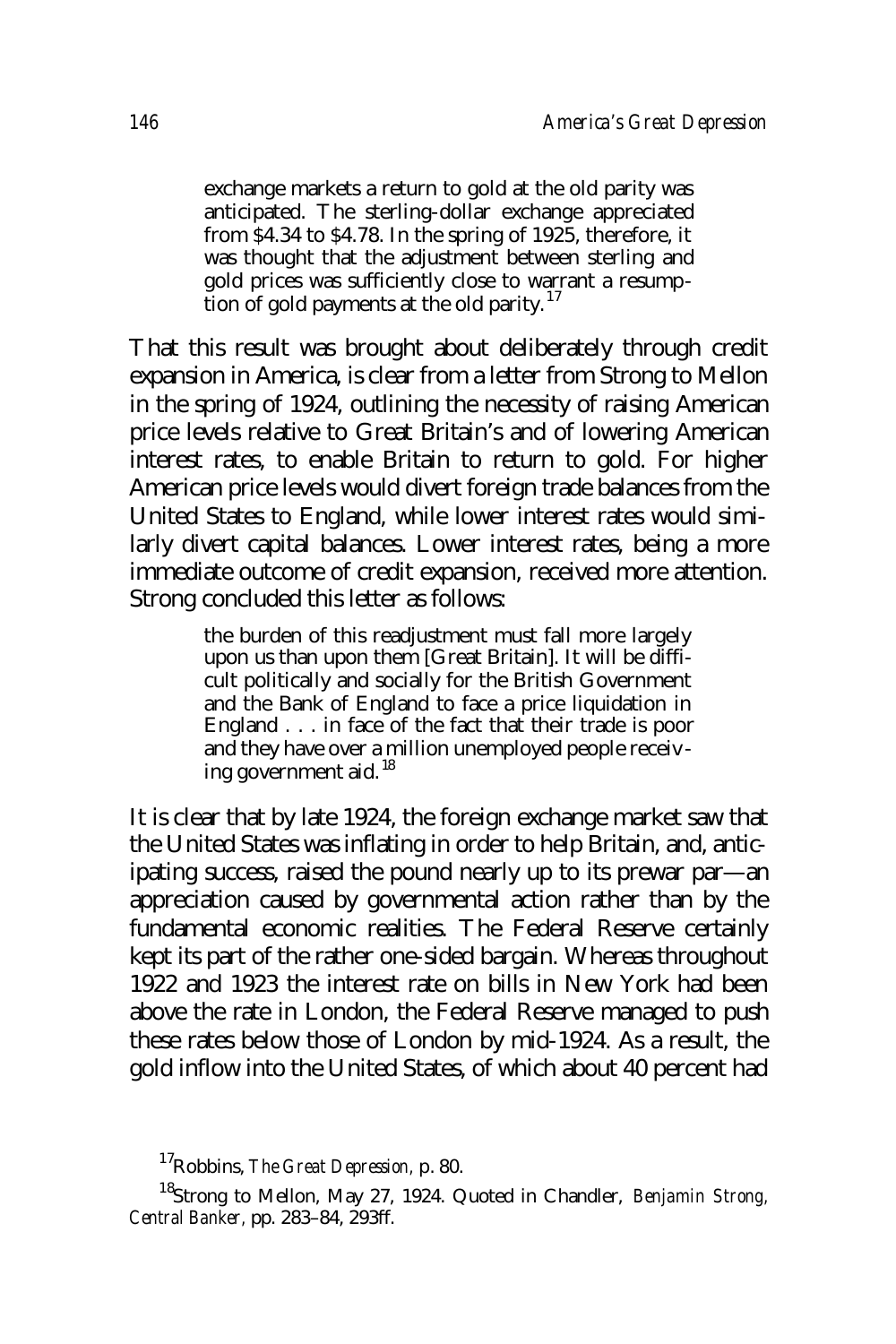been coming from Great Britain, was checked for a time.<sup>19</sup> As we have seen, U.S. lending abroad was also greatly stimulated, thus providing Europe with longer-term funds.

Inflationary measures to aid foreign governments also spurred farm exports, since foreign countries could now expand their purchases of American farm products. Farm prices rose in the latter half of 1924, and the value of farm exports increased by over 20 percent from 1923–1924 to 1924–1925. Yet, despite all the aid, we cannot say that the farmers particularly benefited from the foreign economic policies of the 1920s as a whole, since the protective tariff injured foreign demand for American products.

Instead of being grateful to the United States for its monetary policy, Europe carped continually during the 1920s because America wasn't inflating enough. Even in the intimate Norman–Strong partnership, it is clear that, in the early years especially, Norman was continually trying to prod Strong into a more inflationary stance. In the 1919–1920 era, before the joint inflationary policy had begun, Norman's Treasury colleague Basil Blackett urged Strong to let American prices "rise a little more"—and this in the middle of a postwar boom in America. Later, the British urged looser credit conditions in the U.S., but Strong was rather reluctant during this early period.

In February, 1922, Norman hailed the easy credit in America during the previous few months, and urged a further inflationary fall in interest rates to match the burgeoning credit expansion in Britain. At that time, Strong refused to inflate further, and Norman continued to pepper Strong during 1922 and 1923 with expressions of his displeasure at the American failure to expand credit. But in 1924, helped by the siren song of Britain's return to the "gold standard" and by a mild recession at home, Strong capitulated, so much so that by October Norman was jauntily telling Strong, "You must continue with easy money and foreign loans and we must hold on tight until we know . . . what the policy of this

<sup>&</sup>lt;sup>19</sup>See Benjamin H. Beckhart, "Federal Reserve Policy and the Money Market, 1923–1931," in *The New York Money Market,* vol. 4, p. 45.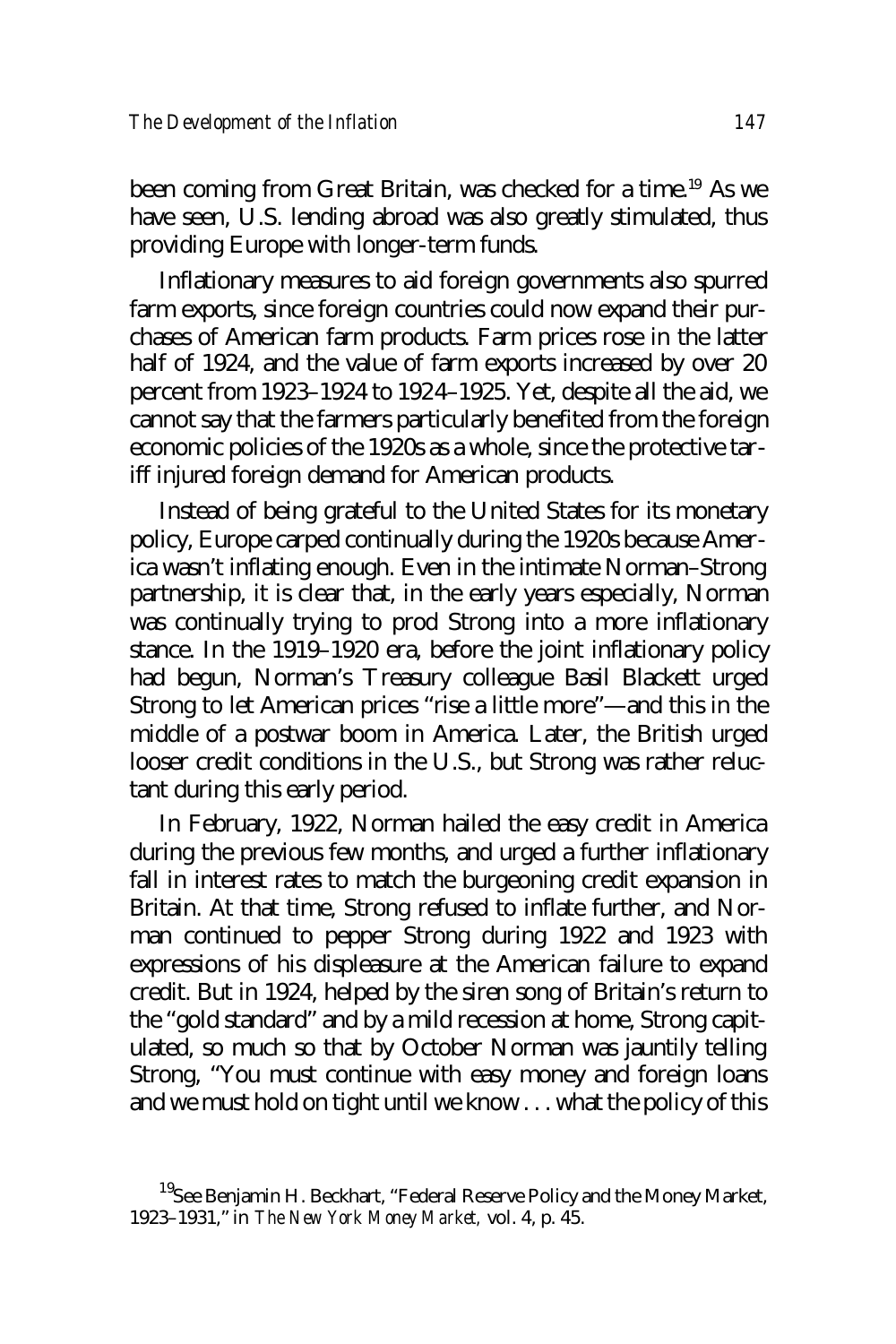country is to be."<sup>20</sup> And yet, Norman was not fully satisfied with his American servitor. Privately, he joined the general European opinion in criticizing the United States for violating the alleged "rules of the gold standard game," by not inflating in multiple proportion to the gold flowing into its coffers. $21$ 

This standard argument, however, completely misconceives the role and function of the gold standard and governmental responsibility under it. The gold standard is not some sort of "game," to be played among several countries according to some mythical "rules." Gold is simply the monetary medium, and the duty of government is to leave the people free to do with the gold as they see fit. It is therefore its corollary duty not to inflate the money supply beyond the gold stock or to stimulate and encourage such inflation. If the money supply is already inflated, it is at least its responsibility not to inflate *further*. Whether money should be deflated back to the gold level is a more difficult question which we need not discuss here. If gold flows into a country, the government should welcome the opportunity to raise the gold deposit ratio, and thereby reduce the counterfeit proportion in the nation's supply of money. Countries "lose gold" (since the drain is voluntary it cannot be a true "loss") as a consequence of inflationary policies by their governments. These policies induce heavy domestic spending abroad (necessarily with gold) and discourage the nation's export trade. If European countries disliked losing gold to the United States, their governments should have contracted and not inflated their money supply. Certainly it is absurd, though convenient, to pin the blame for the consequences of a government's unsound policies upon the relatively sounder policies of *another* government.

The nobility of the American aim to help Europe return to the gold standard becomes even more questionable when we realize that Europe never *did* return to a full gold standard. Instead, it adopted a "gold bullion" standard, which prohibited gold coinage,

<sup>20</sup>Norman to Strong, October 16, 1924. Cited in Chandler, *Benjamin Strong, Central Banker,* p. 302.

<sup>21</sup>Norman to Hjalmar Schacht, December 28, 1926. Cited in Clay, *Lord Norman,* p. 224.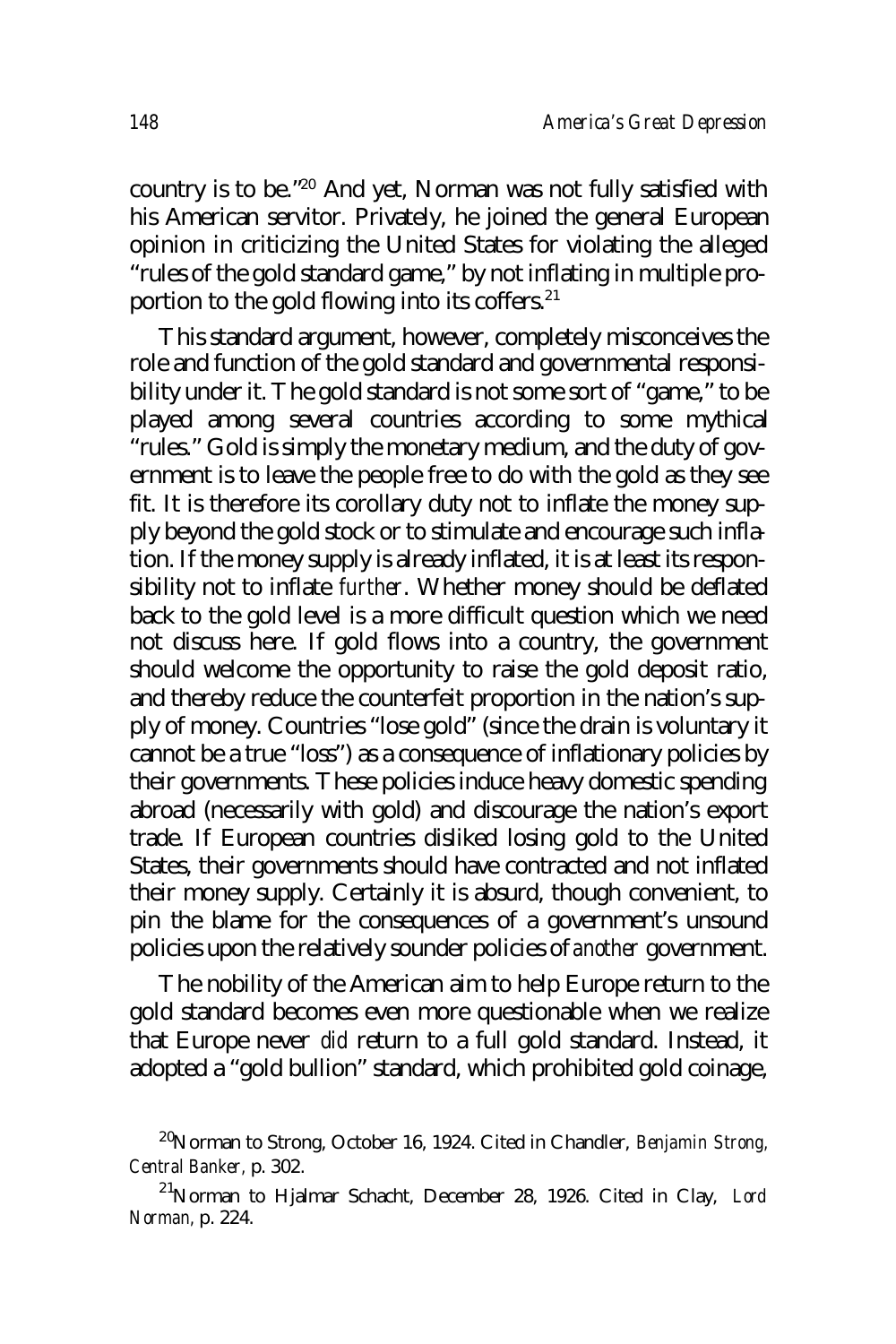thus restricting gold convertibility to heavy bars suitable only for large international transactions. Often it chose a "gold exchange" standard, under which a nation keeps its reserves not in gold but in a "hard" currency like dollars. It then redeems its units only in the other country's harder currency. Clearly, this system permits an international "pyramiding" of inflation on the world's given stock of gold. In both the gold bullion and the gold exchange standards, the currency is virtually fiat, since the people are *de facto* prohibited from using gold as their medium of exchange. The use of the term "gold standard" by foreign governments in the 1920s, then, was more of a deception than anything else. It was an attempt to draw to the government the prestige of being on the gold standard, while actually failing to abide by the limitations and requirements of that standard. Great Britain, in the late 1920s, was on a gold bullion standard, and most other "gold standard countries" were on the gold exchange standard, keeping their titles to gold in London or New York. The British position, in turn, depended on American resources and lines of credit, since only America was on a true gold standard.

Thus, the close international Central Bank collaboration of the 1920s created a false era of seemingly sound prosperity, masking a dangerous worldwide inflation. As Dr. Palyi has declared, "The gold standard of the New Era was managed enough to permit the artificial lengthening and bolstering of the boom, but it was also automatic enough to make inevitable the eventual failure."<sup>22</sup> The prewar standard, Palyi points out, had been autonomous; the new gold standard was based on the political cooperation of central banks, which "impatiently fostered a volume of credit flow without regard to its economic results." And Dr. Hardy justly concluded, "International cooperation to support the gold standard . . . is the maintenance of a cheap money policy without suffering the loss of gold."<sup>23</sup>

<sup>22</sup>Melchior Palyi, "The Meaning of the Gold Standard," *Journal of Business* (July, 1941): 300–01. Also see Aldrich, *The Causes of the Present Depression and Possible Remedies,* pp. 10–11.

<sup>23</sup>Palyi, "The Meaning of the Gold Standard," p. 304; Charles O. Hardy, *Credit Policies of the Federal Reserve System* (Washington, D.C.: Brookings Institution, 1932), pp. 113–17.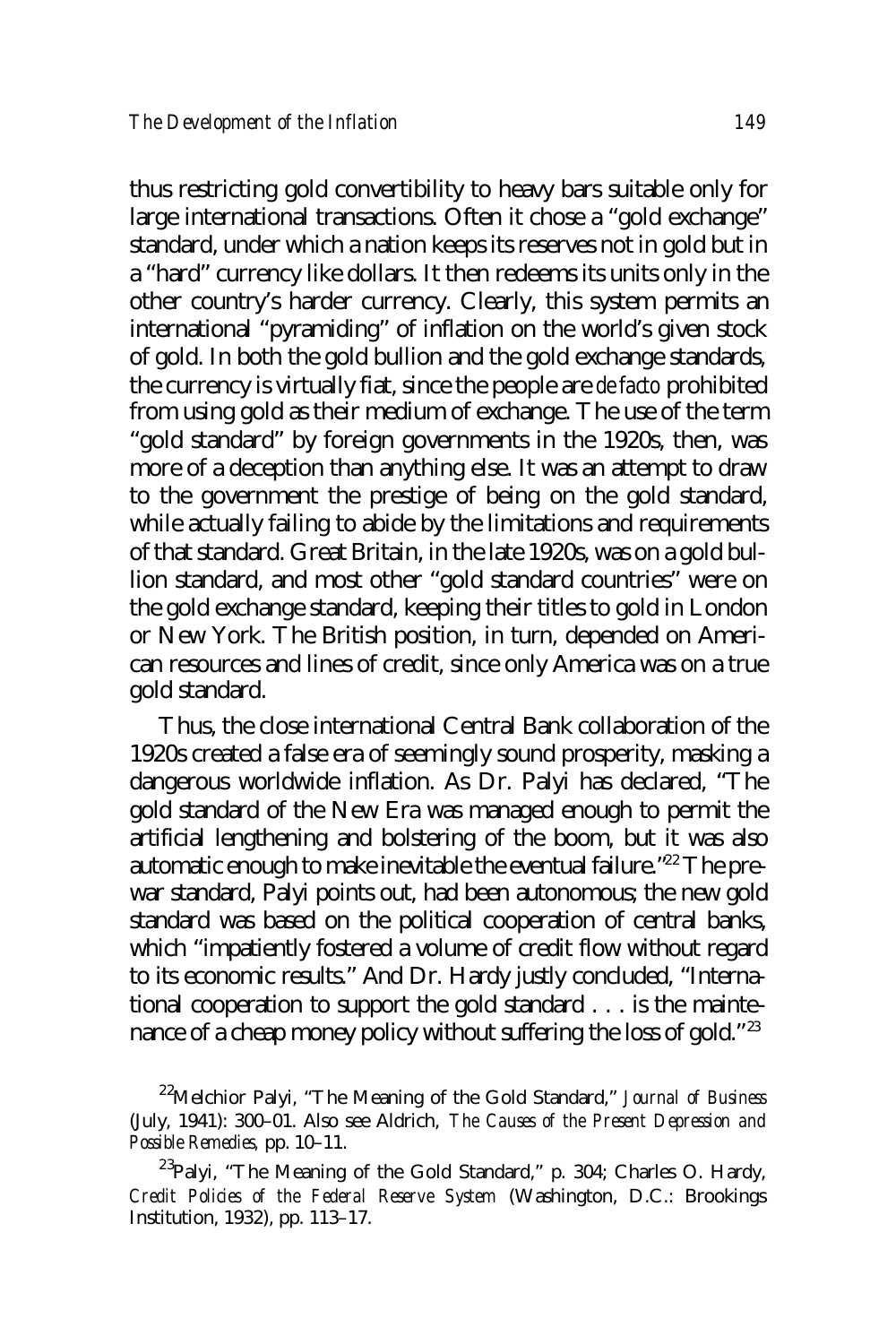The fountainhead and inspiration of the financial world of the 1920s was Great Britain. It was the British government that conceived the system of inter-central bank cooperation, and that persuaded the United States to follow its lead. Britain originated the policy as a means of (temporarily) evading its own economic dilemmas, yet proclaimed it in the name of "humanitarian reconstruction." England, like the United States, also used cheap credit to lend widely to Continental Europe and thus promote its own flagging export market, hobbled by high costs imposed by excessive union wage rates.

In addition, Great Britain persuaded other European countries to adopt the gold exchange standard instead of the full gold standard, in order to promote its own "economic imperialism," i.e., to spur British exports to the Continent by inducing other countries to return to gold at overvalued exchange rates. If other countries overvalued their currencies *vis-à-vis* sterling, then British exports would be bolstered. (Britain showed little concern that exports from the Continent would be correspondingly hampered.) The abortive and inflationary gold exchange standard permitted countries to return to gold (at least nominally) earlier and at a higher exchange rate than they otherwise would have essayed.<sup>24</sup> Other countries were pressured by Great Britain to remain on the gold bullion standard, as she was, rather than proceed onward to restore a full gold-coin standard. To cooperate in international inflation, it was necessary to keep gold from domestic circulation, and to hoard it instead in Central Bank vaults. As Dr. Brown wrote:

> In some countries the reluctance to adopt the gold bullion standard was so great that some outside pressure was needed to overcome it . . . i.e., strong representations on the part of the Bank of England that such action would be a contribution to the general success of

 $24$ "The ease with which the gold exchange standard can be instituted, especially with borrowed money, has led a good many nations during the past decade to 'stabilize' . . . at too high a rate." H. Parker Willis, "The Breakdown of the Gold Exchange Standard and its Financial Imperialism," *The Annalist* (October 16, 1931): 626f. On the gold exchange standard, see also William Adams Brown, Jr., *The International Gold Standard Reinterpreted, 1914–1934* (New York: National Bureau of Economic Research, 1940), vol. 2, pp. 732–49.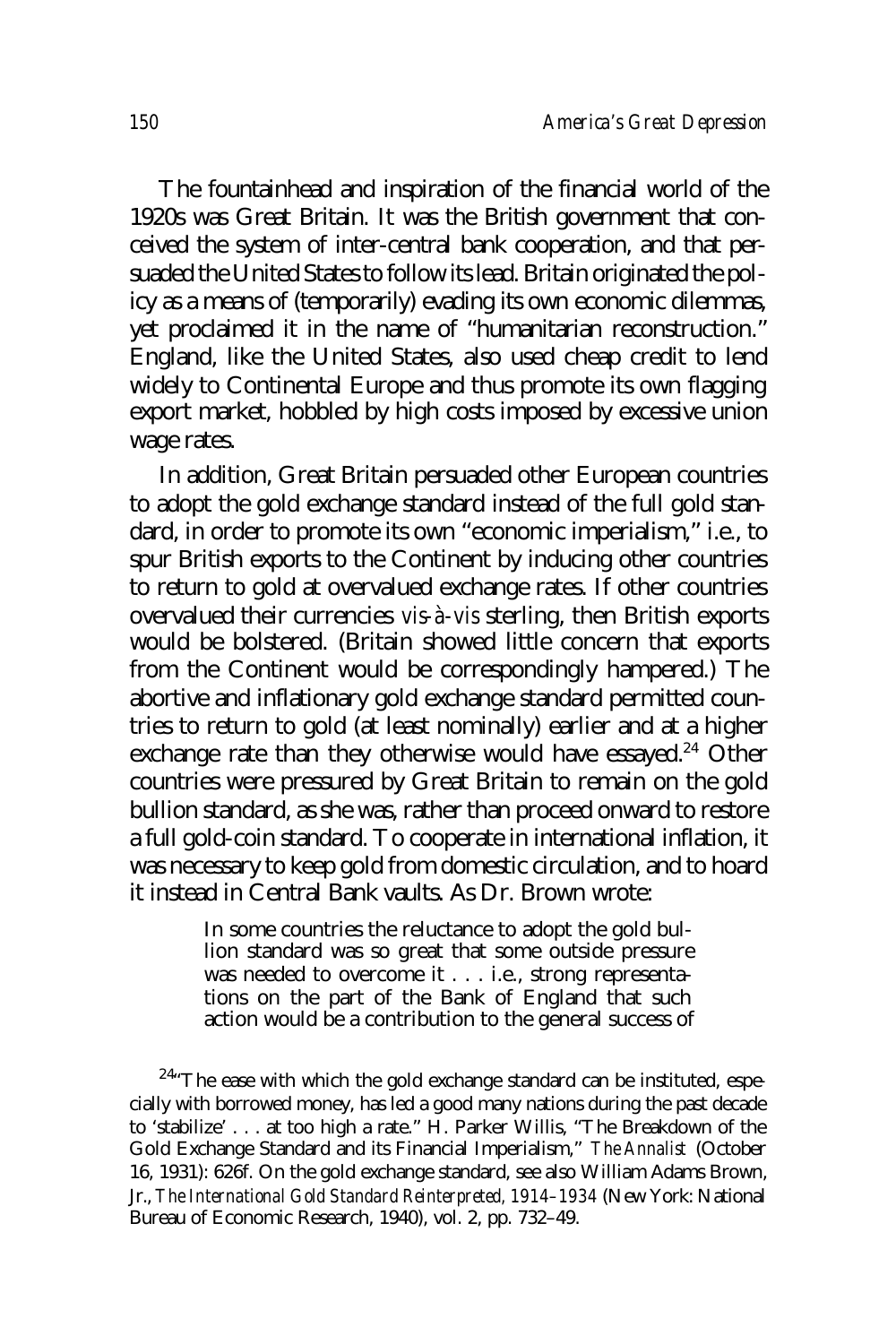the stabilization effort as a whole. Without the informal pressure . . . several efforts to return in one step to the full gold standard would undoubtedly have been made.<sup>25</sup>

One important example of such pressure, joined in force by Benjamin Strong, occurred in the spring of 1926, when Norman induced Strong to support him in fiercely opposing a plan of Sir Basil Blackett's to establish a full gold-coin standard in India. Strong went to the length of traveling to England to testify against the measure, and was backed up by Andrew Mellon and aided by economists Professor Oliver M.W. Sprague of Harvard, Jacob Hollander of Johns Hopkins, and W. Randolph Burgess and Robert Warren of the New York Reserve Bank. The American experts warned that the ensuing gold drain to India would cause deflation in other countries (i.e., reveal their existing over-inflation), and suggested instead a gold exchange standard and domestic "economizing" of gold (i.e., economizing for credit expansion). In addition, they urged wider banking and central banking facilities in India (i.e., more Indian inflation), and advocated continued use of a silver standard in India so as not to disrupt American silver interests by going off silver and thus lowering the world silver price.<sup>26</sup>

Norman was grateful to his friend Strong for helping defeat the Blackett Plan for a full Indian gold standard. To the objections of some Federal Reserve Board members to Strong's meddling in purely foreign affairs, the formidable Secretary Mellon ended the argument by saying that he had personally asked Strong to go to England and testify.

To his great credit, Dr. Hjalmar Schacht, in addition to opposing our profligate loans to local German governments, also sharply criticized the new-model gold standard. Schacht vainly called for a return to the true gold standard of old, with capital exports

<sup>25</sup>William Adams Brown, Jr., *The International Gold Standard Reinterpreted, 1914–1934* (New York: National Bureau of Economic Research, 1940), vol. 1, p. 355.

 $^{26}$ This is not to endorse the entire Blackett Plan, which also envisioned a £100 million gold loan to India by the U.S. and British governments. See Chandler, *Benjamin Strong, Central Banker,* pp. 356ff.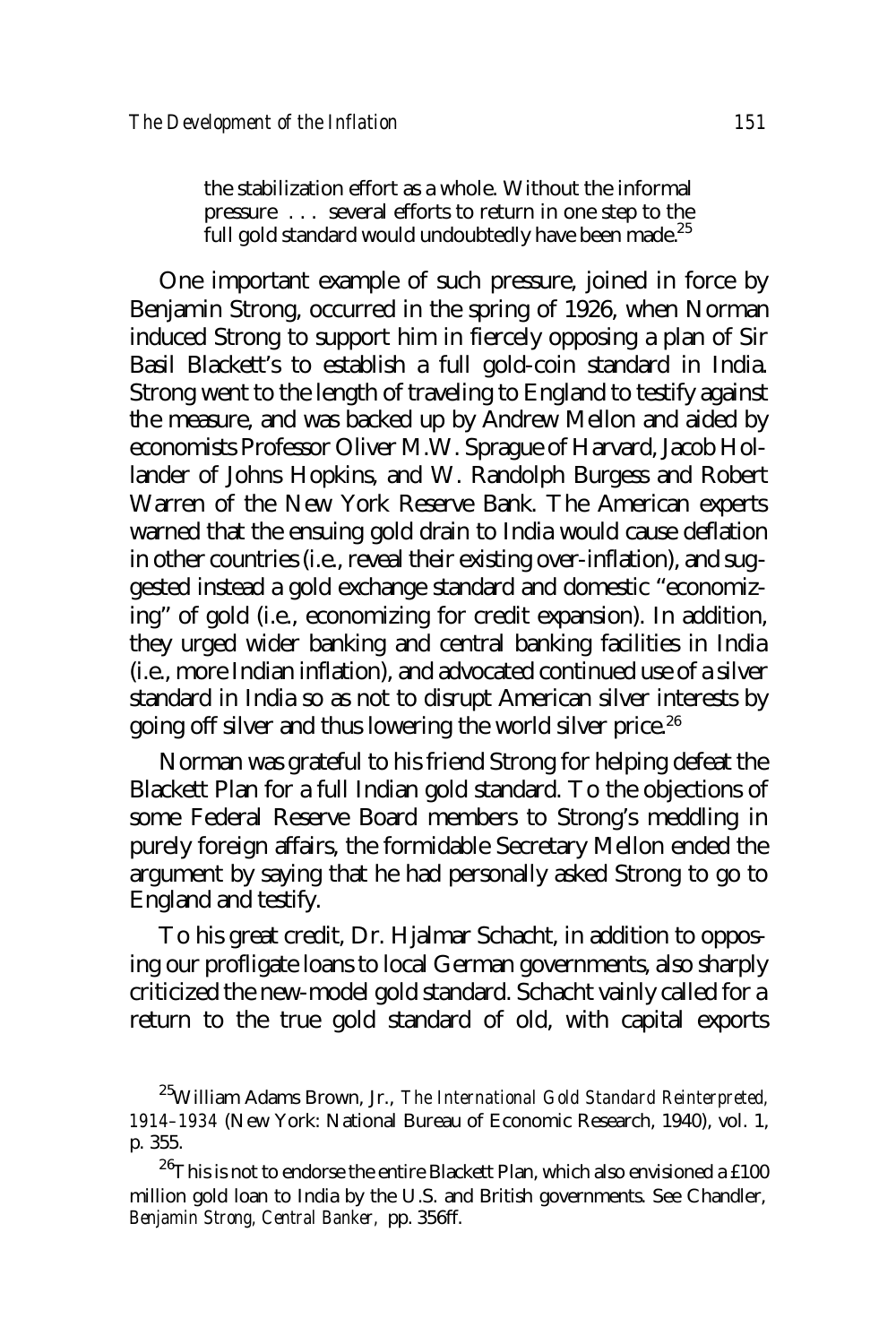financed by genuine voluntary savings, and not by fiat bank credit. $27$ 

A caustic but trenchant view of the financial imperialism of Great Britain in the 1920s was expressed in the following entry in the diary of Emile Moreau, Governor of the Bank of France:

> England having been the first European country to reestablish a stable and secure money has used that advantage to establish a basis for putting Europe under a veritable financial domination. The Financial Committee [of the League of Nations] at Geneva has been the instrument of that policy. The method consists of forcing every country in monetary difficulty to subject itself to the Committee at Geneva, which the British control. The remedies prescribed always involve the installation in the central bank of a foreign supervisor who is British or designated by the Bank of England, and the deposit of a part of the reserve of the central bank at the Bank of England, which serves both to support the pound and to fortify British influence. To guarantee against possible failure they are careful to secure the cooperation of the Federal Reserve Bank of New York. Moreover, they pass on to America the task of making some of the foreign loans if they seem too heavy, always retaining the political advantage of these operations.

> England is thus completely or partially entrenched in Austria, Hungary, Belgium, Norway, and Italy. She is in the process of entrenching herself in Greece and Portugal. . . . The currencies [of Europe] will be divided into two classes. Those of the first class, the dollar and the pound sterling, based on gold, and those of the second class based on the pound and dollar—with a part of their gold reserves being held by the Bank of England and the Federal Reserve Bank of New York, the latter moneys will have lost their independence.<sup>28</sup>

<sup>27</sup>See Beckhart, "The Basis of Money Market Funds," p. 61.

<sup>28</sup>Entry of February 6, 1928. Chandler, *Benjamin Strong, Central Banker,* pp. 379–80. Norman did not insist on League of Nations control, however, when he and Strong agreed, in December 1927, to finance the stabilization of the Italian lira, by jointly extending a \$75 million credit to the Bank of Italy (\$30 million from the New York Bank), along with a \$25 million credit by Morgan's and an equal loan by other private bankers in London. The Federal Reserve Board, as well as Secretary Mellon, approved of these subsidies. Ibid., p. 388.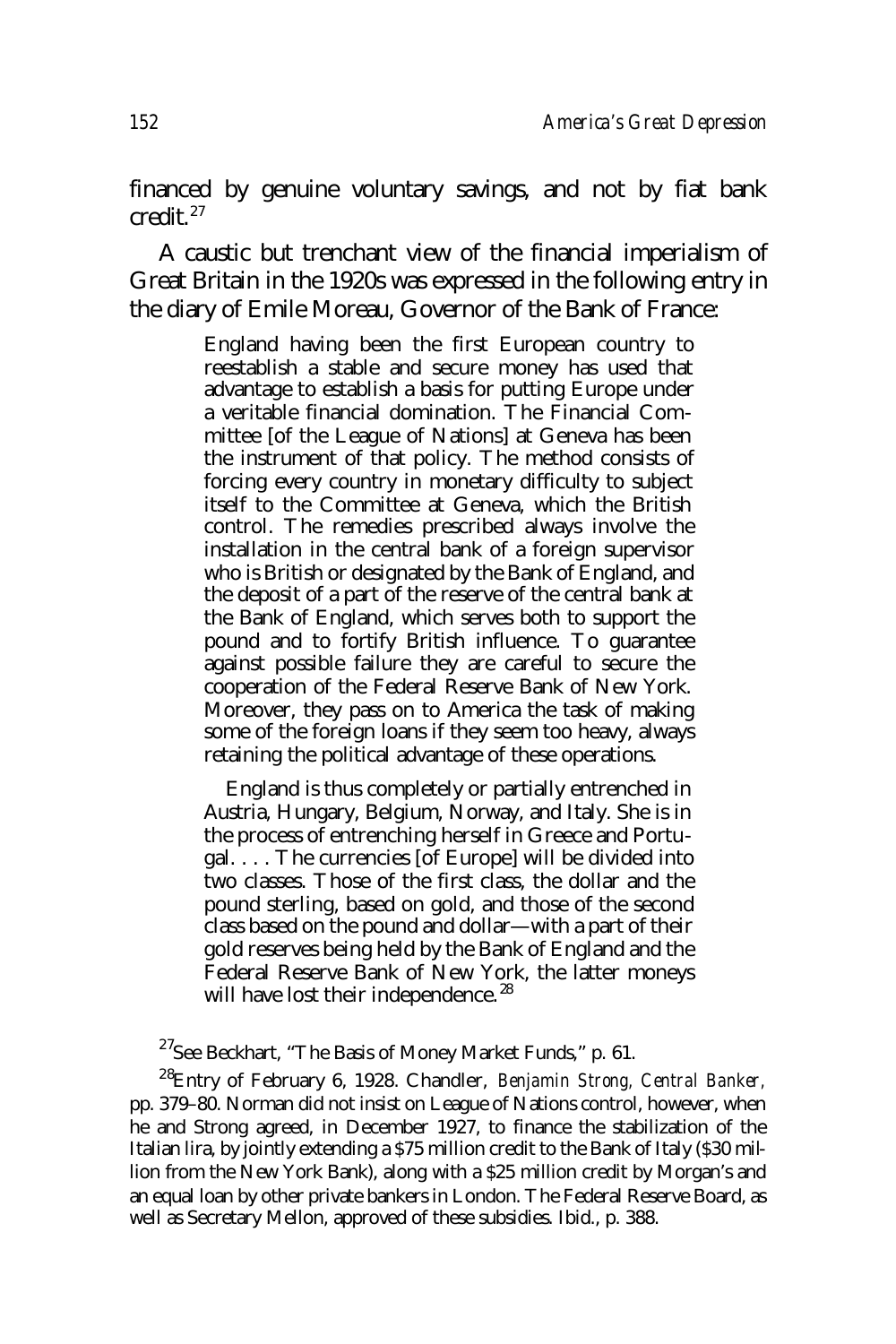The motives for the American inflation of 1924, then, were to aid Great Britain, the farmers, and, in passing, the investment bankers, and finally, to help reelect the Administration in the 1924 elections. President Coolidge's famous assurance to the country about low discount rates typified the political end in view. And certainly the inflation was spurred by the existence of a mild recession in 1923–1924, during which time the economy was trying to adjust to the previous inflation of 1922. At first, the 1924 expansion accomplished what it had intended—gold inflow into the United States was replaced by a gold drain, American prices rose, foreign lending was stimulated, interest rates were lowered, and President Coolidge was triumphantly reelected. Soon, however, with the exception of the last-named, the effects of the expansion dissipated, and prices in America began to fall once more, gold flowed in heavily again, etc. American farm product prices, which had risen from an index of 100 in 1924 to 110 the year later, dropped back again to 100 in 1926. Exports for farm and food products, which had reached a peak during 1925, also fell sharply in the following year. In sum, the American economy entered into another mild recession in the fall of 1926, continuing on into 1927. Britain was in particularly bad straits, addicted to cheap credit, yet suffering chronic unemployment and continual drains of gold. But Great Britain insisted on continuing its policy of cheap money and credit expansion—an insistence of the British government rather than its private bankers.<sup>29</sup>

Britain's immediate problem stemmed directly from her insistence on continuing cheap money. The Bank of England had lowered its discount rate from 5 percent to  $4\frac{1}{2}$  percent in April, 1927, in a vain attempt to stimulate British industry.<sup>30</sup> This further weakened the pound sterling, and Britain lost \$11 million in gold during

<sup>29</sup>See Benjamin M. Anderson, *Economics and the Public Welfare* (New York: D. Van Nostrand, 1949), p. 167.

 $30$ During the fall of 1925, Norman had similarly reduced Bank Rate. At that time, Strong had been critical, and was also led by the American boom to raise discount rates at home. By December, Britain's Bank Rate was raised again to its previous level.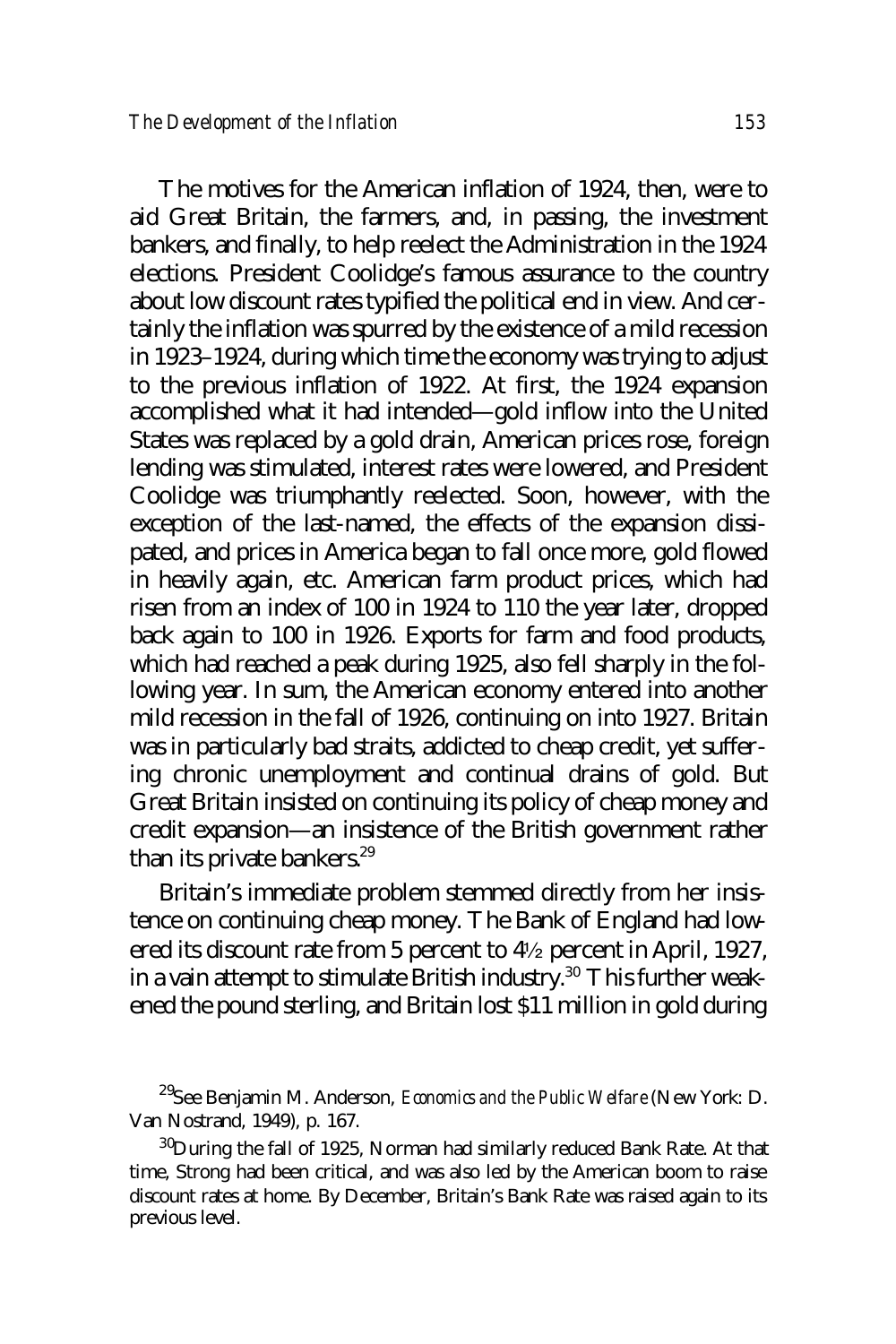the next two months, and the Bank of France, in a strong creditor position, tried to redeem its sterling in gold. $31$  Instead of tightening credit and raising interest rates sharply to meet this gold drain, as canons of sound monetary policy dictated, Great Britain turned to its old partner in inflation, the Federal Reserve System. The stage was clearly set once more, according to the logic of the American and British money managers, for another great dose of credit expansion in the United States.

Accordingly, Governor Montagu Norman, the Mephistopheles of the inflation of the 1920s, conferred with Strong and Moreau, of the Bank of France, in Paris. He tried a variety of pressures during 1927 to dissuade the Bank of France from selling its sterling balances for gold—balances which, after all, were of little use to the French.<sup>32</sup> Norman also tried to induce the French to do some inflating themselves, but Moreau was not a Benjamin Strong. Instead, he not only remained adamant, but urged Norman to allow Britain's loss of gold to tighten credit and raise interest rates in London (thus checking British purchase of francs). But Norman was committed to a cheap money policy.

Strong, on the contrary, leaped to Britain's aid. Trying to bolster sterling, he used American gold to ease the gold premium in Britain and also purchased some sterling bills to aid his ally. And, furthermore, Strong and Norman organized the famous inter-central bank conference at New York, in July, 1927. The conference was held *in camera*, and included Norman, Strong, and representatives from the Bank of France and the German Reichsbank: Deputy Governor Charles Rist, and Dr. Schacht respectively. Strong ran the American side with an iron hand, and even refused to permit Mr. Gates McGarrah, Chairman of the Board of the Federal Reserve Bank of New York, to attend the meeting. The Federal Reserve Board in Washington was left in the dark, and was

 $31$ Much of its sterling balances were accumulated as the result of a heavy British credit expansion in 1926.

 $32$ The Bank of France had acquired these balances in a struggle to stabilize the franc at too *low* a rate, but without yet declaring gold convertibility. The latter step was finally taken in June, 1928.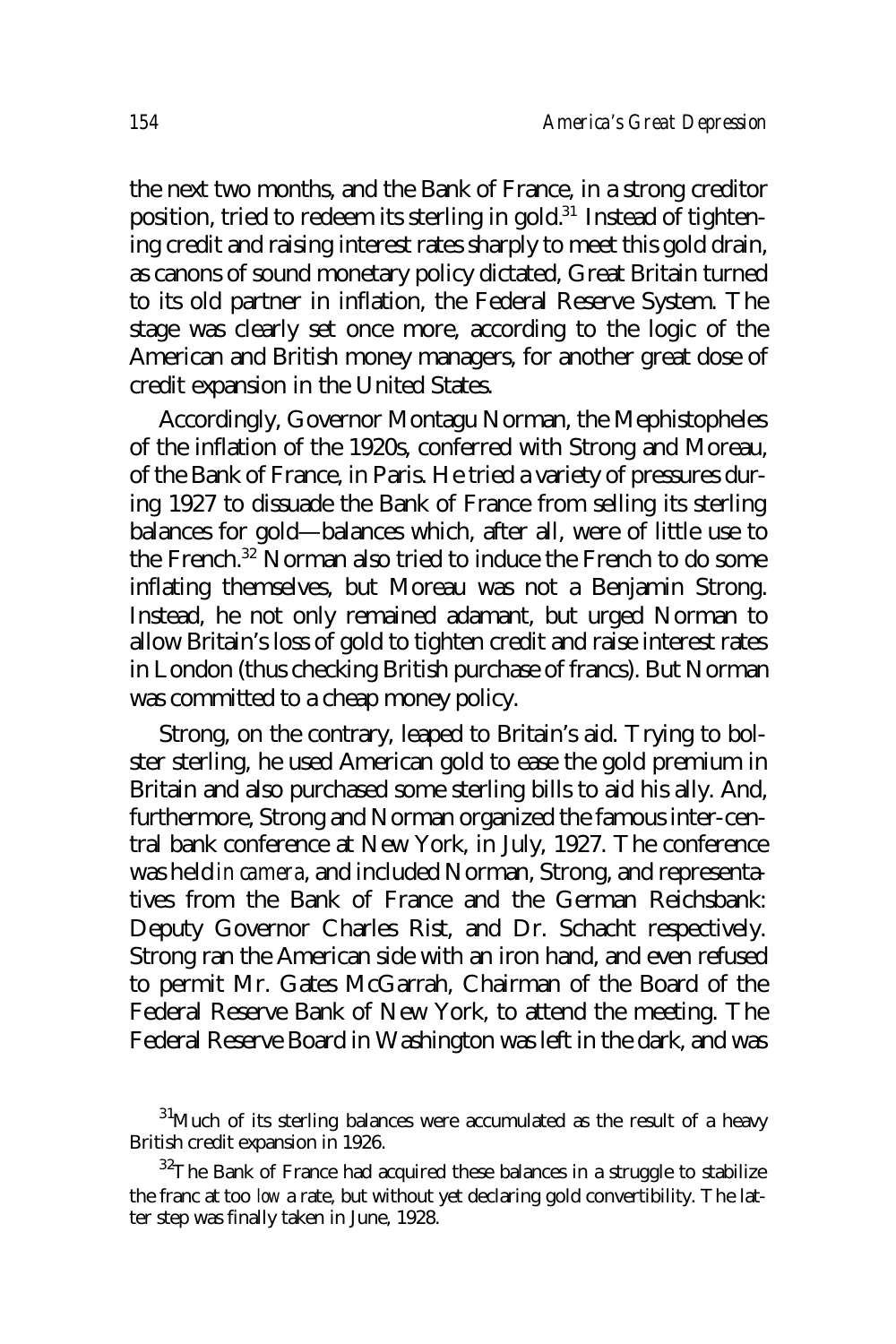allowed only a brief courtesy call from the distinguished guests. The conference was held at the Long Island estates of Undersecretary of the Treasury Ogden Mills and of Mrs. Ruth Pratt of the wealthy Standard Oil family.

Norman and Strong tried mightily to induce Rist and Schacht to go along with a general four-country inflation, but the latter two vigorously declined. Schacht continued his determined opposition to inflation and artificially cheap money, and expressed his alarm at the inflationary trend. Rist demurred also, and both Rist and Schacht left for home. Rist agreed, however, to buy gold from New York instead of London, thus easing the pressure on England to redeem its obligations. The New York Reserve Bank, in turn, agreed to supply France with gold at a subsidized rate: as cheap as the cost of buying it from England, despite the higher transport costs.

Remaining to weld their inflationary pact, Norman and Strong agreed to embark on a mighty inflationary push in the United States, lowering interest rates and expanding credit—an agreement which Rist maintains was concluded before the four-power conference had even begun. Strong had gaily told Rist that he was going to give "a little *coup de whiskey* to the stock market."<sup>33</sup> Strong also agreed to buy \$60 million more of sterling from the Bank of England.

The British press was delighted with this fruit of the fast Norman–Strong friendship, and flattered Strong fulsomely. As early as mid-1926, the influential London journal, *The Banker,* had said of Strong that "no better friend of England" existed, had praised the "energy and skillfullness that he has given to the service of England," and had exulted that "his name should be associated with that of Mr. [Walter Hines] Page as a friend of England in her greatest need."<sup>34</sup>

<sup>33</sup>Rist, "Notice Biographique," pp. 1006ff.

<sup>34</sup>See Clark, *Central Banking Under The Federal Reserve System,* p. 315. Paul Warburg's tribute to Strong was even more lavish. Warburg heralded Strong as the pathfinder and pioneer in "welding the central banks together into an intimate group." He concluded that "the members of the American Acceptance Council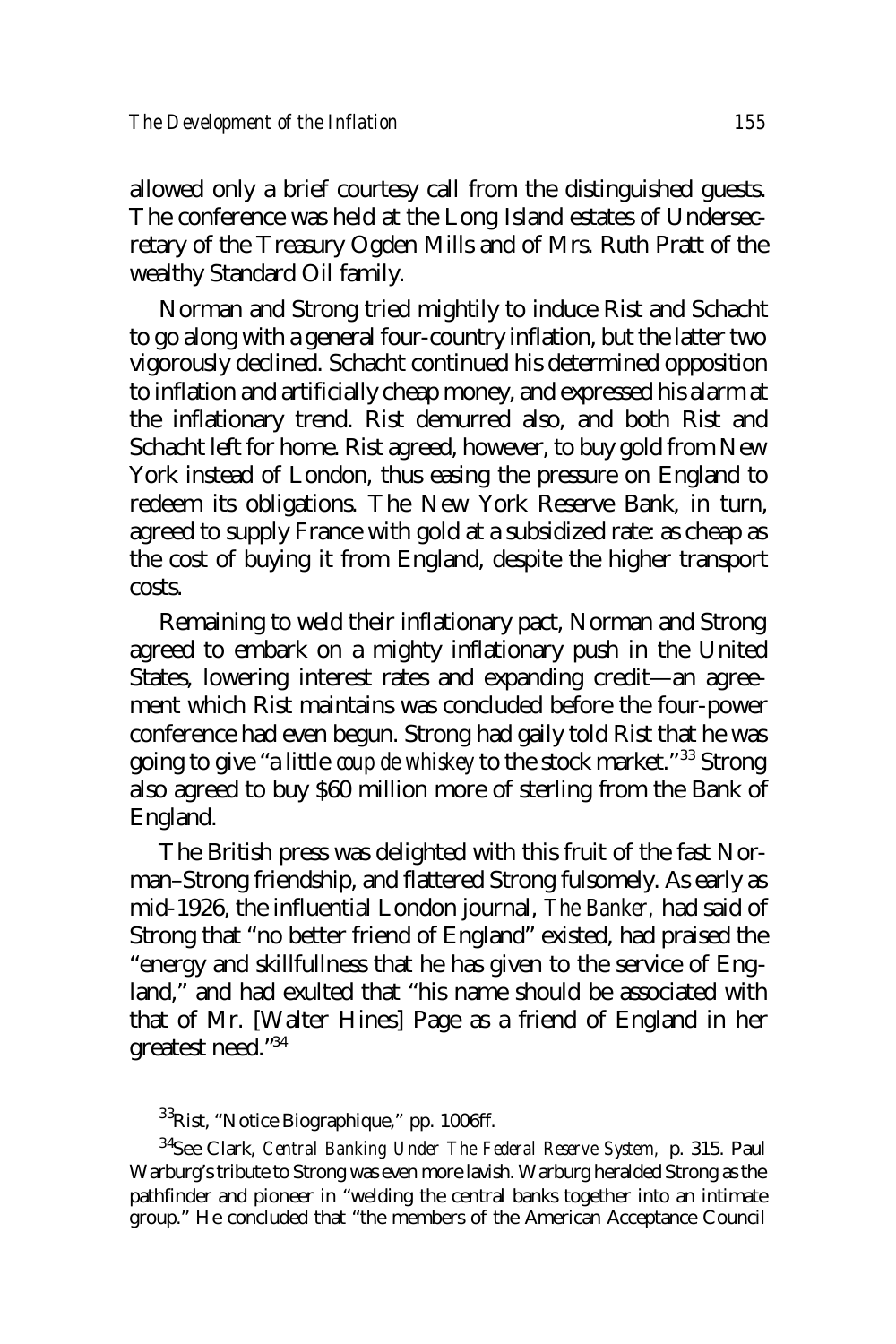In response to the agreement, the Federal Reserve promptly launched a great burst of inflation and cheap credit in the latter half of 1927. Table 8 shows that the rate of increase of bank reserves was the greatest of the 1920s, largely because of openmarket purchases of government securities and of bankers' acceptances. Rediscount rates were also lowered. The Federal Reserve Bank of Chicago, not under the domination of the Bank of England, balked vigorously at lowering its rate, but was forced to do so in September by the Federal Reserve Board. The *Chicago Tribune* called angrily for Strong's resignation, and charged that discount rates were being lowered in the interests of Great Britain. The regional Reserve Banks were told by Strong that the new burst of cheap money was designed to help the farmers rather than England, and this was the reason proclaimed by the first bank to lower its discount rate—not New York but Kansas City. The Kansas City Bank had been picked by Strong as the "stalking-horse" of the new policy, in order to give as "American" a flavor as possible to the entire proceeding. Governor Bailey of the Kansas City Bank had no inkling of the aid-to-Britain motive behind the new policy, and Strong took no pains to enlighten him.<sup>35</sup>

Perhaps the sharpest critic of the inflationary policies within the Coolidge administration was Secretary Hoover, who privately did his best to check the inflation from 1924 on, even going so far as to denounce Strong as a "mental annex to Europe." Hoover was overruled by Strong, Coolidge, and Mellon, with Mellon denouncing Hoover's "alarmism" and interference. Mellon was Strong's staunchest supporter in the administration throughout

would cherish his memory." Paul M. Warburg, *The Federal Reserve System* (New York: Macmillan, 1930), vol. 2, p. 870.

In the autumn of 1926, a leading banker admitted that bad consequences would follow the cheap money policy, but said: "that cannot be helped. It is the price we must pay for helping Europe." H. Parker Willis, "The Failure of the Federal Reserve," *North American Review* (1929): 553.

<sup>35</sup>See Anderson, *Economics and the Public Welfare,* pp. 182–83; Beckhart, "Federal Reserve Policy and the Money Market," pp. 67ff.; and Clark, *Central Banking Under the Federal Reserve System,* p. 314.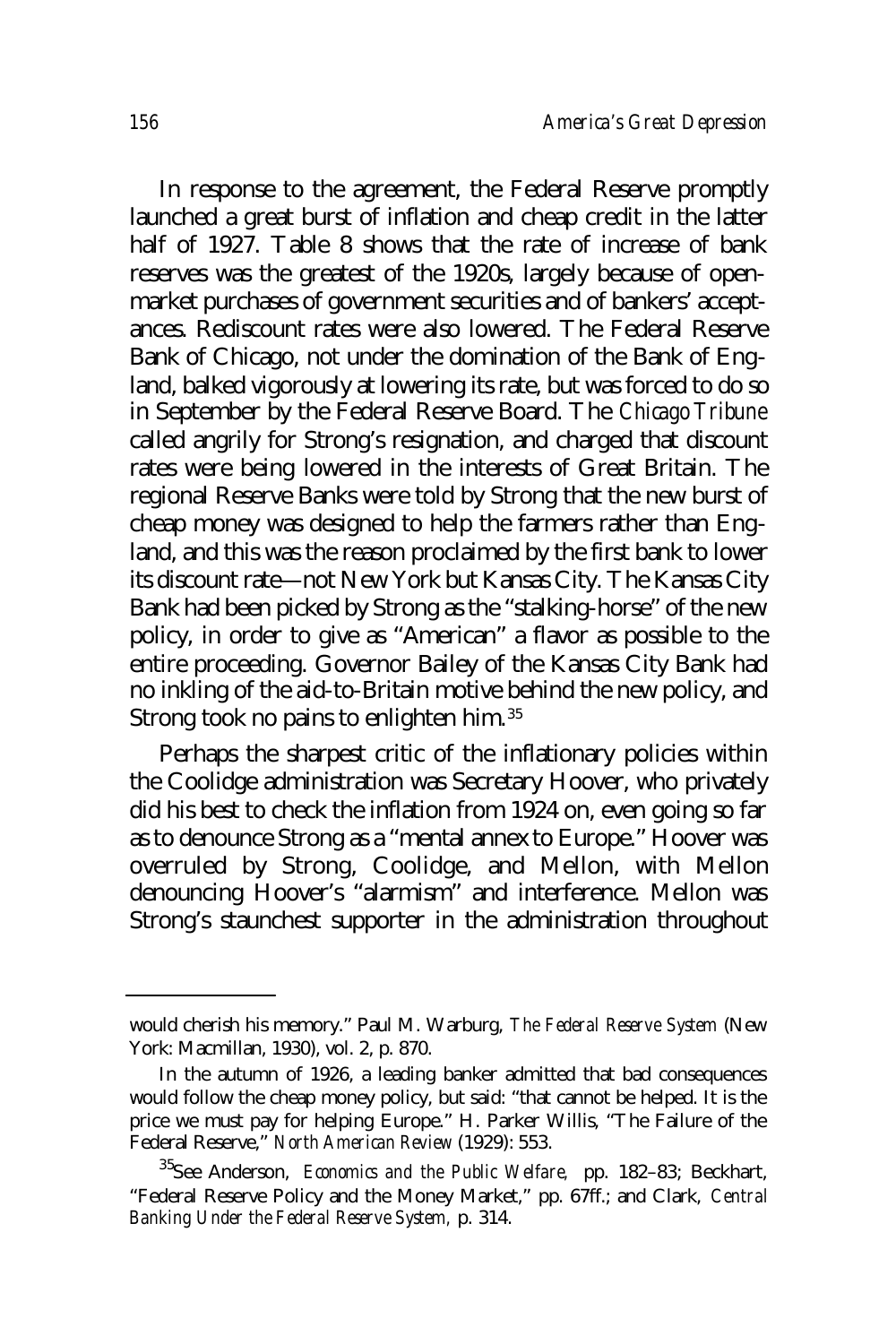the entire period. Unfortunately for later events, Hoover—like most of Strong's academic critics—attacked only *stock-market* credit expansion rather than expansion *per se*.

The reasons for Strong's devious and secret methods, as well as the motives for his inflationary policies, have been no better described than in a private memorandum by one of Strong's staff. In the spring of 1928, Strong firmly rejected the idea of an open, formal conference of world central banks, and, in the words of his assistant:

> He [Strong] was obliged to consider the viewpoint of the American public, which had decided to keep the country out of the League of Nations to avoid interferences by other nations in its domestic affairs, and which would be just as opposed to having the heads of its central banking system attend some conference or organization of the world banks of issue. . . . To illustrate how dangerous the position might become in the future as a result of the decisions reached at the present time and how inflamed public or political opinion might easily become when the results of past decisions become evident, Governor Strong cited the outcry against the speculative excesses now being indulged in on the New York market. . . . He said that very few people indeed realized that we were now paying the penalty for the decision which was reached early in 1924 to help the rest of the world back to a sound financial and monetary basis.<sup>36</sup>

In short, in our supposed democracy, if the people were allowed to know what had been transacted in their name and what penalties they were subsequently being forced to pay, they would rise up in their wrath. Better to keep the people in ignorance. This, of course, is the familiar attitude of the bureaucrat in power. But what of the fundamental question it raises for democracy itself: how can the people decide upon issues or judge their presumed representatives, if the latter insist on keeping vital information from them?

Strong himself, furthermore, did not realize how heavy a penalty the American public would be forced to pay in 1929. He

<sup>&</sup>lt;sup>36</sup>O. Ernest Moore to Sir Arthur Salter, May 25, 1928. Quoted in Chandler, *Benjamin Strong, Central Banker,* pp. 280–81.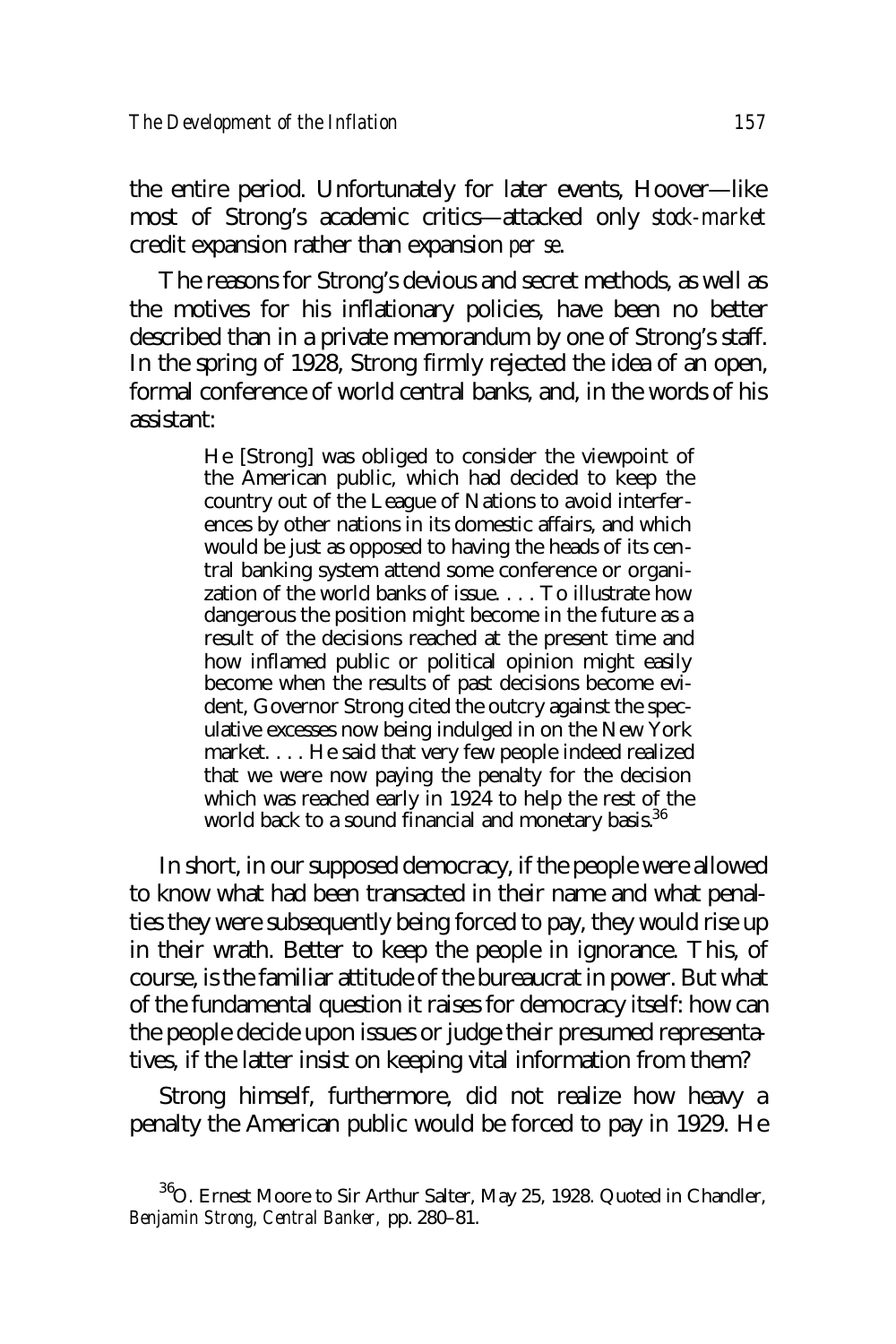died before the crisis came. If the public had at last been let in on the truth of Strong's actions and their consequences, perhaps, during the depression, they would have become "inflamed" against inflationary government intervention rather than against the capitalist system.

After generating the 1927 inflation, the New York Federal Reserve Bank, for the next two years, bought heavily in prime commercial bills of foreign countries, bills endorsed by foreign central banks. The purpose was to bolster foreign currencies, and to prevent an inflow of gold to the United States. The New York Bank frankly described its policy as follows:

> We sought to support exchanges by our purchases and thereby not only prevent the withdrawal of further amounts of gold from Europe but also, by improving the position of the foreign exchanges, to enhance or stabilize Europe's power to buy our exports.

Those decisions were taken by the New York Reserve Bank alone, and the foreign bills were then distributed *pro rata* to the other Reserve Banks.<sup>37</sup>

While the New York Reserve Bank was the main generator of inflation and cheap credit, the Treasury also did its part. As early as March 1927, Secretary Mellon assured everyone that "an abundant supply of easy money" was available—and in January 1928, the Treasury announced that it would refund a 4¼ percent Liberty Bond issue, falling due in September, into  $3\frac{1}{2}$  percent notes.<sup>38</sup>

Again, the inflationary policy was temporarily successful in achieving its goals. Sterling was strengthened, the American gold inflow was sharply reversed and gold flowed outward. Farm product prices rose from 99 in 1927 to 106 the following year. Farm and food exports spurted upward, and foreign loans were stimulated to

<sup>37</sup>Clark, *Central Banking Under the Federal Reserve System,* p. 198. We have seen that sterling bills were bought in considerable amount in 1927 and 1929.

<sup>38</sup>See Harold L. Reed, *Federal Reserve Policy, 1921–1930* (New York: McGraw–Hill, 1930), p. 32.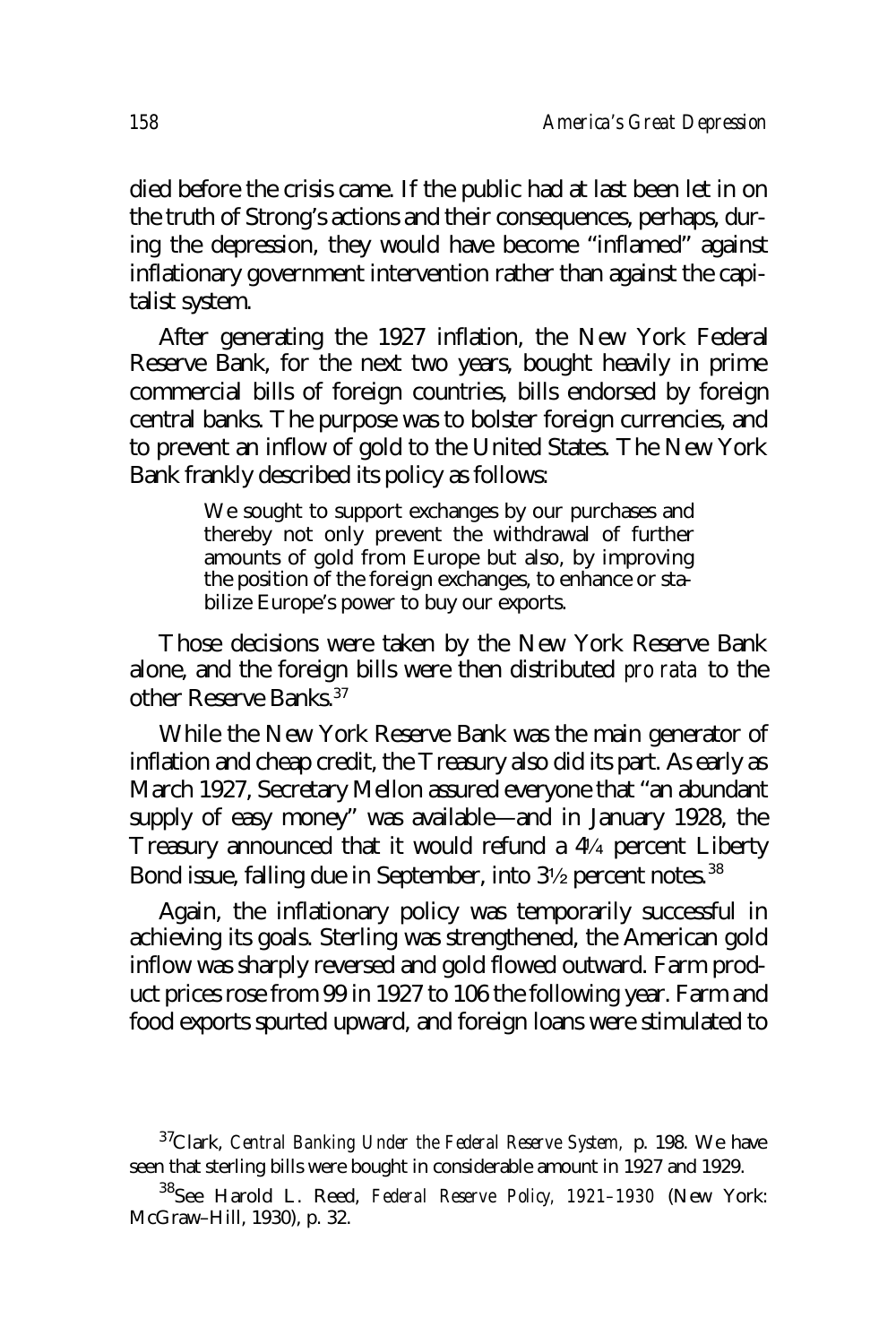new heights, reaching a peak in mid-1928.<sup>39</sup> But by the summer of 1928, the pound sterling was sagging again. American farm prices fell slightly in 1929, and the value of agricultural exports also fell in the same year. Foreign lending slumped badly as both domestic and foreign funds poured into the booming American stock market. The higher interest rates caused by the boom could no longer be lower than in Europe, unless the FRS was prepared to continue inflating, perhaps at an accelerated rate. Instead, as we shall see below, it tried to curb the boom. As a result, funds were attracted to the United States, and by mid-1928, gold began to flow in again from abroad. And, by this time, England was back in its familiar mess, but now more aggravated than before.

## **THE CRISIS APPROACHES**

By now, the final phase of the great American boom was under way, led by the stock market. While a stock market loan is no more inflationary than any other type of business loan, it is equally inflationary, and therefore credit expansion in the stock market deserves censure in precisely the same way, and to the same extent, as any other quantity of inflated credit. Hence, the mischievous inflationary effect of the 1927 statements by Coolidge and Mellon who functioned as the "capeadores" of the bull market. We have also seen that the Federal Reserve Bank of New York effectively set the call rates for loans to the stock market, in cooperation with the money committee of the New York Stock Exchange, its policy being to furnish any funds necessary to enable the banks to lend readily to the market. The Bank, in short, used Wall Street banks to pour funds into the stock market. The call rate, as we have noted, stayed very far below its prewar levels and peaks.

Alarmed at the burgeoning boom, and at the stock prices that rose about 20 percent in the latter half of 1927, the Fed reversed

 $39$ Clark points out that the cheap credit particularly succeeded in aiding the financial, investment banking, and speculative interests with whom Strong and his associates were personally affiliated. Clark, *Central Banking Under the Federal Reserve System,* p. 344.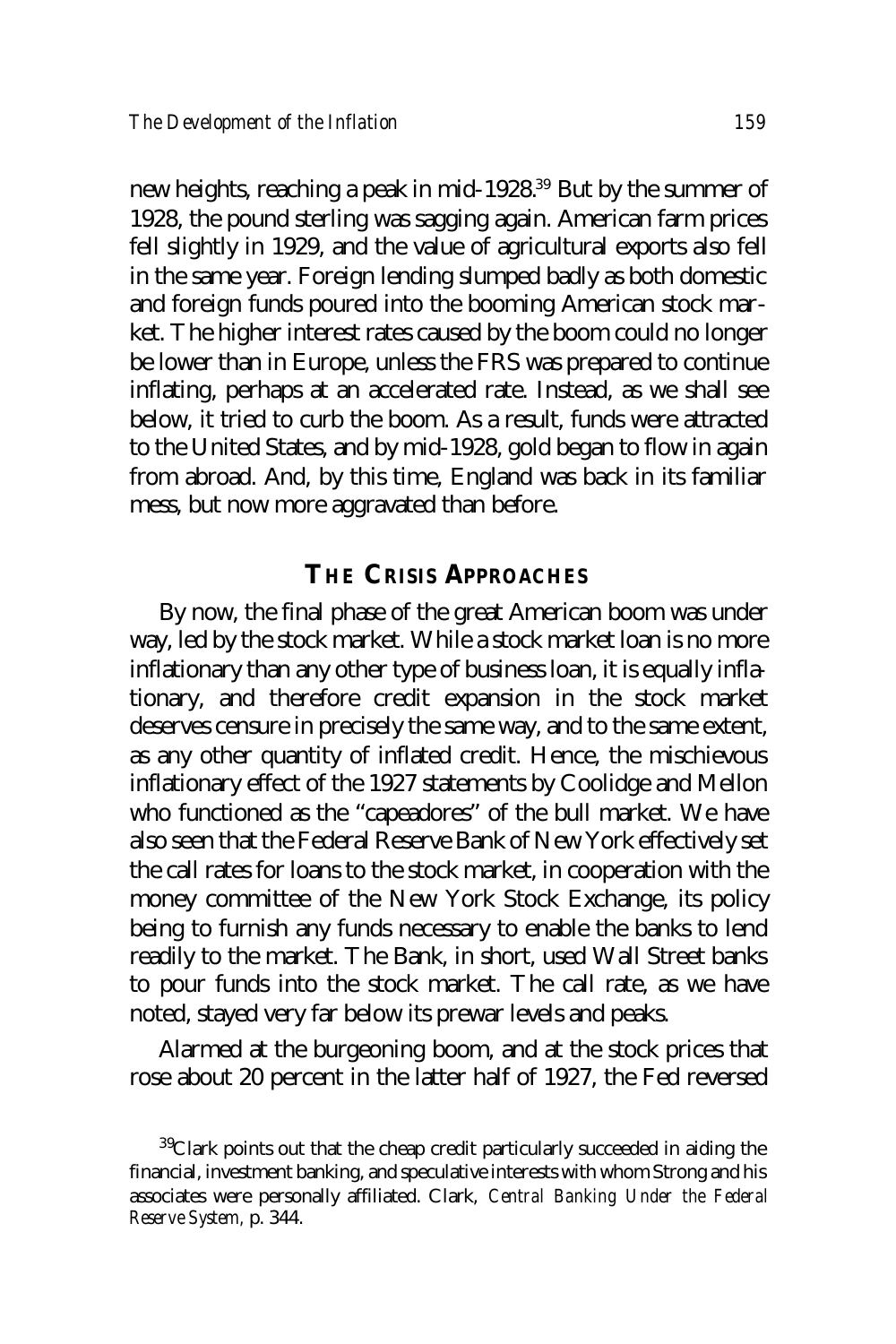its policy in the spring of 1928, and tried to halt the boom. From the end of December 1927, to the end of July 1928, the Reserve reduced total reserves by \$261 million. Through the end of June, total demand deposits of all banks fell by \$471 million. However, the banks managed to shift to time deposits and even to overcompensate, raising time deposits by \$1.15 billion. As a result, the money supply still rose by \$1.51 billion in the first half of 1928, but this was a relatively moderate rise. (This was a rise of 4.4 percent per annum, compared to an increase of 8.1 percent per annum in the last half of 1927, when the money supply rose by \$2.70 billion.) A more stringent contraction by the Federal Reserve—one enforced, for example, by a "penalty" discount rate on Reserve loans to banks—would have ended the boom and led to a far milder depression than the one we finally attained. In fact, only in May did the contraction of reserves take hold, for until then the reduction in Federal Reserve credit was only barely sufficient to overcome the seasonal return of money from circulation. Thus, Federal Reserve restrictions only curtailed the boom from May through July.

Yet, even so, the vigorous open market sales of securities and drawing down of acceptances hobbled the inflation. Stock prices rose only about 10 percent from January to July.<sup>40</sup> By mid-1928, the gold drain was reversed and a mild inflow resumed. If the Federal Reserve had merely done nothing in the last half of 1928, reserves would have moderately contracted, due to the normal seasonal increase in money in circulation.

At this point, true tragedy struck. On the point of conquering the boom, the FRS found itself hoisted by its own acceptance policy. Knowing that the Fed had pledged itself to buy all acceptances offered, the market increased its output of acceptances, and the Fed bought over \$300 million of acceptances in the last half of 1928, thus feeding the boom once more. Reserves increased by

<sup>40</sup>Anderson (*Economics and the Public Welfare*) is surely wrong when he infers that the stock market had by this time run away, and that the authorities could do little further. More vigor would have ended the boom then and there.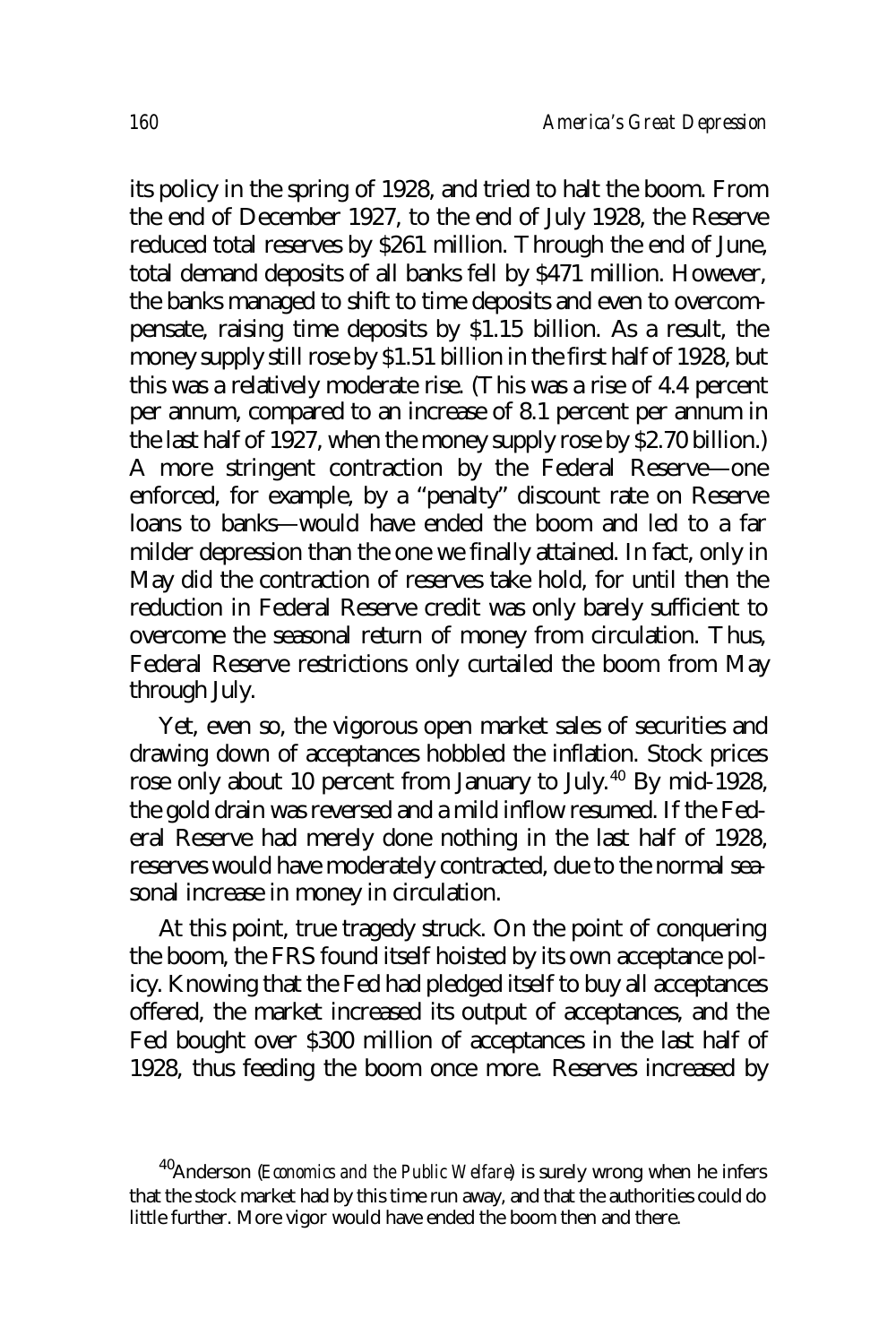\$122 million, and the money supply increased by almost \$1.9 billion to reach its virtual peak at the end of December 1928. At this time, total money supply had reached \$73 billion, higher than at any time since the inflation had begun. Stock prices, which had actually declined by 5 percent from May to July, now really began to skyrocket, increasing by 20 percent from July to December. In the face of this appalling development, the Federal Reserve did nothing to neutralize its acceptance purchases. Whereas it had boldly raised rediscount rates from  $3\frac{1}{2}$  percent at the beginning of 1928 to 5 percent in July, it stubbornly refused to raise the rediscount rate any further, and the rate remained constant until the end of the boom. As a result, discounts to banks increased slightly rather than declined. Furthermore, the Federal Reserve did not sell any of its more than \$200 million stock of government securities; instead it bought a little on net balance in the latter half of 1928.

Why was Federal Reserve policy so supine in the latter part of 1928? One reason was that Europe, as we have noted, had found the benefits from the 1927 inflation dissipated, and European opinion now clamored against any tighter money in the U.S.<sup>41</sup> The easing in late 1928 prevented gold inflows into the U.S. from getting very large. Great Britain was again losing gold and sterling was weak once more. The United States bowed once again to its overriding wish to see Europe avoid the inevitable consequences of its own inflationary policies. Governor Strong, ill since early 1928, had lost control of Federal Reserve policy. But while some disciples of Strong have maintained that he would have fought for tighter measures in the latter half of the year, recent researches indicate that he felt even the modest restrictive measures pursued in 1928 to be too severe. This finding, of course, is far more consistent with Strong's previous record. $42$ 

<sup>41</sup>See Harris, *Twenty Years of Federal Reserve Policy,* vol. 2, pp. 436ff.; Charles Cortez Abbott, *The New York Bond Market, 1920–1930* (Cambridge, Mass.: Harvard University Press, 1937), pp. 117–30.

<sup>42</sup>See Strong to Walter W. Stewart, August 3, 1928. Chandler, *Benjamin Strong, Central Banker,* pp. 459–65. For a contrary view, see Carl Snyder, *Capitalism, the Creator* (New York: Macmillan, 1940), pp. 227–28. Dr. Stewart, we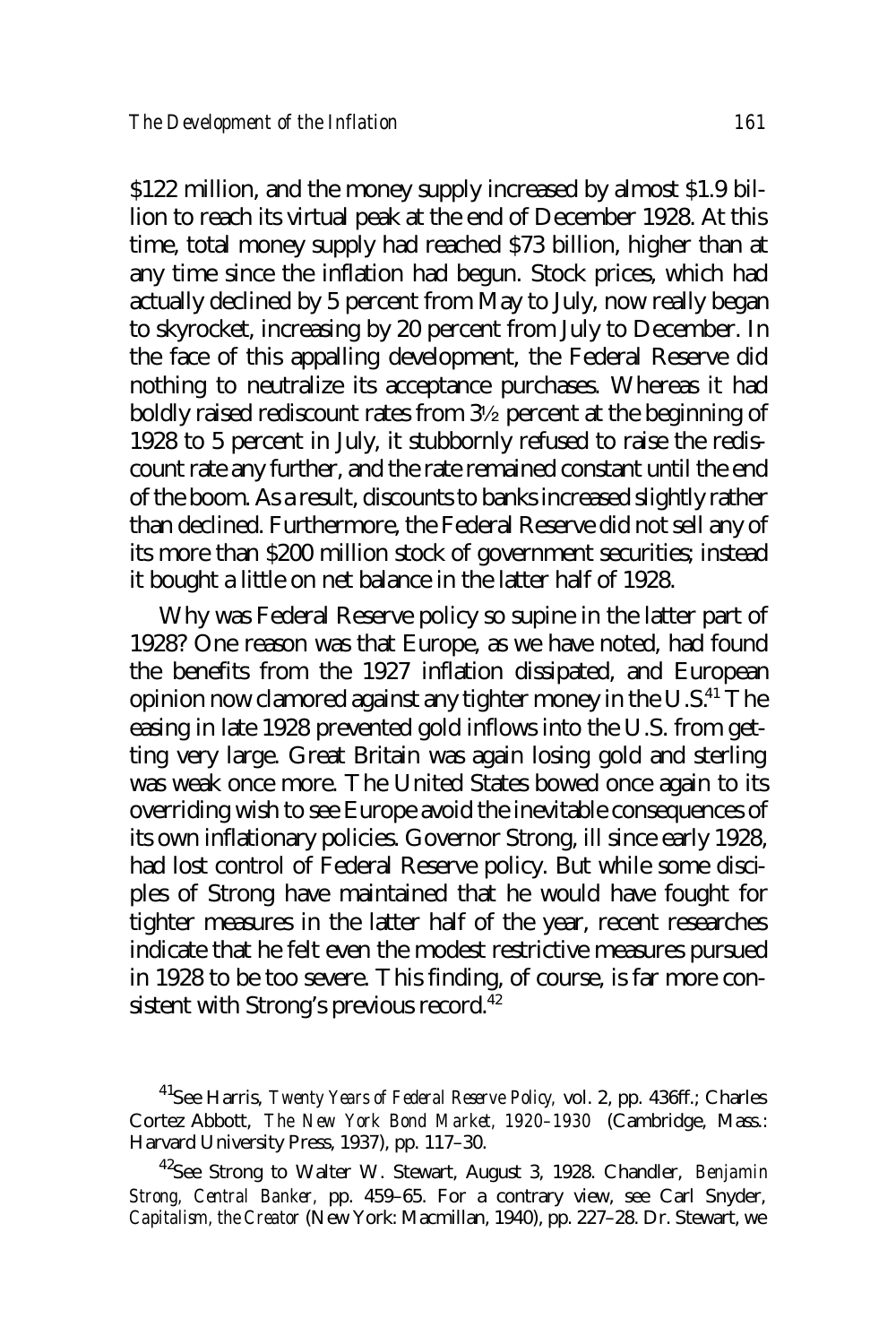Another reason for the weak Federal Reserve policy was political pressure for easy money. Inflation is always politically more popular than recession, and this, let us not forget, was a presidential election year. Furthermore, the Federal Reserve had already begun to adopt the dangerously fallacious qualitativist view that stock credit could be curbed at the same time that acceptance credit was being stimulated.<sup>43</sup>

The inflation of the 1920s was actually over by the end of 1928. The total money supply on December 31, 1928 was \$73 billion. On June 29, 1929, it was \$73.26 billion, a rise of only 0.7 percent per annum. Thus, the monetary inflation was virtually completed by the end of 1928. From that time onward, the money supply remained level, rising only negligibly. And therefore, from that time onward, a depression to adjust the economy was inevitable. Since few Americans were familiar with the "Austrian" theory of the trade cycle, few realized what was going to happen.

A great economy does not react instantaneously to change. Time, therefore, had to elapse before the end of inflation could reveal the widespread malinvestments in the economy, before the capital goods industries showed themselves to be overextended, etc. The turning point occurred about July, and it was in July that the great depression began.

The stock market had been the most buoyant of all the markets—this in conformity with the theory that the boom generates particular overexpansion in the capital goods industries. For the stock market is the market in the prices of titles to capital.<sup>44</sup> Riding on the wave of optimism generated by the boom and credit expansion, the stock market took several months after July to awaken to

might note, had shifted easily from being head of the Division of Research of the Federal Reserve System to a post of Economic Advisor to the Bank of England a few years later, from which he had written to Strong warning of too tight restriction on American bank credit.

<sup>43</sup>See *Review of Economic Statistics,* p. 13.

 $44$ Real estate is the other large market in titles to capital. On the real estate boom of the 1920s, see Homer Hoyt, "The Effect of Cyclical Fluctuations upon Real Estate Finance," *Journal of Finance* (April, 1947): 57.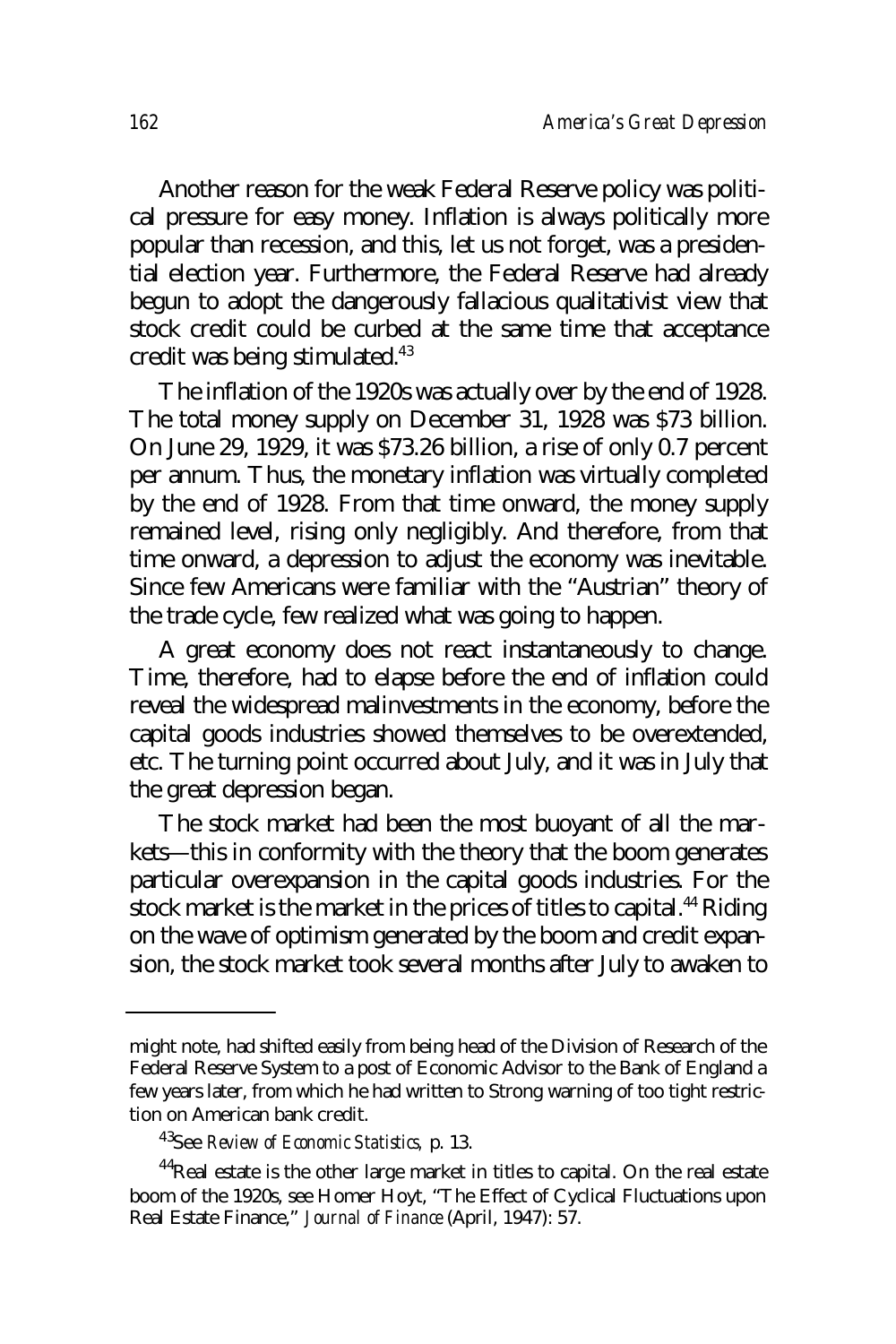the realities of the downturn in business activity. But the awakening was inevitable, and in October the stock market crash made everyone realize that depression had truly arrived.

The proper monetary policy, even after a depression is underway, is to deflate or at the least to refrain from further inflation. Since the stock market continued to boom until October, the proper moderating policy would have been positive deflation. But President Coolidge continued to perform his "capeadore" role until the very end. A few days before leaving office in March he called American prosperity "absolutely sound" and stocks "cheap at current prices."<sup>45</sup> The new President Hoover was unfortunately one of the staunch supporters of the sudden try at "moral suasion" in the first half of 1929, which failed inevitably and disastrously. Both Hoover and Governor Roy Young of the Federal Reserve Board wanted to deny bank credit to the stock market while yet keeping it abundant to "legitimate" commerce and industry. As soon as Hoover assumed office, he began the methods of informal intimidation of private business which he had tried to pursue as Secretary of Commerce.<sup>46</sup> He called a meeting of leading editors and publishers to warn them about high stock prices; he sent Henry M. Robinson, a Los Angeles banker, as emissary to try to restrain the stock loans of New York banks; he tried to induce Richard Whitney, President of the New York Stock Exchange, to curb speculation. Since these methods did not attack the root of the problem, they were bound to be ineffective.

Other prominent critics of the stock market during 1928 and 1929 were Dr. Adolph C. Miller, of the Federal Reserve Board, Senator Carter Glass (D., Va.), and several of the "progressive" Republican senators. Thus, in January, 1928, Senator LaFollette attacked evil Wall Street speculation and the increase in brokers' loans. Senator Norbeck counseled a moral suasion policy a year

 $45$ Significantly, the leading "bull" speculator of the era, William C. Durant, who failed ignominiously in the crash, hailed Coolidge and Mellon as the leading spirits of the cheap money program. *Commercial and Financial Chronicle* (April 20, 1929): 2557ff.

<sup>46</sup>Hoover, *The Memoirs of Herbert Hoover,* vol. 2, pp. 16ff.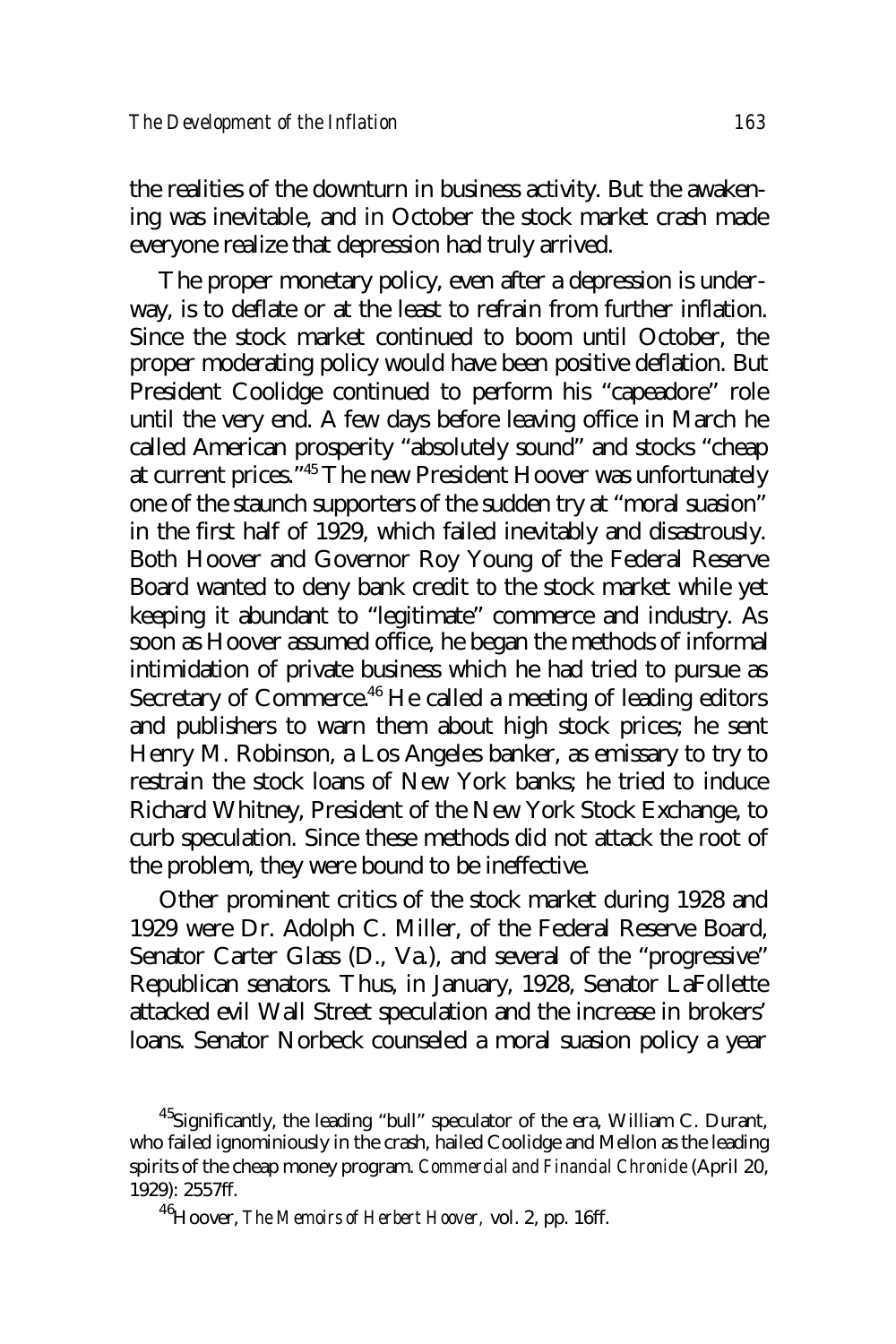before it was adopted, and Federal Reserve Board member Charles S. Hamlin persuaded Representative Dickinson of Iowa to introduce a bill to graduate bank reserve requirements in proportion to the speculative stock loans in the banks' portfolios. Senator Glass proposed a 5 percent tax on sales of stock held less than 60 days which, contrary to Glass's expectations, would have driven stock prices upward by discouraging stockholders from selling until two months had elapsed.<sup>47</sup> As it was, the federal tax law, since 1921, had imposed a specially high tax rate on capital gains from those stocks and bonds held less than two years. This induced buyers to hold on to their stocks and not sell them after purchase since the tax was on *realized*, rather than accrued, capital gains. The tax was a factor in driving up stock prices further during the boom.<sup>48</sup>

Why did the Federal Reserve adopt the "moral suasion" policy when it had not been used for years preceding 1929? One of the principal reasons was the death of Governor Strong toward the end of 1928. Strong's disciples at the New York Bank, recognizing the crucial importance of the quantity of money, fought for a higher discount rate during 1929. The Federal Reserve Board in Washington, and also President Hoover, on the other hand, considered credit rather in qualitative than in quantitative terms. But Professor Beckhart adds another possible point: that the "moral suasion" policy—which managed to stave off a tighter credit policy—was adopted under the influence of none other than Montagu Norman.<sup>49</sup> Finally, by June, moral suasion was abandoned, but discount rates were not raised, and as a result the stock market boom continued to rage, even as the economy generally was quietly but inexorably turning downward. Secretary Mellon trumpeted once again about our "unbroken and unbreakable prosperity." In

<sup>47</sup>See Joseph Stagg Lawrence, *Wall Street and Washington* (Princeton, N.J.: Princeton University Press, 1929), pp. 7ff., and *passim.* 

<sup>48</sup>See Irving Fisher, *The Stock Market Crash—And After* (New York: Macmillan, 1930), pp. 37ff.

<sup>49</sup>"The policy of 'moral suasion' was inaugurated following a visit to this country of Mr. Montagu Norman." Beckhart, "Federal Reserve Policy and the Money Market," p. 127.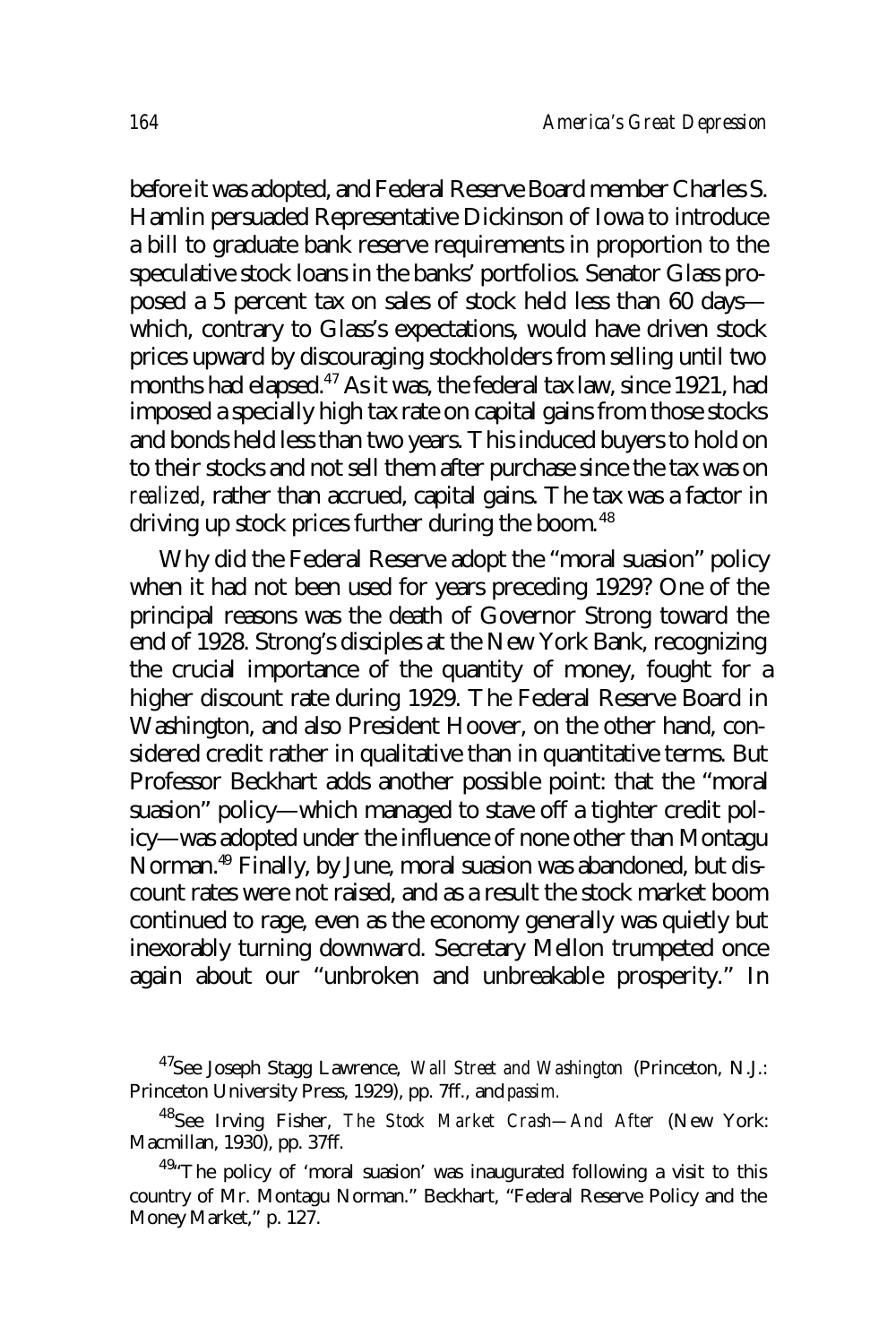August, the Federal Reserve Board finally consented to raise the rediscount rate to 6 percent, but any tightening effect was more than offset by a simultaneous lowering of the acceptance rate, thus stimulating the acceptance market yet once more. The Federal Reserve had previously ended the acceptance menace in March by raising its acceptance buying rate above its discount rate for the first time since 1920. The net effect of this unprecedented "straddle" was to stimulate the bull market to even greater heights. The lowering of the Federal Reserve buying rate for acceptances from  $5\frac{1}{4}$  percent to  $5\frac{1}{8}$  percent, the level of the open market, stimulated market sales of acceptances to the Federal Reserve. If not for the acceptance purchases, total reserves would have fallen from the end of June to October 23 (the day before the stock market crash) by \$267 million. But the Federal Reserve purchased \$297 million of acceptances during this period, raising total reserves by \$21 million. Table 9 tells the story of this period.

What was the reason for this peculiarly inflationary policy favoring the acceptance market? It fitted the qualitative bias of the administration, and it was ostensibly advanced as a stup to help the American farmer. Yet, it appears that the aid-to-farmers argument was used again as a domestic smokescreen for inflationary policies. In the first place, the increase in acceptance holdings, as compared with the same season the year before, was far more heavily concentrated in *purely foreign* acceptances and less in acceptances based on American exports. Second, the farmers had already concluded their seasonal borrowing before August, so that they did not benefit one iota from the lower acceptance rates. In fact, as Beckhart points out, the inflationary acceptance policy was reinstituted following "closely upon another visit of Governor Norman."<sup>50</sup> Thus, once again, the cloven hoof of Montagu Norman exerted its baleful influence upon the American scene, and for the last time Norman was able to give an added impetus to the boom of the 1920s. Great Britain was also entering upon a depression, and yet its inflationary policies had resulted in a serious outflow of gold in June and July. Norman was then able to get a line of credit of \$250 million

 $50$ Ibid., pp. 142ff.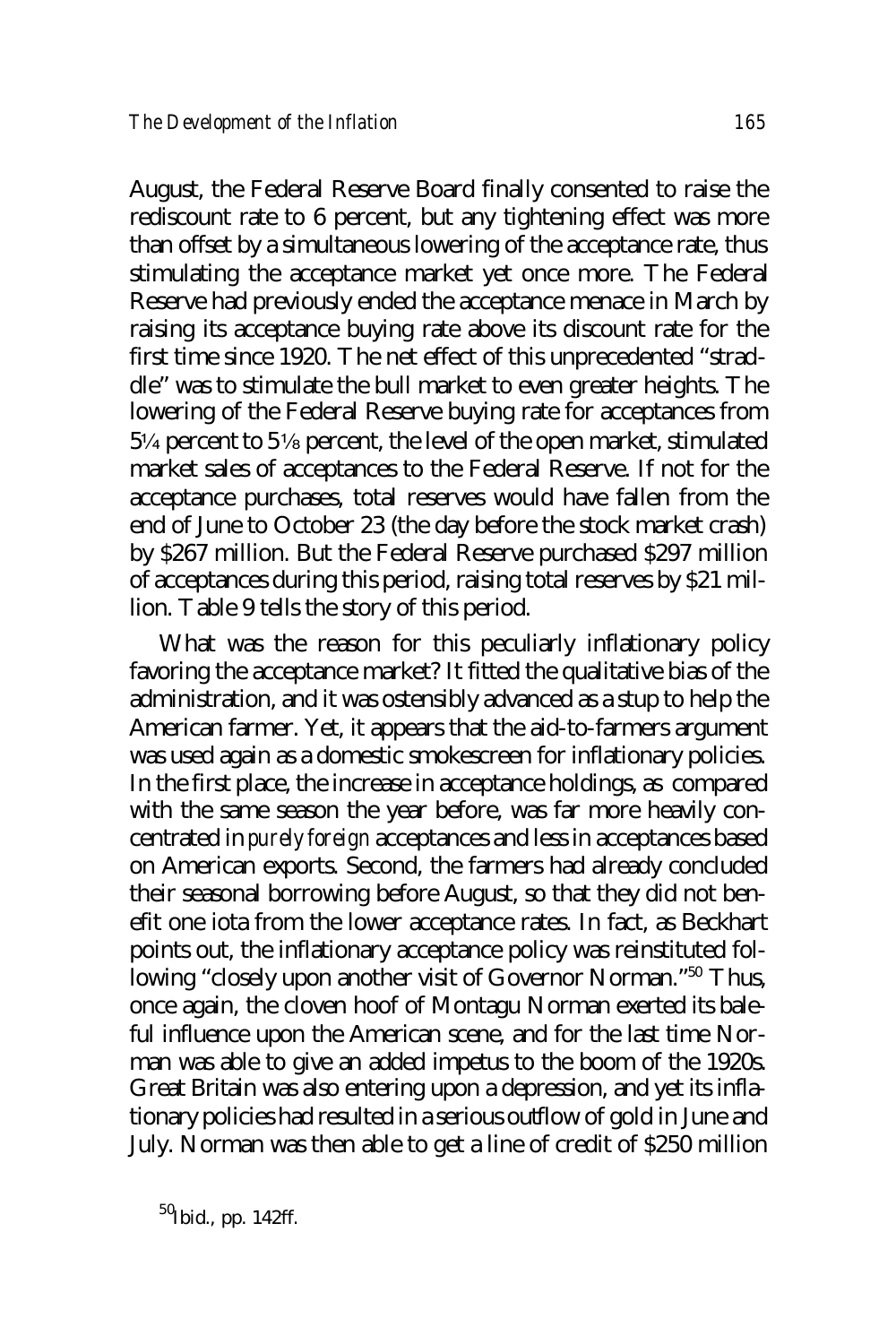## TABLE 9 FACTORS DETERMINING BANK RESERVES JULY-OCTOBER 1929 *(in millions of dollars)*

|                                 | July 29 | October 23 | <b>Net Change</b> |
|---------------------------------|---------|------------|-------------------|
| <b>Federal Reserve Credit</b>   | 1400    | 1374       | -26               |
| <b>Bills discounted</b>         | 1037    | 796        | $-241$            |
| <b>Bills bought</b>             | 82      | 379        | 297               |
| <b>U.S. Govts.</b>              | 216     | 136        | -80               |
| <b>All Other</b>                | 65      | 63         | -2                |
| <b>Treasury Currency</b>        | 2019    | 2016       | -3                |
| <b>Treasury Cash</b>            | 204     | 209        | -5                |
| <b>Treasury Deposits</b>        | 36      | 16         | 20                |
| <b>Unexpected Capital Funds</b> | 374     | 393        | -19               |
| <b>Monetary Gold Stock</b>      | 4037    | 4099       | 62                |
| Money in Circulation            | 4459    | 4465       | -6                |
| <b>Other Deposits</b>           | 28      | 28         | 0                 |
| <b>Controlled Reserves</b>      |         |            | 206               |
| <b>Uncontrolled Reserves</b>    |         |            | $-185$            |
| Member Bank Reserves            | 2356    | 2378       | 22                |

from a New York banking consortium, but the outflow continued through September, much of it to the United States. Continuing to help England, the New York Federal Reserve Bank bought heavily in sterling bills, from August through October. The new subsidization of the acceptance market, then, permitted further aid to Britain through purchase of sterling bills. Federal Reserve policy during the last half of 1928 and 1929 was, in brief, marked by a desire to keep credit abundant in favored markets, such as acceptances, and to tighten credit in other fields, such as the stock market (e.g., by "moral suasion"). We have seen that such a policy can only fail, and an excellent epitaph on these efforts has been penned by A. Wilfred May:

> Once the credit system had become infected with cheap money, it was impossible to cut down particular outlets of this credit without cutting down all credit, because it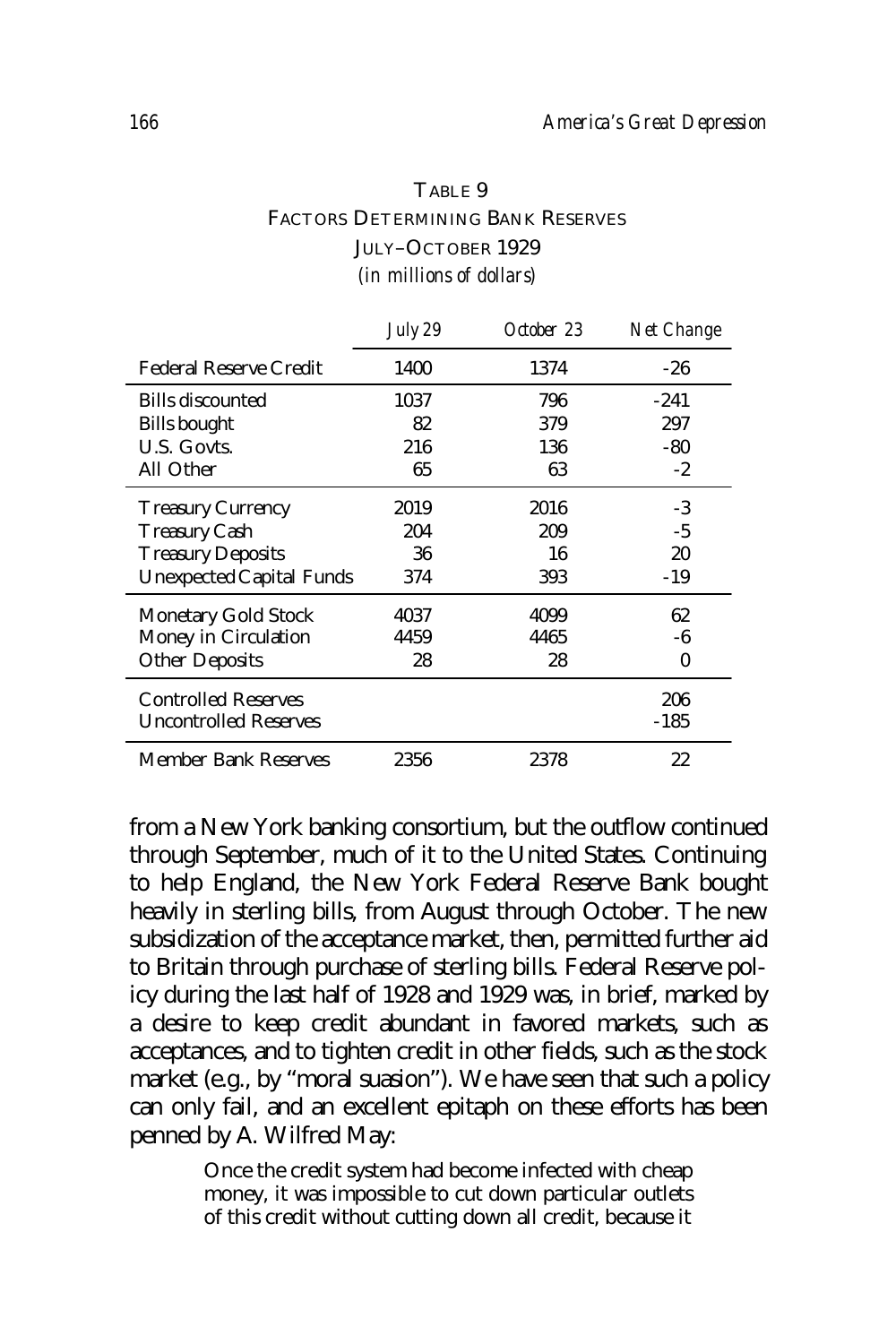is impossible to keep different kinds of money separated in water-tight compartments. It was impossible to make money scarce for stock-market purposes, while simultaneously keeping it cheap for commercial use. . . . When Reserve credit was created, there was no possible way that its employment could be directed into specific uses, once it had flowed through the commercial banks into the general credit stream.<sup>51</sup>

And so ended the great inflationary boom of the 1920s. It should be clear that the responsibility for the inflation rests upon the federal government—upon the Federal Reserve authorities primarily, and upon the Treasury and the Administration—secondarily.<sup>52</sup> The United States government had sowed the wind and the American people reaped the whirlwind: the great depression.

<sup>51</sup>A. Wilfred May, "Inflation in Securities," in H. Parker Willis and John M. Chapman, eds., *The Economics of Inflation* (New York: Columbia University Press, 1935), pp. 292–93. Also see Charles O. Hardy, *Credit Policies of the Federal Reserve System* (Washington, D.C.: Brookings Institution, 1932) pp. 124–77; and Oskar Morgenstern "Developments in the Federal Reserve System," *Harvard Business Review* (October, 1930): 2–3.

 $52$ For an excellent contemporary discussion of the Federal Reserve, and of its removal of the natural checks on commercial bank inflation, see Ralph W. Robey, "The Progress of Inflation and 'Freezing' of Assets in the National Banks," *The Annalist* (February 27, 1931): 427–29. Also see C.A. Phillips, T.F. McManus, and R.W. Nelson, *Banking and the Business Cycle* (New York: Macmillan, 1937), pp. 140–42; and C. Reinold Noyes, "The Gold Inflation in the United States," *American Economic Review* (June, 1930): 191–97.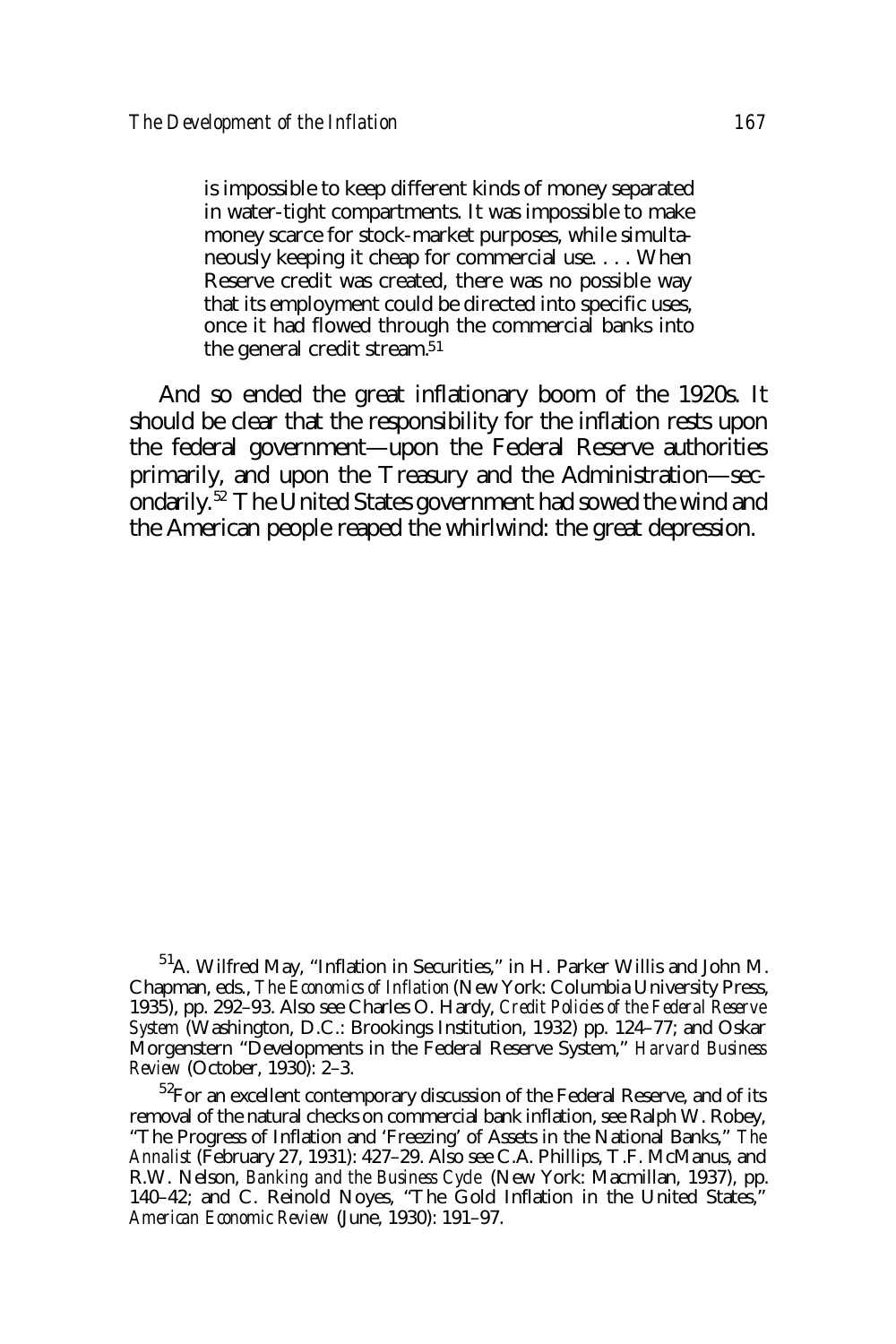**6**

## **Theory and Inflation: Economists and the Lure of a Stable Price Level**

The of the reasons that most economists of the 1920s did not recognize the existence of an inflationary problem was the widespread adoption of a stable price level as the goal and criterion for monetary policy. The extent ne of the reasons that most economists of the 1920s did not recognize the existence of an inflationary problem was the widespread adoption of a stable price level as the goal Reserve authorities were guided by a desire to keep the price level stable has been a matter of considerable controversy. Far less controversial is the fact that more and more economists came to consider a stable price level as the major goal of monetary policy. The fact that general prices were more or less stable during the 1920s told most economists that there was no inflationary threat, and therefore the events of the great depression caught them completely unaware.

Actually, bank credit expansion creates its mischievous effects by distorting price relations and by raising and altering prices compared to what they would have been without the expansion. Statistically, therefore, we can only identify the increase in money supply, a simple fact. We cannot prove inflation by pointing to price increases. We can only approximate explanations of complex price movements by engaging in a comprehensive economic history of an era—a task which is beyond the scope of this study. Suffice it to say here that the stability of wholesale prices in the 1920s was the result of monetary inflation offset by increased productivity, which lowered costs of production and increased the supply of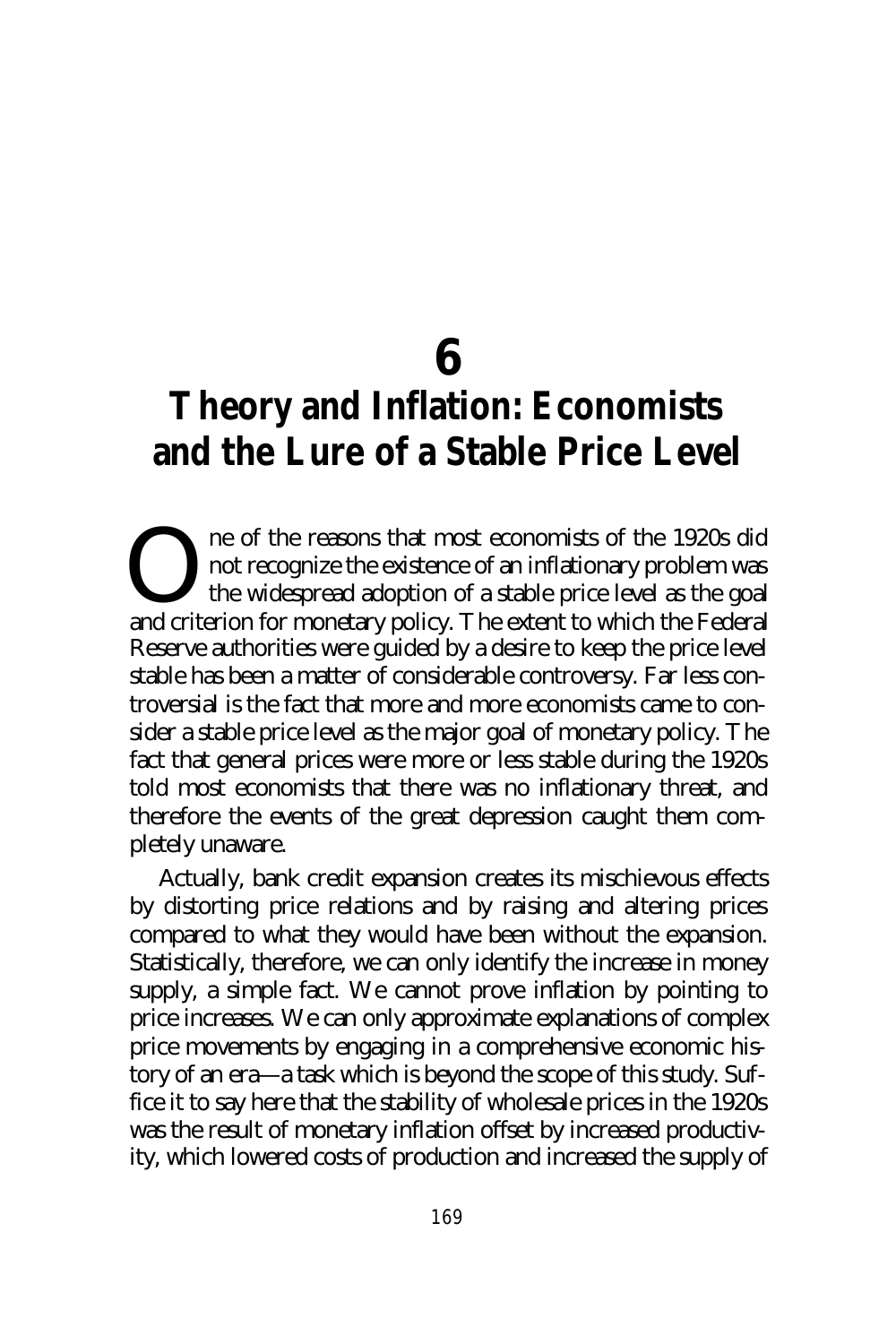goods. But this "offset" was only *statistical*; it did not eliminate the boom–bust cycle, it only *obscured* it. The economists who emphasized the importance of a stable price level were thus especially deceived, for they should have concentrated on what was happening to the supply of money. Consequently, the economists who raised an alarm over inflation in the 1920s were largely the qualitativists. They were written off as hopelessly old-fashioned by the "newer" economists who realized the overriding importance of the quantitative in monetary affairs. The trouble did not lie with particular credit on particular markets (such as stock or real estate); the boom in the stock and real estate markets reflected Mises's trade cycle: a disproportionate boom in the prices of titles to capital goods, *caused* by the increase in money supply attendant upon bank credit expansion.<sup>1</sup>

The stability of the price level in the 1920s is demonstrated by the Bureau of Labor Statistics Index of Wholesale Prices, which fell to  $93.4$  (100 = 1926) in June 1921, rose slightly to a peak of 104.5 in November 1925, and then fell back to 95.2 by June 1929. The price level, in short, rose slightly until 1925 and fell slightly thereafter. Consumer price indices also behaved in a similar manner.<sup>2</sup> On the other hand, the Snyder Index of the General Price Level, which includes all types of prices (real estate, stocks, rents, and wage rates, as well as wholesale prices) rose considerably during the period, from 158 in 1922 (1913 = 100) to 179 in 1929, a rise of 13 percent. Stability was therefore achieved only in consumer and wholesale prices, but these were and still are the fields considered especially important by most economic writers.

 $1$ <sup>1</sup>The qualitative aspect of credit is important to the extent that bank loans must be to *business,* and not to government or to consumers, to put the trade cycle mechanism into motion.

 $2^2$ The National Industrial Conference Board (NICB) consumer price index rose from 102.3 (1923 = 100) in 1921 to 104.3 in 1926, then fell to 100.1 in 1929; the Bureau of Labor Statistics (BLS) consumer good index fell from 127.7 (1935–1939 = 100) in 1921 to 122.5 in 1929. *Historical Statistics of the U.S., 1789–1945* (Washington, D.C.: U.S. Department of Commerce, 1949), pp. 226–36, 344.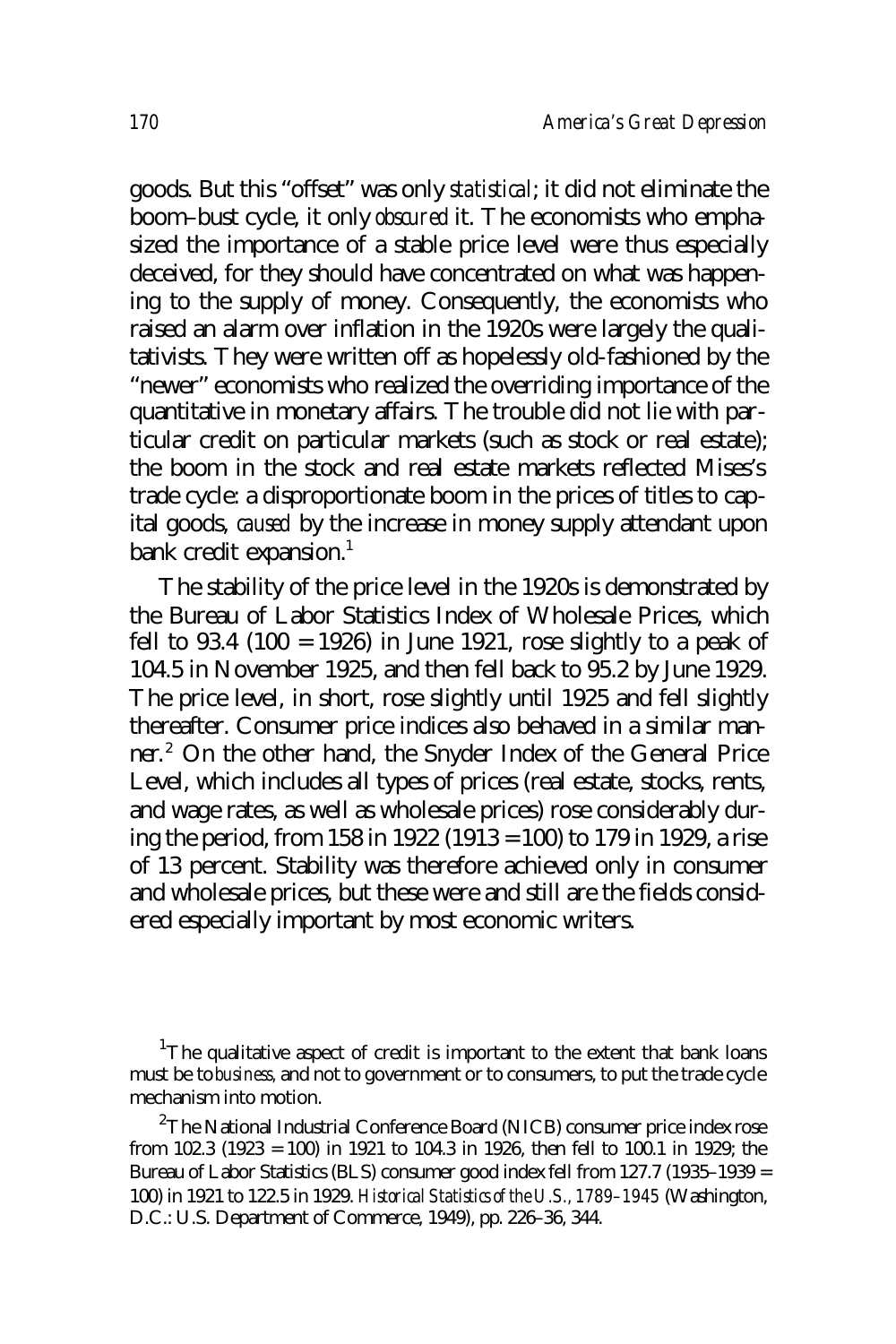Within the overall aggregate of wholesale prices, foods and farm products rose over the period while metals, fuel, chemicals, and home furnishings fell considerably. That the boom was largely felt in the *capital goods industries* can be seen by (a) the quadrupling of stock prices over the period, and by (b) the fact that durable goods and iron and steel production each increased by about 160 percent, while the production of non-durable goods (largely consumer goods) increased by only 60 percent. In fact, production of such consumer items as manufactured foods and textile products increased by only 48 percent and 36 percent respectively, from 1921 to 1929. Another illustration of Mises's theory was that wages were bid up far more in the capital goods industries. Overbidding of wage rates and other costs is a distinctive feature of Mises's analysis of capital goods industries in the boom. Average hourly earnings, according to the Conference Board Index, rose in selected manufacturing industries from \$.52 in July 1921 to \$.59 in 1929, a 12 percent increase. Among this group, wage rates in consumer goods' industries such as boots and shoes remained constant; they rose 6 percent in furniture, less than 3 percent in meat packing, and 8 percent in hardware manufacturing. On the other hand, in such capital goods' industries as machines and machine tools, wage rates rose by 12 percent, and by 19 percent in lumber, 22 percent in chemicals, and 25 percent in iron and steel.

Federal Reserve credit expansion, then, whether so intended or not, managed to keep the price level stable in the face of an increased productivity that would, in a free and unhampered market, have led to falling prices and a spread of increased living standards to everyone in the population. The inflation distorted the production structure and led to the ensuing depression–adjustment period. It also prevented the whole populace from enjoying the fruits of progress in lower prices and insured that only those enjoying higher monetary wages and incomes could benefit from the increased productivity.

There is much evidence for the charge of Phillips, McManus, and Nelson that "the end-result of what was probably the greatest price-level stabilization experiment in history proved to be, simply,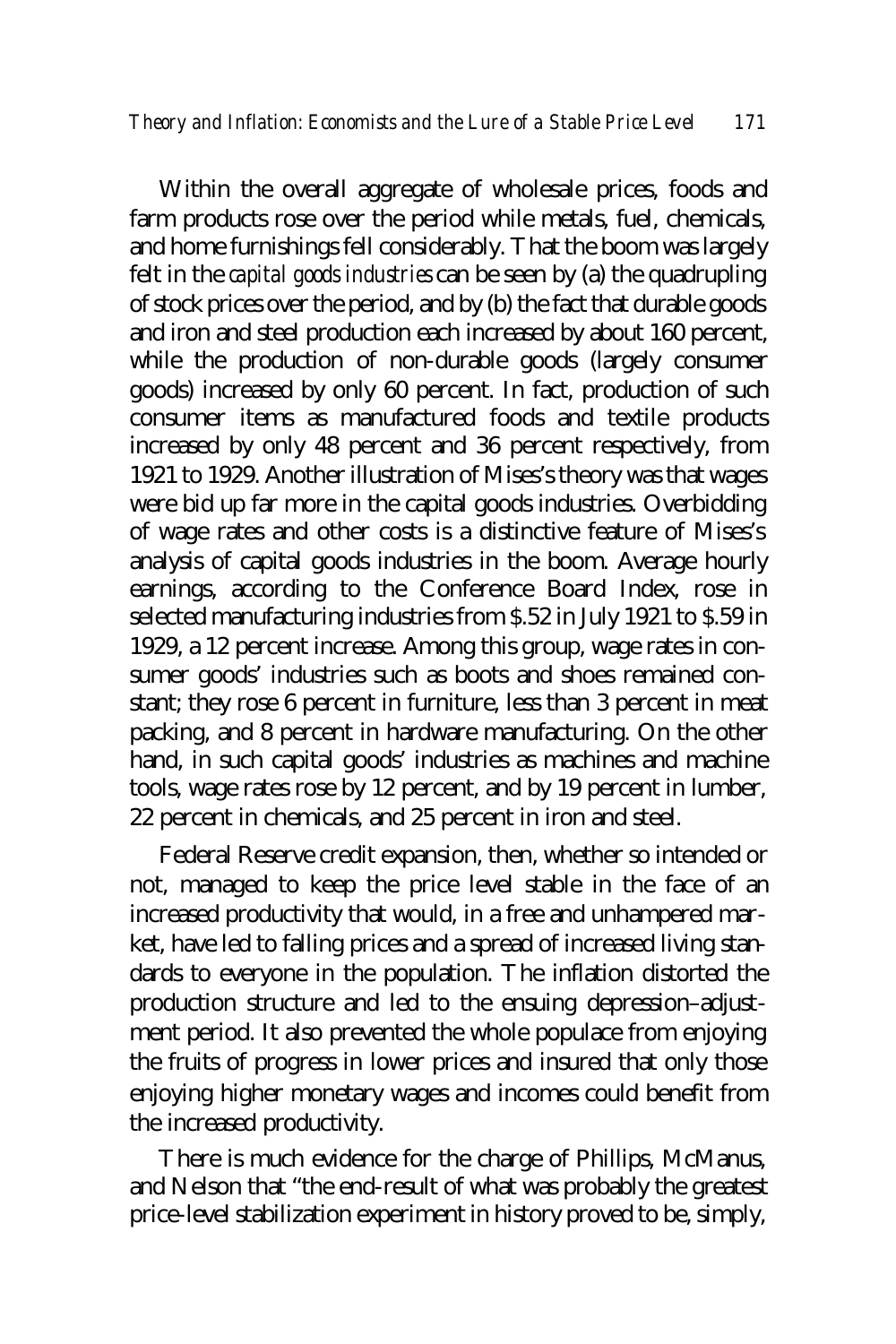the greatest depression."<sup>3</sup> Benjamin Strong was apparently converted to a stable-price-level philosophy during 1922. On January 11, 1925, Strong privately wrote:

> that it was my belief, and I thought it was shared by all others in the Federal Reserve System, that our whole policy in the future, as in the past, would be directed toward the stability of prices so far as it was possible for us to influence prices.<sup>4</sup>

When asked, in the Stabilization Hearings of 1927, whether the Federal Reserve Board could "stabilize the price level to a greater extent" than in the past, by open-market operations and other control devices, Governor Strong answered,

> I personally think that the administration of the Federal Reserve System since the reaction of 1921 has been just as nearly directed as reasonable human wisdom could direct it toward that very object.<sup>5</sup>

It appears that Governor Strong had a major hand, in early 1928, in drafting the bill by Representative James G. Strong of Kansas (no relation) to compel the Federal Reserve System to promote a stable price level.<sup>6</sup> Governor Strong was ill by this time and out of control of the System, but he wrote the final draft of the bill along with Representative Strong. In the company of the Congressman and Professor John R. Commons, one of the leading theoreticians of a stable price level, Strong discussed the bill with

<sup>3</sup>C.A. Phillips, T.F. McManus, and R.W. Nelson, *Banking and the Business Cycle* (New York: Macmillan, 1937), pp. 176ff.

<sup>4</sup>Lester V. Chandler, *Benjamin Strong, Central Banker* (Washington, D.C.: Brookings Institution, 1958), p. 312. In this view, Strong was, of course, warmly supported by Montagu Norman. Ibid., p. 315.

<sup>5</sup>Also see ibid., pp. 199ff. And Charles Rist recalls that, in his private conversations, "Strong was convinced that he was able to fix the price level, by his interest and credit policy." Charles Rist, "Notice Biographique," *Revue d'Èconomie Politique* (November–December, 1955): 1029.

 $^6$ Strong thus overcame his previous marked skepticism toward any legislative mandate for price stabilization. Before this, he had preferred to leave the matter strictly to Fed discretion. See Chandler, *Benjamin Strong, Central Banker,* pp. 202ff.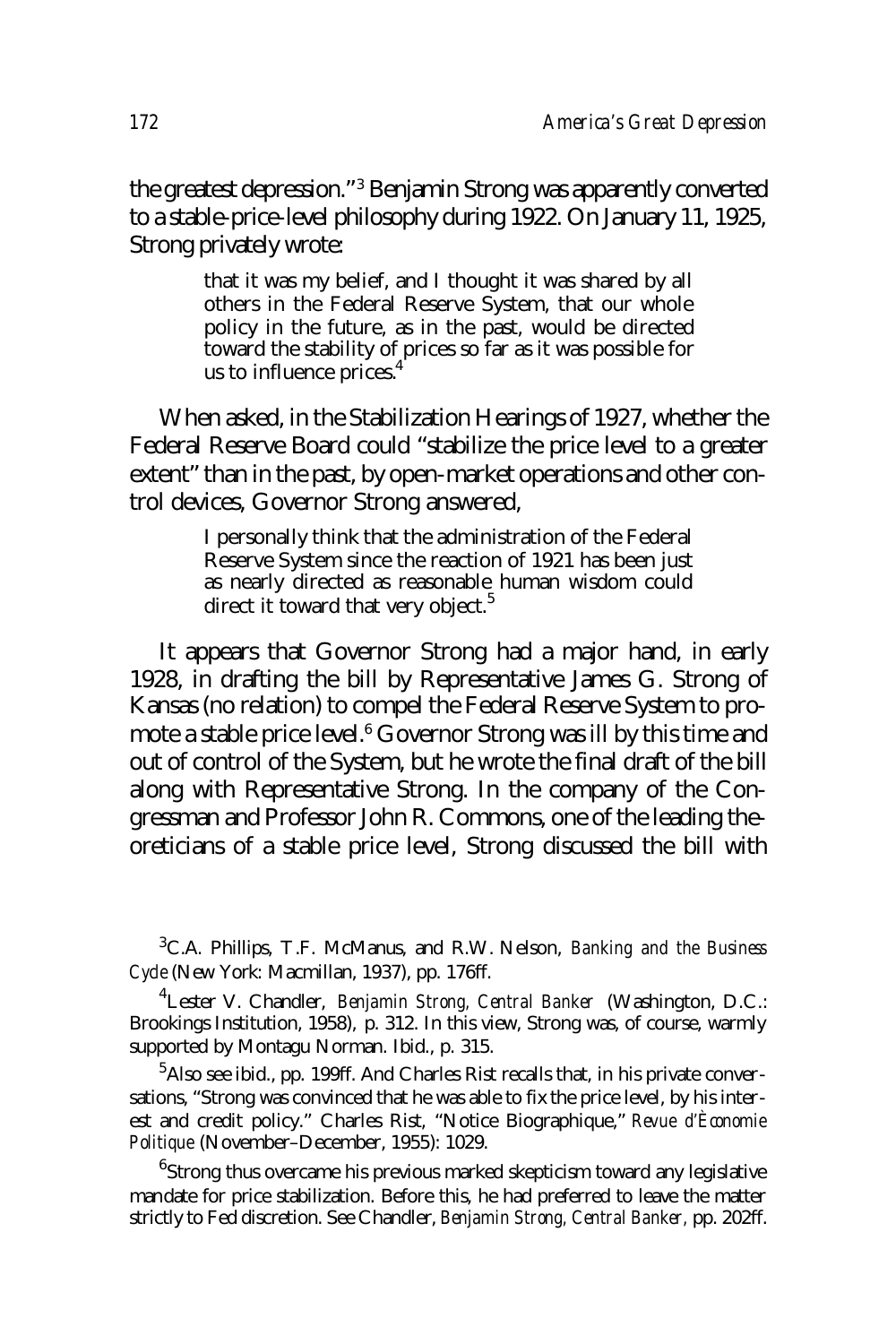members of the Federal Reserve Board. When the Board disapproved, Strong felt bound, in his public statements, to go along with them.<sup>7</sup> We must further note that Carl Snyder, a loyal and almost worshipful follower of Governor Strong, and head of the Statistical Department of the Federal Reserve Bank of New York, was a leading advocate of monetary and credit control by the Federal Reserve to stabilize the price level.<sup>8</sup>

Certainly, the leading British economists of the day firmly believed that the Federal Reserve was deliberately and successfully stabilizing the price level. John Maynard Keynes hailed "the successful management of the dollar by the Federal Reserve Board from 1923 to 1928" as a "triumph" for currency management. D.H. Robertson concluded in 1929 that "a monetary policy consciously aimed at keeping the general price level approximately stable . . . has apparently been followed with some success by the Federal Reserve Board in the United States since 1922."<sup>9</sup> Whereas Keynes continued to hail the Reserve's policy a few years after the depression began, Robertson became critical,

> Looking back . . . the great American "stabilization" of 1922–1929 was really a vast attempt to destabilize the value of money in terms of human effort by means of a colossal program of investment . . . which succeeded for a surprisingly long period, but which no human ingenuity could have managed to direct indefinitely on sound and balanced lines.<sup>10</sup>

 $7$ See the account in Irving Fisher, ibid., pp. 170–71. Commons wrote of Governor Strong: "I admired him both for his open-minded help to us on the bill and his reservation that he must go along with his associates."

8 See Fisher's eulogy of Snyder, *Stabilised Money*, pp. 64–67; and Carl Snyder, "The Stabilization of Gold: A Plan," *American Economic Review* (June, 1923): 276–85; idem, *Capitalism the Creator (*New York: Macmillan, 1940)*,* pp. 226–28.

<sup>9</sup>D.H. Robertson, "The Trade Cycle," *Encyclopaedia Britannica,* 14th ed. (1929), vol. 22, p. 354.

<sup>10</sup>D.H. Robertson, "How Do We Want Gold to Behave?" in *The International Gold Problem* (London: Humphrey Milford, 1932), p. 45; quoted in Phillips, et al., *Banking and the Business Cycle,* pp. 186–87.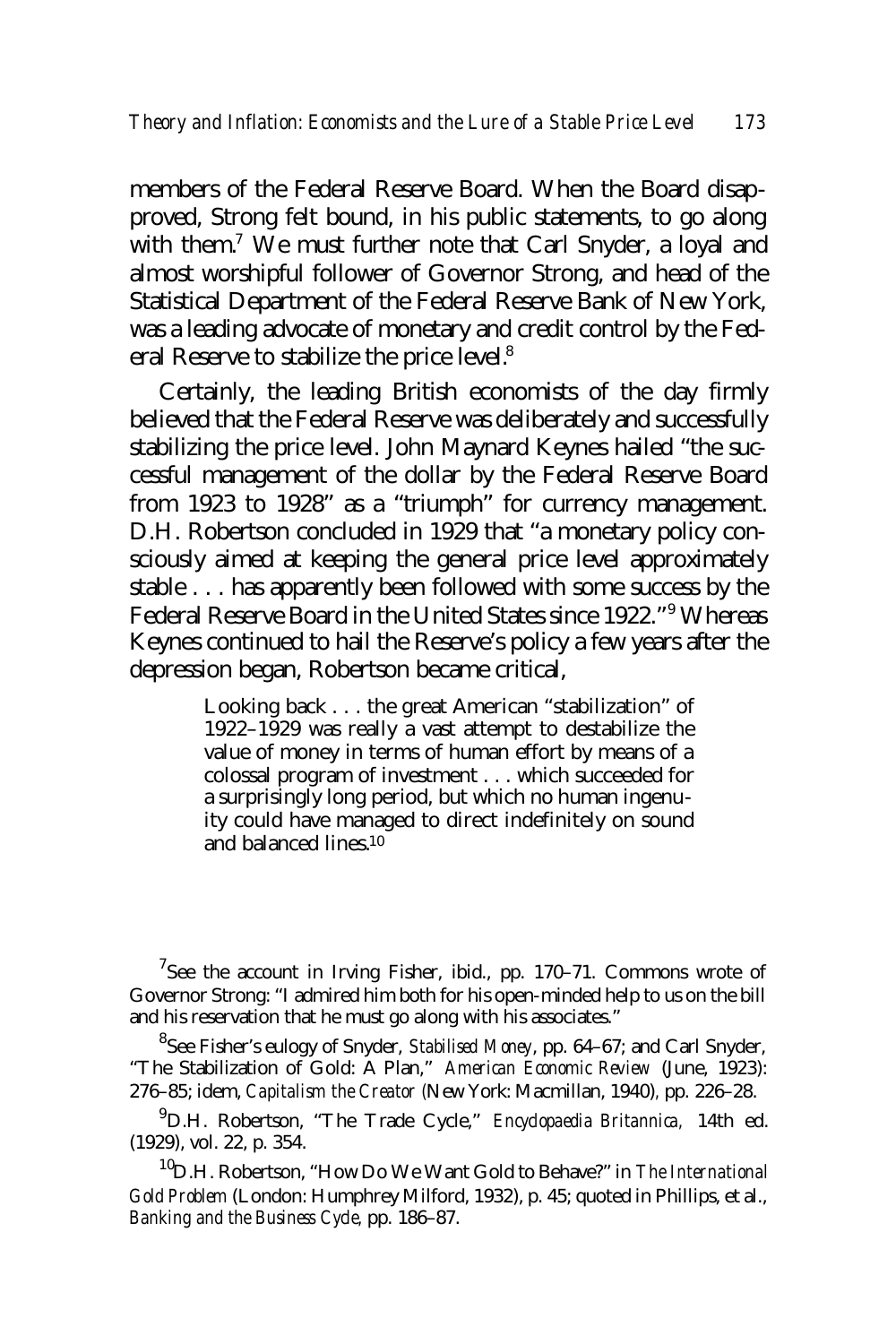The siren song of a stable price level had lured leading politicians, to say nothing of economists, as early as 1911. It was then that Professor Irving Fisher launched his career as head of the "stable money" movement in the United States. He quickly gained the adherence of leading statesmen and economists to a plan for an international commission to study the money and price problem. Supporters included President William Howard Taft, Secretary of War Henry Stimson, Secretary of Treasury Franklin MacVeagh, Governor Woodrow Wilson, Gifford Pinchot, seven Senators, and economists Alfred Marshall, Francis Edgeworth, and John Maynard Keynes in England. President Taft sent a special message to Congress in February, 1912, urging an appropriation for such an international conference. The message was written by Fisher, in collaboration with Assistant Secretary of State Huntington Wilson, a convert to stable money. The Senate passed the bill, but it died in the House. Woodrow Wilson expressed interest in the plan but dropped the idea in the press of other matters.

In the spring of 1918, a Committee on the Purchasing Power of Money of the American Economic Association endorsed the principle of stabilization. Though encountering banker opposition to his stable-money doctrine, led notably by A. Barton Hepburn of the Chase National Bank, Fisher began organizing the Stable Money League at the end of 1920, and established the League at the end of May, 1921—at the beginning of our inflationary era. Newton D. Baker, Secretary of War under Wilson, and Professor James Harvey Rogers of Cornell were two of the early organizers. Other prominent politicians and economists who played leading roles in the Stable Money League were Professor Jeremiah W. Jenks, its first president; Henry A. Wallace, editor of *Wallace's Farmer*, and later Secretary of Agriculture; John G. Winant, later Governor of New Hampshire; Professor John R. Commons, its second President; George Eastman of the Eastman–Kodak family; Lyman J. Gage, formerly Secretary of the Treasury; Samuel Gompers, President of the American Federation of Labor; Senator Carter Glass of Virginia; Thomas R. Marshall, Vice-President of the United States under Wilson; Representative Oscar W. Underwood; Malcolm C. Rorty; and economists Arthur Twining Hadley,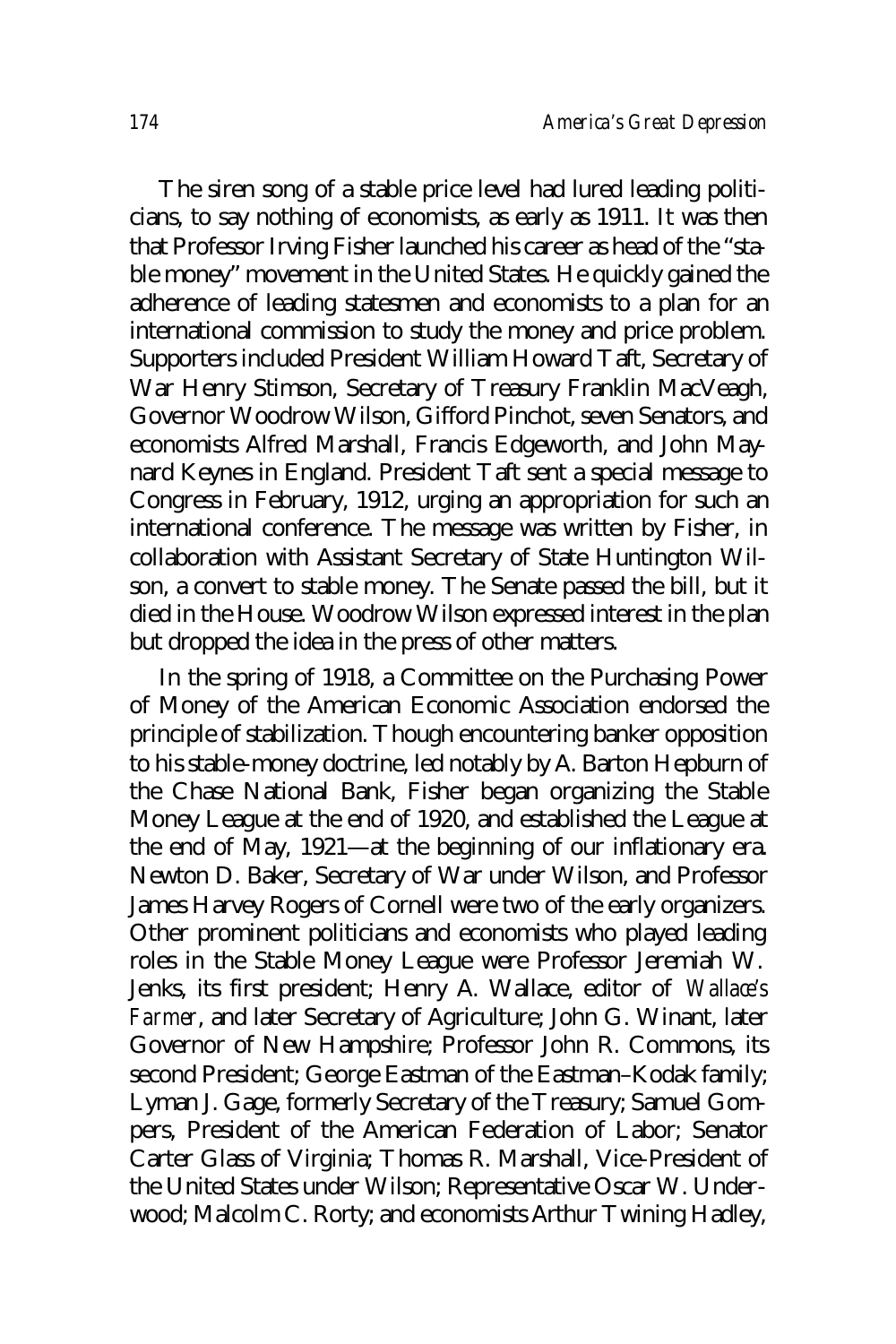Leonard P. Ayres, William T. Foster, David Friday, Edwin W. Kemmerer, Wesley C. Mitchell, Warren M. Persons, H. Parker Willis, Allyn A. Young, and Carl Snyder.

The ideal of a stable price level is relatively innocuous during a price rise when it can aid sound money advocates in trying to check the boom; but it is highly mischievous when prices are tending to sag, and the stabilizationists call for inflation. And yet, stabilization is always a more popular rallying cry when prices are falling. The Stable Money League was founded in 1920–1921, when prices were falling during a depression. Soon, prices began to rise, and some conservatives began to see in the stable money movement a useful check against extreme inflationists. As a result, the League changed its name to the National Monetary Association in 1923, and its officers continued as before, with Professor Commons as President. By 1925, the price level had reached its peak and begun to sag, and consequently the conservatives abandoned their support of the organization, which again changed its name to the Stable Money Association. Successive presidents of the new association were H. Parker Willis, John E. Rovensky, Executive Vice-President of the Bank of America, Professor Kemmerer, and "Uncle" Frederic W. Delano. Other eminent leaders in the Stable Money Association were Professor Willford I. King; President Nicholas Murray Butler of Columbia University; John W. Davis, Democratic candidate for president in 1924; Charles G. Dawes, Director of the Bureau of the Budget under Harding, and Vice-President under Coolidge; William Green, President of the American Federation of Labor; Charles Evans Hughes, Secretary of State until 1925; Otto H. Kahn, investment banker; Frank O. Lowden, former Republican Governor of Illinois; Elihu Root, former Secretary of State and Senator; James H. Rand, Jr.; Norman Thomas, of the Socialist Party; Paul M. Warburg and Owen D. Young. Enlisting from abroad came Charles Rist of the Bank of France; Eduard Benes of Czechoslovakia, Max Lazard of France; Emile Moreau of the Bank of France; Louis Rothschild of Austria; and Sir Arthur Balfour, Sir Henry Strakosch, Lord Melchett, and Sir Josiah Stamp of Great Britain. Serving as honorary vice-presidents of the Association were the Presidents of the following organizations: the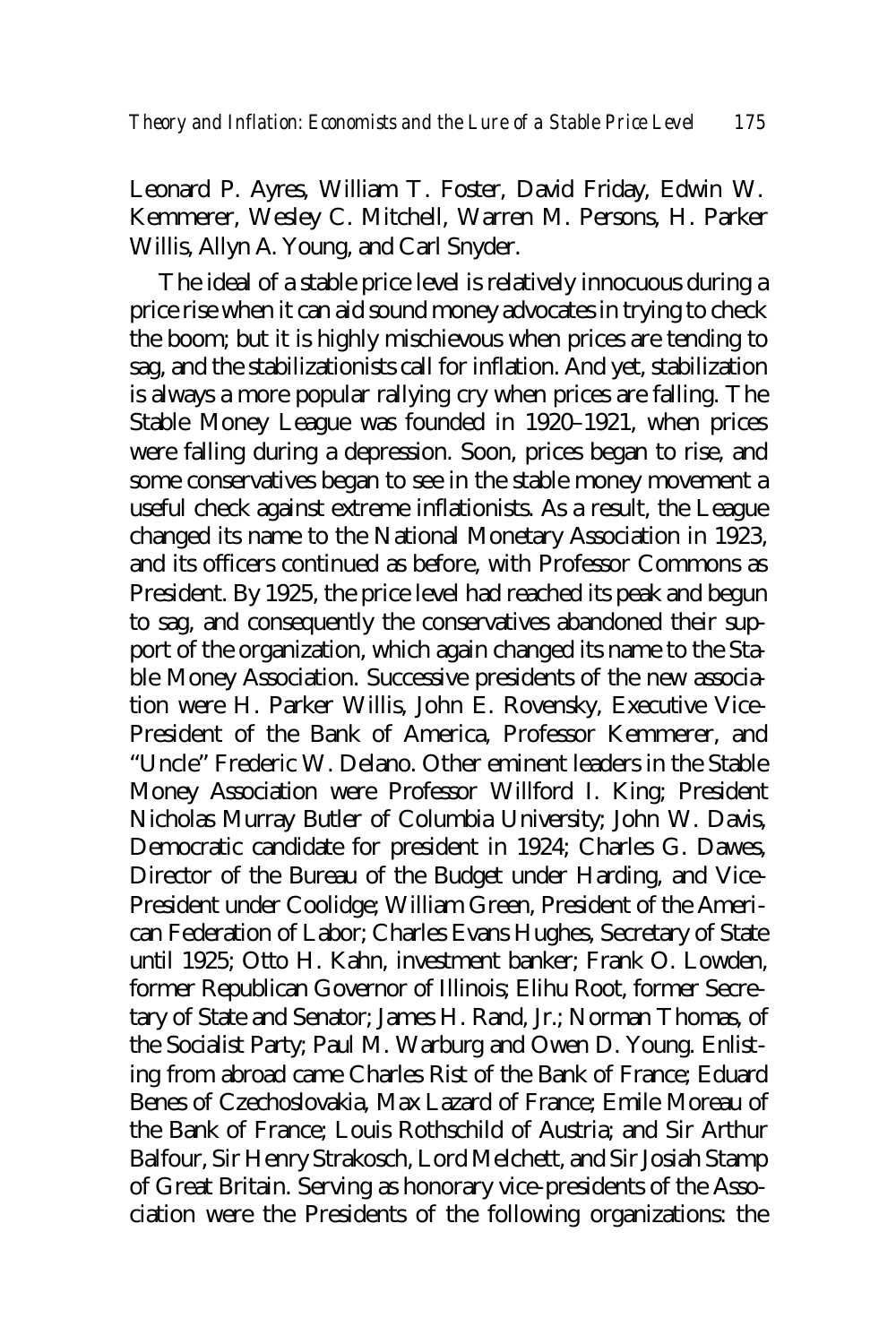American Association for Labor Legislation, American Bar Association, American Farm Bureau Federation, American Farm Economic Association, American Statistical Association, Brotherhood of Railroad Trainmen, National Association of Credit Men, National Consumers' League, National Education Association, American Council on Education, United Mine Workers of America, the National Grange, the Chicago Association of Commerce, the Merchants' Association of New York, and Bankers' Associations in 43 states and the District of Columbia.

Executive director and operating head of the Association with such formidable backing was Norman Lombard, brought in by Fisher in 1926. The Association spread its gospel far and wide. It was helped by the publicity given to Thomas Edison and Henry Ford's proposal for a "commodity dollar" in 1922 and 1923. Other prominent stabilizationists in this period were professors George F. Warren and Frank Pearson of Cornell, Royal Meeker, Hudson B. Hastings, Alvin Hansen, and Lionel D. Edie. In Europe, in addition to the above mentioned, advocates of stable money included: Professor Arthur C. Pigou, Ralph G. Hawtrey, J.R. Bellerby, R.A. Lehfeldt, G.M. Lewis, Sir Arthur Salter, Knut Wicksell, Gustav Cassel, Arthur Kitson, Sir Frederick Soddy, F.W. Pethick-Lawrence, Reginald McKenna, Sir Basil Blackett, and John Maynard Keynes. Keynes was particularly influential in his propaganda for a "managed currency" and a stabilized price level, as set forth in his *A Tract on Monetary Reform*, published in 1923.

Ralph Hawtrey proved to be one of the evil geniuses of the 1920s. An influential economist in a land where economists have shaped policy far more influentially than in the United States, Hawtrey, Director of Financial Studies at the British Treasury, advocated international credit control by Central Banks to achieve a stable price level as early as 1913. In 1919, Hawtrey was one of the first to call for the adoption of a gold-exchange standard by European countries, tying it in with international Central Bank cooperation. Hawtrey was one of the prime European trumpeters of the prowess of Governor Benjamin Strong. Writing in 1932, at a time when Robertson had come to realize the evils of stabilization, Hawtrey declared: "The American experiment in stabilization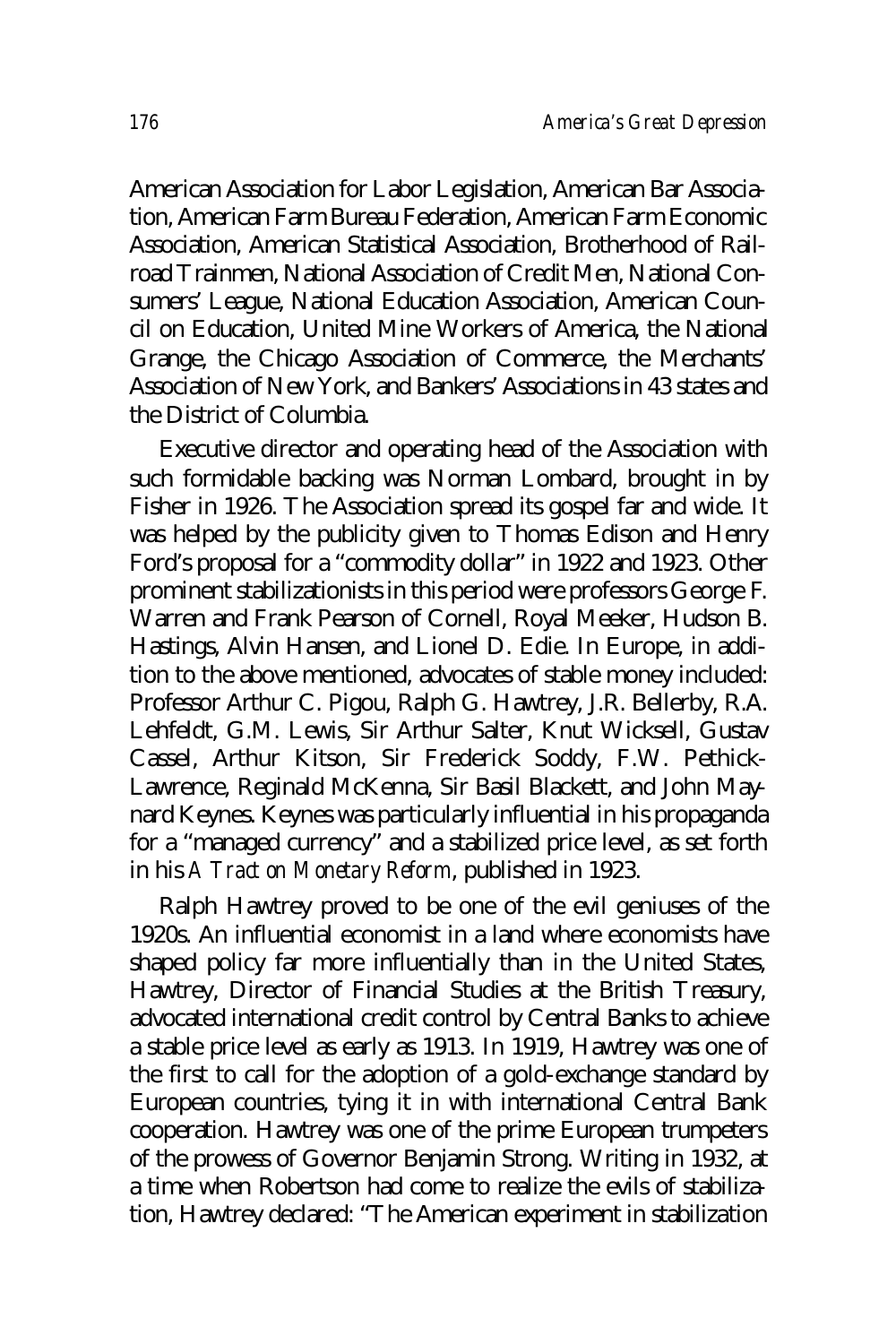from 1922 to 1928 showed that an early treatment could check a tendency either to inflation or to depression. . . . The American experiment was a great advance upon the practice of the nineteenth century," when the trade cycle was accepted passively. $11$ When Governor Strong died, Hawtrey called the event "a disaster for the world."<sup>12</sup> Finally, Hawtrey was the main inspiration for the stabilization resolutions of the Genoa Conference of 1922.

It was inevitable that this host of fashionable opinion should be translated into legislative pressure, if not legislative action. Rep. T. Alan Goldsborough of Maryland introduced a bill to "Stabilize the Purchasing Power of Money" in May, 1922, essentially Professor Fisher's proposal, fed to Goldsborough by former Vice-President Marshall. Witnesses for the bill were Professors Fisher, Rogers, King, and Kemmerer, but the bill was not reported out of committee. In early 1924, Goldsborough tried again, and Rep. O.B. Burtness of North Dakota introduced another stabilization bill. Neither was reported out of committee. The next major effort was a bill by Rep. James G. Strong of Kansas, introduced in January, 1926, under the urging of veteran stabilizationist George H. Shibley, who had been promoting the cause of stable prices since 1896. Rather than the earlier Fisher proposal for a "compensated dollar" to manipulate the price level, the Strong Bill would have compelled the Federal Reserve System to act directly to stabilize the price level. Hearings were held from March 1926 until February 1927. Testifying for the bill were Shibley, Fisher, Lombard, Dr. William T. Foster, Rogers, Bellerby, and Commons. Commons, Rep. Strong, and Governor Strong then rewrote the bill, as indicated

<sup>11</sup>Ralph O. Hawtrey, *The Art of Central Banking* (London: Longmans, Green, 1932), p. 300.

<sup>12</sup>Leading stabilizationist Norman Lombard also hailed Strong's alleged achievement: "By applying the principles expounded in this book . . . he [Strong] maintained in the United States a fairly stable price level and a consequent condition of widespread economic well-being from 1922 to 1928." Norman Lombard, *Monetary Statesmanship* (New York: Harpers, 1934), p. 32n. On the influence of stable price ideas on Federal Reserve policy, see also David A. Friedman, "Study of Price Theories Behind Federal Reserve Credit Policy, 1921–29" (unpublished M.A. thesis, Columbia University, 1938).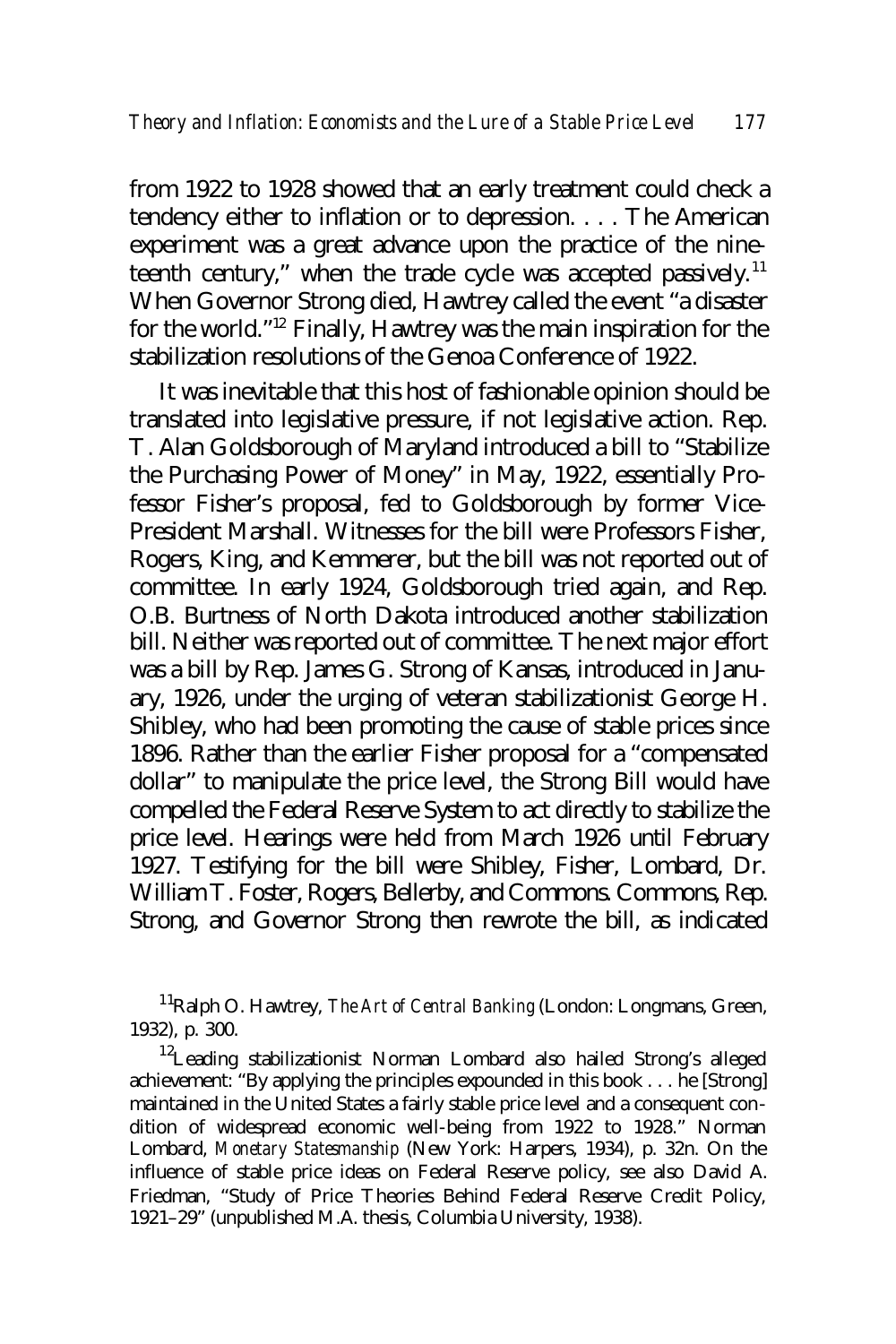above, and hearings were held on the second Strong Bill in the spring of 1928.

The high point of testimony for the second Strong Bill was that of Sweden's Professor Gustav Cassel, whose eminence packed the Congressional hearing room. Cassel had been promoting stabilization since 1903. The advice of this sage was that the government employ neither qualitative nor quantitative measures to check the boom, since these would lower the general price level. In a series of American lectures, Cassel also urged lower Fed reserve ratios, as well as world-wide central bank cooperation to stabilize the price level.

The Strong Bill met the fate of its predecessors, and never left the committee. But the pressure exerted at the various hearings for these bills, as well as the weight of opinion and the views of Governor Strong, served to push the Federal Reserve authorities into trying to manipulate credit for purposes of price stabilization.

International pressure strengthened the drive for a stable price level. Official action began with the Genoa Conference, in the spring of 1922. This Conference was called by the League of Nations, at the initiative of Premier Lloyd George, who in turn was inspired by the dominant figure of Montagu Norman. The Financial Commission of the Conference adopted a set of resolutions which, as Fisher puts it, "have for years served as the potent armory for the advocates of stable money all over the world."<sup>13</sup> The resolutions urged international central bank collaboration to stabilize the world price level, and also suggested a gold -exchange standard. On the Financial Commission were such stabilizationist stalwarts as Sir Basil Blackett, Professor Cassel, Dr. Vissering, and Sir Henry Strakosch.<sup>14</sup> The League of Nations, indeed, was quickly taken over by the stabilizationists. The Financial Committee of the League was largely inspired and run by Governor Montagu Norman, working through two close associates, Sir Otto

<sup>13</sup>Fisher, *Stabilised Money,* p. 282. Our account of the growth of the stable money movement rests heavily upon Fisher's work.

 $14$ While Hawtrey was the main inspiration for the resolutions, he criticized them for not going far enough.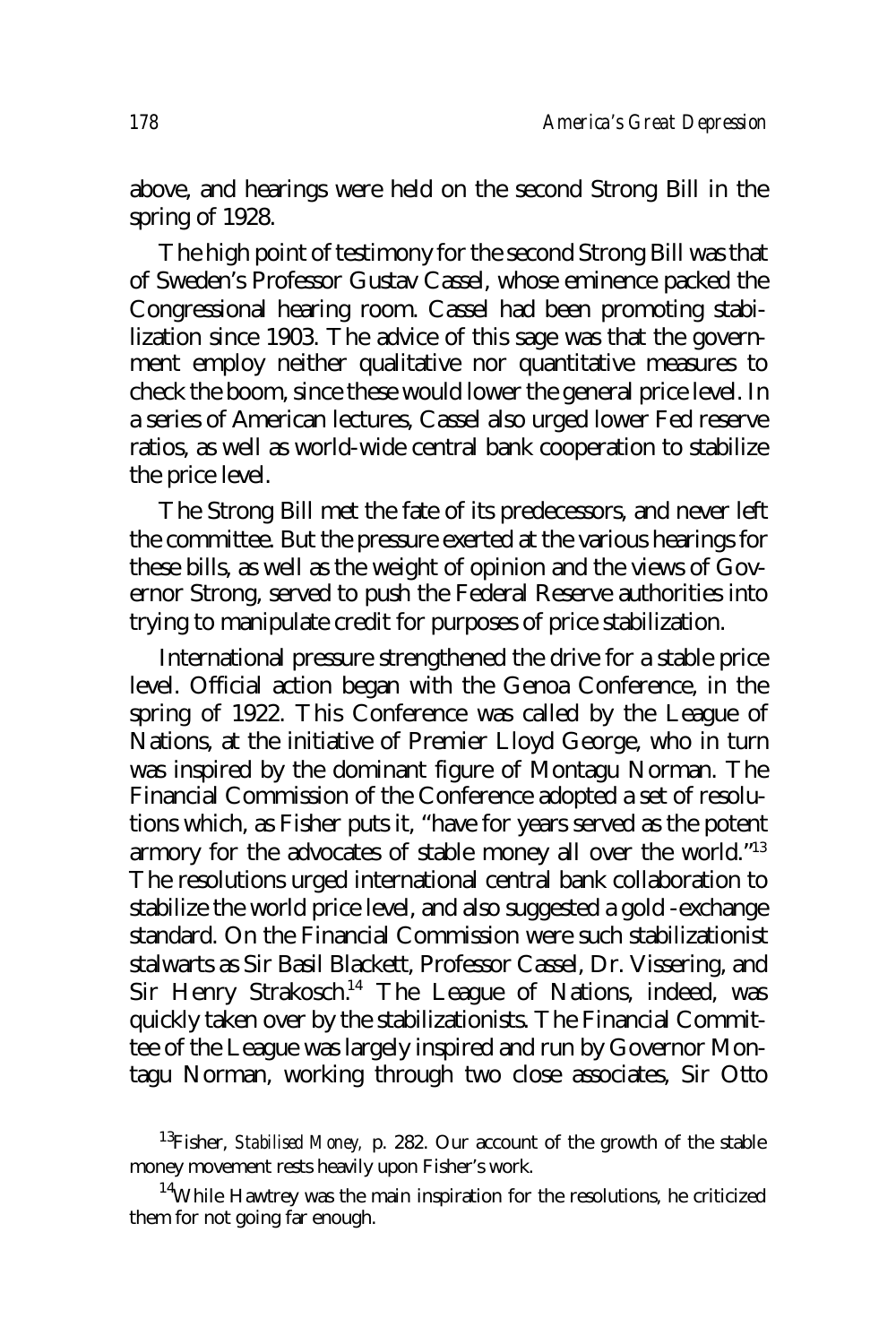Niemeyer and Sir Henry Strakosch. Sir Henry was, as we have indicated, a prominent stabilizationist.<sup>15</sup> Furthermore, Norman's chief adviser in international affairs, Sir Charles S. Addis, was also an ardent stablizationist.<sup>16</sup>

In 1921, a Joint Committee on Economic Crises was formed by the General Labour Conference, the International Labour Office (I.L.O.) of the League of Nations, and the Financial Committee of the League. On this Joint Committee were three leading stabilizationists: Albert Thomas, Henri Fuss, and Major J.R. Bellerby. In 1923, Thomas's report warned that a fall in the price level "almost invariably" causes unemployment. Henri Fuss of the I.L.O. propagandized for stable price levels in the *International Labour Review* in 1926. The Joint Committee met in June, 1925, to affirm the principles of the Genoa Conference. In the meanwhile, two private international organizations, the International Association for Labour Legislation and the International Association on Unemployment, held a joint International Congress on Social Policy, at Prague, in October, 1924. The Congress called for the general adoption of the principles of the Genoa Conference, by stabilizing the general price level. The International Association for Social Progress adopted a report at its Vienna meeting in September, 1928, prepared by stabilizationist Max Lazard of the investment banking house of Lazard Frères in Paris, calling for price level stability. The I.L.O. followed suit in June, 1929, terming falling prices a cause of unemployment. And, finally, the Economic Consultative Committee of the League endorsed the Genoa principles in the summer of 1928.

Just as Professors Cassel and Commons wanted no credit restraint at all in 1928 and 1929, so Representative Louis T. McFadden, powerful chairman of the House Banking and Currency Committee, exerted a similar though more powerful brand of pressure on the Federal Reserve authorities. On February 7, 1929, the day after the Federal Reserve Board's letter to the Federal

<sup>15</sup>See Paul Einzig, *Montagu Norman* (London: Kegan Paul, 1932), pp. 67, 78.

<sup>16</sup>Sir Henry Clay, *Lord Norman* (London: Macmillan, 1957), p. 138.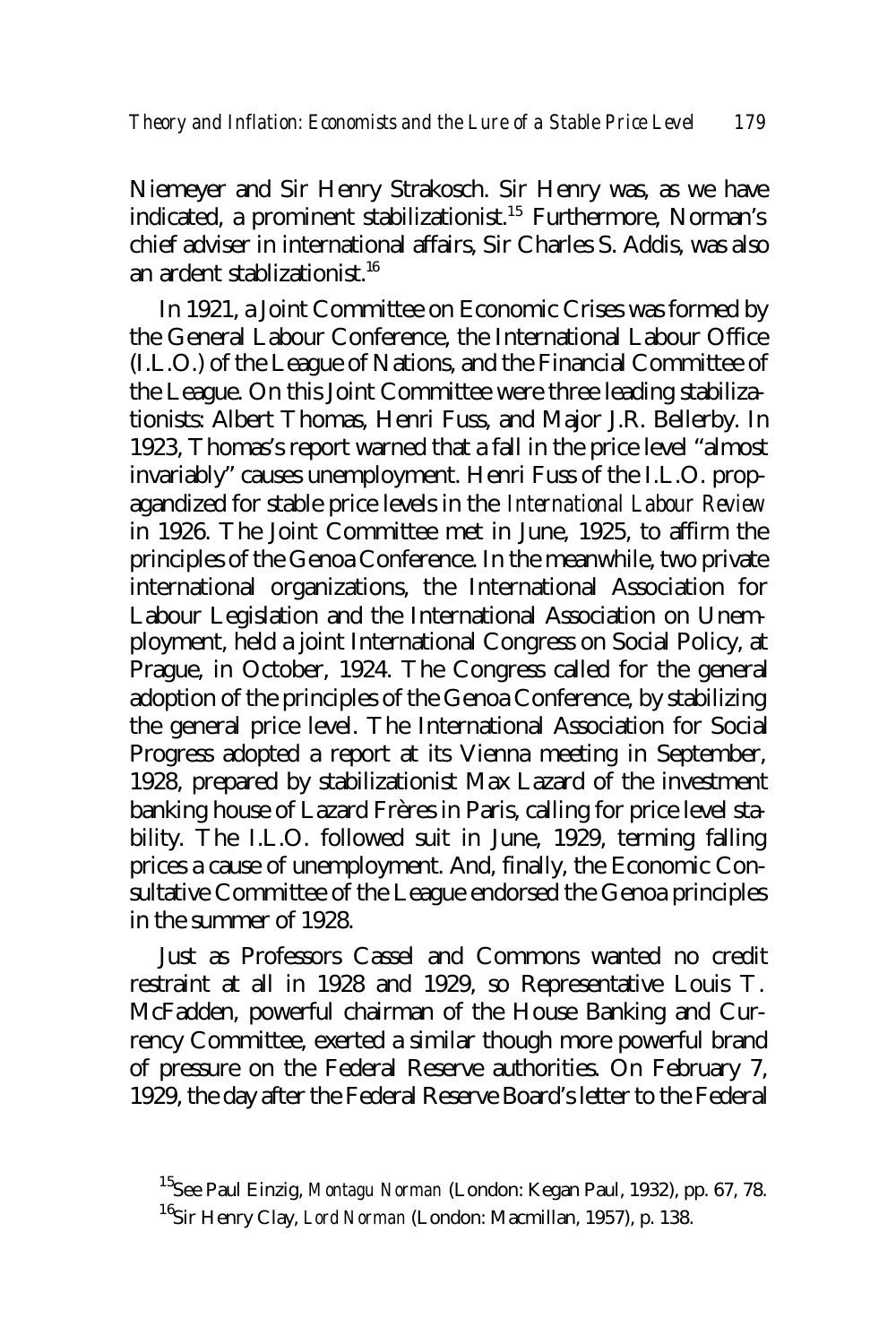Reserve Banks warning about stock market speculation, Representative McFadden himself warned the House against an adverse business reaction from this move. He pointed out that there had been no rise in the commodity price level, so how could there be any danger of inflation? The Fed, he warned skittishly, should not concern itself with the stock market or security loans, lest it produce a general slump. Tighter money would make capital financing difficult, and, coupled with the resulting loss of confidence, would precipitate a depression. In fact, McFadden declared that the Fed should be prepared to ease money rates as soon as any fall in prices or employment might appear. <sup>17</sup> Other influential voices raised against any credit restriction were those of W.T. Foster and Waddill Catchings, leading stabilizationists and well known for their underconsumptionist theories. Catchings was a prominent investment banker (of Goldman, Sachs and Co.), and iron and steel magnate, and both men were close to the Hoover Administration. (As we shall see, their "plan" for curing unemployment was adopted, at one time, by Hoover.) In April, 1929, Foster and Catchings warned that any credit restriction would lower the price level and hurt business. The bull market, they assured the public along with Fisher, Commons, and the rest—was grounded on a sure foundation of American confidence and growth.<sup>18</sup> And the bull speculators, of course, echoed the cry that everyone should "invest in America." Anyone who criticized the boom was considered to be unpatriotic and "selling America short."

Cassel was typical of European opinion in insisting on even greater inflationary moves by the Federal Reserve System. Sir Ralph Hawtrey, visiting at Harvard during 1928–1929, spread the gospel of price-level stabilization to his American audience.<sup>19</sup>

<sup>17</sup>Cited in Joseph Stagg Lawrence, *Wall Street and Washington* (Princeton, N.J.: Princeton University Press, 1929), pp. 437–43.

<sup>18</sup>*Commercial and Financial Chronicle* (April, 1929): 2204–06. Also see Beckhart, "Federal Reserve Policy and the Money Market," in Beckhart et al., *The New York Money Market* (New York: Columbia University Press, 1931), vol. 2, pp. 99ff.

<sup>19</sup>See Joseph Dorfman, *The Economic Mind in American Civilization* (New York: Viking Press, 1959), vol. 4, p. 178.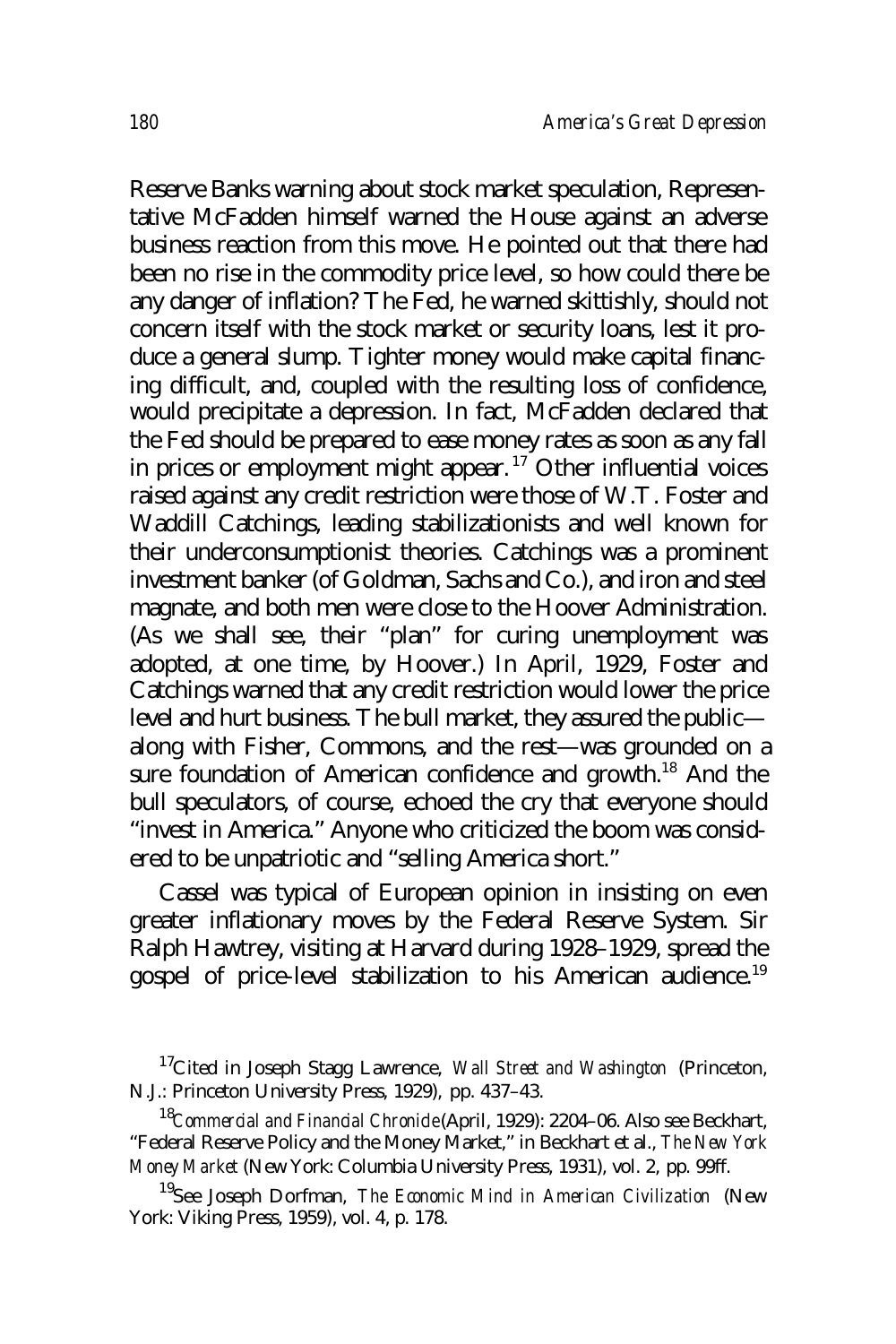Influential British Labourite Philip Snowden urged in 1927 that the United States join in a world plan for price stabilization, to prevent a prolonged price decline. The London *Statist* and the *Nation* (London) both bemoaned the Federal Reserve "deflation." Perhaps most extreme was a wildly inflationist article by the respected economist Professor Allyn A. Young, an American then teaching at the University of London. Young, in January 1929, warned about the secular downward price trend, and urged all Central Banks not to "hoard" gold, to abandon their "high gold reserve-ratio fetish," and to inflate to a fare-thee-well. "Central banks of the world," he declared, "appear to be afraid of prosperity. So long as they are they will exert a retarding influence upon the growth of production." $20$ 

In an age of folly, Professor Young's article was perhaps the crowning *pièce de résistance*—much more censurable than the superficially more glaring errors of such economists as Irving Fisher and Charles A. Dice on the alleged "new era" prosperity of the stock market. Merely to extrapolate present stock market conditions is, after all, not nearly as reprehensible as considering deflation the main threat in the midst of a rampantly inflationary era. But such was the logical conclusion of the stabilizationist position.

We may conclude that the Federal Reserve authorities, in promulgating their inflationary policies, were motivated not only by the desire to help British inflation and to subsidize farmers, but were also guided—or rather misguided—by the fashionable economic theory of a stable price level as the goal of monetary manipulation $21$ 

<sup>20</sup>Allyn A. Young, "Downward Price Trend Probable, Due to Hoarding of Gold by Central Banks," *The Annalist* (January 18, 1929): 96–97. Also see, "Our Reserve Bank Policy as Europe Thinks It Sees It," *The Annalist* (September 2, 1927): 374–75.

<sup>21</sup>Seymour Harris, *Twenty Years of Federal Reserve Policy* (Cambridge, Mass.: Harvard University Press, 1933), vol. 1, 192ff., and Aldrich, *The Causes of the Present Depression and Possible Remedies* (New York, 1933), pp. 20–21.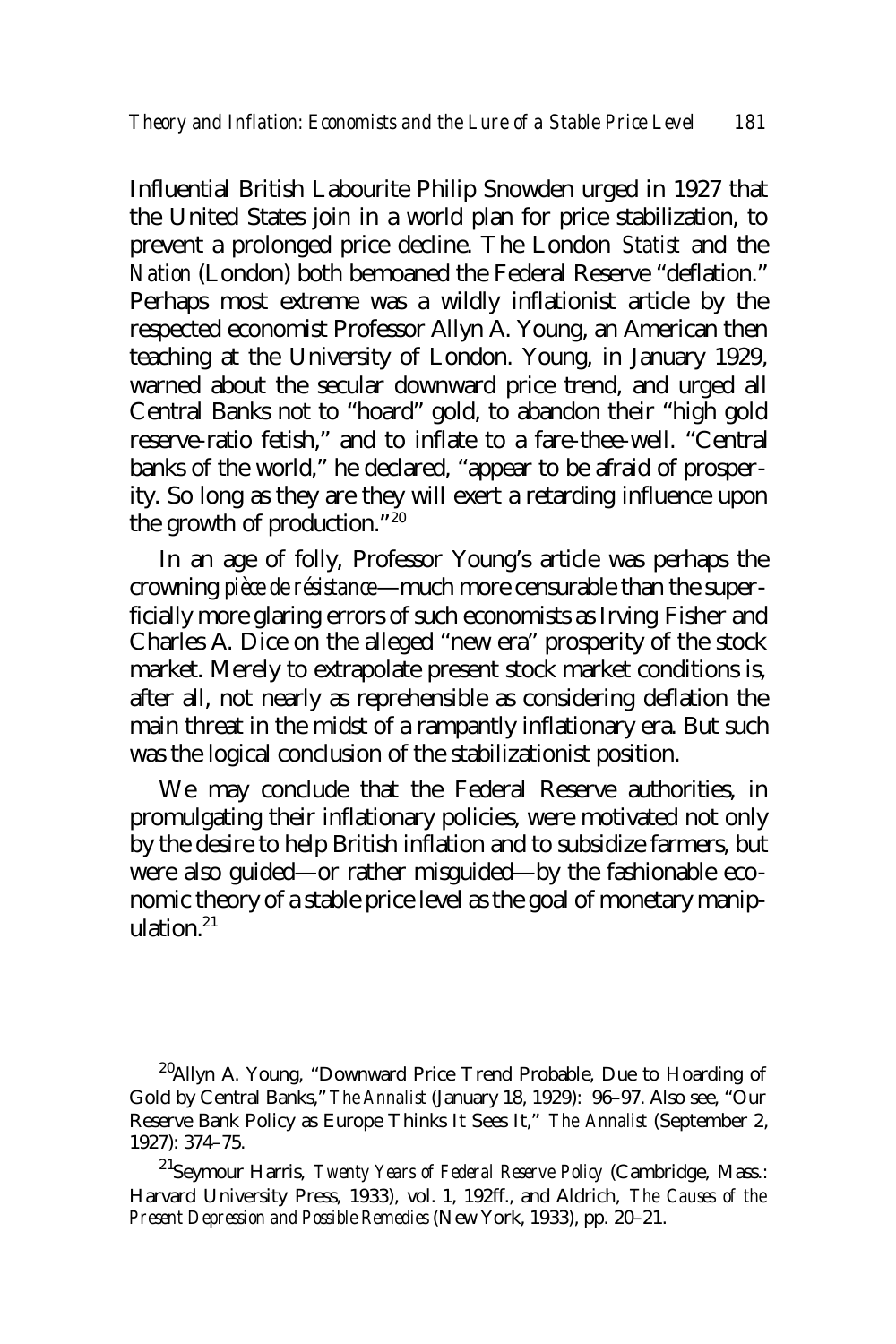### **Part III**

# **The Great Depression: 1929–1933**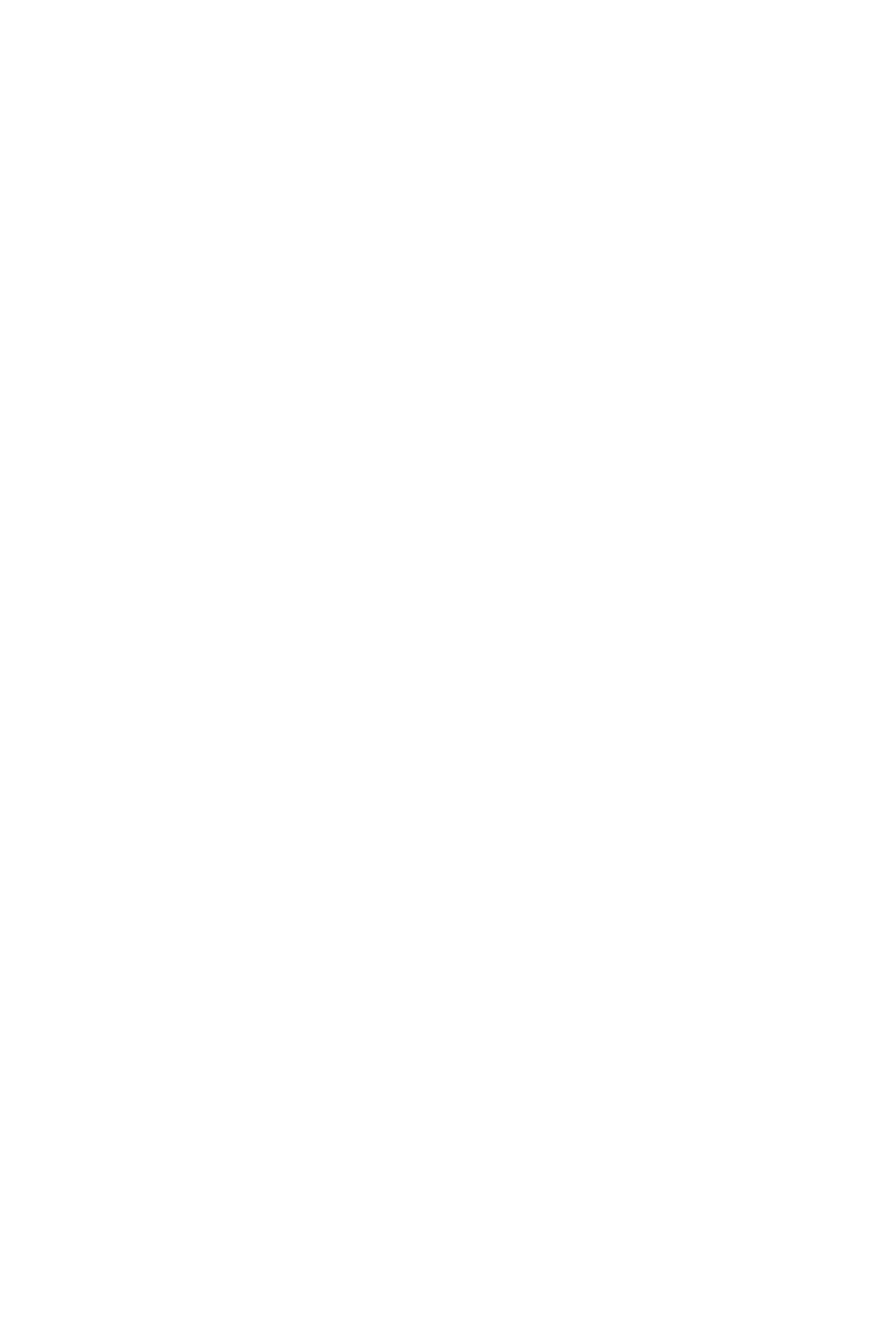**7**

# **Prelude to Depression: Mr. Hoover and Laissez-Faire**

If government wishes to alleviate, rather than aggravate, a depression, its only valid course is laissez-faire—to leave the economy alone. Only if there is no interference, direct or threatened, with prices, wage rates, an **F**f government wishes to alleviate, rather than aggravate, a depression, its only valid course is laissez-faire—to leave the economy alone. Only if there is no interference, direct or the necessary adjustment proceed with smooth dispatch. Any propping up of shaky positions postpones liquidation and aggravates unsound conditions. Propping up wage rates creates mass unemployment, and bolstering prices perpetuates and creates unsold surpluses. Moreover, a drastic cut in the government budget—both in taxes and expenditures—will of itself speed adjustment by changing social choice toward more saving and investment relative to consumption. For government spending, whatever the label attached to it, is solely consumption; any cut in the budget therefore raises the investment–consumption ratio in the economy and allows more rapid validation of originally wasteful and loss-yielding projects. Hence, the proper injunction to government in a depression is cut the budget and leave the economy strictly alone. Currently fashionable economic thought considers such a *dictum* hopelessly outdated; instead, it has more substantial backing now in economic law than it did during the nineteenth century.

Laissez-faire was, roughly, the traditional policy in American depressions before 1929. The laissez-faire precedent was set in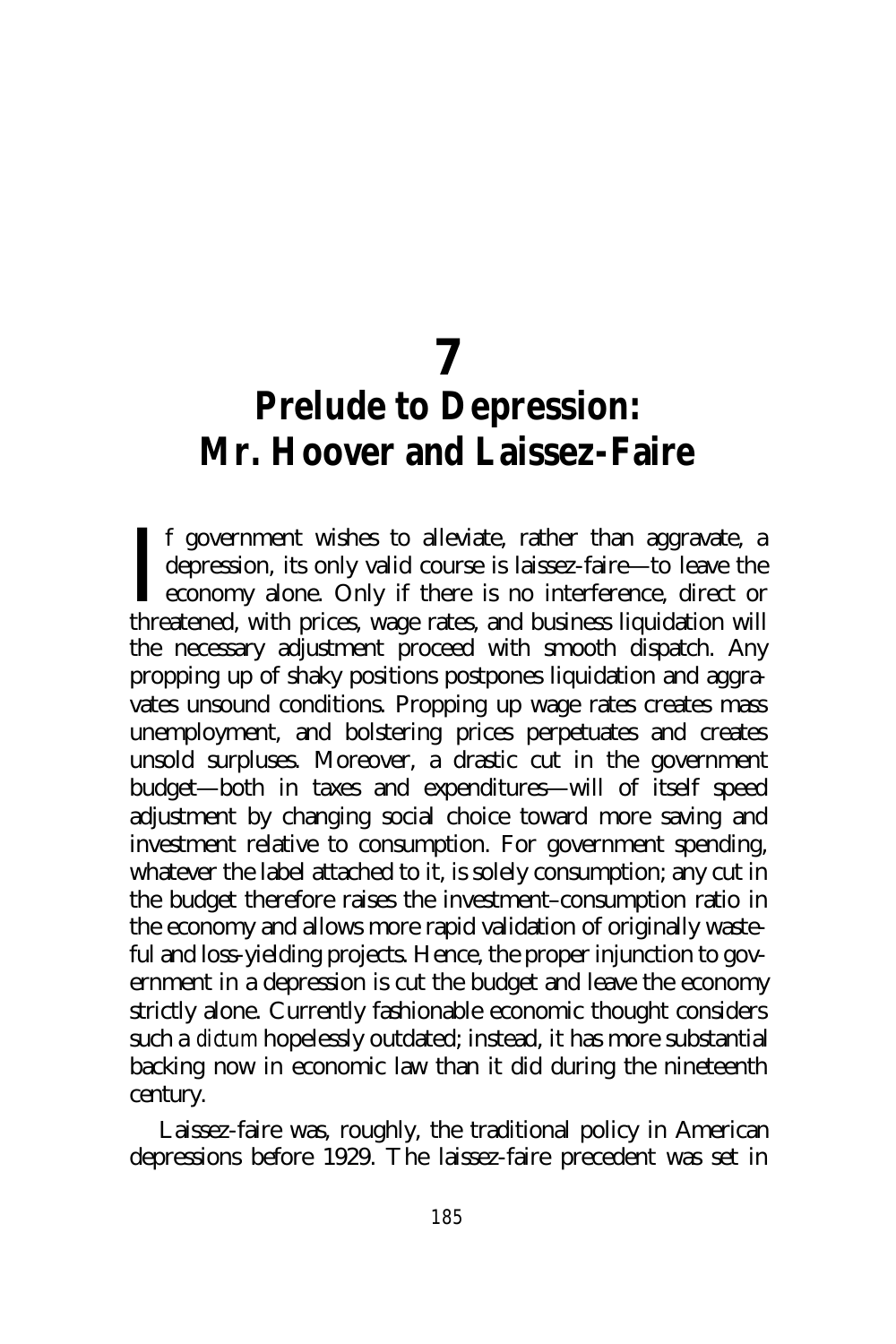America's first great depression, 1819, when the federal government's only act was to ease terms of payment for its own land debtors. President Van Buren also set a staunch laissez-faire course, in the Panic of 1837. Subsequent federal governments followed a similar path, the chief sinners being state governments which periodically permitted insolvent banks to continue in operation without paying their obligations.<sup>1</sup> In the 1920–1921 depression, government intervened to a greater extent, but wage rates were permitted to fall, and government expenditures and taxes were reduced. And this depression was over in one year—in what Dr. Benjamin M. Anderson has called "our last natural recovery to full employment."

Laissez-faire, then, was the policy dictated both by sound theory and by historical precedent. But in 1929, the sound course was rudely brushed aside. Led by President Hoover, the government embarked on what Anderson has accurately called the "Hoover New Deal." For if we define "New Deal" as an antidepression program marked by extensive governmental economic planning and intervention—including bolstering of wage rates and prices, expansion of credit, propping up of weak firms, and increased government spending (e.g., subsidies to unemployment and public works)—Herbert Clark Hoover must be considered the founder of the New Deal in America. Hoover, from the very start of the depression, set his course unerringly toward the violation of all the laissez-faire canons. As a consequence, he left office with the economy at the depths of an unprecedented depression, with no recovery in sight after three and a half years, and with unemployment at the terrible and unprecedented rate of 25 percent of the labor force.

Hoover's role as founder of a revolutionary program of government planning to combat depression has been unjustly neglected by historians. Franklin D. Roosevelt, in large part, merely elaborated the policies laid down by his predecessor. To scoff at

 $1$ For an appreciation of the importance of this fact for American monetary history, see Vera C. Smith, *The Rationale of Central Banking* (London: P.S. King and Son, 1936).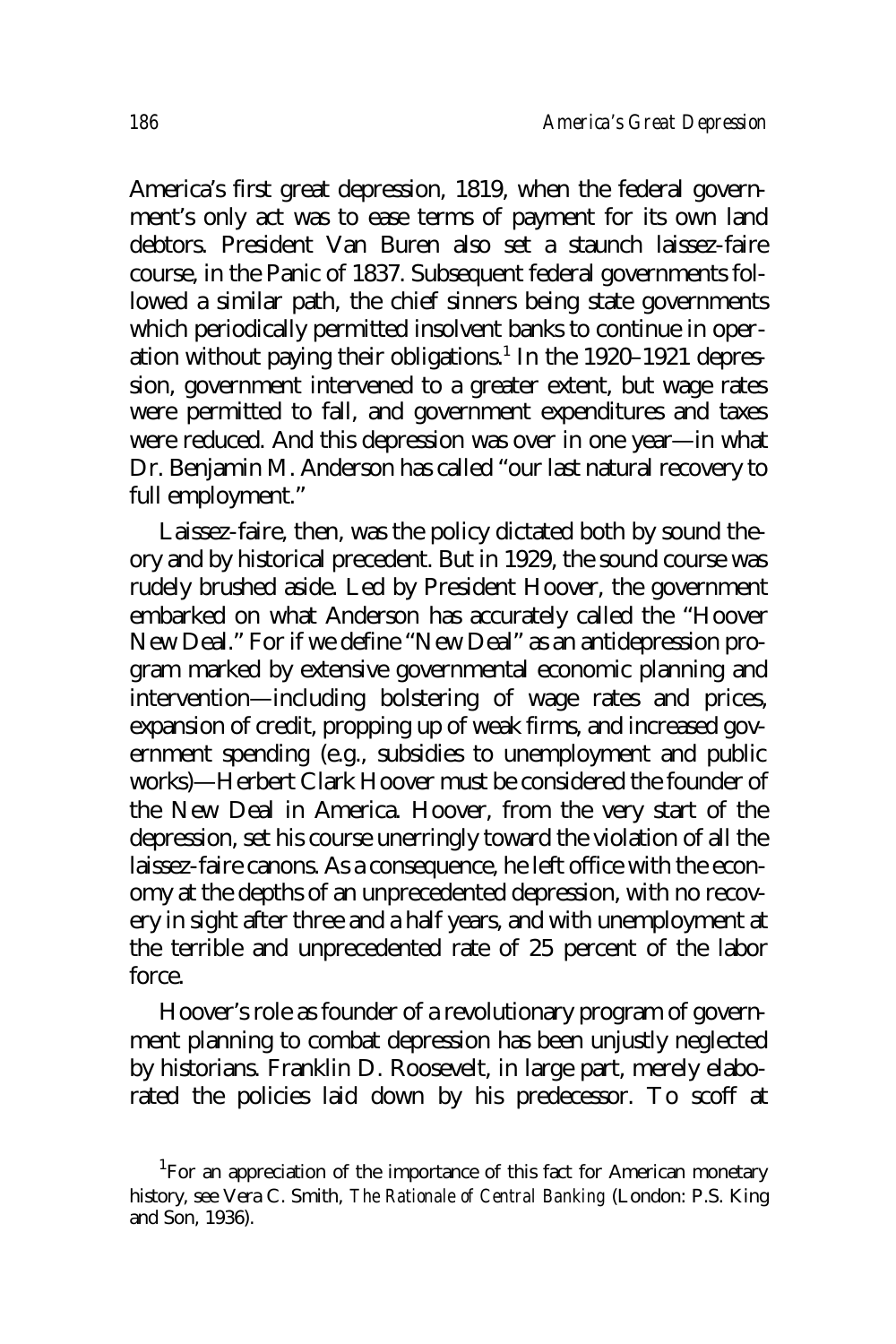Hoover's tragic failure to cure the depression as a typical example of laissez-faire is drastically to misread the historical record. The Hoover rout must be set down as a failure of government planning and not of the free market.

To portray the interventionist efforts of the Hoover administration to cure the depression we may quote Hoover's own summary of his program, during his Presidential campaign in the fall of 1932

> we might have done nothing. That would have been utter ruin. Instead we met the situation with proposals to private business and to Congress of the most gigantic program of economic defense and counterattack ever evolved in the history of the Republic. We put it into action. . . . No government in Washington has hitherto considered that it held so broad a responsibility for leadership in such times. . . . For the first time in the history of depression, dividends, profits, and the cost of living, have been reduced before wages have suffered. . . . They were maintained until the cost of living had decreased and the profits had practically vanished. They are now the highest real wages in the world.

> Creating new jobs and giving to the whole system a new breath of life; nothing has ever been devised in our history which has done more for . . . "the common run of men and women." Some of the reactionary economists urged that we should allow the liquidation to take its course until we had found bottom. . . . We determined that we would not follow the advice of the bitterend liquidationists and see the whole body of debtors of the United States brought to bankruptcy and the savings of our people brought to destruction.<sup>2</sup>

 $^{2}$ From his acceptance speech on August 11, and his campaign speech at Des Moines on October 4. For full account of the Hoover speeches and anti-depression program, see William Starr Myers and Walter H. Newton, *The Hoover Administration* (New York: Scholarly Press, 1936), part 1; William Starr Myers, ed., *The State Papers of Herbert Hoover,* (New York. 1934), vols. 1 and 2. Also see Herbert Hoover, *Memoirs of Herbert Hoover* (New York: Macmillan, 1937), vol. 3.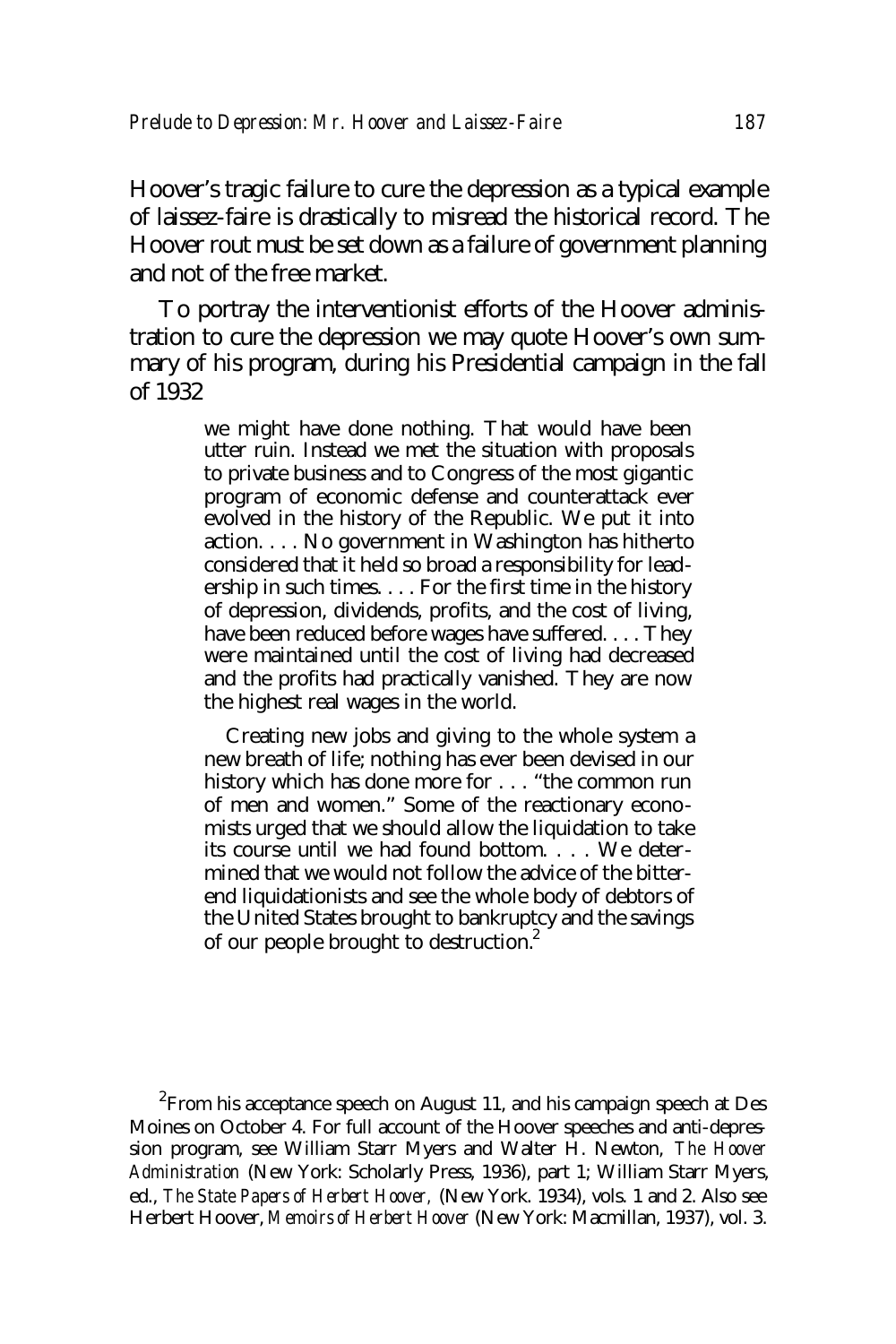### **THE DEVELOPMENT OF HOOVER'S INTERVENTIONISM: UNEMPLOYMENT**

Hoover, of course, did not come upon his interventionist ideas suddenly. It is instructive to trace their development and the similar development in the country as a whole, if we are to understand clearly how Hoover could so easily, and with such nationwide support, reverse the policies that had ruled in all previous depressions.

Herbert Clark Hoover was very much the "forward-looking" politician. We have seen that Hoover pioneered in attempts to intimidate investment bankers in placing foreign loans. Characteristic of all Hoover's interventions was the velvet glove on the mailed fist: i.e., the businessmen would be exhorted to adopt "voluntary" measures that the government desired, but implicit was the threat that if business did not "volunteer" properly, compulsory controls would soon follow.

When Hoover returned to the United States after the war and a long stay abroad, he came armed with a suggested "Reconstruction Program." Such programs are familiar to the present generation, but they were new to the United States in that more innocent age. Like all such programs, it was heavy on government planning, which was envisaged as "voluntary" cooperative action under "central direction."<sup>3</sup> The government was supposed to correct "our marginal faults"—including undeveloped health and education, industrial "waste," the failure to conserve resources, the nasty habit of resisting unionization, and seasonal unemployment. Featured in Hoover's plan were increased inheritance taxes, public dams, and, significantly, government regulation of the stock market to eliminate "vicious speculation." Here was an early display of Hoover's hostility toward the stock market, a hostility that was to form one of the *leitmotifs* of his administration.<sup>4</sup> Hoover, who to his credit

<sup>&</sup>lt;sup>3</sup>See Joseph Dorfman, *The Economic Mind in American Civilization (*New York: Viking Press, 1959), vol. 14, p. 27.

<sup>4</sup>Hoover, *Memoirs,* vol. 2, p. 29. Hoover's evasive rhetoric is typical: "I insisted that these improvements could be effected without government control, but the government should cooperate by research, intellectual leadership [sic]*,* and prohibitions upon the abuse of power."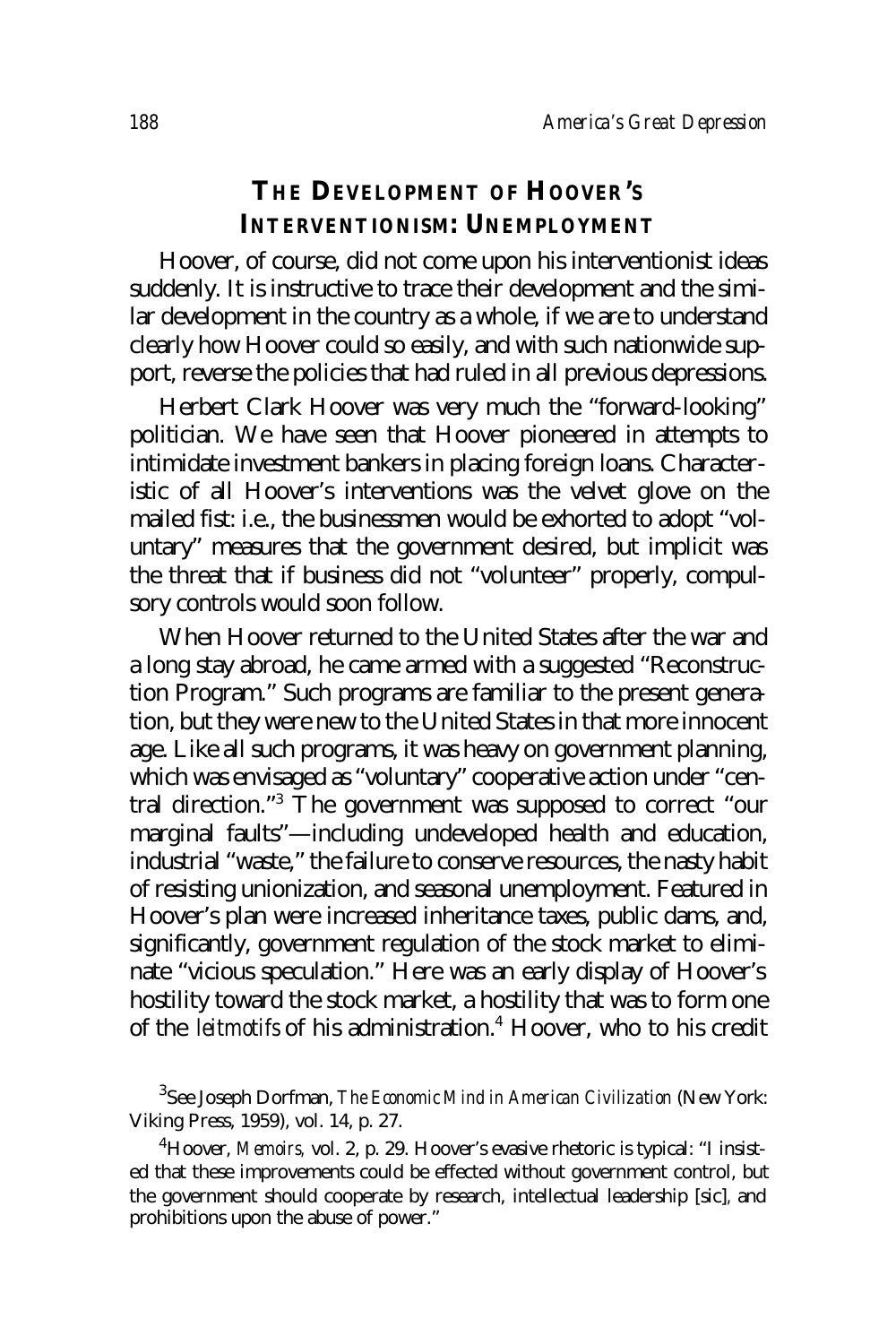has never pretended to be the stalwart of laissez-faire that most people now consider him, notes that some denounced his program as "radical"—as well they might have.

So "forward-looking" was Hoover and his program that Louis Brandeis, Herbert Croly of the *New Republic*, Colonel Edward M. House, Franklin D. Roosevelt, and other prominent Democrats for a while boomed Hoover for the presidency.<sup>5</sup>

Hoover continued to expound interventionism in many areas during 1920. Most relevant to our concerns was the conference on labor–management relations that Hoover directed from 1919 to 1920, on appointment by President Wilson and in association with Secretary of Labor William B. Wilson, a former official of the United Mine Workers of America. The conference—which included "forward-looking" industrialists like Julius Rosenwald, Oscar Straus, and Owen D. Young, labor leaders, and economists like Frank W. Taussig—recommended wider collective bargaining, criticized "company unions," urged the abolition of child labor, and called for national old-age insurance, fewer working hours, "better housing," health insurance, and government arbitration boards for labor disputes. These recommendations reflected Hoover's views.<sup>6</sup>

Hoover was appointed Secretary of Commerce by President Harding in March, 1921, under pressure from the left wing of the Republican Party, led by William Allen White and Judge Nathan Miller of New York. (Hoover was one of the first of the modern breed of politician, who can find a home in either party.) We have seen that the government pursued a largely laissez-faire policy in the depression of 1920–1921, but this was not the doing of Herbert Hoover. On the contrary, he "set out to reconstruct

<sup>5</sup>Cf. Arthur M. Schlesinger, Jr., *The Crisis of the Old Order, 1919–1933* (Boston: Houghton Mifflin, 1957), pp. 81ff.; Harris Gaylord Warren, *Herbert Hoover and the Great Depression* (New York: Oxford University Press, 1959), pp. 24ff.

 $6$ Hoover records that the "extreme right" was hostile to these proposals and understandably so—and notably the Boston Chamber of Commerce. Also see Eugene Lyons, *Our Unknown Ex-President* (New York: Doubleday, 1948), pp. 213–14.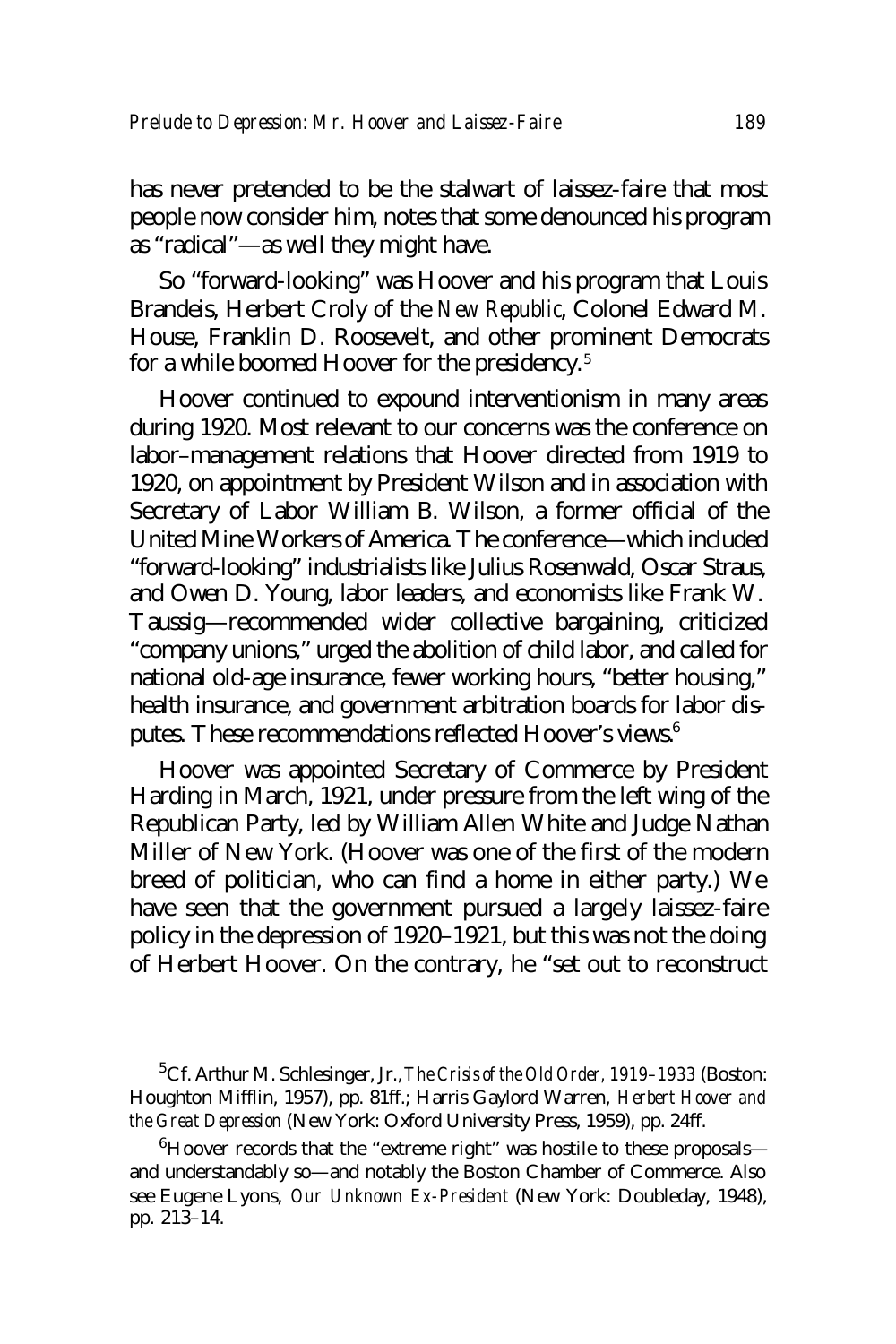America."<sup>7</sup> He only accepted the appointment on the condition that he would be consulted on all economic policies of the federal government. He was determined to transform the Department of Commerce into "the economic interpreter to the American people (and they badly need one)."<sup>8</sup> Hardly had Hoover assumed office when he began to organize an economic conference and a committee on unemployment. The committee established a branch in every state having substantial unemployment, along with subbranches in local communities and Mayors' Emergency Committees in 31 cities.<sup>9</sup> The committee contributed relief to the unemployed, and also organized collaboration between the local and federal governments.

As Hoover recalls:

We developed cooperation between the federal, state, and municipal governments to increase public works. We persuaded employers to "divide" time among their employees so that as many as possible would have some incomes. We organized the industries to undertake renovation, repair, and, where possible, expand construc $t$ <sub>ion</sub> $10$ 

Standard Oil of New Jersey announced a policy of laying off its older employees last, and it increased its repairs and production for inventory; U.S. Steel also invested \$10 million in repairs immediately upon conclusion of the conference.<sup>11</sup> In short, the biggest businesses were the first to agree.

Happily, the depression was about over by the time these measures could take effect, but an ominous shadow had been cast over

<sup>7</sup>Hoover to Wesley C. Mitchell, July 29, 1921. Lucy Sprague Mitchell, *Two Lives* (New York: Simon and Schuster, 1953), p. 364.

<sup>8</sup>Warren, *Herbert Hoover and the Great Depression*, p. 26.

9 See Hoover, *Memoirs,* vol. 2; Warren*, Herbert Hoover and the Great Depression;* and Lloyd M. Graves, *The Great Depression and Beyond* (New York: Brookmire Economic Service, 1932), p. 84.

<sup>10</sup>Hoover, *Memoirs,* vol. 2*,* pp. 41–42.

<sup>11</sup>See Joseph H. McMullen, "The President's Unemployment Conference of 1921 and its Results" (unpublished M.A. thesis, Columbia University, 1922), p. 33.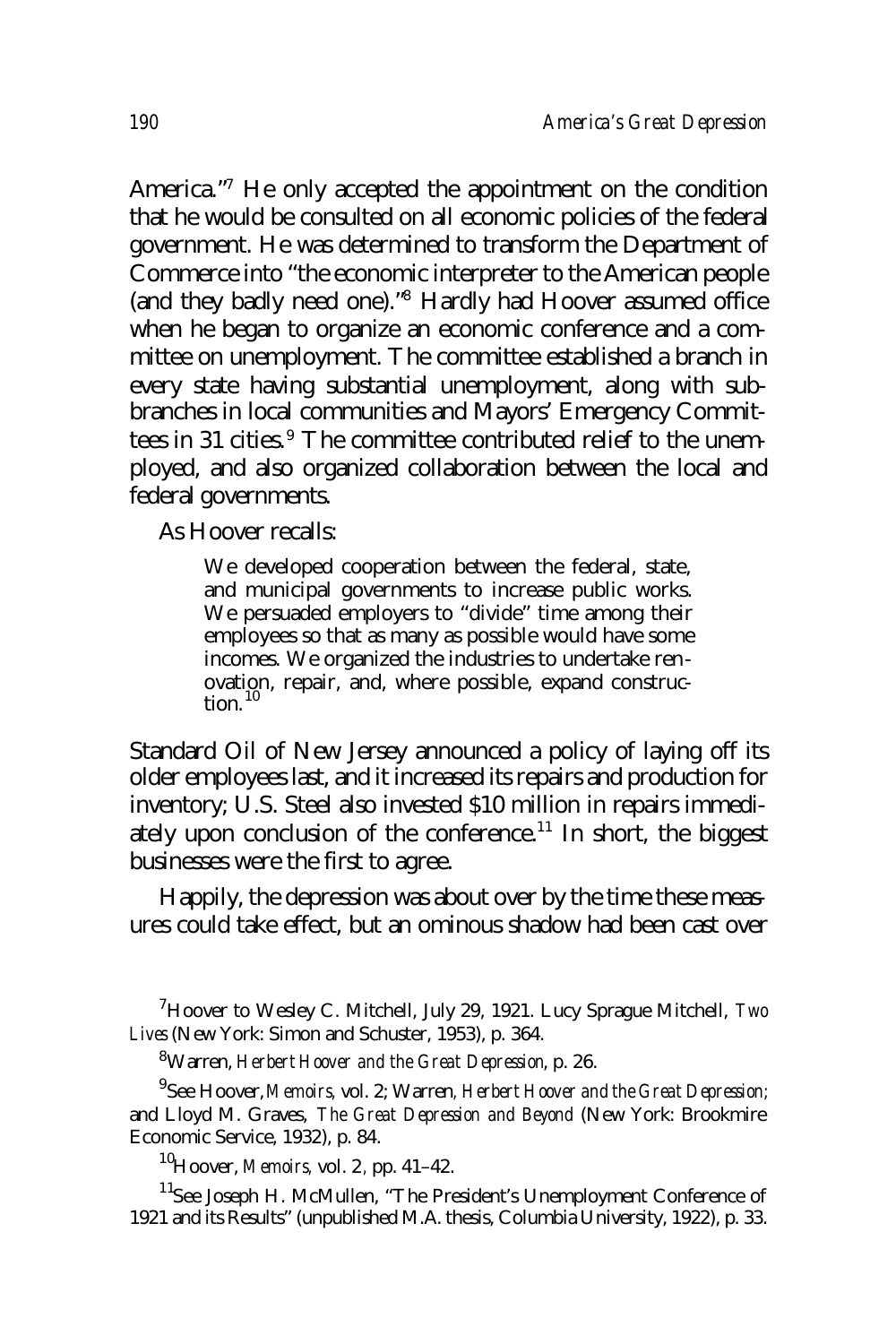any future depression, a shadow that would grimly materialize when the 1929 crash arrived. Once again, these measures bore the characteristic Hoover stamp; the government compulsion and planning were larded with the rhetoric of "voluntary cooperation." He spoke of these and other suggested measures as "mobilization of cooperative action of our manufacturers and employers, of our public bodies and local authorities." And there came into use the now all too familiar war analogy: "An infinite amount of misery could be saved if we have the same spirit of spontaneous cooperation in every community for reconstruction that we had in war."

While the government did not greatly intervene in the 1920–1921 recession, there were enough ominous seeds of the later New Deal. In December, 1920, the War Finance Corporation was revived as an aid to farm exports, and a \$100 million Foreign Trade Financial Corporation was established. Farm agitation against short-selling led to the Capper Grain Futures Act, in August, 1921, regulating trading on the grain exchanges. Furthermore, on the state level, New York passed rent laws, restricting the eviction rights of landlords; Kansas created an Industrial Court regulating all key industries as "public utilities"; and the Non-Partisan League conducted socialistic experiments in North Dakota.<sup>12</sup>

Perhaps the most important development of all, however, was the President's Conference on Unemployment, called by Harding at the instigation of the indefatigable Herbert Hoover. This was probably the most fateful omen of anti-depression policies to come. About 300 eminent men in industry, banking, and labor were called together in September, 1921, to discuss the problem of unemployment. President Harding's address to the conference was filled with great good sense and was almost the swan song of the Old Order's way of dealing with depressions. Harding declared that liquidation was inevitable and attacked governmental planning and any suggestion of Treasury relief. He said, "The excess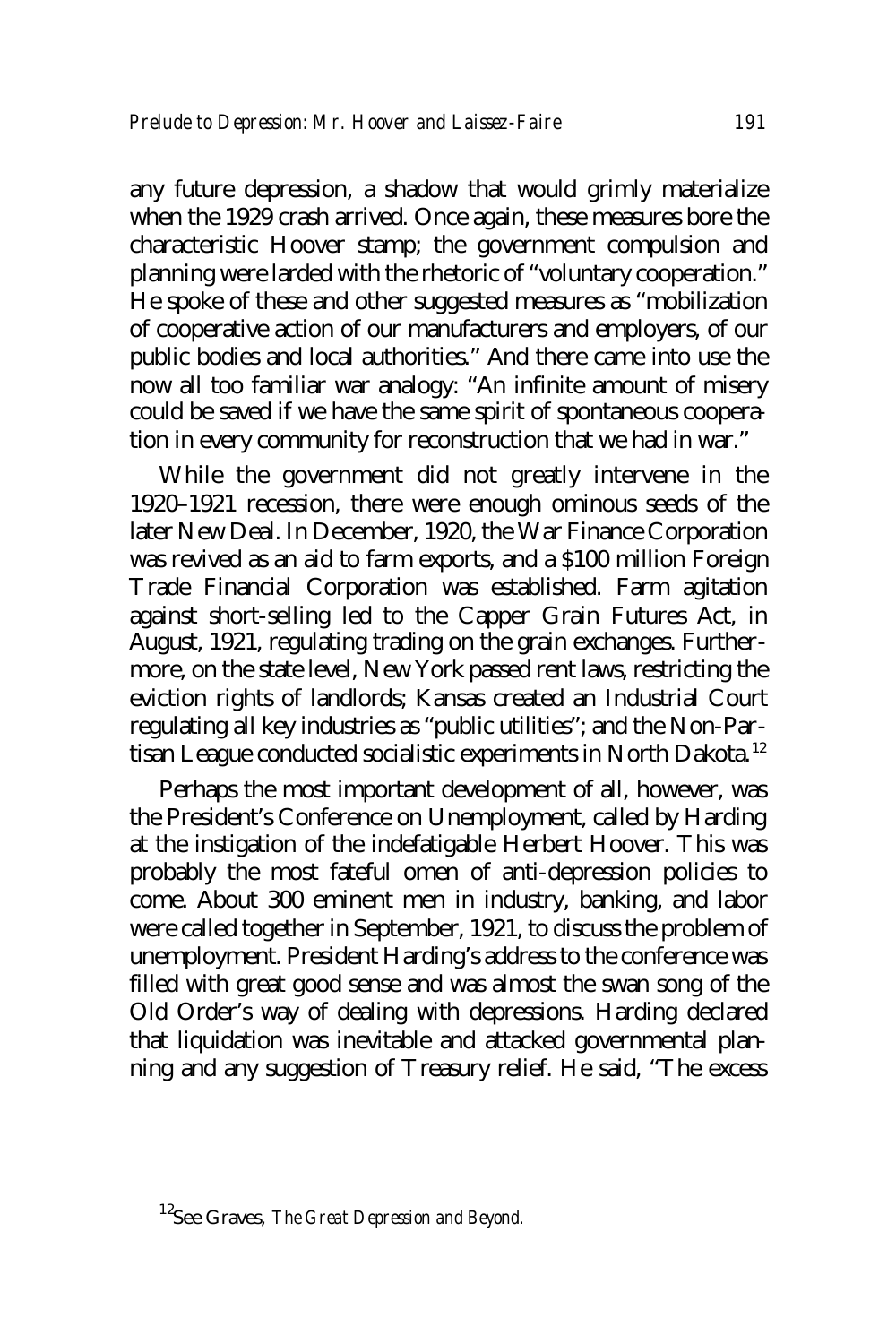stimulation from that source is to be reckoned a cause of trouble rather than a source of cure."<sup>13</sup>

To the conference members, it was clear that Harding's words were mere stumbling blocks to the wheels of progress, and they were quickly disregarded. The conferees obviously preferred Hoover's opening speech, to the effect that the era of passivity was now over; in contrast to previous depressions, Hoover was convinced, the government must "do something."<sup>14</sup> The conference's aim was to promulgate the idea that government should be responsible for curing depressions, even if the sponsors had no clear idea of the specific things that government should do. The important steps, in the view of the dominant leaders, were to urge the necessity of government planning to combat depressions and to bolster the idea of public works as a depression remedy.<sup>15</sup> The conference very strongly and repeatedly praised the expansion of public works in a depression and urged coordinated plans by all levels of government.<sup>16</sup> Not to be outdone by the new administration, former President Wilson, in December, added his call for a federal public works stabilization program.

The extreme public works agitators were disappointed that the conference did not go far enough. For example, the economist

<sup>13</sup>See E. Jay Howenstine, Jr., "Public Works Policy in the Twenties," *Social Research* (December, 1946): 479–500.

<sup>14</sup>See Lyons, *Our Unknown Ex-President,* p*.* 230.

 $15$ In reality, public works only prolong the depression, aggravate the malinvestment problem, and intensify the shortage of savings by wasting more capital. They also prolong unemployment by bolstering wage rates. See Mises, *Human Action* (New Haven, Conn.: Yale University Press, 1949), pp. 792–94.

<sup>16</sup>The payment of charity wages as high as market rates began in the depression of 1893; public works as a depression remedy started on a municipal scale in the recession of 1914–1915. The secretary of Mayor John Purroy Mitchell's New York Committee on Unemployment urged public works in 1916, and Nathan J. Stone, chief statistician of the U.S. Tariff Board, urged a national public works and employment reserve in 1915. Immediately after the war, Governor Alfred E. Smith of New York and Governor Frank O. Lowden of Illinois urged a national public works stabilization program. See Raphael Margolin, "Public Works as a Remedy for Unemployment in the United States" (unpublished M.A. thesis, Columbia University, 1928).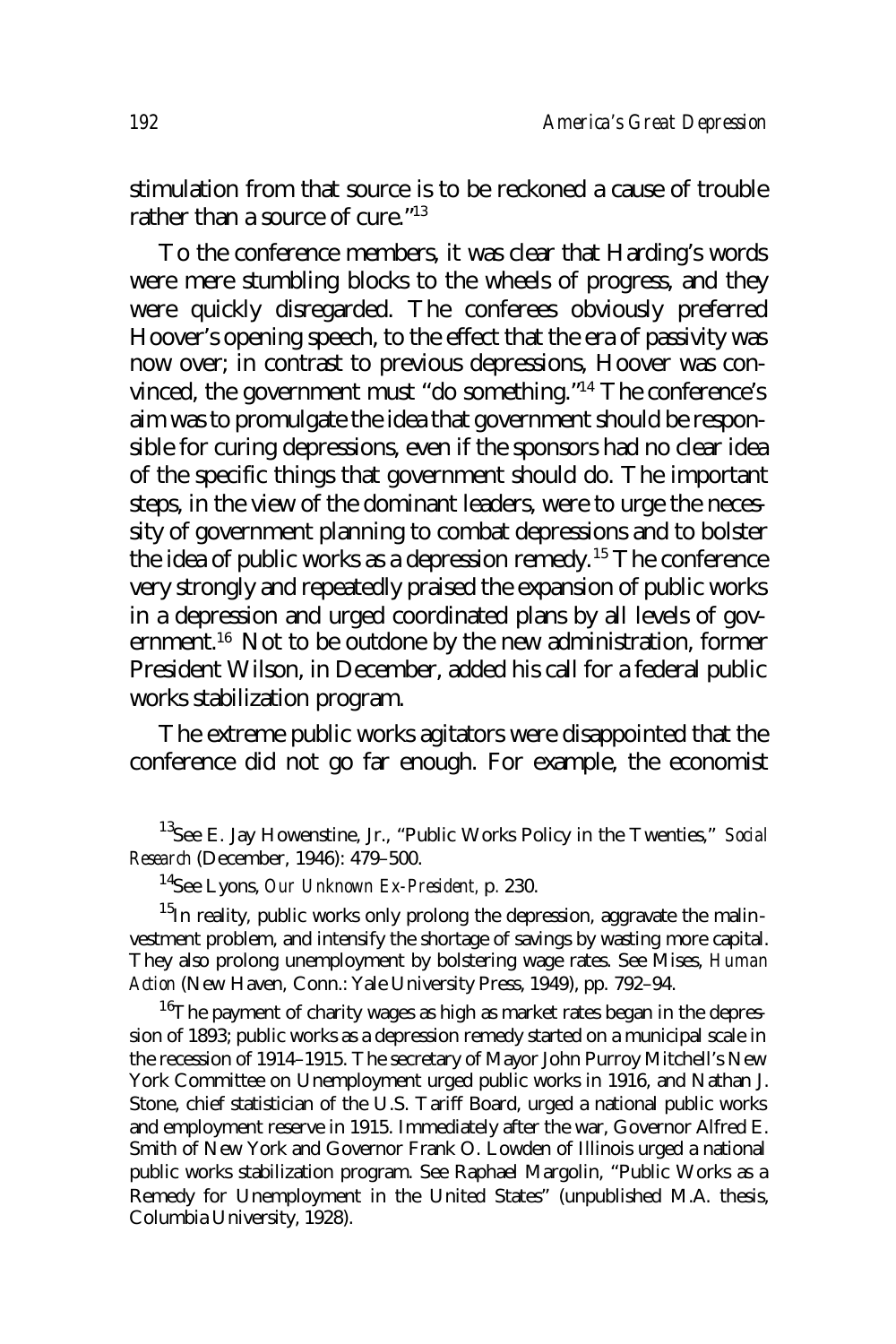William Leiserson had thought that a Federal Labor Reserve Board "would do for the labor market what the Federal Reserve Board did for the banking interests." But the wiser heads saw that they had made a great gain. As a direct result of Hoover's conference, twice as many municipal bonds for public works were floated in 1921 and 1922 as in any previous year; Federal highway grantsin-aid to the states totaled \$75 million in the autumn of 1921, and American opinion was aroused on the entire subject.

It was no accident that the conference had arrived at its interventionist conclusions. As usually happens in conferences of this type, a small group of staff men, along with Herbert Hoover, actually prepared the recommendations that the illustrious front men duly ratified.<sup>17</sup> Secretary of the crucial Public Works Committee of the Conference was Otto Tod Mallery, for a long time the nation's leading advocate of public works programs in depressions. Mallery was a member and guiding spirit of the Pennsylvania State Industrial Board and Secretary of the Pennsylvania Emergency Public Works Commission, which had pioneered in public works planning, and Mallery's resolutions thoughtfully pointed to the examples of Pennsylvania and California as beacon lights for the Federal government to follow. <sup>18</sup> Mallery was one of the leading spirits in the American Association for Labor Legislation (AALL) an organization of eminent citizens and economists devoted to the promotion of government intervention in the fields of labor, unemployment, and welfare. The Association had held the first national unemployment conference in early 1914. Now, its executive director, John B. Andrews, boasted that the Presidential Conference's recommendations followed the standard recommendations formulated by the AALL in 1915. These standard recommendations featured public works and emergency public relief, *at*

<sup>17</sup>McMullen, "The President's Unemployment Conference of 1921 and its Results," p. 16.

<sup>18</sup>Pennsylvania had established the first public works stabilization program in 1917, largely inspired by Mallery; it was later repealed. Mallery had also been made head of a new Division of Development of Public Works by States and Cities During the Transition Period, in the Wilson administration. See Dorfman, *The Economic Mind in American Civilization,"* vol. 4, p. 7.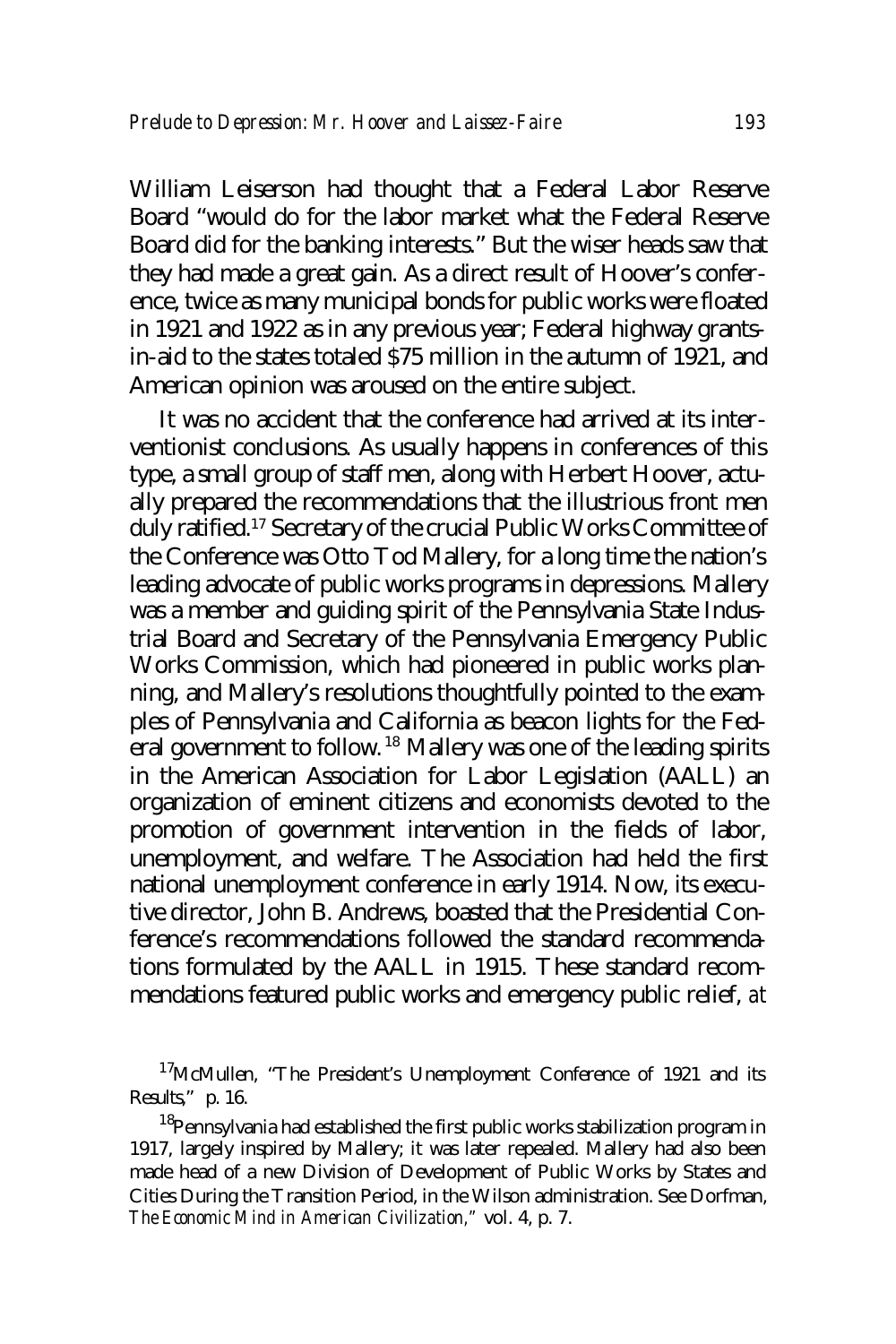*the usual hours and wage rates*—the wage rates of the boom period were supposed to be maintained.<sup>19</sup> Neither was the Conference's following of the AALL line a coincidence. Aside from Mallery's critical role, the Conference also employed the expert knowledge of the following economists, *all of whom were officials of the AALL*: John B. Andrews, Henry S. Dennison, Edwin F. Gay, Samuel A. Lewisohn, Samuel McCune Lindsay, Wesley C. Mitchell, Ida M. Tarbell, Mary Van Kleeck, and Leo Wolman.<sup>20</sup>

It seems clear that the businessmen at the conference were not supposed to mold policy; their function was to be indoctrinated with the Hoover–AALL line and then to spread the interventionist gospel to other business leaders. Andrews singled out for particular praise in this regard Joseph H. Defrees, of the United States Chamber of Commerce, who appealed to many business organizations to cooperate with the Mayors' Emergency Committees, and generally to accept "business responsibility" to solve the unemployment problem. President Samuel Gompers of the American Federation of Labor (A.F. of L.) also hailed the widespread acceptance by industry of its "responsibility" for unemployment, as an outcome of this Conference.

Hoover did his best to intervene in the recession, attempting also to stimulate home construction and urging banks to finance more exports. Fortunately, however, Harding and the rest of the Cabinet were not convinced of the virtues of governmental depression "remedies." But eight years later, Hoover was finally to have his chance. As Lyons concludes: "A precedent for federal intervention in economic depression was set, rather to the horror of conservatives."<sup>21</sup>

<sup>19</sup>See John B. Andrews, "The President's Unemployment Conference-Success or Failure?" *American Labor Legislation Review* (December, 1921): 307–10. Also see "Unemployment Survey," in ibid, pp. 211–12.

<sup>20</sup>*American Labor Legislation Review* (March, 1922): 79. Other officials of the AALL included: Jane Addams, Thomas L. Chadbourne, Professor John R. Commons, Professor Irving Fisher, Adolph Lewisohn, Lillian Wald, Felix M. Warburg, Woodrow Wilson, and Rabbi Stephen S. Wise.

<sup>21</sup>Lyons, *Our Unknown Ex-President,* p. 230.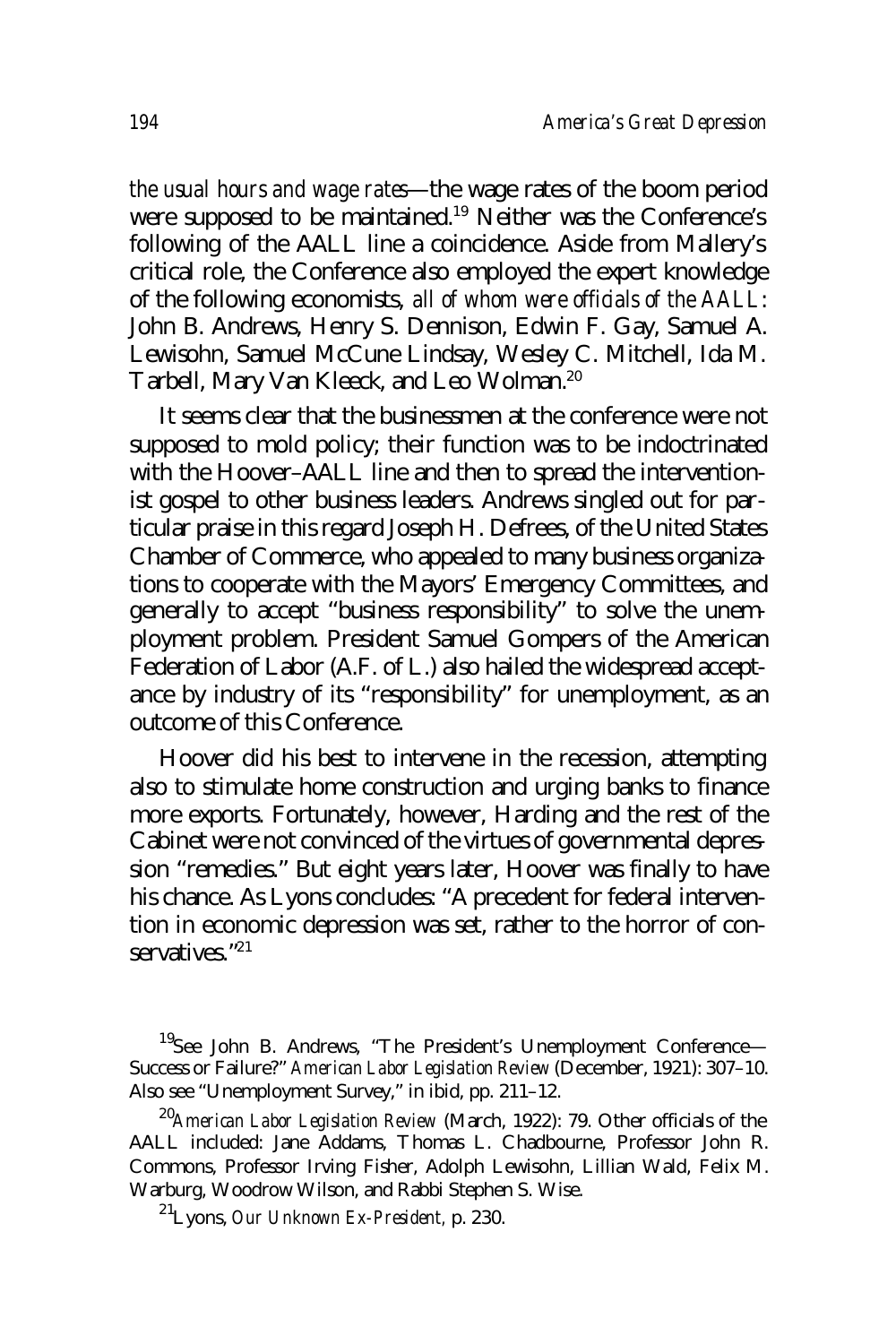It is, of course, a sociological law that a government bureau, once launched, never dies, and the Conference was true to this law. The Conference resolved itself into three research committees, run by a staff of experts, with Hoover in overall command. One project bore fruit in Leo Wolman's *Planning and Control of Public Works*, a pro-public-works study published in 1930. A second committee published a study on *Seasonal Operation in the Construction Industry*, in 1924, in cooperation with the Division of Building and Housing of the Department of Commerce. This work urged seasonal stabilization of construction, and was in part the result of a period of propaganda activity by the American Construction Council, a trade association headed by Franklin Delano Roosevelt. Its foreword was written by Herbert Hoover.<sup>22</sup> The most important project was a study of *Business Cycles and Unemployment*, published in 1923.

Hoover invited the National Bureau of Economic Research (headed by Wesley C. Mitchell) to make a "fact-finding" study of the problems of forecasting and control of business cycles, and then appointed a Committee on Business Cycles to draft policy recommendations for the report. Chairman of the Committee was Owen D. Young, and other members included Edward Eyre Hunt, who had been secretary of the President's Conference, Joseph Defrees, Mary Van Kleeck, Clarence Woolley, and Matthew Woll of the A.F. of L. Funds for the project were considerately supplied by the Carnegie Corporation. Wesley C. Mitchell, of the National Bureau and AALL, planned and directed the report, which

<sup>22</sup>The American Construction Council was formed in response to the hounding of the New York construction industry by state and Federal authorities during the depression of 1920–1921. The governments charged the industry with "price-fixing" and "excessive profits." Hoover and Roosevelt together formed the Council in the summer of 1922, to stabilize and organize the industry. The aim was to cartelize construction, impose various codes of operation and "ethics," and to plan the entire industry. Franklin Roosevelt, as President of the Council, took repeated opportunity to denounce profit-seeking and rugged individualism. The "codes of fair practice" were Hoover's idea. See Daniel R. Fusfeld, *The Economic Thought of Franklin D. Roosevelt and the Origins of the New Deal* (New York: Columbia University Press, 1956), pp. 102ff.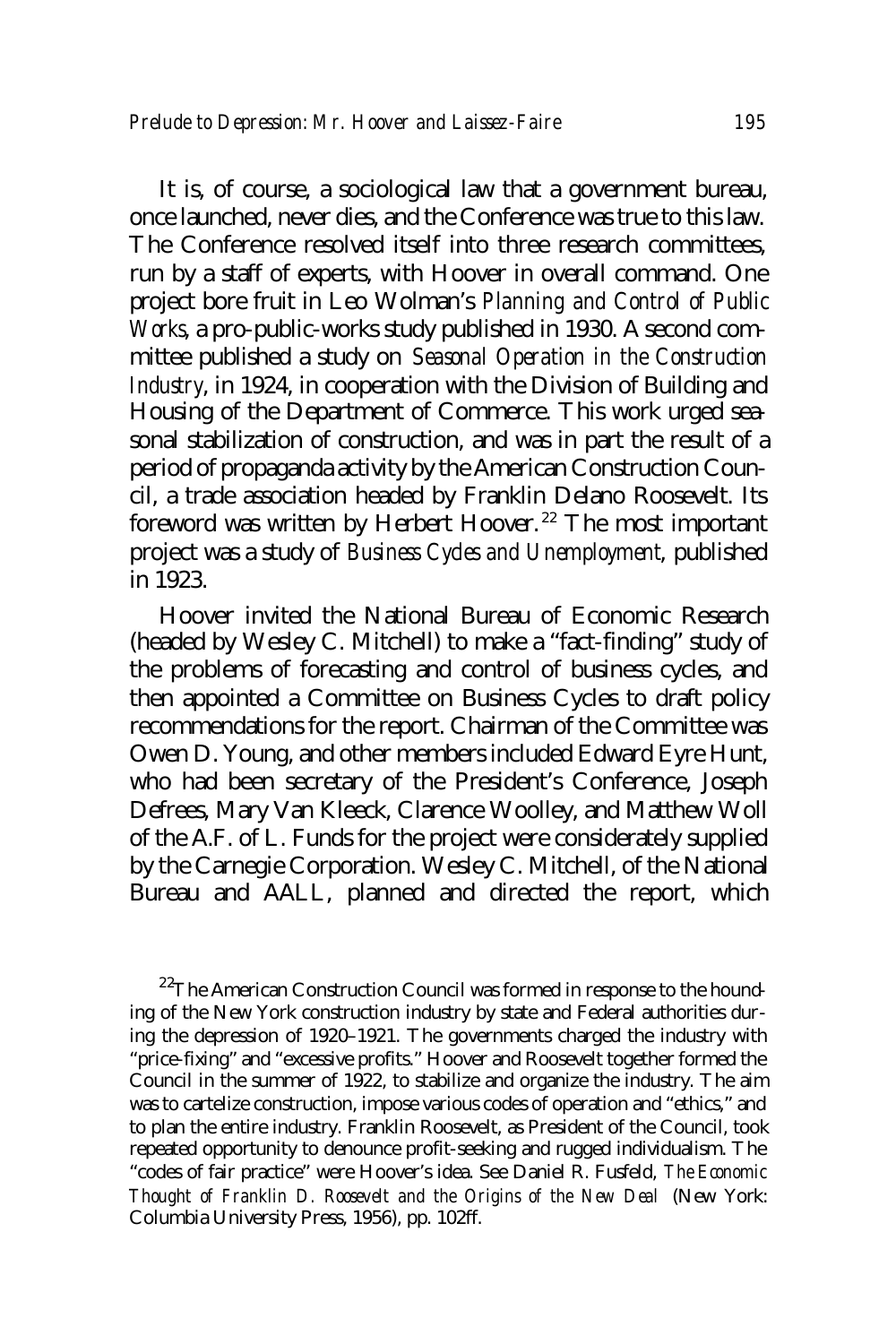included interventionist chapters by Mallery and Andrews on public works and unemployment benefits, and by Wolman on unemployment insurance. While the National Bureau was supposed to do only fact-finding, Mitchell, in discussing his report, advocated "social experimentation."<sup>23</sup>

Meanwhile, Hoover had not been idle on the more direct legislative front. Senator W.S. Kenyon of Iowa, in late 1921, introduced a bill supported by Hoover, embodying recommendations of the Conference and specifically requiring a public works stabilization program. In the December, 1921 hearings, the Kenyon Bill was supported by numerous leading economists, as well as by the American Federation of Labor, the American Engineering Council (of which Hoover had just been named President), and the United States Chamber of Commerce. One of the supporters was Wesley C. Mitchell. The bill never came to a vote, however, largely due to healthy senatorial skepticism based on laissez-faire ideas.

The next public works stabilization bill before Congress was the Zihlman Bill in the House. This was promoted by the National Unemployment League, formed in 1922 for that purpose. Hearings were held in the House Labor Committee in February, 1923. Hoover backed the proposal, but it failed of adoption.

Finally, Hoover presented the report on Business Cycles and Unemployment to the Congress, and strongly urged a public works program in depressions. Later, in 1929, Hoover's Committee on Recent Economic Changes would also support a public works program.

In 1924, the AALL continued its agitation. It participated in a national conference proposing public works planning. The conference was called by the Federated American Engineering Societies in January. In 1923, Wisconsin and Massachusetts were persuaded to adopt a stabilizing public works program. Massachusetts was directly swayed by testimony from the ubiquitous Andrews and

<sup>23</sup>Wesley C. Mitchell, "Unemployment and Business Fluctuations," *American Labor Legislation Review* (March, 1923): 15–22.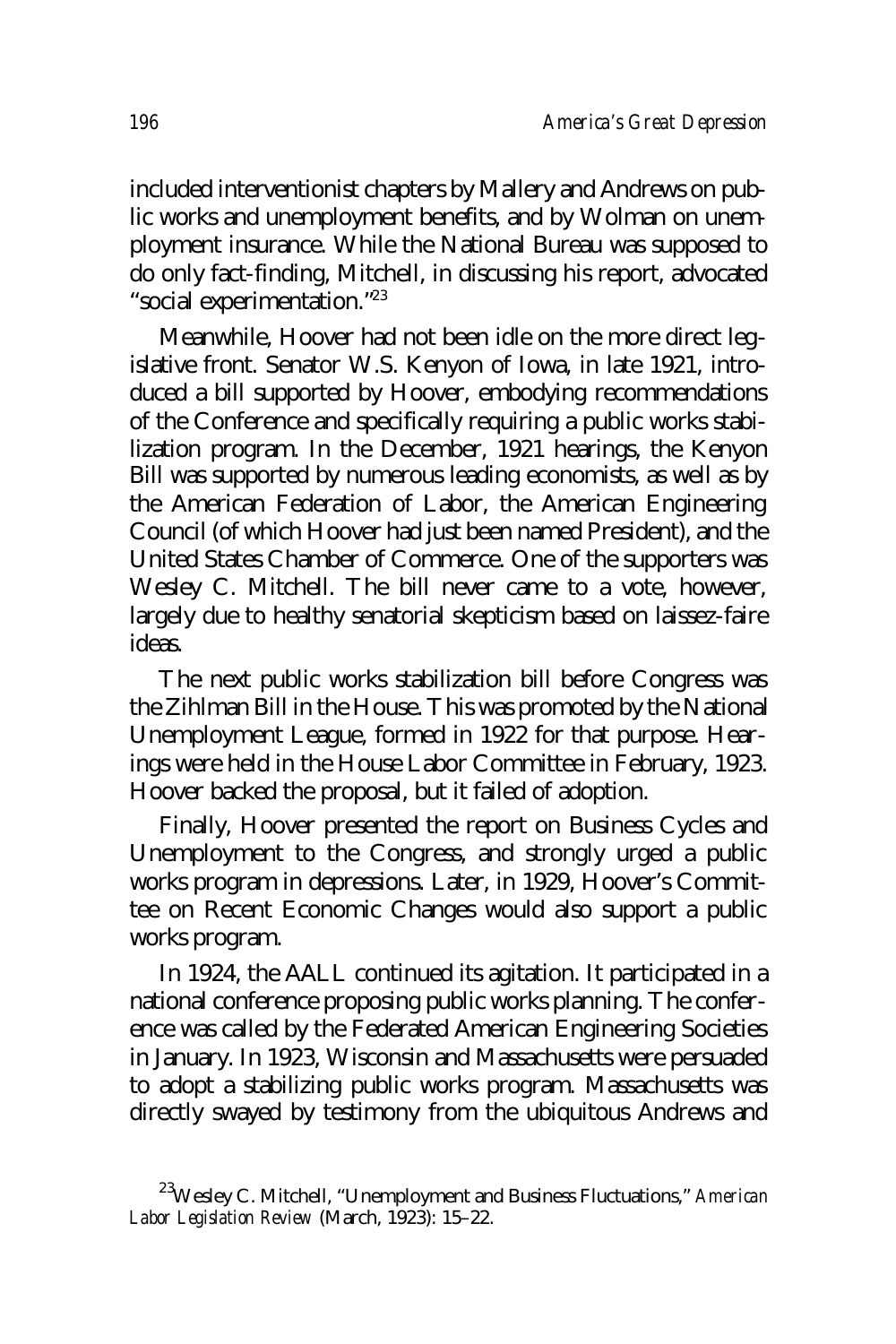Mallery. These state programs were never translated into effective action, but they did indicate the developing climate. In January, 1925, Hoover had the satisfaction of seeing President Coolidge adopt his position. Addressing the Associated General Contractors of America (a group that stood to gain by a government building program), Coolidge called for public works planning to stabilize depressions. Senators George H. Pepper and James Couzens tried to pass public works planning legislation in 1925 and 1926, but they failed, along with later attempts by Senator Wesley Jones, who submitted bills that had been drafted in Hoover's Department of Commerce. The Republican Senate was the most recalcitrant, and one Pepper Bill was filibustered to death there. Even favorable reports by its Commerce Committee could not sway the Senate. By this time, not only Hoover and Coolidge, but also Secretary Mellon, the Democratic Party in 1924, and later Governor Alfred E. Smith of New York, had endorsed the public works program. In May, 1928, Senator Robert F. Wagner (D., N.Y.) introduced three bills for comprehensive public works planning, including the creation of an employment stabilization board, but the plan was not considered by Congress.<sup>24</sup>

After Hoover was elected President, he became more circumspect in presenting his views, but he carried on the fight with renewed vigor. His technique was to "leak" the "Hoover Plan" to trusted associates, who would obviously be presenting Hoover's views. He chose as his vehicle Governor Ralph Owen Brewster of Maine. Brewster presented a public works plan to the Conference of Governors in late 1928, and waxed eloquent about the plan as

<sup>24</sup>The following economists, businessmen, and other leaders had by now served as officers of the American Association for Labor Legislation, in addition to those named above: Ray Stannard Baker, Bernard M. Baruch, Mrs. Mary Beard, Joseph P. Chamberlain, Morris Llewellyn Cooke, Fred C. Croxton, Paul H. Douglas, Morris L. Ernst, Herbert Feis, S. Fels, Walton H. Hamilton, William Hard, Ernest M. Hopkins, Royal W. Meeker, Broadus Mitchell, William F. Ogburn, Thomas I. Parkinson, Mrs. George D. Pratt, Roscoe Pound, Mrs. Raymond Robins, Julius Rosenwald, John A. Ryan, Nahum I. Stone, Gerard Swope, Mrs. Frank A. Vanderlip, Joseph H. Willits, and John G. Winant.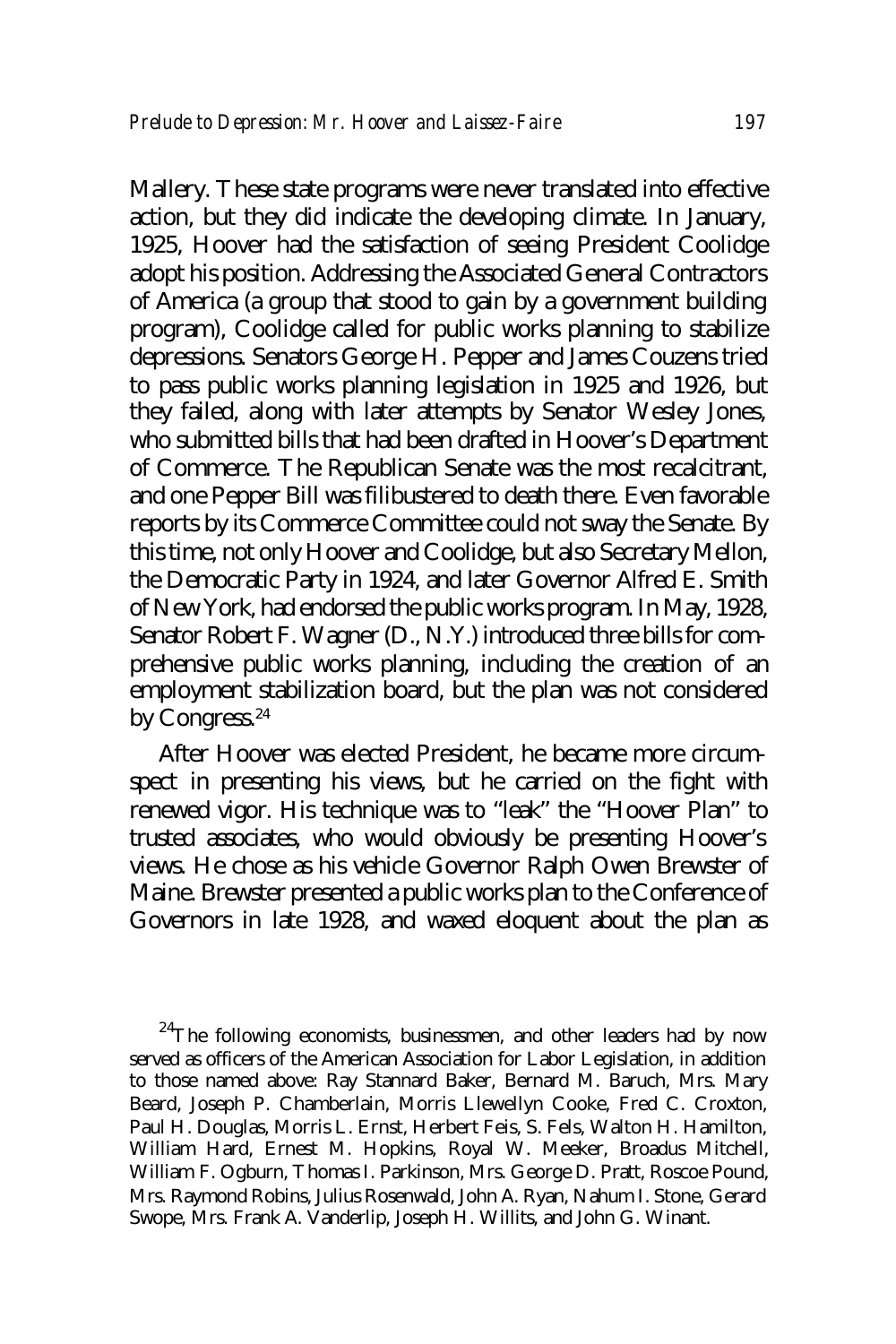designed to "prevent depressions."<sup>25</sup> His use of the term "Road to Plenty" was hardly a coincidence, for Hoover had adopted the plan of Messrs. Foster and Catchings, which had recently been outlined in their famous book, *The Road to Plenty* (1928). The authors had submitted the plan to Brewster, and, after Hoover's endorsement, Brewster brought Professor William T. Foster along to the Governors' Conference as his technical advisor. Foster and Catchings, bellwethers of inflation and the bull market and leading underconsumptionists, had been closely involved in the public works agitation. Foster was director of the Pollak Foundation for Economic Research, founded by investment banker Waddill Catchings. The pair had published a series of very popular books during the 1920s, agitating for such panaceas as public works and monetary inflation.<sup>26</sup>

Although seven or eight governors were enthusiastic about the Hoover–Foster–Catchings Plan, the Conference tabled the idea. A large part of the press hailed the plan in extravagant terms, as "prosperity insurance," a "prosperity reserve," or as a "pact to outlaw depression"; while more conservative organs properly ridiculed it as a chimerical and socialistic effort to outlaw the law of supply and demand. It was not surprising that William Green of the A.F of L. hailed the plan as the most important announcement on wages and employment in a decade, or that the A.F. of L.'s John P. Frey announced that Hoover had now accepted the old A.F. of L. theory that depressions are caused by underconsumption and low

<sup>25</sup>Ralph Owen Brewster, "Footprints on the Road to Plenty—A Three Billion Dollar Fund to Stabilize Business," *Commercial and Financial Chronicle* (November 28, 1928): 2527.

<sup>26</sup>The Foster–Catchings Plan called for an organized public works program of \$3 billion to iron out the business cycle and stabilize the price level. Individual initiative, the authors decided, may be well and good, but in a situation of this sort "we must have collective leadership." William T. Foster and Waddill Catchings, *The Road to Plenty* (Boston: Houghton Mifflin, 1928), p. 187. For a brilliant critique of the underconsumptionist theories of Foster and Catchings, see F.A. Hayek, "The 'Paradox' of Savings," in *Profit, Interest, and Investment* (London: Routledge and Kegan Paul, 1939), pp. 199–263.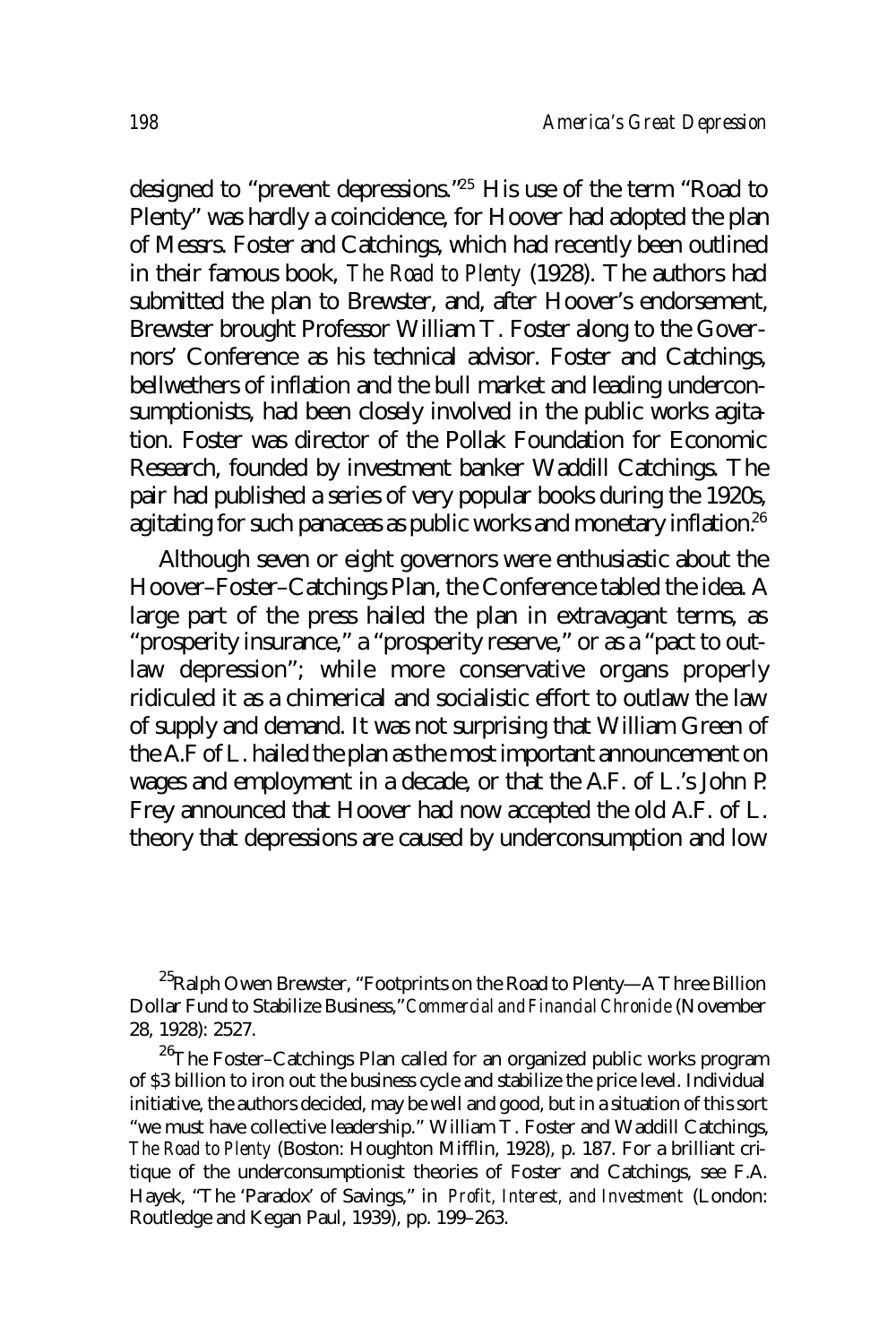wages.<sup>27</sup> The press reported that "labor is jubilant, because leaders believe that the next President has found . . . a remedy for unemployment which, at least in its philosophy and its groundwork, is identical with that of labor."<sup>28</sup>

The closeness of Foster and Catchings to Hoover is again demonstrated by the detailed account of their own Plan that they published in April, 1929. In an article entitled "Mr. Hoover's Plan: What It Is and What It Is Not—A New Attack on Poverty," they wrote authoritatively that Hoover should wield a stabilization public works reserve, not of \$150 million, as had often been mentioned in previous years, but of the gigantic sum of \$3 billion. This Plan would iron out prices and the business cycle, and stabilize business. At last, scientific economics was to be wielded as a weapon by an American President: "The Plan . . . is business guided by measurements instead of hunches. It is economics for an age of science economics worthy of the new President."<sup>29</sup>

### **THE DEVELOPMENT OF HOOVER'S INTERVENTIONISM: LABOR RELATIONS**

We cannot fully understand Hoover's disastrous interference in the labor market during the depression without tracing the development of his views and actions on the labor front during the 1920s. We have seen that his Reconstruction Program and his Economic Conference of 1920 praised collective bargaining and unionism. In 1920, Hoover arranged a meeting of leading industrialists with "advanced views" on labor relations to try (unsuccessfully)

<sup>27</sup>See Dorfman, *The Economic Mind in American Civilization,* vol. 4, pp. 349–50.

<sup>28</sup>"Hoover's Plan to Keep the Dinner-Pail Full," *Literary Digest* (December 8, 1928): 5–7.

<sup>29</sup>William T. Foster and Waddill Catchings, "Mr. Hoover's Plan—What It Is and What It Is Not—The New Attack on Poverty," *Review of Reviews* (April, 1929): 77–78. For a laudatory survey of Hoover's pro-public works views in the 1920s, by an official of the AALL, see George H. Trafton, "Hoover and Unemployment," *American Labor Legislation Review* (September, 1929): 267ff.; and idem, "Hoover's Unemployment Policy," *American Labor Legislation Review* (December, 1929): 373ff.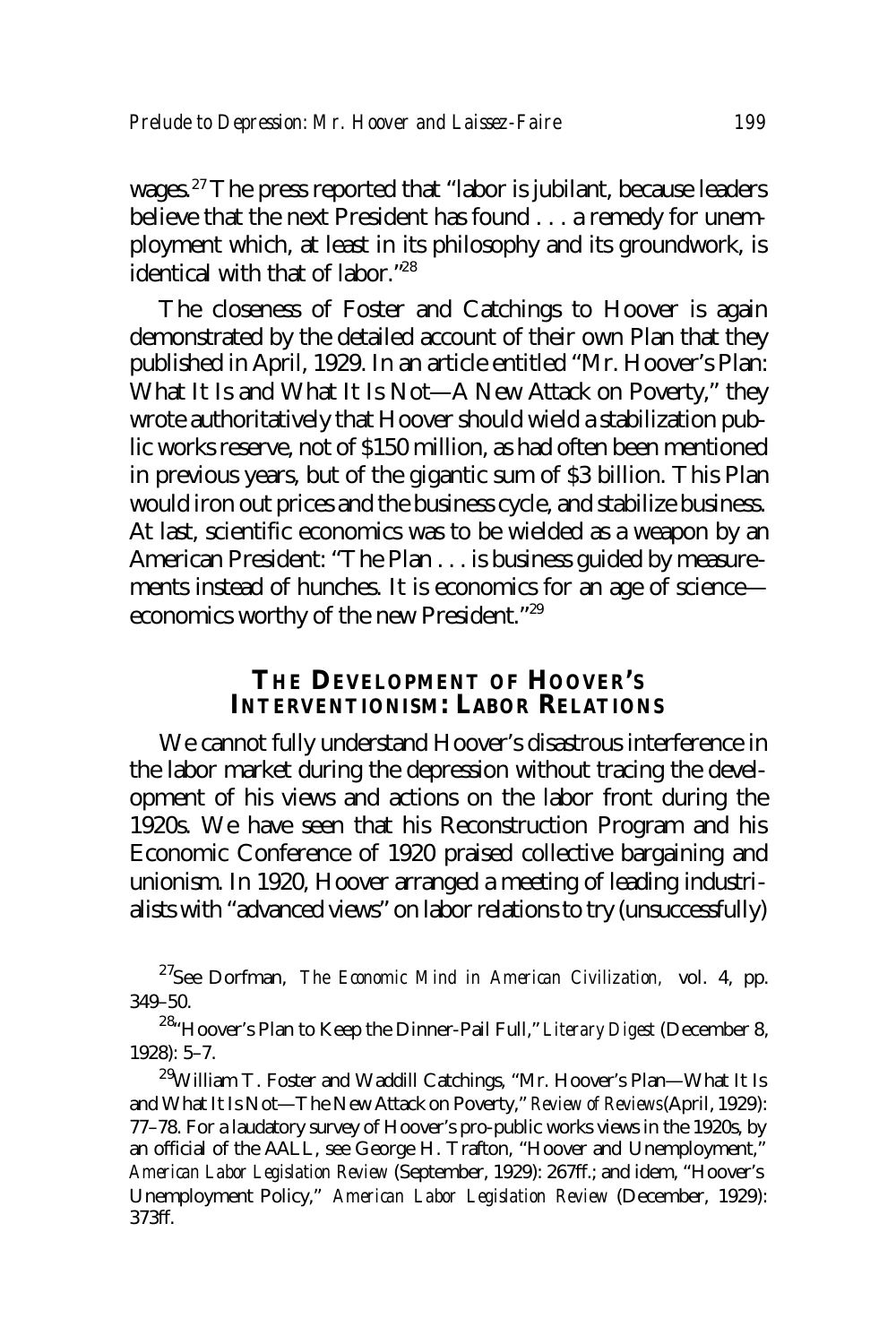to persuade them to "establish liaison" with the American Federation of Labor.<sup>30</sup> From 1919 through 1923, Hoover tried to persuade private corporations to insure the uninsurable by adopting unemployment insurance, and in 1925 he praised the American Federation of Labor as having "exercised a powerful influence in stabilizing industry." He also favored the compulsory unemployment of a child labor amendment, which would have lowered the national product, and raised labor costs as well as the wages of competing adult workers. Most important of Hoover's activities in the labor field was his successful war against United States Steel and its chairman, Judge Elbert H. Gary, a war conducted as a "skillful publicity campaign" (in the words of a Hoover admirer) against "barbaric" hours of work in the steel industry.<sup>31</sup> The success of this battle made it much easier later on to persuade business men to go along with his labor policies during the 1929 depression. Hoover had decided that the twelve-hour day in the steel industry must be eradicated and replaced by the eight-hour day. He persuaded Harding, lapsing from his usual laissez-faire instincts, to hold a conference of steel manufacturers in May, 1922, at which Harding and Hoover called on the magnates to eliminate the 12-hour day. An admiring biographer notes with satisfaction that Hoover made the steel leaders "squirm."<sup>32</sup> It was of course easy for Harding and Hoover, far removed from the necessity of meeting a payroll or organizing production, to tell other people how long and under what conditions they should work. Hoover was supported by such "enlightened" steelmen as Alexander Legge and Charles R. Hook, but bitterly opposed by other leaders like Charles M. Schwab, and of course by Judge Gary, chairman of the board of U.S. Steel and President of the American Iron and Steel Institute. The war was on.

<sup>30</sup>Irving Bernstein, *The Lean Years: A History of the American Worker, 1920–1933* (Boston: Houghton Mifflin, 1960), p. 147. As early as 1909, Hoover had called unions "proper antidotes for unlimited capitalistic organizations," ibid., p. 250.

<sup>31</sup>Warren, *Herbert Hoover and the Great Depression,* p. 28.

<sup>32</sup>Lyons, *Our Unknown Ex-President,* p. 231.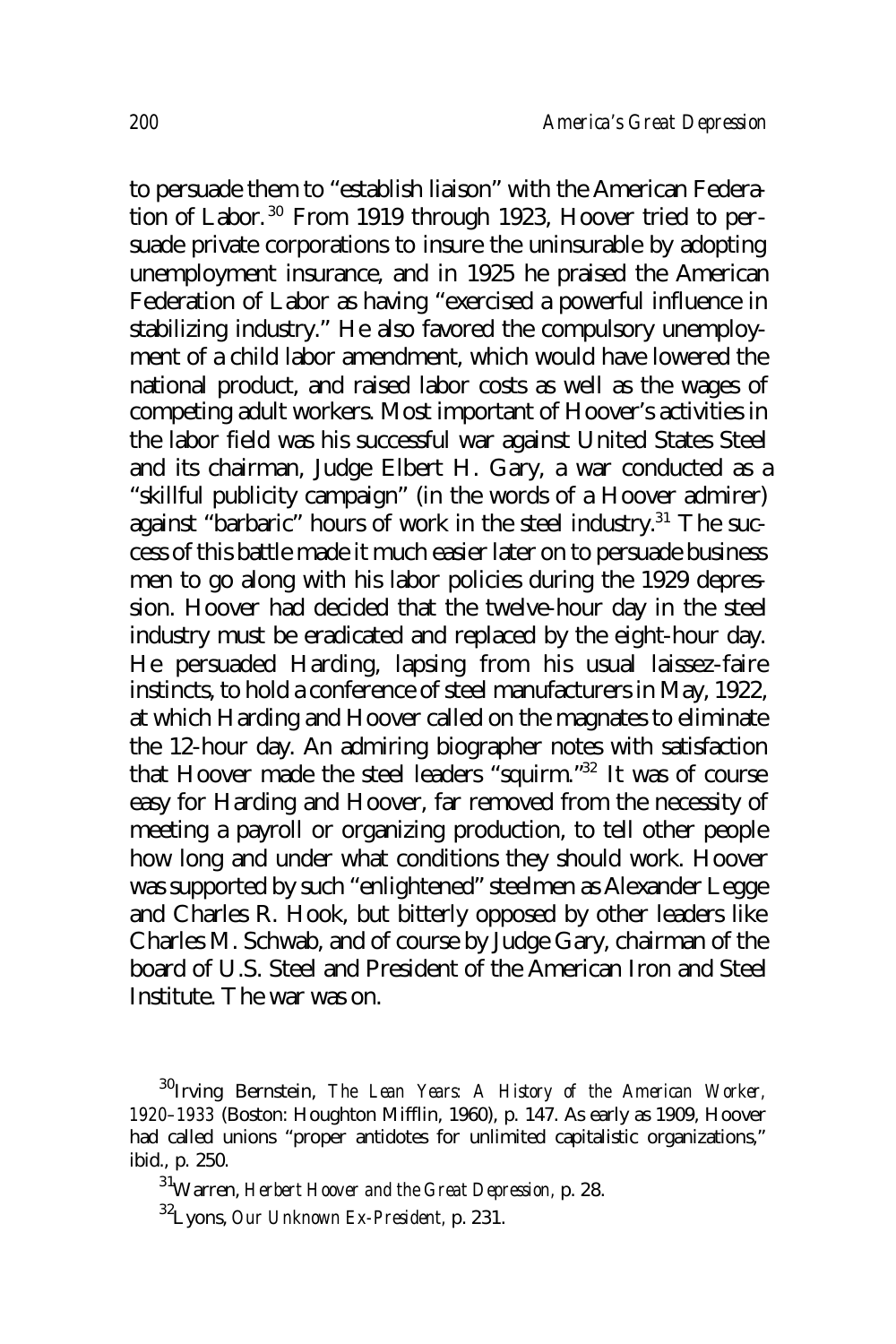The steel agitation, it should be pointed out, had not been begun by Hoover. It originated back in September, 1919, when Gary refused to engage in collective bargaining with a workers' union. The workers struck on that issue, and the strike was led by Communist leader William Z. Foster. By the time the strike had failed, in January, 1920, public opinion, properly regarding the strike as Bolshevik-inspired, was squarely on the side of U.S. Steel. By this time, however, the Interchurch World Movement had appointed a Commission of Inquiry into the strike; the Commission issued a report favorable to the strikers in July, 1920, and thereby initiated the eight-hour day agitation.<sup>33</sup> The report started a propaganda war, with the nation's leftists attempting to change the whole temper of public opinion. The Reverend A.J. Muste, the *Socialist New York Call*, *Labor*, and *The Nation* backed the report, while business associations strongly attacked the inquiry. The latter included the National Association of Manufacturers, the National Civic Federation, the *Wall Street Journal*, and others. Many religious papers, however, were persuaded by the prestige of the committee (a prestige in religion that somehow carried over to secular matters) to change their previous views and to line up on the anti-steel side.

It was at this critical point in the battle that Hoover entered the fray and persuaded President Harding to join him. Hoover "deliberately broke the story" of the unsuccessful private meeting with Gary, Schwab, and the others to the press. He told the press that President Harding was "attempting to persuade industry to adopt a reasonable working day."<sup>34</sup> Thus did the government mobilize public opinion on the side of the union. Hoover managed to have the national Engineering Societies—effectively dominated by Hoover—issue a report (again outside of their competence) endorsing the eight-hour day in November, 1922. Hoover eulogized the report, wrote the introduction, and persuaded Harding to sign it.

<sup>33</sup>See Marshall Olds, *Analysis of the Interchurch World Movement Report on the Steel Strike* (New York: G.P. Putnam and Sons, 1922), pp. 417ff.

<sup>34</sup>Lyons, *Our Unknown Ex-President,* p. 231.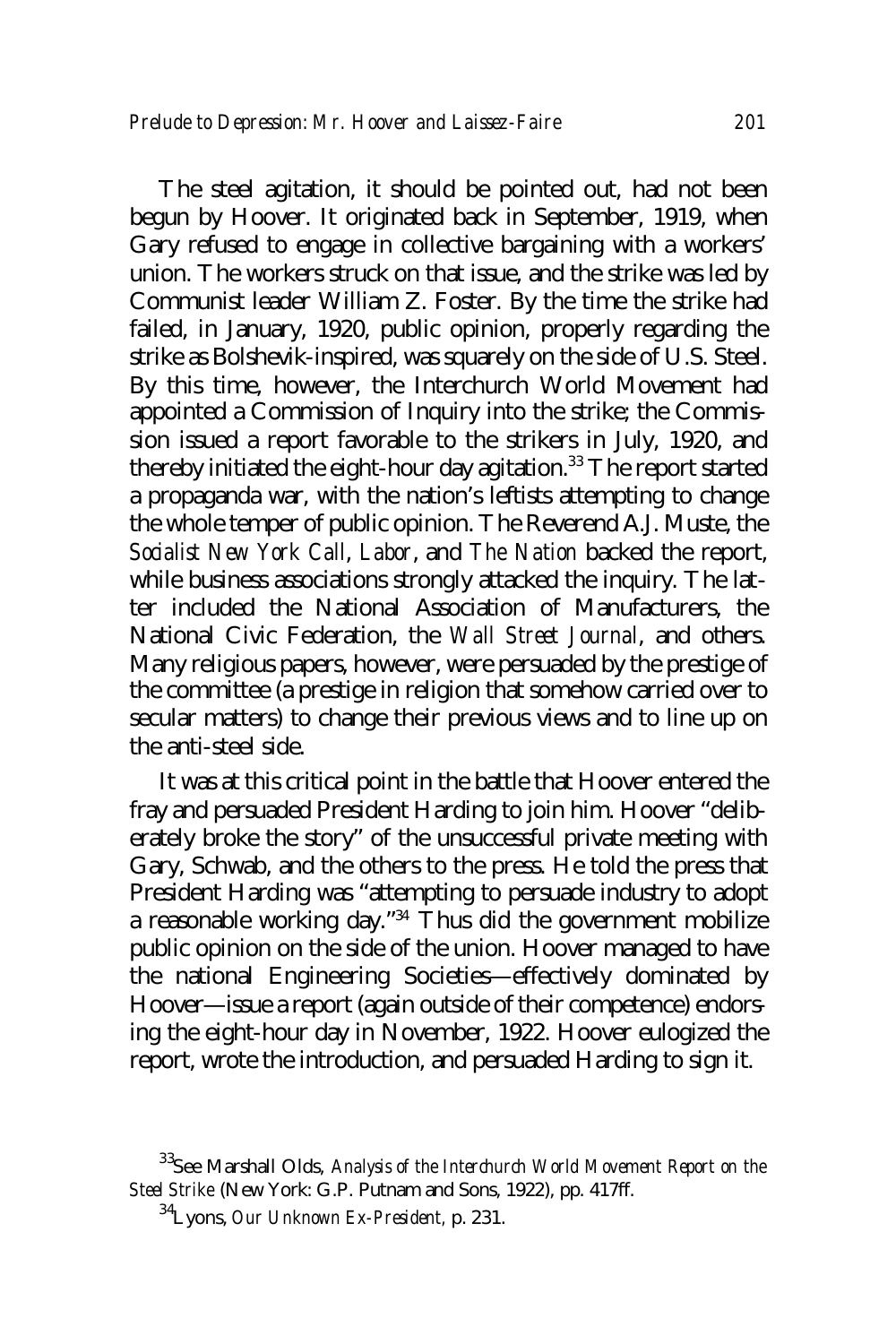Under the Presidential pressure, Judge Gary appointed a committee of the steel industry, headed by himself, to study the question. The committee reported on May 25, 1923, unanimously rejecting the eight-hour day demands. U.S. Steel also issued a reply to the *Interchurch Report*, written by Mr. Marshall Olds, and endorsed by the prominent economist, Professor Jeremiah W. Jenks. Abuse rained down on the steel industry from all sides. Forgotten were the arguments used by U.S. Steel, e.g., that the steel workers preferred the longer twelve-hour day because of the increased income, and that production would suffer under an eight-hour schedule.<sup>35</sup>

This and other arguments were swept away by the wave of emotionalism whipped up over the issue. The forces of the Social Gospel hurled anathemas. "Social Justice" and "Social Action" committees of Protestant, Catholic, and Jewish organizations set up a clamor on issues about which they knew virtually nothing. Attaching a quantitative codicil to the qualitative moral codes of the Bible, they did not hesitate to declare that the twelve-hour day was "morally indefensible." They did not elaborate whether it had *suddenly* become "morally indefensible" or whether it, and even longer work days, had also been morally wicked throughout earlier centuries. If the latter, it was certainly strange that countless preceding generations of churchmen had overlooked the alleged sin; if the former, then a curious historical relativism was now being mingled with the presumably eternal truths of the Bible.

The American Association for Labor Legislation of course entered the fray, and threatened Federal maximum-hour legislation if the steel industry did not succumb to its imperious demands. But the most effective blow was a stern public letter of rebuke sent to Gary by President Harding on June 18, written for the President by Hoover. Faced by Harding's public requests and

<sup>35</sup>Also forgotten was the fact that *wages* were involved in the struggle, as well as hours. The workers wanted shorter hours with a "living wage," or as the *Inquiry Report* put it, "a minimum comfort wage"—in short, they wanted higher hourly wage rates. See Samuel Yellen, *American Labor Struggles* (New York: S.A. Russell, 1956), pp. 255ff.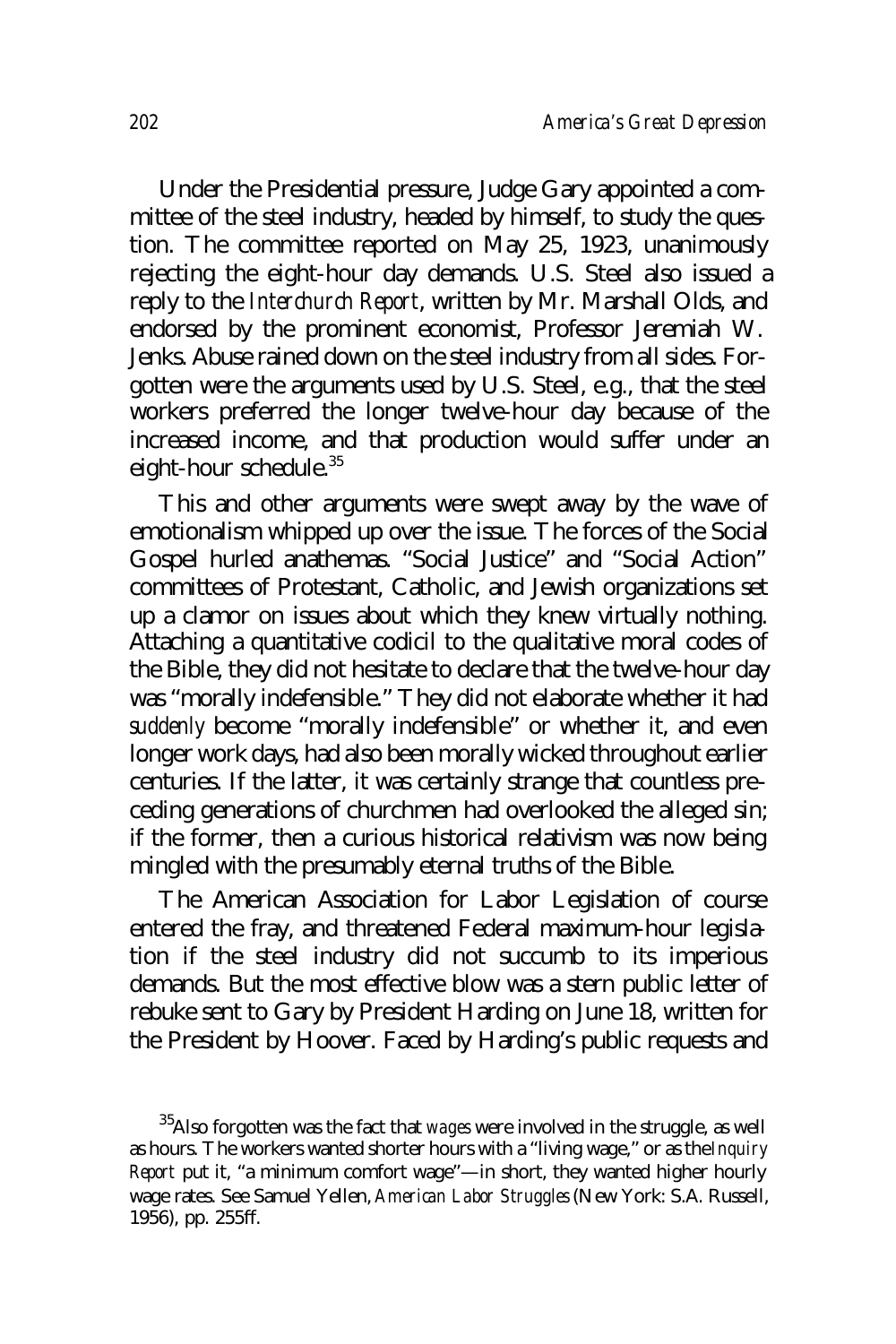demands, Gary finally surrendered in July, permitting Hoover to write the notice of triumph into Harding's Independence Day address.

The Hoover–Harding victory over U.S. Steel effectively tamed industry, which, faced by this lesson, no longer had the fight to withstand a potent combination of public and governmental pressures $36$ 

Nor did this exhaust Hoover's labor interventionism during the 1920s. Hoover played a major role in fostering railway unions, and in foisting upon the railroad industry the Railway Labor Act— America's first permanent incursion of the Federal government into labor–management relations. The railroad problem had begun in World War I, when the Federal government seized control of the nation's rails. Run by Secretary of the Treasury McAdoo, the government's policy was to encourage unionization. After the war was over, the railway unions tried their best to perpetuate this bastion of socialism, and advocated the Plumb Plan, which called for joint operation of the railroads by employers, unions, and the government.

The railroads were returned to private owners in 1920, but Congress gave a dangerous sop to the unions by setting up a Railroad Labor Board, with tripartite representation, to settle all labor disputes. The Board's decisions did not have the force of law, but they could exert an undue pressure on public opinion. The unions were happy with this arrangement, until the government representatives saw the light of economic truth during the depression of 1921, and recommended reductions in wage rates. The non-operating railway unions conducted a nationwide strike in defiance of the proposed reduction in the summer of 1922. While Attorney General

<sup>36</sup>On the twelve-hour day episode, see Frederick W. MacKenzie, "Steel Abandons the 12-Hour Day," *American Labor Legislation Review* (September, 1923): 179ff.; Hoover, *Memoirs,* vol. 2, pp. 103–04; and Robert M. Miller, "American Protestantism and the Twelve-Hour Day," *Southwestern Social Science Quarterly* (September, 1956): 137–48. In the same year, Governor Pinchot of Pennsylvania forced the anthracite coal mines of that state to adopt the eighthour day.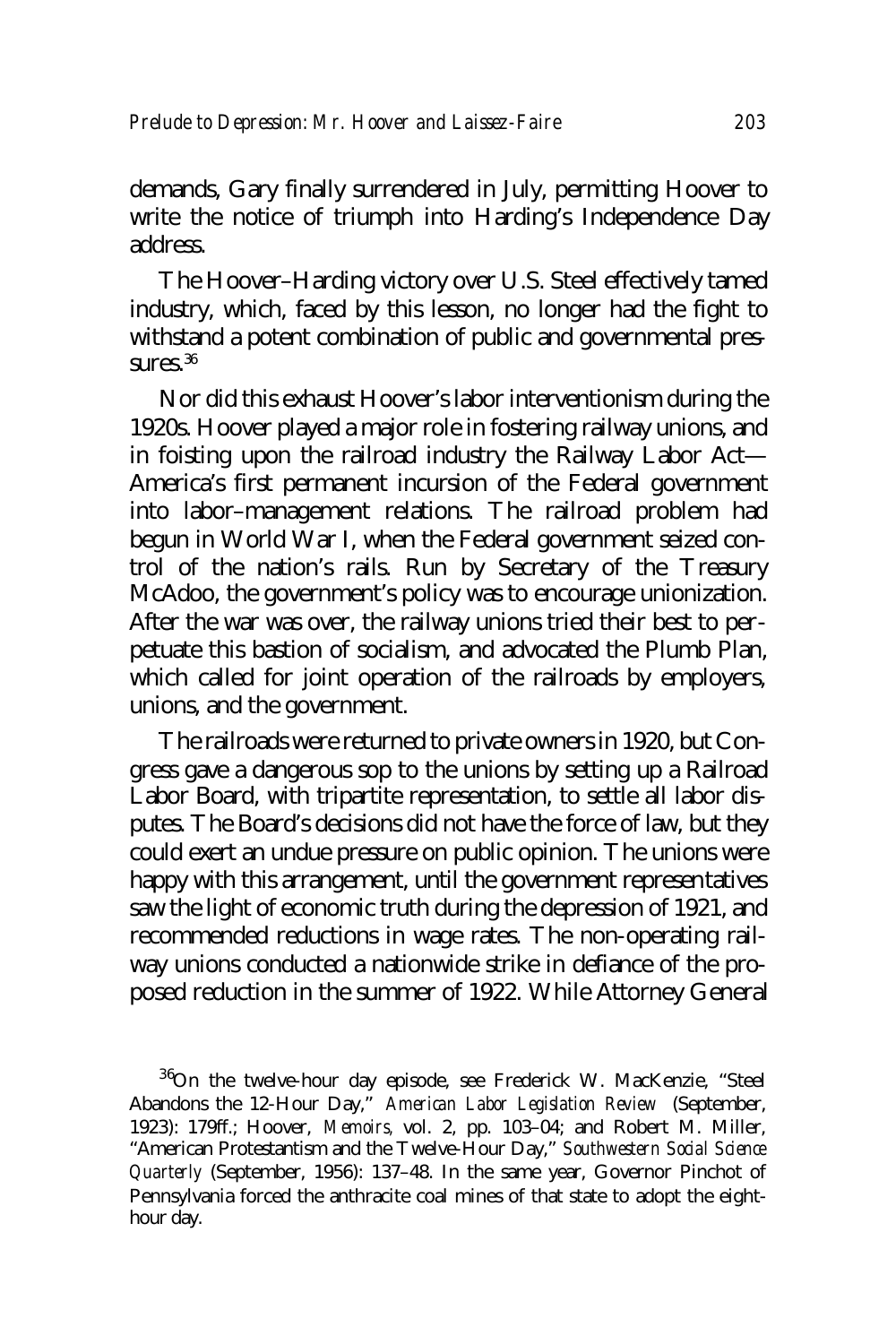Daugherty acted ably in support of person and property by obtaining a Federal injunction against union violence, the "horrified" Mr. Hoover, winning Secretary of State Hughes to his side, persuaded Harding to force Daugherty to remove the injunction. Hoover also intervened privately but insistently to try to wring pro-union concessions from the railroads.

After the unions lost their strike, they determined to rewrite the law so that they could become established with the help of federal coercion. From 1923 on, the unions fought for a compulsory arbitration law. They achieved this goal with the Railway Labor Act of 1926, which, in effect, guaranteed collective bargaining to the railway unions. The bill was drafted by union lawyers Donald Richberg and David E. Lilienthal, and also by Herbert Hoover, who originated the idea of the Railway Labor Mediation Board. Seeing the growing support for such a law and lured by the promised elimination of strikes, the bulk of the railroad industry surrendered and went along with the bill. The Railway Labor Act—the first giant step toward the collectivization of labor relations—was opposed by only a few far-sighted railroads, and by the National Association of Manufacturers.<sup>37</sup>

Even more mischievous than Hoover's pro-union attitude was his adoption of the new theory that high wage rates are an important cause of prosperity. The notion grew during the 1920s that America was more prosperous than other countries *because* her employers generously paid higher wage rates, thus insuring that workers had the requisite purchasing power to buy industry's products. While high real wage rates are actually the *consequence* of greater productivity and capital investment, this theory put the cart before the horse by claiming that high wage rates were the *cause* of high productivity and living standards. It followed, of course, that wage rates should be maintained, or even raised, to stave off any threatening depression. Hoover began championing this theory during the Unemployment Conference of 1921.

<sup>37</sup>For a pro-union account of the affair, see Donald R. Richberg, *Labor Union Monopoly* (Chicago: Henry Regnery, 1957), pp. 3–28; also see Hoover, *Memoirs*, vol. 2*.*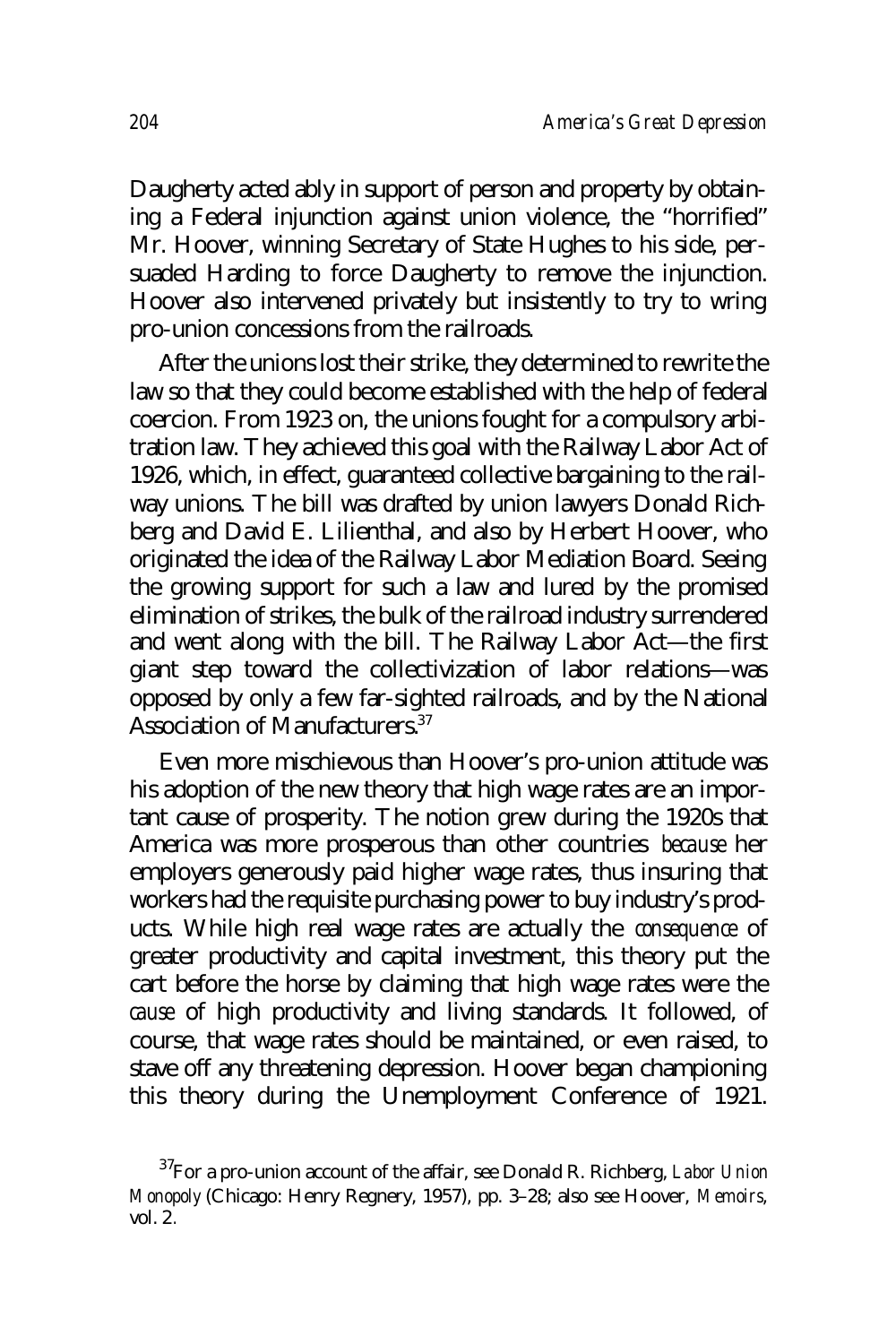Employers on the manufacturing committee wanted to urge lowering wage rates as a cure for unemployment, but Hoover successfully insisted on killing this recommendation.<sup>38</sup> By the mid-1920s, Hoover was trumpeting the "new economics" and attacking the "old economics" that resisted the new dispensation. In a speech on May 12, 1926, Secretary Hoover spread the gospel of high wage rates that was to prove so disastrous a few years later:

> not so many years ago—the employer considered it was in his interest to use the opportunities of unemployment and immigration to lower wages irrespective of other considerations. The lowest wages and longest hours were then conceived as the means to obtain lowest production costs and largest profits . . . . But we are a long way on the road to new conceptions. The very essence of great production is high wages and low prices, because it depends upon a widening . . . consumption, only to be obtained from the purchasing-power of high real wages and increased standards of living.<sup>39</sup>

Hoover was not alone in celebrating the "new economics." The National Industrial Conference Board reported that, while during the 1920–1921 depression, wage rates fell by 19 percent in one year, the high wage theory had taken hold from then on. More and more people adopted the theory that wage-cutting would dry up purchasing-power and thus prolong the depression, while wage rates held high would quickly cure business doldrums. This doctrine, allied with the theory that high wage rates cause prosperity, was preached by many industrialists, economists, and labor leaders throughout the 1920s.<sup>40</sup> The Conference Board reported that "Much was heard of the dawn of a new era in which major business depressions could have no place." And Professor Leo Wolman has

<sup>38</sup>See McMullen, "The President's Unemployment Conference of 1921 and its Results," p. 17.

<sup>40</sup>One of these industrialists was the same Charles M. Schwab, head of Bethlehem Steel, who had bitterly fought Hoover in the eight-hour day dispute. Thus, in early 1929, Schwab opined that the way to keep prosperity permanent was to "pay labor the highest possible wages." *Commercial and Financial Chronicle* 128 (January 5, 1929): 23.

<sup>39</sup>Hoover, *Memoirs,* vol. 2*,* p. 108.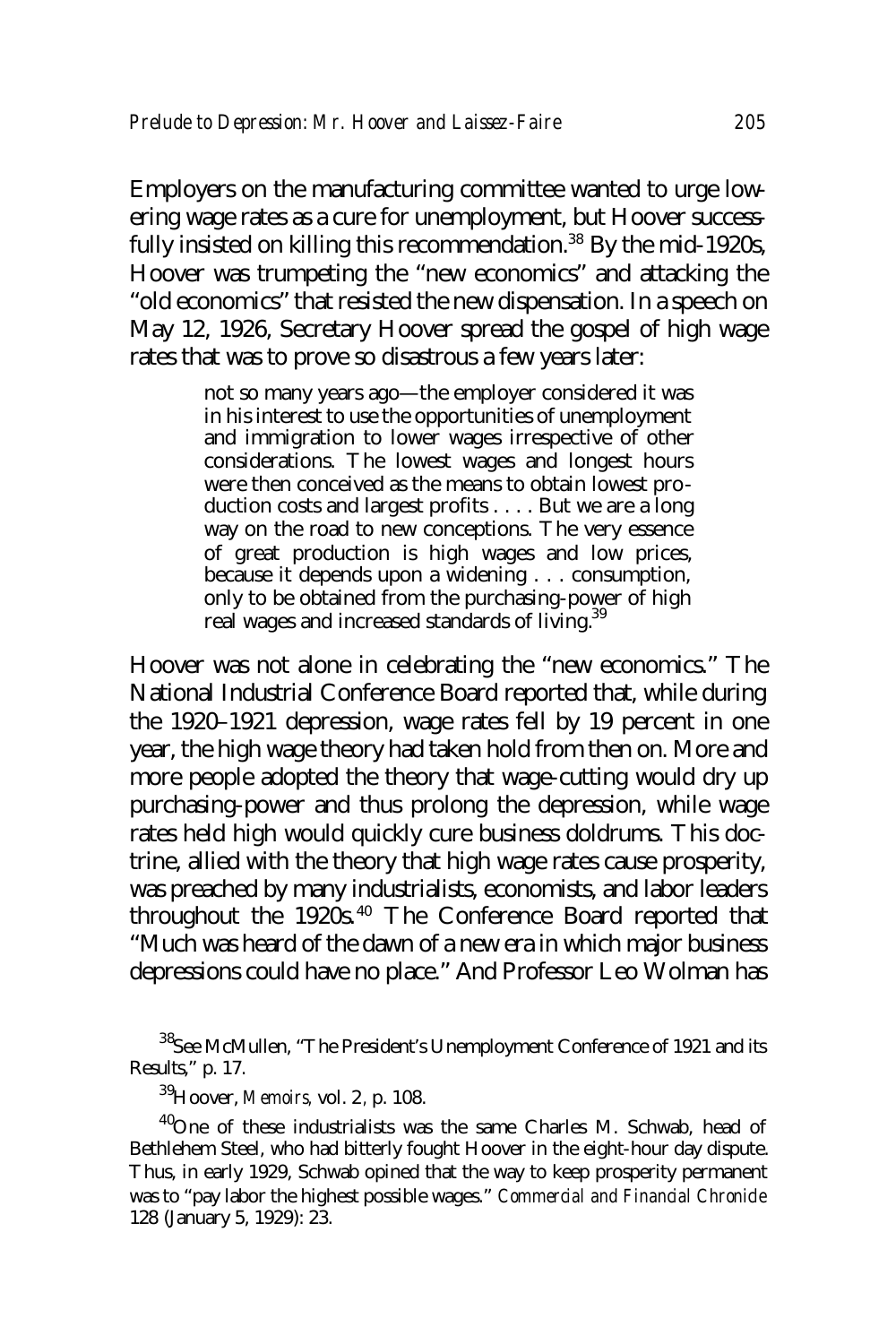stated that the prevailing theory during the 1920s was that "high and rising wages were necessary to a full flow of purchasing power and, therefore, to good business."<sup>41</sup>

As the final outgrowth of the famous conference of 1921, Hoover's Committee on Recent Economic Changes issued a general multi-volume report on the American economy in 1929. Once again, the basic investigations were made by the National Bureau. The Committee did not at all foresee the great depression. Instead, it hailed the price stability of the 1920s and the higher wages. It celebrated the boom, little realizing that this was instead its swan song: "with rising wages and relatively stable prices we have become consumers of what we produce to an extent never before realized." In the early postwar period, the Committee opined, there were reactionary calls for the "liquidation" of labor back to prewar standards. But, soon, the "leaders of industrial thought" came to see that high wages sustained purchasing power, which in turn sustained prosperity.

> They began consciously to propound the principle of high wages and low costs as a policy of enlightened industrial practice. This principle has since attracted the attention of economists all over the world—its application on a broad scale is so novel.<sup>42</sup>

This change in the industrial climate, according to the Committee, came about in a few short years, largely due to the influence of the Conference on Unemployment. By the fall of 1926, steel magnate Eugene Grace was already heralding the new dispensation in the *Saturday Evening Post*. 43

<sup>41</sup>National Industrial Conference Board, *Salary and Wage Policy in the Depression* (New York: Conference Board, 1932), p. 3; Leo Wolman, *Wages in Relation to Economic Recovery* (Chicago: University of Chicago Press, 1931), p. 1.

<sup>42</sup>Committee on Recent Economic Changes, *Recent Economic Changes in the United States* (New York: McGraw–Hill, 1929), vol. 1, p. xi.

<sup>43</sup>Committee on Recent Economic Changes, *Recent Economic Changes in the United States,* (New York: McGraw–Hill, 1929), vol. 2*;* Henry Dennison, "Management," p. 523.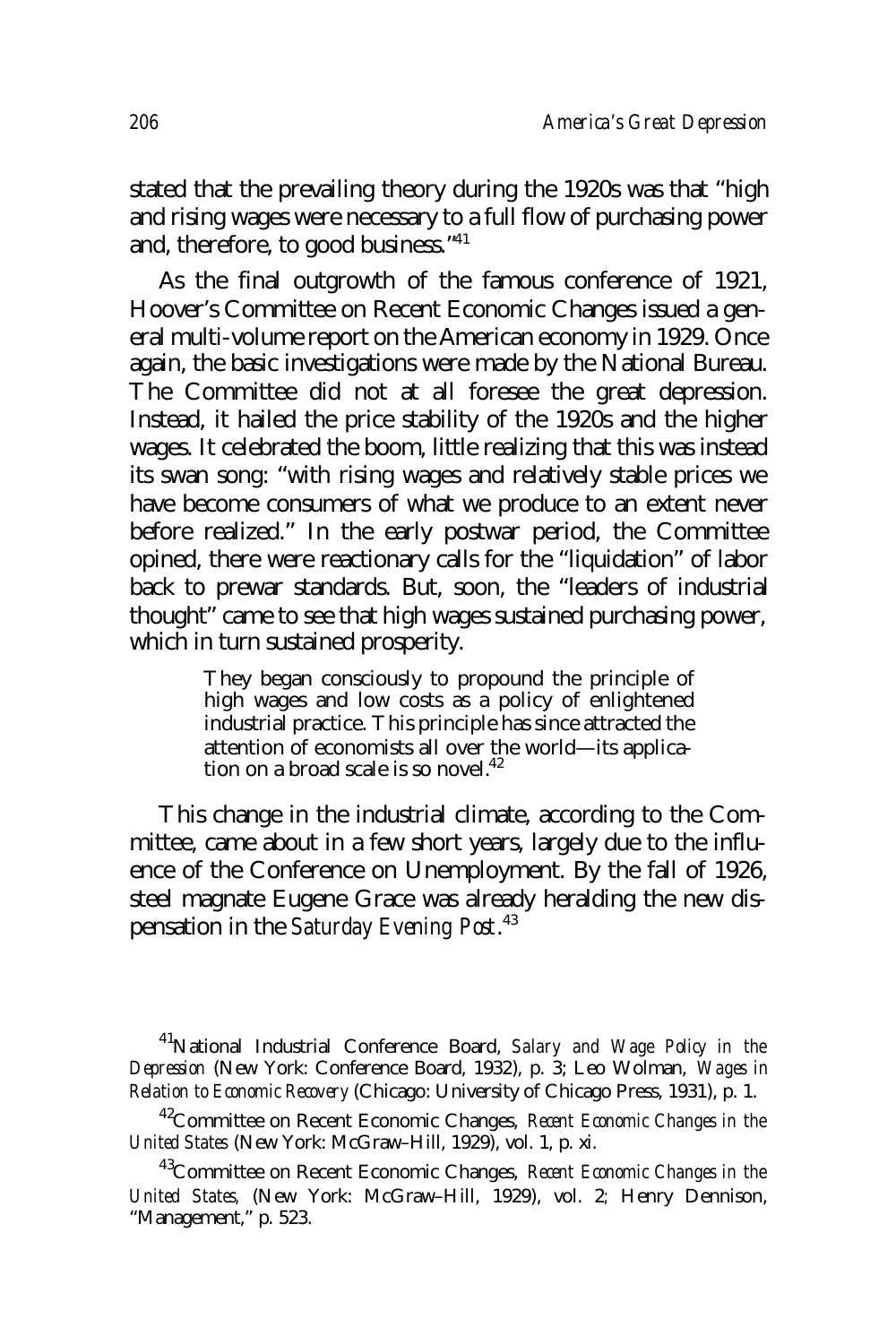The conclusions of the Hoover-appointed economic committee were ominous in their own right. "To maintain the dynamic equilibrium" of the 1920s, it declared, leadership must be at hand to provide more and more "deliberate public attention and control." In fact, "research and study, the orderly classification of knowledge . . . well may make complete control of the economic system a possibility." To maintain the equilibrium, "We . . . (must) develop a technique of balance," the technique to be supplied by economists, statisticians, and engineers, all "working in harmony together."

And so, President Herbert Hoover, on the eve of the Great Depression, stood ready to meet any storm warnings on the business horizon.<sup>44</sup> Hoover, the "Great Engineer," stood now armed on many fronts with the mighty weapons and blueprints of a "new economic science." Unfettered by outworn laissez-faire creeds, he would use his "scientific" weapons boldly, if need be, to bring the business cycle under governmental control. As we shall see, Hoover did not fail to employ promptly and vigorously his "modern" political principles, or the new "tools" provided him by "modern" economists. And, as a direct consequence, America was brought to her knees as never before. Yet, by an ironic twist of fate, the shambles that Hoover abandoned when he left office was attributed, by Democratic critics, to his devotion to the outworn tenets of laissez-faire.

<sup>&</sup>lt;sup>44</sup>Another important foretaste of the later National Recovery Act (NRA) was Hoover's use of the Department of Commerce during the 1920s to help trade associations form "codes," endorsed by the Federal Trade Commission (FTC), to curtail competition in the name of eliminating "unfair" trade practices.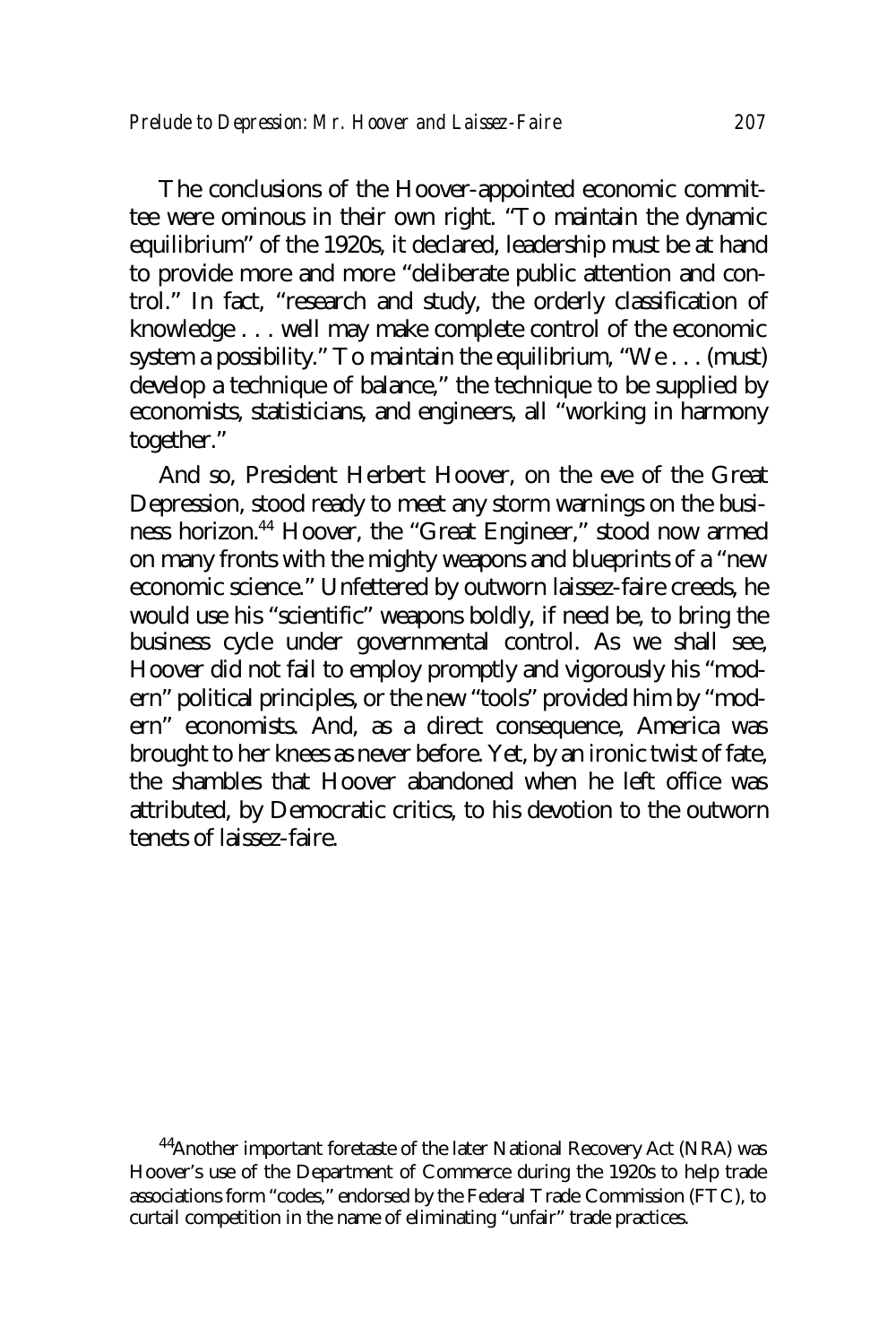**8**

## **The Depression Begins: President Hoover Takes Command**

nd so we see that when the Great Depression struck, heralded by the stock market crash of October 24, President<br>Hoover stood prepared for the ordeal, ready to launch and<br>unprecedented program of government intervention for nd so we see that when the Great Depression struck, heralded by the stock market crash of October 24, President Hoover stood prepared for the ordeal, ready to launch an rates, public works, and bolstering of unsound positions that was later to be christened the New Deal. As Hoover recalls:

> the primary question at once arose as to whether the President and the Federal government should undertake to investigate and remedy the evils. . . . No President before had ever believed that there was a governmental responsibility in such cases. No matter what the urging on previous occasions, Presidents steadfastly had maintained that the Federal government was apart from such eruptions  $\ldots$  therefore, we had to pioneer a new field.<sup>1</sup>

As his admiring biographers, Myers and Newton, declared, "President Hoover was the first President in our history to offer Federal leadership in mobilizing the economic resources of the people." He was, of course, not the last. As Hoover later proudly proclaimed: It

<sup>1</sup>Hoover, *Memoirs of Herbert Hoover* (New York: MacMillan, 1937), vol. 3, pp. 29ff*.* For the sake of simplicity, any quotations from, or references based upon the *Memoirs*, Myers and Newton's *The Hoover Administration,* Wilbur and Hyde's *The Hoover Policies,* or Hoover's *The State Papers of Herbert Hoover,* will not be footnoted from this point on.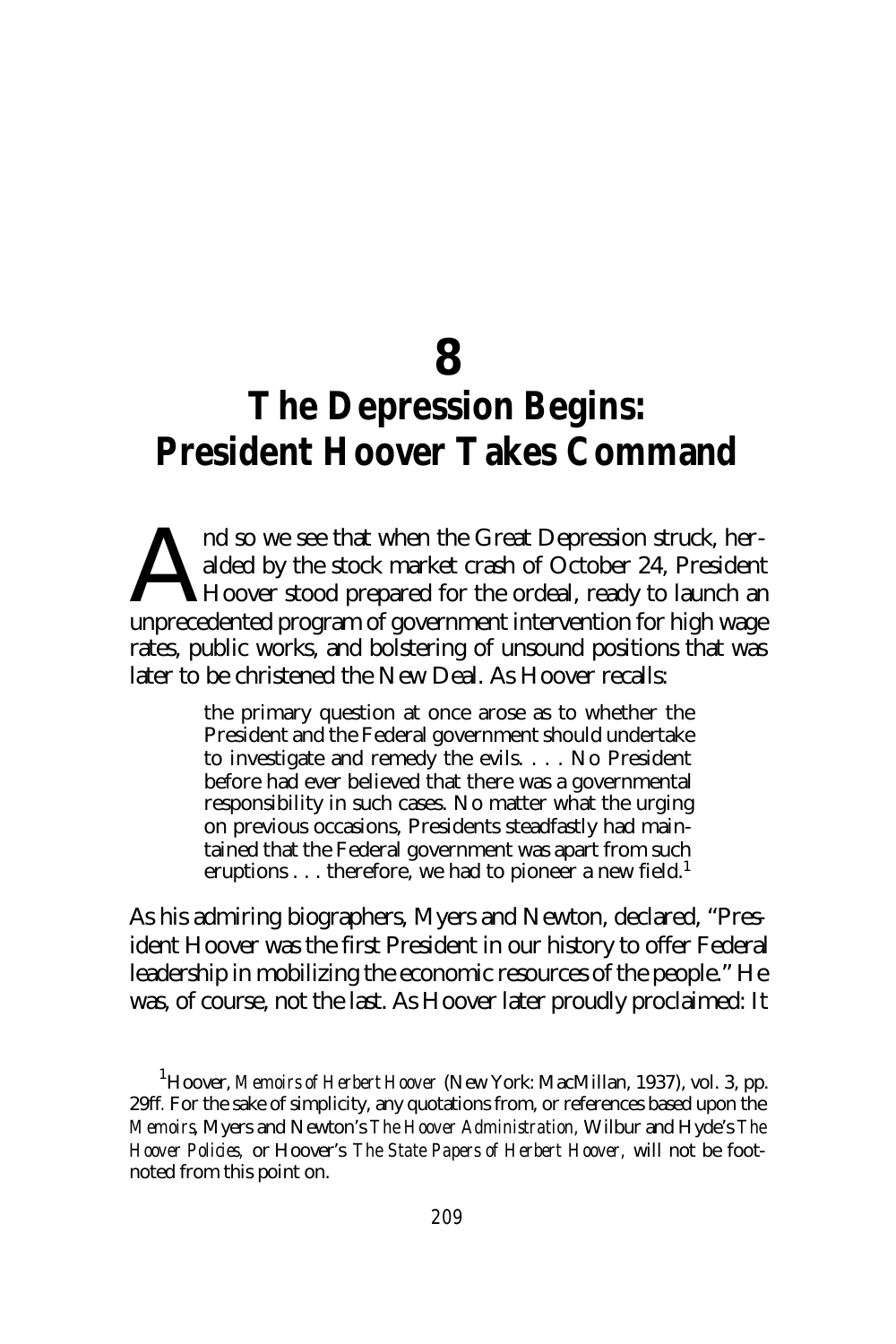was a "program unparalleled in the history of depressions in any country and any time."

There was opposition within the administration, headed, surprisingly enough, considering his interventions throughout the boom, by Secretary of Treasury Mellon. Mellon headed what Hoover scornfully termed "the leave-it-alone liquidationists." Mellon wanted to "liquidate labor, liquidate stocks, liquidate the farmers, liquidate real estate," and so "purge the rottenness" from the economy, lower the high cost of living, and spur hard work and efficient enterprise. Mellon cited the efficient working of this process in the depression of the 1870s. While phrased somewhat luridly, this was the sound and proper course for the administration to follow. But Mellon's advice was overruled by Hoover, who was supported by Undersecretary of the Treasury Ogden Mills, Secretary of Commerce Robert Lamont, Secretary of Agriculture Hyde, and others.

#### **THE WHITE HOUSE CONFERENCES**

Hoover acted quickly and decisively. His most important act was to call a series of White House conferences with the leading financiers and industrialists of the country, to induce them to maintain wage rates and expand their investments. Such artificially induced expansion could only bring losses to business and thereby aggravate the depression. Hoover phrased the general aim of these conferences as "the coordination of business and governmental agencies in concerted action." The first conference was on November 18, with the presidents of the nation's major railroads. Attending for the government were Hoover, Mellon, and Lamont, and also participating was William Butterworth, President of the United States Chamber of Commerce. The railroad presidents promised Hoover that they would expand their construction and maintenance programs, and publicly announced this promise on November 19. Later, the railroad executives met in Chicago to establish a formal organization to carry this program into effect.

The most important White House conference was held on November 21. All the great industrial leaders of the country were there, including such men as Henry Ford, Julius Rosenwald,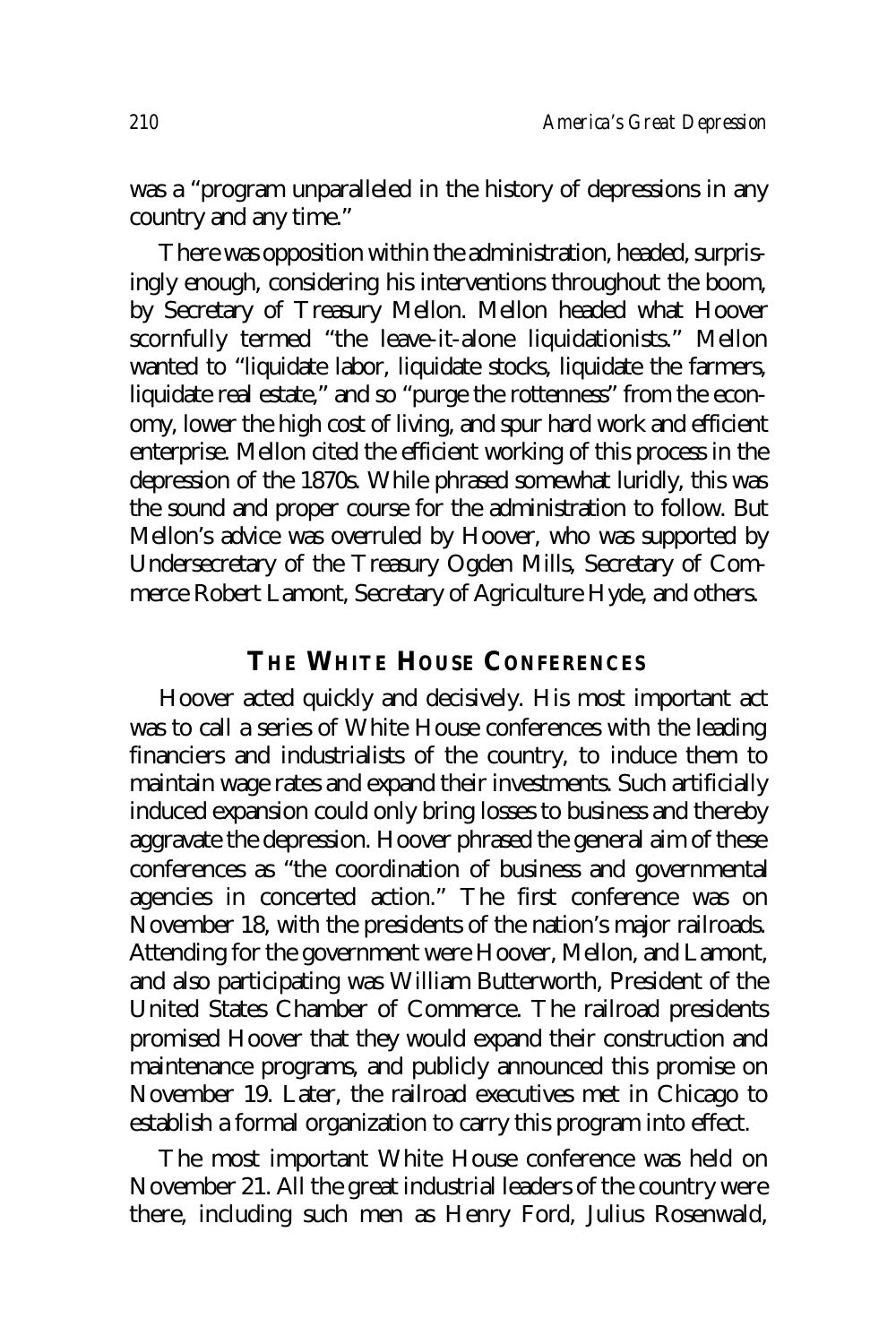Walter Teagle of Standard Oil, Matthew Sloan, Owen D. Young, Edward Grace, Alfred P. Sloan, Jr., Pierre DuPont, and William Butterworth. The businessmen asked Hoover to stimulate the cooperation of government and industry. Hoover pointed out to them that unemployment had already reached two to three million, that a long depression might ensue, and that wages must be kept up! Hoover

> explained that immediate "liquidation" of labor had been the industrial policy of previous depressions; that his every instinct was opposed to both the term and the policy, for labor was not a commodity: it represented human homes. . . . Moreover, from an economic viewpoint such action would deepen the depression by suddenly reducing purchasing power.

Hoover insisted that if wage rates were to be reduced eventually, they must be reduced "no more and no faster than the cost of living had previously fallen, (so that) the burden would not fall primarily on labor." In short, real wage rates must be prevented from failing. Hoover was insistent that the first shock of the depression must fall on profits and not on wages—precisely the reverse of sound policy, since profits provide the motive power for business activity. At present, then, wage rates should not be reduced at all, and industry should maintain its construction work. Industry should try to keep everyone employed, and any necessary reductions in work should be spread over all employees by reducing the work-week. (Reducing the work-week can only spread unemployment, and prevent that pressure of the unemployed upon wage rates which alone could have restored genuine full employment and equilibrium to the labor market.) If industry followed this course, "great hardship and economic and social difficulties would be avoided." The industrialists all agreed to carry out the Hoover program, and further organized cooperative efforts on its behalf in a conference in Washington on December 5.

The agreement was also announced publicly, and, in addition, the telephone industry, steel industry, and automobile industry pledged to expand their construction programs. The industrialists at the conference pledged not to cut wages, and recommended that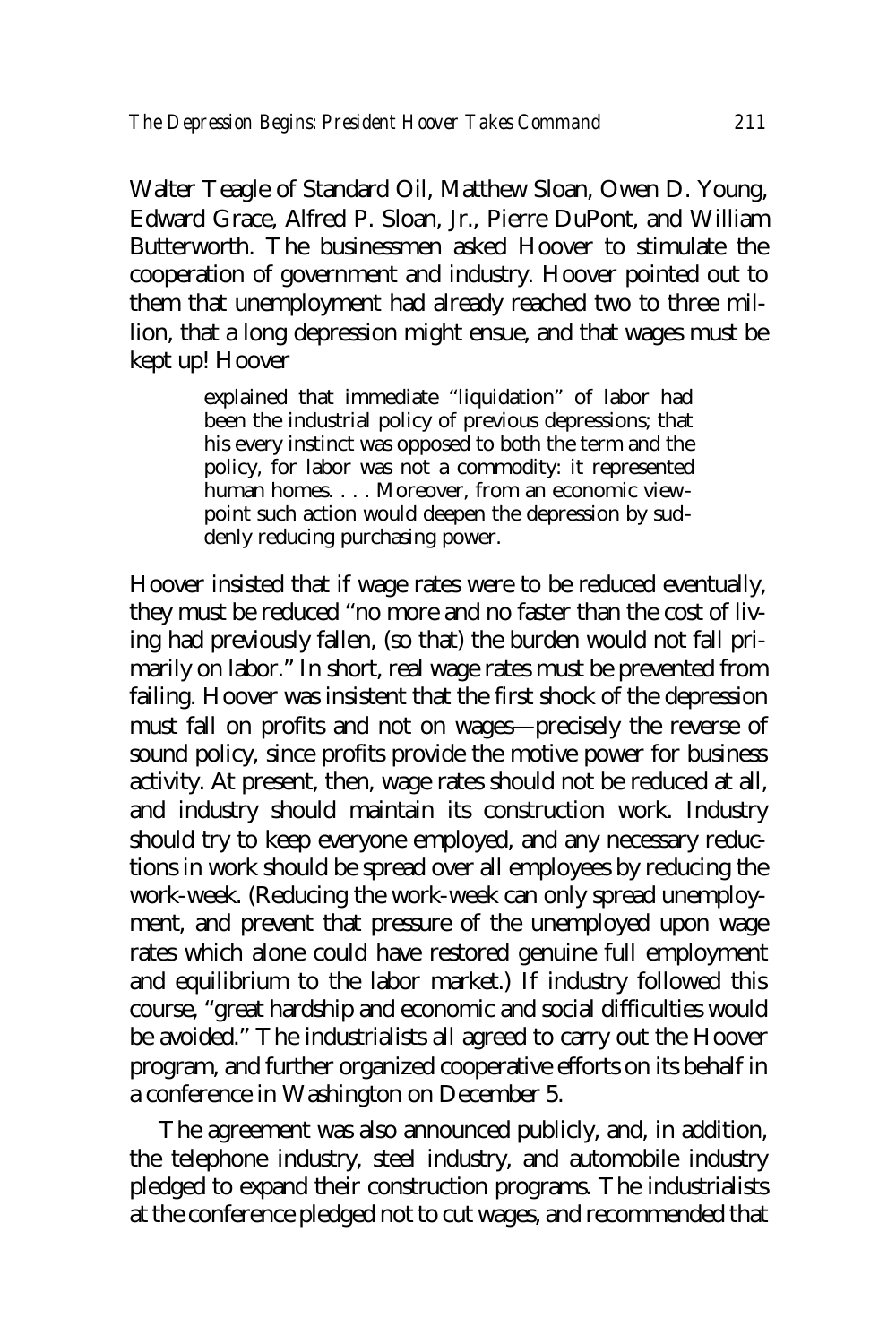all employers in the nation do the same. Henry Ford, in fact, bravely announced a wage *increase*. Nor was industrial cooperation left on a haphazard basis. Representatives of business were appointed to a temporary advisory committee, along with Secretary of Commerce Lamont. The group, along with representatives of various trade associations, then merged into an Executive Committee headed by Mr. Julius Barnes, chairman of the United States Chamber of Commerce, to coordinate industry collaboration on the Hoover program.

On November 22, Hoover called a conference at the White House of leading representatives of the building and construction industries, and they also pledged to maintain wage rates and expand their activity. On November 27, the President called a similar conference of the leading public utility executives, and they unanimously pledged to maintain wage rates and expand construction. The latter included representatives of the American Gas Association, the National Electric Light Association, and the Electric Railways and American Railways Associations.

In a burst of naïveté, Hoover recalls that the nation's leading labor leaders, called to a White House conference on November 21, also agreed to cooperate in the program and not press for further wage increases, this gesture being presumably a sign of their basic "patriotism." These leaders included William Green, Matthew Woll, John L. Lewis, William Hutcheson, A.F. Whitney, and Alvanley Johnston. The agreement put very little strain upon their patriotism, however, since the Hoover program was tailor-made to fit the very doctrine that union leaders had been long proclaiming. There was no chance of wage *increases* in an unhampered market. The point is that unions did not have the power to enforce wage *floors* throughout industry (unions in this era being weak, constituting only about 7 percent of the labor force, and concentrated in a few industries), and so the federal government was proposing to do it for them.

But even in an agreement so favorable to unions, the labor leaders were ready to scrap their part of the bargain at the first opportunity. William Green wrote the affiliated unions on November 27,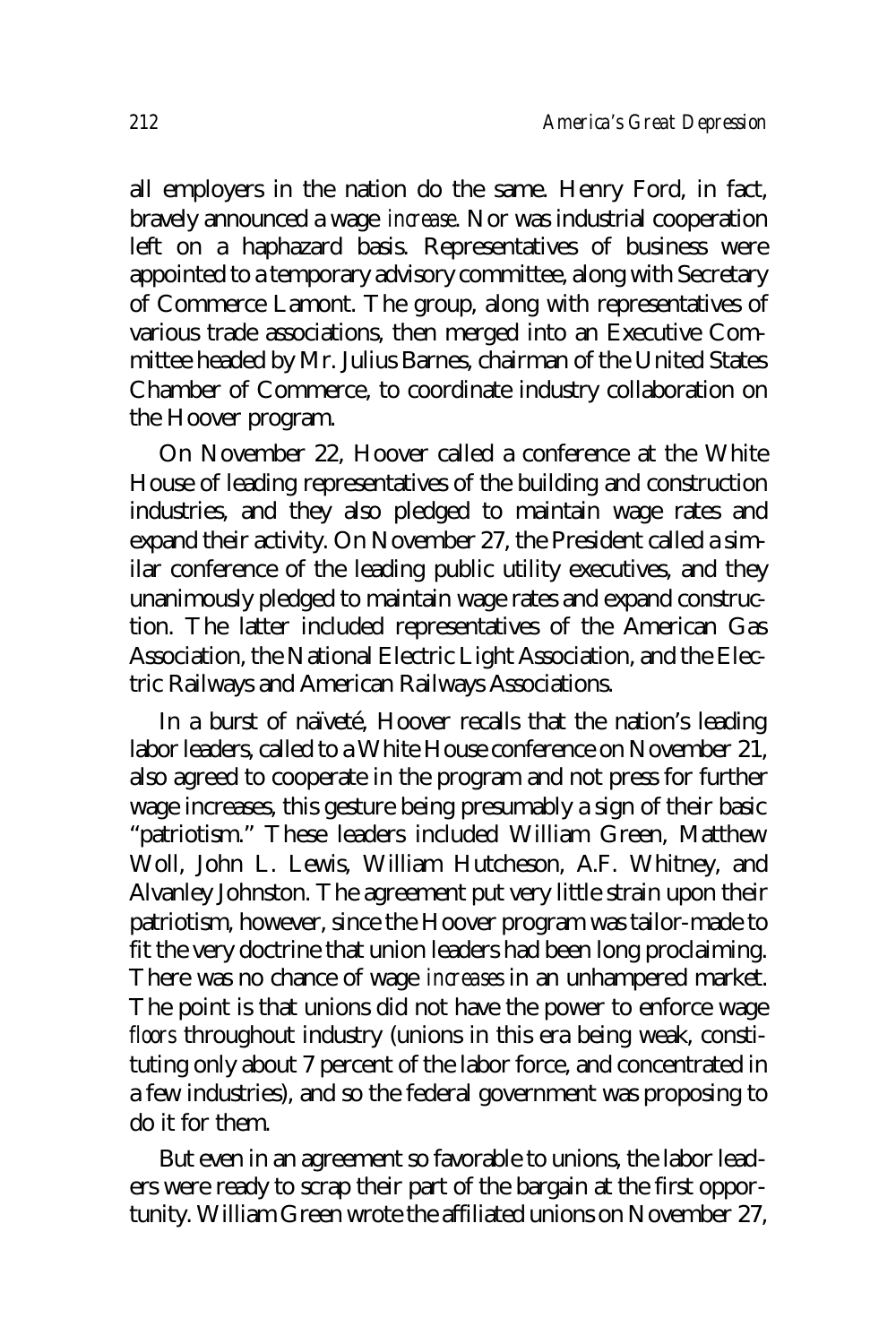emphasizing that the agreement concluded with Hoover was not binding, and assuring his colleagues that they were free to press for higher wage rates in their negotiations.<sup>2</sup>

In his annual message to Congress on December 3, Hoover pointed out that depressions had always been marked by retrenchment of construction activity and reduction of wage rates, but now things were different:

> I have instituted . . . systematic . . . cooperation with business . . . that wages and therefore earning power shall not be reduced and that a special effort shall be made to expand construction . . . a very large degree of individual suffering and unemployment has been prevented.

On December 5, Hoover called together a larger conference of industrial leaders in Washington, to adopt the Hoover program. Hoover addressed the conference to hail their agreement, as an

> advance in the whole conception of the relationship of businesses to public welfare. You represent the business of the United States, undertaking through your own voluntary action to contribute something very definite to the advancement of stability and progress in our economic life. This is a far cry from the arbitrary and dogeat-dog attitude of the business world of some thirty or forty years ago.

With all the leading industrialists thus pledged to maintain wage rates, expand construction, and share any reduced work, it was no wonder that the American Federation of Labor hailed the new development. Its journal, the *American Federationist*, editorialized on January 1, 1930:

> The President's conference has given industrial leaders a new sense of their responsibilities. . . . Never before have they been called upon to act together . . . in earlier

<sup>2</sup> Irving Bernstein, *The Lean Years: A History of the American Worker, 1920–1933* (Boston: Houghton Mifflin, 1960), p. 253.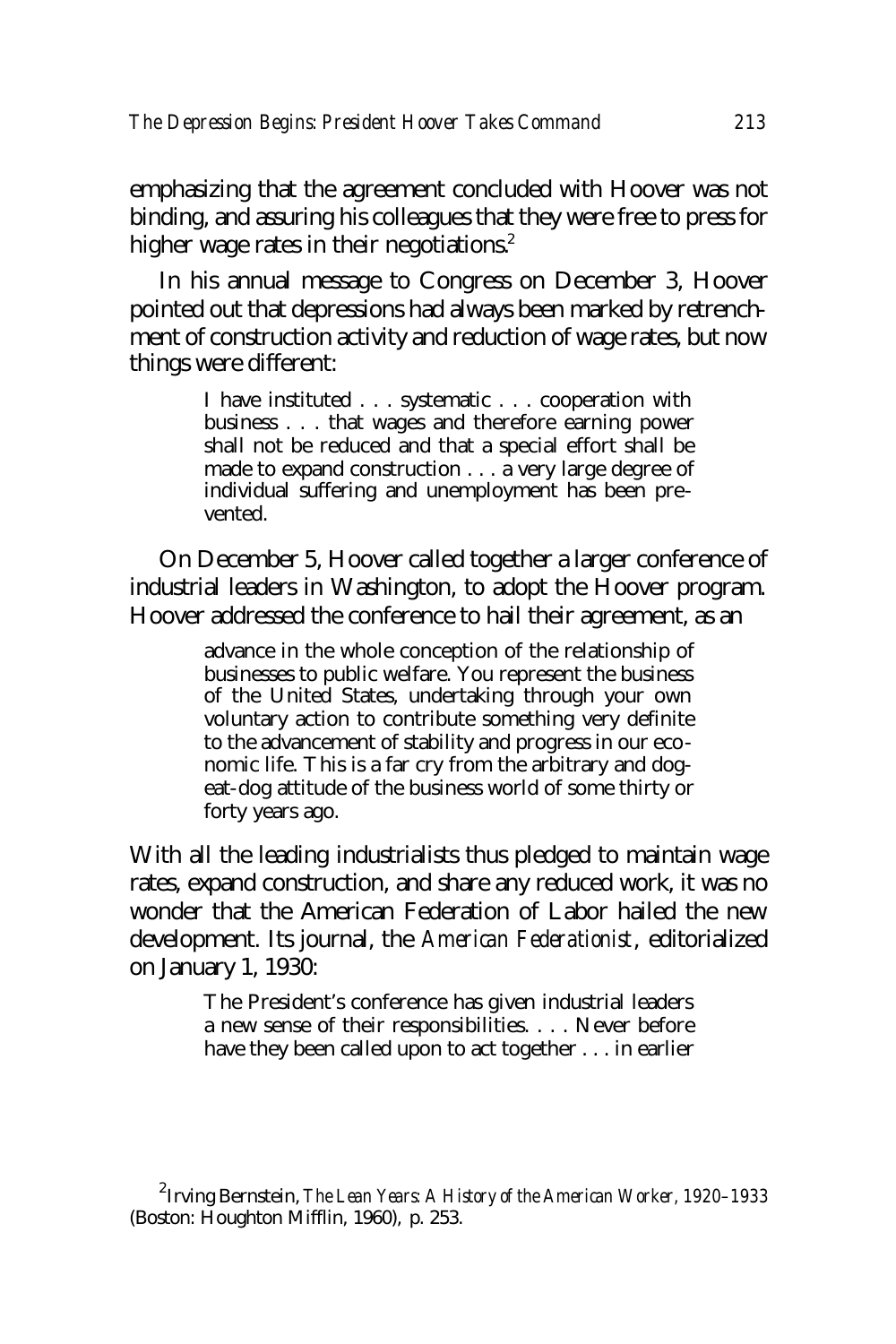recessions they have acted individually to protect their own interests and . . . have intensified depressions.<sup>3</sup>

By the following March, the A.F. of L. was hailing the new attitude toward wages, with employers now realizing—in contrast to the 1921 depression—that it is poor business to destroy consumer purchasing power, and it greeted the fact that not one of the big corporations had thought of lowering wages as a means of reducing unit costs. The A.F. of L. proclaimed that business was now adopting the purchasing-power gospel of W.T. Foster, and stated that the United States will "go down in history as the creator of [an] . . . epoch in the march of civilization—high wages." 4

## **INFLATING CREDIT**

If the Federal Reserve had an inflationist attitude during the boom, it was just as ready to try to cure the depression by inflating further. It stepped in immediately to expand credit and bolster shaky financial positions. In an act unprecedented in its history, the Federal Reserve moved in during the week of the crash—the final week of October—and in that brief period added almost \$300 million to the reserves of the nation's banks. During that week, the Federal Reserve doubled its holdings of government securities, adding over \$150 million to reserves, and it discounted about \$200 million more for member banks. Instead of going through a healthy and rapid liquidation of unsound positions, the economy was fated to be continually bolstered by governmental measures that could only prolong its diseased state. This enormous expansion was generated to prevent liquidation on the stock market and to permit the New York City banks to take over the brokers' loans that the "other," non-bank, lenders were liquidating. The great bulk of the increased reserves—all "controlled"—were pumped into New York. As a result, the weekly reporting member banks expanded their deposits during the fateful last week of October by

 ${}^{3}$ In addition to the above sources on the Hoover conferences, see Robert P. Lamont, "The White House Conferences," *The Journal of Business* (July, 1930): 269.

<sup>4</sup>*The American Federationist* 37 (March, 1930): 344.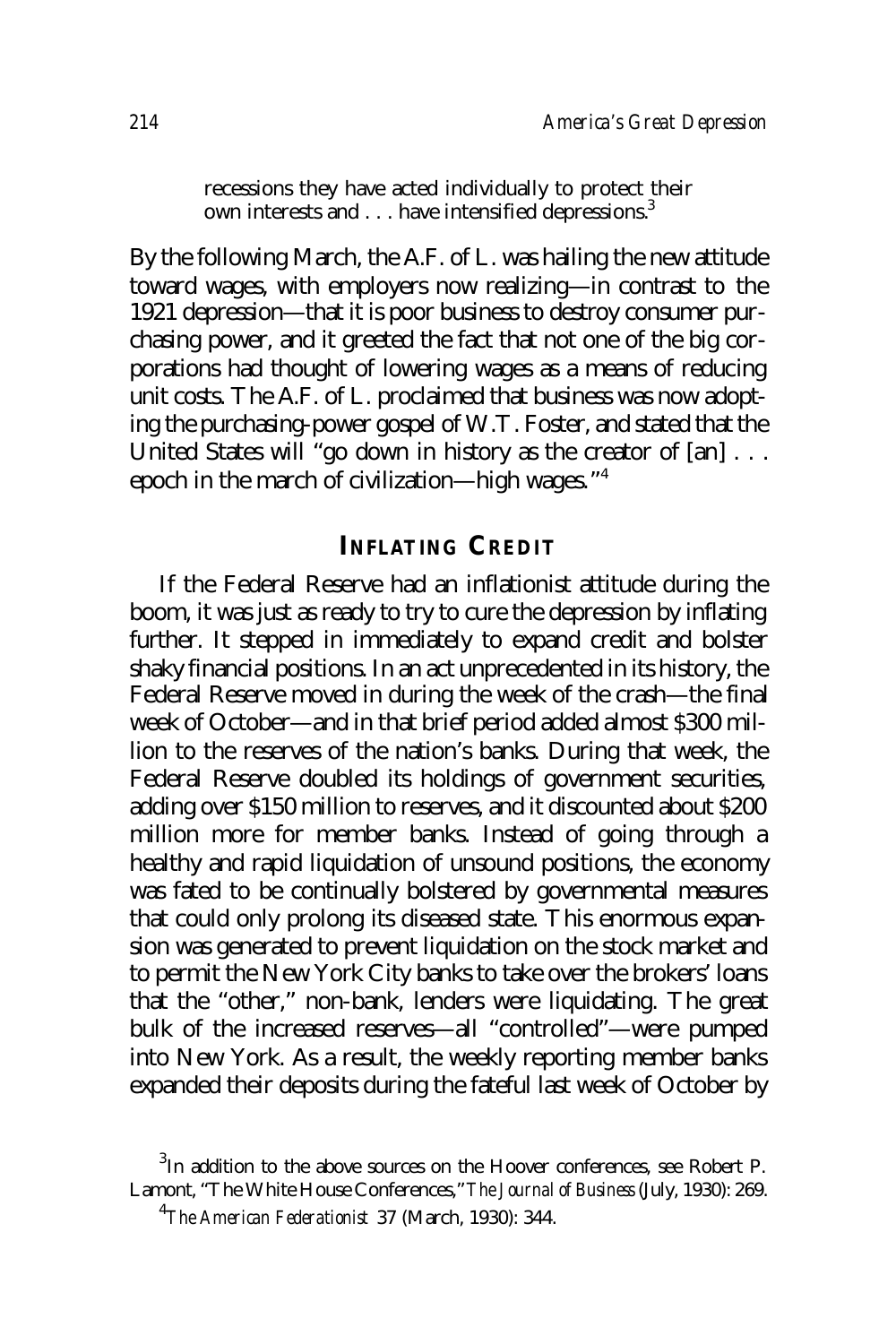\$1.8 billion (a monetary expansion of nearly 10 percent *in one week*), of which \$1.6 billion were increased deposits in New York City banks, and only \$0.2 billion were in banks outside of New York. The Federal Reserve also promptly and sharply lowered its rediscount rate, from 6 percent at the beginning of the crash to  $4\frac{1}{2}$ percent by mid-November. Acceptance rates were also reduced considerably.

By mid-November, the great stock break was over, and the market, falsely stimulated by artificial credit, began to move upward again. *Standard and Poor's* stock price monthly averages, which had climbed from 56 in mid-1921 to 238 in September 1929—more than quadrupling—fell to 160 in November, a one-third drop in the course of two months. By the end of the year, stock prices had risen by several points. The stock market emergency over, bank reserves declined to their pre-crash levels. In two weeks—from November 13, when stock prices hit bottom, to November 27 member bank reserves declined by about \$275 millions, or to almost exactly the level existing just before the crash. The decline did not come in securities, which *increased* in the Federal Reserve portfolio from \$293 million on October 30 to \$326 million a month later—a rise of \$33 million. Discounts fell by about \$80 million, and acceptances by another \$80 million, while money in circulation embarked on its seasonal increase, rising by \$70 million. Thus, from the end of October to the end of November, *controlled reserves* were reduced by \$111 million (including miscellaneous factors not itemized here); uncontrolled reserves, which were more important, fell by \$165 million.

By the end of 1929, total reserves at \$2.36 billion were only a little over \$20 million below the level of October 23 or November 27 (\$2.38 billion on each date), but the distribution of factors was considerably different. Thus, while total reserves were almost the same on October 23 and December 31, security holdings had increased by \$375 million, more than tripling Reserve holdings of U.S. governments. Total discounts were about \$165 million less, acceptances slightly larger, money in circulation higher by over \$100 million, and the gold stock down by \$100 million. Of the \$23 million fall in reserves from October 23 to December 31, *controlled*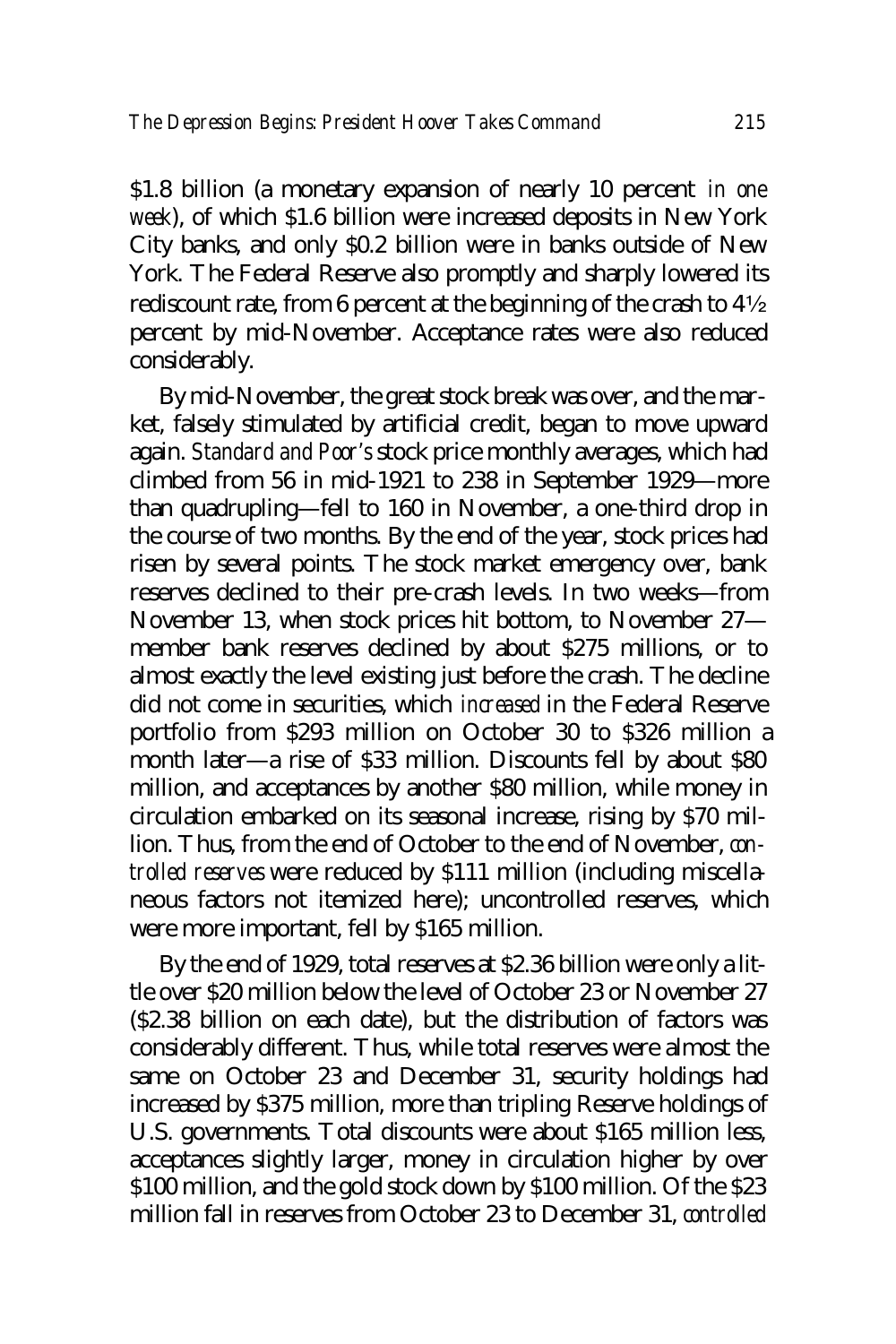reserves increased by \$359 million (with government securities the overriding factor), while *uncontrolled* reserves fell by \$381 million. It is evident, therefore, that the failure to inflate reserves over the last quarter of 1929 was no credit of the Federal Reserve, which did its best to increase reserves, but was foiled by the decline in uncontrolled factors. The total money supply, as gauged by member bank demand deposits adjusted and time deposits, increased slightly—by about \$300 million—during the final quarter of 1929.

President Hoover was proud of his experiment in cheap money, and in his speech to the business conference on December 5, he hailed the nation's good fortune in possessing the splendid Federal Reserve System, which had succeeded in saving shaky banks, had restored confidence, and had made capital more abundant by reducing interest rates. Hoover had done his part to spur the expansion by personally urging the banks to rediscount more extensively at the Federal Reserve Banks. Secretary Mellon issued one of his by now traditionally optimistic pronouncements that there was "plenty of credit available." And William Green issued a series of optimistic statements, commending the Federal Reserve's success in ending the depression. On November 22, Green said:

> All the factors which make for a quick and speedy industrial and economic recovery are present and evident. The Federal Reserve System is operating, serving as a barrier against financial demoralization. Within a few months industrial conditions will become normal, confidence and stabilization in industry and finance will be restored.

#### **PUBLIC WORKS**

With Hoover's views, we would not expect him to delay in sponsoring public works and unemployment relief as aids in curing depressions. On November 23, Hoover sent a telegram to all the governors, urging cooperative expansion of all state public works programs. The governors, including Franklin D. Roosevelt of New York, heartily pledged their cooperation, and on November 24 the Department of Commerce established a definite organization to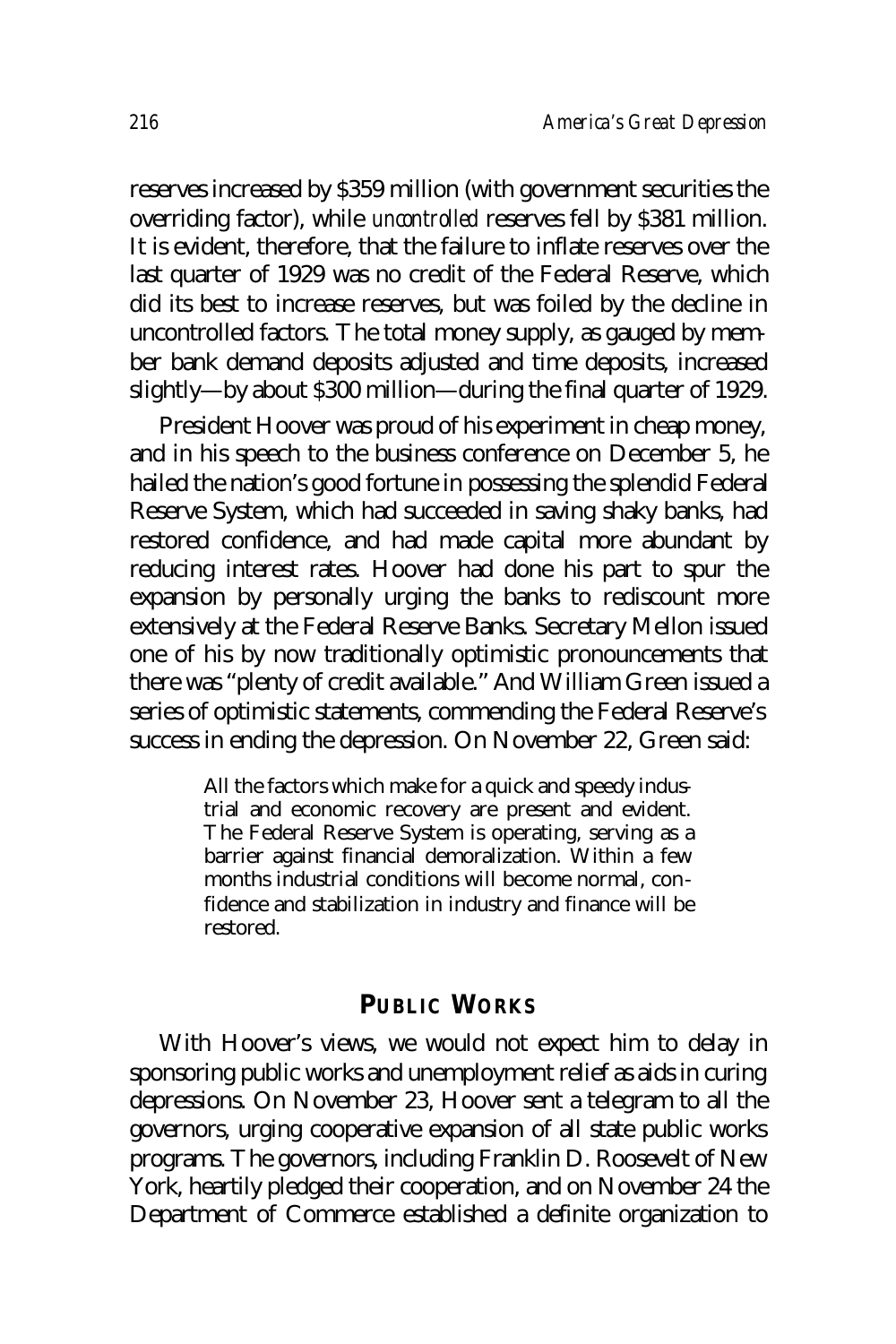join with the states in public works programs. Hoover and Mellon also proposed to Congress an increase in the Federal Buildings program of over \$400 million, and on December 3 the Department of Commerce established a Division of Public Construction to spur public works planning. Hoover himself granted more subsidies to ship construction through the federal Shipping Board and asked for a further \$175 million appropriation for public works. By the end of the year, Professor J.M. Clark of Columbia University was already hailing President Hoover's "great experiment in constructive industrial statesmanship of a promising and novel sort."<sup>5</sup>

### **THE NEW DEAL FARM PROGRAM**

The New Deal program of farm subsidies, characterized especially by farm price supports, arrived in the United States under the Hoover, not the Roosevelt, administration. To understand this development, we must sketch the emergence of the farm bloc and its drive for Federal intervention in the 1920s. The first cloud no bigger than a man's hand of government grants of special privilege to farmers, came with the agricultural extension program by the U.S. Department of Agriculture, which had its beginnings at the turn of the twentieth century, and was fully established in 1914. In 1916, the United States Warehouse Act imposed regulations on agricultural warehouses.

The important drive for farm privilege came at the end of the war, when farm groups began to organize throughout the nation, originally at the behest of the county agents of the USDA, who were operating under the extension program. Soon the farm groups, led especially by the midwestern farmers, formed a pressure bloc in Congress. The bloc was cemented in the spring of 1921 under the pressure of the American Farm Bureau Federation and led in the Senate by senators from the midwest. The farm bloc first showed its power and its statist drift, in the summer of 1921, when it drove through Congress several interventionist measures—the

<sup>5</sup> J.M. Clark, "Public Works and Unemployment," *American Economic Review, Papers and Proceedings* (May, 1930): 15ff.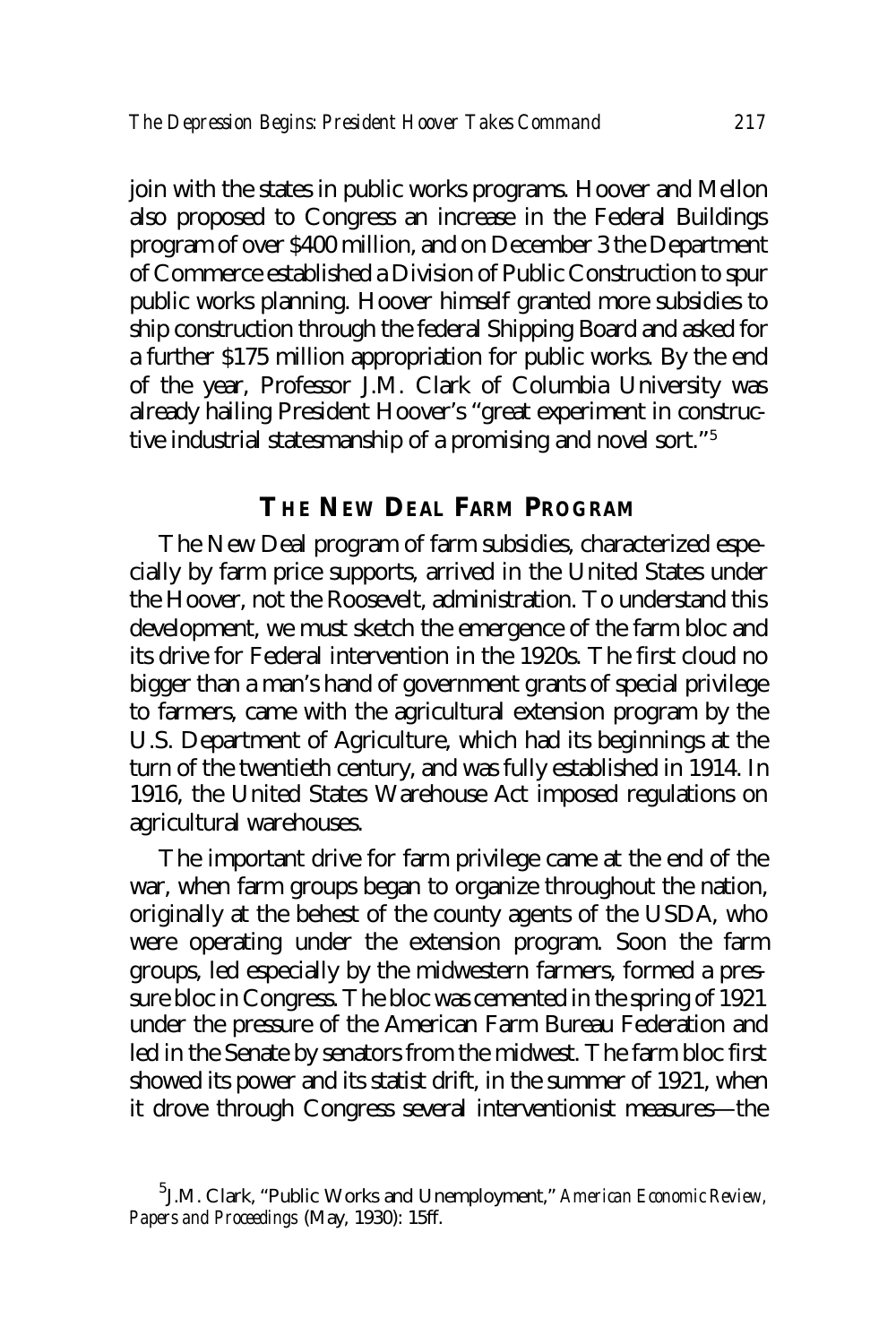regulation of meat packers; regulation of trading in grain futures; renovating and enlarging the War Finance Corporation, and establishing it as an aid to farmers; and an increase in the capital of the previously dormant Federal Farm Loan System.<sup>6</sup>

The first massive intervention in agriculture had been the Federal Farm Loan System, established by the Federal Farm Loan Act of July, 1916. This System had set up a network of Federal Land Banks, under a Federal Farm Loan Board, to lend money on longterm mortgages (under subsidized terms) to cooperative farm loan associations. The regulation of the meat packers and stockyards was the culmination of a demagogic campaign against the packers and yards that had been conducted for years. Since meat packers had few votes, it was common sport for farmers to agitate that the packers were paying them too little for livestock, while consumers denounced packers for charging them too high a price for meat. This harassment of efficient large-scale enterprise bore fruit in a Federal Trade Commission (FTC) investigation and in bills before Congress during the war. Under the guise of a war emergency, Congress threatened to authorize the President to seize and operate the large stockyards himself. After threatening an antitrust suit, Attorney General A. Mitchell Palmer, in February, 1920, managed to force the packers to agree to a Packers' Consent Decree, which forced the packers out of all non-meat production, including stockyards, warehouses, wholesale and retail meat, etc.<sup>7</sup> Yet, agitation

6 See Theodore Saloutos and John D. Hicks, *Agricultural Discontents in the Middle West, 1900–1939* (Madison: University of Wisconsin Press, 1951), pp. 321–48; and Murray R. Benedict, *Farm Policies of the United States, 1790–1950* (New York: Twentieth Century Fund, 1953), pp. 145–75, for accounts of the farm bloc and farm programs in the 1920s and during the depression. Also see Alice M. Christensen, "Agricultural Pressure and Governmental Response in the United States, 1919–1929," *Agricultural History* 11 (1937): 33–42; and V.N. Valgren, "The Agricultural Credits Act of 1923," *American Economic Review* (September, 1923): 442–60.

 $7$ Part of the pressure for this attack on the meat packers came from wholesale grocers, who raised the familiar cry of "unfair competition" against efficient rivals. See Benedict, *Farm Policies of the United States, 1790–1950,* p. 150n. For similar instances, see Charles F. Phillips, *Competition? Yes But...* (Irvington-on-Hudson, N.Y.: Foundation for Economic Education, 1955).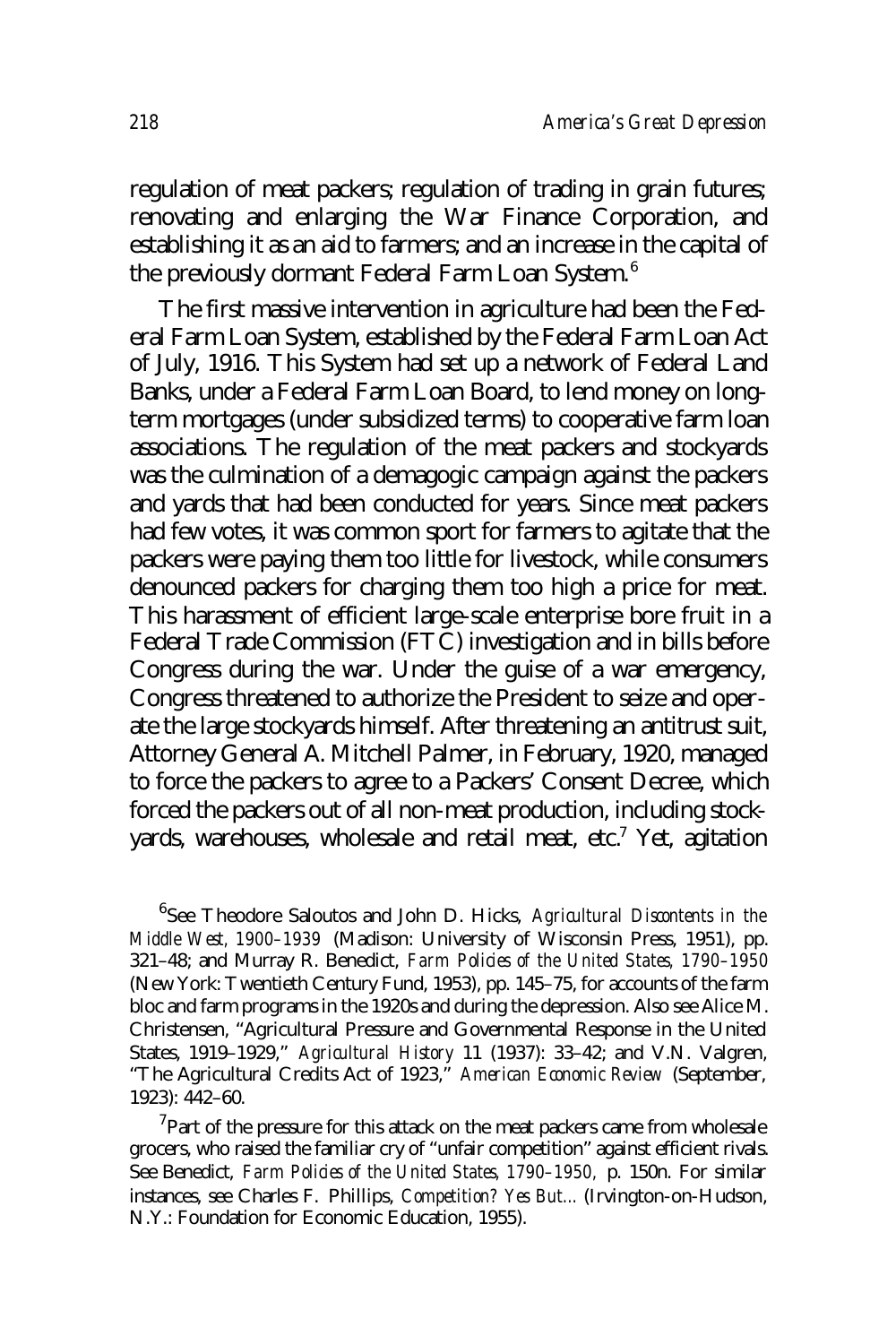continued and culminated in the Packers and Stockyards Act of 1921, which established a detailed regulation of the activities of packers, including their pricing policy, under the direction of the Secretary of Agriculture.

The Futures' Trading Act also followed years of demagogic attacks upon grain speculators and middlemen, whose votes were also few. In this case, even an FTC investigation found no need for stringent regulation. Yet, the Futures' Trading Act placed a prohibitory tax of 20 cents a bushel on speculative transactions, including futures, puts and calls, bids and offers, except when made in certain specific markets authorized by the Secretary of Agriculture.

The War Finance Corporation (WFC), headed by Eugene Meyer, Jr., had made loans to exporters during 1919 and 1920. Suspended in May, 1920, the WFC was reactivated by Congress over the veto of President Wilson in January, 1921. It did not then do very much to finance exports, however; its major role at that point was bailing out country banks that had loaned to farmers an operation that served as a model for the later Reconstruction Finance Corporation. The WFC worked closely with farm bloc leaders and appointed a Corn Belt Advisory Committee of these leaders to pressure midwest bankers into lending more heavily to farmers. The Act of August 1921, drafted by Chairman Meyer and Secretary of Commerce Hoover, increased the maximum authorized credits of the WFC to \$1 billion and permitted it to lend directly to farmers' coops and foreign importers, as well as to American exporters.<sup>8</sup> The WFC could then supply agricultural capital. The aims of the expanded WFC were to encourage farm exports, raise farm prices, subsidize cheap credit to farmers, and subsidize farm cooperatives—which were to become the pampered

 $^8\!{\rm President}$  Wilson had suspended and then vainly vetoed renewal of the WFC at the behest of Secretary of Treasury David Houston, who was opposed in principle to any continuation of war intervention in the peacetime economy. Even after Congress overrode the veto, Houston was able to keep a checkrein on WFC activities. When Harding became President, he reappointed Eugene Meyer as head of the WFC and, under Meyer's inspiration, supported the subsequent expansion. See Gerald D. Nash, "Herbert Hoover and the Origins of the RFC," *Mississippi Valley Historical Review* (December, 1959): 459–60.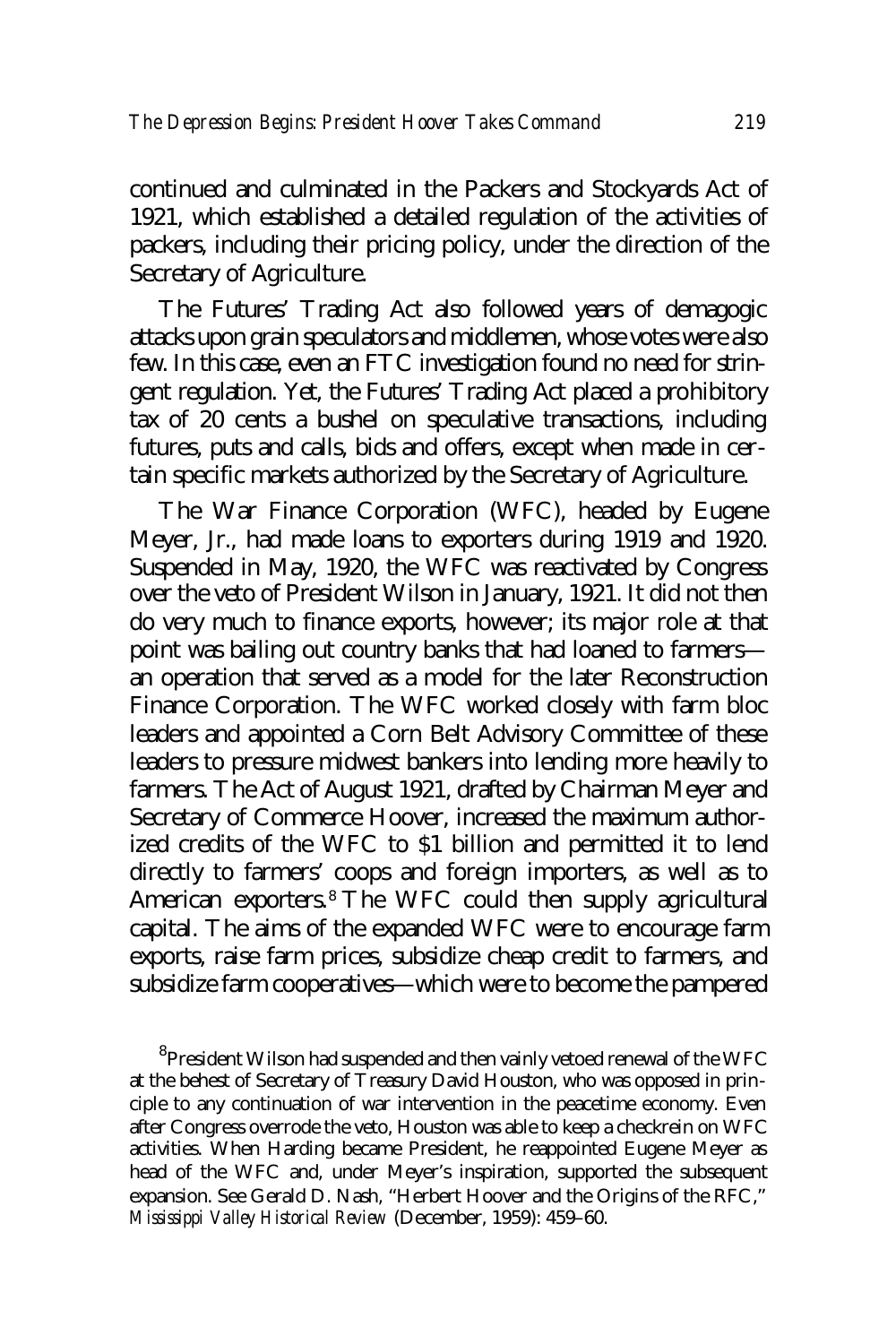pets of the government throughout this period. The new WFC superseded the Stock Growers' Finance Corporation, an organization promoted by the Federal Reserve in the spring of 1921 and financed by Eastern banks to stabilize the livestock market. The expanded WFC made loans of \$39 million for exports and \$297 million for agriculture, virtually ending its operations in 1925, after the creation of the Federal Intermediate Credit System.<sup>9</sup> The bulk of its loans had gone to farm cooperatives.

In the fall of 1921, the Interstate Commerce Commission, under Farm Bureau pressure, used its dictatorial powers over the railroad industry to order a sharp overall 10 percent cut in freight rates—largely to aid Western grain. The Senate also directed the FTC to investigate the supposedly too low export prices that were being paid to grain farmers.

In the meanwhile, Congress established a Joint Commission on Agricultural Inquiry, which delivered a report in October, 1921. It recommended that the government authorize more farm cooperatives, that it provide for intermediate-term credit to farmers, that agricultural freight rates be lowered (this was quickly adopted), that there be special agricultural attachés in foreign countries, that agricultural departments expand their research, and that more wholesale terminals be provided. An even more ominous note occurred—again belying the myth of laissez-faire in the 1920s when President Harding allowed Secretary of Agriculture Henry C. Wallace to pressure him into calling a National Agricultural Conference, at the end of January, 1922. In his opening address, Harding called for increased Federal aid to cooperatives, and took the radical step of endorsing crop restrictions by co-ops to obtain higher farm prices. The conference—consisting of farm leaders, farm machinery manufacturers, meat packers, and economists such as Richard T. Ely and under the aegis of the administration—recommended stabilization of the price level, continuation of the WFC, an agricultural representative on the Federal Reserve Board, crop insurance, more federal regulation of warehouses,

<sup>9</sup> Joseph Dorfman, *The Economic Mind in American Civilization* (New York: Viking Press, 1959), vol. 4, p. 40.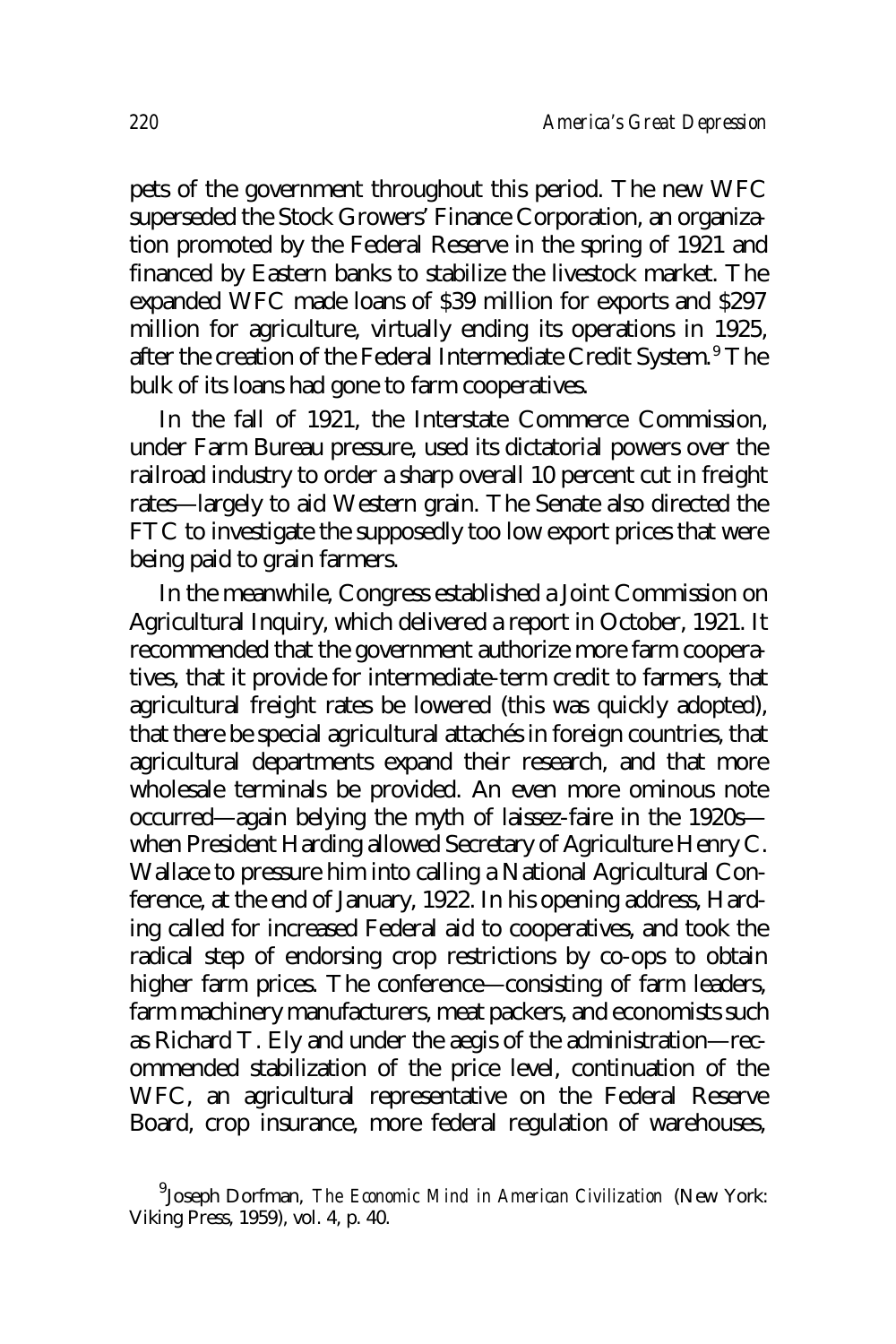agricultural tariffs, development of plants to produce cheap fertilizer at the Muscle Shoals Dam, a St. Lawrence Seaway, federal aid to farm cooperatives, and steps toward aiding farm prices in some undefined manner—although outright price fixing was rejected.

In 1922, Congress passed the Capper–Volstead Cooperative Marketing Act, which exempted cooperative marketing associations from the antitrust laws, with the crucial requirement that no farmer have more than one vote in the co-op. The Futures Trading Act was declared unconstitutional by the courts, but the intrepid Congress passed a new law—the Grain Futures Act of 1922—with similar provisions.

In March 1922, the government made available over \$1 million for the purchase of seed grain in crop failure areas. But the farm bloc wanted credits on a more regular basis. Farmers could obtain abundant bank credit for short-term loans (under six months), and they could obtain long-term mortgages from the Federal Land Banks and other institutions; they now felt a gap in the intermediate credit range. A tug-of-war ensued in Congress between two farm-bloc bills: the Capper–McFadden Bill, supported by Eugene Meyer, Jr., livestock interests, and cooperative marketers, which would have extended Federal Reserve powers to farm credits, and the Lenroot–Anderson Bill, presented by the Joint Commission of Agricultural Inquiry (appointed by Harding in 1921) and backed by the three large national farmers' organizations. The latter bill would have created new institutions with capital subscribed by the Treasury, to grant intermediate (six months to three years) credits. This bill was supported by Secretaries Wallace and Hoover (and also backed by the National Agricultural Conference). The final result combined features of both bills, with perhaps more emphasis on the Lenroot–Anderson Bill. The Agricultural Credits Act of 1923 established a vast system of Federal farm credit; there were 12 Federal Intermediate Credit Banks, patterned after the Federal Reserve Banks, and run by the Federal Farm Loan Board. Funds were supplied directly by the Treasury, and the banks were to make loans to farm associations for any agricultural purpose.

Apparently the dictation over packers and stockyards did not prove sufficient, and in 1924 the Secretary of Agriculture ordered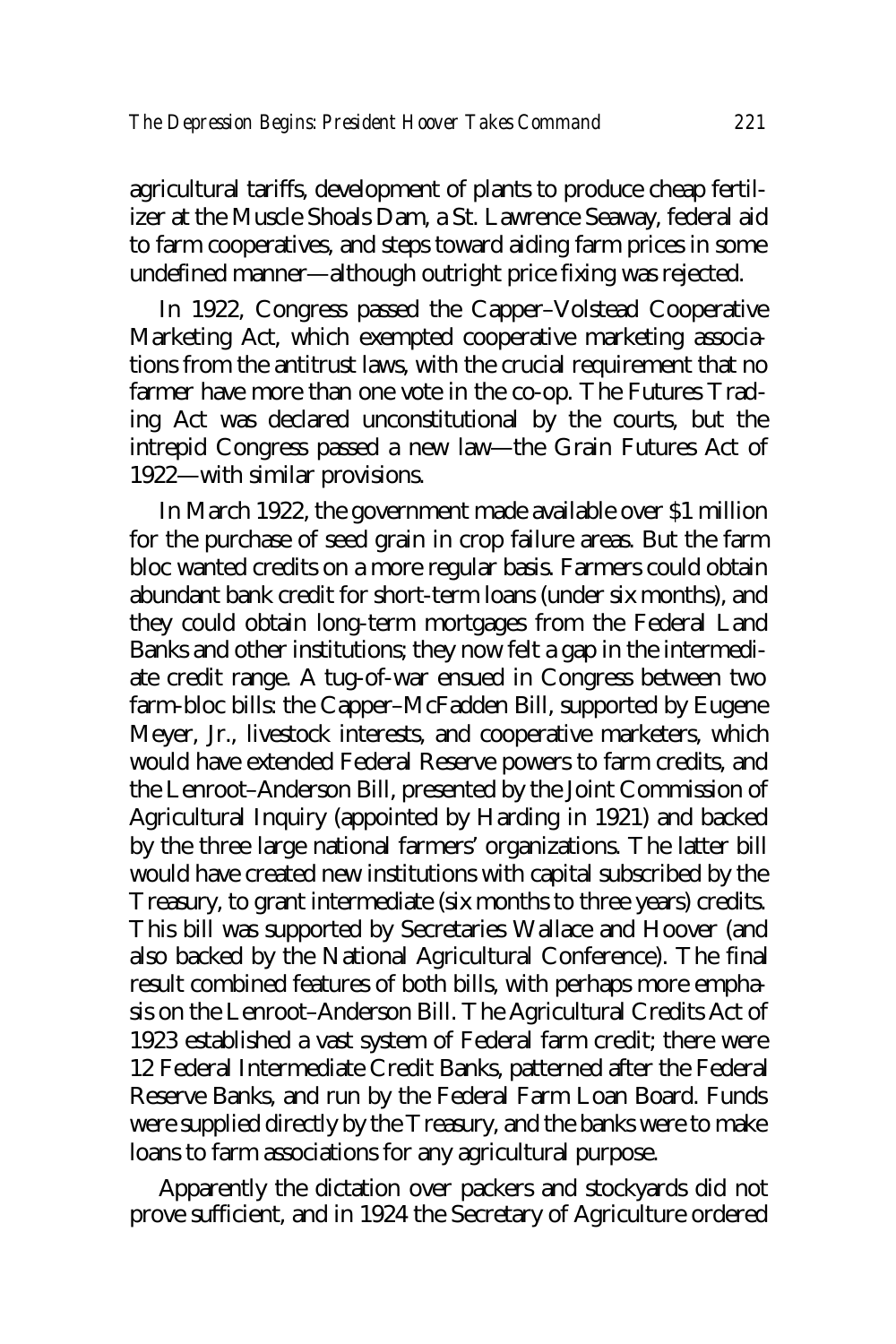smaller commission firms and traders to stop "discriminating against" farm cooperatives in their purchases. The Packers and Stockyards Administration of the USDA also directly helped farm cooperatives to find markets, and investigated the books of many private commission firms.

This pattern of farm intervention was the overture to the crucially important and characteristically New Deal policy of farm price support. At first, the farmers tried voluntary methods. During 1920, farm organizations centered in Kansas and Nebraska, for example, tried to hold wheat off the market and to reduce acreage in an attempt to raise the price. But such a local attempt could only fail, despite feeble efforts to organize farmers into a National Wheat Growers' Association. The withholding of wheat from the market resulted in drastic losses as wheat prices continued downward. An impudent attempt to induce the Treasury and the Federal Reserve to grant special credits to farmers to permit them to withhold wheat collapsed.

Similar failure attended the cartellizing efforts of the American Cotton Association in the South. In fact, at the end of 1920, cotton planters reacted to failing prices by resorting to violence, including murder and destruction of the cotton and cotton gins of recalcitrants in order to reduce the quantity of cotton produced and sold. Under planter pressure, Governor Parker of Louisiana asked cotton gins to cease operations until cotton had achieved a "living price," and similar advice was given farmers by the Texas Department of Agriculture. But while sales in these states declined, prices also continued to fall. Several times, the farm organizations tried to induce the Federal Reserve Board to supply funds for withholding cotton and other farm products, but Governor W.P.G. Harding and Secretary of the Treasury Houston stoutly refused to intervene.<sup>10</sup>

The next year, 1921, saw determined and well organized efforts toward a nationwide cotton cartel. The American Cotton Association,

<sup>10</sup>See James H. Shideler, *Farm Crisis 1919–1923* (Berkeley: University of California Press, 1957), pp. 50–51, 55–56.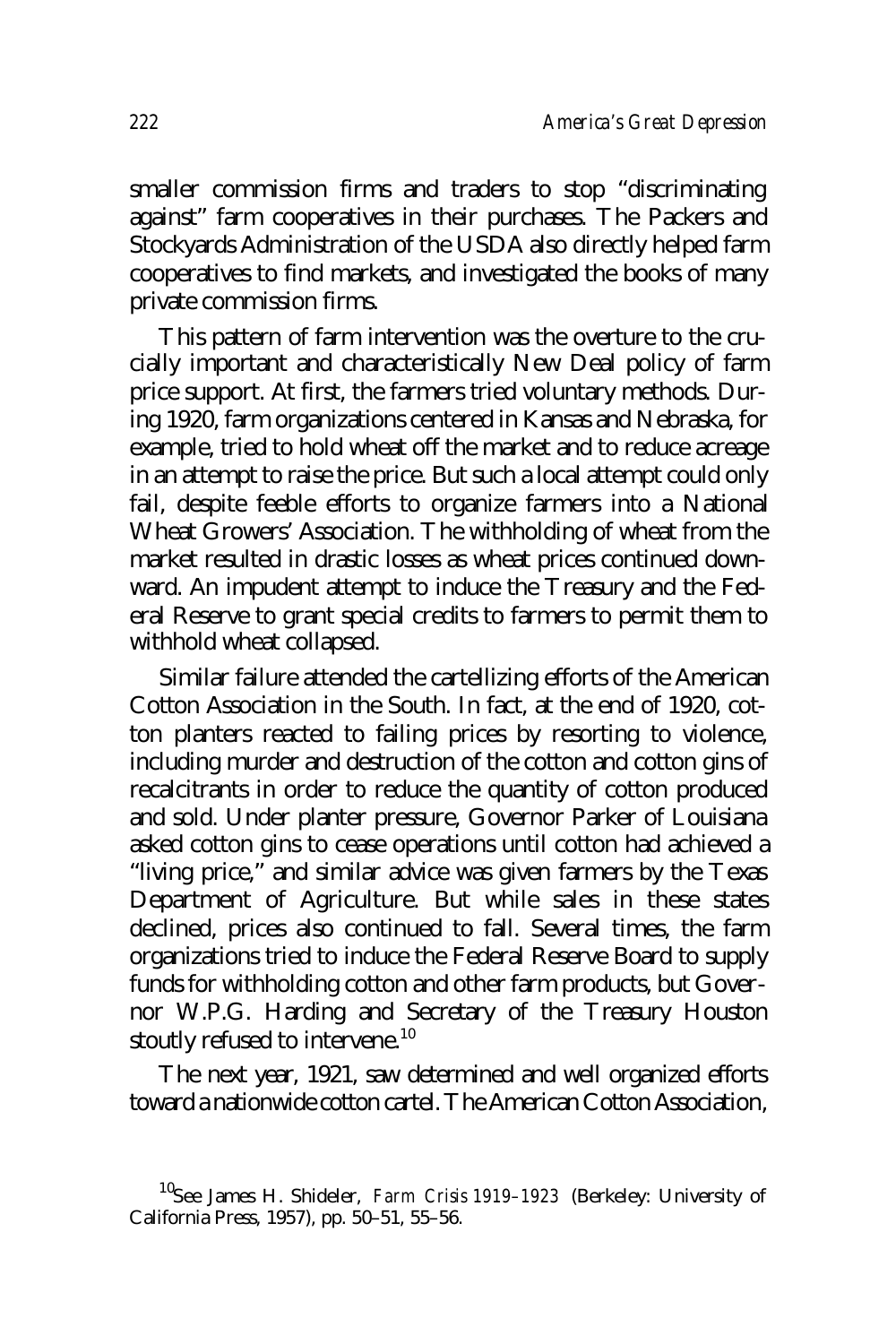*The Cotton News*, and other groups urged an acreage reduction of up to 50 percent for cotton, and South Carolina officially proclaimed a "Cotton Acreage Reduction Day."<sup>11</sup> Acreage was reduced considerably, and this, joined with a poor crop, lowered the supply greatly; but cotton prices rose less than proportionately to the fall in output, thus frustrating the cartellists once again.

Meanwhile, in corn, Henry A. Wallace, editor of *Wallace's Farmer*, preached the gospel of "sagacious sabotage," a presumably voluntary way to restrict corn production. The campaign got nowhere among the farmers in 1921, but Wallace tried again in 1922 and urged the state Farm Bureau Federations, with indifferent success, to fix systematic township and county acreage quotas for corn. Several farm journals and organizations endorsed the idea, but the major farm leaders were repelled by the idea of formal farm quotas.<sup>12</sup> The result was failure once more, the Corn Belt even increasing its acreage of corn.

The chief stumbling block in all these schemes was the noncooperating farmer, the rugged individualist who profited by expanding his production while his rival farmers cut theirs. Unlike his counterparts in industrial labor, he was not deterred by such favored epithets of frustrated cartellists as "scab" and "traitor to his fellow-farmers," hurled at him by such organs as *Wallace's Farmer*.

The next step in the drive for a farm cartel was the "Sapiro Movement," inspired by Aaron Sapiro, a high-priced young attorney for several California cooperatives. The plan was launched, under Sapiro's inspiration, by the Farm Bureau Federation in July, 1920. It aimed to amalgamate all of wheat marketing into one giant producers' cooperative. The July conference appointed a

 $11$ It may surprise many to learn that much of the cartel agitation came not from cotton farmers. It came from the merchants and bankers with large inventories of cotton on hand, and who would not suffer from reductions in acreage. Ibid., p. 85.

 $12$ The Iowa Farm Bureau Federation resolved in January, 1922 to present the facts on reduction of corn acreage to its membership, but added that "we entrust each farmer to adjust his acreage in accordance with his own judgment." Ibid., p. 87.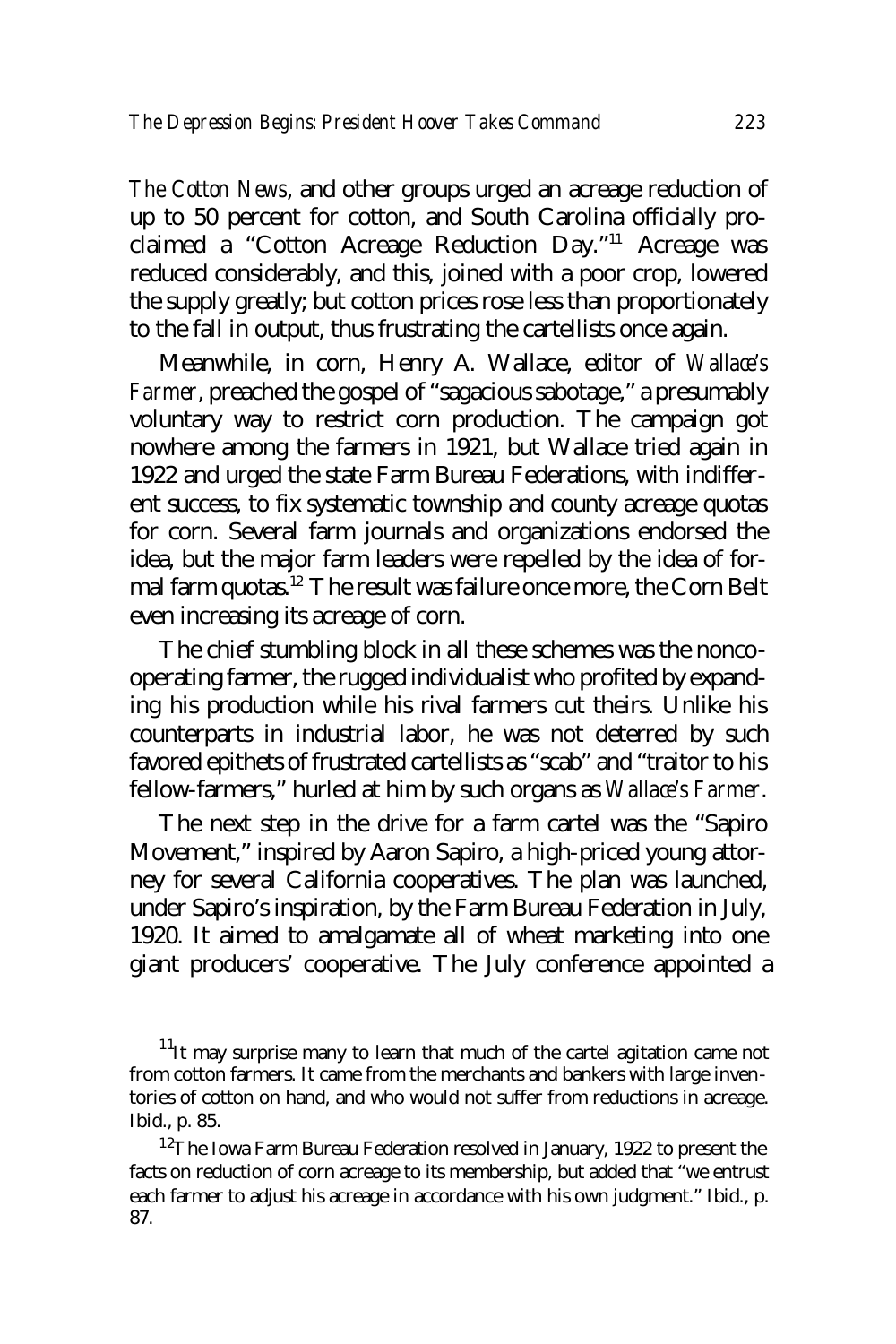committee which produced, in the spring of 1921, a plan for a huge national grain cooperative to be called U.S. Grain Growers, Inc.<sup>13</sup> As almost always happens with voluntary cartels, the new organization bogged down almost immediately. Many local cooperative farm elevators preferred dealing with existing private markets, and the private grain exchanges successfully wooed the bulk of the farmers into avoiding the new cartel. By early 1922, the grandiose scheme had proven to be a complete failure.<sup>14</sup>

The July 1920 conference also tried to set up numerous other national cartels—for national fruit marketing, dairy marketing, vegetable marketing, and wool marketing—and all but one were quick failures. Only a livestock marketing plan had staying power, and this because its aims were much less grandiose. Other Sapiro failures were attempts at cotton and tobacco cartels.

These failures did not end the cooperative movement, which had to turn to less flamboyant and more gradual methods; but they did show the folly of voluntary price-fixing. The next step was almost inevitable—a determined call for compulsory price-support by the federal government.

A precedent had been set by the wartime Food Administration Grain Corporation, which had fixed high prices of wheat in order to stimulate production and had itself distributed the wheat available. Furthermore, the Hoover European food relief program of 1919, widely trumpeted as a humanitarian gesture, was also a means of getting rid of "surplus" farm products and thus bolstering food prices.<sup>15</sup> William H. Lyon, a South Dakota attorney, now proposed that the government fix a high price for every farm product and buy up any unsold surplus. The Lyon Plan won the support

<sup>13</sup>See Benedict, *Farm Policies of the Unitd States 1790–1950,* pp. 186n. and 194ff.

<sup>14</sup>In 1924, Gray Silver, powerful Washington lobbyist for the farm bloc, attempted another national grain cooperative, setting up the Grain Marketing Company (GMC). The GMC aimed at becoming a holding company of the major private grain marketing firms, but farmers failed to support the plan, and the company died a year later.

<sup>15</sup>See Shideler, *Farm Crisis 1919–1923,* p. 21.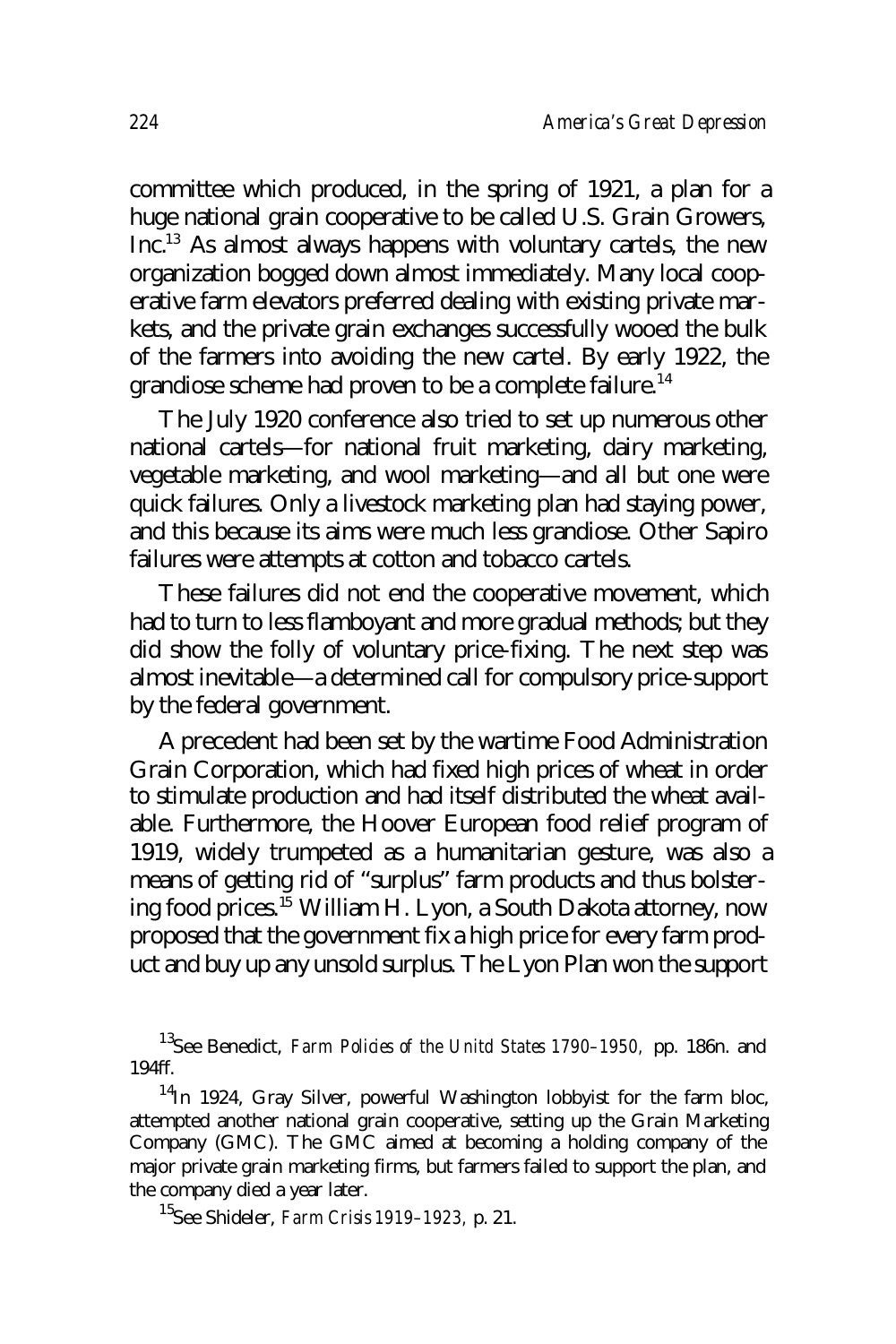of Samuel Gompers, the South Dakota Assembly, many country banks, and the Republican whip in the House of Representatives. It was put forth as the Christopherson Bill in July, 1921, but failed to win the support of the major farm organizations, as did other price-support bills in this and immediately following years. But the drive for compulsory price support had not begun in earnest. It reached major importance in the "Equality for Agriculture" movement, launched in the fall of 1921 by George N. Peek and General Hugh S. Johnson and backed by the powerful support of Bernard M. Baruch. The idea was that since industry was protected by tariffs, agriculture might as well join in mulcting the consumer. The government was to maintain domestic farm prices at a high level, buying the unsold surplus and selling it abroad at lower, worldmarket levels. Both Peek and Johnson had direct economic interests in farm subsidies as heads of the Moline Plow Company, manufacturers of agricultural machinery. They found little difficulty in interesting Secretary Wallace in their scheme, and the result was a continuing agitation over McNary–Haugen bills, embodying the plan, from 1924 through 1928. The first McNary–Haugen Bill was drawn up by Charles J. Brand, an executive of the American Fruit Growers and former head of the Bureau of Markets in the USDA. The original mass base of Peek's support was the marginal wheat farmers of the Northwest, backed by the bankers of that region. Eugene Meyer, Jr. also lent his powerful backing. In 1924, Peek established the American Council of Agriculture, with representatives from the leading farm groups, to advocate his plan. By the late 1920s, the mass farm organizations were solidly behind the program.<sup>16</sup>

It is true that President Coolidge vetoed McNary–Haugen Bills in 1927 and 1928, but it is also significant that he called upon Eugene Meyer in 1926 to head a cotton corporation to try to keep cotton prices from falling and that grants totaling \$10 million were

 $16By$  1924, in addition to Peek, Johnson, the two Henry Wallaces—father and son—and Bernard Baruch, in support of McNary–Haugen there were the Illinois Agricultural Association, most Western farm journals, the American Farm Bureau Federation, the National Grange, the National Board of Farm Organizations, the American Wheat Growers' Association, and the prominent banker Otto H. Kahn.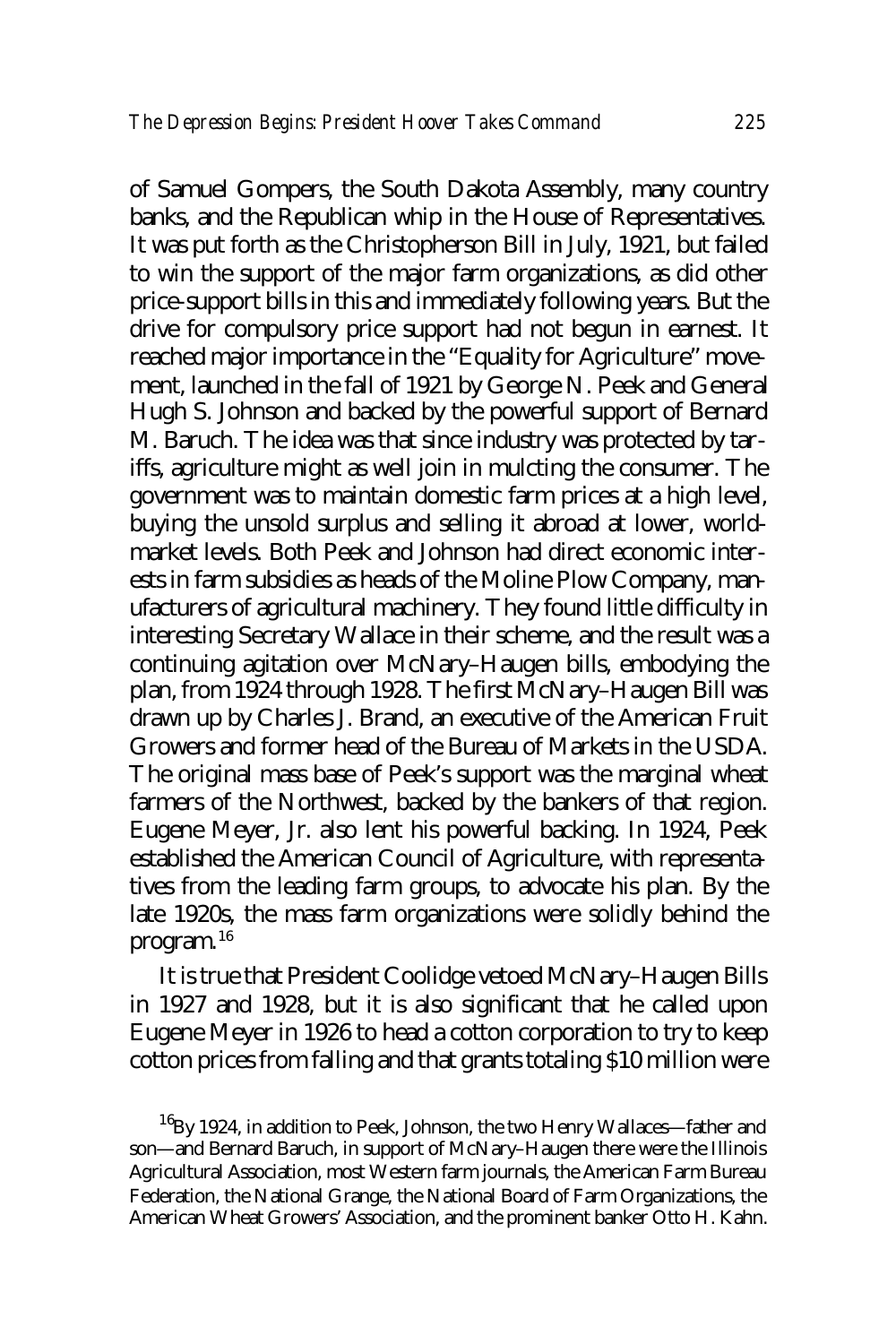made to government-sponsored farm organizations to buy cotton at a certain price. Other countries—such as Canada, Hungary, and Poland—were also trying to keep up the price of wheat; but the threat of growing surpluses over the market had the reverse effect and drove prices lower in 1928 and 1929, inducing a farm clamor for more effective price support.

There were many other instances of Coolidge intervention in agriculture. In 1924, he supported the Norbeck–Burtness Bill for government loans to northwestern farmers for livestock purchases. The bill failed to pass Congress, but Coolidge proceeded to appoint a special agricultural commission, heavily weighted with farm leaders. The commission—The President's Agricultural Conference—issued three reports during 1925. It recommended further Farm Loan Board credits, further compulsory reduction of freight rates, and large-scale subsidization of farm cooperatives through a Federal Cooperative Marketing Board. The latter provision was embodied in the Capper–Haugen Bill, which was however defeated by the opposition of the farm coops, who objected to the great degree of government regulation involved. Despite this defeat, President Coolidge was more determined than ever to aid the farm coops in any way that he could. Coolidge firmly believed that government "must encourage orderly and centralized marketing" in agriculture.<sup>17</sup> Herbert Hoover and Secretary of Agriculture William Jardine (a member of the President's Agricultural Conference) agreed with Coolidge. In 1925, the Congress granted additional funds for subsidizing the marketing research of farm cooperatives, and the following year, prompted by Secretary Jardine, it established a Division of Cooperative Marketing in the Bureau of Agricultural Economics in the USDA. The new Division then threw itself with enthusiasm into support of the farm coops. *This* kind of intervention was of course welcomed by the coops. In 1926, Jardine sponsored the "Jardine Plan" for a federal farm advisory council and a farmers' marketing commission to subsidize

<sup>17</sup>See Saloutos and Hicks, *Agricultural Discontents in the Middle West, 1900–1939,* pp. 286–91; and John D. Black, *Agricultural Reform in the United States* (New York: McGraw–Hill, 1929), pp. 337, 351ff.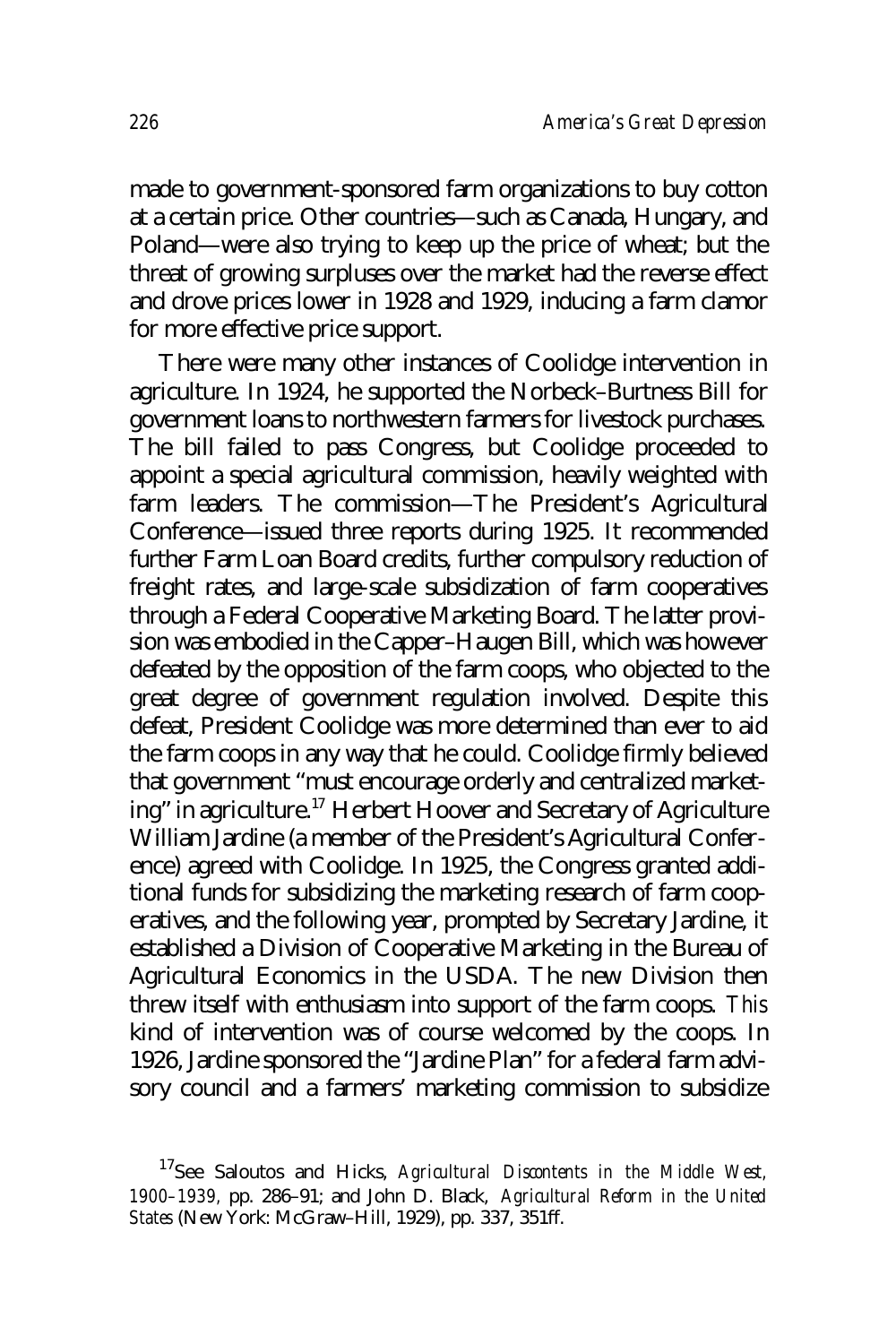cooperatives and to aid in marketing farm surpluses. The bill failed to pass the House, which instead adopted the McNary–Haugen Bill. The next year, the Coolidge administration brought out a revised "Jardine Plan," for a Farm Board, commodity advisory committees, and a set of stabilization corporations established by the Board, with funds to lend to cooperatives. The new plan was again sidetracked for another round in the McNary–Haugen battle.

As Secretary of Commerce, Herbert Hoover did a great deal to subsidize farmers, and especially farm coops. He aided the latter in many ways—solving their research and marketing problems, helping find export markets for their produce, and making many speeches on their behalf. He also supported tariffs for agricultural produce. Furthermore, he was the man chiefly responsible for the appointment of the strongly pro-cooperative Secretary Jardine. Hoover had been one of the earliest proponents of a Federal Farm Board to aid cooperative marketing associations, and he helped write the Capper–Williams Bill of 1924 to that effect. And so it is no surprise that, as Presidential candidate, Hoover advocated support for farm cooperatives and promised the farm bloc that he would soon institute a farm-price support program. As soon as he took office, he fulfilled both promises, In June 1929, the Agricultural Marketing Act was passed, establishing the Federal Farm Board (FFB).

The new scheme was, in essence, the old "Jardine Plan." The Federal Farm Board was furnished with \$500 million by the Treasury and was authorized to make all-purpose loans, up to a 20-year period, to farm cooperatives at low interest rates. The Board could also establish stabilization corporations to control farm surpluses and bolster farm prices. Essentially, this was a Sapiro-type cartel, this time backed by the coercive arm of the federal government.<sup>18</sup>

<sup>18</sup>Behind the scenes, Bernard Baruch had also been advocating a Federal Farm Board to raise farm prices by organizing agriculture under government aegis, starting with wheat and cotton. He was also active in urging Commerce and the National Industrial Conference Board, Commission on Agriculture, jointly established by the U.S. Chamber of Commerce and the National Industrial Conference Board. The Commission was sure that *"*laissez-faire is of the past." See Dorfman, *The Economic Mind in American Civilization*, vol. 4, pp. 79–80.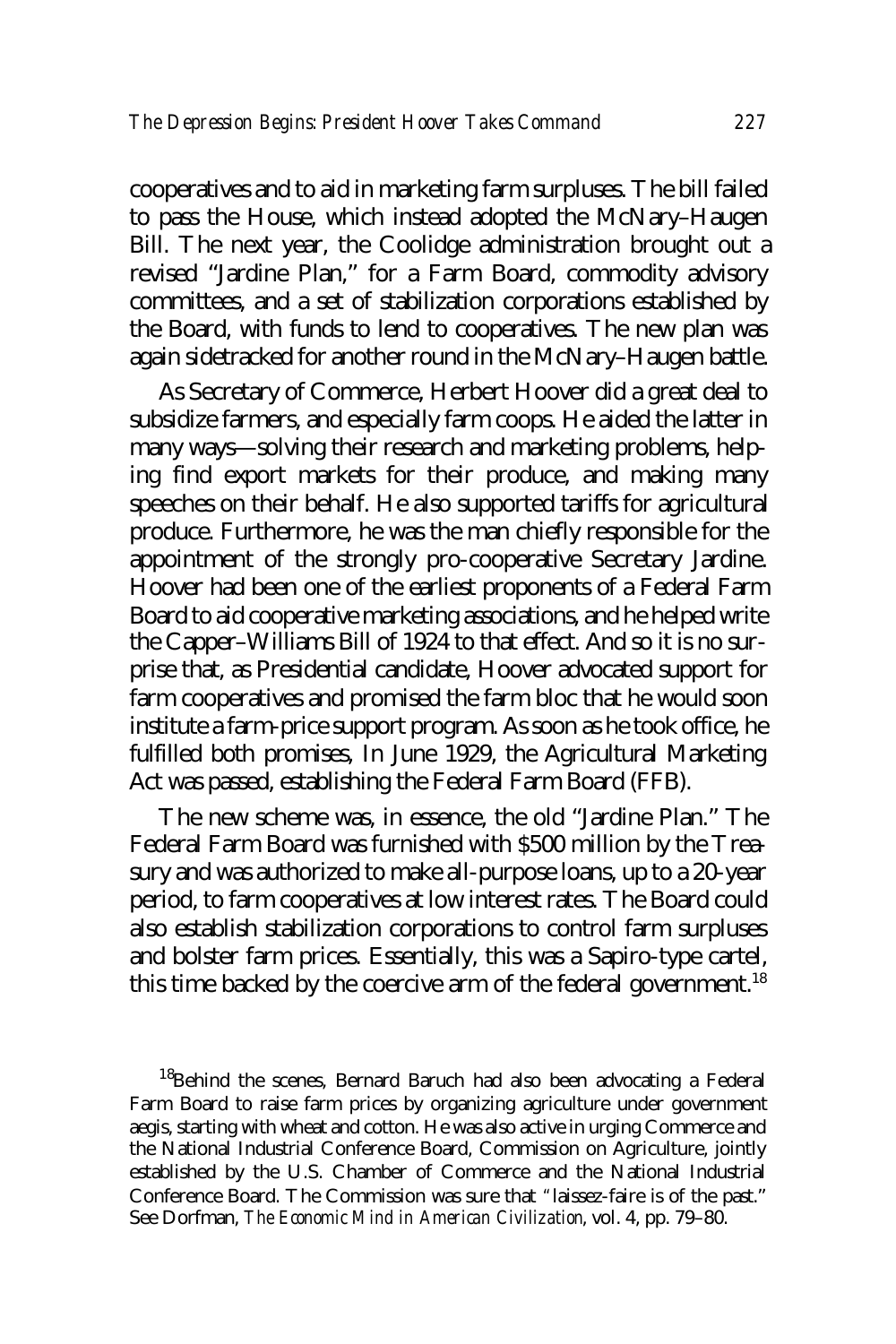Hoover appointed, as chairman of the FFB, Alexander Legge, president of International Harvester Co., and long-time protégé of Bernard M. Baruch. International Harvester was one of the leading manufacturers of farm machinery, and therefore Legge, like George Peek, had a direct economic interest in farm subsidization. Other members of the FFB included the Secretary of Agriculture, Arthur M. Hyde; James C. Stone, vice-chairman and founder of the Burley Tobacco Growers' Cooperative Association; Carl Williams, a cotton grower of the Farmers' Cooperative Association; C.B. Denman of the National Livestock Producers' Association; C.C. Teague of the Fruit Growers' Exchange; William F. Schilling of the National Dairy Association; Samuel McKelvie, publisher of the *Nebraska Farmer*, representing the grain interests; and Charles S. Wilson, Professor of Agriculture at Cornell University. It is clear that the Board was dominated by representatives of the very farm cooperatives that it was organized to favor and support.<sup>19</sup> Thus, the Hoover administration established a giant agricultural cartel, directed by government, and run by and for the benefit of the cartellists themselves.

As the depression struck, the FFB went into action. Its first big operation was in wheat, prices of which had been falling sharply for over a year. When first established, in August, the FFB advised farmers not to send wheat forward to market too rapidly, but rather to hold wheat in order to wait for higher prices. In September, it made additional loans to cooperatives to withhold stocks and raise prices. Yet the wheat price continued to fall sharply. On October 26, shortly after the stock market crash, the FFB announced that it would lend \$150 million to wheat coops, at up to 100 percent of the market price, to try to hold up prices by keeping wheat off the market. Soon after the stock market crash, the FFB established a Farmers' National Grain Corporation, with a capital of

<sup>19</sup>"Hoover chose the Board members from men proposed by farm organizations, as requested by the administration." See Edgar E. Robinson, "The Hoover Leadership, 1929–1933" (unpublished manuscript), pp. 128ff. After the first year of operations, Legge retired and Stone became chairman. Teague and McKelvie were replaced by two former high officials in the American Farm Bureau Federation, Frank Evans and the aggressive Sam H. Thompson.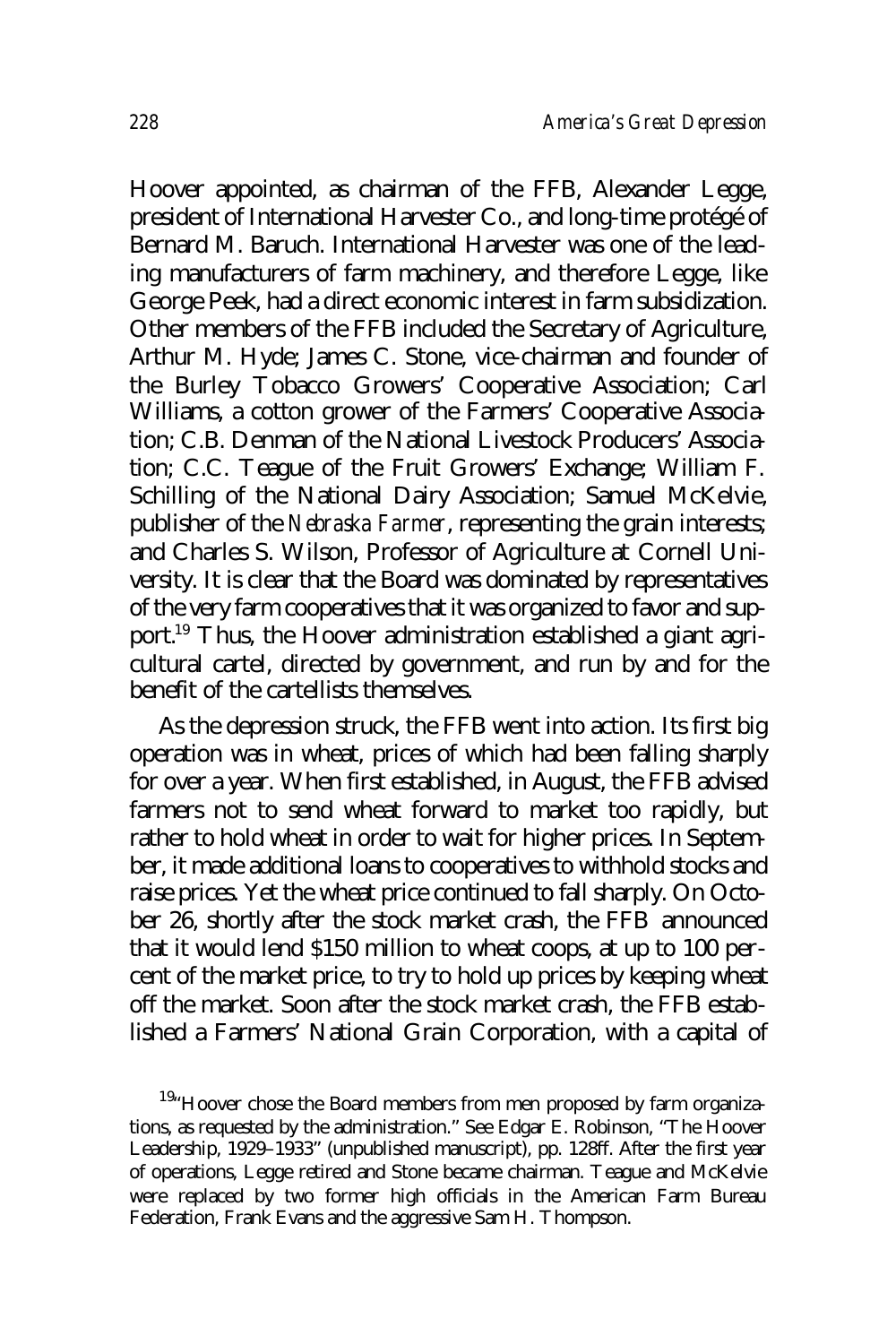\$10 million, to centralize cooperative marketing in wheat and other grains. The old dream of a wheat cartel had at last come true. The FFB was supposed to work largely through such "corporations," or favored farm marketing cooperatives; and the Farmers' National was selected to centralize all farmers' grain cooperatives, eliminate competition among them, and thus stabilize and raise the market price. At first, the FFB and Farmers' National loaned money to farm cooperatives to hold wheat off the market, then, after prices continued to fall, the Farmers' National itself began to buy wheat at the loan prices.

On November 25, Hoover organized one of his inimitable White House conferences with the major farm organizations, the appointed heads of the FFB, the Land Banks, etc. The farm organizations, like the unions, not surprisingly agreed with alacrity to cooperate with Hoover's program of massive subsidy to themselves.

Whenever government intervenes in the market, it aggravates rather than settles the problems it has set out to solve. This is a general economic law of government intervention. It is certainly true for the overall Hoover depression policy. Nowhere has this law been so clearly illustrated as in the American farm program since 1929. The FFB managed to hold up wheat prices for a time. Seeing this apparent success, wheat farmers naturally increased their acreage, thus aggravating the surplus problem by the spring of 1930. Furthermore, as America held wheat off the market, it lost its former share of the world's wheat trade. Yet, prices continued to fall as the months wore on, and the heavy 1930 acreage aggravated the decline. The accumulating wheat surpluses in the hands of the FFB frightened the market, and caused prices to tumble still further.

Julius Barnes, of the Chamber of Commerce and the private grain dealers, protested in vain against the unfair competition of the Board and its pet cooperatives, since that competition was directed against the private grain traders. The latter were particularly incensed that the FFB charged the cooperatives a subsidized, lower-than-market interest rate on its loans.

In the spring of 1930, Hoover acquired from Congress an added \$100 million to continue the FFB's lending and purchasing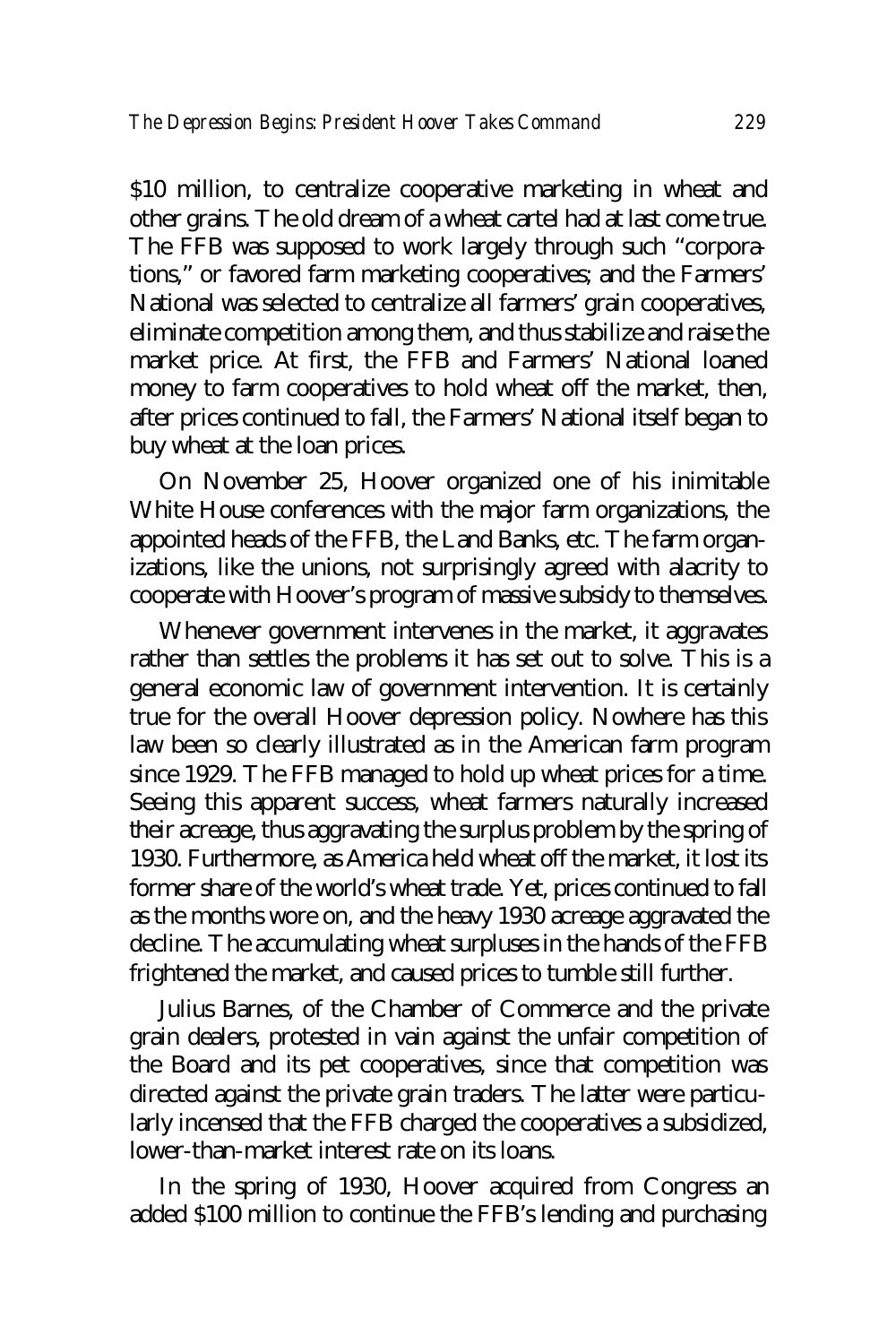policies. But the farmers found themselves with increased surpluses, and with prices still failing. Under farm bloc pressure, Hoover then established the Grain Stabilization Corporation to replace the Farmers' National and to redouble stabilization efforts. The GSC concluded that individual wheat farmers had held off wheat in the fall, and were "profiteering" by selling wheat to the GSC. To statists, individual profits are generally heinous, so the FFB announced that from that point on, it would only support the prices of wheat sold by cooperatives and the GSC. Under protests of the grain trade, and the growingly evident impossibility of supporting some wheat at one price while other wheat of the same grade sold at another price, the FFB reversed its stand and decided to support all wheat once more.

The FFB programs had thus inadvertently encouraged greater wheat production, only to find by spring that prices were falling rapidly; greater surpluses threatened the market and spurred greater declines. It became clear, in the impeccable logic of government intervention, that the farmers would have to reduce their wheat production, if they were to raise prices effectively. The FFB was learning the lesson of every cartel—production must be reduced in order to raise prices. And the logic of the government's farm monopoly also drove the FFB to conclude that farmers had been "overproducing." Secretary of Agriculture Hyde accordingly lectured the farmers on the evils of "overproduction." The Secretary and the FFB urged farmers to reduce their acreage voluntarily.

The first group of farmers selected to bear the brunt of this sacrifice were the marginal Northwest growers of spring wheat—the original agitators for price supports. They were not very happy at the prospect. The farmers, after all, wanted subsidies from the government; having to reduce their production of the subsidized crop had not been included in their plans. A group of economists left Washington at the end of March to try to persuade the Northwest farmers that they would be better off if they shifted from wheat to some other crop. In the meanwhile, in this topsy-turvy world of interventionism, troubles piled up because the wheat crop was abundant. Surpluses continued to accumulate, and wheat prices continued to fall. Legge and Hyde toured the Middle West,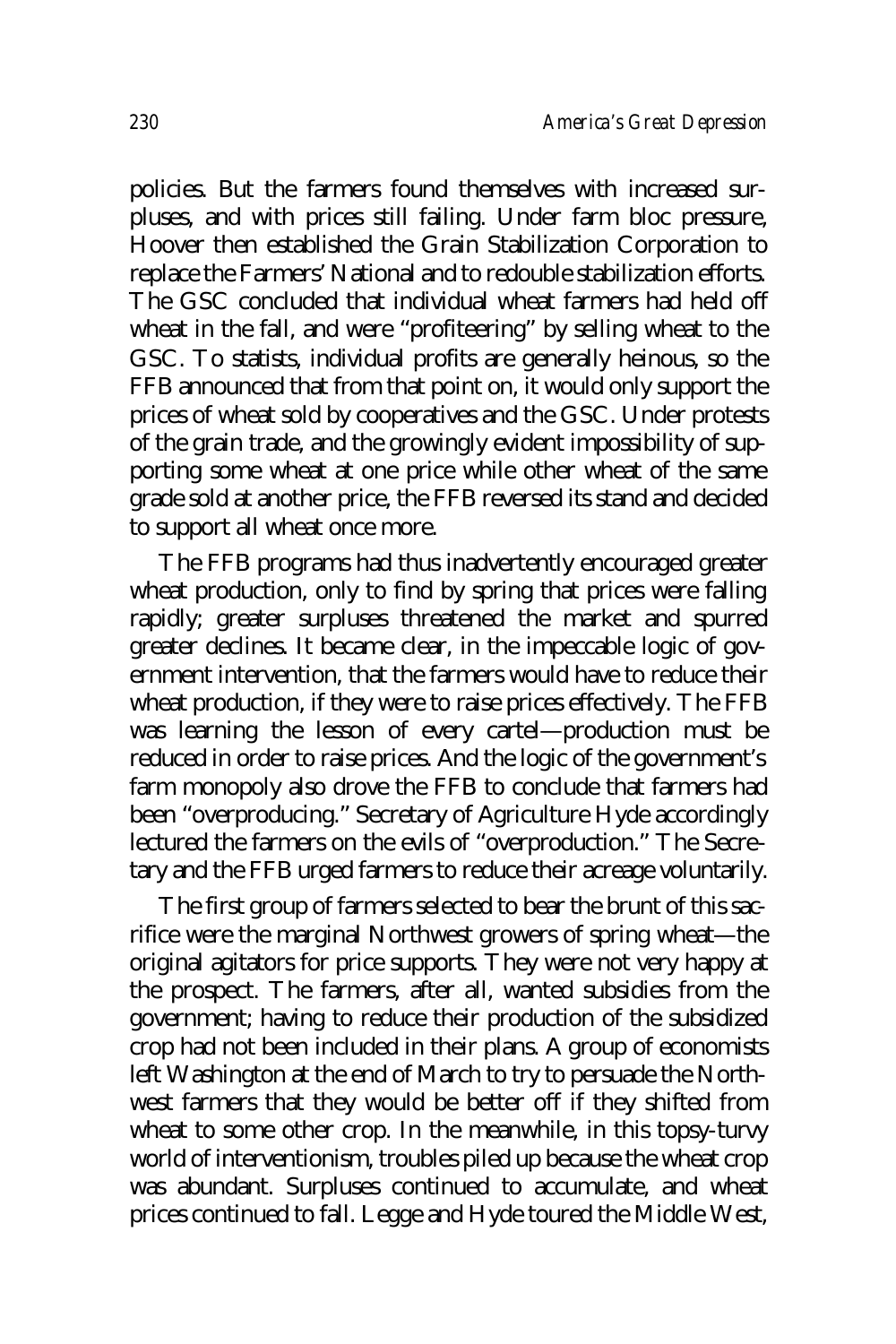urging farmers to reduce their wheat acreage. Governor Reed of Kansas reflected the common-sense view of the farmer when he wondered why the government on the one hand promoted reclamation projects to increase farm production and, on the other hand, urged farmers to cut production.<sup>20</sup> Since the individual farmer would lose by cutting acreage, no amount of moral exhortation could impel any substantial cut in wheat production.

As wheat piled up in useless storage, foreign countries such as Argentina and Russia increased their production, and this increase, together with the general world depression, continued to drive down wheat prices.<sup>21</sup> On June 30, 1930, the GSC had accumulated over 65 million bushels of wheat held off the market. Discouraged, it did little until late 1930, and then, on November 15, the GSC was authorized to purchase as much wheat as necessary to stop any further decline in wheat prices. Bravely, the GSC bought 200 million more bushels by mid-1931, but all to no avail. The forces of world supply and demand could not be flouted so easily. Wheat prices continued to fall, and wheat production continued to rise. Finally, the FFB decided to dump wheat stocks abroad, and the result was a drastic fall in market prices. By the end of the Hoover administration, combined cotton and wheat losses by the FFB totaled over \$300 million, in addition to 85 million bushels of wheat given *gratis* to the Red Cross.

The wheat program was the FFB's major effort. The Board also attempted several other programs, including a similar cartel in cotton. In the fall of 1929, the FFB made substantial loans to cotton cooperatives to stem the decline in cotton prices. These loans were added to loans from the Federal Intermediate Credit Banks. But cotton prices continued to fall, even after the American Cotton

 $20$ This was to become a permanent question for logical people, with no sign yet that anyone is willing to answer. From the point of view of the general public, of course, the policies are contradictory and irrational. From the point of view of the government bureaucracy, however, both measures add to its power and swell its number.

<sup>21</sup>The FFB forced the Chicago Board of Trade to prohibit short selling by foreign governments, notably by Russia.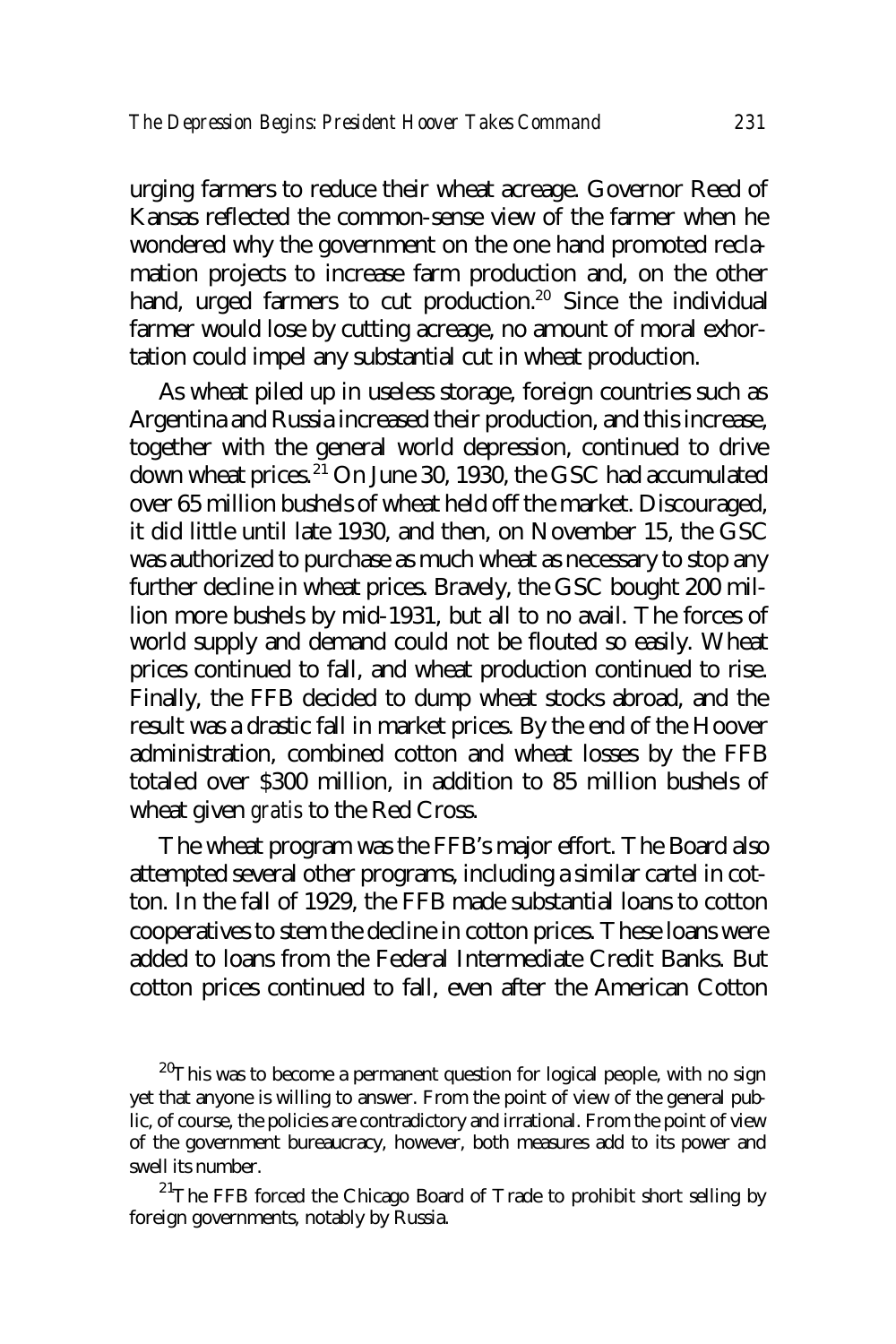Cooperative Association was encouraged to assume management of the operation. Finally, in June 1930, the FFB established the Cotton Stabilization Corporation (CSC) to try to stem the tide. The CSC took over 1.25 million bales from the coops. Under severe competition from external sources, the CSC announced that it would maintain its holding for an entire year if prices did not rise. But this proclamation, designed to firm the market, had no effect.

Again, the cartel was confronted with growing surpluses, and therefore heavier pressure on farm prices. Finally, the FFB tried to exhort the cotton farmers, too, to reduce acreage. Chairman Stone, of the FFB, urged the governors of the cotton states to "immediately mobilize every interested and available agency . . . to induce immediate plowing under of every third row of cotton now growing." This action stirred up a host of indignant opposition, the *New York Times* calling it "one of the maddest things that ever came from an official body."<sup>22</sup> The proposal met with no success; in fact the 1931 cotton crop was considerably larger. In early 1932, the Board then tried an heroic action—along with its 1.3 million bales, it obtained an agreement from southern bankers to withhold all of their cotton (3.5 million bales), while it continued to finance 2.1 million bales held by the coops. This firmed prices until June 1932, when they fell drastically again. By July, the Board had bought \$127 million worth of cotton, and it had lost over half of its value. The upshot was that the CSC had to give up, and it began to liquidate its cotton holdings in August, 1932, completing its unloading in a year. The net loss of cotton was \$16 million, in addition to 850,000 bales, worth over \$78 million, donated to the Red Cross.

At the end of 1929, the FFB established a national wool cooperative—the National Wool Marketing Corporation (NWMC) made up of 30 state associations. The Board also established an allied National Wool Credit Corporation to handle finances. The NWMC, unskilled in the affairs of the wool industry, turned over

<sup>22</sup>Harris Gaylord Warren, *Herbert Hoover and the Great Depression* (New York: Oxford University Press, 1959), p. 175.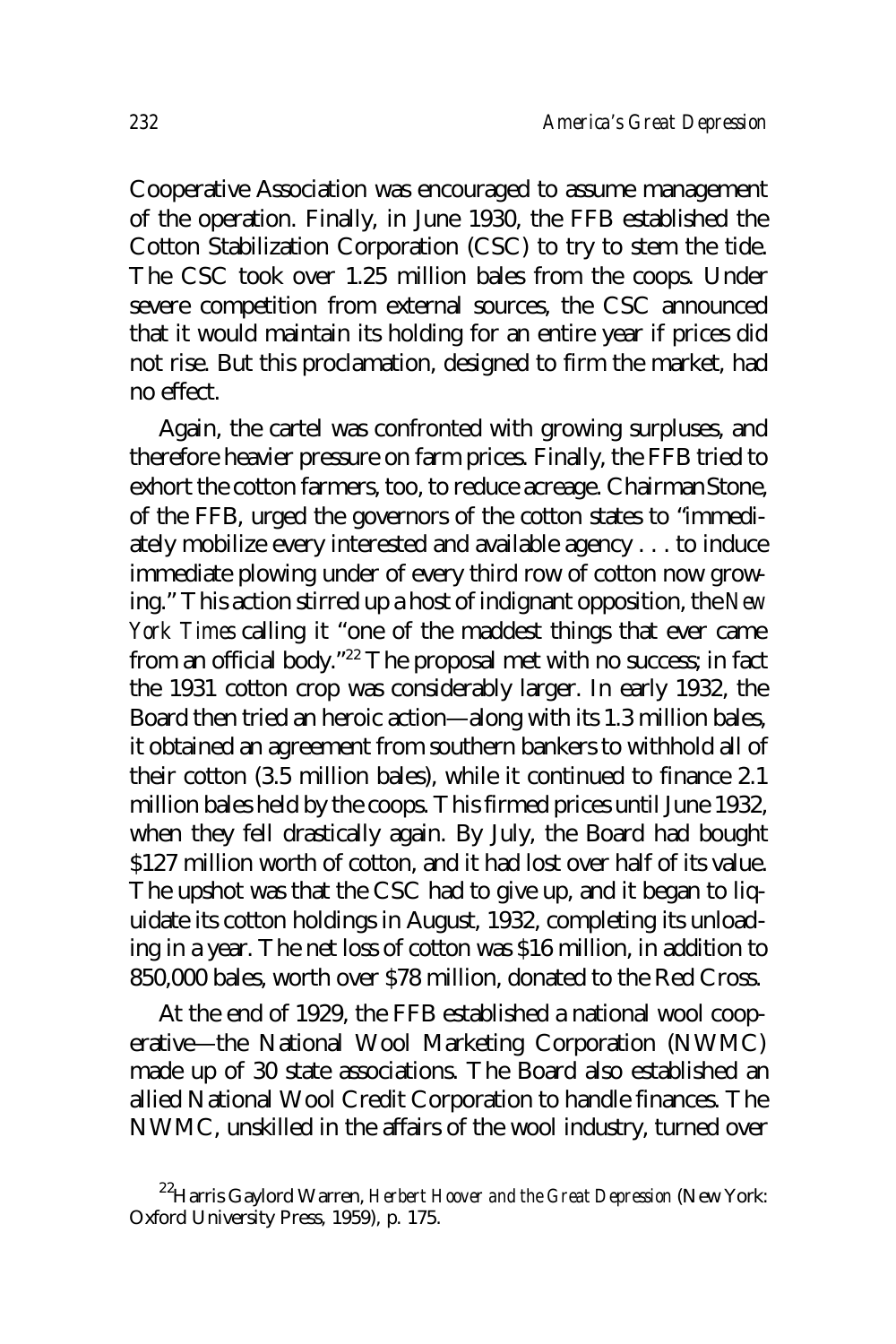its selling operations to the private woolen handling firm, the Draper Company. The NWMC made huge advances to wool growers from 1930 on, thereby concentrating a large part of the domestic wool output in the hands of the NWMC, and the FFB loaned heavily to its creature. While prices firmed at the beginning, they kept drifting inexorably downward, and the NWMC program only served to stimulate a greater production of wool. The overhanging surplus depressed prices further, and overextended the funds of the NWMC. Eventually, the NWMC had to sell its huge stock of wool at very low prices, thus aggravating the wool price problem still further. A total of \$31.5 million in loans for wool were made by the FFB, of which \$12.5 million were permanently lost.

In October, 1929, the FFB set up the National Livestock Marketing Association, but the livestock producers disagreed and set up conflicting cooperatives, and the program was never launched on any considerable scale. The FFB also organized a dairy program, with five regional butter-marketing associations, providing aid to dairy cooperatives. An advisory committee angered the farmers by suggesting that they reduce the size of their dairy herds in order to cut the surpluses in dairy production. The farmers preferred to lobby for legislation to outlaw oleomargarine or to prevent imports of cocoanut oil from the Philippines.<sup>23</sup> Other FFB attempts were a National Bean Marketing Association; a National Pecan Marketing Association, established in February, 1930; aid to citrus industries, as well as to figs, grapes and raisins, potatoes, apples, sugarbeets, honey, nuts, maple syrup, tobacco, poultry, eggs, and rice. However, the Board only tried fully to stabilize prices in wheat and cotton, where it failed ignominiously. Similar attempts, on a smaller scale, were made in butter, wool, and grapes, while FFB activity for the other crops was confined to subsidizing existing cooperatives. The grape stabilization program was a fiasco like the

 $^{23}$ To their great credit, some organizations bitterly opposed the FFB throughout these years. These included the Nebraska Farmers' Union, which attacked the FFB as a great exploitative bureaucracy, the Corn Belt Committee, and the Minnesota Farm Bureau.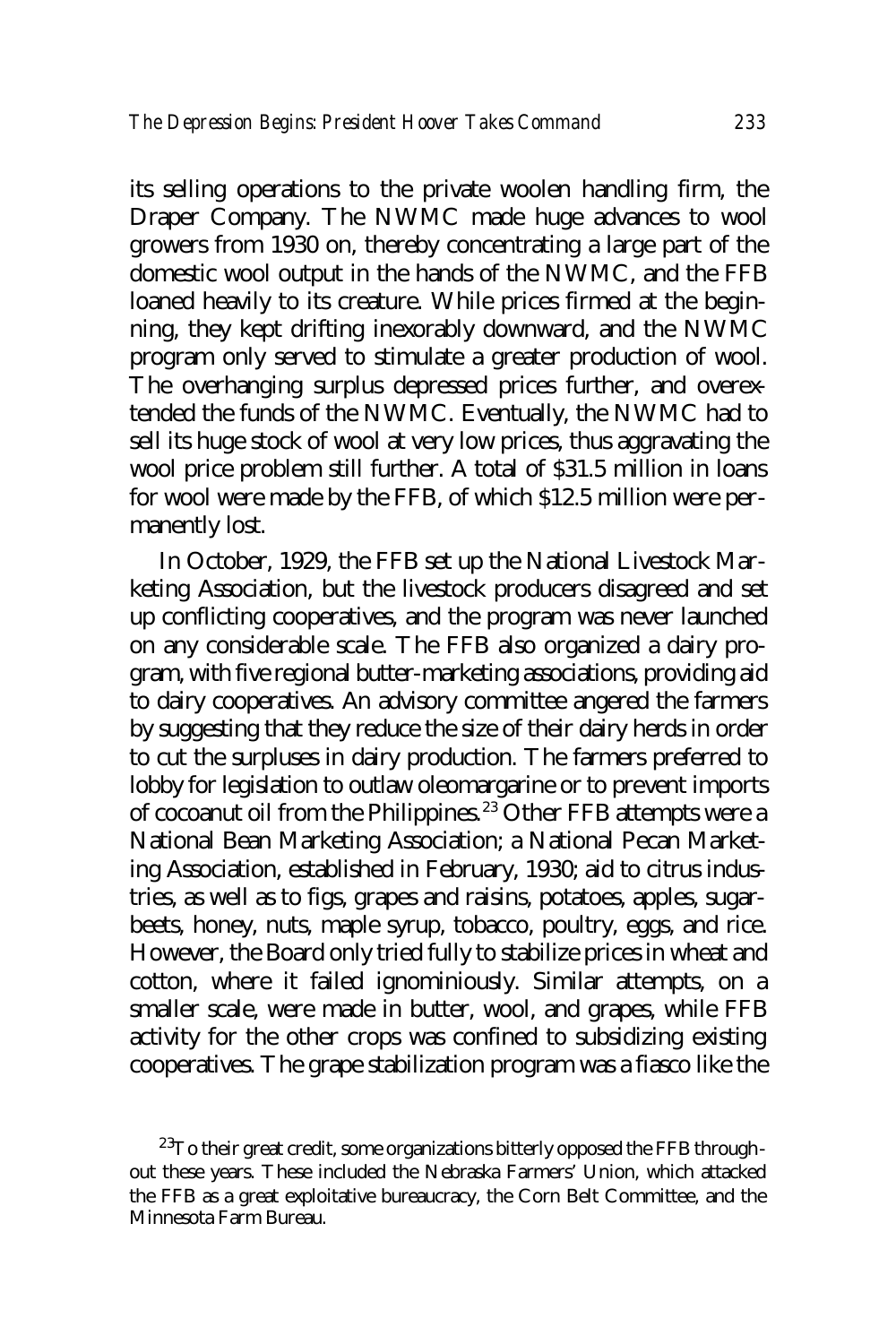others. The California Grape Control Board lasted for two years, from 1930 to 1932, and then collapsed, with grape growers unwilling to pay stabilization fees. In the meanwhile, the Federal Prohibition Administration aggravated conditions in the industry by outlawing grape concentrates. By May, 1933, total federal loans for grapes were \$25 million, with substantial losses.

In butter, the FFB granted loans to existing regional dairy cooperatives and stimulated interregional agreements between them. The most important was Land O'Lakes Creameries, Inc., in the North Central states. The Board granted a loan to Land O'Lakes in January, 1930, to steady the price of butter by withholding some stock from the market. Prices firmed for a time, but then fell later as the stocks were sold. It is difficult to trace the effect of this operation because it was conducted on a rather small scale.<sup>24</sup> In tobacco, the FFB tried to stimulate cooperatives, which had become dormant in this industry. The Board advanced loans, but the 1931 crop was large and the price lower. The new cooperative folded in the next year.

And so the grandiose stabilization effort of the FFB failed ignominiously. Its loans encouraged greater production, adding to its farm surpluses, which overhung the market, driving prices down both on direct and on psychological grounds. The FFB thus aggravated the very farm depression that it was supposed to solve. With the FFB generally acknowledged a failure, President Hoover began to pursue the inexorable logic of government intervention to the next step: recommending that productive land be withdrawn from cultivation, that crops be plowed under, and that immature farm animals be slaughtered—all to reduce the very surpluses that government's prior intervention had brought into being. It was left to the Roosevelt administration, however, to carry out the next great logical step down the road to a wholly socialized agriculture—

<sup>24</sup>Murray R. Benedict and Oscar C. Stine, *The Agricultural Commodity Programs* (New York: Twentieth Century Fund, 1956), pp. 235–36.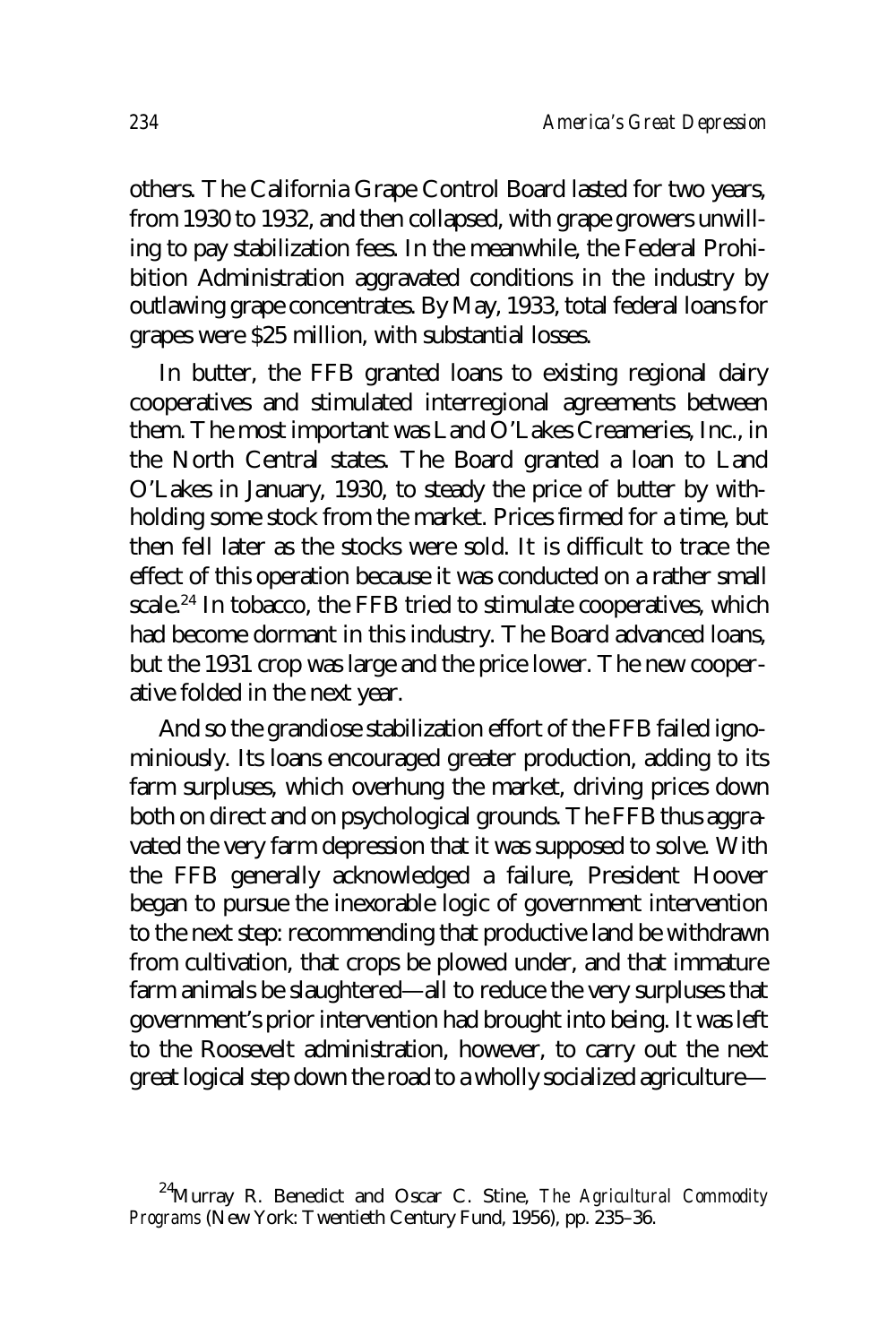an agriculture socialized, we might add, on principles of irrationality and destruction.<sup>25</sup>

With the failure of the FFB, the leading farm organizations met in Washington, in January, 1932, and called for a program of effective control of farm surpluses, outlawing of short-selling in commodities, a stable currency, and independence for the Philippines in order to stop duty free imports from that territory. But nothing was accomplished in the Congress, even though several Congressmen introduced bills for more extensive farm aid. At this point, some radical farmers decided to call a "farmers' strike" in an attempted price-support program of their own. Falling farm prices were to be combated by withholding farm produce. The leader of this "Farm Holiday" movement was Milo Reno, head of the Iowa Farmers Union and the Farm Holiday Association. Reno, an old radical and a preacher, had been calling for such "strike" measures since 1920. Now, on May 3, a convention of 3000 Iowa farmers led by Reno voted to call a strike on July 4. Their slogan: "Stay at Home—Buy Nothing, Sell Nothing," and their song:

> "Let's call a Farmers' Holiday A Holiday let's hold We'll eat our wheat and ham and eggs And let them eat their gold."

This self-destructive threat to return to a barter economy was originally supposed to last a month as a warning to the rest of society. But, by the fall of 1932, the movement had become a continuing mob. Centering in Sioux City, Iowa, the movement spread, and state units were formed in North and South Dakota, Minnesota, Montana, and there was agitation in Illinois, Wisconsin, Nebraska, and Kansas; but the units did not form a very cohesive front. The

<sup>&</sup>lt;sup>25</sup>At the end of 1931, Secretary of Agriculture Hyde was advocating the replacement of our traditional "planless" agriculture by a program of government purchase and reforestation of submarginal lands. "Hyde, however, had rejected as incompatible with American liberty the proposal of Senator Arthur H. Vandenberg (R., Michigan) to compel farmers to curtail their production." Gilbert N. Fite, "Farmer Opinion and the Agricultural Adjustment Act, 1933," *Mississippi Valley Historical Review* (March, 1962): 663.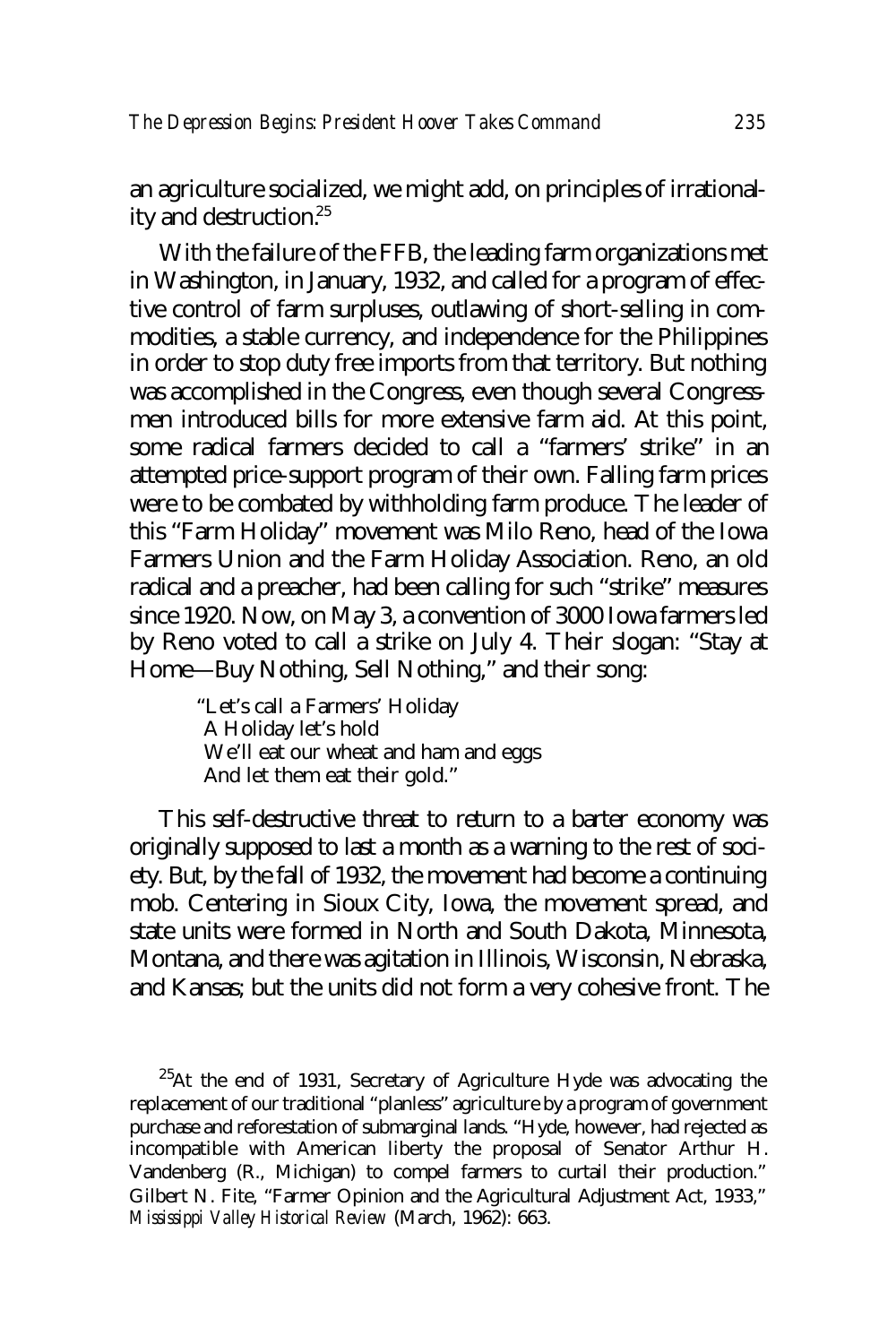farmers soon shifted from attempts to persuade their fellows to outright physical violence. As is often, the case, when the strikers found that they were starving due to their own policies, while their non-striking colleagues were thriving, they attempted to force the hated "scabs" to lose *their* income as well. In August, in Sioux City, scene of the first farm strike, strikers blockaded roads, used guns to enforce their commands, stoned buildings, and forcibly stopped transportation.<sup>26</sup> Strikers formed their own aggressive private army, the Khaki Shirts of America. And Governor Floyd Olson of Minnesota offered to use the state militia to enforce an embargo on the "export" of all farm produce from his state, provided that all the other farm-state governors would join. Happily, his offer was refused. All this agitation failed to raise prices; in fact, more goods flowed in from non-striking (largely non-Iowa) sources, and prices continued to fall rapidly. By the end of 1932, the farmers' holiday movement had ended—with the exception of North Dakota, where a farmers' convention urged farmers to organize a council of defense, and to strike and refuse to farm for the market until prices had risen to the farms' cost of production.

Although they failed in their main objective, the farm councils managed to scale down farm mortgages, worth hundreds of thousands of dollars, and farmers also organized "penny sales," where they forcibly barred other than a bankrupt farmer's friends from attending the auction sale of his goods. The friends would buy the goods for a "penny," and then return it to the bankrupt. The low point of this criminality occurred in April, 1933, when a gang assaulted and almost hung an Iowa county judge for refusing to agree to their demand that he order no more farm foreclosures.<sup>27</sup>

 $^{26}$ There were also "milk strikes" in some areas, with milk trucks seized on the roads, and their contents dumped upon the ground. Wisconsin and California, in 1932, pioneered in setting up state milk controls, amounting to compulsory milk cartellization on a state-wide level. See Benedict and Stine, *The Agricultural Commodity Programs*, p. 444.

<sup>27</sup>See Fred A. Shannon, *American Farmers' Movements* (Princeton, N.J.: D. Van Nostrand, 1957), pp. 88–91, 178–82.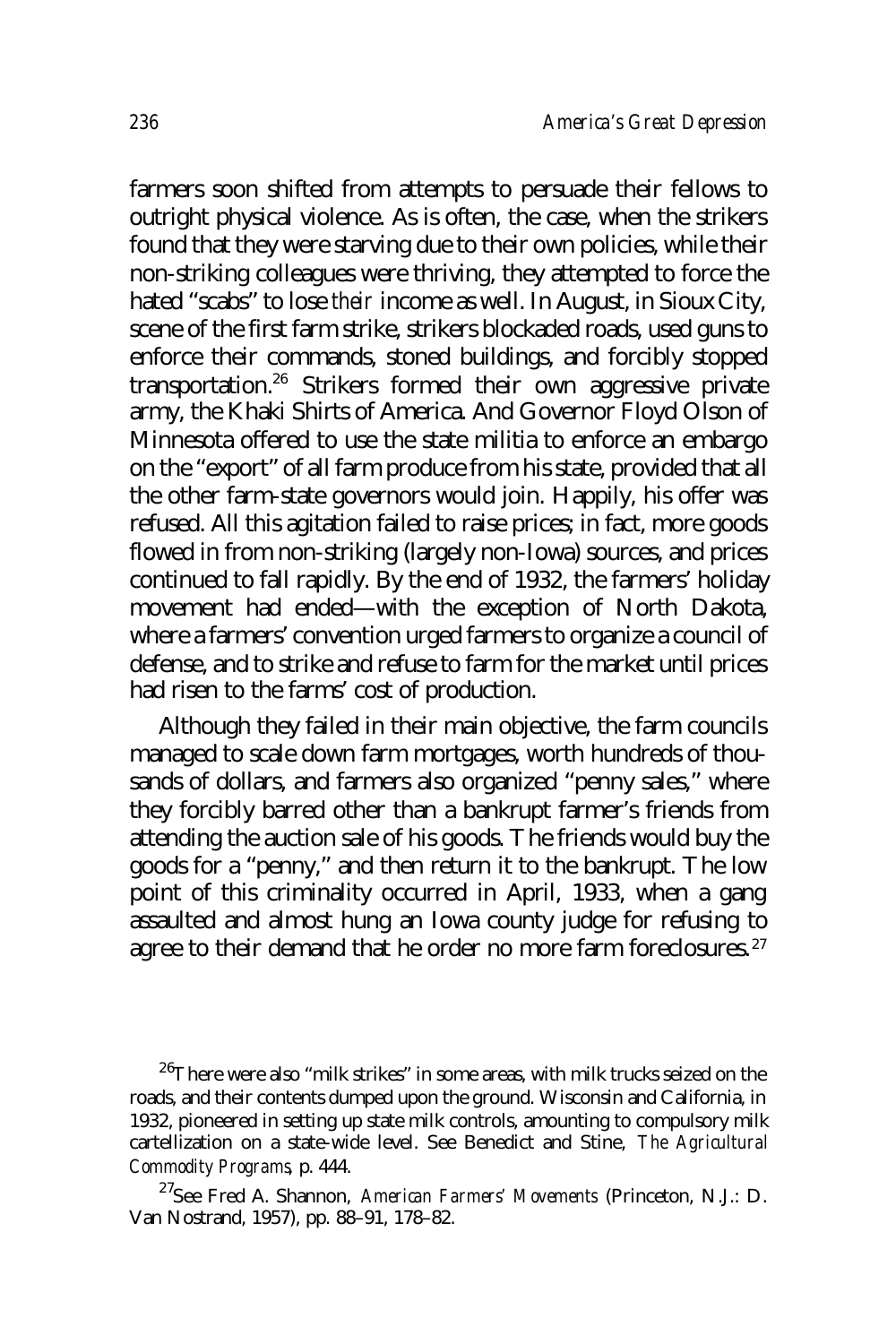And in February, 1933, Governor Olson, under threat from radical farmers of his state to march on the Minnesota capitol to demand compulsory debt moratoria, actually decreed a halt to all foreclosures.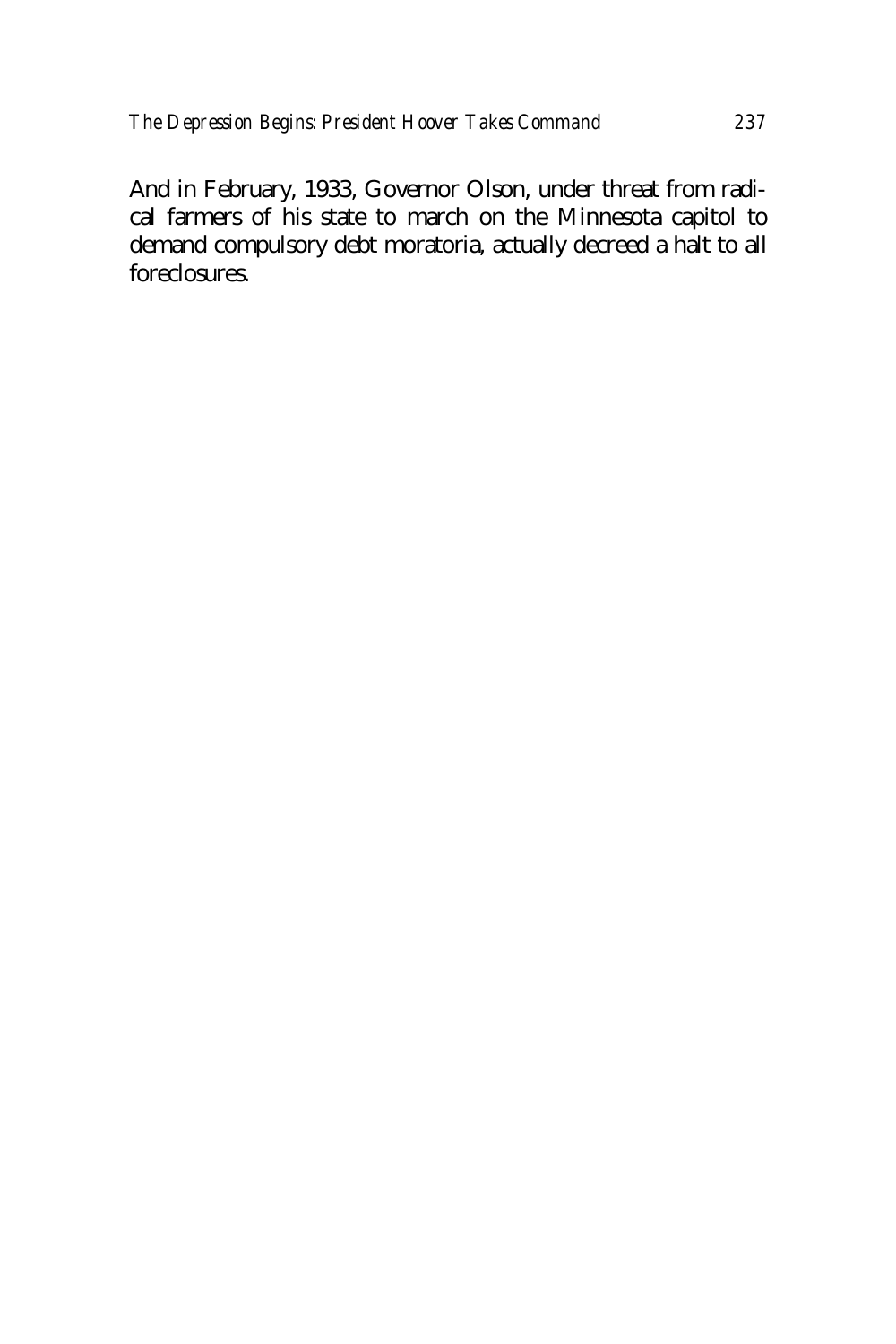**9 1930** 

By early 1930, people were generally convinced that there was<br>little to worry about. Hoover's decisive actions on so many<br>fronts—wages, construction, public works, farm supports,<br>atc. indicated to the public that this time y early 1930, people were generally convinced that there was little to worry about. Hoover's decisive actions on so many etc., indicated to the public that this time swift national planning would turn the tide quickly. Farm prices then seemed to be recovering, and unemployment had not yet reached catastrophic proportions, averaging less than 9 percent of the labor force in 1930. Such leaders as Hoover, William Green, and Charles Schwab issued buoyantly optimistic statements about early recovery, and Hoover was hailed on all sides as a great statesman. At the end of June, Hoover urged further state and city action to expand public works and thus cure unemployment, and on July 3rd, Congress authorized the expenditure of a giant \$915 million public works program, including a Hoover Dam on the Colorado River.

## **MORE INFLATION**

Dr. Anderson records that, at the end of December, 1929, the leading Federal Reserve officials wanted to pursue a laissez-faire policy: "the disposition was to let the money market 'sweat it out' and reach monetary ease by the wholesome process of liquidation." The Federal Reserve was prepared to let the money market find its own level, without providing artificial stimuli that could only prolong the crisis.<sup>1</sup> But early in 1930, the government instituted a

<sup>1</sup> Benjamin M. Anderson, *Economics and the Public Welfare* (New York: D. Van Nostrand, 1949), pp. 222–23.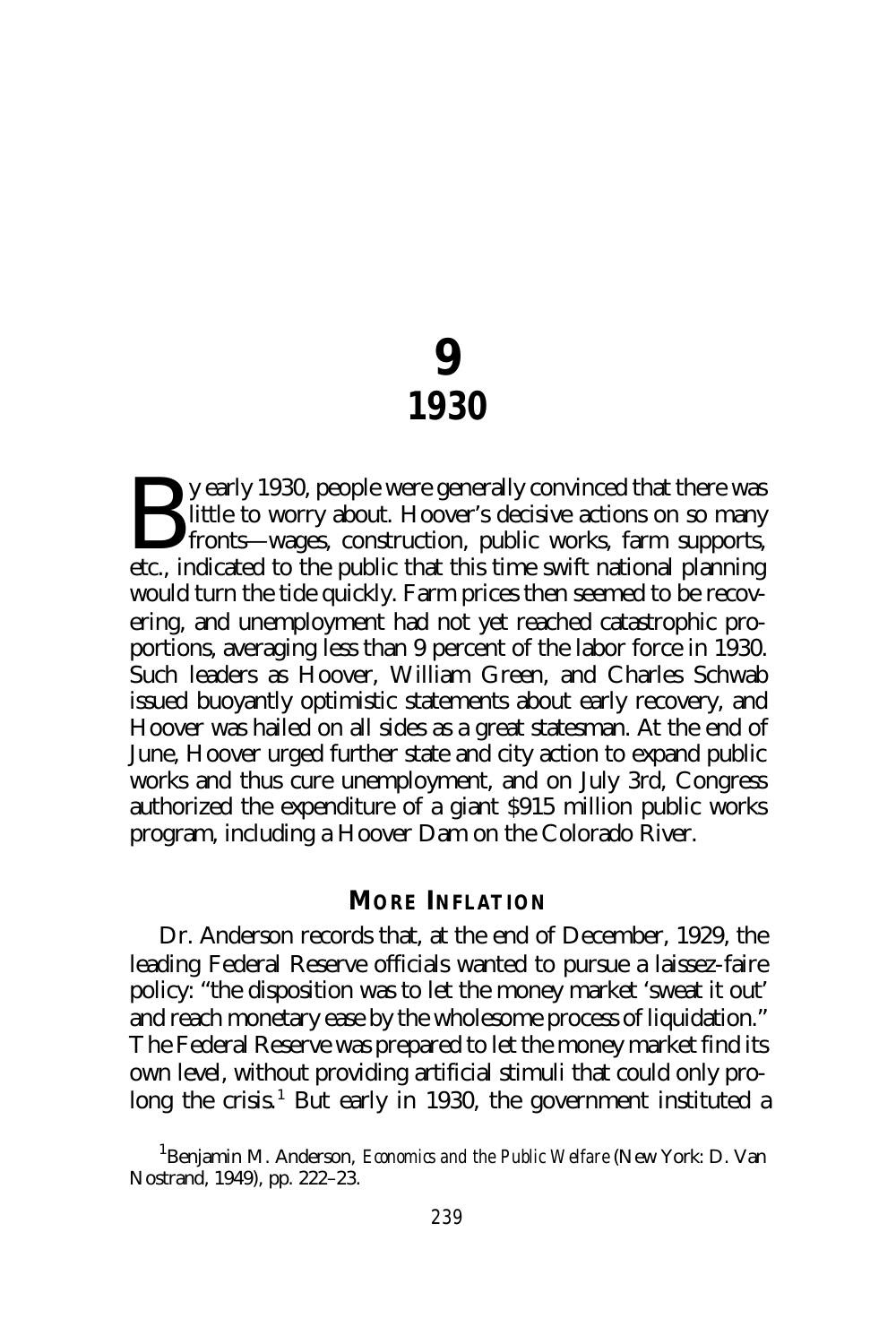massive easy money program. Rediscount rates of the New York Fed fell from  $4\frac{1}{2}$  percent in February to 2 percent by the end of the year. Buying rates on acceptances, and the call loan rate, fell similarly. At the end of August, Governor Roy Young of the Federal Reserve Board resigned, and was replaced by a more thoroughgoing inflationist, Eugene Meyer, Jr., who had been so active in government lending to farmers. During the entire year, 1930, total member bank reserves increased by \$116 million. Controlled reserves rose by \$209 million; \$218 million consisted of an increase in government securities held. Gold stock increased by \$309 million, and there was a net increase in member bank reserves of \$116 million. Despite this increase in reserves, the total money supply (including all money-substitutes) remained almost constant during the year, falling very slightly from \$73.52 billion at the end of 1929 to \$73.27 billion at the end of 1930. There would have been a substantial rise were it not for the shaky banks which were forced to contract their operations in view of the general depression. Security issues increased, and for a while stock prices rose again, but the latter soon fell back sharply, and production and employment kept falling steadily.

A leader in the easy money policy of late 1929 and 1930 was once more the New York Federal Reserve, headed by Governor George Harrison. The Federal Reserve, in fact, began the inflationist policy on its own. Inflation would have been greater in 1930 had not the stock market boom collapsed in the spring, and if not for the wave of bank failures in late  $1930<sup>2</sup>$  The inflationists were not

 $2$ The New York Federal Reserve also continued to lead in collaborating with foreign central banks, often against the wishes of the administration. Thus, the Bank of International Settlements, an attempt at an inter-central banks' central bank, instigated by Montagu Norman, treated the New York Bank as America's central bank. Chairman of the BIS's first organizing committee was Jackson E. Reynolds, a director of the New York Federal Reserve, and its first president was Gates W. McGarrah, who resigned as Governor of the New York Reserve Bank in February, 1930, to assume the post. J.P. Morgan and Company supplied much of the American capital in the new Bank. In November, Governor Harrison made a "regular business trip" abroad to confer with other central bankers, and discuss loans to foreign governments. In 1931, the New York Federal Reserve extended loans to the BIS. Yet there was no legislative sanction for our participation in the Bank.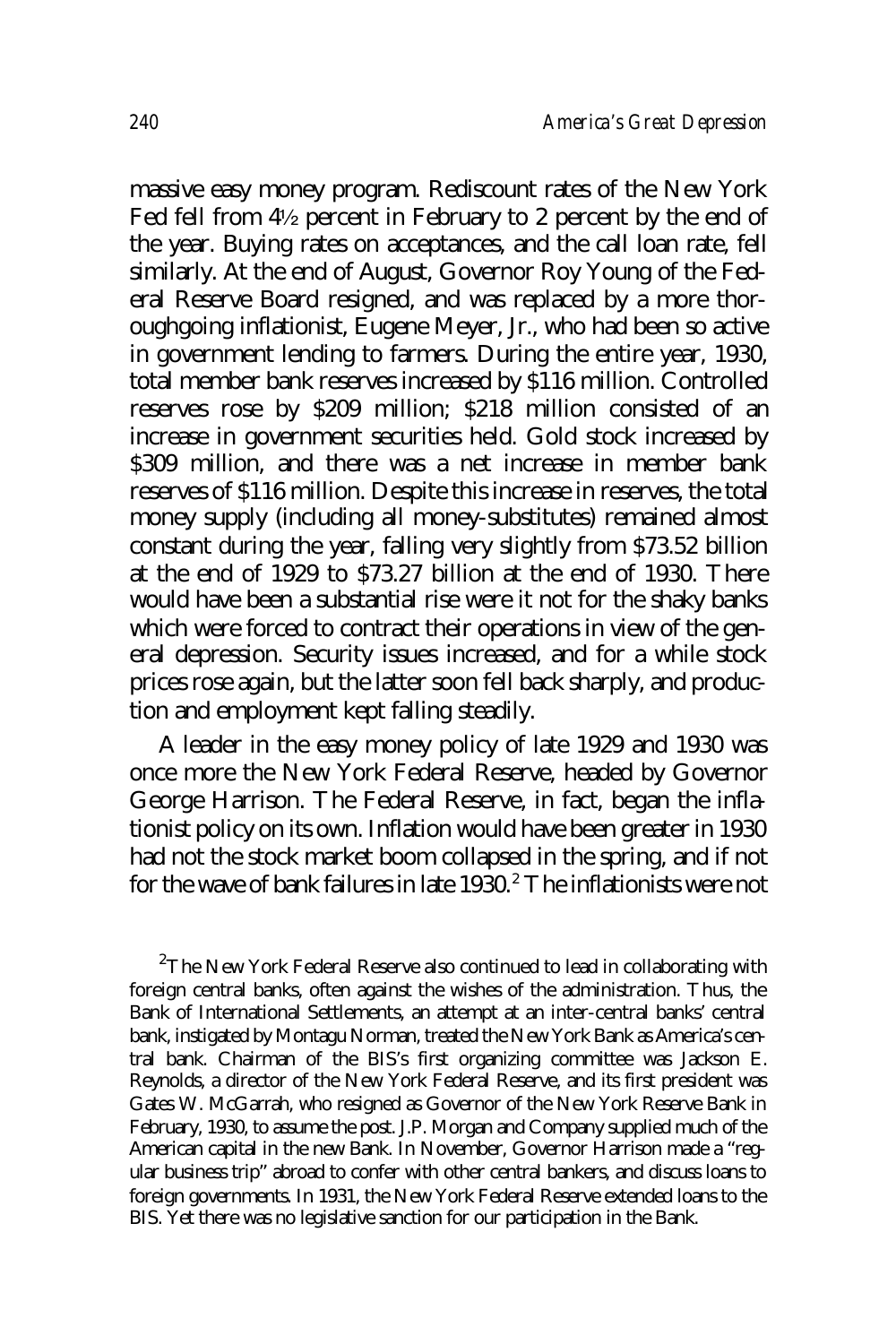satisfied with events, and by late October, *Business Week* thundered denunciation of the alleged "deflationists in the saddle," supposedly inspired by the largest commercial and investment banks.<sup>3</sup>

### **THE SMOOT–HAWLEY TARIFF**

In mid-1930, another chicken born in 1929 came home to roost. One of Hoover's first acts upon becoming President was to hold a special session on tariffs, beginning in the spring of 1929. Whereas we have seen that a policy of high tariffs cum foreign loans was bound to hurt the farmers' export markets when the loans tapered off, Hoover's answer was to raise tariffs still further, on agricultural and on manufactured products. A generation later, Hoover was still to maintain that a high tariff *helps* the farmer by building up his domestic market and lessening his "dependence" on export markets, which means, in fact, that it hurts him grievously by destroying his export markets.<sup>4</sup> Congress continued to work on a higher tariff, and finally reported a bill in mid-1930, which Hoover signed approvingly. In short, it was at a precarious time of depression that the Hoover administration chose to hobble international trade, injure the American consumer, and cripple the American farmers' export markets by raising tariffs higher than their already high levels. Hoover was urged to veto the Smoot–Hawley Tariff by almost all the nation's economists, in a remarkable display of consensus, by the leading bankers, and by many other leaders. The main proponents were the Progressive bloc, the three leading farm organizations, and the American Federation of Labor.

No one had advocated higher tariffs during the 1928 campaign, and Hoover originated the drive for a higher tariff in an effort to help the farmers by raising duties on agricultural products. When

<sup>3</sup> *Business Week* (October 22, 1930). Dr. Virgil Jordan was the chief economist for *Business Week*—then as now, a leading spokesman for "enlightened" business opinion.

<sup>&</sup>lt;sup>4</sup>Herbert Hoover, *Memoirs of Herbert Hoover* (New York: Macmillan, 1952), vol. 2, pp. 291ff. See John H. Fahey, "Tariff Barriers and Business Depressions," *Proceedings of the Academy of Political Science* (June, 1931): 41ff.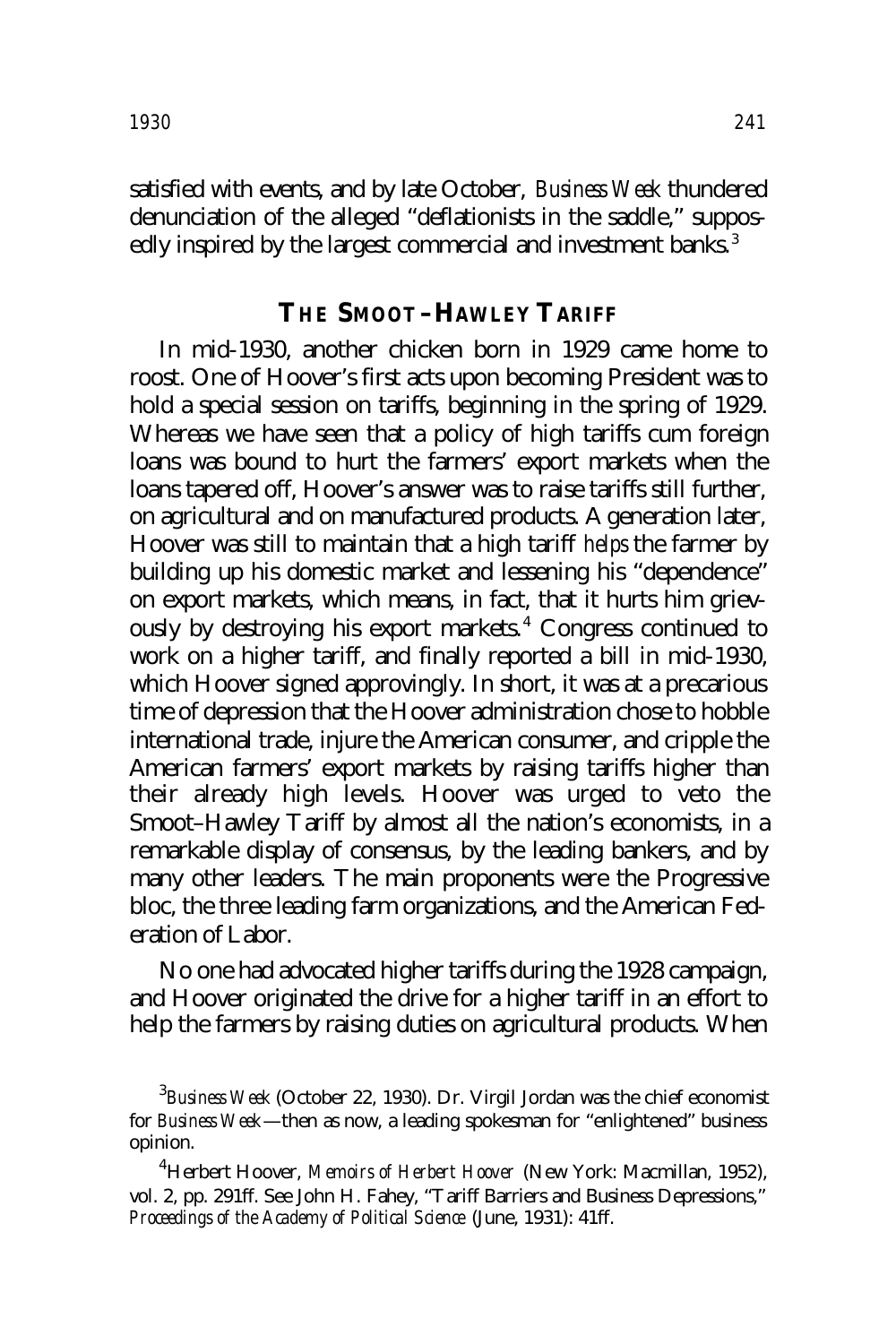the bill came to the House, however, it added tariffs on many other products. The increased duties on agriculture were not very important, since farm products were generally *export* commodities, and little was imported. Duties were raised on sugar to "do something for" the Western beet-sugar farmer; on wheat to subsidize the marginal Northwestern wheat farmers at the expense of their Canadian neighbors; on flaxseed to protect the Northwest farmers against Argentina; on cotton to protect the marginal Imperial Valley farmer against Egypt; on cattle and dairy products to injure the Canadian border trade; on hides, leather, and shoes; on wool, wool rags, and woolen textiles; on agricultural chemicals; on meat to hamper imports from Argentina; on cotton textiles to relieve this "depressed industry"; on velvets and other silks; on decorated china, surgical instruments, and other glass instruments; on pocket knives and watch movements.<sup>5</sup> The tariff rates were now the highest in American history.

The stock market broke sharply on the day that Hoover agreed to sign the Smoot–Hawley Bill. This bill gave the signal for protectionism to proliferate all over the world. Markets, and the international division of labor, were hampered, and American consumers were further burdened, and farm as well as other export industries were hindered by the ensuing decline of international trade.

One prominent protectionist drive was put on by the silver bloc. In February, the mining interests suggested an international monetary conference to raise and then stabilize silver prices, as well as to levy a tariff on silver. The resolution was put through the Senate in February, 1931, but the State Department could not interest foreign governments in such a conference. Main supporters of this price-raising scheme were the Western governors, at the behest of the American Silver Producers' Association, Senators such as Key Pittman of Nevada and Reed Smoot of Utah, J.H. Hammond, a mining engineer, Rend Leon, a New York banker,

<sup>5</sup> See Frank W. Taussig, "The Tariff Act of 1930," *Quarterly Journal of Economics* (November, 1930): 1–21; and idem, "The Tariff, 1929–1930," *Quarterly Journal of Economics* (February, 1930): 175–204.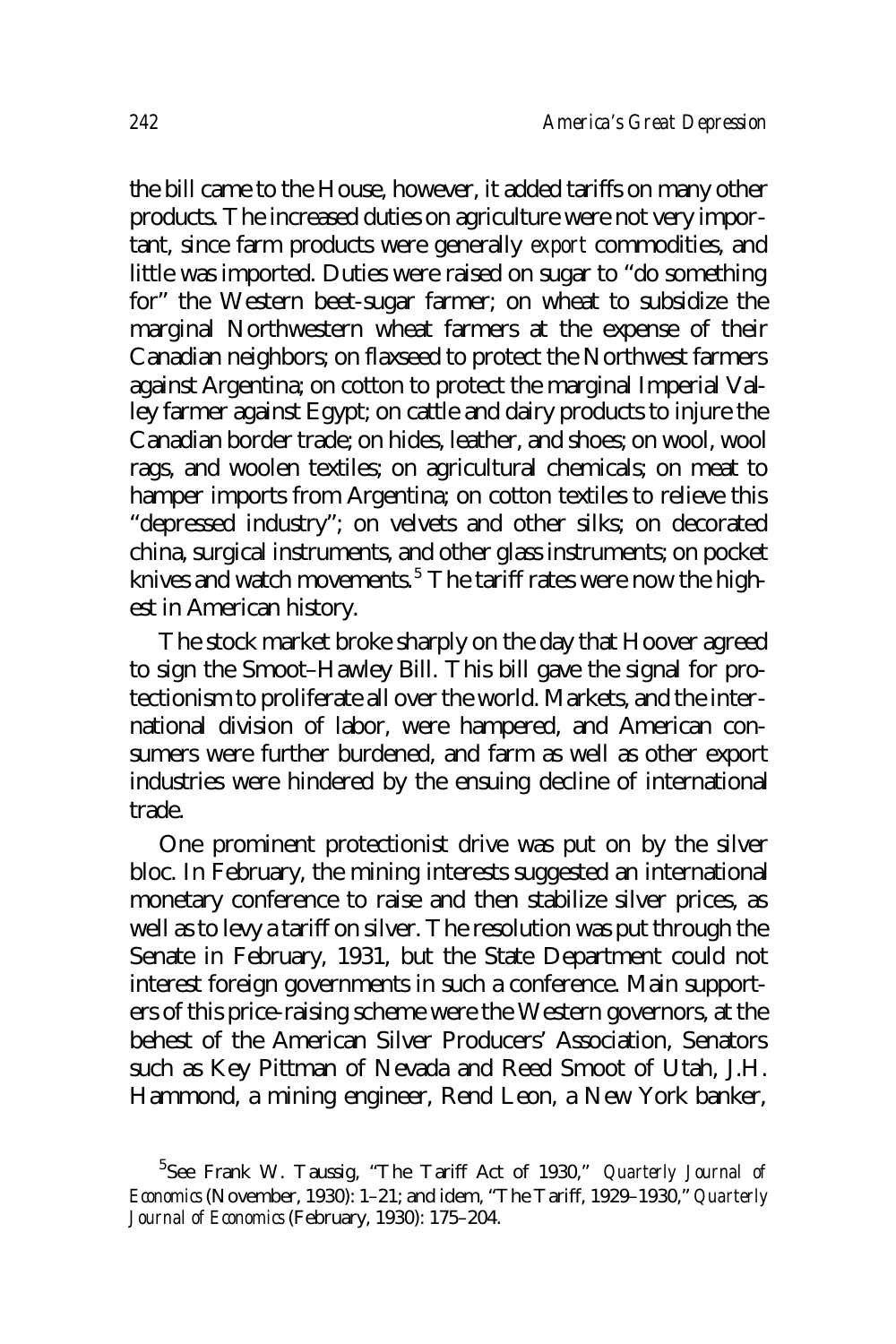and F.H. Brownell, President of the American Smelting and Refining Company.

### **HOOVER IN THE SECOND HALF OF 1930**

During the second half of 1930, production, prices, foreign trade, and employment continued to decline. On July 29, Hoover called for an investigation of bankruptcy laws in order to weaken them and prevent many bankruptcies—thus turning to the ancient device of attempting to revive confidence by injuring creditors and propping up unsound positions. In August, it was revealed that merchant shipping construction had swelled from 170,000 tons in July, 1929, to 487,000 tons in July, 1930—due to Federal subsidies. On September 9, Hoover took an unusual step: to relieve the unemployment problem, and also to help keep wage rates up, the President effectively banned further immigration into the United States, and did so through a mere State Department press announcement. The decree barred all but the wealthiest immigrants as "public charges," in a few months reducing immigration from Europe by 90 percent.

Interestingly enough, Hoover's high-handed action came in defiance of previous Congressional refusal to agree to his proposal to cut immigration quotas in half, and it also came after the Senate had rejected a bill to suspend all immigration except by relatives for five years, offered by Senator Hugo Black (D., Ala.). Typical of the restrictionist, wage-raising arguments for blocking immigration was the charge of Senator Black that "foreign immigration has been utilized by the big business interests of the country as a direct weapon to break down the price of wages of the people of the land."<sup>6</sup> As might have been expected, William Green warmly endorsed Hoover's stand.

Reducing the labor force as a "cure" for unemployment is similar to "curing" a surplus of a certain commodity by passing a law prohibiting anyone from selling the product, and anticipated

<sup>6</sup>Robert A. Divine, *American Immigration Policy, 1924–1952 (*New Haven, Conn.: Yale University Press, 1957), p. 78.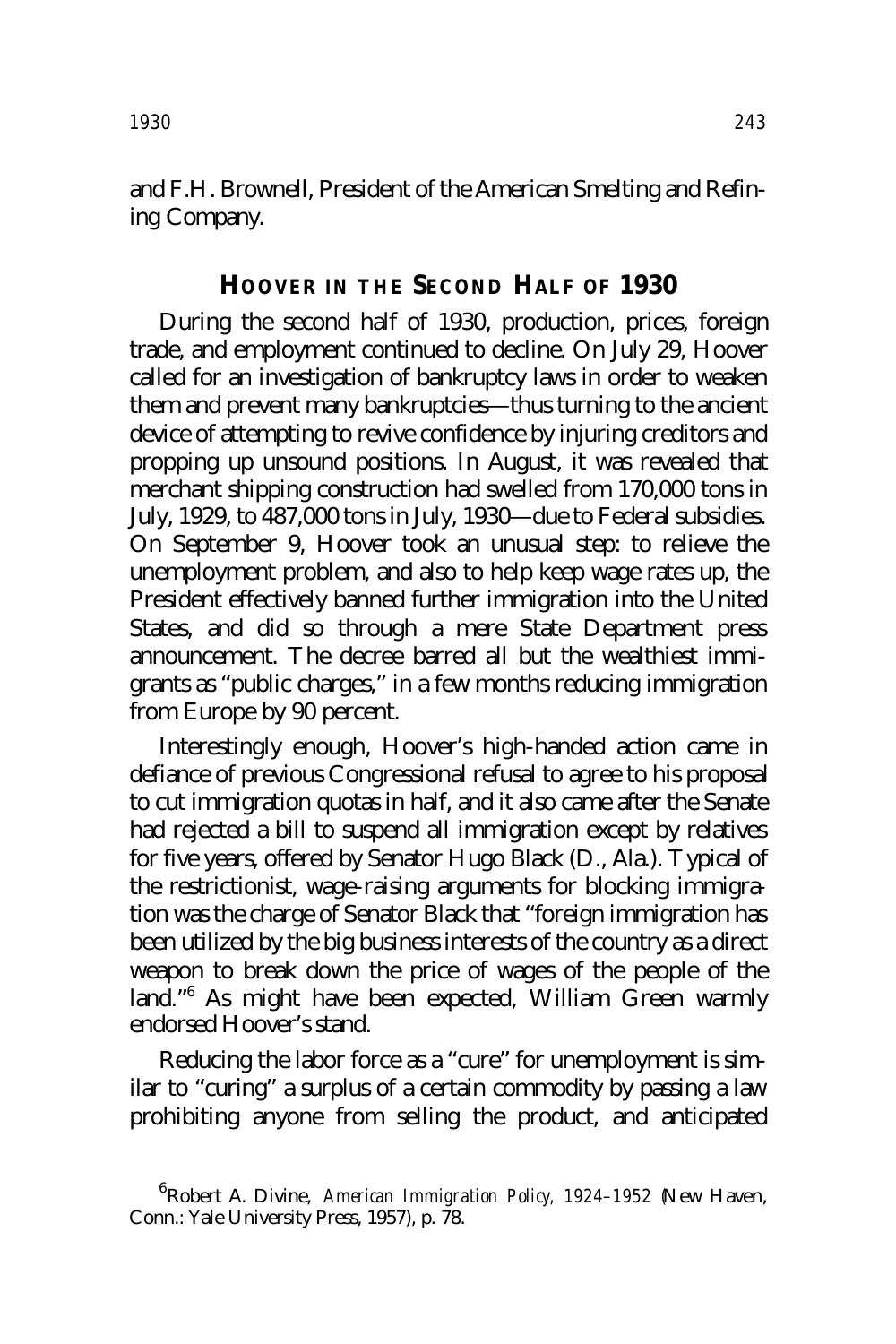Hitler's "cure" for unemployment by forcibly sending married women back to the home. Hoover also records that he accelerated the deportation of "undesirable" aliens, again helping to ease the unemployment picture. He deported sixteen to twenty thousand aliens per year.<sup> $7$ </sup> As a consequence, while the immigration law had already reduced net immigration into the United States to about 200,000 per year, Hoover's decree reduced net immigration to 35,000 in 1931, and in 1932 there was a net emigration of 77,000. In addition, Hoover's Emergency Committee on Employment organized concerted propaganda to urge young people to return to school in the fall, and thus leave the labor market.

At the end of July, Hoover organized a planning conference of leading organizations, designed to widen home ownership and bolster shaky home mortgages. The Planning Committee established by Hoover included representatives of the National Association of Real Estate Boards, the American Federation of Labor, the American Farm Bureau Federation, the National Farmers Union, the National Grange, the U.S. Chamber of Commerce, the American Institute of Architects, and the American Home Economic Association.

By October, Hoover apparently felt that the time had come for self-congratulation. In an address to the American Bankers' Association, he summed up his multi-faceted intervention as follows:

> I determined that it was my duty, even without precedent, to call upon the business of the country for coordinated and constructive action to resist the forces of disintegration. The business community, the bankers, labor, and the government have cooperated in wider spread measures of mitigation than have ever been attempted before. Our bankers and the reserve system have carried the country through the credit . . . storm without impairment. Our leading business concerns

 $7$ The labor union movement applauded the program, with William Green urging increased Congressional appropriations for the Federal border patrol to keep out immigrants. In California, Filipino field hands were beaten and shot to keep them from employment in the agricultural valleys. Irving Bernstein, *The Lean Years: A History of the American Worker, 1920–1933* (Boston: Houghton Mifflin, 1960), p. 305.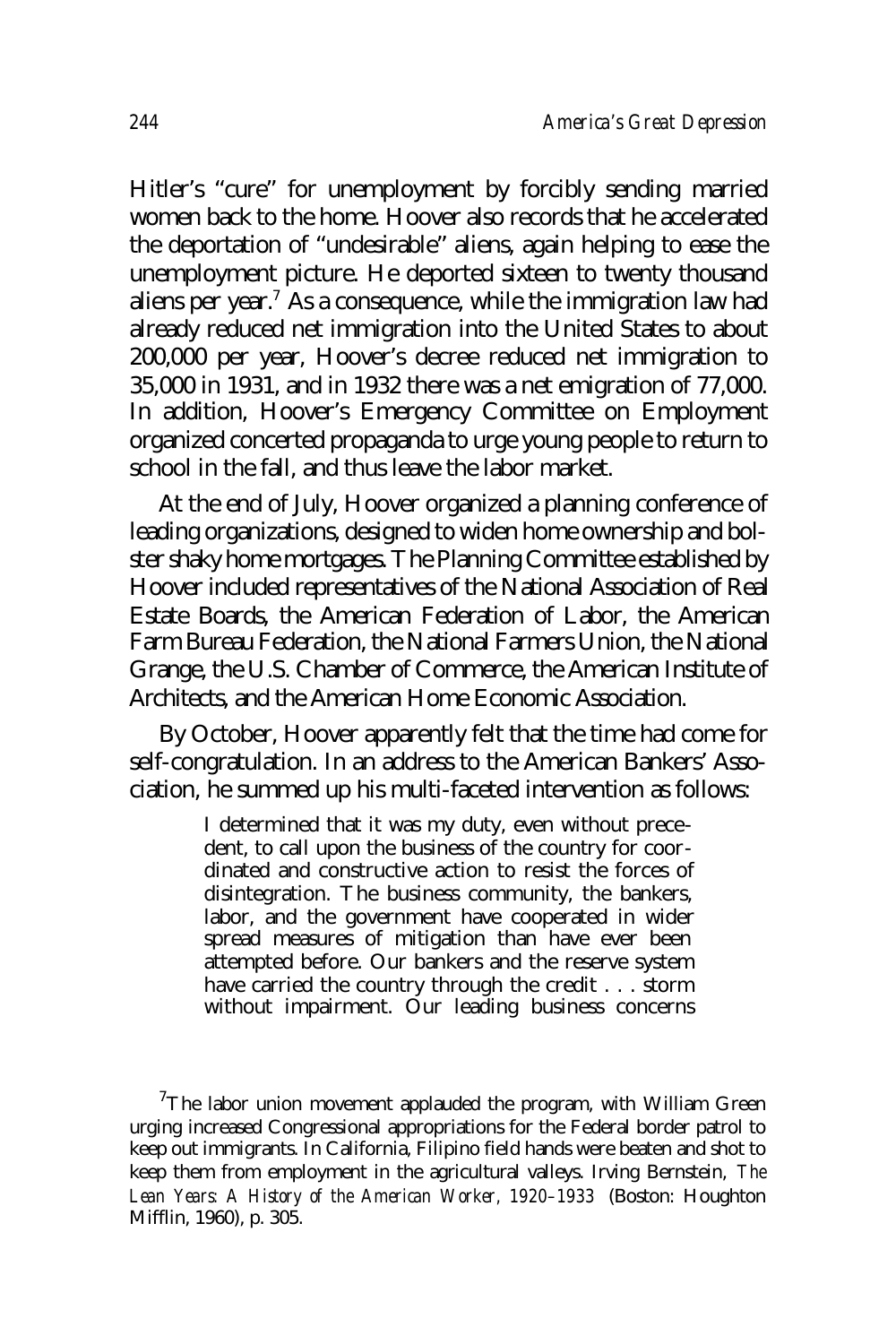have sustained wages, have distributed employment, have expedited heavy construction. The Government has expanded public works, assisted in credit to agriculture, and has restricted immigration. These measures have maintained a higher degree of consumption than would otherwise have been the case. They have thus prevented a large measure of unemployment. . . . Our present experience in relief should form the basis of even more amplified plans in the future.

So they did form the basis—of plans that aggravated the depression even further. To the bankers, Hoover delivered his pet theory of the crash: that it was caused by credit being too scarce to commercial borrowers, it being unduly "absorbed" by speculation. He hailed the Federal Reserve System as the great instrument of promoting stability, and called for an "ample supply of credit at low rates of interest," as well as public works, as the best methods of ending the depression.

The wage agreement that Hoover had extracted at the White House Conferences unfortunately held firm for a long while, thus becoming the prime generator of unemployment. Hoover still proudly records that the wage agreement lasted in the organized trades throughout his term, while most of the non-union employers also complied. In August, William Green had praised the stabilizing effects of Hoover's program, emphasizing its success in maintaining wage rates. And in October, when Green presented Hoover to the annual Convention of the A.F. of L., he was exuberant:

> The great influence which [Hoover] exercised upon that occasion [the White House Conferences] served to maintain wage standards to prevent a general reduction of wages. As we emerge from this distressing period of unemployment we . . . understand and appreciate the value of the service which the President rendered the wage earners of the country.

Green had no doubt that Hoover's "great influence served to maintain wage standards and prevent a general reduction of wages."

In his address before the Convention, Hoover returned to the glorious theme of the White House Conferences: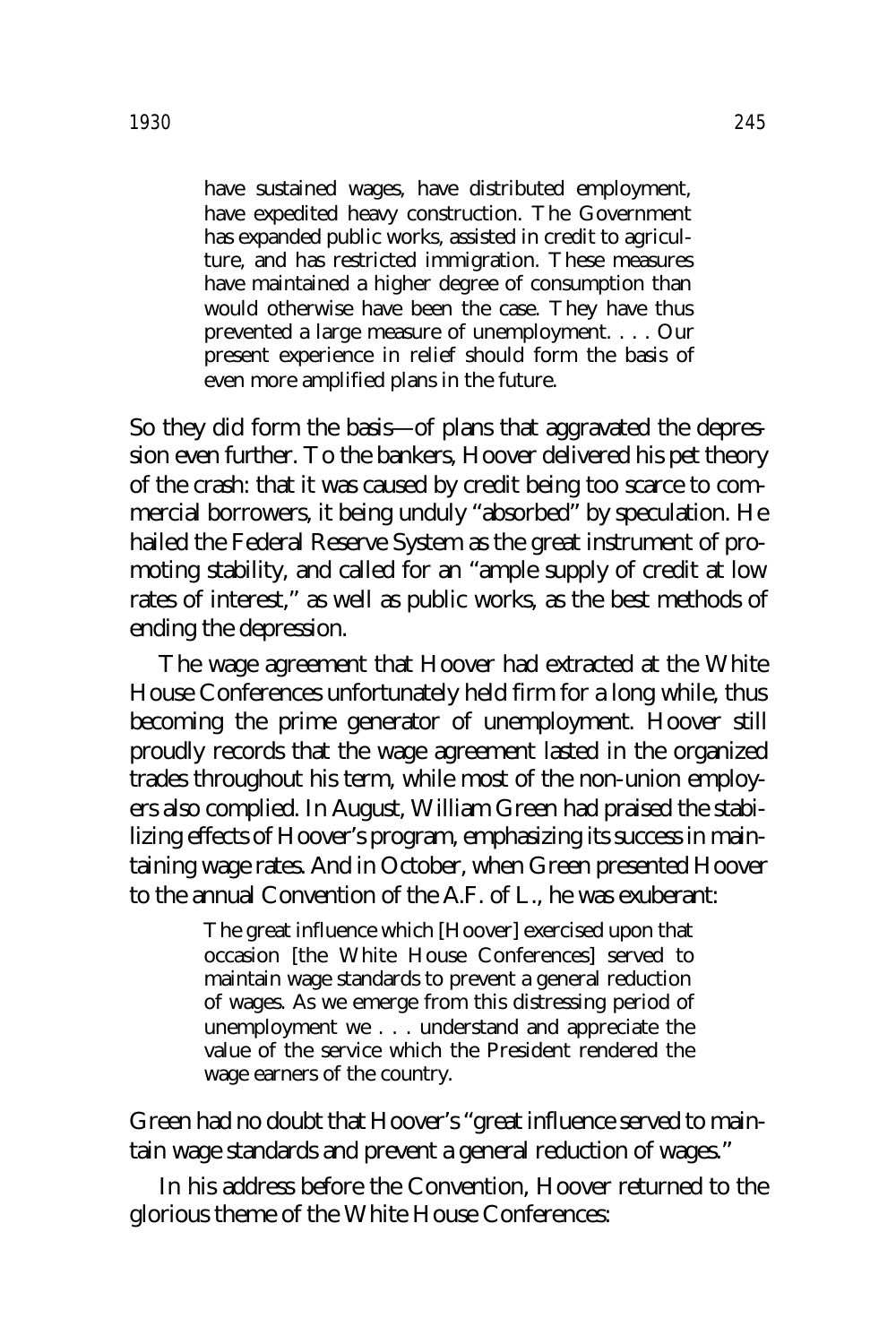At these White House Conferences the leaders of business and industry undertook to do their utmost to maintain the rate of wages.

and to distribute work among the employees. He hailed the success of that pledge, for the

> great manufacturing companies, the railways, utilities, and business houses have been able to maintain the established wages. Employers have spread their employment systematically.

The spreading of employment was, in fact, a spreading of unemployment, and helped to maintain the existing wage scales by keeping these unemployed off the labor market. Hoover virtually admitted this when he said:

> Through distribution of employment large numbers of workers have been saved from being forced into competition for new jobs.

Another evil in this work-sharing program was that employers were not permitted to discharge their least marginally-productive workers—those whose productivity was below the artificially high wage-rates. Hence, costs to the employers became greater, and they suffered aggravated losses.

Hoover also commended the businessmen for their great resolution in maintaining wage scales even in the face of falling prices, $8$ and pointed out that public works had "taken up the slack" and that railroads and public utilities had been induced to increase their construction by \$500 million.

Also in October, Hoover launched the first of repeated attacks against his old *bete noire*: the New York Stock Exchange. He threatened Federal regulation of the Exchange despite the fact that it was wholly under the jurisdiction of New York State and that therefore such regulation would be patently unconstitutional. Hoover forced Richard Whitney, head of the Exchange, to agree "voluntarily" to

 ${}^{8}$ In the same month, October, however, Hoover's aide Edward Eyre Hunt, writing to Colonel Woods, was critical of whatever wage cuts had occurred. Bernstein, *The Lean Years: A History of The American Worker, 1920–1933,* p. 259.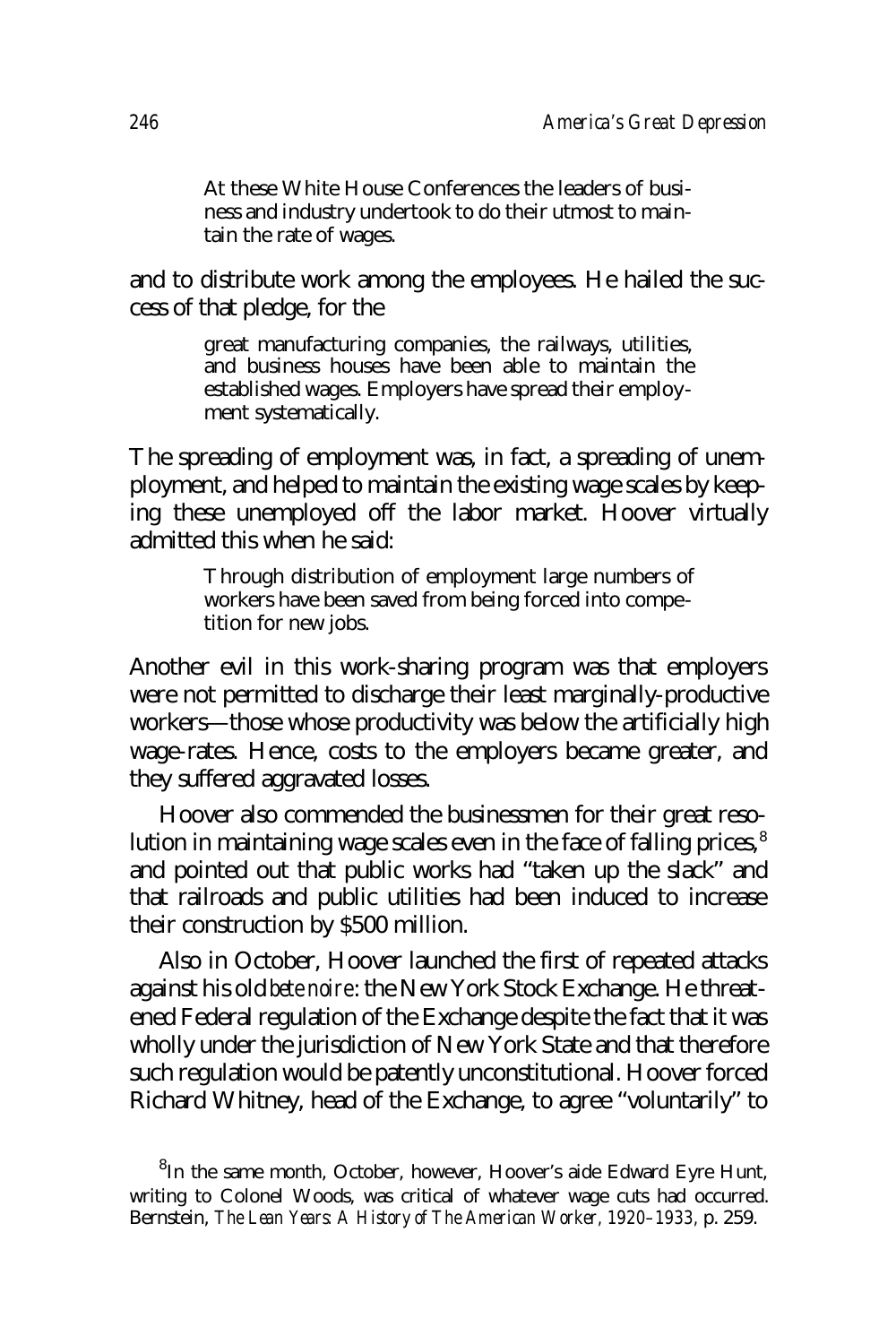withhold loans of stock for purposes of short-selling. Short-selling was—and usually is—the chief object of attack by demagogues who believed that short sales were somehow fundamentally responsible for falling stock prices, thereby forgetting that for every short seller there must necessarily be a buyer, and also that short-selling accelerates the necessary depression–adjustment in stock prices. Senator Smith Brookbart of Iowa had, as early as January, 1930, introduced a bill to prohibit all short selling.

In the same month, Hoover formed a nationwide organization for the relief of distress. Colonel Arthur Woods was appointed to head the President's Emergency Committee for Employment; in the group were Fred C. Croxton, Edward Bernays, and Dr. Lillian Gilbreth.<sup>9</sup> As in Hoover's previous venture in 1921, the committee organized committees in each state and locality for unemployment relief. Shortly afterward, Hoover again asked for enlarged Federal public works appropriations. One public work already begun in September was the appropriately named "Hoover Dam" in Arizona, a government project to sell water and electric power. The New Deal was later happy to complete the project, as it also did with the Grand Coulee Dam on the Columbia River, and with dams in the Central Valley of California.<sup>10</sup>

 $^9$ Bernays's major contribution was insistence on the public-relations superiority of the word "employment," rather than "unemployment," in the name of the organization. Ibid.*,* pp. 302–03.

 $10<sup>10</sup>$  Hoover's interest in governmental dams by no means began with the depression, as witness his proud launching of the Boulder Dam in December, 1928. That private business is not always a reliable champion of free private enterprise, is shown by the approval of the dam by such utility companies as the Southern California Edison Company, which hoped to benefit by purchasing cheap, subsidized government power. In addition, private power companies saw Boulder Dam as a risky, submarginal project plagued by grave engineering difficulties, and were content to have the taxpayers assume the risk.

On the other hand, it must be admitted that Hoover staunchly resisted Congressional attempts during 1931 and 1932 to launch into socialized electric power production and distribution at Muscle Shoals, a project strongly opposed by private power companies and later enlarged by the New Deal into the Tennessee Valley Authority (TVA). See Harris Gaylord Warren, *Herbert Hoover and the Great Depression* (New York: Oxford University Press, 1959), pp. 64, 77–80.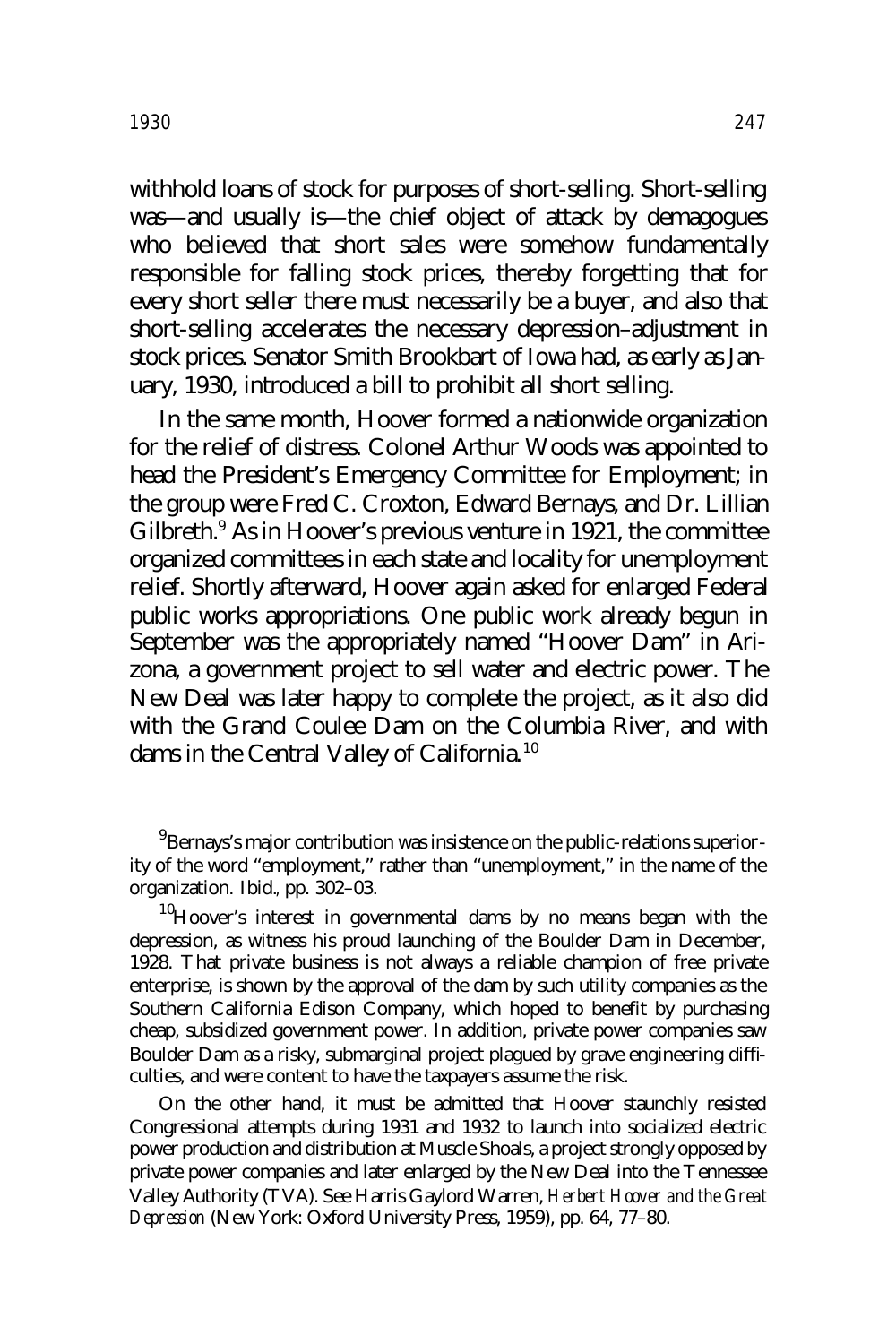In Hoover's second annual message in December, the President, while conceding that factory employment had fallen by 16 percent since 1928, and manufacturing production had declined by 20 percent, proudly pointed out that consumption and wage rates had held to their former levels, bank deposits were 5 percent higher, and department store sales only 7 percent less. Unfortunately, Hoover did not attempt to relate these movements, or to realize that the declines of employment and production were the consequences of policies that bolstered consumption and wage rates. Hoover conceded that wheat and cotton prices were 40 percent below 1928, and farm prices 20 percent lower, but he hailed the achievement of the FFB in keeping wheat prices 50 percent higher than that of Canada, and wool prices 80 percent higher than in Denmark. Hoover apparently never saw that keeping prices above the world market would be self-defeating, since few customers would buy American products at prices artificially higher than they could obtain abroad.

In keeping with the general tone of optimism, the American Economic Association stated at year's end that recovery in the spring of 1931 seemed assured. More astute than these "established" economists were a few others who operated with better theoretical tools. Thus, at the end of July, H. Parker Willis charged, in an editorial in the *New York Journal of Commerce*, that the current easy money policy of the Federal Reserve was causing the increase in bank failures, "chiefly due to [their] inability to liquidate." Willis pointed out that the country was suffering from frozen and wasteful malinvestments in plants, buildings, and other capital, and that the depression would only be cured when these unsound credit positions were liquidated.<sup>11</sup> The economist Joseph Stagg Lawrence upheld thrift and attacked the prevalent idea that consumption led to prosperity. He pointed out that purchases of consumer goods were being maintained, while the main declines were taking place in producers' goods industries, such as construction, steel, and freight traffic. $12$ 

<sup>11</sup>*Commercial and Financial Chronicle* 131 (August 2, 1930): 690–91.

<sup>12</sup>Joseph Stagg Lawrence, "The Attack on Thrift," *Journal of the American Bankers' Association* (January, 1931): 597ff.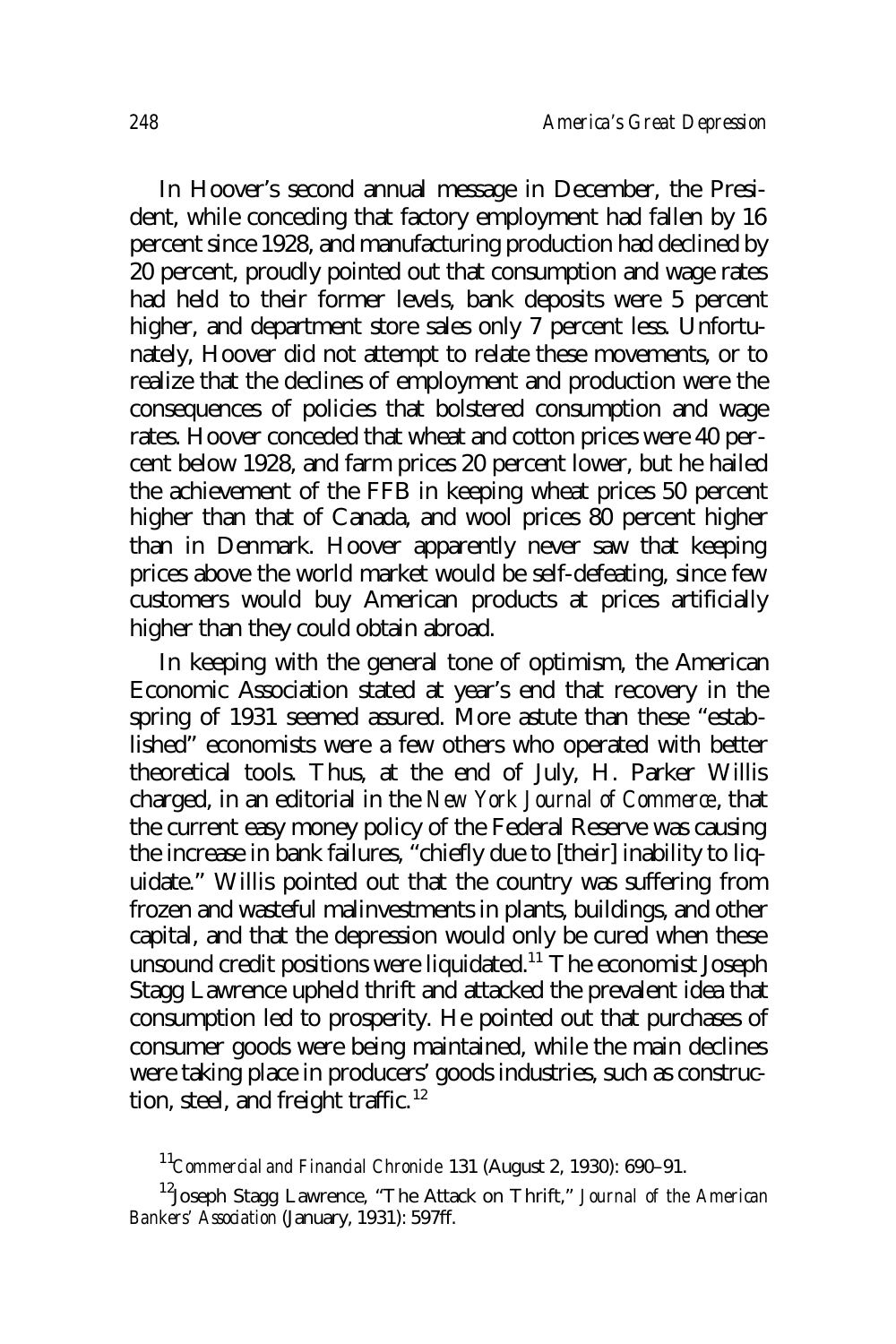One of the best counsels on the depression was set forth in an annual report by Albert H. Wiggin, chairman of the board of the Chase National Bank, in January, 1931. We can assume that he was helped in making the report by Dr. Benjamin M. Anderson, economist for the bank. Wiggin called for the reduction of the Federal capital gains tax, pointing out that the  $12\frac{1}{2}$  percent tax on realized capital gains induced people to hold onto their stock rather than sell during the boom, and then fostered selling during a depression, in order to take the realized stock losses. Wiggin also urged reduction in the tariff, noting that we had merely delayed the adverse effects of the protective tariff from 1924 until 1929 by heavy purchase of foreign bonds. With the decline in the foreign bond market, foreign countries no longer had the funds to purchase our exports. Only a reduction in our tariffs would permit American exports to flourish. Wiggin further pointed out that production had declined far more than consumption, thus indicating that it was not lack of "purchasing power" that was causing the depression. Finally, he noted that in the 1921 depression, costs and wages had been quickly scaled down, and unsound activities liquidated:

> Past costs of production were forgotten, and goods were sold for what the market would pay . . . [but] we attempted, as a matter of collective policy, to hold the line firm following the crash of 1929. Wages were not to be reduced, buying by railroads and construction by public utilities were to be increased, prices were to be maintained, and cheap money was to be the foundation. The policy has  $\ldots$  failed.  $\ldots$  It is bad policy for a government, or for an industry by concerted act, to try to keep prices permanently above the level which the supply and demand situation justifies. . . . We must keep the markets open and prices free. It is not true that high wages make prosperity. Instead, prosperity makes high wages. When wages are kept higher than the market situation justifies, employment and the buying-power of labor fall off. . . . Our depression has been prolonged and not alleviated by delay in making necessary readjustments.<sup>13</sup>

Unfortunately, Wiggin's wise advice went unheeded.

<sup>13</sup>*Commercial and Financial Chronicle* 132 (January 17, 1931): 428–29.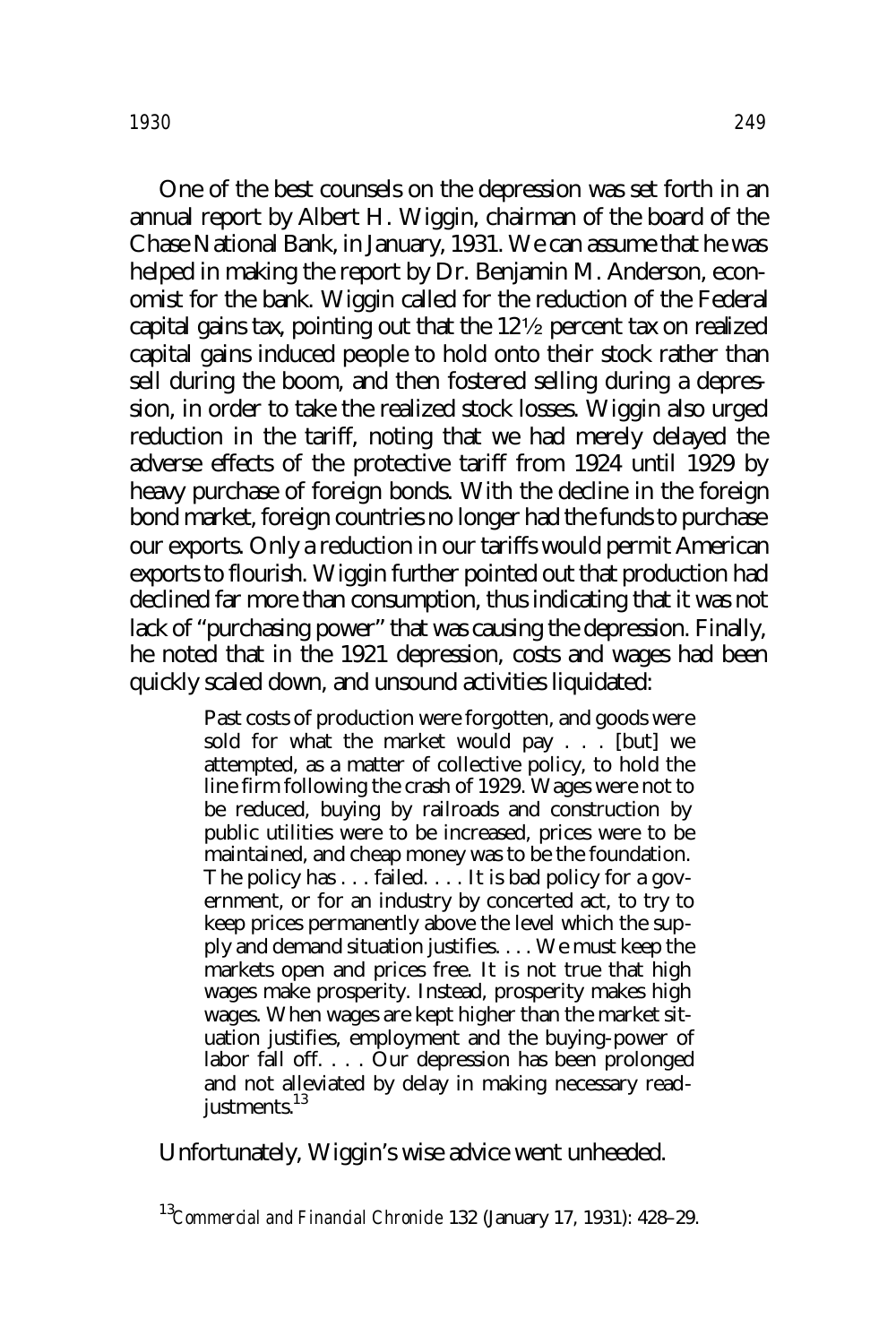# **THE PUBLIC WORKS AGITATION**

While a few economists gave sound advice to little avail, scores of others helped make matters worse by agitating for a broad public works program. The Employment Stabilization Act had first been introduced into the Senate by Senator Robert Wagner of New York in 1928, under the inspiration of the veteran public works agitator Otto Tod Mallery as part of a comprehensive plan of government intervention to combat unemployment.<sup>14</sup>

The act provided for an Employment Stabilization Board, consisting of several Cabinet officers, to increase public works in order to stabilize industry and relieve unemployment in a depression. In early 1930, Senator Wagner seized the opportunity to introduce his program again. He asserted, with due consistency, that since we now had a Federal tariff and a Federal Reserve System, why not also accept the responsibility for unemployment? No one thought to answer Wagner that his logic could be turned around to indicate repeal of both the protective tariff and the Federal Reserve. Wagner's bill authorized \$150 million per annum for his program.

The California Joint Immigration Committee presented as an "alternative" to the Wagner Bill a proposal of its own to restrict immigration, thus preventing aliens from competing with highwage American workers, and preventing them from breaking down an artificial wage scale. This bill was supported by the American Legion of California, the California Federation of Labor, and the Native Sons of the Golden West. Hoover granted their request in September. For the Wagner Bill, the main witnesses in the Senate were the inevitable John B. Andrews of the American Association for Labor Legislation, William Green, Frances Perkins, Norman Thomas of the Socialist Party, and James A. Emery of the National Association of Manufacturers. There was, indeed, very little opposition in the

<sup>14</sup>See U.S. Senate, Committee on Banking and Currency, *History of the Employment Stabilization Act of 1931* (Washington, D.C.: U.S. Government Printing Office, 1945); Joseph E. Reeve, *Monetary Reform Movements* (Washington, D.C.: American Council on Public Affairs, 1943), pp. 1ff.; U.S. Senate, Committee on Judiciary, 71st Congress, 2nd Session, *Hearings on S. 3059* (Washington, D.C., 1930).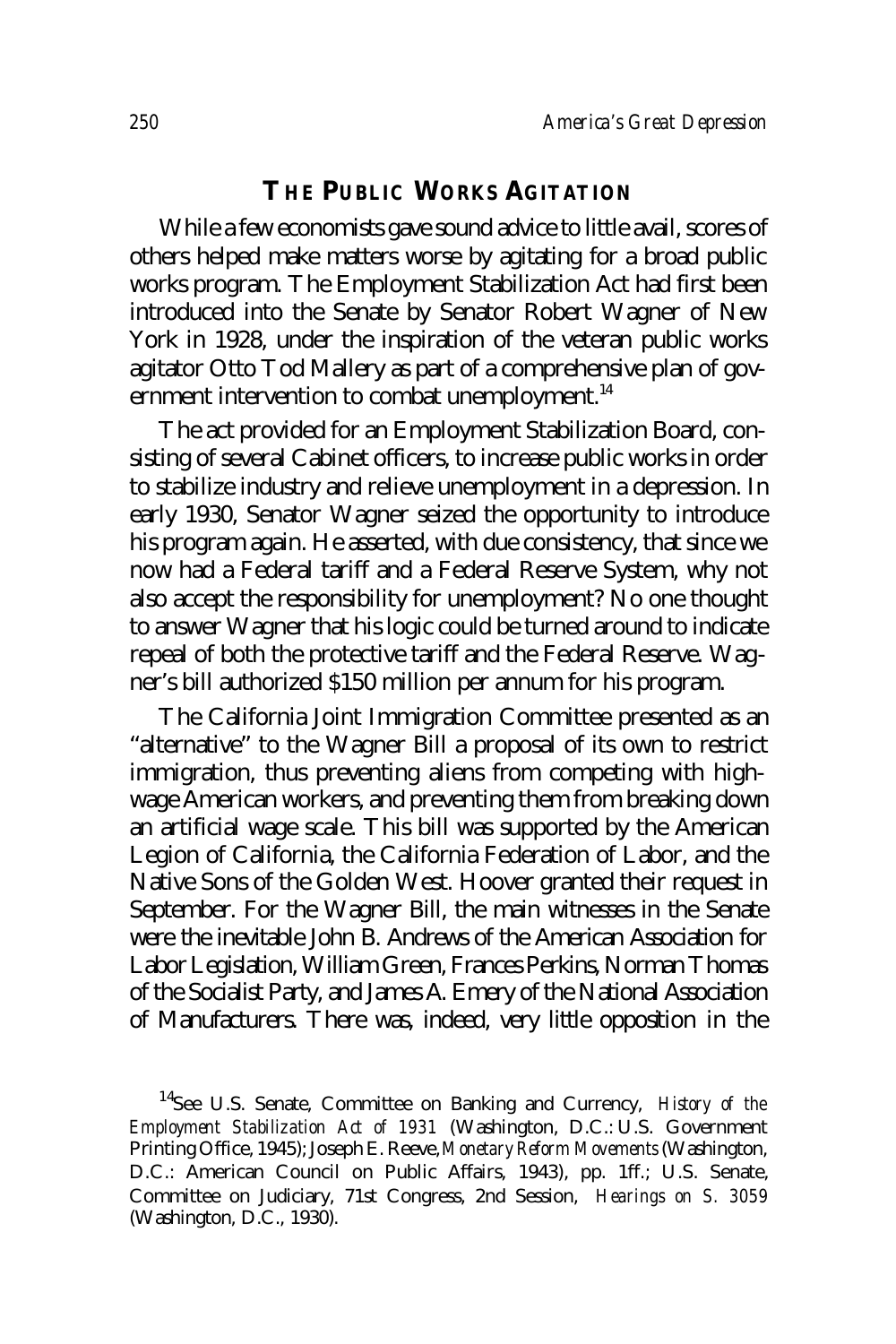Senate: Senator Hiram Johnson (R., Calif.), head of the subcommittee considering the measure, approved, as did Senator Vandenberg (R., Mich.) and President Hoover. An outpouring of the nation's economists endorsed the Wagner Bill, in petitions presented to Congress by Professors Samuel Joseph of the City College of New York, and Joseph P. Chamberlain of Columbia University. Joseph's petition asserted that the bill laid the foundation for a national program to relieve unemployment, and that the principle of public works was "widely accepted" by economists as a means of stimulating construction and putting men to work.<sup>15</sup>

<sup>15</sup>The economists and others who signed these petitions included the following:

| <b>Edith Abbott</b>          | <b>Edward A. Filene</b>   | Harry A. Millis              |
|------------------------------|---------------------------|------------------------------|
| Asher Achinstein             | <b>Irving Fisher</b>      | <b>Broadus Mitchell</b>      |
| <b>Emily Green Balch</b>     | Elisha M. Friedman        | Harold G. Moulton            |
| <b>Bruce Bliven</b>          | A. Anton Friedrich        | Paul M. O'Leary              |
| Sophinisba P. Breckenridge   | S. Colum Gilfillan        | Thomas I. Parkinson          |
| Paul F. Brissenden           | <b>Meredith B. Givens</b> | S. Howard Patterson          |
| William Adams Brown. Jr.     | <b>Carter Goodrich</b>    | Harold L. Reed               |
| Edward C. Carter             | Henry F. Grady            | Father John A. Ryan          |
| Ralph Cassady, Jr.           | Robert L. Hale            | Francis B. Sayre             |
| <b>Waddill Catchings</b>     | <b>Walton Hamilton</b>    | G.T. Schwenning              |
| Zechariah Chafee. Jr.        | Mason B. Hammond          | Henry R. Seager              |
| Joseph P. Chamberlain        | Charles O. Hardy          | <b>Thorsten Sellin</b>       |
| John Bates Clark             | <b>Sidney Hillman</b>     | Mary K. Simkhovitch          |
| John Maurice Clark           | Arthur N. Holcombe        | Nahum I. Stone               |
| Victor S. Clark              | Paul T. Homan             | <b>Frank Tannenbaum</b>      |
| Joanna C. Colcord            | <b>B.W. Huebsch</b>       | Frank W. Taussig             |
| John R. Commons              | Alvin S. Johnson          |                              |
| Morris L. Cooke              | H.V. Kaltenborn           | <b>Ordway Tead</b>           |
| Morris A. Copeland           | Edwin W. Kemmerer         | <b>Willard Thorp</b>         |
| <b>Malcolm Cowley</b>        | Willford I. King          | Mary Van Kleeck              |
| <b>Donald Cowling</b>        | <b>Alfred Knopf</b>       | Oswald G. Villard            |
| <b>Jerome Davis</b>          | <b>Hazel Kyrk</b>         | Lillian Wald                 |
| Davis F. Dewey               | Harry W. Laidler          | J.P. Warbasse                |
| Paul H. Douglas              | <b>Corliss Lamont</b>     | <b>Colston E. Warne</b>      |
| Stephen P. Duggan            | Kenneth S. Latourette     | <b>Gordon S. Watkins</b>     |
| Seba Eldridge                | William Leiserson         | William O. Weyforth          |
| <b>Henry Pratt Fairchild</b> | J.E. LeRossignol          | Joseph H. Willits            |
| John M. Ferguson             | Roswell C. McCrea         | <b>Chase Going Woodhouse</b> |
| Frank A. Fetter              | <b>Otto Tod Mallery</b>   | Matthew Woll                 |
|                              |                           |                              |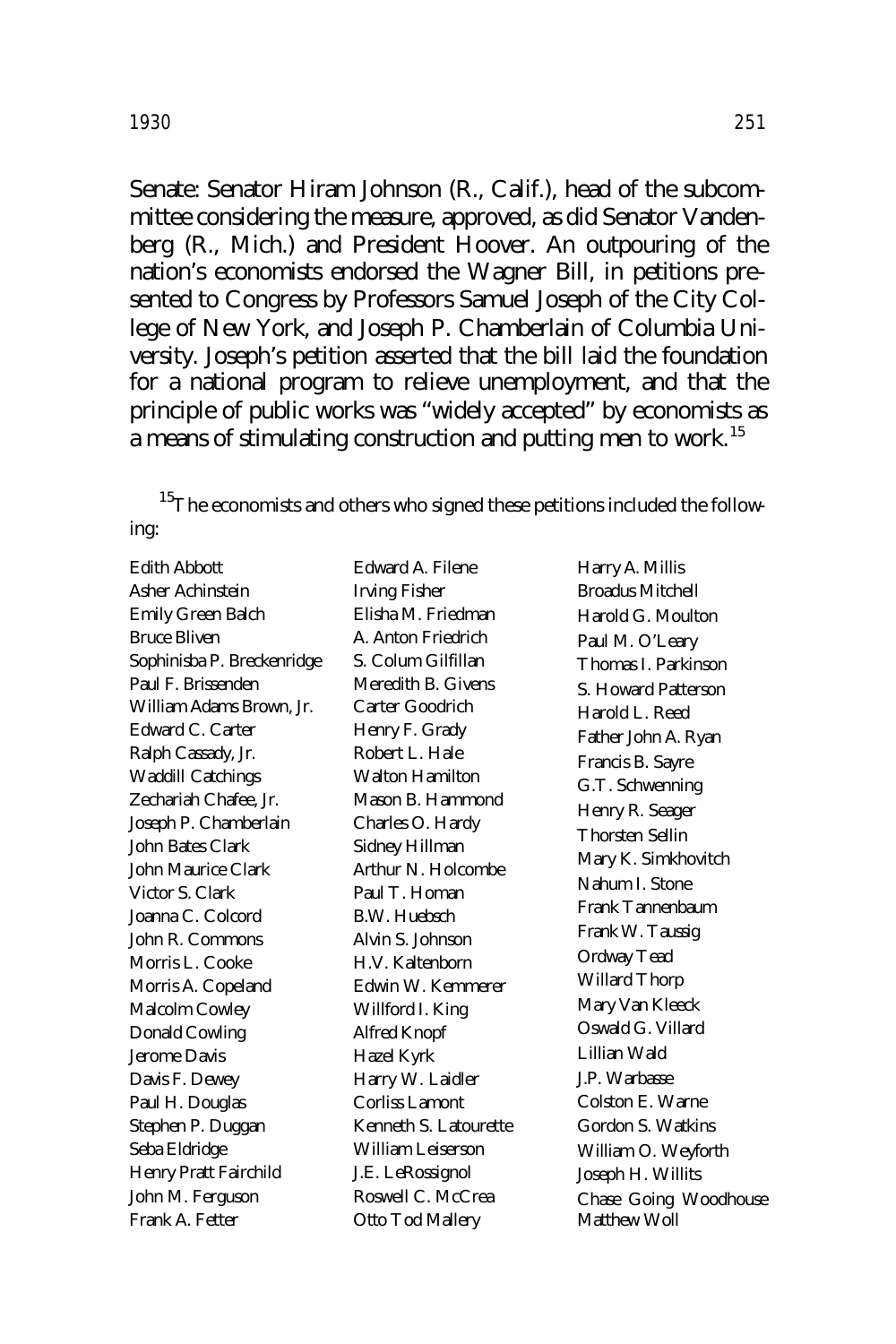The Senate passed the Wagner Bill by an unrecorded vote. The bill ran into delays in the House despite the almost complete lack of opposition in the hearings and the pressure for the bill exerted by Andrews, Green, Perkins, Emery, Douglas, Foster and Catchings. Representative George S. Graham (R., Penn.), Chairman of the Judiciary Committee, managed to amend the substance out of the bill, and thus to deadlock the Senate–House Conference and block the bill.<sup>16</sup> In the meanwhile, Congress approved the various Hoover requests for additional public works appropriations, although one \$150 million request was cut to \$116 million.

In December, 1930, the Emergency Committee for Federal Public Works, headed by Harold S. Butenheim, editor of *American City*, appealed for large-scale borrowing of one billion dollars for public works, and the plea was endorsed by 93 leading economists. Among these were Thomas S. Adams, Thomas Nixon Carver, Edgar S. Furniss, Edwin R.A. Seligman, Leo Wolman, and many of the names on the Wagner Bill petitions.<sup>17</sup> Finally, in February, 1931, Congress passed the Employment Stabilization Act in original form and Hoover gladly signed the measure. He quickly designated the Secretary of Commerce as chairman of the Federal

Also involved in the agitation, by virtue of their being officers and members of the American Association for Labor Legislation during this period, were the following economists and other intellectual leaders:

| Willard E. Atkins        |
|--------------------------|
| C.C. Burlingham          |
| <b>Stuart Chase</b>      |
| Dorothy W. Douglas       |
| Richard T. Ely           |
| <b>Felix Frankfurter</b> |
| Arthur D. Gayer          |

Harold M. Groves Luther Gulick Mrs. Thomas W. Lamont Eduard C. Lindeman William N. Loucks Wesley C. Mitchell Jessica Peixotto

Donald Richberg Bernard L. Shientag Sumner H. Slichter Edwin S. Smith George Soule William F. Willoughby Edwin E. Witte

<sup>16</sup>Bernstein, *The Lean Years: A History of The American Worker, 1920–1933,* p. 304.

<sup>17</sup>See Joseph Dorfman, *The Economic Mind in American Civilization* (New York: Viking Press, 1959), vol. 5, pp. 674–75.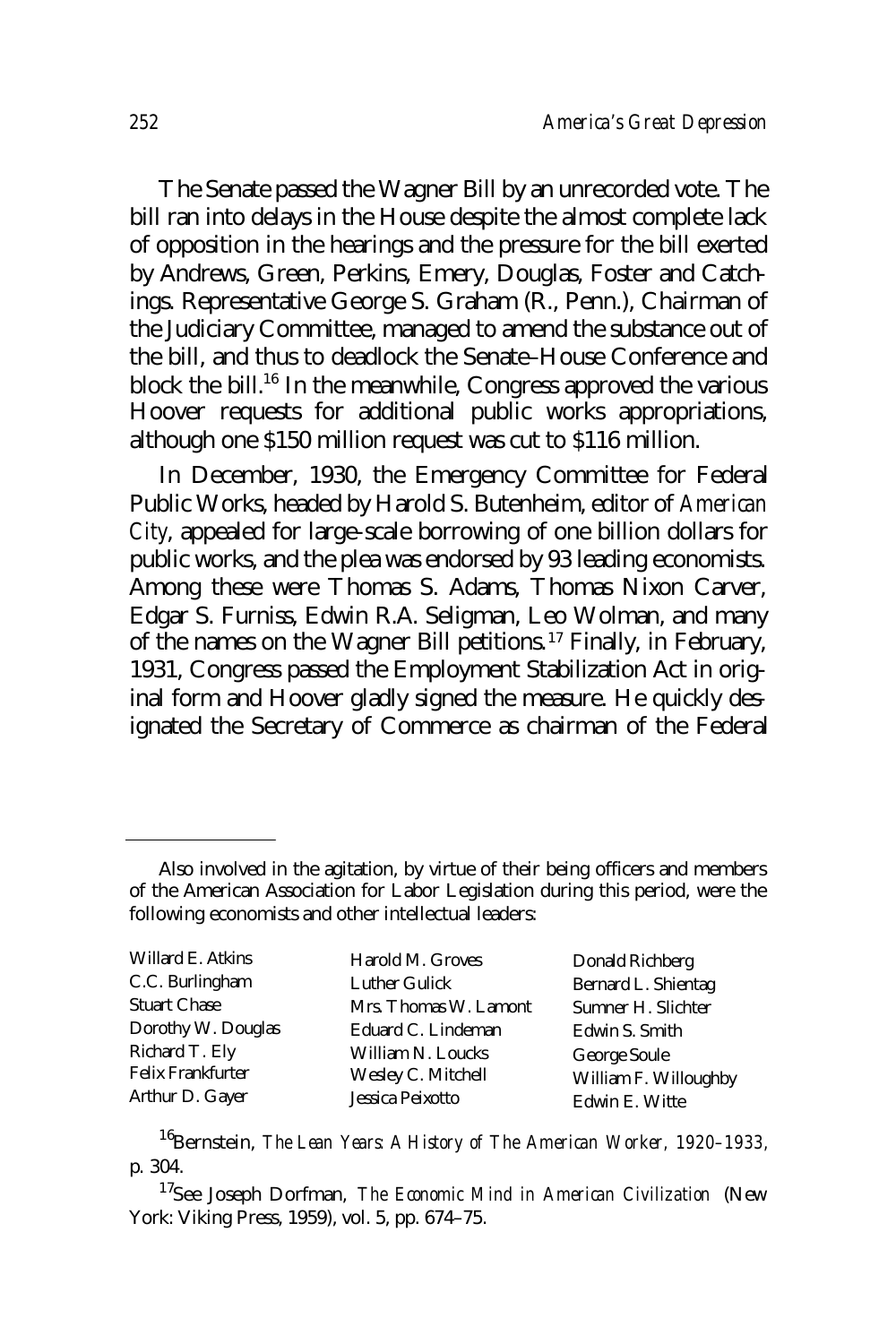Employment Stabilization Board.<sup>18</sup>The Senate also did something in the same month destined to have far-reaching effects in the future: it passed the Wagner resolution to study the establishment of Federal unemployment insurance.

Behind the scenes, Gerard Swope, president of General Electric, urged a much larger public works plan upon Hoover. In September, 1930, Swope proposed to Hoover an immediate one billion dollar bond issue for Federal public works, to be matched by another one billion dollars similarly raised by state and local governments, under Federal guarantee. Swope's favorite argument was to point to wartime, with its bold national planning, as the ideal to be emulated. Fortunately, Hoover's own leanings in this direction were much too cautious to allow the adoption of Swope's proposal.<sup>19</sup>

Also urging Hoover further than he would go was Colonel Arthur Woods, head of the President's Emergency Committee for Employment, who suggested a \$750 million federal–state publicworks program, including a Federal Reconstruction Board for loans to states for public works.<sup>20</sup>

#### **THE FISCAL BURDENS OF GOVERNMENT**

In the pleasant but illusory world of "national product statistics," government expenditures on goods and services constitute *an addition to* the nation's product. Actually, since government's revenue, in contrast to all other institutions, is coerced from the taxpayers rather than paid voluntarily, it is far more realistic to regard all government expenditures as a *depredation upon*, rather than an addition to, the national product. In fact, either government expenditures or

<sup>18</sup>The following month, five Progressive Senators called a conference to agitate for a gigantic \$5 billion public works program; the conference was addressed by Detroit's progressive Mayor, Frank Murphy, Professor Leo Wolman, and Father John A. Ryan. Senator LaFollette and William Randolph Hearst also called for a similar measure.

<sup>19</sup>See David Loth, *Swope of GE* (New York: Simon and Schuster, 1958), pp. 198–200.

<sup>20</sup>Bernstein, *The Lean Years: A History of The American Worker, 1920–1933,* p. 304.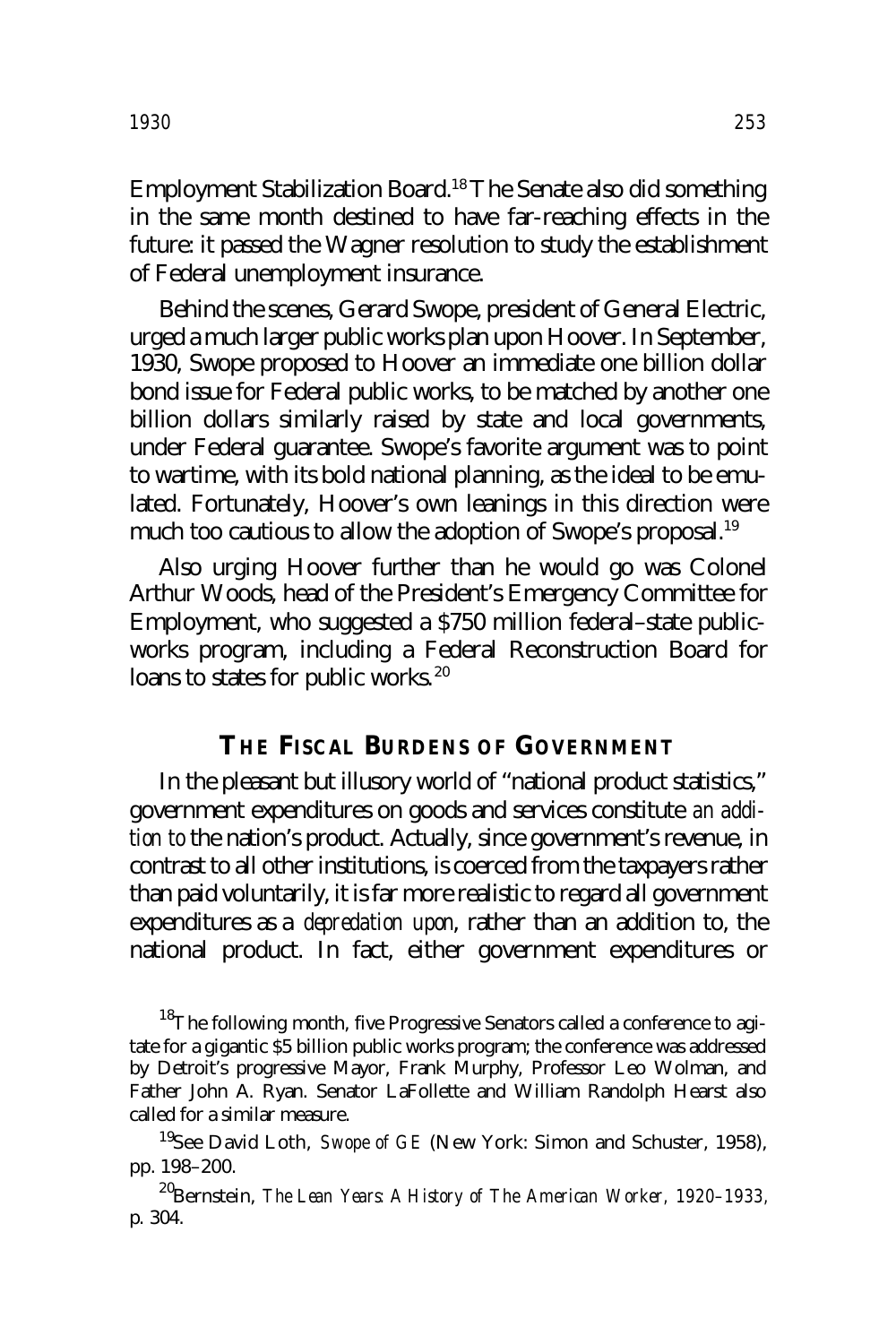receipts, whichever is the higher, may be regarded as the burden on private national product, and subtraction of the former figure from Gross Private Product (GPP) will yield an estimate of the private product left in private hands. The ratio of government depredation (government expenditures or receipts, whichever is the higher) over Gross Private Product yields the approximate percentage of government depredation of the private product of the economy.<sup>21</sup>

In a depression, it is particularly important that the government's fiscal burden on the economy be reduced. In the first place, it is especially important at such a time to free the economy from the heavy load of government's acquiring resources, and second, a lowering of the burden will tend to shift total spending so as to increase investment and lower consumption, thus providing a double impetus toward curing a depression.

 $21$ Generally, government expenditures are compared with Gross National Product (GNP) in weighing the fiscal extent of government activity in the economy. But since government expenditure is more depredation than production, it is first necessary to deduct "product originating in government and in government enterprises" from GNP to arrive at Gross Private Product. It might be thought that total government expenditures should not be deducted from GPP, because this involves double counting of government expenditures on bureaucrats' salaries ("product originating in government"). But this is not double counting, for the great bulk of money spent on bureaucratic salaries is gathered by means of taxation of the *private* sector, and, therefore, it too involves depredation upon the private economy. Our method involves a slight amount of overcounting of depredation, however, insofar as funds for government spending come from taxation of the *bureaucrats* themselves, and are therefore not deducted from private product. This amount, particularly in the 1929–1932 period, may safely be ignored, however, as there is no accurate way of estimating it and no better way of estimating government depredation on the private sector.

If government expenditures and receipts are just balanced, then obviously each is a measure of depredation, as funds are acquired by taxation and channelled into expenditures. If expenditures are larger, then the deficit is either financed by issuing new money or by borrowing private savings. In either case, the deficit constitutes a drain of resources from the private sector. If there is a surplus of receipts over expenditures then the surplus taxes are drains on the private sector. For a more extended discussion, and a tabulation of estimates of these figures for the 1929–1932 period, see the Appendix.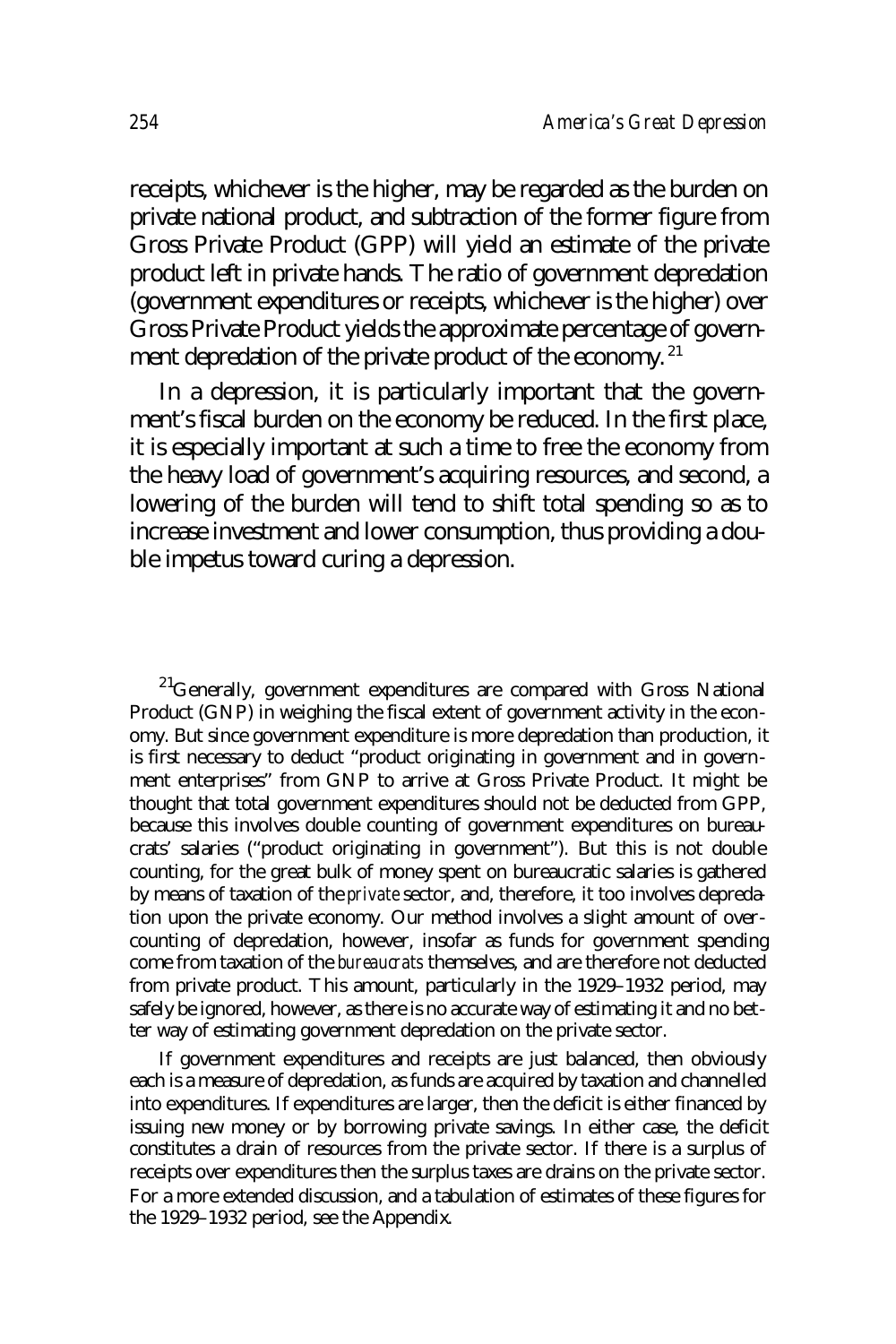How did the government react when the 1929 depression hit? Were fiscal burdens on the economy raised or lowered? Fortunately, detailed statistics are available from 1929 on, permitting us to estimate the answer to that question. In 1929, the Gross National Product (GNP) was \$104.4 billion; Gross Private Product was \$99.3 billion. (See our calculations in the Appendix.) Total Federal depredations on the private product equaled Federal receipts, which were \$5.2 billion. (Federal expenditures were a bit lower at \$4 billion.) State and Local depredations were \$9 billion, the figure for expenditures, receipts being estimated at \$8.8 billion. Total government depredations on the private product in 1929 were, therefore, \$14.2 billion, a burden of 14.3 percent of the gross private product (or, if we wish, 15.7 percent of the Net Private Product). In 1930, GNP fell to \$91.1 billion and GPP to \$85.8 billion. Federal expenditures rose to \$4.2 billion, while receipts fell to \$4.4 billion; state and local expenditures rose to \$9.7 billion, and state and local receipts to \$9.1 billion. Total government depredations in 1930, therefore, remained about level at \$14.1 billion. But this now constituted 16.4 percent of the Gross Private Product, and 18.2 percent of the net private product. The fiscal burden of government had substantially *increased* when it should have been lowered.

Given any particular tax rates, we would expect revenue to fall in a depression, as national income fell, if government simply remained passive. Government's particular responsibility, then, is to reduce its expenditures. Instead, expenditures rose by \$800 million. Of this, \$700 million came from state and local governments (the major categories: \$170 million increase in salaries to employees; \$300 million increase in construction spending). The Federal government increased its expenditure by \$130 million, of which \$50 million was new construction. The Hoover policy of stimulating public works was already taking effect. $22$ 

 $22$ While the data in the Appendix below list the rise in Federal expenditure to be \$200 million, this is the effect of rounding. The actual increase was \$133 million.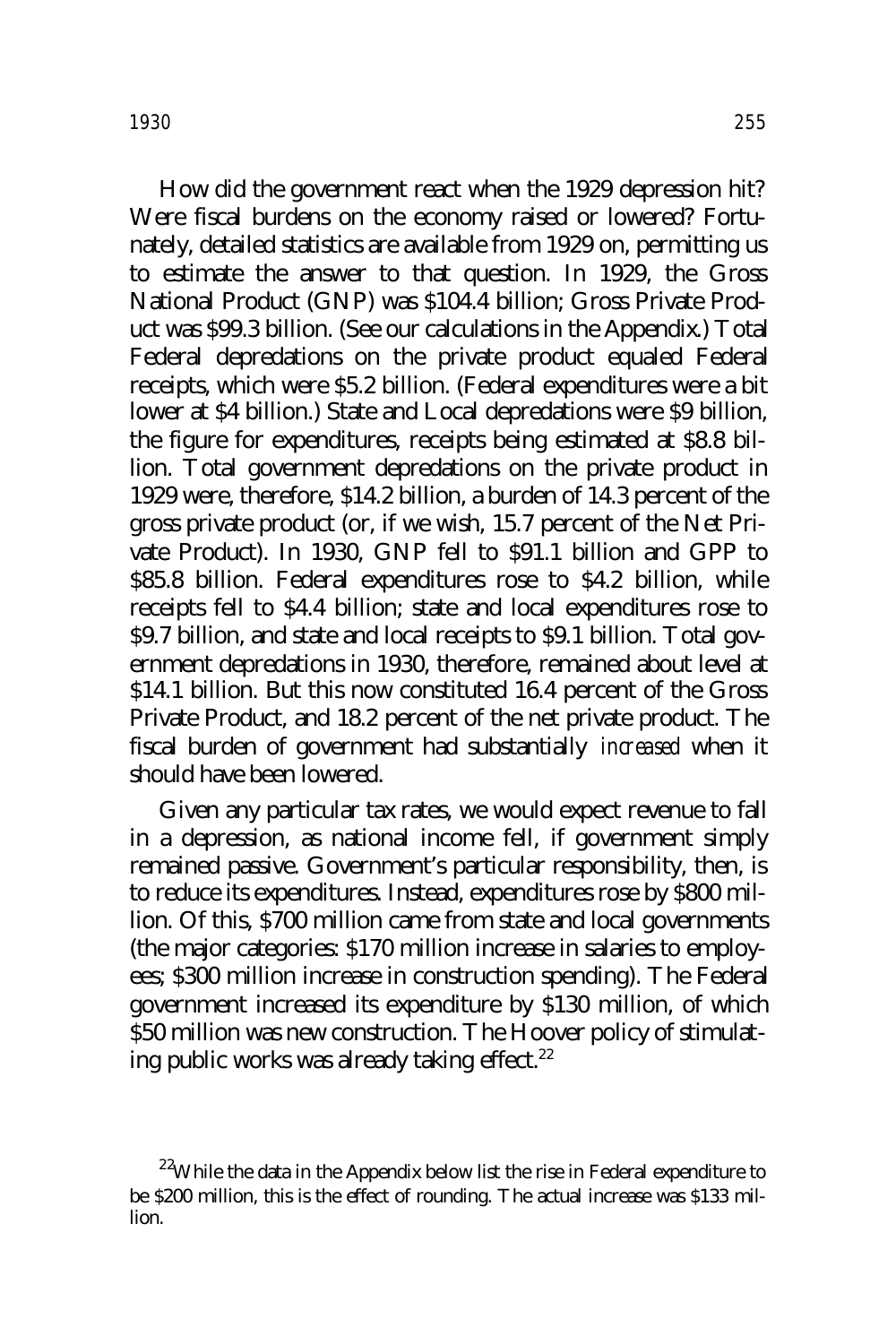During 1929, the Federal government had a huge surplus of \$1.2 billion (\$4.1 billion receipts, \$2.9 billion expenditures excluding government enterprises; an estimated \$5.2 billion receipts and \$4.1 billion expenditures including government enterprises), and it is to the Hoover administration's credit that as soon as the depression struck, Hoover and Mellon suggested that the top normal personal income tax rate be cut from 5 percent to 4 percent, and the corporate income tax be reduced from 12 percent to 11 percent.<sup>23</sup> This suggestion was speedily enacted by Congress at the end of 1929. As a partial consequence, Federal receipts fell to \$4.4 billion in 1930 (or \$3.3 billion excluding government enterprises). Federal expenditures, in the meanwhile, rose to \$4.2 billion (\$3.1 billion excluding government enterprises), still leaving a considerable surplus. The Federal fiscal burden on the private product remained approximately the same, falling from 5.2 percent to 5.1 percent of gross private product, and from 5.8 to 5.7 percent of net private product. The main onus for increasing the fiscal burden of government during 1930 falls upon state and local governments, which increased their rate of depredation from 9.1 percent to 11.3 percent of the gross private product, from 9.9 percent to 12.5 percent of the net product.

<sup>23</sup>See Sidney Ratner, *American Taxation* (New York: W.W. Norton, 1942), p. 443.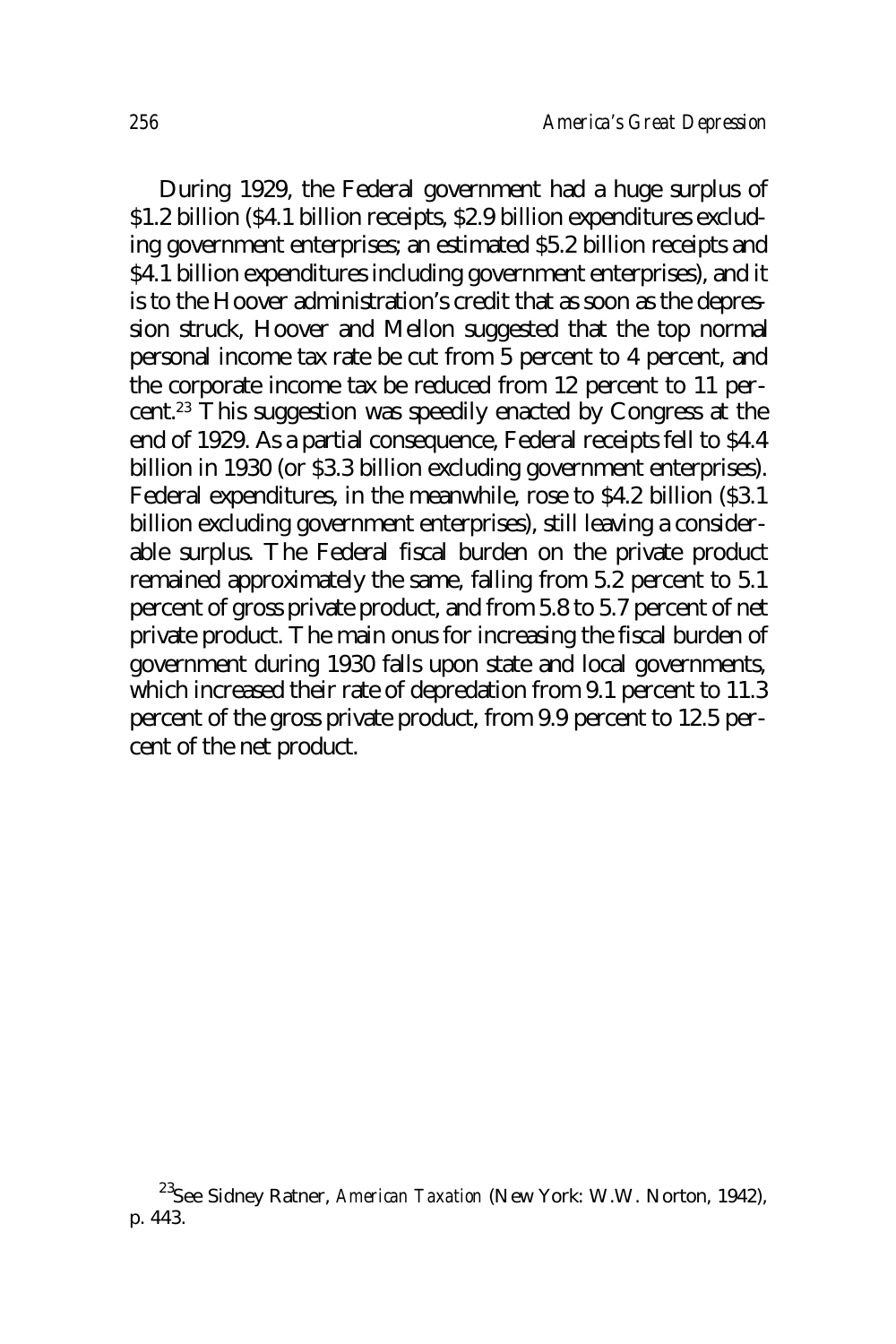# **10 1931—"The Tragic Year"**

The year 1931, which politicians and economists were sure<br>would bring recovery, brought instead a far deeper crisis<br>and depression. Hence Dr. Benjamin Anderson's apt term<br>"the tragic year." Particularly dramatic was the fi he year 1931, which politicians and economists were sure would bring recovery, brought instead a far deeper crisis and depression. Hence Dr. Benjamin Anderson's apt term nomic crisis in Europe which struck in that year. Europe was hit hard partly in reaction to its own previous inflation, partly from inflation induced by our foreign loans and Federal Reserve encouragement and aid, and partly from the high American tariffs which prevented them from selling us goods to pay their debts.

The foreign crisis began in the Boden–Kredit Anstalt, the most important bank in Austria and indeed in Eastern Europe, which, like its fellows, had overexpanded. $^{\rm 1}$  It had suffered serious financial trouble in 1929, but various governmental and other sources had leaped to its aid, driven by the blind expediency of the moment telling them that such a large bank must not be permitted to fail. In October, 1929, therefore, the crumbling Boden–Kredit–Anstalt merged with the older and stronger Oesterreichische–Kredit– Anstalt, with new capital provided by an international banking syndicate including J.P. Morgan and Company, and Schroeder of England, and headed by Rothschild of Vienna. The Austrian Government also guaranteed some of the Boden bank's investment. This shored up the shaky bank temporarily. The crisis came when

<sup>1</sup> Benjamin M. Anderson, *Economics and the Public Welfare* (New York: D. Van Nostrand, 1949), pp. 232ff.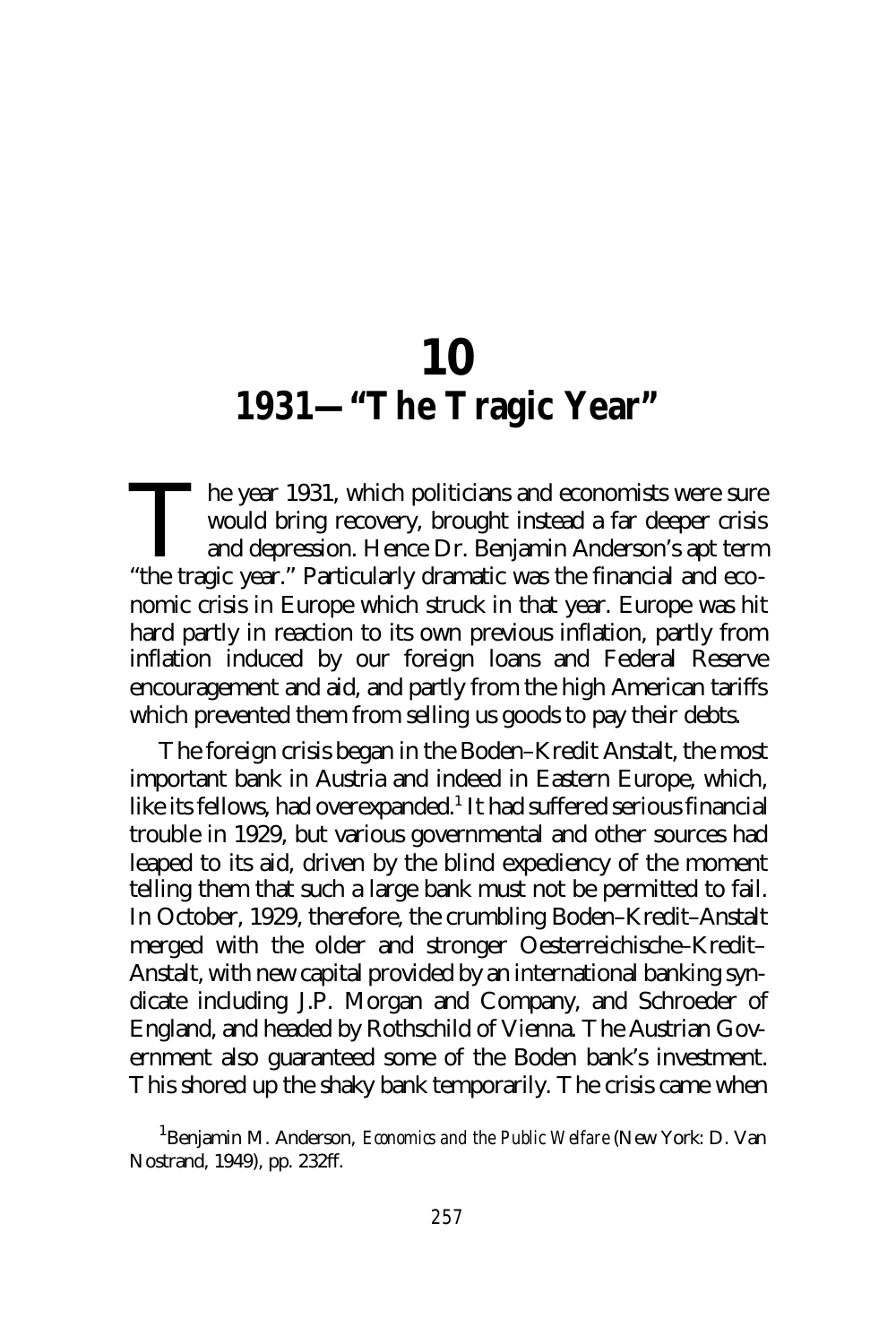Austria turned to its natural ally, Germany, and, in a world of growing trade barriers and restrictions, declared a customs union with Germany on March 21, 1931. The French Government feared and hated this development, and hence the Bank of France and lesser French banks suddenly insisted on redemption of their short-term debts from Germany and Austria.

The destructive political motive of the French government cannot be condoned, but the act itself was fully justified. If Austria was in debt to France, it was the Austrian debtors' responsibility to have enough funds available to meet any liabilities that might be claimed. The guilt for the collapse must therefore rest on the bank itself and on the various governments and financiers who had tried to shore it up, and had thus aggravated its unsound position. The Kredit–Anstalt suffered a run in mid-May; and the Bank of England, the Austrian Government, Rothschild, and the Bank of International Settlements—aided by the Federal Reserve Bank of New York—again granted it many millions of dollars. None of this was sufficient. Finally, the Austrian Government, at the end of May, voted a \$150 million guarantee to the bank, but the Austrian Government's credit was now worthless, and Austria soon declared national bankruptcy by going off the gold standard.

There is no need to dwell on the international difficulties that piled up in Europe in latter 1931, finally leading Germany, England, and most other European countries to renounce their obligations and go off the gold standard. The European collapse affected the United States monetarily and financially (1) by causing people to doubt the firmness of American adherence to the gold standard, and (2) through tie-ins of American banks with their collapsing European colleagues. Thus, American banks held almost \$2 billion worth of German bank acceptances, and the Federal Reserve Bank of New York had participated in the unsuccessful shoring operations. The fall in European imports from the United States as a result of the depression was not the major cause of the deeper depression here. American exports in 1929 constituted less than 6 percent of American business, so that while American agriculture was further depressed by international developments, the great bulk of the American depression was caused by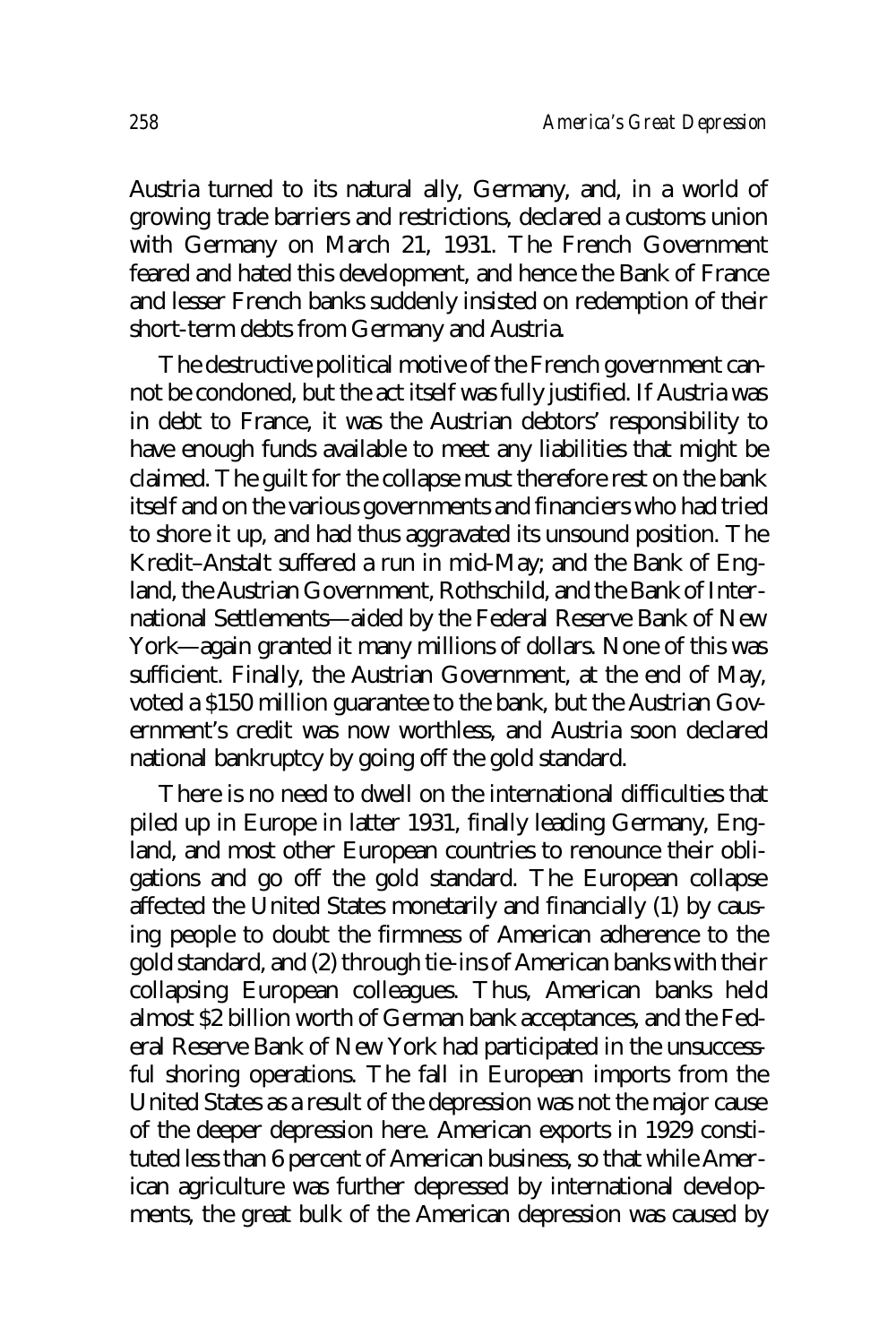strictly American problems and policies. Foreign governments contributed a small share to the American crisis, but the bulk of responsibility must be placed upon the American government itself.

Although we must confine our interest in this work to the United States, we may pause a moment, in view of its international importance, and consider the shabby actions of Great Britain in this crisis. Great Britain—the government that induced Europe to go onto the treacherous shoals of the gold bullion and goldexchange standard during the 1920s, that induced the United States government to inflate with disastrous consequences, that induced Germany to inflate through foreign investment, that tried to establish sterling as the world's premier currency—surrendered and went off the gold standard without a fight. Aided by France instead of the reverse, much stronger financially than Germany or Austria, England cynically repudiated its obligations without a struggle, while Germany and Austria had at least fought frantically to save themselves. England would not consider giving up its inflationary and cheap credit policy, even to stay on sound money. Throughout the crisis of 1931, the Bank of England kept its discount rate very low, never going above  $4\frac{1}{2}$  percent, and in fact, inflated its deposits in order to offset gold losses abroad. In former financial crises, the bank rate would have gone to 10 percent much earlier in the proceedings, and the money supply would have been contracted, not expanded. The bank accepted loans of \$650 million from the Federal Reserve Banks and the Bank of France; and the Bank of France, forced against its better judgment by the French Government, kept its accounts in sterling and did not ask for redemption in gold. And then, on September 20, Britain went coolly off the gold standard, inflicting great losses on France, throwing the world into monetary chaos, and disrupting world markets. It is a final measure of the character of Governor Montagu Norman that only two days before the repudiation, he gave Doctor Vissering, head of the Netherlands Bank, unqualified assurance that Britain would remain on the gold standard and that therefore it was safe for the Netherlands to keep its accounts in sterling. If the Netherlands was tricked, it is possible that Montagu Norman's fast friends in the United States were informed in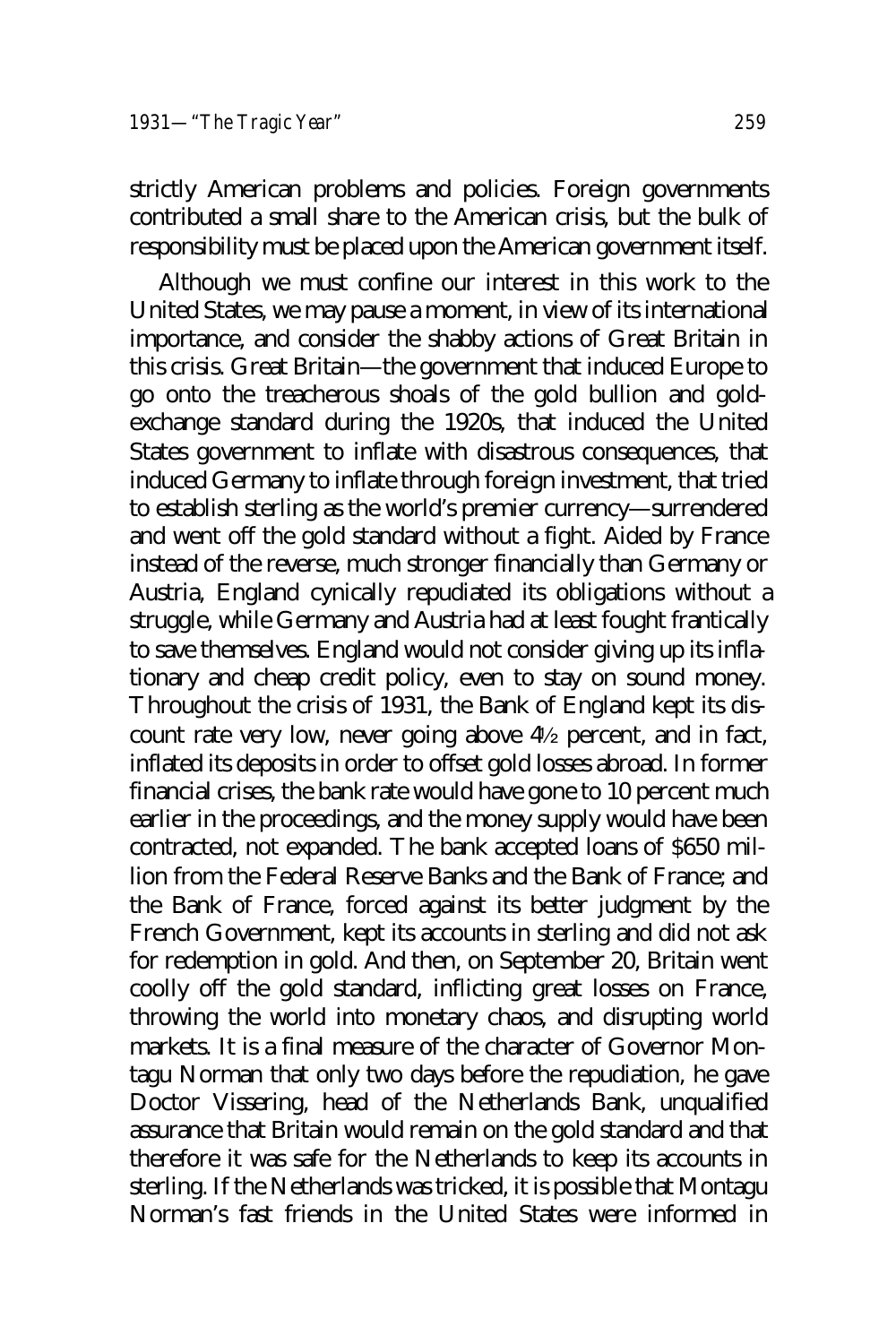advance. For in the summer of 1931, Governor Norman visited Quebec, for "health" reasons, and saw Governor Harrison of the New York Federal Reserve Bank. It was shortly after Norman's return to England that Great Britain went off the gold standard.<sup>2</sup>

Throughout the European crisis, the Federal Reserve, particularly the New York Bank, tried its best to aid the European governments and to prop up unsound credit positions. In mid-July, the executive committee of the New York Bank had an all-day conference with the leaders of J.P. Morgan and Company, and there decided to follow the "lead" of the Bank of International Settlements, the "club" of European central banks. It therefore loaned money to the Reichsbank to purchase German acceptances, and made special loans to other Central Banks to relieve frozen assets there. The New York Federal Reserve loaned, in 1931, \$125 million to the Bank of England, \$25 million to the German Reichsbank, and smaller amounts to Hungary and Austria. As a result, much frozen assets were shifted, to become burdens to the United States. The Federal Reserve also renewed foreign loans when borrowers failed to pay at maturity.<sup>3</sup>

#### **THE AMERICAN MONETARY PICTURE**

In the meanwhile, the depression grew ever worse in the United States, and not because of the European situation. Production continued to plummet drastically, as did prices and foreign trade, and unemployment skyrocketed to almost 16 percent of the labor force. The Federal Reserve Board (FRB) index of manufacturing

 $2$ The secret relations between Governor Norman and the head of the Federal Reserve Bank of New York continued during the depression. In August, 1932, Norman landed at Boston, and traveled to New York under the alias of "Professor Clarence Skinner." We do not know what transpired at this conference with Reserve Bank leaders, but the Bank of England congratulated Norman upon his return for having "sowed a seed." See Lawrence E. Clark, *Central Banking Under the Federal Reserve System* (New York: Macmillan, 1935), p. 312.

 $3$ Clark plausibly maintains that the true motive of the New York Federal Reserve for these salvage operations was to bail out favored New York banks holding large quantities of frozen foreign assets, e.g., German acceptances. Ibid., pp. 343f.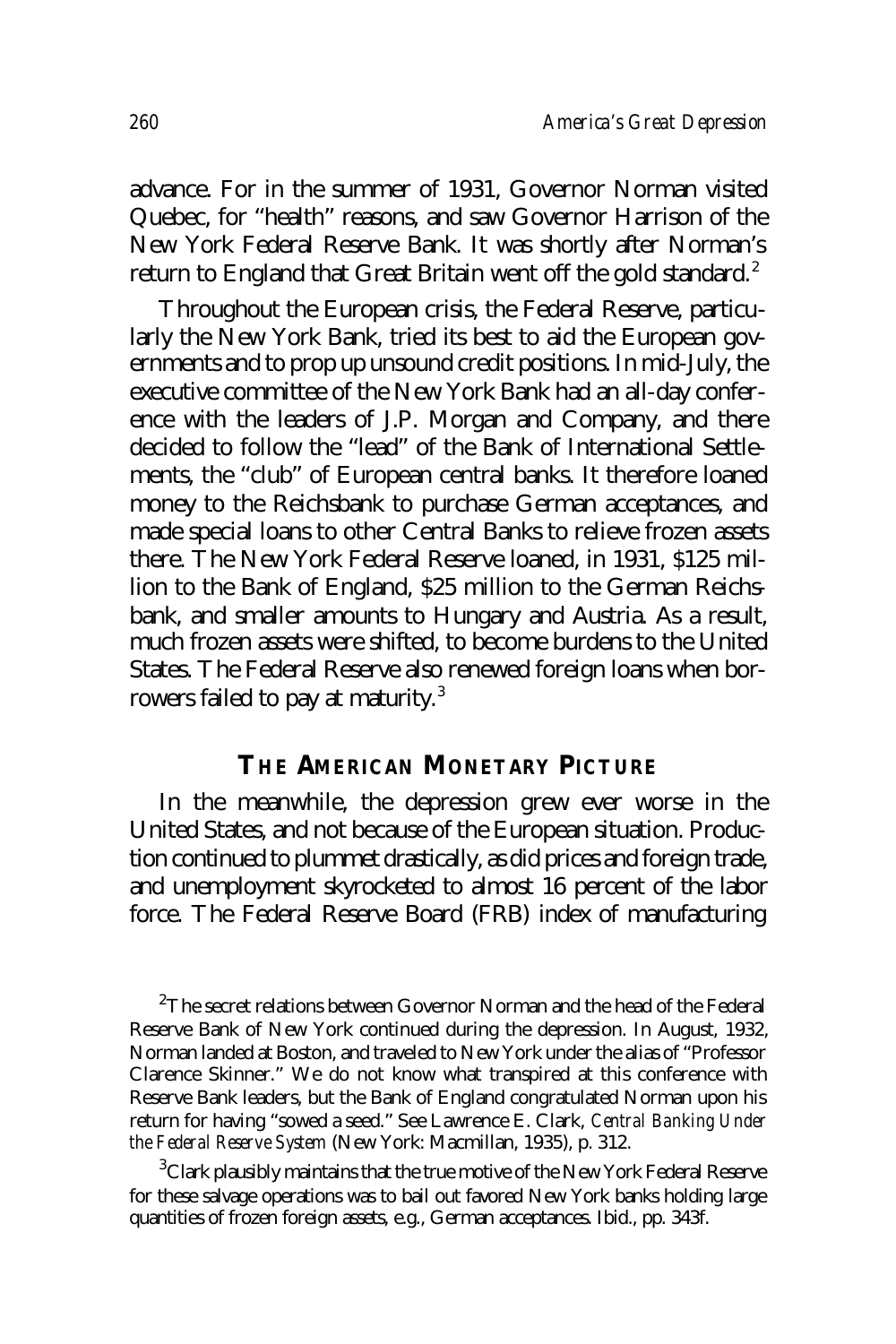production, which had been 110 in 1929 and 90 in 1930, fell to 75 in 1931. Hardest hit, in accordance with Austrian cycle theory, were producers' goods and higher order capital goods industries, rather than the consumer goods' industries. Thus, from the end of 1929 to the end of 1931, the FRB index of production of durable manufactures fell by over 50 percent, while the index of nondurable production fell by less than 20 percent. Pig iron production fell from 131 thousand tons per day (seasonally adjusted) in June, 1929, to 56 thousand tons daily in December, 1930, to 33 thousand tons in December, 1931, a drop of nearly 80 percent. On the other hand, retail department store sales only fell from an index of 118 in 1929 to 88 at the end of 1931, a drop of about 25 percent.

The American monetary picture remained about the same until the latter half of 1931. At the end of 1930, currency and bank deposits had been \$53.6 billion; on June 30, 1931, they were slightly lower, at \$52.9 billion. By the end of the year, they had fallen sharply to \$48.3 billion. Over the entire year, the aggregate money supply fell from \$73.2 billion to \$68.2 billion. The sharp deflation occurred in the final quarter, as a result of the general blow to confidence caused by Britain going off gold. From the beginning of the year until the end of September, total member bank reserves fell by \$107 million. The Federal Government had tried hard to inflate, raising *controlled* reserves by \$195 million largely in bills bought and bills discounted, but *uncontrolled* reserves declined by \$302 million, largely due to a huge \$356 million increase of money in circulation. Normally, money in circulation declines in the first part of the year, and then increases around Christmas time. The increase in the first part of this year reflected a growing loss of confidence by Americans in their banking system—caused by the bank failures abroad and the growing number of failures at home. Americans should have lost confidence ages before, for the banking institutions were hardly worthy of their trust. The inflationary attempts of the government from January to October were thus offset by the people's attempts to convert their bank deposits into legal tender. From the end of September to the end of the year, bank reserves fell at an unprecedented rate,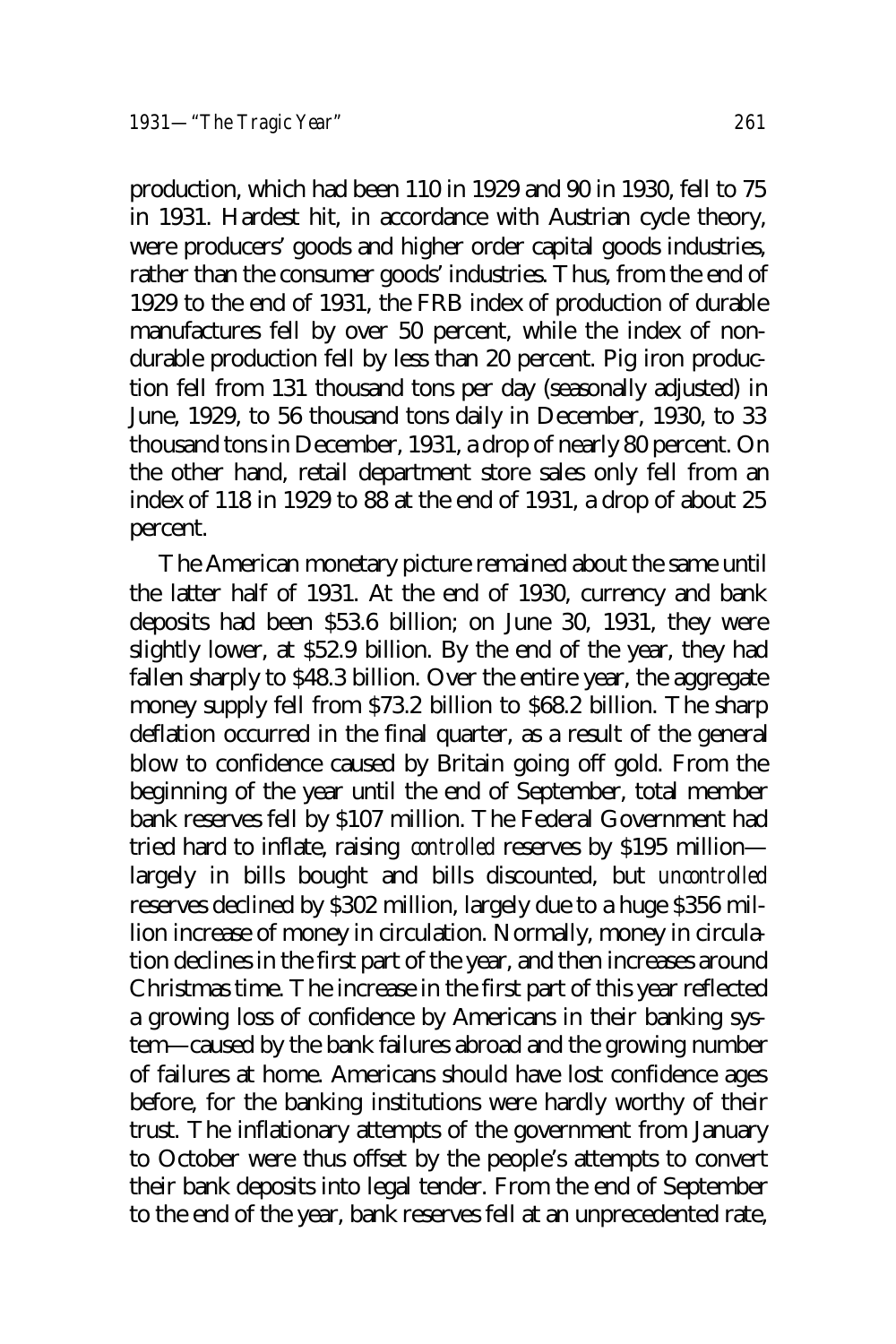from \$2.36 billion to \$1.96 billion, a drop of \$400 million in three months. The Federal Reserve tried its best to continue its favorite nostrum of inflation—pumping \$268 million of new controlled reserves into the banking system (the main item: an increase of \$305 million in bills discounted). But the public, at home and abroad, was now calling the turn at last. From the beginning of the depression until September, 1931, the monetary gold stock of the country had increased from \$4 billion to \$4.7 billion, as European monetary troubles induced people to send their gold to the United States. But the British crisis made men doubt the credit of the dollar for the first time, and hence by the end of December, America's monetary gold stock had fallen to \$4.2 billion. The gold drain that began in September, 1931, and was to continue until July, 1932, reduced U.S. monetary gold stock from \$4.7 billion to \$3.6 billion. This was a testament to the gold-exchange standard that Great Britain had induced Europe to adopt in the 1920s.<sup>4</sup> Money in circulation also continued to increase sharply, in response to public fears about the banking structure as well as to regular seasonal demands. Money in circulation therefore rose by \$400 million in these three months. Hence, the will of the public caused bank reserves to decline by \$400 million in the latter half of 1931, and the money supply, as a consequence, fell by over four billion dollars in the same period.

During 1930, the Federal Reserve had steadily lowered its rediscount rates: from  $4\frac{1}{2}$  percent at the beginning of the year, to 2 percent at the end, and finally down to  $1\frac{1}{2}$  percent in mid-1931. When the monetary crisis came at the end of the year, the Federal Reserve raised the rediscount rate to  $3\frac{1}{2}$  percent. Acceptance buying rates were similarly raised after a steady decline. The Federal Reserve System (FRS) has been sharply criticized by economists for its "tight money" policy in the last quarter of 1931. Actually, its policy was still inflationary on balance, since it still increased controlled reserves. And any greater degree of inflation would have endangered the gold standard itself. Actually, the Federal Reserve

<sup>4</sup> See Winthrop W. Aldrich, *The Causes of the Present Depression and Possible Remedies* (New York, 1933), p. 12.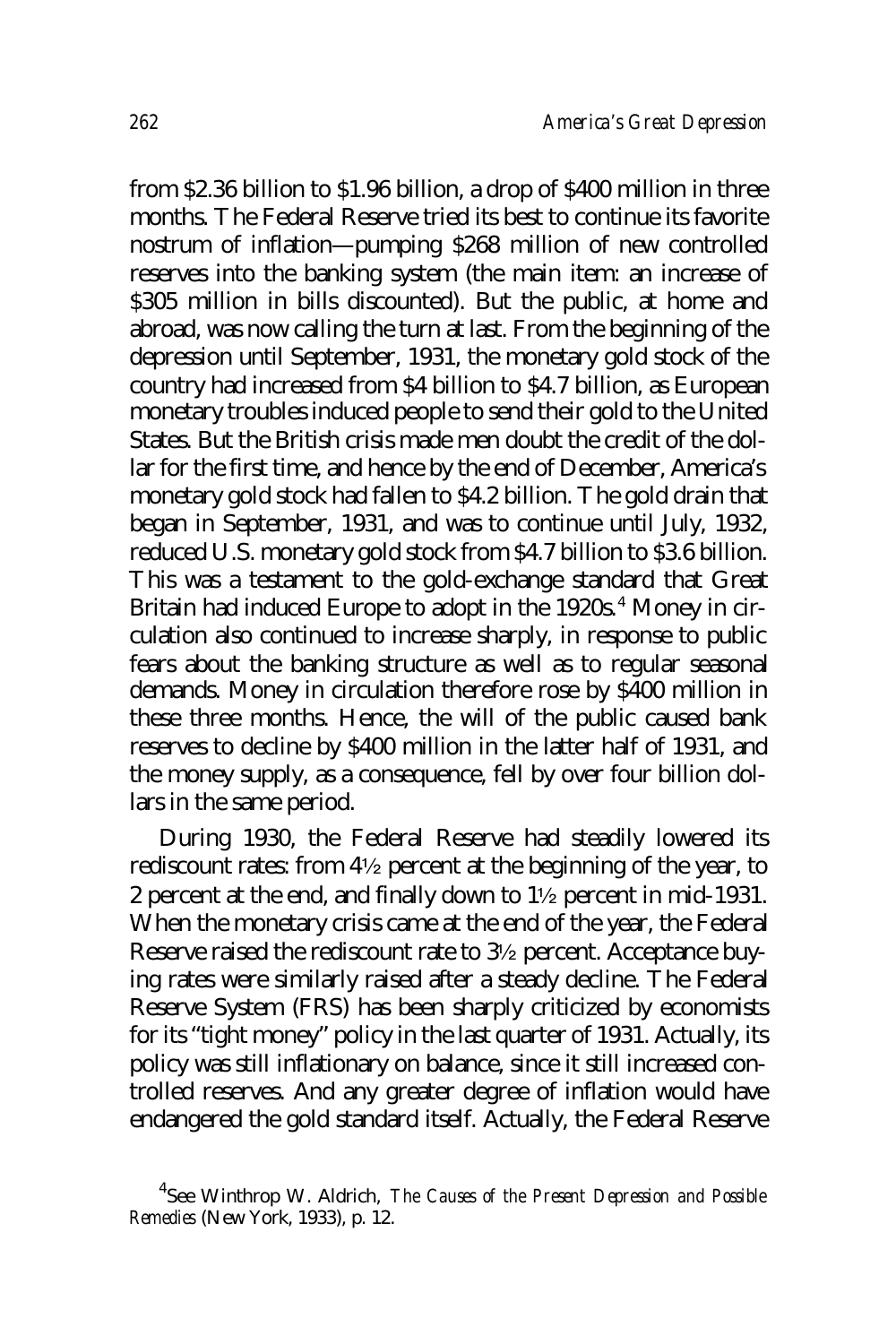should have *deflated* instead of inflated, to bolster confidence in gold, and also to speed up the adjustments needed to end the depression.

The inflationary policies of the Federal Reserve were not enough for some economists, however, including the price stabilizationist and staunch ally of the late Governor Strong, Carl Snyder, statistician at the New York Federal Reserve. As early as April, 1931, Snyder organized a petition of economists to the Federal Reserve Board urging immediate cheap money, as well as longrange credit expansion. Among the signers were: John R. Commons, Lionel D. Edic, Virgil Jordan, Harold L. Reed, James Harvey Rogers, Walter E. Spahr, and George F. Warren.<sup>5</sup>

#### **THE FISCAL BURDEN OF GOVERNMENT**

How did the fiscal burden of government press upon the public during 1931? The gross national product fell from \$91.1 billion in 1930, to \$76.3 billion in 1931. Gross private product fell from \$85.8 billion to \$70.9 billion; total government depredations, on the other hand, *rose* from \$14.1 to \$15.2 billion. Total government receipts fell from \$13.5 billion to \$12.4 billion (Federal receipts fell from \$4.4 to \$3.4 billion), but total government expenditures rose sharply, from \$13.9 billion to \$15.2 billion. This time, the entire rise in expenditures came in federal, rather than state and local, spending. Federal expenditures rose from \$4.2 billion in 1930 to \$5.5 billion in 1931—excluding government enterprises, it rose from \$3.1 billion to \$4.4 billion, an enormous 42 percent increase. In short, in the midst of a great depression when people needed desperately to be relieved of governmental burdens, the dead weight of government rose from 16.4 percent to 21.5 percent of the gross private product (from 18.2 percent to 24.3 percent of the net private product). From a modest surplus in 1930, the Federal government thus ran up a huge \$2.2 billion deficit in 1931. And so President Hoover, often considered to be a staunch exponent of laissez-faire, had amassed by far the largest peacetime

<sup>5</sup> Joseph Dorfman, *The Economic Mind in American Civilization* (New York: Viking Press, 1959), vol. 5, p. 675.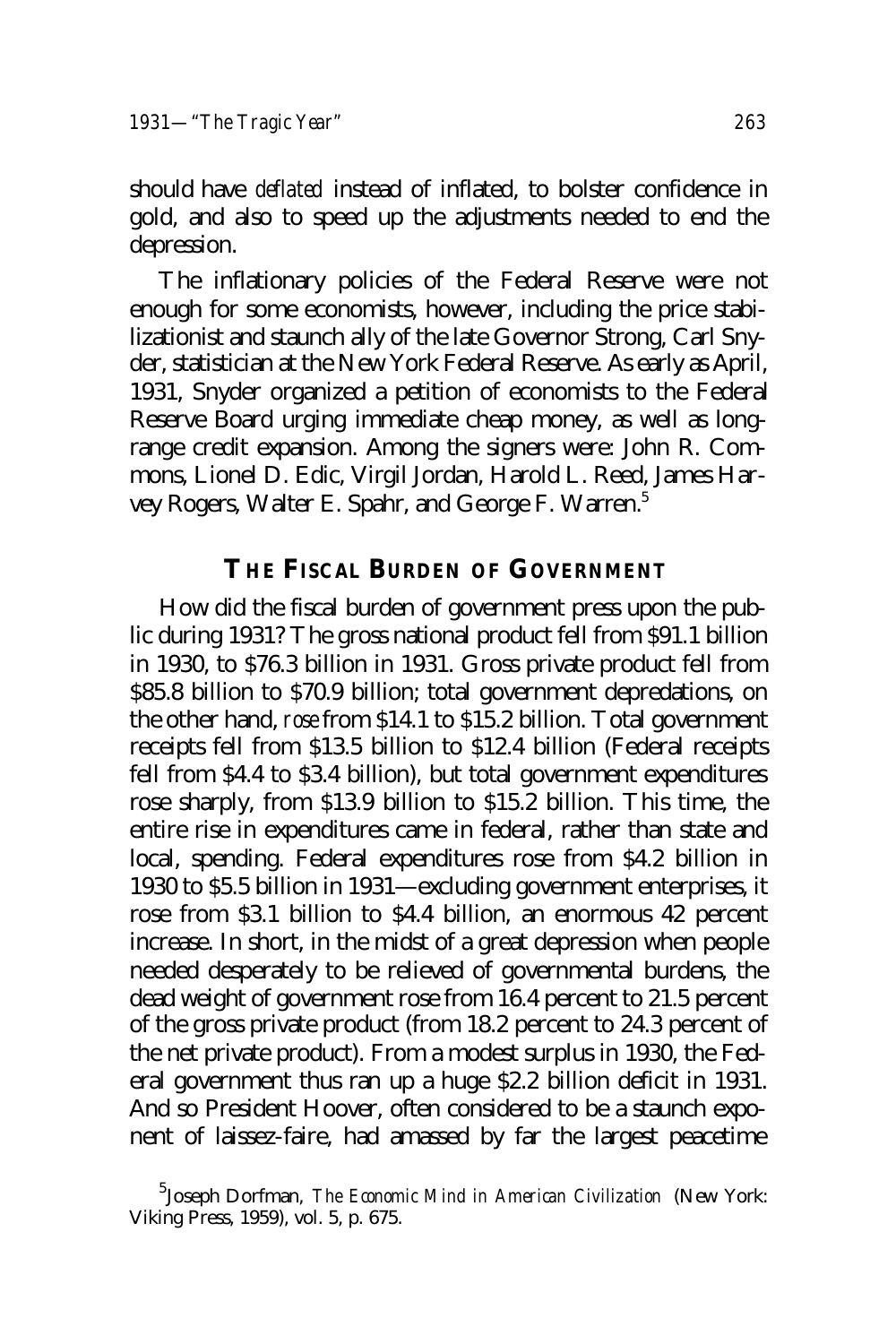deficit yet known to American history. In one year, the fiscal burden of the Federal government had increased from 5.1 percent to 7.8 percent, or from 5.7 percent to 8.8 percent of the net private product.

Of the \$1.3 billion increase in Federal expenditures in 1931, by far the largest sum, \$1 billion, was an increase in transfer payments. New public construction also increased at the same pace as the previous year, by over \$60 million; grants-in-aid to state and local governments rose by almost \$200 million. Of the \$1 billion rise in transfer payments, \$900 million was an increase in "adjusted compensation benefits," largely loans to veterans.

## **PUBLIC WORKS AND WAGE RATES**

What of Hoover's cherished programs of public works planning and maintenance of wage rates? We have noted that Hoover established an Emergency Committee for Employment in October, 1930, headed by Colonel Arthur Woods. Woods was a trustee of the Rockefeller Foundation and of Rockefeller's General Education Board. Also on the committee were industrialists Sewell Avery, William J. Bault of Metropolitan Life, the ever ubiquitous Beardsley Ruml, and economists such as Professor Joseph H. Willits, Leo Wolman, J. Douglas Brown, W. Jett Lauck, Lewis E. Meriam, and Fred C. Croxton. The Committee strongly recommended increased expenditures for public works at all levels of government. The President's Committee was one of the major forces supporting the Wagner Employment Stabilization Act of February, 1931—its Public Works Section being especially active. And, in signing the bill, Hoover gave a large amount of the credit for the measure to none other than Otto Tod Mallery. <sup>6</sup> The President's Committee was the main government organ dealing with

6 See Irving Bernstein, *The Lean Years: A History of the American Worker, 1920–1933* (Boston: Houghton Mifflin, 1960) and Dorfman, *The Economic Mind in American Civilization*, vol. 5, p. 7n. However, Hoover did veto a Woods-supported bill, passed in March, to strengthen the U.S. Employment Service. See Harris Gaylord Warren, *Herbert Hoover and the Great Depression* (New York: Oxford University Press, 1959), pp. 24ff.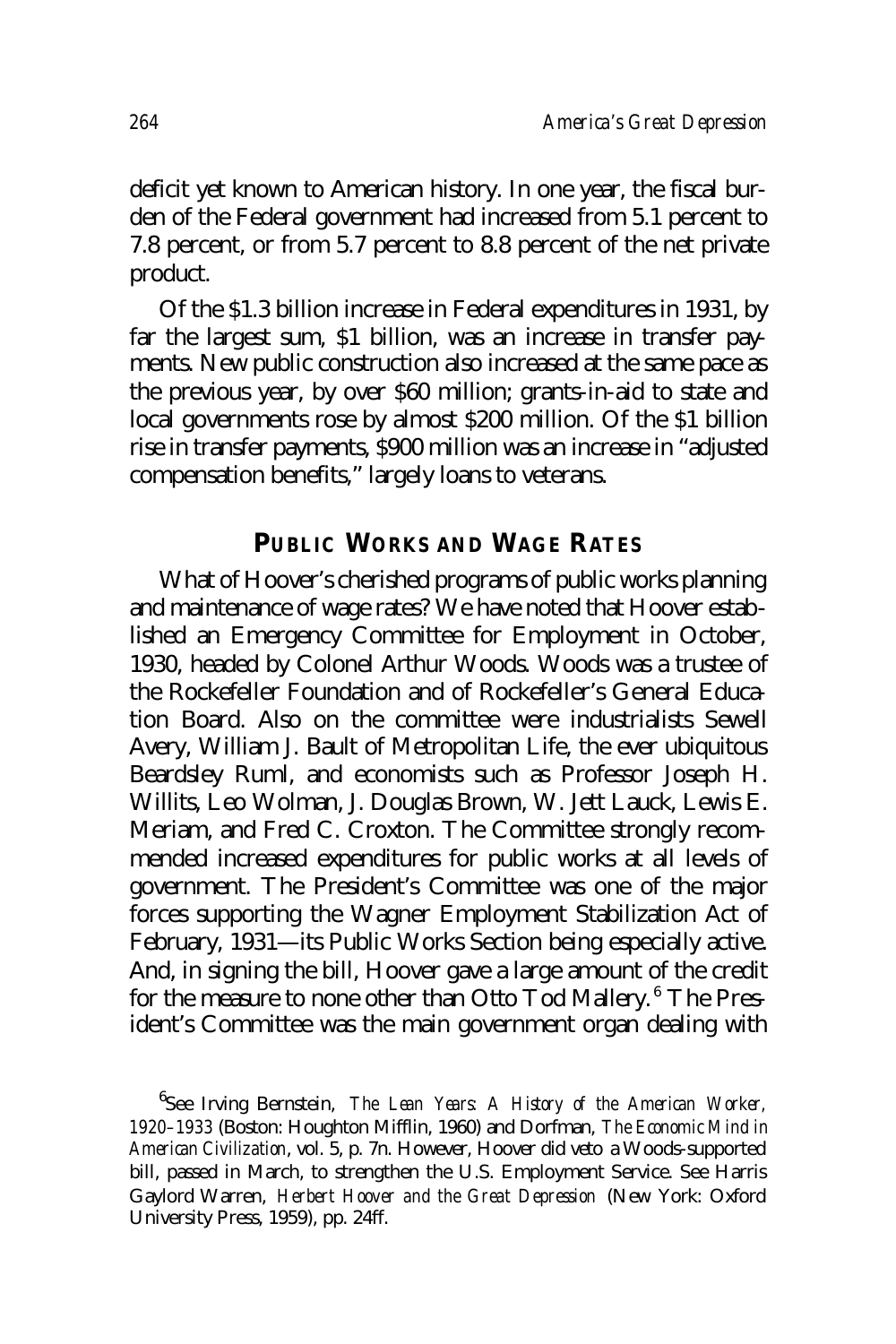employers and urging them to maintain wage rates. Writing proudly of the Committee's work, one of its members later praised its success in inducing employers to refrain from those reductions in wage rates "which had marked similar periods" of depression.<sup>7</sup> It is, of course, not surprising that there were very few strikes in this period. In March, Colonel Woods proudly hailed the "new view" of industry—in accepting its "responsibility toward labor." Industry, instead of cutting wage rates, was now maintaining the purchasing-power of the workers as a measure of "enlightened self-interest." The Committee persuaded ten outstanding industrial and labor leaders to give public radio talks, explaining the brave new philosophy. The Committee was also gratified to see advances in public works construction during the year. The Employment Stabilization Act of February merely served to whet, rather than allay, the appetites of the public works agitators.<sup>8</sup> During the year, Senator Wagner suggested a \$2 billion public works program, and Senator LaFollette urged a gigantic \$5.5 billion outlay. At the end of the year 1931, 31 leading economists convened in New York City at a conference sponsored by William Randolph Hearst, and recommended a \$5 billion public works program. It was to be financed by a bond issue. The economists emphasized that a rise in Federal public works outlay during 1931 had been offset by a decline in state and local construction, so that overall public construction was less than in the previous year. They urged a bold program, accompanied by credit expansion, and conducted in the good old spirit of a wartime emergency. Among the signers of this document were Professors James C. Bonbright, Phillips Bradley, Paul F. Brissenden, Thomas Nixon Carver, Paul H. Douglas, Seba Eldridge, William Trufant Foster, Arthur D. Gayer,

<sup>8</sup>The director of the new Federal Employment Stabilization Board, D.H. Sawyer, was critical of the time lag inherent in public works programs, and preferred to leave public works to the localities. In addition, J.S. Taylor, head of the Division of Public Construction, opposed public works in principle. Bernstein, *The Lean Years:A History of The American Worker, 1920–1933,* pp. 273–74.

<sup>7</sup>E.P. Hayes, *Activities of the President's Emergency Committee for Employment*, *October 17, 1930–August 19, 1931* (printed by the author, 1936).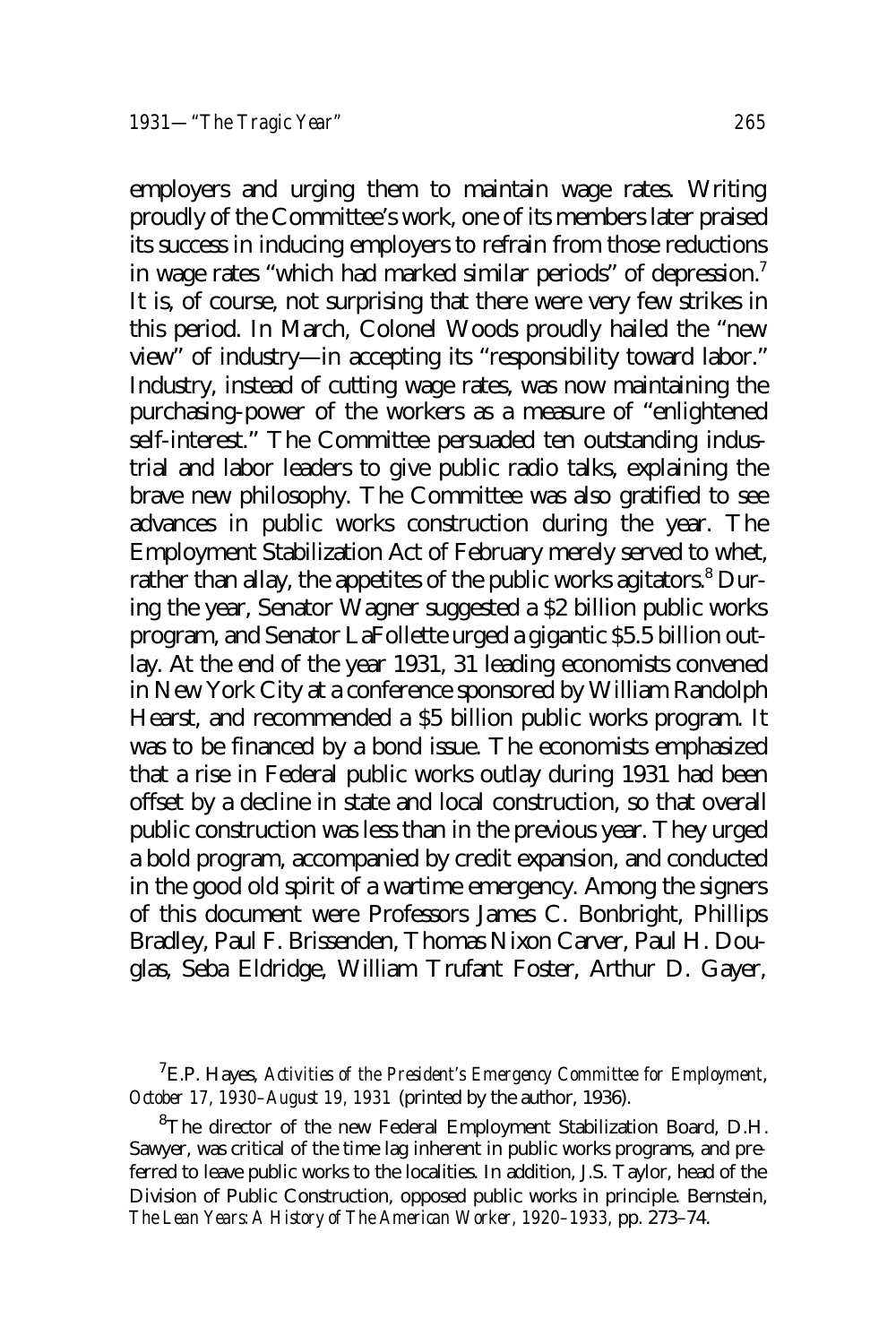John Ise, J.E. LeRossignol, W.N. Loucks, Robert M. Maclver, George R. Taylor, Williard L. Thorp, and Norman J. Ware.<sup>9</sup>

We might mention here that at the very time President Hoover was sponsoring make-work schemes, he stepped in to hamper private production in another field. In May, he ordered the cessation of the leasing of Federal forests for new lumbering, thus withdrawing forest land from production and aggravating the severe depression in the lumber trade.

On the state level, Governor Franklin D. Roosevelt of New York pioneered in public works planning, setting up a Committee on the Stabilization of Industry for the Prevention of Unemployment, with Henry Bruere chairman and Paul H. Douglas, technical adviser. The Committee recommended a state planning board for public works, and work-sharing among workers. Roosevelt also called a seven-state conference at the end of January, 1931, to urge Federal and state public works: the chief adviser was Professor Leo Wolman, and others were Professors William Leiserson and Paul H. Douglas. The next few days saw a Conference on the Permanent Prevention of Unemployment, convened by the social action departments of the Catholic, Protestant, and Jewish churches. At this conference, Edward Eyre Hunt, of the President's Emergency Committee for Employment, called for public works; William T. Foster urged an increase in the money supply, John P. Frey of the A.F. of L. called for yet higher wages as a remedy for the depression, George Soule urged socialist planning, Professor John R. Commons and John Edgerton of the NAM quarreled over compulsory unemployment insurance, and Senator Wagner boosted his bill for public works and stabilization.

During early 1931, California set up a State Unemployment Committee to aid localities and stimulate public works, and Pennsylvania presented a planned program of public works. Maryland speeded its public works program, Massachusetts floated a bond issue for public works, and Michigan continued highway construction during the winter—normally a slack season. Michigan insisted

<sup>9</sup>*Congressional Record* 75 (January 11, 1932), pp. 1655–57.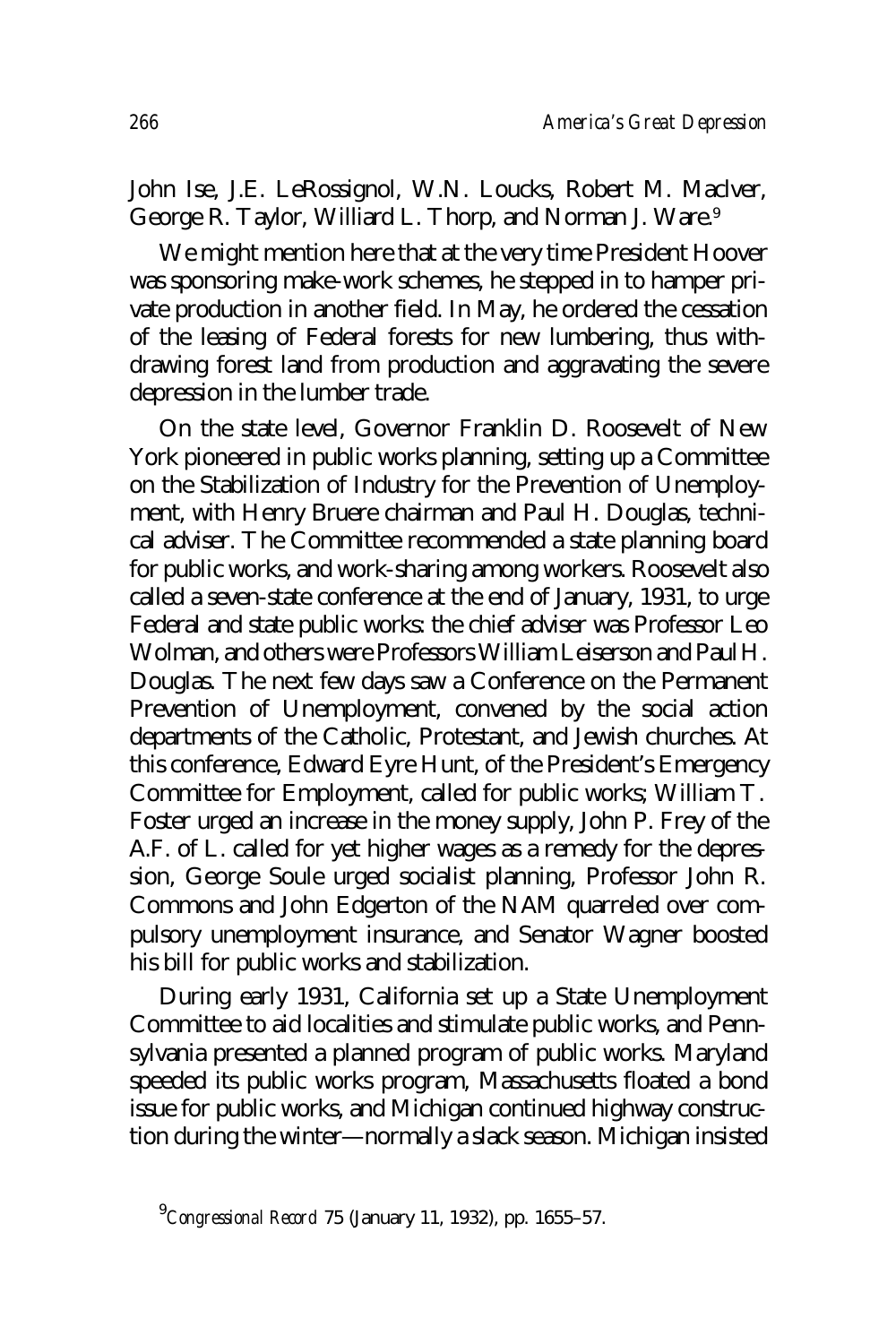that contractors not cut the wage rates paid to their workers. Minnesota went so far in a make-work policy on its public work programs as to stipulate that "wherever practical, and whenever the cost is substantially the same, work should be performed by hand rather than by machines in order to provide for the employment of a greater number of persons."<sup>10</sup>

#### **MAINTAINING WAGE RATES**

The maintenance of wage rates in the face of steadily declining prices (wholesale prices fell by 10 percent in 1930, by 15 percent in 1931), meant that the *real* wage rates of the employed were sharply increasing, thereby greatly aggravating the unemployment problem as time went on. Summing up the wage question at the end of 1931, Professor Leo Wolman pointed out that business leaders, as well as government, were still under the influence of the prevailing doctrine of the 1920s: that "high and rising wages were necessary to a full flow of purchasing power and, therefore, to good business." During the depression, business leaders typically continued to say: "reducing the income of labor is not a remedy for business depression, it is a direct and contributory cause"; or

> in this enlightened age when it is recognized that production is dependent upon consuming power,  $\frac{1}{1}$  it is my judgment that large manufacturers and producers will maintain wages and salaries as being the farsighted and in the end the most constructive thing to  $d_0$ .<sup>12</sup>

Until the end of 1931, most businesses, and particularly the large firms, staunchly resisted wage cuts. Some small firms in textiles and coal reduced their wage rates, but the large firms in the basic steel, public utility, and construction industries "publicly announced their adherence to a policy of high wages and their

<sup>10</sup>*Monthly Labor Review* 32 (1931): 834ff.

 $11$ The truth is precisely the opposite; consuming power is wholly dependent upon production.

<sup>12</sup>Leo Wolman, *Wages in Relation to Economic Recovery* (Chicago: University of Chicago Press, 1931).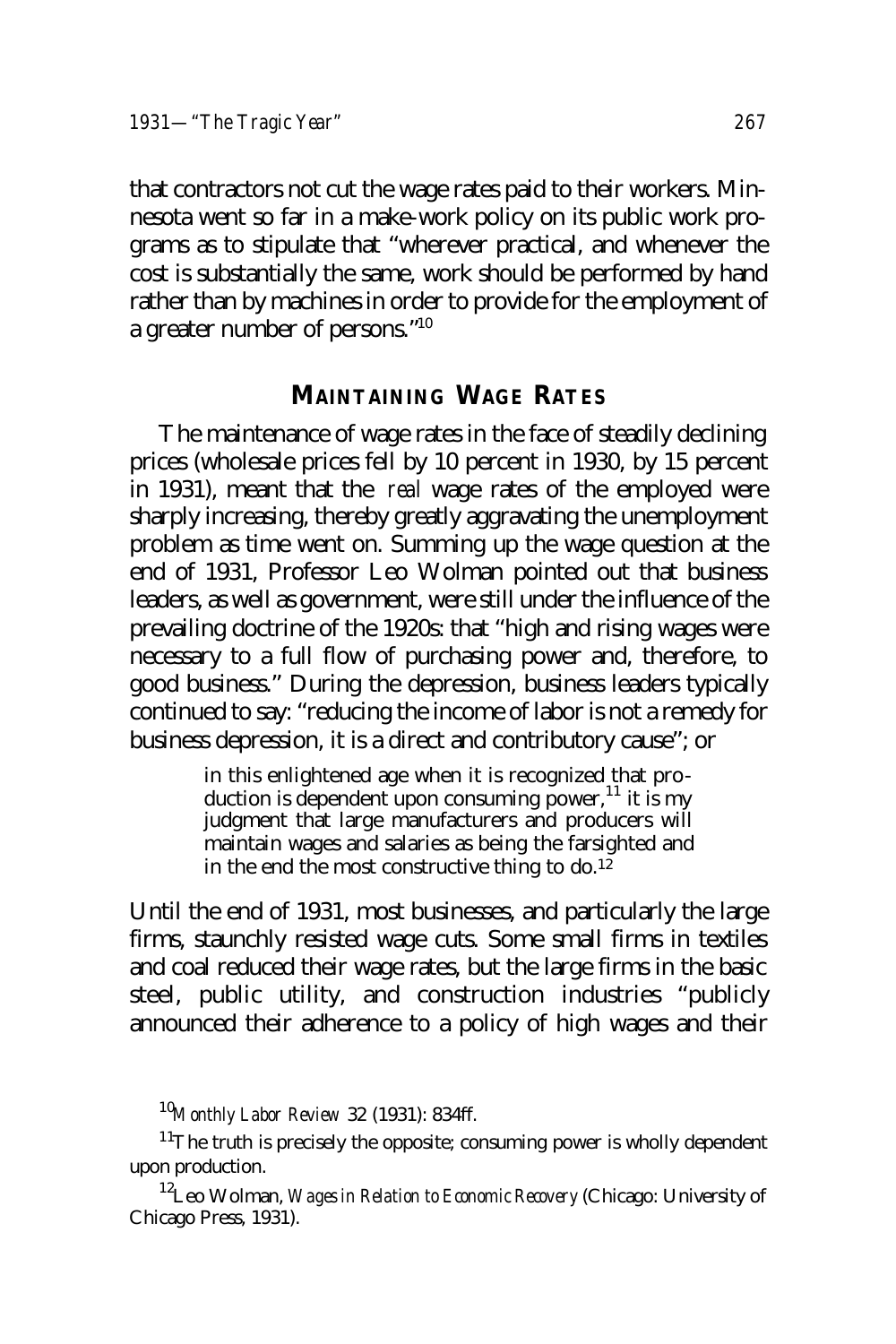unwillingness to reduce prevailing standards." Wolman concluded that "it is indeed impossible to recall any past depression of similar intensity and duration in which the wages of prosperity were maintained as long as they have been during the depression of 1930–31."<sup>13</sup> He noted, however, that pressures to cut wage rates were building up almost irresistibly, and that some construction labor had been able to maintain their employment by accepting *sub rosa* wage cuts. Wage cuts responding to severe losses at the end of 1931 took place secretly for fear of the disapproval of the Hoover administration.<sup>14</sup>

Secretary of the Treasury Mellon summed up the administration's philosophy on wage rates in May, 1931:

> In this country, there has been a concerted and determined effort on the part of both government and business not only to prevent any reduction in wages but to keep the maximum number of men employed, and thereby to increase consumption.

> It must be remembered that the all-important factor is purchasing power, and purchasing power . . . is dependent to a great extent on the standard of living . . . that standard of living must be maintained at all costs.<sup>15</sup>

The Federal government also did its part by enacting the Bacon–Davis Act, requiring a maximum eight-hour day on construction of public buildings and the payment of at least the "prevailing wage" in the locality.

It is no wonder that British economist John Maynard Keynes, in a memorandum to Prime Minister Ramsay MacDonald, reporting on a visit to America in 1931, hailed the American record of

<sup>13</sup>Secretary of Commerce Lamont declared in April, 1931, that "I have canvassed the principal industries, and I find no movement to reduce the rate of wages. On the contrary, there is a desire to support the situation in every way." Quoted in Edward Angly, comp., *Oh Yeah?* (New York: Viking Press, 1931), p. 26.

<sup>14</sup>National Industrial Conference Board, *Salary and Wage Policy in the Depression* (New York: Conference Board, 1933), p. 6.

<sup>15</sup>Angly, *Oh Yeah?,* p. 22.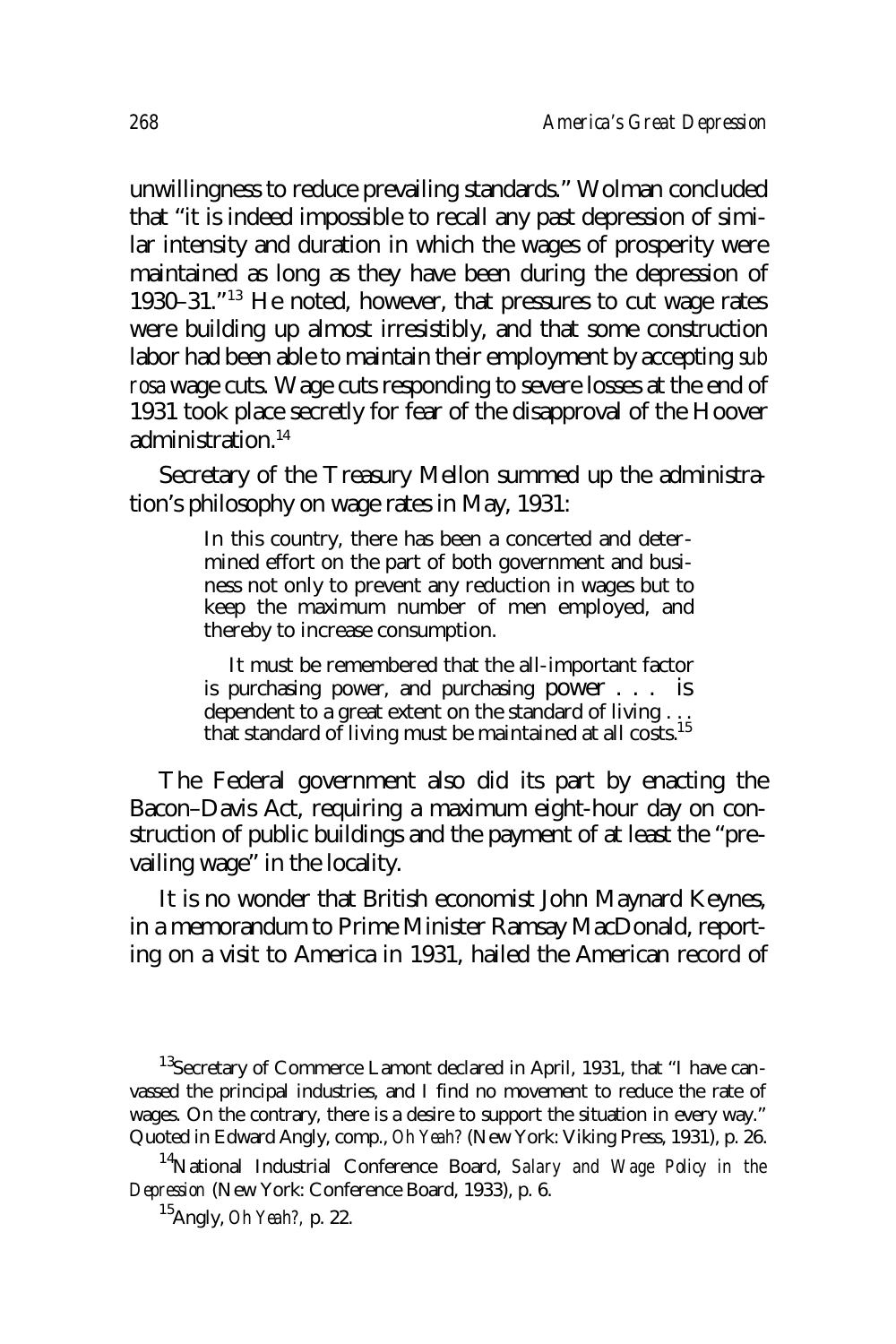maintaining wage rates.<sup>16</sup> Meanwhile, several Governors (of New York, North Carolina, South Carolina, Texas, and Wyoming) went beyond the Hoover voluntary work-sharing program to urge maximum-hour legislation.

Amid the chorus of approval on the Hoover wage program there were only a few cool, dissenting voices. John Oakwood wrote in *Barron's* that the modern industrialists and labor leaders are saying, in effect, that "they intend to keep up wage levels even if they have to close the mills." This may be fine for these leaders, but not so welcome to "employees who have been deprived of their jobs by such rigid policies." Oakwood pointed out that on the free market, selling prices determine costs and not *vice versa*, and that therefore falling prices must be reflected in falling costs, else there will be unemployment and declines in investment and production. Wage rates are a basic part of production cost. Oakwood went on to stress the essential distinction between wage rates and buying power from wages. He pointed out that an individual's buying power is really "his ability to create goods or render services that have an exchange value for other goods or services," and that the worker will always tend to receive in wages the worth of his particular productive service. True purchasing power is therefore exchange power based upon production; if a good is in great demand or in short supply, its purchasing power in terms of other goods will be high; and if *vice versa* its purchasing power will be low. During the preceding boom, credit expansion had caused a rise too high to be sustained, and the propaganda about a "new era" and a divinely-ordained American Standard of Living created the idea that this standard was some sort of vested divine right of the American worker. Hugh Bancroft, publisher of *Barron's*, wrote that it was particularly necessary for wage rates to decline in the producer goods' industries in view of the great decline in prices there, and noted that real wage rates for the employed had increased, so that the employed workers were profiteering at the

<sup>&</sup>lt;sup>16</sup>We might also note that Keynes found the attitude of the Federal Reserve authorities "thoroughly satisfactory," i.e., satisfactorily inflationist. Roy F. Harrod, *The Life of John Maynard Keynes* (New York: Harcourt, Brace, 1951), pp. 437–48.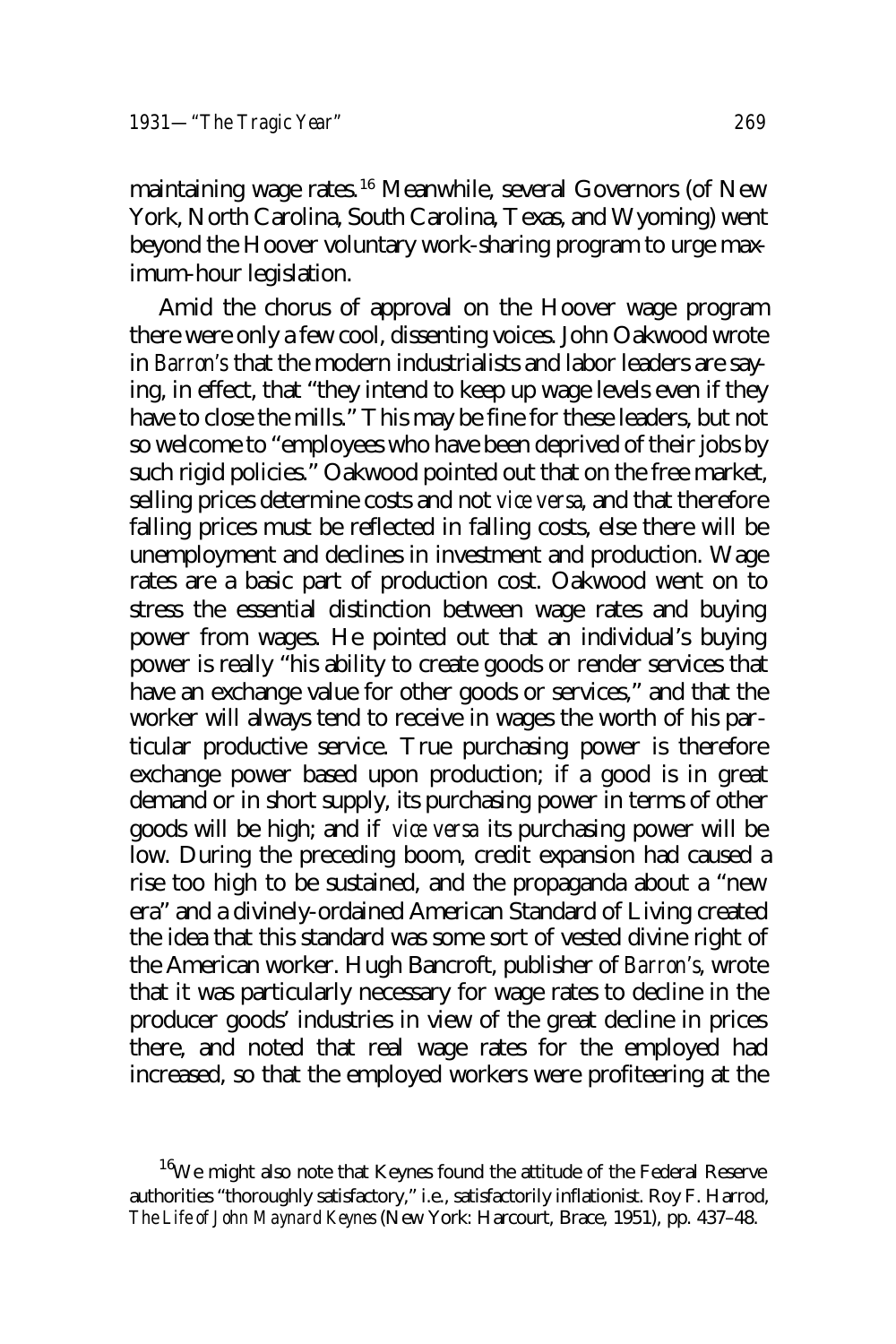expense of the unemployed. Wage cuts were necessary to the restoration of effective purchasing power.<sup>17</sup>

By the fall of 1931, economic reality was at last beginning to force its way through the tangle of mischievous fallacies, and the severe pressures, of the Hoover program. Wage rates, at long last, were beginning to fall. The U.S. Steel Corporation, over the opposition of its President, James A. Farrell, summoned up the courage to cut wage rates in September, whereupon William Green accused U.S. Steel of violating its 1929 pledge to the President.<sup>18</sup> And even Henry Ford, despite his philosophic devotion to the artificial wage maintenance policy, had to cut wages in the following year.

#### **IMMIGRATION RESTRICTIONS**

Suspension of immigration also helped to keep wage rates up, and Hoover moved diligently on this front as well. In his December, 1930, message, Hoover urged Congress to enact the suspension of immigration into law, where it would be more firmly rooted than in Presidential decree. Bills to eliminate all immigration except that of relatives of American residents were criticized by Secretary of State Stimson for not going far enough. Stimson suggested instead a general 90 percent reduction.<sup>19</sup> This new bill passed the House, but failed to reach a vote in the Senate.

<sup>17</sup>See John Oakwood, "Wage Cuts and Economic Realities," *Barron's* (June 29, 1931); and "How High Wages Destroy Buying Power," *Barron's* (February 29, 1932); Hugh Bancroft, "Wage Cuts a Cure for Depression," *Barron's* (October 19,1931) and "Fighting Economic Law—Wage Scales and Purchasing Power," *Barron's* (January 25, 1932). Also see George Putnam, "Is Wage Maintenance a Fallacy?" *Journalof the American Bankers' Association* (January, 1932): 429ff.

<sup>18</sup>See Fred R. Fairchild, "Government Saves Us From Depression," *Yale Review* (Summer, 1932): 667ff; and Dorfman, *The Economic Mind in American Civlization,* vol. 5, p. 620.

<sup>19</sup>Stimson also added a racist note, fearing that permitting relatives would allow the bringing in of too many of the "southern" as against the "Northern" and "Nordic" races. See Robert A. Divine, *American Immigration Policy, 1924–1932* (New Haven, Conn.: Yale University Press, 1957), p. 78.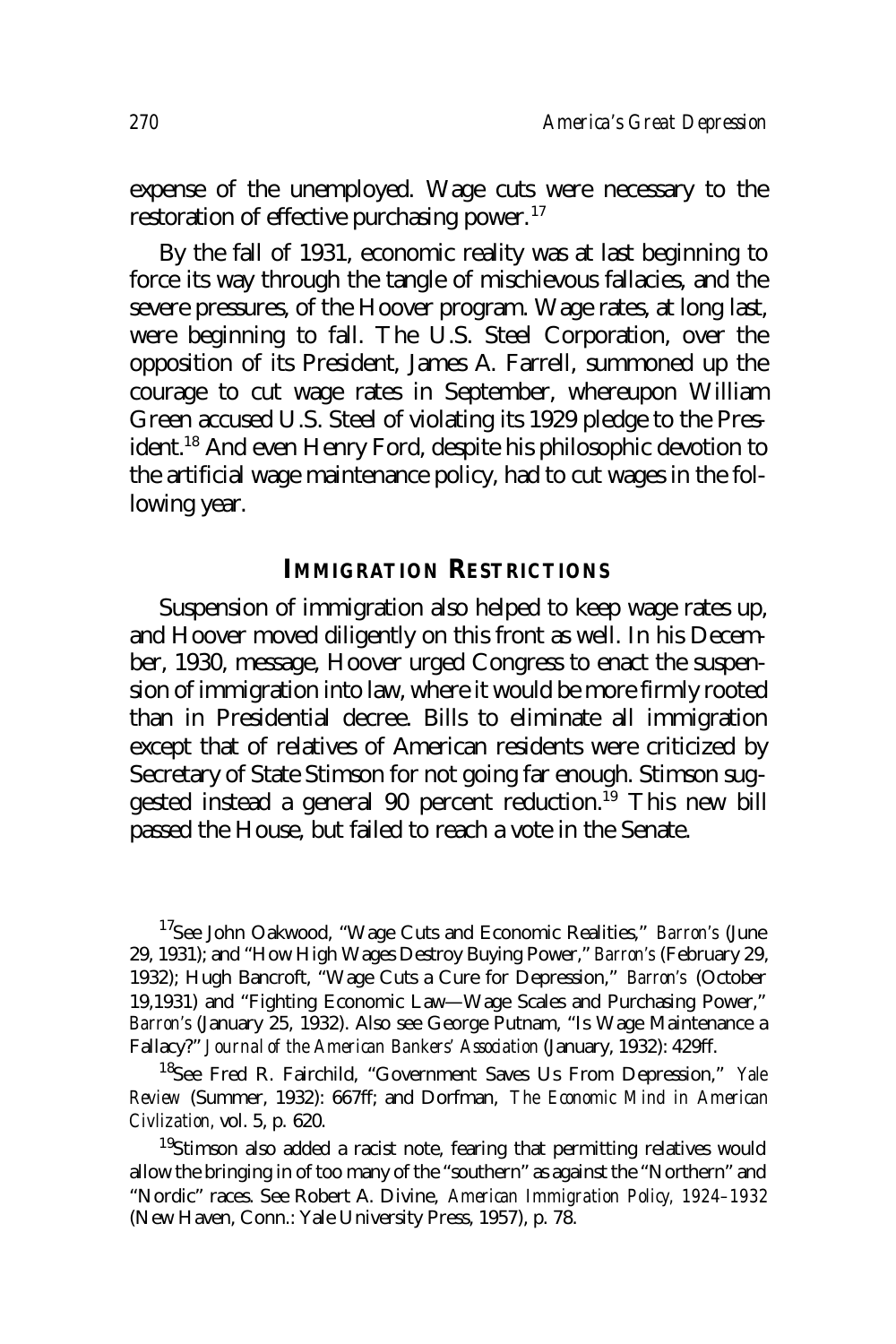### **VOLUNTARY RELIEF**

Direct relief was just about the one sphere where President Hoover seemed wholeheartedly to prefer voluntary to governmental action. The previous fall, Hoover had refused to call a special session of Congress for unemployment relief, saying this was the responsibility of voluntary agencies. In fact, the voluntaryist tradition was still so strong in this field that the Red Cross opposed a bill, in early 1931, to grant it \$25 million for relief. The Red Cross declared that its own funds were adequate, and its Chairman told a House Committee that such a Congressional appropriation would "to a large extent destroy voluntary giving." Many local Red Cross leaders strongly opposed all federal aid, and even all public relief generally, and so the bill, after passing the Senate, was killed in the House.<sup>20</sup> Many private charity organizations, philanthropists, and social workers had the same views, and the *New York Times* hailed the "voluntary spirit" as opposed to public aid.<sup>21</sup> A social worker, writing of this period, has said in obvious bewilderment that:

> the theory that England's depression, which began before the American disaster, had in some mysterious way [sic] been connected with their unemployment insurance system (or "dole") had been accepted by many people in this country.<sup>22</sup>

State and local direct relief, however, totaled \$176 million in 1931, as compared to \$105 million in 1930, and \$71 million in 1929. The Federal Government, while not engaging in direct relief, continued to aid the farmers. In February, it appropriated \$20 million for

<sup>20</sup>On the vigorous attempts of the President's Emergency Committee for Employment to pressure the Red Cross into giving relief to coal miners, see Bernstein, *The Lean Years: A History of the American Worker, 1920–1933,* pp. 308ff.

<sup>21</sup>By June, however, the American Association of Public Welfare Relief was calling for a federal relief program.

<sup>22</sup>Edith Abbott, *Public Assistance* (Chicago: University of Chicago Press, 1940), vol. 1, pp. 657–58, and 509–70. Even voluntary relief, if given indiscriminately, will prolong unemployment by preventing downward pressure on wage rates from clearing the labor market.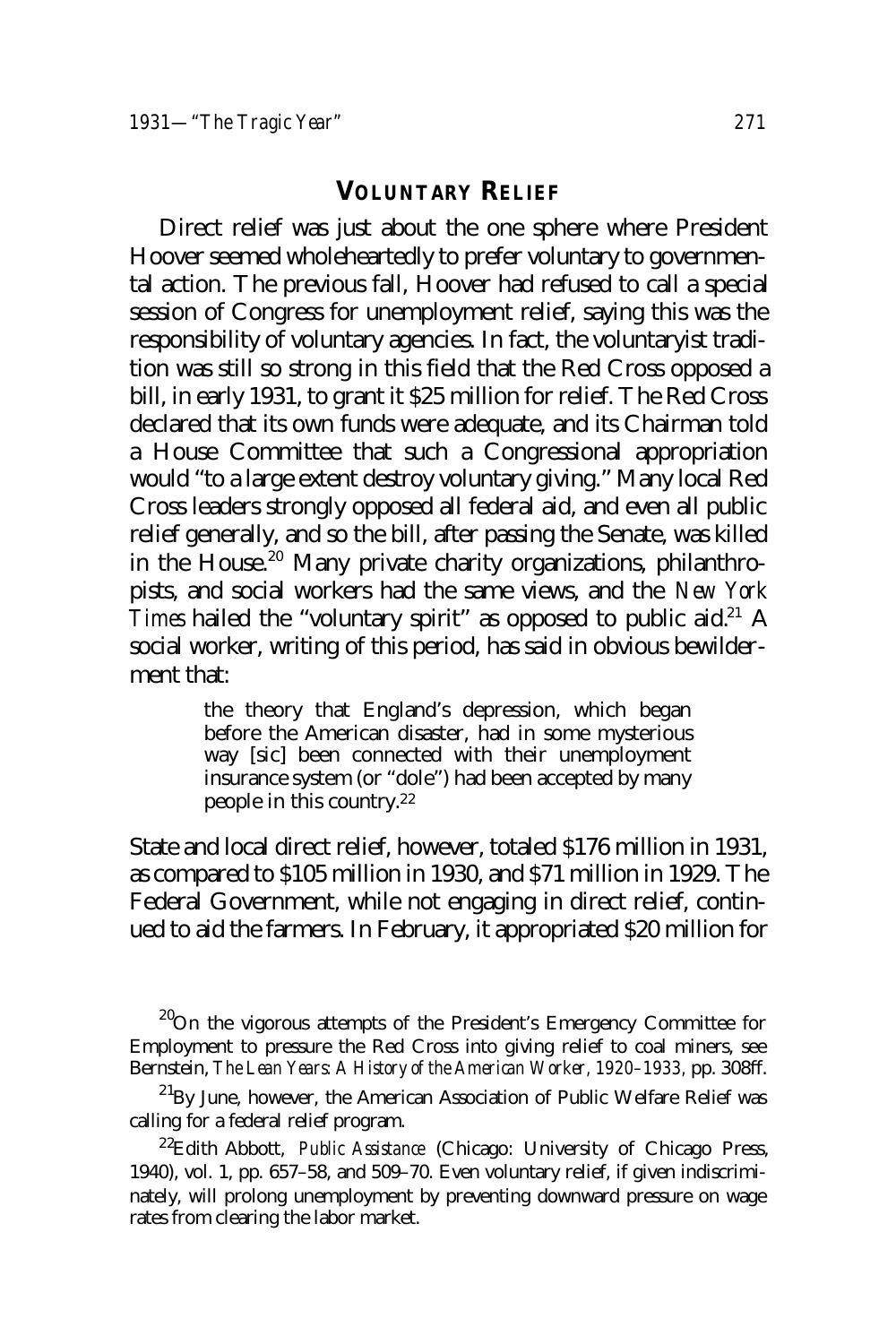loans to assist local agricultural credit corporations and granted \$2 million for loans to various farmers.

Despite his initial voluntaryism in this field, however, Hoover appointed an Emergency Committee for Employment the previous fall. He had appointed the committee reluctantly, and warned the members that unemployment was strictly a local responsibility.<sup>23</sup> The chairman, Colonel Woods, however, kept urging upon Hoover a highly interventionist program, including greater public works, as well as Senator Wagner's bills for public works planning and a national employment service. Woods finally resigned in April, 1931, and was replaced by Fred Croxton. In contrast to Woods, many business leaders, understanding the role of the British governmental unemployment "dole" in creating and perpetuating unemployment, attacked any idea of governmental relief. These included Henry Ford, the leaders of the National Association of Manufacturers and the Chamber of Commerce, and former President Coolidge.

## **HOOVER IN THE LAST QUARTER OF 1931**

How, specifically, did President Hoover rise to the challenge of crisis in the latter part of 1931? In the first place, ominous signs began to appear that he was getting ready to weaken or abandon his devotion to the principle of voluntary relief. As early as June, 1930, the Conference of Governors had petitioned Hoover for a one billion dollar emergency federal relief appropriation. Hoover did not agree, but on February 3, he declared:

> I am willing to pledge myself that if the time should ever come that the voluntary agencies of the country, together with the local and state governments, are unable to find resources with which to prevent hunger and suffering in my country, I will ask aid of every resource of the Federal Government.<sup>24</sup>

<sup>23</sup>See Arthur M. Schlesinger, Jr., *The Crisis of the Old Order, 1919–1933* (Boston: Houghton Mifflin, 1957), pp. 169, 507.

<sup>24</sup>Daniel R. Fusfeld, *The Economic Thought of Franklin D. Roosevelt and the Origins of the New Deal* (New York: Columbia University Press, 1956), p. 267.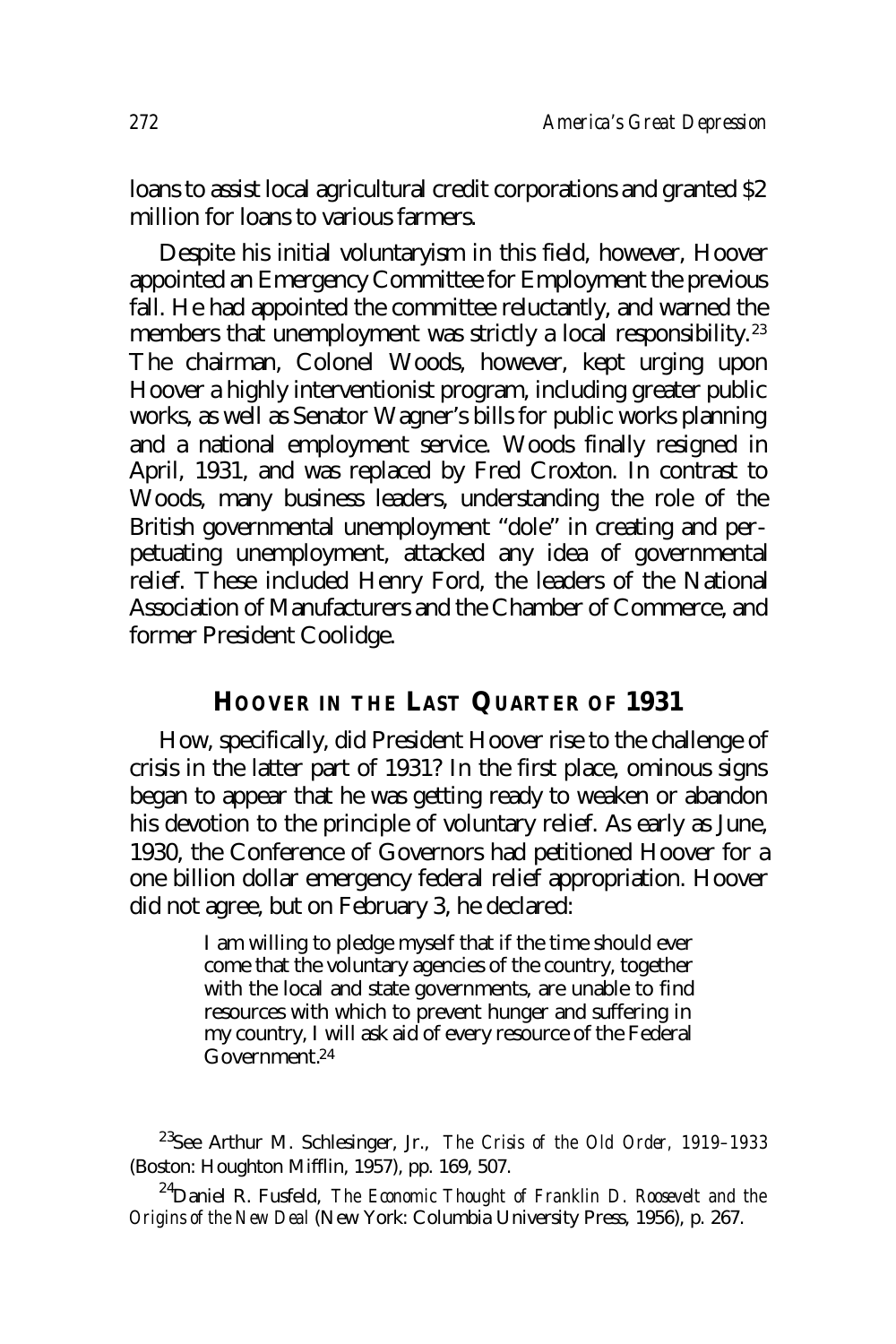In mid-August, Hoover abolished the old Woods–Croxton Emergency Committee for Employment, and replaced it by a larger President's Organization on Unemployment Relief. Head of the new committee was Walter S. Gifford, President of American Telephone and Telegraph Company. Others connected with the new committee were: Newton D. Baker, Bernard M. Baruch, Fred C. Croxton, John W. Davis, Pierre DuPont, John Edgerton, William Green, Will Hays, Jacob Hollander, Alexander Legge, Wesley C. Mitchell, William S. Paley, Rabbi Abba Hillel Silver, Walter Teagle, William Allen White, Matthew Woll, and Owen D. Young. While Gifford was personally opposed to governmental unemployment relief, a subcommittee of the Organization on Unemployment recommended, at the end of October, encouraging everyone to buy, spurring confidence and combating hoarding, urging banks to lend liberally and employers to spread available work, increasing public works, and transferring surplus urban labor to the farms.<sup>25</sup>

As early as mid-July, Hoover returned to a favorite theme: attacking short-selling, this time the wheat market. The short-selling speculators were denounced for depressing prices and destroying confidence; their unpatriotic "intent is to take a profit from the losses of other people"—a curious charge, since for every short seller there is necessarily a long buyer speculating on a rise. When the crisis came in the fall, the Stock Exchange authorities, undoubtedly influenced by Hoover's long-standing campaign against such sales, restricted short selling. These restrictions helped drive stock prices lower than they would have been otherwise, since the short-seller's profit-taking is one of the main supports for stock prices during a decline. As soon as the crisis struck in the fall, Hoover reverted to his favorite technique of holding conferences. On September 15, he laid plans for a Conference on Home Building and Home Ownership to be held in December, to promote the widening of home ownership and to lower interest rates on second mortgages. The resolutions of the December conference originated many of the key features of later New Deal

<sup>25</sup>*Monthly Labor Review* 33 (1931): 1341–42.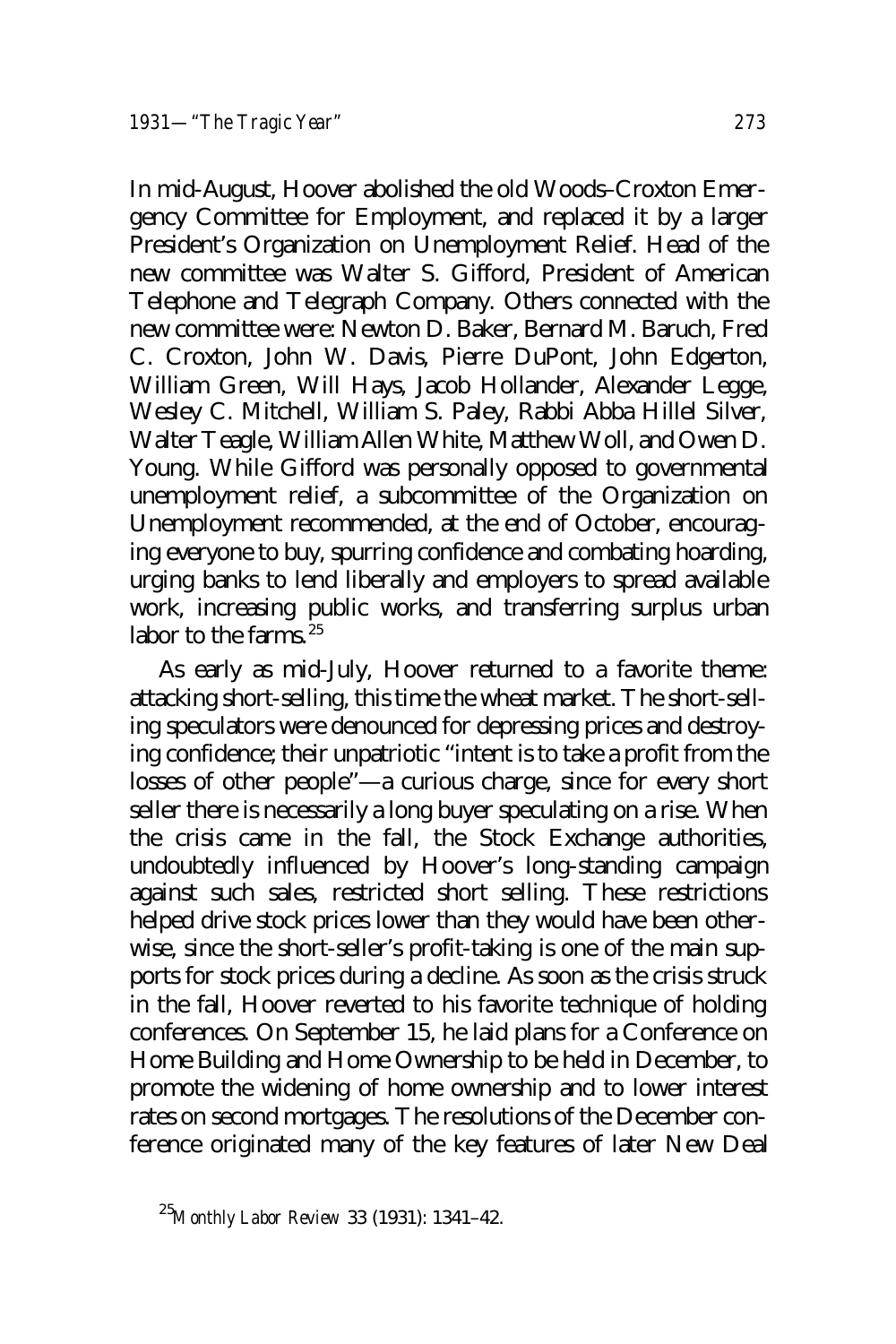housing policy, including heavy long-term credit at low rates of interest and government aid to blighted, low-income housing.<sup>26</sup>

By October, as Britain left the gold standard and gold reserves dwindled, Hoover was subjected to contradictory pressures. On the one hand, Hoover recalls with distaste that he was advised by "bitter-end liquidationists" and "reactionary economists" to let "the liquidation take its course until we found bottom." On the other hand, Governor Eugene Meyer, Jr., of the Federal Reserve Board, had been agitating since summer to reenact a form of the old War Finance Corporation for government loans to the private economy, and now urged upon Hoover a special session of Congress for this purpose. The former was the type of wise advice that Hoover, devoid of laissez-faire principles or sound economic knowledge, was incapable of understanding. Instead, he could only worry about the immediate hardships that would arise from foreclosures, declines in security prices, and bankruptcies. Staunchly rejecting this "reactionary" advice, and yet reluctant to launch a government lending program, Hoover resolved on a "broad program of defense and offense" by mobilizing a quasi-"voluntary" lending agency to be financed by the nation's leading bankers. The first step was to call a secret conference of 40 leading New York bankers and insurance executives at Secretary Mellon's apartment on October 4. Such men as Thomas W. Lamont and George Whitney of J.P. Morgan and Company, Albert H. Wiggin of Chase National Bank, and Charles E. Mitchell of National City Bank, met with Secretary Mellon, Governor Meyer, Undersecretary Mills, and Hoover. Hoover presented his plan—to create a National Credit Corporation (NCC) with capitalization of \$500 million to extend credit to banks in need and to permit banks to extend credit to needy industrial firms. The banks were to finance the capital for the NCC, and the NCC would be allowed to borrow up to \$1 billion, with Federal Reserve assistance. The idea was that the strong banks would pool their resources to bail out the weak banks; with Federal help, the NCC was to rediscount bank

<sup>26</sup>See Paul F. Wendt, *The Role of the Federal Government in Housing* (Washington, D.C.: American Enterprise Association, 1956), pp. 8–9.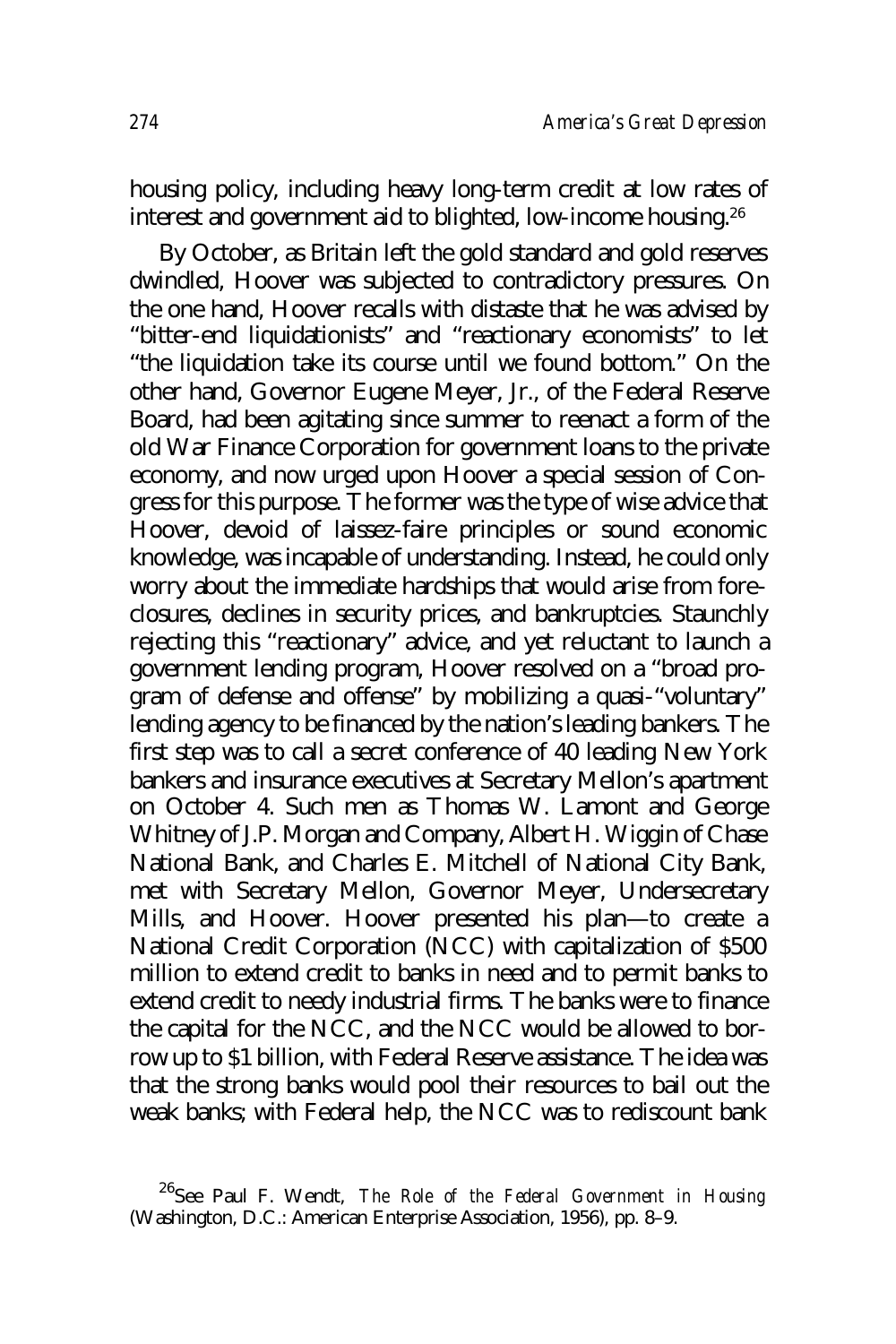assets not legally eligible to be rediscounted with the Federal Reserve. Insurance companies were asked not to foreclose mortgages and, in return, they would be helped by aid from the Federal Farm Loan Banks. Although both Mills and Meyer enthusiastically backed this program, the banks and the insurance companies balked at the shoring up of unsound positions. At this point, the iron fist became evident in the velvet glove of "voluntary industry–government cooperation" in the Hoover scheme of things. If the banks did not agree, Hoover threatened, he would obtain legislation to force their cooperation. The banks then agreed to set up the NCC, and the insurance companies agreed not to press foreclosure of mortgages. In return, Hoover promised that the NCC would be temporary, for the duration of the year, and that he would soon ask Congress to recreate a new and broader War Finance Corporation (WFC) for emergency loans (the old WFC had lapsed in the spring of 1929), to broaden eligibility requirements for bank rediscounts with the Federal Reserve System, and to expand the Federal Farm Loan Banks.<sup>27</sup>

In addition, Hoover induced Paul Bestor, head of the Federal Farm Loan Board, to promise to refuse foreclosing any mortgages unless the debtor wanted to leave his farm, and the President decided he would recommend an increased appropriation of \$125 million for these land banks. Hoover also induced the Federal Reserve Board to encourage banks to lend to depositors on the latter's frozen assets in bankrupt banks.

The NCC quickly aided faltering banks in South Carolina and Louisiana, and, over a three-month period, loaned \$153 million to 575 banks; but this hardly stemmed the tide of weakness and failure. Strengthening Hoover's aim to establish a government lending corporation—which was soon established as the Reconstruction

 $27$ Nash maintains that it was Meyer who made the promise to the bankers after Hoover and Mellon had left. Meyer and Senator Joseph Robinson, Democratic Senate leader, urged a special session to enact a new WFC, but Hoover still held back. At this point, Meyer secretly put a staff together, headed by Walter Wyatt, counsel of the FRB, to draft what was later to become the RFC. Gerald D. Nash, "Herbert Hoover and the Origins of the RFC," *Mississippi Valley Historical Review* (December, 1959): 461ff.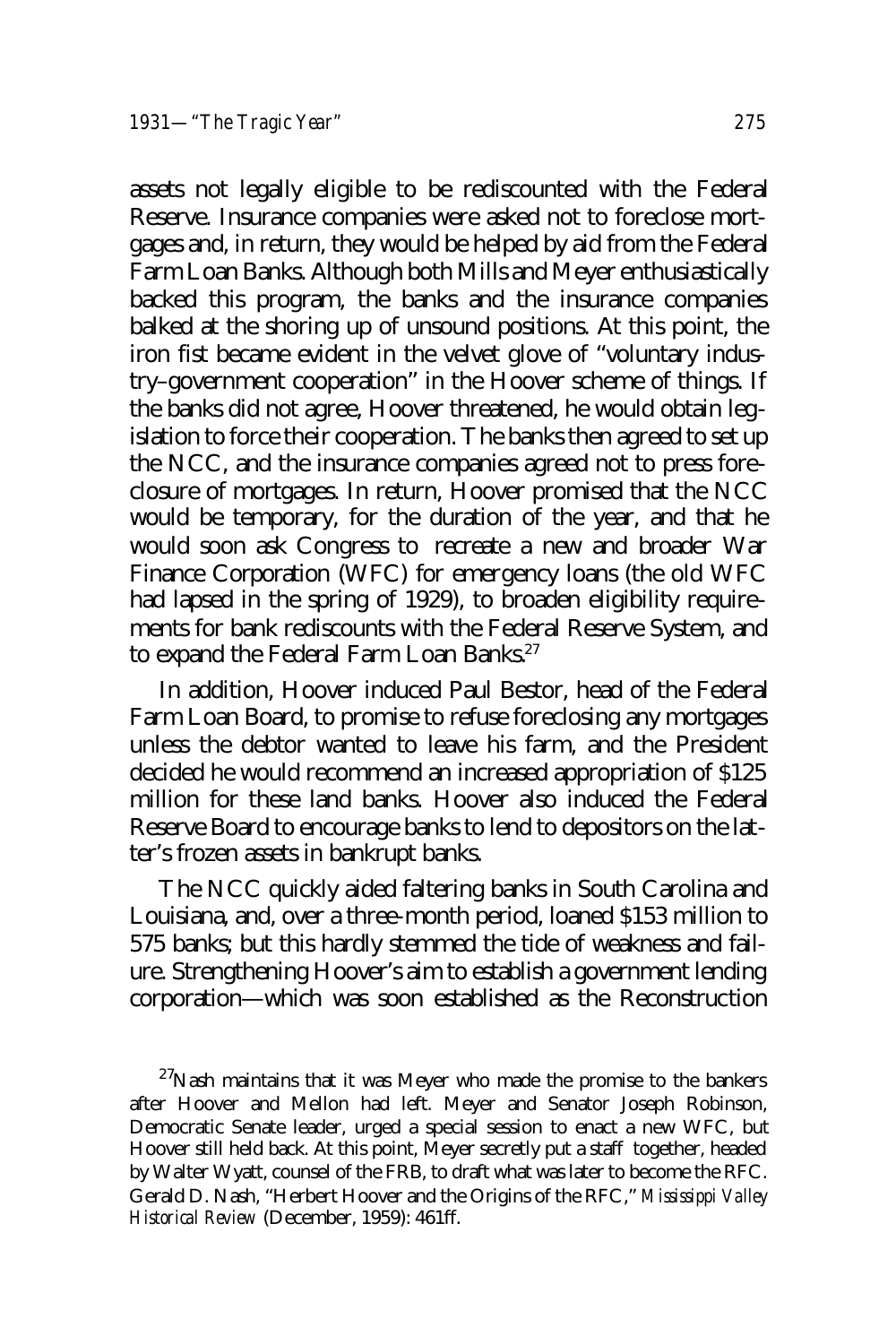Finance Corporation—was the advice of Eugene Meyer, Ogden Mills, Louis Wehle, formerly counsel of the old WFC, and Chicago banker Melvin A. Traylor. Meyer, in particular, put pressure upon the President, to the extent of preparing his own bill for Congress. Hoover was finally completely persuaded to push for an RFC by Meyer in early December.<sup>28</sup>

On October 7, Hoover called another White House Conference of the leading insurance, mortgage company, and building-and-loan executives. He proposed to them a grandiose program—a national system of Federal mortgage discount banks, with one central bank, like the Federal Reserve System, and with the capital subscribed by the government. The regional banks would discount mortgages and the central mortgage banks would stand behind the branches; all could issue debentures to raise more capital. This system would then stand behind all the mortgages of savings banks, insurance companies, and commercial banks. This grandiose statist and inflationist scheme was flatly rejected by the insurance companies and by most of the savings banks, although it was supported by the building-and-loan associations. Hoover therefore had to modify his plan, and to settle for a Home Loan Bank system, which Congress would later ratify, as a compulsory central mortgage bank for the building-and-loan (now "saving-and-loan") associations, and a voluntary bank for savings banks and insurance companies.

By early October, therefore, the forthcoming Hoover New Deal program for 1932 was already clear: the major measure, a new government corporation to make loans to business—a Reconstruction Finance Corporation (RFC) to replace the stopgap, largely banker-financed National Credit Corporation; the broadening of rediscount eligibility for the Federal Reserve; the creation of a Home Loan Bank System to discount mortgages; and an expansion of the Federal Farm Loan Bank System.

On October 27, a Presidential committee of business, agricultural, and labor leaders, as well as economists, endorsed the prospective Hoover program, and called also for expansion of

<sup>28</sup>Nash, "Herbert Hoover and the Origins of the RFC"; and Warren, *Herbert Hoover and the Great Depression,* pp.140ff.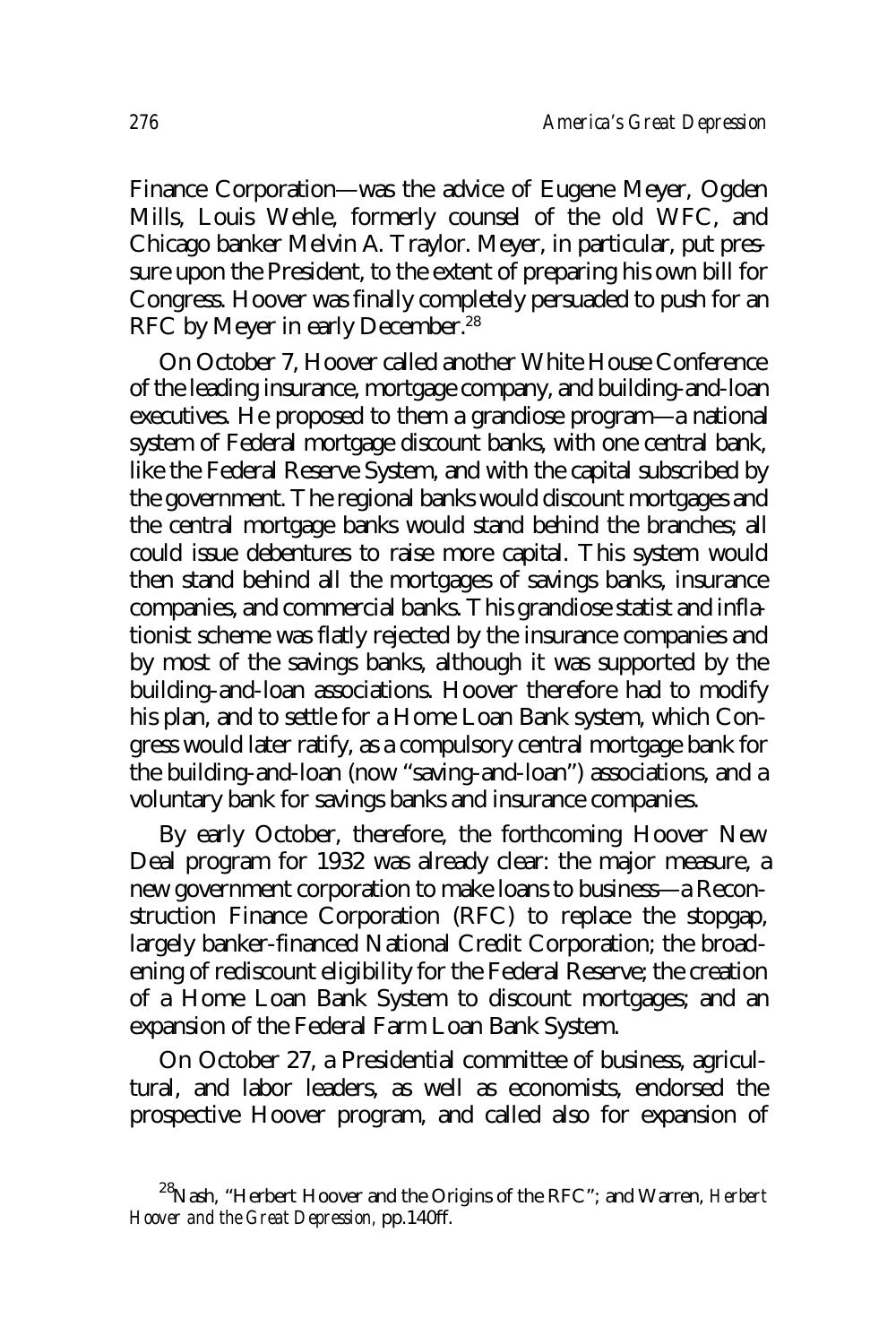credit, spreading of work, and especially public works. These included Leonard P. Ayres, Fred C. Croxton, William Green, Alvanley Johnston, and Wesley C. Mitchell. On December 21, however, a highly unusual event occurred; another Presidential Committee on Public Works condemned further public works, urged a balanced budget, and readjustment to new conditions. This committee included Leonard P. Ayres, Jacob Hollander, Matthew Woll, and others.

## **THE SPREAD OF COLLECTIVIST IDEAS IN THE BUSINESS WORLD**

Meanwhile, strange collectivist plans for ending the depression were brewing in the business world. In September, Gerard Swope, head of General Electric, far surpassed the radicalism of his old public-works proposal by presenting the Swope Plan to a convention of the National Electrical Manufacturers Association. The Plan, which garnered a great deal of publicity, amounted to a call for compulsory cartellization of American business—an imitation of fascism and an anticipation of the NRA. Every industry was to be forcibly mobilized into trade associations, under Federal control, to regulate and stabilize prices and production, and to prescribe trade practices. Overall, the Federal Government, aided by a joint administration of management and employees representing the nation's industry, would "coordinate production and consumption."<sup>29</sup> To its grave discredit, the U.S. Chamber of Commerce endorsed this socialistic plan in December by a large majority, as a means of employing Federal coercion to restrict production and raise prices. Leading the march for approval was the new President of the U.S. Chamber, Henry I. Harriman, of the New England Power Company. Harriman wrote, in his report of the Chamber's Committee on the Continuity of Business and Employment, that "We have left the period of extreme individualism. . . . Business prosperity and employment will be best maintained by an intelligently planned business structure." With business organized through trade associations and headed by a National Economic Council, any

<sup>29</sup>See *Monthly Labor Review* 33 (1931): 1049–57.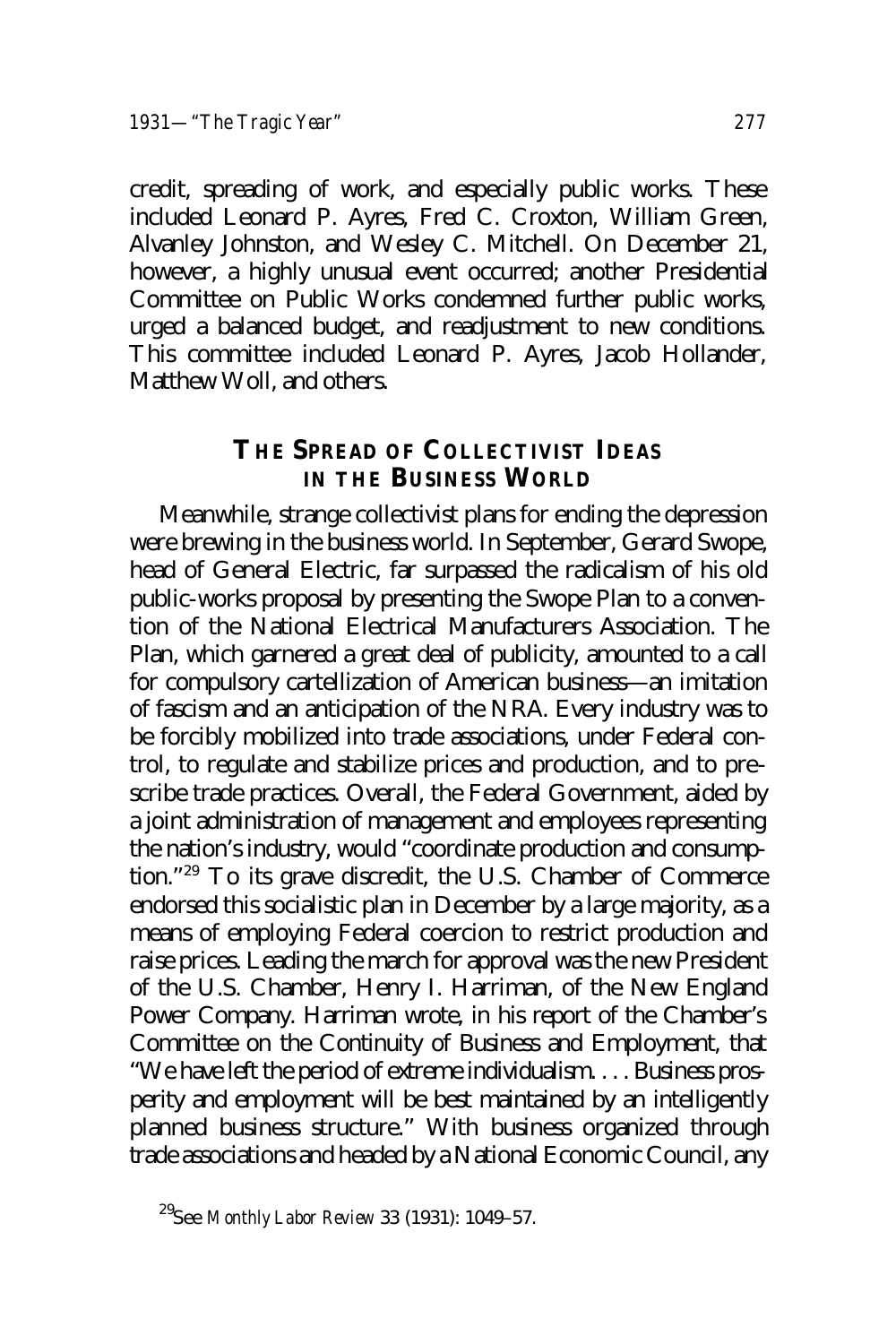dissenting businessmen would be "treated like any maverick. . . . They'll be roped, and branded, and made to run with the herd."<sup>30</sup> The president of the National Association of Manufacturers wanted to go beyond the Swope Plan to forcibly include firms employing less than fifty workers.

Also supporting the Swope Plan were Swope's friend Owen D. Young, Chairman of the Board of General Electric, President Nicholas Murray Butler of Columbia University, who had been thinking along the same lines, Royal W. France of Rollins College, Karl T. Compton, the leftist Stuart Chase, and Charles F. Abbott of the American Institute of Steel Construction. Abbott called the Swope Plan:

> a measure of public safety. . . . We cannot have in this country much longer irresponsible, ill-informed, stubborn and non-cooperating individualism. . . . The Swope Plan, seen in its ultimate simplicity, is not one whit different in principle from the traffic cop . . . an industrial traffic officer. . . ! Constitutional liberty to do as you please is "violated" by the traffic regulations—but . . . they become binding even upon the blustering individual who claims the right to do as he pleases. $31$

Furthermore, former Secretary of the Treasury William G. McAdoo proposed a Federal "Peace Industries Board" to adjust national production to consumption, and Senator LaFollette organized a subcommittee to investigate the possibility of a National Economic Council to stabilize the economy—and Swope was a leading witness. H.S. Person, managing director of the Taylor Society, displayed the naïvete of the technocrat when he said, in a puzzled way: "we expect the greatest enterprise of all, industry as a whole, to get along without a definite plan."<sup>32</sup> The historian Charles A. Beard denounced laissez-faire and called for a Five Year Plan of industrial cartels headed by a National Economic Council.

<sup>31</sup>J. George Frederick, *Readings in Economic Planning* (New York: The Business Bourse, 1932), pp. 332ff. Frederick was a leading Swope disciple.

<sup>32</sup>Ibid*.*

<sup>30</sup>Quoted in Schlesinger, *The Crisis of the Old Order, 1919–1933,* pp. 182–83.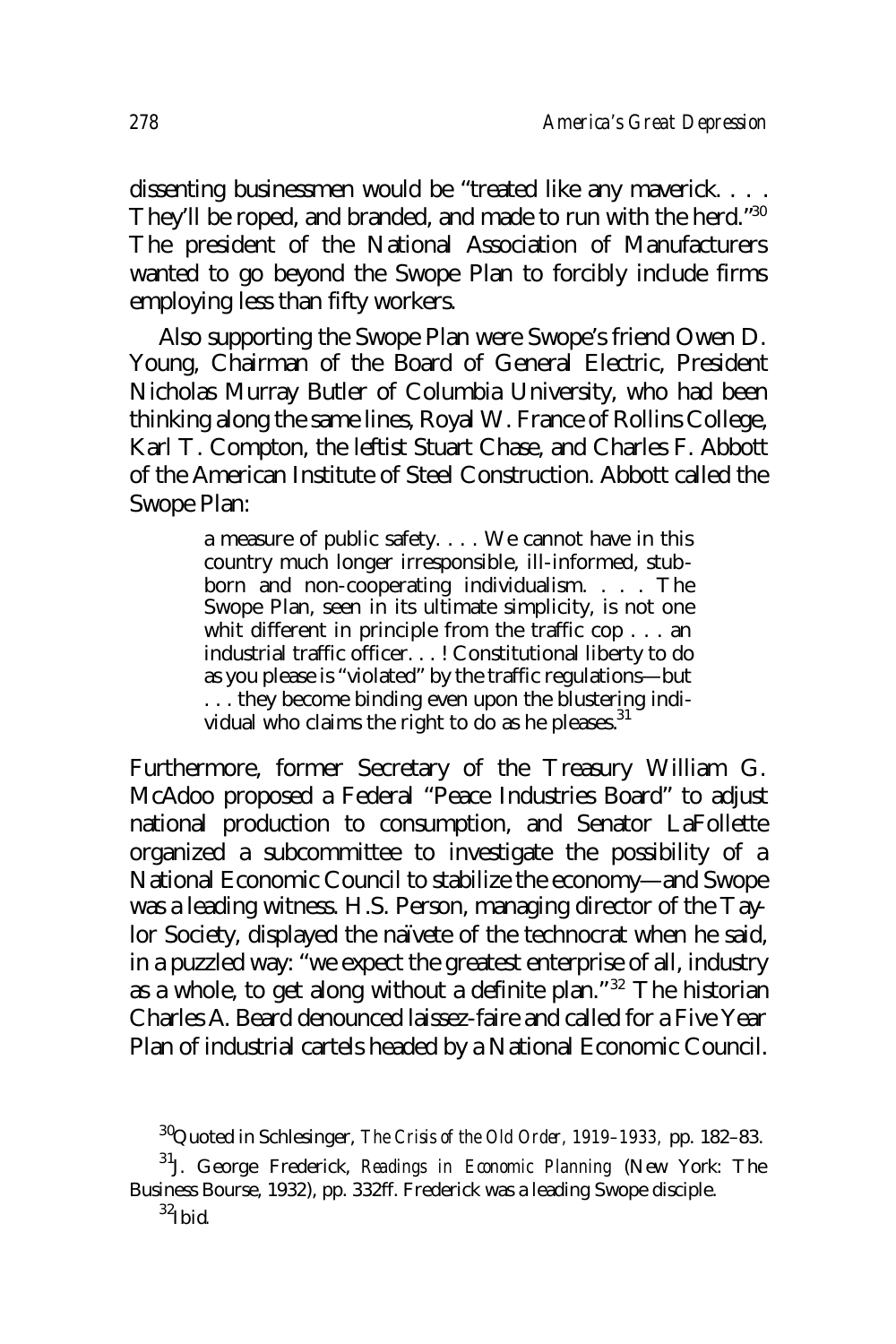And the popular philosopher Will Durant called for national planning by a national economic board, ruling over boards for each industry. Supreme Court Justice Louis Brandeis suggested complete state control of industry on the legal ground of public convenience and necessity.<sup>33</sup>

Other business leaders were thinking along similar lines. Benjamin A. Javits had developed a similar plan in 1930. Dean Wallace B. Donham, of the Harvard School of Business, had the gall to cite the Soviet Union as showing the value and necessity of a "general plan for American business."<sup>34</sup> Paul M. Mazur, of Lehman Brothers, referred to the "tragic lack of planning" of the capitalist system. Rudolph Spreckels, president of the Sugar Institute, urged governmental allocation to each company of its proper share of market demand. Ralph E. Flanders, of the Jones and Lamson Machine Company, called for fulfillment of the "vision" of the new stage of governmental planning of the nation's economy. And Henry S. Dennison, president of the Dennison Manufacturing Company, developed his own Five Year Plan for a national cartel of organized trade associations.

One of the most important supporters of the cartellization idea was Bernard M. Baruch, Wall Street financier. Baruch was influential not only in the Democratic Party, but in the Republican as well, as witness the high posts the Hoover administration accorded to Baruch's protégés, Alexander Legge and Eugene Meyer, Jr. As early as 1925, Baruch, inspired by his stint as chief economic mobilizer in World War I, conceived of an economy of trusts, regulated and run by a Federal Commission, and in the spring of 1930, Baruch proposed to the Boston Chamber of Commerce a

<sup>33</sup>See Fusfeld*, The Economic Thought of Franklin D. Roosevelt and the Origins of the New Deal,* pp. 311ff.; David Loth, *Swope of GE* (New York: Simon and Schuster, 1958), pp. 201ff.; Schlesinger, *The Crisis of the Old Order, 1919–1933,* p. 200.

<sup>34</sup>Wallace B. Donham, *Business Adrift* (1931), cited in ibid.*,* p. 181. Nicholas Murray Butler also considered the Soviet Union to have the "vast advantage" of "a plan." See Dorfman, *The Economic Mind in American Civilization,* vol. 4, pp. 631–32.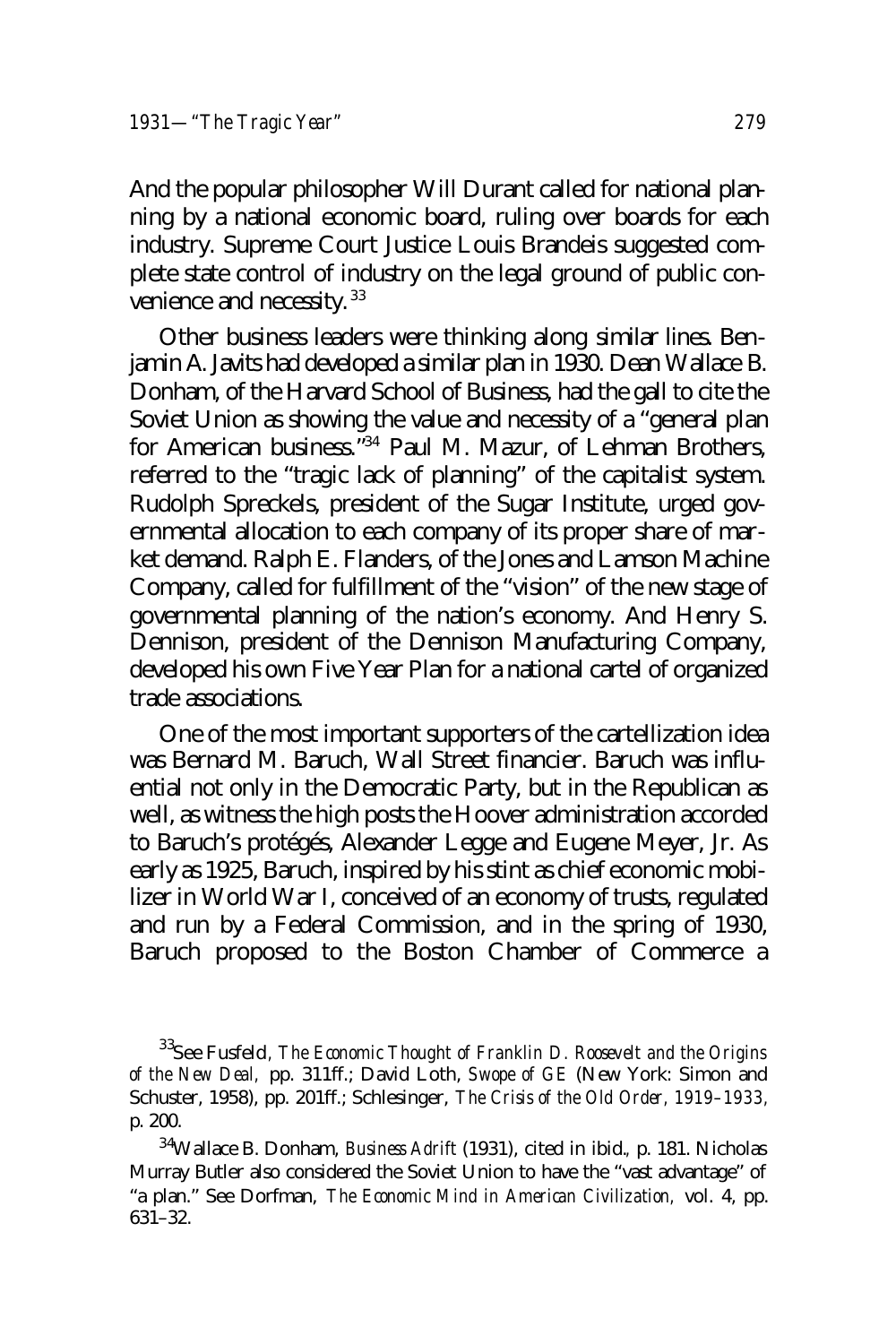"Supreme Court of Industry." McAdoo was Baruch's oldest friend in government; and Swope's younger brother, Herbert Bayard Swope, was Baruch's closest confidant.<sup>35</sup>

Collectivist ideas had apparently been fermenting in parts of the business world ever since the depression began, as witness the reaction of a writer in a prominent business magazine to the White House Conferences for concerted maintenance of wage rates at the end of 1929. Hailing the conference as Hoover's "splendid adventure in economic democracy," the writer called for national economic planning through nationwide trade associations and suggested coordination of the economy by "collective reason."<sup>36</sup>

So far had the business world gone, that a report for the leftwing National Progressive Conference of 1931, praised the Swope Plan, albeit suggesting a less "pro-business" and more egalitarian twist to the scheme of centralized planning.<sup>37</sup> The entire collectivist movement in business was well summed up by one of Franklin D. Roosevelt's more extreme Brain Trusters, Rexford Guy Tugwell, when he wrote of Harriman, Swope, and the rest that they

> believed that more organization was needed in American industry, more planning, more attempt to estimate needs and set production goals. From this they argued

 $35$ Later, the Swope idea took form in the NRA, with Swope himself helping to write the final draft, and staying in Washington to help run it. Swope thus became perhaps the leading industrialist among the "Brain Trust." Henry I. Harriman, another contributor to the drafting of the NRA, also turned up as a leader in the agricultural Brain Trust of the New Deal. Another Baruch disciple, and a friend of Swope's, General Hugh S. Johnson, was chosen head of the NRA (with old colleague George Peek as head of the AAA). When Johnson was relieved, Baruch himself was offered the post. See Margaret Coit, *Mr. Baruch* (Boston: Houghton Mifflin, 1957), pp. 220–21, 440–42; Loth, *Swope of GE,* pp. 223ff.

<sup>36</sup>Theodore M. Knappen, "Business Rallies to the Standard of Permanent Prosperity," *The Magazine of Wall Street* (December 14, 1929): 265.

<sup>37</sup>The report, "Long-Range Planning for the Regularization of Industry," was prepared by Professor John Maurice Clark of Columbia University, and concurred in by George Soule, Edwin S. Smith, and J. Russell Smith. See Dorfman, *The Economic Mind in American Civilization,* vol. 5, pp. 758–61.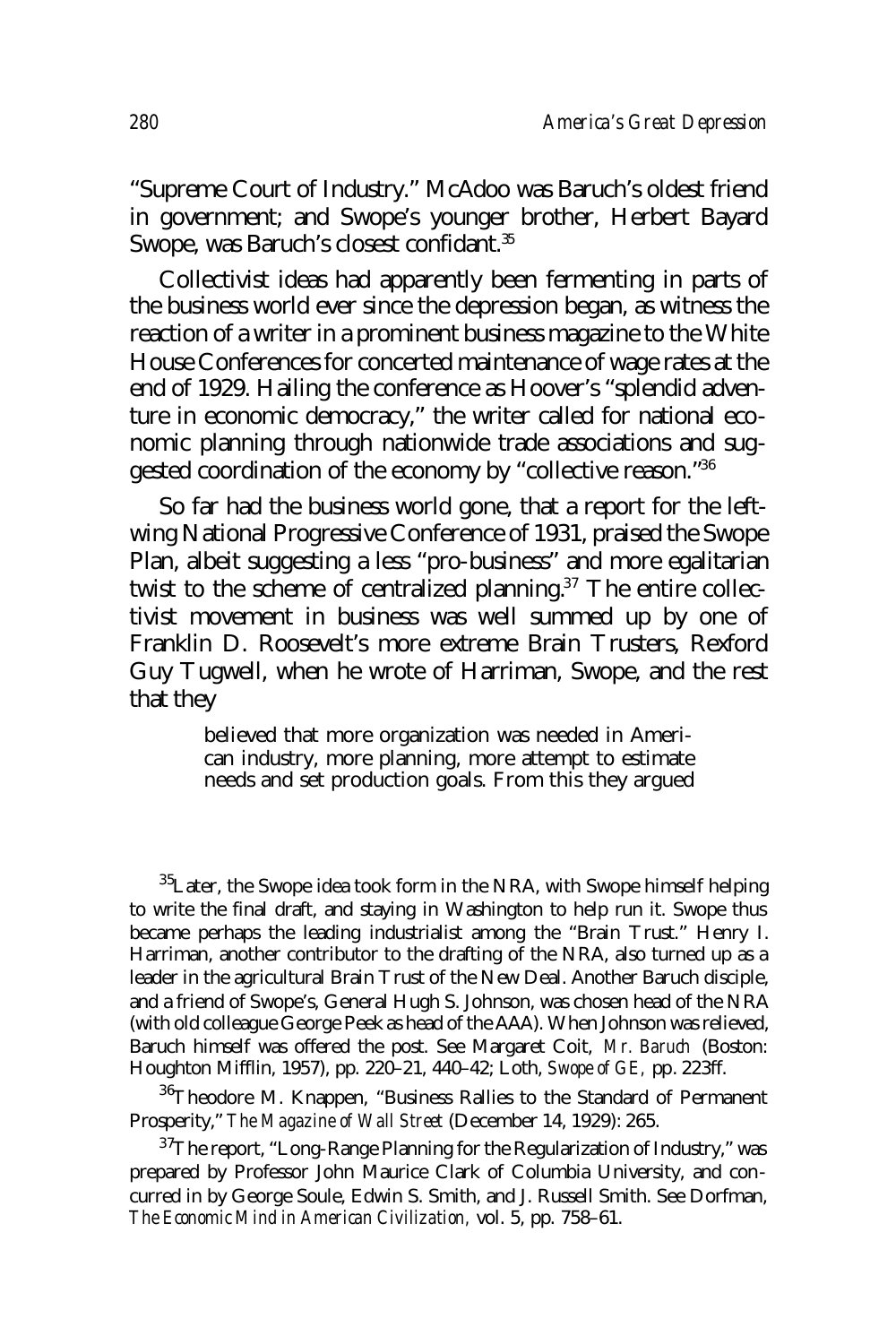that . . . investment to secure the needed investment could be encouraged. They did not stress the reverse, that other investments ought to be prohibited, but that was inherent in the argument. All this was, so far, in accord with the thought of the collectivists in Franklin's Brains Trust who tended to think of the economy in organic terms.<sup>38</sup>

In short, Virgil Jordan, economist for the National Industrial Conference Board, was not far from the mark when he wrote that businessmen were ready for an "economic Mussolini."

Despite all the pressure upon him, Herbert Hoover staunchly refused to endorse the Swope Plan or anything like it, and sturdily attacked the plan as fascism. <sup>39</sup> His speeches, however, began to be peppered with such ominous terms as "cooperation" and "elimination of waste." In the slide toward intervention, meanwhile, the Chamber of Commerce also called for public works and Federal relief, and a joint committee of the National Association of Manufacturers and the National Industrial Council urged public works and regulation of the purchasing power of the dollar.

The American Federation of Labor also adopted a radical Emergency Unemployment Program in October. As was to be expected, it hailed the Hoover policy of keeping wage rates high and cutting hours, and also advanced its own unionized version of fascism. It proposed that the government force employers to hire workers;

> Industries and employers should therefore be given quotas of jobs to be furnished, according to their ability to provide work. The allocation of these quotas should be the task of a central board, representing the Government and all industrial groups.

<sup>38</sup>Rexford Guy Tugwell, *The Democratic Roosevelt* (New York: Doubleday, 1957), p. 283.

 $39$ Hoover relates that Henry I. Harriman warned him that if he persisted in opposing the Swope Plan, the business world would support Roosevelt for President, because the latter had agreed to enact the plan. He also reports that leading businessmen carried out this threat.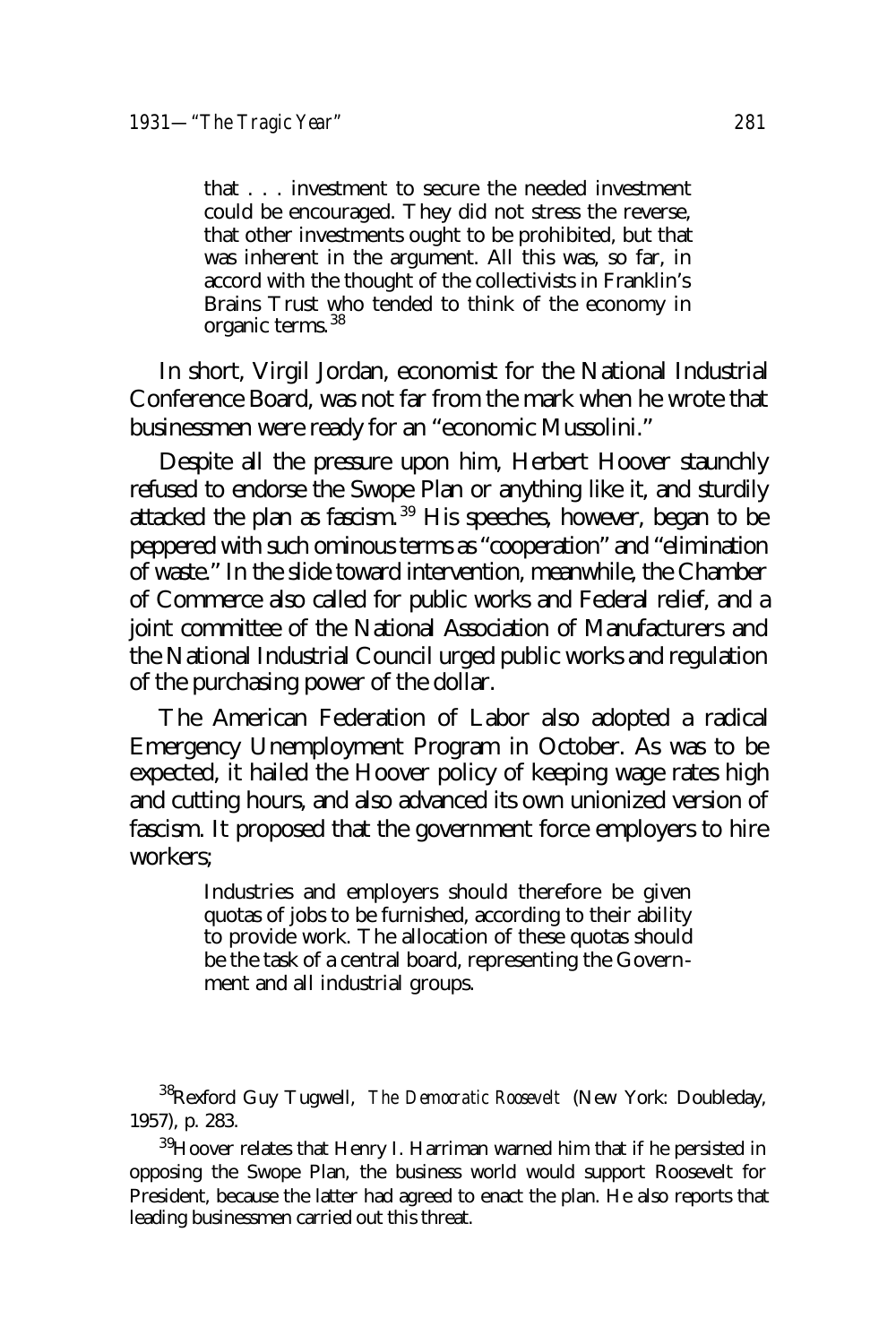This would ensure "effective organization of the labor market." In short, the A.F. of L. wanted to have an equal share in running a Swope Plan for industry.<sup>40</sup>

A further typically union scheme was to compel restriction of the labor supply, thus raising wage rates for the remainder of the labor force. It is a curious "cure" for unemployment, however, to compel large groups of people to remain unemployed. Thus, the A.F. of L. adopted as a slogan: "Keep young persons in school to avoid their competing for jobs," and urged employers to fire married women with working husbands; "Married women whose husbands have permanent positions which carry reasonable incomes should be discriminated against in the hiring of employees." It is a measure of how far we have traveled in hypocrisy that unions would not today publicly advocate these policies for such frankly ruthless reasons; instead, they would undoubtedly be cloaked in pieties about the glories of education and home life.

The A.F. of L. also endorsed compulsory unemployment insurance at this convention, in contrast to William Green's attack on the government dole at the 1930 convention as turning the worker into a "ward of the State." The railroad union leaders bellicosely threatened Hoover with "disorder" if he did not act to provide employment and relief.

Particularly enthusiastic among union leaders for the new drive for government "planning" were John L. Lewis, of the United Mine Workers, and Sidney Hillman, of the Amalgamated Clothing Workers. Both called for a national economic council for planning to include labor and management representatives. Schlesinger is certainly correct when he says that "Lewis and Hillman, in the end, differed little from Gerard Swope and Henry I. Harriman."<sup>41</sup>

The A.F. of L. also praised the Hoover administration for carrying out the following objectives during 1930–1931: maintaining wage rates on public buildings, reduction of hours in government employ without a reduction in pay, public works planning, raising of wages for some government employees, increased appropriation for

<sup>40</sup>*Monthly Labor Review* 33 (1931): 1049–57.

<sup>41</sup>Schlesinger, *The Crisis of the Old Order, 1919–1933*, p. 186.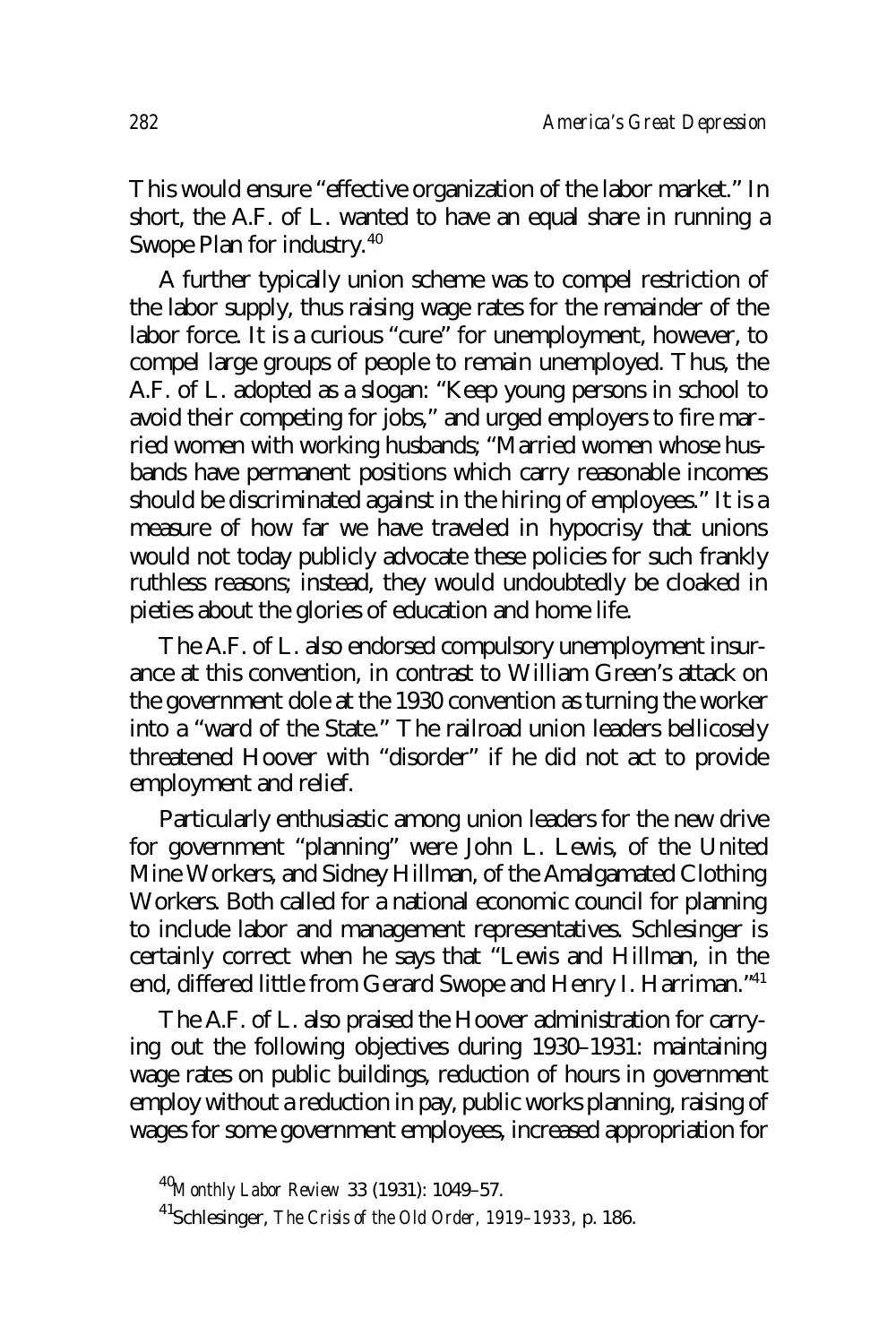border immigration patrol (thus "relieving unemployment" by preventing Mexicans from coming here to improve their condition), appropriations for naval ships, and requiring all new naval work to be done in navy yards and arsenals instead of on private contract.

Meanwhile, the states moved in to compel cartellization and virtual socialization of the crude oil industry. The oil-producing states enacted laws to enable governmental commissions to fix the maximum amount of oil produced, and this system is basically still in effect. The state laws were enacted under the public guise of "conservation," which is a pat excuse for any compulsory monopoly or cartel in a natural resource. In 1931, new oil discoveries in East Texas drove the price of crude down from one dollar a barrel to 2½ cents a barrel, and cartelists and conservationists set up a hue and cry. The lead was taken by Oklahoma's Governor "Alfalfa Bill" Murray, who ordered a general shutdown of the crude oil industry until the price of oil should rise to the "minimum fair price" of one dollar a barrel. When some producers proved recalcitrant, Murray sent the Oklahoma National Guard into the oil fields to enforce his decree with bayonets. Soon, Texas followed suit, and the leading oil states of California, Texas, Kansas, and Oklahoma passed "conservation" and proration laws to fix production ceilings in a more orderly manner. Two emergency sessions of the Texas legislature were called to broaden the oil-regulating powers of the Texas Railroad Commission, after it had suffered unfavorable court injunctions.

The oil states also organized an Oil States Advisory Committee to decide on quotas—soon to become an interstate compact—and a "Voluntary Committee" of the Federal Oil Conservation Board aided in the effort. Some well owners found that they could evade the troops and decrees and smuggle "hot oil" out of the state, but this "loophole" of freedom was finally closed by the New Deal. To bolster the oil cartel, the Federal budget of 1932 included a tariff on imported crude oil and on petroleum products. This made the domestic cartel more effective, but it also reduced American exports of petroleum. $42$  It is, of course, curious to find a restriction

<sup>&</sup>lt;sup>42</sup>See George W. Stocking, "Stabilization of the Oil Industry: Its Economic and Legal Aspects," *American Economic Review, Papers and Proceedings* (May, 1933): 59–70.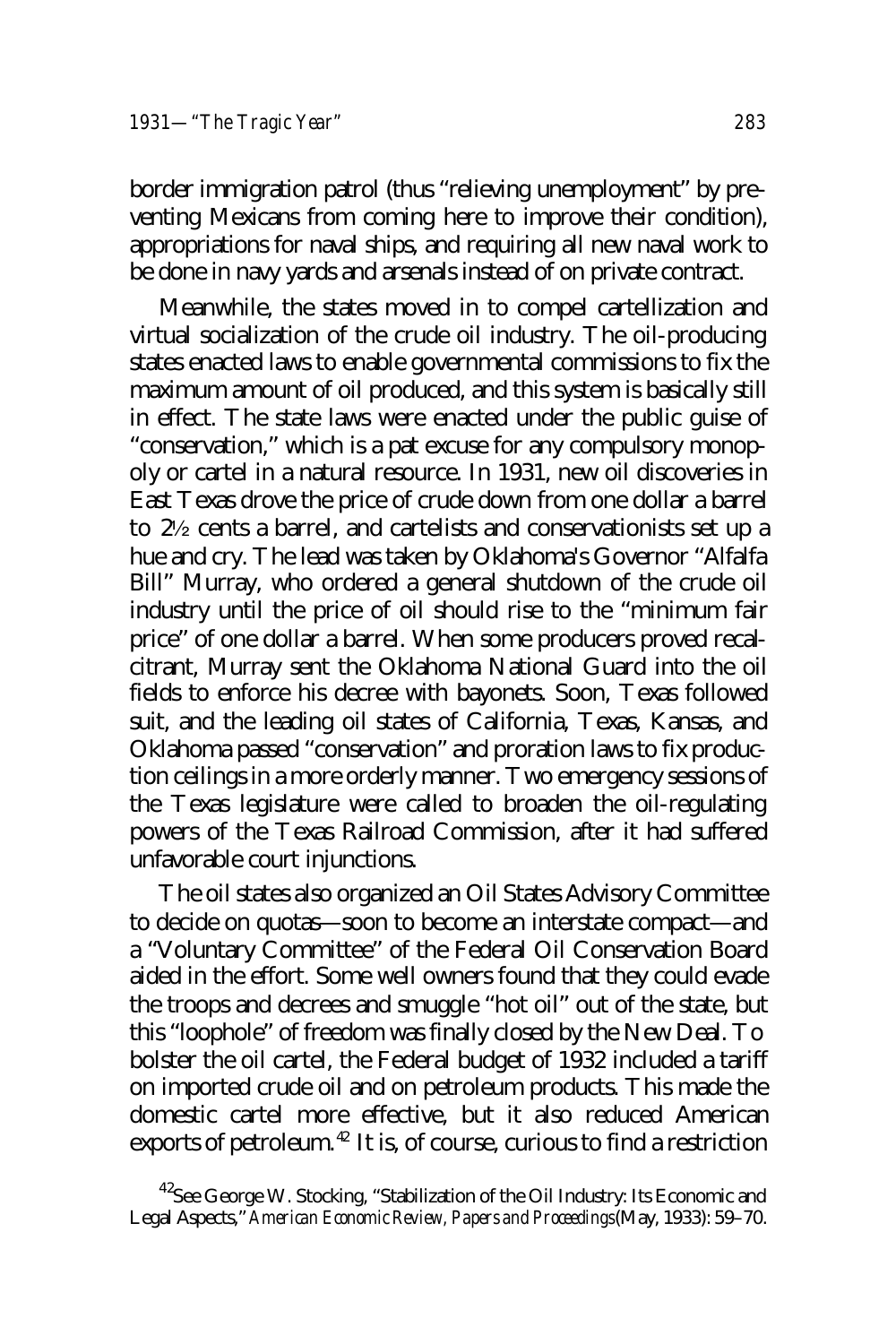on *imports* imposed as part of a domestic resource *conservation* program, but we find the same phenomena today. If conservation were really the goal, then surely imports would have been encouraged to ease demands on domestic oil.

Let it not be thought that Hoover was idle in this movement. Even before the depression, he was considering coercive restrictions on oil production. The President canceled permits to drill for oil in, large parts of the public domain, and he and Secretary of Interior Ray Lyman Wilbur were in large part responsible for the new state "conservation" laws. Hoover and Wilbur also pressured private oil operators near the public domain into agreements to restrict oil production.<sup>43</sup>

As 1931 drew to a close and another Congressional session drew near, the country and indeed the world were in the midst of an authentic crisis atmosphere—a crisis of policy and of ideology. The depression, so long in effect, was now rapidly growing worse, in America and throughout the world. The stage was set for the "Hoover New Deal" of 1932.

 $43$ If the coal industry was not as successful as the oil in becoming cartellized, it was not for lack of trying. C.E. Bockus, president of the National Coal Association, wrote in an article, "The Menace of Overproduction," of the need of the coal industry

to secure, by cooperative action, the continuous adjustment of the production of bituminous coal to the existing demand for it, thereby discouraging wasteful methods of production and consumption. . . . The European method of meeting this situation is through the establishment of cartels.

Quoted in Ralph J. Watkins, *A Planned Economy Through Coordinated Control of Basic Industries* (mimeographed manuscript, submitted to American Philanthropic Association, October, 1931), pp. 54ff.

Hoover also reduced production in other fields by adding over two million acres to the virtually useless national forests during his regime, as well as increasing the area of the totally useless national parks and monuments by forty percent. If Congress had not balked, he would have permanently sequestered much more usable land. See Harris Gaylord Warren, *Herbert Hoover and the Great Depression* (New York: Oxford University Press, 1959), pp. 64, 77–80.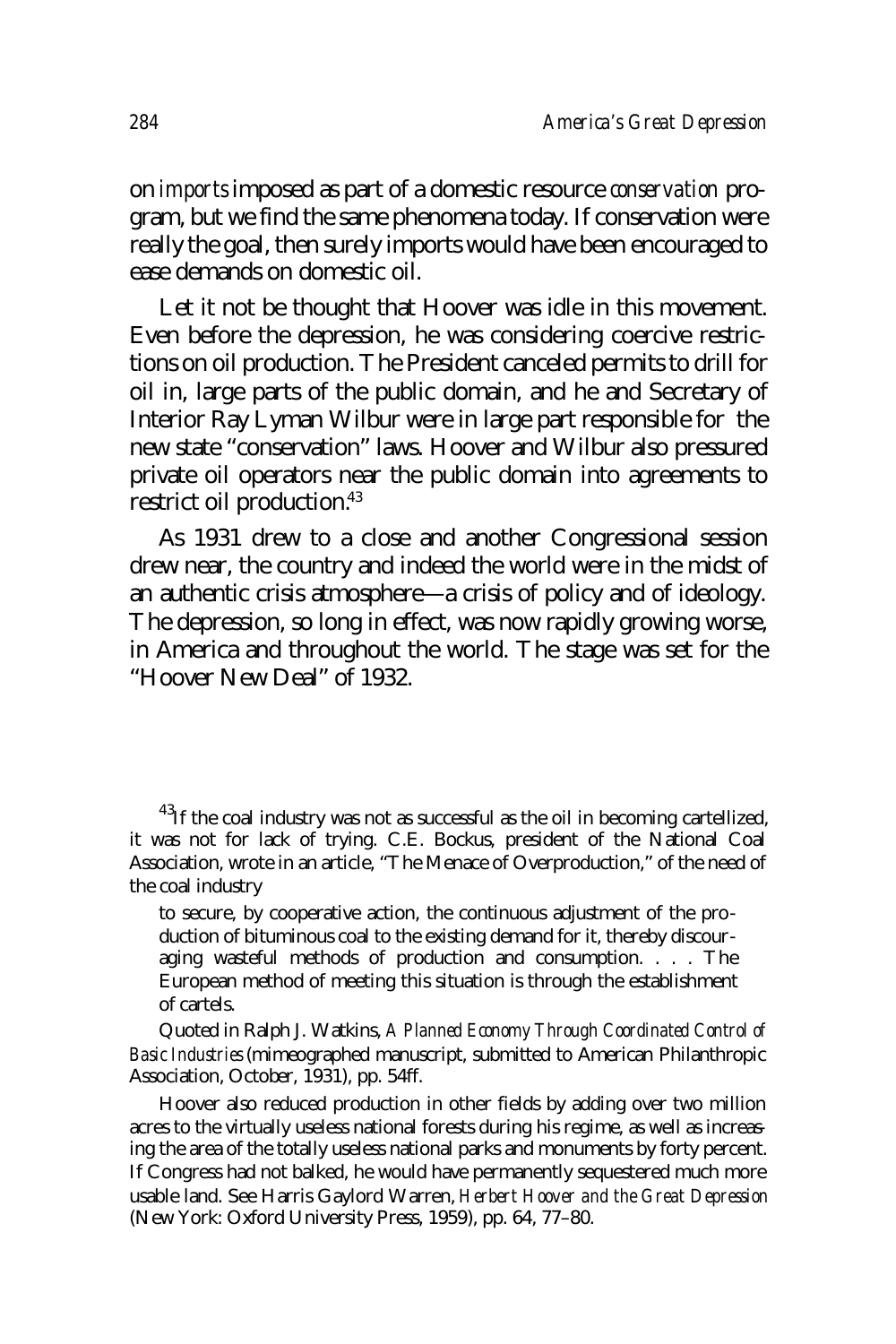# **11 The Hoover New Deal of 1932**

**PERICULE 1999** Tresident Hoover came to the legislative session of 1932 is atmosphere of crisis, ready for drastic measures. In annual message to Congress, on December 8, 1931, Hoofirst reviewed his own accomplishments of resident Hoover came to the legislative session of 1932 in an atmosphere of crisis, ready for drastic measures. In his annual message to Congress, on December 8, 1931, Hoover

> Many undertakings have been organized and forwarded during the past year to meet the new and changing emergencies which have constantly confronted us . . . to cushion the violence of liquidation in industry and commerce, thus giving time for orderly readjustment of costs, inventories, and credits without panic and widespread bankruptcies.

Measures such as Federal and state and local public works, worksharing, maintaining wage rates ("a large majority have maintained wages at high levels" as before), curtailment of immigration, and the National Credit Corporation, Hoover declared, have served these purposes and fostered recovery. Now, Hoover urged more drastic action, and he presented the following program:

- (1) Establish a Reconstruction Finance Corporation, which would use Treasury funds to lend to banks, industries, agricultural credit agencies, and local governments;
- (2) Broaden the eligibility requirement for discounting at the Fed;
- (3) Create a Home Loan Bank discount system to revive construction and employment measures which had been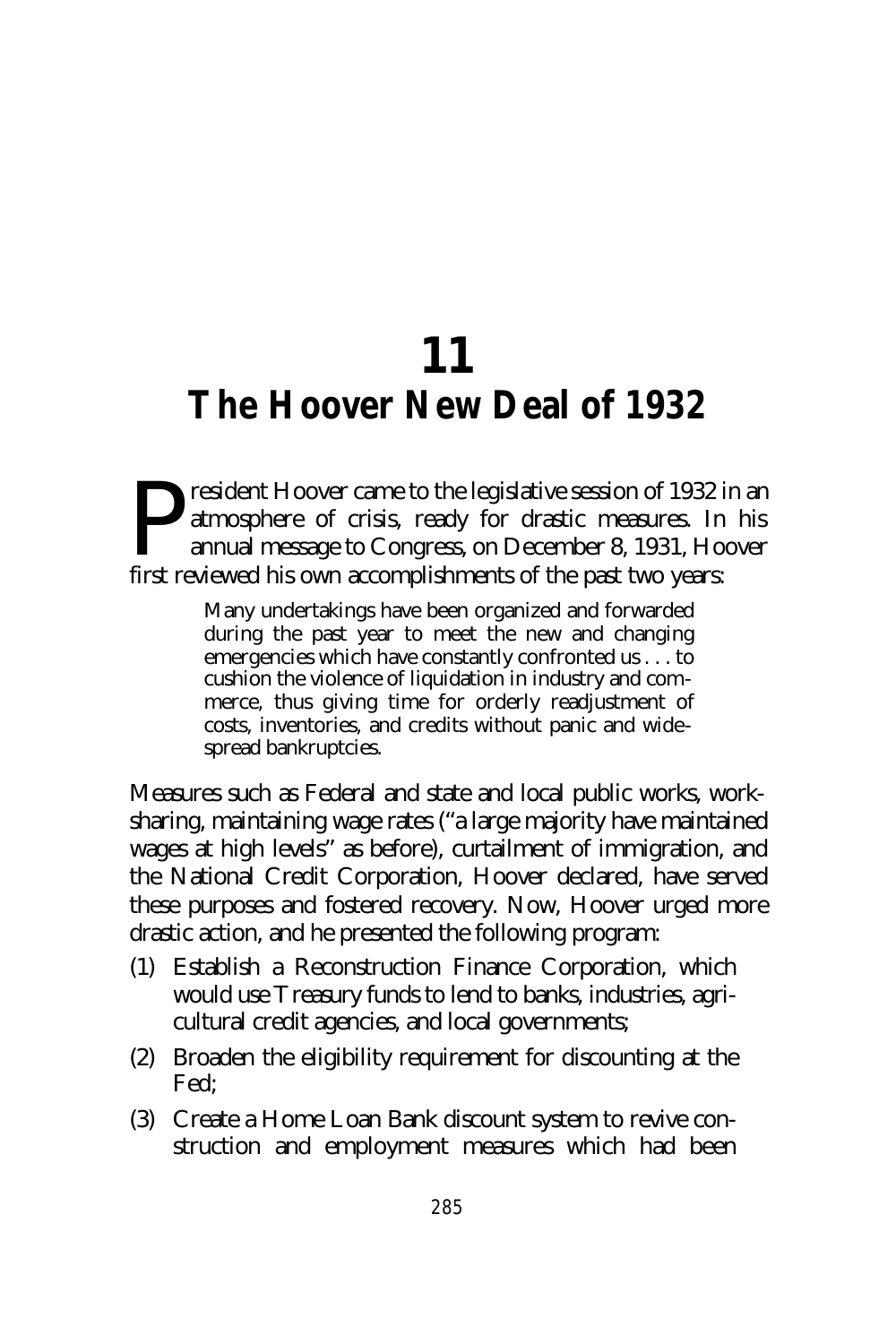warmly endorsed by a National Housing Conference recently convened by Hoover for that purpose;

- (4) Expand government aid to Federal Land Banks;
- (5) Set up a Public Works Administration to coordinate and expand Federal public works;
- (6) Legalize Hoover's order restricting immigration;
- (7) Do something to weaken "destructive competition" (i.e., competition) in natural resource use;
- (8) Grant direct loans of \$300 million to States for relief;
- (9) Reform the bankruptcy laws (i.e., weaken protection for the creditor).

Hoover also displayed anxiety to "protect railroads from unregulated competition," and to bolster the bankrupt railroad lines. In addition, he called for sharing-the-work programs to save several millions from unemployment.

## **THE TAX INCREASE**

With a \$2 billion deficit during annual year 1931, Hoover felt that he had to do something in the next year to combat it. Deficit spending is indeed an evil, but a balanced budget is not necessarily a good, particularly when the "balance" is obtained by increasing revenue and expenditures. If he wanted to balance the budget, Hoover had two choices open to him: to reduce expenditures, and thereby relieve the economy of some of the aggravated burden of government, or to increase that burden further by raising taxes. He chose the latter course. In his swan song as Secretary of Treasury, Andrew Mellon advocated, in December, 1931, drastic increases of taxes, including personal income taxes, estate taxes, sales taxes, and postal rates. Obedient to the lines charted by Mellon and Hoover, Congress passed, in the Revenue Act of 1932, one of the greatest increases in taxation ever enacted in the United States in peacetime. The range of tax increases was enormous. Many wartime excise taxes were revived, sales taxes were imposed on gasoline, tires, autos, electric energy, malt, toiletries, furs, jewelry, and other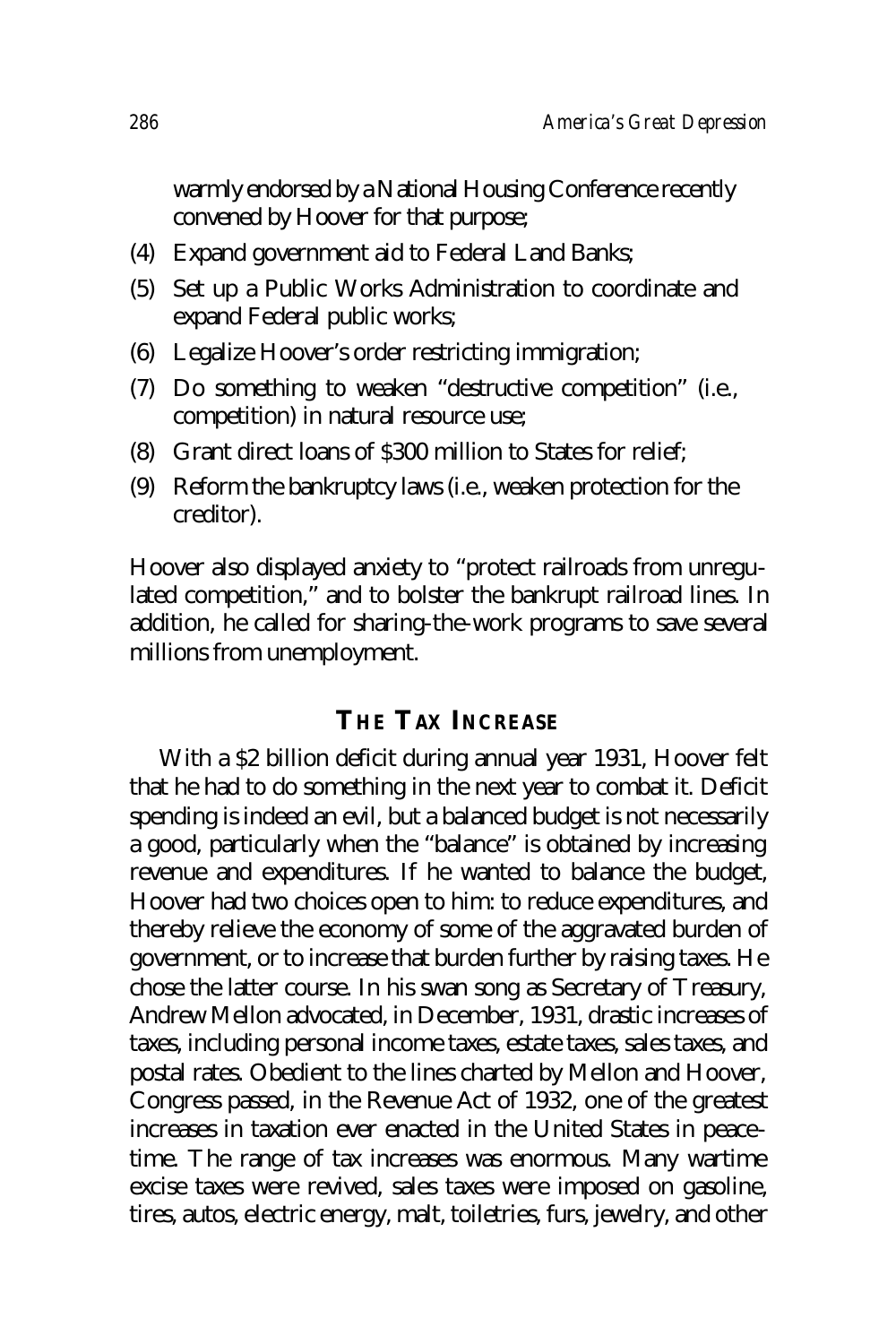articles; admission and stock transfer taxes were increased; new taxes were levied on bank checks, bond transfers, telephone, telegraph, and radio messages; and the personal income tax was raised drastically as follows: the normal rate was increased from a range of  $1\frac{1}{2}$  percent–5 percent, to 4 percent–8 percent; personal exemptions were sharply reduced, and an earned credit of 25 percent eliminated; and surtaxes were raised enormously, from a maximum of 25 percent to 63 percent on the highest incomes. Furthermore, the corporate income tax was increased from 12 percent to  $13\frac{3}{4}$ percent, and an exemption for small corporations eliminated; the estate tax was doubled, and the exemption floor halved; and the gift tax, which had been eliminated, was restored, and graduated up to 33% percent.<sup>1</sup> Hoover also tried his best to impose on the public a manufacturers' sales tax, but this was successfully opposed by the manufacturers. We might mention here that for Hoover the great increase in the estate tax was moral *in itself*, in addition to its alleged usefulness as a fiscal measure. The estate tax, he declared, is "one of the most economically and socially desirable—or even necessary of all taxes." He hinted darkly of the "evils of inherited economic power," of "cunning lawyers," and "obnoxious" playboys: there was no hint that he realized that a tax on inherited wealth is a tax on the property of the able or the descendants of the able, who must maintain that ability in order to preserve their fortunes; there was not the slightest understanding that a pure tax on capital such as the estate tax was the worst possible tax from the point of view of getting rid of the depression.

The raising of postal rates burdened the public further and helped swell the revenues of a compulsory governmental monopoly. The letter rates were raised from 2¢ to 3¢ despite the fact that the Post Office's own accounting system already showed a large profit on first class mail. Postage on publishers' second class mail was raised by about one-third, and parcel post rates on small parcels were increased by 25 percent (though rates on large parcels

<sup>&</sup>lt;sup>1</sup>See Sidney Ratner, American Taxation (New York: W.W. Norton, 1942), pp. 447–49.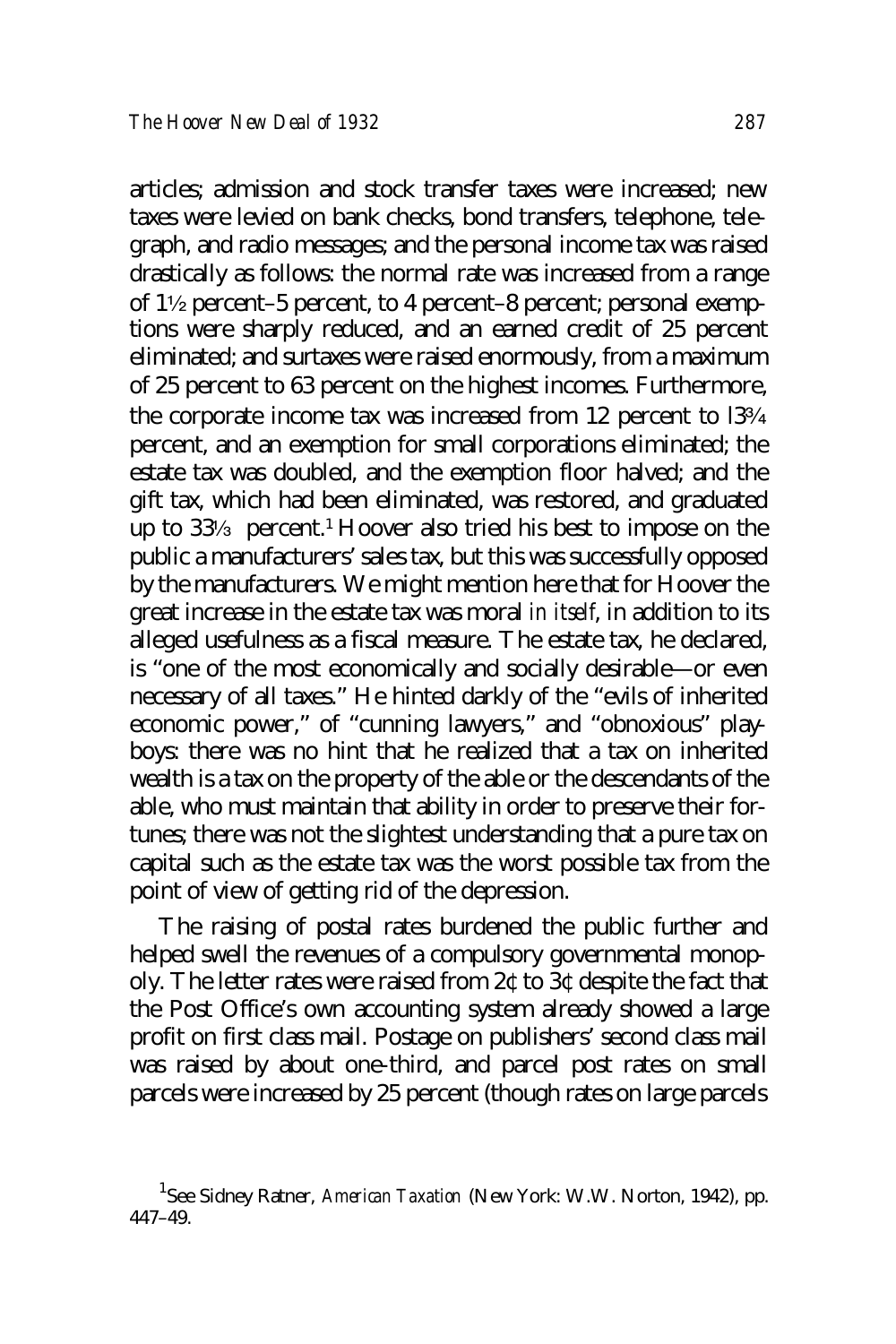were lowered slightly).<sup>2</sup> One of the most cogent critiques of Hoover's astoundingly wrong-headed program was delivered by the St. Louis Chamber of Commerce. Alarmed by the incessant call for higher taxes, the Chamber declared:

> When governments seek to maintain the high levels of taxation they reached in good times in these days of seriously impaired income, the impending specter of higher taxes constitutes one of the chief deterrents of business recovery.

The taxpayers, it insisted, should obtain a reduction of both taxes and government expenditures.<sup>3</sup> And the *Atlanta Constitution* called the 1932 tax act "the most vicious tax bill . . . ever saddled on the country in time of peace."<sup>4</sup>

## **EXPENDITURES VERSUS ECONOMY**

Despite the drastic increase in tax rates, total Federal revenue for 1932 declined because of the deepened depression—itself partly caused by the increase in tax rates. Total Federal receipts, excluding government enterprises, declined from \$2.2 billion in 1931 to \$1.9 billion in 1932; including government enterprises, Federal receipts fell from \$3.4 billion to \$3 billion. Total government receipts fell from \$12.4 billion to \$11.5 billion including government enterprises, from \$10.3 billion to \$9.5 billion excluding them. As a result, the huge Federal deficit continued despite a drop

2 See Jane Kennedy, "Development of Postal Rates: 1845–1955," *Land Economics* (May, 1957): 93–112; and idem, "Structure and Policy in Postal Rates," *Journal of Political Economy* (June, 1957): 185–208. Hoover also deliberately used a system of airmail subsidies effectively to bring the air transport industry under government dictation. To Hoover, this was a device for "orderly development" of the airline industry. See Harris Gaylord Warren, *Herbert Hoover and the Great Depression* (New York: Oxford University Press, 1959), p. 70.

<sup>3</sup>*Congressional Record* 75 (January 12, 1932), p. 1763. Also see Russell C. Leffingwell, "Causes of Depression," *Proceedings of the Academy of Political Science* (June, 1931): 1.

<sup>4</sup>Randolph Paul, *Taxation in the United States* (Boston: Little, Brown, 1954), p. 162.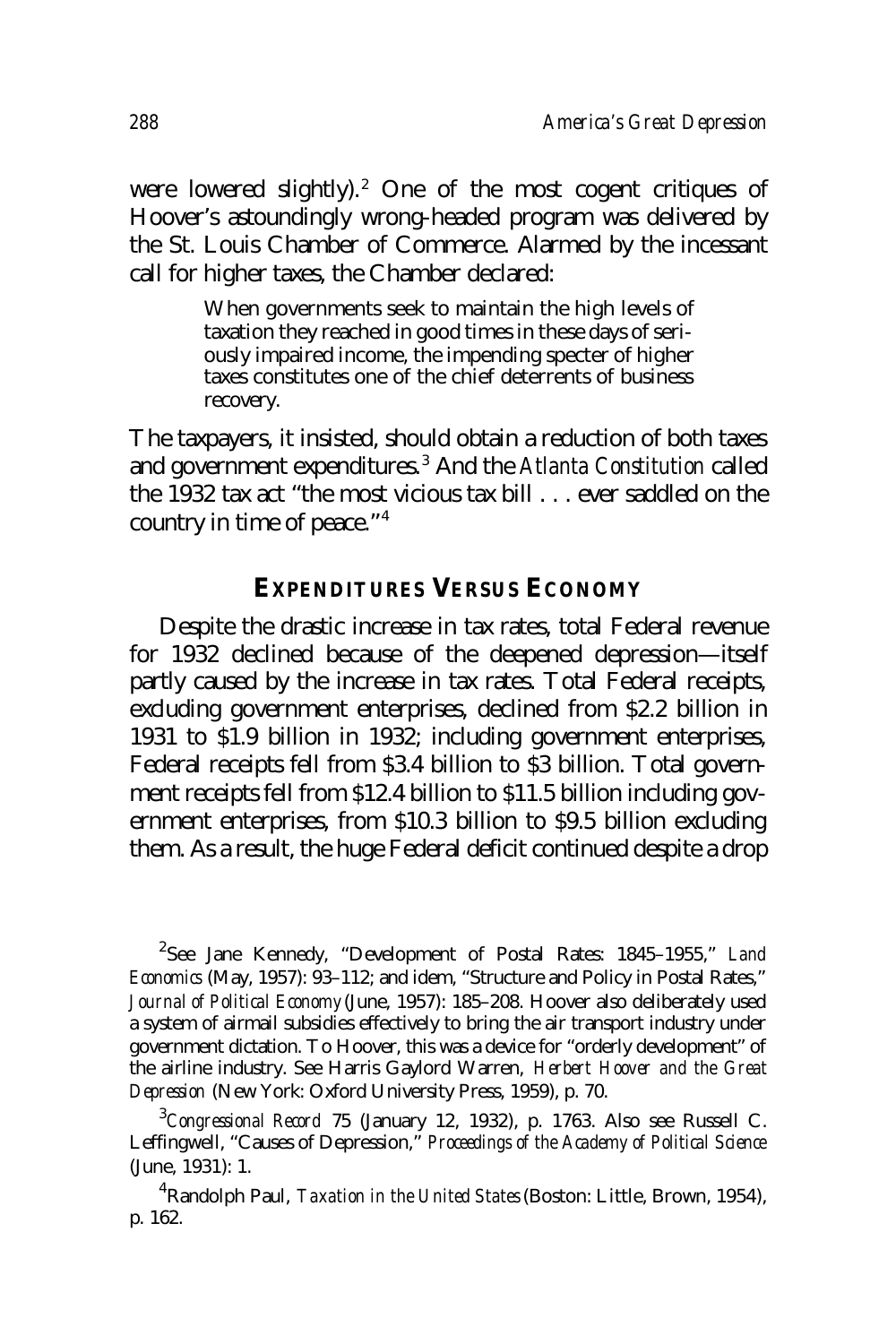in government expenditures in 1932: Federal expenditures falling from \$4.4 billion to \$3.4 billion (from \$5.5 billion to \$4.4 billion if we include government enterprises), and aggregate government expenditures falling from \$13.3 billion to \$11.4 billion (from \$15.2 billion to \$13.2 billion if we include government enterprises). Of the \$1.7 billion in total government deficit, the bulk of it—\$1.4 billion—was in the Federal government account.

The decline of \$1 billion in Federal expenditures over the year consisted of an \$800 million decline in transfer payments (veterans' loans), and a \$200 million drop in grants to state and local governments. The drop in state and local government expenditures of \$900 million in 1932 consisted largely of an \$800 million decline in new construction. The state and local governments, which differ from the Federal government in not being able to print new money or new bank deposits by selling bonds to a controlled banking system, found by 1932 that their financial condition was too grave to permit continued public works on such a large scale. The state and local governments were therefore forced to cut back their expenditures to near the level of their dwindling receipts.

What did all this mean for the fiscal burden of government on the economy? While the absolute amount of Federal depredations fell from \$5.5 to \$4.4 billion in 1932, and state and local burdens fell from \$9.7 to \$8.8 billion, GNP, and gross private product, declined far more drastically. GNP fell from \$76.3 billion in 1931 to \$58.5 billion in 1932, while GPP fell from \$70.9 billion to \$53.3 billion. Net private product fell from \$62.7 to \$45.7 billion. Hence, the percentage of Federal depredation on the gross private product rose from 7.8 percent in 1931 to 8.3 percent in 1932, and the percentage depredation of state and local governments rose from 13.7 percent to 16.5 percent. All in all, total fiscal burden of government on the gross private product rose from 21.5 percent to 24.8 percent; total burden on the net private product rose from 24.3 percent to 28.9 percent.

One of the most ominous projects for Federal spending during 1932 was a Congressional move for a huge \$2 billion veterans bonus, to be financed by an issue of new currency. It was, indeed,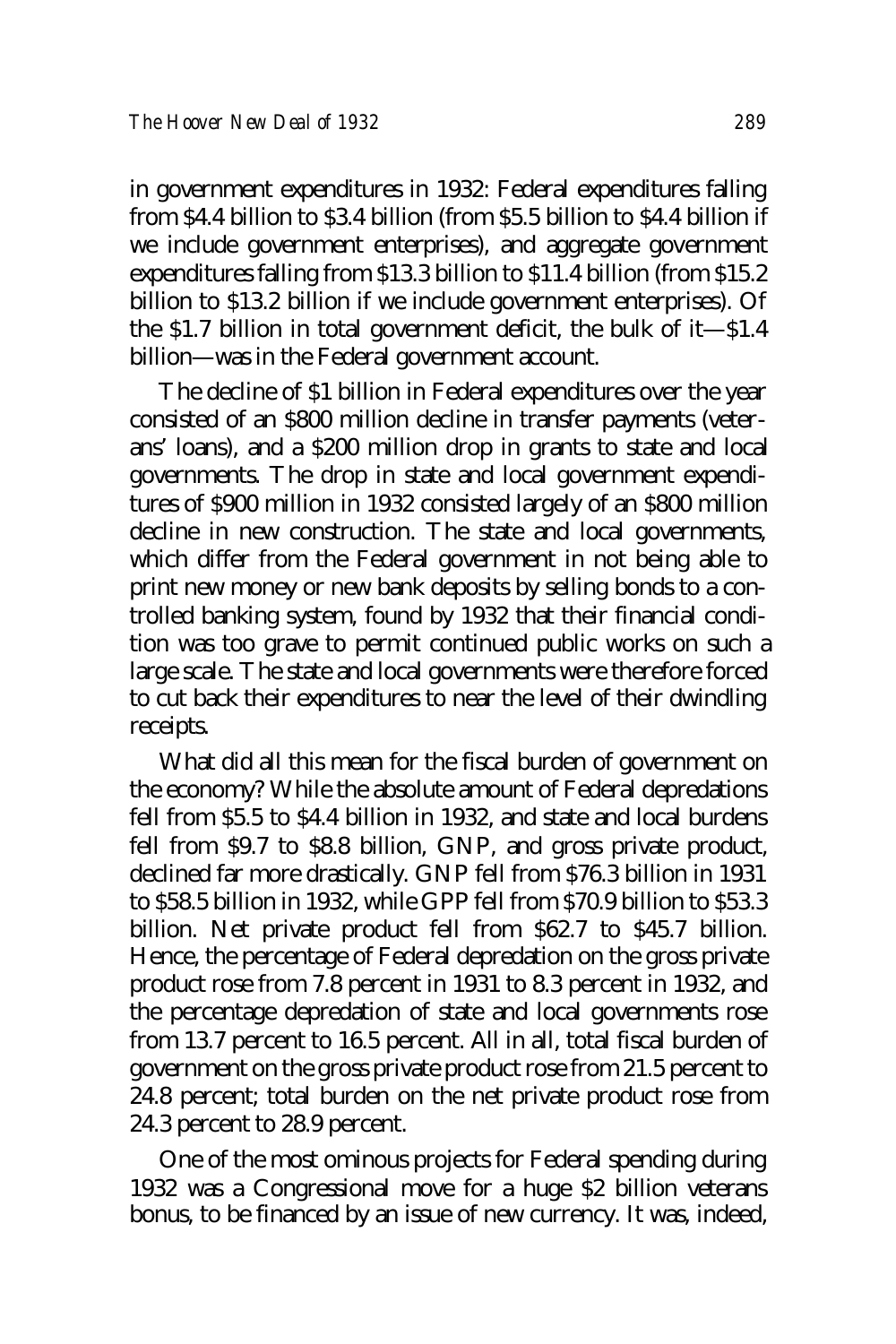the struggle over, and final defeat of, this program in the Senate in June that did most to defeat a general clamor for much larger government spending. The agitation for a veterans' bonus gave rise to a National Economy Committee, organized by Colonel Archibald R. Roosevelt, to combat the proposal. The Committee later became the National Economy League, which grew active throughout the nation by mid-1932. Chairman of the League was Admiral Richard E. Byrd, who abandoned a polar expedition to take active part, and secretary was Captain Charles M. Mills. Begun by Colonel Roosevelt and Grenville Clark, the League acquired over 60,000 members in forty-five states. The League's objective was to cut the costs of government: "We will not get back again to prosperity until high taxes are reduced." Taxation, it declared, now cripples industry, and hurts rich and poor alike. Unfortunately, the League was not willing to suggest specific areas of reduced spending—aside from veterans' aid. Captain Mills simply assumed that public works could not be reduced, since they were needed to relieve unemployment, and national defense could not be reduced—despite the fact that no country was poised to attack the United Sates.<sup>5</sup>

Other economizers were more stringent, and urged Hoover to balance the budget by reducing expenditures by \$2 billion, rather than by raising taxes. These included the redoubtable Rep. James M. Beck of Pennsylvania, formerly Solicitor General of the United States.<sup>6</sup> But Hoover rejected the pleas of numerous businessmen and bankers, many of them adherents of the Democratic Party. To

 $^5$ It was undoubtedly this vagueness that drew declarations of support for the League from such disparate figures as President Hoover, Governor Franklin D. Roosevelt, William Green, farm leader Louis Taber, Calvin Coolidge, chairman of the Advisory Council of the League, Alfred E. Smith, Newton D. Baker, Elihu Root, and General Pershing. See Bank of the Manhattan Company, *Chapters in Business and Finance* (New York, 1932), pp. 59–68. Also see National Economy League, *Brief in Support of Petition of May 4, 1932.* On this Committee and on the similar National Action Committee, see Warren, *Herbert Hoover and the Great Depression,* p. 162.

6 See James M. Beck, *Our Wonderland of Bureaucracy* (New York: Macmillan, 1932); Mauritz A. Haligren, *Seeds of Revolt* (New York: Alfred A. Knopf, 1933), pp. 274ff.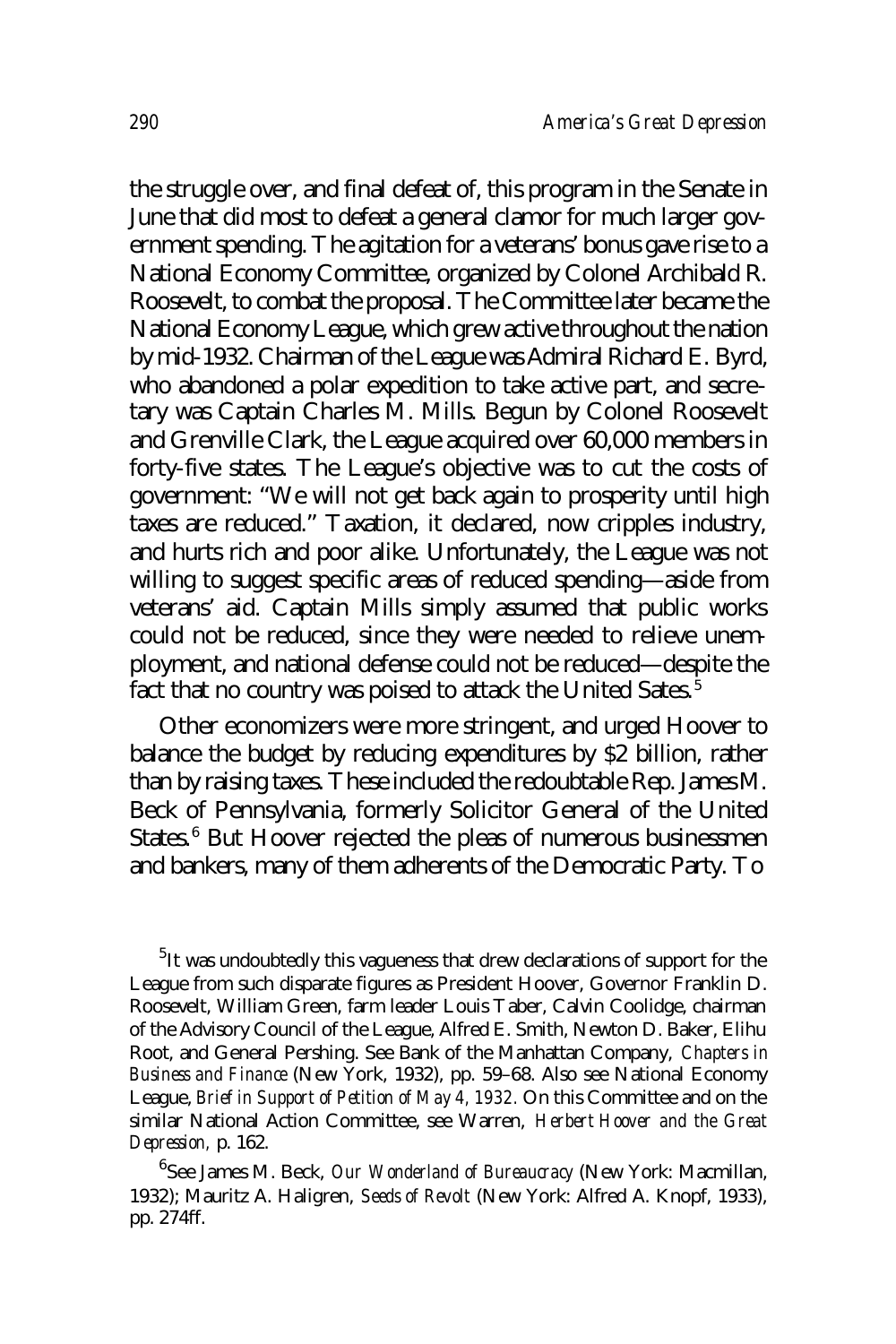one protesting businessman who urged him to reduce expenses by \$2 billion, Hoover answered with the typical hysteria of the bureaucrat:

> Your thesis is that the government expenses can be reduced by \$2 billion—the amount of the tax decrease. This is . . . wholly impossible. It would mean we must give up the postal service, the Merchant Marine, protection of life and property and public health. We would have to turn 40,000 prisoners loose in this country; we would have to stop the maintenance of rivers and harbors; we would have to stop all construction work going on in aid of unemployment; it would mean abolishment [sic] of the Army and Navy. In other words it means complete chaos.

Let us waive the important question whether many of these functions are really so vital, or whether they may only be performed by the compulsory monopoly of the Federal Government. Would a \$2 billion budget cut have led to these effects? Taking the *fiscal* year 1932, the Federal expenditures (including government enterprises) of \$4.8 billion equaled \$59.50 per person in a "real" index based on the wholesale price level of 1926. During the 1920s, the Federal Government spent a real amount of about \$25 per person, and from 1890–1916, spent approximately \$10 per person. This means that the Federal budget could have been cut by \$2.8 billion to maintain the services provided during the 1920s, and by \$4.0 billion to maintain the services provided from 1890–1916, *not* a period that lacked protection, post offices, etc.<sup>7</sup>

While the economizers urged Hoover to cut expenditures and taxation, radicals urged a stepped-up program of government spending. William Trufant Foster, in a speech before the Taylor Society in the spring of 1932, called for "collectively" expanding currency and credit to restore the commodity price level of 1928. Virgil Jordan, economist for *Business Week*, urged expansion of public spending: "Just as we saved our way into depression, we must squander our way out of it." This piece of advice was delivered

<sup>7</sup>Cf. M. Slade Kendrick, *A Century and a Half of Federal Expenditures* (New York: National Bureau of Economic Research, 1955), pp. 77ff.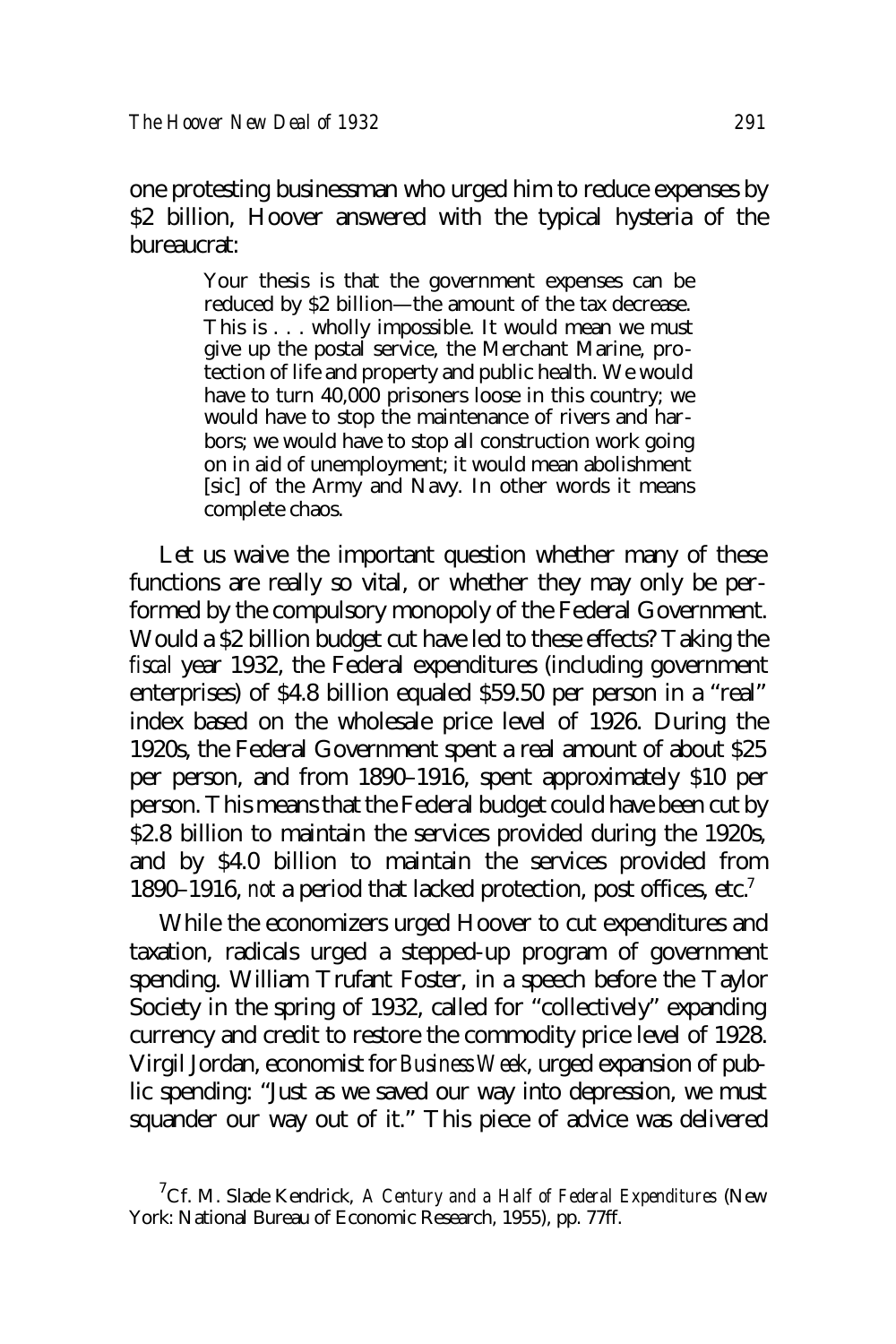before the annual banquet of the Pennsylvania Chamber of Commerce. Also calling for increased spending and "cyclical" rather than annual budget balancing were such economists as Paul H. Douglas, R.M. Haig, Simeon E. Leland, Harry A. Millis, Henry C. Simons, Sumner H. Slichter, and Jacob Viner.<sup>8</sup>

## **PUBLIC WORKS AGITATION**

While expenditures were leveling out, agitators for ever-greater public works redoubled their propaganda during the spring of 1932. Virgil Jordan, economist for *Business Week*, called for expanded public works, deficits, and pump-priming. W.T. Foster, Otto Tod Mallery, and David Cushman Coyle clamored for public works. Senators LaFollette and Wagner each sponsored huge public works bills, and they were supported by numerous economists and engineers. Senator Wagner sent a questionnaire on his \$1 billion public works plan to numerous economists, and drew only a few dissents in the chorus of approval.<sup>9</sup>

Felix Frankfurter thought that the program should go even further. Several economists, however, advised caution or expressed outright dissent, thus causing at least a welcome split in what had looked to laymen to be a solid phalanx of economists favoring a

8 See Lewis H. Kimmel, *Federal Budget and Fiscal Policy, 1789–1958* (Washington, D.C.: Brookings Institution, 1959), pp. 155ff.

<sup>9</sup>*Congressional Record* (May 16, 1932), pp. 10309–39. Among the supporters were such economists as:

| Edwin W. Borchard       | Harold G. Moulton        |
|-------------------------|--------------------------|
| Paul W. Brissenden      | E.M. Patterson           |
| Morris L. Cooke         | Selig Perlman            |
| Richard T. Ely          | E.R.A. Seligman          |
| Ralph C. Epstein        | Sumner H. Slichter       |
| <b>Irving Fisher</b>    | <b>George Soule</b>      |
| Felix Frankfurter       | Frank W. Taussig         |
| Walton Hamilton         | Ordway Tead              |
| Horace M. Kallen        |                          |
| Frank H. Knight         | <b>Gordon S. Watkins</b> |
| William M. Leiserson    | Myron W. Watkins         |
| W.N. Loucks             | W.F. Willcox             |
| <b>Broadus Mitchell</b> | E.E. Witte               |
|                         |                          |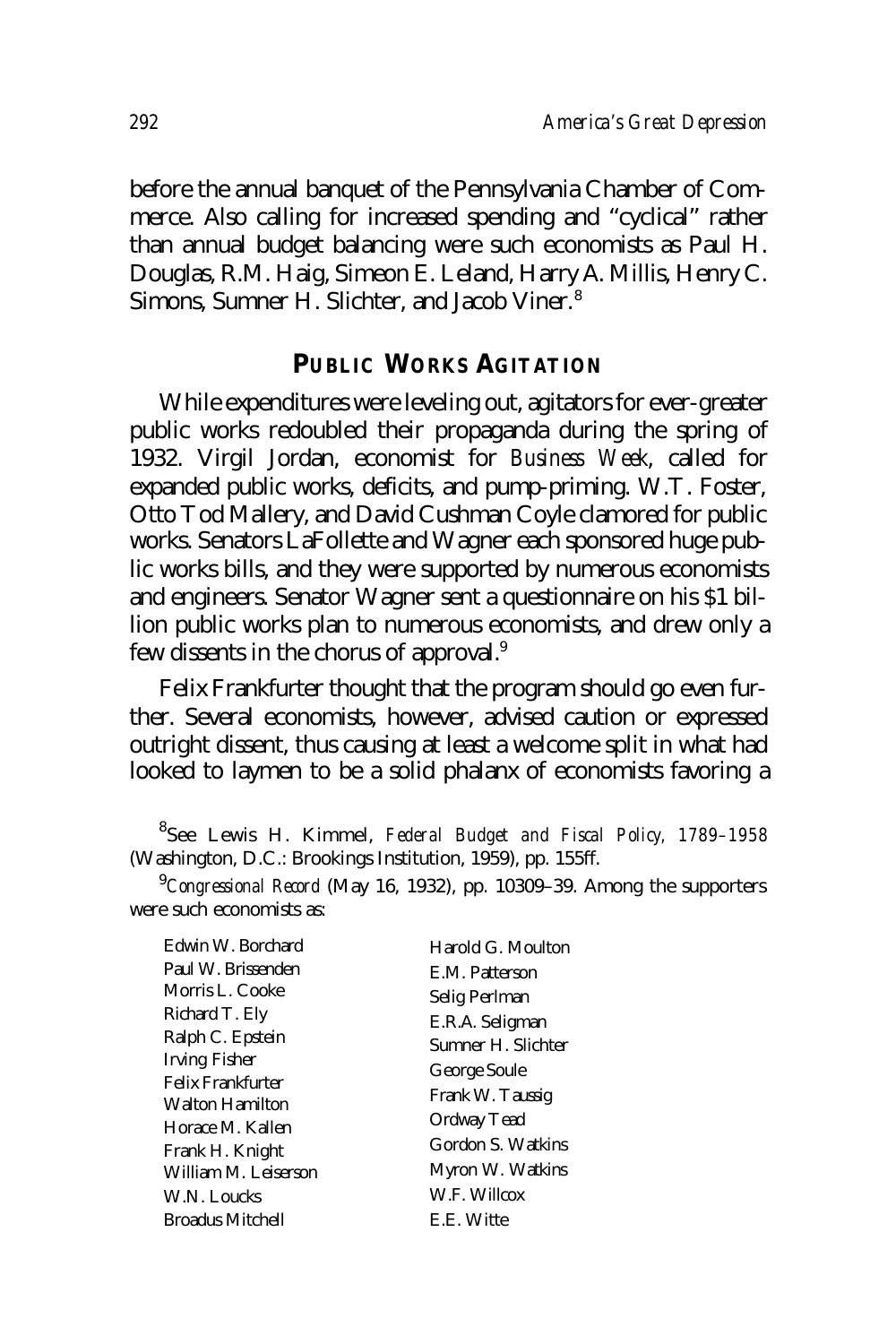huge public works program. John Maurice Clark wrote that he was not sure, and was worried about the effect on public confidence and the weakening of bank credit that would ensue. Also worried about confidence and cautiously opposed were Professors Z.C. Dickinson, Henry B. Gardner, and Alvin H. Hansen. Firmer in opposition was Jacob Hollander of Johns Hopkins, who had signed the adverse report of the President's Committee a few months earlier. Hollander expressed concern over the credit structure and continued deficits. Edwin F. Gay of Harvard believed it imperative to economize and balance the budget.

Willford I. King, of New York University, warned that wages must fall in proportion to the decline of commodity prices, in order to eliminate unemployment. He cogently pointed out that government employment at existing high wage rates would perpetuate the unemployment problem. Unfortunately, however, King suggested monetary inflation to restore the price level to 1926 levels. M.B. Hammond, of Ohio State University, delivered an excellent critique of the Wagner Bill. The proper course, he pointed out, was to economize, balance the budget, preserve the gold standard, and allow the needed price readjustments to take place:

> conditions will be stabilized as soon as prices in certain lines have become adjusted to price reductions which have already taken place in other lines. Large appropriations for public works would hinder such an adjustment and consequently would be unfavorable to efforts which private industry will otherwise make to resume operations.

One of the best comments on the proposal was delivered by William A. Berridge, economist for the Metropolitan Life Insurance Company. The bond issue for public works, he wrote, "would encroach seriously, and perhaps dangerously upon the supply of capital funds that private enterprise will need in order to help the country climb out of depression again." The public works projects, he added, "would undoubtedly freeze up the country's labor and capital in projects that would not contribute correspondingly to the productiveness and welfare of society in general."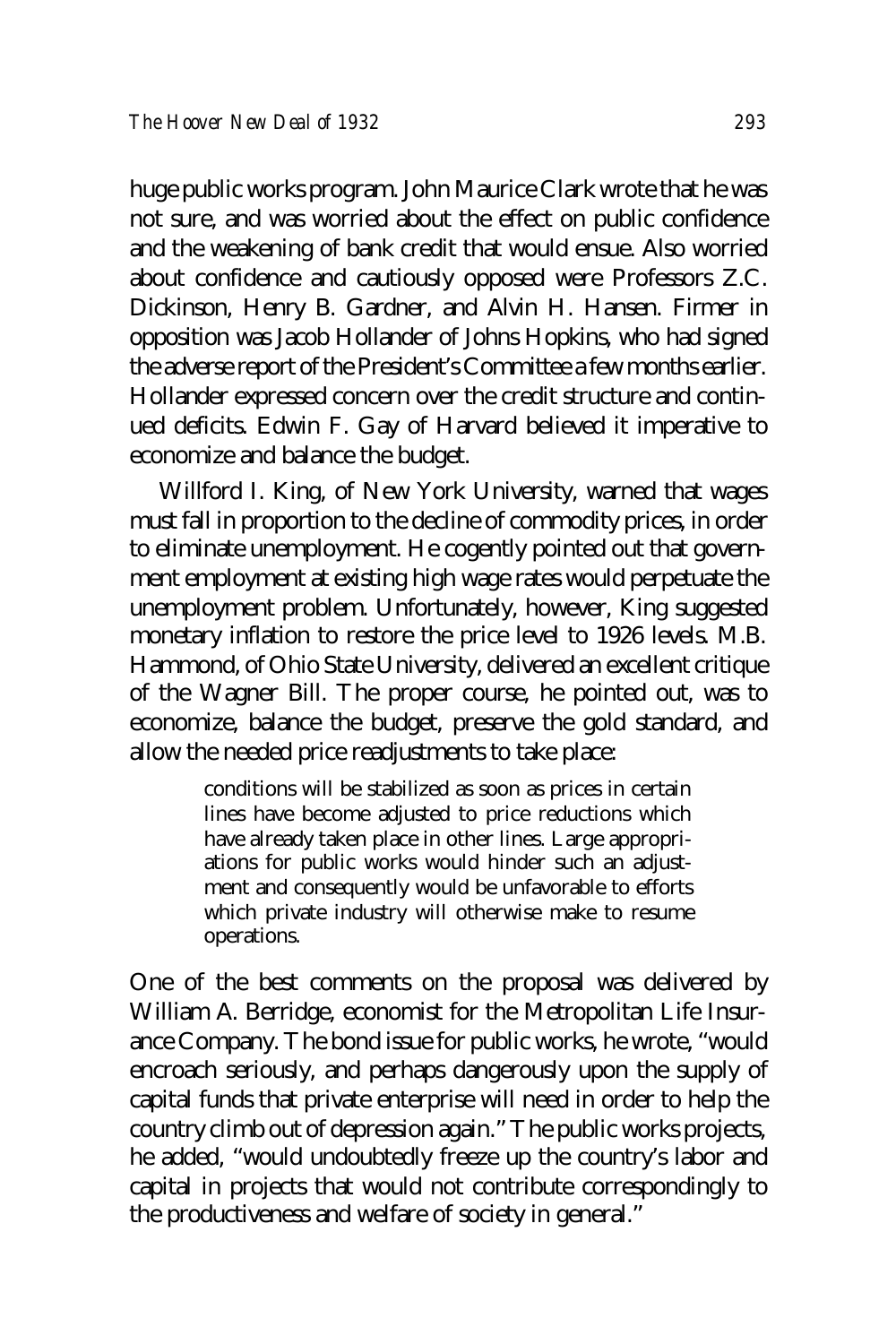Further agitation for public works was carried on by the magazine *American City*, which called for a six-year program of lowinterest loans to public works, and by Colonel John P. Hogan, who proposed a Productive Research Work Corporation, to be worth \$1.5 billion, for loans to local governments for public works<sup>10</sup>

Hogan's scheme was endorsed by the Construction League of America, and by the Associated General Contractors of America, both naturally eager for government subsidies to the construction industry. In June, the construction industry sponsored a National Committee for Trade Recovery, to promote public works. Other zealots were J. Cheever Cowden, a New York investment banker, who proposed an annual \$4–5 billion public-works program, Colonel Malcolm C. Rorty, who wanted \$1 billion spent per year, Owen D. Young, Alfred E. Smith, and Franklin D. Roosevelt. William Randolph Hearst suggested a \$5.5 billion Property Bond issue for a Federal public-works program, and this was endorsed, in January, 1932, by thirty-one economists, including Thomas Nixon Carver, Paul H. Douglas, William Trufant Foster, Robert M. Maclver, and J. E. LeRossignol.<sup>11</sup>

By the summer of 1932, three books had appeared that would form the bellwether of the Roosevelt New Deal. These called for heavy government spending, especially on public works, as well as for central planning of the economy; they were Stuart Chase's *The New Deal*, David Cushman Coyle's *The Irrepressible Conflict: Business vs. Finance*, and George Soule's *A Planned Society*. Their public works suggestions were endorsed by the *New Republic* and the American Federation of Labor. The U.S. Conference of Mayors urged a \$5 billion public-works program, and the avowed Socialists Norman Thomas and Morris Hillquit topped everyone with a suggested \$12 billion bond issue, one half to go for public works, and the other half for direct relief.

<sup>10</sup>See Joseph E. Reeve, *Monetary Reform Movements* (Washington, D.C.: American Council on Public Affairs, 1943), p. 19.

<sup>11</sup>On the economists' petition, see Joseph Dorfman, *The Economic Mind in American Civilization* (New York: Viking Press, 1959), vol. 5, p. 675.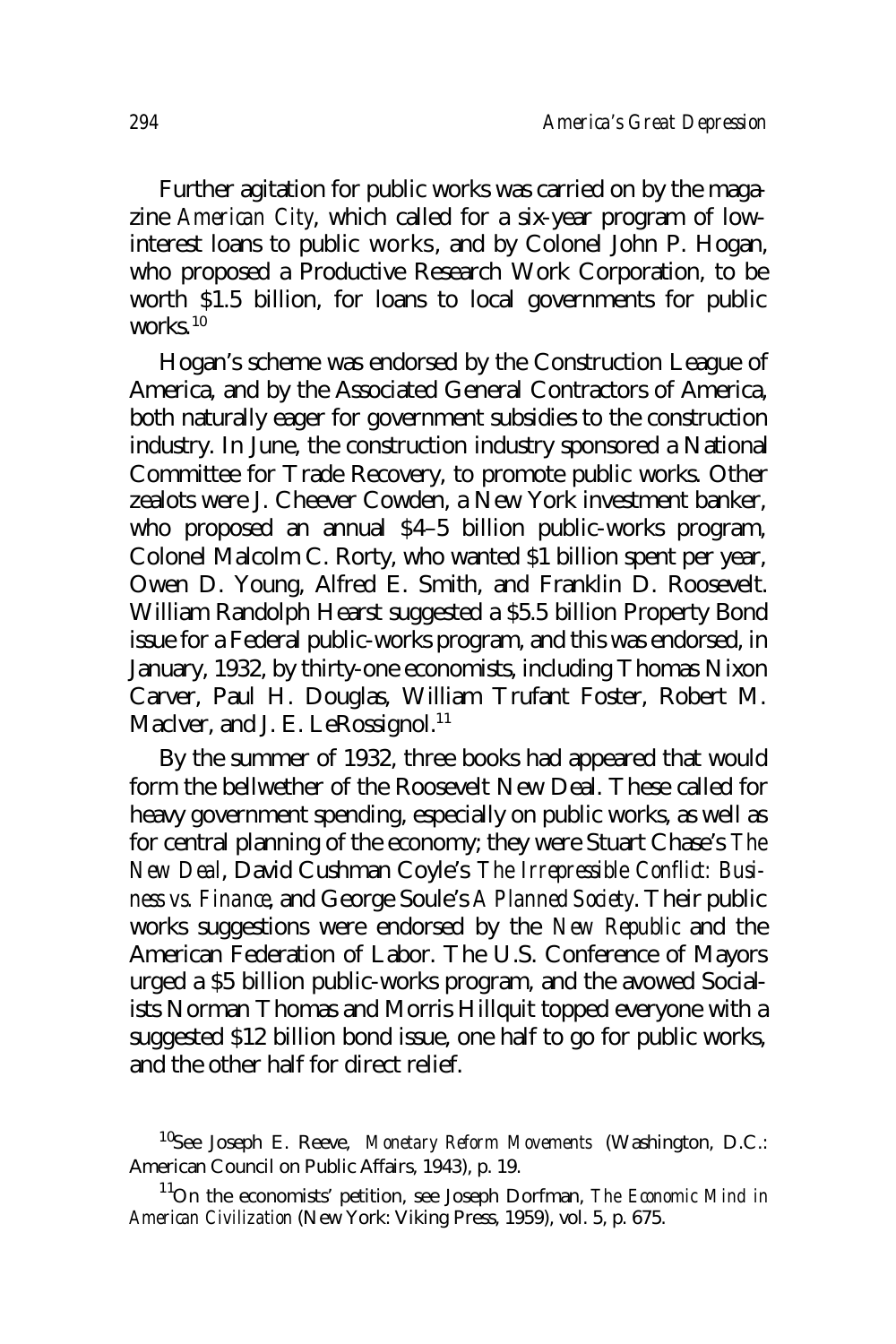In the meanwhile, however, President Hoover himself was beginning to have doubts about one of his favorite policies: public works. In a conference at the end of February, Hoover admitted that his public works program, which had nearly doubled Federal construction since the start of the depression, had failed. It was very expensive, costing over \$1200 per family aided, it was unavailable to the needy in remote regions and to those who were unable to perform such labor, which was, after all, unskilled make-work. Hoover now was coming to favor more Federal grants-in-aid to states in *lieu* of more Federal public works. By May, Hoover had openly reversed his earlier position, and now opposed any further extension of non-self-liquidating public works. As a result, Federal public works only increased by \$60 million in 1932, to reach the \$333 million mark. Experience had led the President to curtail his public works experiment, and partially to renounce views that he had championed for over a decade. Public works was not to come really to the fore again until the Roosevelt administration.<sup>12</sup> Despite this reversal, Hoover continued to insist on the merits of "self-liquidating" public works, and induced the Reconstruction Finance Corporation (RFC) to lend abundantly for public dams, toll bridges, and slum clearance. In fact, Hoover still recalls with pride that he personally induced state and local governments to expand their public-works programs by \$1.5 billion during the depression. He still points out proudly that the aggregate public works of the four years of his administration was greater than the public works in the entire previous 30 years, and he still takes credit for launching, in this period, Jones Beach, the San Francisco Bay Bridge, the Los Angeles Aqueduct, and Boulder Dam. He also signed a treaty with Canada, in July, 1932, to build a joint governmental St. Lawrence Seaway, but the Senate of that era wisely refused to approve this boondoggle and subsidy to one form of water transportation.

<sup>&</sup>lt;sup>12</sup>See Vladimir D. Kazakévich, "Inflation and Public Works," in H. Parker Willis and John M. Chapman, eds., *The Economics of Inflation* (New York: Columbia University Press, 1935), pp. 344–49.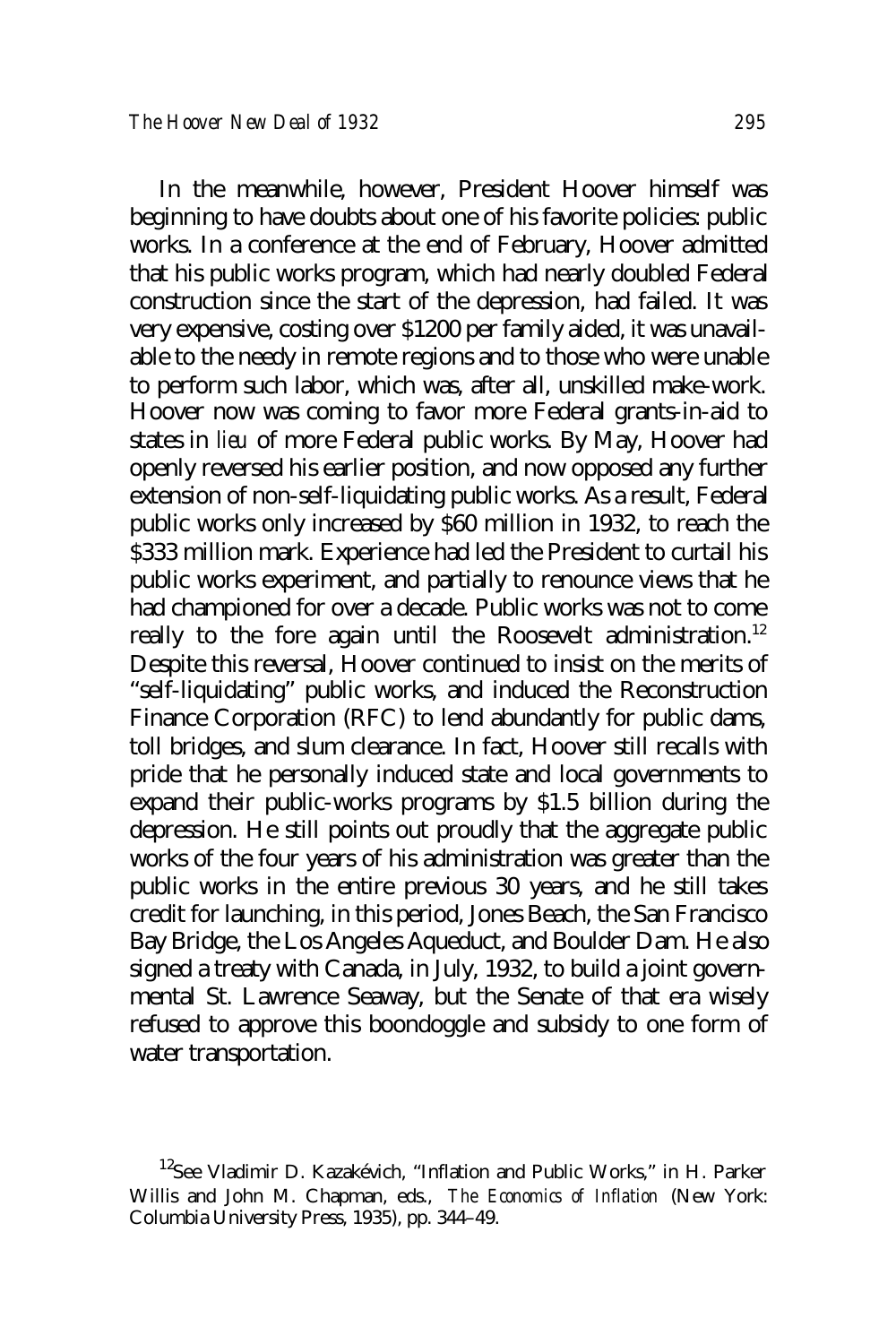## **THE RFC**

On all other aspects of the Hoover New Deal, the President blossomed rather than faltered. The most important plank in his program—the RFC—was passed hurriedly in January by the Congress.<sup>13</sup> The RFC was provided with government capital totaling \$500 million, and was empowered to issue further debentures up to \$1.5 billion. Hoover asked none other than Bernard Baruch to head the RFC, but Baruch declined. At that point, Hoover turned to name as Chairman one of his most socialistic advisers, the one who originally suggested the RFC to Hoover, Eugene Meyer, Jr., an old friend of Baruch's.<sup>14</sup> For the first five months of its life, the lending activities of the RFC lay shrouded in secrecy, and only determined action by the Democratic Congress finally forced the agency to make periodic public reports, beginning at the end of August. The bureaucratic excuse was that RFC loans should, like bank loans or previous National Credit Corporation (NCC) loans, remain confidential, lest public confidence in the aided bank or business firm be weakened. But the point is that, since the RFC was designed to lend money to unsound organizations about to fail, they *were* weak and the public *deserved* to lose confidence, and the sooner the better. Furthermore, since the taxpayers pay for government and are supposed to be its "owners," there is no excuse for governmental representatives to keep secrets from their own principals. In a democracy, secrecy is particularly culpable: for how can the people possibly make intelligent decisions if the facts are withheld from them by the government?

During the first five months of operation, from February to June, the RFC made \$1 billion worth of loans, of which 80 percent

 $13$ Dr. Anderson's account of the 1932 measures is unaccountably weak, since he does an about-face to favor the Hoover program—including the NCC, the RFC, and the Glass–Steagall Act—after opposing similarly statist and inflationary measures of earlier Hoover years. See Anderson, *Economics and the Public Welfare,* pp. 266–78.

<sup>14</sup>Senator Robinson had obtained Hoover's promise to name Meyer as head of RFC in return for Democratic support in Congress. Gerald D. Nash, "Herbert Hoover and the Origins of the RFC," *Mississippi Valley Historical Review* (December, 1959): 461ff.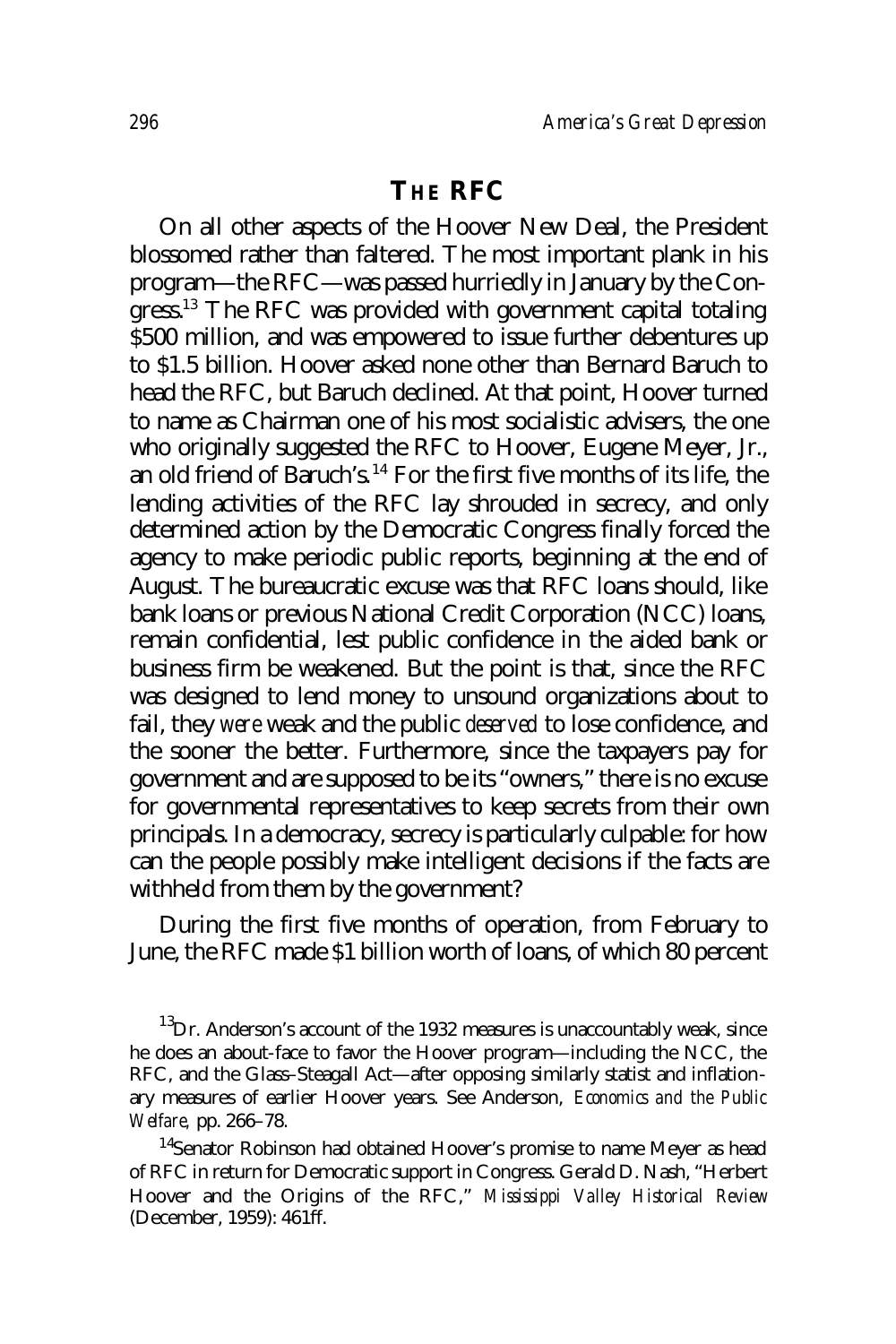was lent to banks and railroads, and about 60 percent to banks. The Republican claim that the RFC loans were not at all political rings pretty hollow in light of the facts. Thus, General Charles Dawes resigned as President of the RFC on June 7. Less than three weeks later, the Chicago bank which he headed, the Central Republic Bank and Trust Company, received an RFC loan of \$90 million even though the bank's total deposits were only \$95 million. That General Dawes resigned and then promptly asked for and received a huge loan for his own bank, certainly appears to be mulcting of the taxpayers by political collusion.<sup>15</sup> In addition, the RFC granted a \$14 million loan to the Union Trust Company of Cleveland; chairman of the board of this bank was none other than Joseph R. Nutt, treasurer of the Republican National Committee.

The successor to Dawes as head of the RFC was the Hon. Atlee Pomerene, whose great contribution to economic wisdom was his pronouncement that he would like to compel all merchants to increase their purchases by 33 percent. There was the road to recovery! Under Pomerene's aegis, the FRC promptly authorized a \$12.3 million loan to the Guardian Trust Company, of Cleveland, of which Pomerene was a director. Another loan of \$7.4 million was made to the Baltimore Trust Company, the vice-chairman of which was the influential Republican Senator Phillips L. Goldsborough. A loan of \$13 million was granted to the Union Guardian Trust Company of Detroit, a director of which was the Secretary of Commerce, Roy D. Chapin.

Some \$264 million were loaned to railroads during the five months of secrecy. The theory was that railroad securities must be protected, since many were held by savings banks and insurance companies, alleged agents of the small investor. Of the \$187 million of loans that have been traced, \$37 million were for the purpose of making improvements, and \$150 million to repay debts. One of the first loans, for example, was a \$5.75 million grant to the

<sup>15</sup>See John T. Flynn, "Inside the RFC," *Harper's Magazine* 166 (1933): 161–69. The Hoover group maintains, however, that General Dawes didn't want the RFC loan, which was rather insisted upon by Democratic bankers in Chicago, and by the Democratic members of the Board of the RFC.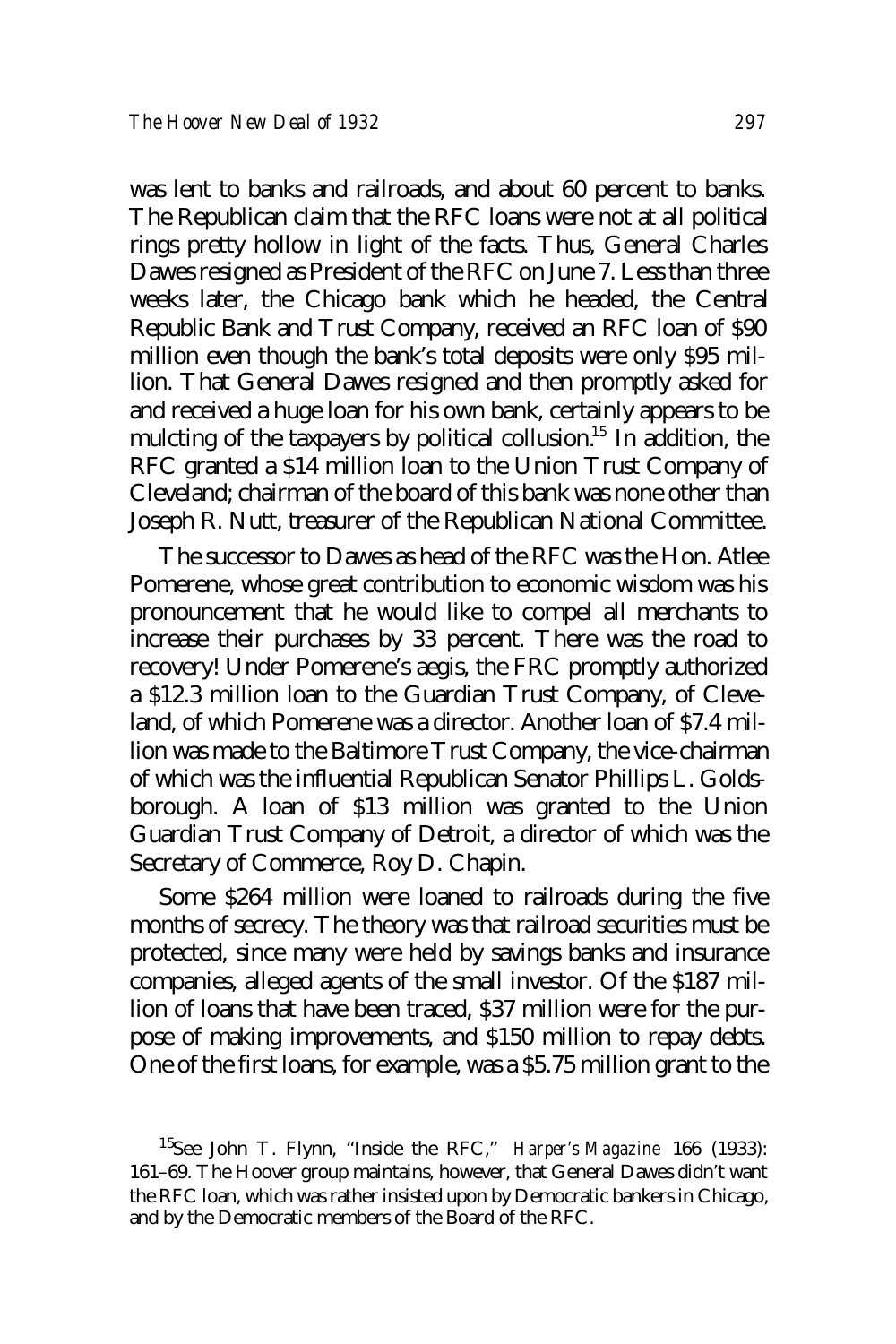Missouri Pacific to repay its debt to J.P. Morgan and Company. A total of \$11 million was loaned to the Van Sweringen railroads (including the Missouri Pacific) to repay bank loans. \$8 million were loaned to the Baltimore and Ohio to repay a debt to Kuhn, Loeb and Company. All in all, \$44 million were granted to the railroads by the RFC in order to repay bank loans. One of the main enthusiasts for this policy was Eugene Meyer, on the grounds of "promoting recovery," and, frankly, "putting more money into the banks." But this "promotion of recovery" really meant that the taxpayers were expropriated, and their money transferred by coercion to a few banks, notably J.P. Morgan and Company, and Kuhn, Loeb and Company. The extent of Meyer's humanitarianism in this affair may be gauged from the fact that his brother-in-law, George Blumenthal, was a member of J.P. Morgan and Company, and that Meyer had also served as a liaison officer between the Morgan firm and the French government. In the case of the Missouri Pacific, the RFC granted the loan despite an adverse warning by a minority of the Interstate Commerce Commission, and, as soon as the line had repaid its debt to Morgan, the Missouri Pacific was gently allowed to go into bankruptcy.<sup>16</sup>

John T. Flynn, in a caustic article on the RFC, pointed out correctly that such loans could only prolong the depression:

> Prices must come down to bring goods closer to the size of the available income . . . income itself must be freed for purchasing by the extinguishment of excessive debts. . . . Any attempt to hold up prices or to save the weaker debtors necessarily prolongs the depression.

Flynn also firmly pointed out that the best way to relieve the railroads, shaky and hobbled by debt, was to go into the "inevitable curative process" of receivership:

> The quicker the correction comes, the quicker the regeneration of the road will come. . . . Instead of permitting the correction of the fatal flaw [the heavy bond

<sup>16</sup>The Missouri Pacific had apparently falsified its balance sheet prior to asking for the RFC loan, to claim more cash on hand than it really had. Ferdinand Lundberg, *America's Sixty Families* (New York: Citadel Press, 1946), p. 233.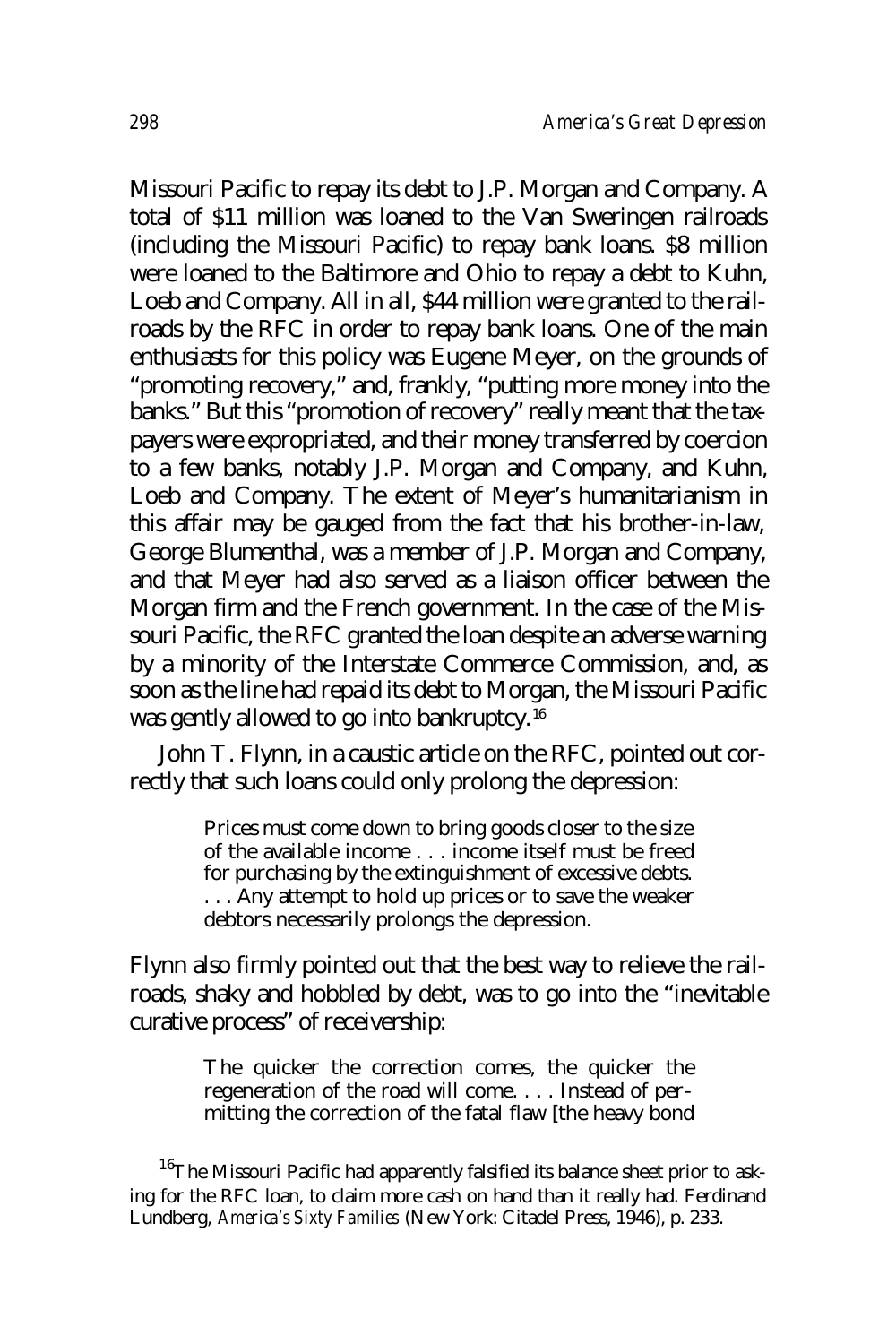load], the RFC has actually added to the bond load [of the railroadsl.<sup>17</sup>

Despite the speedy enactment of the RFC, Hoover complained that the Democratic Congress had delayed its passage by six weeks, allowing securities to be depressed for this length of time below their "true worth"—whatever that may be. Hoover's chief complaint was that Congress did not permit the RFC to lend directly to industry, to agriculture, or to government for public works. Congress, in short, did not permit the RFC to loan widely and recklessly enough.

At last, however, Hoover had his way, and Congress agreed to transform the RFC from a generally *defensive* agency aiding banks and railroads in debt, to a bold "positive" institution, making capital loans for new construction. This amendment, of July 21—the Emergency Relief and Construction Act of 1932—increased the RFC's authorized total capital from \$2 billion to \$3.8 billion, and permitted loans to states or cities for relief and work relief, for selfliquidating construction projects, and for financing sales of agricultural surpluses abroad, orderly marketing in agriculture, and agricultural credit corporations.<sup>18</sup> In a retrospective slap at General Dawes, loans were now forbidden to any bank of which a director or officer was a member of the RFC board. In a later amendment, the RFC was ordered to allocate \$25 million of its funds to the Treasury to buy the stock of the 12 newly created Federal Home Loan Banks.

Over the entire year 1932, the RFC extended credits totaling \$2.3 billion, and advanced an actual \$1.6 billion in cash. Of the year's advances, 52 percent were loaned to banks, 17 percent to

<sup>17</sup>Flynn, *Inside the RFC*. Another consequence of RFC loans to railroads was an approach toward direct socialization from the creditor interest of the RFC in bankrupt roads, and the consequent placing of government directors on the reorganized railroads. Dewing maintains that "the government through the power of its loans was in a position to dominate the policy of the reorganized road." Arthur Stone Dewing, *The Financial Policy of Corporations* (5th ed., New York: Ronald Press, 1953), vol. 2, p. 1263.

<sup>18</sup>J. Franklin Ebersole, "One Year of the Reconstruction Finance Corporation," *Quarterly Journal of Economics* (May, 1933): 464–87.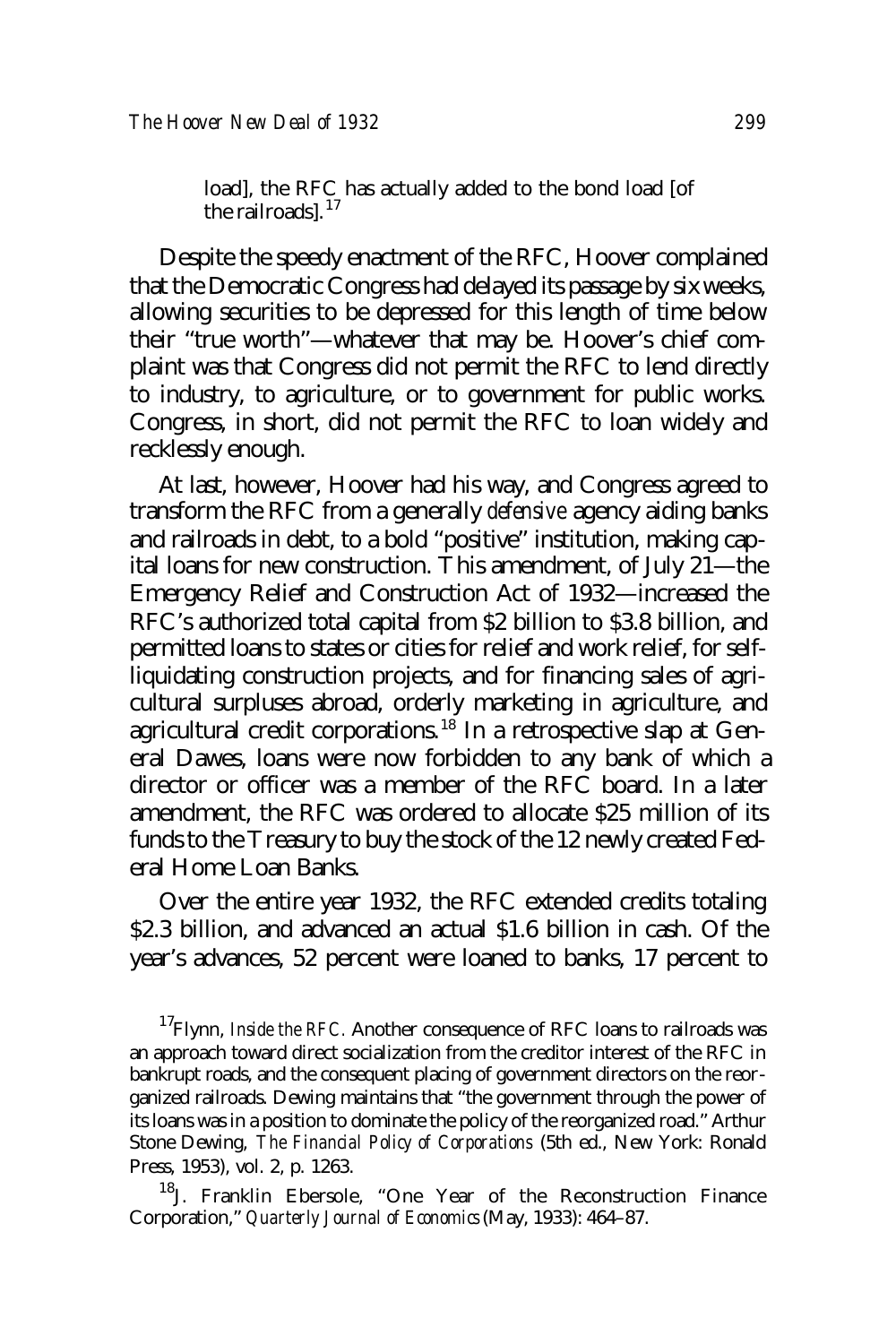railroads (of which over half went to repay debts to banks), and 9 percent to agriculture. In the agricultural field, the RFC established regional agricultural credit corporations, and advanced them \$1.4 million, which authorizing credits of \$55 million by the end of the year. The RFC was particularly active in cotton loans. And although the American Engineering Council hopefully suggested a shelf of self-liquidating public works projects totaling \$1 billion (mainly water-supply and irrigation systems), the RFC only authorized \$147 million, and advanced \$16 million, for such projects during 1932.

## **GOVERNMENTAL RELIEF**

If Hoover eagerly embraced the statism of the RFC, he gave ground but grudgingly on one issue where he had championed the voluntary approach: direct relief. Governor Franklin D. Roosevelt of New York led the way for state relief programs in the winter of 1931–1932, and he induced New York to establish the first state relief authority: the Temporary Emergency Relief Administration, equipped with \$25 million.<sup>19</sup> Other states followed this lead, and Senators Costigan and LaFollette introduced a bill for a \$500 million federal relief program.<sup>20</sup> The bill was defeated, but, with depression deepening and a Presidential election approaching, the administration all but surrendered, passing the Emergency Relief and Construction Act of July, 1932—the nation's first Federal relief legislation.<sup>21</sup> The bill did not go nearly as far as the agitators

<sup>19</sup>See Edith Abbott, *Public Assistance* (Chicago: University of Chicago Press, 1940).

 $^{20}$ Costigan and LaFollette obtained the material for their bill from the newly formed Social Work Conference on Federal Action on Unemployment, headed by Linton B. Swift of the Family Welfare Association. The new organization symbolized the recent shift among professional social workers in favor of federal relief. The May, 1932 meeting of the National Conference of Social Work reversed the 1931 opposition to federal relief. Irving Bernstein, *The Lean Years: A History of the American Worker, 1920–1933* (Boston: Houghton Mifflin, 1960), pp. 462ff.

<sup>21</sup>Particularly influential in inducing Hoover's surrender was a plea for federal relief, at the beginning of June, by leading industrialists of Chicago. Having been refused further relief funds by the Illinois legislature, these Chicagoans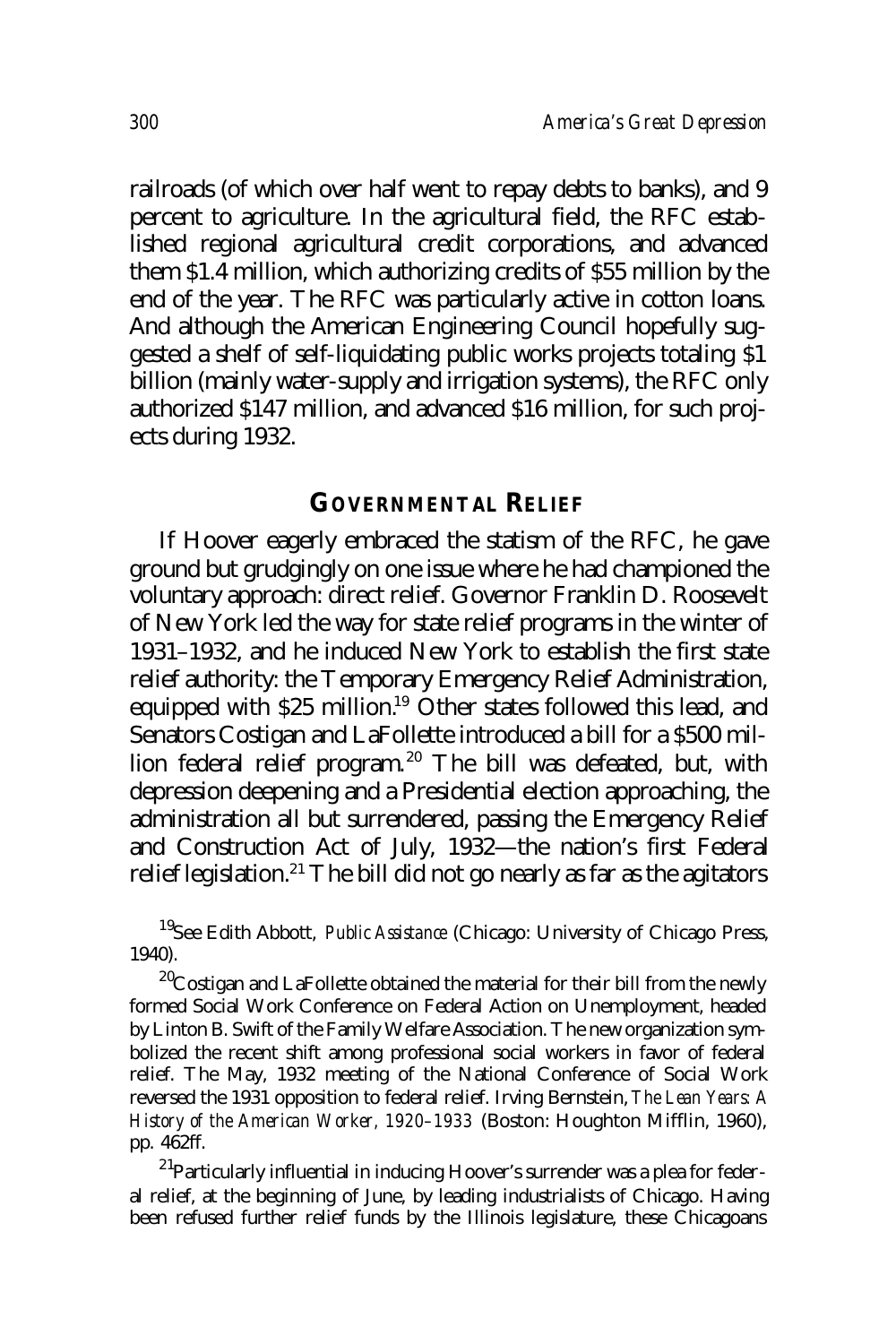desired, extending loans for state relief rather than direct grants to states, but this was a trivial difference. The loans to the states were to be made by the RFC at 3 percent on the basis of "need" as requested by the respective governors. The RFC was authorized to lend up to \$300 million for this purpose. Grants were quickly made to Alabama, Georgia, Illinois, Montana, North Dakota, Ohio, Utah, Louisiana, and Oregon. The RFC hired a staff of social workers, headed by Fred Croxton, to administer the program.

The states, too, expanded their relief programs. While total state expenditures for emergency relief was \$547 thousand in 1930-1931, they totaled \$57 million in 1931–1932, and \$90 million in fiscal year 1933. New York, New Jersey, and Pennsylvania led in relief expenditures, Pennsylvania financing much of its aid by a newly-imposed sales tax. All in all, total public relief in 120 of the nation's leading urban areas amounted to \$33 million in 1929, \$173 million in 1931, and \$308 million in 1932.<sup>22</sup>

## **THE INFLATION PROGRAM**

One thing Hoover was not reticent about: launching a huge inflationist program. First, the administration cleared the path for the program by passing the Glass–Steagall Act in February, which (a) greatly broadened the assets eligible for rediscounts with the Fed, and (b) permitted the Federal Reserve to use government bonds as collateral for its notes, in addition to commercial paper.<sup>23</sup>

turned to the federal government. They included the chief executives of Armour, Wilson, Cudahy, International Harvester, Santa Fe Railroad, Marshall Field, Colgate–Palmolive–Peet, Inland Steel, Bendix, U.S. Gypsum, A.B. Dick, Illinois Bell Telephone, and the First National Bank. Bernstein, *The Lean Years: A History of the American Worker, 1920–1933,* p. 467.

<sup>22</sup>See A.E. Geddes, *Trends in Relief Expenditures, 1910–1935* (Washington, D.C.: U.S. Government Printing Office, 1937), p. 31.

 $23$ The defenders of the Glass-Steagall Act might protest that the Act fitted the quantitativist policy of considering *total quantity* rather than quality of assets, and therefore that an "Austrian" economist should defend the measure. But the point is that any further permission for government to lend to banks, whether quantitative or qualitative, is an inflationary addition to the quantity of money, and therefore to be criticized by the "Austrian" economist.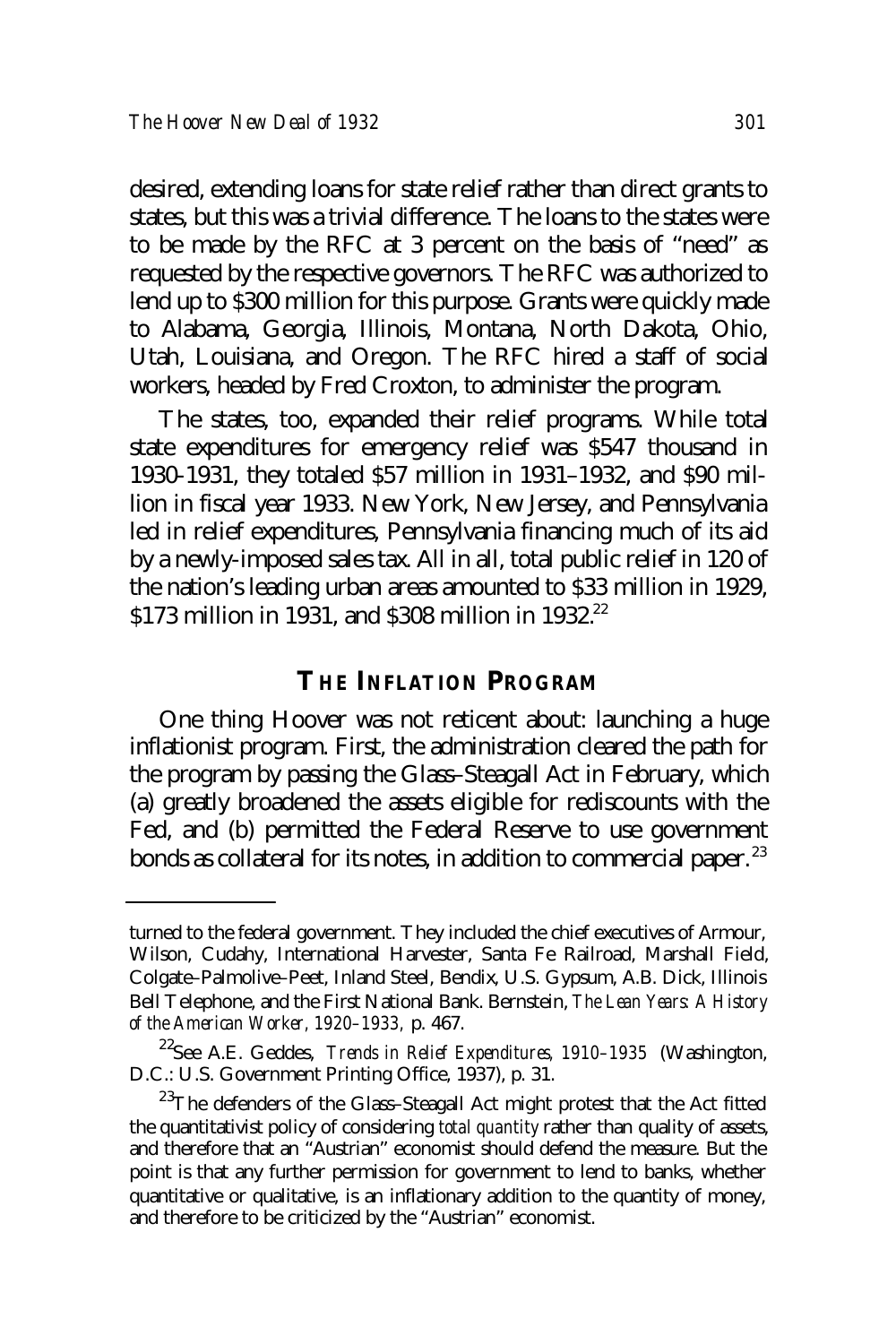The way was now cleared for a huge program of inflating reserves and engineering cheap money once again. Furthermore, Eugene Meyer, Jr. was now Governor of the Federal Reserve Board, and Ogden Mills had replaced the more conservative Andrew Mellon as Secretary of the Treasury. At the end of February, 1932, total bank reserves had fallen to \$1.85 billion. At that point, the FRS launched a gigantic program of purchasing U.S. government securities. By the end of 1932, total reserves had been raised to \$2.51 billion. This enormous increase of \$660 million in reserves in less than a year is unprecedented in the previous history of the System. If the banks had kept loaned-up, the money supply of the nation would have increased by approximately \$8 billion. Instead, the money supply fell by \$3.5 billion during 1932, from \$68.25 to \$64.72 billion at the end of the year, and with the bank deposit component falling by \$3.2 billion.

The monetary history of the year is best broken up into two parts: end of February–end of July, and end of July–end of December. In the first period, total reserves rose by \$213 million. The entire securities-buying program of the Federal Reserve took place during this first period, security holdings rising from \$740 million at the end of February to \$1,841 million at the end of July, an enormous \$1,101 million rise in five months. Total controlled reserves rose by \$1,000 million. This was offset by a \$290 million reduction in bank indebtedness to the Fed, a sharp \$380 million fall in the total gold stock, and a \$122 million rise in money in circulation, in short, a \$788 million reduction in uncontrolled reserves. For open-market purchases to be pursued precisely when the gold stock was falling was pure folly, and endangered public confidence in the government's ability to maintain the dollar on the gold standard. One reason for the inflationary policy was the huge Federal deficit of \$3 billion during fiscal 1932. Since the Treasury was unwilling to borrow on long-term bonds from the public, it borrowed on short-term from the member banks, and the Federal Reserve was obliged to supply the banks with sufficient reserves.

Despite this great inflationary push, it was during this half year that the nation's bank deposits fell by \$3.1 billion; from then on, they remained almost constant until the end of the year. Why this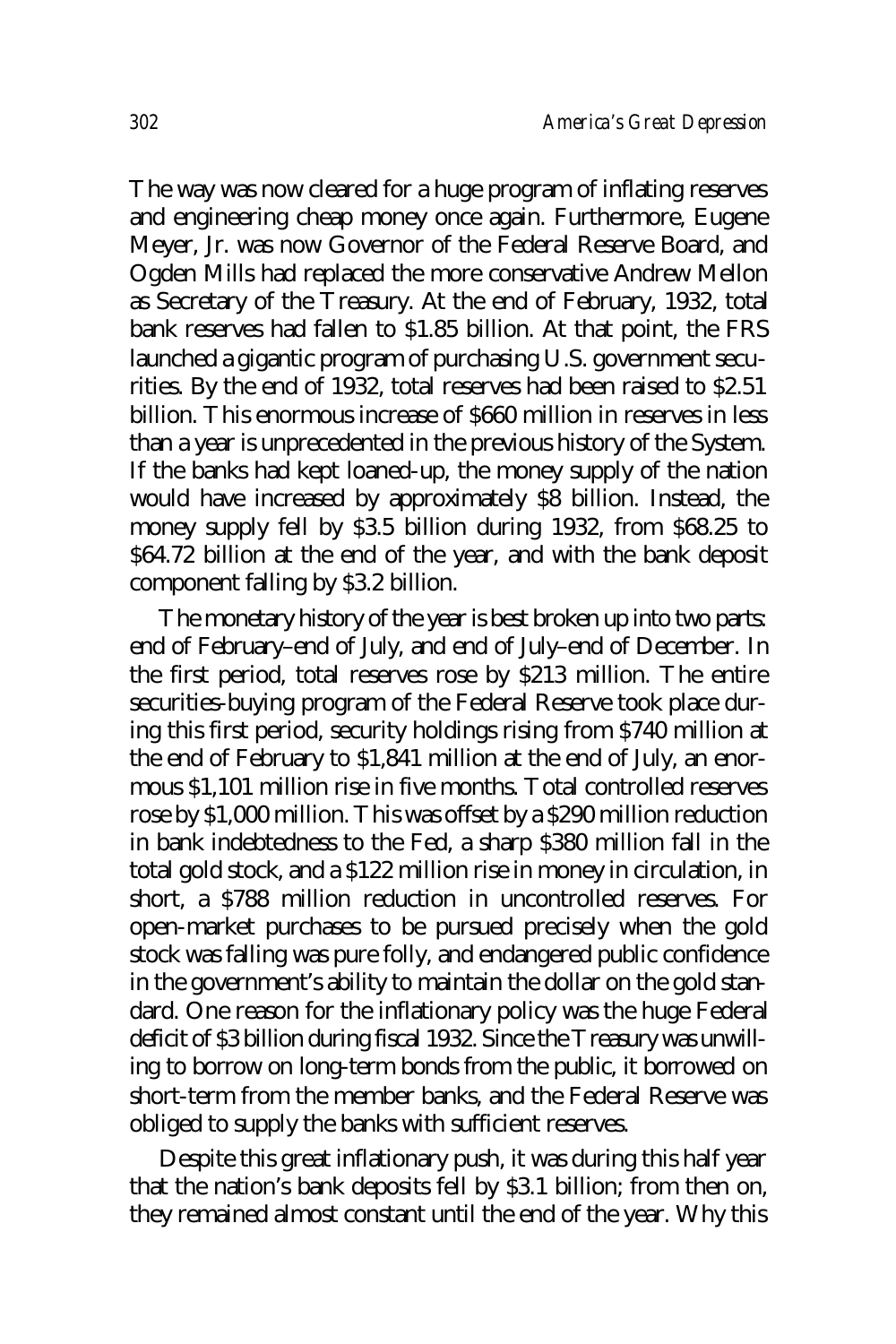fall in money supply just when one would have expected it to rise? The answer is the emergence of the phenomenon of "excess reserves." Until the second quarter of 1932, the nation's banks had always remained loaned up, with only negligible excess reserves. Now the banks accumulated excess reserves, and Currie estimates that the proportion of excess to total bank reserves rose from 2.4 percent in the first quarter of 1932, to 10.7 percent in the second quarter.<sup>24</sup>

Why the emergence of excess reserves? In the first place, Fed purchase of government securities was a purely artificial attempt to dope the inflation horse. The drop in gold demanded a reduction in the money supply to maintain public confidence in the dollar and in the banking system; the increase of money in circulation out of season was an ominous sign that the public was losing confidence in the banks, and a severe bank contraction was the only way to regain that confidence. In the face of this requirement for deflation, the Fed embarked on its gigantic securities-buying program. Naturally, the banks, deeply worried by the bank failures that had been and were still taking place, were reluctant to expand their deposits further, and failed to do so. A common explanation is that the demand for loans by business fell off during the depression, because business could not see many profitable opportunities ahead. But this argument overlooks the fact that banks never have to be passive, that if they really wanted to, they could buy existing securities, and increase deposits that way. They do not have to depend upon business firms to request commercial loans, or to float new bond issues. The reason for excess reserves must be found, therefore, in the banks.

In a time of depression and financial crisis, banks will be reluctant to lend or invest, (a) to avoid endangering the confidence of their customers; and (b) to avoid the risk of lending to or investing in ventures that might default. The artificial cheap money policy in 1932 greatly lowered interest rates all-around, and therefore

<sup>24</sup>Lauchlin Currie, The Supply and Control *of Money in the United States* (2nd ed., Cambridge Mass.: Harvard University Press, 1935), p. 116.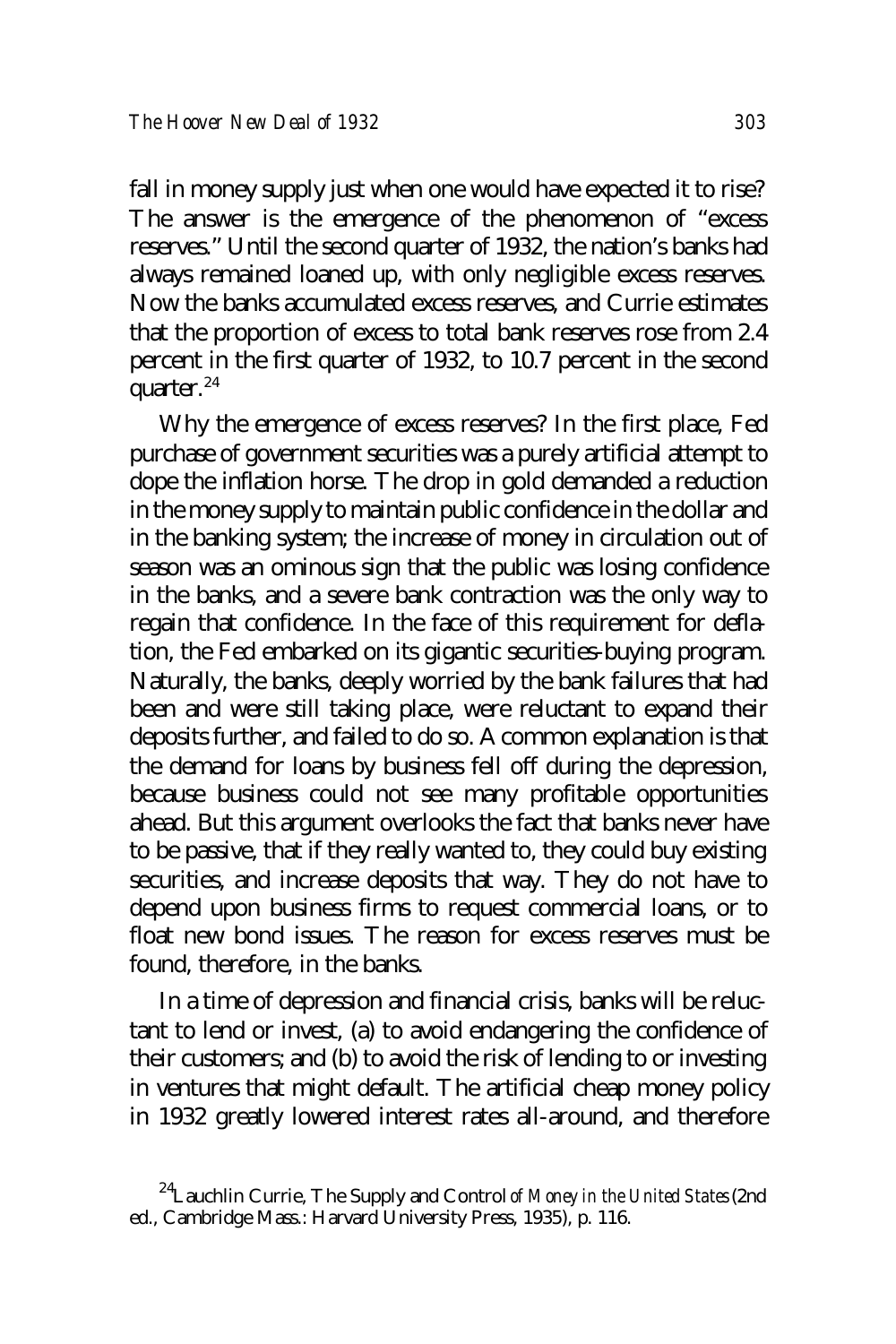further discouraged the banks from making loans or investments. just when risk was increasing, the *incentive to bear risk*—the prospective interest-return—was being lowered by governmental manipulation. And, as we noted above, we must not overlook the frightening effect of the wave of bank failures on bank policies. During the 1920s, a typical year might find 700 banks failing, with deposits totaling \$170 million. In 1930, 1350 banks failed, with deposits of \$837 million; in 1931, 2,293 banks collapsed, with deposits of \$1,690 million; and in 1932, 1,453 banks failed, having \$706 million in deposits. This enormous increase in bank failures was enough to give any bank pause—particularly when the bankers knew in their hearts that no bank (outside of the nonexisting ideal 100 percent bank) can ever withstand a determined run. Consequently, the banks permitted their commercial loans to run down without increasing their investments.

Thus, the Hoover administration pursued a giant inflationary policy from March through July 1932, raising controlled reserves by \$1 billion through Fed purchase of government securities. If all other factors had remained constant, and banks fully loaned up, the money supply would have risen abruptly and wildly by over \$10 billion during that period. Instead, and fortunately, the inflationary policy was reversed and turned into a rout. What defeated it? Foreigners who lost confidence in the dollar, partly as a result of the program, and drew out gold; American citizens who lost confidence in the banks and changed their deposits into Federal Reserve notes; and finally, bankers who refused to endanger themselves any further, and either used the increased resources to repay debt to the Federal Reserve or allowed them to pile up in the vaults. And so, fortunately, inflation by the government was turned into deflation by the policies of the public and the banks, and the money supply dropped by \$3.5 billion. As we shall see further below, the American economy reached the depths of depression during 1932 and 1933, and yet it had begun to turn upward by mid-1932. It is not far-fetched to believe that the considerable *deflation* of July 1931–July 1932, totaling \$7.5 billion of currency and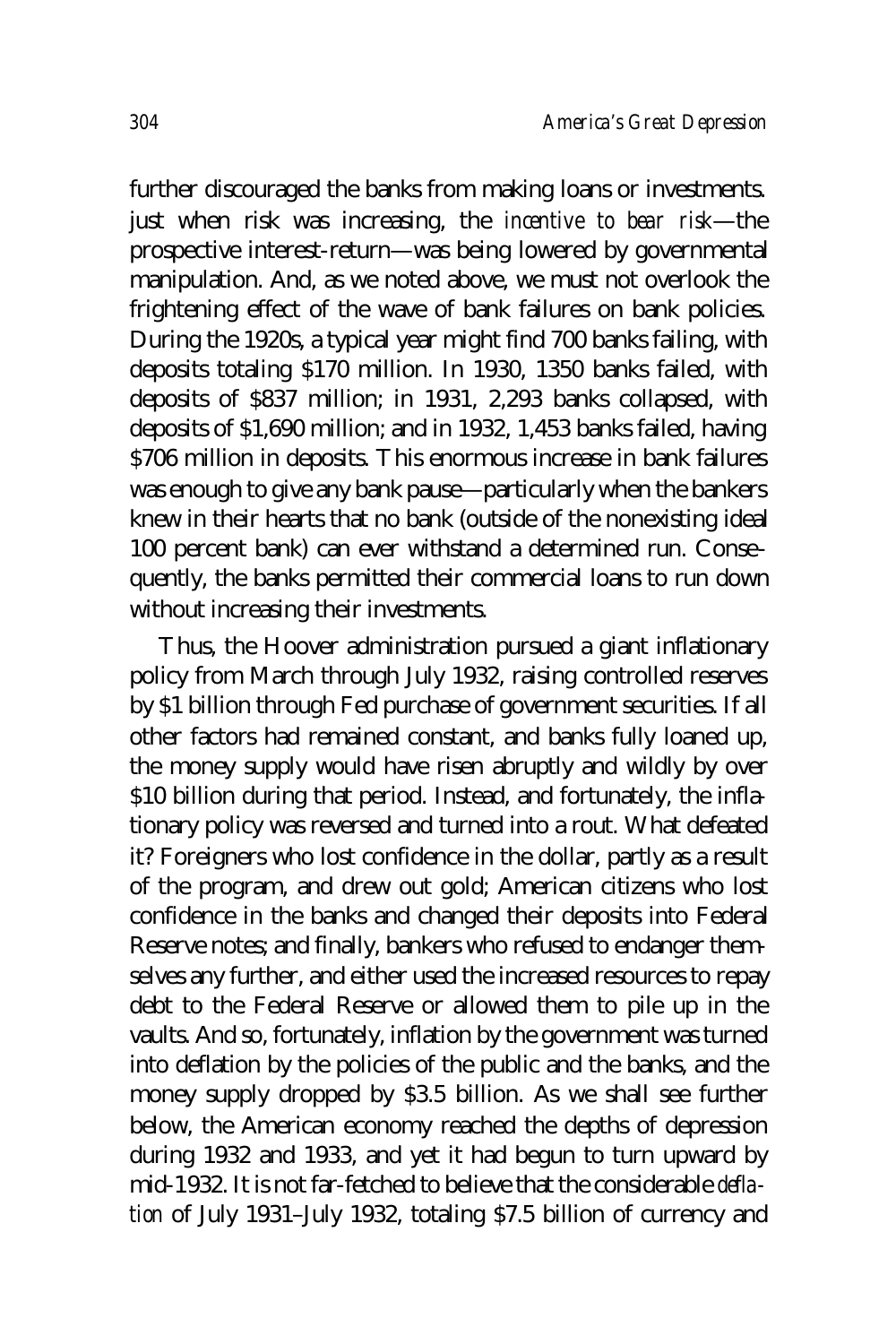deposits, or 14 percent, was partly responsible for the mid-summer upturn.<sup>25</sup>

The major increase in bank reserves came in the latter half of 1932, when reserves rose from \$2.05 to \$2.51 billion, or by \$457 million. Yet this rise was not caused by FRB security-buying, for the Hoover administration had by then ceased purchasing, apparently realizing that little or nothing was being accomplished. With the *end* of Hoover's inflation, the gold stock reversed itself, and money in circulation even declined, violating its normal seasonal pattern. In this second period, controlled reserves increased by \$165 million; and uncontrolled reserves rose by \$293 million: chiefly gold stock, which increased by \$539 million. The money supply, however, remained practically constant, currency and bank deposits totaling \$45.36 billion at the end of the year. In short, in the second half of 1932, gold swarmed into the United States, and money in circulation also fell.

The public was therefore no longer a help in fighting inflation. In the face of the huge and rapid increase in gold stock, the administration did nothing, whereas it should have sterilized the increase by tightening money and selling some of its swollen hoard of securities. In the face of the great increase in reserves, therefore, the bankers once again came to the nation's monetary rescue by piling up ever greater excess reserves, and also by reducing some indebtedness at the Fed. Currie estimates that by the fourth quarter of 1932, excess reserves had doubled, to equal 20.3 percent of total bank reserves.

Professor Seymour Harris, writing at the depth of the depression at a time when he was a cautious moderate, conceded that the failure of the inflationist policy of the Federal Reserve might have been due to the fact "that liquidation has not proceeded far enough." Furthermore, he added, the sound-money critics of the

 $25$ To keep our perspective on the monetary contraction of the 1929–1932 period, which has often been pointed at with alarm, we should remember that the total money supply fell from \$73.3 billion in June 1929, to \$64.7 billion at the end of 1932, a fall of only 11.6 percent, or 3.3 percent per annum. Compare this rate to the inflationary rise of 7.7 percent per annum during the boom of the 1920s.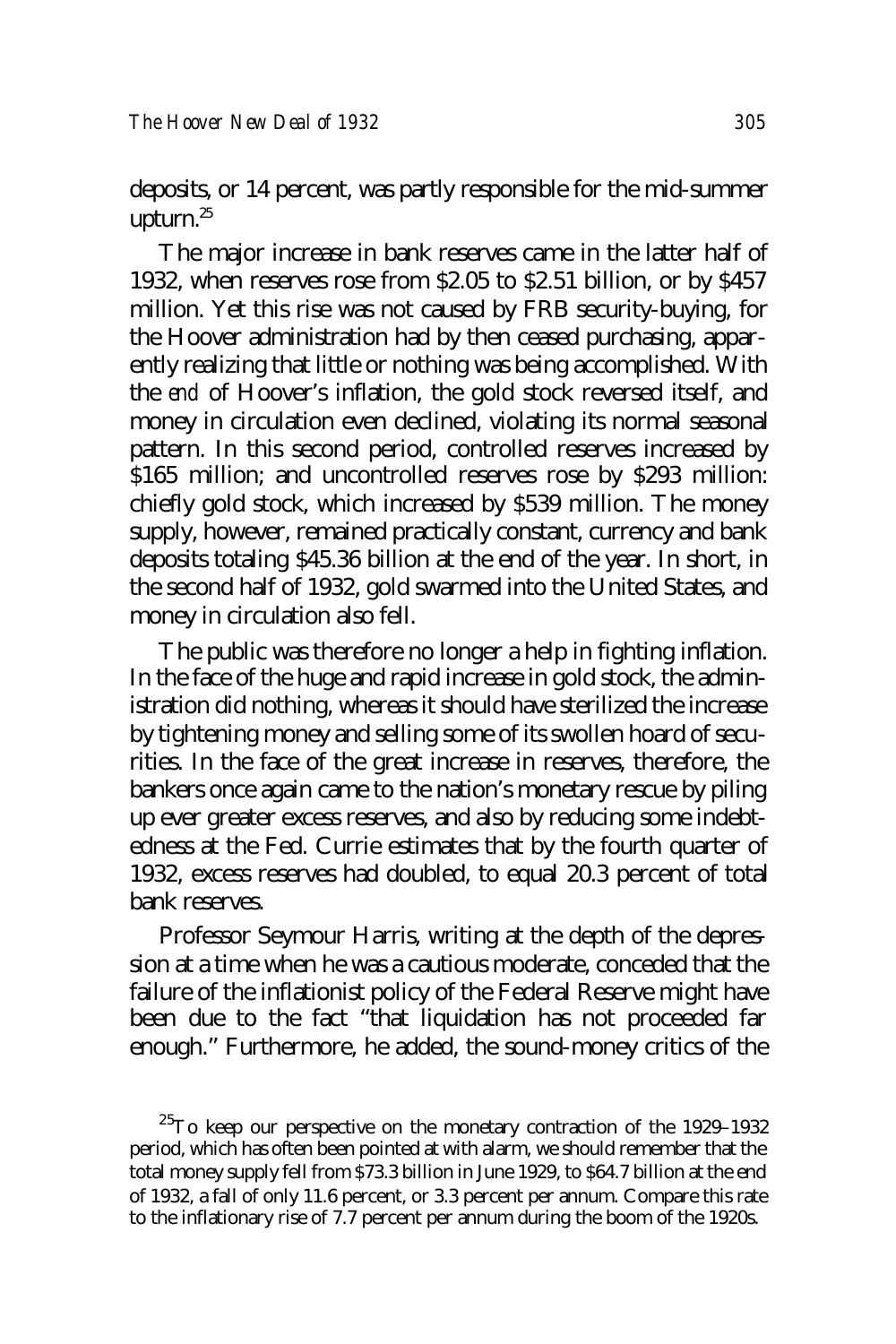Administration might be right, and it may be that the heavy openmarket purchases of securities from 1930 to 1932 "have retarded the process of liquidation and reduction of costs, and therefore have accentuated the depression." $26$  Precisely.

If Hoover's inflationist plans were thwarted variously by foreigners, the public, and the banks, the President did not permit himself to remain idle in the face of these obstacles. About foreigners he could do little, except to induce Congress to pass the Glass–Steagall Act to permit more leeway for domestic expansion. Hoover was only a moderate inflationist relative to many others, and he did not wish to go off the gold standard. About the public, however, Hoover could do a great deal. Seeing money-in-circulation increase by \$800 million in 1931, Hoover engineered a coordinated hue-and-cry against "traitorous hoarding." "Hoarding," of course, meant that individuals were choosing to redeem their own property, to ask banks to transform their deposits into the cash which the banks had promised to have on hand for redemption.

It is characteristic of depressions that, because of the inherently fraudulent nature of the commercial banking system, any real attempt by the public to redeem its own property from the banks must cause panic among banks and government alike. And so, on February 3, Hoover organized an anti-hoarding drive, headed by a Citizens' Reconstruction Organization (CRO) under Colonel Frank Knox of Chicago. The hoarder is unpatriotic, ran the hue and cry; he restricts and destroys credit (i.e., he is exposing the unsound nature of the credit which was granted against his interests and in destruction of his property). A group of top-level Anti-Hoarding patriots met on February 6 to organize the drive: present were General Dawes, Eugene Meyer, Secretaries Lamont and Mills, A.F. Whitney, Alvanley Johnston, and industrialist Magnus Alexander. The CRO urged hoarders to invest in short-term Treasury securities, i.e., in unproductive rather than productive investments. On March 6, Hoover delivered a public address on the evils

<sup>26</sup>Seymour E. Harris, *Twenty Years of Federal Reserve Policy* (Cambridge, Mass.: Harvard University Press, 1933), vol. 2, p. 700. Dorfman, *The Economic Mind in American Civilization,* vol. 5*,* pp. 720–21.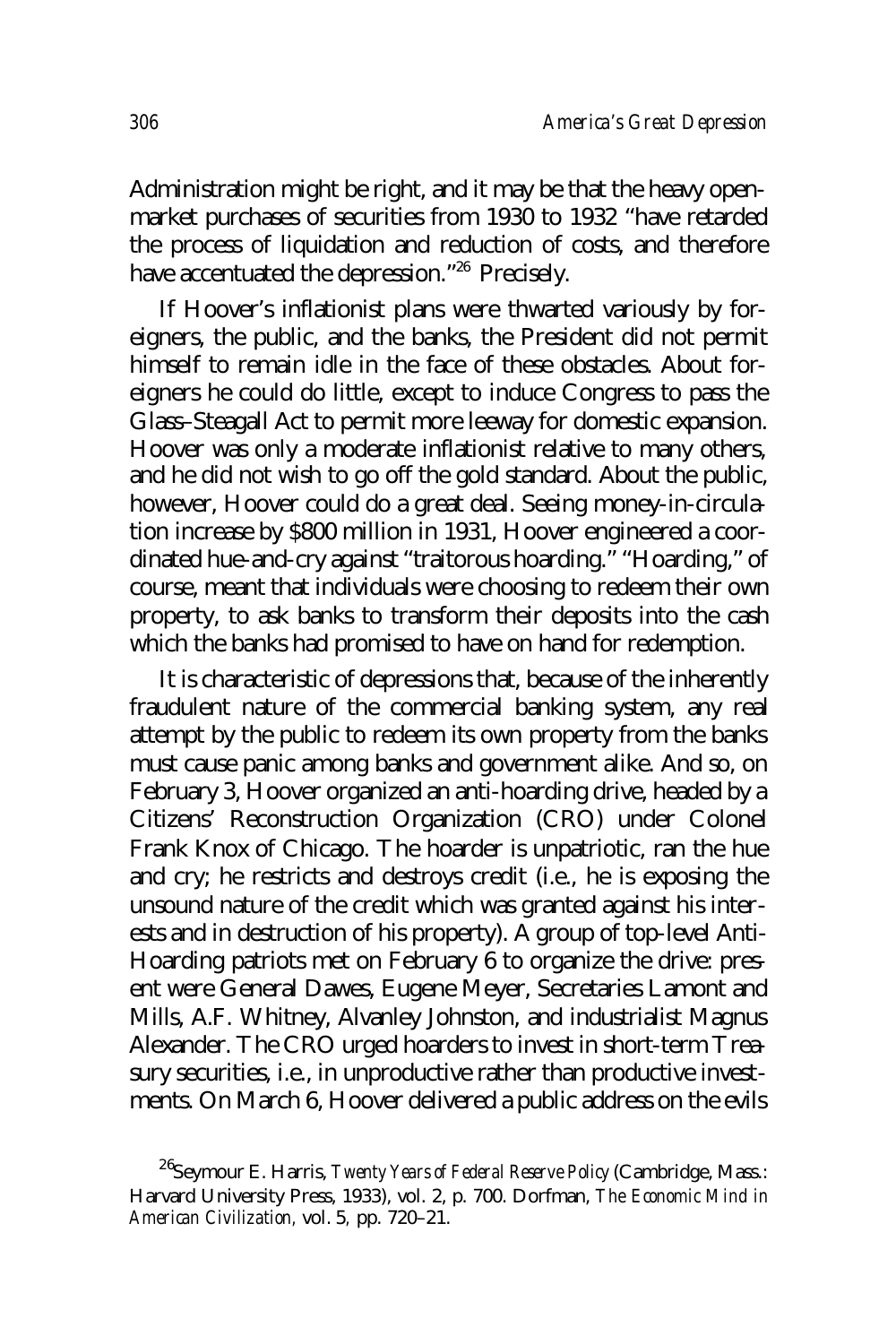of hoarding: "the battle front today is against the hoarding of currency." Hoarding has lowered prices and incomes, and restricted credit; it strangles our daily life. "No one will deny that if the vast sums of money hoarded in the country today could be brought into active circulation there would be a great lift to the whole of our economic progress." Hoover then commended Colonel Knox for his "great battle against . . . the American people, and called on everyone to serve in protection of the American home." Perhaps Hoover is correct when he now gives credit to the Knox drive for the fact that "hoarding" never increased much during 1932: it reached a peak of \$5.44 billion in July, and never rose above that until the bank crises in February, 1933. But if Hoover is correct, praise is not his appropriate reward. For it means that bank liquidation was postponed for another year and the final banking crisis intensified, and it also means that the public was not at last permitted to find out for itself the great truth of the nature of its banking system.

The banks also received their share of Hoover's ire for their unwillingness to expand in those troubled times. *The New York Times* reported on May 20 that Hoover was "disturbed at the apparent lack of cooperation of the commercial banks of the country in the credit expansion drive." In short, the "banks have not passed the benefits of these relief measures on to their customers." The anger of the inflationist authorities at the caution of the banks was typified by the arrogant statement of RFC chairman, Atlee Pomerene: "Now . . . and I measure my words, the bank that is 75 percent liquid or more and refuses to make loans when proper security is offered, under present circumstances, is a parasite on the community." And Hoover had certainly done his very best to spark the bank credit expansion. It was he who induced Congress to pass the Glass–Steagall Act, and he and Meyer who conducted the open-market purchases of \$1 billion. After the Glass–Steagall and RFC Acts were passed, Hoover proclaimed that they would "so strengthen our whole credit structure and open the channels of credit as now to permit our banks more adequately to serve the needs" of the public. On May 19, Hoover tried to prod the banks by asking Secretary Mills to organize bankers and businessmen to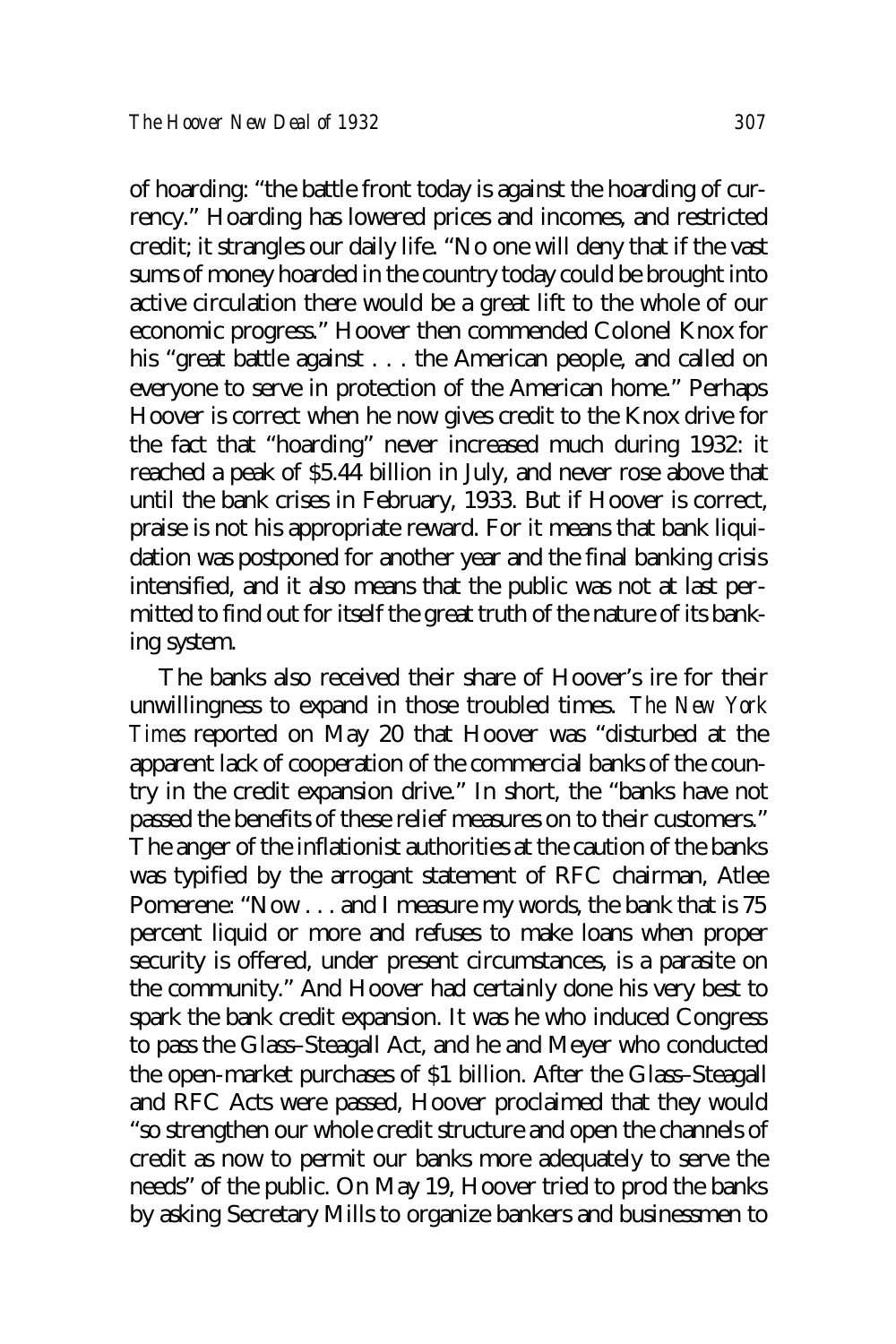use the surplus credit made available by the Federal Reserve purchases. A Committee was established in New York City for this purpose; on it were such men as Owen D. Young, chairman, Walter S. Gifford of AT&T, Charles E. Mitchell of the National City Bank, Alfred P. Sloan, Jr., of General Motors, and Walter C. Teagle of Standard Oil. The next day, May 20, Hoover issued a press release supporting this committee, and hoping for similar action throughout the nation. The Young Committee tried to organize a cartel to support bond prices, but the committee accomplished little, and the idea died.

## **THE INFLATION AGITATION**

It is thus with considerable justification that Herbert Hoover was to declare in later years: "after coming to the Presidency, almost the whole of Roosevelt's credit supports were built upon our measures." Despite his intervention and inflationism, however, Hoover considered himself sound next to some of the wildly inflationist schemes that were filling the air during 1932. The silver bloc, for one, stepped up its campaign for an international conference to raise and stabilize the price of silver. They now added proposals for bimetallic systems. Backing these efforts were Senators King, Smoot, and Borah from the Mountain states, the International Chamber of Commerce, and the American Federation of Labor. Senator Burton K. Wheeler (D., Mont.) introduced a bimetallism bill with the old battle-cry of 16:1, fittingly enough in collaboration with William Jennings Bryan, Jr. The Bimetallic Association was formed to back such a bill in February, and it was also defended by the left-wing National Farmers' Union. One of the articulate leaders of the silver-subsidy bloc was René Leon, who became adviser to the House Ways and Means Committee, and induced the Committee to suggest the international conference. Neither of these proposals passed a house of Congress.

Meanwhile, more and more economists and politicians were advocating credit expansion, some as a means of "reflating" the price level back to pre-depression levels. Curiously enough, the price-level stabilizationists, headed by Irving Fisher, whom we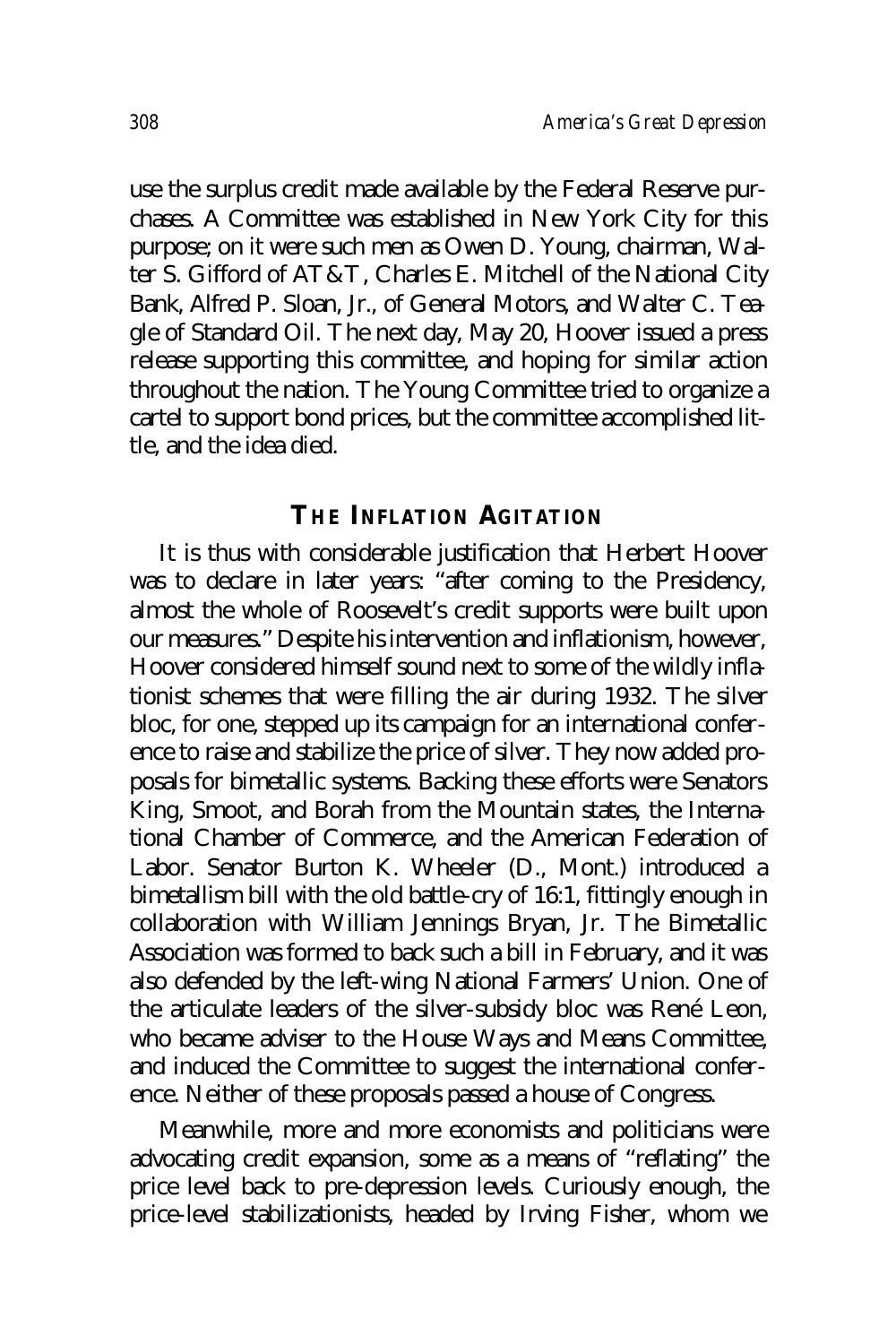have discussed above, no longer wanted mere stabilization: they, too, wanted to reflate the price level back to pre-depression standards, and only *then* to stabilize. There is no better proof that these economists were always inflationists first, and stabilizationists second. Norman Lombard and the Stable Money Association continued to call for stabilization; before it closed down, it helped to start and was superseded by the powerful Committee for the Nation, dedicated frankly to reflation, and highly influential in finally getting the country off the gold standard in 1933–34. The Committee for the Nation was founded by veteran stabilizationist Frank A. Vanderlip, former President of the National City Bank of New York, and by James H. Rand, Jr., President of Remington Rand Company. Others cooperating in founding the Committee in late 1932 were Vincent Bendix, General Robert E. Wood of Sears-Roebuck, Magnus W. Alexander of the National Industrial Conference Board, Fred H. Sexauer, a farm leader, E.L. Cord, and Frederic H. Frazier, Chairman of the General Baking Company. When the Committee for the Nation organized formally in January, 1933, its executive secretary was Edward A. Rumely, and another of its leaders was Lessing J. Rosenwald.

Inflationist efforts in Congress during these years included: Representative Wright Patman's bill for a soldiers' bonus with fiat money (see above); Senator Walsh's plan for fiat money; Representative Burtness' (N. Dak.) plan to "stabilize the buying power of money," and another bill to "raise the commodity price level to the debt-incurring stage and to stabilize it thereafter." Burtness's bill was introduced in December, 1931, and, in the same month, Rep. Christian Ramseyer of Iowa introduced a bill to "restore and maintain the level of wholesale prices," directing the Federal Reserve to inflate prices back to 1926 levels. A similar bill was presented by Rep. Kent Keller of Illinois.

The most important inflationist bill came before the House Banking and Currency Committee in March, 1932. The Goldsborough Bill charged the Federal Reserve System with the duty of reflating to pre-depression price-levels and then stabilizing; also, the Fed was to be given power to raise or lower the gold weight of the dollar when it deemed necessary, a harking back to Irving Fisher's old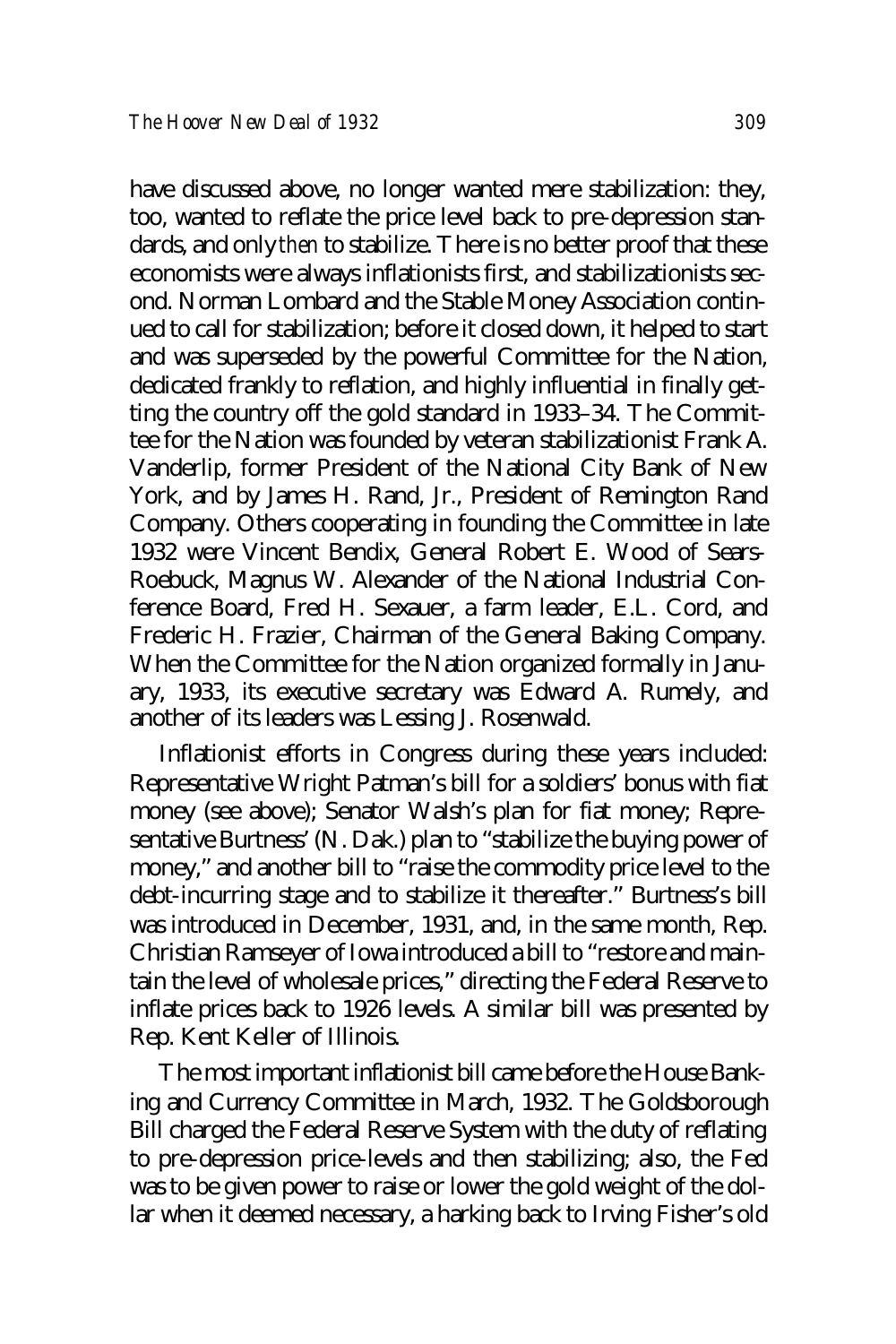scheme of the "compensated dollar." Supporting the Goldsborough Bill in the hearings were: Edward A. O'Neal, President of the Farm Bureau Federation, which had established a Committee on Stabilization of the Unit of Value, for reflating the price level; Louis J. Taber of the National Grange; and John A. Simpson of the National Farmers' Union, all of whom doubted that the bill went far enough; Henry A. Wallace; ex-Senator Robert L. Owen; Professor Willford I. King, who also wanted the bill to go further; Alvin T. Simonds, President of the Simonds Saw and Steel Company; Colonel Malcolm C. Rorty; W.C. Hushing of the American Federation of Labor; Professor Irving Fisher; and George H. Shibley. The House frightened the administration and conservative opinion by passing the Goldsborough Bill on May 2 by the overwhelming margin of 289 to 60. The stabilizationists had reached their high water mark. The New York Merchants' Association strongly attacked the bill, and the *Commercial and Financial Chronicle*—throughout the 1920s a bellwether of sound money attacked both the Goldsborough Bill and the opposing Federal Reserve authorities in its issue of May 7:

> It seems useless to argue against follies such as those embodied in the Goldsborough Bill, when our legislators have lost all sense and reason, and the only hope is that the movement can be held under definite control before it is carried too far. We grieve to have to say that the Federal Reserve authorities are chargeable with a portion at least of the blame in inculcating the unsound doctrines which are finding such wide acceptance today through the Reserve policy of the largescale purchases of United States Government Securities.

The Federal Reserve authorities strongly opposed the Goldsborough Bill (now Fletcher Bill) in the Senate. The best of these antagonists was Dr. Adolph C. Miller, who cogently charged that a reflation attempt could only aggravate the depression. Miller asserted that if the Federal Reserve had been operating under this bill during the late 1920s, the depression would now be even worse than it is. The Bill was stopped in committee by the efforts of Secretary Mills and Senator Glass.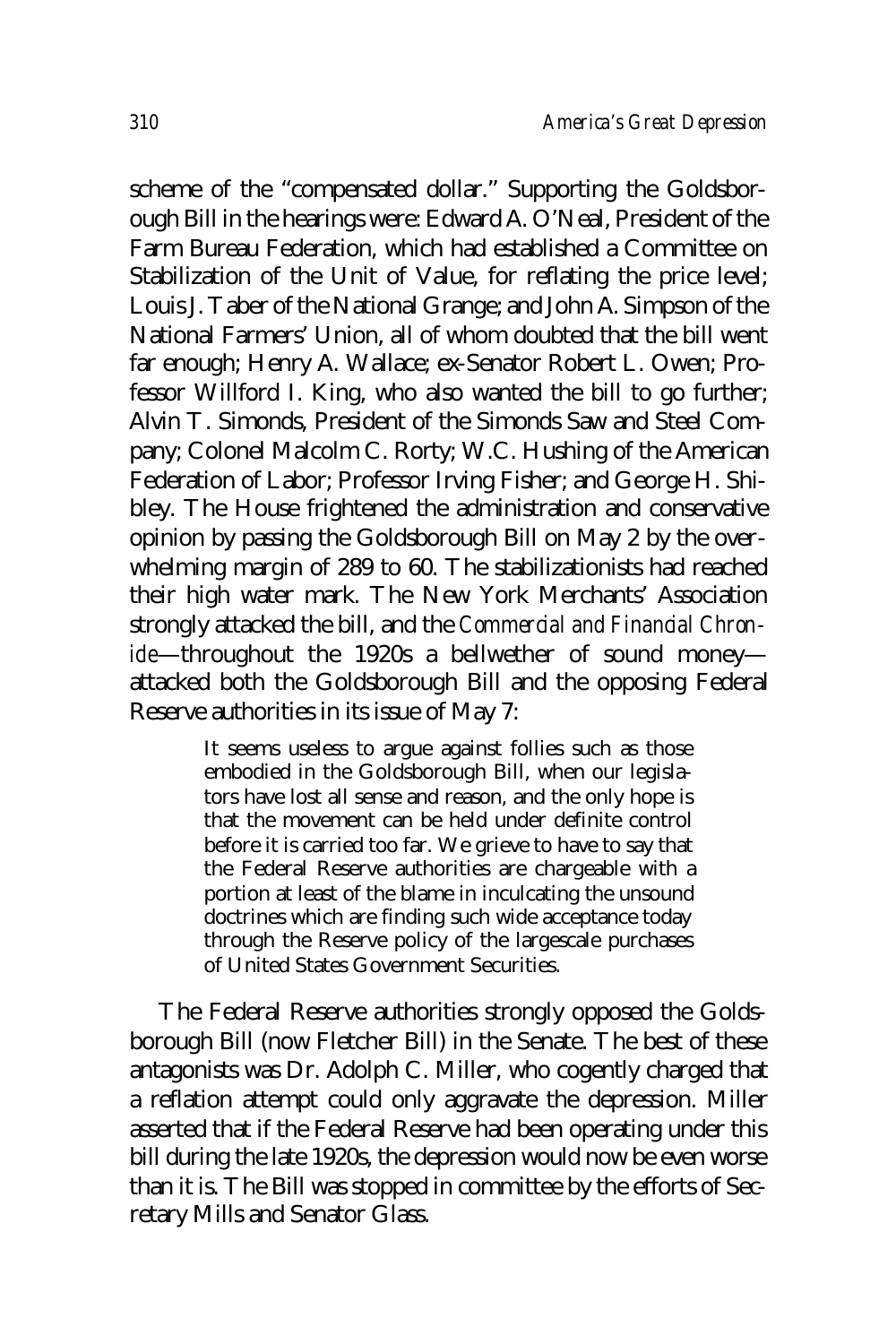Also agitating for inflation were Professors Commons, Edie, Friday, Kemmerer, Persons, and Rogers, Colonel Leonard P. Ayres, Father Charles Coughlin, broker Robert M. Harriss, and Dr. Ivan Wright. Donald Richberg urged emergency loans to the unemployed. Undoubtedly the wildest of all the monetary schemes were those that envisioned Federal support for some sort of separate *barter* system among the unemployed. Here, at last, the absurd schemes of statists and inflationists reached an apogee: a virtually conscious withdrawal from the civilized monetary economy, and a step toward return to the primitive realm of barter.

It is particularly astounding that many famous economists, undoubtedly nonplussed by the depression, lent their names to barter schemes. Professor Frank D. Graham, of Princeton University, concocted an elaborate plan for an Emergency Employment Corporation (EEC), to be established by the federal government, for putting the unemployed to work in producing consumer goods, in return for scrip, based apparently on labor-hours, issued by the EEC.<sup>27</sup> Similar plans were suggested by Professor Willford I. King of New York University, and Howard O. Eaton of the University of Oklahoma. And finally, a whole battery of economists, headed by Professor J. Douglas Brown, director of the industrial relations section of Princeton University, and former member of the President's Emergency Committee for Employment, signed a petition for federal and state aid for establishing barter systems, where the unemployed would produce for their *own* consumption, outside of the civilized market economy. <sup>28</sup>

 $^{28}$ It is instructive to record the names and affiliations of the more prominent signers of this monumental inanity. They were:

Willard E. Atkins, New York University Frank Aydelotte, President of Swarthmore College C. Canby Balderston, University of Pennsylvania George E. Barnett, Johns Hopkins, President of the American Economic Association John Bates Clark, Columbia University Miss Joanna C. Colcord, The Russell Sage Foundation Morris A. Copeland, University of Michigan

<sup>27</sup>See Frank D. Graham, *The Abolition of Unemployment* (1932), and Dorfman, *The Economic Mind in American Civilization,* vol. 5, pp. 720–21.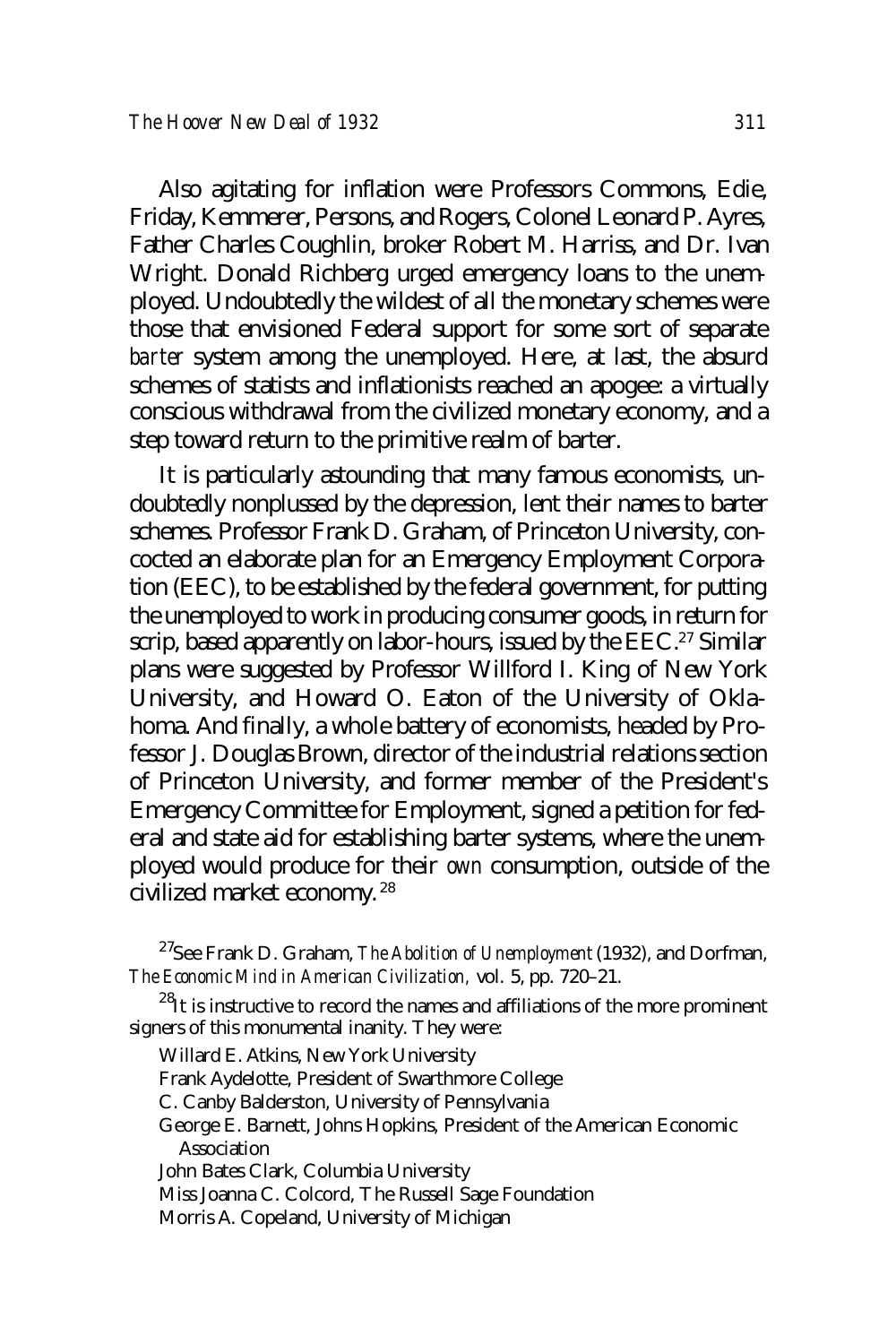It is a sobering lesson on how the country was being governed, that of the signers, Mallery, Willits, and Wolman were members of the Hoover Emergency Committee for Employment; Willits was an adviser to the Pennsylvania state unemployment committee; Leiserson was chairman of the Ohio State Commission on Unemployment Insurance; Douglas had been technical adviser to the New York State Unemployment Relief Committee; and Graham had been an adviser of the Federal Farm Board.<sup>29</sup>

Paul H. Douglas, University of Chicago Howard O. Eaton, University of Oklahoma Frank Albert Fetter, Princeton University Frank Whitson Fetter, Princeton University Irving Fisher, Yale University Walton H. Hamilton, Yale University Paul U. Kellogg, Editor of *Survey Graphic*  Willford I. King, New York University William M. Leiserson, Antioch College Richard A. Lester, Princeton University Harley Leist Lutz, Princeton University James D. Magee, New York University Otto Tod Mallery Broadus Mitchell, Johns Hopkins University Sumner H. Slichter, Harvard University Charles T. Tippetts, University of Buffalo Jacob Viner, University of Chicago Charles R. Whittlesey, Princeton University Joseph H. Willits, Dean of Wharton School, University of Pennsylvania Leo Wolman, Columbia University

<sup>29</sup>*New York Times* (January 16, 1933): 23. The barter movement had previously been tried voluntarily on local levels, and had, of course, failed ignominiously, a fact which almost always spurs ideologues to urge that the same scheme be imposed coercively by the federal government. The barter movement as local cooperative had begun with the Unemployed Citizens' League of Seattle in July, 1931, and soon spread to more than half the states. They all failed quickly. Similar local "scrip exchanges" failed rapidly, after each issuance of the supposedly miraculous scrip. The most prominent scrip exchange was the Emergency Exchange Association of New York, flamboyantly organized by Stuart Chase and other intellectuals and professional men. See Dorfman, *The Economic Mind in American Civilization,* vol. 5, pp. 624–25, 677.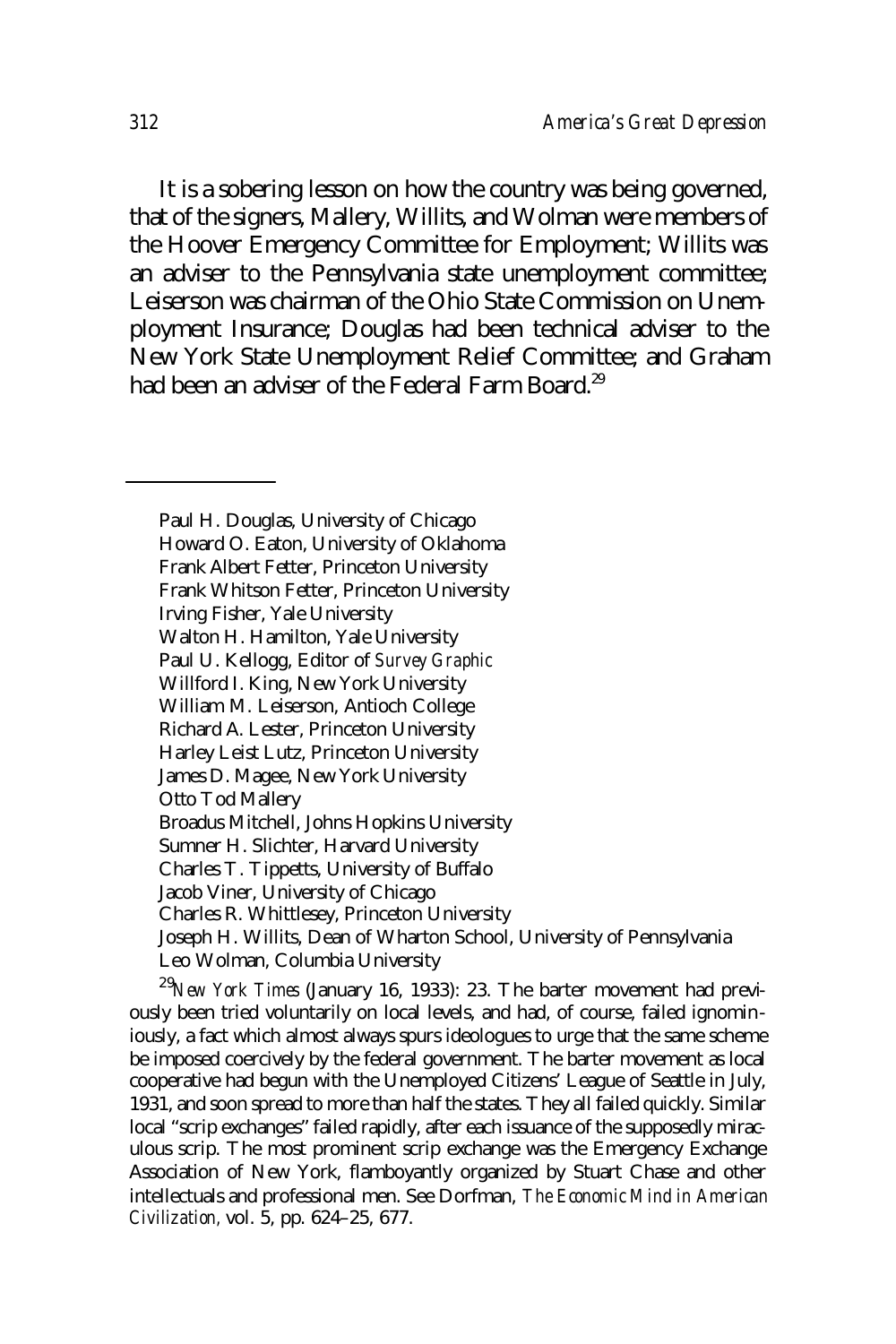In the month of January, 1932, two important groups of economists gave their blessings to an expanded inflation program though not going as far as barter or scrip. Dr. Warren M. Persons, formerly of Harvard University, organized a statement asserting that there was fairly "general agreement" in the economics profession on two steps—credit expansion by the Federal Reserve in collaboration with commercial banks, and passage of the pending RFC. Among the signers of the Persons statement: Thomas Nixon Carver, John Maurice Clark, John R. Commons, Paul H. Douglas, Irving Fisher, David Friday, Jacob Hollander, Virgil Jordan, Edwin W. Kemmerer, Father John A. Ryan, Edwin R.A. Seligman, Frank W. Taussig, and Henry A. Wallace.<sup>30</sup>

One of the most important expressions of monetary and fiscal thought by economists in the depression was a conference of some of the nation's leading economists in January, 1932, at the University of Chicago, under the aegis of the Institute on Gold and Monetary Stabilization.<sup>31</sup> The Chicago meeting received wide notice, as well it might. Twenty-four economists there recommended the following to President Hoover: (1) what later became the Glass–Steagall Act; (2) a systematic campaign of FRB open-market purchases of securities; (3) RFC aid to banks with ineligible assets; (4) maintaining a public-works program; (5) Federal unemployment relief; and (6) lowering tariffs. With the exception of the last plank, President Hoover, as we have seen, adopted every one of these inflationary and interventionist proposals. Part of the responsibility for the Hoover program and its aggravation of the depression must therefore rest on these eminent advisers who steered him so incorrectly.<sup>32</sup>

 $30$ Ibid., pp. 675–76.

<sup>31</sup>See Quincy Wright, ed., *Gold and Monetary Stabilization* (Chicago: University of Chicago Press, 1932).

 $32$ The group of economists included:

| James W. Angell        | <b>Harold D. Gideonse</b> | Arthur W. Marget  |
|------------------------|---------------------------|-------------------|
| <b>Garfield V. Cox</b> | Alvin H. Hansen           | Harry A. Millis   |
| <b>Aaron Director</b>  | Charles O. Hardy          | Lloyd W. Mints    |
| <b>Irving Fisher</b>   | Frank H. Knight           | Harold G. Moulton |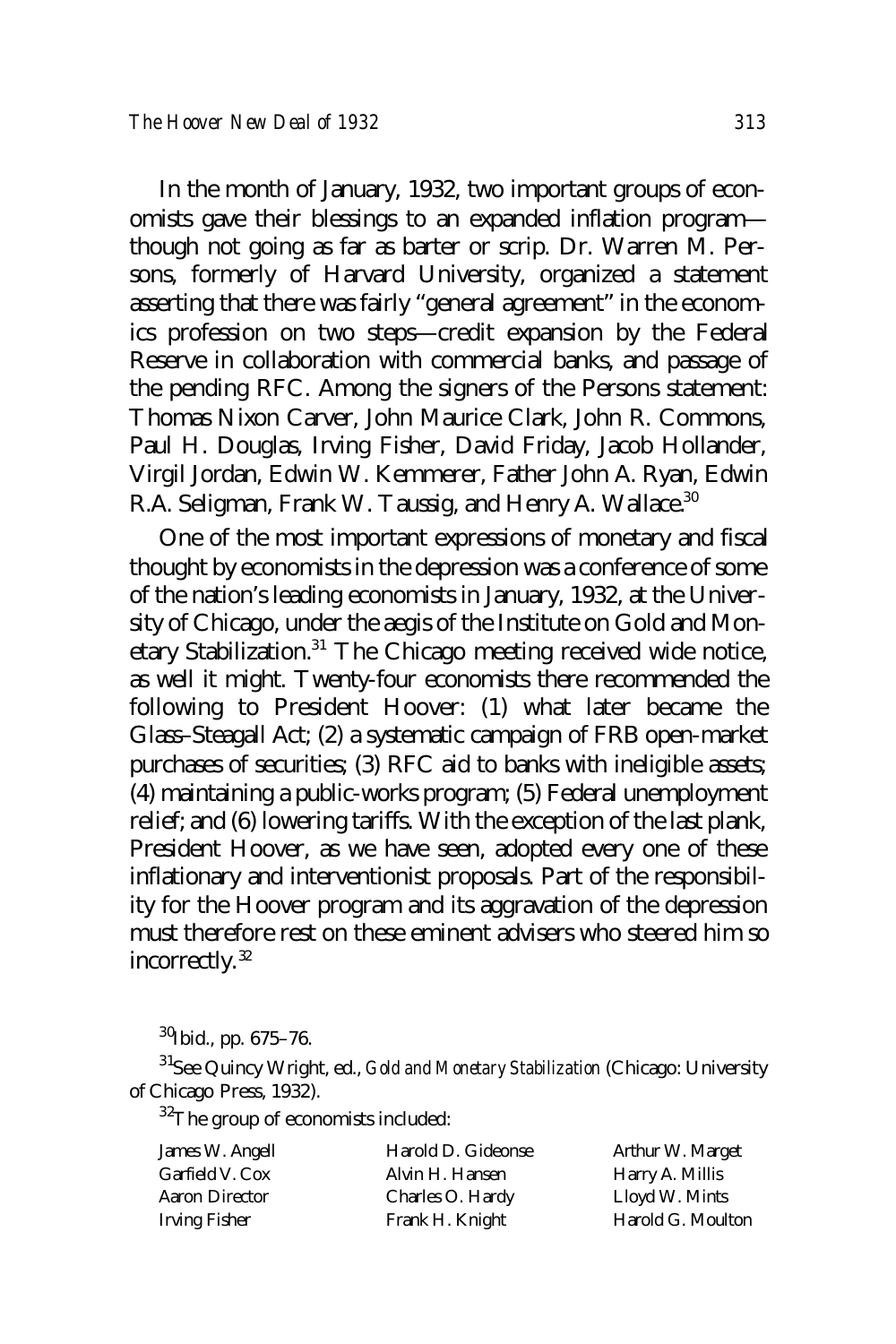Unfortunately, these distinguished economists did not heed the words of two of the lecturers at the conference, who most emphatically did not sign the statement. One was Professor H. Parker Willis, who again proved prophetic in attacking the Federal Reserve's past and projected future inflationary policy during the depression. Willis pointed out that the cheap money policy in late 1929 and in 1931 caused a dangerous outflow of gold, and led therefore to loss of confidence in the dollar and to bank failures, which accentuated the loss of confidence. He warned that any securities-buying program might indeed raise prices but:

> any such step at the present time would simply mean an aggravation of existing difficulties, due to the fact that we are already overburdened with construction work and fixed capital that are not likely soon to be employed.

In short, wasteful malinvestments would only be aggravated. The gold standard would also be gravely endangered. In short, inflation and cheap money retard "progress toward the reestablishment of a solid . . . system of prices and values." Willis called courageously for a hands-off policy by the Federal Reserve.<sup>33</sup>

The other notable contribution to the conference was delivered by Professor Gottfried von Haberler, at that time a follower of Ludwig von Mises. Haberler here presented for perhaps the first time in America the Misesian theory of the business cycle.<sup>34</sup> He pointed out that the traditional monetary theory of the trade cycle emphasized stability of the price level, with an attack on falling prices as the remedy for depression. Such were the doctrines of Fisher, Cassel, and Hawtrey. The price level, however, is a misleading guide, since credit expansion also has a fundamental influence on the structure of production. Furthermore, the price-level theories err

| Ernest M. Patterson  | Henry C. Simons            | C.W. Wright        |
|----------------------|----------------------------|--------------------|
| C.A. Phillips        | <b>Charles S. Tippetts</b> | Ivan Wright        |
| <b>Henry Schultz</b> | <b>Jacob Viner</b>         | Theodore O. Yntema |

<sup>33</sup>H. Parker Willis, "Federal Reserve Policy in Depression," in Wright, ed., *Gold and Monetary Stabilization,* pp. 77–108.

<sup>34</sup>Gottfried von Haberler, "Money and the Business Cycle," in ibid.*,* pp. 43–74.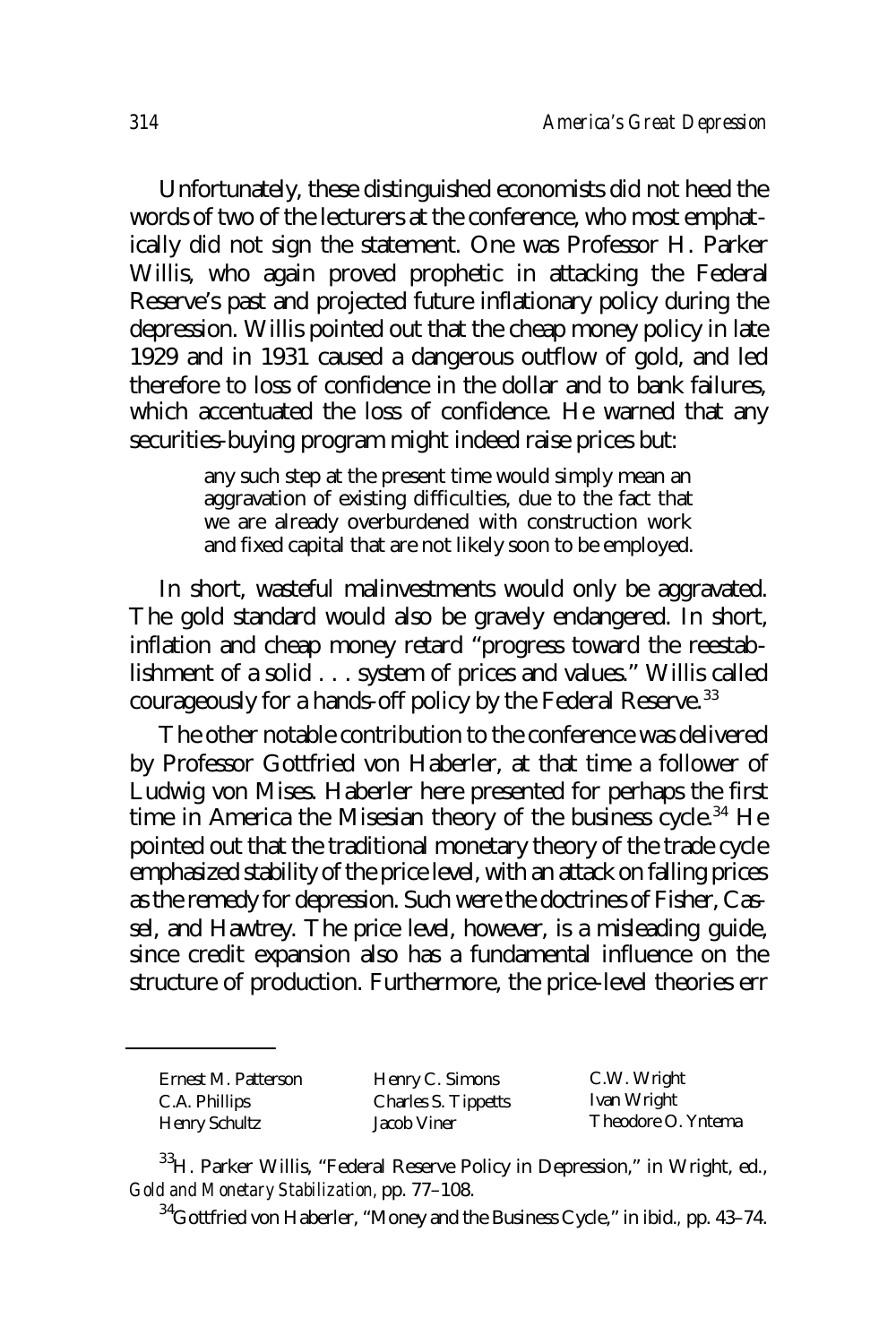by not distinguishing between a fall of price due to a contraction of money, and that due to a lowering of costs from increases in productivity. In 1924–1929, Haberler continued, there was a great growth in production, but wholesale commodity prices remained stable, because the volume of money increased.<sup>35</sup> This inflation brought on the succeeding depression. First it lengthened the period of production, because interest was lowered artificially as credit expanded. The subsequent depression, Haberler continued, is the necessary adjustment and abandonment of these longer processes, and the restoration of the old consumption–investment proportions. Consequently, shifts of capital and labor must occur before recovery can be won. The "quacks . . . preaching inflationary measures," charged Haberler, disregard the real dislocation of productive resources. Further inflation would make things worse by creating a greater artificial disproportion of consumers' and producers' goods. The worst step would be "a one-sided strengthening of the purchasing power of the consumer, because it was precisely this disproportional increase of demand for consumers' goods which precipitated the crisis."<sup>36</sup>

<sup>35</sup>Speaking at the same conference, Professor John H. Williams admitted that, for the 1920s: "It can be argued that but for credit expansion prices would have fallen, and that they should have done so. It was on such grounds that the Austrian economists predicted the depression." John H. Williams, "Monetary Stabilization and the Gold Standard," in ibid.*,* p*.* 149. Williams did not sign the general statement either.

<sup>36</sup>Another expression of sound money sentiment, though hardly as penetrating as Haberler's, came later in the year, in September. A group of economists issued a statement, attacking inflation or any abandonment of the gold standard, calling for a balanced budget through lower taxes and expenditures rather than through higher taxes, attacking government propping up of unsound corporate positions which should liquidate quickly, and attacking the Hoover experiments in farm price supports. They pointed out that inflation's benefits are only illusory and that it simply and disruptively benefits one group at the expense of another, and therefore could not help cure the depression. They also urged tariff reduction, and cutting the salaries of government employees, whose pay had unfortunately remained the same while the income of taxpayers had declined. Deviating from soundness, however, were their proposals for a Federal system of employment exchanges, hints of favoring unemployment insurance, and acceptance of a continuing RFC, relief programs, and temporary expedients to check deflation. Among the signers were financial economists W.W. Cumberland, Lionel D. Edie,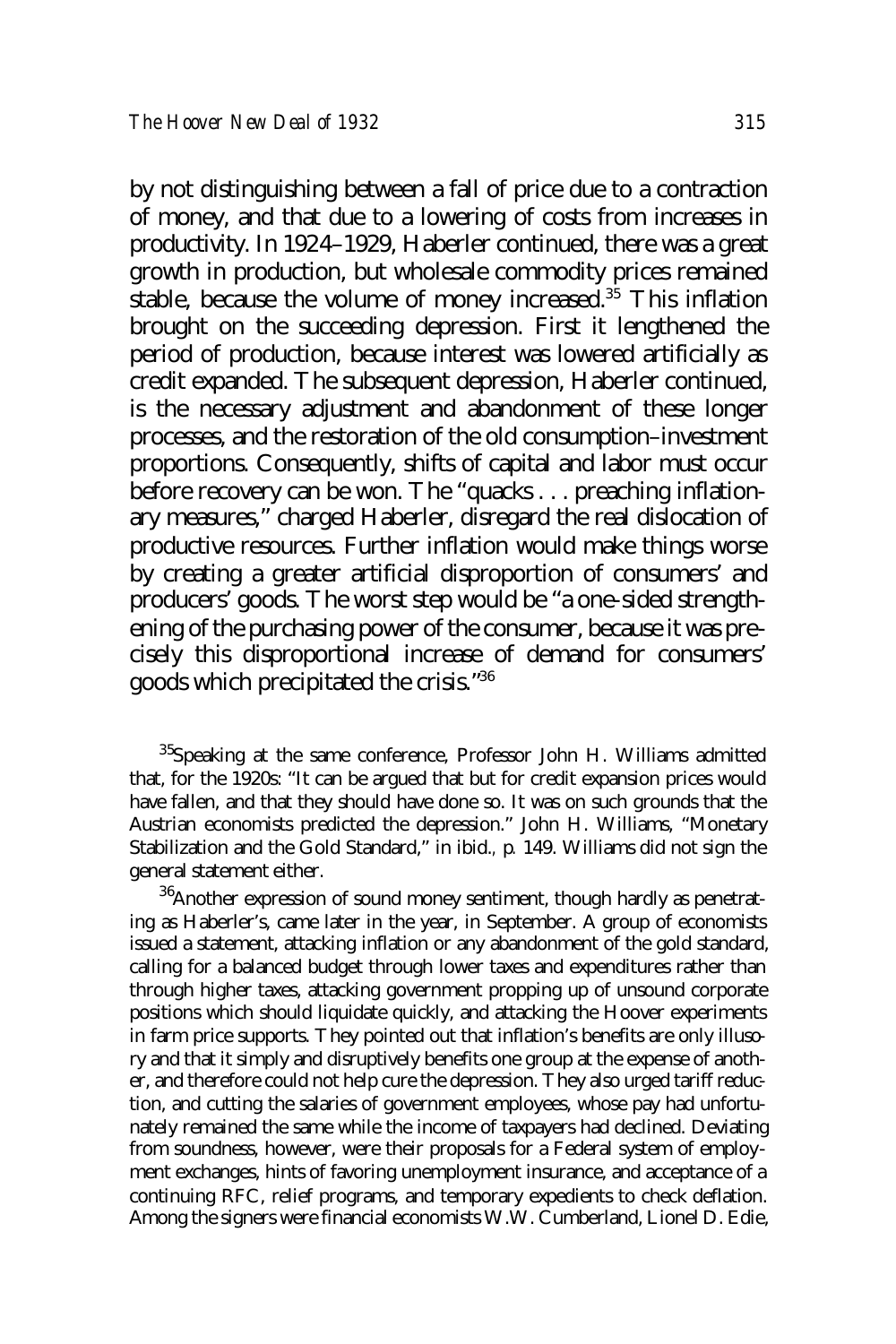## **MR. HOOVER'S WAR ON THE STOCK MARKET**

During 1932, President Hoover greatly stepped up his oneman war on the stock market, particularly on shortsellers, whom he naïvely and absurdly persisted in blaming for the fall in stock prices. Hoover forgot that bulls and bears always exist, and that for every bear bet there must be an offsetting bull, and also forgot that speculation smooths fluctuations and facilitates movement toward equilibrium. On February 16, Hoover called in the leaders of the New York Stock Exchange and threatened governmental coercion unless it took firm action against the "bears," the shortsellers. The Exchange tried to comply, but not aggressively enough for Hoover, who declared himself unsatisfied.

Having warned the Exchange of a Congressional investigation, Hoover induced the Senate to investigate the Stock Exchange, even though he admitted that the Federal Government had no constitutional jurisdiction over a purely New York institution. The President used continual pressure to launch the investigation of what he termed "sinister" "systematic bear raids," "vicious pools . . . pounding down" security prices, "deliberately making a profit from the losses of other people." Beside such demagogic rhetoric, constitutional limitations seemed pale indeed. Secretary of Commerce Lamont protested against the investigation, as did many New York bankers, but Hoover was not to be dissuaded. In answering the New York bankers, Hoover used some unknown crystal ball to assert that present prices of securities did not represent "true values." The stock market viciously persisted in judging stocks according to their earnings, a useful criterion that Hoover seemed to find vaguely traitorous:

> the pounding of prices to a basis of earnings by obvious manipulation of the market and propaganda that values

Leland Rex Robinson, Alexander Sachs, Rufus S. Tucker, and Robert B. Warren, and such academic economists as Theodore E. Gregory of the London School of Economics, Edwin W. Kemmerer of Princeton, Dean Roswell C. McCrea of Columbia School of Business, and Dean A. Wellington Taylor of NYU School of Business Administration. "Prosperity Essentials," *Barrons* (September 26, 1932).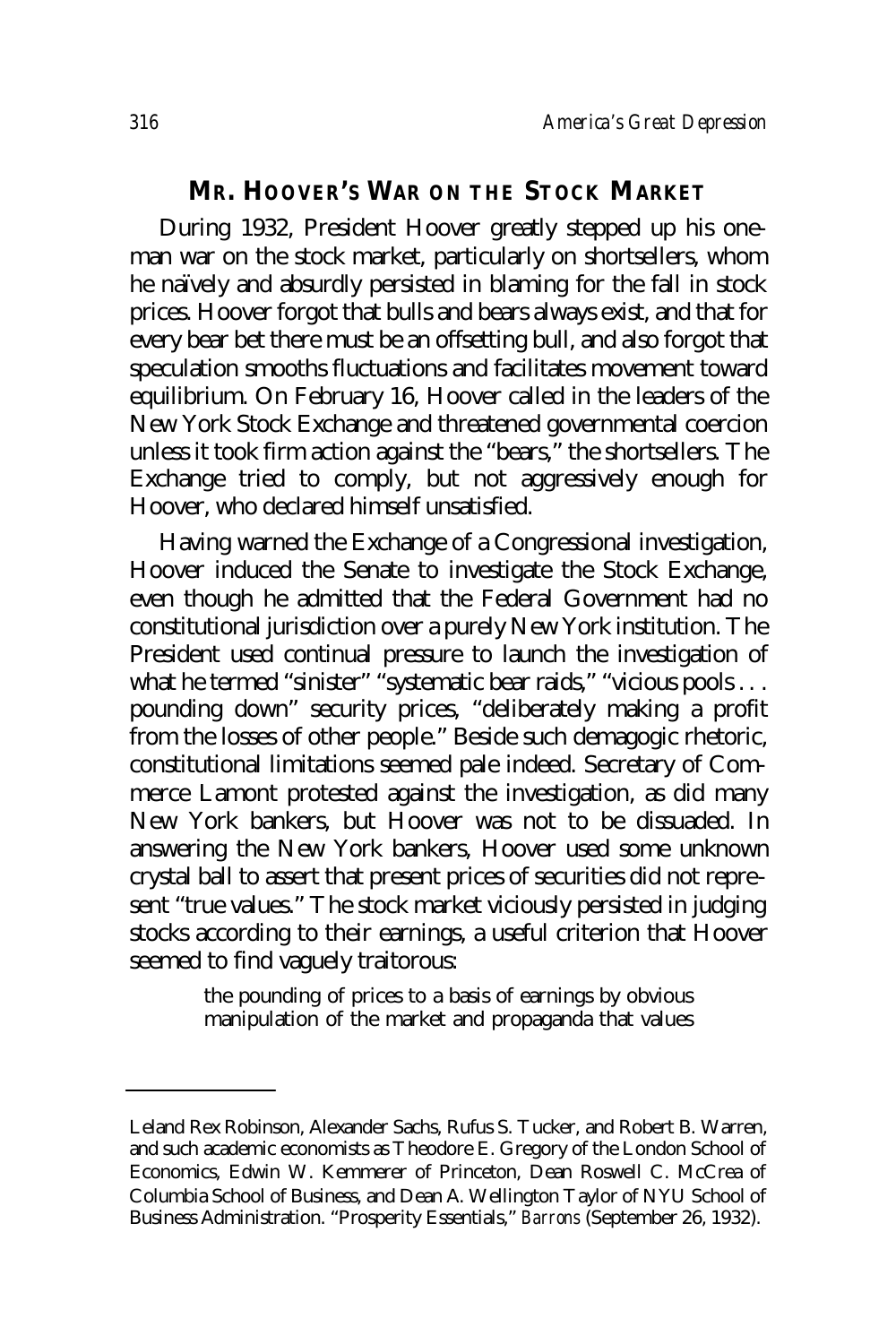should be based on earnings at the bottom of a depression is an injury to the country and to the investing public.

Instead, the public should be "willing to invest on the basis of the future of the United States."

Hoover's persistent calumniation of the "rottenness" of the stock market finally bore fruit in the Senate investigation which led to the resignation of Albert Wiggin of the Chase National Bank, and blackmailed the stock-exchange generally—with clearcut, negative effects on business confidence. The stock exchange was bullied into restricting short-selling, and Hoover went on to propose further controls of the stock market, in anticipation of the later Securities and Exchange Commission (SEC); including compulsory stock prospectuses, increased liability of promoters, and Congressional rules for security exchanges. It is no wonder that Hoover later had a decidedly benign attitude toward the New Deal's SEC.

## **THE HOME LOAN BANK SYSTEM**

President Hoover, we remember, had wanted to establish a grandiose mortgage discount bank system to include all financial institutions, but the rejection of the scheme by insurance companies forced him to limit compulsory coverage to the building-andloan associations. The Federal Home Loan Bank Act was passed in July, 1932, establishing 12 district banks ruled by a Federal Home Loan Bank Board in a manner similar to the Federal Reserve System. \$125 million capital was subscribed by the Treasury, and this was subsequently shifted to the RFC. Hoover complained that Congress hamstrung his program by limiting discounted mortgages to 50 percent of value, whereas Hoover had wanted mortgages to be discounted up to 80 percent of value. In August, Hoover set up national business and industrial committees to aid small business and to spur use of the new system. Addressing a conference of these committees on August 26, the President proclaimed the necessity of coordinating individual action with governmental activity to aid recovery, and "to give you the opportunity to organize for action."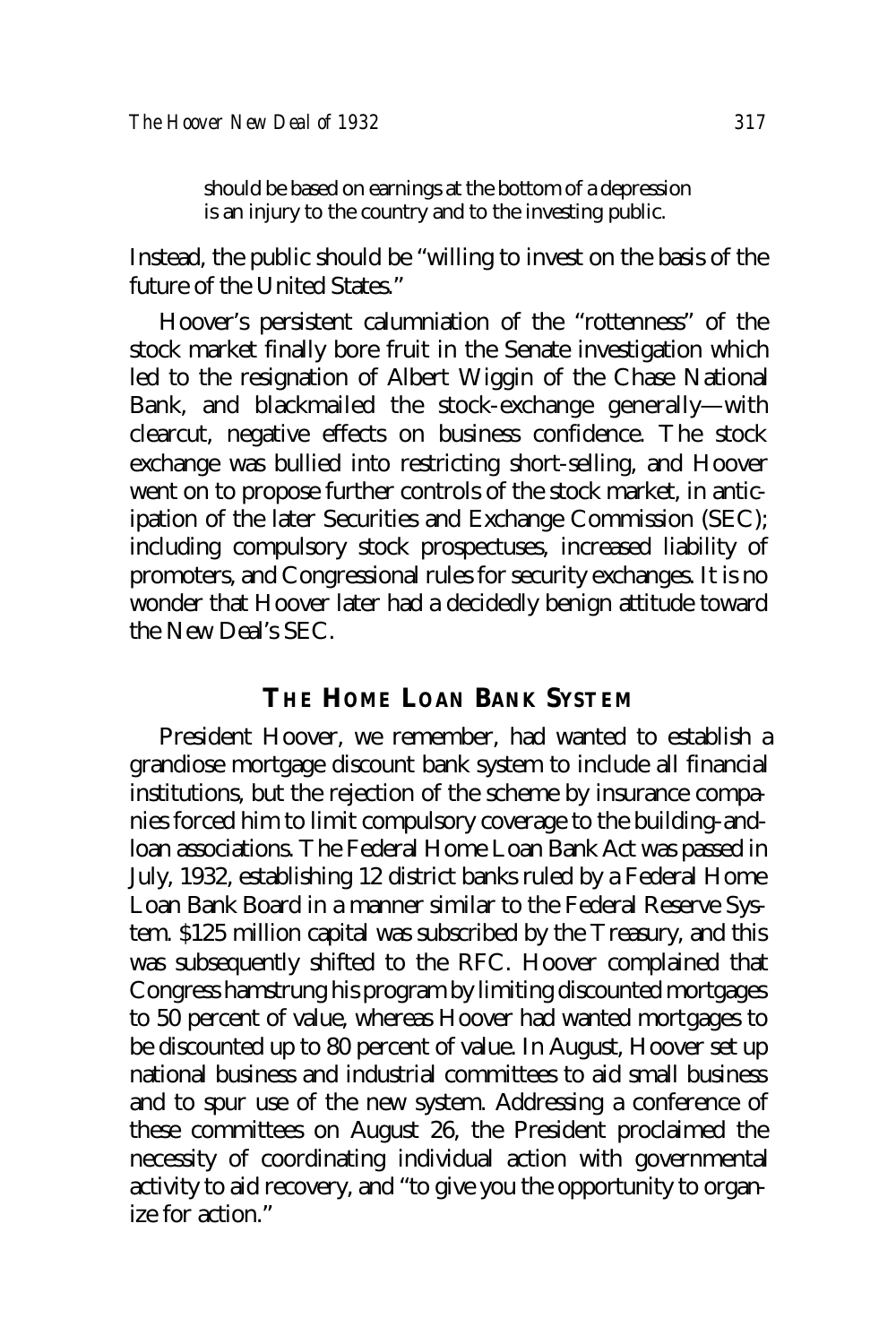The new Home Loan Bank System took a while to get started, opening formally on October 15, and not lending at all until December. At the beginning of 1933, total loans were only \$838 thousand outstanding, but by March all the district banks were operating, and the total reached almost \$94 million by the end of the year.<sup>37</sup>

#### **THE BANKRUPTCY LAW**

Another part of the Hoover New Deal message of 1932 that finally bore fruit was amendment of the Federal bankruptcy law to weaken the property rights of creditors. If there is to be a bankruptcy law at all, with the debtor summarily freed from much of his self-incurred obligation (which in itself is highly dubious, unless creditor and debtor had contracted for such forgiveness beforehand), then certainly minimum justice to the creditor would permit him to take over the debtor's assets. But President Hoover thought even this excessive, and in his annual messages of 1932 and 1933 urged amendments weakening the rights of the creditor. These important innovations were debated in Congress, and only approved for *individuals* on March 1, 1933, and signed by Hoover in one of his last acts as President. Congress did not approve similar changes for corporations until the advent of the Roosevelt New Deal.

The amendments now permitted a majority of creditors, in amount and in number, to accept deals preferred by the insolvent debtor for extending the time for payment without parting with "his" assets. As a result, a minority of creditors who would want instant redemption of their own rightful property were now robbed of their proper claims. If there must be majority-rule voting among creditors at all (and this seems odd since the individual creditors had no say originally on how much credit was to be borrowed or from whom), then surely the only proper course is to go immediately into bankruptcy, with each creditor quickly obtaining his

<sup>37</sup>See J.E. McDonough, "The Federal Home Loan Bank System," *American Economic Review* (December, 1934): 668–85.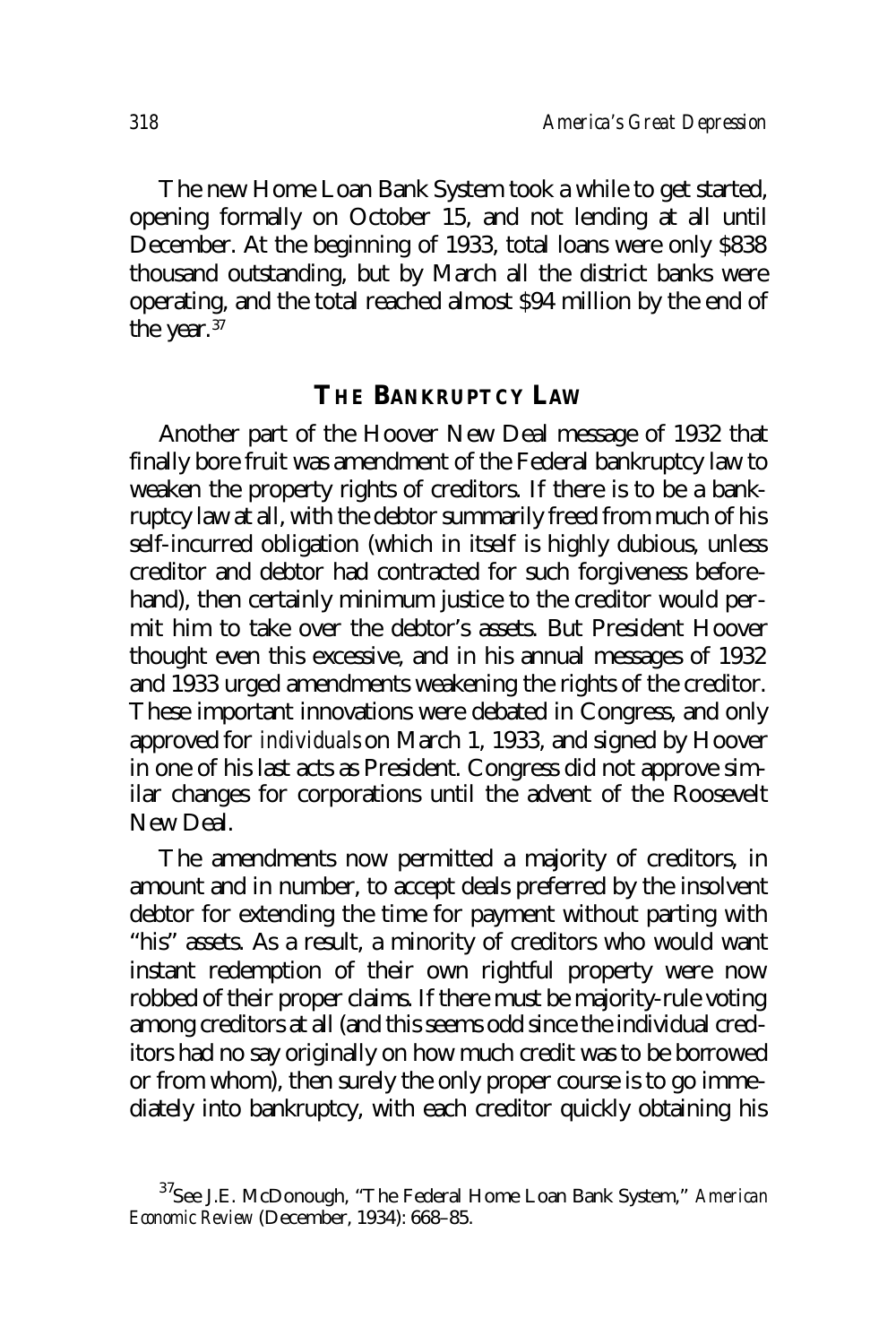proper individual share of the debtor's assets. Otherwise, the minority creditor has been despoiled, and now owns virtually nothing.

Debtor sentiment was typified by the Cleveland Trust Company's *Business Bulletin*, which called for a bill to "prevent dissenting members from successfully opposing" "orderly reorganization" of corporations. President Hoover's 1933 message called for the measure as "a matter of the most vital importance." It was necessary, apparently, to crush "the obstruction of minority creditors who oppose such settlements in the hope that fear of ruinous liquidation will induce the immediate settlement of their claims" apparently a vaguely traitorous position to hold.<sup>38</sup>The bankruptcy changes were opposed vigorously by the nation's bankruptcy lawyers, who particularly attacked the creation of a large bureaucracy of bankruptcy administrators and examiners in the Department of Justice, as well as the unwarranted governmental interference in the relations of debtors and creditors.<sup>39</sup>

#### **THE FIGHT AGAINST IMMIGRATION**

Undaunted by his failure of the year before, Hoover again pressed for legal suspension of immigration in the 1932 session, and the 90 percent reduction bill was introduced again. This time the reduction was to be permanent, not just temporary; the chief argument was economic. The A.F. of L., the American Legion, and various patriotic societies supported the bill, but Representative Dickstein (D., N.Y.) managed to bottle up the bill in the House Committee. On the other hand, bills by Dickstein to admit more relatives than the administration was allowing, underwent attack by the State Department, and no action was taken in Congress, one Dickstein bill passing the House but failing in the Senate.

<sup>38</sup>The 1933 amendments similarly weakened the property rights of railroad creditors. On the bankruptcy changes, see Charles C. Rohlfing, Edward W. Carter, Bradford W. West, and John G. Hervey, *Business and Government* (Chicago: Foundation Press, 1934), pp. 402–30.

<sup>39</sup>On the opposition, see Warren, *Herbert Hoover and the Great Depression,*p. 69.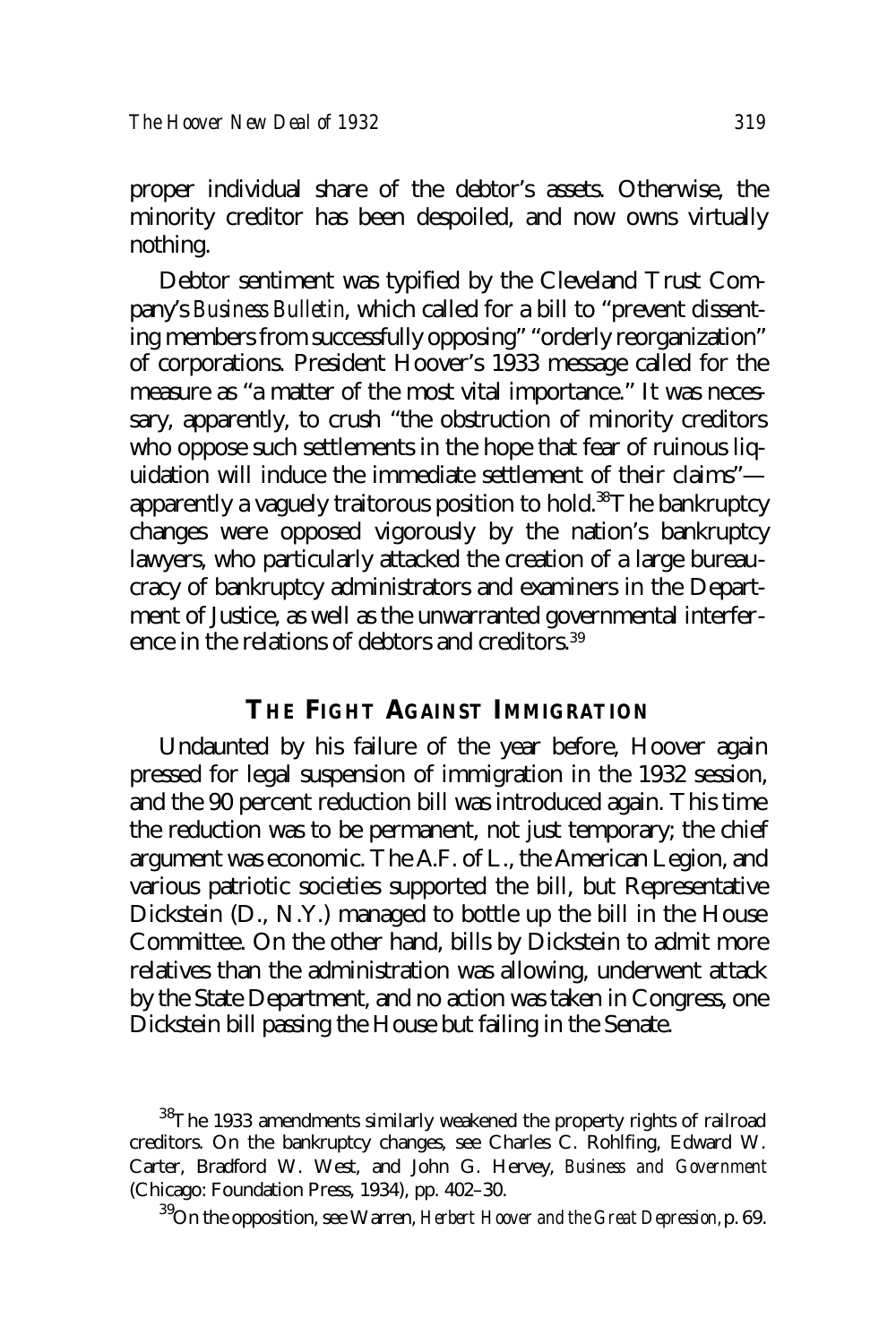Thus, Hoover failed to get suspension of immigration into law, but he accomplished practically the same end by administrative fiat, and, in his fall campaign for reelection, he pointed with pride to his achievement, and prepared to continue his anti-immigration policy until the depression was over. <sup>40</sup>

<sup>40</sup>Robert A. Divine, *American Immigration Policy, 1924–1952* (New Haven, Conn.: Yale University Press, 1957), pp. 84–89.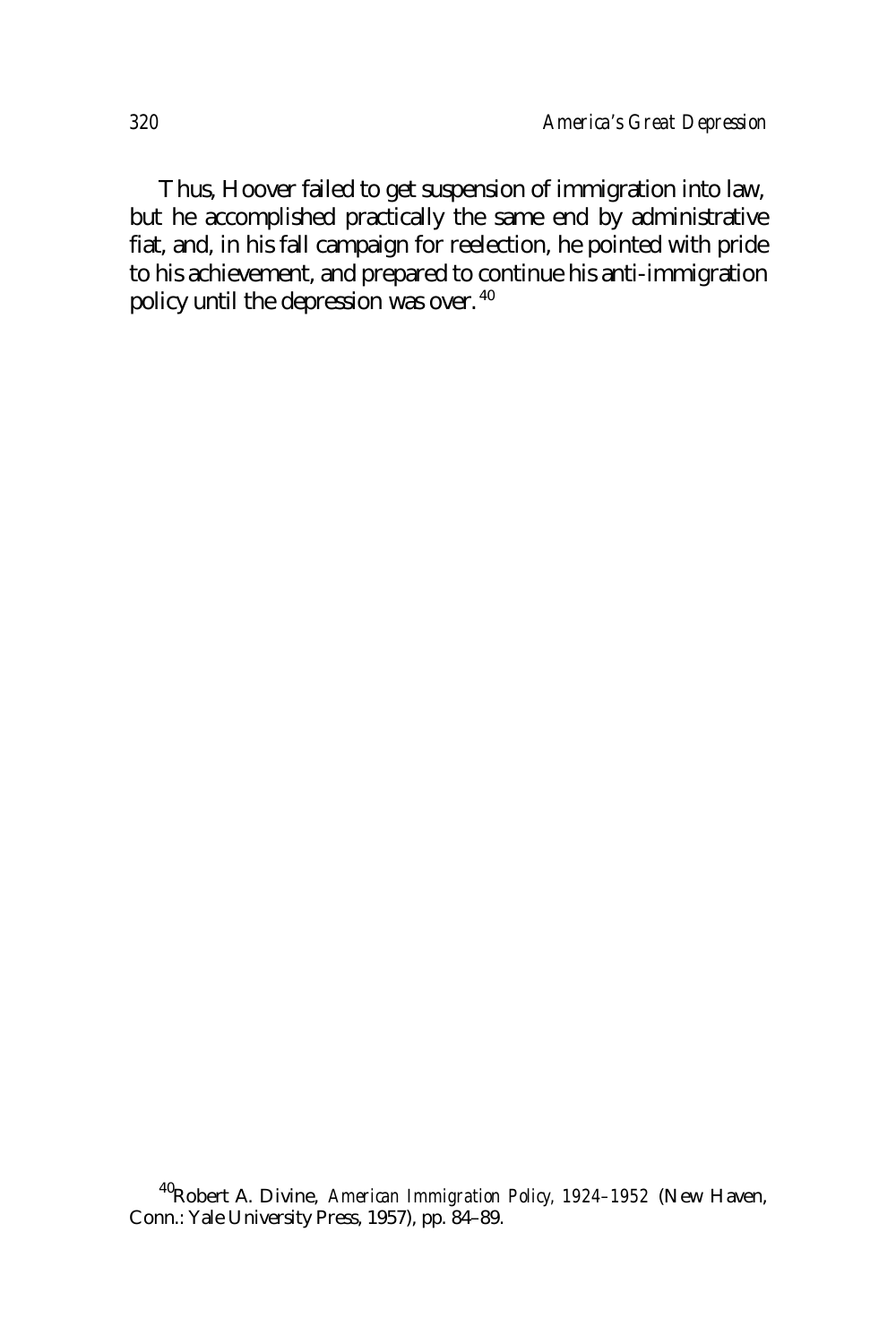# **12 The Close of the Hoover Term**

The fact that Hoover sought reelection in the midst of the deepest and worst depression in American history, and in the face of unprecedented unemployment did not lower his satisfaction as he looked back upon his record. A The fact that Hoover sought reelection in the midst of the deepest and worst depression in American history, and in the face of unprecedented unemployment did not lower said in his acceptance speech for the Presidential renomination:

> [W]e might have done nothing. That would have been utter ruin. Instead, we met the situation with proposals to private business and to Congress of the most gigantic program of economic defense and counterattack ever evolved in the history of the Republic. We put it into action.

No one could accuse him of being slack in inaugurating the vast interventionist program:

> No government in Washington has hitherto considered that it held so broad a responsibility for leadership in such times. . . . For the first time in the history of depression, dividends, profits, and the cost of living have been reduced before wages have suffered.

At St. Paul, at the end of his campaign, Hoover summarized the measures he had taken to combat the depression: higher tariffs, which had protected agriculture and prevented much unemployment, expansion of credit by the Federal Reserve, which Hoover somehow identified with "protection of the gold standard"; the Home Loan Bank system, providing long-term capital to building-and-loan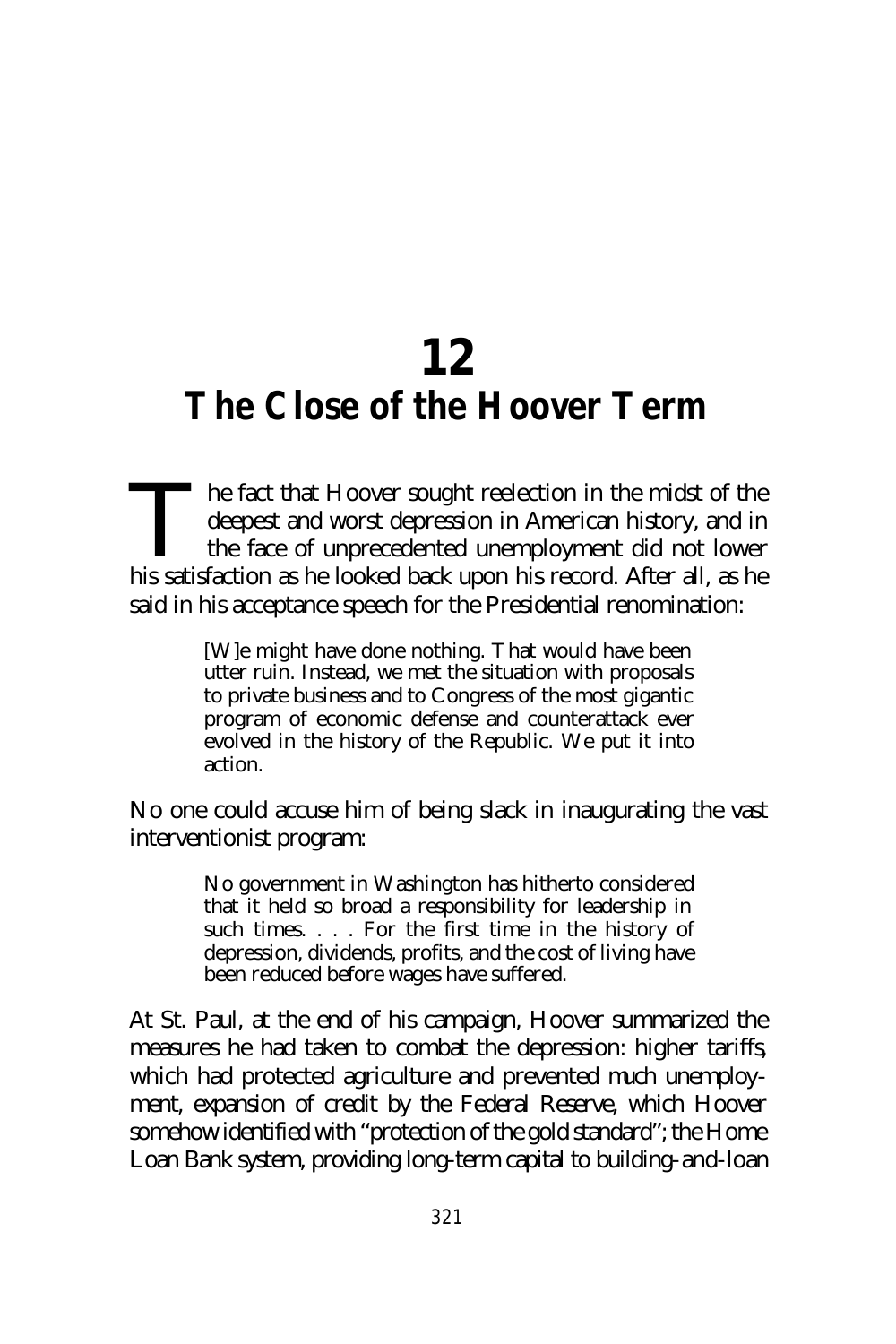associations and savings banks, and enabling them to expand credit and suspend foreclosures; agricultural credit banks which loaned to farmers; Reconstruction Finance Corporation (RFC) loans to banks, states, agriculture, and public works; spreading of work to prevent unemployment; the extension of construction and public works; strengthening Federal Land Banks; and, especially, inducing employers to maintain wage rates. Wage rates "were maintained until the cost of living had decreased and the profits had practically vanished. They are now the highest real wages in the world." But was there any causal link between this fact and the highest unemployment rate in American history? This question Hoover ignored.

Hoover had, indeed, "placed humanity before money, through the sacrifice of profits and dividends before wages," but people found it difficult to subsist or prosper on "humanity." Hoover noted that he had made work for the unemployed, prevented foreclosures, saved banks, and "fought to retard falling prices." It is true that "for the first time" Hoover had prevented an "immediate attack upon wages as a basis of maintaining profits," but the result of wiping out profits and maintaining artificial wage rates was chronic, unprecedented depression. On the RFC, Hoover proclaimed, as he did for the rest of his program, "Nothing has ever been devised in our history which has done more for those whom Mr. Coolidge has aptly called the 'common run of men and women.'" Yet, after three years of this benevolent care, the common man was worse off than ever.

Hoover staunchly upheld a protective tariff during his campaign, and declared that his administration had successfully kept American farm prices above world prices, aided by tariffs on agricultural products. He did not seem to see that this price-raising reduced foreign demand for American farm products. He hailed work-sharing without seeing that it perpetuated unemployment, and spoke proudly of the artificial expansion by business of construction "beyond present needs" at his request in 1929–30, without seeing the resulting malinvestment and business losses.

While claiming to defend the gold standard, Hoover greatly shook public confidence in the dollar and helped foster the ensuing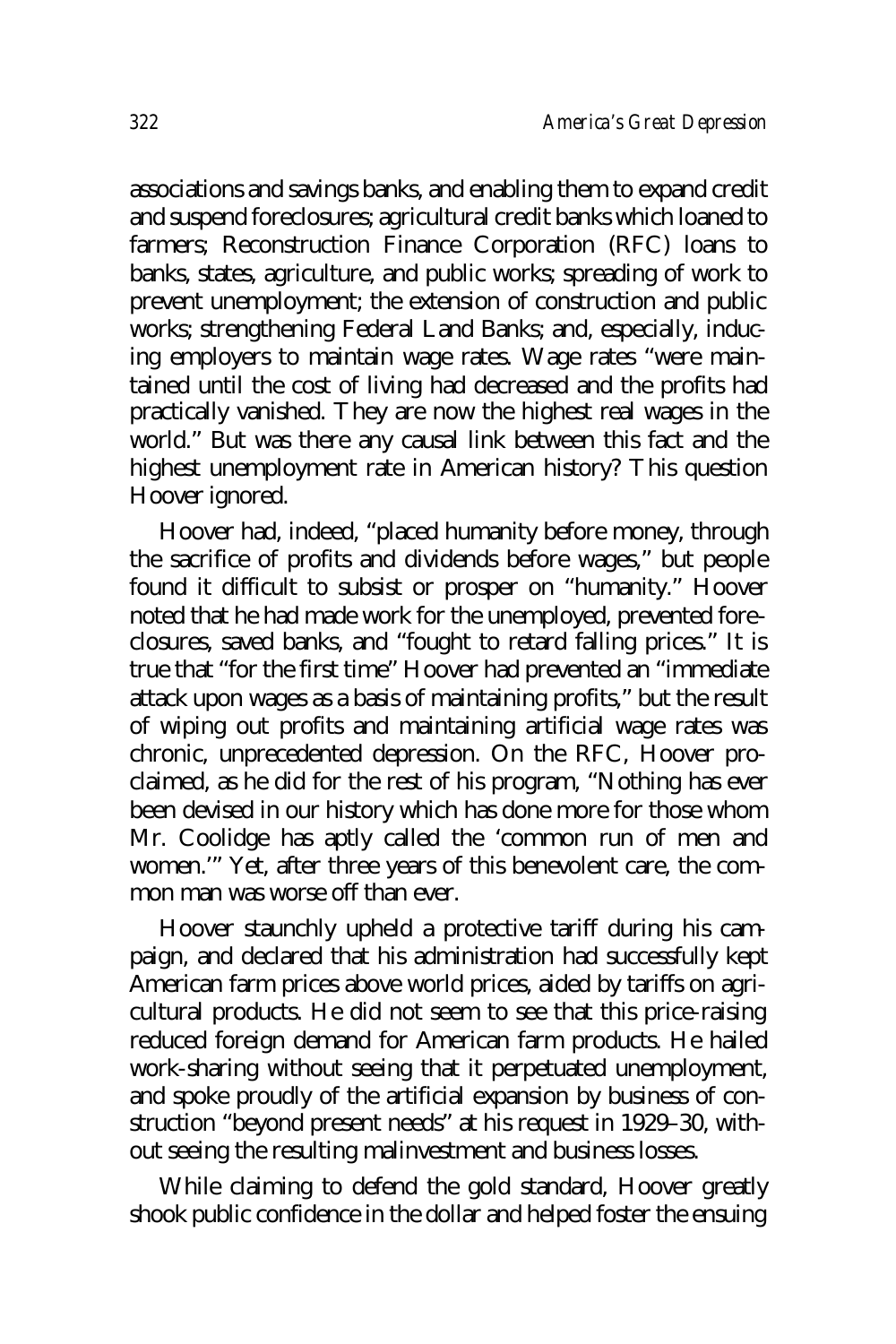monetary crisis by revealing in his opening campaign speech that the government had almost decided to go off the gold standard in the crisis of November, 1931—an assertion heatedly denied by conservative Democratic Senator Carter Glass.

The spirit of the Hoover policy was perhaps best summed up in a public statement made in May, before the campaign began, when he sounded a note that was to become all too familiar to Americans in later years—the military metaphor:

> The battle to set our economic machine in motion in this emergency takes new forms and requires new tactics from time to time. We used such emergency powers to win the war; we can use them to fight the depression.

Yet, if New Deal socialism was the logic of Hoover's policy, he cautiously extended the logic only so far. He warned at St. Paul of the strange and radical ideas prevalent in the Democratic Party: the schemes for currency tinkering, the pension bill, the commodity dollar, the pork-barrel bill, the plans for veterans' bonuses and over \$2 billion of greenback issue, make-work schemes, and an agitation for a vast \$9 billion-a-year public works program. It was also to Hoover's credit that he resisted the pressure of Henry Harriman, who urged Hoover to adopt the Swope Plan for economic fascism during his campaign, a plan which was soon to bear fruit in the National Recovery Administration (NRA).

#### **THE ATTACK ON PROPERTY RIGHTS: THE FINAL CURRENCY FAILURE**

As in most depressions, the property rights of creditors in debts and claims were subjected to frequent attack, in favor of debtors who wished to refuse payment of their obligations with impunity. We have noted the Federal drive to weaken the bankruptcy laws. States also joined in the attack on creditors. Many states adopted compulsory debt moratoria in early 1933, and sales at auction for debt judgments were halted by Wisconsin, Iowa, Minnesota, Nebraska, and South Dakota. Governor Clyde Herring of Iowa asked insurance and mortgage companies to stop foreclosing mortgages. Life insurance companies protested that they were being very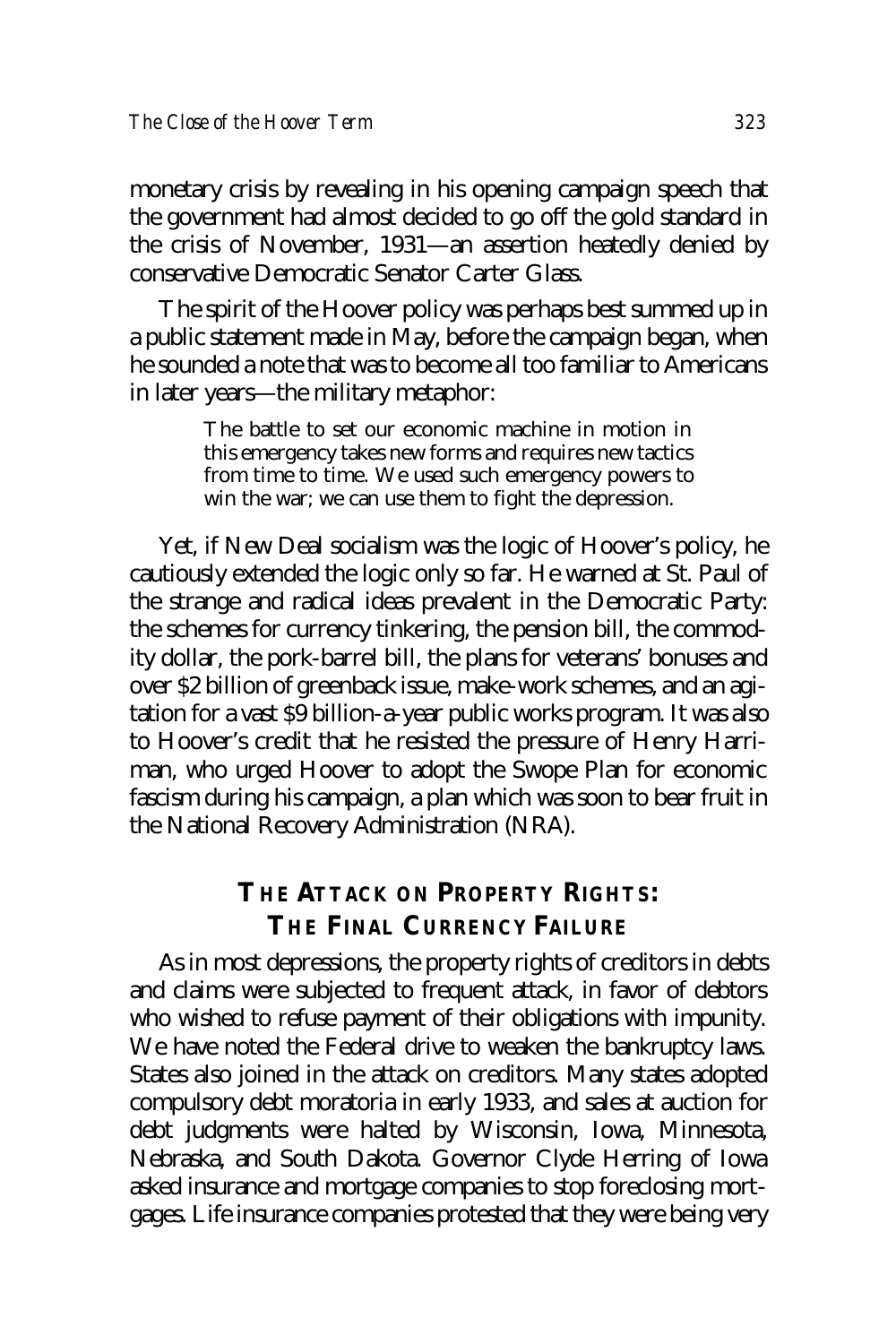lenient, yet in many areas the courts would not enforce foreclosures for insurance companies, enabling many borrowers arrogantly to refuse to pay. Minnesota forbade foreclosures on farms or homes for several years.<sup>1</sup>

Most important of the attacks on creditors' property occurred during the currency crisis that marked the end of the Hoover term. After the election, as the new Presidential term approached, people grew more and more apprehensive, and properly so, of the monetary policies of the incoming president. Dark rumors circulated about the radicalism of Roosevelt's advisers, and of their willingness to go off the gold standard. Consequently, not only did gold "hoarding" by foreigners develop momentum, but even gold hoarding by domestic citizens. For the first time in the depression, American citizens were beginning to lose confidence in the dollar itself. The loss of confidence reached its apogee in February, 1933, the month before the Roosevelt inaugural. In that one month, the monetary gold stock fell by \$173 million, and money in circulation increased by the phenomenal amount of \$900 million, the reflection of domestic loss of confidence. Money in circulation totaled \$5.4 billion at the end of January, and \$6.3 billion by the end of February. \$700 million of this increase was in Federal Reserve notes, and \$140 million in gold coin and gold certificates.

The Federal Reserve did its best to combat this deflationary pull on bank reserves, but its inflationary measures only served to diminish confidence in the dollar still further. Thus, in the month of February alone, Uncontrolled Reserves fell by \$1,089 million. The FRS greatly inflated its Controlled Reserves: bills discounted more than doubled to increase by \$308 million, bills bought multiplied tenfold to increase by \$305 million, \$103 million of U.S. governments were purchased. All in all, controlled reserves increased by \$785 million during this month; net reserves fell by \$305 million.

The impact of this fall on the money supply was very strong. Total currency and deposits fell from \$45.4 billion at the end of

<sup>1</sup>Theodore Saloutos and John D. Hicks, *Agricultural Discontent in the Middle West, 1900–1939* (Madison: University of Wisconsin Press, 1951), p. 448.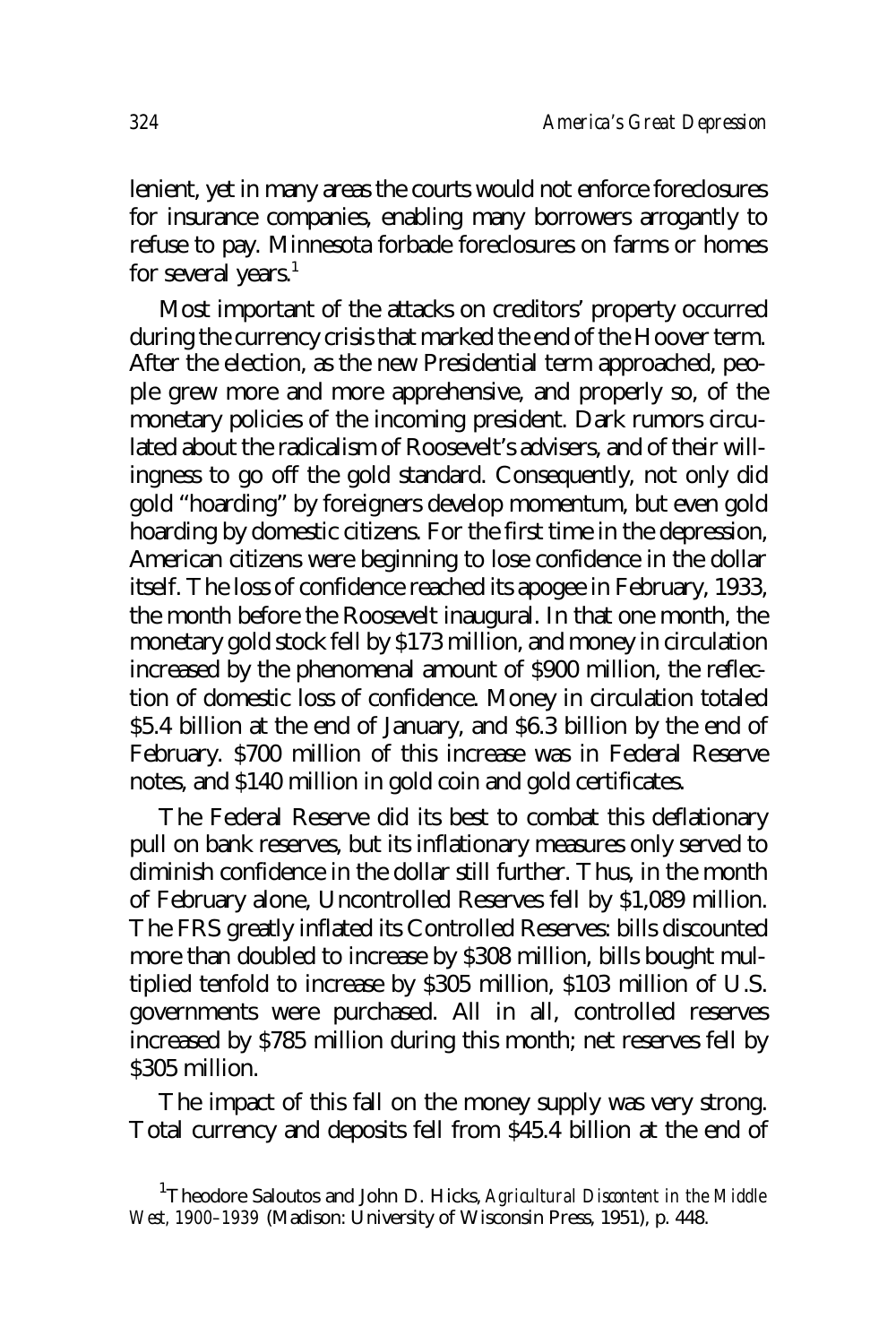1932 to \$41.7 billion at mid-1933. Total money supply fell from \$64.72 to \$61.61 billion over 1933, and all or more of this fall took place in the first half of the year.<sup>2</sup> A more sensitive measure of change, net demand deposits and time deposits at weekly reporting member banks in 101 cities, totaled \$16.8 billion on February 22, and fell to \$14.1 billion by March 8. Bank failures skyrocketed during this period. The number of commercial bank failures increased from 1,453 in 1932 to 4,000 in 1933 (most of which took place in the first quarter), with deposits of failed banks increasing from \$706 million to \$3.6 billion in the same period.<sup>3</sup> Thus, despite the gigantic efforts of the Fed, during early 1933, to inflate the money supply, the people took matters into their own hands, and insisted upon a rigorous deflation (gauged by the increase of money in circulation)—and a rigorous testing of the country's banking system in which they had placed their trust.

The reaction to this growing insistence of the people on claiming their rightful, legally-owned property, was a series of vigorous attacks on property right by state after state. One by one, states imposed "bank holidays" by fiat, thus permitting the banks to stay in business while refusing to pay virtually all of the just claims of their depositors (a pattern that had unfortunately become almost traditional in America since the Panic of 1819). Nevada had begun the parade as early as October, 1932, but only 9 out of 20 banks

 $2$ Total monetary contraction from June, 1929 to the end of 1933 was 16 percent, or 3.6 percent per annum.

 $3$ An apt commentary on whether time deposits are money is this statement by two St. Louis bankers:

Actually all of us were treating our savings and time deposits as demand deposits and we still do . . . we still pay our savings depositors on demand. It is significant that the heavy runs on banks were engineered by savings and time depositors. When the trouble was at its height in January, 1933, practically every bank in St. Louis faced heavy withdrawals from . . . savings depositors and had a minimum of diffculty with the checking depositors. This was true throughout most of the country.

F.R. von Windegger and W.L. Gregory, in Irving Fisher, ed., *100% Money* (New York: Adelphi Press, 1935), pp. 150–51.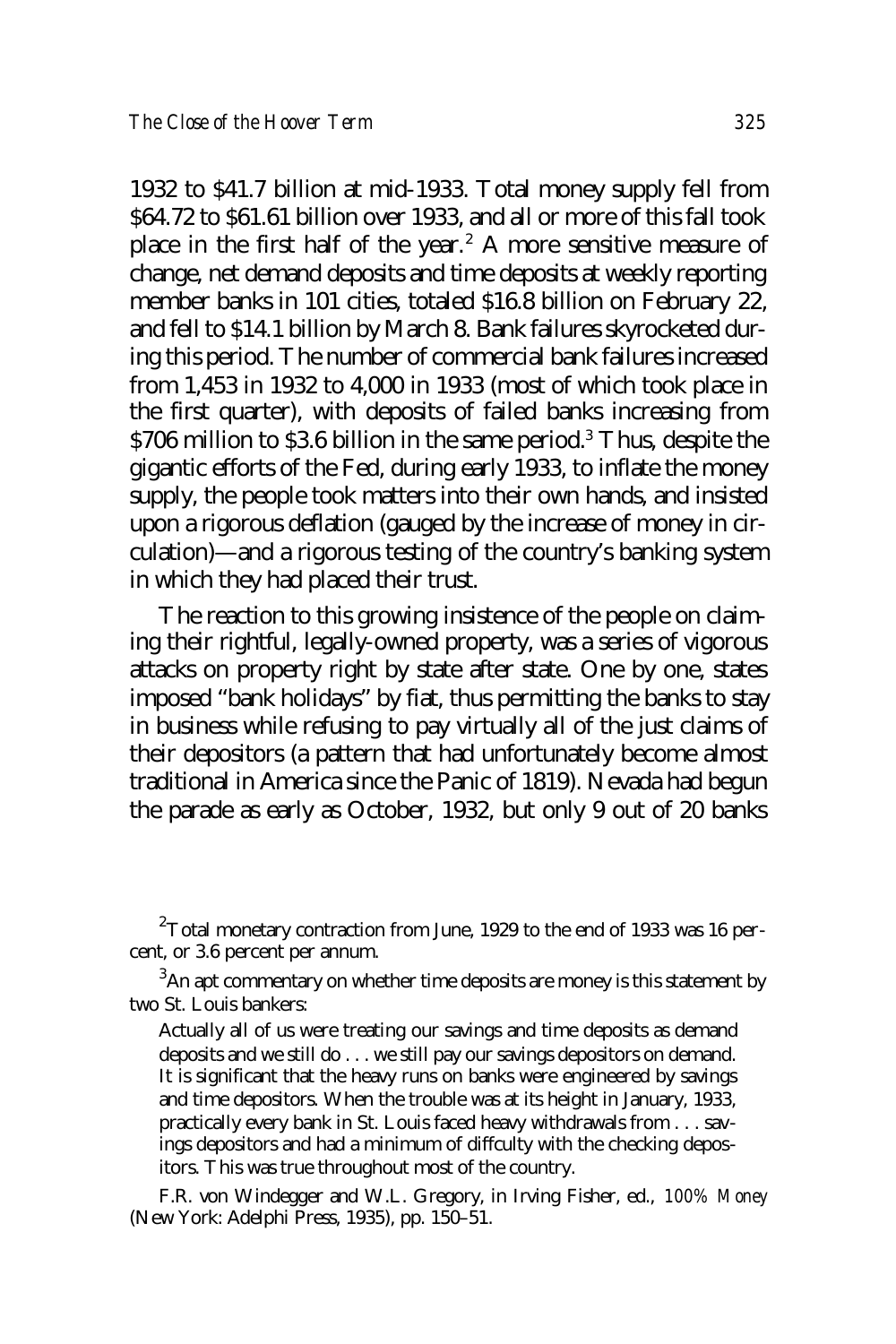took advantage of the state holiday, the others remaining open.<sup>4</sup> Louisiana declared a brief holiday for the hard-pressed New Orleans banks in early February, but the bank holiday movement began in earnest with the proclamation of an eight-day holiday on February 14, 1933, by Governor William Comstock of Michigan.<sup>5</sup> This action precipitated the bank runs and deflation of the latter part of February. For if one state could, with impunity, destroy property right in this manner, then others could—and did—and depositors began an intense scramble to take their money out of the banks.

It is at times like *these*that the speciousness of apologists for our banking system hailing fractional reserves as being as sound as the building of bridges—on estimate that only some inhabitants of the area will cross it at any one time—becomes patently evident. For no one has a legal property ownership in the bridge, as they do in their bank deposits. At times like these, also, it becomes clear that bank deposits are not really money—even on a paper, let alone a gold standard—but mere money-*substitutes*, which serve as money ordinarily, but reveal their true identity when nationwide confidence begins to collapse.

On the request of bankers for government to save them from the consequences of their own mistakes, state after state, beginning

4 See Jesse H. Jones and Edward Angly, *Fifty Billion Dollars* (New York: Macmillan, 1951), pp. 17ff.

 $5$ Detroit had especially overexpanded during the boom, and frantic efforts by Hoover and his administration, along with Detroit industrialists and New York banks, to save the leading Detroit banks, had foundered on the devotion to private enterprise and true private responsibility of Henry Ford and of Michigan's Senator Couzens, both of whom refused to agree to subsidize unsound banking. See ibid.*,* pp. 58–65. Also see Lawrence E. Clark, *Central Banking Under the Federal Reserve System* (New York: Macmillan, 1935), pp. 226ff.; Benjamin M. Anderson, *Economics and the Public Welfare* (New York: D. Van Nostrand, 1949), pp. 285ff. Dr. Anderson, supposedly an advocate of *laissez-faire,* sound money, and property right, went so far in the other direction as to chide the states for not going further in declaring bank holidays. He declared that bank moratoria should have applied to 100 percent, not just 95 percent, of bank deposits, and he also attacked the Clearing House for failing to issue large quantities of paper money during the crisis.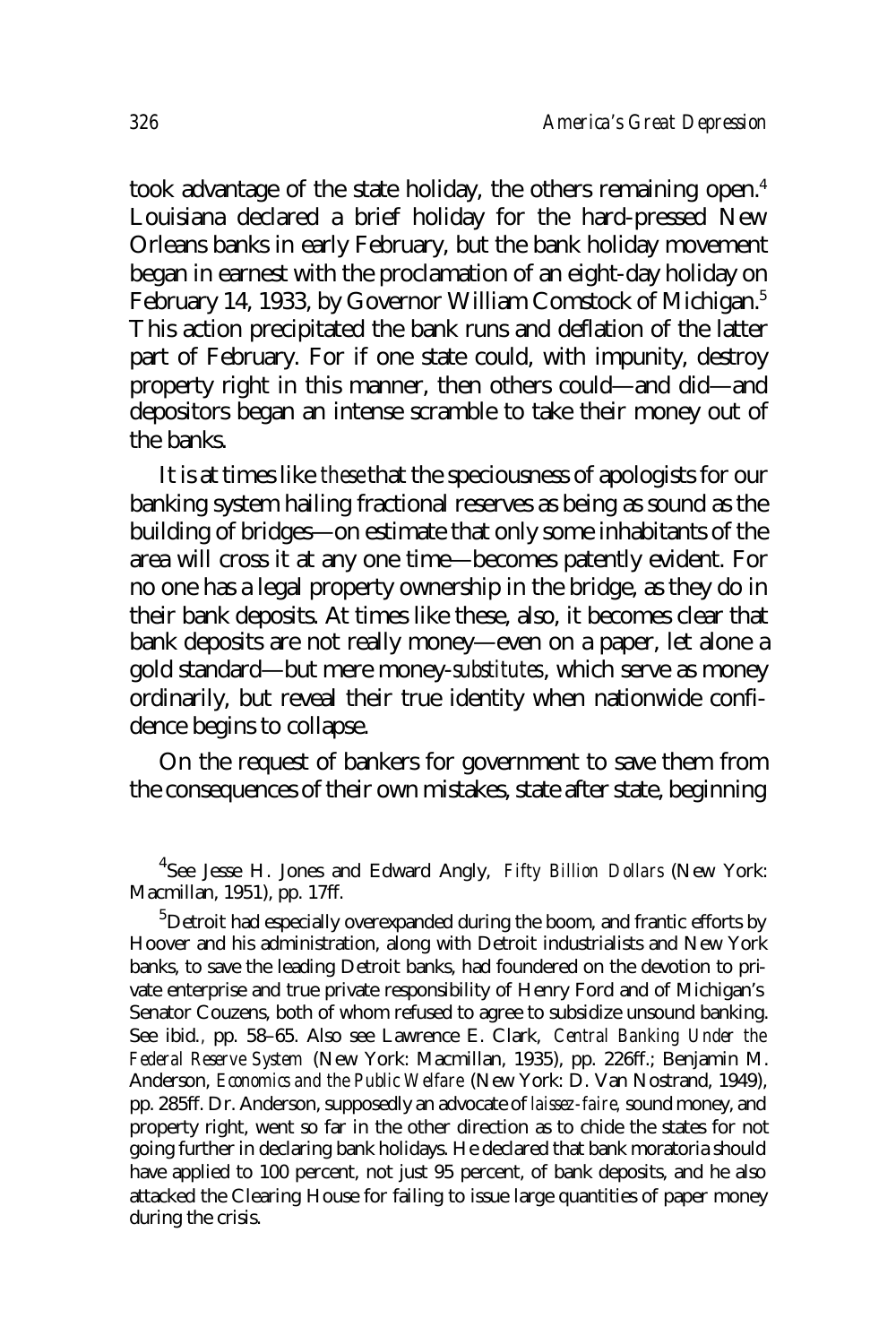with Indiana, declared moratoria and bank holidays. Governor Ritchie of Maryland declared a three-day bank holiday on February 24. On February 27, the member banks of the Cleveland Clearing House Association decided arbitrarily to limit withdrawals from all their branches, and no state officials acted to stop this blatant infringement of property right. They were promptly followed by Akron and Indianapolis banks. On February 27, the Ohio, Pennsylvania, and Delaware legislatures authorized the state banking officials to restrict the right of withdrawal of deposits. The states adopted this procedure quickly and virtually without debate, the laws being rammed through on the old political excuse that the taxpaying and voting public must be kept in ignorance of the situation in order to prevent panic.<sup>6</sup> In such a manner do the "people's representatives" characteristically treat their supposed principals.

One of the ironic aspects of this situation was the fact that many national banks, which had worked hard to keep themselves in an at least relatively sound position, did not want to avail themselves of the special privilege of bank holiday, and had to be coerced into doing so. As Willis puts it:

> [i]n many cases, the national banks . . . had no wish to join in the holiday provisions of the localities in which they were situated. They had, in such cases, kept themselves in position to meet all claims to which they might be subject, and they desired naturally to demonstrate to depositors and customers their ability to meet and overcome the obstacles of the time, both as a service to such customers and as an evidence of their own trustworthiness. There followed what was deemed . . . the necessity or desirability of coercing . . . the sound banks of the community into acceptation of the standard thought

 $^6$ See H. Parker Willis, "A Crisis in American Banking," in Willis and John M. Chapman, eds., *The Banking Situation* (New York: Columbia University Press, 1934), pp. 9ff. The holiday laws either (a) forbade banks to redeem the funds of depositors, or (b) permitted the banks to choose the proportion of claims that they would pay, or (c) designated the proportion of claims the depositors might redeem.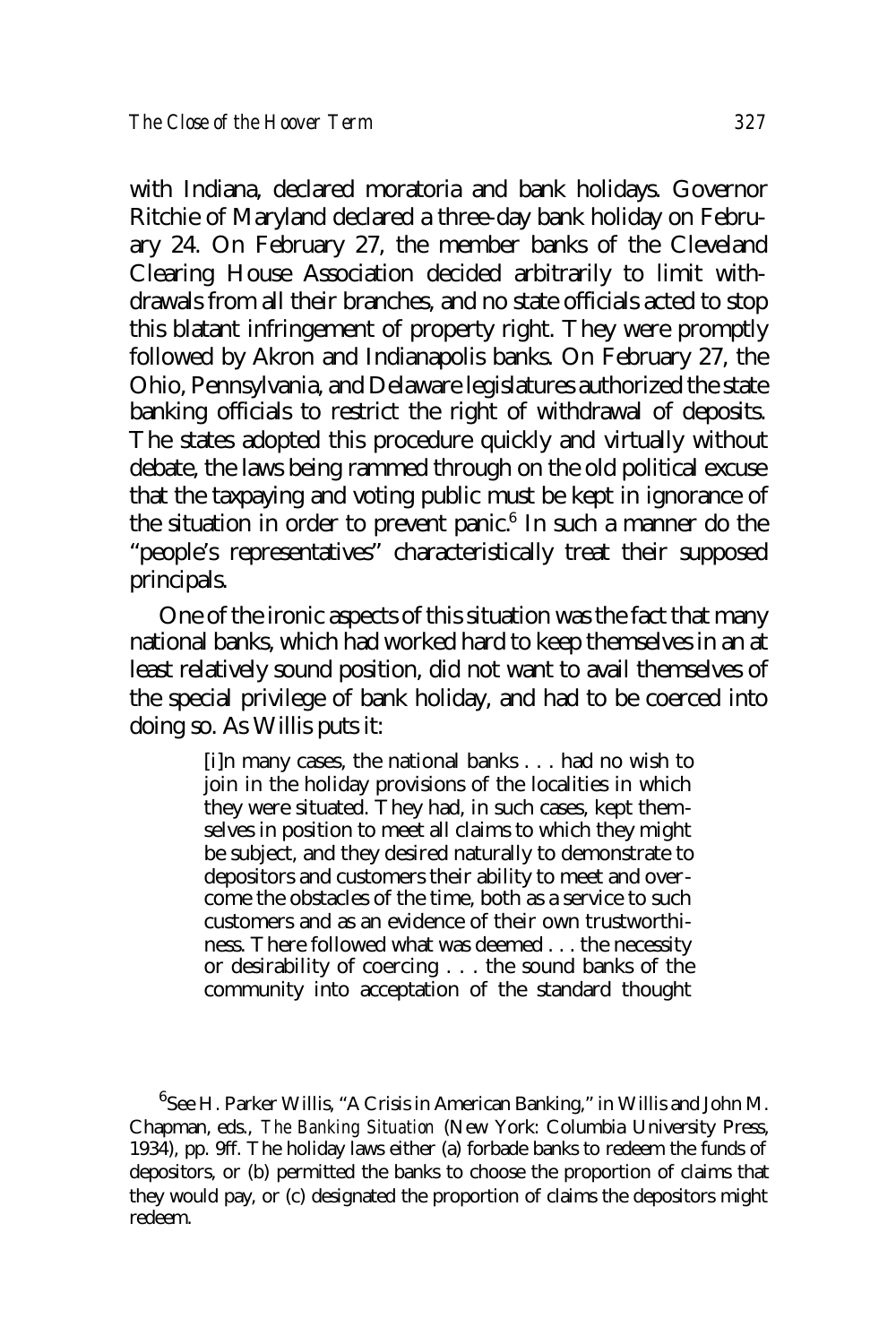essential for the less liquid and less well-managed institutions.<sup>7</sup>

By March 4, every state in the Union had declared a bank holiday, and the stage was set for President Roosevelt's dramatic and illegal closing of all the banks. The stage was set, by the way, with the full collaboration of the outgoing administration; in late February, Congress, with the acquiescence of President Hoover, passed a law permitting national banks to cooperate with state bank holidays. And the Comptroller of the Currency obligingly issued a proposed draft of a uniform bank holiday act to aid the various state legislatures in drafting their bills.

President Roosevelt closed down all the banks throughout the nation for an entire week, from March 6 to 13, with many banks remaining closed even longer.<sup>8</sup> It was a final stroke of irony that Roosevelt's only semblance of legal ground for this decree was the Trading with the Enemy Act of World War I! Restrictions against so-called "hoarding" were continued afterward, and much hoarded gold returned to the banks following a Federal Reserve threat to publish a list, for full public scorn, of the leading "gold hoarders."<sup>9</sup> It soon became clear that, with the advent of the Roosevelt administration, the American gold standard was doomed.

There have been a great many recriminations, particularly from the Hoover camp, about Roosevelt's "failure to cooperate," when he was President-elect, in solving the banking crisis. Certainly it is true that fear of Roosevelt's impending monetary radicalism, and Senator Glass's investigations forcing Charles E. Mitchell to resign as President of the National City Bank, contributed to the banking

 $^{7}$ Ibid., p. 11. In New York, the pressure for bank closing came from the upstate, rather than from the Wall Street, banks.

<sup>8</sup>See ibid. Michigan's Governor Comstock, who had begun the furor, naturally extended his holiday beyond the original eight-day period.

 $<sup>9</sup>$  Lest it be thought that Hoover would never have contemplated going this</sup> far, Jesse Jones reports that Hoover, during the banking crisis, was seriously contemplating invoking a forgotten wartime law making hoarding a criminal offense! Ibid.*,* p. 18.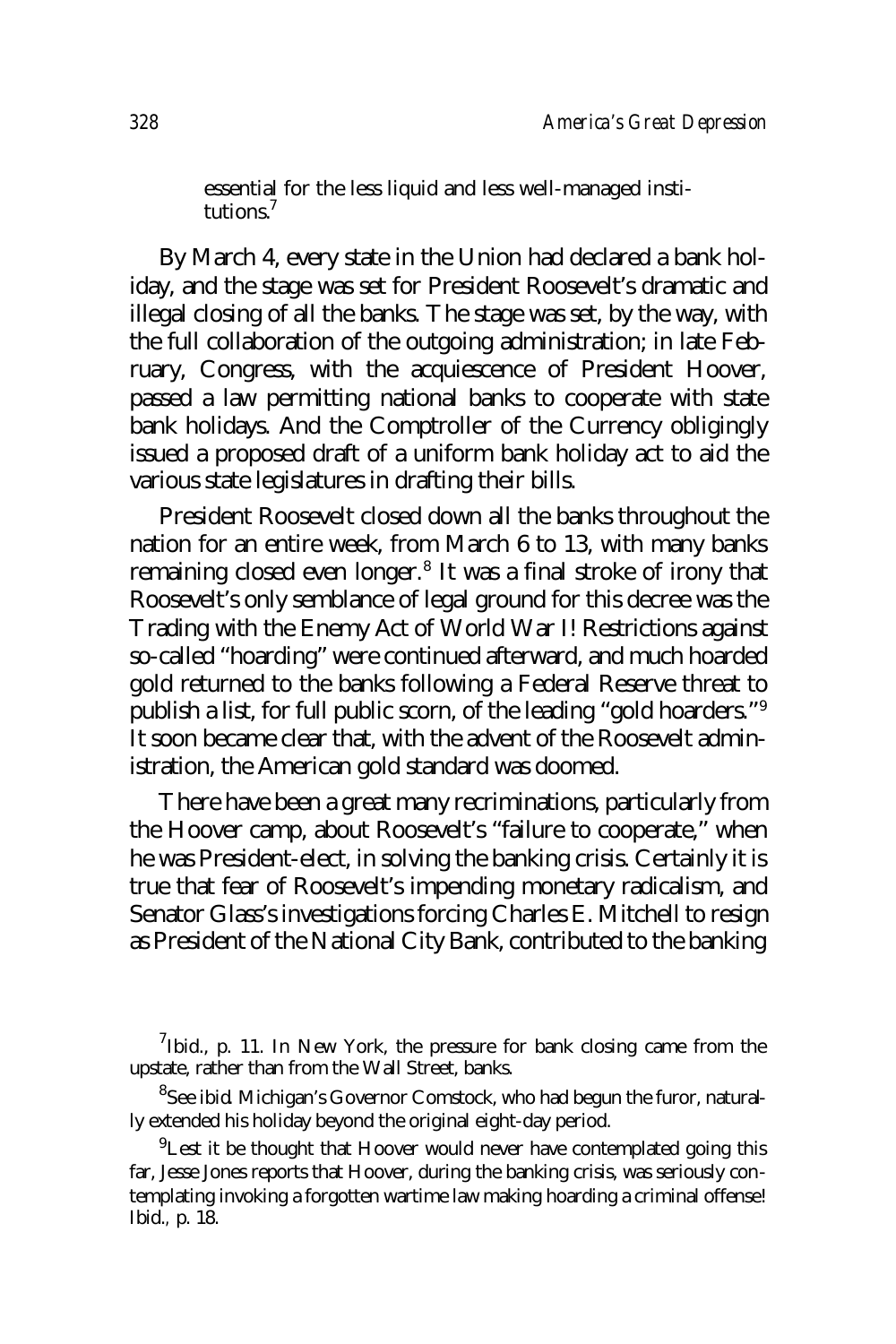panic. But the important fact is that the banking system had arrived at a critical impasse. Usually, in the placid course of events, radical (in the sense of far-reaching) economic reforms, whether needed or not, meet the resistance and inertia of those who drift with the daily tide. But here, in the crisis of 1933, the banks could no longer continue as they were. Something had to be done. Essentially, there were two possible routes. One was the course taken by Roosevelt; the destruction of the property rights of bank depositors, the confiscation of gold, the taking away of the people's monetary rights, and the placing of the Federal Government in control of a vast, managed, engine of inflation. The other route would have been to seize the opportunity to awaken the American people to the true nature of their banking system, and thereby return, at one swoop, to a truly hard and sound money.

The laissez-faire method would have permitted the banks of the nation to close—as they probably would have done without governmental intervention. The bankrupt banks could then have been transferred to the ownership of their depositors, who would have taken charge of the invested, frozen assets of the banks. There would have been a vast, but rapid, deflation, with the money supply falling to virtually 100 percent of the nation's gold stock. The depositors would have been "forced savers" in the existing bank assets (loans and investments). This cleansing surgical operation would have ended, once and for all, the inherently bankrupt fractional-reserve system, would have henceforth grounded loans and investments on people's voluntary savings rather than artificiallyextended credit, and would have brought the country to a truly sound and hard monetary base. The threat of inflation and depression would have been permanently ended, and the stage fully set for recovery from the existing crisis. But such a policy would have been dismissed as "impractical" and radical, at the very juncture when the nation set itself firmly down the "practical" and radical road to inflation, socialism, and perpetuation of the depression for almost a decade.

President Hoover, of course, did not even come close to advocating the hard money, laissez-faire policy. Hoover and his partisans have woven the myth that all would have been well if only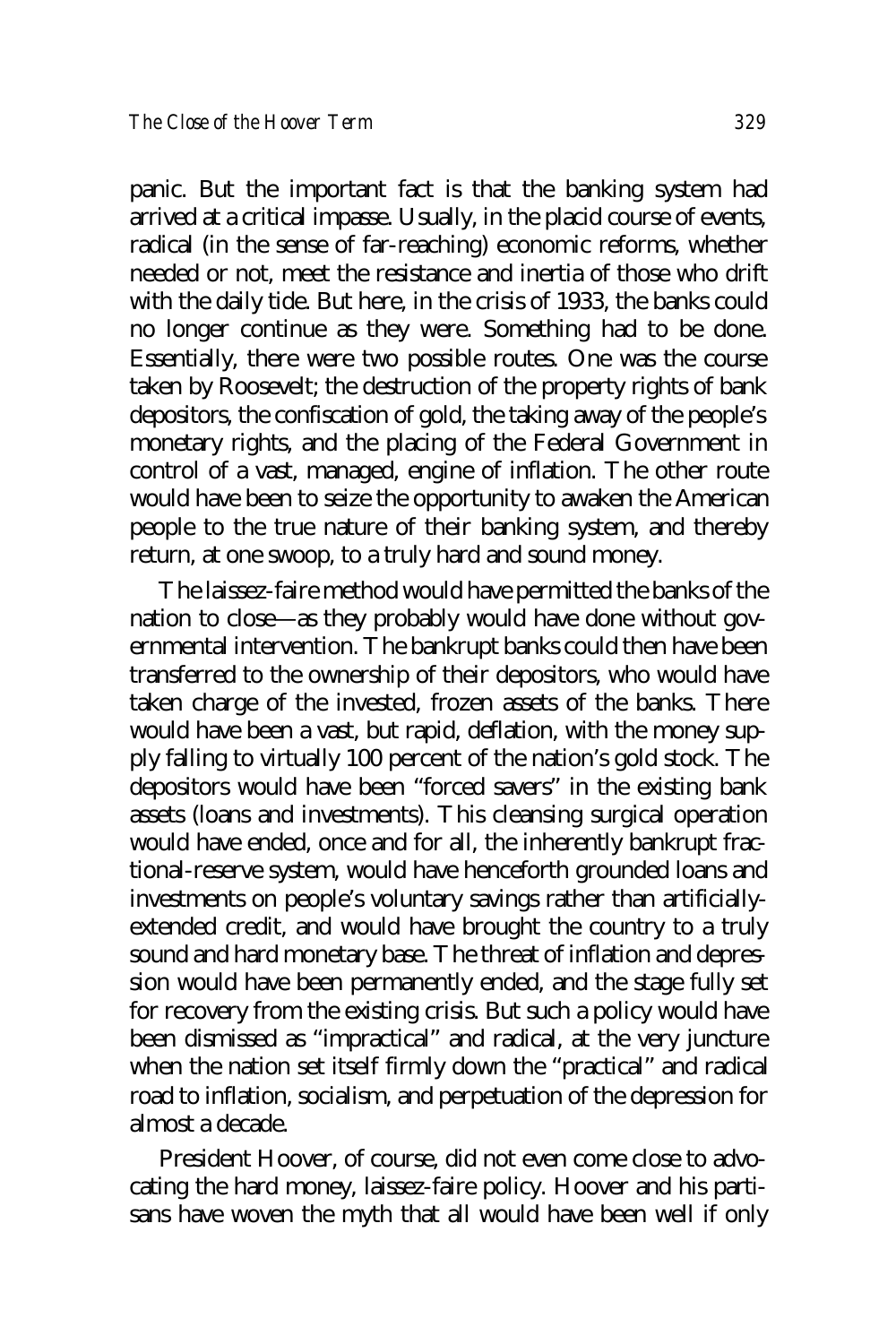Roosevelt had "cooperated" with Hoover before the inaugural, but just what was this projected cooperation to be? Largely, a joint agreement on partial or total national bank holidays, and on a Hoover proposal for temporary federal guarantees of bank deposits—inflationist and statist measures which Roosevelt was soon to adopt.10, 11 Furthermore, as a *pièce de résistance*, agitation for going off the gold standard kept proceeding from high up in the Hoover administration itself; specifically from Secretary of Treasury Mills and from Undersecretary Arthur Ballantine.<sup>12</sup>

### **WAGES, HOURS, AND EMPLOYMENT DURING THE DEPRESSION**

Mr. Hoover left office in March, 1933, at the very depth of the greatest depression in American history. Production had fallen by more than one-half: industrial production had been at an index of 114 in August, 1929, and then fell to 54 by March, 1933. Unemployment was persisting at nearly 25 percent of the labor force,

<sup>10</sup>There was a recurring tendency on the part of Hoover and his colleagues to blame the whole depression on a plot by Hoover's political enemies.

Hoover attributed part of the currency crisis to Communists spreading distrust of the American monetary system (it is remarkable that Communists were needed for distrust to arise!); and Simeon D. Fess, Chairman of the Republican National Committee, said quite seriously in the fall of 1930:

Persons high in Republican circles are beginning to believe that there is some concerted effort on foot to utilize the stock market as a method of discrediting the administration. Every time an administration official gives out an optimistic statement about business conditions, the market immediately drops.

Edward Angly, comp., *Oh Yeah?* (New York: Viking Press, 1931), p. 27.

<sup>11</sup> Another Hoover contribution to these times was a secret attempt to stop the press from printing the full truth about the banking crisis, and about views hostile to his administration. See Kent Cooper, *Kent Cooper and the Associated Press* (New York: Random House, 1959), p. 157.

 $12$ In fact, Ballantine recently wrote, rather proudly: "the going off [gold] cannot be laid to Franklin Roosevelt. It had been determined to be necessary by Ogden Mills, Secretary of the Treasury, and myself as his Undersecretary, long before Franklin Roosevelt took office." *New York Herald-Tribune* (May 5, 1958): 18.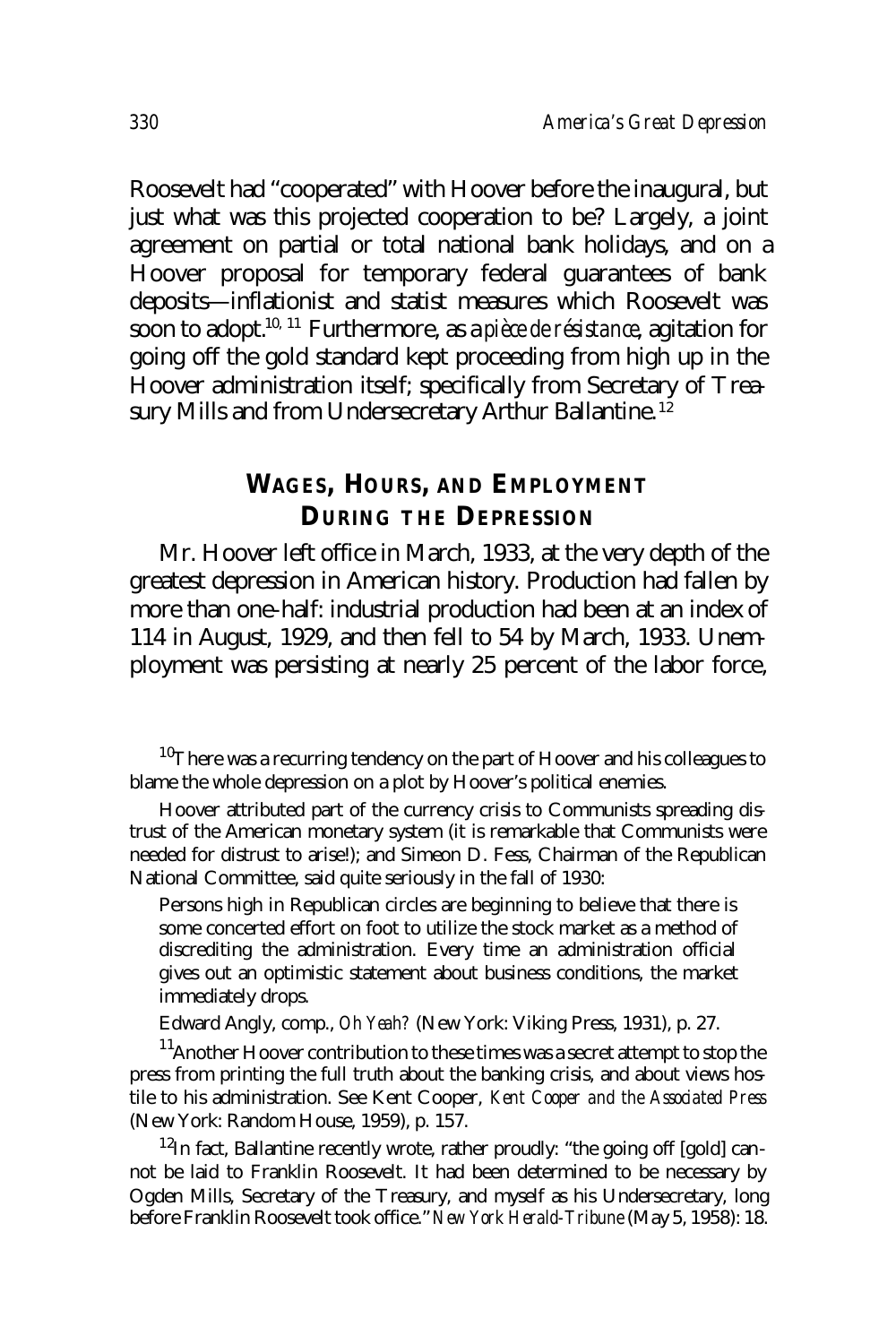and gross national product had also fallen almost in half. Hardest hit was investment, especially business construction, the latter falling from about \$8.7 billion in 1929 to \$1.4 billion in 1933. This is not the only indication that the depression hit hardest in the capital goods industries.

The index of *non-durable* manufacturing production fell from 94 to 66 from August, 1929, to March, 1933—a decline of 30 percent; the index of *durable* manufactures fell from 140 to 32, in the same period, a decline of 77 percent. Factory employment fell by 42 percent; pig iron production decreased by an astounding 85 percent; the value of construction contracts fell from July, 1929, by an amazing 90 percent, and the value of building permits by 94 percent. On the other hand, department store sales fell by less than 50 percent over the period. Taking durable goods industries (e.g., building, roads, metals, iron and steel, lumber, railroad, etc.) Col. Leonard P. Ayres estimated that their total employment fell from 10 million in 1929 to 4 million in 1932–1933, while employment in consumer goods industries (e.g., food, farming, textiles, electricity, fuel, etc.) only fell from 15 million to 13 million in the same period.<sup>13</sup> Stock prices (industrials) fell by 76 percent during the depression, wholesale prices fell by 30 percent, and the total money supply declined by one-sixth.

What of wage rates? We saw that the Hoover policies managed to keep wage rates very high during the first two years of the depression. By 1932, however, with profits wiped out, the pressure became too great, and wage rates fell considerably. Total fall over the 1929–1933 period, however, was only 23 percent—less than the decline in wholesale prices. Therefore, real wage rates, for the workers still remaining employed, actually *increased*. An excellent inquiry into the wage-employment problem during the depression has been conducted by Mr. Sol Shaviro, in an unpublished essay.<sup>14</sup>

<sup>13</sup>Leonard P. Ayres, *The Chief Cause of This and Other Depressions* (Cleveland, Ohio: Cleveland Trust, 1935), pp. 26ff.

<sup>&</sup>lt;sup>14</sup>Sol Shaviro, "Wages and Payroll in the Depression, 1929–1933," (Unpub. M.A. thesis, Columbia University, 1947).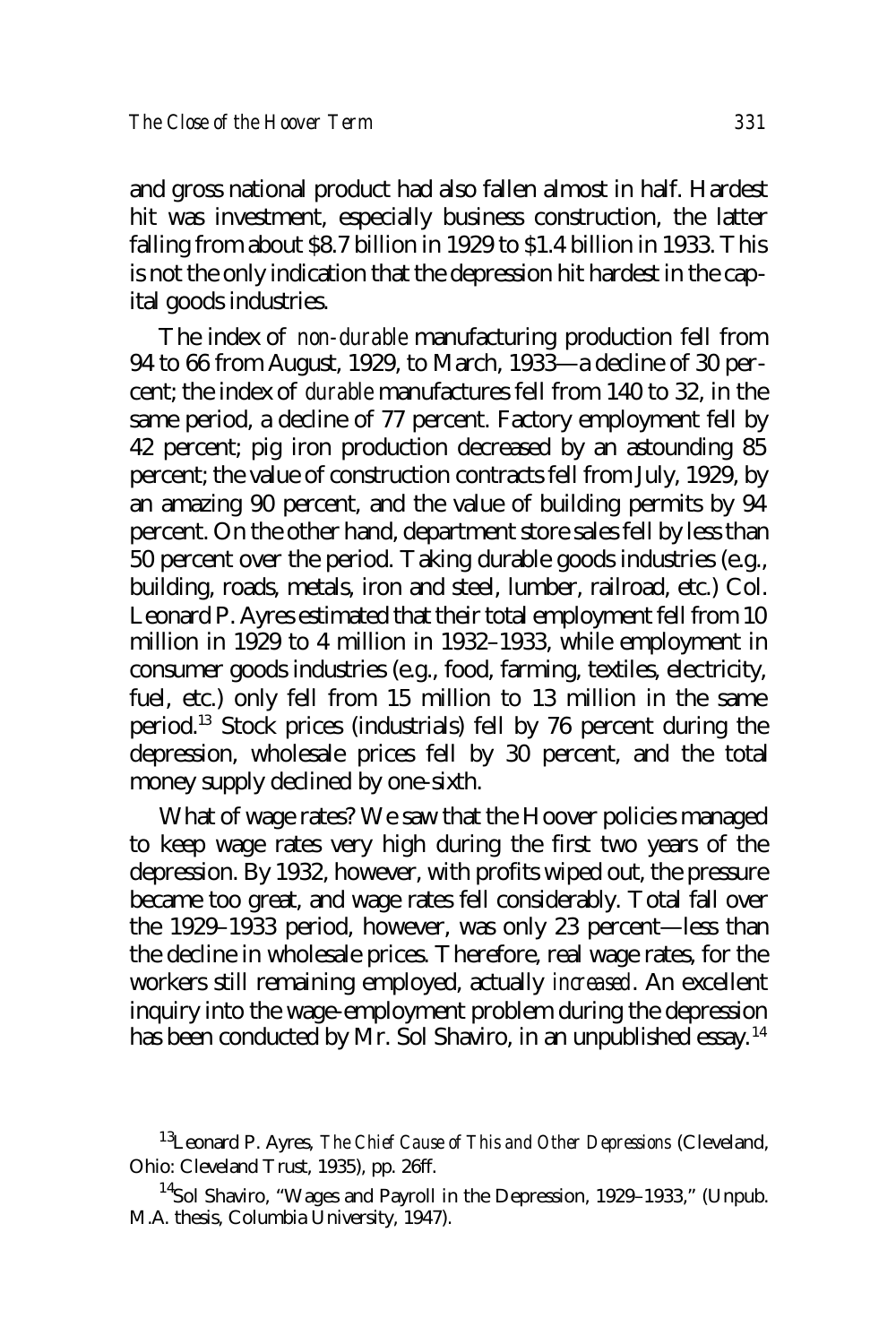Shaviro shows that in 25 leading manufacturing industries, the following was the record of monetary, and real, average hourly earnings during these years.

We thus see that money wage rates held up almost to the prosperity-par until the latter half of 1931, while real wage rates actually increased by over 10 percent. Only then did a monetary wage decline set in, but still without a very appreciable reduction in real wage rates from the 1931 peak. It should here be noted that, in contrast to Keynesian warnings, prices fell far less sharply after wage rates began to drop, than before. From July, 1929, to June, 1931, wholesale prices fell from 96.5 to 72.1, or at a rate of fall of 1 per month, while from June, 1931, to February, 1933, prices fell to 59.8, or at a rate of  $.65$  per month.<sup>15</sup>

|                    | <b>Monetary</b> | Real  |
|--------------------|-----------------|-------|
| <b>June, 1929</b>  | 100.0           | 100.7 |
| December, 1929     | 100.0           | 99.8  |
| <b>June, 1930</b>  | 100.0           | 102.7 |
| December, 1930     | 98.1            | 105.3 |
| <b>June, 1931</b>  | 96.1            | 111.0 |
| December, 1931     | 91.5            | 110.1 |
| <b>June, 1932</b>  | 83.9            | 108.2 |
| December, 1932     | 79.1            | 105.7 |
| <b>March, 1933</b> | 77.1            | 108.3 |

| TABLE 10                    |  |
|-----------------------------|--|
| AVERAGE HOURLY EARNINGS IN  |  |
| 25 Manufacturing Industries |  |

 $(100 = 1929)$ 

Shaviro points out that businessmen, particularly the large employers, were taken in by the doctrine that they should pursue an "enlightened" high-wage policy, a doctrine not only fed to them by the veiled threats of the President, but also by economists and

<sup>15</sup>See C.A. Phillips, T.F. McManus, and R.W. Nelson, *Banking and the Business Cycle* (New York: Macmillan, 1937), pp. 231–32.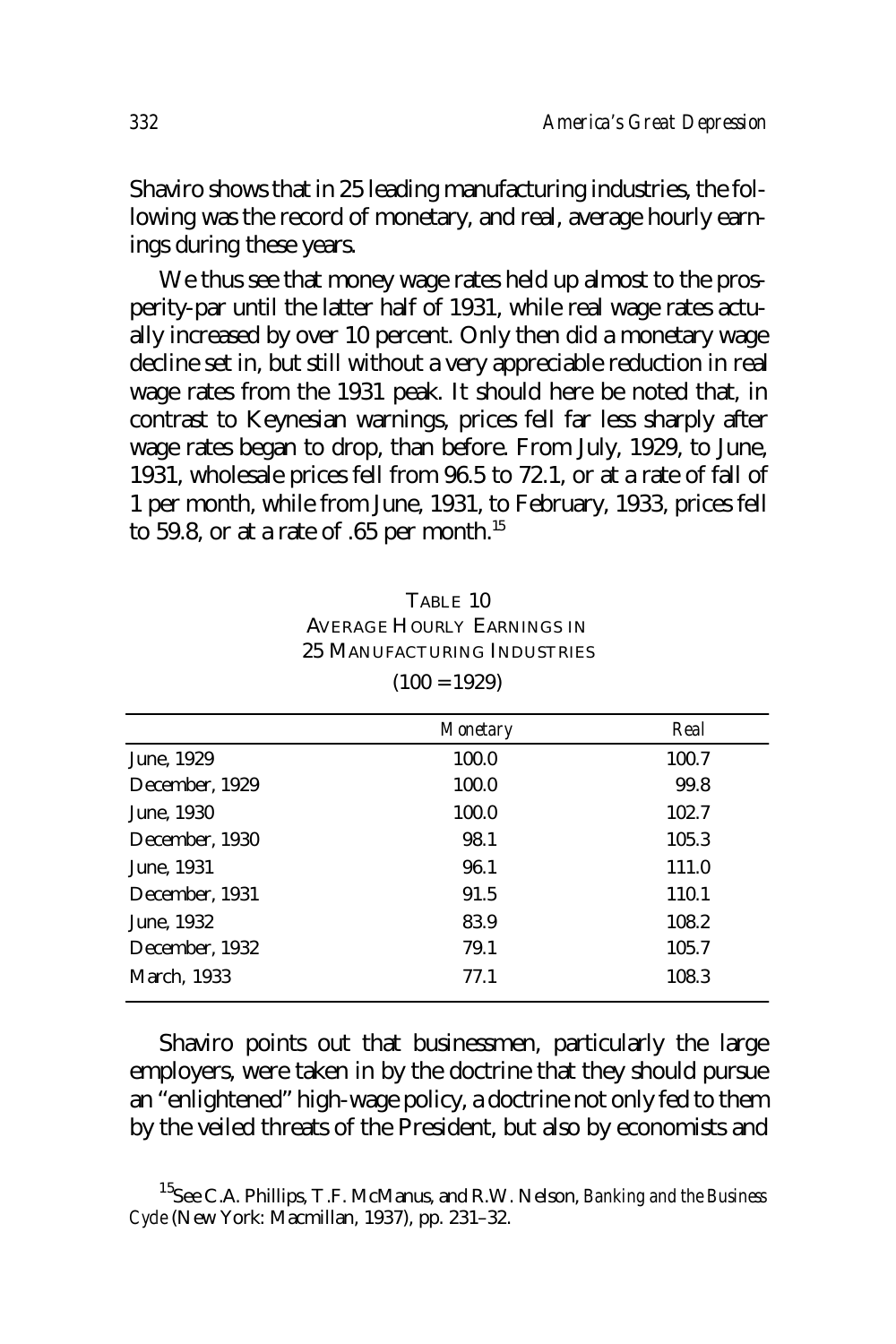labor leaders, on the grounds of "keeping up purchasing power" to combat the depression. The drop in wage rates had been more extensive and far more prompt in the far milder 1921 depression; in fact, even *money* wage rates rose slightly until September, 1930.<sup>16</sup> More wage cuts took place in smaller than in larger firms, since the smaller firms were less "enlightened," and furthermore, were not as fully in the public (and governmental) view. Furthermore, executive, and then other, salaries were generally reduced considerably more than wage rates. In fact, one reason that the eventual wage declines proved ineffective was the pseudo-humanitarian morality that governed the cuts when finally made: thus, reductions were automatically graduated in proportion to the income brackets of the workers, the higher brackets suffering greater declines. And reductions were often softened for workers with dependents. In short, instead of trying to adjust wage rates to marginal productivities, as was desperately needed, the firms allocated the "loss in income on the most just and equitable [sic] basis . . . [actuated by the] desire to make the burden of reduced income fall as lightly as possible on those least able to suffer the loss." In short, each man was penalized according to his ability and subsidized according to the need for which he had voluntarily assumed the responsibility (his dependents).

It was typical that executive salaries were the ones cut most promptly and severely, even though the great unemployment problem was *not* among the executives but among rank-and-file workers. As a result of this tragically wrong-headed policy, the wage cuts certainly stirred up little worker resentment, but also did little to help unemployment. In sum, management's attitude looked not for what "reduction can most easily be made, but rather how can necessary payroll economies be accomplished with the least hardship for all concerned." This policy only *aggravated* the

<sup>16</sup>"Maintenance of higher wage rates caused many firms to discharge workers rather than appear as slackers by cutting wages, although they might have been able to continue operations if they had made such reductions." Dale Yoder and George R. Davies, *Depression and Recovery* (New York: McGraw-Hill, 1934), p. 89.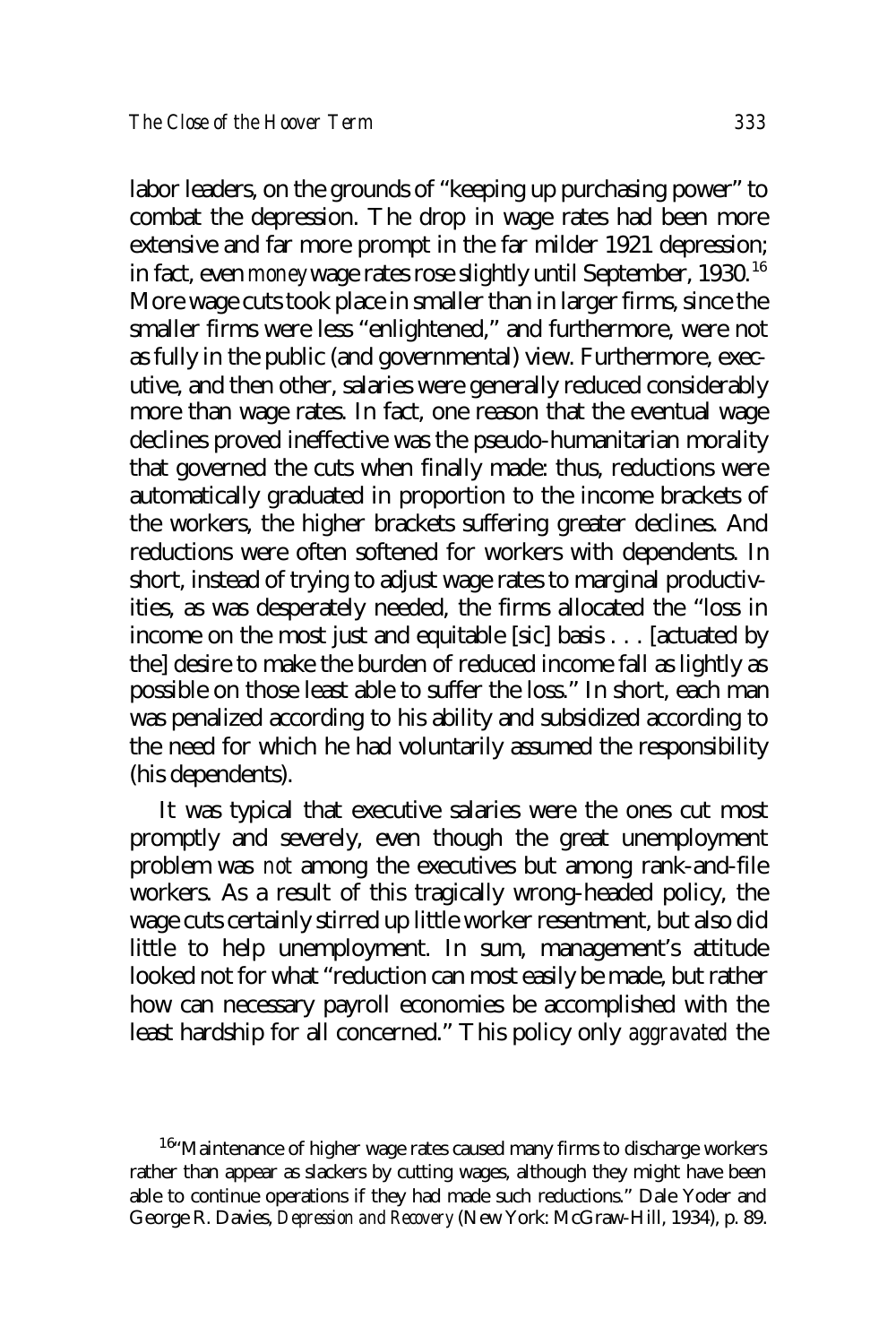general hardship, as will always happen when business strays from its proper goal of maximizing profits.<sup>17</sup>

While real average hourly earnings rose, actual hours worked in industry fell drastically during the depression. Weekly hours averaged over 48 in 1929, and fell to less than 32 by mid-1932. In no previous depression had hours worked fallen by more than 10 percent. This was a form of reduced employment caused by the highwage policy, a form, as we have seen, particularly recommended by the Hoover administration. As a result of the fall in hours worked and in money wage rates, average weekly earnings fell by over 40 percent during the depression, and real weekly earnings fell by over 30 percent. But hardest hit were the unemployed, the percentage of whom rose to 25 percent by 1932–1933, and reached 47 percent in the selected manufacturing industries. The fall in manhours worked, combined with the fall in average hourly earnings, caused a truly precipitate drop in total factory payrolls—the base of that very "purchasing power" that the "enlightened" policy was supposed to sustain. Total payroll fell by over 29 percent in 1930, a year when money wage rates (average hourly earnings) rose to a higher level than 1929, and payroll had fallen by almost 71 percent by March, 1933. Real payroll fell by over 60 percent in the same period.

The purchasing power theorists often declaim that the key to prosperity is national income going more to employees and less to profits: these conditions were filled to their hearts' content during the depression. For aggregate profits were *negative* during 1932 and 1933.

Although unions were not particularly important in these years, amounting to only 6 percent of the labor force, Professor Levinson has shown that unions maintained higher wage rates for their employed workers than did comparable non-union workers.<sup>18</sup> This

<sup>17</sup>National Industrial Conference Board, *Salary and Wage Policy in the Depression* (New York: Conference Board, 1933), pp. 31–38.

<sup>&</sup>lt;sup>18</sup>Harold M. Levinson, "Unionism, Wage Trends, and Income Distribution: 1914–1947," *Michigan Business Studies* (June, 1951): 34–47. Hoover and Secretary Lamont tried to induce the nation's industrialists to be more favorable to unions,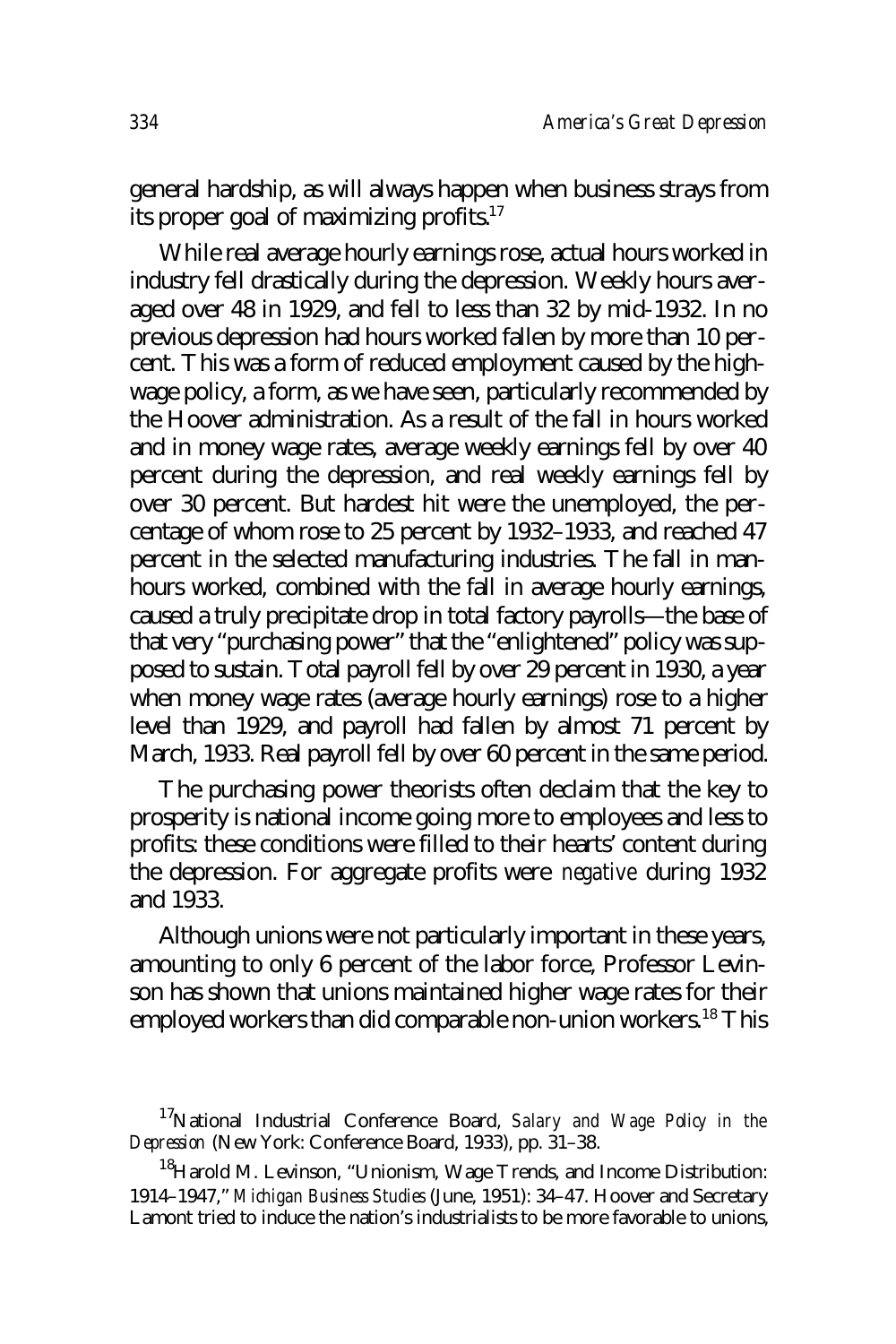demonstrates the power of unions to maintain money wage rates during a depression, thereby aggravating the unemployment problem, and reinforcing the effects of Hoover's injunctions and "enlightened" economic theory. Wage rates of selected union workers fell only 6–12 percent over the 1929–1932 period, while the rates of non-union workers fell by 14–36 percent.

Levinson points out that there is a close relationship between the strength of the union and the maintenance of wage rates in each specific industry. Thus, the union in the men's clothing industry had been greatly weakened in the 1920s by moves of industry from union to non-union areas, so that it had to accept wage reductions during the depression "to protect the solvency of the organized employees"; wage rates in this industry fell by 31 percent during the 1929–32 period.

Sharing-the-work by putting employees on reduced time was another favorite panacea of the Hoover administration. Yet, in 1931 the President's Emergency Committee for Employment reported that, in a sample of manufacturing, plants with under 1,000 employees suffered an unemployment problem in 75 percent of the cases, whereas 96 percent of the plants with over 5,000 workers suffered from unemployment. Eighty-eight percent of the larger firms had engaged in work-sharing, while only 53 percent of the smaller firms did so. In a business and industrial conference of August 26, 1932, Hoover reported that work-sharing had been used for hundreds of thousands of workers.

The Conference appointed a subcommittee headed by Walter Teagle, President of Standard Oil of New Jersey, to urge more work-spreading, in hopes of putting two million people back to work. Standard Oil set an example by hiring 3000 more workers in addition to its total of 23,000. The slogan adopted was: "job security by job sharing." In September, William J. Barrett, of the President's Organization on Unemployment Relief, delivered a comprehensive report on work-spreading. Barrett admitted that "management has

by urging them, during 1930 and 1931, to meet at a formal conference with leaders of organized labor. See James O. Morris, "The A.F. of L. in the 1920s: A Strategy of Defense," *Industrial and Labor Relations Review* (July, 1958): 577–78.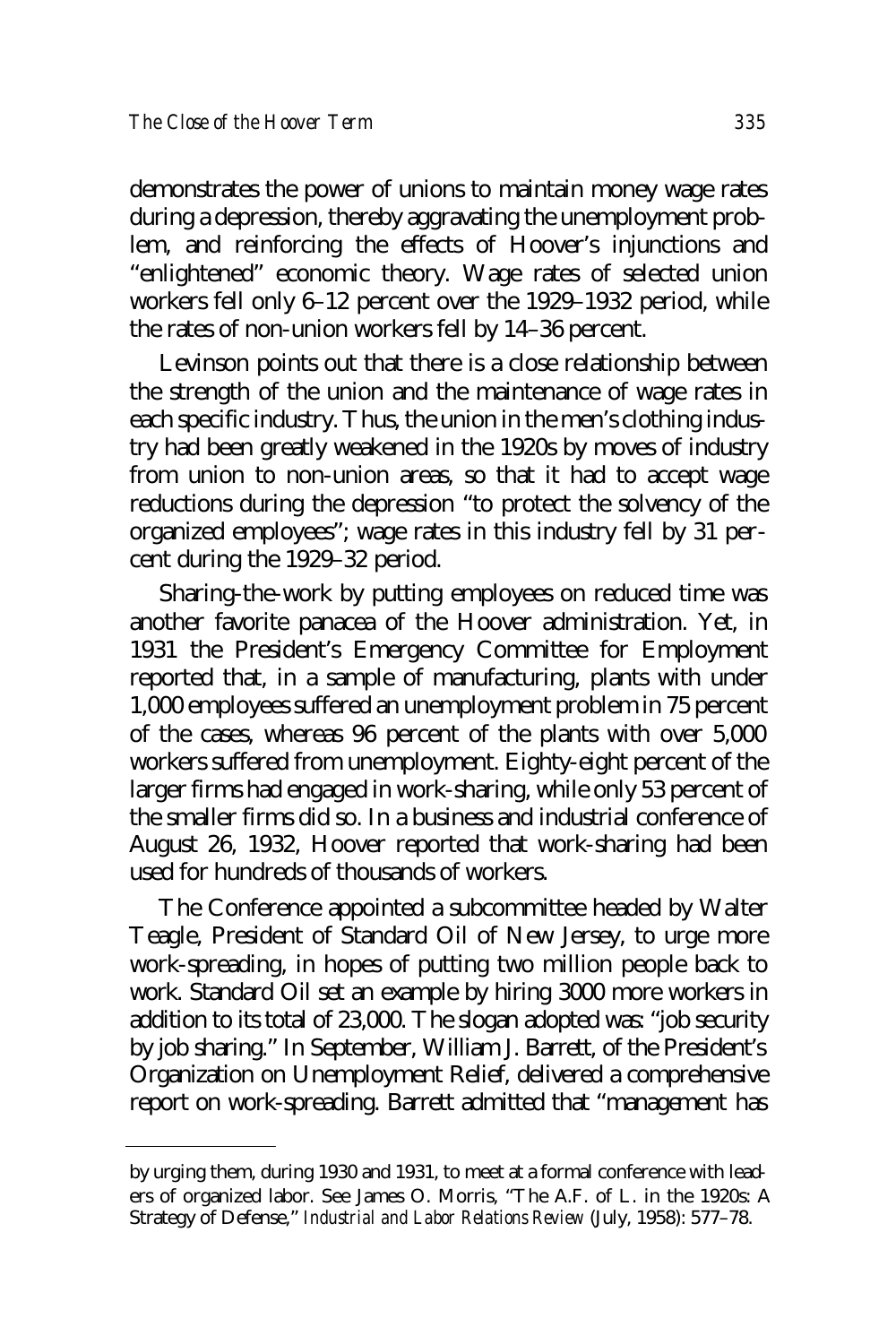undergone increased costs in providing employment for additional workers." He further revealed that the largest proportion of worksharing occurred in the most distressed industries: i.e., the capital goods industries. This illustrates the role that work-sharing played in aggravating and perpetuating unemployment. Thus, in a sample of industries, the largest proportion of part-time workers occurred in such fields as machinery (84.9 percent), rubber, iron, and steel (79.3 percent), metals, stone, clay, and glass, while the smallest proportion occurred in railroads (22.3 percent), foods (26.6 percent), retail and wholesale, and commercial establishments (20.4 percent). The average part-time proportion for the entire sample was 56.1 percent.<sup>19</sup>

#### **CONCLUSION: THE LESSONS OF MR. HOOVER'S RECORD**

Mr. Hoover met the challenge of the Great Depression by acting quickly and decisively, indeed almost continuously throughout his term of office, putting into effect "the greatest program of offense and defense" against depression ever attempted in America. Bravely he used every modern economic "tool," every device of progressive and "enlightened" economics, every facet of government planning, to combat the depression. For the first time, laissez-faire was boldly thrown overboard and every governmental weapon thrown into the breach. America had awakened, and was now ready to use the State to the hilt, unhampered by the supposed shibboleths of laissez-faire. President Hoover was a bold and audacious leader in this awakening. By every "progressive" tenet of our day, he should have ended his term a conquering hero; instead he left America in utter and complete ruin—a ruin unprecedented in length and intensity.

What was the trouble? Economic theory demonstrates that only governmental inflation can generate a boom-and-bust cycle, and that the depression will be prolonged and aggravated by inflationist and other interventionary measures. In contrast to the myth

<sup>19</sup>*Monthly Labor Review* 35 (1932): 489ff. and 790ff.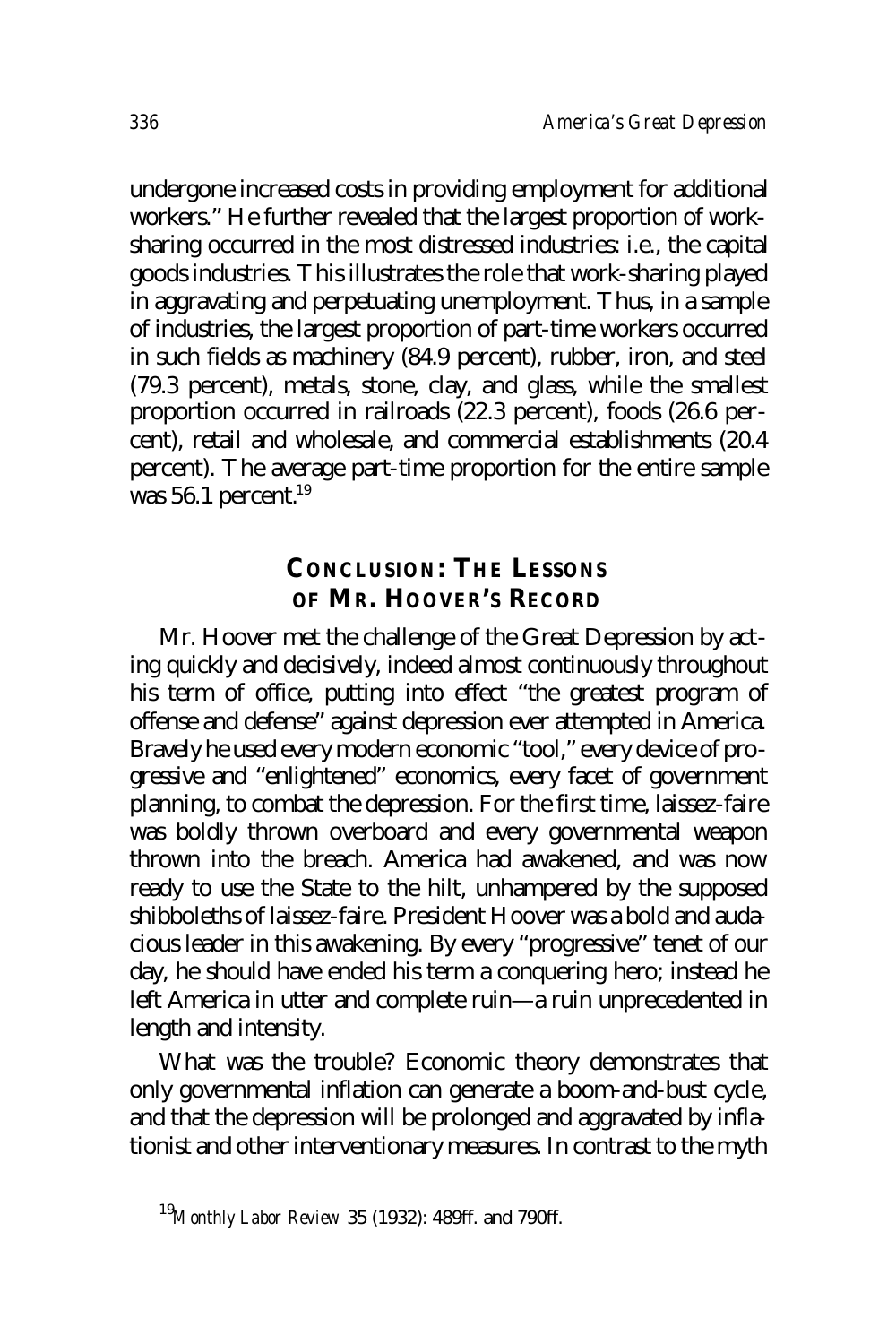of laissez-faire, we have shown in this book how government intervention generated the unsound boom of the 1920s, and how Hoover's new departure aggravated the Great Depression by massive measures of interference. The guilt for the Great Depression must, at long last, be lifted from the shoulders of the free-market economy, and placed where it properly belongs: at the doors of politicians, bureaucrats, and the mass of "enlightened" economists. And in any other depression, past or future, the story will be the same.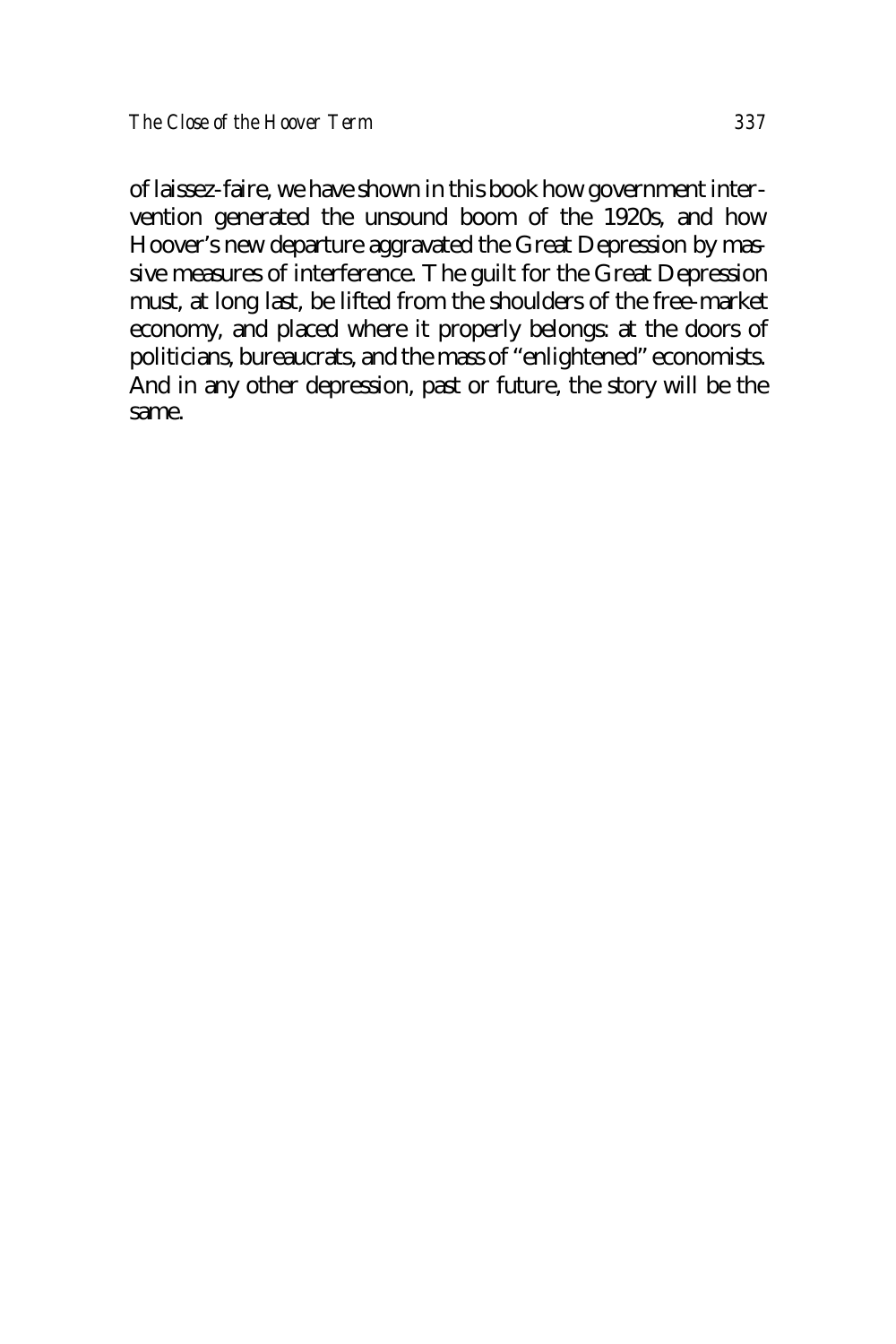## **Appendix: Government and the National Product, 1929–1932**

In footnote 21 of Chapter 9, we explain how we arrive at our estimate of the degree of government depredation on the private national product. The critical assumption is the challenge to the orthodox postulate that governm n footnote 21 of Chapter 9, we explain how we arrive at our estimate of the degree of government depredation on the private national product. The critical assumption is the challenge represents a net addition to the national product. This is a clearly distorted view. Spending only measures value of output in the private economy because that spending is voluntary for services rendered. In government, the situation is entirely different: government acquires its money by coercion, and its spending has no necessary relation to the services that it might be providing to the private sector. There is no way, in fact, to gauge these services. Furthermore, every government-conscripted dollar deprives the citizen of expenditures he would rather have made. It is therefore far more realistic to make the *opposite* assumption, as we do here, that all government spending is a clear depredation upon, rather than an addition to, private product and private output. Any person who believes that there *is more than 50 percent* waste in government will have to grant that our assumption is more realistic than the standard one.

To estimate the extent of government depredation on private product, we first find private product by deducting "product" or "income" originating in government and "government enterprise"—i.e., the payment of government salaries—from Gross National Product. We now have the Gross Private Product. Government depredations upon this GPP consist of the resources that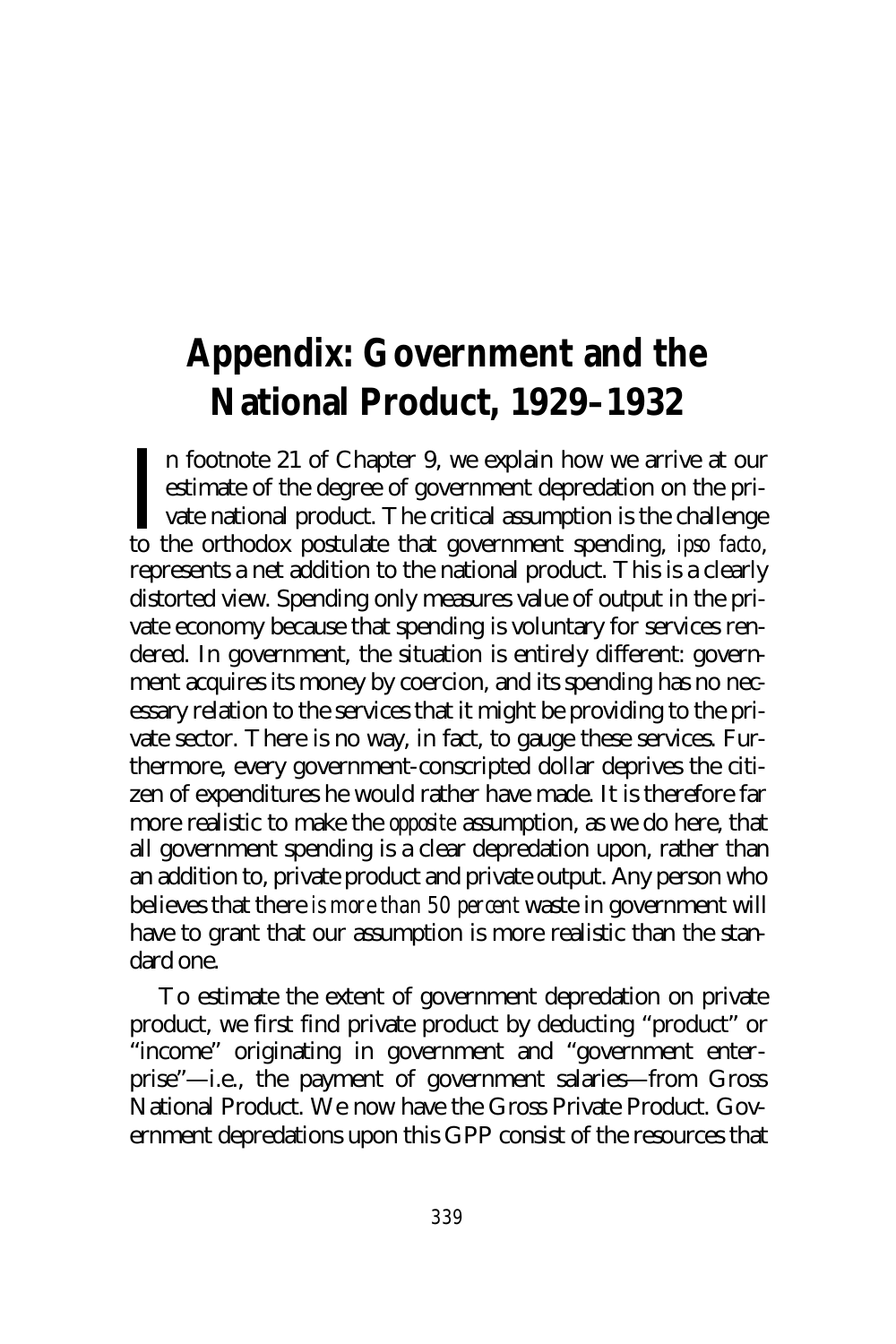government drains from the private sector, i.e., total government expenditures or receipts, whichever is the higher. This total subtracted from the GPP yields the private product remaining in private hands, which we may call PPR. The percentage of government depredation to gross private product yields an estimate of the burden of government's fiscal operations on the private economy.<sup>1</sup>

If government expenditure is larger than receipts, then the deficit is a drain on private resources—whether financed by issuing new money or by borrowing private savings—and therefore the expenditure figure is chosen as a measure of government depredation of the private sector. If receipts are larger, then the surplus drains the private sector through taxes, and receipts may be considered the burden on the private sector.<sup>2</sup>

One significant problem created by the vagaries of the official statistics—fortunately, again, a problem not significant for our period—is that the official statistics lump together the bulk of the spending of government *enterprises* (roughly, the government agencies that charge fees) in the private, rather than the governmental, sector. There are, therefore, no figures available for the

<sup>1</sup>It is conventionally argued, e.g., by Professor Due, that we should not include government *transfer payments,* e.g., relief payments, in any such expenditures deducted because transfer payments are not included in the original GNP figure. But the important consideration is that *taxes* (or deficits) to finance transfer payments *do act* as a drain on the national product, and therefore must be subtracted from GPP to yield PPR. Due claims that, in gauging the relative size of governmental and private activity, transfer payments should not be included because they "merely shift purchasing power" from one set of private hands to another, without the government's using up resources. But this "mere shift" is just as much a burden upon the private producers, just as much a shift from voluntary production to state-created privilege, as any other governmental expenditure. It is a government-induced using of resources. John F. Due, *Government Finance* (Homewood, Ill.: Richard D. Irwin, 1954), pp. 64, 76–77.

 ${}^{2}$ A surplus slightly overestimates the extent of depredation if it is used to deflate the money supply, and government expenditures slightly overstate the extent of depredation by counting in the amount of government taxes levied on government bureaucrats themselves. The amount of distortion is slight, however, particularly for the 1929–1932 period, and is less than the distortion of using GNP instead of GPP, and thus counting governmental payment of salaries as equivalent to the "product" of government.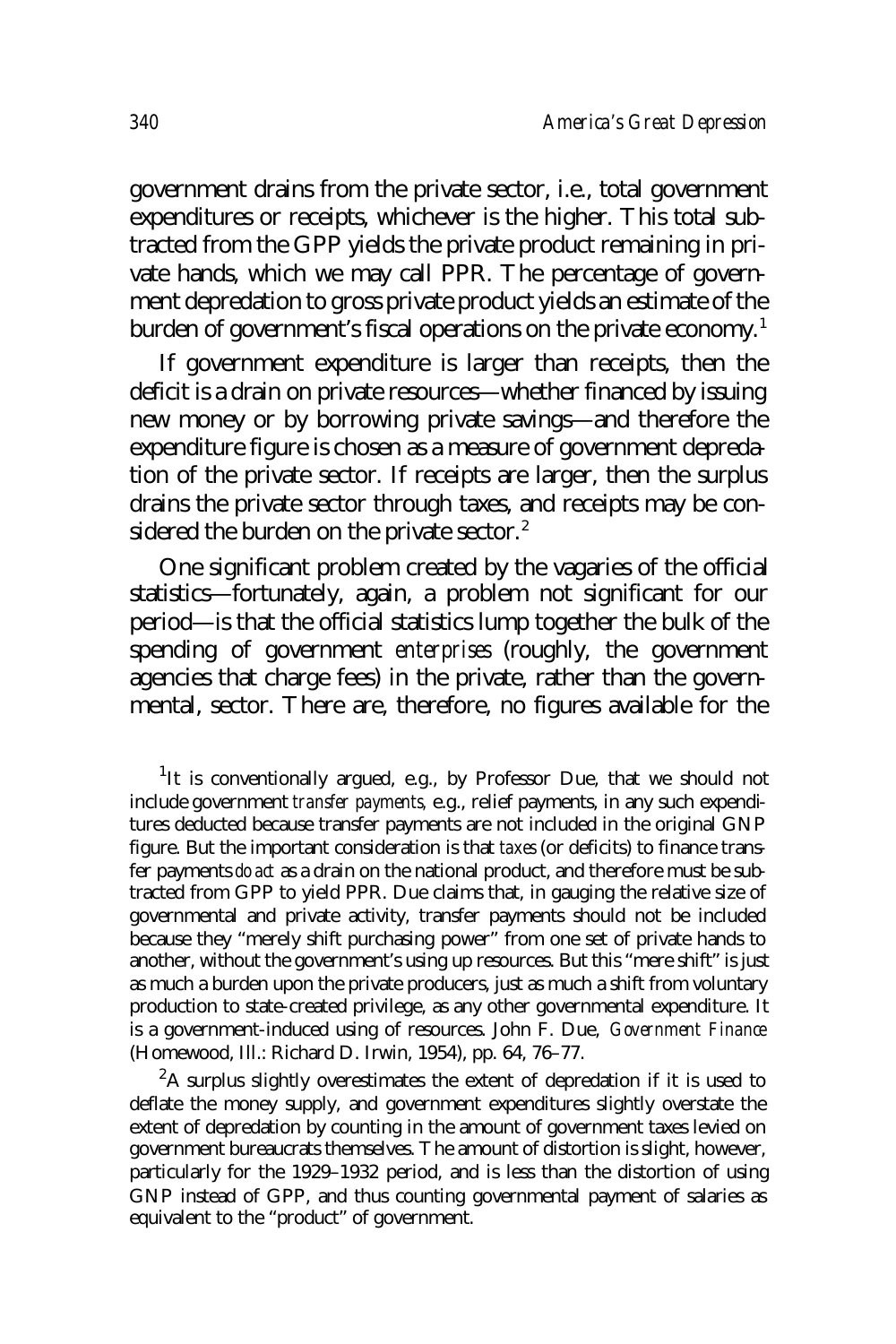total spending or total receipts of government enterprises—although there *are* separate figures for the salaries paid by, the "income originating in," government enterprises. Below, we will present very rough estimates for government enterprises for these years.

Furthermore, we do not, as do the Department of Commerce accounts of government expenditures, deduct government interest *received* from interest paid by government, to arrive at a "net interest paid" figure. On the contrary, the full amount paid by government is deducted from private resources and must therefore be included; while "interest received" is a receipt from the private sector, and should be included in the estimation of government receipts.

We are presenting here the figures not only for gross product, but also for net product, which are also of interest. Net National Product is Gross National Product minus depreciation and other capital consumption allowances, and if we consider private product as net income without drain on the value of capital, then we should estimate the percentage of government depredation on net private product.<sup>3</sup>

Table I presents Gross National Product and Net National Product in current prices. (Figures in this and following tables are from

|      | <b>TABLE</b> I                                       |                |
|------|------------------------------------------------------|----------------|
|      | <b>NATIONAL PRODUCT</b>                              |                |
|      | (S billions)                                         |                |
|      | <b>Gross National</b> Net National<br><b>Product</b> | <b>Product</b> |
| 1929 | 104.4                                                | 95.8           |
| 1930 | 91.1                                                 | 82.6           |
| 1931 | 76.3                                                 | 68.1           |
| 1932 | 58.5                                                 | 50.9           |

 $3$ Of course, official figures are not always accurate estimates of true depreciation. For a cogent discussion of the advantages and disadvantages of using *net* or *gross* measures of the governmental burden on the economy, see *The Tax Burden In Relation To National Income and Product* (New York: Tax Foundation, 1957).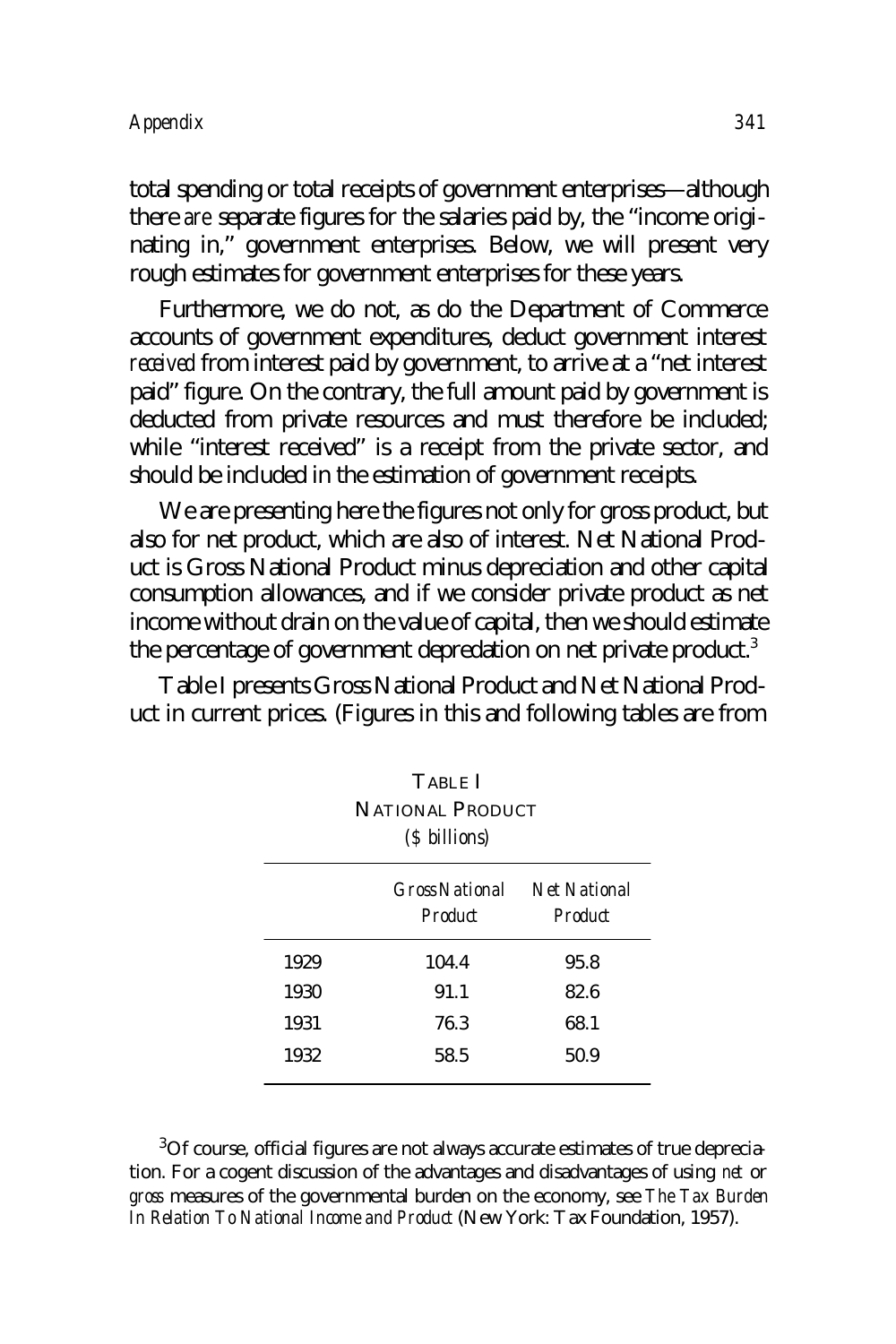*U.S. Income and Output*, Department of Commerce, November 1958; and *National Income, 1954 Edition*, Department of Commerce.)

Our next step is to find the gross product of government and government enterprises, or "income originating in government and government enterprises." Table II presents these figures for Federal, and for state and local, government and government enterprises.

TABLE II

| INCOME ORIGINATING IN GOVERNMENT<br>(S billions) |               |                       |                           |                                |                                         |
|--------------------------------------------------|---------------|-----------------------|---------------------------|--------------------------------|-----------------------------------------|
|                                                  | Fed.<br>Govt. | Fed.<br>Govt.<br>Ent. | State &<br>Local<br>Govt. | State &<br>Local<br>Govt. Ent. | <b>Total</b><br>Govt. and<br>Govt. Ent. |
| 1929                                             | 0.9           | 0.6                   | 3.4                       | 0.2                            | 5.1                                     |
| 1930                                             | 0.9           | 0.6                   | 3.6                       | 0.2                            | 5.3                                     |
| 1931                                             | 0.9           | 0.6                   | 3.7                       | 0.2                            | 5.4                                     |
| 1932                                             | 0.9           | 0.5                   | 3.6                       | 0.2                            | 5.2                                     |

Deducting the total figure for income originating in government and government enterprises, from GNP, we arrive at Gross Private Product (and from NNP, we arrive at Net Private Product). This is shown in Table III.

| <b>GNP</b> | NNP  | <b>Total Inc.</b><br>Orig. in<br>Govt. &<br>Govt. Ent. | <b>Gross</b><br><b>Private</b><br>Prod.              | <b>Net</b><br><b>Private</b><br>Prod. |
|------------|------|--------------------------------------------------------|------------------------------------------------------|---------------------------------------|
| 104.4      | 95.8 | 5.1                                                    | 99.3                                                 | 90.7                                  |
| 91.1       | 82.6 | 5.3                                                    | 85.8                                                 | 77.3                                  |
| 76.3       | 68.1 | 5.4                                                    | 70.9                                                 | 62.7                                  |
| 58.5       | 50.9 | 5.2                                                    | 53.3                                                 | 45.7                                  |
|            |      |                                                        | <b>TABLE III</b><br>PRIVATE PRODUCT<br>(\$ billions) |                                       |

## TABLE III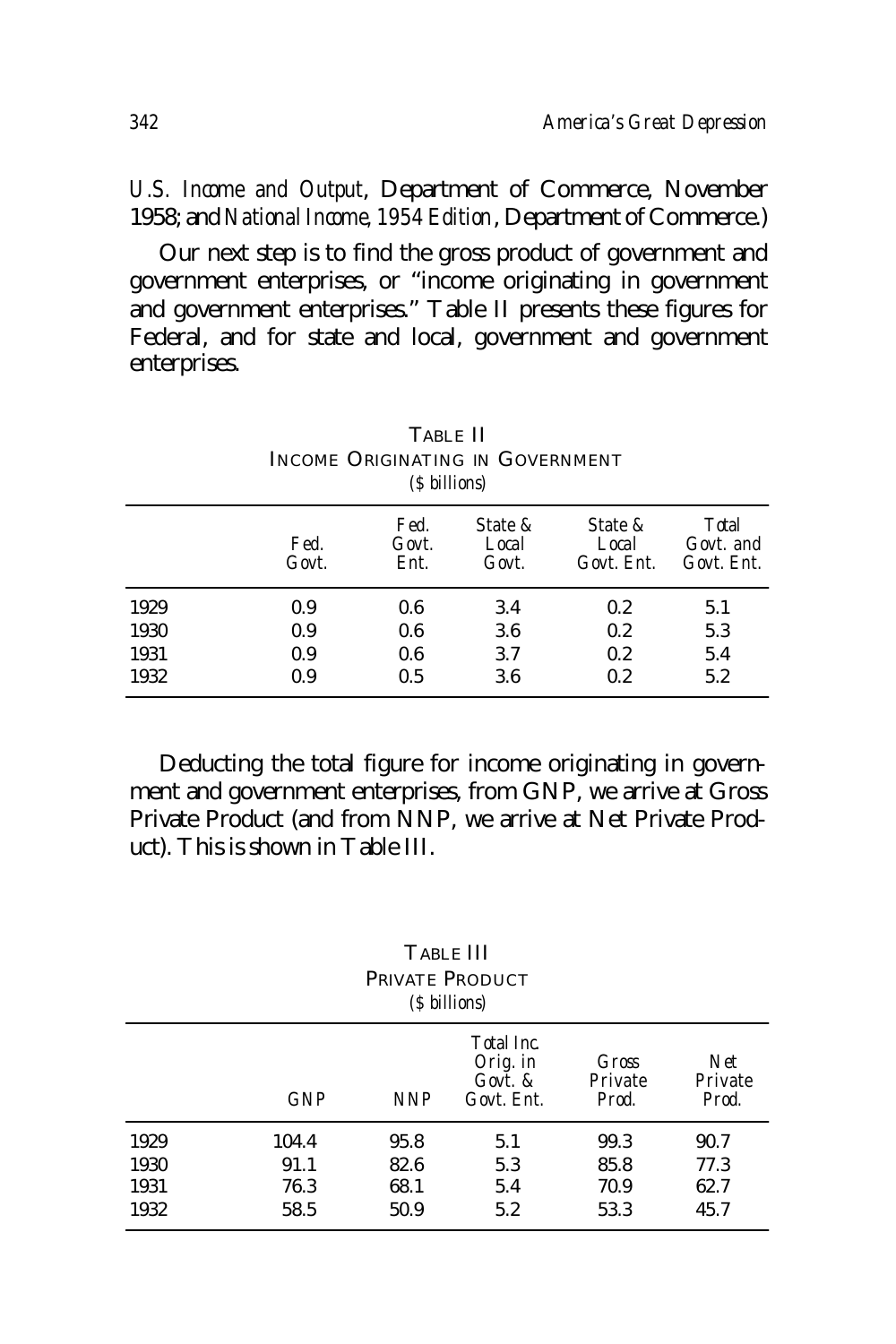Table IV presents our estimates for government expenditures, not including government enterprises. As we have indicated above, "interest received," which had been deducted from "interest paid" by government to arrive at the Department of Commerce figure for government expenditures, was re-included; also, for similar reasons, "surplus of state and local government enterprises," which the Department deducted from its aggregate of state and local government spending, was re-included in our estimates.

|      |                  | <b>GOVERNMENT EXPENDITURES</b><br>(\$ billions) |                                       |
|------|------------------|-------------------------------------------------|---------------------------------------|
|      | Fed.<br>Expends. | State & Local<br><b>Expends.</b>                | <b>Total Govt.</b><br><b>Expends.</b> |
| 1929 | 2.9              | 8.2                                             | 11.1                                  |
| 1930 | 3.1              | 8.9                                             | 12.0                                  |
| 1931 | 4.4              | 8.9                                             | 13.3                                  |
| 1932 | 3.4              | 8.0                                             | 11.4                                  |

# TABLE IV

Estimates of the expenditure of government enterprises are divisible into two parts: income originating (i.e., employee salaries), which are available from the Department of Commerce, and purchases from business, which are not available at all. Neither the Department of Commerce nor the Treasury has any figures available for purchases from business. The only estimates we may obtain, therefore, must be highly sketchy and arbitrary. Professor Fabricant has prepared figures for the *fiscal* year 1932 (we have so far been dealing in calendar years) of the total purchases from business by federal and state and local governments, *including* government enterprise.<sup>4</sup> Fabricant estimates total Federal purchases from

<sup>4</sup> Solomon Fabricant and Robert E. Lipsey, *The Trend of Government Activity in the United States Since 1900* (New York: National Bureau of Economic Research, 1952), pp. 222–34.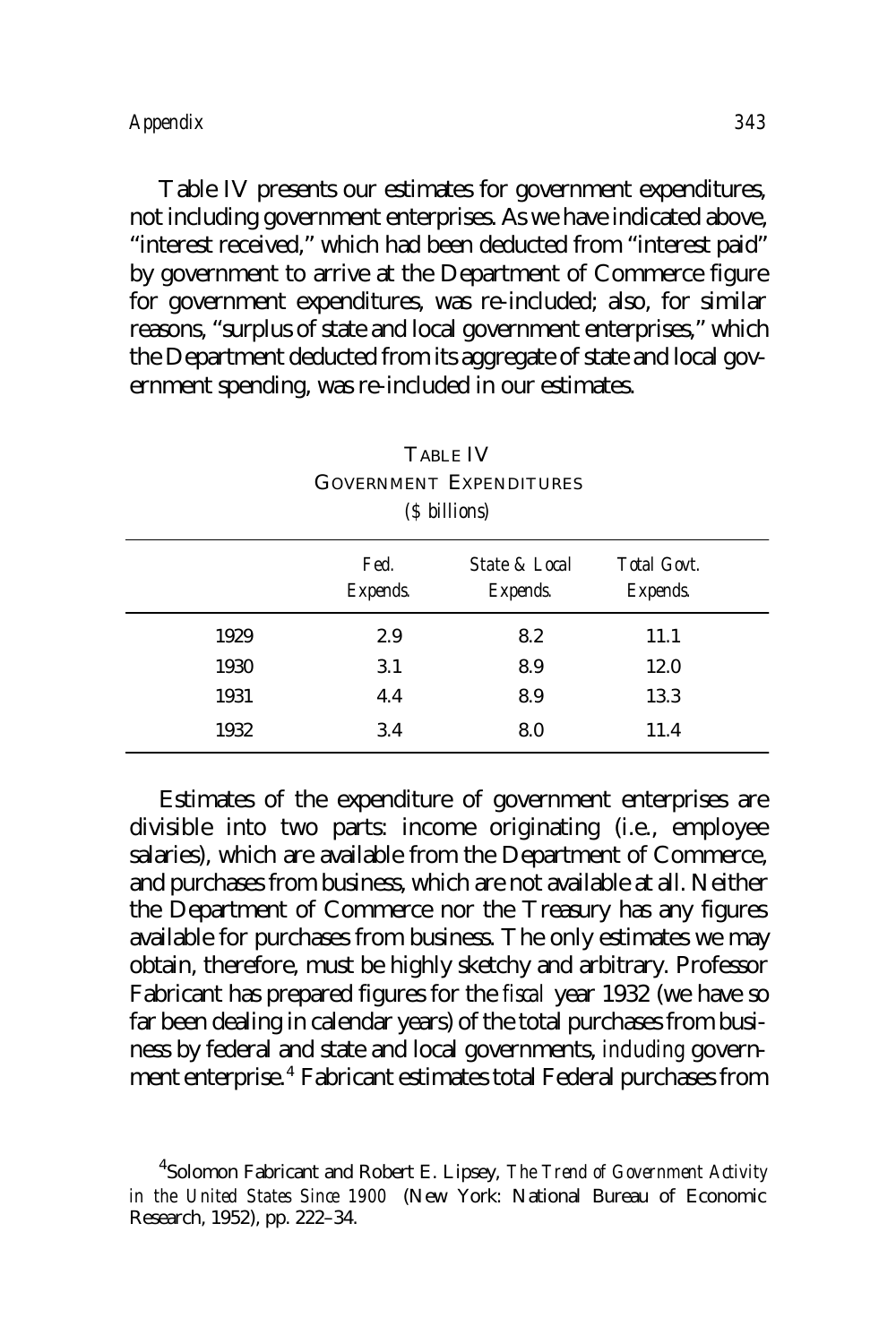business, general government *and* government enterprise, as \$1.02 billion for 1931–32. The average of the Department of Commerce figure of Federal government (general) purchases from business for 1931 and 1932 is \$.54 billion. We may therefore estimate the expenditure by Federal *enterprises* on goods from business as \$.48 billion for 1931–32.

On the state and local level, Fabricant estimates a total of \$4.08 billion spent by government and government enterprise on business products in 1931–32; the average of 1931–1932 for general state and local government purchases from business is \$3.48 billion (Department of Commerce). This leaves as the estimate for 1931–1932 of purchases of government enterprises, state and local, from business at \$.60 billion.

Unfortunately, Fabricant presents no figures for any other years for our period on the state and local level. For Federal purchases from business, Fabricant estimates the total, for government and government enterprise, at \$.88 billion for *fiscal* 1929. Now, unfortunately, we have no data for 1928; using calendar year 1929, therefore, we obtain \$.36 billion as the Department of Commerce estimate for Federal government (general) purchases. Subtracting this from the Fabricant figure, we obtain a rough estimate of \$.52 billion for the purchases of Federal enterprises from business during 1929.

To extrapolate these sketchy figures into estimates of federal, and state and local, government enterprises for each of these years is certainly arbitrary, but it would just as certainly be *more* arbitrary if we simply ignored the problem altogether, and permitted government enterprises to remain partially ensconced in the private sector. We will therefore assume that, for each of our years, Federal enterprises spent \$.5 billion on the products of business, while state and local enterprises spent \$.6 billion. Our estimates for the expenditures of government enterprises are then as follows in Table V.

The grand total of expenditures for government and government enterprises for these years is therefore as follows in Table VI.

What were governmental receipts during these years? Here we may take the Department of Commerce data, adding to them for both federal and state and local, "interest received." As for government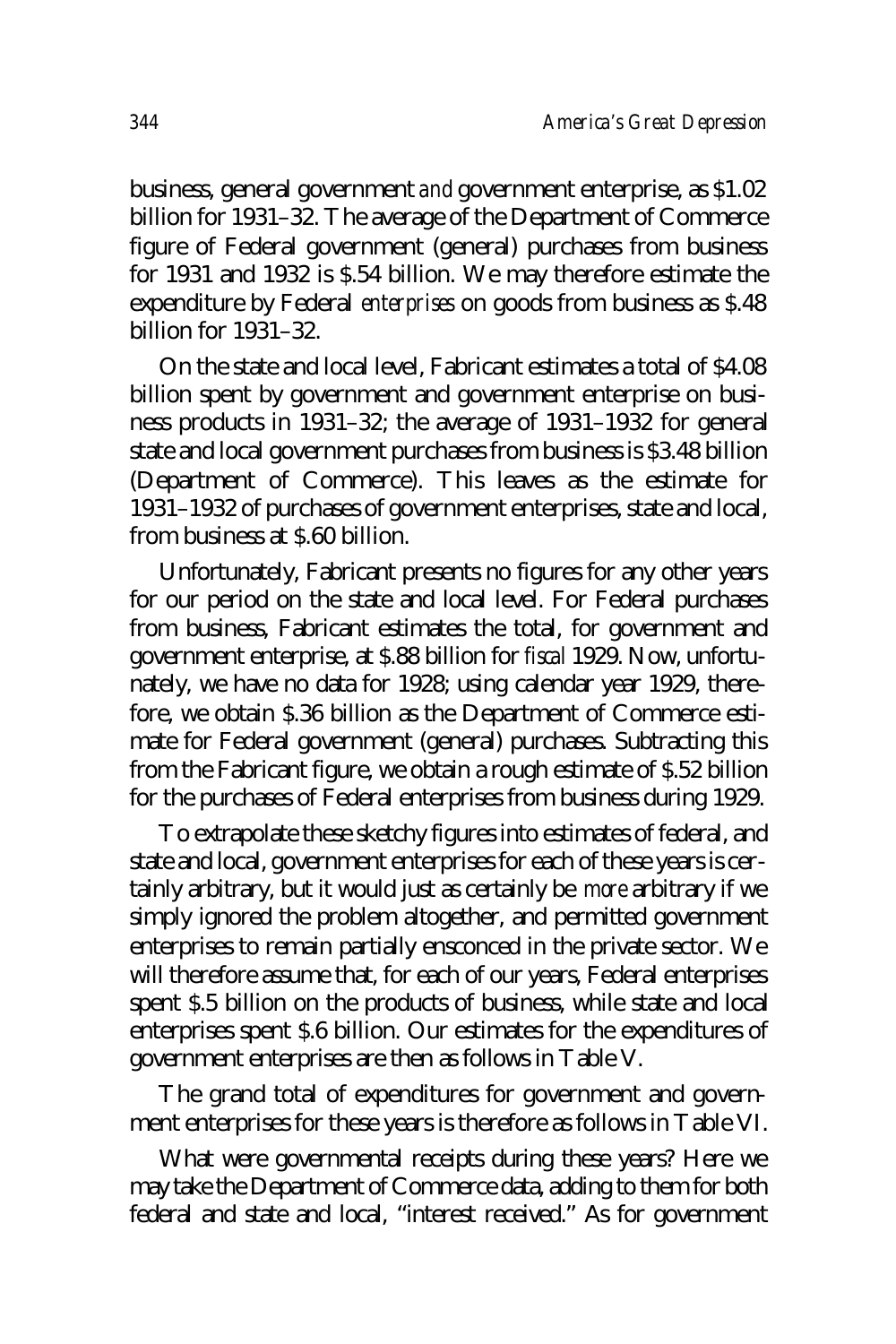|      | (\$ billions)                  |                                |                                     |                                   |                                             |
|------|--------------------------------|--------------------------------|-------------------------------------|-----------------------------------|---------------------------------------------|
|      | <i>Income</i><br>Orig.<br>Fed. | Purch.<br>from<br>Bus.<br>Fed. | Income<br>Orig.<br>State &<br>Local | Purch.<br>from<br>Bus.<br>S. & L. | <b>Total</b><br>Expend.<br>Govt.<br>Enterp. |
| 1929 | 0.6                            | 0.5                            | 0.2                                 | 0.6                               | 1.9                                         |
| 1930 | 0.6                            | 0.5                            | 0.2                                 | 0.6                               | 1.9                                         |
| 1931 | 0.6                            | 0.5                            | 0.2                                 | 0.6                               | 1.9                                         |
| 1932 | 0.5                            | 0.5                            | 0.2                                 | 0.6                               | 1.8                                         |

| TABLE V                                |
|----------------------------------------|
| EXPENDITURES OF GOVERNMENT ENTERPRISES |
| (S billions)                           |

| LABLE. |  |
|--------|--|
|--------|--|

EXPENDITURES OF GOVERNMENT AND GOVERNMENT ENTERPRISES *(\$ billions)*

|      | <b>Federal</b> | <b>State</b><br>and Local | <b>Total</b> |
|------|----------------|---------------------------|--------------|
| 1929 | 5.2            | 8.8                       | 14.0         |
| 1930 | 4.4            | 9.1                       | 13.5         |
| 1931 | 3.4            | 9.0                       | 12.4         |
| 1932 | 3.0            | 8.5                       | 11.5         |

enterprises, we may simply and roughly assume that their receipts balanced their expenditures, and estimate them in the same way, *except* that we know from the Department of Commerce the current surplus of state and local government enterprises, which we may add to the receipt figure. Total estimated receipts of government and government enterprise are presented in Table VII. It might be thought that, to arrive at the highest aggregate figure of government expenditures or receipts for any year, we simply total federal and state and local receipts, and the same for expenditures, and see which one is the higher. This is not correct, however. Whenever we have independent centers of governmental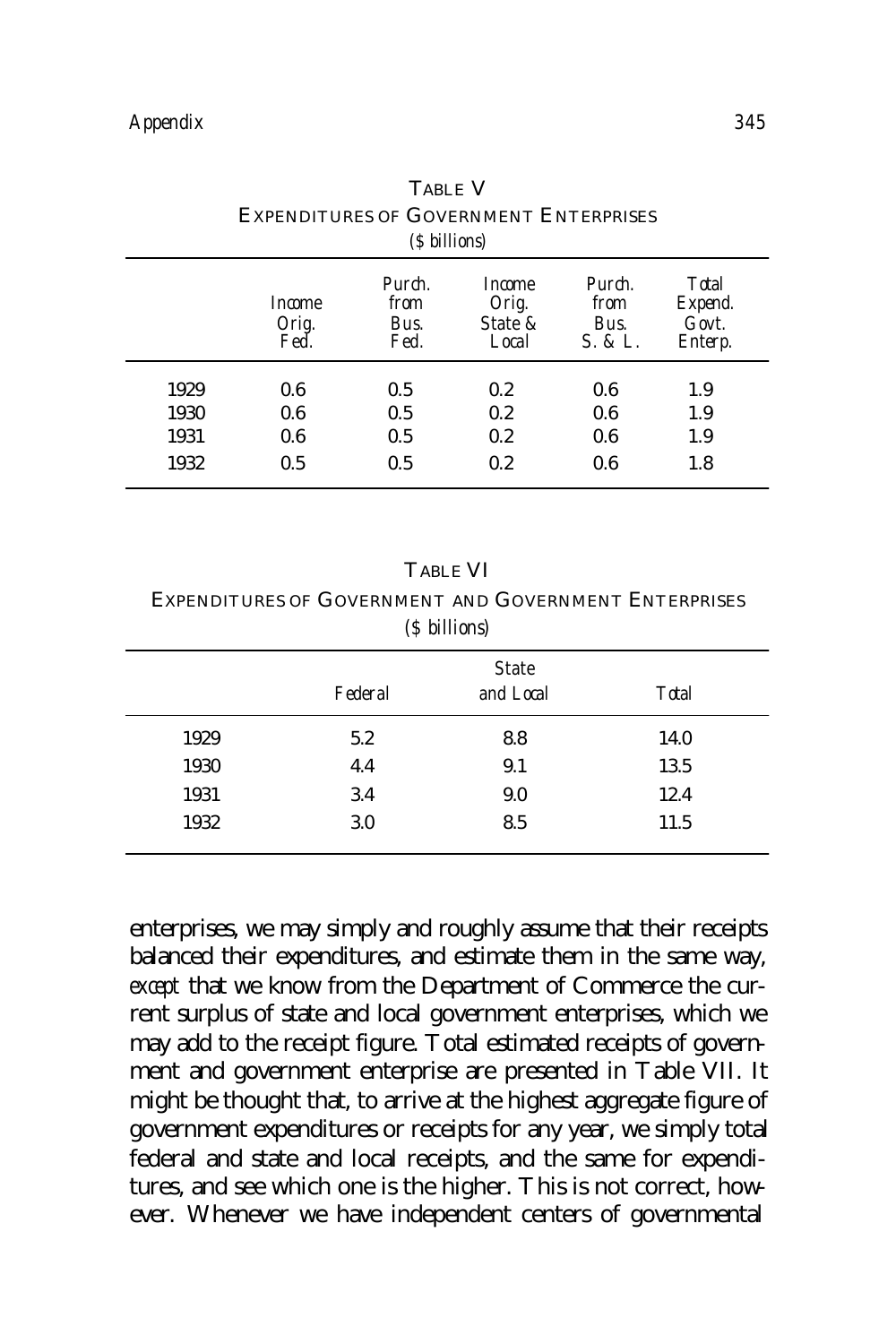|      | $\cdot$ | $\overline{\phantom{a}}$<br><b>State</b> |                    |  |
|------|---------|------------------------------------------|--------------------|--|
|      | Federal | and Local                                | <b>Total Govt.</b> |  |
| 1929 | 5.2     | 8.8                                      | 14.0               |  |
| 1930 | 4.4     | 9.1                                      | 13.5               |  |
| 1931 | 3.4     | 9.0                                      | 12.4               |  |
| 1932 | 3.0     | 8.5                                      | 11.5               |  |

TABLE VII RECEIPTS OF GOVERNMENT AND GOVERNMENT ENTERPRISES *(\$ billions)*

activity, the deficits and surpluses of these centers do *not* cancel each other in their impact on the private economy. Suppose hypothetically, that, in a given year the Illinois state government has a fiscal surplus of \$200 million, while New York has a deficit of \$200 million. If we are interested in a figure for the governmental impact of New York and Illinois states combined, we do *not* simply aggregate receipts and expenditures and compare them. For Illinois's surplus taxes drain the private sector, and New York's deficits also drain the private sector. The ideal step, therefore, is to take each state's and each locality's receipts or expenditures, whichever is the higher, and add up each of these *higher* figures, along with the higher figure for the Federal budget, to estimate the total fiscal impact of all level of government. With the data we have available, we can only do this for state and local on the one hand, and Federal on the other.<sup>5</sup>

Now, at last, in Table VIII, we are ready to estimate the fiscal "depredations of government" for Federal, and for state and local authorities (including government enterprises), and compare them to the data for private product.

We see here, in stark relief, the record of the enormous increase in the fiscal burden of government during the depression, from

 $^5$ Because, in our figures, state and local governments are already lumped together, our estimates will, from this standpoint, considerably *underestimate the fiscal burden of government on the private sector.*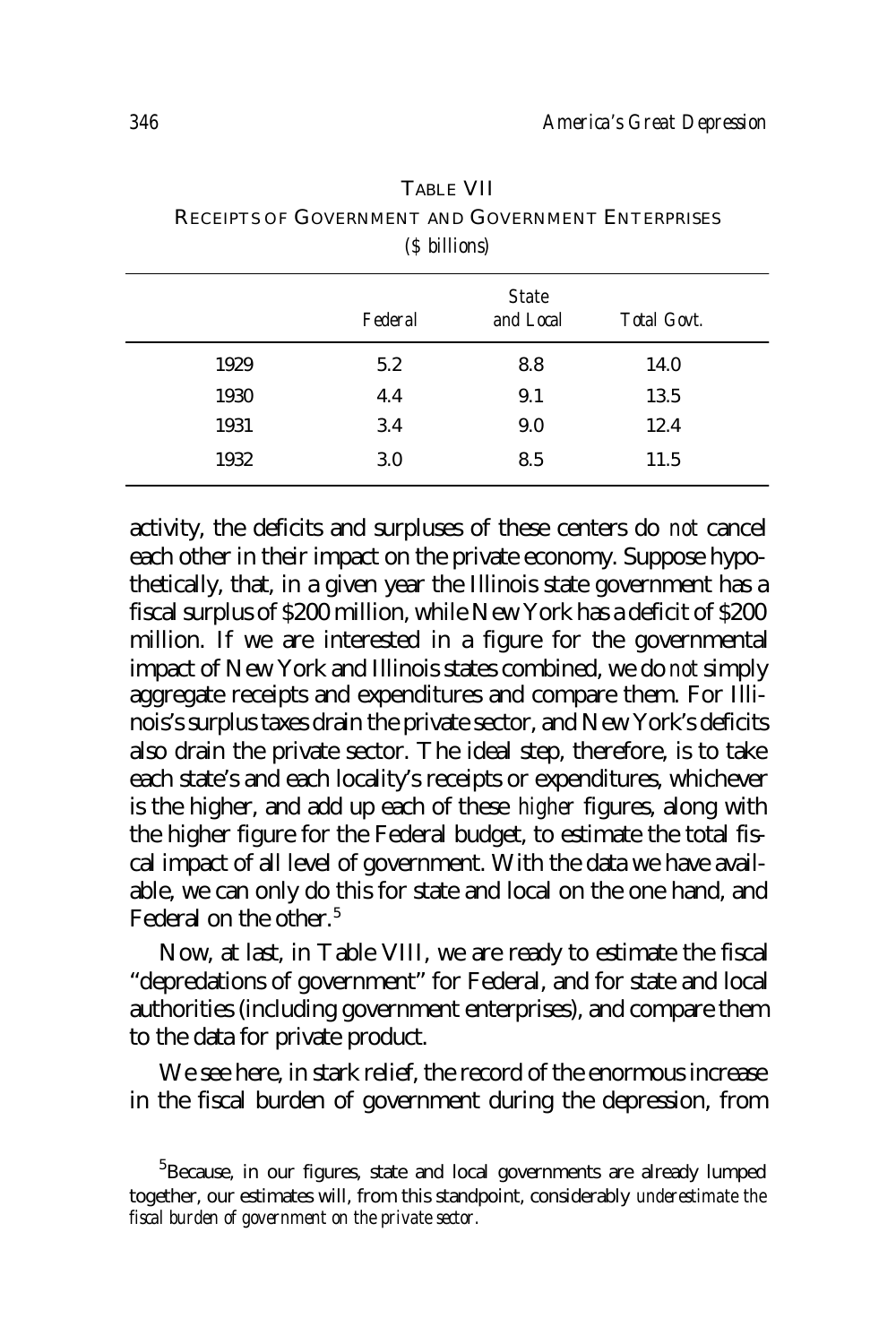| (Ə DIIIIONS) |                                         |                                |                 |                                    |                                   |
|--------------|-----------------------------------------|--------------------------------|-----------------|------------------------------------|-----------------------------------|
|              | <b>Gross</b><br><b>Private</b><br>Prod. | <b>Net</b><br>Private<br>Prod. | Fed.<br>Depred. | <b>State</b><br>& Local<br>Depred. | <b>Total</b><br>Govt.<br>Depreds. |
| 1929         | 99.3                                    | 90.7                           | 5.2             | 9.0                                | 14.2                              |
| 1930         | 85.8                                    | 77.3                           | 4.4             | 9.7                                | 14.1                              |
| 1931         | 70.9                                    | 62.7                           | 5.5             | 9.7                                | 15.2                              |
| 1932         | 53.3                                    | 45.7                           | 4.4             | 8.8                                | 13.2                              |
|              |                                         | Private Prod.                  |                 | Private Prod.                      |                                   |
|              |                                         | <b>Remaining (Gross)</b>       |                 | <b>Remaining (Net)</b>             |                                   |
| 1929         |                                         | 85.1                           |                 | 76.5                               |                                   |
| 1930         |                                         | 71.7                           |                 | 63.2                               |                                   |
| 1931         |                                         | 55.7                           |                 | 47.5                               |                                   |
| 1932         |                                         | 40.1                           |                 | 32.5                               |                                   |
|              |                                         |                                | <b>State</b>    |                                    |                                   |
|              | Fed.                                    |                                | & Local         |                                    | <b>Total Govt.</b>                |
|              | Depreds.                                |                                | Depreds.        |                                    | Depreds.                          |
|              | % of GPP                                |                                | $%$ of GPP      |                                    | $%$ of GPP                        |
| 1929         | 5.2                                     |                                | 9.1             | 14.3                               |                                   |
| 1930         | 5.1                                     |                                | 11.3            |                                    | 16.4                              |
| 1931         | 7.8                                     |                                | 13.7            |                                    | 21.5                              |
| 1932         | 8.3                                     |                                | 16.5            |                                    | 24.8                              |
|              |                                         |                                | <b>State</b>    |                                    |                                   |
|              | Fed.                                    |                                | & Local         |                                    | <b>Total Govt.</b>                |
|              | Depreds.                                |                                | Depreds.        |                                    | Depreds.                          |
|              | $%$ of MPP                              |                                | $%$ of MPP      |                                    | $%$ of MPP                        |
| 1929         | 5.8                                     |                                | 9.9             |                                    | 15.7                              |
| 1930         | 5.7                                     |                                | 12.5            |                                    | 18.2                              |
| 1931         | 8.8                                     |                                | 15.5            | 24.3                               |                                   |
| 1932         | 19.3<br>9.6                             |                                |                 | 28.9                               |                                   |

| TABLE VIII                         |
|------------------------------------|
| GOVERNMENT AND THE PRIVATE PRODUCT |
| (S billions)                       |

1929 to 1932. The percentage of Federal depredations on the private product rose from approximately 5 percent to 8 percent of the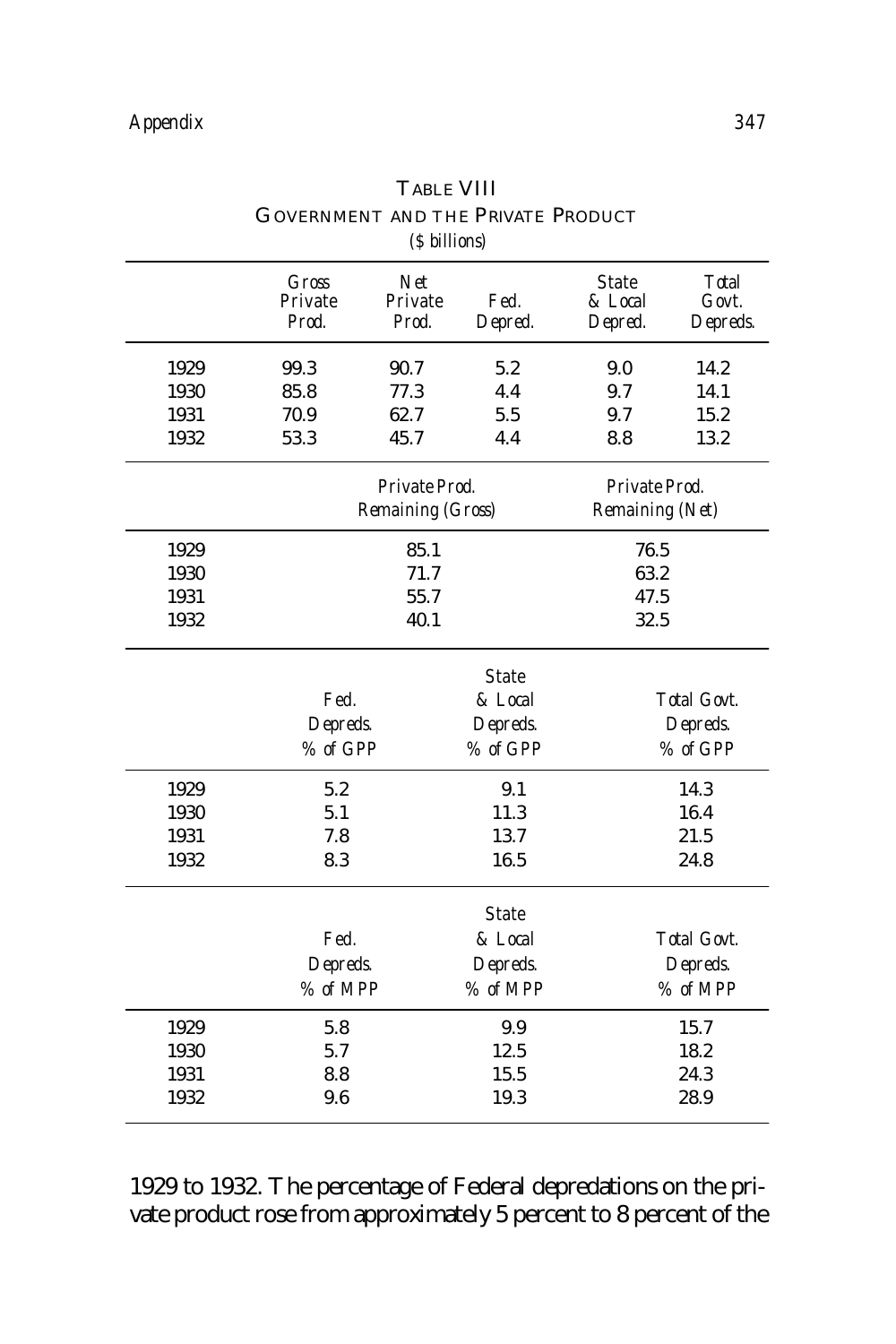GPP, and from 6 percent to 10 percent of the NPP; state and local depredations rose from 9 percent to 16 percent of the GPP, and from 10 to 19 percent of the NPP. Total government depredations rose from 14 percent to 25 percent of GPP, and from 16 percent to 29 percent of NPP, not far from double the burden!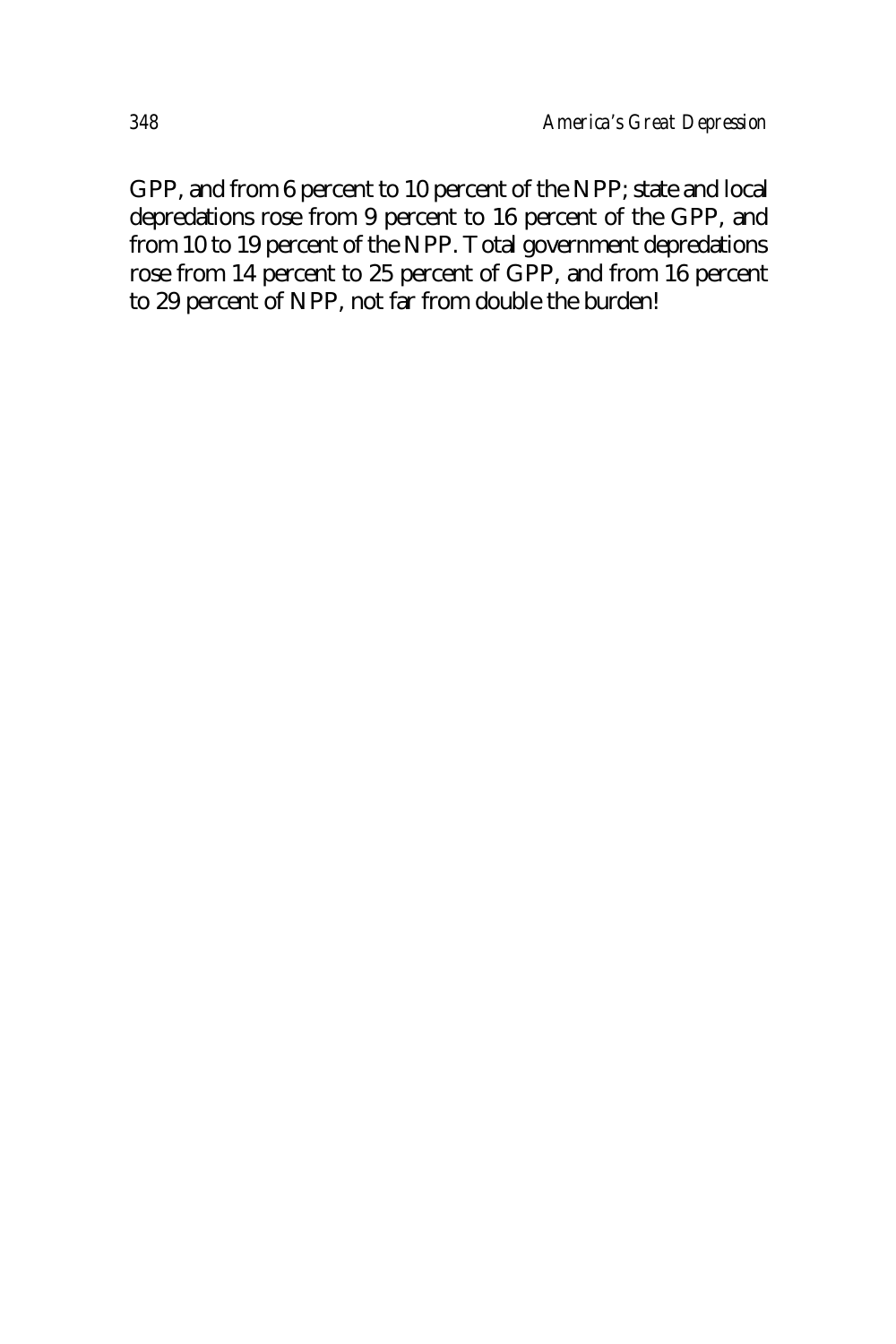## **Index**

Abbott, Charles Cortez, 130, 161 Abbott, Charles F., 278 Abbott, Edith, 251, 271 Acceleration principle, 60–68 Acceptances, See Federal Reserve System Achinstein, Asher, 251 Addams, Jane, 194 Addis, Charles S., 179 Agricultural Adjustment Administration, 280 Agricultural Credits Act of 1923, 122, 221 **Agriculture** exports of, loans to, 121–22, 129, 138–39, 142, 147, 153, 156, 159, 165, 219–21, 226–27, 241, 258, 271, 299–300, 322 farm holidays, 235 prices, 147, 153, 158–59, 171, 181, 191, 222, 227, 239, 248, 315 Agriculture, Department of, 217, 222, 225 Alabama, 301 Aldrich, Winthrop W., 140, 149, 181, 262 Alexander, Magnus W., 306, 309 Amalgamated Clothing Workers, 282

American Acceptance Council, 128, 155 American Association for Labor Legislation, 176, 193–94, 196–97, 202, 250 American Bankers' Association, 244 American Bar Association, 176 American Construction Council, 195 American Cotton Association, 222 American Council of Agriculture, 225 American Council on Education, 179 American Economic Association, 248 Committee on Purchasing Power, 174 American Engineering Council, 196, 300 American Farm Bureau Federation, 179, 217, 223, 225, 228, 241, 310 American Farm Economic Association, 179 American Federation of Labor, 174–75, 195–96, 198, 200, 213–14, 241, 244–45, 266, 281–82, 294, 308, 310, 319 American Gas Association, 212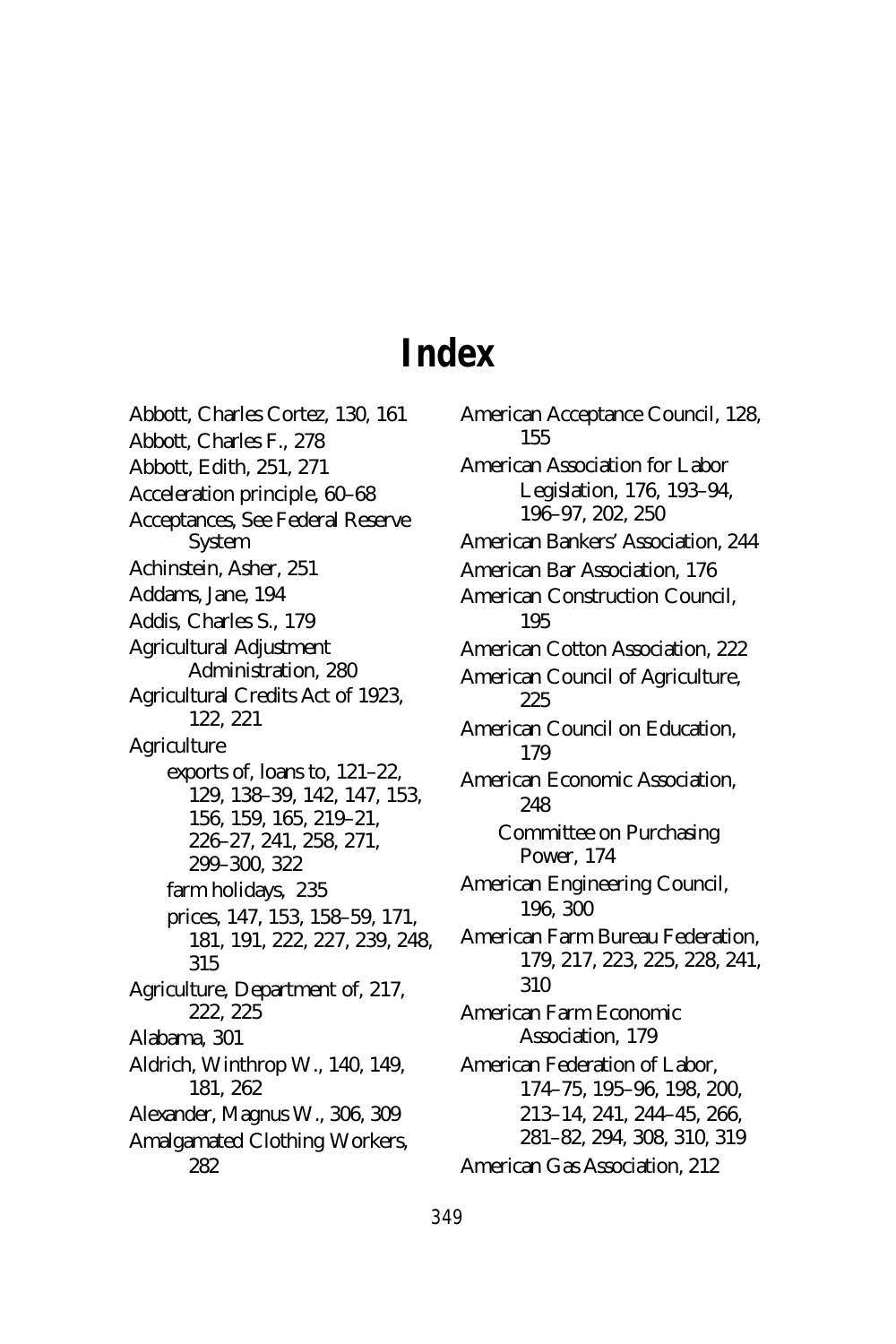American Home Economic Association, 244 American Institute of Architects, 244 American Iron and Steel Institute, 200 American Legion, 319 American Railways Association, 212 American Statistical Association, 179 American Wheat Growers' Association, 225 Anderson, Benjamin M., 46, 76, 101, 123–24, 131, 153, 156, 160, 186, 239, 249, 257, 296, 326 Andrews, John B., 193–94, 196, 250 Angell, James W., 313 Angly, Edward, 268, 326, 330 Argentina, 231, 242 Arizona, 247 Associated General Contractors of America, 197, 294 Atkins, Willard E., 252, 311 Austria, 152, 175, 257–60 Austrian theory, See Mises, Ludwig von Avery, Sewell, 264 Aydelotte, Frank, 311 Ayres, Leonard P., 175, 277, 311

Bacon–Davis Act, 268 Bailey, W.J., 156 Baker, Newton D., 174, 273, 290 Baker, Ray Stannard, 197 Balch, Emily Green, 251 Balderston, C. Canby, 311 Balfour, Arthur, 175 Ballantine, Arthur, 330

Bancroft, Hugh, 269–70 Bank credit, See Banking; Credit Bank of International Settlements, 240, 258, 260 Bank of Belgium, 145 Bank of England, 144, 146, 150, 153, 155, 156, 162, 258–60 Bank of France, 144, 152, 154, 175, 258–59 Bank of Italy, 145, 152 Bank of Poland, 145 **Banking** bank holidays, 325–28, 330 bank runs, 15, 21, 25, 55, 88, 97, 304, 325–26 demand deposits, 87–89, 91, 97–102, 113–16, 160, 258, 261, 302, 304–05, 324–27, 330 fractional-reserve banking, 15, 21, 24–25, 27, 34, 326, 329 "free" banking, 27 mortgages, 90, 276, 317 Panic of 1819, 325 Panic of 1837, 186 reserves, 21, 26, 97–98, 99–103, 105–08, 111–14, 123, 160, 214, 240, 261–62, 302, 305, 324 time deposits, 87–90, 97–102, 114–16, 160, 325 "wildcat" banking, 27 *see also* Credit; Federal Reserve System Banking School, 76–78 Bankruptcy laws, 187, 243, 274, 285–86, 318–19, 323 Barnes, Julius, 212, 229 Barnett, George E., 311 Barrett, William J., 335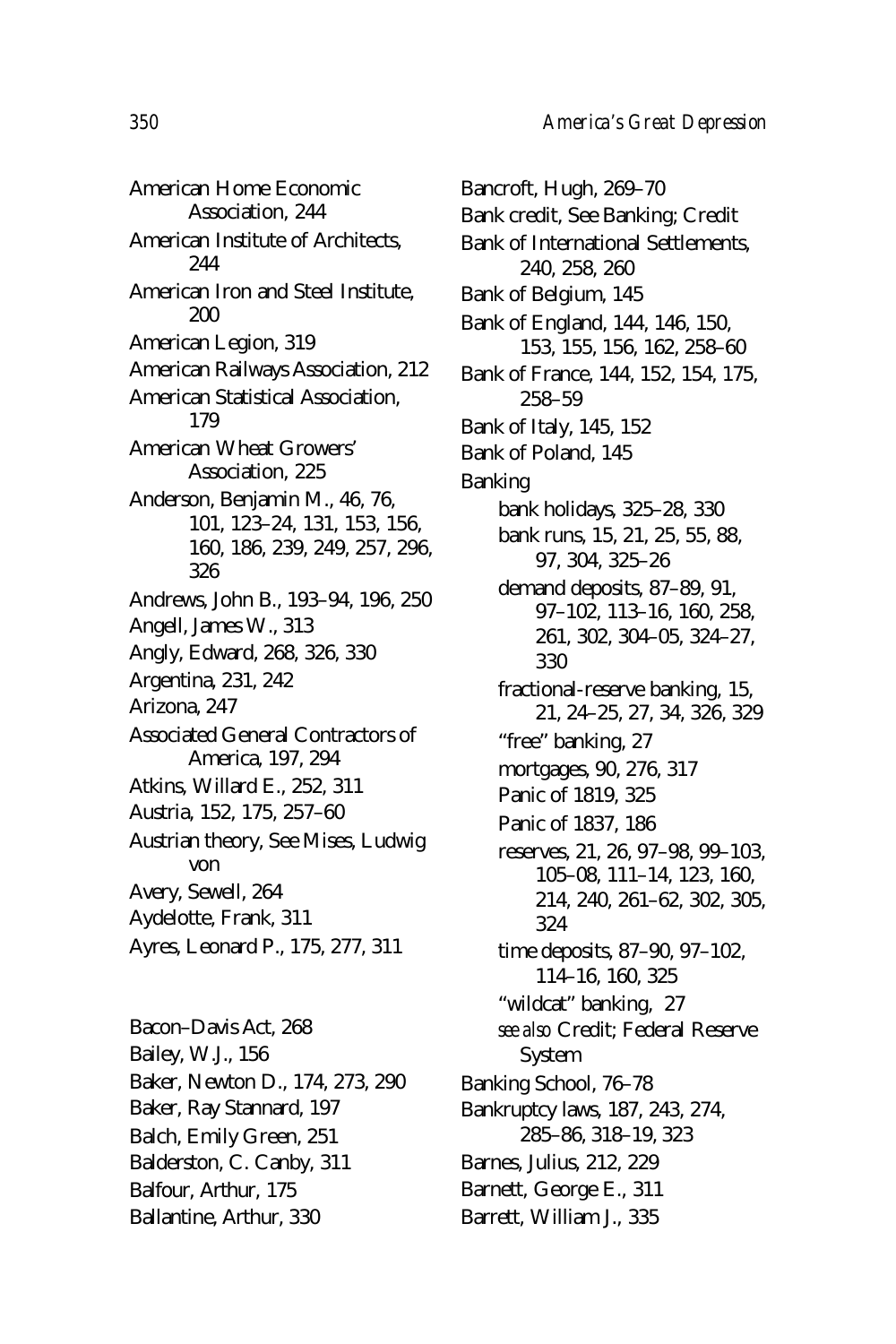Baruch, Bernard M., 197, 225, 227–28, 273, 279, 280, 296 Bassic, V. Lewis, 81 Baster, A.S.J., 130 Bault, William J., 264 Beard, Charles A., 278 Beard, Mary, 197 Beck, James M., 290 Beckhart, Benjamin Haggott, 139, 147, 156, 164, 180 Belgium, 152 Bellerby, J.R., 177, 179 Bendix, Vincent, 309 Benedict, Murray R., 218, 224, 234 Benes, Eduard, 175 Benham, Frederic, 51, 143 Berglund, Abraham, 139 Bernays, Edward, 247 Bernstein, Irving, 200, 213, 244, 246, 252–53, 264–65, 271, 300 Berridge, William A., 293 Bestor, Paul, 275 Beveridge, William, 143 Bills discounted, See Federal Reserve System Bimetallism, See Silver Black, Hugo, 243 Black, John D., 226 Blackett, Basil, 147, 151, 178 Bliven, Bruce, 251 Bockus, C.E., 284 Boden–Kredit Anstalt, 257 Böhm-Bawerk, Eugen von, 11, 37 Bonbright, James C., 265 Booms, See Inflation Borchard, Edwin W., 292 Boulder Dam, See Dams Bradley, Phillips, 265

Brand, Charles J., 225 Brandeis, Louis D., 189, 279 Breckenridge, Sophinisba P., 251 Bresciani-Turroni, Costantino, 23 Brewster, Ralph Owen, 197–98 Brissenden, Paul F., 251, 265, 292 Britain, See Great Britain Brookbart, Smith, 247 Brown, Harry Gunnison, 22 Brown, J. Douglas, 264, 311 Brown, William Adams, Jr., 150–51, 251 Brownell, F.H., 243 Bruere, Henry, 266 Bryan, William Jennings, Jr., 308 Budge, Siegfried, 9 Budget, See Government Burgess, W. Randolph, 151 Burlingham, C.C., 252 Burtness, B., 177, 309 Business cycles, 3–4, 7, 30, 33, 35–36, 47, 49–50, 58, 63–65, 67–68, 75, 85, 93, 195, 198 causes of, 6, 8, 55, 72, 80 recurrence of, 33 *see also* Deflation, Depression, Inflation, Business cycles and economics Business fluctuations, 4–8, 35, 61, 64, 72 Butler, Nicholas Murray, 175, 278–79 Butterworth, William, 210–11 Byrd, Richard E., 290

California, 236, 244, 247, 250, 266, 283 Canada, 226, 242, 248, 295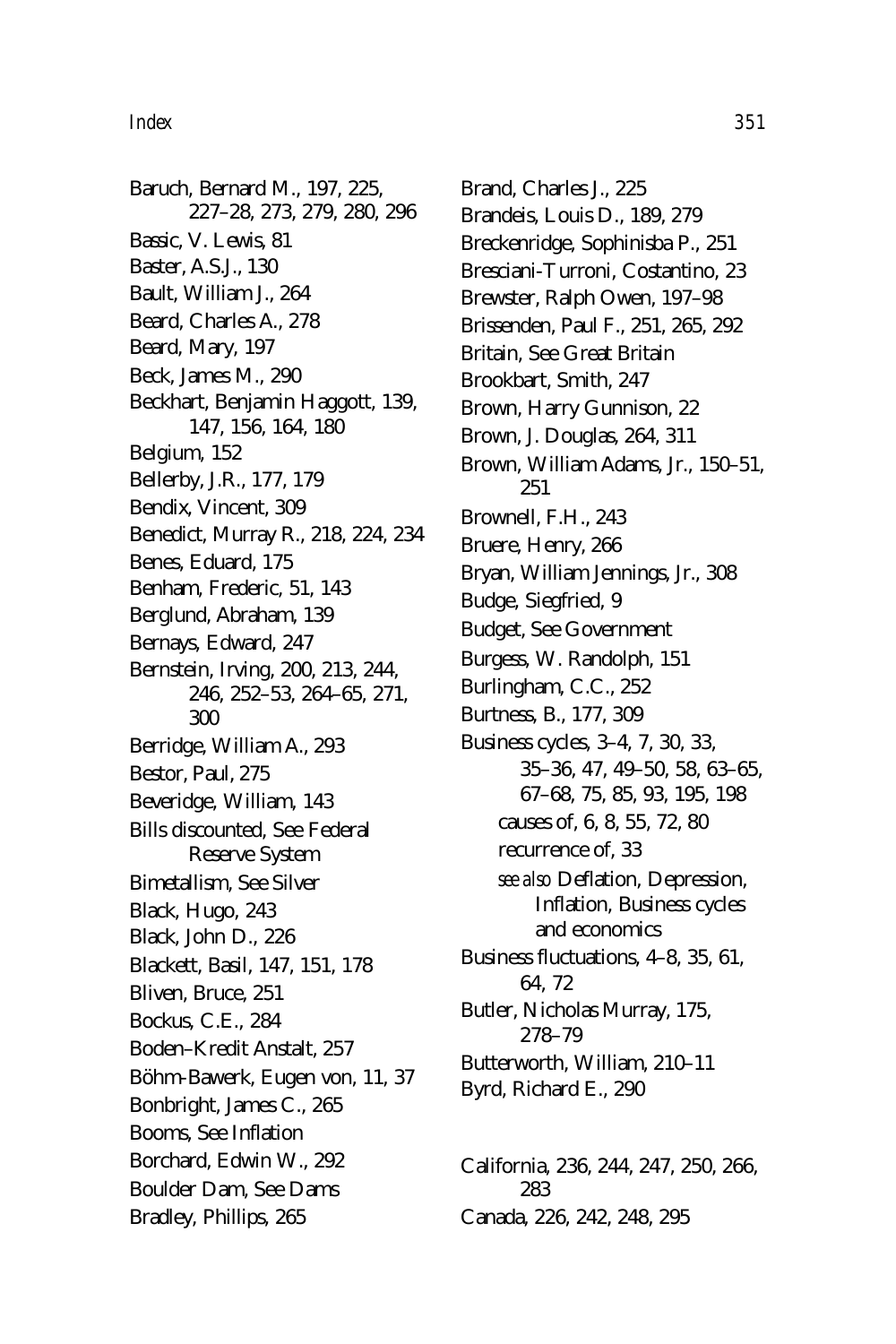Capital goods, 9–14, 16, 18, 29–31, 37, 46, 56–57, 59–61, 63–64, 67–68, 71–72, 79–80, 171, 248, 261, 315, 331, 336 Capper–Haugen Bill, 226 Capper–McFadden Bill, 221 Capper–Williams Bill of 1924, 227 Capper–Volstead Cooperative Marketing Act of 1922, 221 Carnegie Corporation, 195 Cartels, See Socialism Carter, Edward C., 251 Carter, Edward W., 319 Carver, Thomas Nixon, 265, 294, 313 Cassady, Ralph, Jr., 251 Cassel, Gustav, 177, 179–80, 314 Catchings, Waddill, 60, 180, 198–99, 251 Central banking, See Federal Reserve System Central Republic Bank and Trust Company, 297 Chadbourne, Thomas L., 194 Chafee, Zechariah, Jr., 251 Chamber of Commerce, See International Chamber of Commerce; United States Chamber of Commerce Chamberlain, Joseph P., 197, 251 Chandler, Lester Vernon, 128, 135, 144–46, 148, 151–52, 157, 161, 171 Chapin, Roy D., 297 Chapman, John M., 167, 295 Chase National Bank, 76, 174, 249, 274, 317 Chase, Stuart, 252, 278, 294, 312 Chemical industry, 171 Chicago Association of Commerce, 176

Chicago Board of Trade, 231 Child labor, 189 Christensen, Alice M., 218 Citizens' Reconstruction Organization, 306 Clark, Grenville, 290 Clark, John Bates, 251, 311 Clark, John Maurice, 217, 251, 293, 313 Clark, Lawrence E., 123–24, 128, 132, 144–45, 155–56, 158–59, 260, 326 Clark, Victor S., 251 Clay, Henry, 145, 148, 179 Clemence, Richard V., 74 Coit, Margaret, 280 Colcord, Joanna C., 251, 311 Collective bargaining, 189, 201 Collectivism, See Socialism Commerce, Department of, 140–41, 190, 195, 197, 207, 217, 341–45 Commons, John R., 172–75, 179, 180, 194, 251, 266, 311, 313 Communism and Communists, 201, 330 Compensated dollar, 177, 310 Compton, Karl T., 278 Comstock, William, 326, 328 Construction, See Public works Construction League of America, 294 Consumer credit, See Credit Consumption, 5, 9–12, 18, 20, 22, 30, 38–39, 41, 45, 51–52, 57, 61–63, 66–68, 70, 80, 185, 248–49, 253, 268, 277, 315 Cooke, Morris L., 197, 251, 292 Coolidge, Calvin, 121, 142, 153, 156, 163, 175, 197, 225–26, 272, 290, 322 Cooper, Kent, 330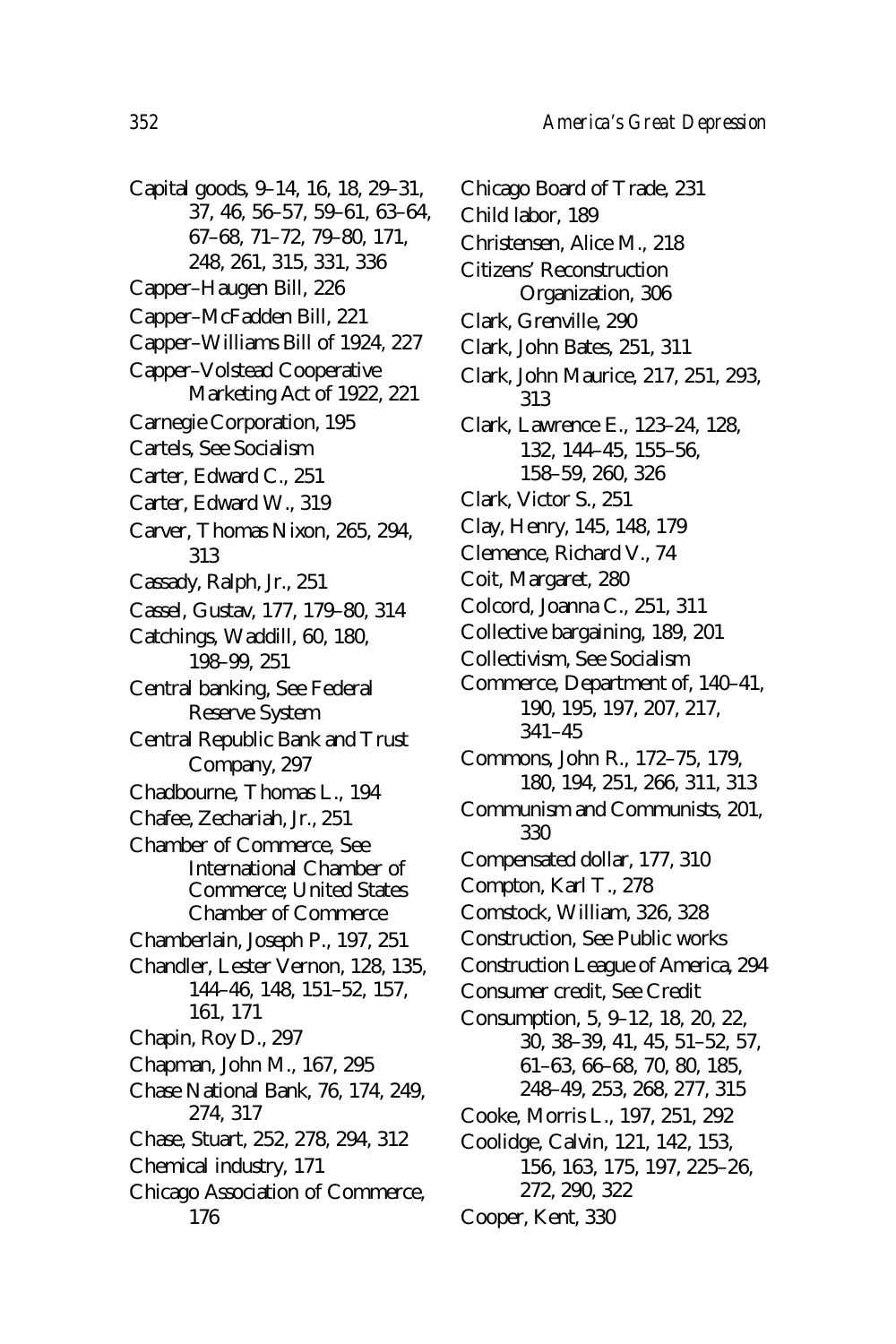Copeland, Morris A., 251, 311 Copper, 132 Cord, E.L., 309 Corn, 223 Corn Belt Committee, 233 Costigan, Edward P., 300 Costs, See Prices Cotton, 132, 222–23, 225, 227, 231, 242, 247, 300 Cotton Stabilization Corporation, 232 Coughlin, Charles E., 311 Couzens, James, 197 Cowden, J. Cheever, 294 Cowley, Malcolm, 251 Cowling, Donald, 251 Cox, Garfield V., 313 Coyle, David Cushman, 292, 294 Credit contraction and expansion of, 4, 9, 11, 12–19, 21–25, 29–35, 57, 67–68, 72, 76, 85, 93, 130, 139, 146–47, 150–51, 153–56, 158–59, 162, 169–71, 214, 263, 265, 269, 274, 307–08, 313–15, 329 installment, 79 *see also* Federal Reserve System; Foreign loans; Inflation; Reconstruction Finance Corporation Credit theories, qualitative, 75–80, 123, 162, 164–65 Creditors, See Bankruptcy Crissinaer, Daniel R., 145 Croly, Herbert, 189 Crosby, Oscar T., 145 Croxton, Fred C., 197, 247, 264, 272–73, 276, 301

Cuba, 132 Cumberland, W.W., 315 Currency, See Money Currie, Lauchlin, 98, 303, 305 Cycles, See Business cycles Czechoslovakia, 175

Dairy industry, 234 Dakin, E.F., 6 Dams Boulder Dam, 247, 295 Grand Coulee Dam, 247 Hoover Dam, 239, 247 Daugherty, Harry M., 204 Davies, George R., 333 Davis, Jerome, 251 Davis, John W., 175, 273 Davison, Henry, 128 Dawes, Charles G., 175, 297, 299, 306 Dawes Plan, 131 Deflation, 14–17, 19, 21, 34, 56, 75, 115–16, 151, 181, 261, 303–04, 315, 326, 329 Defrees, Joseph H., 194–95 Delaware, 327 Demand, See Money; Speculative demand Demand deposits, See Banking Democratic Party, 197 Denman, C.B., 228 Denmark, 248 Dennison, Henry S., 279 Depression characteristics of, 6, 8, 12, 14–16, 30, 35, 44, 50–51, 57, 61, 169, 334, 337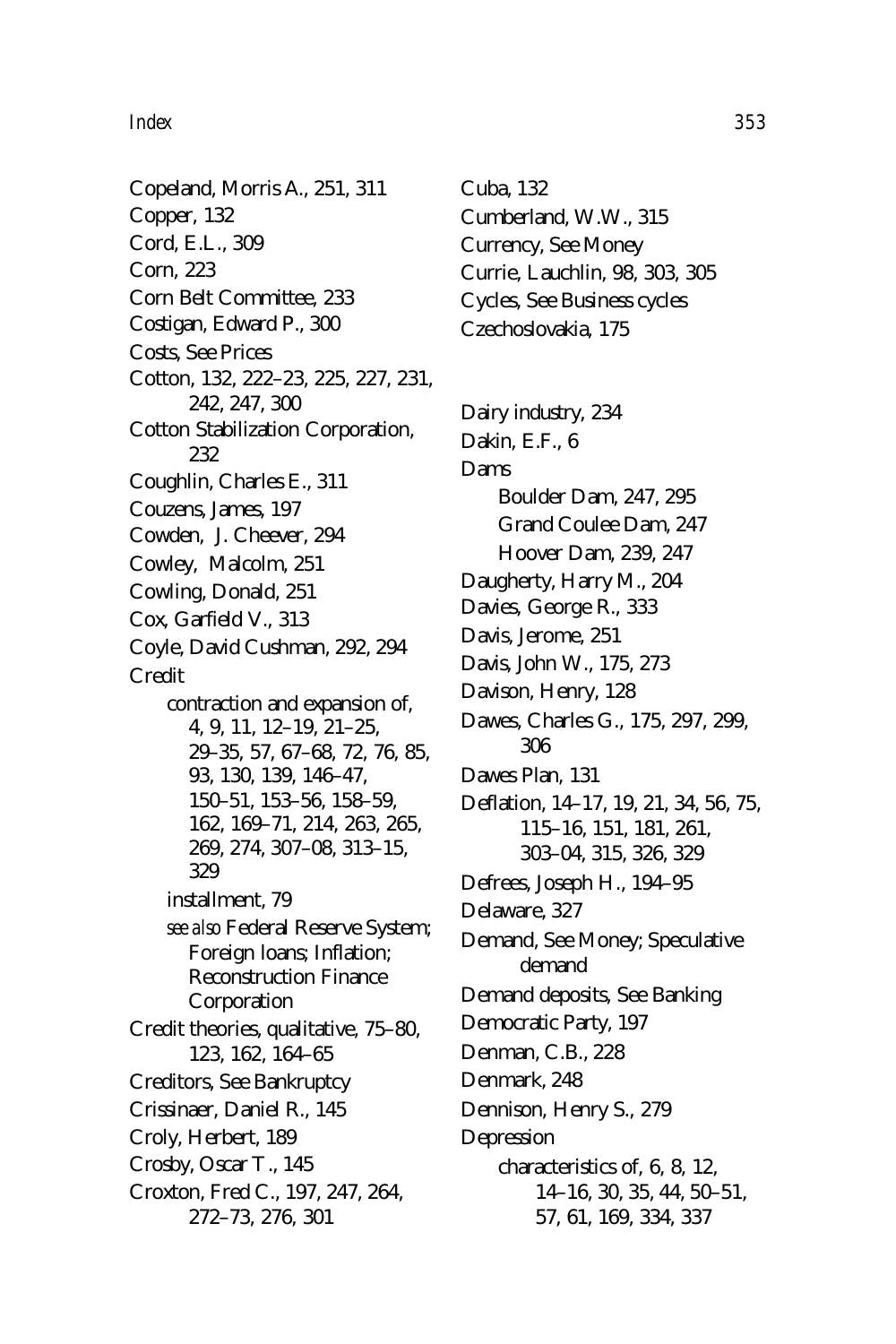government policy during, 19, 21–22, 38, 116, 120, 124, 163, 167, 253, 263, 304–05, 310, 322–23, 336 prevention of, 23, 27 stock market crash, 161–63, 209, 215, 249 *see also* Business cycles; Hoover, Herbert C. Depression of 1819, 186 Depression of 1873–79, 210 Depression of 1893, 192 Depression of 1920–21, 186, 189, 191, 195, 205, 214, 249, 333 Dewey, Davis F., 251 Dewey, Edward R., 6 Dewing, Arthur Stone, 299 Dice, Charles A., 181 Dickinson, Z.C., 293 Dickstein, Samuel, 164, 319 Direct relief, 271–72, 300 Director, Aaron, 313 Discount rate, See Federal Reserve System; Interest Discounted bills, See Federal Reserve System Divine, Robert A., 243, 270, 320 Donham, Wallace B., 279 Doody, Francis S., 74 Dorfman, Joseph, 180, 188, 193, 199, 220, 227, 252, 263, 270, 279–80, 294, 306, 311–12 Douglas, Dorothy W., 252 Douglas, Paul H., 197, 251, 265–66, 292, 294, 312, 313 Due, John F., 340 Duggan, Stephen P., 251 DuPont, Pierre, 211, 273 Durable goods, See Capital goods Durant, Will, 279

Durant, William C., 163 Eastman, George, 174 Eaton, Howard O., 311–12 Ebersole, J. Franklin, 299 Edgerton, John, 266, 273 Edgeworth, Francis Y., 174 Edie, Lionel D., 176, 311, 315 Edison, Thomas, 176 Egypt, 242 Einzig, Paul, 179 Eldridge, Seba, 251 Ely, Richard T., 220, 252, 292 Emergency Relief and Construction Act of 1932, 299–300 Emery, James A., 250 Employment, See Unemployment Employment Stabilization Act, See Wagner Act Entrepreneurs, See Business cycles Epstein, Ralph C., 292 Ernst, Morris L., 197 Europe, 126, 130, 138–39, 144, 147–48, 158–59, 161, 176, 243, 257–59, 262 Evans, Frank, 228 Exports, See Agriculture

Fabricant, Solomon, 343–44 Fairchild, Fred Rogers, 270 Fairchild, Henry Pratt, 251 Farms, See Agriculture Farrell, James A., 270 Fascism, See Socialism Federal Advisory Council, 128 Federal Farm Board, 227–29, 231, 233–35, 248 Federal Farm Loan Act, 218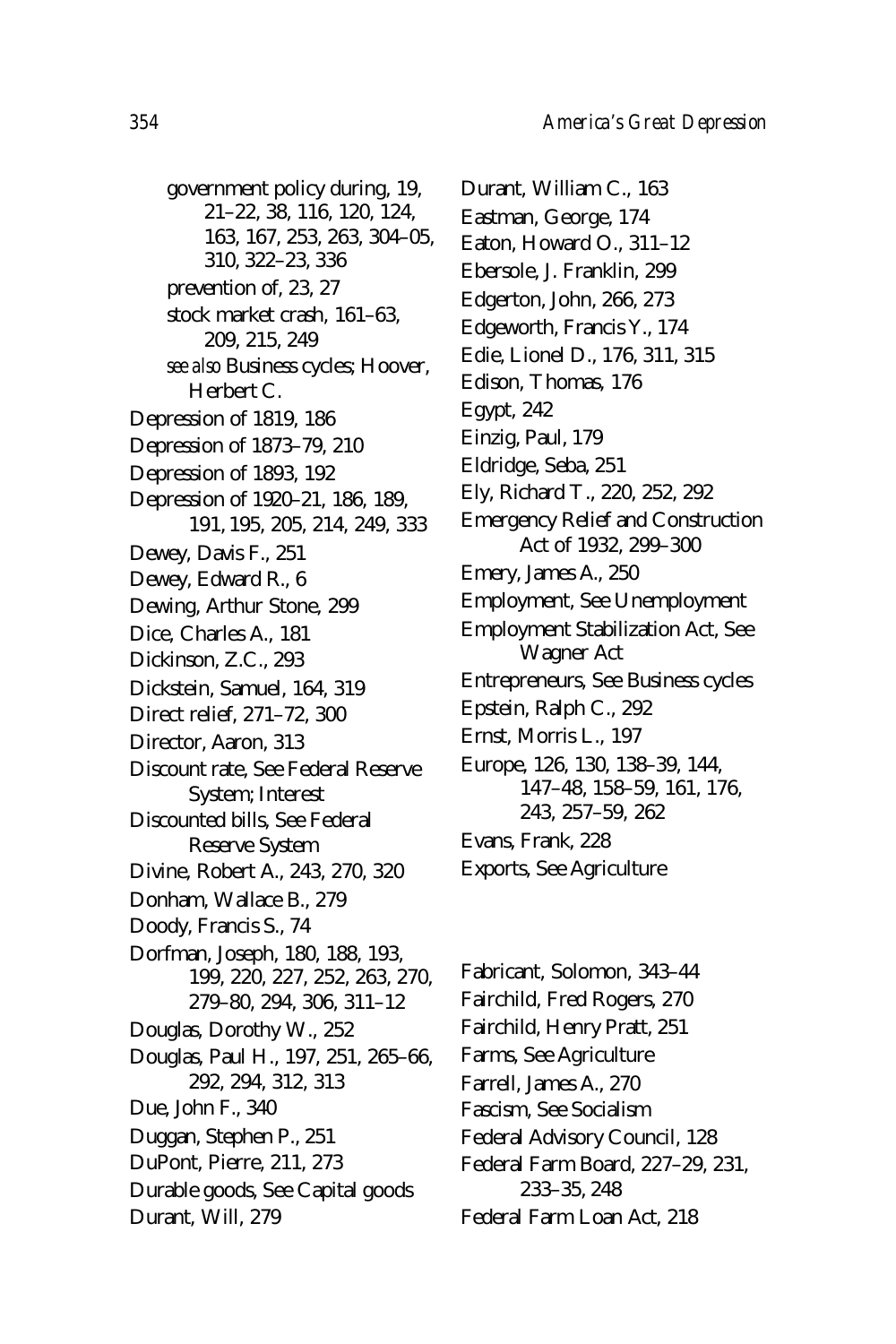Federal Farm Loan System, 218 Federal government, See Government Federal Home Loan Bank System, 276, 285, 299, 317–18, 321 Federal Intermediate Credit System, 220 Federal Labor Reserve Board, 193 Federal Reserve Act, 100, 104, 129 Federal Reserve Bank of Chicago, 156 Federal Reserve Bank of Kansas City, 156 Federal Reserve Bank of New York, See New York Federal Reserve Bank Federal Reserve System, 25–26, 28–29, 94, 96, 100–03, 105, 107–08, 113, 115, 117, 120– 23, 130, 132, 134–35, 152, 154, 156, 159, 167, 172, 177, 180, 214, 220, 239, 245, 248, 250, 260, 302–04, 308–09 acceptances, 104, 126–29, 132, 137, 160–61, 165–66, 215, 240, 262 bills discounted, 104–05, 107–08, 111–15, 117, 137, 262, 324 call loan rates, 124, 133, 159, 240 foreign relations, See Foreign acceptances; New York Federal Reserve Bank government securities, See Government securities loans to banks, 25, 113 Open-Market Committee and open-market operations, 26, 104, 107, 133–34, 137–38, 156, 160, 171, 302, 306, 313

repurchase agreements, 132 reserves, See Banking, reserves Federal Trade Commission, 207, 218–20 Federated American Engineering Societies, 196 Feis, Herbert, 197 Fels, S., 197 Ferguson, John M., 251 Fess, Simeon D., 330 Fetter, Frank Albert, 10, 32, 251, 312 Fetter, Frank Whitson, 140, 312 Filene, Edward, 90, 251 Fisher, Irving, 164, 173–74, 176–78, 180–81, 194, 251, 292, 308–10, 312–14, 325 Fite, Gilbert N., 235 Flanders, Ralph E., 279 Flour, 132 Fluctuations, See Business fluctuations Flynn, John T., 297–98 Ford, Henry, 176, 210, 212, 270, 272, 326 Fordney–McCumber Tariff, 139–40 Foreign acceptances, 126–27, 129–30, 133, 165, 260 Foreign loans by U.S. government, 139, 142 U.S. government control over, 130–32, 138, 140–42, 147, 152, 158–59, 188, 241, 257, 260 Foreign Trade Financial Corporation, 191 Foster, William Trufant, 175, 179–80, 198–99, 214, 265–66, 291–92, 294 Foster, William Z., 201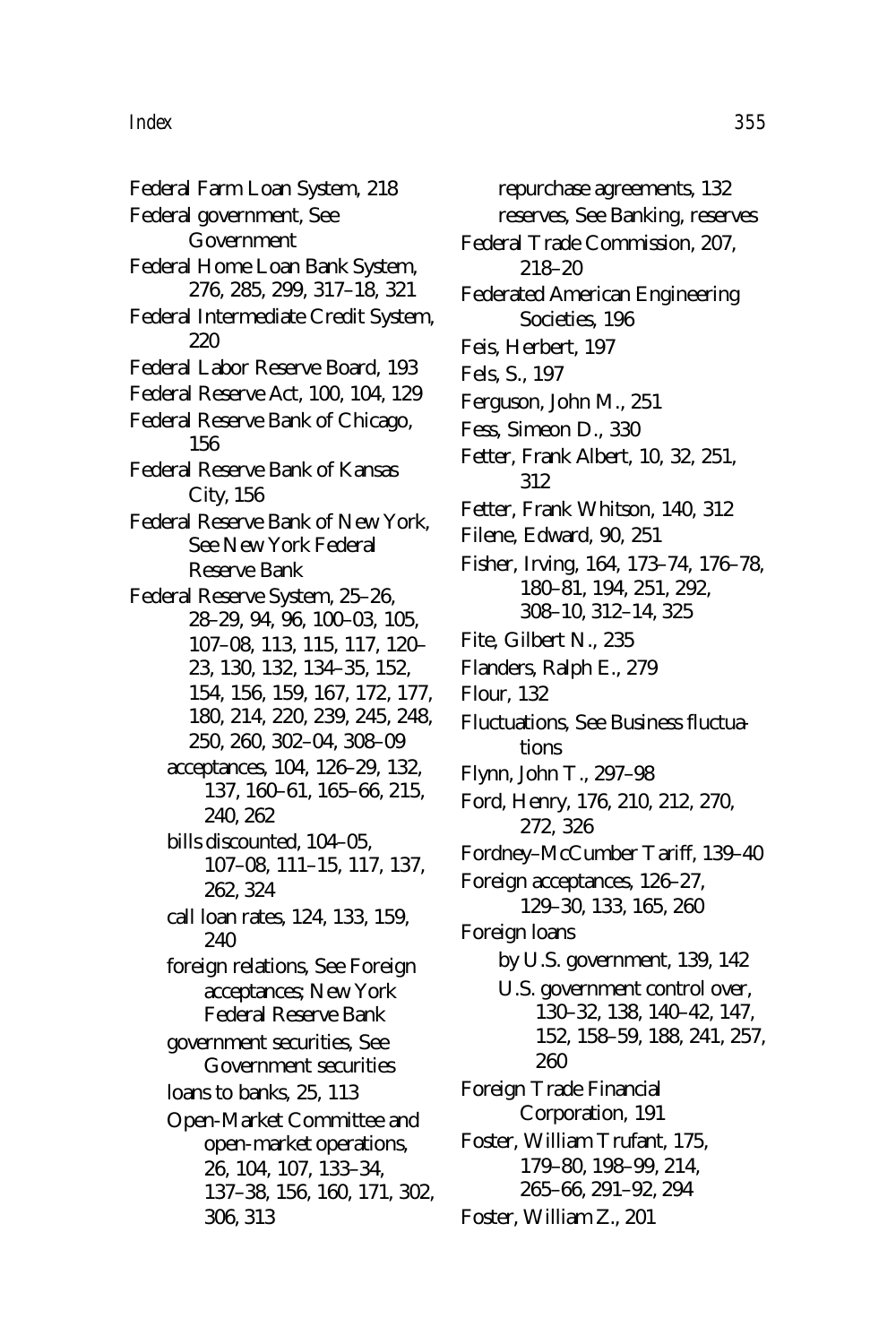Fractional-reserve banking, See Banking, fractional–reserve banking France, *see also* Bank of France, 259 France, Royal W., 278 Frankfurter, Felix, 252, 292 Frazier, Frederic H., 309 Frederick, J. George, 278 French, D.R., 88 Frey, John P., 198, 266 Friday, David, 175, 313 Friedman, David A., 177 Friedman, Elisha M., 251 Friedman, Milton, 90 Friedrich, A. Anton, 251 Fusfeld, Daniel R., 195, 272, 279 Fuss, Henri, 179

Gage, Lyman J., 174 Gardner, Henry B., 293 Garrett, Garet, 131 Gary, Elbert H., 200–03 Gay, Edwin F., 293 Gayer, Arthur D., 252, 265 Geddes, A.E., 301 General Electric, 253, 277–78 General Motors, 308 Genoa Conference, 177–79 George, David Lloyd, 178 Georgia, 301 Germany, 130–32, 144, 151, 154, 258–59 Gideonse, Harold D., 313 Gifford, Walter S., 273, 308 Gilbert, S. Parker, 127, 131, 133 Gilbreth, Lillian, 247 Gilfillan, S. Colum, 251 Givens, Meredith B., 251 Glass, Carter, 163–64, 174, 310, 323, 328

Glass–Steagall Act, 296, 301, 306–07, 313 Gold, gold exchange standard, gold standard, 15, 17, 19, 21, 25–27, 34–35, 87, 91, 94–95, 103, 107–08, 111–12, 138, 142, 145, 150–55, 158, 161, 165, 176–78, 181, 215, 240, 258–59, 261–62, 274, 293, 302–06, 309, 314–15, 322–24, 326, 328–30 Goldsborough, Phillips L., 297 Goldsborough, T. Alan, 177, 309–10 Gompers, Samuel, 174, 194, 225 Goodrich, Carter, 251 Government, Federal, control over business and industry depression policy, *see also* Hoover, Herbert C., 45 expenditures and spending by, 20, 22, 24, 106, 185, 253, 255–56, 263, 288–89, 291, 315, 339–41, 343–45 Government securities, 93, 104, 107–08, 111–15, 117–18, 126, 133–35, 137, 161, 214, 240, 302–03, 324 Grace, Eugene, 206, 211 Grady, Henry F., 251 Graham, Frank D., 15, 89, 311–12 Grain Futures Act of 1921, 191 Grain Stabilization Corporation, 230–31 Graves, Lloyd M., 190–91 Great Britain monetary policies, 117–18, 122, 130, 142–44, 146–47, 149–50, 152–55, 161, 165–66, 175, 181, 258–62, 271, 274 *see also* Bank of England Great Depression, See Depression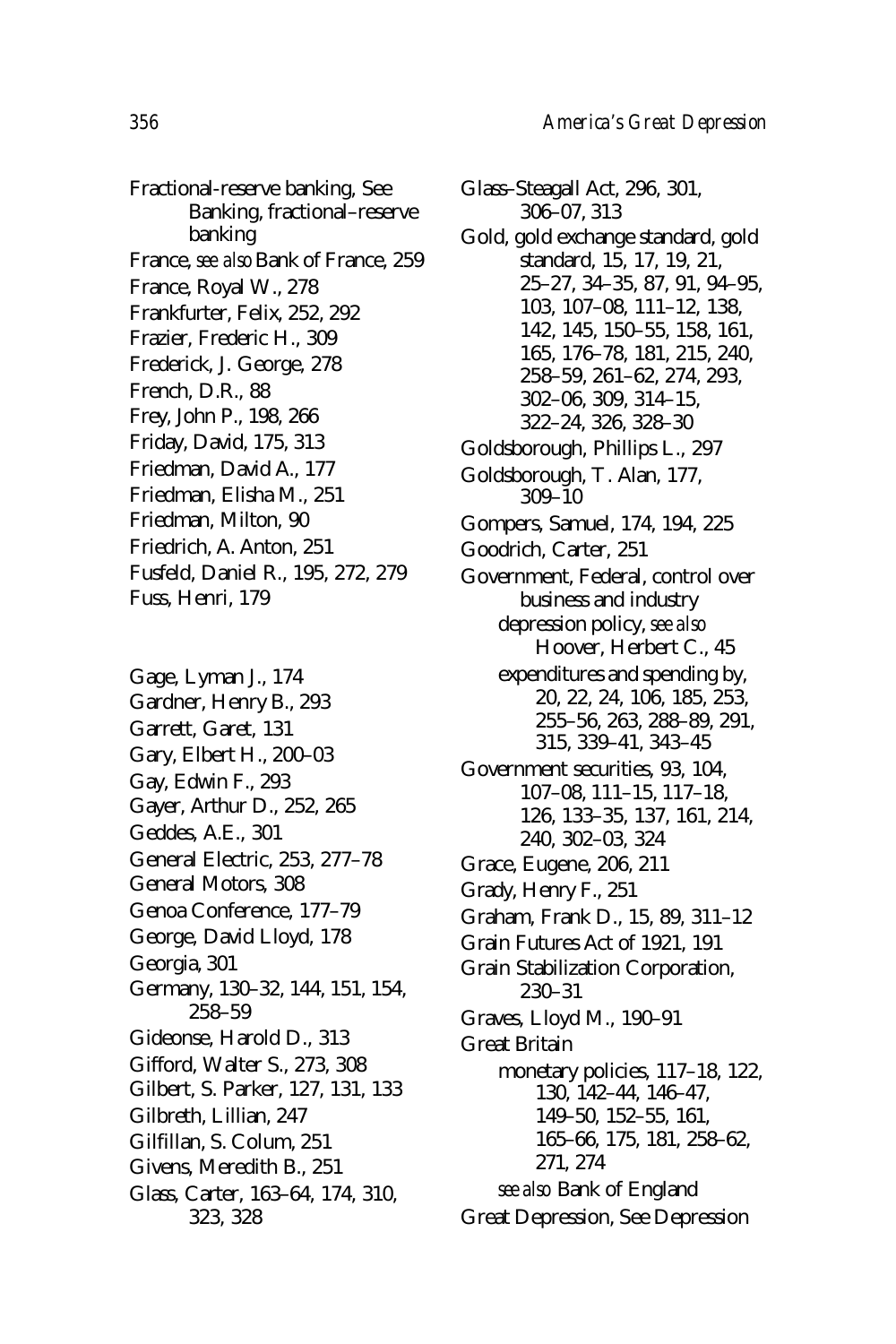- Green, William, 175, 198, 212, 239, 243–45, 250, 270, 273, 277, 282, 290 Greece, 152 Gregory, Theodore E., 316 Gregory, W.L., 325 Gross National Product, 253–55, 263, 289, 331, 339–41 Groves, Harold M., 252 Gulick, Luther, 252
- Haberler, Gottfried von, 4, 30, 32, 314–15 Hadley, Arthur Twining, 174 Hahn, L. Albert, 43 Haig, Robert M., 292 Hale, Robert L., 251 Haligren, Mauritz A., 290 Hamilton, Walton Hale, 251, 292, 312 Hamlin, Charles S., 164 Hammond, J.H., 242 Hammond, M.B., 251, 293 Hansen, Alvin Henry, 176, 293, 313 Hard, William, 197 Harding, W.P.G., 119 Harding, Warren Gamaliel, 114, 117, 121, 141–42, 75, 189, 191, 194, 200–03, 220, 222 Hardy, Charles Oscar, 123, 130, 132, 135, 149, 167, 251, 313 Harper, Floyd Arthur, 5 Harriman, Henry I., 277, 280–82, 323 Harris, Seymour E., 119–20, 123, 305–06 Harrison, George L., 88, 240, 260 Harriss, Robert M., 311 Harrod, Roy F., 269 Hastings, Hudson B., 176

Hawtrey, Ralph O., 176–78, 180, 314 Hayek, Friedrich August, 11, 30, 32–33, 36–37, 60, 85, 198 Hayes, E.P., 265 Hays, Will, 273 Hazlitt, Henry, 22, 41 Hearst, William Randolph, 253, 265, 294 Heiple, Rae C., II, 22 Hepburn, A. Barton, 174 Herring, Clyde, 323 Hervey, John G., 319 Hicks, John D., 122, 218, 226, 324 Higher order goods, See Capital goods Hillman, Sidney, 251, 282 Hillquit, Morris, 294 Hitler, Adolf, 244 Hoarding, 16–17, 38–41, 50–51, 57, 60, 181, 273, 306–07, 324, 328 Hogan, John P., 294 Holcombe, Arthur N., 251 Holland, 144 Hollander, Jacob, 151, 273, 277, 293, 313 Homan, Paul T., 47, 251 Home construction, See **Construction** Hook, Charles R., 200 Hoover, Herbert C. agricultural policies, 217, 227, 230 Committee on Recent Economic Changes, 196, 206 credit and inflation policies, 156–57, 164, 180, 195, 207, 245, 274–75, 301, 304–07, 321, 326, 328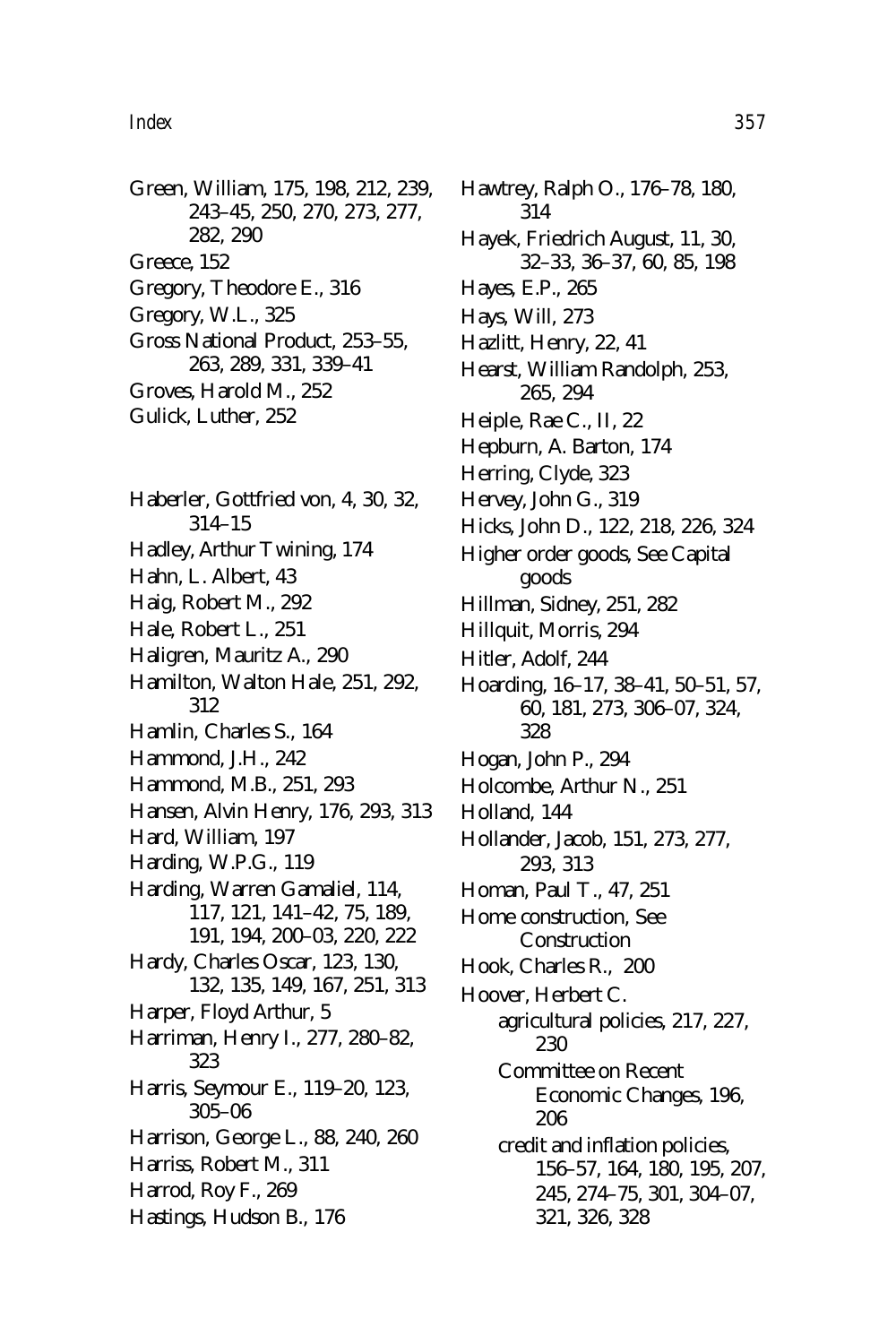government planning policies, 186, 188, 191, 204, 281, 321, 337 government spending policies, 263, 291, 299–300 immigration policies, 243–44, 270, 285, 319–20 labor policies, 189, 201, 203 oil production policy, 284 on foreign loans, 141 public works policies, 188, 192, 196, 199, 209, 217, 239, 246–47, 252–53, 255, 264–65, 285, 292, 295, 322 stock market policies, 163, 188, 246, 273, 316–17 tariff policies, 241, 321 tax policies, 256, 286–87, 290 unemployment policy, 190–91, 194, 200, 205, 211, 243, 247, 264, 271–72, 322 wages, 204, 209–11, 213, 245, 248, 264, 268, 282, 322 Hoover Dam, See Dams Hopkins, Ernest M., 197 Hours of labor, 46, 52–53, 189, 202, 211, 268, 322, 334, 336 House, Edward Mandell, 189 Housing, 70, 194, 274 Houston, David, 219, 222 Howenstine, E. Jay, Jr., 192 Hoyt, Homer, 162 Huebsch, B.W., 251 Hughes, Charles Evans, 142, 175, 204 Hungary, 152, 226, 260 Hunt, Edward Eyre, 195, 246, 266 Hushing, W.C., 310 Hutcheson, William, 212 Hutt, W.H., 22, 42–43, 46, 49, 62,

68

Hyde, Arthur M., 209–10, 228, 230, 235 Hyperinflation, See Inflation Illinois, 235, 301, 346 Immigration, 205, 243, 250, 286, 319 *see also* Hoover, immigration India, 151 Indiana, 327 Industrial cartels, See Socialism Inflation, 9, 11–12, 19, 23–24, 29, 43, 67–68, 71, 75, 86, 95, 97, 140, 148, 162–63, 240, 257, 262–63, 293, 309, 314–15, 329, 336 hyperinflation, 23, 131 *see also* Credit; Federal Reserve System Inflation of 1921–1929 causes, 96, 102, 108, 112, 117, 121, 134–35, 137, 145, 149, 153, 155–57, 159, 161–62, 167 price stabilization as cause, 144–51, 169–70 Installment credit, See Credit, installment Institute on Gold and Monetary Stabilization, 313 Insurance, life, 90–91, 93, 114, 323 Interchurch World Movement, 201 Interest rate, 6, 13, 40, 61, 68, 85, 131, 133, 135, 138, 146, 153–54, 159, 303 loan rate, 10, 14 natural rate, 10, 13, 17–18, 32, 40 International Association for Labor Legislation, 179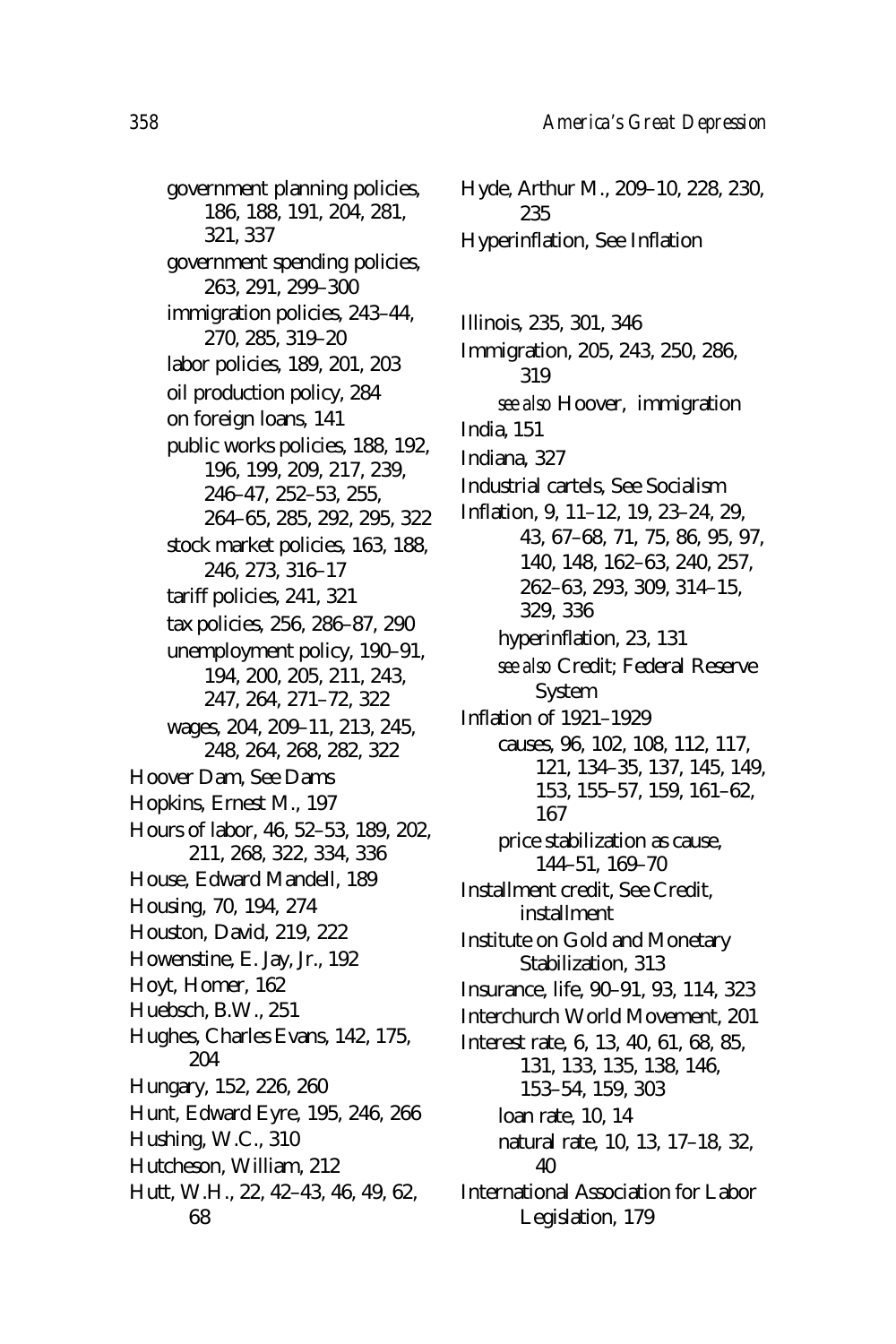International Association for Social Progress, 179 International Association on Unemployment, 179 International Chamber of Commerce, 308 International Congress on Social Policy, 179 International Labor Office, 179 Interstate Commerce Commission, 220, 298 Intervention by government, 9, 19, 22, 65, 86 Investment, 5, 9–12, 18, 20, 22, 30, 32, 37–39, 41, 60, 63, 66–71, 78, 93, 185, 253, 269, 315, 331 malinvestment, 13, 18–19, 35, 57, 60, 68, 162, 192, 248, 314, 322 Iowa, 223, 235–36, 323 Iron industry, 171 Ise, John, 266 Italy, 152

Japan, 145 James, Governor, 121 Jardine, William, 226 Javits, Benjamin A., 279 Jay, Pierre, 119–20 Jenks, Jeremiah, W., 174, 201 Jevons, William Stanley, 28 Johnson, Alvin S., 251 Johnson, Hugh S., 225, 280 Johnson, Magnus, 122 Johnston, Alvaney, 212, 277, 306 Jones, Jesse H., 326, 328 Jones, Wesley, 197 Jordan, Virgil, 241, 281, 291, 313 Justice, Department of, 319

Kahn, Otto H., 175, 225 Kallen, Horace M., 292 Kaltenborn, H.V., 251 Kansas, 191, 222, 235, 283 Kazakévich, Vladimir D., 295 Keller, Kent, 309 Kellogg, Paul U., 142, 312 Kemmerer, Edwin W., 117, 175, 177, 251, 311, 313, 316 Kendrick, M. Slade, 291 Kennedy, Jane, 288 Kenyon, W.S., 196 Keynes, John Maynard, 37, 57, 66, 173–74, 268–69 Khaki Shirts of America, 236 Kimmel, Lewis H., 292 King, Willford Isbell, 175, 177, 251, 293, 308, 310–12 Knappen, Theodore M., 280 Knight, Frank H., 292, 313 Knopf, Alfred A., 251 Knox, Frank, 306–07 Kuznets, Simon S., 9, 74–75 Kyrk, Hazel, 251

Labor, See Child labor; Collective bargaining; Hours of labor; Unemployment; Unions; Wages Lachmann, Ludwig M., 32 LaFollette, Robert M., 163, 253, 265, 278, 292, 300 Laidler, Harry W., 251 Laissez-faire, 185–86, 200, 207, 220, 227, 239, 263, 274, 278, 326, 329, 336 Lamont, Corliss, 251 Lamont, Robert P., 210, 212, 214, 268, 306, 316 Lamont, Mrs. Thomas W., 252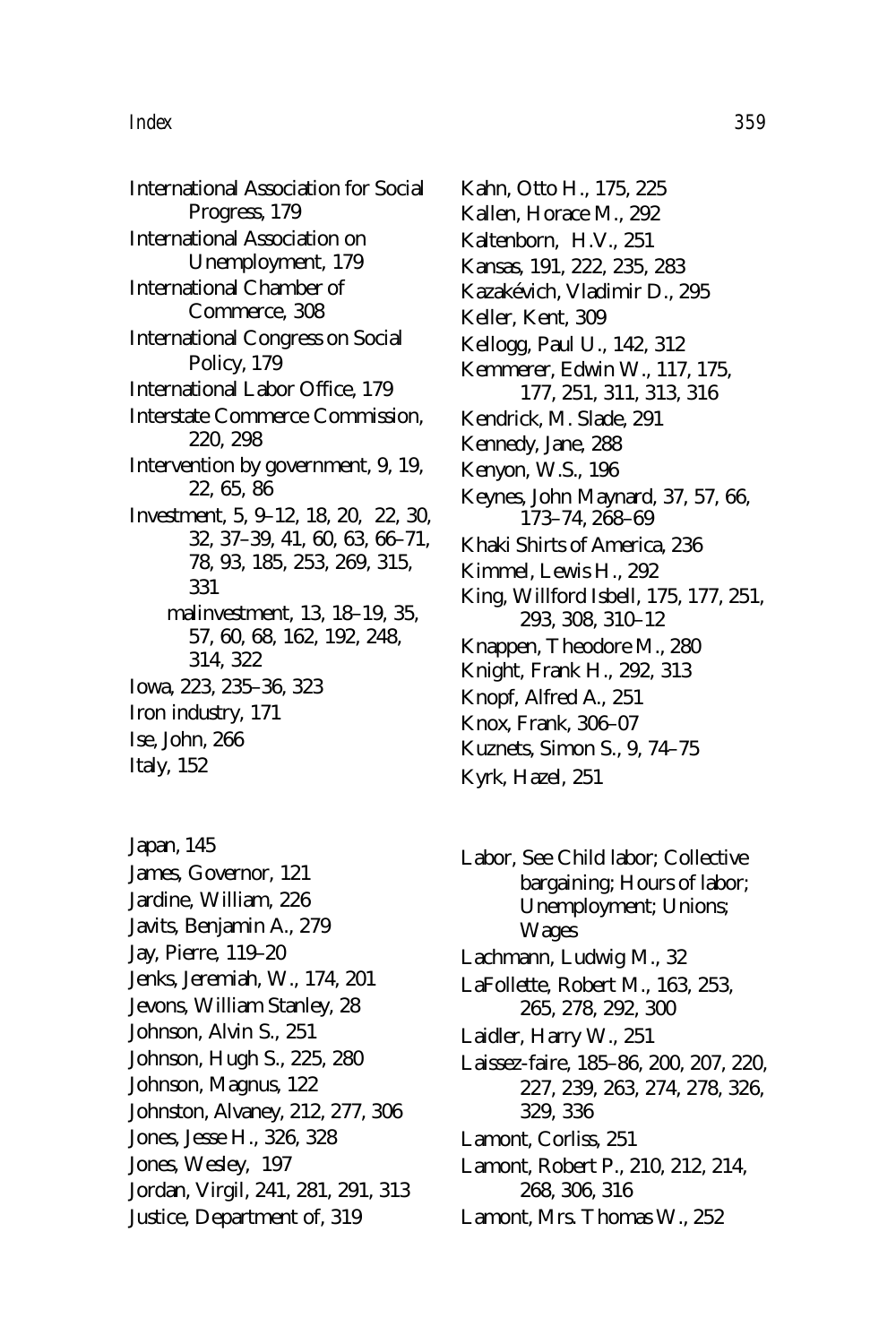Lumber industry, 266, 331 Lundberg, Ferdinand, 298 Lutz, Harley Leist, 312 Lyon, William H., 224

Lyons, Eugene, 189, 192, 194,

200–01

Lamont, Thomas W., 274 Landauer, Carl, 38 Lary, Hal B., 131, 138 Latourette, Kenneth S., 251 Lauck, W. Jett, 264 Lawrence, Joseph Stagg, 164, 180, 248 Lazard, Max, 175, 179 League of Nations, 152, 157, 178 Leffingwell, Russell C., 288 Legge, Alexander, 200, 228, 273, 279 Leiserson, William M., 193, 251, 266, 292, 312 Leland, Simeon E., 292 Lenroot–Anderson Bill, 221 Leon, René, 242, 308 LeRossignol, J.E., 251, 266, 294 Lester, Richard A., 312 Levinson, Harold M., 334 Lewis, John L., 212, 282 Lewisohn, Adolph, 194 Lewisohn, Samuel A., 194 Liberia, 142 Lilienthal, David E., 204 Lin Lin, 87–88 Lindahl, Erik, 41–42 Lindeman, Eduard C., 252 Lindsay, Samuel McCune, 194 Lipsey, Robert E., 343 Liquidity, See Money Loans, See Credit; Federal Reserve System Lombard, Norman, 176–77, 309 Loth, David, 253, 279 Loucks, William N., 252, 266, 292 Louisiana, 275, 301, 326 Lowden, Frank O., 175, 192 Lubell, Harold, 22, 52

McAdoo, William G., 120, 203, 278, 280 McCrea, Roswell C., 251, 316 MacDonald, Ramsay, 268 McDonough, J.E., 318 McFadden, Louis T., 179–80 McGarrah, Gates W., 154, 240 MacIver, Robert M., 266, 294 McKelvie, Samuel, 228 MacKenzie, Frederick W., 203 McKinley, Gordon W., 87, 90–91, 95 McManus, T.F., 25, 56, 101, 167, 171–72, 332 McMullen, Joseph H., 190, 193, 205 McNary–Haugen bills, 225, 227 MacVeagh, Franklin, 174 Machlup, Fritz, 32, 47, 77, 79 Magee, James D., 312 Mallery, Otto Tod, 193, 196, 250–51, 264, 292, 312 Marget, Arthur W., 313 Margolin, Raphael, 192 Marshall, Alfred, 65, 174 Marshall, Thomas R., 174, 177 Massachusetts, 196, 266 May, A. Wilfred, 166–67 Mazur, Paul M., 279 Meeker, Royal W., 176, 197 Melchett, Lord, 175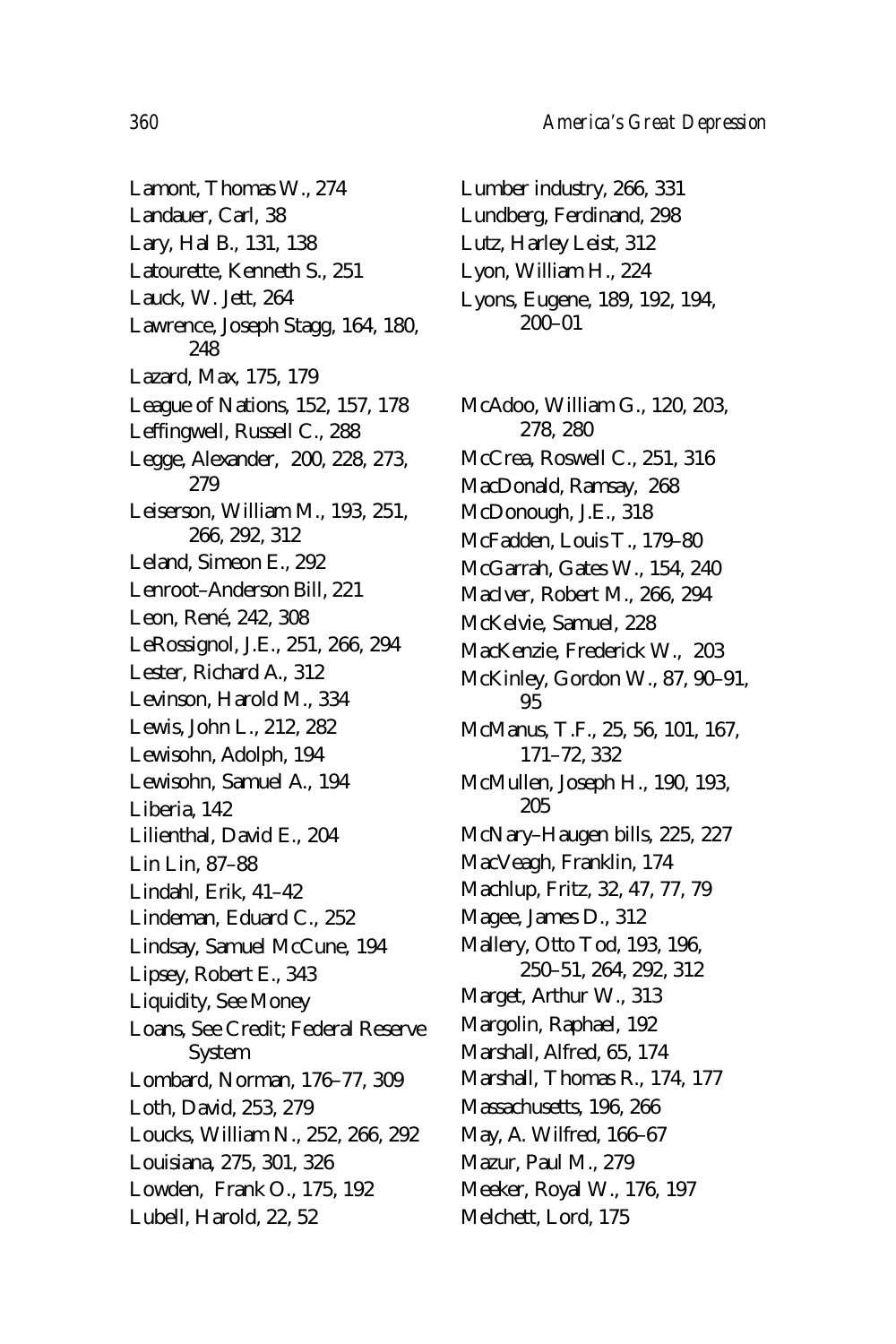- Mellon, Andrew, 121, 124–25, 138, 140, 145–46, 151, 156, 158– 59, 163–64, 197, 210, 217, 256, 268, 274–75, 286, 302
- Merchants' Association of New York, 176
- Meriam, Lewis E., 264
- Meyer, Eugene, Jr., 122, 219, 221, 225, 240, 274–76, 279, 296, 298, 302, 306–07
- Michigan, 266, 326
- Milk strikes, 236
- Miller, Adolph C., 124, 134, 163, 310
- Miller, Nathan, 189
- Miller, Robert M., 203
- Millis, Harry A., 251, 292, 313
- Mills, Charles M., 290
- Mills, Ogden, 155, 210, 274–76, 302, 306–07, 310, 330
- Minnesota, 235, 237, 267, 323–24
- Minnesota Farm Bureau, 233
- Mints, Lloyd W., 313
- Mises, Ludwig von and Austrian theory, 3–4, 10–11, 13, 17, 24, 27, 29–35, 37, 39, 56, 60, 65–68, 70, 72, 75, 77, 79–80, 85, 162, 170–71, 192, 261, 314
- Mitchell, Broadus, 197, 251, 292, 312
- Mitchell, Charles E., 88, 123, 274, 308, 328
- Mitchell, John Purroy, 192
- Mitchell, Lucy Sprague, 190
- Mitchell, Wesley Clair, 56, 175, 190, 194–96, 252, 273, 277 Modigliani, Franco, 41–42
- **Money** 
	- cause of depressions, 6, 87 liquidity trap, 39

purchasing power, 7, 10, 43, 45, 58, 205, 265, 267–70, 315, 333–34 supply and demand of, 7, 9, 15–16, 29, 33, 39, 41, 50, 59, 64, 67, 89–90, 93–95, 101–02, 106, 108, 111–16, 137, 148–49, 160–62, 169–70, 215, 240, 249, 259, 261–62, 302–05, 315, 324–25, 329, 340 *see also* Deflation; Gold; Inflation; Silver Montana, 235, 301 Moore, O. Ernest, 157 Moral suasion, 122–24, 163–65 Moreau, Emile, 152, 154, 175 Morgan, J.P. and Company, 145, 152, 240, 257, 260, 274, 298 Morgenstern, Oskar, 167 Morris, James O., 335 Mortgages, See Banking Moulton, Harold Glen, 251, 292, 313 Murphy, Frank, 253 Murray, "Alfalfa Bill," 283 Muste, A.J., 201

Myers, William Starr, 187, 209

Nash, Gerald D., 219, 275–76, 296 National Agricultural Conference of 1922, 220–21 National Association of Credit Men, 176 National Association of Manufacturers, 201, 204, 250, 266, 272, 278, 281 National Association of Real Estate Boards, 244 National Board of Farm Organizations, 225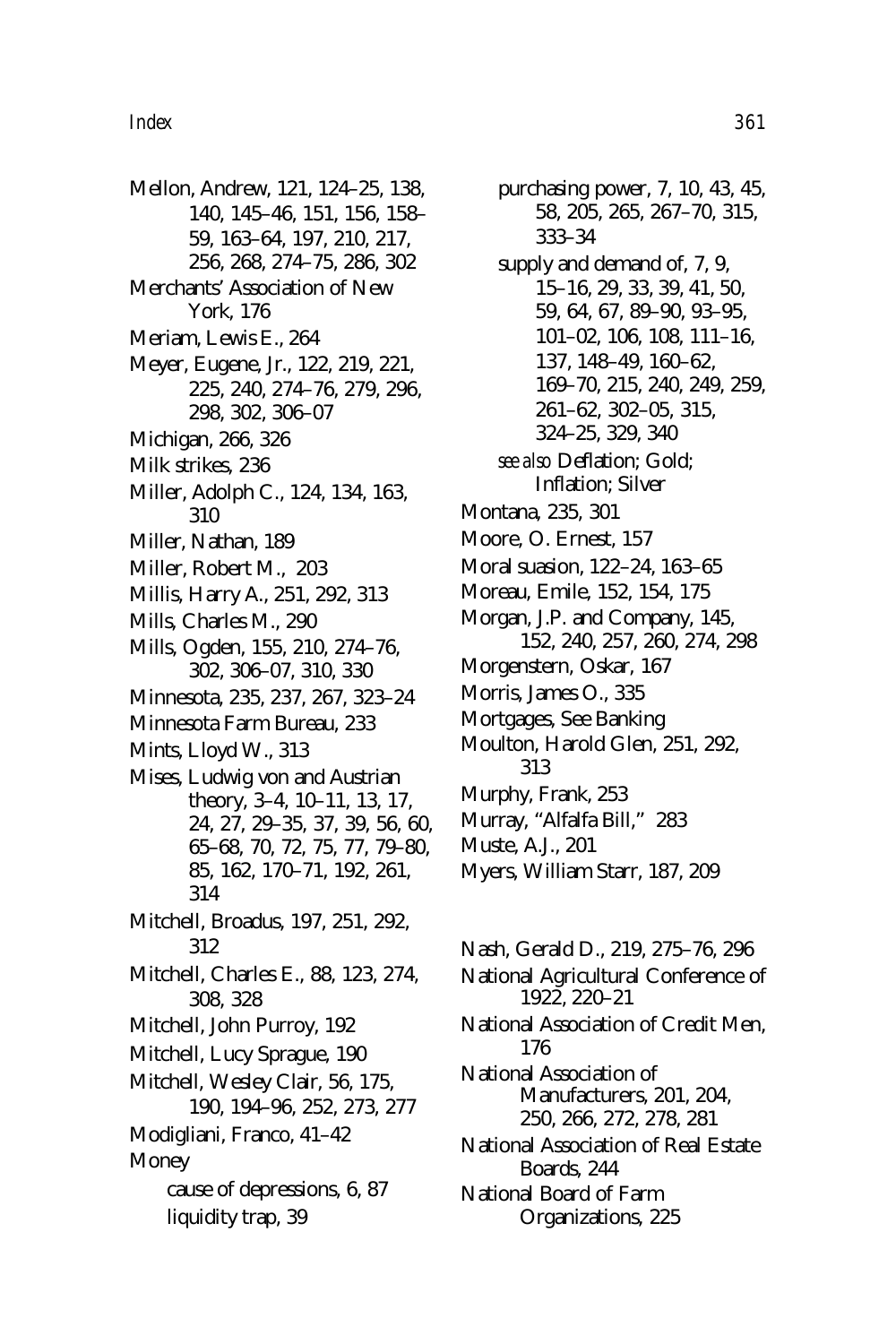National Bureau of Economic Research, 195–96, 206 National Civil Federation, 201 National Coal Association, 284 National Consumers League, 176 National Credit Corporation, 274–76, 285, 296 National Economy League, 290 National Education Association, 176 National Electric Light Association, 212 National Farmer Labor Party, 122 National Farmers' Union, 244, 308, 310 National Grange, 176, 225, 244, 310 National Housing Conference, 286 National Industrial Conference Board, 205–06 National Monetary Association, 175 National Recovery Act, 207 National Recovery Administration, 277, 280, 323 National Unemployment League, 196 National Wool Marketing Corporation, 232–33 Nebraska, 222, 235, 323 Nebraska Farmers' Union, 233 Nelson, R.W., 25, 56, 101, 167, 171, 174, 332 Netherlands Bank, 259 New Jersey, 301 New York, 97, 146, 149, 155, 191, 269, 301, 316, 346 New York Federal Reserve Bank, 119, 123–25, 127–29, 132, 144–45, 151–52, 154–55, 158, 164, 166, 173, 240, 258, 260, 263

New York Stock Exchange, 159, 163, 246, 316 Money Committee, 125 Newton, Walter H., 187, 209 Niemeyer, Otto, 179 Non-Partisan League, 191 Norbeck, Peter, 163 Norbeck–Burtness Bill, 226 Norman, Montagu, 144–45, 147–48, 151, 153–55, 164–65, 172, 178–79, 240, 259–60 North Carolina, 269 North Dakota, 235–36, 301 Norway, 152 Noyes, C. Reinold, 167 Nutt, Joseph R., 297

Oakwood, John, 269–70 Ogburn, William F., 197 Ohio, 301, 327 Oil, See Petroleum controls Oklahoma, 283 Olds, Marshall, 201–02 O'Leary, Paul M., 251 Olson, Floyd, 236–37 O'Neal, Edward A., 310 Oregon, 301 Overproduction, See Capital goods Owen, Robert L., 310

Page, Walter Hines, 155 Paley, William S., 273 Palmer, A. Mitchell, 218 Palyi, Melchior, 149 Parker, Governor, 222 Parkinson, Thomas I., 197, 251 Parks, national, 284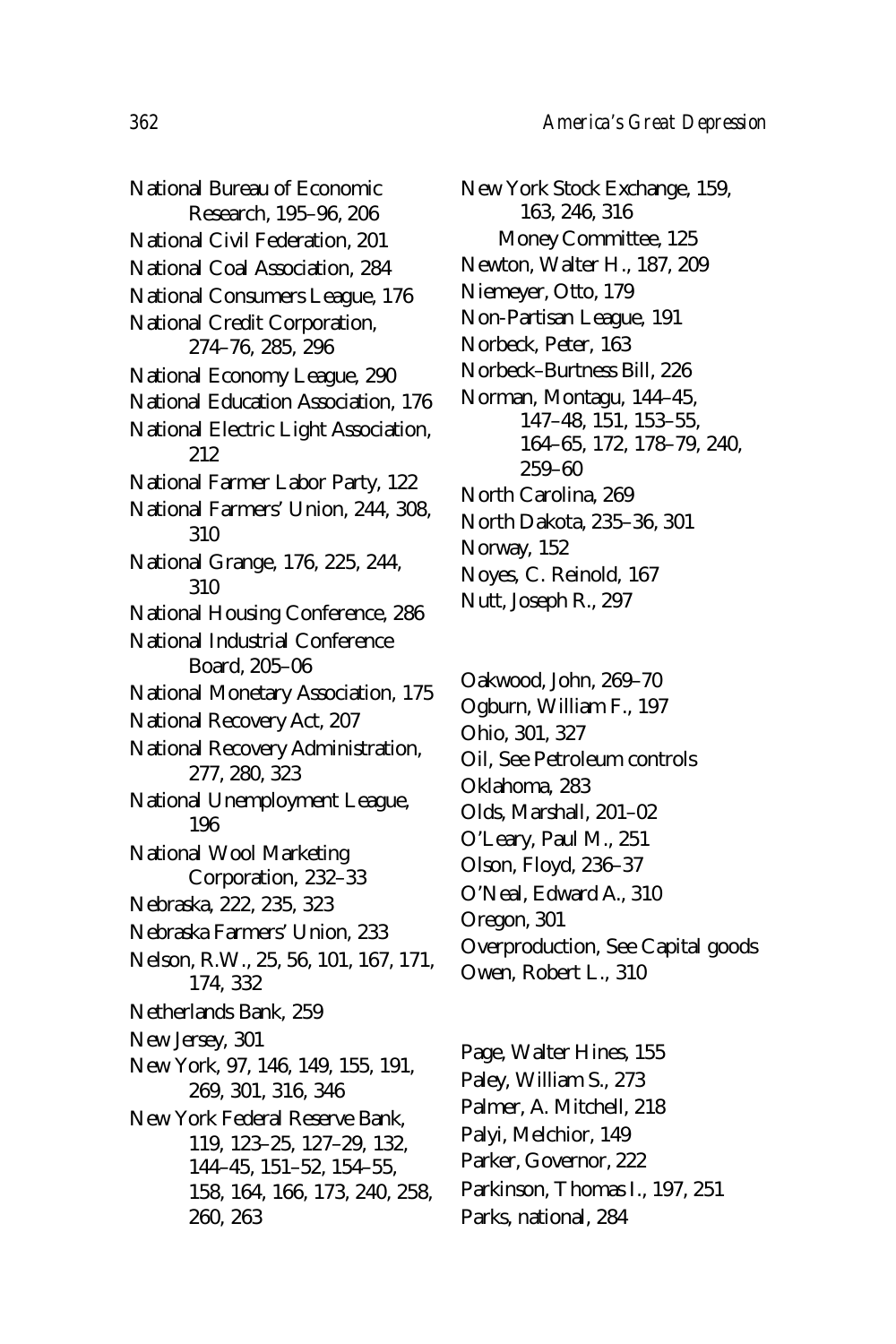Patman, Wright, 309 Patterson, Ernest M., 292, 314 Patterson, S. Howard, 251 Paul, Randolph, 288 Pearson, Frank, 6, 176 Peek, George N., 225, 228, 280 Peixotto, Jessica, 252 Pennsylvania, 266, 301, 327 Pepper, George H., 197 Perkins, Frances, 250 Perlman, Selig, 292 Pershing, John J., 290 Person, H.S., 278 Persons, Warren M., 175, 311, 313 Petroleum controls, 283 Phelps, Clyde W., 94 Philippines, the, 233, 235 Phillips, C.A., 25–26, 32, 56, 60, 101, 120, 167, 171, 174, 314, 332 Phillips, Charles F., 218 Pigou, Arthur Cecil, 176 Pinchot, Gifford, 203 Pittman, Key, 242 Pittman Act of 1918, 117 Planned economy, See Socialism Poland, 226 Pollak Foundation for Economic Research, 198 Pomerene, Atlee, 297, 307 Population growth, 70 Portugal, 152 Pound, Roscoe, 197 Pratt, Ruth, 155, 197 President's Conference on Unemployment, 191, 195, 206 Public Works Committee, 193 President's Emergency Committee for Employment, 335

Price supports, 225 butter, 234 cotton, 232 wheat, 226, 228–30 wool, 233 Prices, in a free market, 71 stabilization of, 5, 59, 86, 169–81, 198, 206, 220, 233, 309–10, 314 Prochnow, Herbert V., 91 Producers' goods, See Capital goods Production, See Consumption; Capital goods Psychology and business cycles, 80–81 Public works, *see also* Hoover, Herbert C., 192–93, 195–96, 198, 243, 245, 248, 250, 265, 267, 285, 289, 292–95, 299, 313–14, 322–23, 331 Purchasing power, See Money Putnam, George E., 140, 270 Railroads, 70, 203–04, 210, 286, 297–300, 319, 331, 336 Plumb Plan, 203 Railway Labor Act of 1926, 204 Ramseyer, Christian, 309 Rand, James H., Jr., 175, 309 Ratner, Sidney, 256, 287 Recession, See Depression Reconstruction Finance Corporation, 219, 276, 285, 295–96, 298–01, 307, 313, 315, 317, 322 Red Cross, 231–32, 271 Rediscount rate, 104–05, 118, 120–24, 137, 139, 156, 161, 165, 215, 240, 262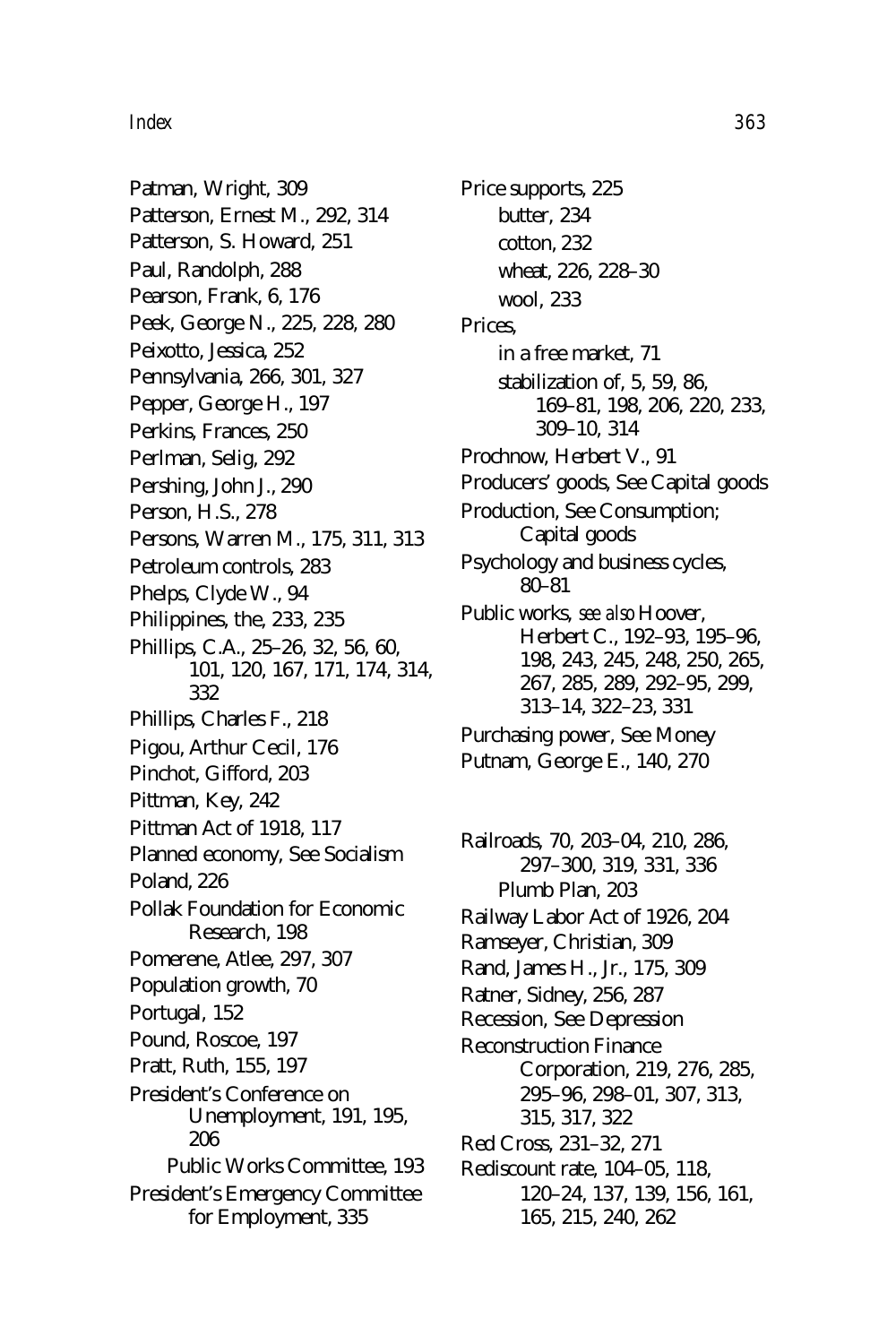Rothschild of Vienna, 257–58 Rovensky, John E., 175 Rumely, Edward A., 309 Ruml, Beardsley, 264

penalty rate, 118–19, 160 *see also* Federal Reserve System Reed, Clyde M., 231 Reed, Harold L., 134, 158, 251 Reeve, Joseph E., 294 Reichsbank, 260 Relief, See Direct relief Reno, Milo, 235 Republican Party, 189 Reserves, See Banking Revenue Act of 1932, 286 Reynolds, Jackson E., 240 Richberg, Donald R., 204, 252, 311 Rist, Charles, 144–45, 154–55, 171, 175 Ritchie, Albert C., 327 Robbins, Lionel, 85, 131, 143, 146 Robertson, Sir Dennis H., 38, 173, 176 Robey, Ralph West, 125, 167 Robins, Mrs. Raymond, 197 Robinson, Edgar E., 228 Robinson, Joseph, 275, 296 Robinson, Leland Rex, 316 Robinson, Henry Morton, 163 Rockefeller Foundation, 264 Rogers, James Harvey, 174, 177, 311 Rohlfing, Charles C., 319 Roosevelt, Archibald R., 290 Roosevelt, Franklin D., 186, 189, 195, 217, 234, 266, 280–81, 290, 294, 300, 318, 324, 328–30 Root, Elihu, 175, 290 Rorty, Malcolm C., 174, 294, 310 Rosenwald, Julius, 189, 197, 210, 294 Rosenwald, Lessing J., 309 Rothschild, Louis, 175

Russia, 231 Ryan, John A., 197, 251, 253, 313 Sachs, Alexander, 316 Saloutos, Theodore, 122, 218, 226, 324 Salter, Arthur, 157 Sammons, Robert L., 131, 138 Sapiro, Aaron, 223 Saving, 9, 11, 17, 20, 22, 37–40, 51–52, 60, 63, 66, 68–69, 71, 78, 90, 96, 100, 253, 329, 340 *see also* Banking Savings and loan associations, 90, 93, 114 Savings banks, 89, 99–101 Sawyer, D.H., 265 Sayre, Francis B., 251 Scandanavia, 145 Schacht, Hjalmar, 131, 148, 151, 154–55 Schilling, William F., 228 Schlesinger, Arthur M., Jr., 189, 272, 278–79, 282 Schroeder of England, 257 Schultz, Henry, 314 Schumpeter, Joseph A., 3, 70, 72–75, 80 Schumpeterian business cycle theory, 72–75 Schwab, Charles M., 200–01, 205, 239 Schwenning, Gustav T., 251 Scott, W.R., 55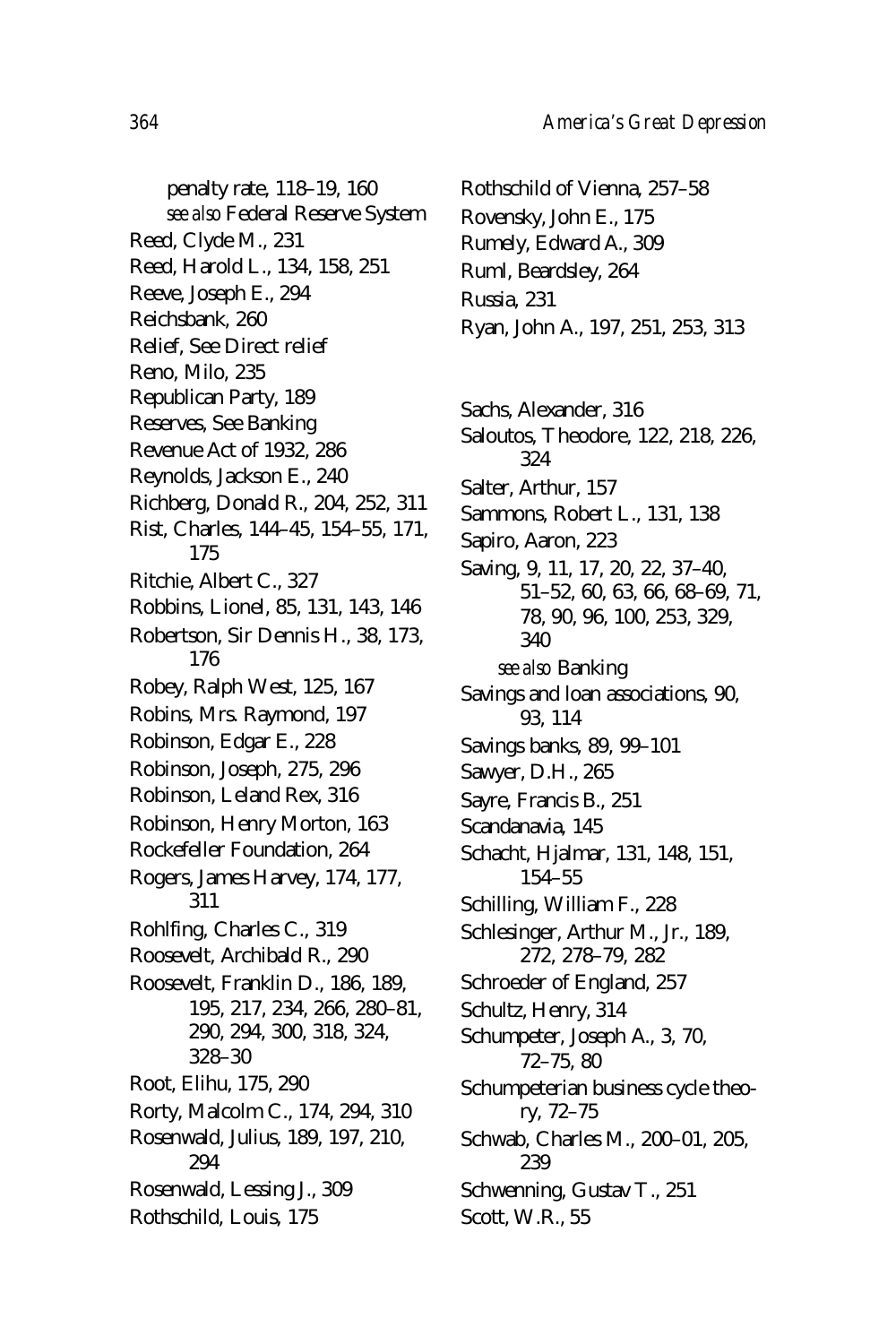Seager, Henry R., 251 Securities and Exchange Commission, 317 Selden, Richard, 90 Seligman, Edwin R.A., 292, 313 Sellin, Thorsten, 251 Sexauer, Fred H., 309 Shannon, Fred A., 236 Shaviro, Sol, 331–32 Shelby, Donald, 96 Shibley, George H., 177, 310 Shideler, James M., 222, 224 Shientag, Bernard L., 251 Silver, 94, 106, 116–17, 137, 151, 242, 308 Silver, Abba Hillel, 273 Silver, Gray, 224 Simkhovitch, Mary K., 251 Simonds, Alvin T., 310 Simons, Henry C., 292, 314 Simpson, John A., 310 Slichter, Sumner H., 251, 292, 312 Sloan, Alfred P., 211, 308 Smith, Alfred E., 192, 197, 290, 294 Smith, Edwin S., 251, 280 Smith, J. G., 140 Smith, J. Russell, 280 Smith, Vera C., 186 Smoot, Reed, 242, 308 Smoot–Hawley Tariff, 241 Snowden, Philip, 181 Snyder, Carl, 161, 173, 175, 263 Socialism industrial cartels, 222–24 Socialist Party, 175, 250 Solo, Carolyn Shaw, 74 Soule, George, 251, 266, 280, 292, 294 South America, 132

South Carolina, 223, 269, 275 South Dakota, 235, 323 Speculative demand, 40–41, 49 Sprague, Oliver M.W., 121, 151 Spreckels, Rudolph, 279 Stable Money Association, 209 Stable Money League, 174–75 Stamp, Josiah, 175 Standard Oil , 190, 211, 335 State, Department of, 141–42, 242–43, 319 Steel industry, *see also* United States Steel, 171, 200–02, 211, 248, 267, 331 Stewart, Walter W., 161 Stimson, Henry, 174, 270 Stine, Oscar C., 234 Stock Growers' Finance Corporation, 220 Stock market loans, 76–78, 123–24, 157, 159 crash of 1929, See Depression, stock market crash Stocking, George W., 283 Stone, James C., 228, 232 Stone, Nahum I., 197, 251 Stone, Nathan J., 192 Strakosch, Henry, 175, 178–79 Straus, Oscar, 189 Strong, Benjamin, 119, 123, 133–34, 138, 143, 145–47, 151, 153–57, 159–62, 164, 172–73, 176–77, 263 Strong, James G., 172, 177 Sugar, 132, 242 Swift, Linton B., 300 Switzerland, 145 Swope, Gerard, 197, 253, 277–78, 282, 323 Swope, Herbert Bayard, 280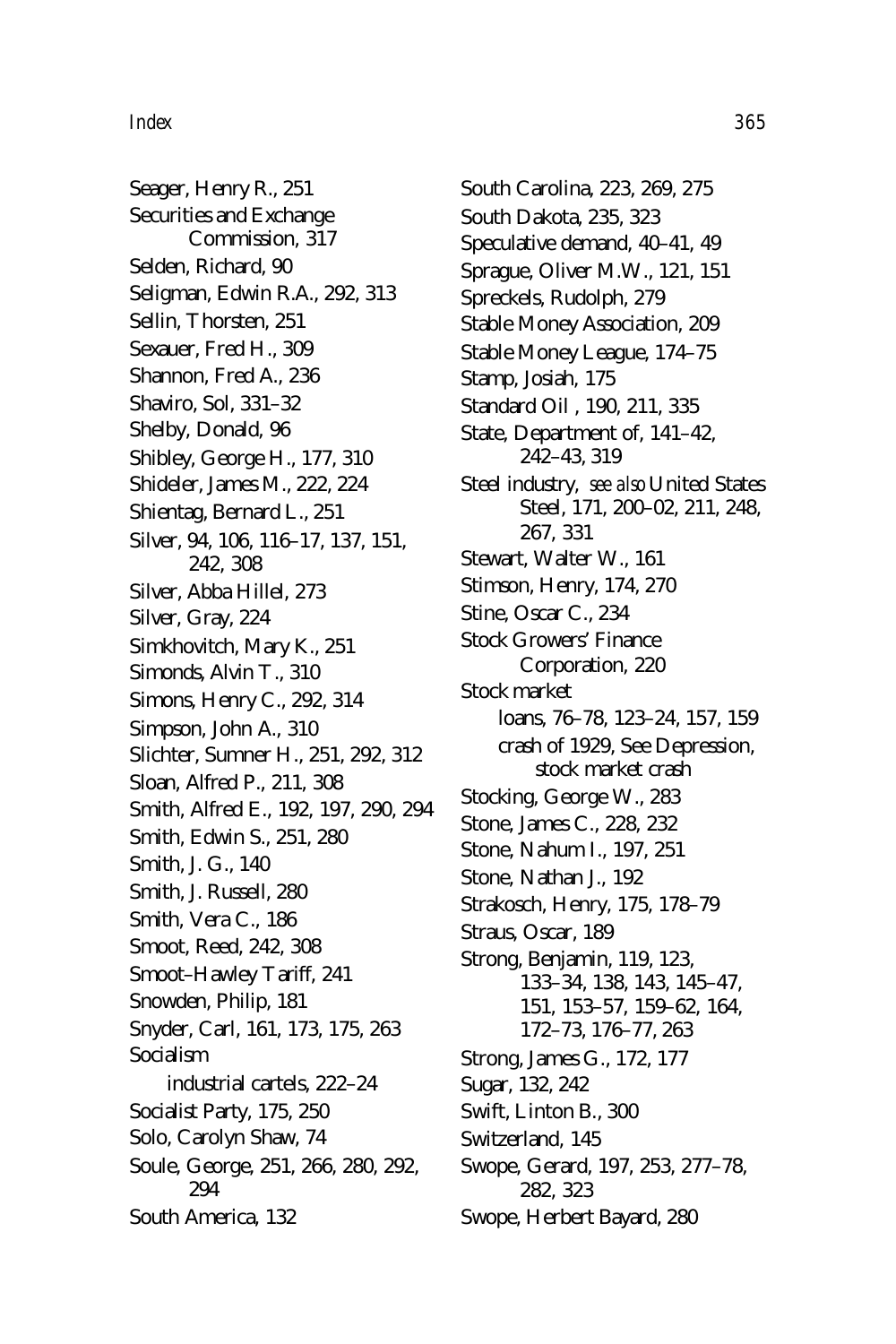Taber, Louis J., 290, 310 Taft, William Howard, 174 Tannenbaum, Frank, 251 Tarbell, Ida M., 194 Tariffs, 140, 227, 241, 249–50, 257, 313, 322 Taus, Esther Rogoff, 135 Taussig, Frank W., 189, 242, 251, 292, 313 Taxation capital gains, 164, 249 during a depression, 22 estate, 286–87 income, 256, 286–87 Taylor, A. Wellington, 316 Taylor, George R., 266 Taylor, J.S., 265 Tead, Ordway, 251, 292 Teagle, Walter C., 211, 273, 308, 335 Teague, C.C., 228 Tennessee Valley Authority, 247 Terborgh, George, 69 Texas, 222, 269, 283 Thomas, Albert, 179 Thomas, Norman, 175, 250, 294 Thompson, Sam H., 228 Thorp, Willard L., 251, 266 Time deposits, See Banking Time preference, 5, 9–11, 17, 22, 32, 35, 38–40, 52, 69, 71 *see also* Consumption; Interest rate; Saving Tippetts, Charles S., 312, 314 Trafton, George H., 199 Traylor, Melvin A., 276 Treasury, U.S., 106–08, 111, 113–14, 116–17, 119, 125, 158, 167, 191, 221, 278, 299, 302, 317, 343 Trust companies, 297

Tucker, Rufus S., 316 Tugwell, Rexford Guy, 280–81

Underwood, Oscar W., 174 Unemployment, 14, 19, 23, 29, 41, 43–45, 48–50, 52–53, 87, 179, 185, 192, 199, 239, 243, 250, 260, 267, 269, 282, 293, 311–13, 330, 336 during depression, 44, 211, 333, 335 in Britain, 153 Keynesian prescription for, 40, 42, 45 *see also* Wages Unemployment insurance, 20, 196, 200, 253, 266, 271, 315 Unions, 43–44, 48, 150, 200, 203–04, 212, 244, 282, 334–35 United Mine Workers of America, 176, 189, 282 United States Chamber of Commerce, 194, 196, 210, 212, 227, 229, 244, 272, 277, 281 United States Conference of Mayors, 294 United States government, See Government, and names of specific agencies and persons United States government securities, See Government securities United States Steel, 190, 200, 202–03, 270 United States Tariff Board, 192 United States Warehouse Act of 1916, 217 Utah, 301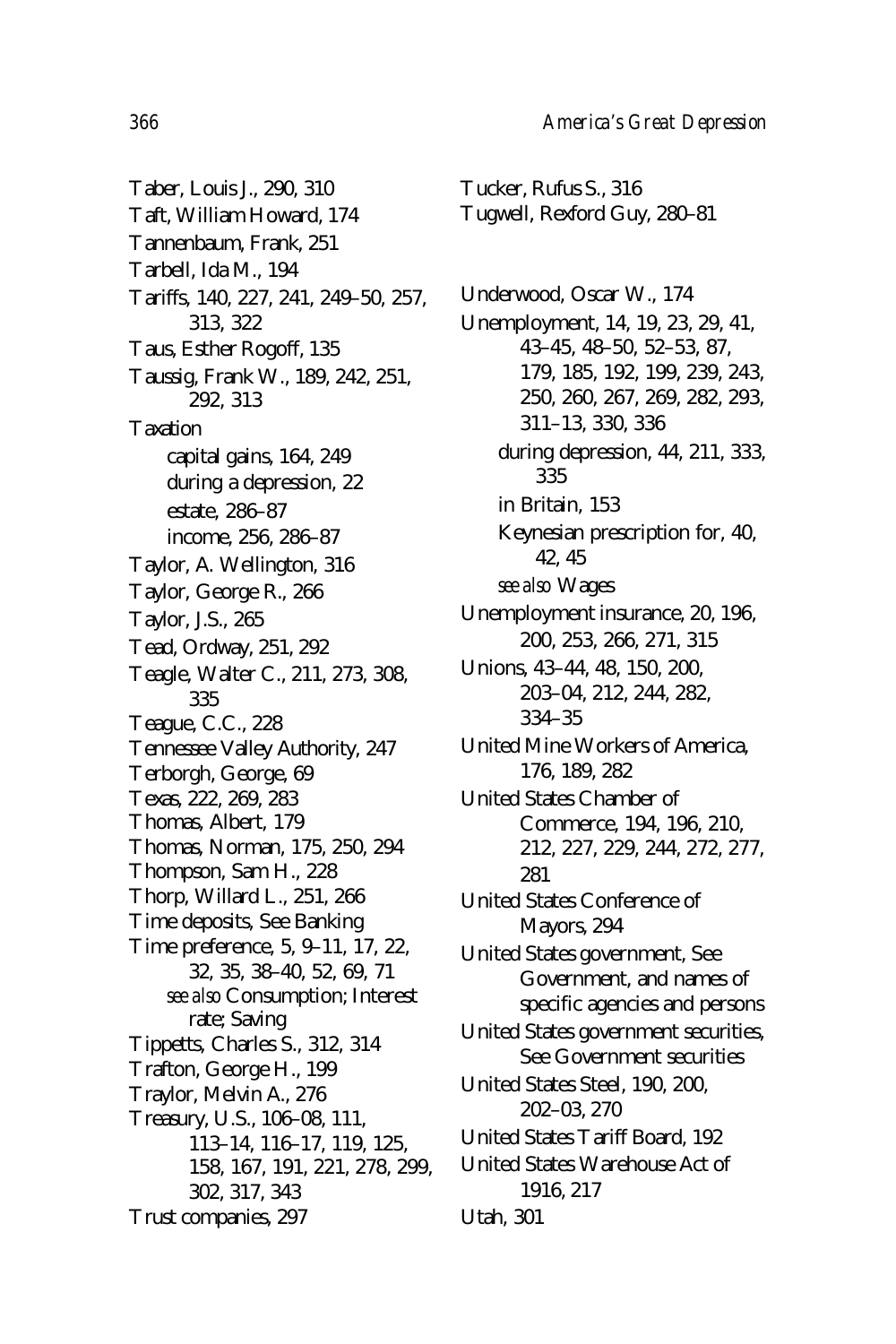Valgren, V.N., 218 Van Buren, Martin, 186 Vandenberg, Arthur H., 235 Vanderlip, Frank A., 309 Vanderlip, Mrs. Frank A., 197 Van Kleeck, Mary, 194–95, 251 Veblen, Thorstein, 78 Veterans, bonuses, 289–90, 323 loans, 264, 289 Villard, Oswald Garrison, 251 Viner, Jacob, 141, 292, 312, 314 Vissering, G., 178, 259 von Mises, Ludwig, See Mises, Ludwig von von Windegger, F. R., See Windegger, F.R. von

**Wages** during a depression, 14, 19, 40, 44, 47, 50, 52–53, 171, 185, 212, 246, 248, 265, 267–70, 293, 331–32, 334–35 government coercion of, 43, 45–46, 202 in Britain Keynesian theory of, 42, 50 marginal productivity theory applied to, 43 Wager Act, 250–52, 264–65, 293 Wagner, Robert F., 197, 250, 265–66, 272, 292 Wald, Lillian, 194, 251 Walker, Amasa, 28, 34, 36 Wallace, Henry A., 174, 221, 223, 225, 310, 313 Wallace, Henry C., 220, 225 Walrasian system, 66, 69, 70, 73

Walsh, David I., 309 War Finance Corporation, 122, 191, 218–20, 274–75 Warbasse, J.P., 251 Warburg, Felix M., 194 Warburg, Paul M., 127–29, 132, 155–56, 175 Ware, Norman J., 266 Warne, Colston E., 251 Warren, George F., 176 Warren, Harris Gaylord, 141, 189–90, 200, 232, 247, 284, 288, 290, 319 Warren, Robert B., 151, 316 Watkins, Gordon S., 251 Watkins, Myron W., 292 Watkins, Ralph J., 284 Wehle, Louis, 276 Wendt, Paul F., 274 West, Bradford W., 319 Weyforth, William O., 251 Wheat, 132, 223–25, 227, 229, 231, 242, 248, 273 Wheeler, Burton K., 308 White, William Allen, 189, 273 Whitney, A.F., 212, 306 Whitney, George, 163, 274 Whitney, Richard, 246 Whittlesey, Charles R., 312 Wicksell, Knut, 157 Wiggin, Albert H., 249, 274, 317 Wilbur, Ray Lyman, 209, 284 Willcox, W.F., 292 Williams, Carl, 228 Williams, John H., 315 Williams, John Skelton, 121 Willis, H. Parker, 76, 118, 121, 132, 135, 150, 156, 167, 175, 248, 314, 327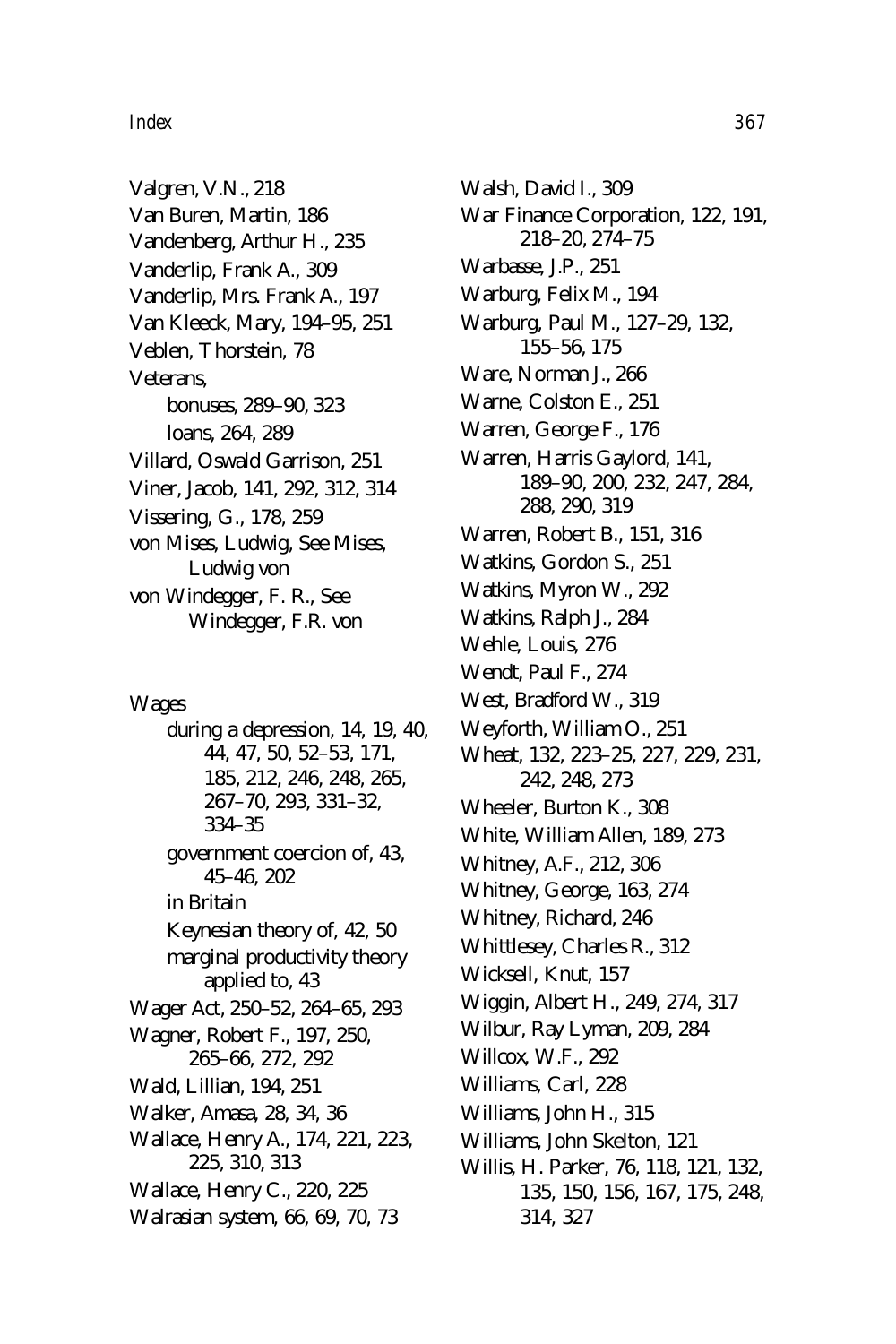Willits, Joseph H., 197, 251, 264, 295, 312 Willoughby, William F., 251 Wilson, Charles S., 228 Wilson, Huntington, 174 Wilson, William B., 189 Wilson, Woodrow, 117, 137, 174, 189, 192–94, 219 Winant, John G., 174, 197 Windegger, F.R. von, 325 Wisconsin, 196, 235–36, 323 Wise, Stephen S., 194 Witte, Edwin E., 251, 292 Woll, Matthew, 195, 212, 251, 273, 277 Wolman, Leo, 194–95, 205, 253, 264, 266–68, 312 Wood, Robert E., 309 Woodhouse, Chase Going, 251 Woods, Arthur, 246–47, 253

Wool, 224, 232, 248 Woolley, Clarence, 195 Work hours, See Hours of labor World War I, 279, 328 World War II, 45 Wright, C.W., 314 Wright, Ivan, 311, 314 Wright, Quincy, 313 Wyatt, Walter, 275 Wyoming, 269

Yellen, Samuel, 202 Yntema, Theodore O., 314 Yoder, Dale, 333 Young, Allyn A., 175, 181 Young, Owen D., 175, 189, 195, 211, 273, 278, 294 Young, Roy, 163, 240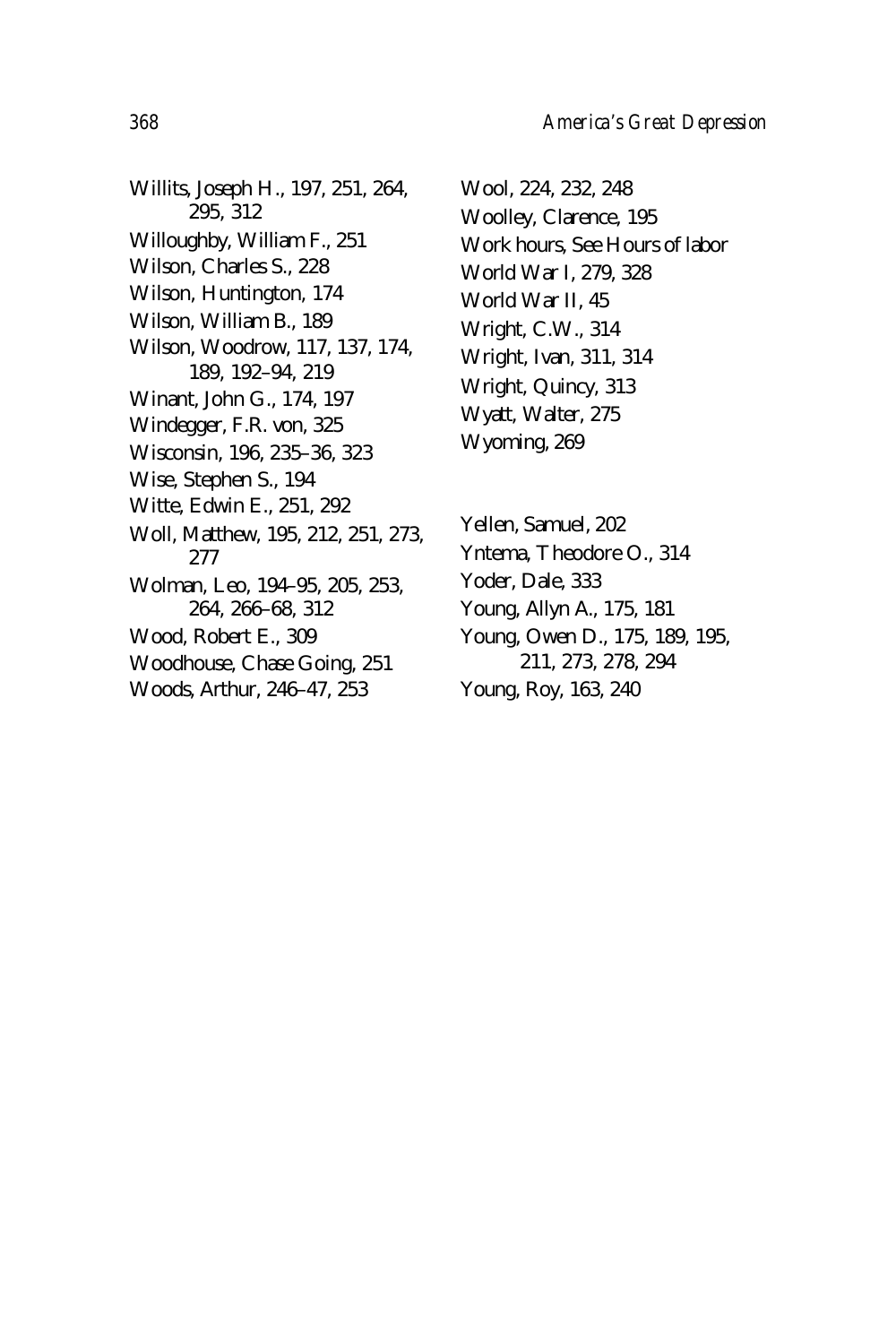

## **About the Author**

Murray N. Rothbard, the author of 25 books and thousands of articles, was the dean of the Austrian School of economics. The S.J. Hall Distinguished Professor of Economics at the University

of Nevada, Las Vegas, he was also Academic Vice President of the Ludwig von Mises Institute.